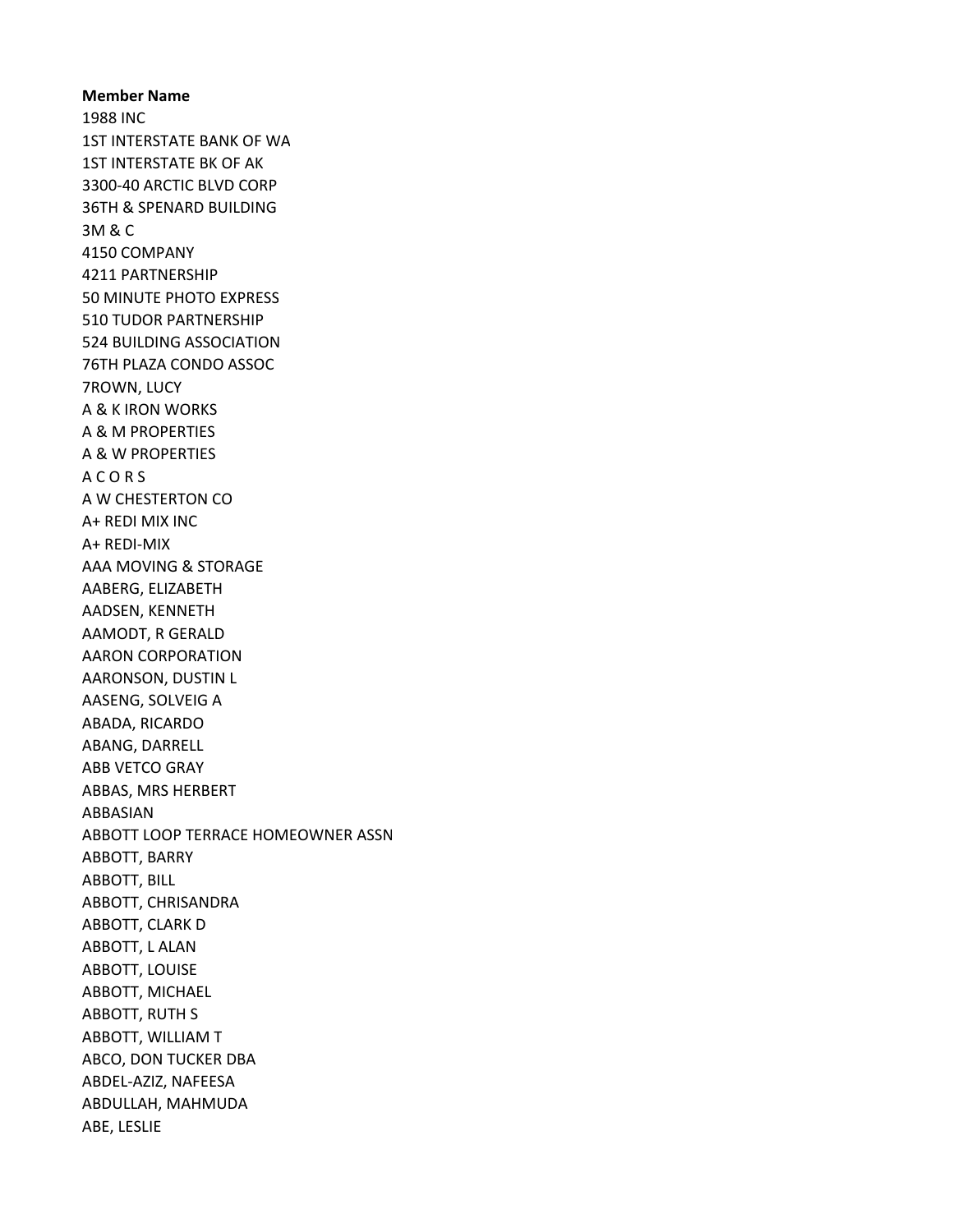Member Name ABERLE ABERLE, DAVID L ABERLE, VIRGINIA M ABERLE, WILLIAM J ABERNATHY, SCOTT R ABLE EXCAVATING INC ABLRECHT, PATRICIA A ABNEY, CAROLYN ABOUD, LOUIS G ABRAM, WARICK ABRAMS, DAVID E ABRAMS, JOANNE ABRAMS, LARUE ABRAMS, LAURIE ABRELL, LARRY T ABRELL, LAURI-ANNE ABROM, ROBERT ACADAMY, GLACIER CREEK ACCESS ALASKA INC ACCORNERO, JOHN R ACCUTAX ACCOUNTING ACHESON, GAIL ACKERET, JAMES G ACKERMAN, KENNETH ACKERMAN, MARTHA ACKERT, DAVID L ACKLEY, MARJORIE R ACKLEY, R DEAN ACKMAN, TERESA ACREE, THOMAS ACTON, A KENNETH ACTON, M VICKIE ACUMETRIX CORP. ACUNA, KIMBERLY A ADAD, CECILIA ADAIR, JOYCE F ADAIR, STUART ADAIR, SUSAN ADAM, ERICH ADAMS ADAMS III, ROBERT S ADAMS, AL P ADAMS, BETTY J ADAMS, BEVERLY J ADAMS, BRUCE D ADAMS, DANA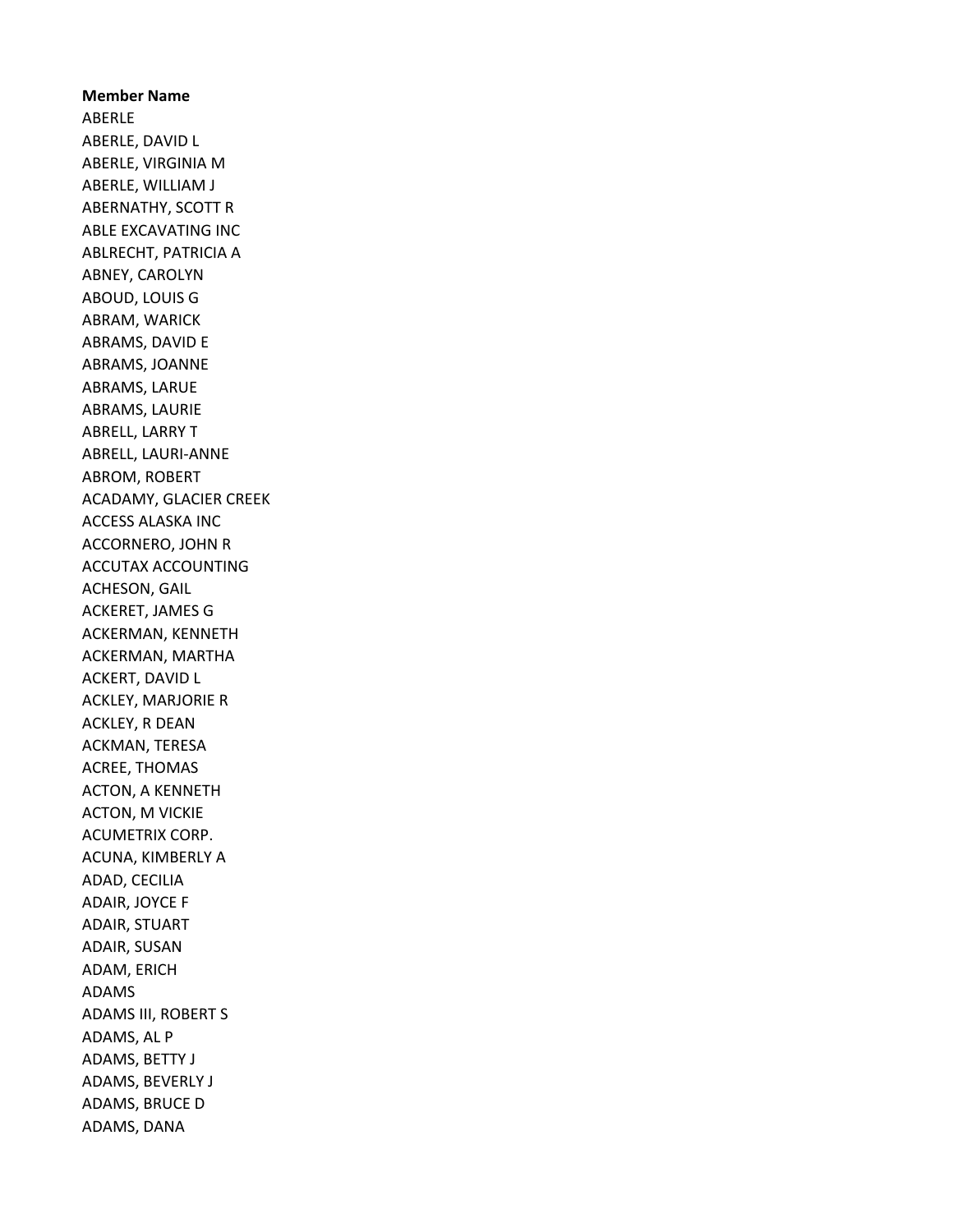Member Name ADAMS, DAUN M ADAMS, FLOSSIE ADAMS, GARY B ADAMS, GEORGE E ADAMS, IRVING ADAMS, JACK N ADAMS, KEITH E ADAMS, LYDIA B ADAMS, LYDIA J ADAMS, M SONDRA ADAMS, MARJORIE ADAMS, MARJORIE R ADAMS, MARTHA ADAMS, MARY ADAMS, MICHAEL A ADAMS, NIKKI ADAMS, REX C ADAMS, ROGER E ADAMS, ROXANNA A ADAMS, SANDRA ADAMS, SHERRY ADAMS, STEVEN D ADAMS, SUZETTE H ADAMS, THOMAS L ADAMS, VICTOR O ADAMS, W MARC ADAMS, WHELAND ROBERT ADAMSKI, JAROSLAW ADAMSON, DARRYL ADAMS-SMITH, DOUGLAS K ADANK, DANIEL C ADCOCK, M E ADCOX, A JOHN ADDISON, BECKY ADDLEMAN, MARTIN L ADELINE, CORVEN ADKINS, CHARLES B ADKINS, DOROTHIA A ADKINS, ELIZABETH ADKINS, MADONNA F ADKINS, MARK T ADKINS, P MICHAEL ADKINS, SUSAN F ADKISON, VICKY H ADLER, BRIAN E ADLER, ROBERT J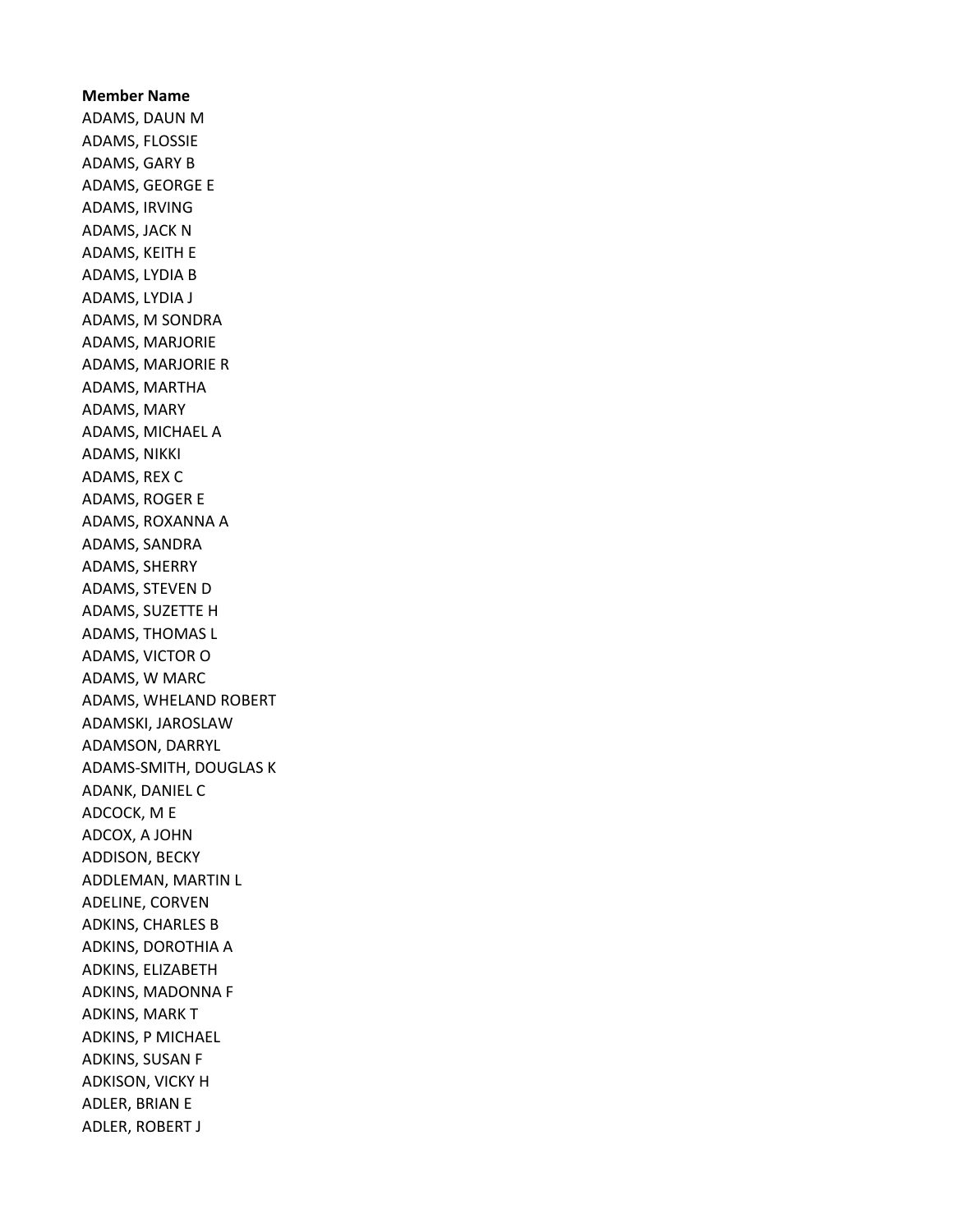Member Name ADONA, NORMA L ADRIAN, CATHERINE ADRIAN, JEFFERY A ADRIAN, WILLIAM E ADV COMP PROD & SERVS ADVANCE CONSTRUCT INC ADVENTURE UNLIMITED AERUBE, EDWARD AERY, DONALD AFFINITO, LORRIE J AGEN, M GAIL AGGELIDAKIS, KOSTAS AGIBINIK, ALBERT L AGIBINIK, PAUL AGLER, SHARON S AGNESE, PATRICIA AGNEW, BERNARD C AGNEW, KAY AGOSTO, BONNY G AGUILAR, DANIEL AGUILAR, ERWIN R AGUSTIN, MARTINEZ AHEARN, P JOHN AHLGREN, MARGI AHNUPKANA, SANDRA AHO, TOIVO D AHOLA, NANCY L AHTUANGARUAK, MAY AHUAKANA, BERTHA AHUMADA AHYOU, ALLEN A AIKEN, ANNETTE M AIKEY, WENDY J AIR, ACTION AIRBORNE FREIGHT CORP AIRRES AITALLA, MIKE B AJ&B PARTNERSHIP AJANGO, DEBBY AJDARI, ISAN AK ASSOCIATED REALTY INC AK BAPT NAT SCH THEO AK BIOMEDICAL SERV AK BUSH CARRIER INC AK BUTCHER SUPPLY CO AK CONVENIENCE STORE INC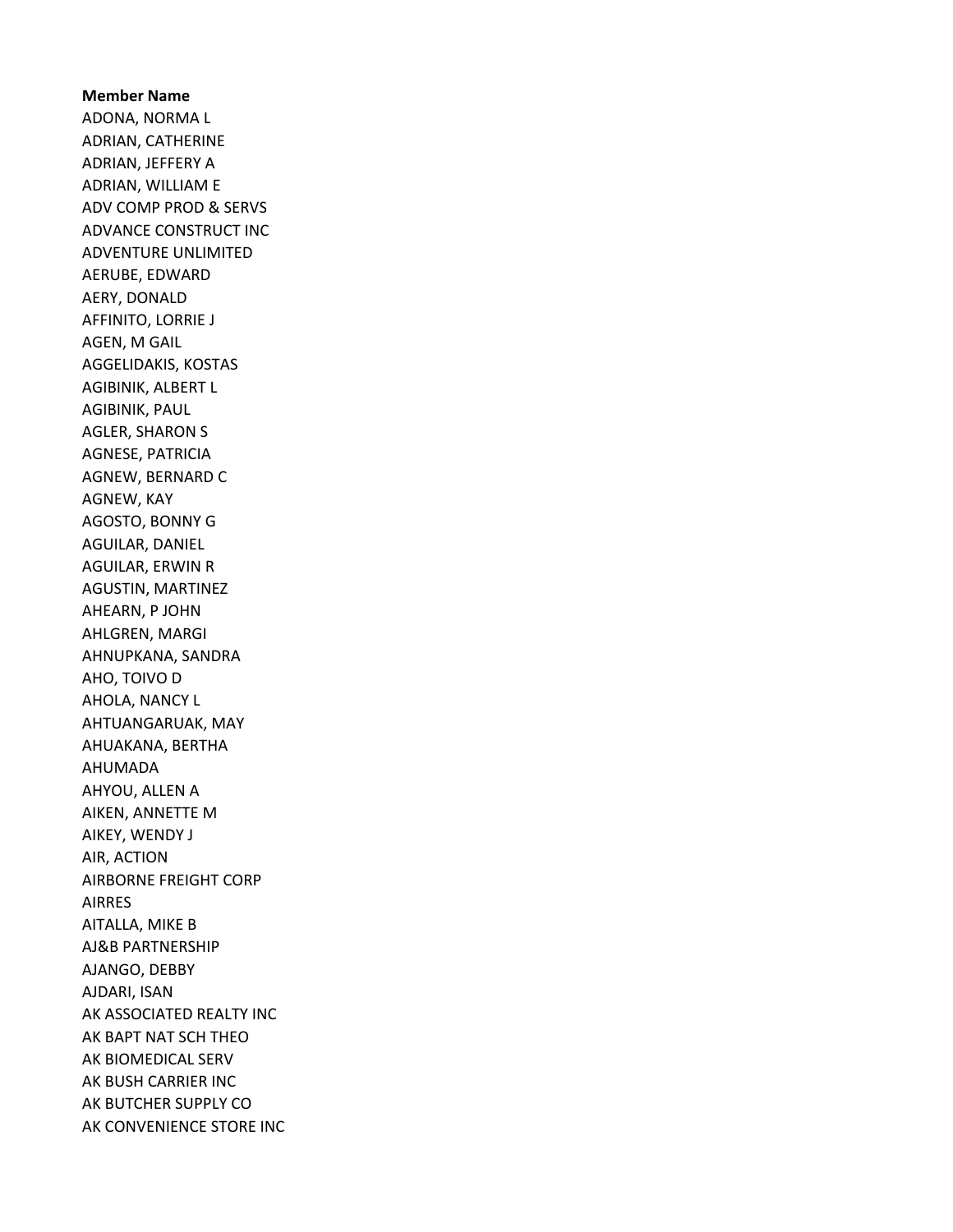## Member Name AK COUNCIL PREV ALC/DRG AK DISCOUNT GOLF AK DIVERSIFIED CONT INC AK ELECTRONIC SUPPLY AK FURNITURE MFRS INC AK HOTEL & REST EMP PENS AK KITCHEN DIST INC AK MAROPIX INC AK MASONRY SCHOOL LTD AK PACIFIC JT VENTURES AK PARTY SALES AK PROP SPEC INC AK QUALITY CNTRL SYS INC AK SIZZLER STEAK HOUSE AK TEAMSTER EMP PEN TRST AK TECHNICAL SALES CORP. AK UNITED DRILLING INC AK VIDEO PUB INC AKE, G J AKERELREA, JAMES AKERS, TIM AKERS, WILLIAM AKES AKESON, BARBARA AKIENHEAD, GLEN G AKIN, TIMOTHY M AKINS, DAVID AKINS, DOUGLAS AKKOLA, MARK O AKLESTAD, DARREN L AKULAW, ROMA LANGE ALAIMO, MARGURITE Y ALAMO RENT A CAR INC ALARCON ALARCON, BORIS ALARCON, JORGE W ALARCON, SANDRA A ALARON, LUZ ALASCAN DISTRIBUTORS ALASCOM INC ALASKA 100 INS INC ALASKA AGGREGATE ALASKA AIR GUIDES ALASKA BATHTIQUE INC ALASKA CLEANERS ALASKA ECOWATER SYSTEMS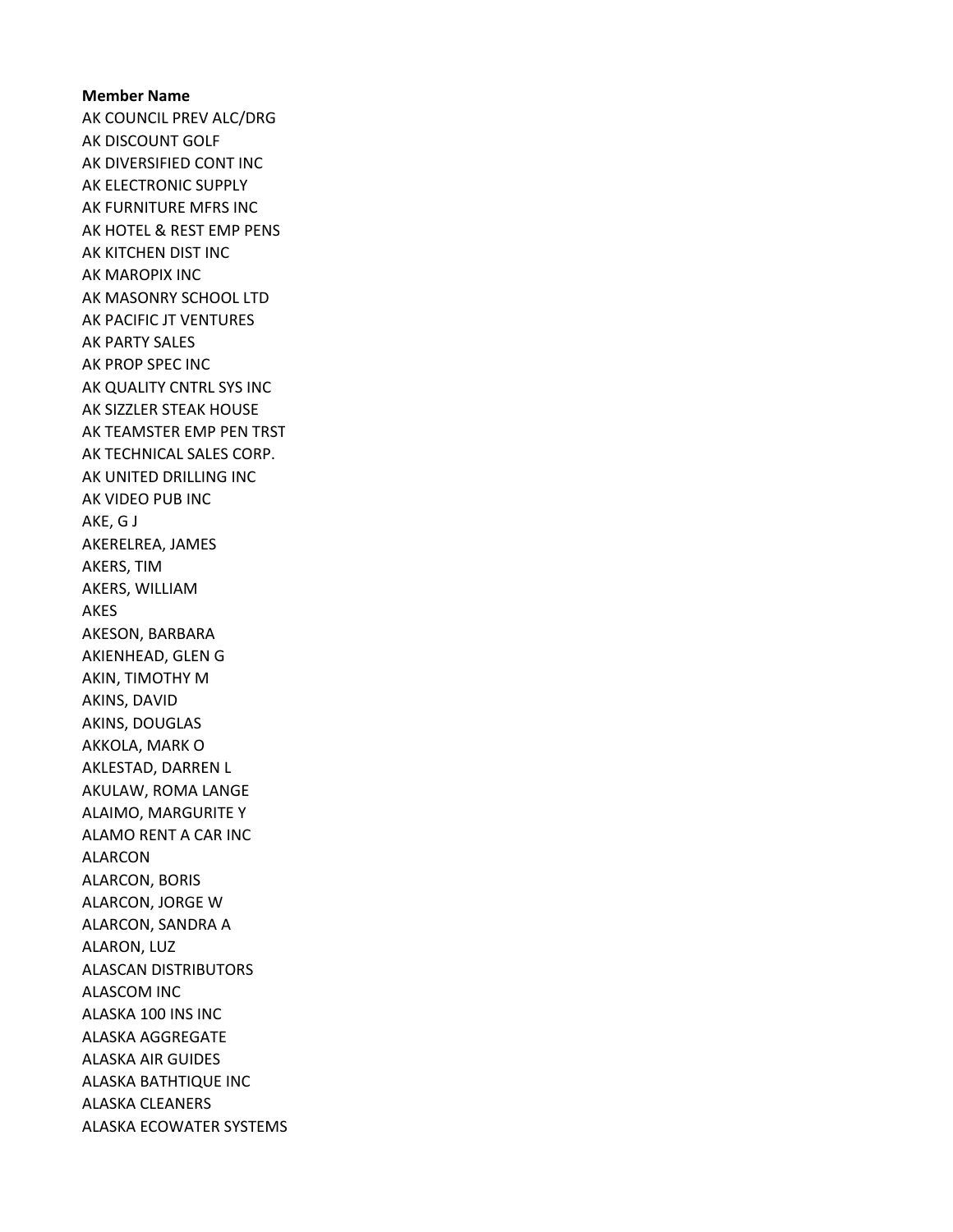Member Name ALASKA EXPLOSIVES LTD ALASKA FAMILY VIDEO ALASKA FINANCIAL SVCS ALASKA FINE GOLD RECOVERY ALASKA FISH FARM ALASKA FLEET REPAIR ALASKA GENERATOR AND ENGINE SALES ALASKA GOLDEN BRIDGE CO ALASKA INTL AIR INC ALASKA LEISURE INDUSTRIES INC ALASKA LEISURE SYSTEMS ALASKA PAINT MFG CO ALASKA PUBLIC RADIO/NTWK ALASKA SECURITY INC ALASKA SOCIETY OF CPA ALASKA SPRING ALASKA STATEBANK ALASKA VALUATION SERV ALASKA VOL HLTH AGCY ALASKA YOUTH / PARENT FUND ALASKAN FEDERAL CU ALBERTA, GAIL L ALBERTER, THOMAS ALBERTI, GEORGE ALBERTSON, C S ALBINA, BOB ALBINA, JOHN ALBINA, ROBERT/BETH ALBORN, DAVE A ALBRECHT ALBRIGHT, DUANE C ALBRIGHT, JON ALBRIGHT, MICHELE A ALBRIGHT, RANDALL D ALBRIGHT, SHANE ALCANTOR, JAYNELLE ALCOCK, KELLIE ALCOCK, STEVEN ALCON, RAY ALCORN, BETH ALCORN, LARRY D ALCORN, RUSSELL W ALDEN, GERALD ALDERGUARD HOMEOWNERS ALDRICH, GUY W N ALDRICH, JEAN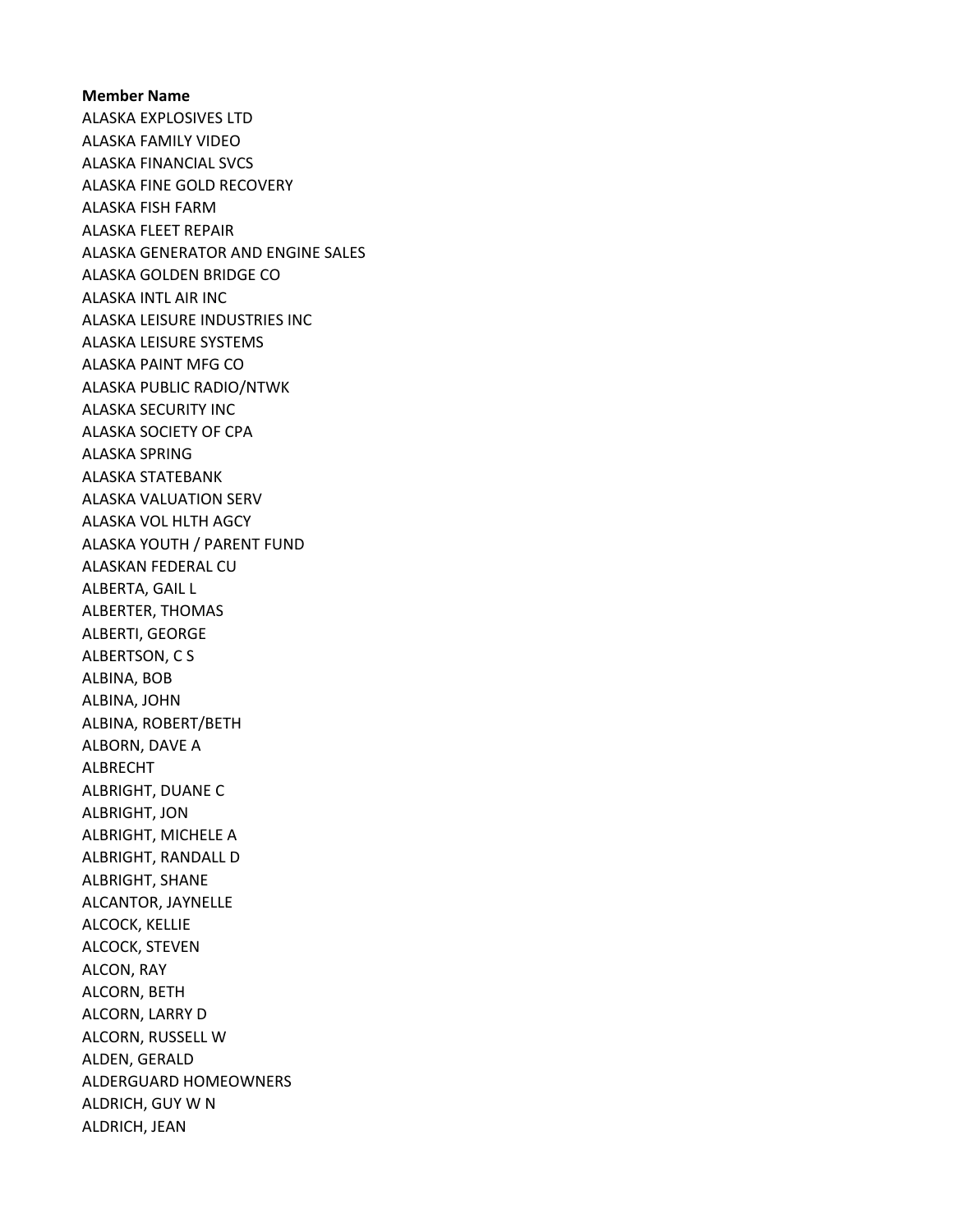Member Name ALDRICH, MARY R ALDRIDGE, CARL W ALDRIGHETTE, ALAN V ALDRIGHETTE, BEATRICE V ALDRIGHETTE, LAURA ALE, EVA ALECKNAVAGE, MAGGIE ALEJOS, CYNTHIA JO ALEN, MICHAEL ALESCH, BARBARA LEE ALEUT REAL ESTATE ALEUTIAN CENTER BLDG CO ALEX, DANIEL ALEXA, DIANA ALEXANDER, CATHY ALEXANDER, CHARLENE ALEXANDER, DARIN G ALEXANDER, DARRYL ALEXANDER, GAELYN ALEXANDER, GEORGIA ALEXANDER, HAROLD F ALEXANDER, JACK ALEXANDER, JOHN E ALEXANDER, JOHN N ALEXANDER, JUDITH ALEXANDER, JUDY L ALEXANDER, LAUREN JO ALEXANDER, LYNN ALEXANDER, M JACK ALEXANDER, MARIAN ALEXANDER, MELISSA ALEXANDER, MICHAEL R ALEXANDER, THOMAS L ALEXANDER, TRACY ALEXANDERSDOTTIR, M ALEXCITES, PAUL ALFARO, ISABELITA J ALFARO, PATRICIO ALFARO, SANDRA G ALFORD, MARY L ALFORD, SYLVESTER ALFSEN, KARLA ALGER, EDGAR M ALGOSO, N ALAN ALI AFFORDABLE AUTO REP ALI, REGINALD C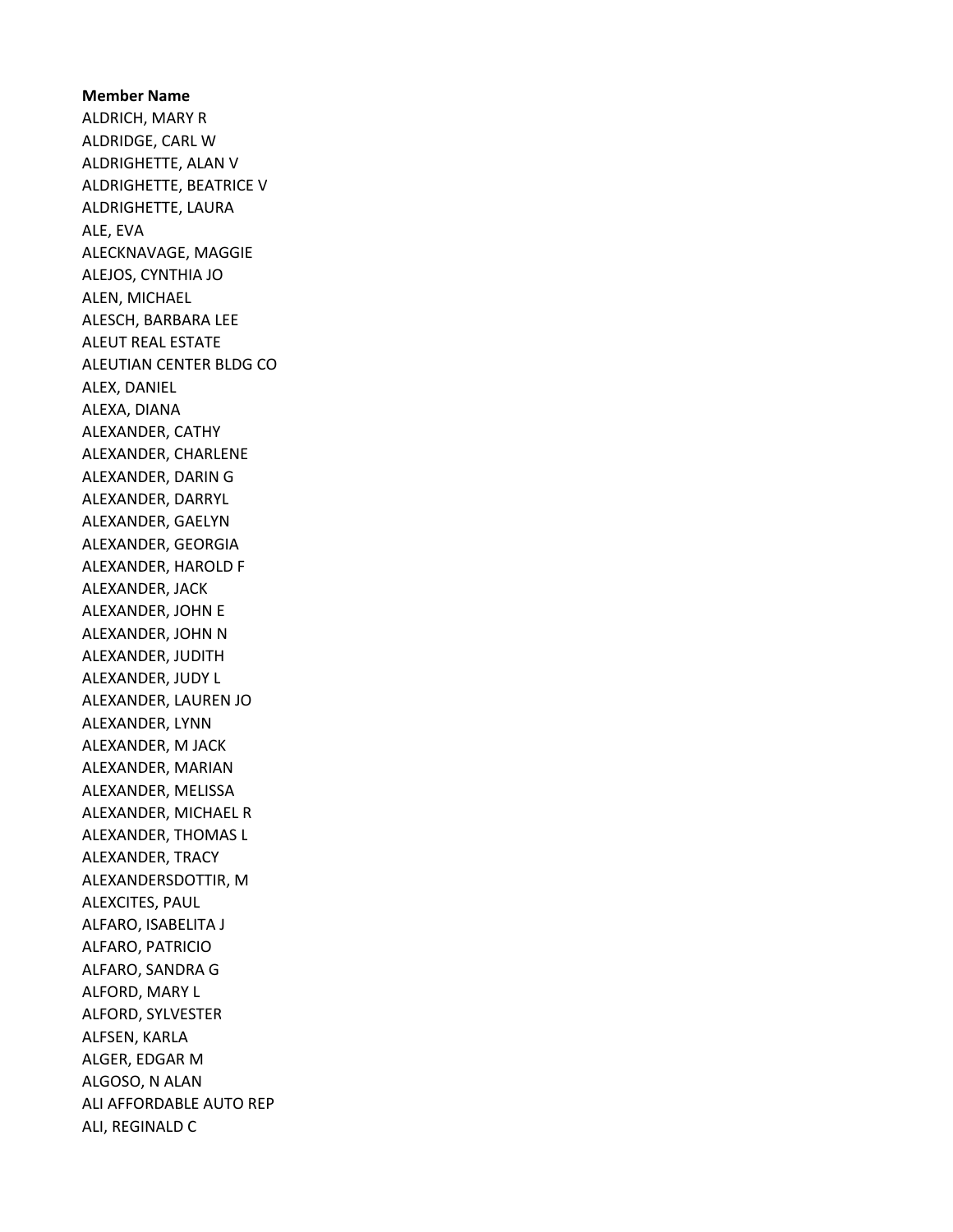Member Name ALI, YASEEN M ALL ABOARD TRAVEL INC ALLAIRE, CHERYL M ALLAN, ROBERT S ALLEMAN, PAUL D ALLEN ALLEN, CAROL ALLEN, CAROLYN PHAIR ALLEN, CHRISTI L ALLEN, DAVID W ALLEN, DEANNA M ALLEN, GARY L ALLEN, GLEN M ALLEN, GRACE ALLEN, GUYE L ALLEN, JACQUE ALLEN, JAMES ALLEN, JAMES C ALLEN, JEANIE L ALLEN, JEFF J ALLEN, JEFFREY P ALLEN, JOE W ALLEN, JOHN B ALLEN, JOHN E ALLEN, JUANITA H ALLEN, JUDY K ALLEN, JULANNE ALLEN, KAREN A ALLEN, KATHERINE R ALLEN, KATHRYN E ALLEN, KYLE T ALLEN, LAWRENCE ALLEN, LEONA M ALLEN, LISA A ALLEN, LURLYNE ALLEN, MARK ALLEN, MICHAEL E ALLEN, PAULINE N ALLEN, PETE ALLEN, RICHARD W ALLEN, ROBERT B ALLEN, RUTH ALLEN, SARAH E ALLEN, STEVEN J ALLEN, SUSAN J ALLEN, SUSAN K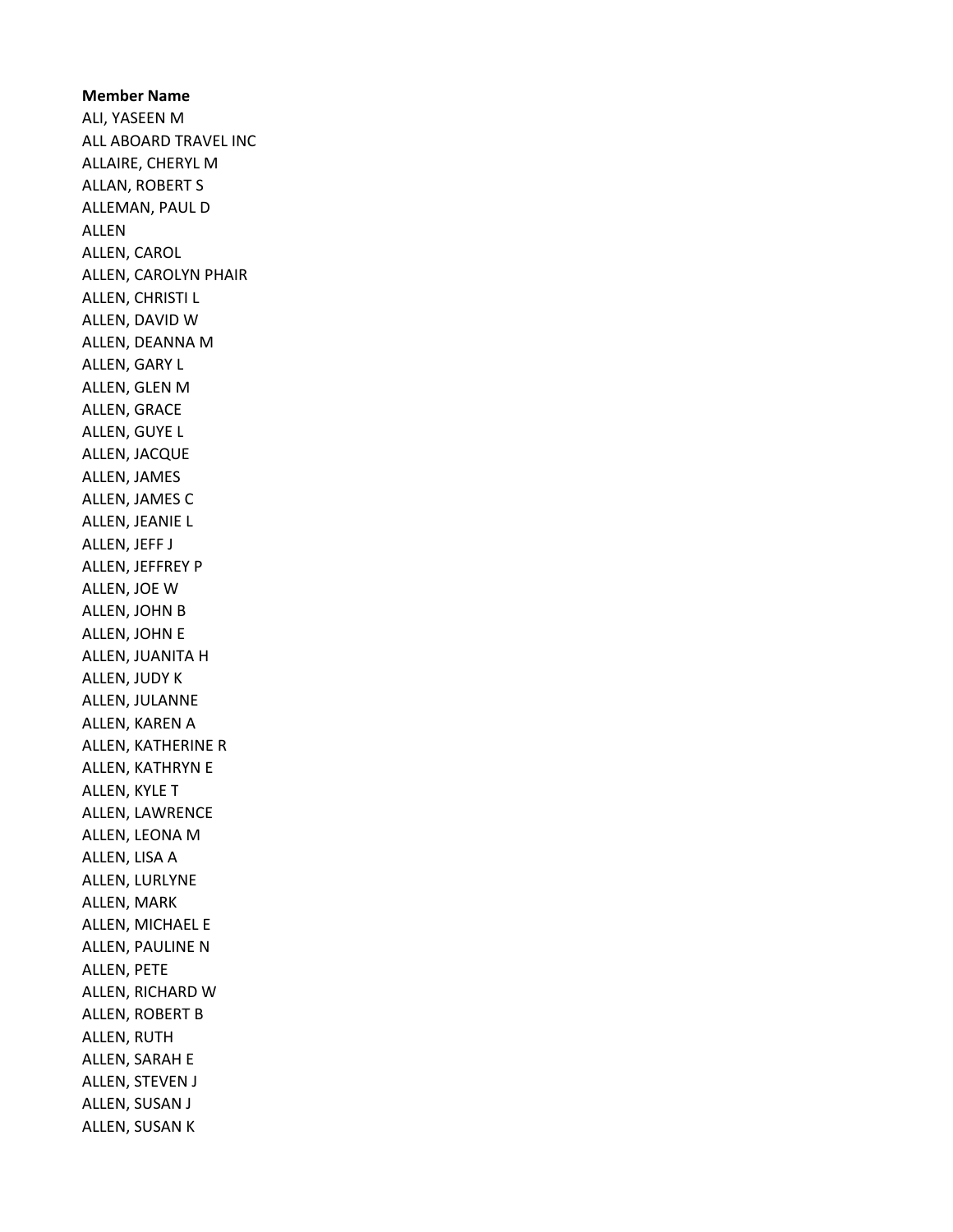Member Name ALLEN, THOMAS J ALLEN, THOMAS M ALLEN, THOMAS T ALLEN, WARD T ALLEN, WILLIAM ALLEN, WILLIAM A ALLENGER, JOHN ALLEY, HARRY D ALLEY, KAYE M ALLEY, THE BLIND ALLEY, VINCENT K ALLI, KONI A ALLIANCE BANK ALLIGOOD, ALLEN K ALLIGOOD, REBECCA ALLING, SUSAN L ALLISON, ERLENE ALLISON, GEORGE ALLISON, RATRICK S RUTH A ALLISON, TRACY L ALLMAN, DEBBIE A ALLMARAS, V M ALLMENDINGER, WAYNE F ALLOR, BARBARA ALLOWAY, NELLIE C ALLQUIST, HELEN ALLRED, ALYCIA M ALLRED, RICHARD K ALLUM, MARK E ALMAZAN, RICARTE U ALMON, JOSIE L ALMQUIST, JOLAYNE ALOIA, L PATRICK ALOYSIUS, CHANDA K ALQUIST, LAURIE M ALSPACH, LESLIE ALSTERBERG, EILEEN ALSTON, BONNIE J ALSTON, MICHAEL F ALSTON, VIRGINIA ALSTROM, ROBERT S ALT, CONNIE ALTICE, DIONNE R ALTMAN, ANITA ALTO, BECKY S ALUMBAUGH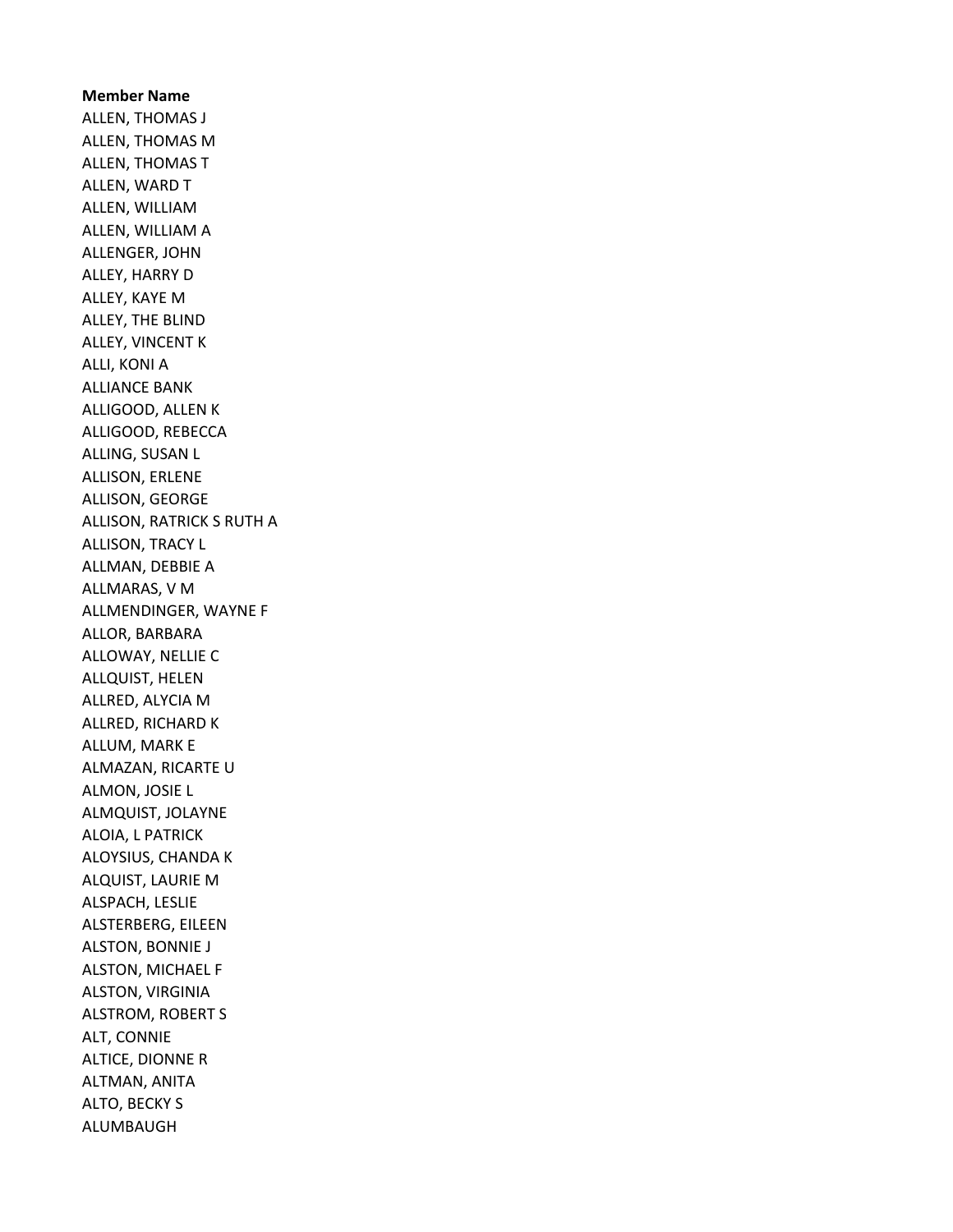Member Name ALUMBAUGH`, CARLA S ALVARADO, JEANNE ALVARADO, SHARON ALVAREZ, DANIEL R ALVAREZ, JORGE A ALVAREZ, JOSE JESUS P ALVAREZ, KATHLEEN ALVEY, BARBARA ALVEY, DAVE ALVEY, NAN ALVIS, JAMES M ALVORD, GRAHAM ALVORD, ROBERT L ALWARD, ELAINE ALYEA, CLIFFORD ALYEA, JERRY ALYESKA CONTRACTING CO ALYESKA EAST CONDO ALYESKA NORTH CONDO AMACKER, JAMES H AMAN, RANDALL AMAROK AMBERG, DAVE AMBERG, PAUL R AMBIDEXTROUS, INC AMBRIDGE, KIM AMBRIDGE, WILLIAM AMBROSE, JAMES G AMBROSE, JOSEPH W AMBRUZ, ALICE AMCHETA, D BENJAMIN AMERICAN 4WD CENTER AMERICAN PLUMBING/STEAM AMERICAS MORTGAGE SVCING. AMERIJET AMERITONE PAINT CENTER AMERSON, JOHN T AMES, MARK B AMES, ROBERT S AMISTOSO, JEFF AMLIN, JOE AMMANN, ANDREAS E/M M AMMERMAN, THERESE TICE AMOS, EARL L AMOS, GRETCHEN M AMOS, JAMES T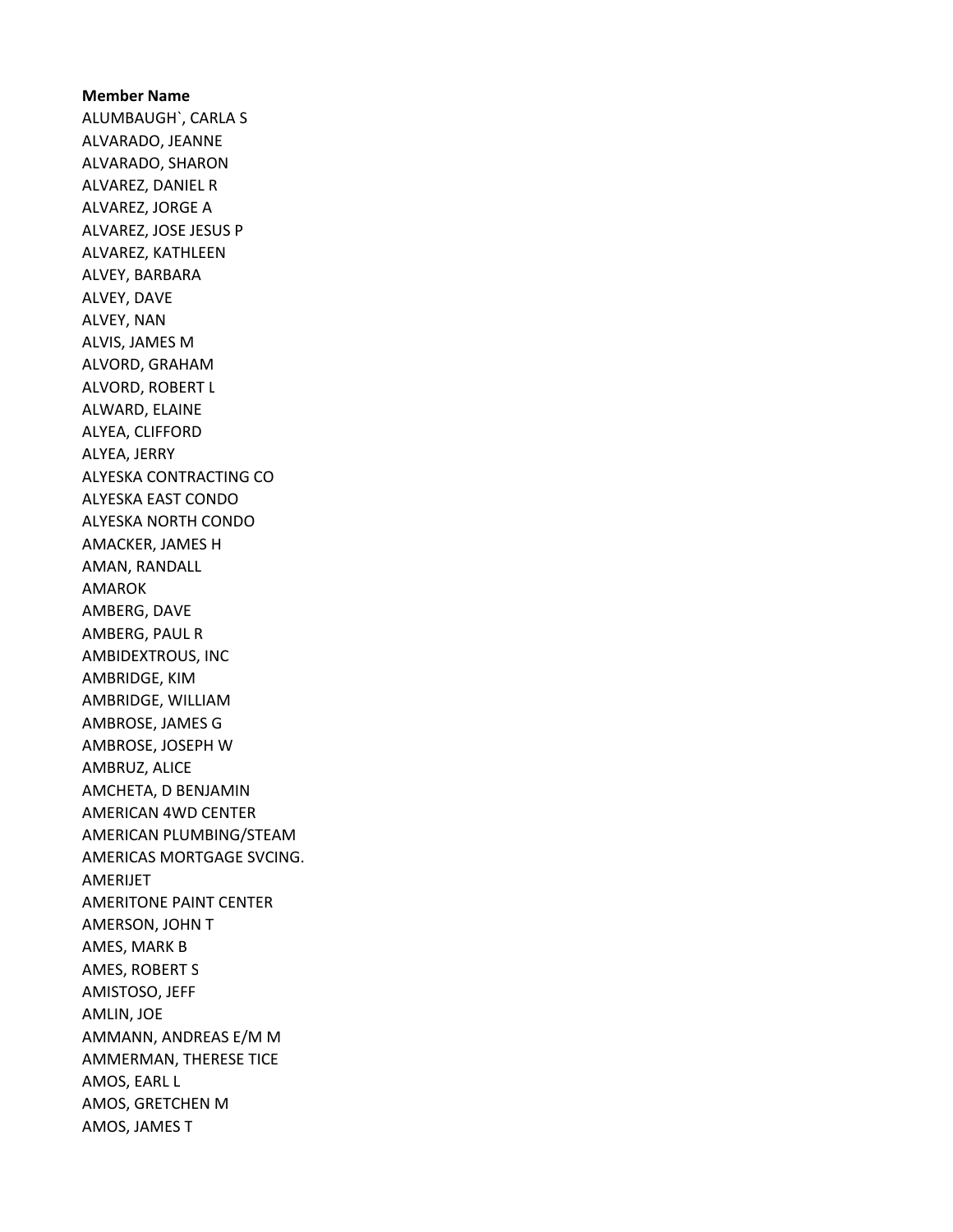Member Name AMOS, KAREN L AMOS, VALERIE D AMREN, GENE AMSTAN CORP AMSTRUP, STEVEN C AMUNDSON, JOANN D AMUNDSON, LIISA M AMUSSEN, GREG AN, YOUNG SOO ANALOAK, WALTER ANARUK, AMBER LEE ANARUK, WESLEY G ANASTASIOU, PANOS ANAWROK, CONSTANCE J ANAYA, MANUEL ANAYA, YNOCENIA ANCH FIREFIGHTERS UNION ANCH RESCUE MISSION ANCH TANG SOO DO ACDMY ANCHETA, GODFREDO ANCHETA, WILLIAM C ANCHORAGE GLASS ANCHORAGE GOLF COURSE ANCHORAGE MOTEL ANCHORAGE PRO GOLF ANCHORAGE SMALL ENGINE ANCHORAGE TIME PUBLISHING ANCIL, GEORGE M ANDEL, SHERYN A ANDELA, MARIA ANDER, DAVID ANDERIESSEN, HENDRIK ANDERSEN, GREGORY A ANDERSEN, JACK C ANDERSEN, JOHN W ANDERSEN, LAUREL K ANDERSEN, ROBERT MACK ANDERSON ANDERSON, A CAROL ANDERSON, A MARK ANDERSON, ALICE R ANDERSON, ALLEN E ANDERSON, ALTHEA M ANDERSON, B ANDERSON, B D ANDERSON, BARBARA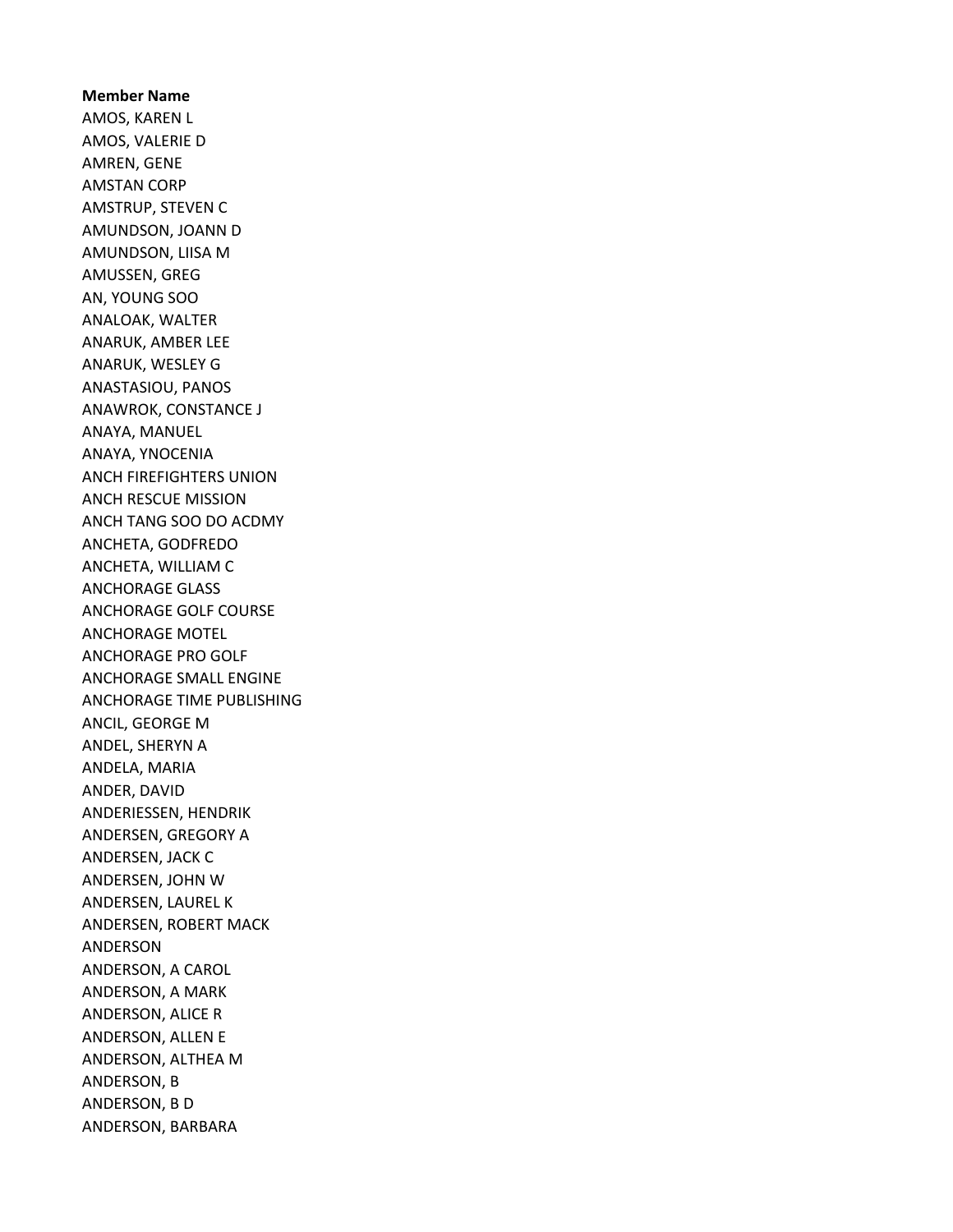## Member Name ANDERSON, BARRY ANDERSON, BEVERLY F ANDERSON, BLONDELLE ANDERSON, BOB F ANDERSON, C ROBERT ANDERSON, CAROL J ANDERSON, CECILIA K ANDERSON, CHESTER G ANDERSON, CHET R ANDERSON, CHRIS ANDERSON, CLELLA C ANDERSON, CONNIE L ANDERSON, CORNELIOUS ANDERSON, CURTIS ANDERSON, CURTIS M ANDERSON, D DAVID ANDERSON, DAN ANDERSON, DAVID A ANDERSON, DAVID G ANDERSON, DAVID H ANDERSON, DAVID N ANDERSON, DEAN A ANDERSON, DEBRA K ANDERSON, DEEDEE ANDERSON, DOLORIS ANDERSON, DONNA M ANDERSON, EDWARD G ANDERSON, ELLA ANDERSON, ERIC A ANDERSON, GARY E ANDERSON, GARY V ANDERSON, GERALD W ANDERSON, GOLA M ANDERSON, HENRY D ANDERSON, J HARLAND ANDERSON, JACK L ANDERSON, JACK M ANDERSON, JEFFREY L ANDERSON, JEROME F ANDERSON, JOHN W ANDERSON, JOIE M ANDERSON, JULIE ANDERSON, JUNE E ANDERSON, K AIKO ANDERSON, KATHLEEN Y ANDERSON, KENT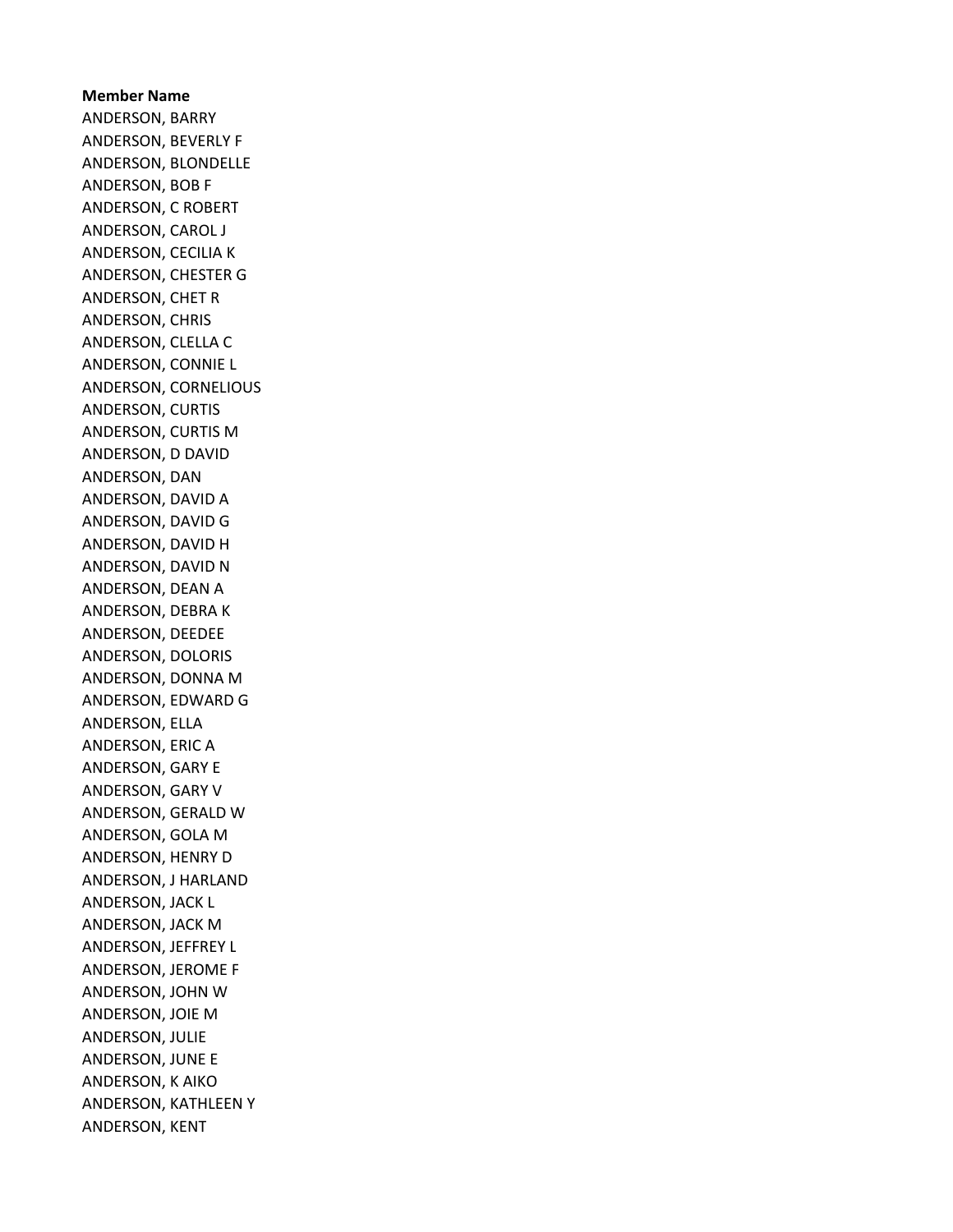Member Name ANDERSON, KIMBER ANDERSON, KURT ANDERSON, LANA ANDERSON, LARRY ANDERSON, LEONARD G ANDERSON, LEWIS D ANDERSON, LUSSIUS ANDERSON, M SHAWN ANDERSON, M SHIRLEY ANDERSON, MARIA NELSON ANDERSON, MARKETA A ANDERSON, MARY A ANDERSON, MARYLYNN ANDERSON, MICHAEL K ANDERSON, MICHAEL L ANDERSON, MICHAEL R ANDERSON, MICHELLE A ANDERSON, MOLLY J ANDERSON, NANCY ANDERSON, NEAL E ANDERSON, PATRICIA L ANDERSON, PATRICIA M ANDERSON, PATRICK A ANDERSON, QUEEN ANDERSON, R JAMES ANDERSON, RANDALL ANDERSON, RENEE D ANDERSON, ROBERT ANDERSON, ROBERT J ANDERSON, ROBERT T ANDERSON, RONALD E ANDERSON, RONALD K ANDERSON, RONALD N ANDERSON, RUSTY ANDERSON, SANDRA J ANDERSON, SCOTT D ANDERSON, SHERYL A ANDERSON, SHIRLEY M ANDERSON, STEPHANIE ANDERSON, TERRY ANDERSON, THERESA M ANDERSON, TIMOTHY L ANDERSON, W RICHARD ANDERSON, WALTER A ANDERSON, WANDA M ANDERSON, WAYNE D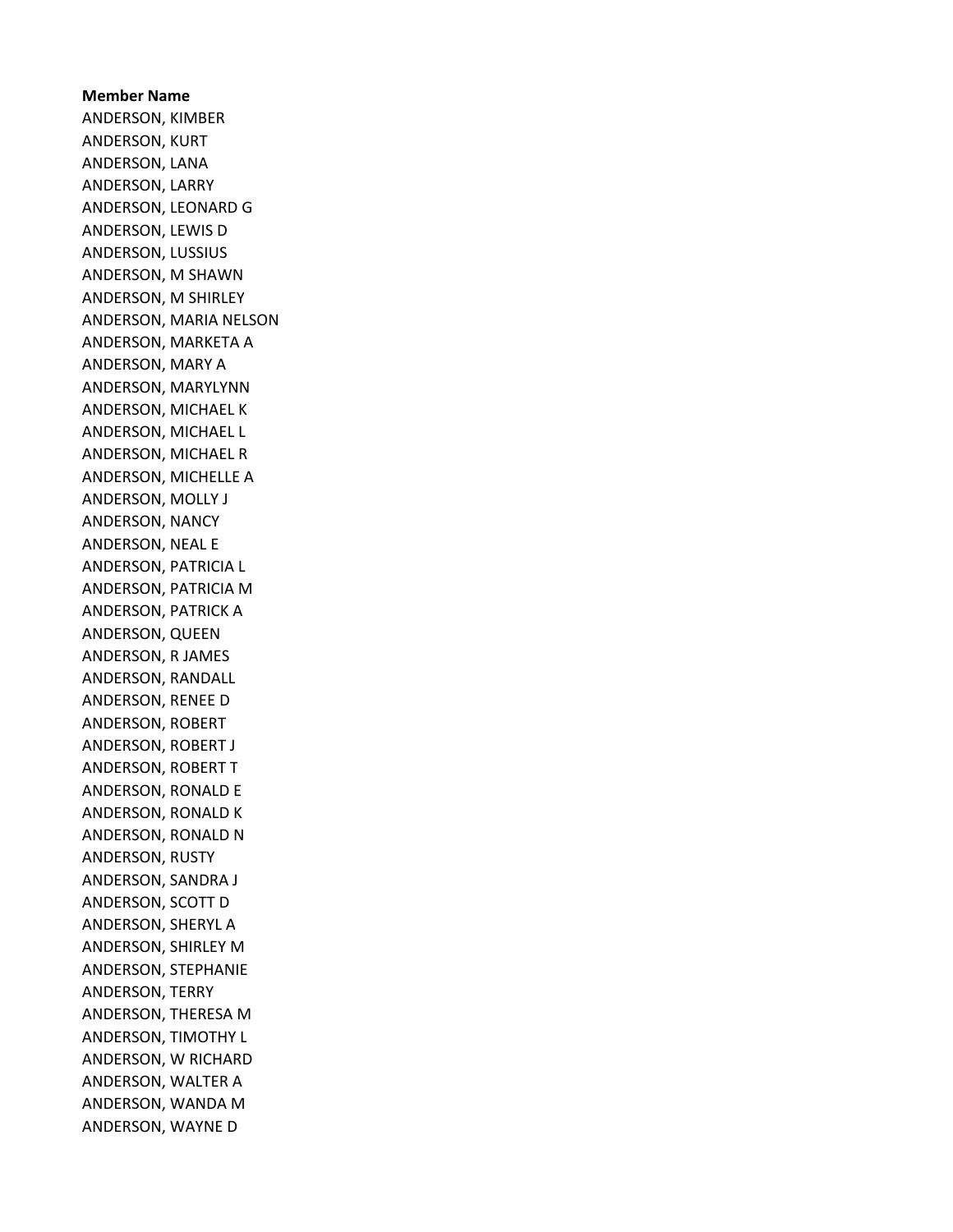Member Name ANDERSON, WAYNE R ANDERSON, YVONNE I ANDERSON-ROWAN, CAROLIN ANDERSSON, CARL M ANDERSTROM, GERALD ANDRADE, MARY A ANDREAS, IRENE ANDREOLA, T J ANDRESS, CARRIE ANDREW, KANINA ANDREW, MARC S ANDREWS ANDREWS, CHARLES T ANDREWS, DAVID W ANDREWS, DEBORAH D ANDREWS, DONALD J ANDREWS, DOUG ANDREWS, H K ANDREWS, I JAMES ANDREWS, J ROBERT ANDREWS, JOHN ANDREWS, LARRY L ANDREWS, MIKE ANDREWS, MIKE D ANDREWS, PAUL W ANDREWS, RICHARD B ANDREWS, SANDRA L ANDREWS, TERESA E ANDREWS, TERRI ANDROES, JERRY ANDYS BODY AND FRAME ANERT, RONALD J ANGASAN, CLARA E ANGEL, KAREN K ANGEL, KEITH ANGELAS COLLISON CNTR ANGELICO, RICK ANGELL, LEE ANGLE, DONALD J ANGLETON, ROBERT L ANGLIN, PAUL RAY ANGNABOOGUK, PERCY ANGUS, DOUGLAS SCOTT ANGUS, GEORGE ANGUS, GEORGE E ANICHINI, MAURIZIO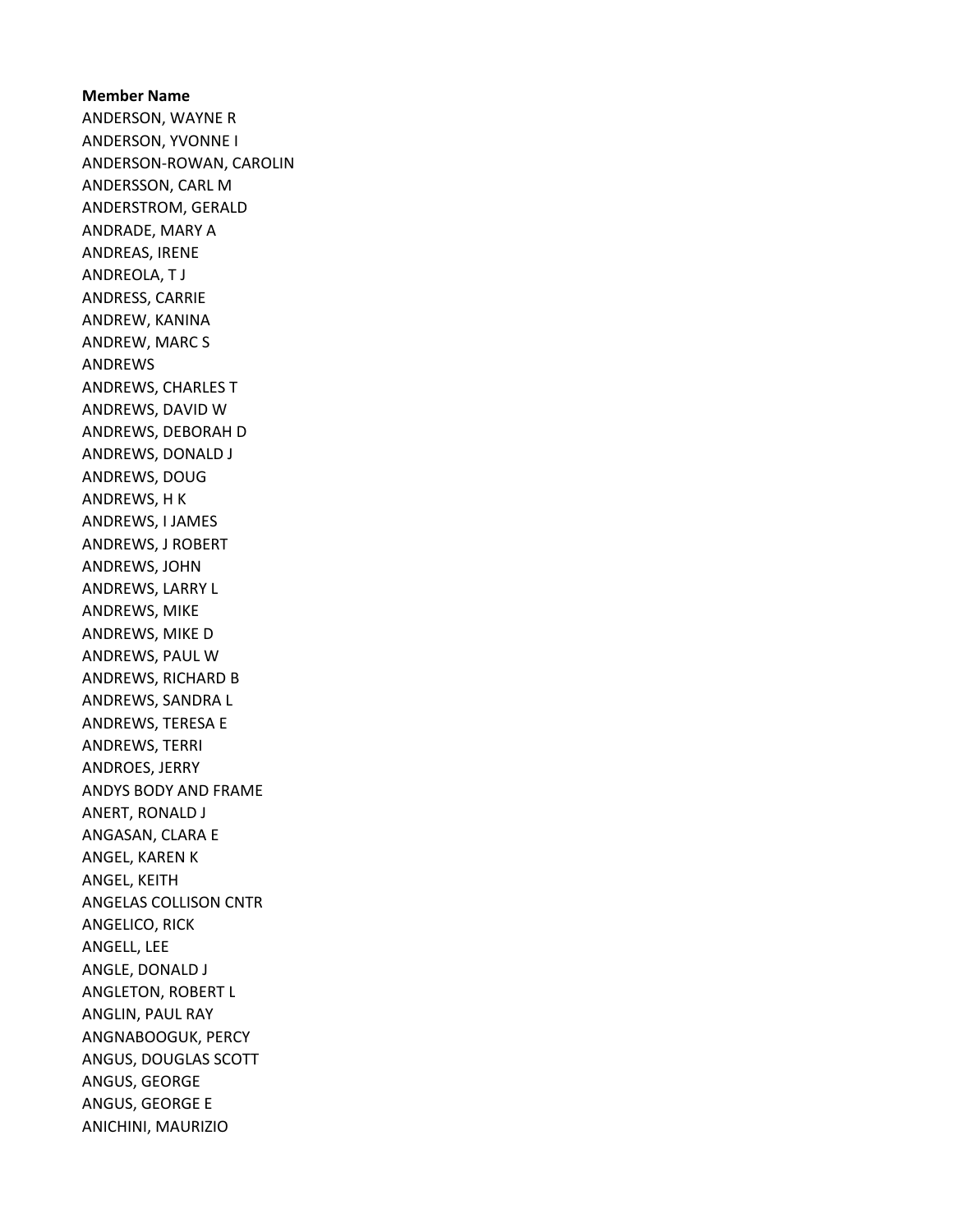Member Name ANNUTIES, GREAT N ANPAC INC ANSARI, HASNAIN N ANSON, RONALE C ANSTINE, DAVID ANTHONY, CAROL K ANTHONY, JOHN T ANTHONY, RICHARD G ANTHONY, TOM ANTILLON, CARLOS ANTINORI, TERRI ANTKOWIAK, ELIZABITH ANTONIO, PIE L ANTONSEN, MYRTLE ANTONSON, MARY O ANTTONEN, ESTATE OF RAY ANUNGAZUK, LENA M ANUNSEN, CAROLINE R ANZIVINO, JOSEPH R AOKI BROS CONSTRUCTION CO APEL, ROBERT A APENDORF, MARK APILADO, ALEJANDRO C APODACA, ANGELA APOKEDAK, PETER APOSTOLAKIS, PETER APPERSON, JACKIE APPERT, DIANE C D APPLE, KATHLEEN APPLE, KATHY L APPLEBURY, JEANETTE A APPRAISAL ASSOC OF AK APRILL, CARL J AQUINO, GINA ARAI, KOICHI ARAJI, SHARON K ARANA, KATHLEEN ARCHAMBEAULT, BEVERLY L ARCHER, B P ARCHER, CINDY ARCHER, JACK ARCHIBALD, SANDY ARCHITZEL, REBECCA J ARCTIC CROSSROAD TRADING ARCTIC GYMNASTICS CTR ARCTIC SANDING & SNOW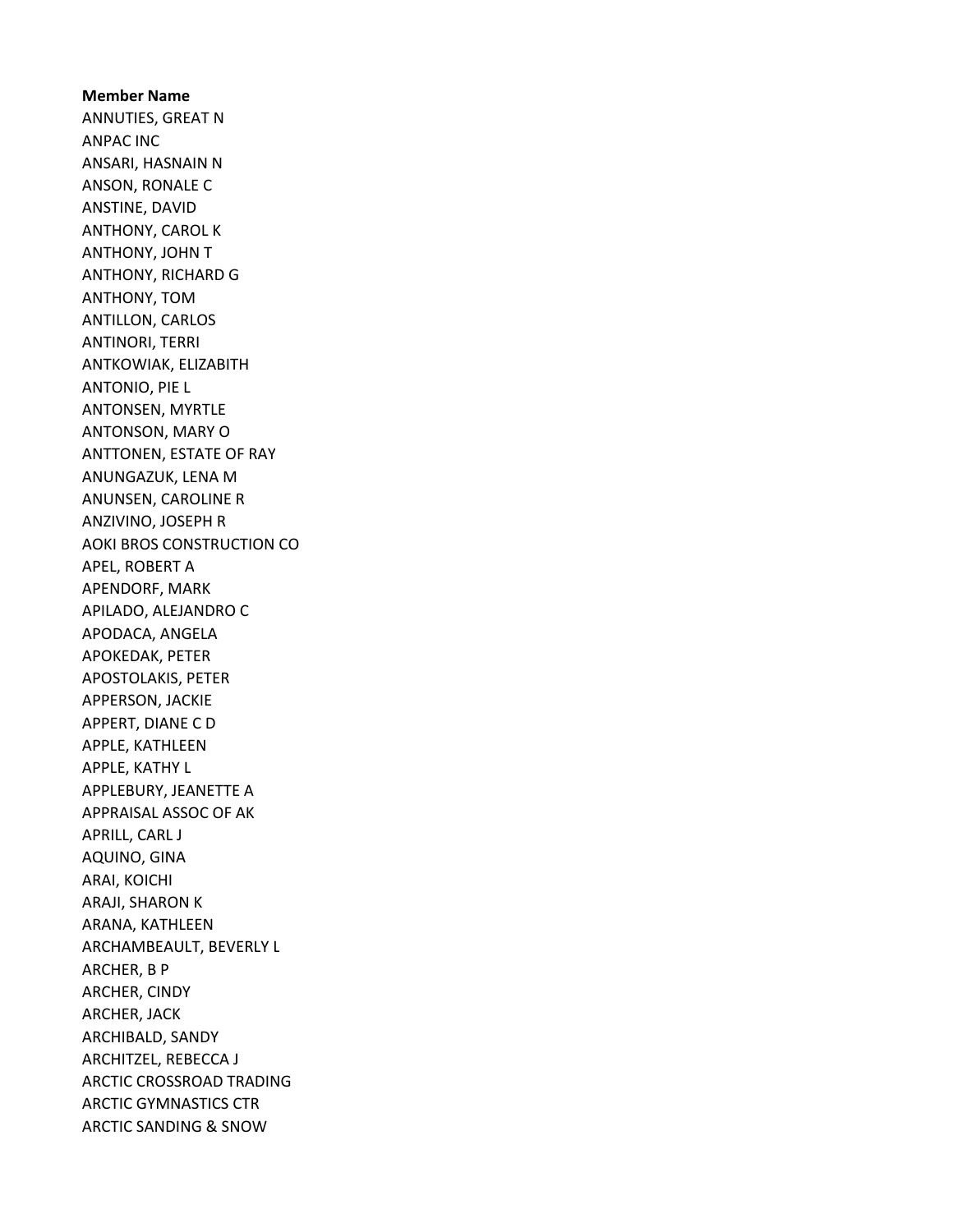Member Name ARD, SARADELL ARDENTE, AL P AREGOOD, MILLARD F AREHART, GENE R AREHART, JEAN AREND, GAIL E AREND, PEGGY ARETT, YOLANDA ANNE AREY, TIM ARGETSINGER ARIMA, KELLY WILSON ARING, A ANNETTE ARLINGTON, JAMES D ARLT, DENNIS ARMBRUSTER, TAMELA J ARMENT, DOROTHY H ARMOTO, JAMES D ARMSTEAD, DEBRA C ARMSTER, ANDRA L ARMSTRONG ARMSTRONG, BELYNDA ARMSTRONG, C JOY ARMSTRONG, CHAD ARMSTRONG, D R ARMSTRONG, D THOMAS ARMSTRONG, DANIEL R ARMSTRONG, JAMES A ARMSTRONG, JIM ARMSTRONG, SCOTT R ARMSTRONG, WILLIAM C ARNDT, DEBBIE JO ARNES, HARRY S ARNESS, MARY C ARNETT, CHARLES L ARNETT, PAT ARNOLD, ARTHUR ARNOLD, BOBBY ARNOLD, CINDY ARNOLD, DAVE ARNOLD, DEBORAH L ARNOLD, ROBERT C ARNOLD, SIDNEY J ARNOLD, WILLIAM T ARO, LYNN M ARRECHEA, ELLEN ANAKA ARRIENS, FRANCIS L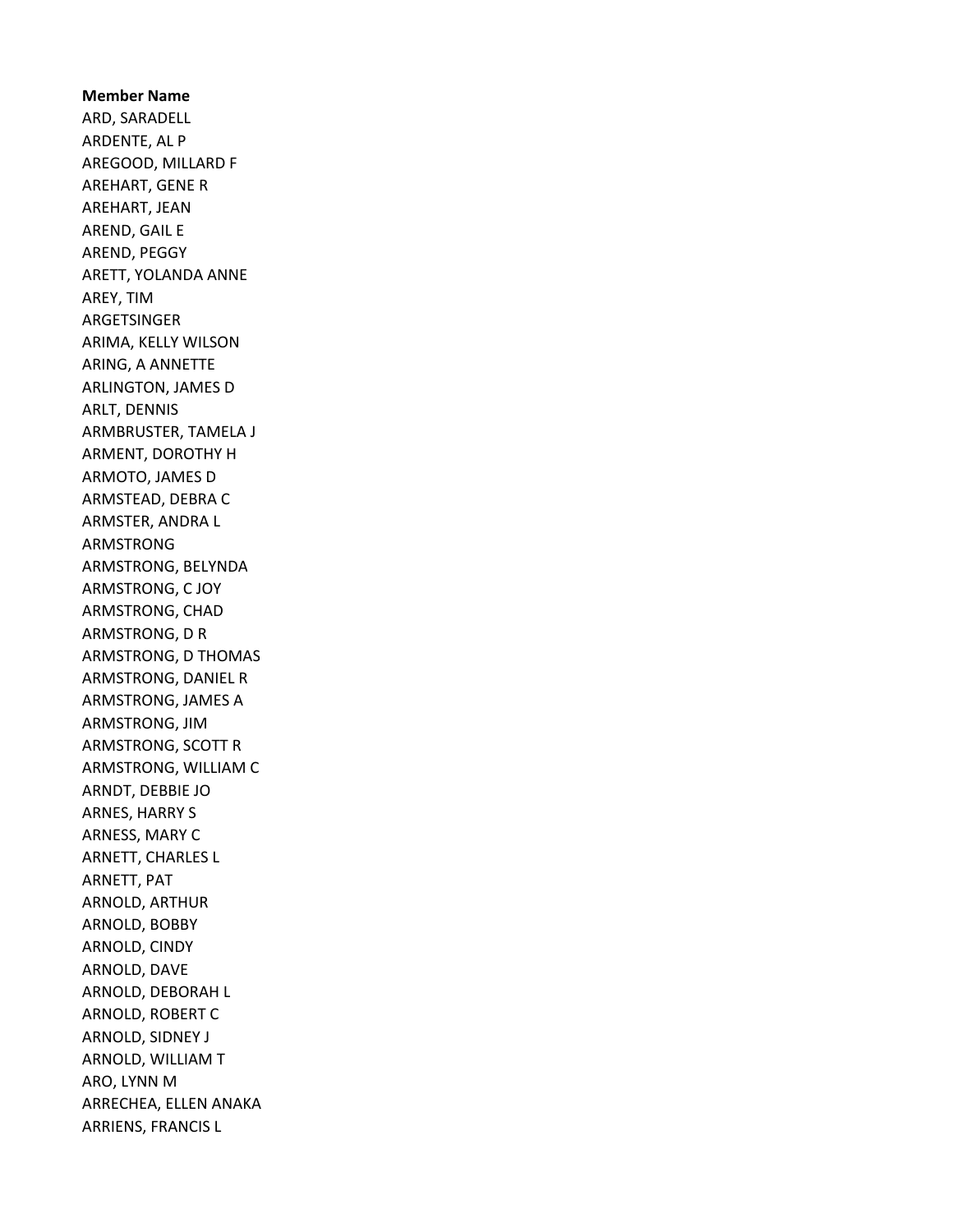Member Name ARRINGTON, JOE C ARRINGTON, KEVIN A ARRINGTON, RAYMOND L ARRINGTON, TONIA L ARRIOLA, SANDRA ARRISI, ANN ARROYO ARTERBURN, LOYD T ARTHUR, BRIAN ARTHUR, FRED J ARTHUR, KELLY ARTS, DAVID P ARTZ, THERESE ARVOLD, PAUL ARY-TURNER, KIM AS, ORAL ASAKO, MITSUNOBU ASANE, CHRIS ASANUMA, SAM/VIRGINIA ASATO, HAJIME ASBESTOS GENERAL INC ASBURY, EVA R ASCHE, KEVIN M ASEVEDO ASH, E DEWAYNE ASH, RAY ASHBY, DONALD ASHBY, RANDALL ASHBY, WILLIAM E ASHER, ANN JO ASHFORD, JANET ASHLEY, D SHERRY ASHLEY, LINDA ASHLEY, MARK N ASHLEY, WAVA Y ASHTON, DEBBIE A ASI ASKERMAN, KAROL ASLAM, MOHAMMAD T ASMUS, LARRY ASPEOTIS, ANDREW R ASPLUND, GRANT R ASSOC NATL MTGE CORP ASTARITA, O J ASUCHAK, COLLEEN ATCHISON, BRADLEY T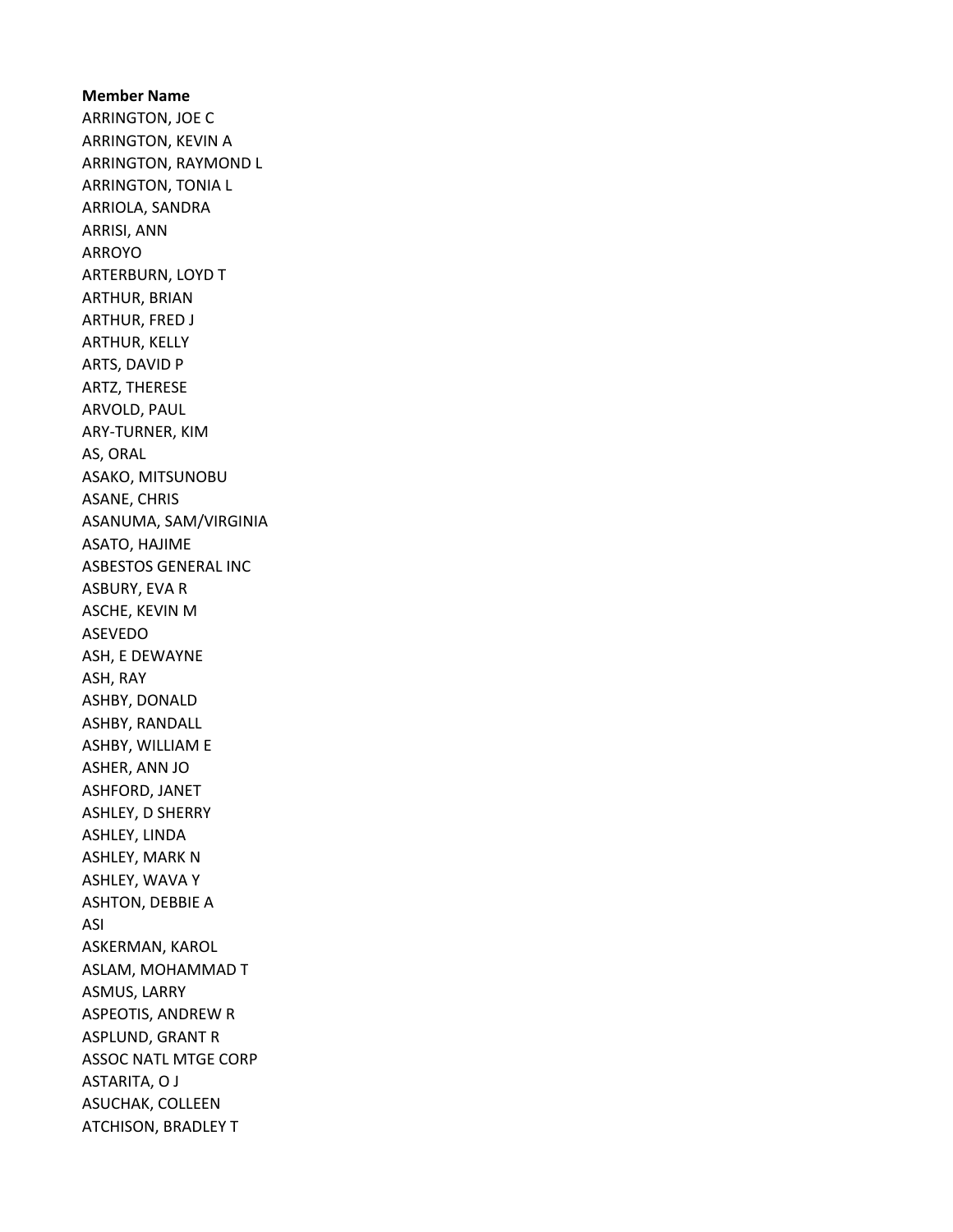Member Name ATCHLEY, ROBERT M ATHERLEY, TONY ATHEY, NANCY L ATKINS, CURTIS ATKINS, EDWARD A ATKINS, ELIZABETH A ATKINS, MARK K ATKINSON, ALICE ATKINSON, BEN J ATKINSON, BENJAMIN P ATKINSON, J RAMIAH ATKINSON, J S ATKINSON, JIM ATKINSON, KEVIN W ATKINSON, L LORA ATKINSON, LEONARD R ATKINSON, PEGGY J ATKINSON, STEVEN C ATOE, DAVID ATTATAYUK, GEORGE ATTAWAY, TRACY ATTERBERRY, ALBERT L ATWOOD, BOB ATWOOD, ROBERT AUBERTIN, D KEVIN AUBRY, ROCHELLE AUCOIN, JOSEPH AUDIE, MARK E AUFDERHEIDE, BRIAN AUGUSTIN, GERRI AUGUSTINE, LAWRENCE A AUKAMP, ERNEST E AUMUA, FRANCES AUNE, JACKIE/ORRIN AURORA ELECTRIC AURORA TOWING INC AUSMUS, BOB AUST, CAROLYN G AUSTERMAN, CAROL L AUSTIN, BRUCE AUSTIN, CLAIRESE M AUSTIN, CYNTHIA AUSTIN, DANIEL ROBERT AUSTIN, EDWARD AUSTIN, FRANK AUSTIN, MARY A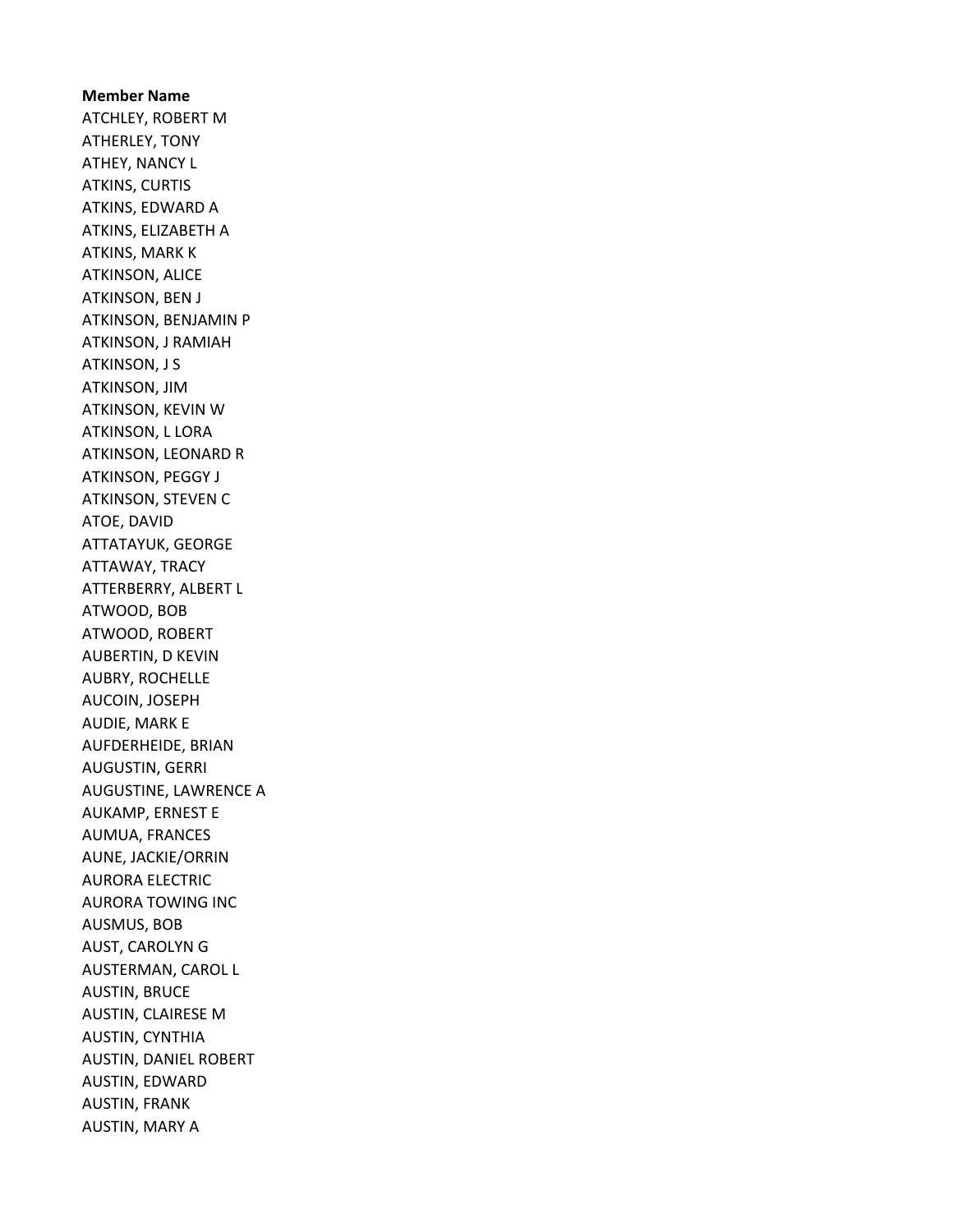Member Name AUSTIN, MERLE E AUSTIN, RACHEL AUSTIN, STANLEY M AUSTIN, STEPHEN L AUSTIN, THOMAS C AUTOMATIC OVERHEAD DOOR CO AUTREY, HELEN R AVANT GARDE HAIR DESIGN AVERETT, KIM L AVERY, DONNA M AVERY, JEANNINE M AVERY, JOYCE AVERY, TRACY A AVESSUK, JENNIFER AVILA, CHRISTOPHE L AVILA, GREGORIO G AVINES, BARBARA AVRE, JOYCE ANN AWALIN, WASKA AWALT, L A AWAND, MARY S AWC, INC AXTON, CONNIE A AYALA, FELIPE AYER, BRUCE E AYERS AYERS, DEBRA AYERS, W D AYERS, WILLIAM H AYERS-WAISANEN, LORIELLE AYLWARD, ERNEST AYO, LOIS E AZARSEPANDAN, ASHKAN AZAZEL, RANDY R AZELTINE, KENNETH AZELTINE, TROY AZUMA CORP LTD AZZAM, OMAR B & B CERTIFIED WELDING B&C AUTO SUPPLY B&J DEVELOPMENT B/B AUTO REPAIR BAACK, DAVE BABBITT, BEVERLY A **BABCOCK** BABCOCK, CHRISTOPHER A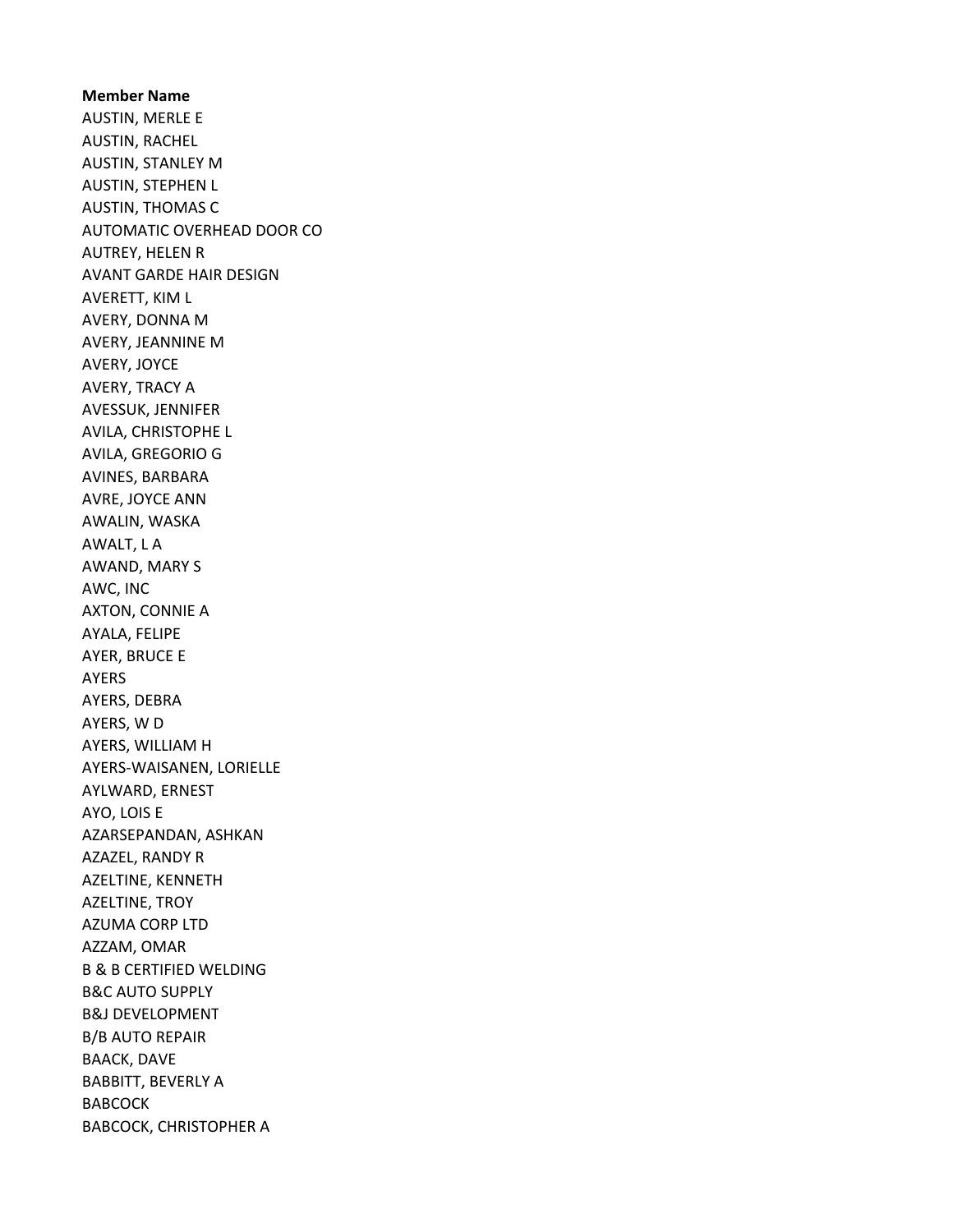Member Name BABCOCK, FRED R BABCOCK, JAMES L BABCOCK, MARY T BABCOCK, PRIMULA M BABCOCK, RUSSELL S BABCOCK, WALTER BABCOCK, WILLIAM H BABIAK, FRANK BACAK, MICHELE KELLER BACCO, MARIA BACCO, VINCENZO BACEWICZ, CARRIE BACHER, DEBBIE A BACHER, DONNIE R BACHER, PHILLIP J BACHMAN, RODDY C BACHMEYER, W THOMAS BACILLA BACINO, SUSAN K BACK, DAVID T BACK, JAMES BACKMAN, JOHN J BACON, EDWARD A BACON, JEANNE BACON, MARRIANNE BADEN, CHERYL BADER, DIMITRI BADER, GAYLE MARIE BADER, SHEILA BADGER, ELIZABETH BADGER, PATRICIA E BADGER, SHANNON BADGETT, KAY LYNNE BADGLEY, DIANA BADILLO, MERCEDES A BADMAN, CECILIA BAE, BYUNG SAM BAEK, SUE J BAER, ALICE BAEVER, BRUCE BAGAYAS, ANGEL P BAGCAL, ELIZABETH P BAGDLEY, P ELLEN BAGIEREK, NICHOLAS BAGINSKI, JOSEPH BAGLEY, JACKIE W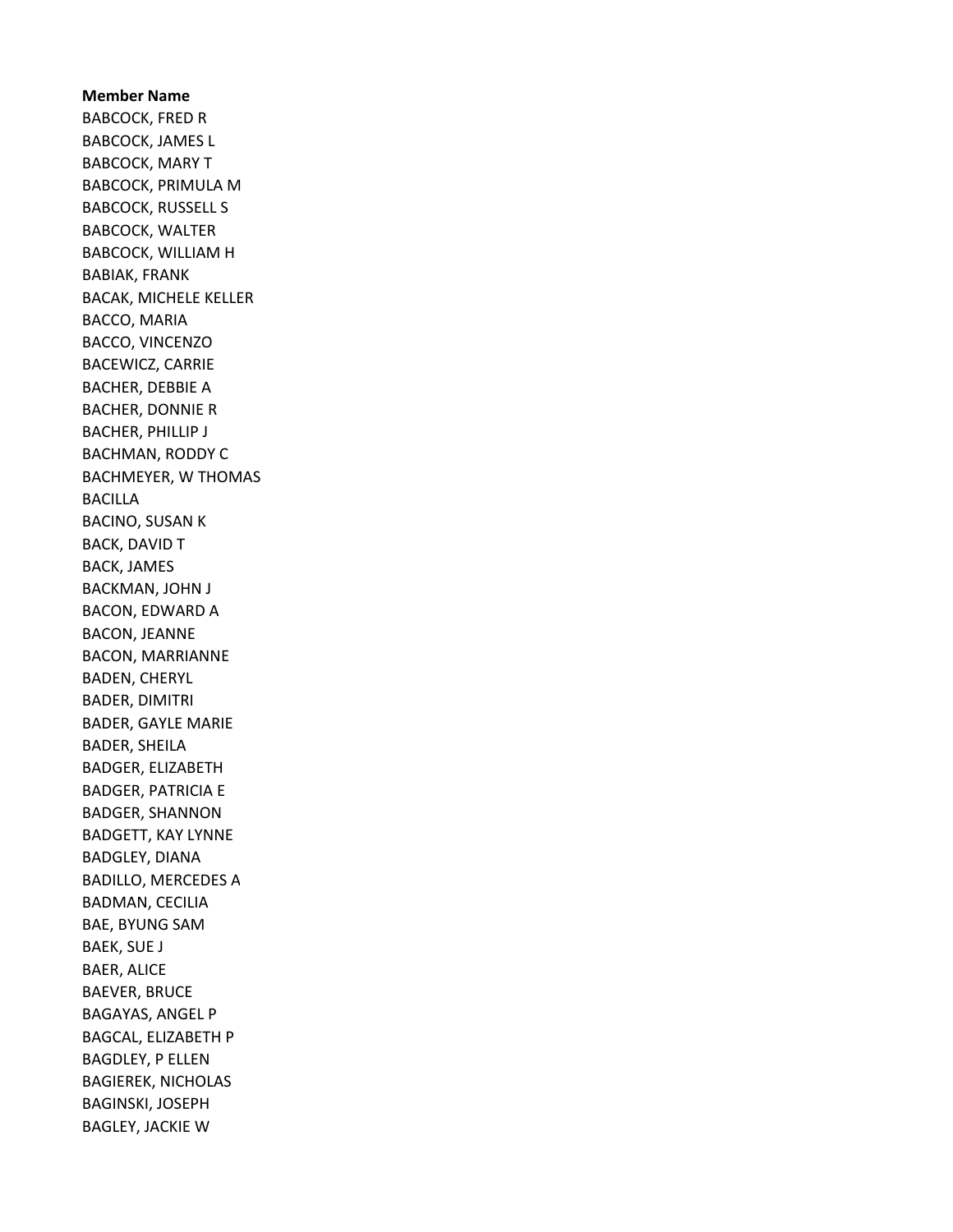Member Name BAGLEY, LARRY S BAGLEY, NATHAN D BAGOY, KAREN M BAGRON, JANELL BAGRON, WILLIAM T BAHLER, JAMES E BAHNKE, DENISE L BAHR, ILENE A BAILEY, ALAN R BAILEY, BRAD BAILEY, BRUCE BAILEY, CHARLES F BAILEY, COY BAILEY, DAISY E BAILEY, DAVID C BAILEY, DEBORAH BAILEY, DENEEN BAILEY, DIEDRE L BAILEY, HILDA M BAILEY, JAMES R BAILEY, JERRY L BAILEY, JOHN D L BAILEY, LEAH BAILEY, MARJENE C BAILEY, MARVIN BAILEY, MAURINE D BAILEY, MICHAEL BAILEY, NANCY A BAILEY, PATRICIA M BAILEY, R WANDA BAILEY, ROBERT BAILEY, ROBERT G BAILEY, ROBERT J BAILEY, ROBIN J BAILEY, TERRY L BAILEY, TONYA R BAILEY-KOCK, DONNA M BAILIE, CHARLES BAILIE, YVONNE BAIN, BRANDI BAIN, DON BAINBRIDGE RD MNT ASSOC BAIRD, ANDREW V BAIRD, JOHN L BAIRD, OPAL BAISCH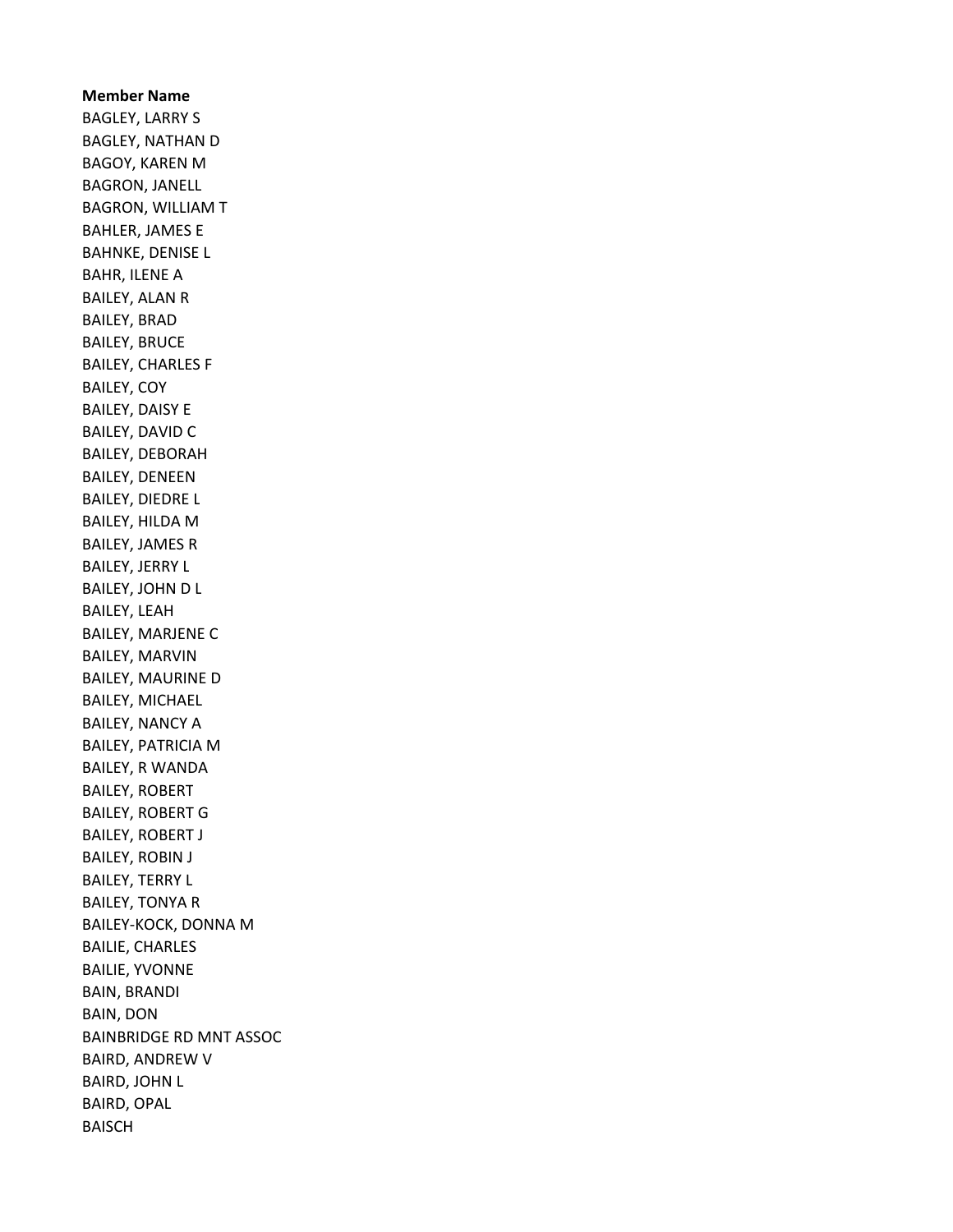Member Name BAIZE, MARY ROSE BAKER BAKER & BAKER FILM PROD BAKER, BARBARA A BAKER, CATHARYN BAKER, COLLETTE A BAKER, D JAMES BAKER, DORIS BAKER, DOUG L BAKER, E R-BOETTCHER BAKER, GAYLE BAKER, J MARY BAKER, JAMES BAKER, JAMES D BAKER, JOHN G BAKER, LARRY A BAKER, MARIE BAKER, MARVIN D BAKER, PATRICIA A BAKER, PATRICK J BAKER, PATTI BAKER, PAULINE BAKER, RICHARD BAKER, ROGER C BAKER, SAMMY D BAKER, SAMUEL B BAKER, SHARI BAKER, SHEILA BAKER, TRAVIS BAKER, VALORIE J BALCH, RICHARD G BALCHEN BALCHEN, BRUCE A BALD, ROBERT G BALDRIDGE, JAMES F BALDRIDGE, SHERRY BALDWIN, A KEITH BALDWIN, DAVID BALDWIN, HERBERT BALDWIN, JOAN C BALDWIN, LINDA D BALDWIN, MICHAEL H BALDWIN, N RAYMOND BALE BALEN, MIKE BALES, CHRISTINE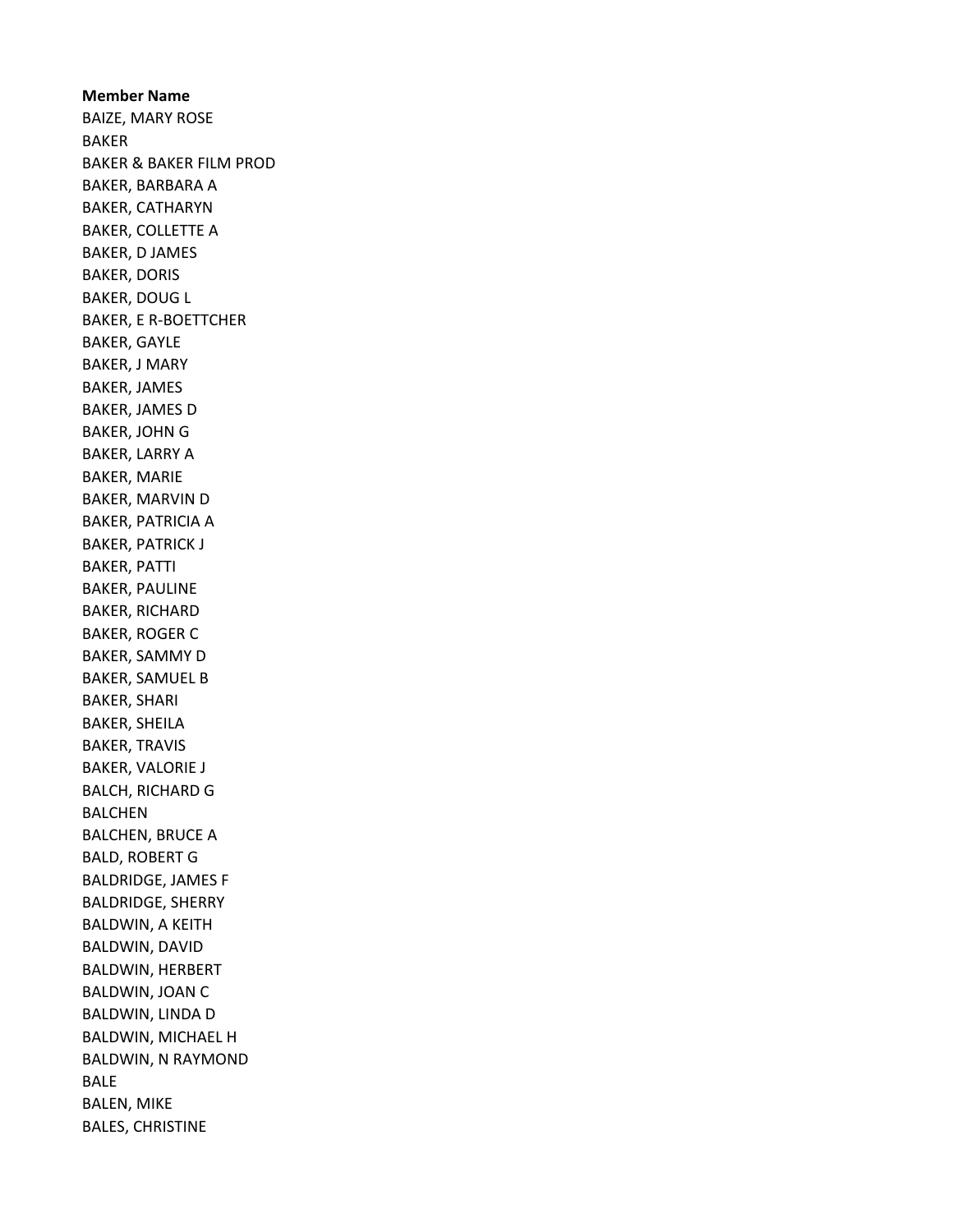Member Name BALKWILL, PETER BALL, ALVIN F BALL, ELIZA J BALL, JOHN L BALL, KAREN A BALL, PEGGY E BALL, STEWART BALLANCE, HAROLD BALLARD, ALLEN BALLARD, CLARENCE BALLARD, E FERN BALLARD, GEORGE SCOTT BALLARD, L ODIS BALLARD, SANDRA D BALLARD, TIMOTHY T BALLARD, WILLIAM S BALLENGER, EDWARD LEE BALLOU, JENNIFER BALOG BALTHAZORE, DORET A BALTS, WALLACE C BALTZELL, ANNEMARIE BANACH, TIMOTHY BANAHAN, TRINA LYN/SEAN BANASHEFSKI BANASZEK, WILLIAM A BANATE, CRESCENCIO BANCROFT, SHERRIE BANDEL, JUDITH A BANDOLON, PURA K BANDT, LELAND L BANDY, ANDREW J BANDY, DEBRA K BANE, JERRY W BANIQUED, LOIDA BANK OF AMERICA NT SA BANK, FIRST BANK, UNION PLANTERS NATL BANKS, ANTHONY S BANKS, AUDWIN C BANKS, IRWIN E BANKS, JAVETTE L BANKS, JUDITH M BANKS, VIRGINIA W BANKSTON, DAWNA BANNING, DIANE D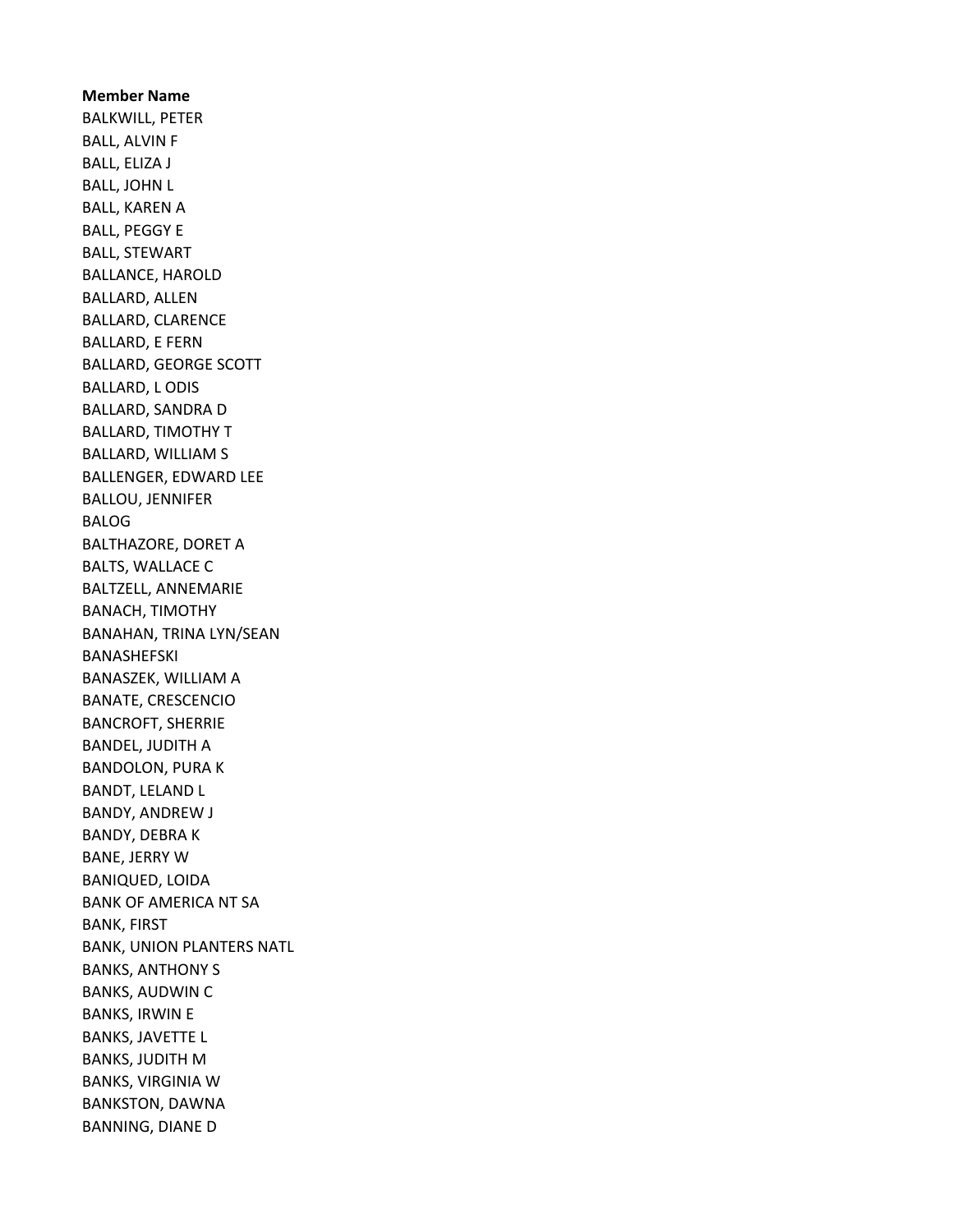Member Name BANNON, GEORGIA BANSE, STEVEN J BANZHAF, L KEN BANZHAF, MARILYN BAPTISTE, JOHN LUCY BARBARE, CRAIG L BARBEE, MARCUS BARBER, CONSOLATION BARBER, DELORES BARBER, F WILLIAM BARBER, J ALAN BARBER, JEFFREY J BARBER, JERRY L/JANN BARBER, LINDA S BARBER, LIZETTE M BARBER, MILLETT BARBER, WALTER G BARBIAN, JIM BARBIERI, RAY BARBOUR, G MICHAEL BARCLAY, BARBARA BARCLAY, JODY BARCOTT, JOSEPH N BARDEN, RICHARD D BARDWICK, DEBORAH S BARERA, JOE BARGER, HERMAN K BARIL, DAVID A BARINGTON BARKDULL, MARK BARKELEY, SUSAN J BARKER, DALE N BARKER, ELIZABETH ANNE BARKER, G PATRICK BARKER, GRADY BARKER, JAMES BARKER, MARY F BARKER, PAMELA L BARKER, SANDY J BARKLEY, ALONZO B BARKSDALE, JESSIE L BARKWELL, WAKAKO Y BARLETTA, LAURA BARLOW BARLOW, SHAUNA BARNARD, KEITH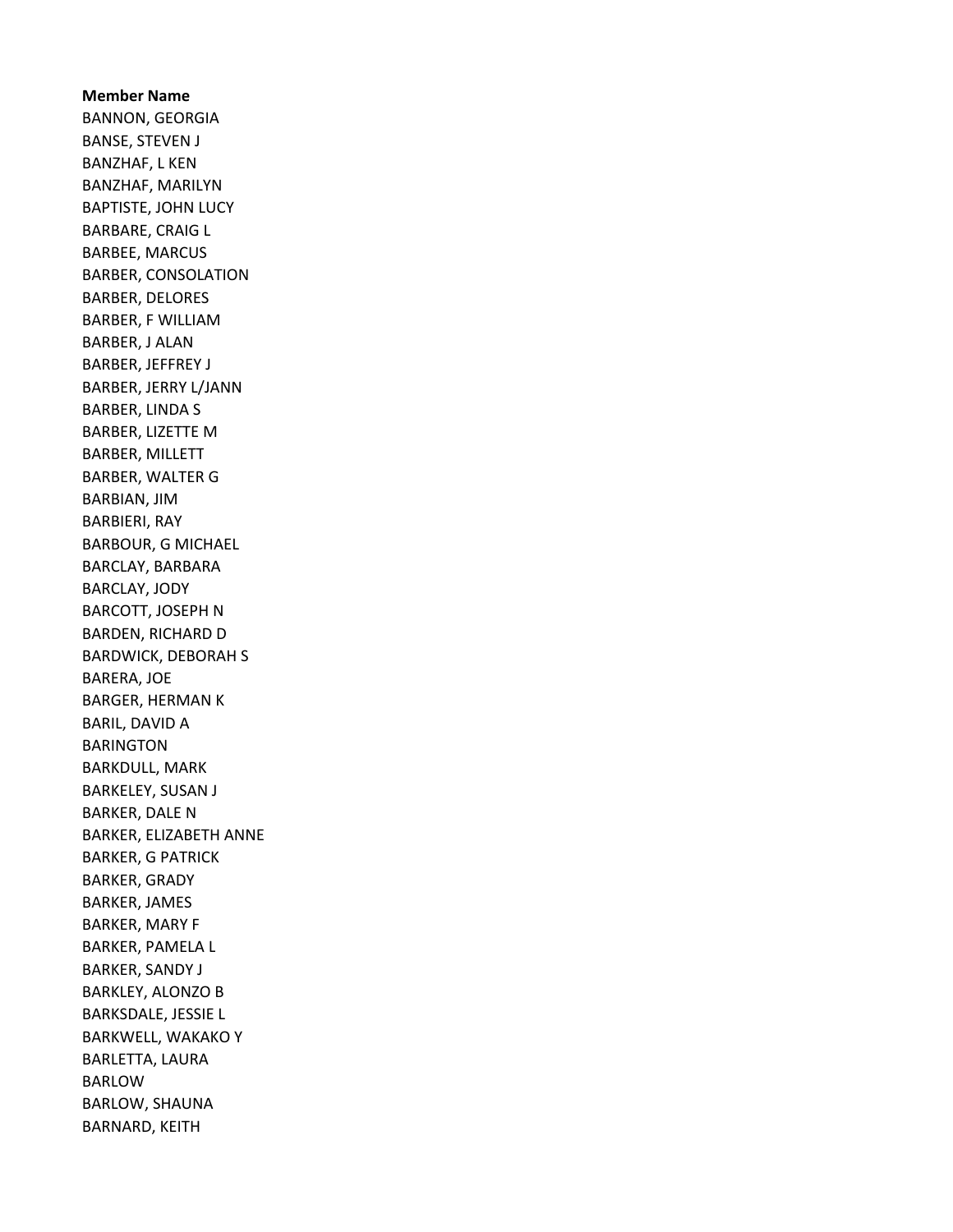Member Name BARNEDT, ROBERT BARNER, JERRY G BARNES BARNES, ALLEGRA BARNES, DON E BARNES, DONALD BARNES, ELIZABETH J BARNES, GREGORY BARNES, JAMES W BARNES, MARY L BARNES, PAULA D BARNES, RAMONA L BARNES, ROBERT E BARNETT BARNETT, DANIEL B BARNETT, MARY ANN BARNETT, PAT BARNETT, RICHARD D BARNETTE, JAMES C BARNEY, DENISE A BARNEY, H STANLEY BARNEY, ROBERT K BARNEY, SUSAN BARNHARDT, TRACY BARNHART, EUGENE A BARNHART, JEFF BARNHOLDT BARNHURST BARNSLEY, BRIAN T BARNUM, BRIDGETTE BARNWELL, KATHLEEN BARNWELL, ROBERT J BARR, EVERETTE D BARR, G WILMA BARR, JOHN W BARR, R JIM BARR, ROSIE BARR, RUDY H BARR, WILLIAM B BARRAGER, CHARLES P BARRAS, M CELESTE BARRERA, RAMIRO ALVAREZ BARRERA, ROGELO G BARRETT BARRETT, ANDERSON S BARRETT, CYNTHIA L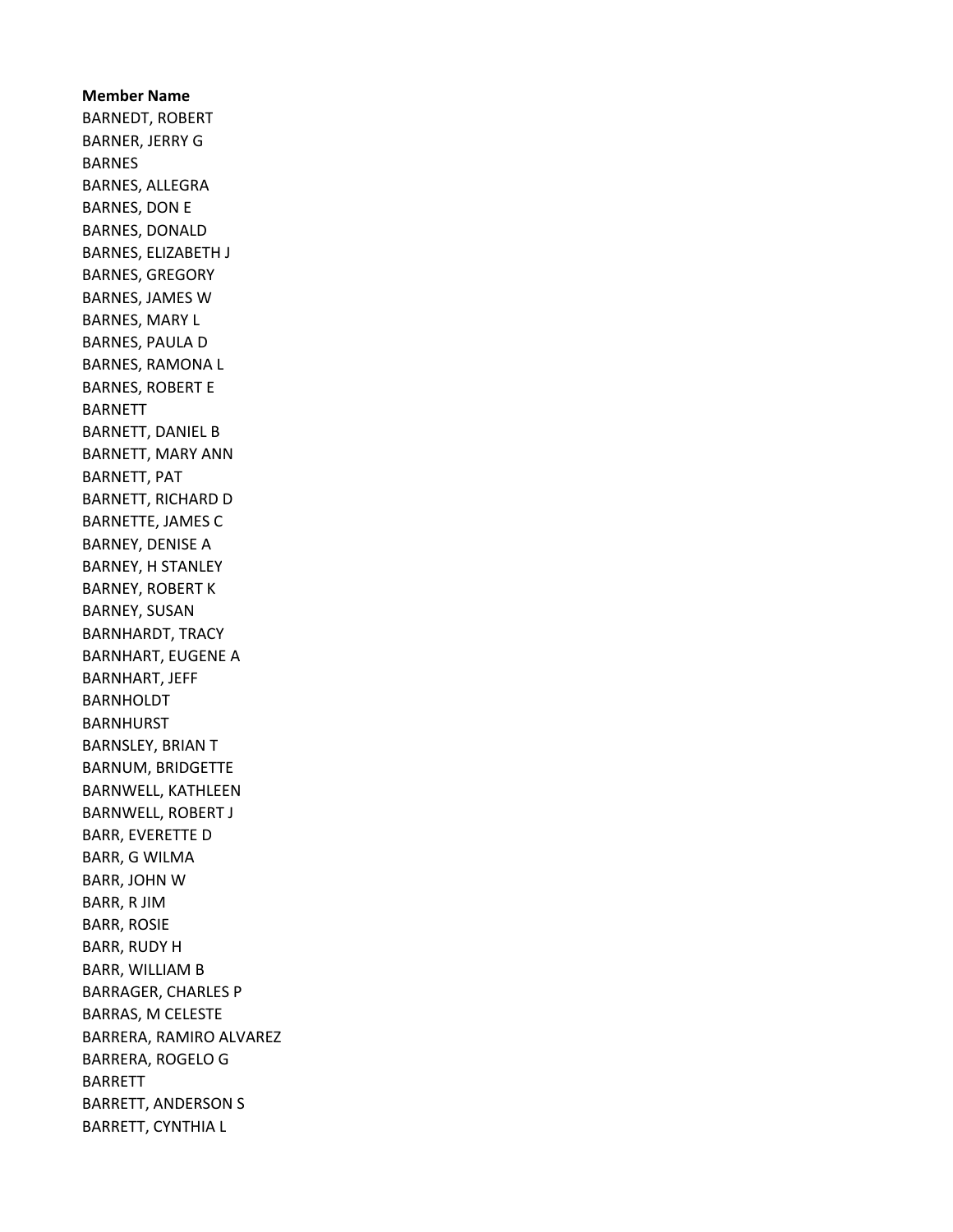Member Name BARRETT, DONAL D BARRETT, JACK BARRETT, L DENISE BARRETT, NORMA A BARRETT, PATRICIA A BARRETT, ROBERT L BARRETT, SUSAN BARRITT, TONI KAY BARRON, RACHEL BARROW, STEPHANIE D BARROWS, DAVID B BARRY BARRY, MICHAEL BARRY, VICKIE L BARRY, VINCE/JOANNE BARSALOU, A PATRICIA BARSALOU, MICHAEL G BARSTOW, BILL BARTEL, DOYLE BARTEL, LILA M BARTH, CATHERINE BARTHOLOMEW, MARK A BARTHOLOMEW, MICHAEL N BARTHOLOMEW, ROBERT N BARTHOLOMEW, TERRY A BARTLAM, THOMAS J BARTLETT, CHERYL BARTLETT, HELEN BARTLETT, HENRY BARTLETT, KIMBERLY A BARTLETT, KRISTINA BARTLETT, ROBBI K BARTLETT, SHARON MICHELLE BARTOE, S KIMBERLY BARTOLABA, MIGUELA M BARTOLIMI, JOSEPH D BASDARAS, GRIGORIOS BASH, DENNIS W BASHAM, BRIAN BASHAM, CYNTHIA L BASHANS, REX BASHAW, JOHN M BASI, R S BASILE, JEFFREY E BASILE, JOSEPH BASINSKI, WILLIAM F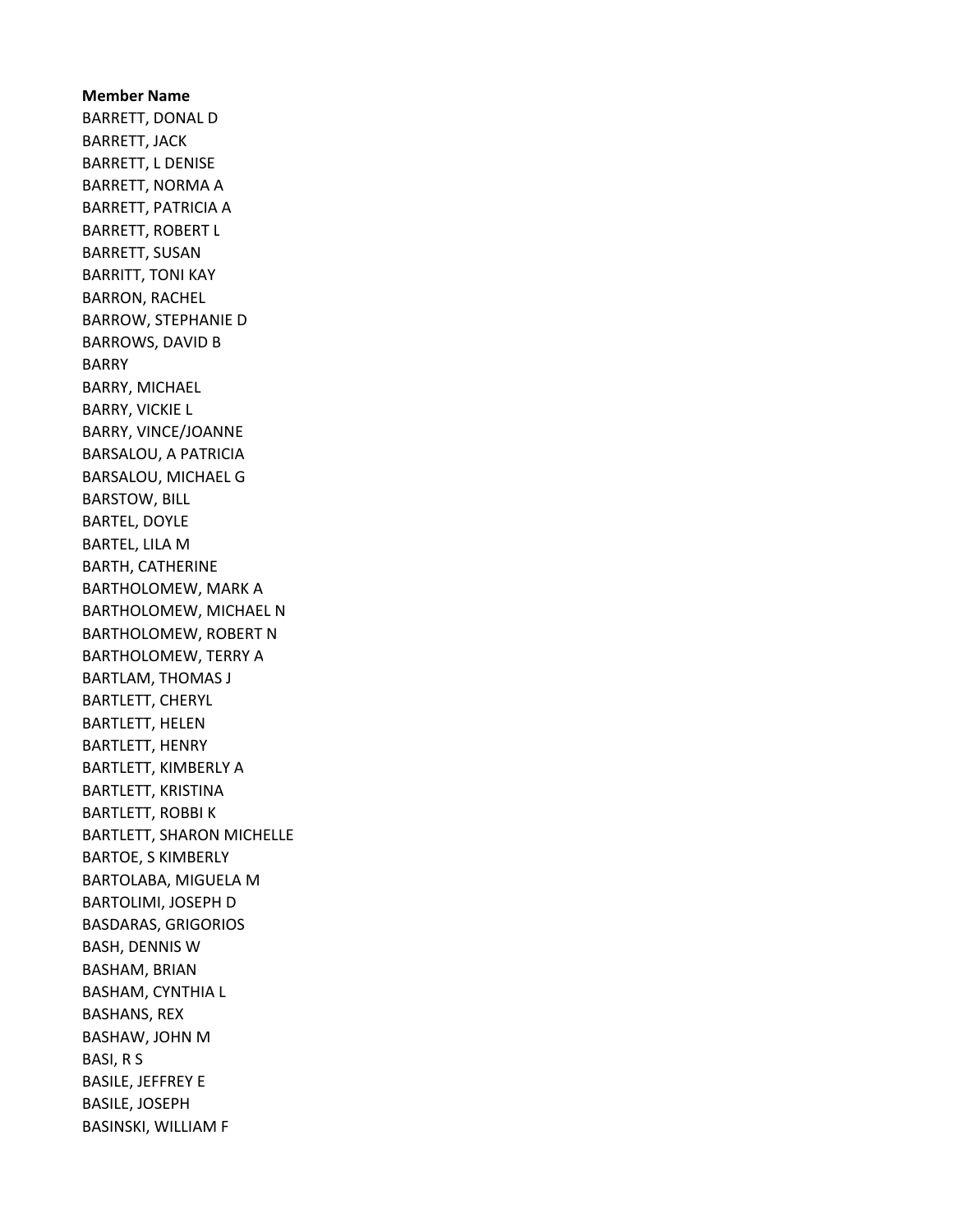Member Name BASKIN, KERRY A BASLER, EDWARD O BASS BASS, JANICE BASS, SPENCER BASS, WAYNE BASSETT BASSETT, JOSEPH P BATAC, MONICA BATCHELDER, D SCOTT BATEMAN, ANNA PATRICIA BATES, JEAN BATES, LOUISE W BATES, MARGARET M BATES, PHYLLIS A BATES, PIRTLE BATES, THOMAS E BATESON, JOHN A BATES-WILSON, DEBBIE BATEY, ALAN L BATHKE, SUSAN MAY BATON, DEANNA JOAN BATRA, VINOD BATT, DONNA E BATT, HAROLD J BATTENFELD, HOWARD BATTS, CAROL L BATTS, CHARLES S BATTS, DENNIS BATTS, J EDDIE BAUCH, CAROLYN BAUER, JOHN J BAUER, MARK G BAUER, THOMAS J BAUER, WILLIAM R BAUER, WILLIAM W BAUGH, STEVEN E BAUMGARDNER, CLYDE A BAUMGARTNER, DIANE BAXLEY, Y LAURA BAXTER, JIM D BAXTER, LETITIA A BAY ENTERPRISES BAY, JOYCE R BAYCREST REAL ESTATE BAYER, THERESA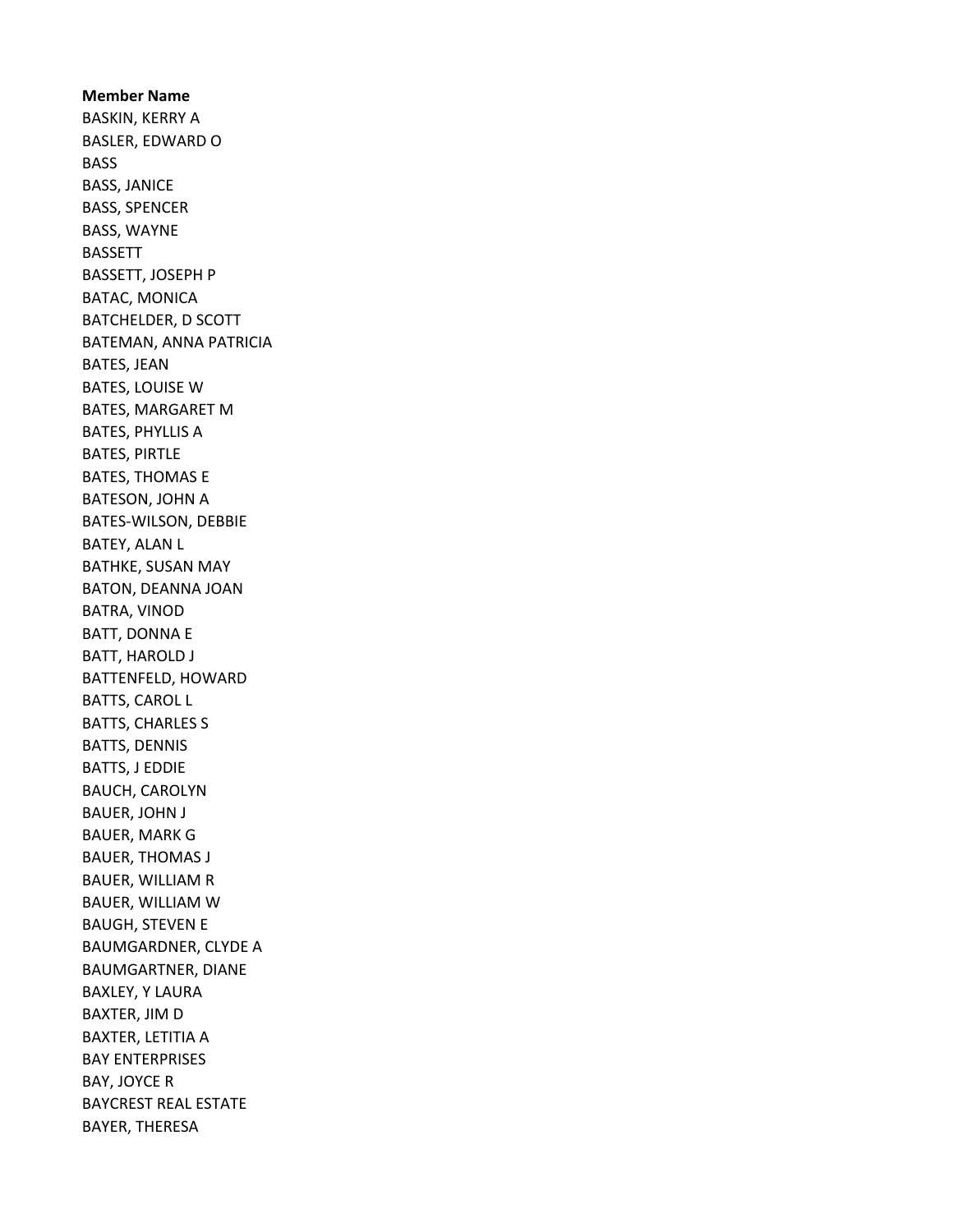Member Name BAYLESS, PATSEY BAYLESS, SONYA BAYLOR, JANET E BAYNE BAYNE, ROBERT BAYNUM, RANDY W BAYSE, ROLAND BAYSINGER, KENNETH BAZER, LEE P BAZLEY, ELIZABETH N BCJ T INVESTMENTS BCPW ENTERPRISES BEACH, APRIL L BEACH, CAROL BEACH, WILLIAM B BEADLE, KIM BEAGEL, DAVID BEAK, JASON BEAL BEALE, D L BEALE, MICHAEL BEALS, KATE K BEALS, RALPH BEAMAN, BERT BEAMS, TERRY D BEAN, F PATRICIA BEAR AUTOMOTIVE NW INC BEARD, B STEVEN BEARD, RICHARD T BEARD, TINA L BEARDEN, A EUGENE BEARMAN, RICKY C BEARUP, ANNA L BEASLEY, A PEGGY BEASLEY, JOHN BEATON, JANE L BEATON, JOHN BEATON, TIM BEATTY, MYRNA W BEATY BEATY, BARBARA J BEATY, RONALD E BEAUDOIN, DOUGLAS G BEAUGARD, PATRICIA BEAULAURIER, ALAN H BEAUSOLEIL, KAREN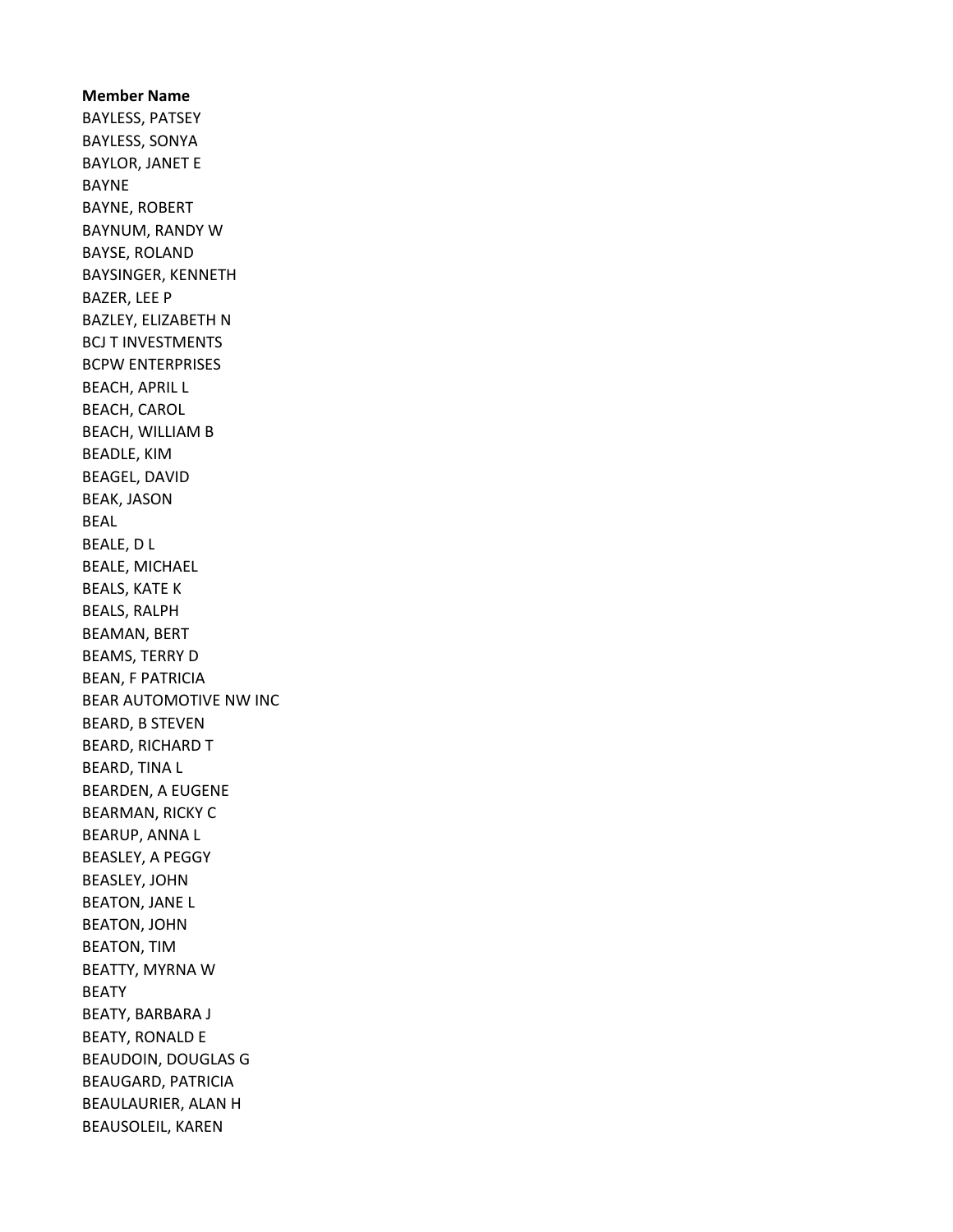Member Name BEAUX, WILEY F BEAVER, MARILYN BEBOUT, MARY J BECERRA, SALVADOR R BECHTEL BECK BECK, CELENA R BECK, FRANCESCA BECK, FREDERICK BECK, JEFFREY M BECK, M F BECK, ROSE MARY BECKER, CHERYL A BECKER, DONNA L BECKER, DWIGHT D BECKER, E DOUGLAS BECKER, GARY BECKER, GLENN R BECKER, HENRY M BECKER, JILL BECKER, LAVERN E BECKER, LORI ANN BECKER, RENEE BECKER, RICHARD BECKER, ROCK BECKER, SADIE ANN BECKER, TROY G BECKERS PRODUCTS INC BECKHAM, CAROL GLORIA BECKHAM, GERTRUDE BECKHAM, JERRY BECKLEY, GLORIA BECKLOFF, L VIRGINIA BECKMAN, GREGORY S BECKMAN, RANDY/CLARA BECKSTEAD BECKWITT, GEORGANN M BECVAR, JEFFEREY K BEDARD, CAROL M BEDENBENDER, JL BEDINGER, ROBERT G BEDNAR, STANLEY BEE, HAROLD N BEEBE, CHARLES BEEBE, CHERYL BEEBE, FRANK D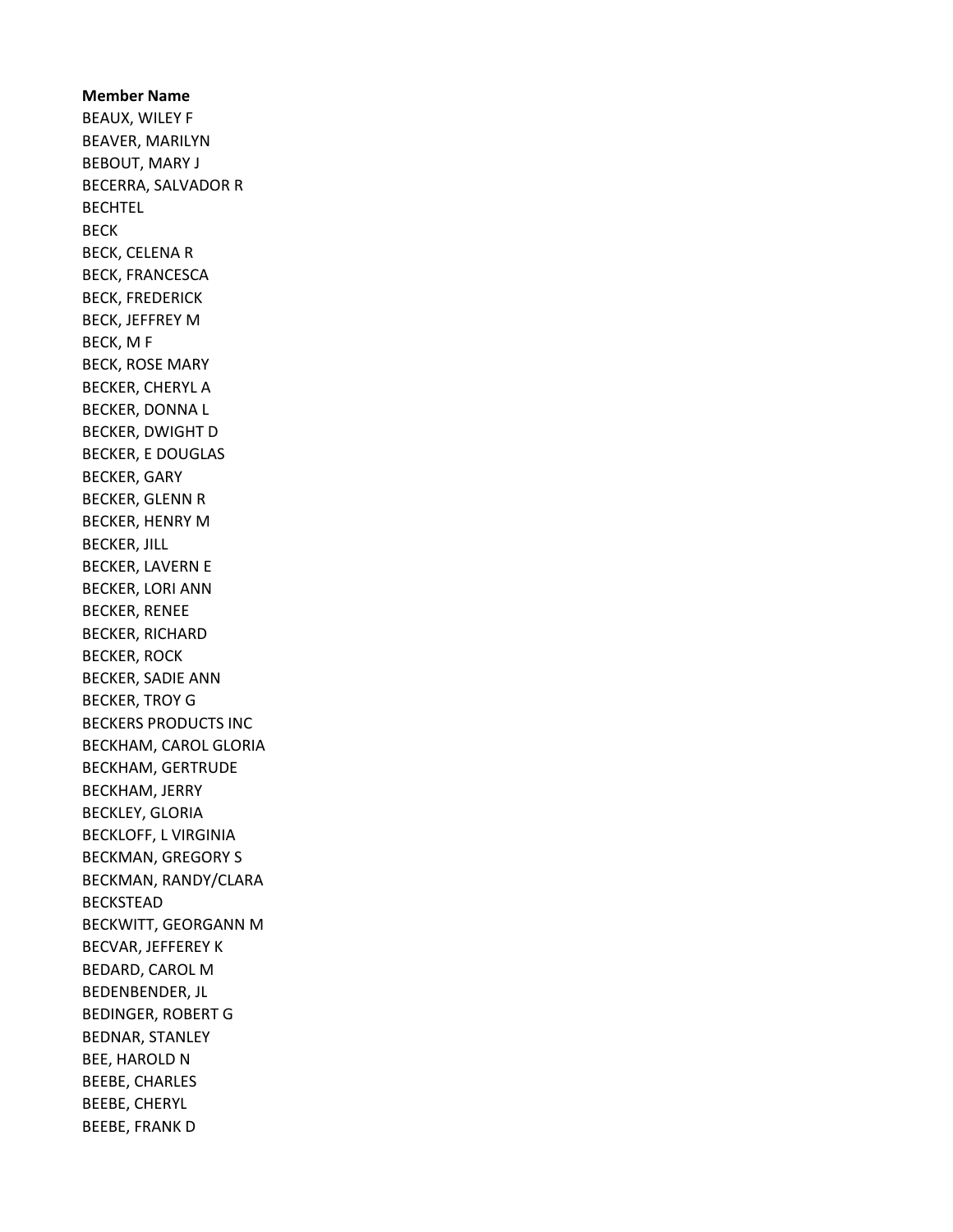Member Name BEECHER, RICHARD BEECHWOOD CORP BEECROFT, JENNIFER BEECROFT, WAYNE BEEGAN, DENNIS BEEGLE, CHARLES D BEEGLE, LINDA J BEELER, RICHARD BEEMAN, ANITA SUE BEEMAN, ERIC BEEN, MICHAEL A BEERY, KATHI J BEESON, DONALD G BEESON, L JOANN BEESON, TRACI E BEGLEY, JUDITH C BEGLINGER, JOHN BEGNAUD, GERALDINE F BEHM, DAVID H BEHNCKE, TED BEHNKEN BEHRENWALD, LYLE L BEHYMER, L GAIL BEHYMER, MARILYN N BEIMBORN, HARVEY BEISER, BRAD BEITLER, JAMES E BEITMAN, JOHN C BEJARANO, EVE BEJSOVEC, CHRISTINA BEKINS MOVING & STORAGE BELANGER, MARCEL BELANGER, TAMARA L BELARDE BROTHERS CONCRETE CO BELARDE, BARBARA BELARDE, R A BELCHER, DEBORAH BELCHER, JAMES BELCHER, JANA BELCHER, LINDA K BELCHER, WILLIAM D BELEAL, HARRIET BELENSKI, JEAN ALMA BELEW-LARSEN, KIATCH BELFIELD, WILLIAM BELL, BERNIE A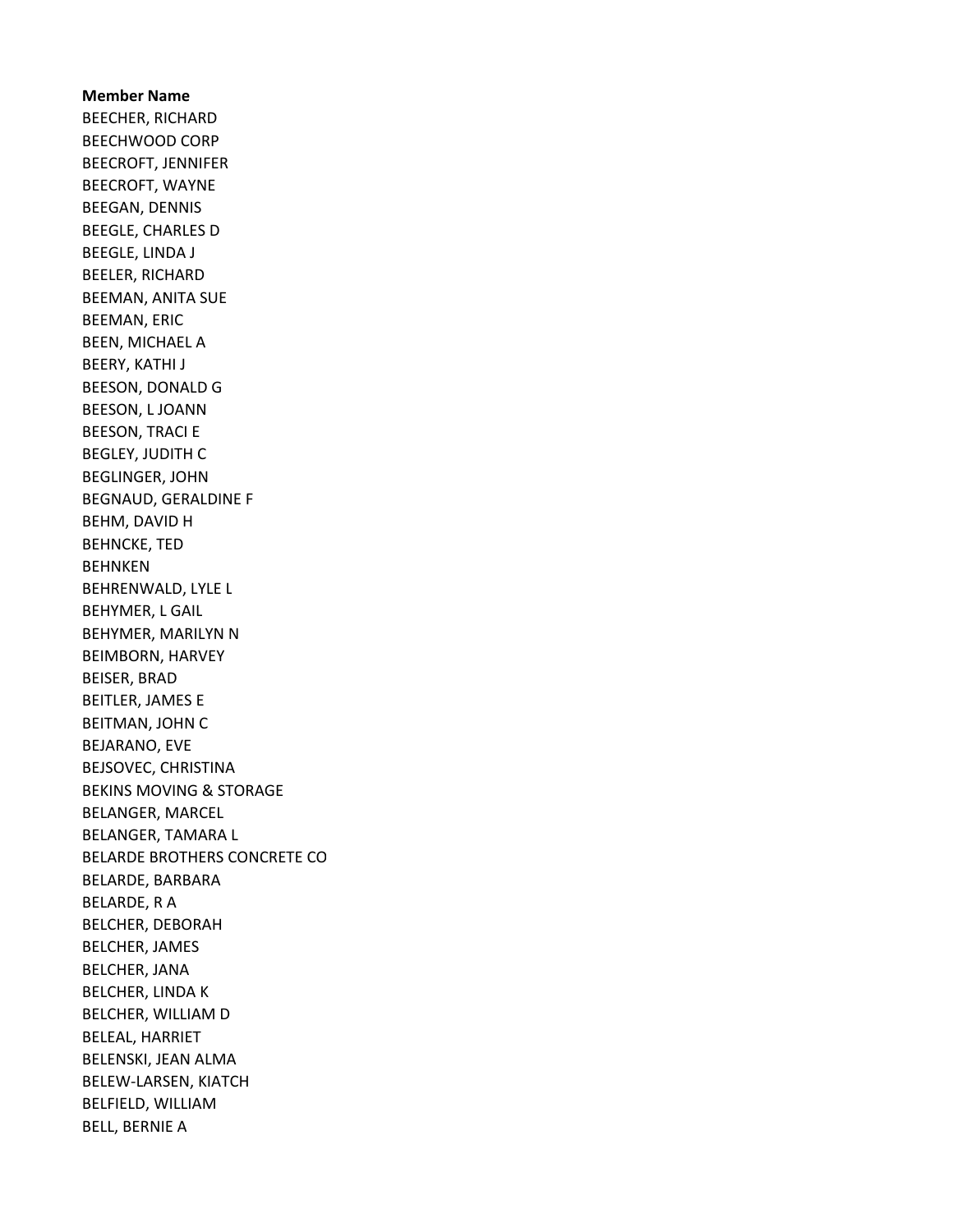Member Name BELL, BETTY J BELL, CAROLYN J BELL, CLAYTON BELL, D B BELL, DEBORAH L BELL, DEBRA S BELL, GARY BELL, GEORGE BELL, GERALD E BELL, HARRY R BELL, JAMES R BELL, JAMES W BELL, KAREN L BELL, KEVIN A BELL, MARY A BELL, R CHERYL BELL, RANSOM T BELL, ROBERT C BELL, ROBERT L BELL, RUSSELL G BELL, S BEVERLY BELL, SUSANNE BELL, TAMARA LYNN BELL, TINA BELL, TINA M BELL, WILLIE J BELL, ZENOVIA BELLAMY, CAMILLA BELLAMY, LLOYD BELLAMY, RAYMOND L BELLEAU, R T BELLEAU, WILLIAM BELLENIR, THOMAS D BELLER, LARRY TODD BELLER, RICHARD O BELLESTEROS, SELINA BELLINGER, DON W BELLINGER, SUSAN M BELLON, ROLANDO J BELLOTTE, CHARLES D BELL-PROFFETT, BEVERLY BELLUOMINI, UMBERTO BELLVILLE, LAVAUGH BELMAN, ROBERT D BELOUS, ROBERT BELOY, DOLLYNOR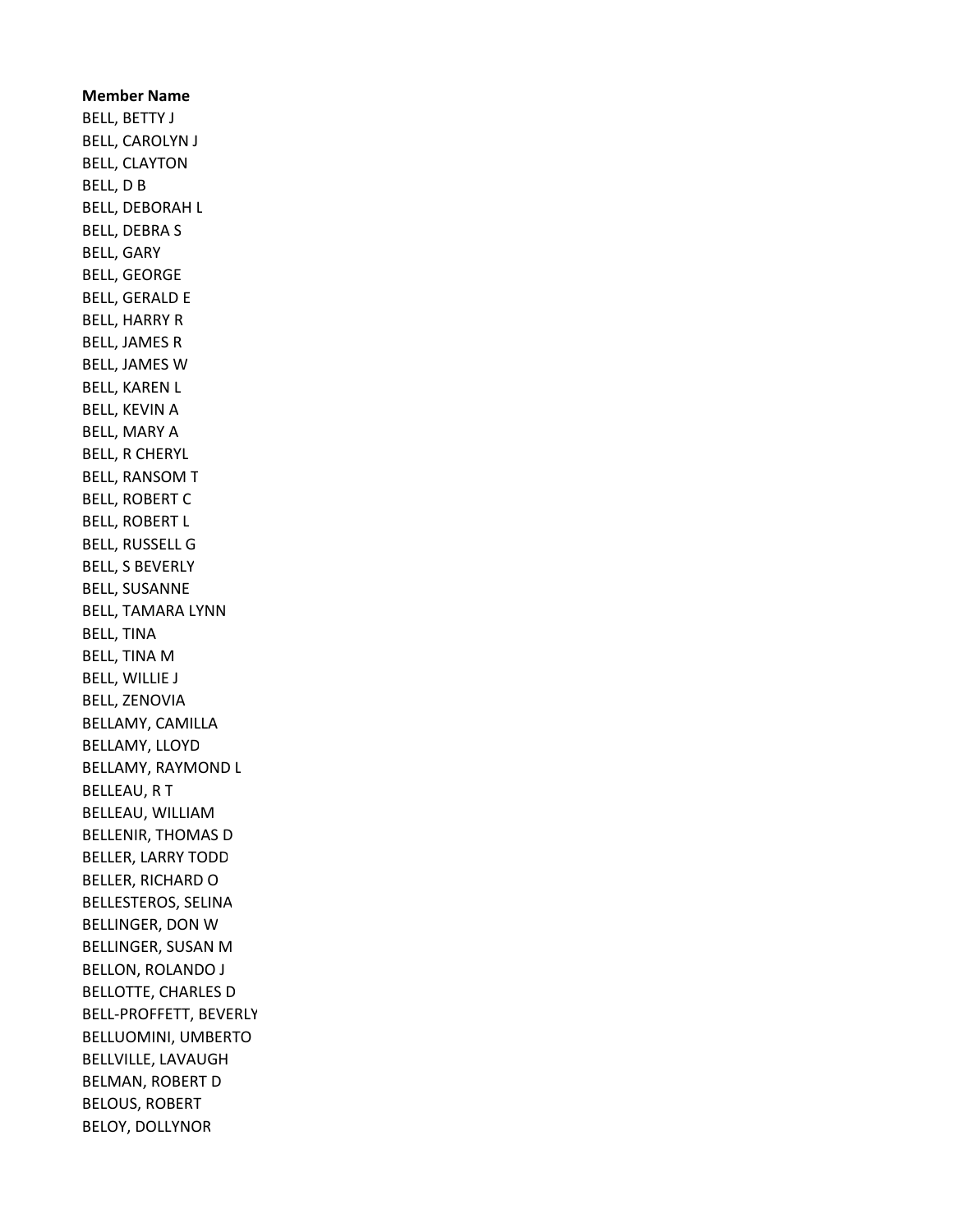Member Name BELUGA ENVIRONMENTAL BELZ, FREDERICK H BEN, JAMES E BENARD, JAMES E BENCH, JEANNIE E BENDELL, JAMES BENDER BENDER, JOAN B BENDER, LORNA BENDER, M DONALD BENEDICT, MICHAEL BENEDIKTSSON, CONNIE BENESCH BENEVILLE, BERTRAM BENFIELD, CONNIE DODD BENFIELD, VIRGINIA REBECCA BENGE, E JEAN BENGTSON, JOLENE BENHAM, JEAN BENHAM, RANDI BENITEZ, NATHALIE D BENJAMIN, GENE W BENJAMIN, RICHARD C BENKELMAN, BAY M BENKERT, E MARGARET BENNER, JULIA M BENNETT BENNETT, A JAN BENNETT, BONNIE A BENNETT, BOYD S BENNETT, CLIFTON RODNEY BENNETT, CONNIE J BENNETT, DAVID A BENNETT, DR S M BENNETT, ERIC BENNETT, FRED W BENNETT, GARY R BENNETT, GEORGE V BENNETT, GREG BENNETT, J HACKETT BENNETT, JAMES A BENNETT, JAMES D BENNETT, JAMIE M BENNETT, JOHN E BENNETT, KAY BENNETT, LORI E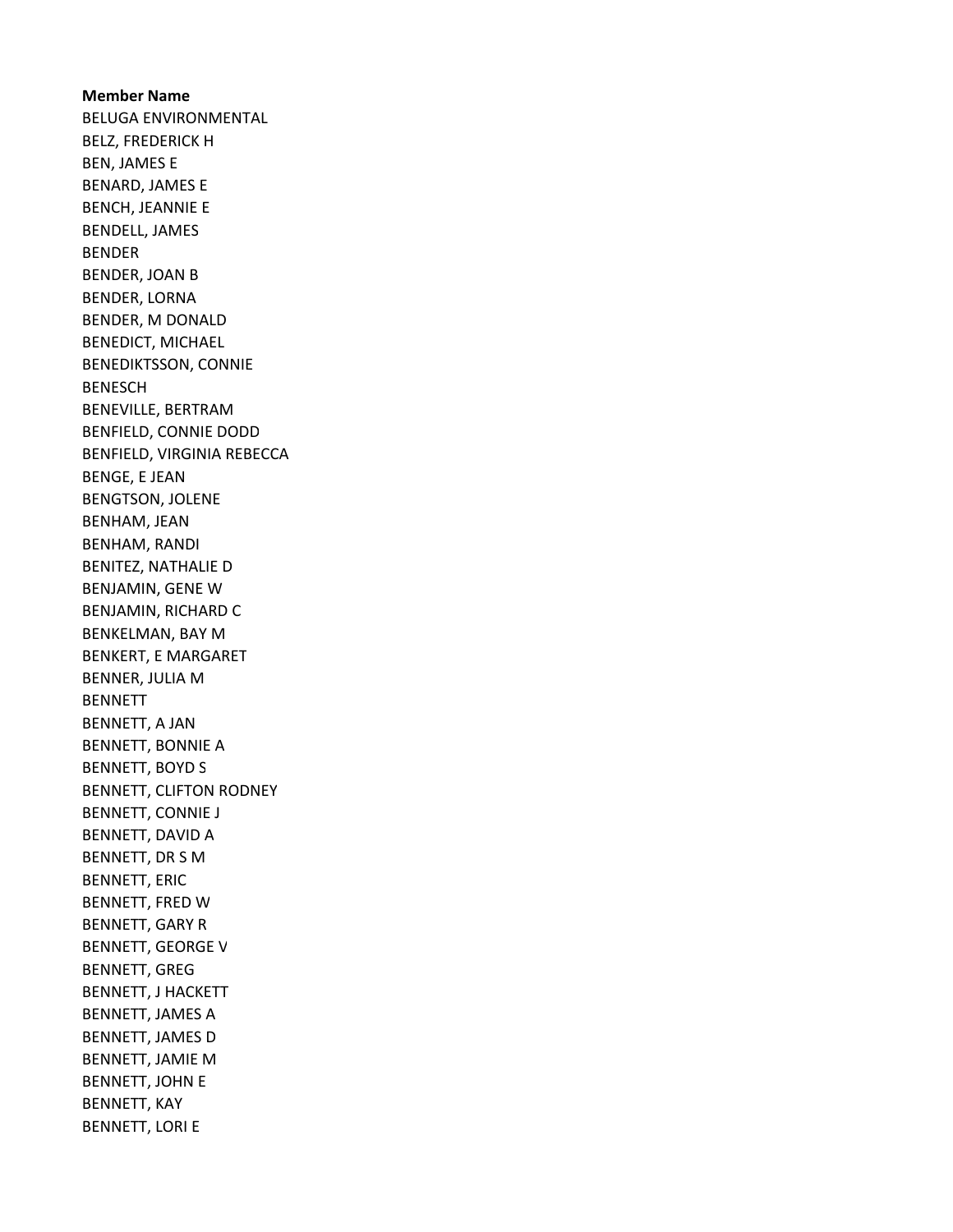Member Name BENNETT, MARK W BENNETT, MARLENE J BENNETT, MARTHA J BENNETT, PENELOPE L BENNETT, PHYLLIS J BENNETT, ROBERT L BENNETT, VICTORIA L BENNETT, WALTER L BENNETT, WILFRED D **BENNETTE** BENNETT-WALTER, M E BENNIE BENNIE, FRANCIS L BENNING, D JIM BENNING, EMMA J BENNING, MARJORIE BENNIS, PENNY C BENNISON, EVA MARIA BENOIT, JACKIE BENOIT, TRENT BENOLKIN, GREG BENOY, ROBERT BENSON, BRIAN D BENSON, C ERIC BENSON, CARL A BENSON, CARL S BENSON, CHARON J BENSON, DONNA BENSON, GEHARD H BENSON, LEAH BENSON, LEON J BENSON, S DENISE BENSON, STEPHANIE L BENSON, SUE A BENSON, VERNON F BENTHEIMER ENG AK INC BENTLEY, DAVID W BENTLEY, HUBERT BENTON, DAVID BERBIG, WILLIAM J BEREZAY, DAWNITA GAYE BERFIELD, CHARLOTTE BERG, BARBARA K BERG, CHARLES A BERG, MARTIN D BERG, RONALD B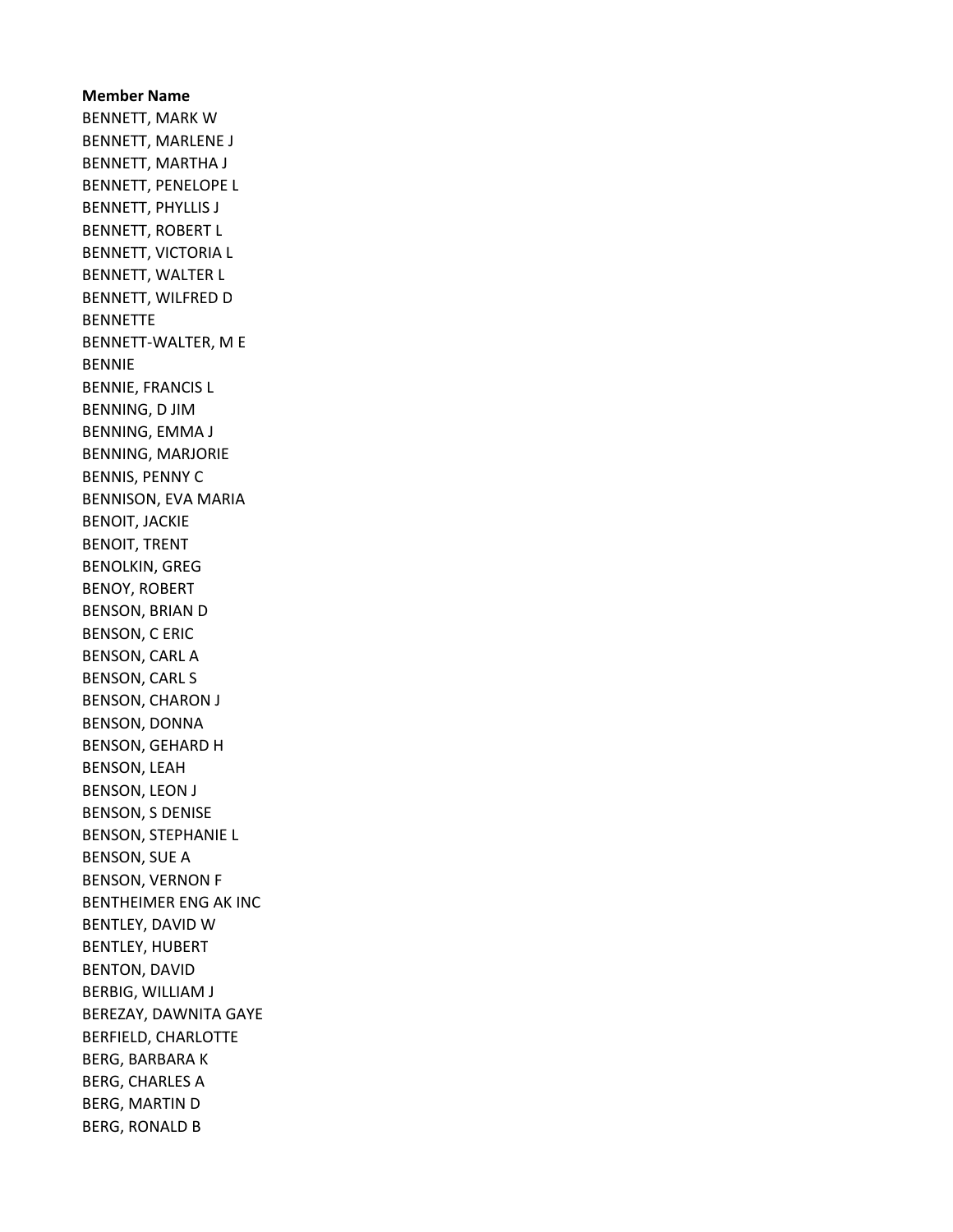Member Name BERG, STACIE BERG, TAMMY S BERG, THERESA E BERG, TIM R BERG, WALTER P/RENEE E BERGER, RICHARD L BERGERON, HENRI BERGERSON, SUSAN HILL BERGGREN, JOHN S BERGHEIM, L JUDY BERGLUND BERGMANN, MICHELE L BERGSRUD BERGT, DEBRA L BERGT, LIESL L BERGT, RANDALL D BERINER, LAWRENCE E BERKE, BETH ANN BERKER, ALBERT BERKHEIMER, GLEN L BERKINS, BAMBI BERLIN, BONNIE BERLIN, JOANNE S BERLIN, KERRI M BERLINE, DARCY L BERMEL, PETE BERNABE, MICHELLE BERNAL, RICHARD D BERNARD, ALAN R BERNARD, INEZ BERNARD, J CHRISTOPHER BERNARD, JOSEPH BERNARD, KEVIN BERNARD, RITA V BERNARD-TOLEDANO, R MELVIN BERNAS, LAVERNE BERNAS, T JERRY BERNDT, DAVID BERNHARDT BERNHARDT, J CARL BERNHART, LARRY L BERNHART, ROBERT L BERNIER, FREDERICK H BERNIER, JOSEPH L BERNINGER, MARJORIE E BERNS, STEVE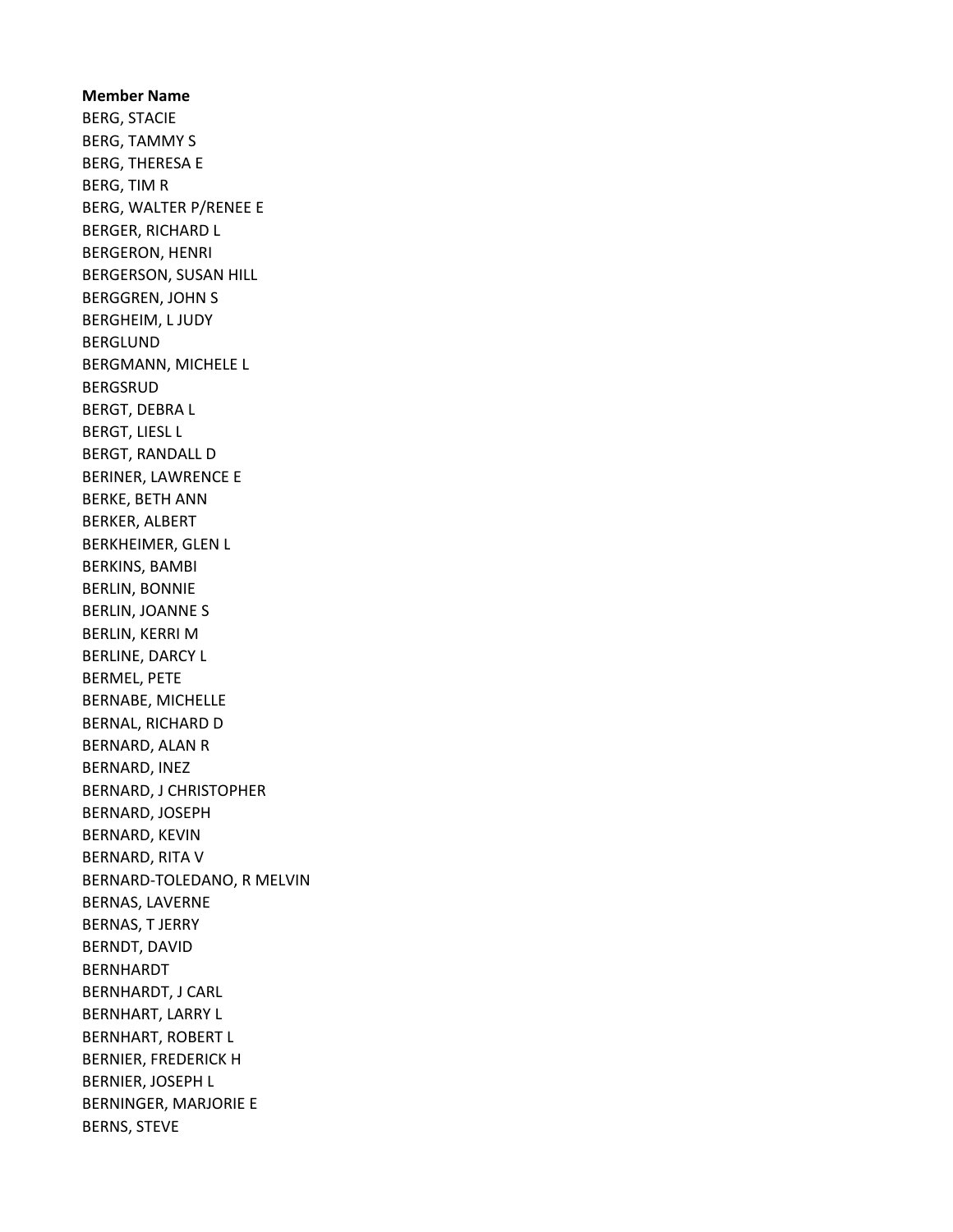Member Name BERNSTEIN, GARY BERNT, JANET J BERRY, BUFORD BERRY, DEBORAH MARIE BERRY, DENISE BERRY, GORDON Z BERRY, HELEN F BERRY, HOLLY BERRY, JAMES G BERRY, LARRY W BERRY, LYNDA BERRY, RANDALL C BERRY, TIMOTHY J BERTHOL, JOHN H BERTHOLL, A LUCINDA BERTINO, JOHN O BERTRAM, DAWN BERTRAND, MATT BERTRAND, MITCHELL JAMES BERTUZZI, JOSEPHINE BERUMEN, CRAIG BESAW, E LAWRENCE BESCO INC BESH, B C BESH, DOROTHY M BESSE, EPPS & POTTS BESSE, JILL M BEST BEST, GLORIA BESTRY, RICHARD J BETA CONST BETHEA, PAT BETTERLEY, JACK G BETTI, TOM BETTIN, CINDI BETTIS, L GARY BETTS, CHARLES E BETTS, LORNA BEU, EDWIN G BEVIL, LARRY H BEVINS, DARCY JOAN BEVINS, STEVE S BEVINS, WILLIAM S BEVIS, WILLIAM S BEYER, DANIEL C BEYOND TRAVEL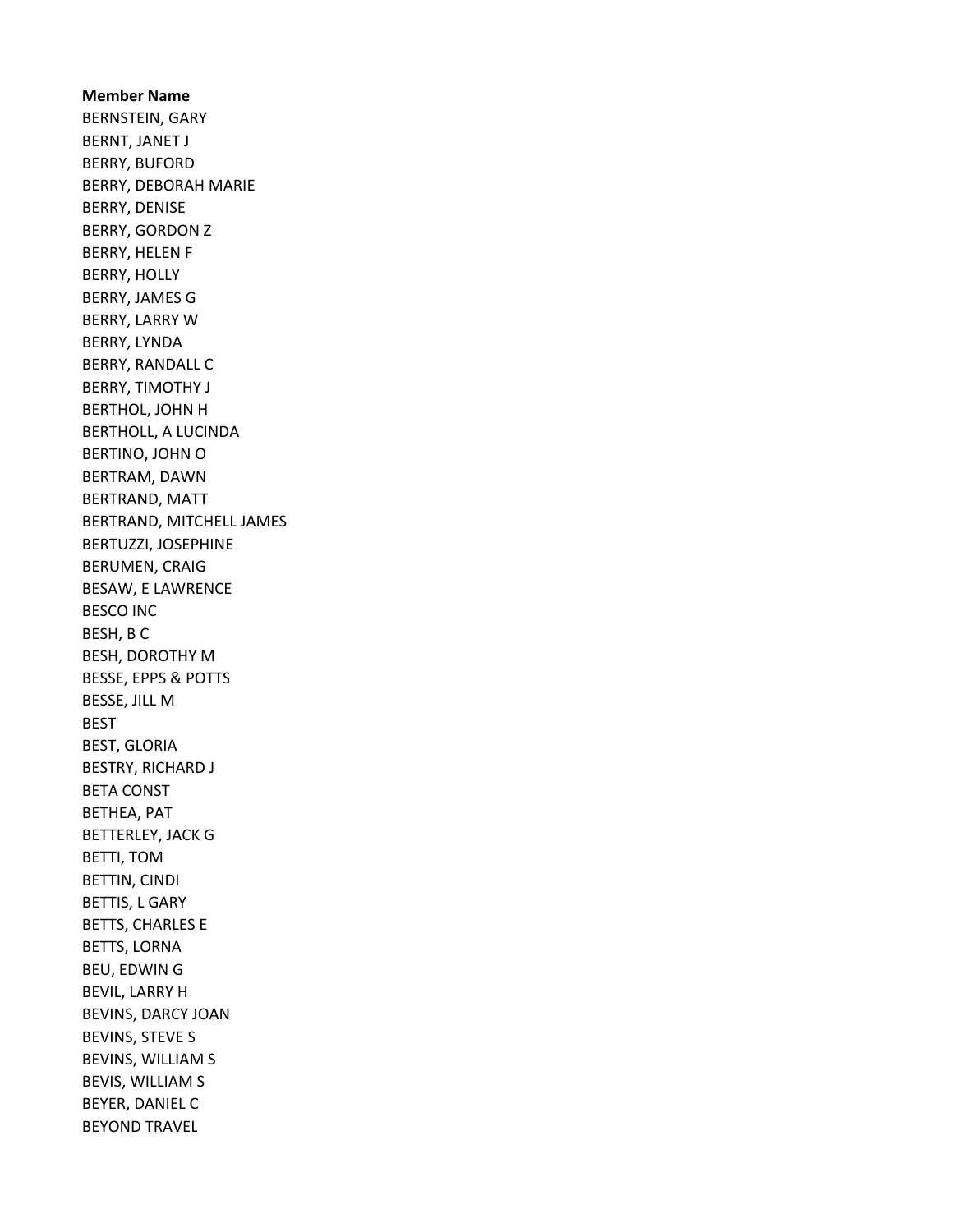Member Name BEYTEBIERE, CURT C BIAGIOTTI, CHRISTIE M BIANCO, RENEE BIASTOCK, DENNIS BIBBY, JAMES BIBBY, JAMES C BIBLE TRUTH GOSPEL CHAP BICKERS, DONALD P BICKFORD, RACHEL L BICKLEY, CHARLES D BIDDIX-LYONS, A MICHELE BIDDLE & CROWTHER BIDINGER, JERI L BIDWELL, JON M BIEDERMAN, LINDA L BIEGER, M LAWRENCE BIERLEIN, STEVEN LEE BIERMAN, C S BIERRIA, GLYNIS RAMIREZ BIESEN, DONALD J BIESTER, ULF BIG COUNTRY FOODS BIG REDS FLYING SERV BIGGER, J ROGER BIGGER, MARY C BIGGS, VARNETTE M BIGHAM, W R BIGLER, KOHLER BILAK, ROBERT J BILBAO, PAUL P BILET, RUTH ANN BILHARTZ, JANET C BILIRAN, D MACARIO BILLINGS, DENNIS G BILLINGTON, ALICIA BILLINGTON, CRYSTAL BILLINGTON, MAVIS M BILLOW, LANCE BILLS, MICHAEL R BILLS, TIMOTHY L BILLY, PEGGY L BINDARA, ARCHIE BINFET, DAVID BING, LAURENCE BINGAMAN, KENNETH L BINGHAM, J K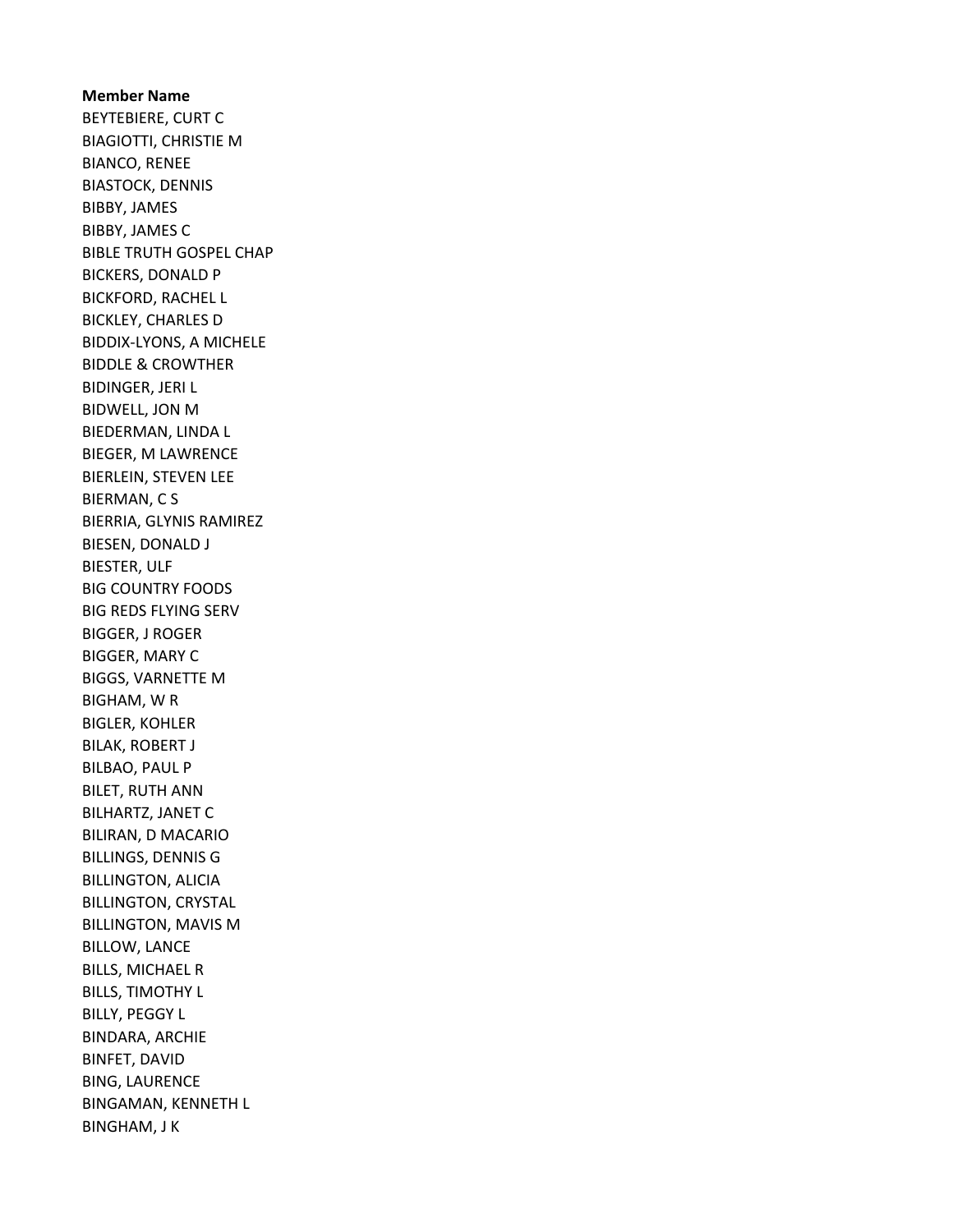Member Name BINGHAM, MARCIE BINGHAM, RODSNEY A BINGMAN, PHILIP L BINNIG, DAVID R BINNS, JACQUELINE E BINNS, STEVE BIONDI, FRANK J BIRCH, GLADE BIRCH, MIKE BIRD, ANDREA BIRD, BRENDA BIRD, CLAUDINE M BIRD, DON BIRDSELL, JOHNNIE L BIRDSEY, COLLIN K BIRDSONG, D JEANNE BIRDSONG, JOHN BIRKINSHAW, R G BIRKY, F GENE BIRSCHBACH, DANIEL J BISCHOFF, WILFRED E BISHOP, AUDREY J BISHOP, AUGUSTA LEE BISHOP, BINDA T BISHOP, BRUCE T BISHOP, CHARLES M BISHOP, CLEO BISHOP, DELANN BISHOP, DONNA BISHOP, FAY BISHOP, GARY L BISHOP, JOANNE M BISHOP, JOHN R BISHOP, LORI BISHOP, RENE BISHOP, TERRY L BISHOP, THOMAS A BISHOP, TRUDY E BISKIS, JANIS BISSELL, S BRENDA BISSON, JOSEPH BISTODEAU, GREG BISWAS, PARTHA B BITNER, KATHRYN H BITNEY, JENNA L BITTLE, CHRISTOPHER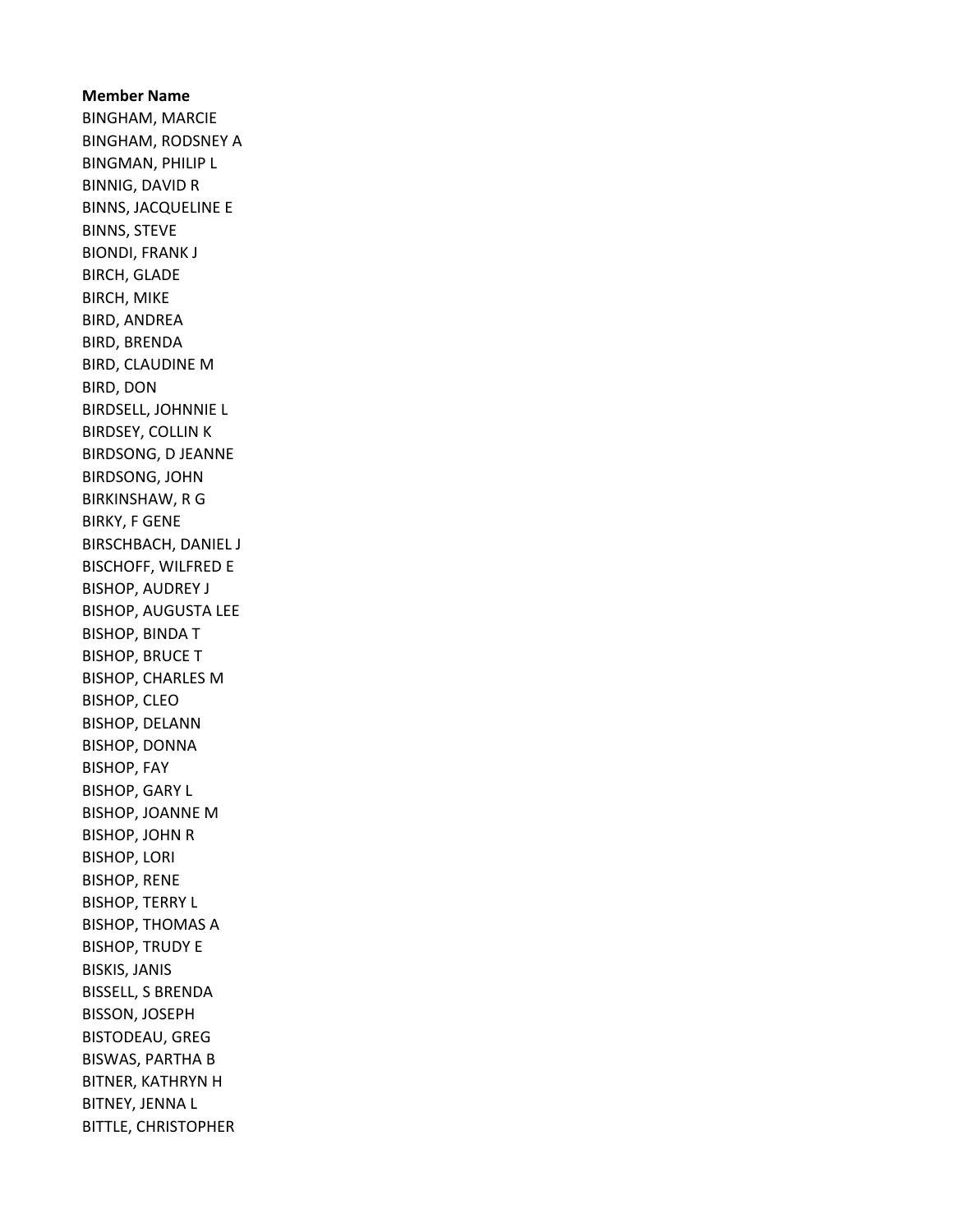Member Name BITTNER, TIM BITTON, JERRY BITZAN, THOMAS H BIVINS, J GARY BIVINS, WILLIAM D BIXBY, R DONALD BJORGAN, PAMELA HELEN BJORKMAN, ROBIN BJORNTON, ARVID BLACHA, ELIZABETH J BLACK BLACK BULL BLACK III, SEYMOUR C BLACK, CASSANDRA BLACK, CHRISTOPHER BLACK, DAVID L BLACK, DAVID R BLACK, HAROLD L BLACK, JOANNA BLACK, KENNETH R BLACK, L WILLIAM BLACK, MICHELLE J BLACK, NANCY I BLACK, RICHARD D BLACK, SUZETTE BLACKARD, GEORGE J BLACKBURN, ALAN J BLACKBURN, DANIEL N BLACKBURN, NANETE J BLACKBURN, RICHARD A BLACKBURN, VIOLET M BLACKLEDGE, GERALD A BLACKMON, KENNETH E BLACKMON, ROBERT W BLACKMORE, SUSAN BLACKWELDER, H JOHN BLACKWELL, DAVID C BLACKWELL, TERESA BLACKWELL, TERRY R BLACKWOOD, CORINNE BLACKWOOD, LANCE C BLADE, GARY D BLAESING, THOMAS R BLAHOUS, AMY E BLAINES PAINT STORE INC BLAIR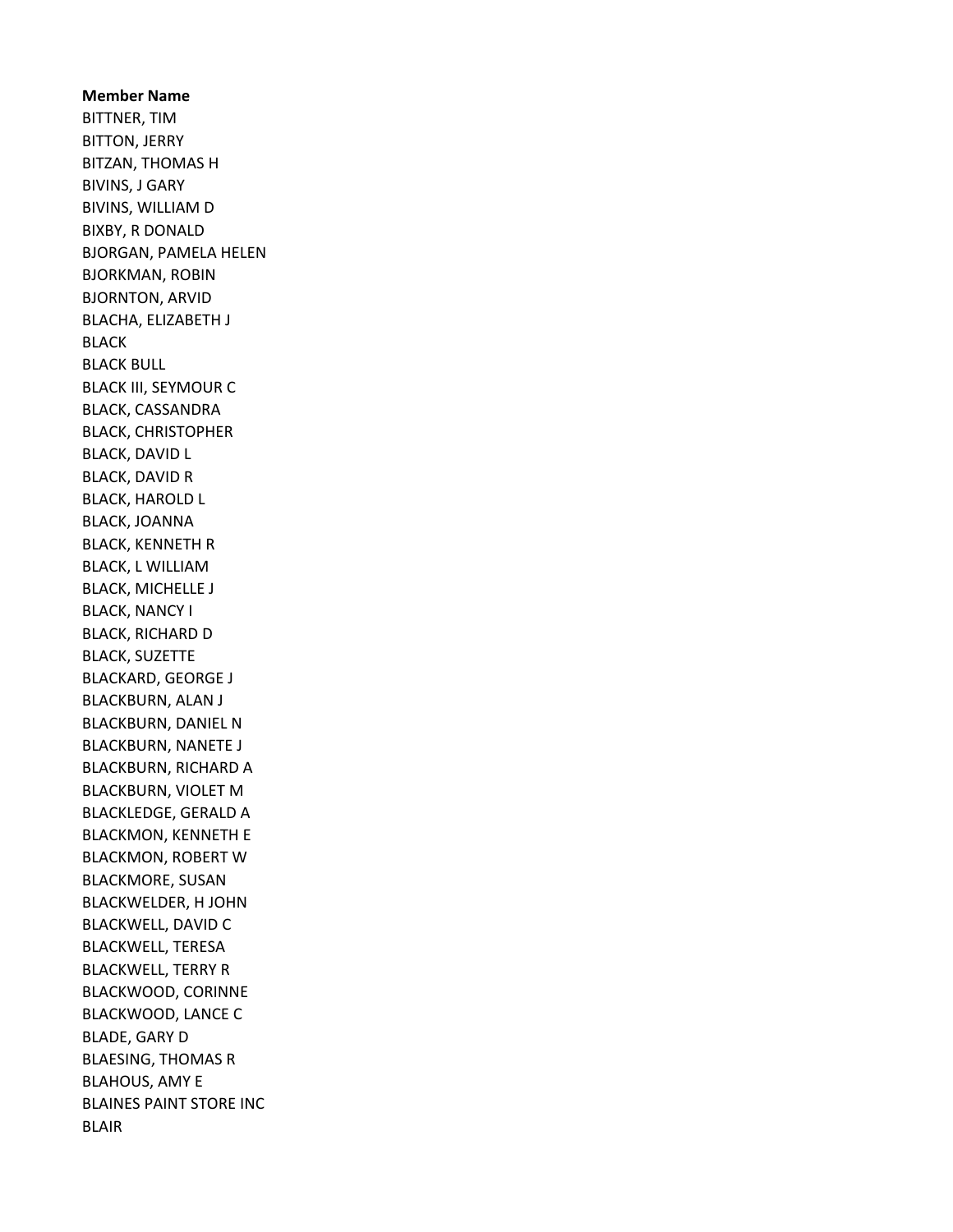Member Name BLAIR, HOWARD Z BLAIR, JOHN H BLAIR, KAREN BLAIR, MARK DALE BLAIR, MAUREEN BLAIS, LEDR RICHARD BLAKE, CURTIS BLAKE, DARYL J BLAKE, J R BLAKE, SHARON M BLAKEMORE, CYNTHIA L BLAKENSHIP, DONNA BLAKESLEE, JANET BLALACK, JAMES W BLALOCK, BETTY J BLALOCK, CHARLES B BLANCHARD, BRIAN G BLANCHARD, BYRON BLANDON, JOHN J BLANKE, DIANE C BLANKENHORN, THOMAS F BLANKENSHIP, TOM R BLANKINSHIP, A JOAN BLANN, DEANNA BLANTON, ALICE F BLASER, MERRIDY BLASKOVICH, JOYCE S BLASONGAME, M BEVERLY BLATCHFORD, AMBER BLATCHFORD, DEBORAH BLATCHFORD, JACK BLATZ, SANDRA L BLAYLOCK, SALLY C BLAZE CONSTRUCTION INC BLAZEK, LISA BLAZICEVICH, RICHARD BLAZKA, SUSAN R BLECKER, BEVERLY BLEIER, STEVEN E BLETH, LINDA J BLEVINS, LARRY R BLEWETT, GAYLE BLICKENDERFER, SANDRA J BLICKENSTAFF, E TOM BLICKENSTAFF, GEORGE A **BLISS**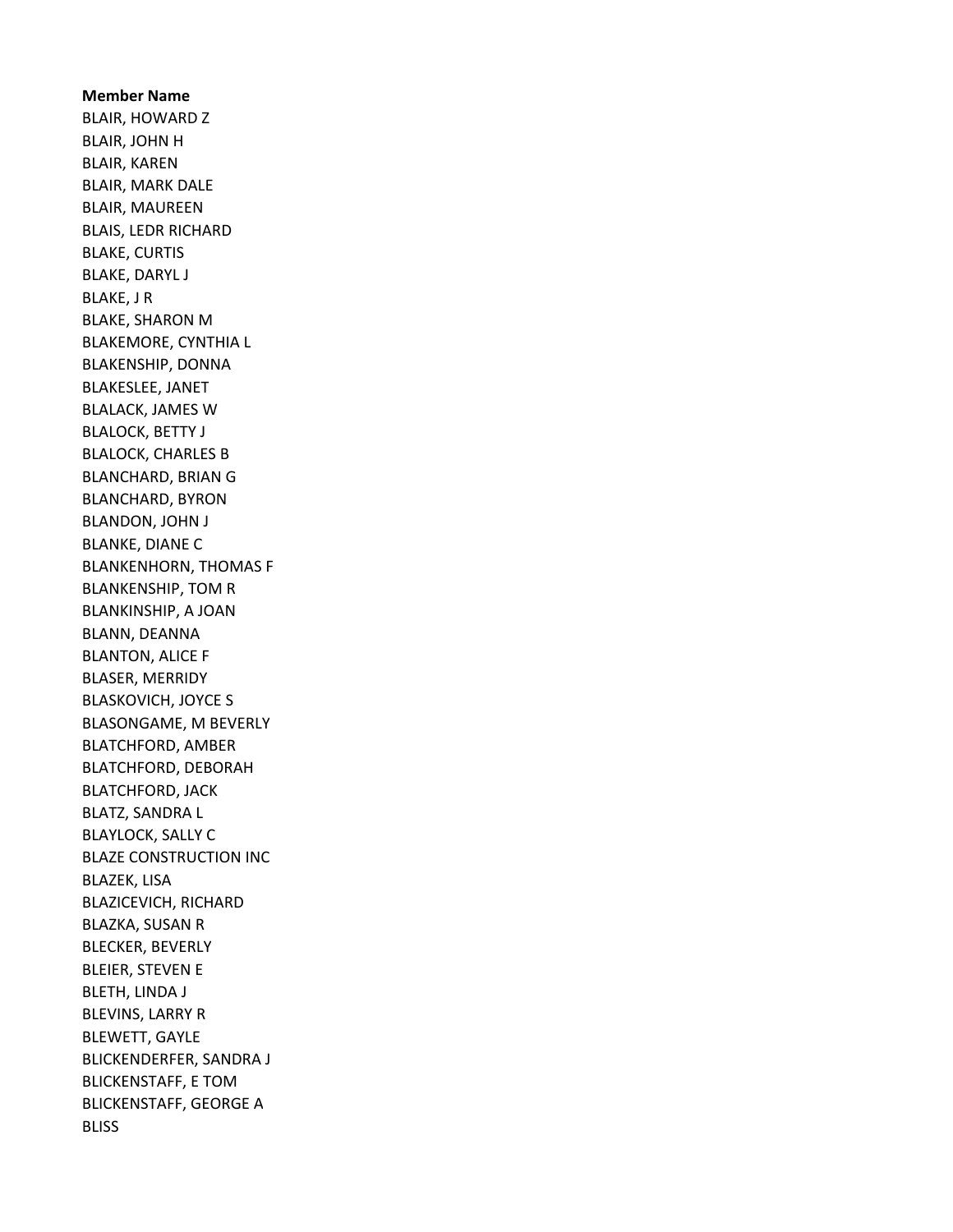Member Name BLISS, CATHERINE BLITZ, JERRY M BLOCK, BARBARA BLOCK, L JOY BLOCK, RICHARD L BLOCK, TRAVIS BLOCK, W C BLOCKER, JOY BLOHM, GREG BLOMBERG, JULIE C BLOME BLOMKER, JANNAY BLOOM, DEBRA E BLOOM, DELBERT BLOOM, DON BLOOM, JOSEPH BLOOM, MIKE BLOOMBERG, M ALVIN BLOOMER, DANIEL E BLOOMFIELD, JERRY BLOSSER, R WILLIAM BLOUCH, ROGER E BLUE, DEBORAH L BLUE, PAMALUS I BLUE, RONALD BLUE, TONY M BLUE, ZOLA DORSEY BLUHM, PETER BLUM, RANDALL M BLUME, D MICHAEL BLUMER, RICHARD J BLUMFIELD, MARK S BLUMKE, MATTHEW A BLUNDELL, STUART BLUTEAU, IM SUN BLYTHE, BILL BLYTHEN, CLAUDIA R BOARDMAN, CHARLES E BOAS, JACK BOATWRIGHT, KENNETH L BOBEA, BARBARA Y BOBERICK-DUFFY, F MARLENE BOBO, JOEL BODE, DALE A BODEAU, JEAN MARIE BODEN, SUSAN I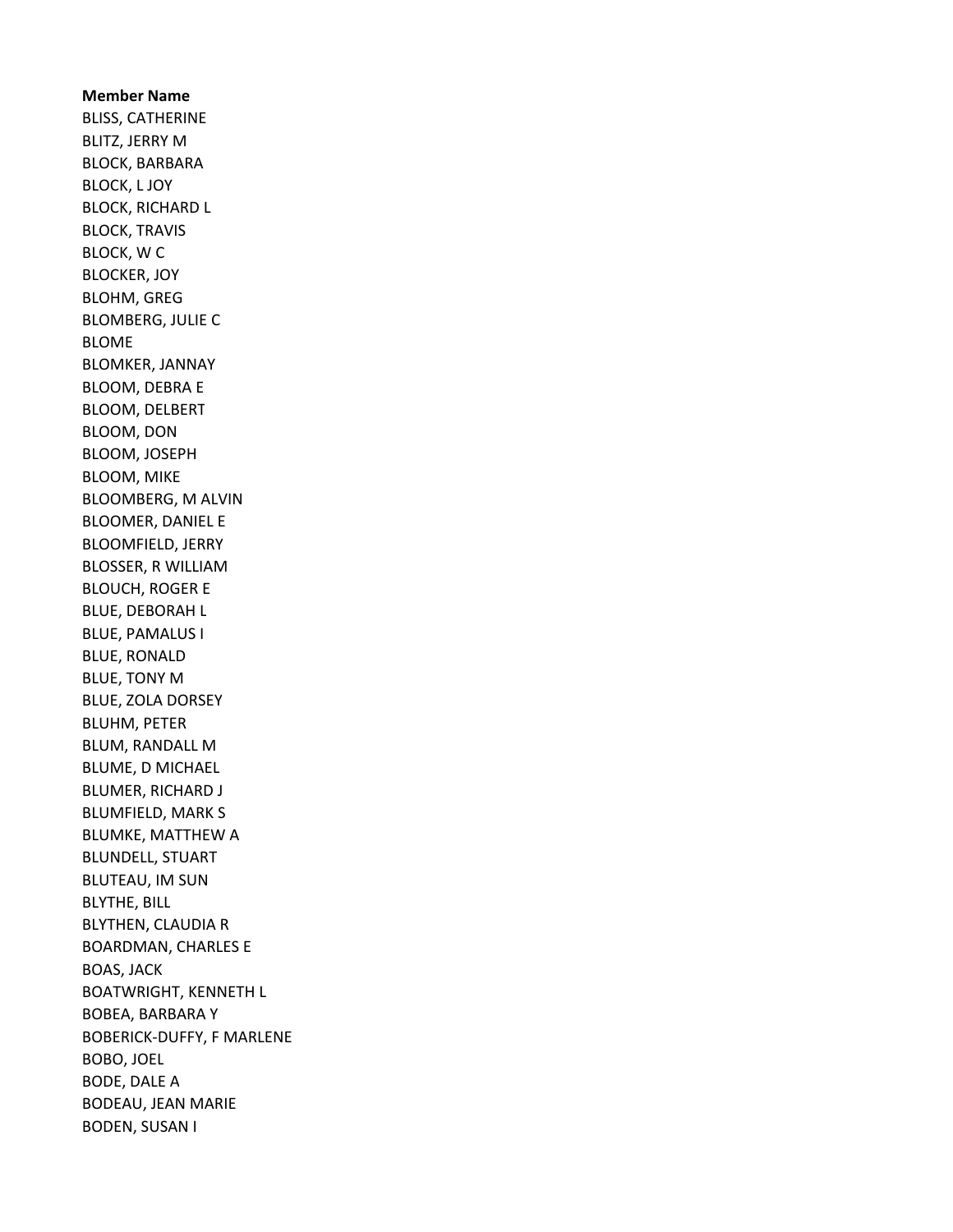Member Name BODETTE, CYNTHIA ANN BODEWIG, LEANNE L BODEWIG, MARVIN L BODKIN, ROBERT V BODNAR, BARBARA E BODNAR, MIA ADELAIDE BOEDEKER, KENNETH WADE BOEGEL, TIMOTHY BOEHLY, LORENE S BOEHM, JOSEPH F BOEHMER, PAM BOELTER, HENRY E BOERNER, AL BOESCH, STEPHEN C BOESCHE, DELLA M BOEVER BOGA BOGAN, JUNE J BOGGESS, ROBERT BOGLE, DOROTHY BOGLE, TRACY L BOHI, KARRIE A BOHL, H EUGENE BOHMAN, STANLEY BOHMS BOHNER, HAROLD BOHNSACK, NORMAN H BOIES, DENISE R BOIRGEOIS, JULIE BOISE, JAMES BOISSONNAULT, STEVE BOLAM, WARREN BOLANOS, BARBARA M BOLAR, DOROTHY J BOLDT, JAMES M BOLER, JULIA BOLGER, ELAINE BOLGER, JAMES W BOLGER, WALTON L BOLING, KATHRYN BOLLING, JOHN D BOLLS, JANELE M BOLLWINKEL, KELLY R BOLSINGER, FRED BOLSTER, DAVID W BOLTON, MARCIA D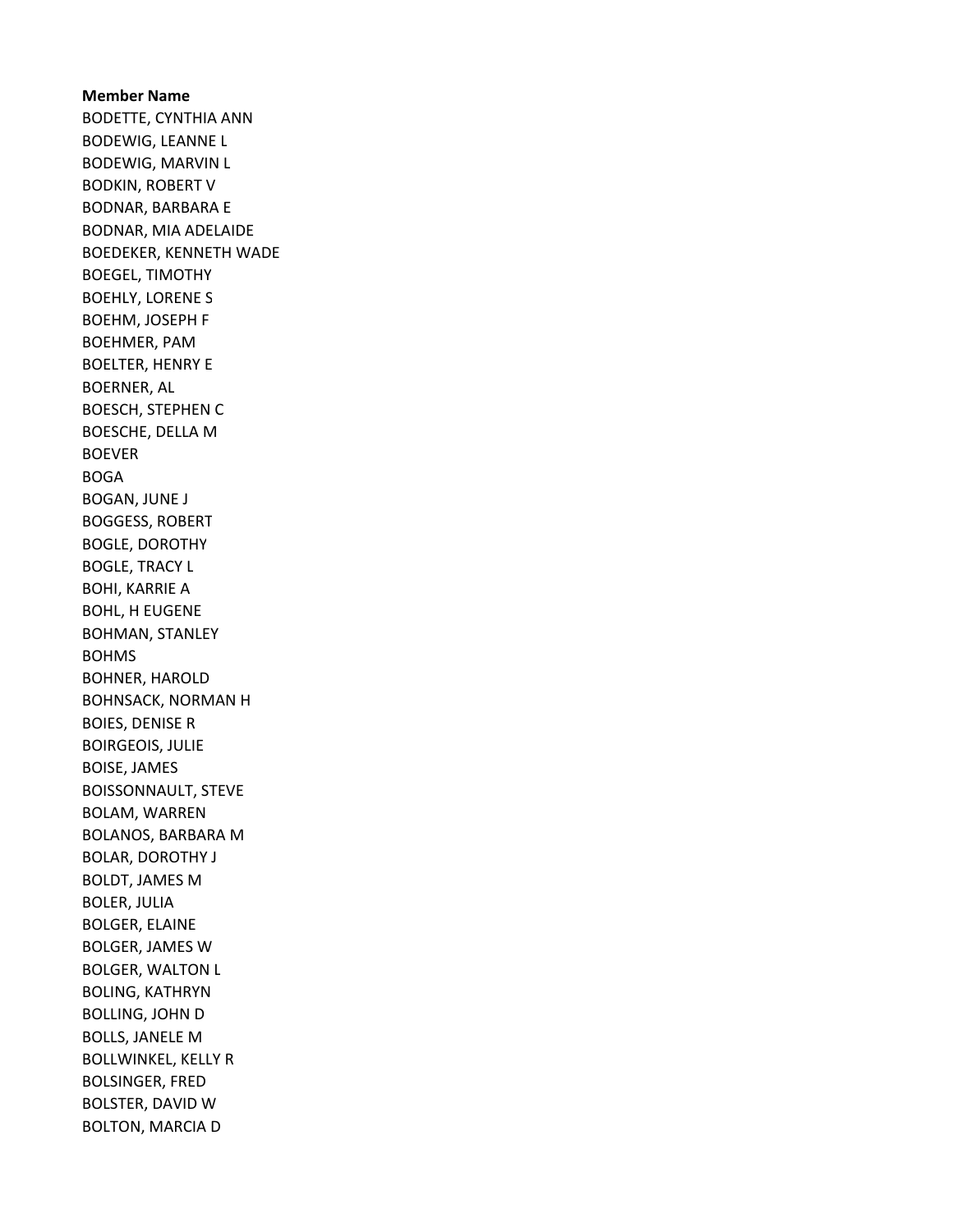Member Name BOLTON, MARGIE G BOLTON, SARAH I BOMAN, ANNA L BON, LISA BOND BOND, EDWARD R BOND, GLENDA BOND, JO ANNE BOND, KENNETH E BOND, MARSHALL N BOND, MARY J BOND, PATTI BOND, THOMAS BONDAR CLEGG INC BONDESON BONDS, LEEANN BONDURANT, DALE E BONESS BONEY, CATHERINE BONFIELD, PATRICK J BONIFACIO, MARISSA BONILLA, R OSMAN BONILLAS, DONALD BONILLAS, DONALD J BONIN, MARY J BONJORNI, M SUE BONK, JOHN R BONKER, E DWAYNE BONNER, WILLIAM BONNEY, PATRICIA L BONNIZZIO, DANIEL BOOHER, HAL E BOOK, SHARON BOOKER, JACQUELINE M BOOKER, PRINCELLA BOOKERT, TRYTHINIA BOOKMAN, DARIAN K BOOKMAN, MARY BOOKOUT, JERRY L BOOKSH BOOM, DENNIS BOOM, THEODORE BOOMER, WAYNE BOONE, BARBARA J BOONE, BRIAN A BOONE, DANIEL J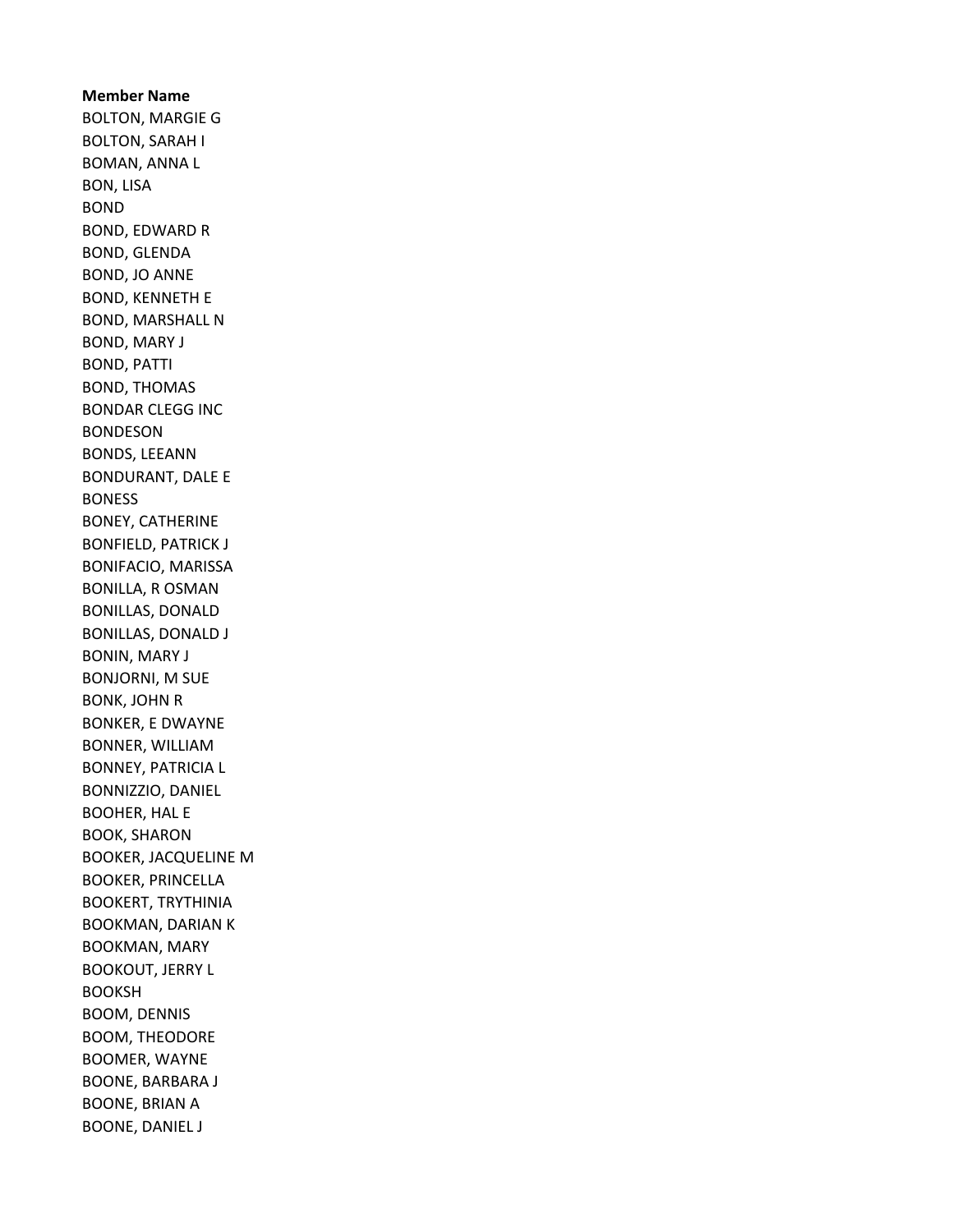Member Name BOONE, E JANET BOONE, ELIZABETH H BOOT BOOTH, HESTER BOOTH, JACOB F BOOTH, MARY R BOOTH, PATRICK BOOTS BOOTS, EDWARD J BOOTS, SUSAN M BOOZER, KELLY A BORBRIDGE, THEODORE C BORCHARDT, A R BORCHARDT-WIER, HARVEY BORDA-JARA, LISA BORDELON, BRANDON C BORDEN, CLAY U BORDEN, JOHN BORDERS, GLENN A BORDY, THOMAS L BOREN BOREN, ROBERT F BORER, JANE BETTY BORER, PATRICIA J BORGE, CATHERINE C BORGEN, LESTER G BORGES, MARTIN F BORIACK, LYLA J BORING, A JAMES BORJON, TERESA J BORLAND, DONALD BORLAND, YVONNE R BORLIN, DENISE BORMAN, FRANK A BORNGESSER, SUSAN BOROUGHS, JACKIE BORROWMAN, JUDY BORROZ, KATHRYN BORSTAD, SUSAN BORTON, SHARON LEE BOSCH, JEFF R BOSE, JON R BOSELA, RICHARD A BOSHEARS, LARRY BOSHEARS, MICHAEL B BOSKOFFSKY, PAUL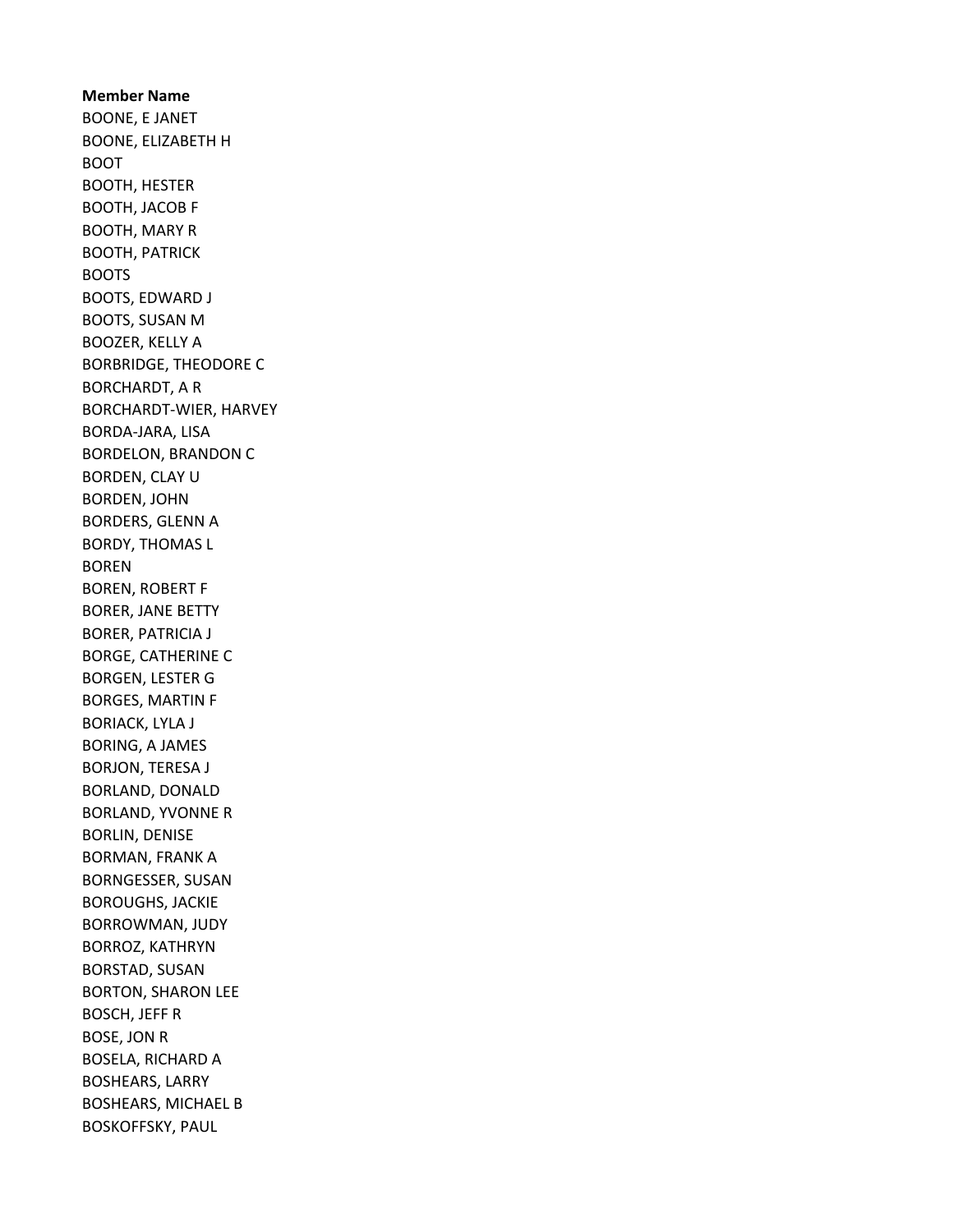Member Name BOSLER, RON BOSMAN BOSPFLUG, TANYA BOSS, CASEY RAY BOSSE, DANA BOSSHART, DARLENE BOSSIE, DON BOST, S A BOSTER, GEORGE C BOSTICK, CHRIS E BOSTICK, MICHAEL A BOSTON, ROBERT H BOSTON, SHERRY BOSTON, TERRY L BOSTROM, RANDY C BOSTWICK, DEBRA M BOSWELL, STEVEN Q BOTKIN, CLAYBORN BOTT, CHARLES W BOTTCHER, KEN BOTTOM, RUTH M BOUCHARD, HOWARD E BOUCHER, CLEMENT G BOUCHER, DOMINI BOUCHER, EARL J BOUCHER, JEROME P BOUCHER, SONIA BOUDREAU, BRENDA L BOUDREAU, JEAN FRANCOIS BOUGHNER, TONI BOUGHTON, JO ANN BOUGHTON, ROBERT L BOUGHTON, SHIRLEY M BOULDS, RAYMOND JEFFREY BOULEY, ALICE BOULO, PHILLIP BOUNDS, ARTHUR W BOURBON, ROBERTO G BOURGEOIS, GUY BOURGEOIS, PAUL BOURGOUIN, JEAN MARC BOUSCHOR, BETTY BOUVIER, NICOLE BOUWENS, MARCIA BOUWKAMP, ROGER A BOVE, A MICHAEL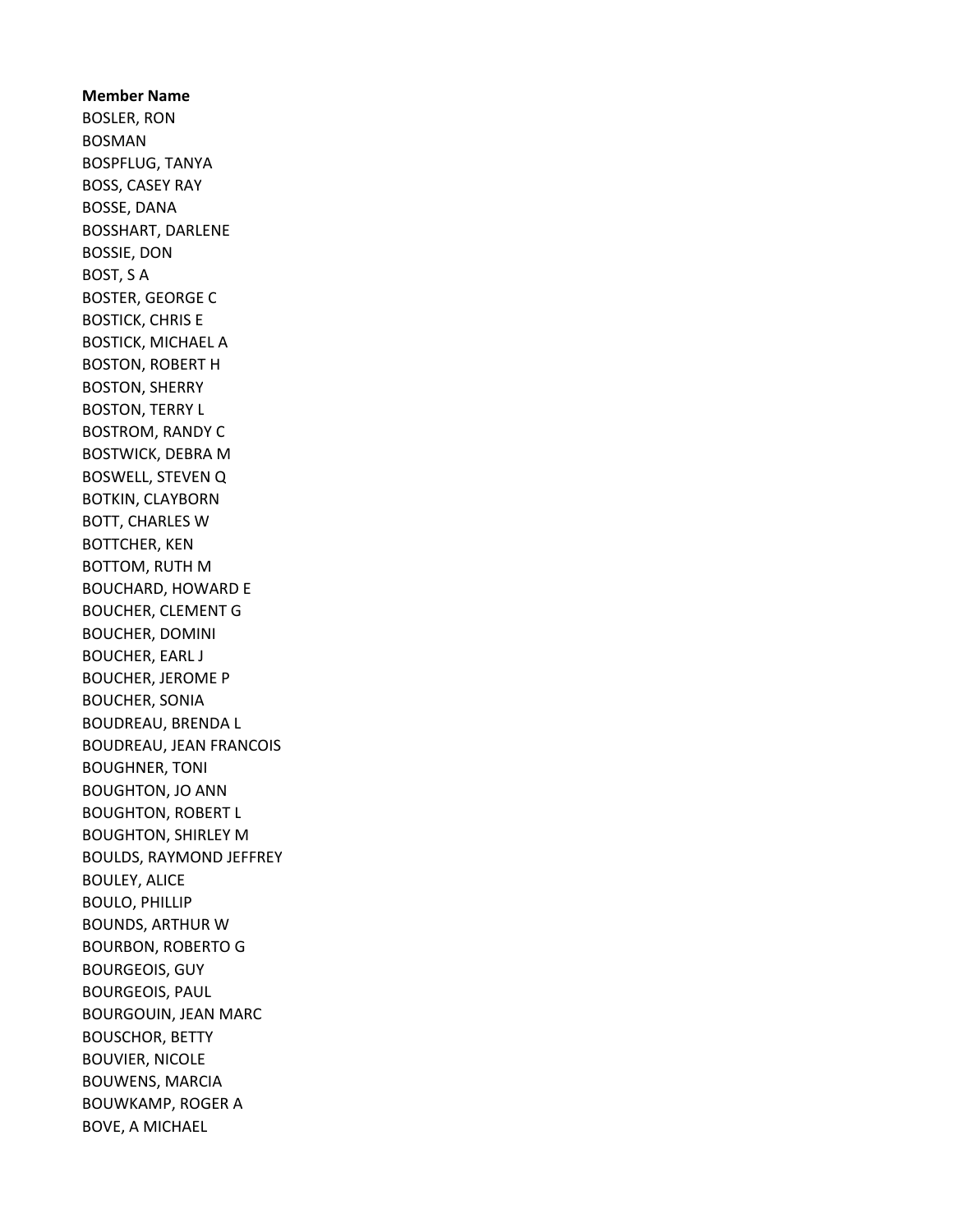Member Name BOVEY, GLENN S BOVY, EDWARD J BOWDEN BOWDEN, DANIEL G BOWDEN, MARTIN BOWDEN, RIVERS O BOWDEN, TERRY BOWE, MARILYN S BOWEN QUALITY CONSTRUCTION CO BOWEN, DEBRA BOWEN, GEORGE P BOWEN, GROVER BOWEN, JACK F BOWEN, JOSEPH C BOWEN, JOSEPH W BOWEN, STANLEY R BOWER, GARY M BOWER, PAULETTE T BOWERS, CHRISTOPHER M BOWERS, ELIABETH BOWERS, ELIZABETH C BOWERS, K LINDA BOWERS, ROD BOWERS, ROGER J BOWERS, SARAH E BOWERSOX, BILLIE G BOWES, ROBIN L BOWEST CORP BOWIE, M C BOWLER, MARVYL L BOWLES, DELBERT R BOWLES, MURIEL BOWLES, PAULA A BOWLES, SANDY BOWLING, GARY L BOWMAN, DONALD H BOWMAN, HOWARD BOWMAN, KEVIN BOWMAN, LUTRICIA A BOWMAN, MICHELE H BOWMAN, MITZI BOWMAN, NORI D BOWMAN, WALLACE R BOWNES, ROY BOWRING, KENNETH A BOWSER, ALVIN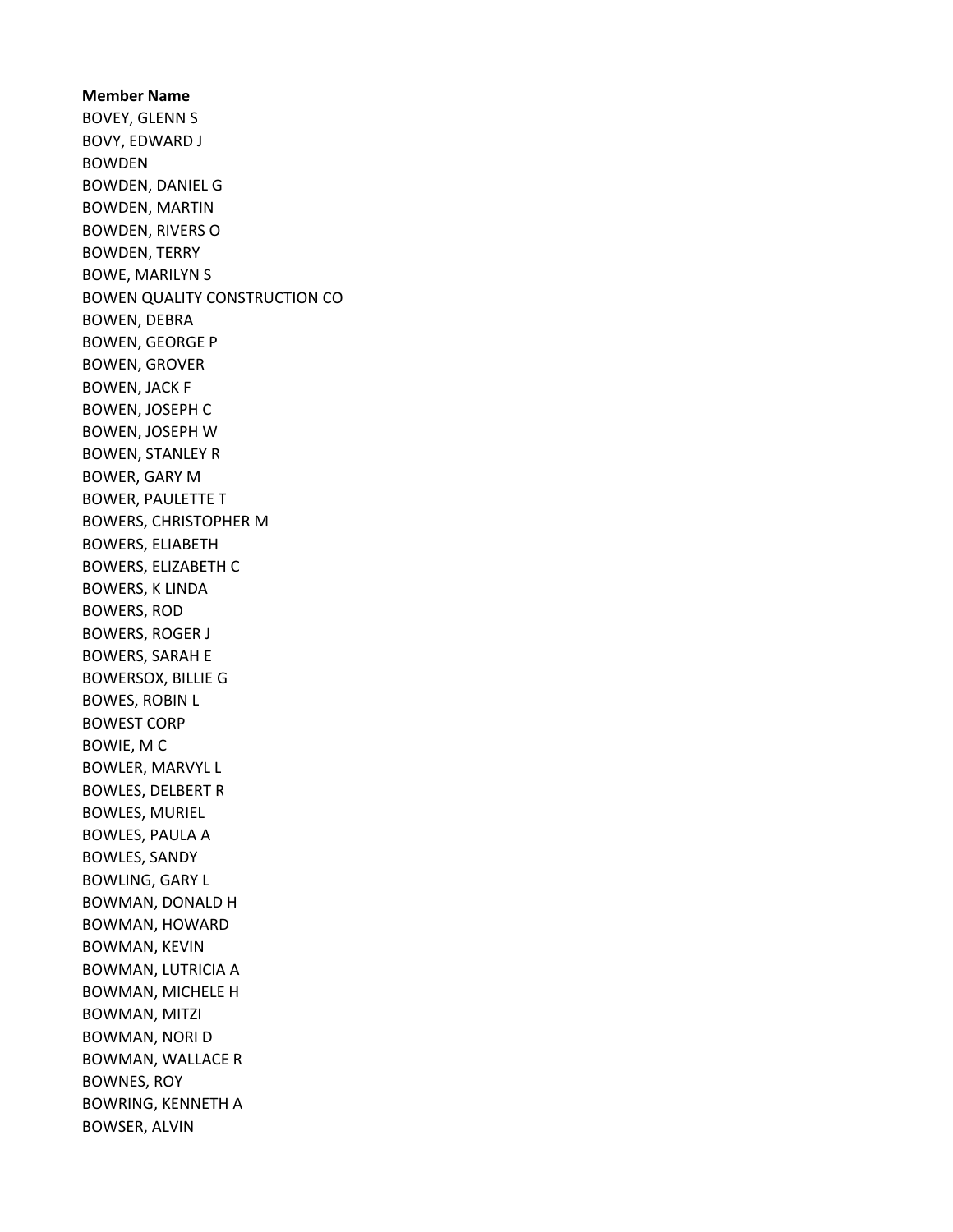Member Name BOYCE, CHRISTINA M BOYCE, S DEBBIE BOYCE, SHAWNALEE BOYD, ALINA B BOYD, BILL G BOYD, BRENDA BOYD, DOREEN L BOYD, JOHN H BOYD, KENNETH BOYD, L SAMMIE BOYD, LEONA M BOYD, LEWIS BOYD, MADONNA BOYD, MARCIA BOYD, MARY LOU BOYD, PEARL A BOYD, RICHARD O BOYD, ROBERT L BOYD, SANDRA BOYD, WALTER E BOYER, BILLY BOYER, TAMI BOYKIN, ALBERT W BOYKIN, GERHARDINA BOYLAN-DONNELY, PATTY BOYLE, DIANNE M BOYLE, KATHLEEN BOYLES BROS DRILLING BOZARTH, JOHN BOZE, KEN BRAACK, JOHN A BRAATEN, FONDA BRAATEN, HAROLD BRABANSKI, MARIANNE BRACE, JAMES D BRACKBILL, JOSEPH B BRACKEN, LLOYD W BRACKETT, STEPHANIE BRACKNEY, BETTY BRACY, CONNIE L BRADEN BRADEN, BENEE S BRADEN, EDWARD J BRADEN, MILDRED B BRADFORD, DANIEL BRADFORD, EMANUEL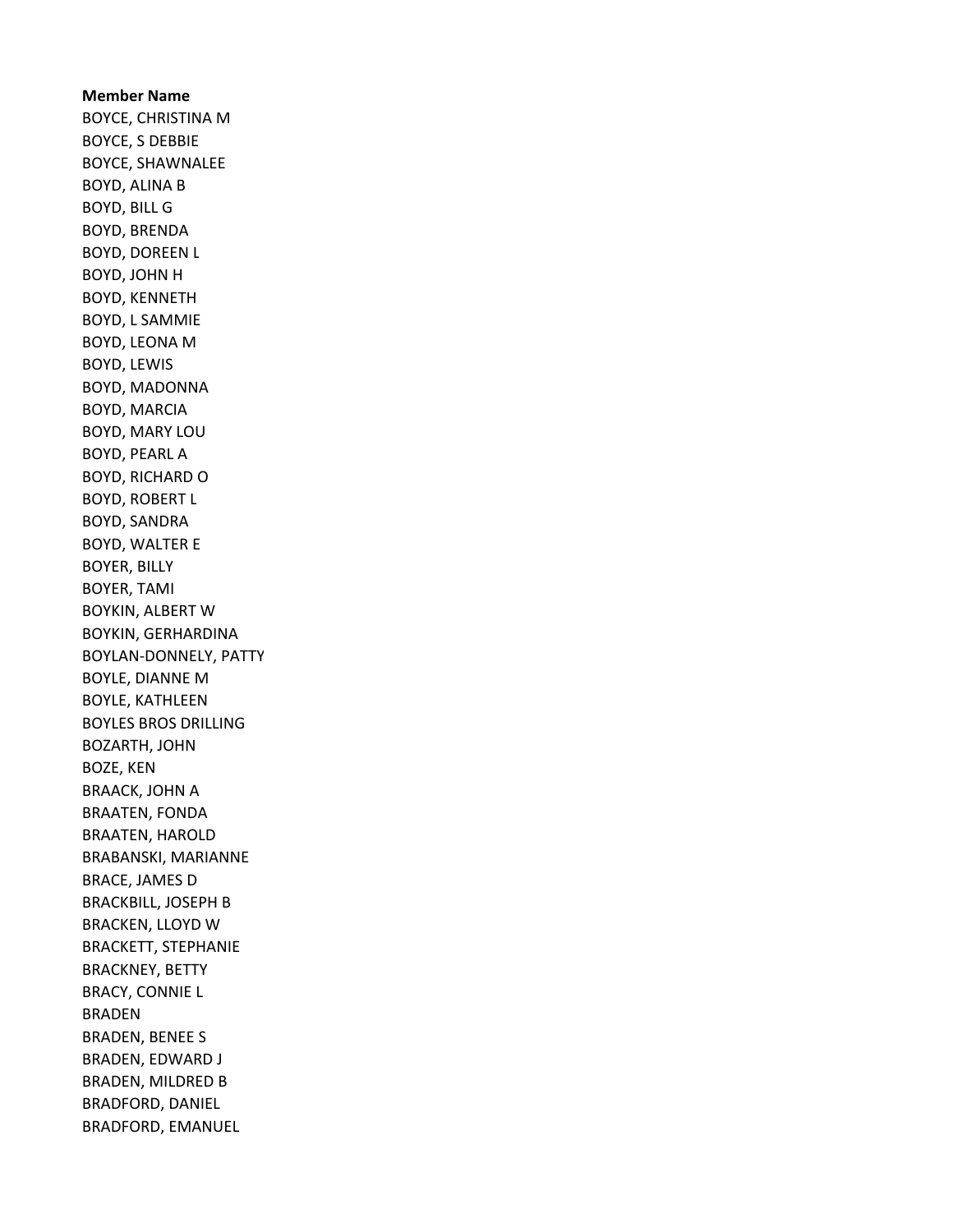Member Name BRADFORD, GEORGE H BRADFORD, JACK E BRADFORD, K JOSEPH BRADFORD, SANDRA BRADLEY, ANNA J BRADLEY, GLENN JOSEPH BRADLEY, LESLIE BRADLEY, LILLAN BRADLEY, MARION C BRADLEY, MARK E BRADLEY, RAYMOND BRADLEY, RICHARD D BRADLEY, TAMMY R BRADLEY, TIMOTHY L BRADSHAW, CURTIS T BRADSHAW, LORI L BRADSHAW, ROBERT D BRADSHAW-BALE, C DIANE L BRADY BRADY, DONNA A BRADY, JAMES P BRADY, JILL BRADY, JOEL CASEY BRAGA, MARY E BRAGG, GLENN D BRAGG, TRACY BRAGGS, SHARON BRAGINTON, MARJORIE C BRAGONIER, CHRISTINE BRAHAM, JOHN E BRAINERD, STACY L BRAKEMAN, MARY J BRALEY, SUSAN R BRANCH, MICHAEL D BRANCH, MIKE BRANCHE, G M BRANCHE, ZAC BRANCHFLOWER, STEPHEN E BRAND, MICHAEL PAULINE BRANDAL, MARION BRANDAU, JOHN K BRANDERHORST, TRUDY BRANDIMARTI, TOM BRANDON BRANDON, DON BRANDON, EDWARD B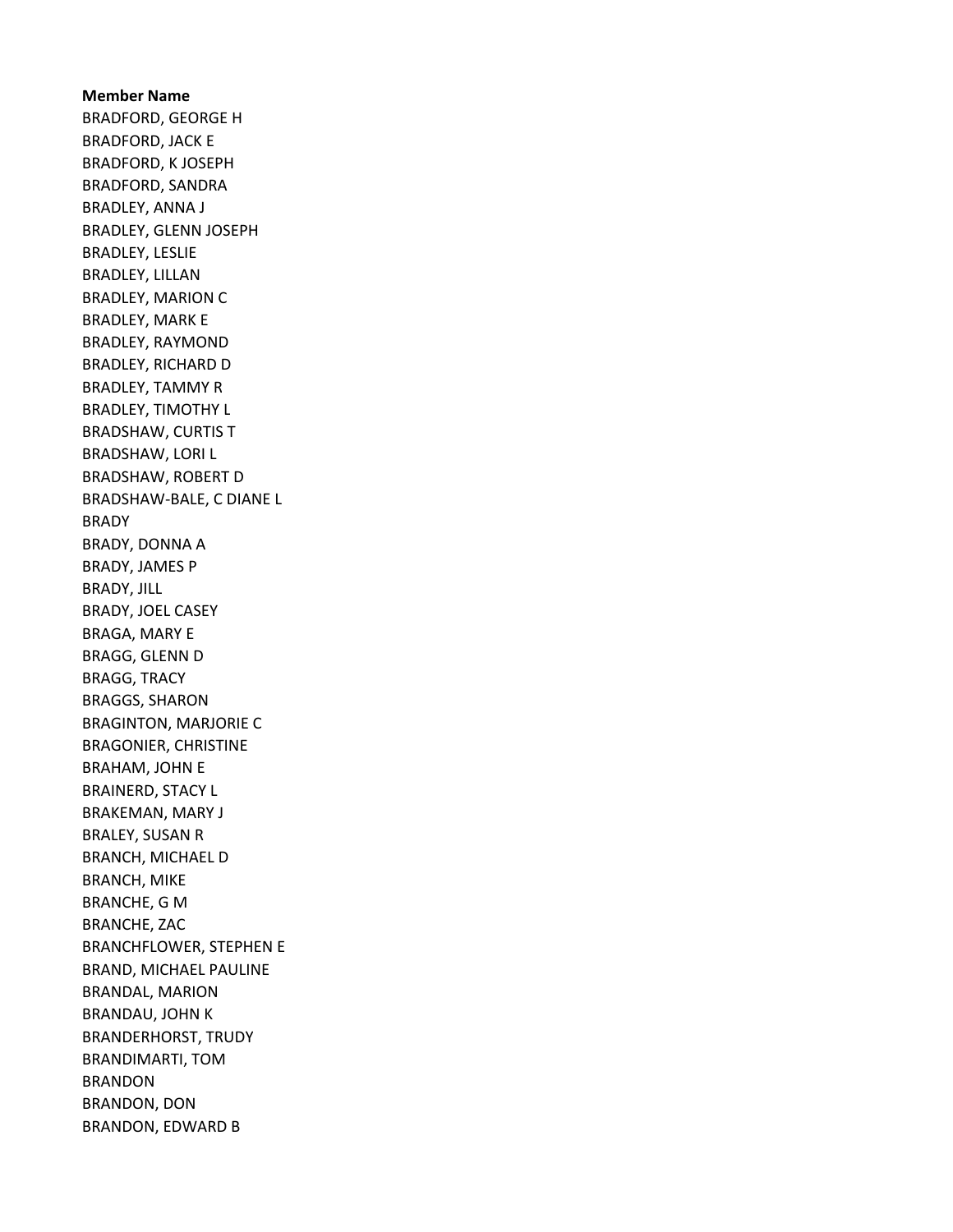Member Name BRANDON, JULIUS BRANDON, KARLA BRANDON, PAMELA S BRANDON, REBECCA BRANDON, SEAN BRANDON, STEVEN C BRANDON, TERRI S BRANDSTETTER, BRENDA BRANDT, BARRY BRANDT, JOHN W BRANDT, KARL G BRANDT, SARA BRANDT, VICTOR BRANDT, WILLIAM E BRANGAN, CHARLES D BRANHAM, DENNIS BRANNEN, HEATHER LYNNE BRANNEN, MARY LISA BRANNON, PEGGY BRANNON, SHIRLEY BRANSON, KEVIN BRANSON, ROGER L BRANSTROM, JUDY BRANTLEY, PATRICK BRANTLEY, PAULLA N BRANTLEY, WILLIE J BRANZUELA, JUANA M BRASGALLA, L JAMES BRASS, DAVID BRASS, JAMES S BRASSARD, COREY Q BRASSARD, VINCENT BRATCHER, J S BRATCHER, JAMES BRATCHER, MONICA BRATLIEN, REBECCA BRATOS, LESLIE E BRATTEN, D GREGORY BRATTON, GARY BRAUCHT, RICHARD D BRAUER, MICHAEL R BRAULIK, LULU ANN BRAULT, DOROTHY BRAUN BRAUN, BARBARA MELLOR BRAUN, DONALD E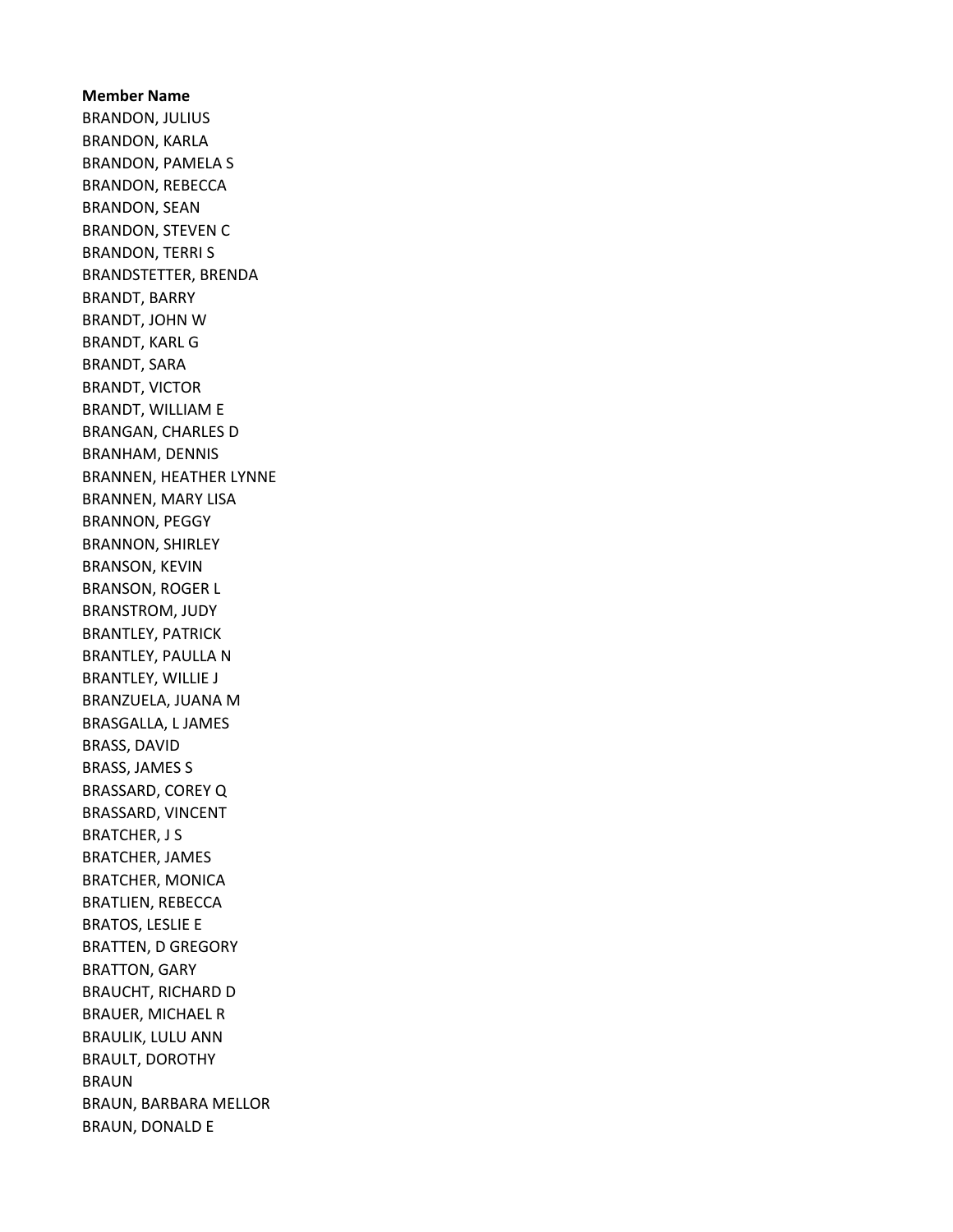Member Name BRAUN, ERIC D BRAUND, GERTRUDE BRAUND, SUSAN S BRAVOS, META ANN BRAWNER, ROBBIE BRAY, BRYANT O BRAY, LUANN NEWTON BRAY, RHONDA K BRAYTON, DONNA MARIE BRAZELL, DAVID L BRAZIER, ELISE BRAZINGTON, CLAIR BRAZINGTON, MELISSA BREADEN, L MARLENE BREATH OF LIFE MINISTRIES BRECHAN, DONNA L BRECHAN, FRED BRECK BRECKENRIDGE, TRACY L BRECKS, NANCY BREELAND, R L BREEZE, ROBERT A BREGG, JERRY BREHMER, PAUL D BREIDINGER, ANN E BREITENSTEIN, JACK BREITKREUTZ, RENE E BREKKE, MARY E BREMNER BREMNER, SUSAN M BREMNER, SUZANNE BREMONT, KAREN PETRA BRENA, GAIL BRENDA L ENG BRENN, CAROLYN B BRENN, M JAMES BRENNAN, CAROLYN BRENNAN, CRAIG V BRENNAN, F THOMAS BRENNAN, MELDYNE BRENNAN, PATRICK M BRENNEN, DAVID L BRENTON, R MARK BRESKE, RICHARD R BRESLIN, CHARLES B BRESSER, M LYNN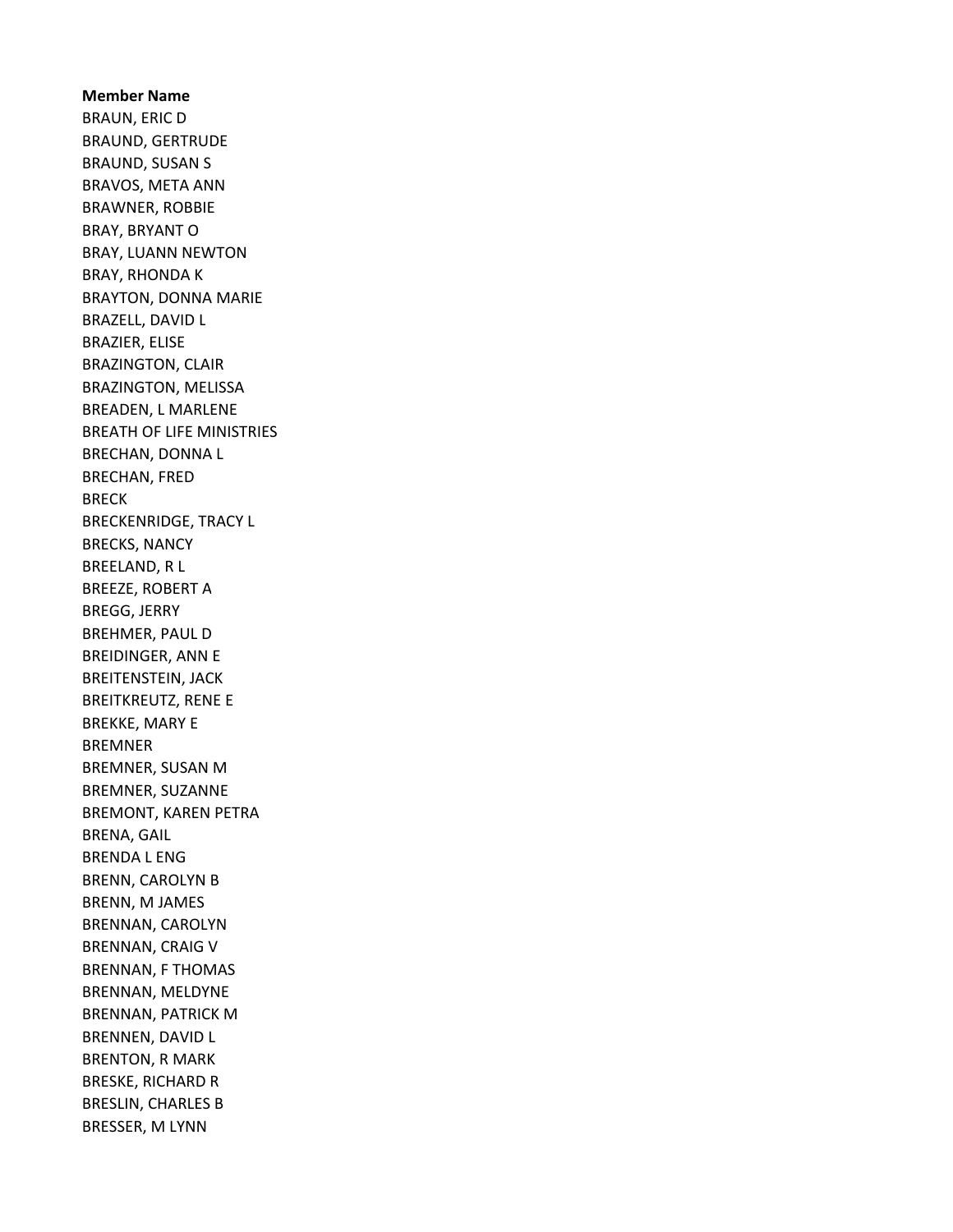Member Name BRESSETTE, MARY BRESSETTE, MARY L BREUTZMAN, JEAN BREVAK, GEORGE BREW, JEAN B BREWER, DEBRA A BREWER, GEORGE A BREWER, JENNIE L BREWER, KETRENNA BREWER, SILVA G BREWER, STUART BREWERTON, DAVID CHARLES BREWINGTON BREWSTER, KENNETH BREWSTER, PAMELA JO BREWSTER, RUTH M BRIAN, ALICE BRIAN, RICHARD W BRIANS, JOHNNIE BRICE, B MICHAEL BRICE, BRADLEY W BRICKELL, JEAN BRICKEY, RAYMOND T BRICKHOUSE, MARY R BRIDENBAUGH, SHERRY BRIDENDOLPH, NELMA L BRIDGE, ROSE ALICE BRIDGEFORD, JO ANN BRIDGES, CARY ROBERT BRIDGES, SCOTT MARY ANN BRIDGETTE, BESSE BRIDGMAN, LINDA FAY BRIERY, MURDOCK A BRIGGS, C L BRIGGS, KARI ANN BRIGGS, MAROLYN J BRIGGS, MICHAEL D BRIGGS, PHILLIP BRIGGS, WALTER J BRIGHT BRIGHT, DARLA J BRIGHTON, JOHN BRIGHTWELL, DUANE BRILEYS VIDEO CINEMA BRINER, FLORENCE LEMON BRINK, ELAINE A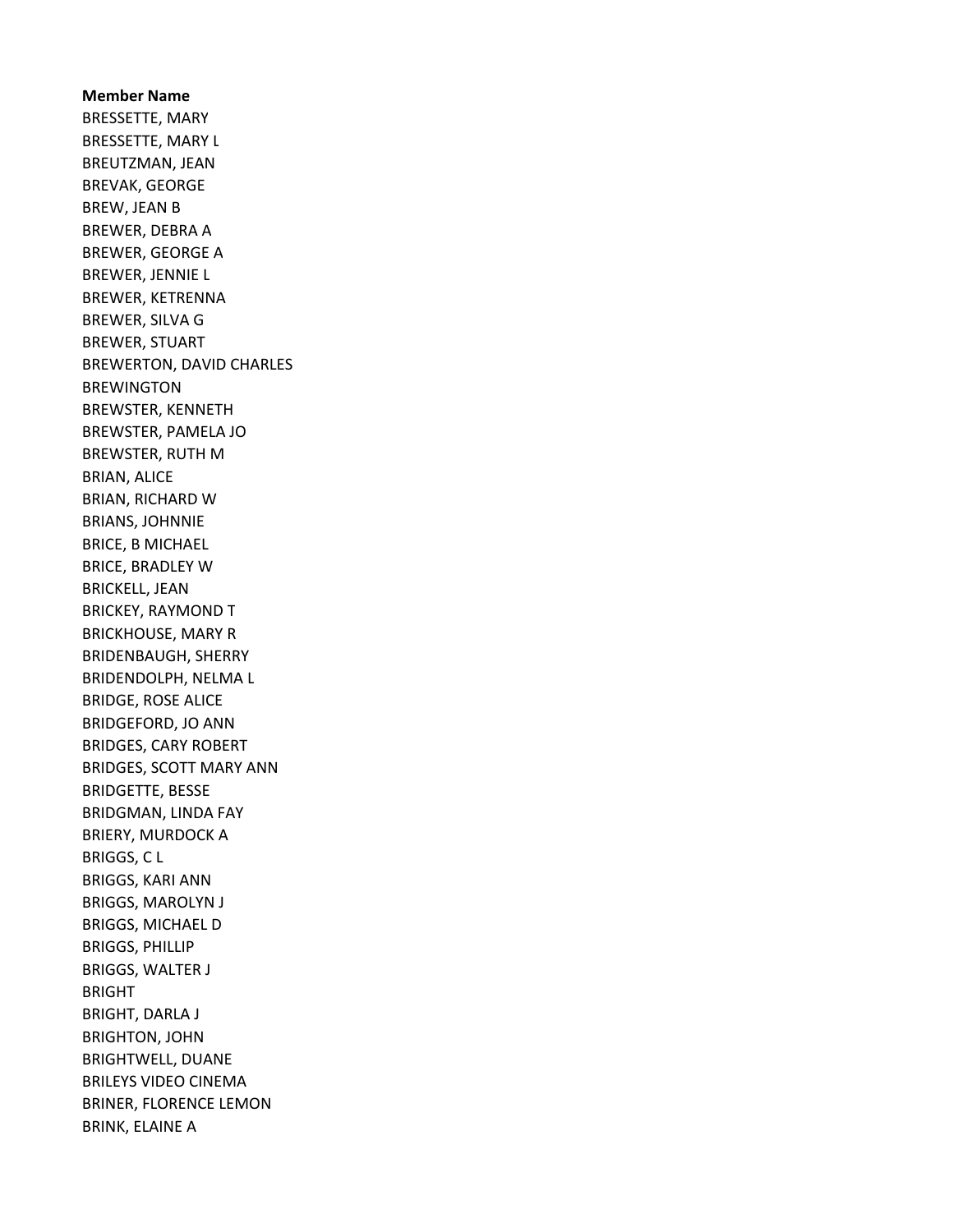Member Name BRINK, ERIKA BRINK, ROBERT A BRINK, ZACK BRINKE, HANS J H BRINKER, CATHERINE E BRINKERHOFF, REGINA BRINKLEY, RALPH BRINKLEY, ROBERT BRIODY, NOEL BRISCO, LORRAINE BRISCOE, DAVID BRISENO, VICTOR H BRISK, TABRA A BRISKE, JENNIFER D BRISKE, WILLIAM K BRISON, E SANDRA BRISSON, MARY J BRISTER, JOHN BRISTOW, JOLENE BRISTOW, LAURIE G BRITCH BRITT, R L BRITTIAN, MICHELE BRITTON BRITTON, BRIAN R BRITTON, GENE BRITTON, JOHN C BRITTON, LISA M BRIZZOLARA, DONALD W BROADY, JAMES T BROCIES BROCK, ANN MARIE BROCK, CARROLL W BROCK, IRVIN R BROCK, ROBERT J BROCKER, CHARLOT BROCKER, ROBERT A BROCKMAN, L REYNE BRODD, DALE F BRODERICK, MYRA D BRODERS, CHRISTINE BRODIN, ANNE S BROGDON, ROGER D BROGHAMMER, AUDREY BROGLIN, PAULINE L BROILES, AIMEE E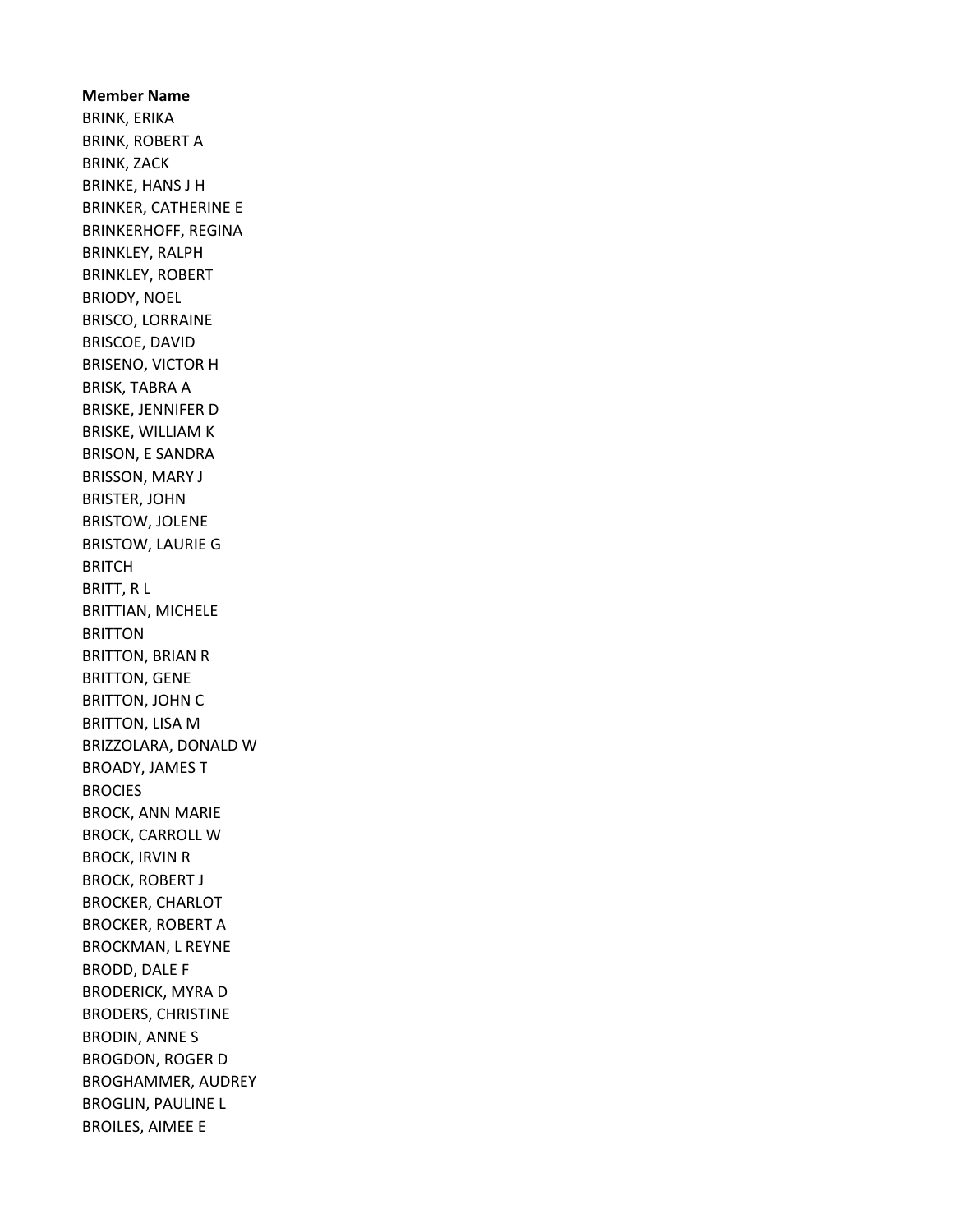Member Name BROMLEY, CINDY BRONIKOWSKI, DEANNE BRONN, JOHN BRONNER, HAROLD BRONS, MARILYN A BRONSEMA, BRUCE E BRONSON, KAY BRONSON, RANDY BRONSON, SANDRA A BRONSTON, MARK A BROOK, GERALD E BROOKE, GARY R BROOKE, JERRY B BROOKE, RICHARD L BROOKER, GREGORY J BROOKINS, ELENA R **BROOKS** BROOKS BROKERAGE CO BROOKS FASHION STORES BROOKS, CARL S BROOKS, CECIL P BROOKS, DEBRA A BROOKS, ELIZABETH BROOKS, GLENN P BROOKS, JEAN BROOKS, JOHN A BROOKS, JUDITH A BROOKS, LEE C BROOKS, PATRICIA W BROOKS, PAUL E BROOKS, RANDY BROOKS, RICK BROOKS, RICKY H BROOKS, ROGER G BROOKS, SCOTT BROOKS, SHAROL A BROOKS, TINA BROOKS, VALERIE A BROOKS, VICTOR O BROOM, CATHERINE D BROSSOW, ANN BROTHERS, GEORGE M BROTHERS, WILLIAM BROTHERSON, DAGRUN BROTHERTON, DAVID BROUGHTON, BEVERLY P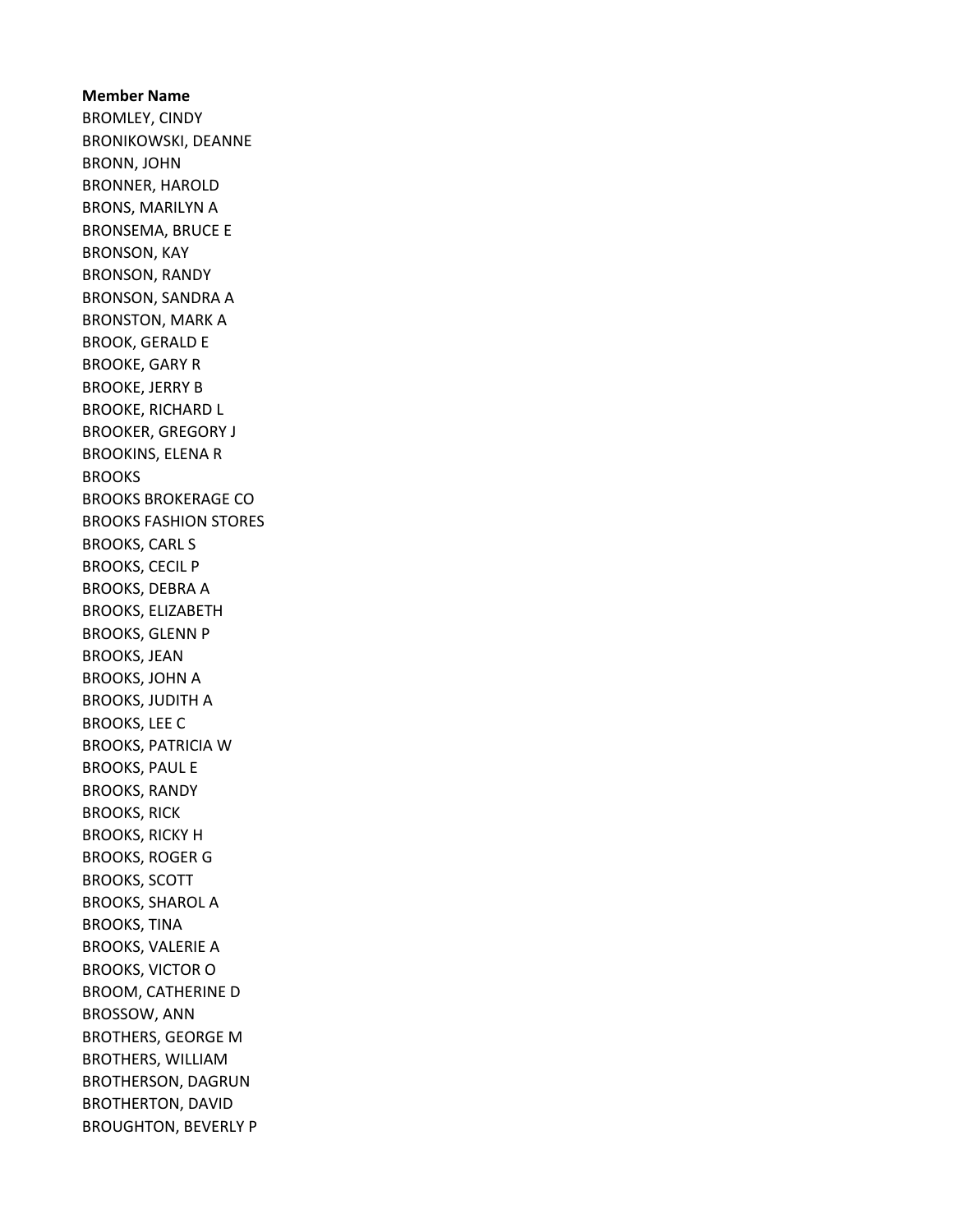Member Name BROW, A DANIEL BROW, HARRY A BROWER, BRADLEY SCOTT BROWER, R DAVID BROWN BROWN & ROOT USA INC BROWN BEAR BODY&PAINT BROWN BEAR SALOON INC BROWN III, PERRY E BROWN, A LORI BROWN, ALVIN BROWN, ANN M BROWN, B T BROWN, BARBEE J BROWN, BETSY BROWN, BILLY G BROWN, BILLY JOE BROWN, BRIAN D BROWN, C N BROWN, C NORMAN BROWN, CARL E BROWN, CAROL ANN BROWN, CAROLYN J BROWN, CHARLES R BROWN, CHRIS C BROWN, CHRISTIE BROWN, CHRISTOPHER C BROWN, CLIFFORD D BROWN, CLIFFORD W BROWN, CRAIG BROWN, CURTIS BROWN, D STEPHEN BROWN, DAVID BROWN, DAVID L BROWN, DEBRA A BROWN, DENNIS BROWN, DON BROWN, DON B BROWN, DON L BROWN, DONNA L BROWN, DONNA M BROWN, DONNA N BROWN, DORIS E BROWN, DOUGLAS J BROWN, ED BROWN, EDNA MAE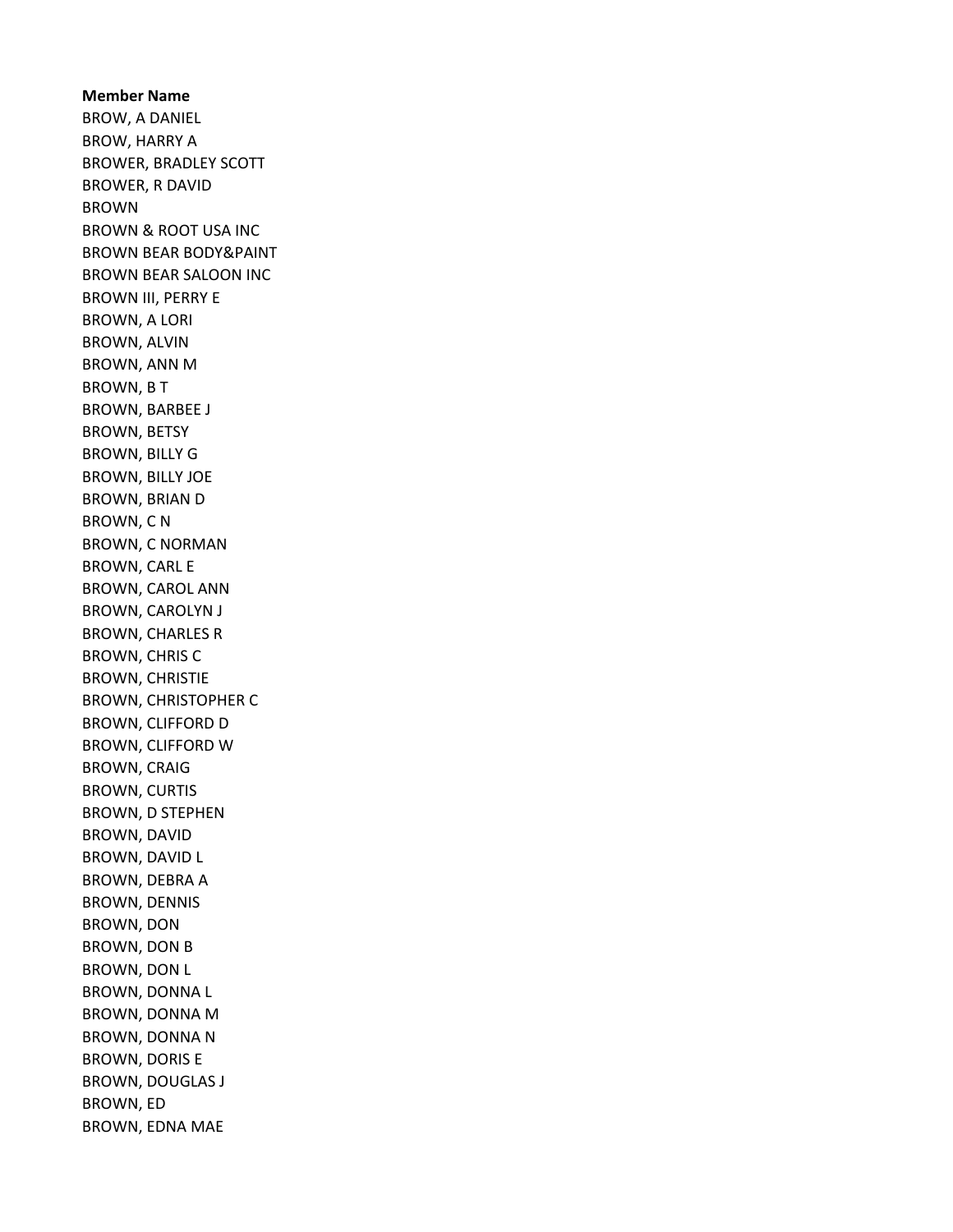Member Name BROWN, EDWARD W BROWN, ELAINE BROWN, ELLIE BROWN, ERIC J BROWN, ERIC M BROWN, FLOYD W BROWN, FRANCES BROWN, FRED W BROWN, GARY L BROWN, HAROLD M BROWN, HARRY J BROWN, HOWDICE BROWN, JAMES D BROWN, JANETTE D BROWN, JEFF E BROWN, JERRY L BROWN, JERRY R BROWN, JOHN B BROWN, KAREN L BROWN, KATHLEEN J BROWN, KATHLEEN R BROWN, KATHY BROWN, KEVIN BROWN, KRISTINE A BROWN, L RANDALL BROWN, LARRY F BROWN, LINDA E BROWN, LORI LEE BROWN, LORRAINE A BROWN, MARK W BROWN, MARSHA J BROWN, MARY S BROWN, MICHAEL B BROWN, MICHAEL G BROWN, MYRA M BROWN, NADINE L BROWN, NANCY A BROWN, NOVA L BROWN, NOVELLA BROWN, O MALCOM BROWN, PEGGY A BROWN, QUENTIN K BROWN, RANDALL K BROWN, REBECCA D BROWN, REBECCA L BROWN, RENA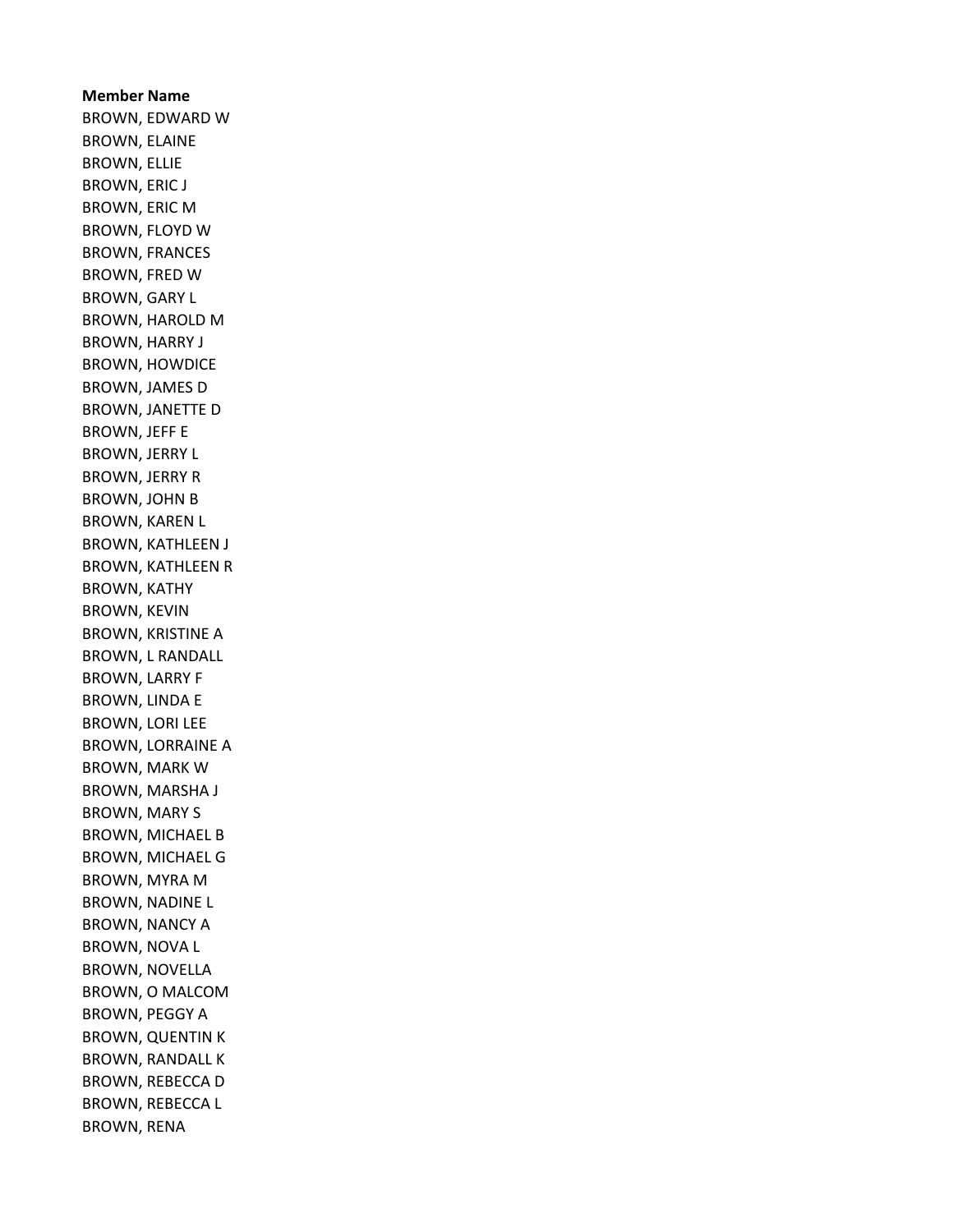Member Name BROWN, RENEE G BROWN, ROBERT C BROWN, ROBERT D BROWN, ROBERTA V BROWN, RONALD O BROWN, ROYAL T BROWN, RUTH M BROWN, SCOTT G BROWN, STEPHEN C BROWN, STEVAN P BROWN, TANYA BROWN, TERESA J BROWN, TERRY M BROWN, VICKI BROWN, WAYNE W BROWN, WILLIAM C BROWN, WM R BROWNE, ALICIA R BROWNE, JAMES S BROWNELL, DANIELE BROWN-FISHER BROWNHILL, ROBERTA MARY BROWNING, CHARLES M BROWNING, CHRIS BROWNING, CORINNE M BROWNING, ELIZABETH J BROWNING, GERTRUDE R BROWNING, JACQUELYN L BROWNING, ROBERT L BROWNING, SHAWN L BROWNLEE, MAUREEN K BRUCE D WIESMAN TRUST BRUCE, COLLEEN M BRUCE, EDWINA BRUCE, ERIC BRUCE, LAURIE AUSTIN BRUCE, NANCY C BRUCE, REBECCA L BRUDE, JON K BRUDENELL, LISA BRUDENELL, ROSS N BRUEGGEMANN, NORA H BRUGLIERA, BARBARA BRUIN PARK BAPT CHURCH BRUMBAUGH, STUART D BRUMBELOW, LINDA A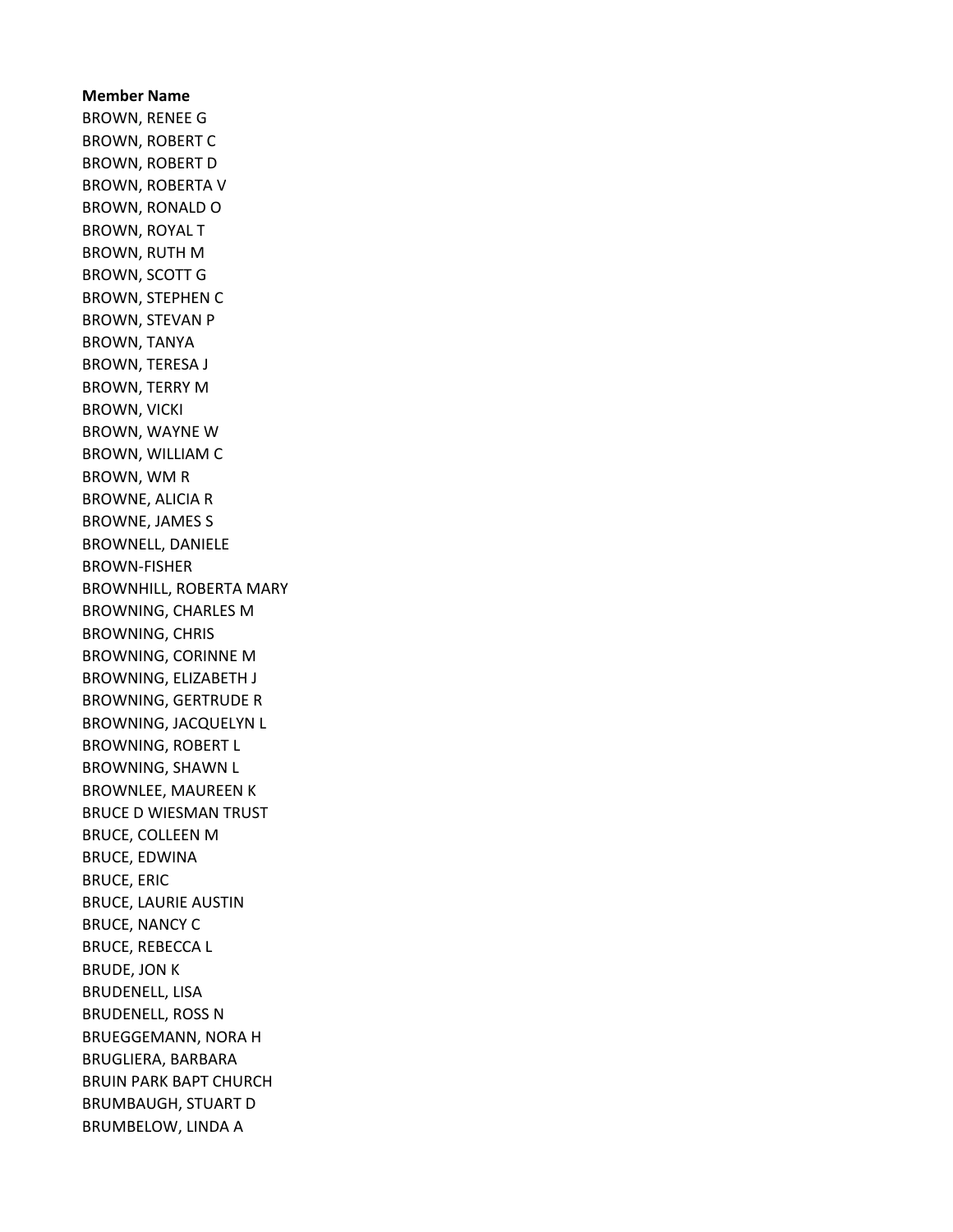Member Name BRUMELOW, DONALD BRUMITT, ERNEST W BRUMLOW, B BRUMMER, LOIS BRUMMOND, TED BRUNDAGE, RONNIE C BRUNER BRUNER, M DANIEL BRUNER, ROBERT C BRUNER, ROBERT D BRUNER, ROBERT F BRUNET, RUTH E BRUNETT, JILANN O BRUNETTI, LACY RAE BRUNGER, REBECCA A BRUNING, DON BRUNNER, KENNETH BRUNNER, NANCY A BRUNO, DEBORAH M BRUNS, DORIS BRUNSONQ, DAVID C BRUNSTEIN, ROBERT J BRUNTON BRUNTON, NEIL B BRUS BRUSH, BERNARD E BRUSO, JAMES BRUSSEAU, JENNA BRYAN, BRENDA S BRYAN, DOROTHY L BRYAN, JULIUS R BRYAN, MARY BRYAN, SANDRA BRYAN, SUSAN BRYANT III, ROBERT F BRYANT, C R BRYANT, CAROL BRYANT, DAVID FRASER BRYANT, ED BRYANT, JAMES K BRYANT, JIMMY BRYANT, JOE F BRYANT, LANE A BRYANT, MARK BRYANT, RANDALL D BRYANT, TANYA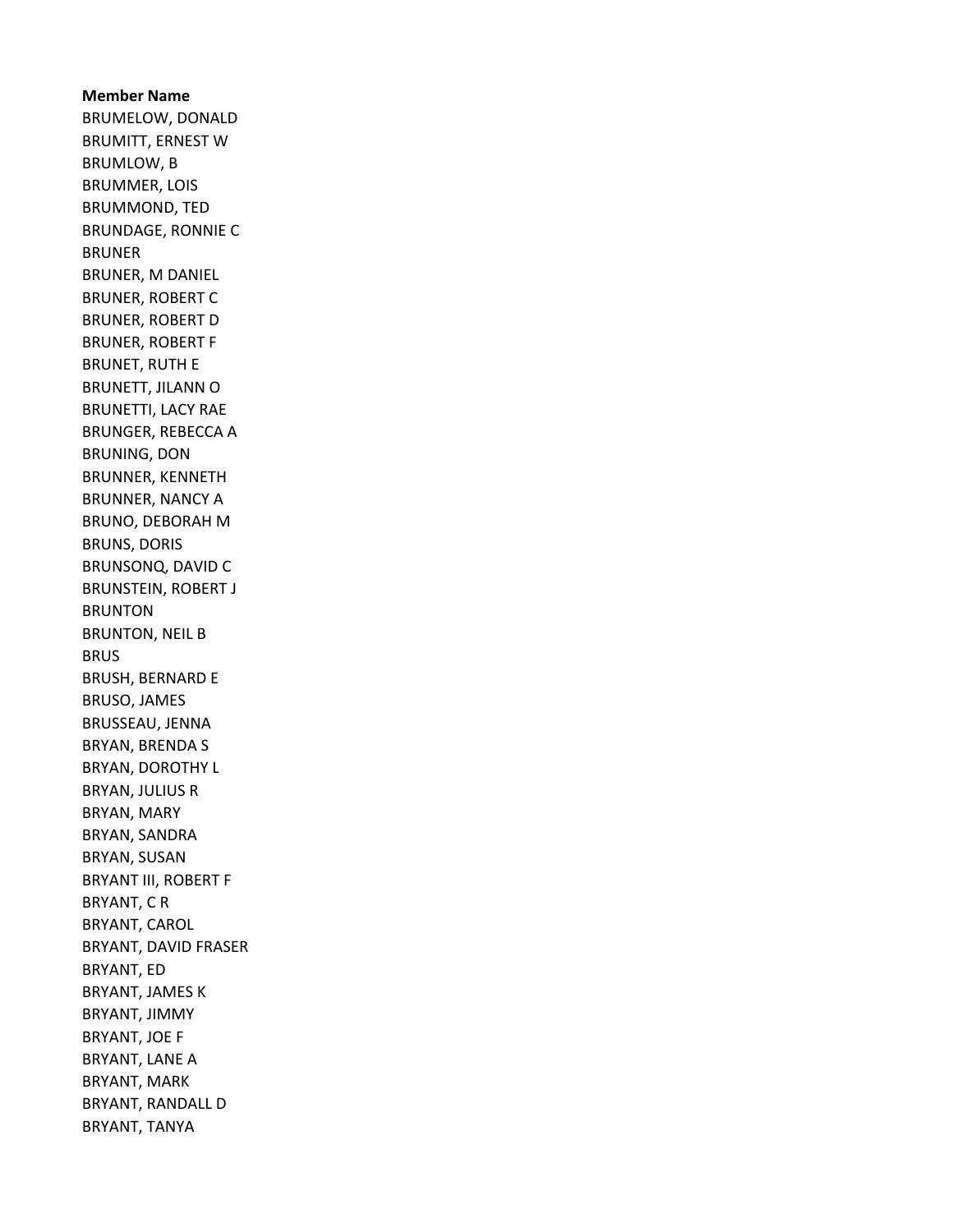Member Name BRYANT, W F BRYANT, WALLACE S BRYNER, GENE BRYNER, SCOTT BRYNKO, E BORNEMANN BRYS, ANN BEVERLY BUBLITZ, KURT K BUBOLTZ, SUSAN BUCHANAN BUCHANAN, ANNETTE BUCHANAN, C WILLIAM BUCHANAN, CHELCEE BUCHANAN, CONNIE S BUCHANAN, FRED BUCHANAN, GERALD M BUCHANAN, KING L BUCHANAN, N REGINALD BUCHHOLDT, CHRIS BUCHHOLDT, THELMA BUCHTA, CATHERINE R BUCK, ANGEL BUCK, GEORGE R BUCK, JACK T BUCK, ROGER BUCKALEW, DONALD C BUCKALEW, KRISTEL K BUCKHORN HOMES INC BUCKINGHAM, MARTIN BUCKLEW, G D BUCKLEY, FLORENCE BUCKLEY, JANICE A BUCKMAN, DONNA M BUCKMAN, MARY A BUCKMAYR, ROBERT BUCKMEIER, CHARLENE BUCKNAM, BONNIE M BUCKNER, DONAL NORMAN BUCOLO, DENISE BUDD, RICHARD L BUDDLE, BRENDA R BUDZINSKI, A MICHAEL BUECHNER, L ROBERT BUEHNER, JOSEPH BUELL, NANCY A BUELTMANN, LINDA L BUENAFE, JULIA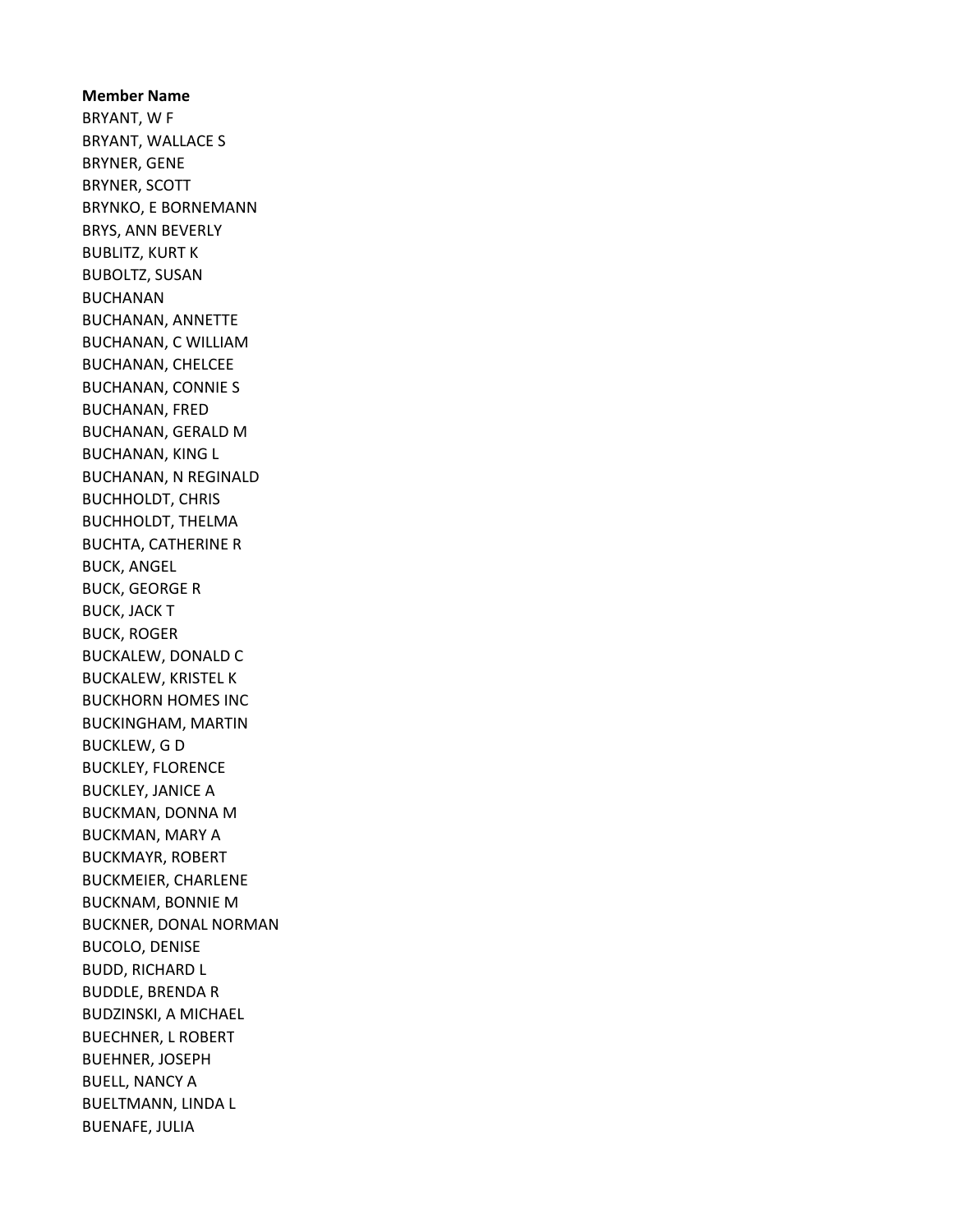Member Name BUESSELER, MICHAEL BUETTNER, KELLY M BUGARIN, ROSAURO M BUKER, JOHN P BUKLE, JACQUELYN M BUKOWSKI, ARTHUR BUKSZAR, WALTER E BULICK, WILLARD BULL, DAN J BULLARD, PAULINE H BULLARD, THOMAS W BULLARD, TRACY ANN BULLIED, THOMAS BULLINGTON, FORREST L BULLIS, LARRY BULLOCK, DEBBIE BULLOCK, E PAUL BULLOCK, FREDERICK BULLOCK, L SANDRA BULOT, BRENDA BUMGARNER BUMGARNER, CYNTHIA BUNCH, WILLIAM R BUNDARIN, ELLEN BUNESS, M SCOTT BUNJIT, PHITHAK BUNNIS, TYRA A BUNT, PENNY D BUNTING, GEORGE E BUNTING, LESA A BUNTON, STEPHAN R BUOY, CAROL BURANEN, JIM BURBANK, BOBBY BURCELL, GLORIA BURCH, KARI BURCHETTE, BOYD DAVID BURD, WILLIAM J BURDEN, GENE W BURDESS, JULIANA C BURDICK, GARY A BURDICK, L RONALD BURDICK, TIMOTHY A BURG, SAMANTHA S BURGAN, WILLIAM BURGER III, JOSEPH F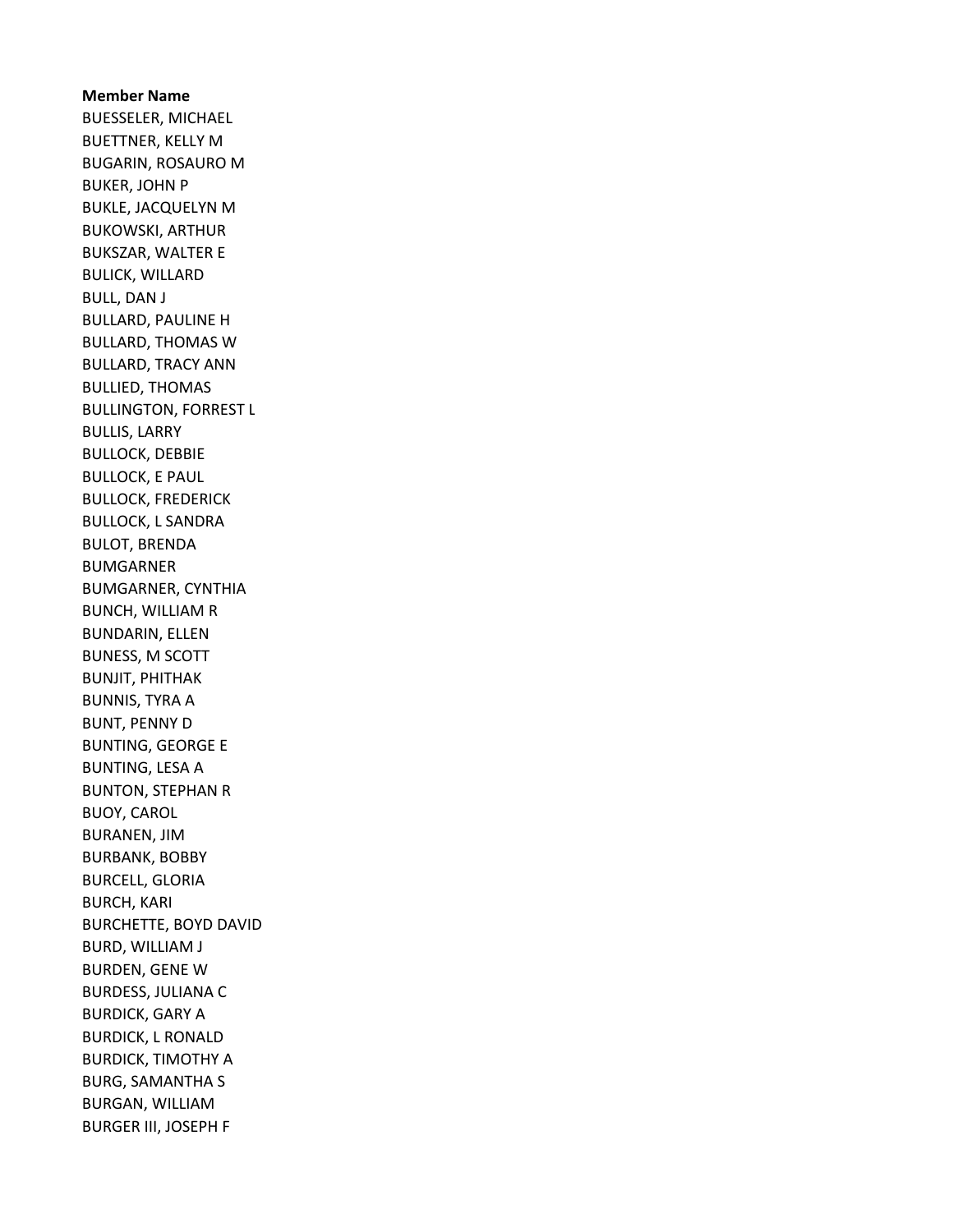Member Name BURGER, JEFFREY JOHN BURGER, MARY ELLEN BURGESS, CATHLEEN BURGESS, JAMES D BURGESS, PAM J BURGESS, PHIL S BURGESS, SAMANTHA BURGESS, SANDRA BURGETT-DUNTEN, TERI L BURGH, RODNEY W BURGMAN, ANNA M BURGMAN, CHARLOTTE BURGOS, HAZEL BURK, EVERETT BURKE, EDMOND W BURKE, EUGENE F BURKE, JAMES D BURKE, JAMES W BURKE, JON F BURKE, MARY SUE BURKE, MICHAEL JOHN BURKE, TROY A BURKETT, ANTHONY L BURKHAMMER, VICKI A BURKHART, JOHN C BURKHART, KENNETH J BURKHEAD, L DONALD BURKHOLDER, DANIEL BURKITT, LARRY BURKS, BERLIE MAE BURKS, DONNITA R BURKSTALLER, DAMON C BURKY, MICHELE BURLEIGH, WILMA G BURLESON BURLESON, HELEN E BURLEY, DANE BURLEY, WILL BURLILE, JAMES O BURLISON, JEANNE A BURNELL BURNEM, DONNA L BURNEM, SHERI BURNETT, ANDY J BURNETT, CARL BURNETT, EDWIN LEE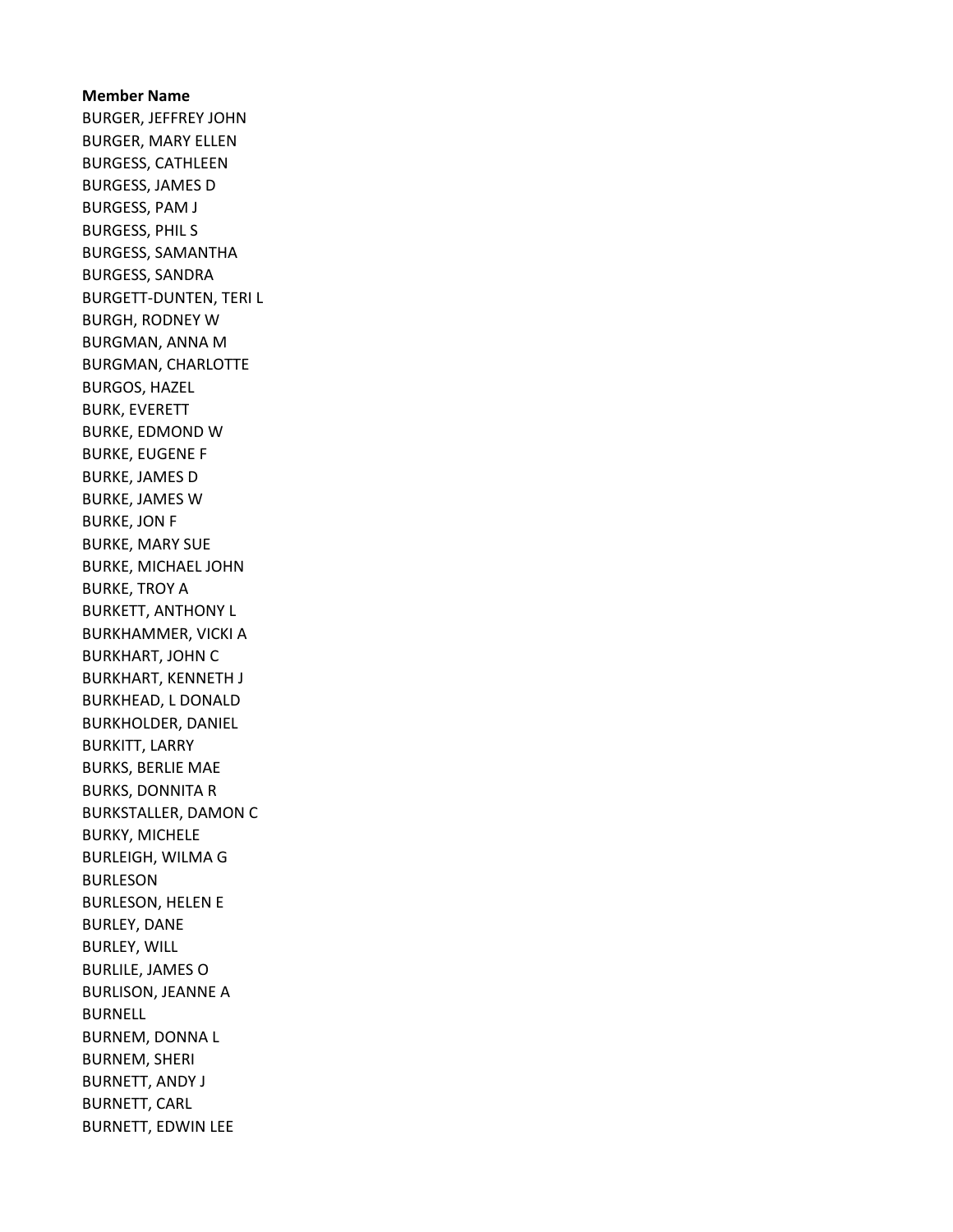Member Name BURNETT, PETE BURNETT, RON A BURNETT, TERESA I BURNETTE, BRENT W BURNETTE, JOHN C BURNETTE, R CLEO BURNEY, NANCY BURNEY, PHYLLIS V BURNHAM, RICHARD E BURNO, ROWLAND BURNS BURNS, BEAU BURNS, DEBORA L BURNS, KATHY P BURNS, KENNETH A BURNS, MARILYN BURNS, MICHAEL BURNS, MICHAEL E BURNS, REBECCA BURNS, RICHARD E BURNS, TERRICK L BURR BURR, EDITH A BURR, LESLIE C BURR, MONTE M BURRELL, RAYMOND G BURRELL, THOMAS L BURRESS, JUDY BURRESS, SAMUEL J BURRILL, GENEVIEVE V BURRIS, DAVID A BURRIS, DAVID C BURRIS, JAMES BURRITT, SUSAN A BURROUGHS, JOSEPH BURROUS, ELIZABETH BURRUS, SUE BURSON, DAVID BURT, ANNE BURT, DONALD S BURT, RICHARD A BURTON, BOBBY G BURTON, CARL E BURTON, DAN L BURTON, JAMES A BURTON, JT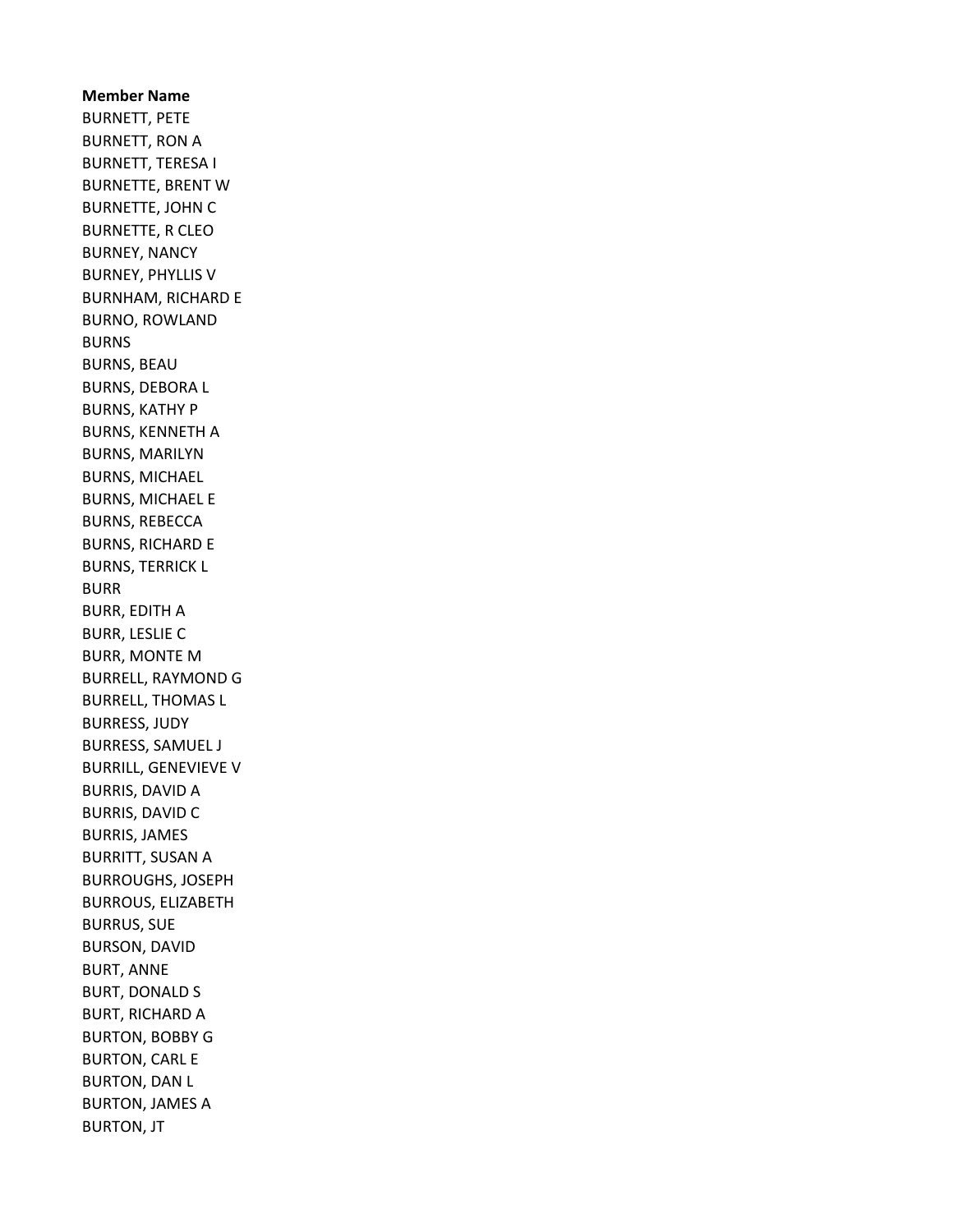Member Name BURTON, LEAH L BURTON, RICHARD BURTON, RICHARD L BURUD, FELICIA J BURWEN, DEBBY BURY, JESSICA E BUSBY, KARLA BUSBY, TOM BUSCH, JAMES D BUSH, BRUCE BUSH, DEAN BUSH, DEBORAH LYNN BUSH, DONALD W BUSH, KRISTIN K BUSH, LYNNE R BUSH, MARSHA L BUSH, PETER M BUSH, ROBERT N BUSHGEN, KARYN BUSHNELL, WAYNE BUSINESS FURNITURE OF AK INC BUSS, LARRY G BUSSA, D SONYA BUSSARD, JOSEPH BUSSARD, VICKI L BUSSE, HENRY A BUSSEY, RONALD BUTAUD, SHARON M BUTCH, GARY D BUTCHER, DAVID HAROLD BUTCHER, DAVID L BUTCHER, DIANE M BUTCHER, MARYELLEN BUTLER BUTLER, F CRAIG BUTLER, JACK J BUTLER, JOHN BUTLER, JOHN W BUTLER, KRISTI D BUTLER, MICHAEL R BUTLER, NEIL L BUTLER, SHANA BUTLER, STEPHANIE J BUTTERFIELD BUTTERFIELD, FRANCES BUTTERFLY, LORNA WHITE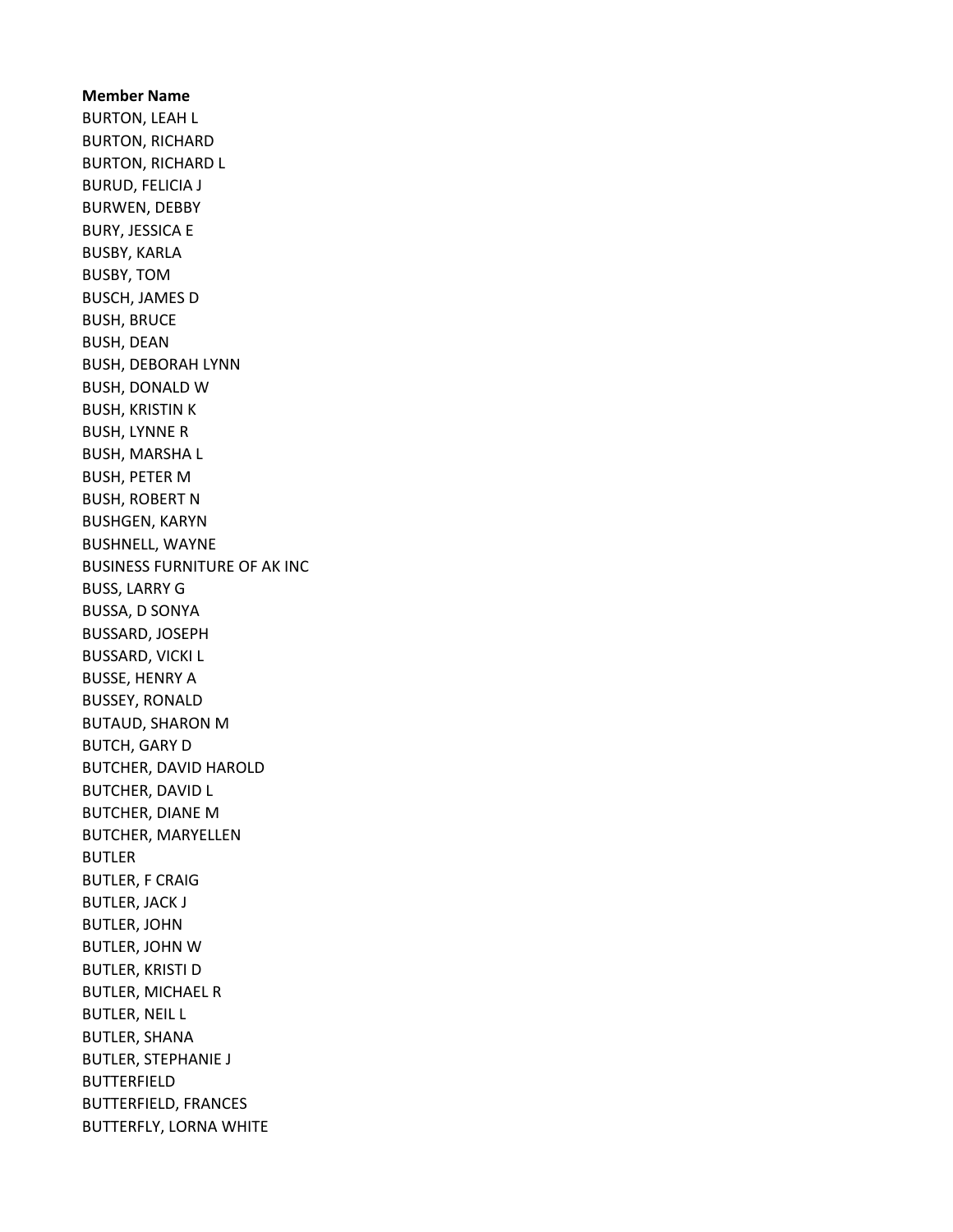Member Name BUTTERS, KENNETH BUTTS, A CHARLES BUTZ, DENVER BUXTON BUXTON, HARRY L BUZZARD, TIM BUZZINI BYARS, DANA BYAS, HARVEY BYDLON, SUSAN K BYERS, C E BYERS, KEVIN S BYES BYES, YVETTE BYINGTON, GWEN E BYKOFF, JUDITH E BYLSMA, D GLEN BYMAN, FLOYD G BYRD BYRD, CHRISTINE BYRD, MAC A BYRD, R HARRY BYRD, WILLIAM BYRNE, DAVID M BYRNE, DONALD S BYRNE, EDWARD A BYRNE, JAMES E BYRNES, TAMARA JANE BYRNES, THOMAS BYRNS, KRISTINE J BYRON, DONALD E BYUS, NANCY C D LIQUORS C M & E ENTERPRISES C&L ENTERPRISES INC C&L INVESTMENT CABANA, LEROY CABARCAS, DARLENE CABBLE, ANTHONY CABLE, B CHRIS CABLE, HAROLD F CABREJA, VIDALINA CABRERA, MANUEL T CACHE, KAWASAKI CYCLE CADA, RODERICK J CADMAN, SHARON S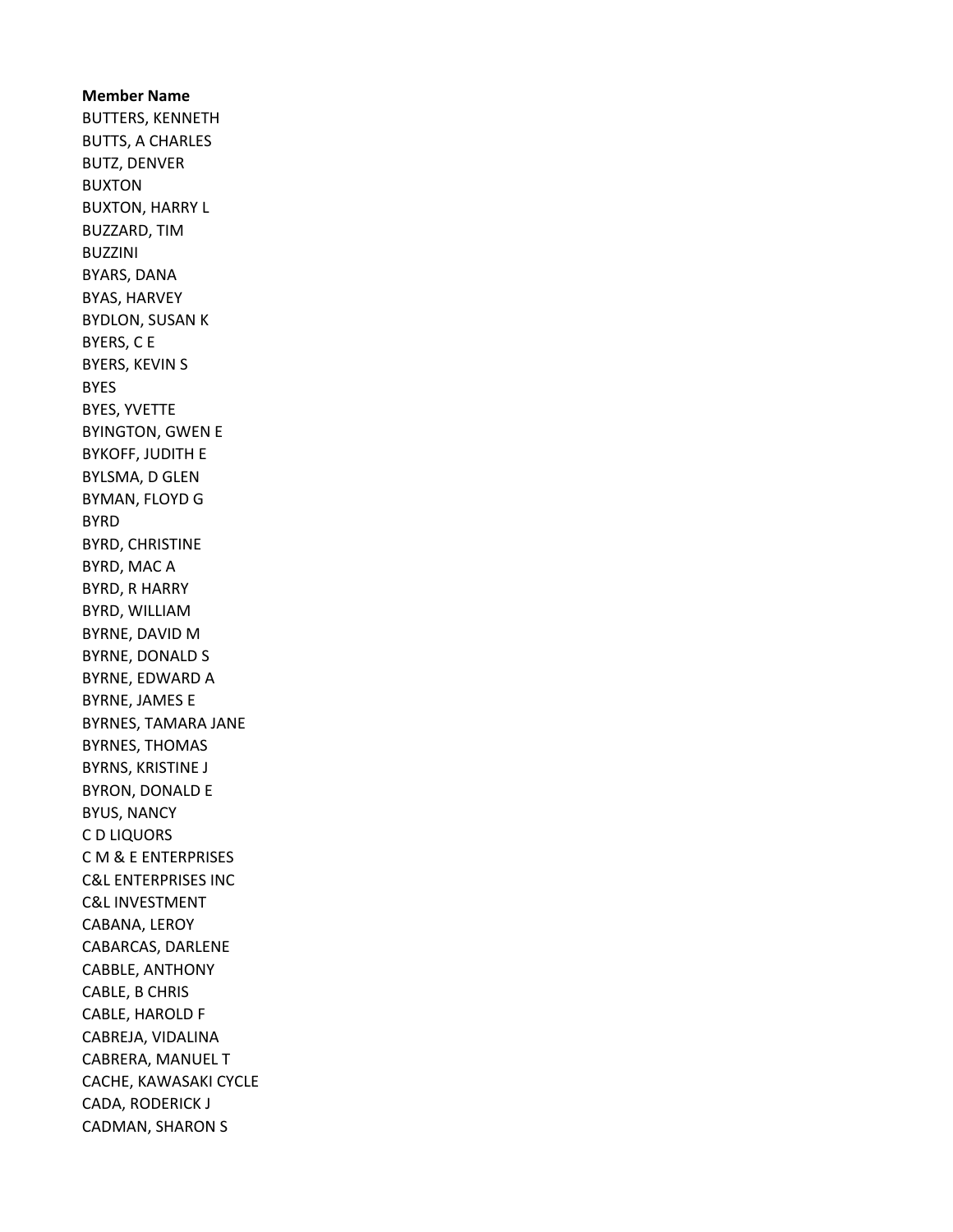Member Name CAFFALL, JEANIE CAFFERY, GARY CAFFREY, J DAVID CAFOUREK, ALFRED CAFOUREK, GAIL M CAHILL, EDWARD CAIN, ELIZABETH CAIN, STEVEN M CAIRNS, JEAN W CALACINO, A W CALAHAN, BRENDA CALANDRELLI, TERRY R CALCAGNO, PAMELA J CALDAROLA, JAMES CALDER, ZOE E CALDWELL, ANTHONY B CALDWELL, BENITA J CALDWELL, JULIA CALDWELL, LAINN CALDWELL, PAT D CALETENA, RODOLFO S CALEY, GLENN D CALHOON, B JEFFREY CALHOON, JAMES F CALHOUN, BARRY CALHOUN, CINDY S CALHOUN, JEAN M CALHOUN, JOYCE NADINE CALI, FRANK E **CALKINS** CALKINS, ADRIAN W CALL, ALTON DAVID CALL, RICHARD A CALL, WARREN CALLAWAY, JAMES A CALLAWAY, WESLEY R CALLENDER, JAMES R CALLIHAN, CHRIS CALVIN, KAREN L CALVIN, KATHY F CAMACHO, BARBARA CAMACHO, BENNY I G CAMACHO, JOSEPH S CAMBRON, GRACE S CAMCO INC CAMDEN, RAYMOND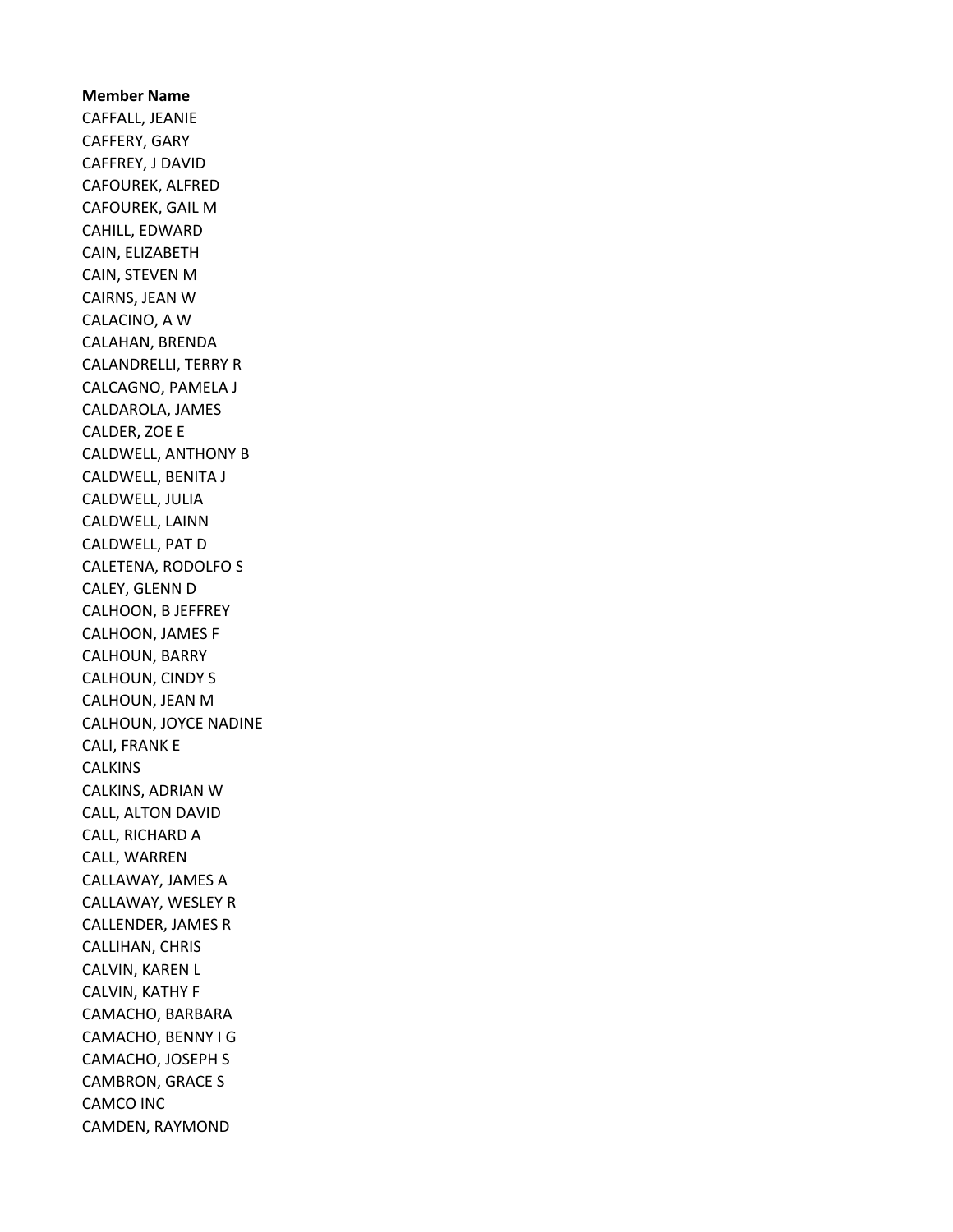Member Name CAMERON IRON WORKS INC CAMERON, C ANNE CAMERON, JAMES CAMERON, JOHN S CAMLIN, THEODORE E CAMP, DANIEL J CAMP, NORAHLE CAMP, ROBERT HAROLD CAMPANELLA, CARLENE CAMPBELL CAMPBELL III, WILLIAM T CAMPBELL VIEW APTS CAMPBELL, BOBBY R CAMPBELL, BRIAN CAMPBELL, CATHY CAMPBELL, CONNIE M CAMPBELL, DAVID S CAMPBELL, ELIZABETH R CAMPBELL, ERIC CAMPBELL, FRANCIS H CAMPBELL, GARY L CAMPBELL, IDA M CAMPBELL, INVEST CAMPBELL, JIM CAMPBELL, JOHN F CAMPBELL, JOHN S CAMPBELL, KATHY CAMPBELL, KIM K CAMPBELL, L CRAIG CAMPBELL, LANCE L CAMPBELL, LARRY CAMPBELL, LAURA A CAMPBELL, LEE CAMPBELL, LINDA A CAMPBELL, MICHAEL D CAMPBELL, N RALPH CAMPBELL, P BRUCE CAMPBELL, PHYLLIS I CAMPBELL, RICHARD D CAMPBELL, ROBERT CAMPBELL, RUSSELL J CAMPBELL, SAMUEL L CAMPBELL, SHARON CAMPBELL, TERESA L CAMPBELL, VERNON S CAMPBELL, WILLIAM E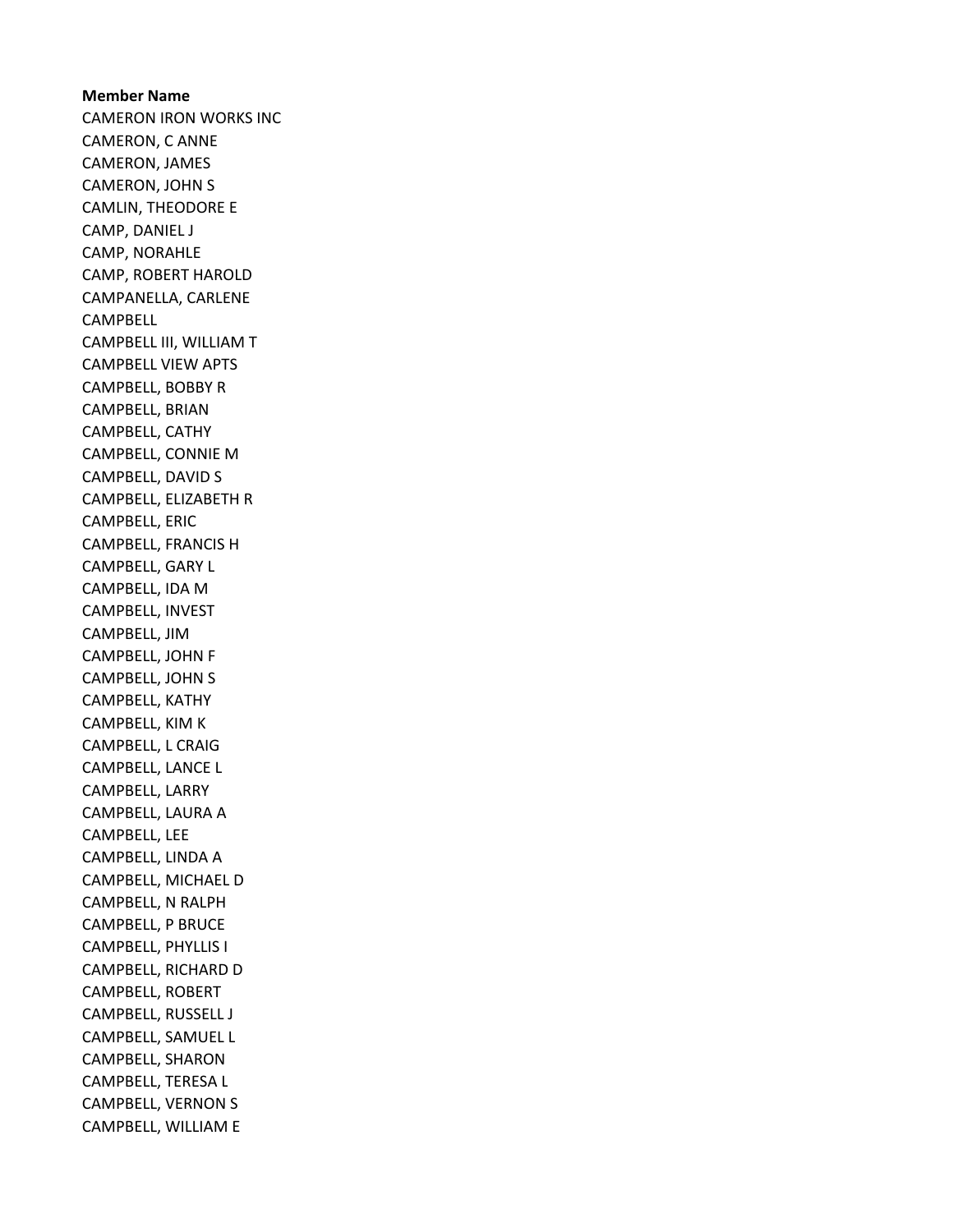Member Name CAMPBELL, WILLIAM R CAMPION, TEE S CAMPODONICO, KATHLEEN E CANADY CANASTRA, HOWARD A CANETE, JUANITO CANETE, NICETO C CANFIELD CANGELLO, MARY BETH CANNIZZO, LINDA J CANNON, D S CANNON, EVELINE CANNON, JAMES E CANNON, JAMES L CANNON, WILLARD T CANO, LEE CANOOSE, MARINA CANOVA, CRAIG J CANTER, PATTY CANTOR, CLYDE CANTRELL CANTRELL, CHRISTINA BEA CANTRELL, ROGER CANTRELL, SABRINA D CANTU, GUADALUPE CANTU, RHODNEY CAPACILLO, BECKY W CAPARAS, SAMMY CAPASSO, ALEXANDER J CAPENER, DELLA D CAPERS, JOHN A CAPETTI, JOE CAPODAGLI CAPORICCIO, CHARLES C CAPSTICK, LINCOLN S CARAWAY, NORRIS E CARBERRY, MICHAEL E CARBONE, CESARE CARCEL INC CARDENAS, ROBERTO J CARDOSO CARDOZA, RAUL E CARESS, JAMES R CAREY, BARBARA J CAREY, CATHERINE S CAREY, JAY D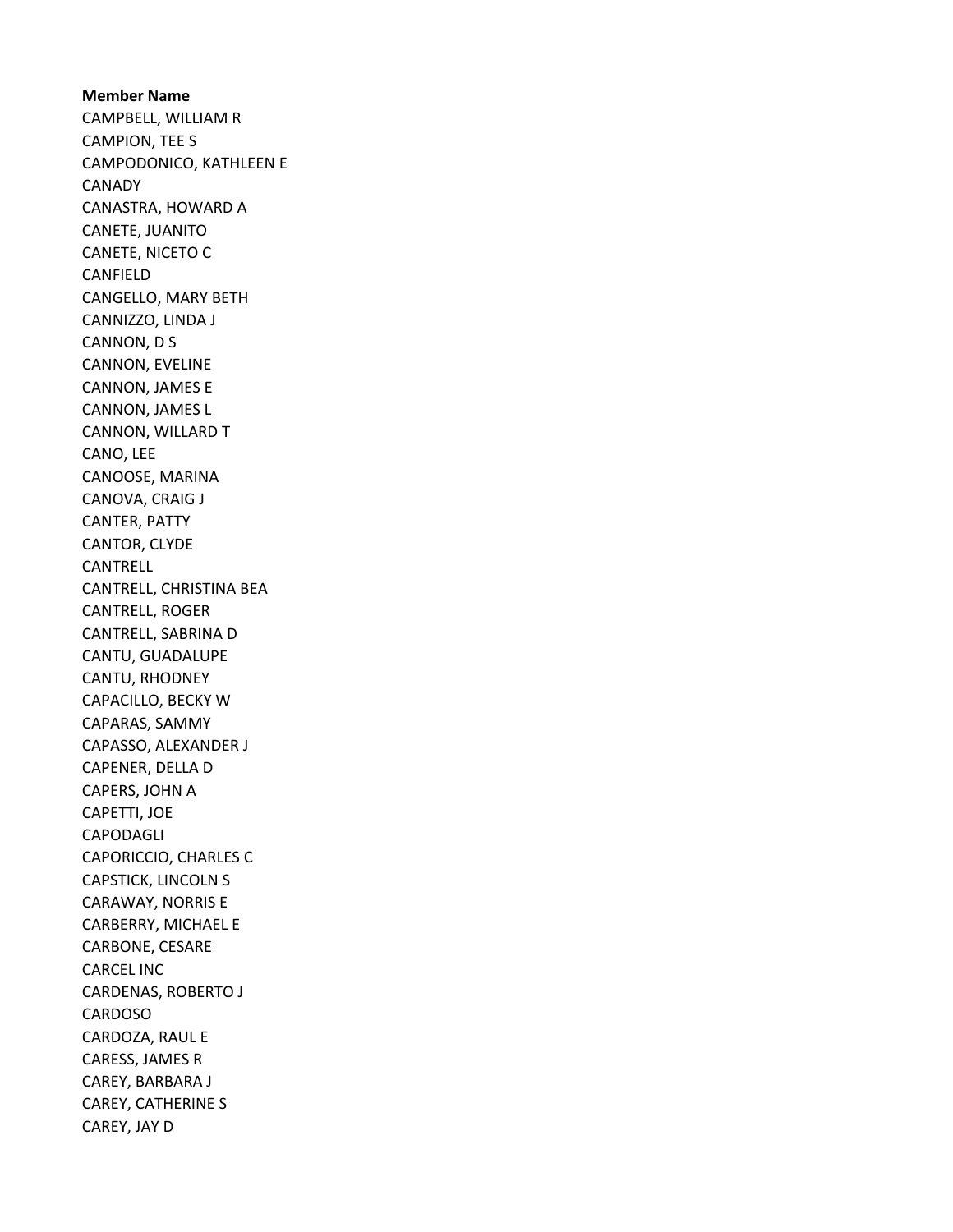Member Name CAREY, KATHLEEN JENNINGS CAREY, MICHAEL CARGO, DENISE R CARHART, STEVE CARINO, MACARIA CARL, EVELYN CARL, JACKIE D CARL, MAUREEN T CARL, MICHAEL CARL, RICHARD CARLEY, CYNTHIA CARLIN, BETHANY CARLISLE, B ROY CARLISLE, MARY K CARLOS, GARY N CARLOS, RODOLFO CARLSON, CLARENCE A CARLSON, CLIFF G CARLSON, CRAIG P CARLSON, DEBORAH ANN CARLSON, DIANA CARLSON, DOUGLAS A CARLSON, EDWARD W CARLSON, EVELYN MARIE CARLSON, FRED CARLSON, J DARLENE CARLSON, KELLI A CARLSON, LEIGH CARLSON, LOREN L CARLSON, MARIE C CARLSON, PAUL CARLSON, PAUL K CARLSON, RAY CARLSON, RITA MARY CARLSON, ROBERT EDWIN CARLSON, SUE ELLEN CARLSON, THOMAS D CARLSON, WILLIAM R CARLSTEDT, DAVID E CARLTON, ANGELA CARMAN, ROD CARMERON, JILLE CARMICAL, MICHAEL CARMICHAEL, JUDY K CARNAHAN, G ROBERT CARNAHAN, SCOTT B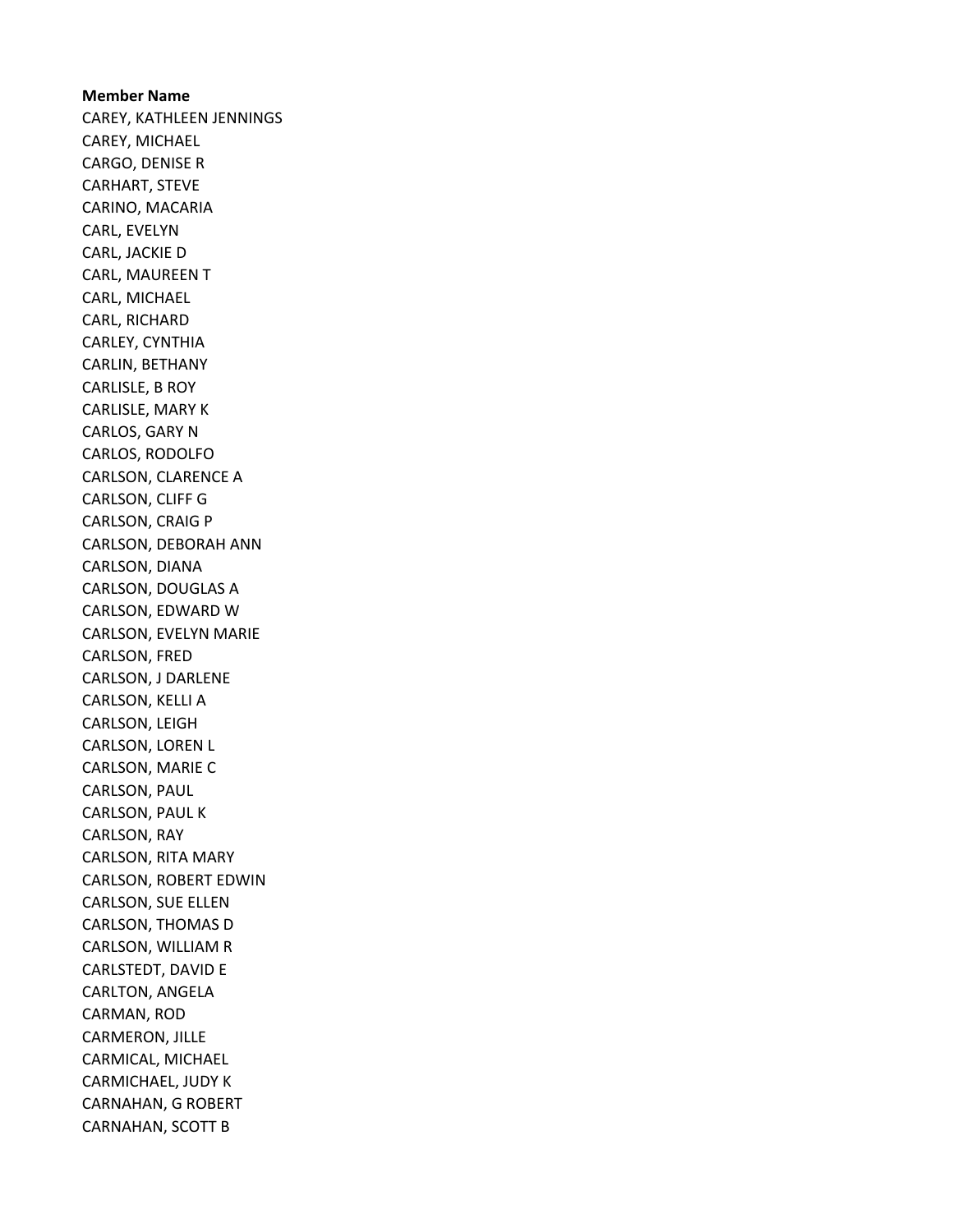Member Name CARNEY, DENVER CARNEY, SAMUEL M CARNEY, THOMAS G CAROTHERS, GARSON C CAROTHERS, RANDY CARPENTER CARPENTER, CLIFT CARPENTER, DONALD CARPENTER, GENEVA CARPENTER, GEORGE CARPENTER, J MARTHA CARPENTER, J MATT CARPENTER, JAMES F CARPENTER, JAN CARPENTER, KATRINA J CARPENTER, L KENNETH CARPENTER, MICHAEL G CARPENTER, RICHARD CARPENTER, RODERICK S CARPENTER-DAVIS, BRENDA L CARPENTIER, DAVID M CARR, ANN CARR, BERNARD E CARR, BRIAN L CARR, JACQUELINE CARR, JAMES W CARR, JOHN D CARR, JOSEPH A CARR, MARILYN M CARR, PAUL A CARR, RICARD F CARR, WESLEY E CARRARA, SUSAN F CARREON, MANUEL L CARRERO, TERESA CARRICABURU, JANET P CARRICK, PAULA R CARRIER, CHARLES E CARRIGAN, E CARROLL CARRIKER, JUNE A CARRILLO, GILBERT CARROCCIA, VICTOR CARROLL CARROLL, BECKY L CARROLL, EDWARD B CARROLL, EVA L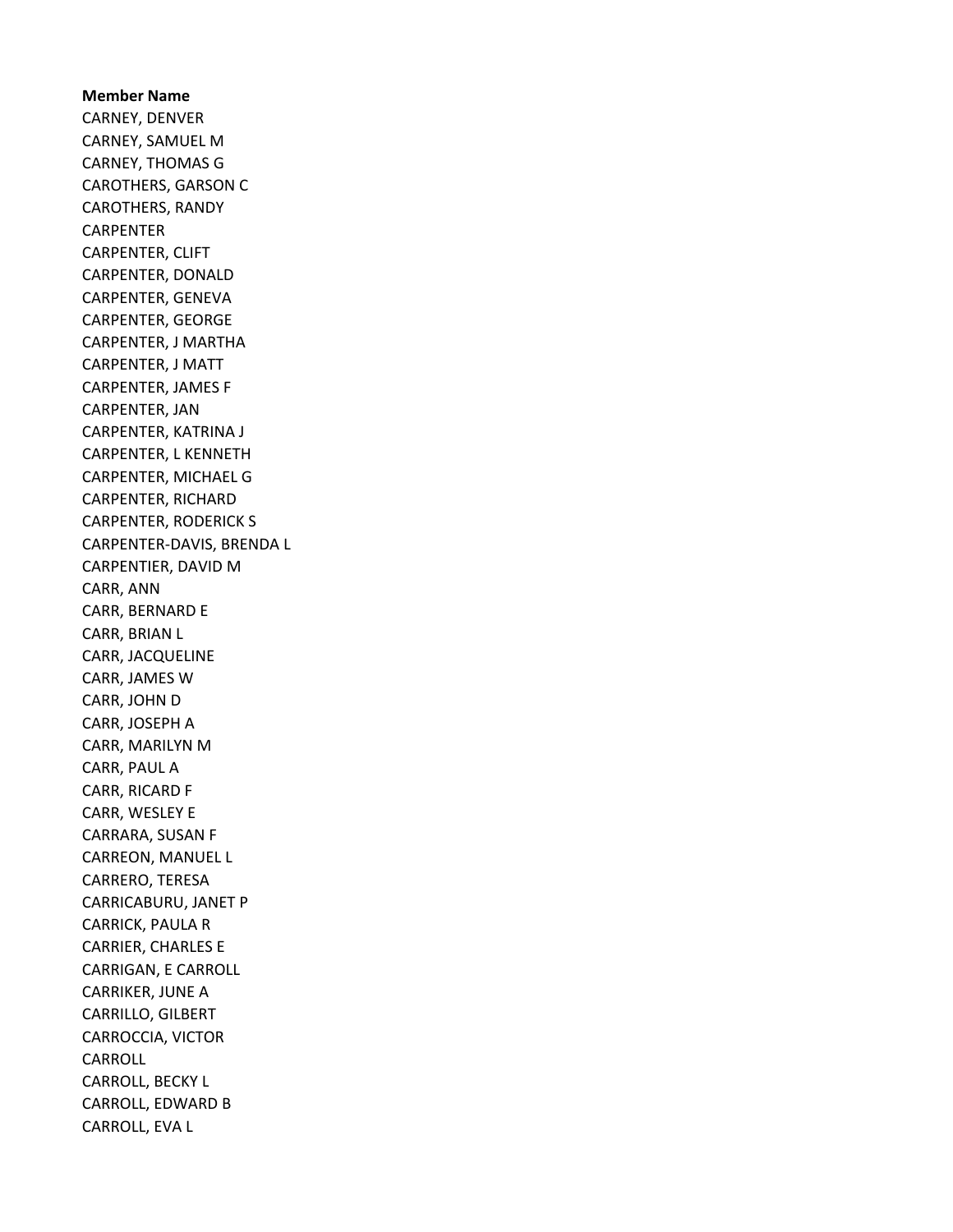## Member Name CARROLL, FRANK CARROLL, JAMES P CARROLL, JAMES W CARROLL, JOHNNIE D CARROLL, KATHLEEN R CARROLL, KATY CARROLL, MARY K CARROLL, NANCY CARROLL, PATRICIA J CARROLL, RICHARD W CARROLL, THOMAS C CARROLL, W JON CARRUTHERS, CLAYTON CARSON, BONNIE CARSON, DIANE D CARSON, MARVIN W CARSON, NELLITA CARSON, PAUL CARSON, WILLIAM W CARSTENSEN, STEVEN CARTER, AARON G CARTER, AMY L CARTER, CHANDLER D CARTER, CHARLENE CARTER, CHRIS A CARTER, CONNIE CARTER, DALE R CARTER, DAN F CARTER, DAVID R CARTER, DOROTHY K CARTER, E JAMES CARTER, EDMUND CARTER, JAMES CARTER, JAMES C CARTER, JAMES M CARTER, JAYNA A CARTER, JOHN B CARTER, JOYCE CARTER, L M CARTER, LEONARD CARTER, MARK K CARTER, NORMA R CARTER, RAY D CARTER, TAMMY K CARTER, TONI CARTER, WADE L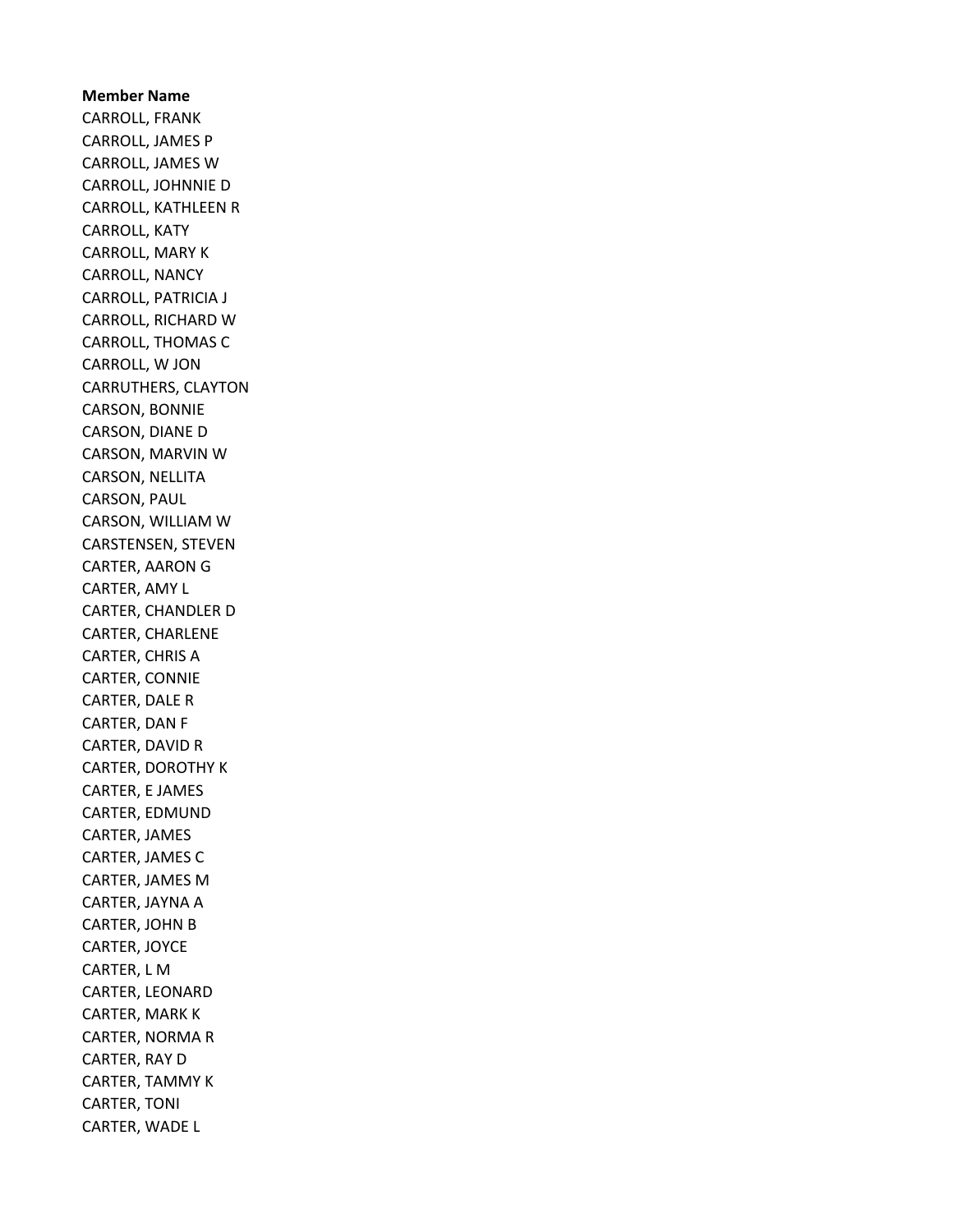Member Name CARTERET SAVINGS BANK CARTIER, DANIEL CARTIER, FANTASY J CARTY, NATHALY M CARUTH, JEANNE CARVALHO, D SHARON CARVALHO, DANIEL A CARVER, DAN CASAGRANDA, ROBERT J CASANOVA CASCADE POINT CONSTR INC CASCO CASE, BARBARA L CASE, MICHAEL V CASE, NORMAN B CASEY, CRYSTAL CASEY, DENNIS D CASEY, DENNISE RAE CASEY, JOHN M CASEY, ROBERT JEFF CASH, CARMEN CASHMAN, COLLEEN M CASH-ROLLAND, JACKIE CASIMIR, JOHNNEY CASLER, ROBERT W CASS, LW CASSADAY, JOHN CASSADY, RONALD CASSARINO, GIAN RICHARD CASSEL, JOSEPH CASSELL, A WILFRED CASSELL, DOROTHY T CASSETTA, LUCIAN A CASSIDY, JAMES J CASSIDY, KENT CASSON, JANET L CASTEEL, CHARLES CASTERLINE, DEBORAH K CASTILLO, JIM CASTILLO, MILAGRO CASTILLO, YVETTE L CASTLE, HAROLD CASTLE, MARJZETTE CASTLE, W JOHNSON CASTLEBURY, SHONDA E CASTREJON, GUADALUPE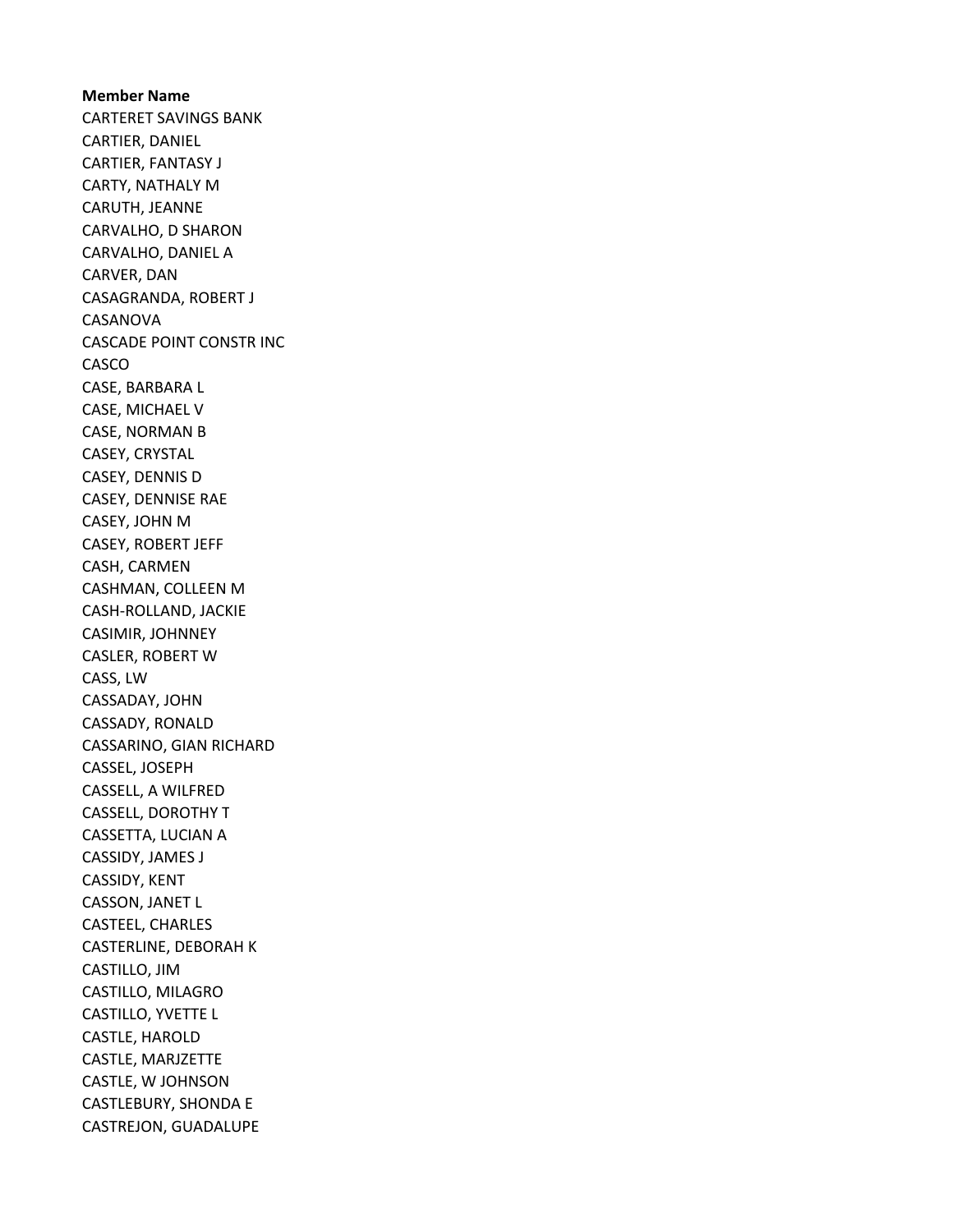Member Name CASTRO CASTRO, DENG NY CASTRO, ENRIQUE M CASTRO, MICHAEL CASWELL, ANN L CATALANO, ROBIN L CATALINO, KENNETH CATALONE, LESLIE J CATCHING, GORDON W CATCHING, TIM G CATER, BAINE CATHCART, CANDICE L CATHCART, SUSAN F CATHER, DOUGLAS WAYNE CATHER, ROBERT D CATHERS, DAVID CATHERWOOD, RICHARD C CATILLER, D JOHN CATLIN, KRISTI CATLIN, MARK CATO, JACK L CATON, WILLIAM M CATTLE COMPANY REST CAUDILL, DIANE CAUDILL, MITCHELL CAUDILL, TRACI CAUDY, CARLA CAUFIELD CAULKINS, VERON D CAUSEY, RONALD B CAUSEY, WILLIAM CAUTHEN, ELIZABETH ELLEN CAVALERI, JUANITA CAVANAGH, PATTY A CAVASOS, LLOYD CAVE, SHERYL CAVEN, JERRY L CAVERLY, RUTH W CAVITT, HAL CAWLEY, MARY A CAWTHON, DOUGLAS CB TRUCKING INC. CE WOODARD CONSTRUCTION **CEBULA CECERE** CECHOWSKI, V CAROLINE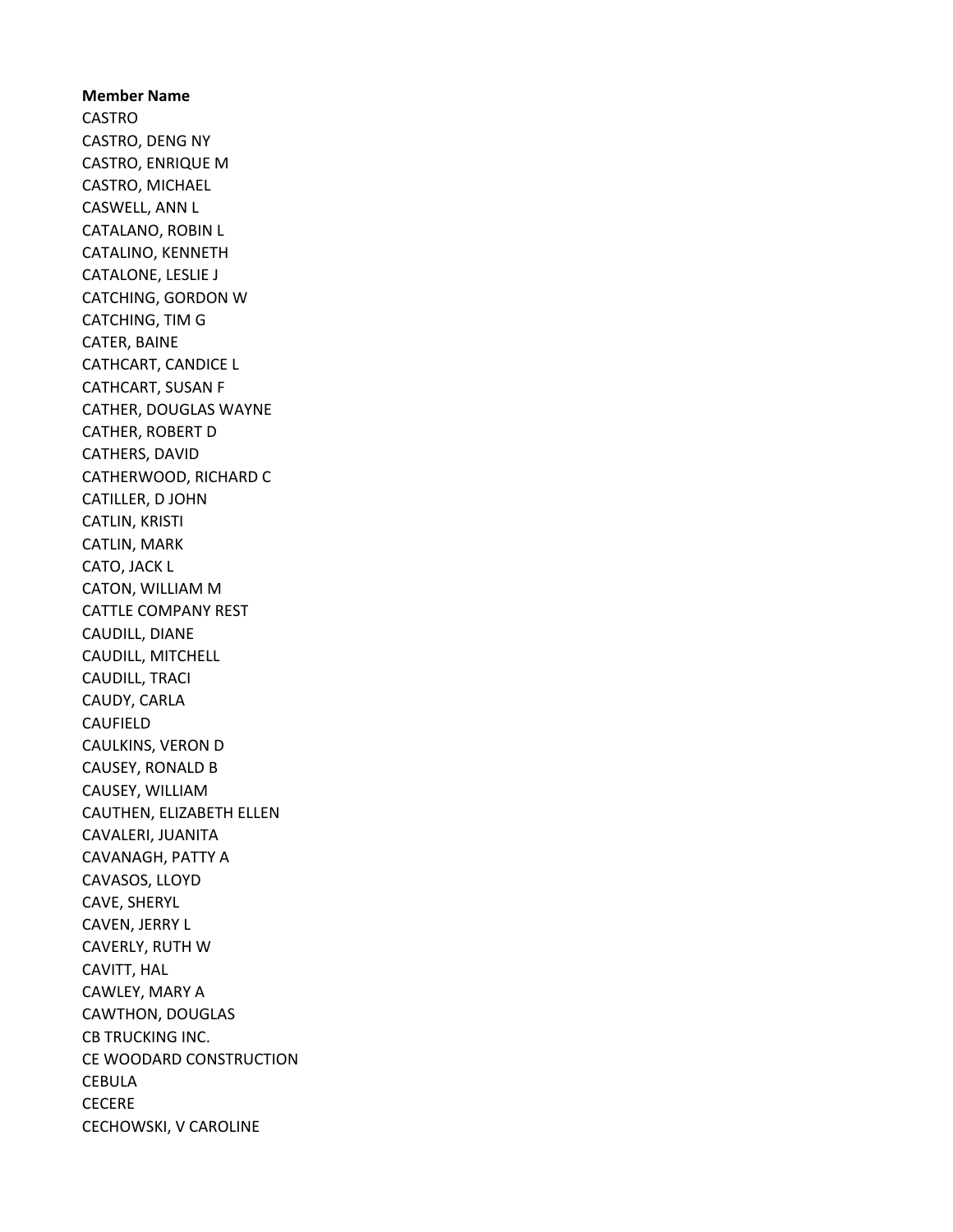Member Name CECIL, MICHELLE D CEDAR HOLLOW CORP CEDENO, JOSE CEDERBORG, CYRIL J CEDERGREEN, D NOLA CELEBRITYS GROUP INC CELESKI, BARTHOLOMEW P CELEY, SANDRA K CELLARS, J D CENIGA, TONY L CENLAR FEDERAL SAVINGS BANK CENTRAL STORAGE&WHSE CENTRUST MORTAGE CORP CEPPARO, LOIS HUFF CERAMIC DENTAL LAB INC CERIELLO, MICHAEL T CERNEY, E J CERNEY, TERRY L CERRA, JACKIE CERSOSIMO, A KATHRYN CERVANT, RANDI J CERVANTES, NOEL G CESARINI, SANDRA CESPEDES, CARLOS M CHACE, JESSICA CHACE, TERESA CHACON, CHANCE CHADWICK, JUDY E CHAFIN III, JAMES H CHAIN, KNOX C CHAIN, ROBERT C CHALLY, LOLITA M CHALMERS, JOHN P CHALMERS, RONNIE/ALMANE CHALONER, SAMUEL CHAMBERLAIN, A R CHAMBERLAIN, EARL CHAMBERLAIN, JOEL G CHAMBERLAIN, KATHRYN B CHAMBERLAIN, LUANNE CHAMBERLAIN, MARK CHAMBERLAIN, O G CHAMBERLAIN, PAMELA J CHAMBERLAIN, ROBERT L CHAMBERLAIN, WILLIAM CHAMBERS, A MARK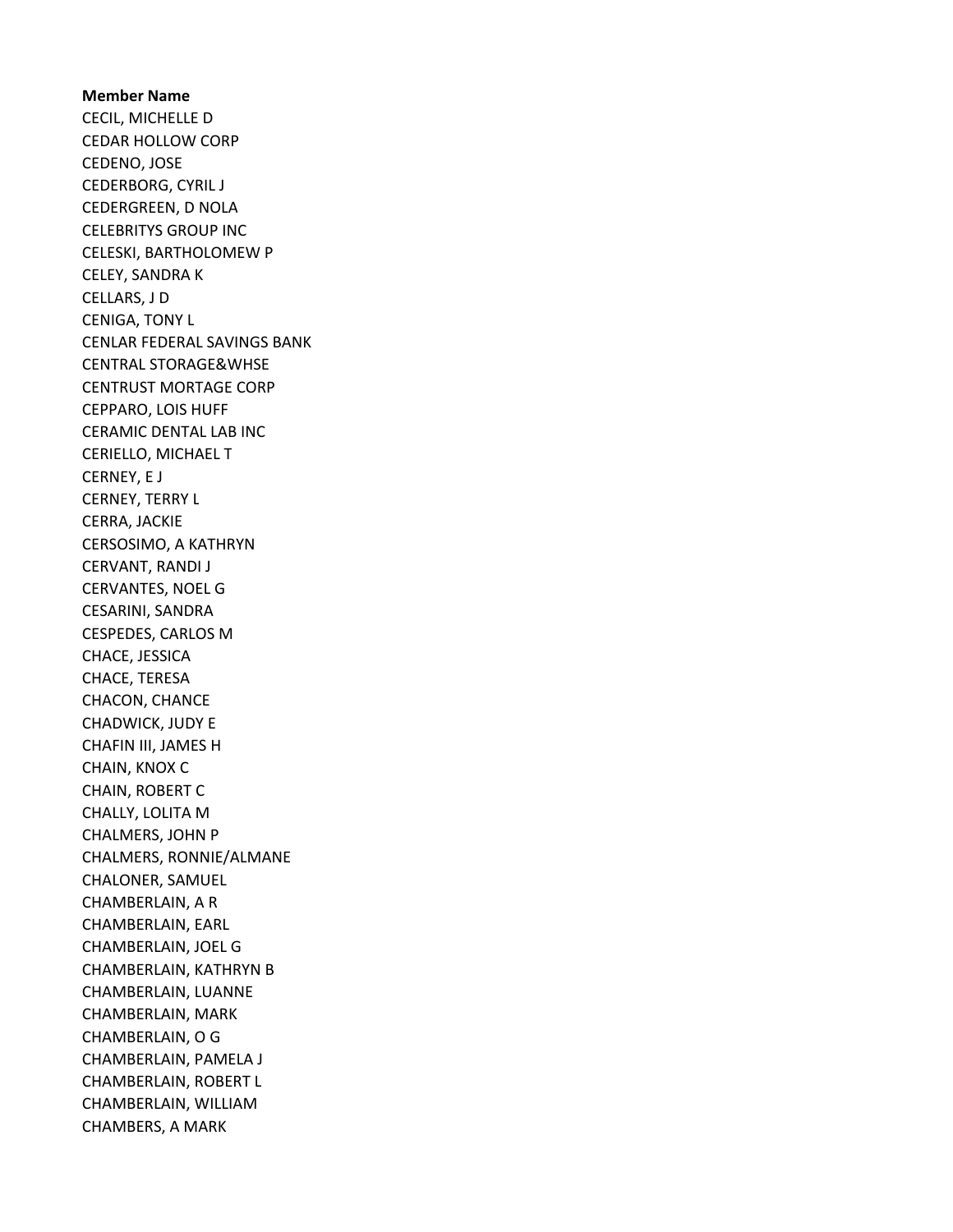Member Name CHAMBERS, BARBARA R CHAMBERS, C GENE CHAMBERS, DAVID CHAMBERS, DEREK CHAMBERS, E I CHAMBERS, ERIC R CHAMBERS, K BRENDA CHAMBERS, KEITH M CHAMBERS, M JOANNE CHAMBERS, MICHAEL J CHAMBERS, RAND CHAMBERS, RONALD D CHAMBERS, VIRGINIA B CHAMBLEE, CAROL CHAMPAGNE, CORLISS F CHAMPION, BRENT C CHAMPION, DAVID L CHAMPION, DAWN M CHAMPION, RALPH CHAMSKAS, ANDREW M CHAN, ALISON CHAN, CHERIE S CHAN, DENNIS J CHAN, ERIC CHANCE, ALBERT CHANCE, ETHEL B CHANCELLOR, MIA L CHANDLER, ANDREA J CHANDLER, JULIE ANN CHANDLER, SARAH L CHANDLER, TERRY CHANDONNET, F L CHANEY, BENEDICT CHANEY, DEBORAH CHANEY, GEORGE T CHANG CHANG, CAROL CHANG, JOSEPH CHANG, MOON S CHANG, QIU-JUAN CHANG, WOO BONG CHANSLOR, LOIS S CHAPLIN, ANTON S CHAPMAN, ANGELA M CHAPMAN, DAVID W CHAPMAN, JAMES D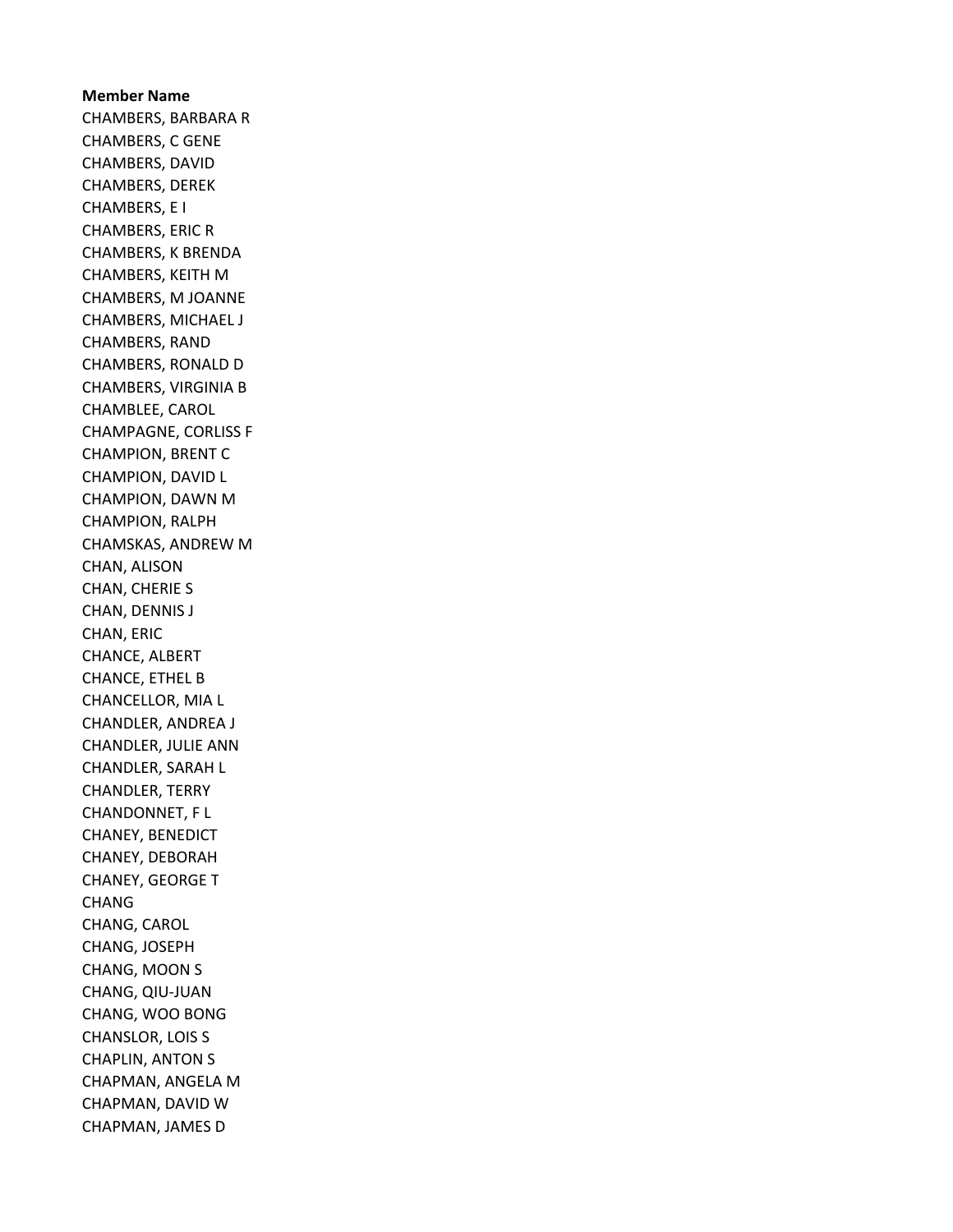Member Name CHAPMAN, JAMES R CHAPMAN, JAY E CHAPMAN, JESS M CHAPMAN, KIM T CHAPMAN, KIRK J CHAPMAN, LETHA CHAPMAN, MOLLY S CHAPMAN, PAULA R CHAPMAN, SCOTT J CHAPMAN, STEVE R CHAPMAN, TINA M CHAPMAN, WANETA A CHAPMAN, WENDY S CHAPMAN, YVONNE R CHAPPELL, STEVEN CHAPPLE, WILLIAM CHARBONNEAU, L JOHN CHARBULA, J F CHARLES, ALLEN N CHARLES, ANTHONY T CHARLES, LEONA T CHARLES, THOMAS B CHARLESWORTH, DANNY CHARLIE, CLARE CHARLTON, DAVID S CHARLTON, MARK R CHARLTON, MARY A CHARLTON, SHAWN ERIC CHARMLEY, V MYRA CHARTRAND, G M CHASAK, I R CHASE, CHERYL CHASE, JULIE CHASE, LAURA D CHASE, MICHAEL F CHASE, PAMELA S CHASE, RICHARD A CHASE, STEVEN R CHASTEEN, COREY CHASTEEN, L N CHATLIEN, CHRIS CHATMAN, FRED L CHAU, NGU NU CHAVERS, BETTY CHAVERS, RAYMOND D CHAVEZ, EDWARD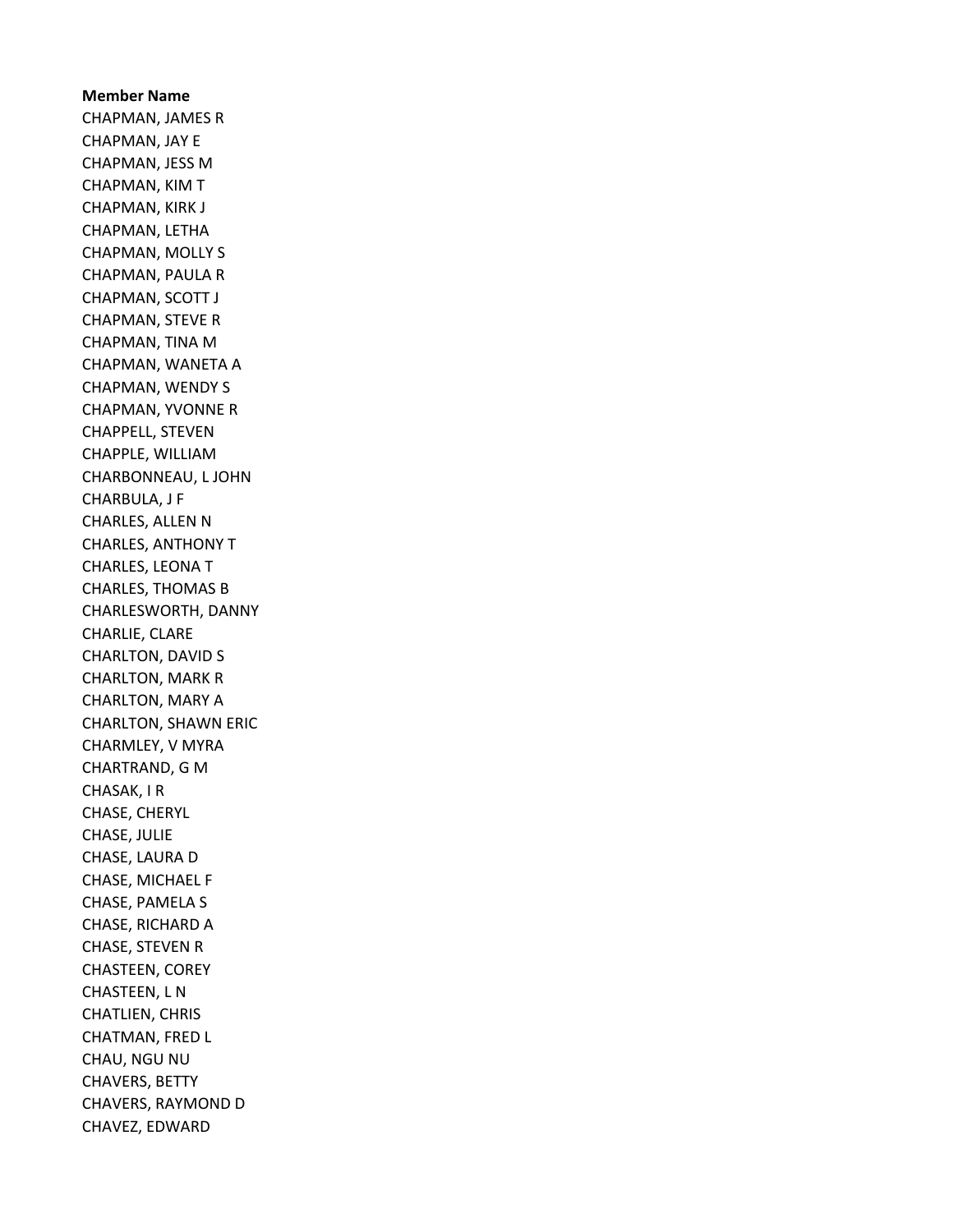Member Name CHAVEZ, FERNANDO CHAVEZ, RAMIRO H CHAVIANO, EMILIO CHAVIOUS, PERMON CHAVIOUS, SUSANN CHAVIS, GENE CHEE, ROXANNE CHEEK, MICHAEL W CHEENEY, DAVID C CHEM & GEOL LAB AK CHEMEX LABS LTD CHENEY, DIANE CHENEY, FORREST L CHENEY, K WARREN CHENEY, KELLEY B CHENG, WEN PING CHEREB, JAMES E CHERRY, KIMILA C CHERRY, VICKIE CHES, ALAN S CHESEMORE, DOUGLAS CHESLA, NAR CHESLER, KAREN CHESLEY, WILLIAM L CHESTNUT, ANNIE E CHIACCHIA, MICHAEL J CHIARO, TONY R CHIAROTTINO, JIM L CHIASSON, DAVID CHIAVETTA, DANA CHICH, JESSIE CHI-CHIS CHICKALUSION, MAX CHICKEN, L/J PRAIRIE CHIKIGAK, FLORA CHILCOTE, GREGORY LOUIS CHILDERS, CANDYCE E CHILDERS, GINA M CHILDERS, RAY CHILDRESS AUTO SALES INC CHILDRESS, BRIGGHAM M CHILDRESS, DEAN/MARGARET CHILDRESS, LARRAINE S CHILDRESS, MICHAEL D CHILDRESS, RICHARD L CHILDS, FLORENCE L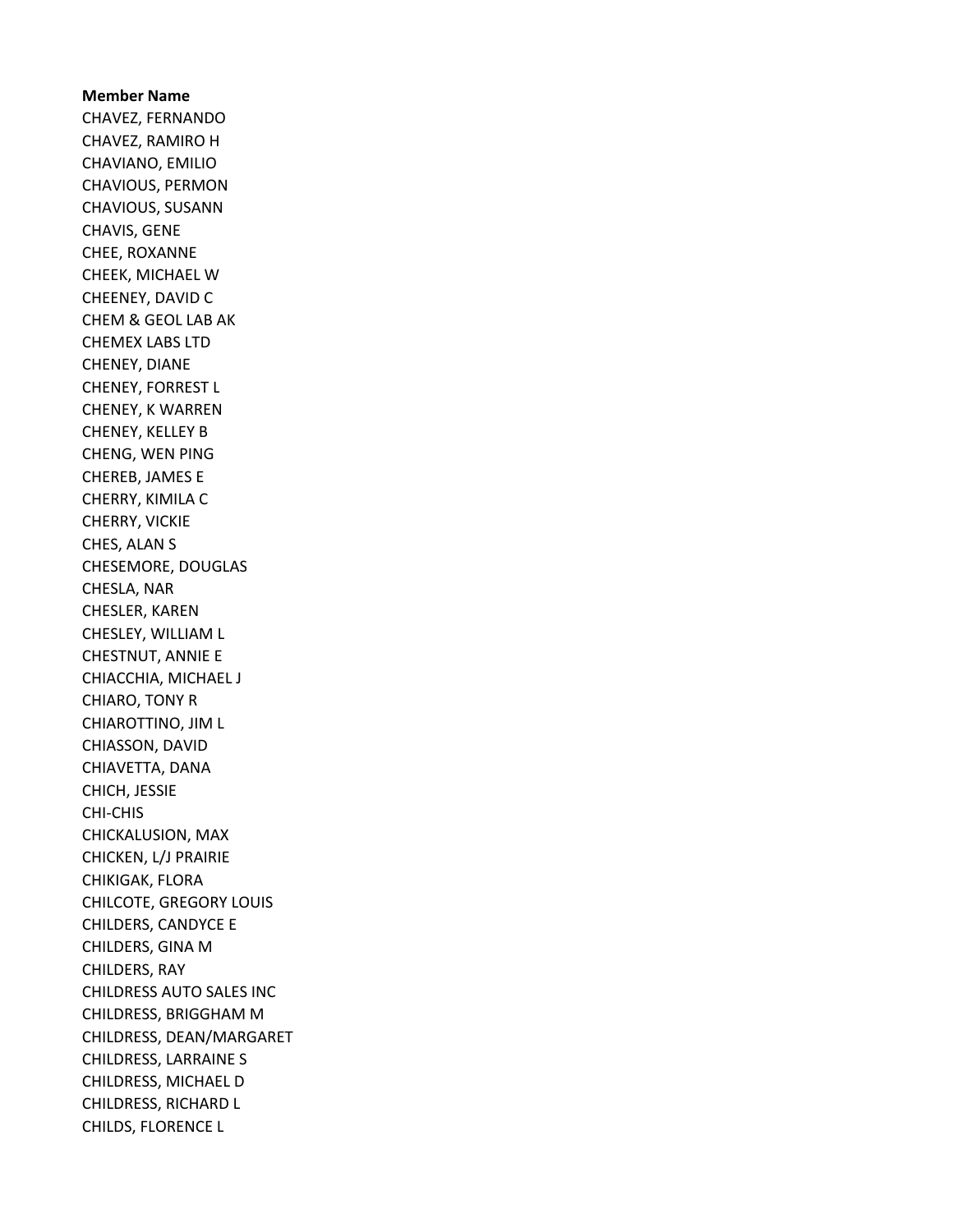Member Name CHILDS, KIMBERLY S CHILDS, LYNN H CHILDS, SYLVIA L CHIN, WILLIAM D CHIPMAN, JEFF W CHIPMAN, PHILLIP R CHIRHART, TOM CHIRIGOTIS, JOHN CHISUM, GERALD G CHITTICK, H MICHAEL CHIVVIS, A PATRICIA CHMARA, MARGARET A CHMELA, STEPHEN CHO, CHOONG J CHO, KEON CHO, KUM A CHO, KUM AE CHO, SONG YUL CHO, SOOK SUSAN CHOATE, JOYCE L CHOATE, SHARON RENEE CHOBOT, RONALD J CHOI, ADAM CHOI, CHAE H CHOI, DAVID H CHOI, DOK D CHOI, DONG SOO CHOI, KWANG Y CHOJNACKI, SUSAN CHON CHON, DONG SIK CHON, FRANK H CHON, HYO SONG CHONG, JUDY S CHONG, SUN AE CHONG, YONG K CHOO, KIRSTIE Y CHOQUETTE, MARNEE CHORD, MARJORIE I CHOY, ALLEN I CHOY'S TAILOR SHOP CHRESTMAN, JIMMY CHRIMAT, SOPHIA CHRISS, CLARENCE A CHRISTENSEN, CPT JERRY W CHRISTENSEN, DAVID D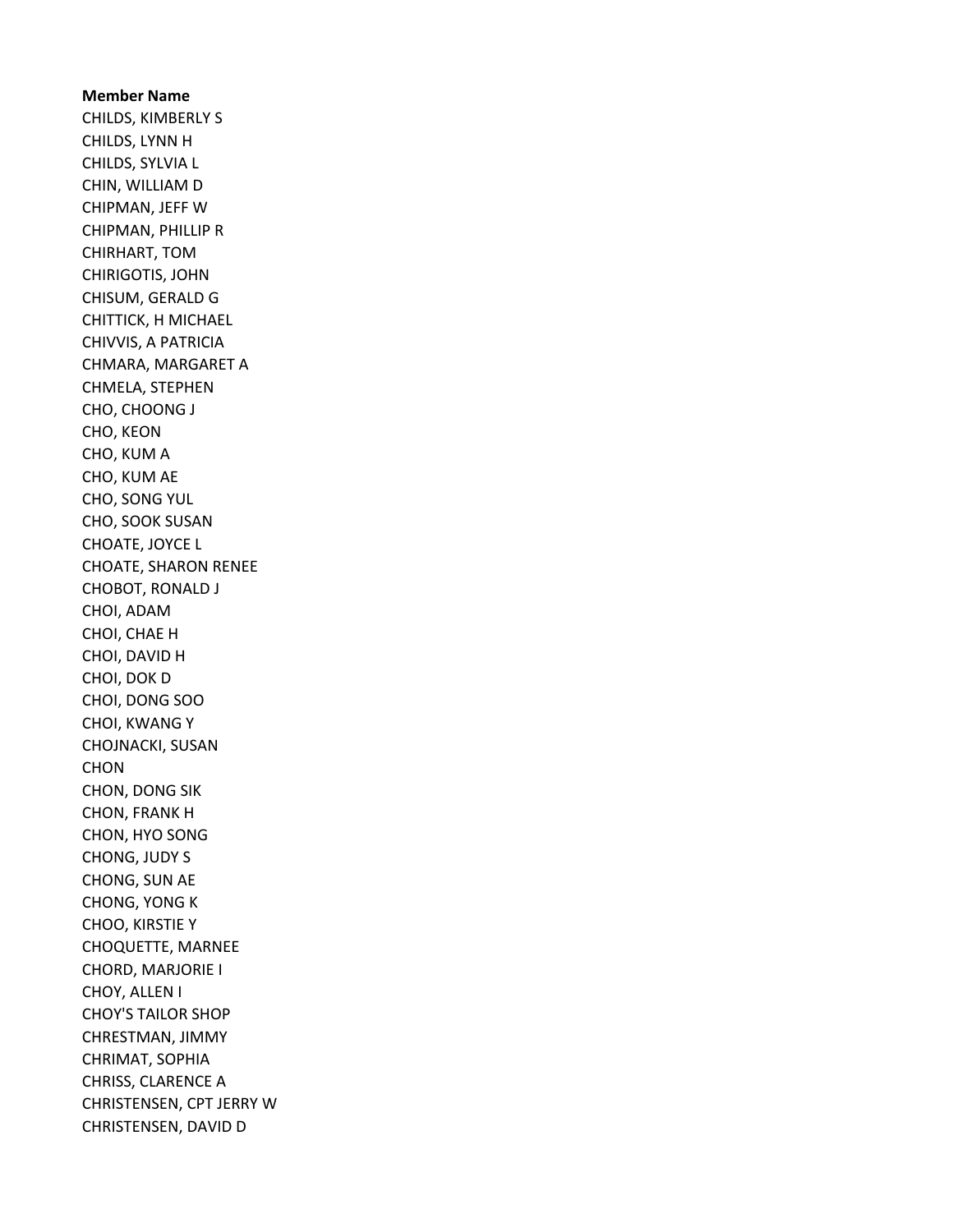Member Name CHRISTENSEN, EASTMAN CHRISTENSEN, JOHN CHRISTENSEN, MIKE CHRISTENSEN, NANCY CHRISTENSEN, PREBEN CHRISTENSEN, R L CHRISTENSEN, THANE J CHRISTENSEN, WILLIAM CHRISTENSON, JUDY K **CHRISTIAN** CHRISTIAN, AMEILIA CHRISTIAN, JENNIFER H CHRISTIAN, LYNN CHRISTIAN, STEVE CHRISTIANSEN, GAYE DAWN CHRISTIANSEN, PHYLLIS J CHRISTIANSEN, SUZANNE M CHRISTIE, BETTY L CHRISTIE, BRENDAN S CHRISTIE, BRUCE CHRISTIE, M JUDITH CHRISTIE, SANDRA CHRISTMAN, CLYDE CHRISTMAN, RICHARD E CHRISTOPHERSON CHRISTOPHERSON, MARJORIE D CHRISTY, JESSE L CHRISTY, MICHAEL CHRONES, TERRY CHU, JAMES BYONG CHUANG, FU SHING CHUBB, EDWIN D CHUBIN, DALE E CHUBIN, DEBORAH L CHUDANOV, DONALD A CHUDOCKEN, ANTHONY W CHUGACH ELECTRIC ASSOCIATION INC CHUGACHMIUT CHUITT, CLARA CHUITT, PATRICK CHUITT, QONNA A CHUMLEY, BARBARA J CHUN, JE WHAN CHUN, KIM YOL CHUN, SOON NYEO CHUNG, CHAN OK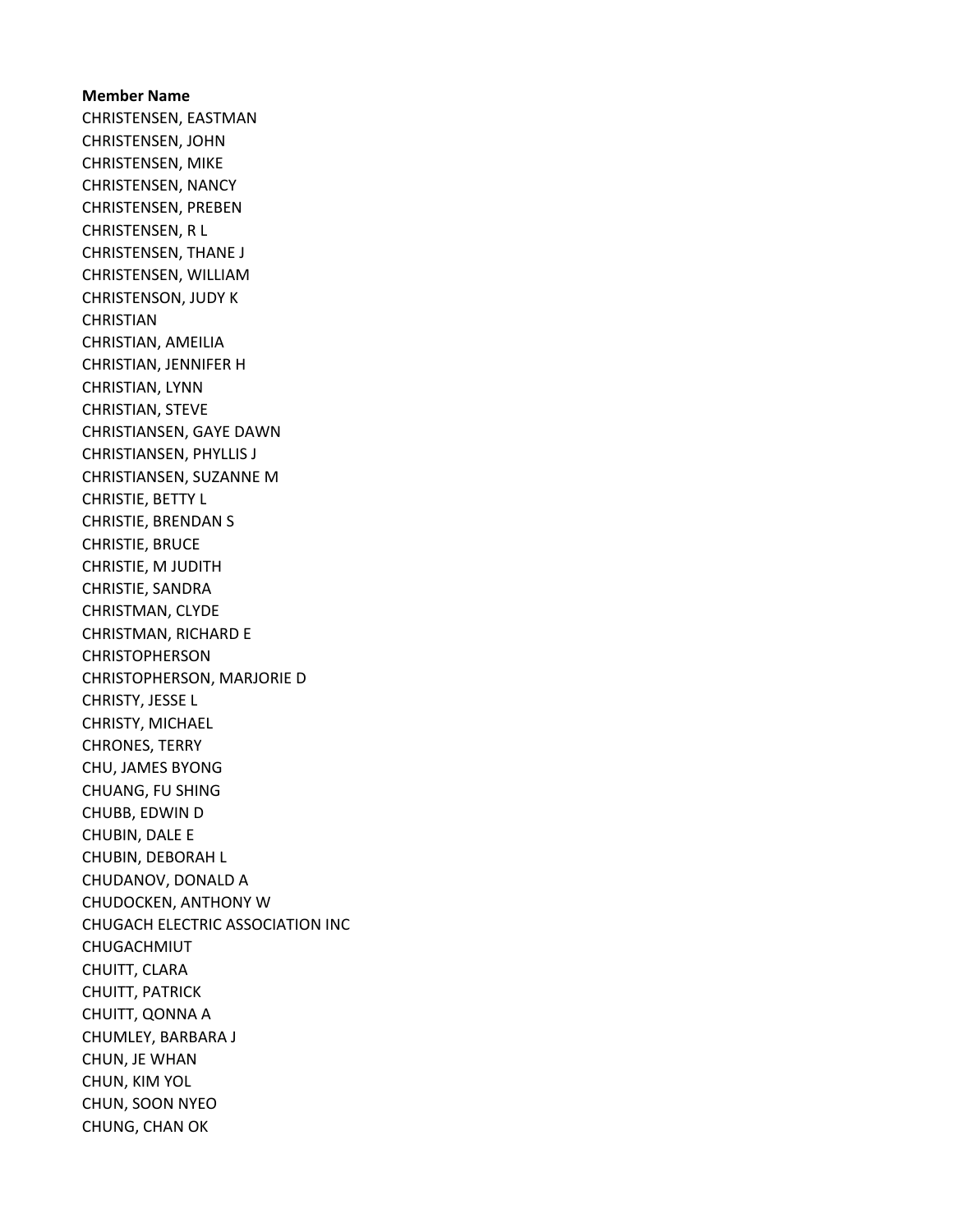Member Name CHUNG, JIN KU CHUNG, KEUM W CHUNG, SANDERS CHUNG, SIUMEI CHUNG, YON TAIK CHURCH, CAROL C CHURCH, D ANDREW CHURCH, DAVID CHURCH, ELIZABETH W CHURCH, KATHY L CHURCH, MICHELLE CHURCH, TONI CHURCHILL, TODD CHYLEWSKI, ANNETTE CHYZ, DWAYNE CIKAN, CHRISTINE CILETTI, ROSITA D CILOT, FELICIANO R CIMMIYOTTI, DEAN CIRCLE, JAMES CISNEROS, EDWARD CISNEROS, MARTIN A CISNEROS, SAMANTHA M CISSELL, DIANE CITY FUEL PARTNERSHIP CIZEK, MARK A CIZEK, ROBERT CLAGGETT, SELINA C CLAIR, JUDI A CLAIR, PATRICIA CLAIVIER, ROBERT CLAMP, EDIE CLANCY, MEGAN CLANTON, SALLY SABRINA CLAPP, M R CLARE, KRISTEN CLARK CLARK, ANTHONY L CLARK, BETSY CLARK, BOBBY CLARK, CHERYL I CLARK, CURTIS D CLARK, DAVID CLARK, DAVID S CLARK, DAWN CLARK, DEBBIE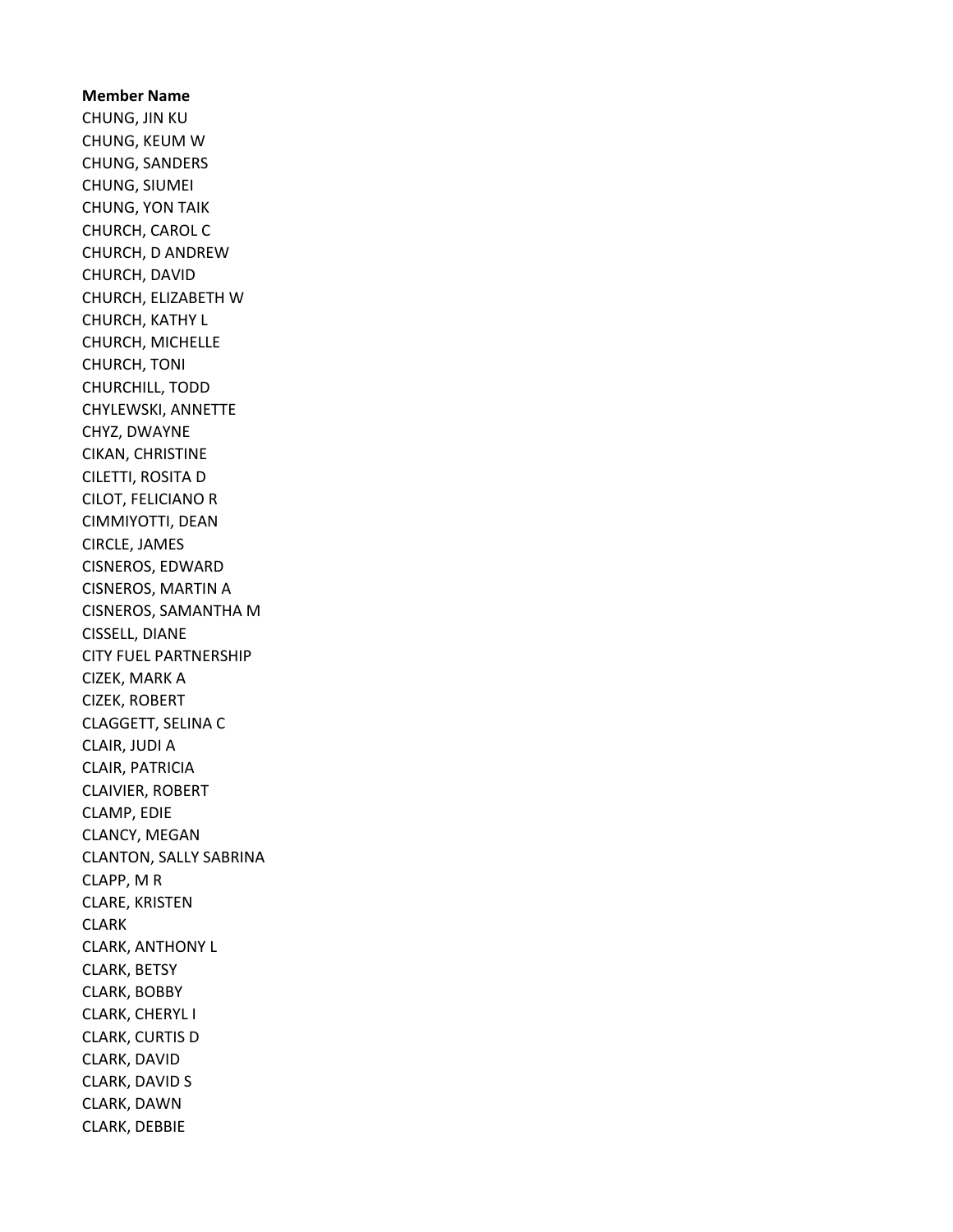Member Name CLARK, DIANE CLARK, DOUG CLARK, E WILLIAM CLARK, EDITH M CLARK, JACK D CLARK, JACQUELYNNE M CLARK, JERRY L CLARK, JOELINE A CLARK, JOHN W CLARK, JOLENE M CLARK, JULIA A CLARK, KATHY L CLARK, KELLY CLARK, KEVIN SCOTT CLARK, KURT CLARK, LAWRENCE E CLARK, LEONARD CLARK, LINDA CLARK, LOIS L CLARK, MARILOU J CLARK, MARK J CLARK, MARLOW CLARK, MERRILL R CLARK, MICHAEL CLARK, PAMLA A CLARK, PATRICIA CLARK, PATRICK L CLARK, RICHARD CLARK, RICHARD L CLARK, ROBERT A CLARK, ROBERT C CLARK, ROCHELLE L CLARK, SANDRA CLARK, STEAVEN A CLARK, STEVEN CLARK, TERRIE L CLARK, VIRGINIA CLARK, WILLIAM L CLARK, WILLIAM S CLARKE, CHRISTOPHER JON CLARKE, DOREEN CLARKE, LINDA CLARKSON, JUDY CLARY, ANDREW J CLARY, O DOUGLAS CLASSEN, MERLIN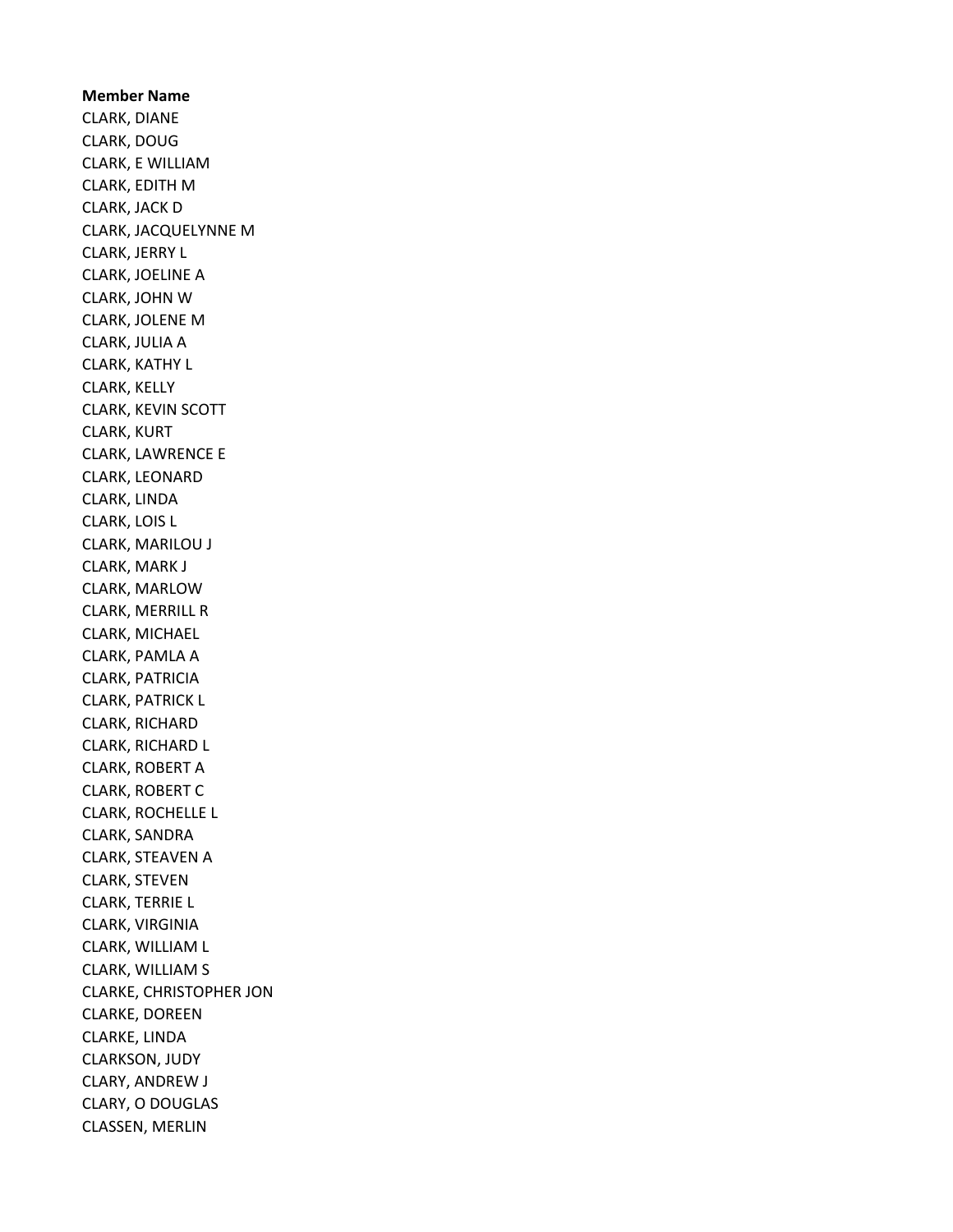Member Name CLAUGUS-IVORY, DORIS L CLAUNCH, RICK L CLAUS, JOHN E CLAVESILLA, ANTHONY R CLAY, JAMES T CLAY, JUDY CLAY, RALPH T CLAY, ROBERT CLAY, WILLIAM E CLAYPOOL, ANDREA G CLAYTON, DEBBY L CLAYTON, MAGGIE CLAYTON, MAUREEN CLAYTON, MICHAEL CLAYTON, RICHARD W CLEAN ALASKA INC CLEARY, DEAN CLEARY, THOMAS R CLEAVER, CLARK CLEM, DANNY CLEMENS CLEMENS, GARY R CLEMENSON, MARY ANN CLEMENT, MOLLY Y CLEMONS, DONSEY CLERICAL SKILLS TRAINING CLEVELAND, JOHN C CLEVELAND, RAYMOND CLEVENGER, T AVON CLEVENGER, TONIE CLEWIS, LUCILLE CLIFFORD EDMONSON & ASSOC CLIFFORD, CHARLES JAY CLIFFORD, LINDA F CLIFFORD, R DANIEL CLIFFORD, TED A CLIFT, DWIGHT D CLIFTON, CRAIG L CLIFTON, DEMETRA ANN CLIFTON, KIM E CLINE, R DAVID CLINGMAN, FREDERICK E CLINTON, CAROLE A CLOCK, NINA CLOGG, STEPHEN R CLOSE, JAMES W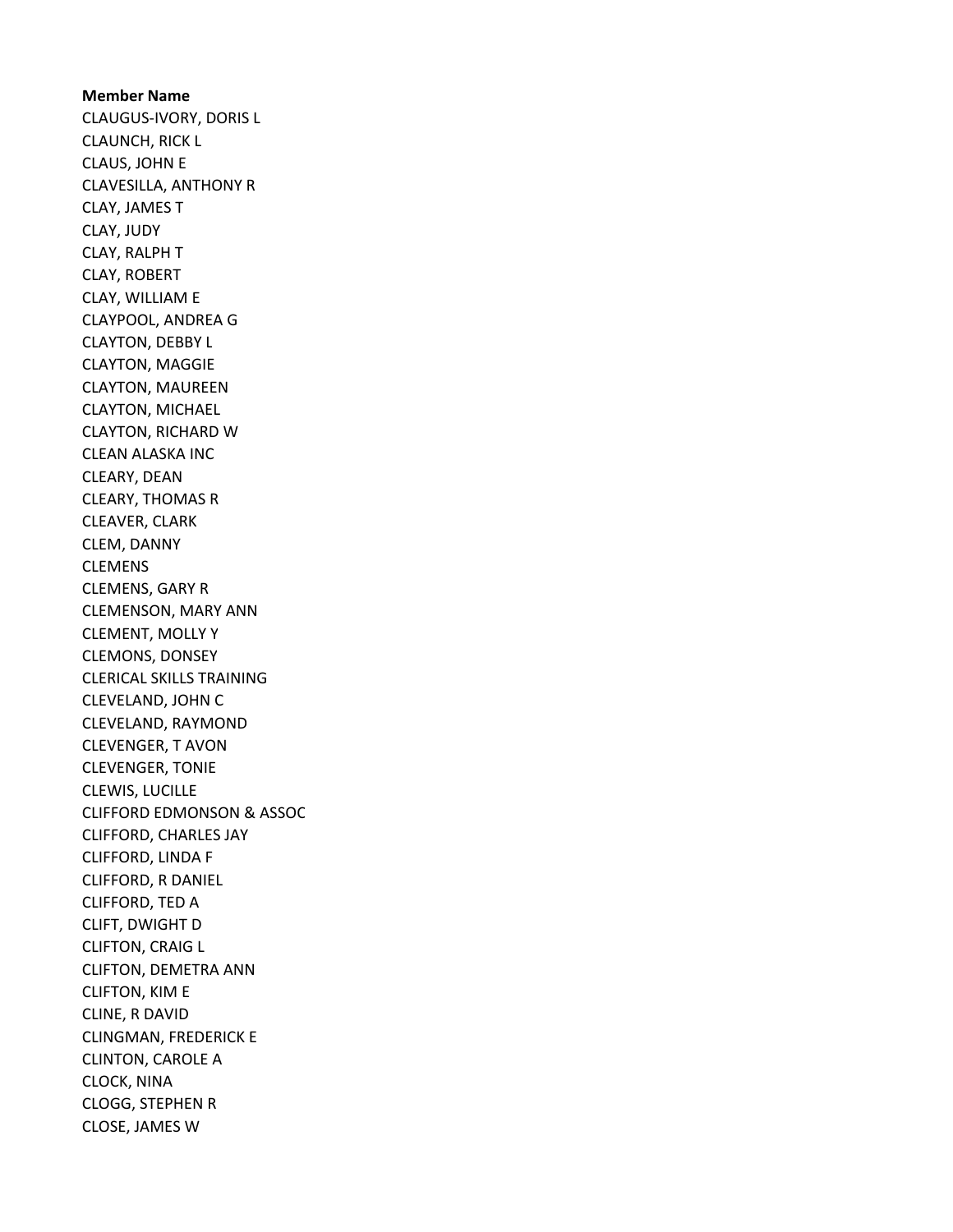## Member Name CLOUD, DELIA K CLOUGH, SUSAN B CLOUSE, JONI M CLOWARD, CONNIE CLOWDUS, JEANETTE SUSIE CLOWER, D M CLOYD, KAREN L CLUBB, GEORGE CLUBB, WESLEY W CLUFF, PRESTON M CLYDE CORP CLYDE, C ELAINE CLYMER, CHLORA E CM-NAME CMW COMPANY COADY, RALPH F/GUDRUN COAN, J VINCENT COAST SAVINGS & LOAN COATES, CORA BRADY COATES, KIM COATS, BEVERLY KAY COATS, CHARLES COATTS, JAMES IRVIN COBB, CAROL E COBB, DOUGLAS COBB, LEWIS COBB, LLEWEL COBB, TIMOTHY A COBER, CHARLES JAY COBLENTZ, LYLE COBWELL, FULTON C COCHINOS, W RICHARD **COCHRAN** COCHRAN, DANA L COCHRAN, DONALD/JANET COCHRAN, ELIZABETH SUE COCHRAN, JACKY R COCHRAN, PATRICK C COCHRAN, RENEE L COCHRAN, RON COCHRAN, THEODORE O COCHRANE, ALAN COCHRANE, L CINDY COCHRANE, ROBERT J COCKES, SUZANNE L COCKIN, ANDREW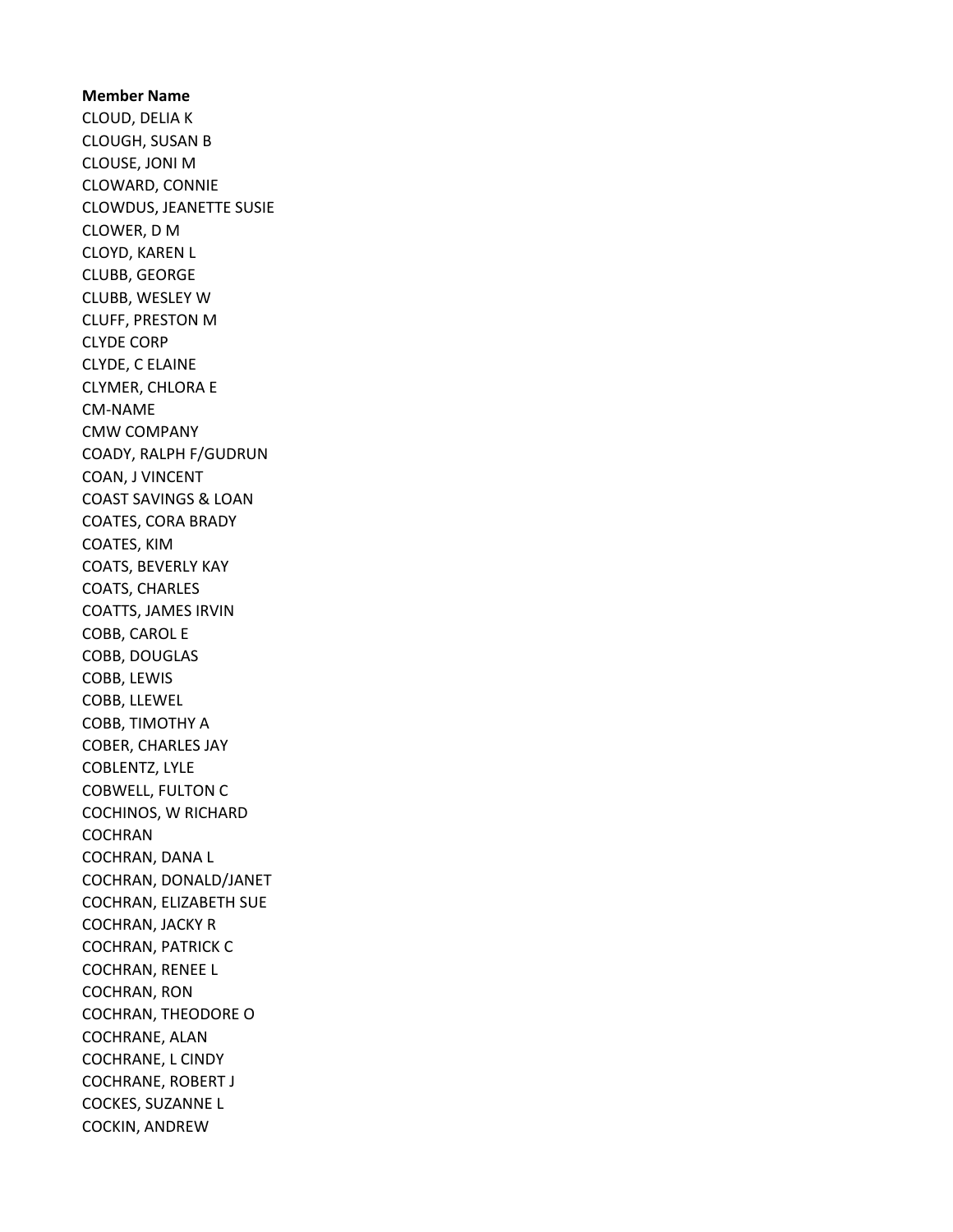Member Name COCKLIN, SUSAN COCKLIN, TOM COCKRELL, JERALD D COCKRELL, STEVE CODD, CHARLES CODER, KENT L COE, CINDY A COE, J GREGORY COE, WILLIAM A COFFEY, JAYNE E COFFEY, KATHLEEN H COFFIN, GEORGE W COFFMAN, CHARLES B COFFMAN, MICHAEL TODD COGGAN, JENNIFER D COGGER, DONALD D COGGER, MICHAEL L COGGINS, CHARLES COGGINS, WAYNE G COGGSWELL, JERRY R COHEN, PHIL COILEY, PHILIPPA A COIN, JANE COKER, J SANDY COKER, LORENA F COLAS, LAUREN D COLAVECCHIO, GLORIA E COLD WEATHER CONTRACTORS COLE, BARBARA COLE, BRIAN COLE, BRUCE COLE, BRUCE W COLE, BYRON J COLE, CHERYL COLE, CONNIE COLE, DEBRA M COLE, GARY M COLE, JAMES R COLE, JEFFREY W COLE, KELLY D COLE, KELLY M COLE, L AUTUMN COLE, L SHERRY COLE, LOUIS B COLE, MERRITT N COLE, SANDRA W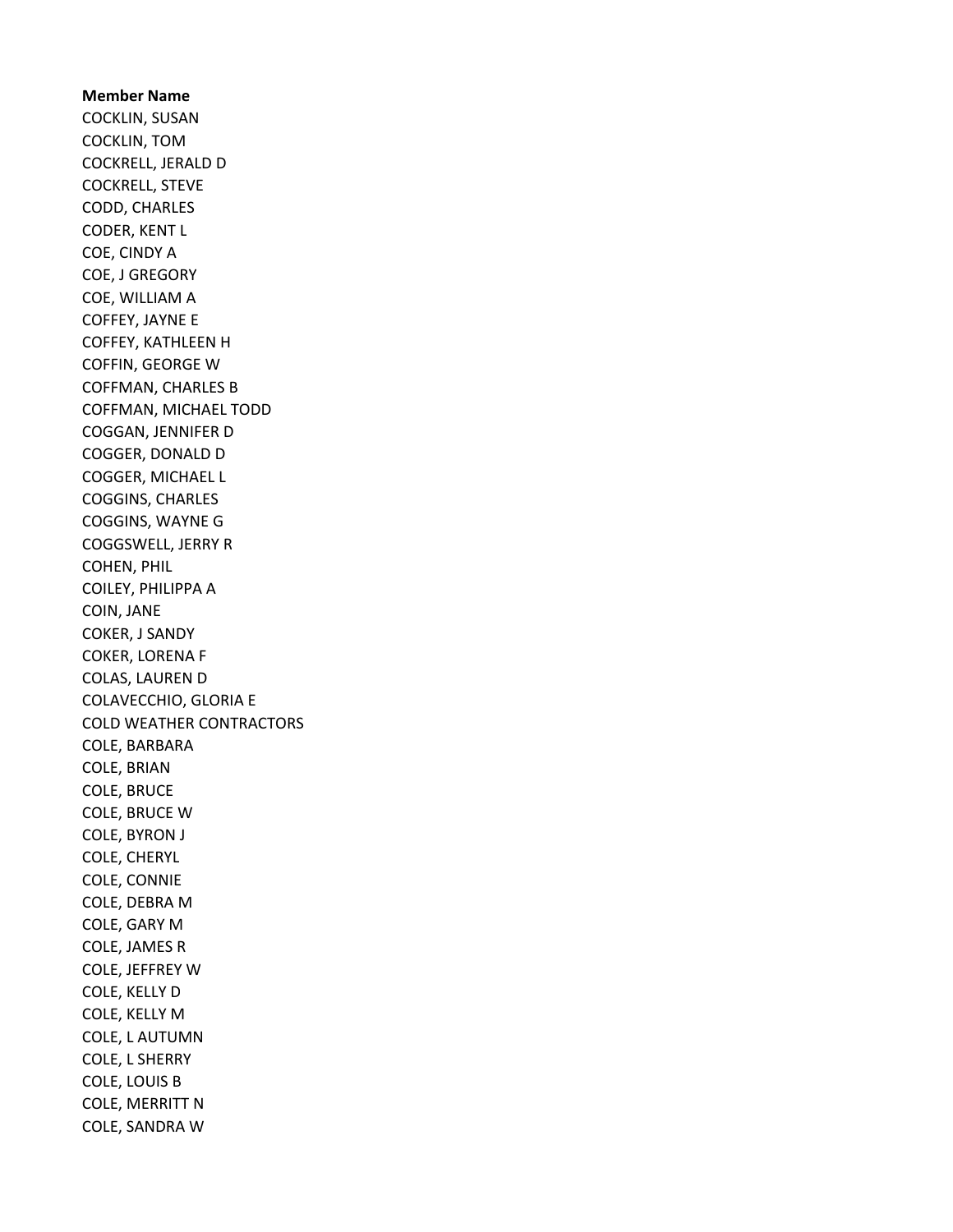Member Name COLE, SUSAN COLE, VIKKI COLEFIELD, RONALD G COLEMAN, BRIAN COLEMAN, BRUCE COLEMAN, CRANSTON R COLEMAN, DANELLE COLEMAN, DONALD A COLEMAN, GOVIE D COLEMAN, GREGORY W COLEMAN, JEVIRGIA COLEMAN, MAREEN COLEMAN, ROBERT A COLEMAN, ROBERT V COLEMAN, SHERRY M COLEMAN, STEVE COLEMAN, TAMARA Y COLES, JERRY L COLES, MICHELLE T COLGAN, FRANCIS D COLGIN, CINDY COLIA, DEBBIE COLLAR, MICHAEL COLLIE, IRENE COLLIER COLLIER, CATHRYN COLLIER, EVELYN ANN COLLIER, JUDY A COLLIER, L L COLLIER, TARTAN C COLLIER, TOMMIE COLLIGAN COLLINS, ALICE COLLINS, BILLY COLLINS, CINDY S COLLINS, C'LES R COLLINS, DAVID C COLLINS, DON O COLLINS, DORENE S COLLINS, JEFF COLLINS, JESSIE L COLLINS, JOANNE M COLLINS, JULIANNE H COLLINS, KIMBERLY COLLINS, KYLE COLLINS, LARRY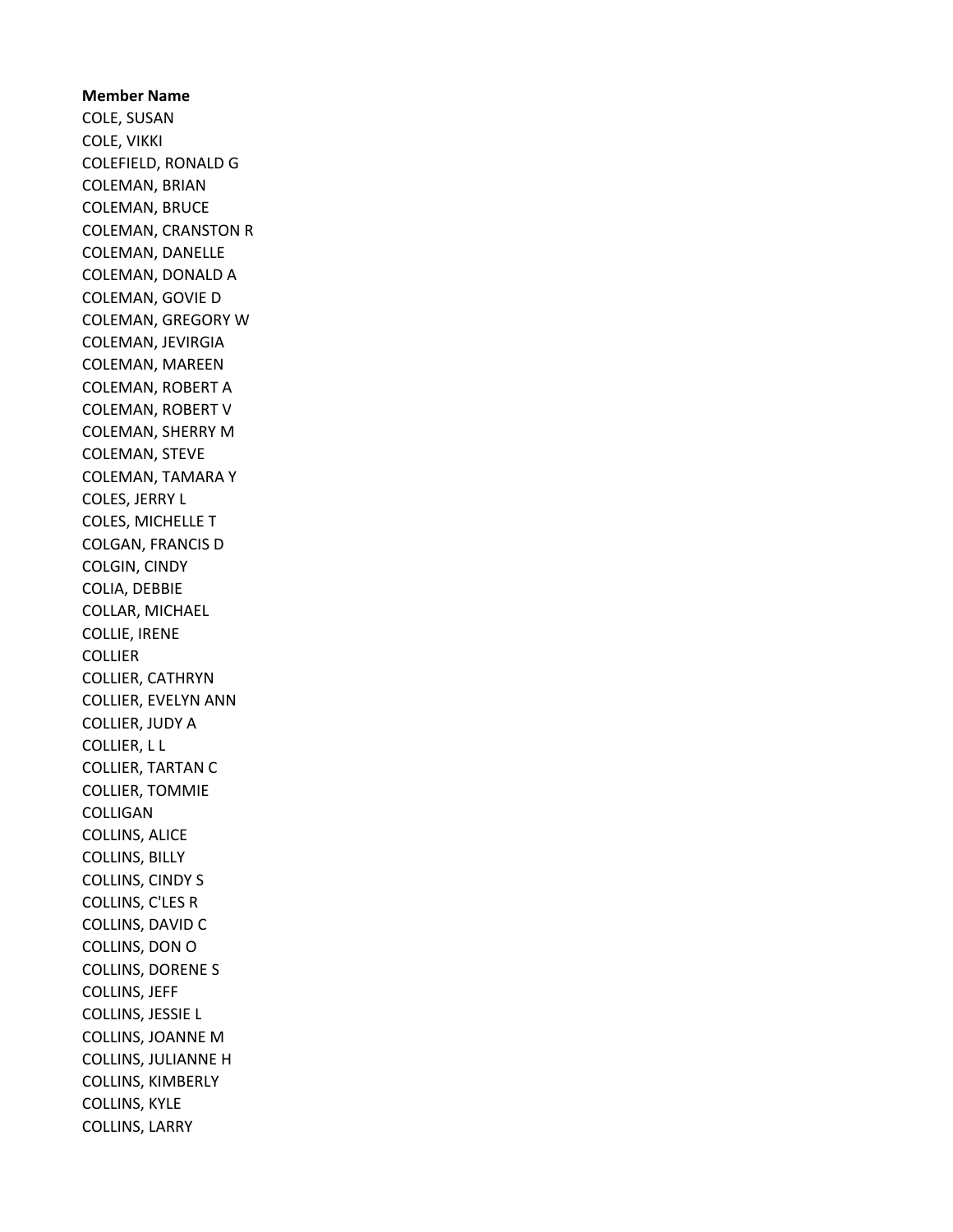Member Name COLLINS, LINDA J COLLINS, MARY LEE COLLINS, MAYLENE COLLINS, MELBA K COLLINS, MICHAEL P COLLINS, MOLLY COLLINS, NANCY E COLLINS, NANCY K COLLINS, NATALIE L COLLINS, R ELAINE COLLINS, SHEILA COLLINS, TAMI COLLINS, TERRI COLLINS, VERNON E COLLINSON, CHRISTOPHER J COLLISON, BARBARA COLLYER, VIRGINIA COLOMBO, MICHAEL COLONIUS, GRETCHEN J COLOSE, SUE COLSON, ROBERT P COLTON, EDWARD C COLVER, KARI S COLVER, SCOTT L COLVER, WARREN C/RITA M COLVIN, MICHAEL COLWELL, DON R COLYER, ELVA S COMBS, DONALD W COMBS, KENT L COMBS, TRACY E COMEAU, D R COMEAU, THOMAS J COMEAUX, RICHARD K COMEAUX, WALLACE R COMEE, WILLIAM K **COMER** COMER, LINDA COMER, RANDY D COMER, WILLIAM COMMERCIAL DOOR CO COMMUNITY 1ST FEDERAL SAVINGS COMNENOS, GEORGE M COMPAGNONI, VICTOR G COMPALA, JUDY L COMPTON, ALLEN T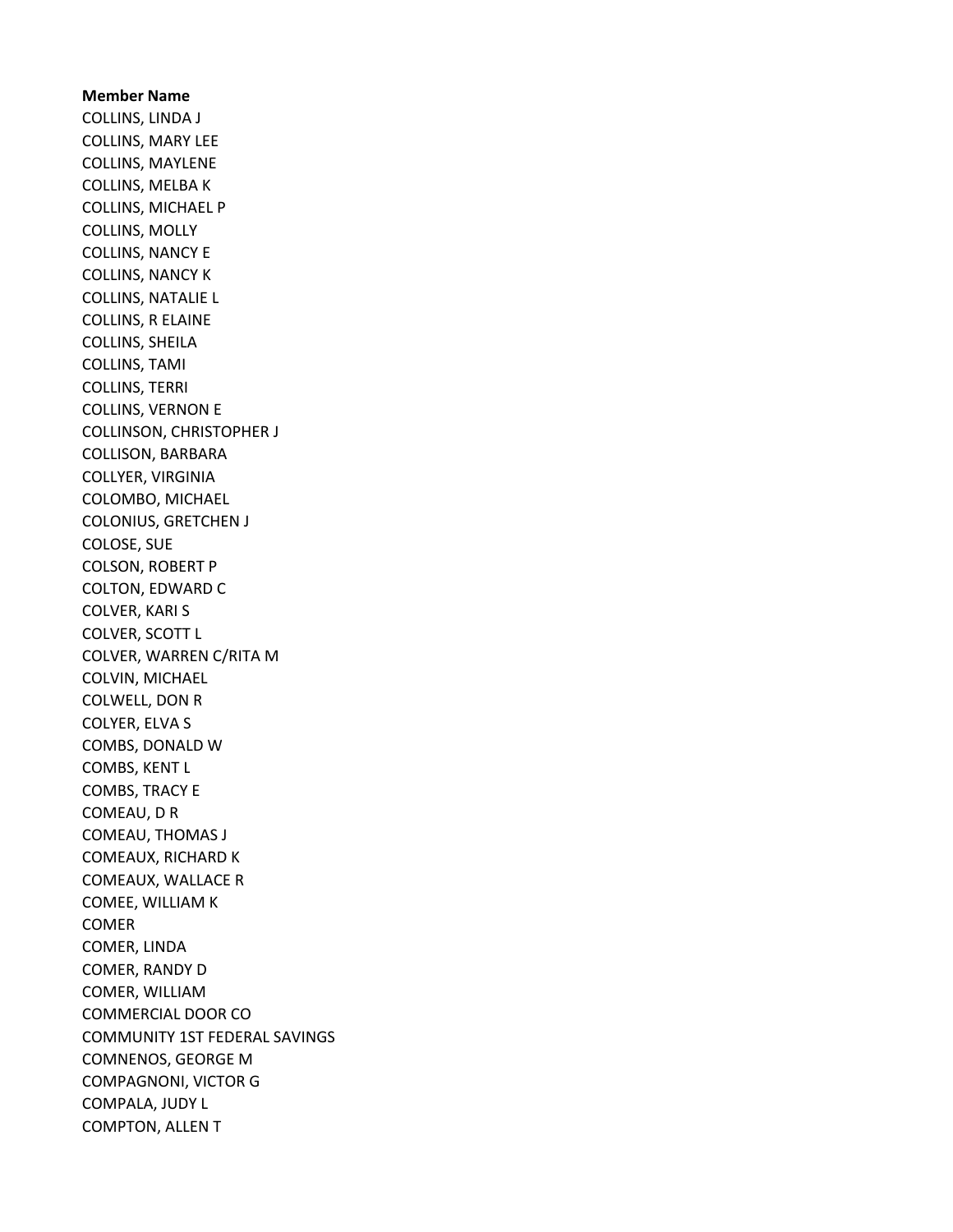Member Name COMPTON, JOHN COMPTON, JOHNNY R COMPTON, PAMELA F COMPTON, PAUL COMPTON, SANDRA COMSTOCK, GEORGE L CONAM CONSTRUCTION CO CONAWAY, STANFORD L CONCEPCION, ANDREW CONCHIN, ARTHUR J CONCRETE PLACEMENT SERV CONDE, CARLA CONDY, SYLVIA ROBBINS CONGDON, ANN CURTIS CONGER, DIANA L CONGER, ROBERT M CONIDES, CHARLIE CONING, DEBORAH CONKEY, KENNETH H CONKEY, KIM CONKRIGHT, REX CONLAN, CHERYL R CONLAN, PATRICIA CONLEY, HULDA CONLEY, JOHN CONLEY, MERRI L CONLEY-HARDING, CONNIE CONN, LYNDA K CONNELL, MARGARET E CONNELL, RON E CONNELL, YVONNE S CONNELLY, M ELSA **CONNER** CONNER, KATHLEEN J CONNER, LARRY L CONNER, NORMAN N CONNER, RICHARD W CONNERTY, PAUL CONNICK, NANCY A CONNLY, THOMAS CONNOLLY, BELINDA K CONNOLLY, CANDACE M CONNOLLY, JOHN J CONNOLLY, LARRY CONNOR, ROGER G CONNOR, TERRENCE JON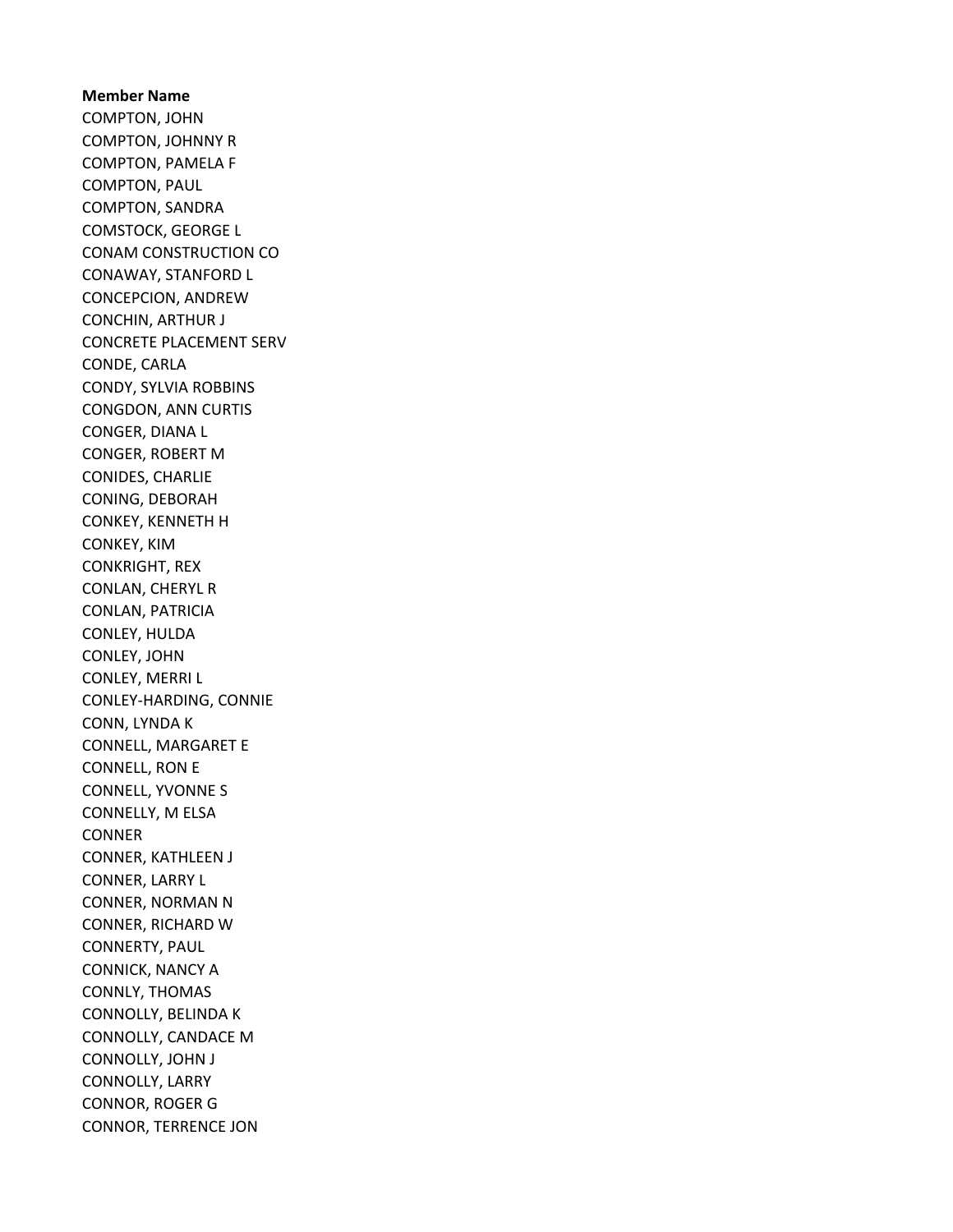Member Name CONNORS, AMY S CONRAD, DELROY CONRAD, DON E CONRAD, JOHN CONRAD, KAREN L CONRAD, RANDALL J CONRAD-STEFFEN, LUPE CONROY, JOHN S CONSIDINE, CLIFFORD CONSOLAZIO, LISA CONSTANTINE, CORRINE A CONSTANTINE, FEDORA CONSTANTINE, GEORGE CONSTANTINE, OLGA CONTI, RICHARD CONTRERAS, LINDA CONWAY, ALINE CONWAY, CHRIS J CONWAY, EDDIE M CONWAY, M JOHN CONWAY, MICHELLE CONWELL, HELEN D COOK INLET AUTO. COOK INLET PROP MGMT COOK INLET REALTY/BHG COOK, A MARGARET COOK, AMY COOK, ANN COOK, BARBARA ANN COOK, C W COOK, DAVID COOK, DICK COOK, J JON COOK, JAMES A COOK, JIM COOK, KEITH COOK, KERRY L COOK, LONNIE E COOK, MELVIN W COOK, MICHAEL D COOK, RICHARD COOK, RICHARD A COOK, RICK COOK, SCOTT D COOK, TERRY/TAMMY COOK, TODD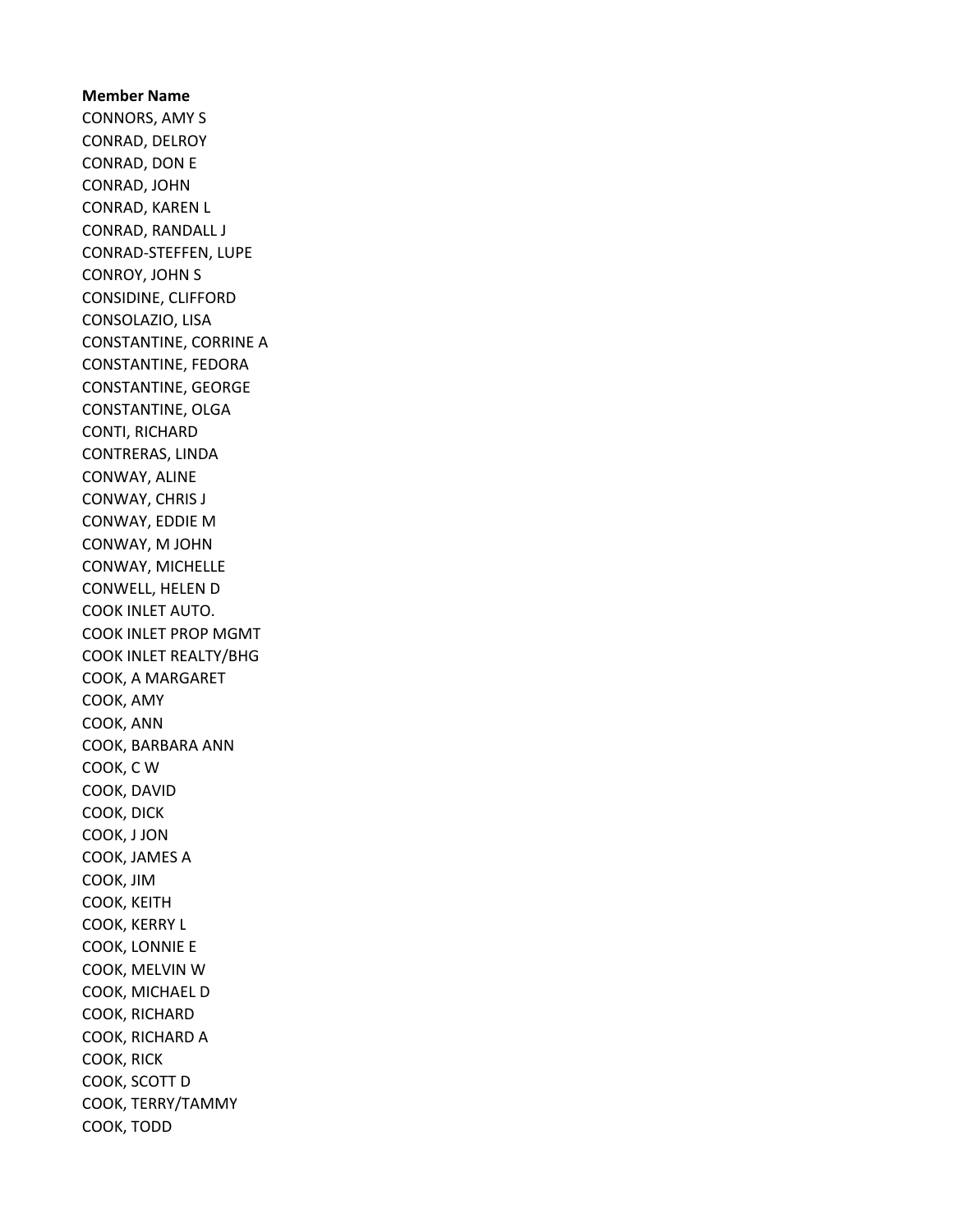Member Name COOK, WM ANTHONY COOKE, C GREG COOKE, CHERYL L COOKE, DONNA J COOKE, HAROLD COOKE, JAMES A COOKE, JODY COOKE, WILLIAM R COOKSEY, CARL E COOLEY, MORRIS L COOLEY, THOMAS J COOLIDGE, JOHNNY COON, TRACY L COONROD, PATTI L COONS, GALEN E COOPER COOPER LANDING VOL FIRE DEPT COOPER, BESS COOPER, CLEVEY F COOPER, DERYL COOPER, GARY M COOPER, JACK F COOPER, JACKIE R COOPER, JUDITH A COOPER, JULIE COOPER, LINDA E COOPER, LINDA M COOPER, RICK COOPER, SHELLEY M COOPER, SONIA COOPER, STARLYN COOPER, TANYA L COOTER, EUGENE P COPE, CHARLES COPE, JOYCE M COPE, KENNETH A COPELAND, BRAD F COPELAND, F M COPELAND, JANET COPELAND, KELLY COPELAND, STEVE COPELIN, CHARLES L COPHER, BONNIE J COPP, DEBRA M COPPARD, GAIL L COPPEDGE, NANCY L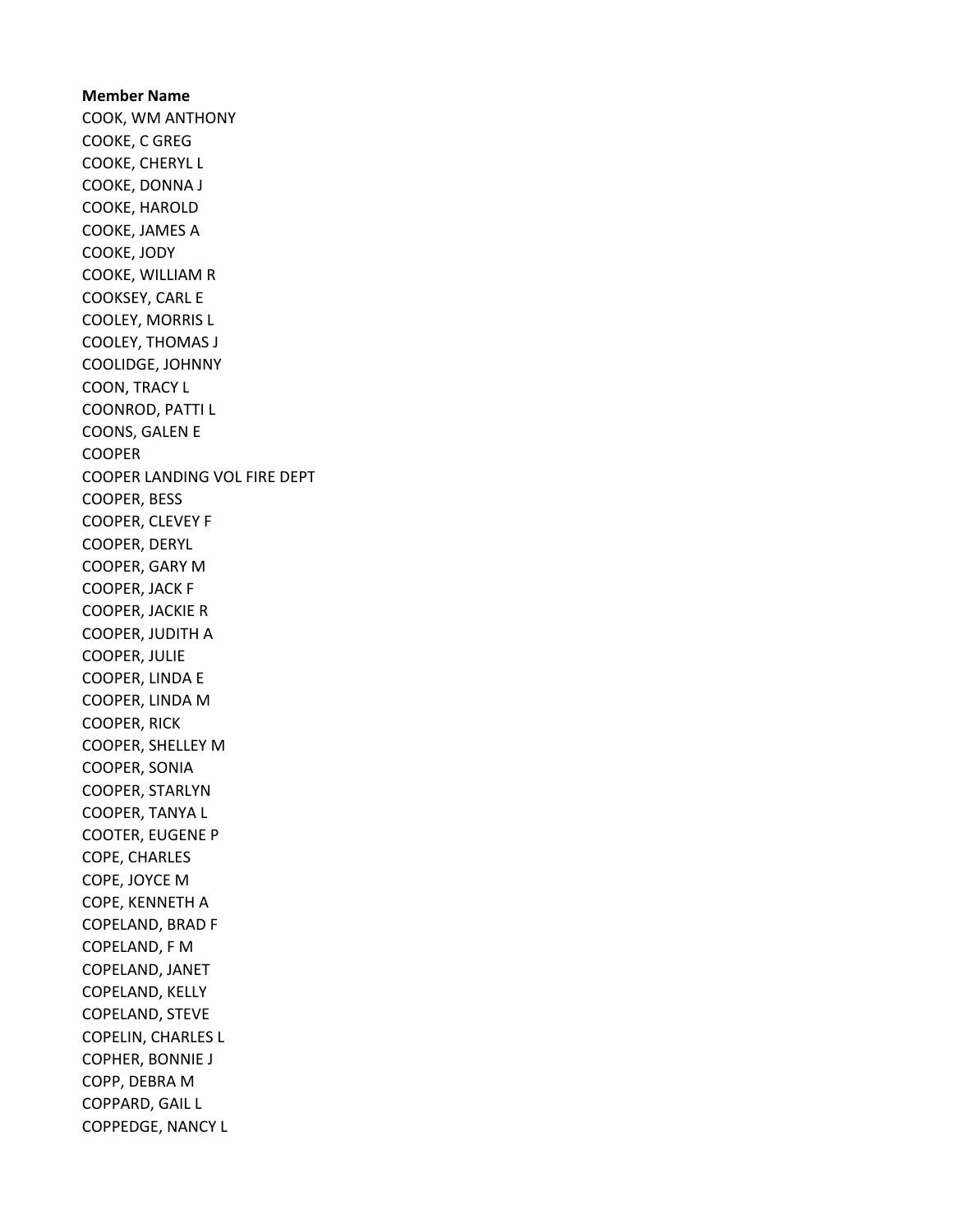Member Name COPPLE, DEBRA MARIE COPSY, SHARON CORBEIL, GORDON C CORBEIL, HELEN B CORBEIL, SHERI J CORBELL, IAN CORBETT, TERI L CORBIN, VICKIE J CORDELL, CYNTHIA L CORDERO, MICHAEL CORDLE, M GLAD CORDOVA, DAHILIA CORDOVA, EILEEN CORDOVA, FRANCISCO CORDOVA, RICHARD COREY, JACK COREY, LORENA M CORINTH, SUSAN J CORKILL, WENDY CORLETT, DANA K CORLEY, GLORIA C CORMIEA, ELIZABETH A CORMIER, LINDY R CORNELIA & LEO PETTIT CORNELISON, JOHN CORNELIUS, MEREDITH CORNELL, KIM MARIE CORNELL, NONA R CORNETT, ROGER O CORNETT, STACEY M CORNFORTH, JILL Y CORNING, JAMES T CORNING, TERESA CORNWELL, LARRY CORONELL, NITA CORPORATE LEASING & DEV CORRE, EMMA/BERNIE CORRE, WENCESLAO C CORRIGAN, LOIS CORRY, DAVID CORSON, BETTY CORSTANGE, J CAROLYN CORTES, HERIBERTO CORTEZ CORTEZ, ERIC CORTEZ, JESUS A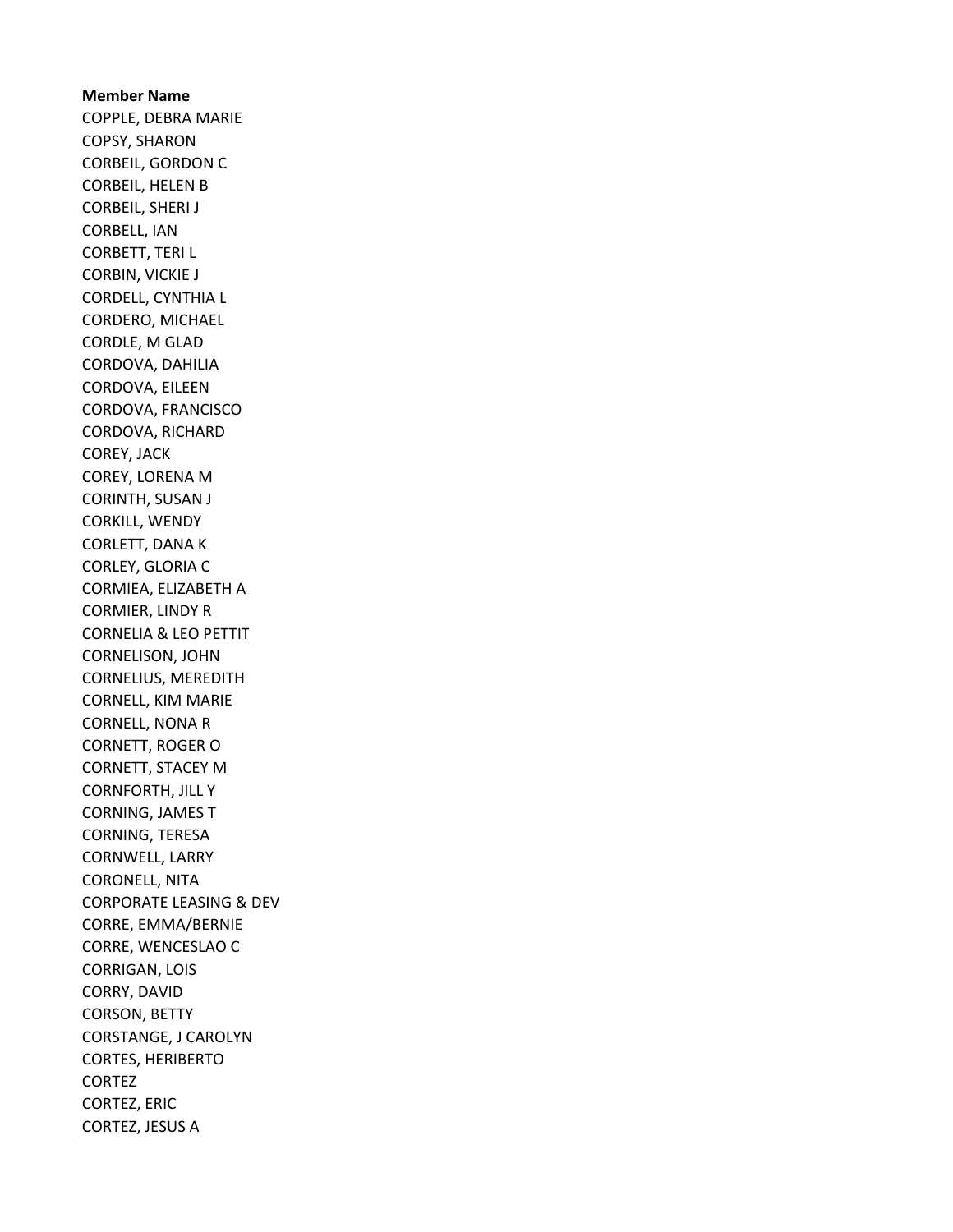Member Name CORTEZ, RAMIRO CORTEZ, REUBEN CORTEZ, ROBERT CORTHELL, TAMI CORY, WALLACE N CORYELL, MARSHALL K COSE, LEROY E COSE, MARTIN COSGROVE, DENISE COSMO, JOSEPH COSPER, TERRI COSTANZO, DONALD COSTELLO, A VICTORIA COSTELLO, JERRY L COSTELLO, JOHN G COSTELLO, PIERRE COSTELLO, THOMAS V COTE, CHRISTOPHER J COTE, DEBRA L COTE, WAYNE I COTHRAN, RHEVIS L COTNER, BECKY A COTRO-MANES, PAULA COTTEN, JANET COTTER, B RUTH COTTER, JACK COTTLE, CATHERINE R COTTON, PAULA COTTRELL, CHARLES COTTRELL, PAULA G COTTRELL, RALPH E COTY, DEBORAH C COUCH, HYON C COUCH, SHERYL A COULSON, TIM COULTER, GLORIA L COULTER, MICHAEL H COULTER, MOLLY COULTER, WILLIAM J COUMBS, JAMES M COUNTRY LANE EST PROP COUNTRYMAN, BILL COUNTRYSIDE CONDO ASSOC COURCHAONE, YVETTE COUREY, JOANNE COURNOYER, DAVID E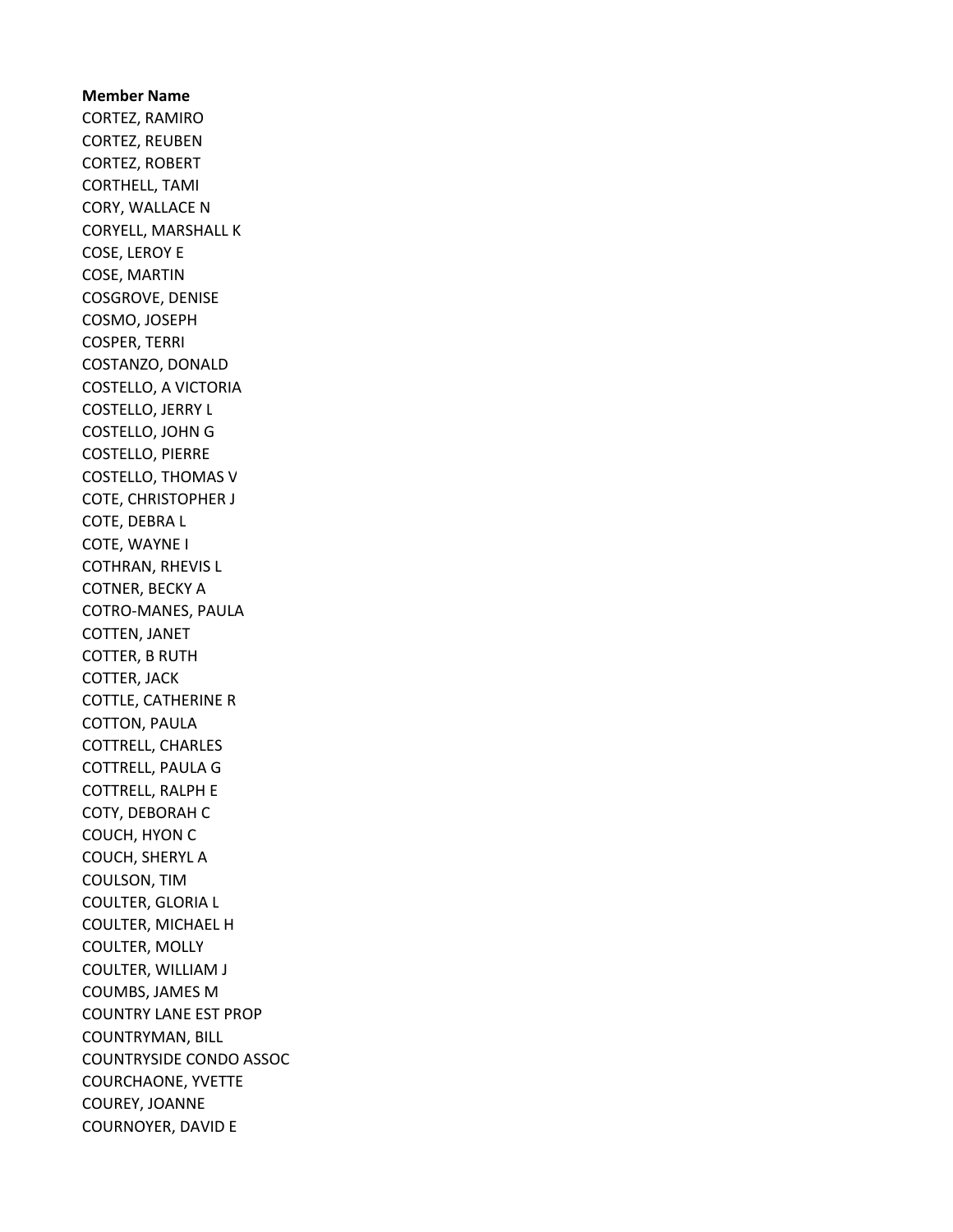Member Name COURSON, GINA COURTER, LINDA K **COURTNAGE** COURTNEY, ANN SARA COURTNEY, CLAYRE COURTNEY, MARIAN C COURTNEY, PEGGY J COUSENS, ALLAN E COUSER, CHARLES C COUSIN, GERARD COUSINS, R PETER COUTURE, JAMES COUTURE, JAMES E COUTURE, REBECCA A COVAULT, JOE J COVELL, FRANCES COVER, ROBERT S COVERT, CAROLYNN COVEY, RUTH COVINGTON, JACK COVONE COWAN, KAREN COWARD, KATHY R COWART, P COWDEN, KENNETH M COWDEN, ROSITA P COWDEN, THERESA COWGILL, CLAIBORNE COWGILL, FRANCIS A **COWLEY** COWPER, KATHLEEN M COX COX III, WILLIAM B COX, ANN Z COX, BRIAN N COX, C DONALD COX, DANIEL B/BARBARA COX, DAVID COX, DORINE E COX, GAYLA COX, GERAL L COX, GLEN W COX, GWENDOLYN COX, J AUDREY COX, JAMES D COX, JOHN O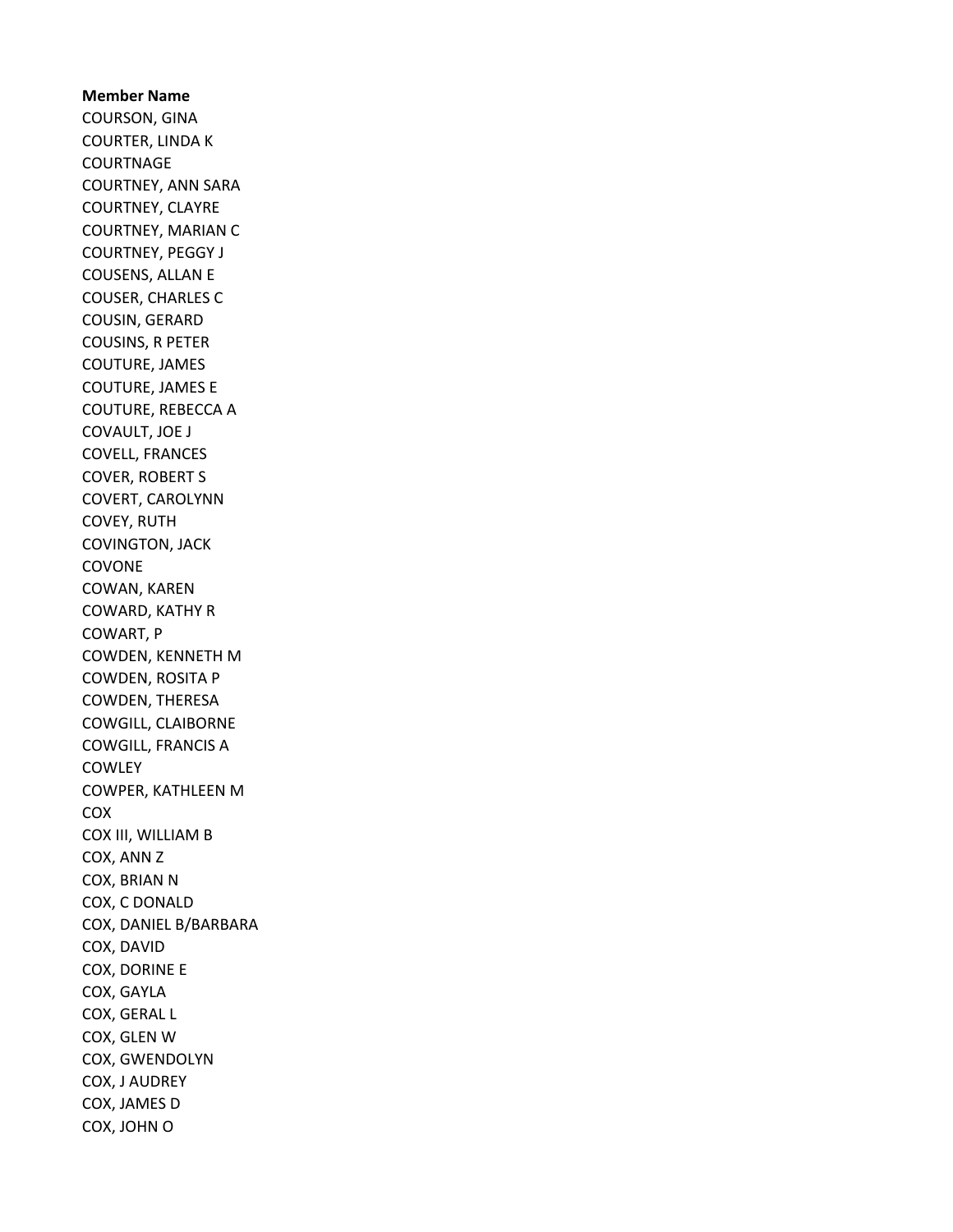Member Name COX, JOSEPH B COX, JULIA COX, KAREN COX, KELLY COX, KENNETH D COX, LARRY COX, LESLIE E COX, M STERMER-COX COX, MARIE SECORA COX, RICHARD/KATHY COX, ROBYN L COX, STEVEN D COX, VICKIE M COXIE, FRANKLIN COY, DAVID COYNE, JOHN W COZZEN, TAMATHA R CPB INC DBA VIDEO VIDEO CRABB, L LINDA CRABB, M D CRABTREE, DEBRA L CRABTREE, STEVEN L CRADDOCK, LYNNE C CRADDOCK, NORMA CRAFT, DAVE G CRAFT, DENNIS R CRAGE, DOUGLAS R CRAIG, ANDREW S CRAIG, CHUCK CRAIG, GENEVA E CRAIG, GEORGE B CRAIG, GREGORY W CRAIG, LYNDA L CRAIG, PATRICK L CRAIG, ROBERT A CRAIG, ROBERT D CRAIG, THOMAS R CRAIG, VERA E CRAIN, BOHN H CRAIN, DAWN MICHELLE CRAIN, GLEN F CRAIN, RONALD L CRAM, MILDRED J CRAMER CRAMER, CINDY CRAMER, DAVID A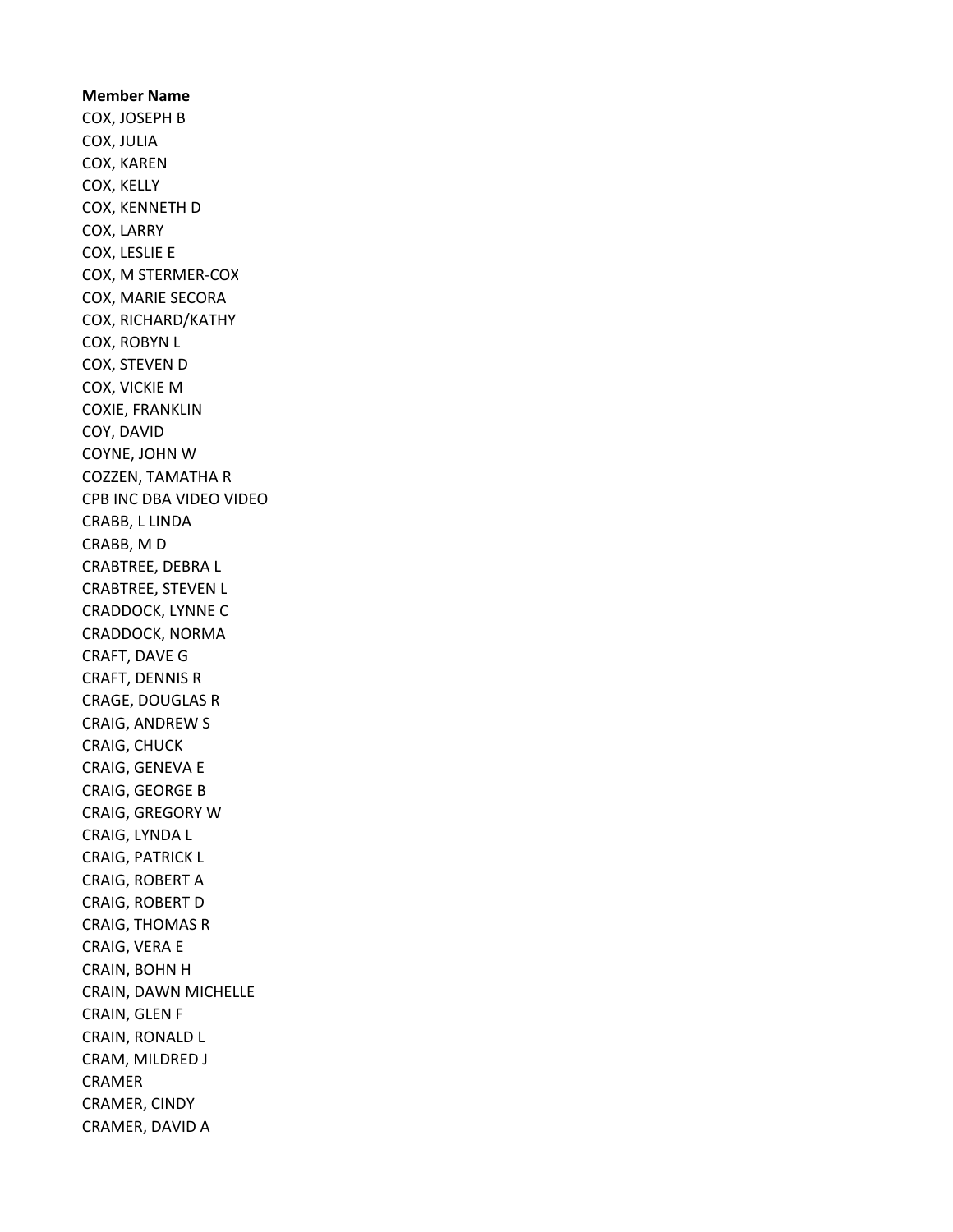Member Name CRAMER, KAREN CRAMER, RONALD R CRAMER, SARAH D CRANDALL, DEBRA A CRANDALL, JERRY CRANDALL, KENT WM CRANDELL, TOM CRANE CRANE, BARBARA L CRANE, EDWARD E CRANE, ELAINE K CRANE, JAMES A CRANE, JOHN ANTHONY CRANE, MICHAEL L CRANE, N RALPH CRANK, MILDRED P CRANMER, E PHIL CRANMER, JACQUELYN M CRANOR, JERRY CRANSTON, MARK CRAPPS, JOHN EARL CRAVEN, J JOHN CRAVER, BARBARA J CRAVER, TRACY CRAWFORD CRAWFORD, AUDREY C CRAWFORD, BRIDGET CRAWFORD, CARRIE CRAWFORD, DAVID H CRAWFORD, DOUGLAS A CRAWFORD, JEFF F CRAWFORD, JIM CRAWFORD, LAURA R CRAWFORD, LEWRY CRAWSHAW, LAURA ANN CRAYTOR, WENDY S CRAZY CROISSANT CO CREASEY, CLINTON W CREATIVE PRODUCTIONS, INC CREED, JOHN H CREEKSIDE NEIGHBORHOOD VIDEO CREELMAN, BILLIE CREGER, WILLIAM F CREGG, PATRICIA CREIGHTON, ROBERT T CRELEY, W NEIL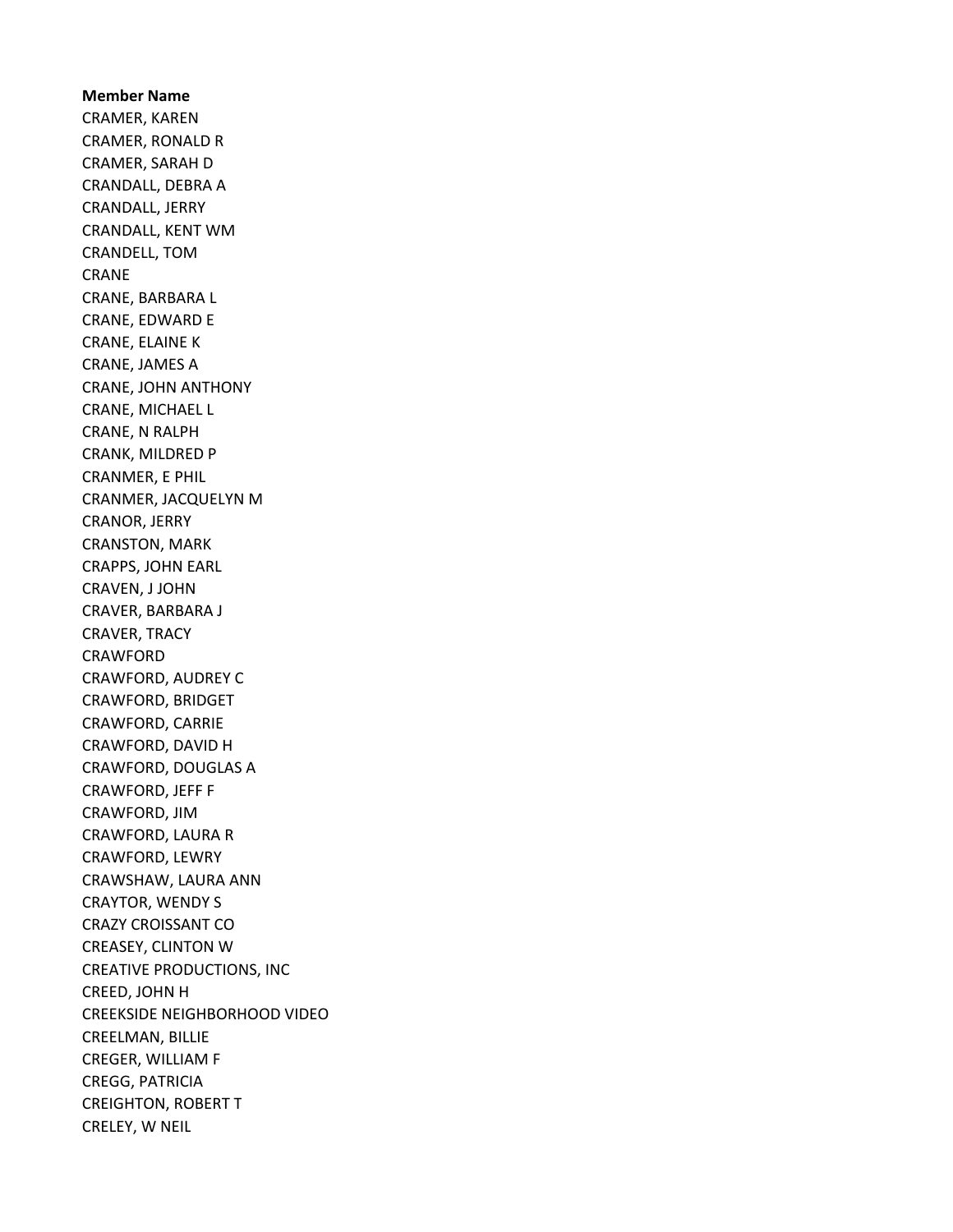Member Name CRELLER, JUDITH C CREMEENS, KARYN CRENSHAW, SANDRA D CRENWELGE, RICHARD C CRESPO, BERNARDINO CRESS, GREGORY G CRESTBROOK WATER ASSN CRIADO, ANTONIO J CRICK, THOMAS J CRILLEY, LORI P CRIM, ALBERTA ANN CRIPPEN, BIANCA B CRISANTO, STEFANIE L CRISCI, L RICHARD CRISMORE, CAROLYN E CRISS, MELISSA CRISSEY, TIMOTHY CRIST, STUART CRIST, WALLACE B CRISTIANI CRISTMAN, CONSTANCE J CRISWELL, CHARLES F CRNICH, JOSEPH CROCKER, JAMES A CROCKER, ROBERT C CROCKETT, DAVID CROFT, CHERI K CROGHAN, LINDA D CROM, L C CROMIEN, MARION CROMIEN, STEVEN M CROMWELL, CLIFF CRON, CONCETTA CRON, STACEY E CRONAN, DAVID M CRONIN, JAMES P CRONIN, LUCY B CRONIN, PHILIP H CRONIN, STACY L CROOCH HARRIS PLB HTG CROOK, EILEEN CROOMS, ARTHUR M CROSBY, AGNES CROSBY, DARLA CROSKEY, WILLIAM CROSKREY, NANCY A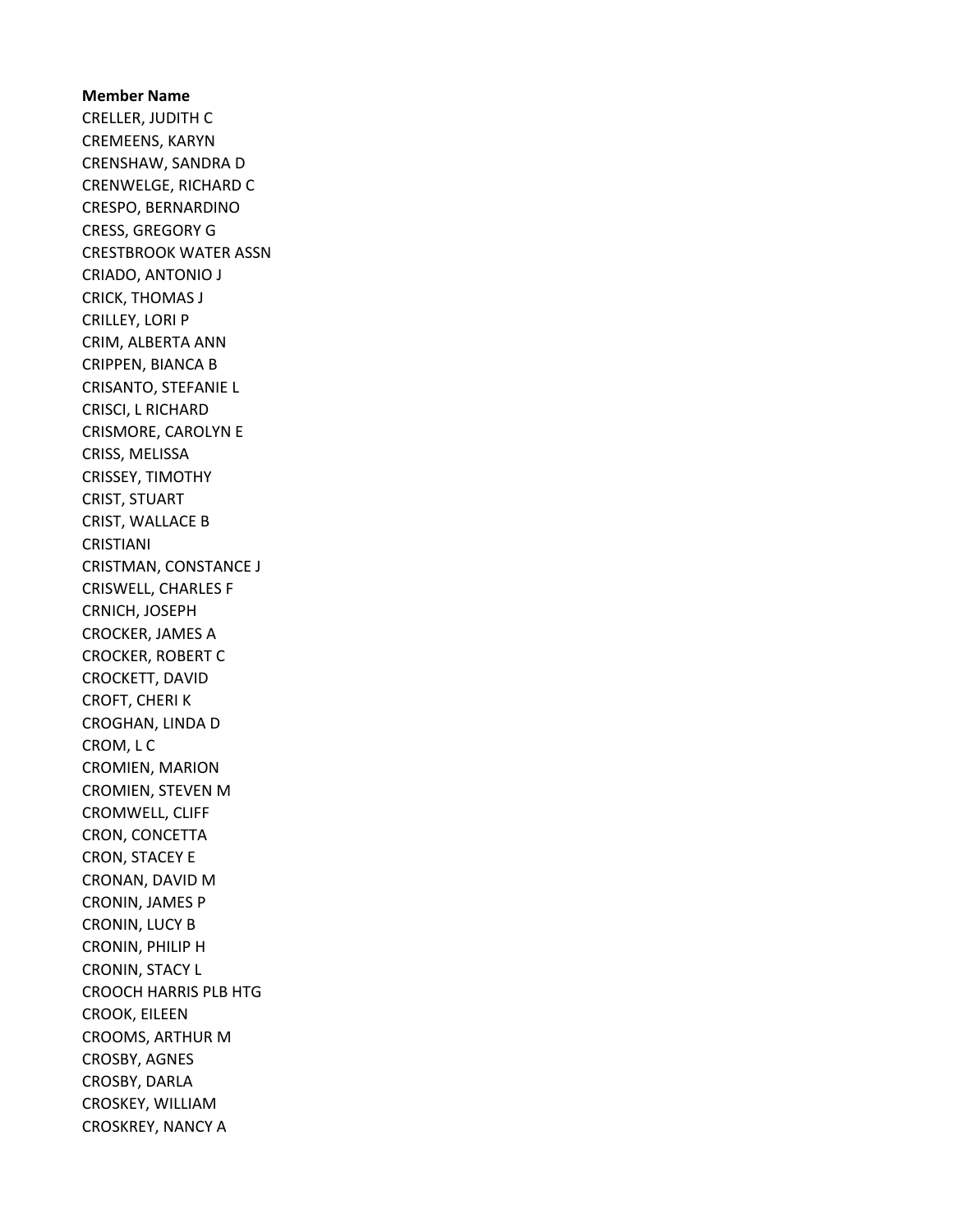Member Name CROSKY, GREG CROSMAN, ODETTE M CROSMAN, ROBERT CROSS, A CARL CROSS, ALLEN CROSS, CANDY L CROSS, DAN CROSS, DAVID CROSS, DONALD E CROSS, JAMES R CROSS, KANEKO CROSS, KAREN C CROSS, LLOYD CROSS, MICHAEL C CROSS, MOLLY CROSS, ROBERT D CROSSLY, SANDRA CROSSMAN, LEE CROTTS, ILONA CROTTY, MICHAEL CROUCH, HARRY A CROUCH, KATHERINE E CROUCH, LORI HALL CROUCH, RONALD K CROUSE, LLOYD CROUSE, PEARL CROUSE, W BRUCE CROUSE, WILLIAM L CROWDER, RUTH M CROWDUS, JAMES C CROWE, JAY A CROWE, JEFFREY A CROWE, RONALD G CROWL, SHIRLEY I CROWLEY, JULIE CROWLEY-MARTIME CORP CROWN TREE HOMES INC CROWTHER, PAUL CROY, MICHAEL CRUICE, JERRY/DENISE CRUICKSHANK, MAURICE J CRUICKSHANK, PAMELA L CRUIKSHANK, CELIA L CRUINSHANK, RORY CRUM, FRANK O CRUMBAKER, RONALD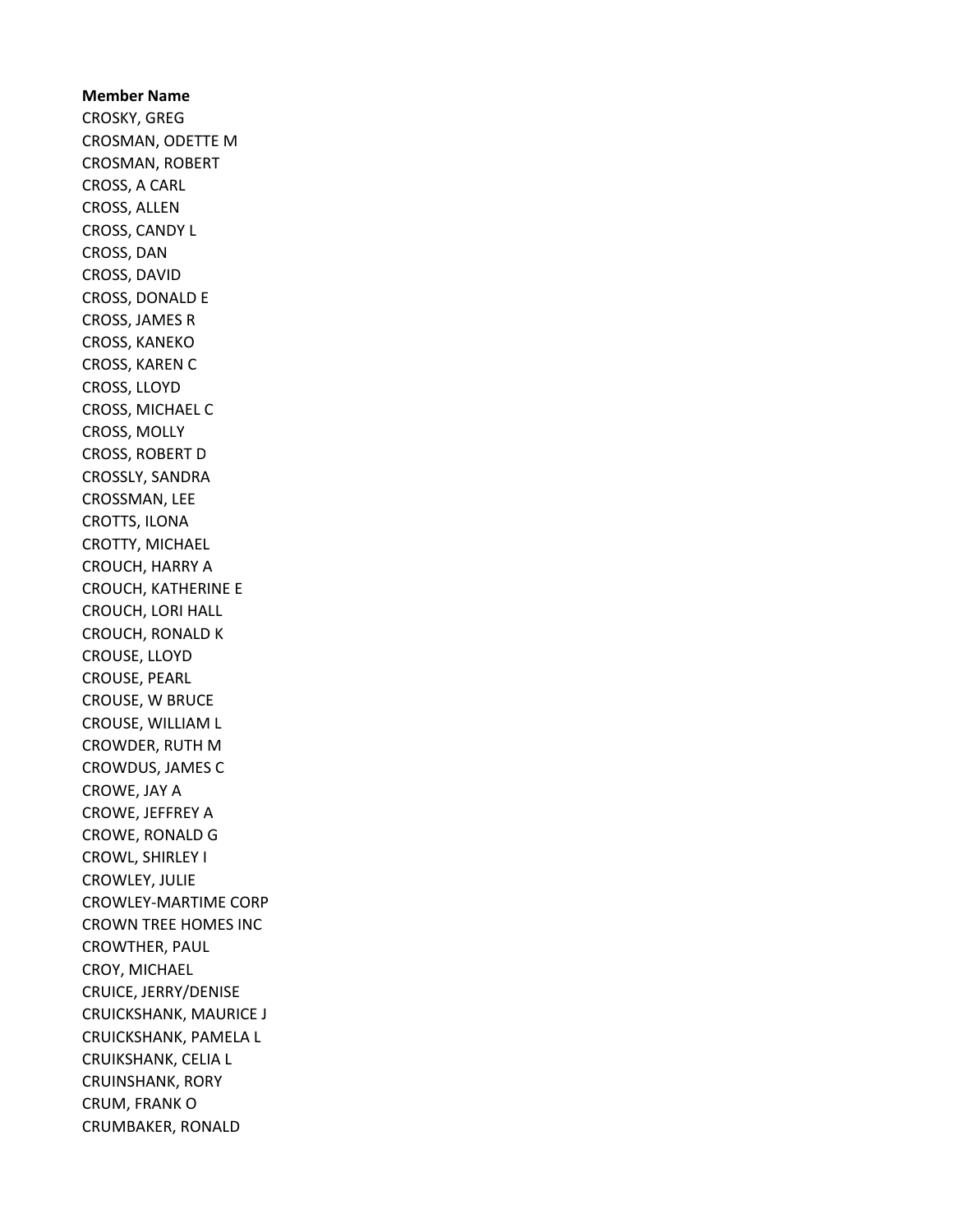Member Name CRUSE, M TIM CRUSH, BEVERLY CRUZ, CASIMIRO E CRUZ, DAVID C CRUZ, EMILEE CRY, RANDALL P CRYER, BILL J CSB MORTGAGE CORP CSSD CSUNYO III, JOHN P CTI INC CUCULLU CUDIA CUE, CHARLES F CUE, E DOSHIA CUEDEK, DEBORA CUELLAR, ANTHONY CUESTA, SILVIA CUFFEL, WILLIAM H CUIN, STEVEN CUKURS, YON H CULHANE, GERALD J CULHANE, SHARON CULLEN, STEVE CULLEN, THOMAS G CULLINGS, CLIFFORD D CULLOR, MIGNON REBECCA CULP, CHARLES C CULP, DAVID CULP, JANET CULP, NANCY L CULP, SALLY A CULPEPPER, MICHAEL E CULROSS, STEVEN G CUMINGS, TONYA R CUMMINGS CUMMINGS, FRANCES J CUMMINGS, FRANK CUMMINGS, JAMES W CUMMINGS, LINNEA CUMMINGS, PAMELA J CUMMINGS, RONALD E CUMMINGS, SHARI L CUMMINGS, STANLEY D CUMMINGS, TRENT S CUMMINGS, WILLARD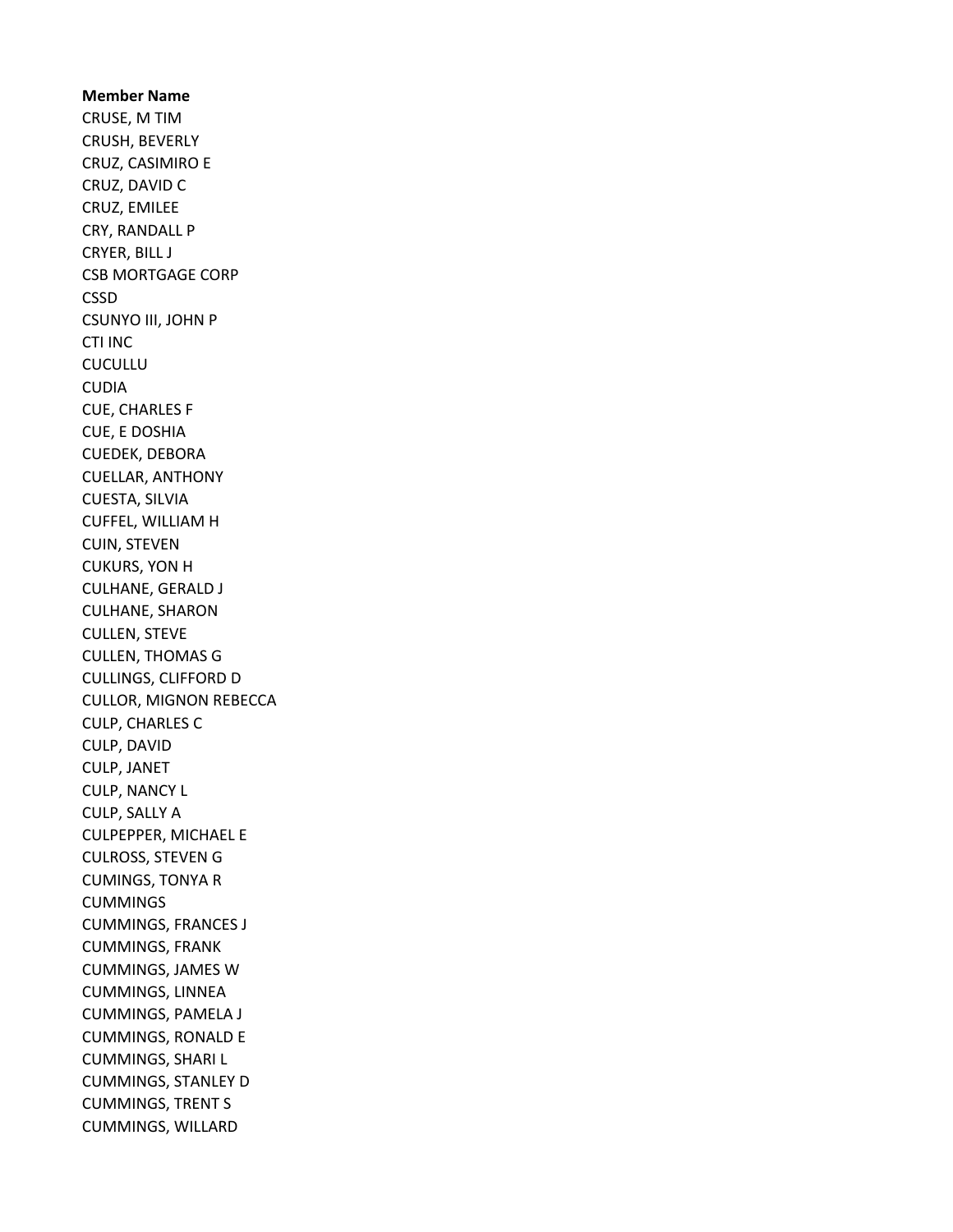Member Name CUMMINS, CHARLES L CUNANAN, ROSALINA CUNN, FRANCES CUNNING, TERRY L CUNNINGHAM, ARIC B CUNNINGHAM, DAVID W CUNNINGHAM, DENNIS CUNNINGHAM, F L CUNNINGHAM, FRANK D CUNNINGHAM, KAREN J CUNNINGHAM, R M CUNNINGHAM, RICHARD L CUNNINGHAM, RICKY CUNNINGHAM, SHELIA CUNNINGHAM, TYRON JAY CUNNINGHAN, ELIZABETH K CUPPLES, J R CURDY, DELENE CURLEY, JAMES CURLEY, KEVIN A CURNEY, S GARY CURRAN, HUGH M CURRAN, MARY M CURRAN, PATRICK CURRAN-SCHUCHARDT CURRENCE, DEBORAH A CURRENT, VERMEEDA CURREY, VICKI RUTH CURRIER, JANICE CURRIER, JOHN CURRIER, LEON B **CURRY** CURRY, C JOHN CURRY, DENNIS E CURRY, JOANNA J CURRY, JUDY CURRY, MARGARET JOYCE CURRY, NADEANE B CURRY, ROBIN L CURRY, ROSE M CURRY, SHAWN E CURTIS, BRAD J CURTIS, CARY D CURTIS, D CHERYL CURTIS, EDGAR J CURTIS, GWENDULINE M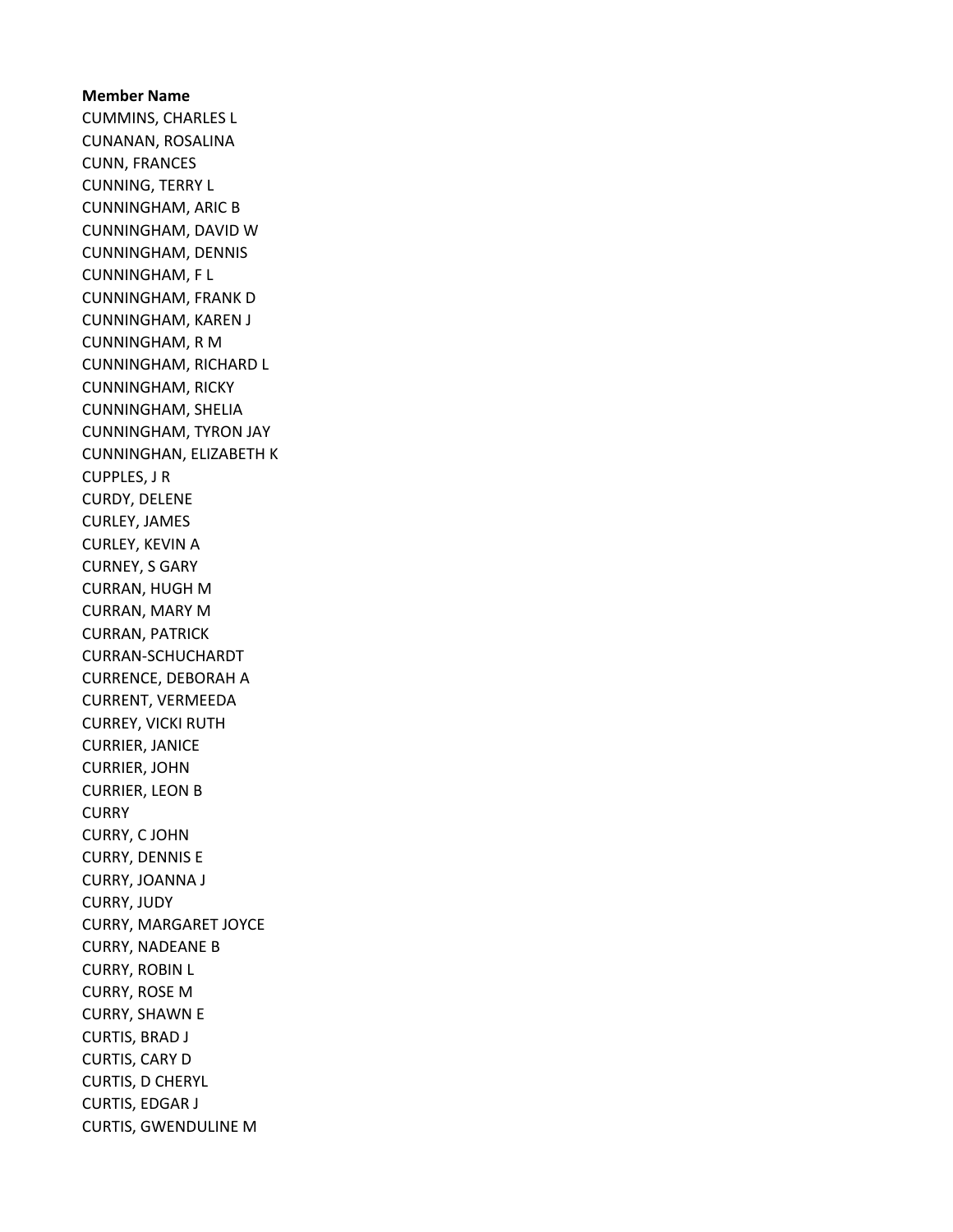Member Name CURTIS, HORACE H CURTIS, JOHN C CURTIS, JULIE A CURTIS, MARTHA SUE CURTIS, MICHAEL CURTIS, ROBERT E CURTIS, ROBIN S CURTIS, STANTON L CURTRIGHT, JOHN CUSACK, DOROTHY CUSATO CUSHING, ED CUSHMAN, ROBERT H CUSSON, CHERYL ANN CUSTARD, HAROLD CUTLER, GERALD B CUTLER, ROBERT CUTTER, S RUTH CX PROCESSING LAB CYR, HARLAND J CZARNECKI, MIKE D & L WELDING DABLEMONT, DON E DAENZER, KARLYN DAESCHNER, GLENNA DAFFIN, DEANA S DAGENHART, SCOTT DAGGETT DAGGETT, TONY J DAGO FOOD INC DAGON, MICHAEL A DAHL, GEORGE DAHL, GRACE L DAHL, LAURIE DAHL, MARC L DAHL, THOMAS H DAHLAGER, BECKY B DAHLBECK, LEE DAHLBERG, SANDRA L DAHLE, MARILYN V DAHLEN, JOHN M DAHLGREN, JOHN K DAHLING, LARRY DAHLING, M MARY DAHLKE, DAVID R DAHLMAN, TANI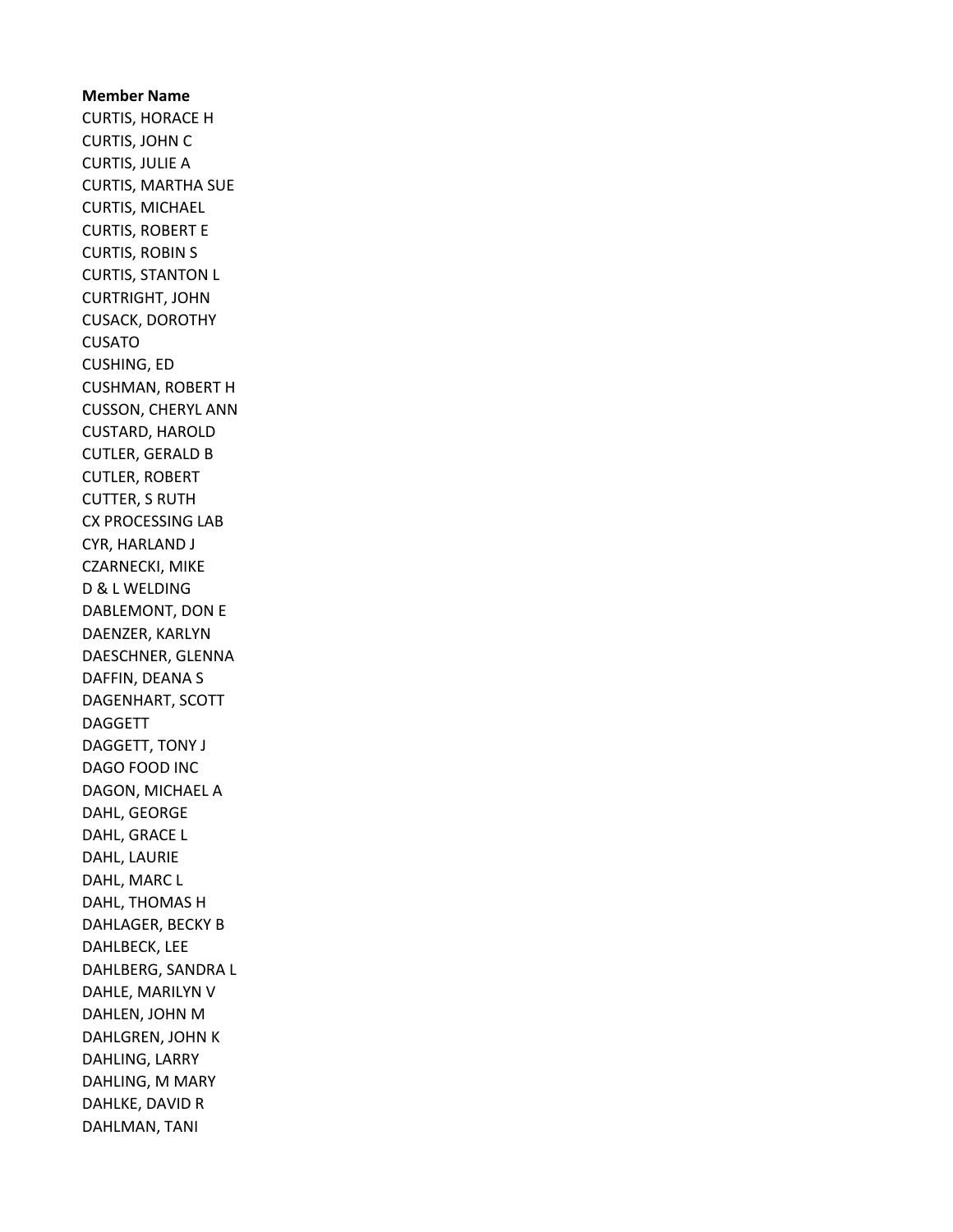Member Name DAHM, WAYNE R DAHOUST, PATRICIA DAIGLE, LEONARD DAIGNEAU, BRENDA S DAILEY, DONNA M DAILEY, HAZEL M DAILEY, VAN S DAILY, LOLA DAILY, MICHAEL W DAISEY, DEBORAH ANN DALE, CARMEN G DALE, DOLORES J DALE, FRANK H DALEY, JACK E DALEY, MARK D DALEY, VIDA J DALHGREN, BARBARA L DALING, THOMAS R DALLAPORTAS, DINA DALLEY, TAMARA DALLINGER, CAROLYN DALLMAN DALLY, GD DALMAN, B A DALMAN, JAMIE DALRYMPLE, DIANA L DALTON ELECTRIC INC DALTON, DAVID N DALTON, MICHAEL A DALTON, MICHAEL J DALTON, MICHAEL W DALTON, ROWLAND DALTON, STACEY R DALY DALY, JOHN G DALY, JOHN O DALY, JOSE DALY, RUSSELL DALY, STEVEN DAMES & MOORE DAMICO, GEORGE A DAMICO, LORI DAMM, A LEROY DAMM, CRAIG DAMON, JOHN W DAMPIER, JULIA A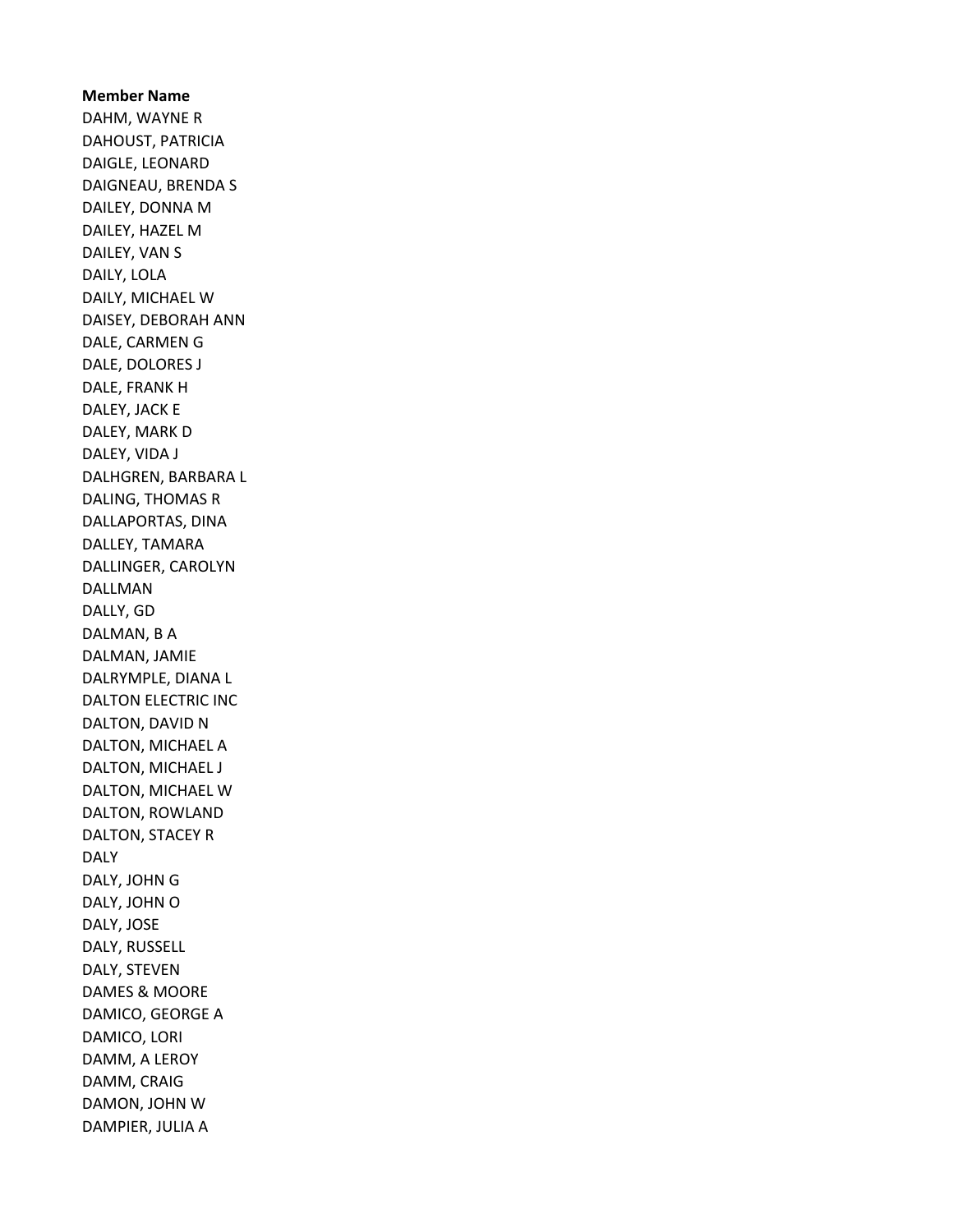Member Name DAMRON, LEE DAMS, ERIC DANBERG, STEVE J DANCER, CALVIN D DANCER, CINDY K DANCER, STEVE R DANELSON, ANDREA SUE DANFORD, JO ANNE DANG, T TUYET DANGER, NICHOLAS DANGLER, DARLA R DANICIC, DANIEL DANIEL, DAVID/GAYLE DANIEL, TONI DANIELS, BRIAN DANIELS, EDNA MAE DANIELS, ERNEST J DANIELS, GLEN F DANIELS, JAMES S DANIELS, JAN M DANIELS, LAURIE DANIELS, PATRICIA K DANIELS, RICK DANIELS, ROBERT J DANIELS, RONALD H DANIELS, SUSAN DANIELSON, GERALD L DANIELSON, JACK E DANK, STEVEN DANNEHY, BARRY PATRICK DANNELLEY, RICHARD DANOWSKY, CHERYL A DANOWSKY, CYNTHIA K DANSEREAU, DENNIS DANTONIO, DEIDRE DANTZLER, SOLOMOM D DARACUNAS, JANE DARAVIVANH, SOMMAY DARBY DARDE, THERESA M DARDEN, JIMMIE G DARDEN, LISA Y DARE, RICHARD DARGAN, ROLANDA DARKOW, ADRIAN DARKOW, WINSTON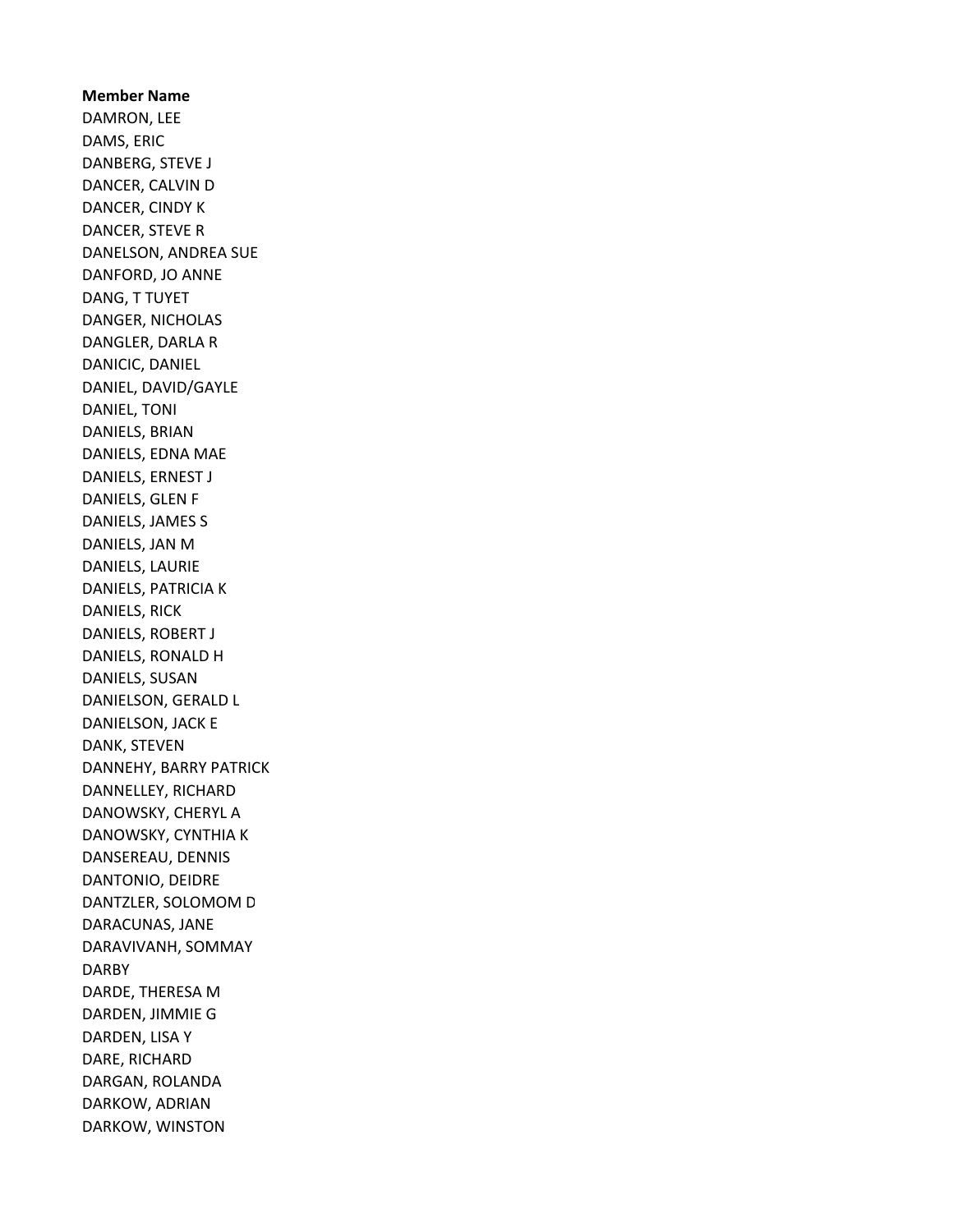Member Name DARLAND, FRED DARLING, BETH J DARLING, DONALD F DARLING, V A DARNELL, BENJAMIN/JOHANNA DARNELL, BETTY R DARNELL, JOE DARNELL, JOHN DARR, CLAYTON DARR, K JEWELL DARRAH, LARRY DARSEY, WILBUR A DASHEWSKI, FAITH DASHNAW, CINDY L DASHO, CYNDIE GILMAN DATTA, JOHN L DAUGHERTY DAUGHERTY, D OLSEN DAUGHERTY, MICK DAUGHERTY, PHYLLIS J DAUGHERTY, SUSAN R DAUGHTERY, STEVE E DAUGHTON, BEVERLY DAUM, DEBORAH J DAUM, WILLIAM A DAUPHINEE, CECIL DAVENNY, MARY K DAVENPORT, DAVID K DAVENPORT, KEN J DAVENPORT, LAMAR DAVENPORT, ROBERT E DAVIC, MILES M DAVID, RHONDA LEE DAVIDGE, RIC DAVIDSON, ALBERT M DAVIDSON, CHARLES T DAVIDSON, GARY/LEOTA DAVIDSON, JOHN R DAVIDSON, MICHAEL DAVIDSON, NANCY G DAVIDSON, PATRICIA DAVIDSON, VELMA DAVIES, DOLORES DAVIES, PENNY DAVIES, ROGER B DAVILA, RAMON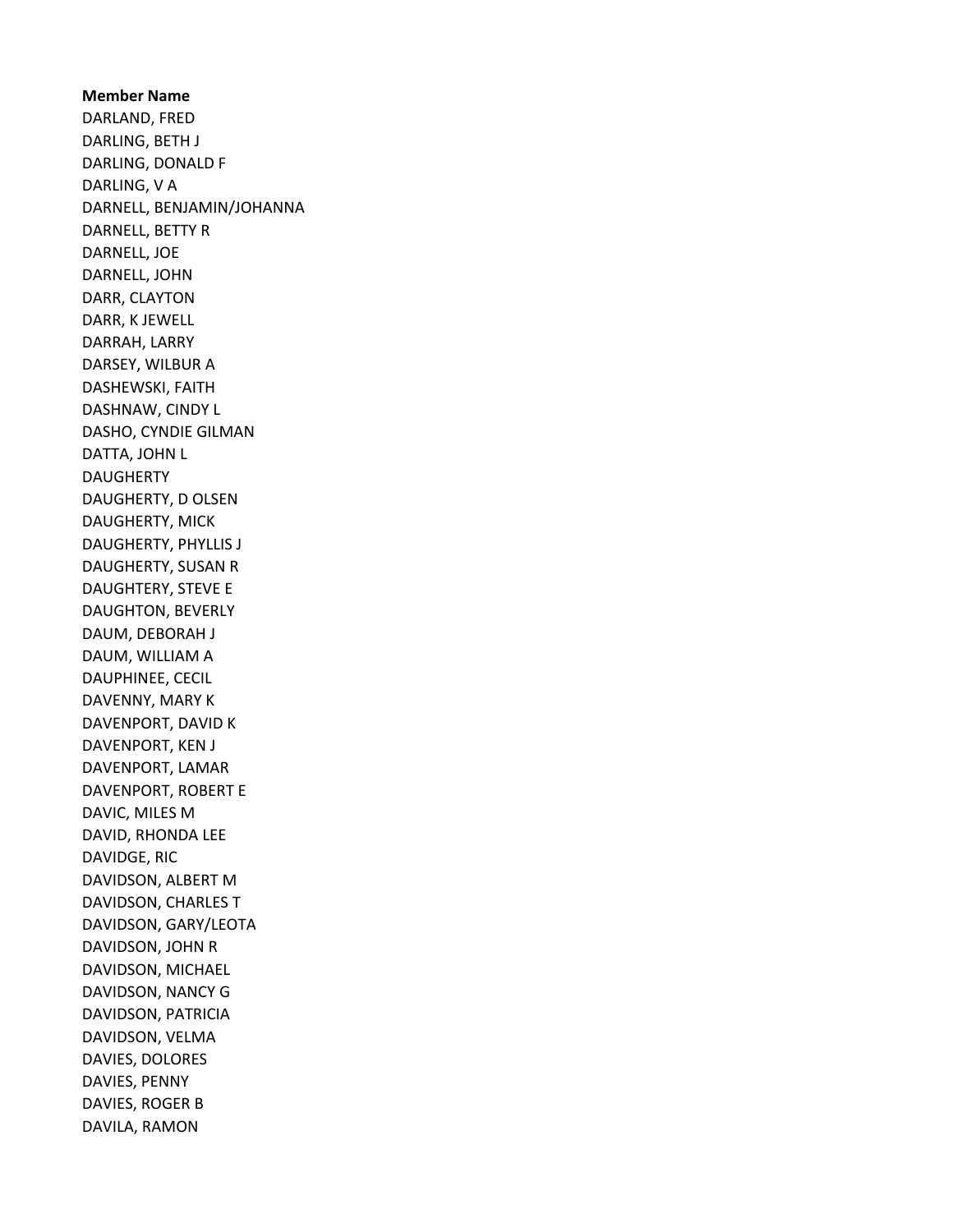Member Name DAVIS DAVIS, AUDREY DAVIS, BARBARA J DAVIS, BERNIE DAVIS, BERTHA DAVIS, BRENDA K DAVIS, C RICHARD DAVIS, CHARLES C DAVIS, CHARLES R DAVIS, CHRIS A DAVIS, CYNTHIA DAVIS, D EDWARD DAVIS, DARREN DAVIS, DAVID W DAVIS, E B DAVIS, E JOHN DAVIS, ELIDA DAVIS, ELISA J DAVIS, F SCOTT DAVIS, GREG C DAVIS, H JOHN DAVIS, H T DAVIS, HELEN V DAVIS, IDA DAVIS, J LEE DAVIS, JACK M DAVIS, JAMES C DAVIS, JAMES D DAVIS, JANETTE E DAVIS, JAY DAVIS, JEANNIE DAVIS, JEFFREY A DAVIS, JEFFREY C DAVIS, JEFFREY H DAVIS, JERRY D/DONNA S DAVIS, JO A DAVIS, JOHN P DAVIS, JULIE ANN DAVIS, K RUTH DAVIS, KARAN M DAVIS, KELLI DAVIS, KENNETH B DAVIS, LENORA S DAVIS, LINDA DAVIS, LISANDE C DAVIS, LORI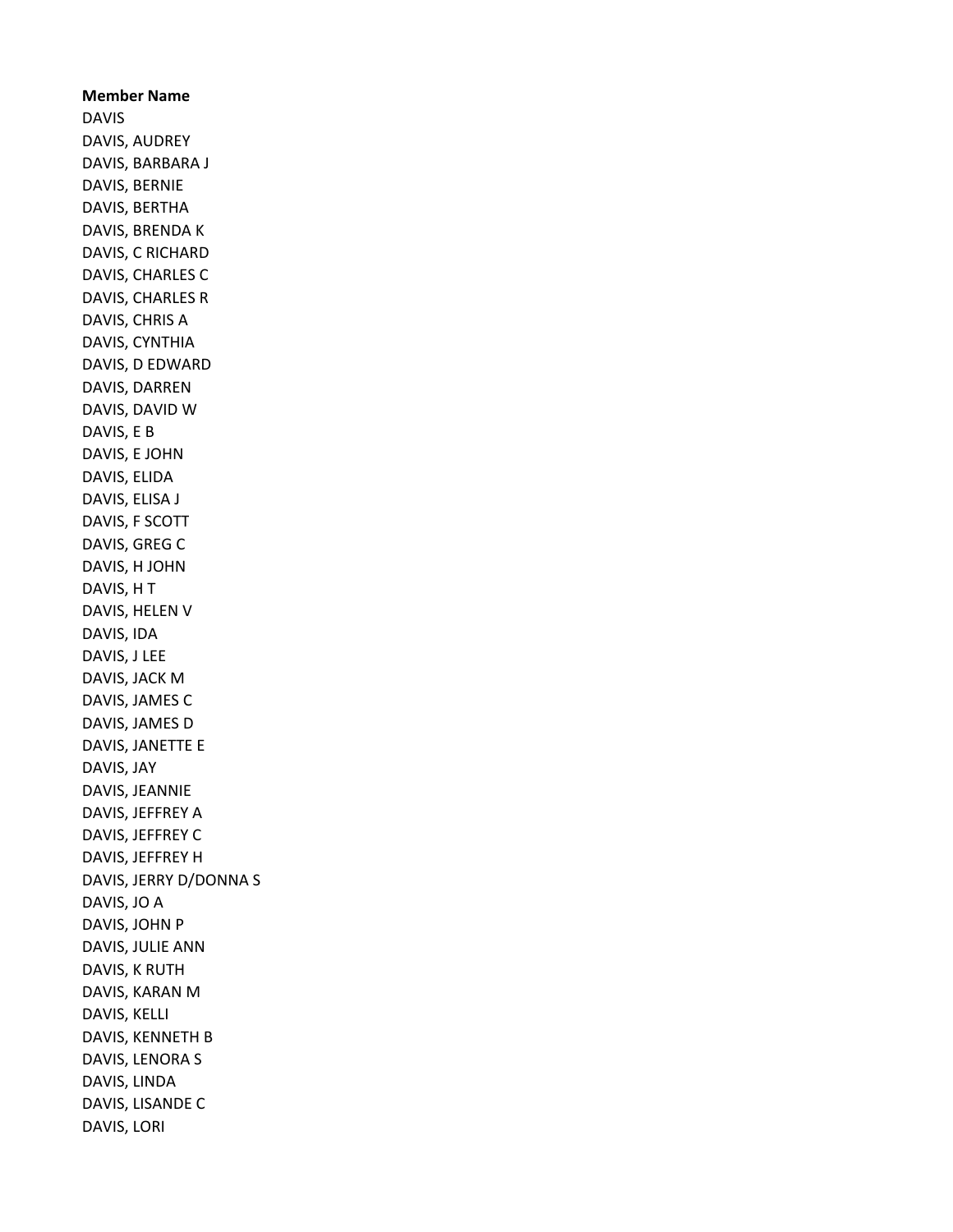Member Name DAVIS, LYLE L DAVIS, LYNN DAVIS, MARIA DAVIS, MARK DAVIS, MARK L DAVIS, MARY DAVIS, MARY ANN DAVIS, MARY P DAVIS, MICHAEL J DAVIS, MICHAEL P DAVIS, MIKE S DAVIS, PEGGY R DAVIS, PETER DAVIS, ROBERT H DAVIS, ROY O DAVIS, RUBY DAVIS, S S DAVIS, SAM J DAVIS, SUSAN K DAVIS, SUZANNE DAVIS, THOMAS F DAVIS, TRISH A DAVIS, V R DAVIS, VIRGINIA A DAVIS, WILLIAM DAVIS, WILLIE J DAVIS, WILTON H DAVITZ, JAMES R DAWSON, DARLENE M DAWSON, M THOMAS DAWSON, PETER DAWSON, RAND DAWSON, RAY DAY&NIGHT FUEL INC DAY, BECKY DAY, CLORICE A DAY, DONALD DAY, DWAYNE L DAY, JEFFREY K DAY, RICHARD DAY, SHELLIE DAY, SHELLY DAYANI, MORTEZA DAYMUDE, ROBERT DAYTON, JOHN DDS, JOSHUA J WRIGHT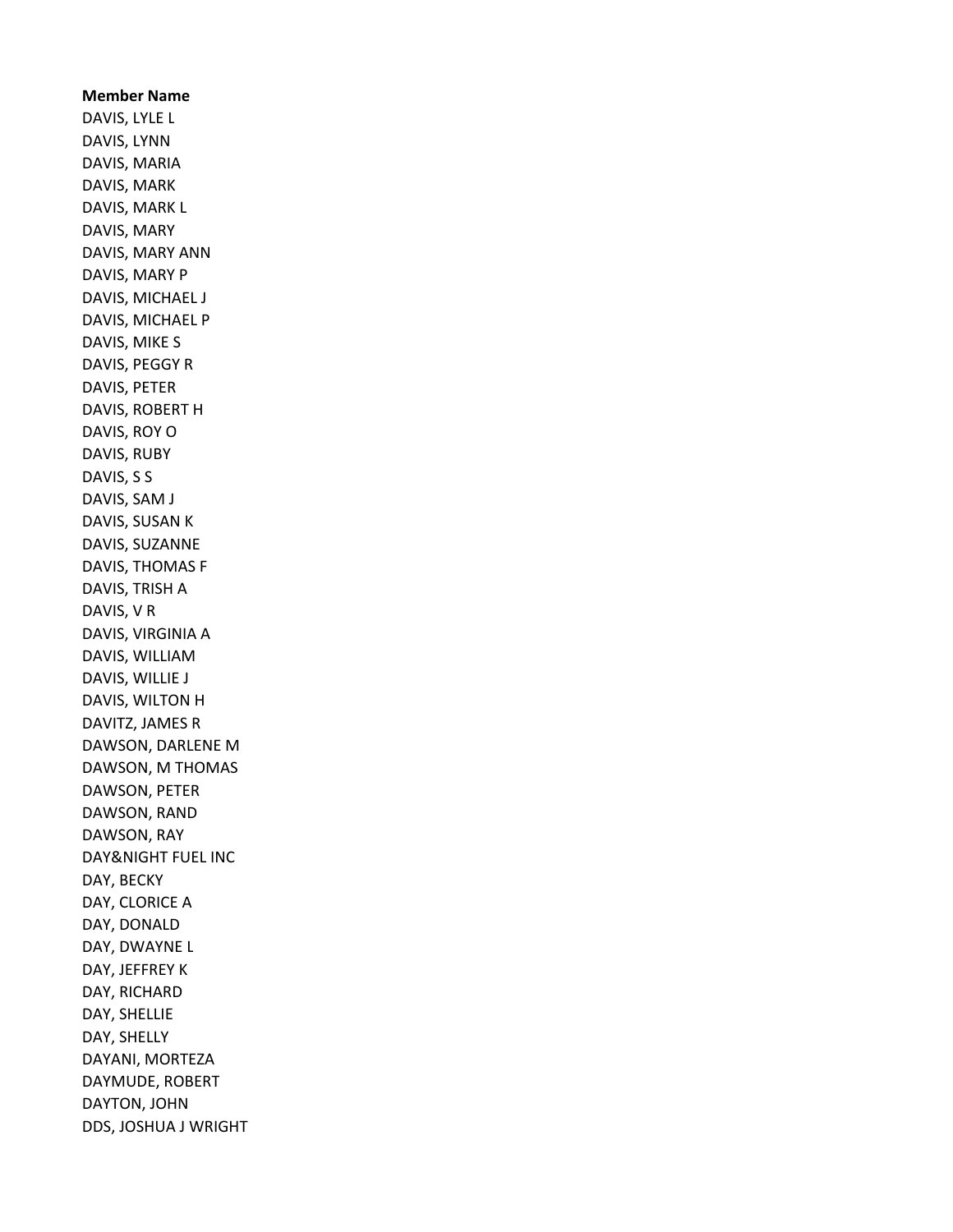Member Name DEADRICK, VIKKI M DEAKIN, CLEO DEAL, WALTER F DEAL, WILLIAM DEAN, AMY L DEAN, BEVERLY DEAN, DEBBIE DEAN, DOROTHY DEAN, GARY L DEAN, GLEN DEAN, M JEVETTE DEAN, MICHAEL B DEAN, ROYCE M DEAN, SHAUNA M DEAN, STANLEY K DEAN, WANDA F DEAN, WILLIAM D DEANDA-GEORGULIS, JODI L DEANO, JOSEPH C DEANS, COLEEN P DEARBORN, BARRY C DEARINGER, BRUCE DEAVER, M MARY DEBAUN DEBEAUCLAIR, RICHARD J DEBENHAM, MONA SHIRLE DEBETTENCOURT, JOHN DEBNAM, DARLENE DEBNAM, GREGORY W DEBNAM, WAYNE DEBOER, DAVID L DEBOER, MAURICE E DEBOER, THEODORE J DEBORD, VADA DEBUSK, KEITH DECAMP, KIMBERLY DECELLES, LYNN DECHAMBEAU, PAULINE DECK, THOMAS H DECKER, JOHN DECKER, KIMBERLY DECKERT, M GWENDOLYN DECOSTA, JOE DECOSTE, CHAREL DECOU, JONATHAN L DEDMAN, KYLE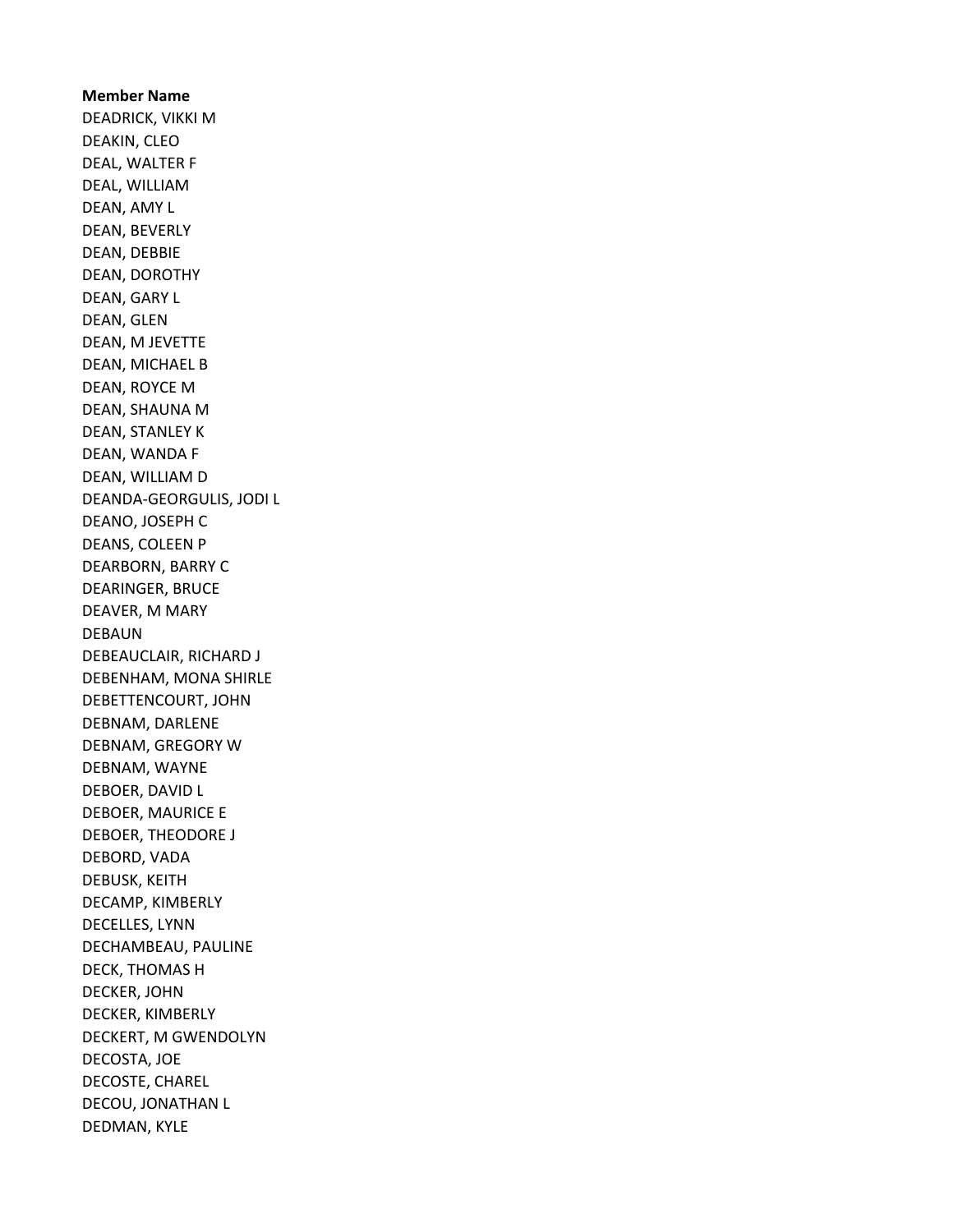Member Name DEDRICK, JEAN W DEDRICK, KEITH A DEEL, GARY H DEEL, MATTHEW J DEEPAK, CHAWLA DEERING, DENNIS DEERING, LYNN E DEES, JERRY L DEES, STEVEN D DEFILIPPIS, JOE DEFRANCE, RICHARD R DEFRANCIS, DENICE DEGANGE, MARYELLEN DEGELMAN, LLOYD DEGROOT, CAROL DEGROSS, D P DEGUZMAN, ROSELLER M DEHART, RICHARD DEHEER, HELEN DEILE, THOMAS L DEISHER, TASHA M DEITELHOFF, SUSAN DEITRICK, DANA DEITZ, DEE DEE DEJESUS, WILLER DEJESUS, WILLER Z DEJONG, J R DEJONG, MICHAEL DEJONY, JANET DEJVONGSA, VIENG DELAFUENTE, ELIAS DELAND, MARELLA J DELAND, MELINDA C DELANEY, DOLORES G DELANEY, FRED C DELANEY, JIM D DELANEY, JOHN DELANEY, JOHN W DELANNEY, SANDRA LOU DELANO, JOHN H DELARA, EUGENE B DELAUDER, LAWSON L DELAUGHDER, DANIELLE DELAY, DAVID DELAY, LAWRENCE C DELEO, DENNIS M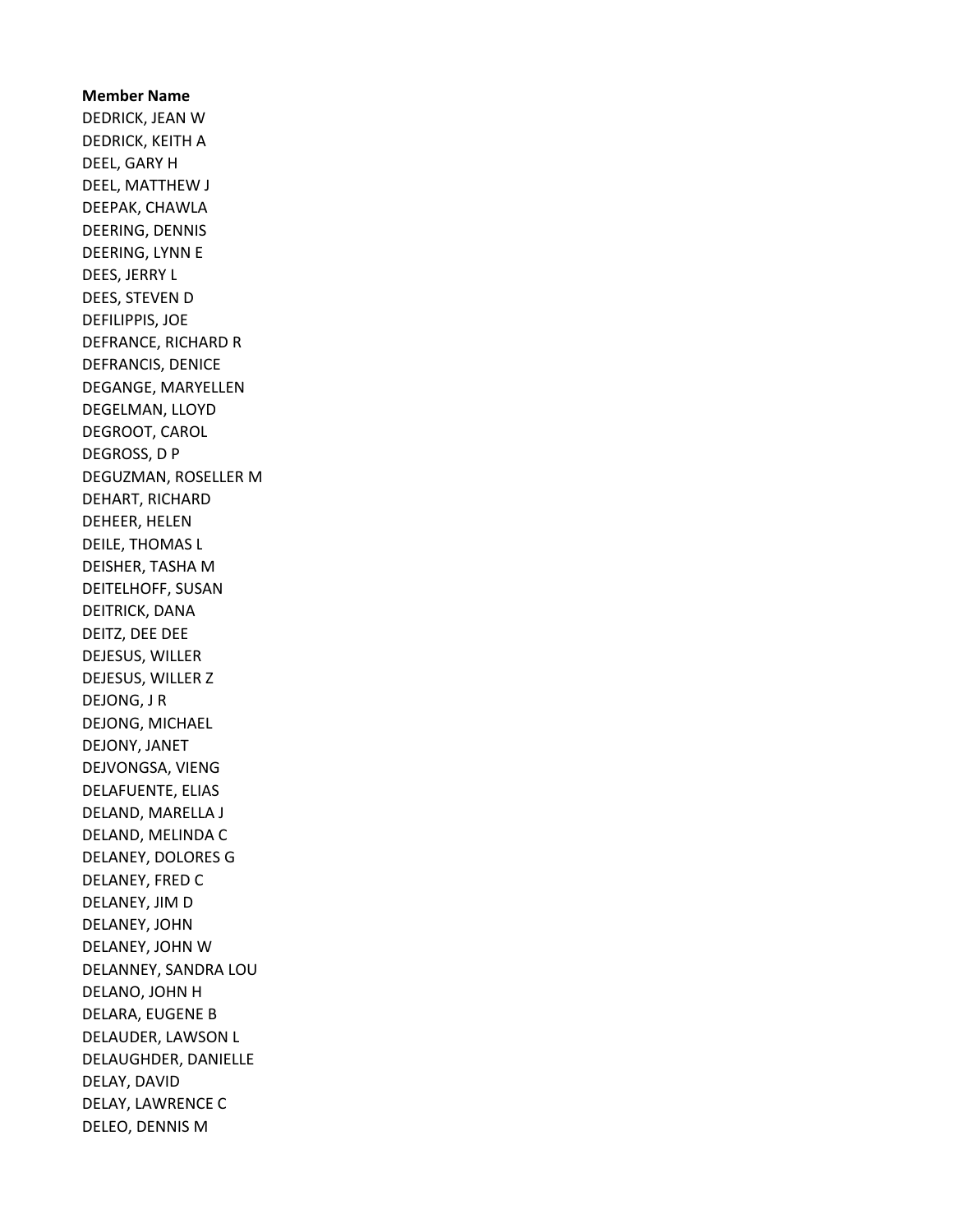Member Name DELEON DELGADO, GENE A DELGADO, LORELEI DELGROTHE, DELGROTHE DELIMAN, DEBBIE J JONES DELK, D E DELL'AQUILA, RITA EILEEN DELLA-SILVA, NANCY P DELLO, DIANA DELOACH DELOACH, MARGARET L DELONEY, BARBARA DELONEY, PERRY DELONG, JOSEPH W DELONGCHAMP, ROGER DELP, K DELSANTO, CHRIS DEMAESTRI, FRED DEMARCO, PAUL G DEMARIO, THERESA DEMARTE, DONALD J DEMAY DEMAY, PAT DEMBROSKI, CHAS DEMBROSKI, J P DEMBY, ELIZABETH DEMERS DEMERS, DANIEL W DEMERS, DARCY DEMETER, EUGENE DEMIDOFF, ADAM DEMIDOFF, CHRISTINA DEMIENTIEFF, CHRIS DEMIENTIEFF, CLAUDE J DEMING DEMING, DIANE DEMING, GARY N DEMMARIAS, KAY M DEMMONS, KELLY A DEMOND, ROBERT B DEMOSKI, ERNEST DEMOTT, JOHN C DEMPSEY, NORA DEMPSTER, KAREN DEMYER, KYLE I DENDEKKER, GRACE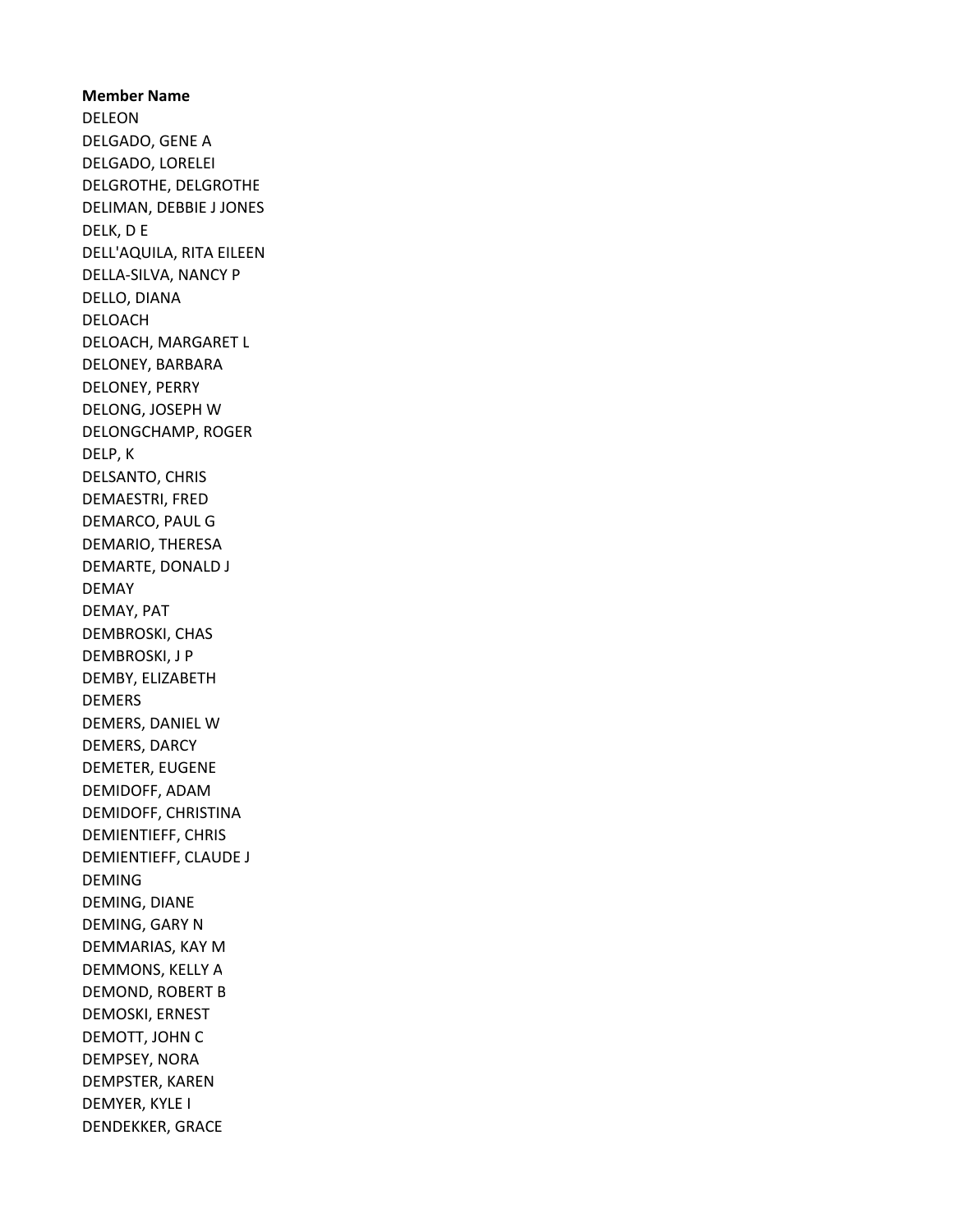Member Name DENDY, SUE DENIG-CHAKROFF DENIO, MICHAEL J DENISON, RUBY K DENKLER, GLENN DENMAN, HARRIETT DENMAN, LUCILLE M DENNERLEIN, HELEN DENNIS A & PHYLLIS MAURER DENNIS, DAN E DENNIS, ELLIOTT T DENNIS, ISABELL O DENNIS, JOYCE DENNIS, LINDA M DENNIS, MICHAEL P DENNIS, MOIRA A DENNIS, SCOTT DENNISON, STEVEN W DENNSTEDT, JOEL DENOTTA, MAGGIE L DENSLOW, STUART DENSON, ANN JO DENT, JOHN DENT, LANA DENTECH, DENTECH DENTON, FRED DENTON, JUANGI M DENTON, PERRY W DENUPTIIS, VICTORIA DENUPTIS, SHEILA C DEPALMA, KENNETH DEPAUL, RICHARD DEPEAL, MERTON LARRY DEPRIESTER, BRUCE L DEPRIMO, JOE D DEPTULA, CHESTER DEPTULA, ELIZABETH DEPTULA, JEFF DEPUE, JUDY A DERBICK, STEVEN TODD DERHEIMER, LORRAINE M DERMODY, JOHN DEROCHE, K NINA DEROHWER, PAMELA DEAN DERRICOTT, KIM DERRY, DAVID L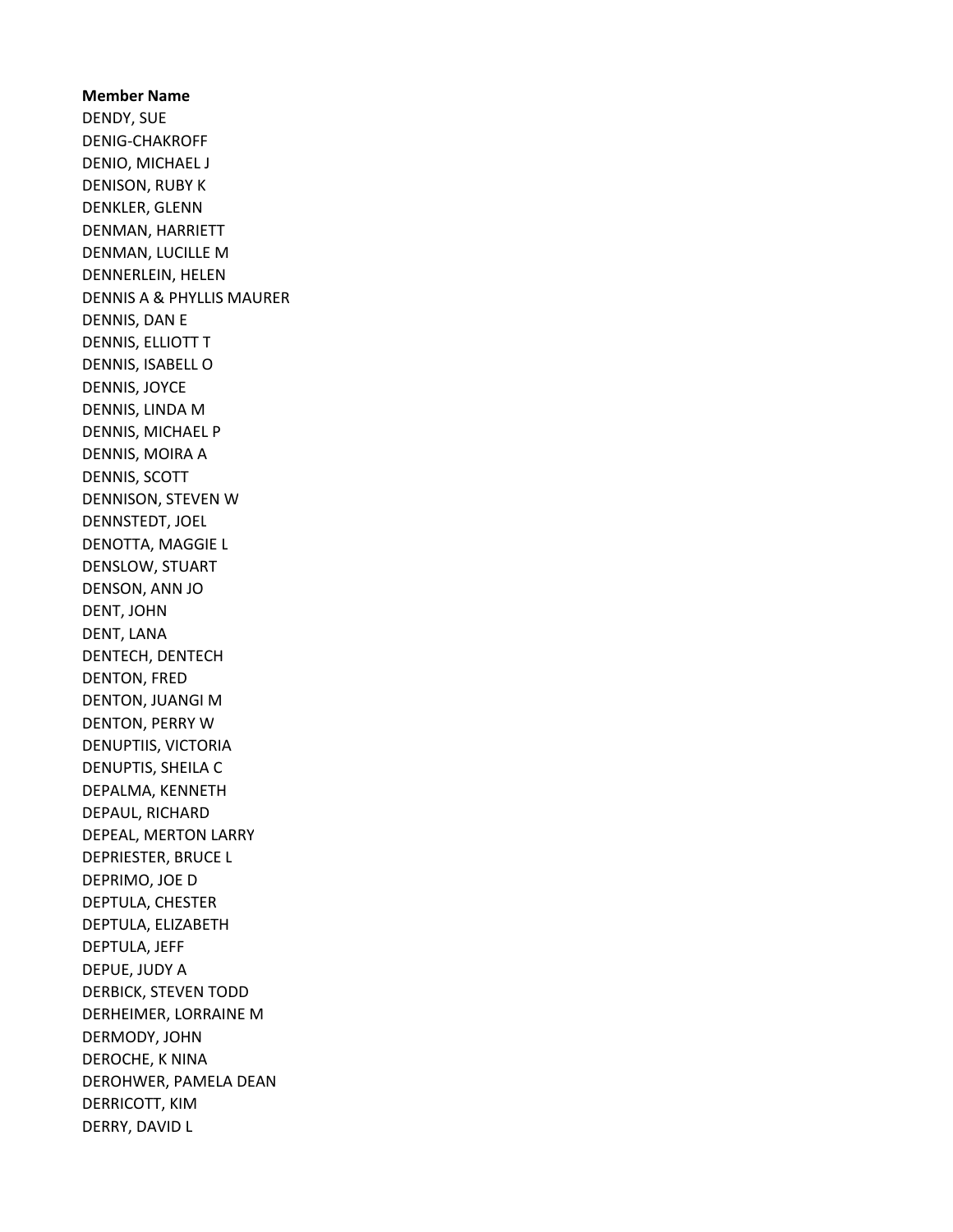Member Name DERUITER, RANDALL A DESCHAINE, LAURIE E DESMARAIS, GERI DESMARAIS, ROBERT DESOER, STEVAN R DESORDI, MARY JO DESPAIN, CHRIS DESROCHES, A EDITH DESSERT FOODS INC DESSERT, JEAN DESTREMEY, SHERRI DETER-GRESHAM, JANET DETERRA, R J DETRICK, PHYLLIS DEUTSCH, GARY J DEUTSCH, JOHN P DEV, CAMPBELL CREEK DEVEAU, EDWARD B DEVENCENZI, JOSEPH R DEVERA, TESSIE T DEVEREAUX, RENEE DEVINE, ELEANOR DEVINE, ROBERT M DEVITO, LYNN M DEVLIN, MARJORIE J DEVORE, BRIDGET D DEVORE, DEBORAH A DEVORE, ROSEMARYE DEVORE, W DOUGLAS DEVOUE, EDWARD DEVRIES, JOHN DEWAR, CATHERINE D DEWEES, JENNY L DEWEY, COLLEEN DEWEY, FRANKLIN H DEWEY, NYLA DEWILDE, GARY L DEWITT, LINDA L DEWITT, MATT J DEWITT, ROBERT DEWOODY, DONNELL C DEXTER, ERLEEN P DEXTER, MARY J DEXTER, R MARCHINE DEY, DENNIS L DEY, JUNE M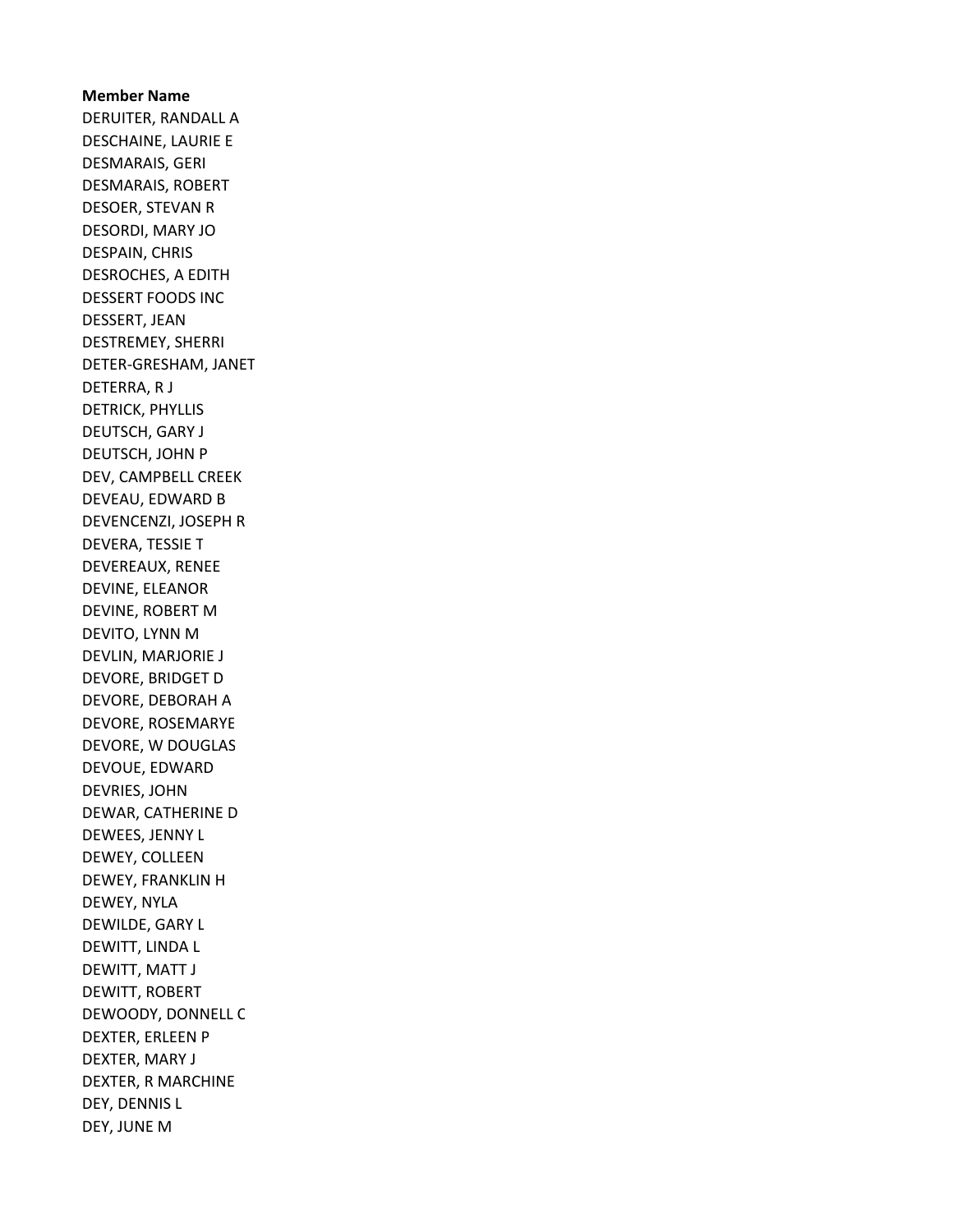Member Name DEY, MARET S DEYOUNG, MABEL DFS GROUP LP DIAL, BUD DIAL, LEWIS DIALS, STEVAN C DIAMOND ELECTRONICS DIAZ, DONNA C DIAZ, DOROTEO T DIAZ, FREDDIE DIAZ, JUDY DIBBLE, DAVID DIBERNARDO, JOANNE DICARLO, J H DICHTER, BARBARA DICK DICK, STEVEN L DICKE, MARY ANN DICKENS, DENISE A DICKENS, JEANNA L DICKENS, JOHN DICKENS, RICHARD DICKENSON, LYLE A DICKERSON, D JULIA DICKERSON, MITCHELL J DICKERSON, TONYA DICKERSON, WILLIAM DICKES, RAYMOND DICKEY, CATHARI DICKEY, CLAYTON DICKIE, JOE DICKINSON, JEROME C DICKINSON, KERRY L DICKINSON, MICHAEL D DICKISON, BRENDA S DICKMAN, DARLENE DICKMAN, R DICKO, EDWARD S DICKSON, ANGELA A DICKSON, DAVID DICKSON, MARJORIE A DICKSON, MICHELLE DICOB, FLORENCE DICOSTANZO, CHARLOTTE **DICUS** DICUS, TOM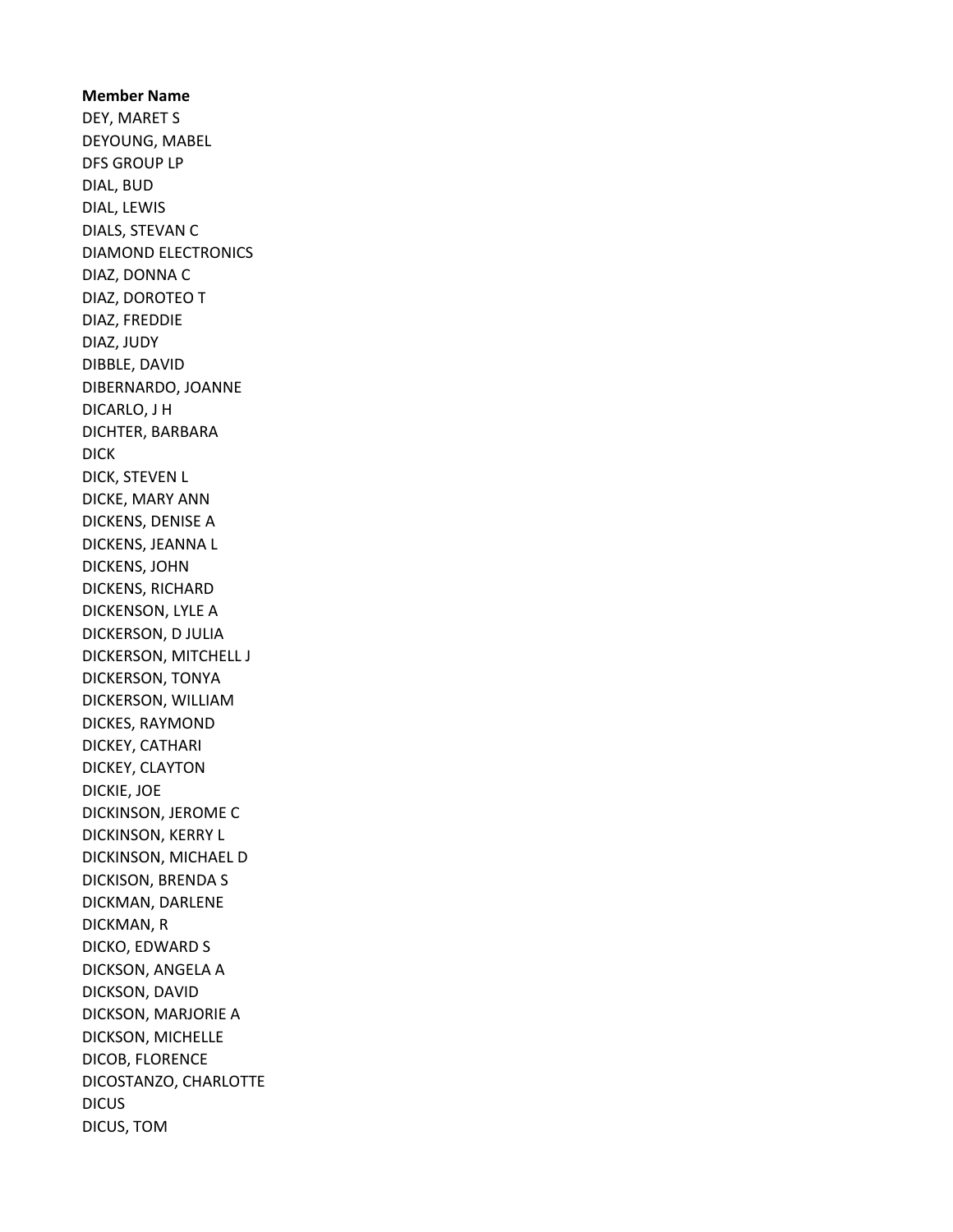## Member Name DICUS, WENDY S DIEBEL, CHUCK DIEBELS, DAN W DIEDRICH, JOAN H DIEDRICH, RICHARD J DIEHL, KEITH H DIERICK, DARCIA K DIERKES, NEAL E DIERLAM, MATT E DIERSHAW, KELVIN DIESEL, EMERSON G M DIETERLE, ALBERT DIETSCH, MADONNA DIETZ, CAROLYN DIETZ, JOHN DIEZ, FLO RENTINO DIFRANCIA, SUSAN DIGGINS, BENNY DIKE, RONALD L DILL, JULIE LUCIANNE DILLEY, STEWART R DILLINGHAM, M GEORGE DILLION, ROBERT R DILLON, DAVID B DILLON, DEBBIE M DILLON, ROBERT DILLON, THOMAS J DILLON, WILLIAM DILORETO, LOUIS V DILTS, ALAN DILUCCHIO, LOUIS J DIMA, JACQUELINE DIMAGGIO, A PETER DIMAGGIO, LYNN DIMASSIMO, PHYLLIS DIMATTEO, M LYNN DIMINO, MICHAEL J DIMMICK, DAVID DIMMICK, PERRY DIMOND FABRICATORS INC DIMOND PLACE CONDOS DIMOND PROPERTIES DINGEE, MICHAEL S DINGEMAN, BRUCE DINGER, SCOTT D DINGMAN, CLIFFORD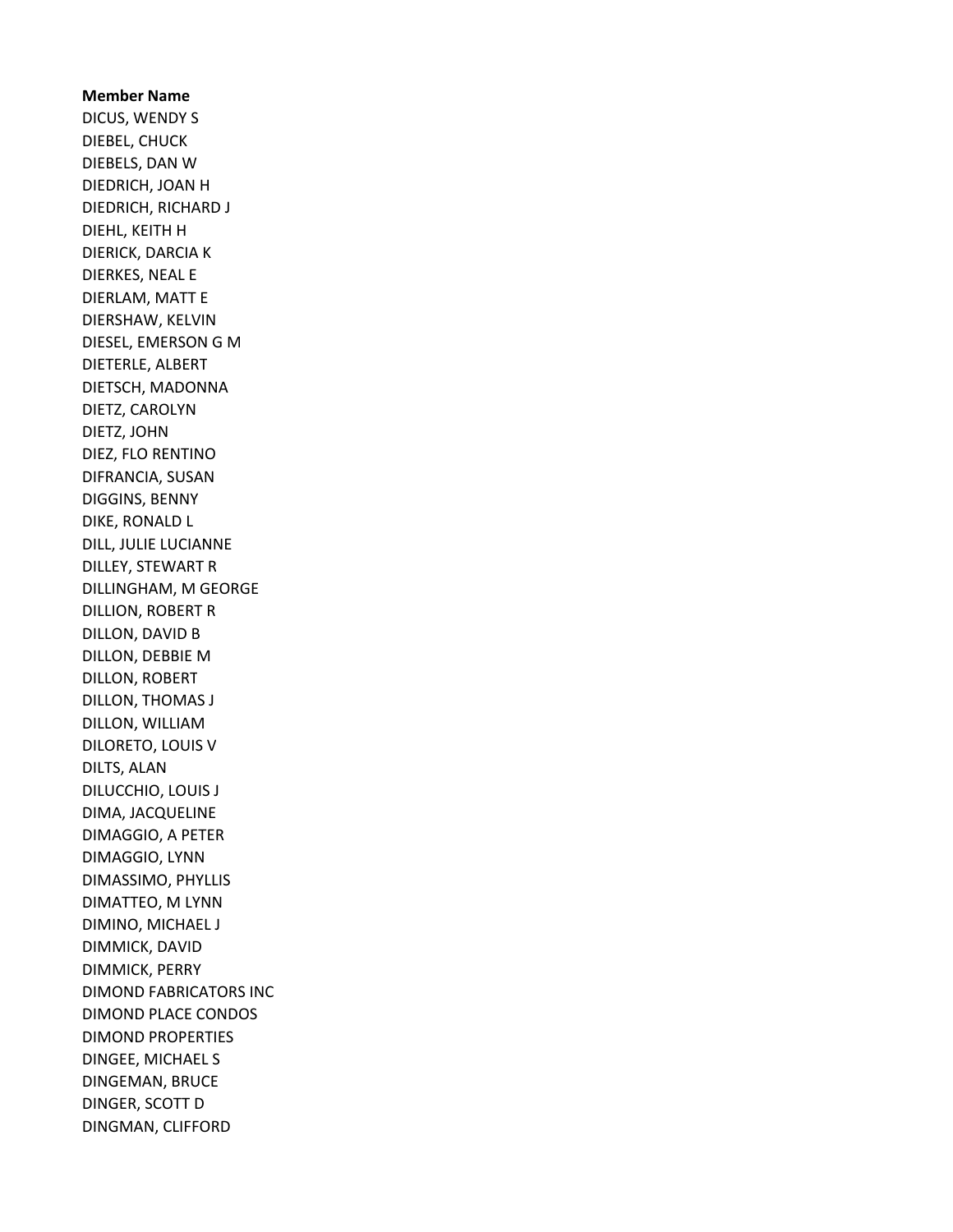Member Name DINIUS, KEVIN E DINKEL, DAVID D DINNEBECK, RONALD T DINNEEN, LAWRENCE DINNOCENZO, DORIS DINOS RESTAURANT DION, FRED DIONESE, LAURIE DIONNE, ALICE DIORIO, CARMINE G DIPAOLO, LYNN DIPERI, JOHN DIRICKSON, BRADLEY P DIRKS, JEANNE DIRKSEN, P P DISALVI, DREW DISBROW, LESLIE DISCOUNT FABRICS INC DISHMAN, LELAND L DISLA, ANDRES DISMUKES, BEVERLY D DISON, PHILLIP DISOTELL, JANET DITTMAN, DOROTHY DITTMAN, JOHN C DITTMAN, L DAVID DITTY, C F DITTY, TERRI DIX, LAURIE A DIX, MELODY A DIXON, C JAMES DIXON, CHARLES W DIXON, SUSAN M DIXON-WOLCOFF, CARLA DIZON, TONY M DMD, CHARLES ROY BUIST DO, SON H DO, TUAN V DOANE, JENNIFER L DOBBINS, DARRYL DOBBINS, RAYMON I DOBLER, ROBERT J DOBOS, RAYMOND DOBOSH, MICHAEL DOBSON, DONNA J DODD, EDWARD H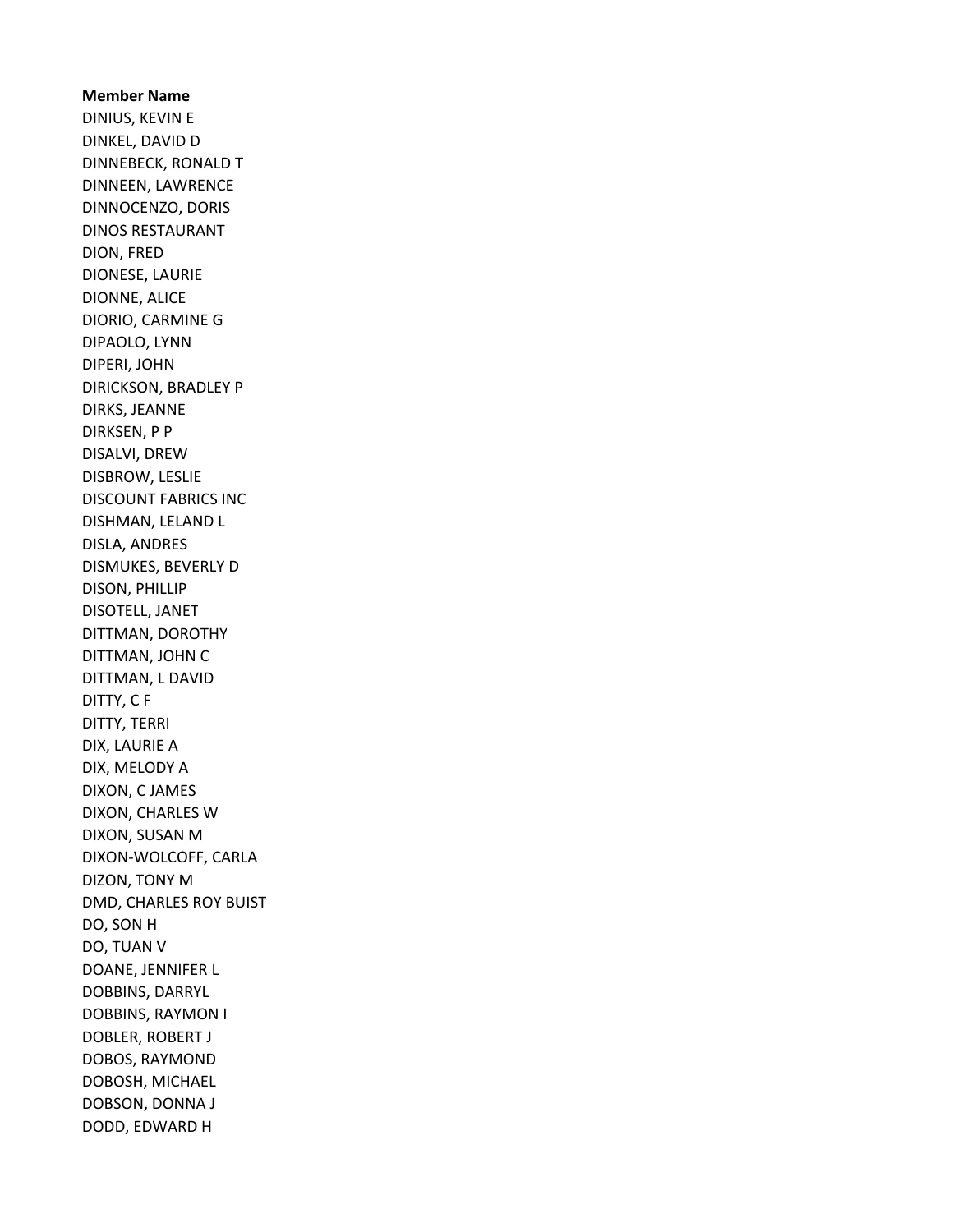# Member Name DODD, GEORGE DODD, KATHERINE M DODD, MARILYN DODGE, JACK DODGE, KENNETH A DODGE, KIRK DODGE, MARY JO ANN DODGE, MICHAEL LEE DODSON, JAMES M DODSON, VIRGINIA D DOE, LORI L DOEPKE, BOBI DOGGETT, T M DOHERTY, KATHERINE M DOHERTY, VICKIE DOHERTY, WILLIAM M DOKKIN, MARCIA DOLAN DOLAN, MATT DOLAN, ROBERT DOLDER, DALE E DOLENCE, FRANK W DOLENCE, HELEN DOLES, JUDY B DOLL, ROBERT B DOLL, SHERRY J DOLLAR, SUSIE FINNEY DOLLISON, J VALERIE DOLMAN, MICHAEL J DOLPHIN, JOEL/APRIL DOMBROWSKI, LESLIE M DOMER, JAMES E DOMINGUEZ, H A DOMINIK, WALTER F DOMINO'S PIZZA DOMKE, KENNETH M DOMKE, THOMAS DONAGHY, ANTHONY DONAHUE, JAMES D DONAHUE, SHAWN M DONAHUE, SUSAN E DONAJKOWSKI, KENNETH L DONALD, EDWARD J DONALD, GERGORY P DONALD, TERRY A DONALDSON, DAN W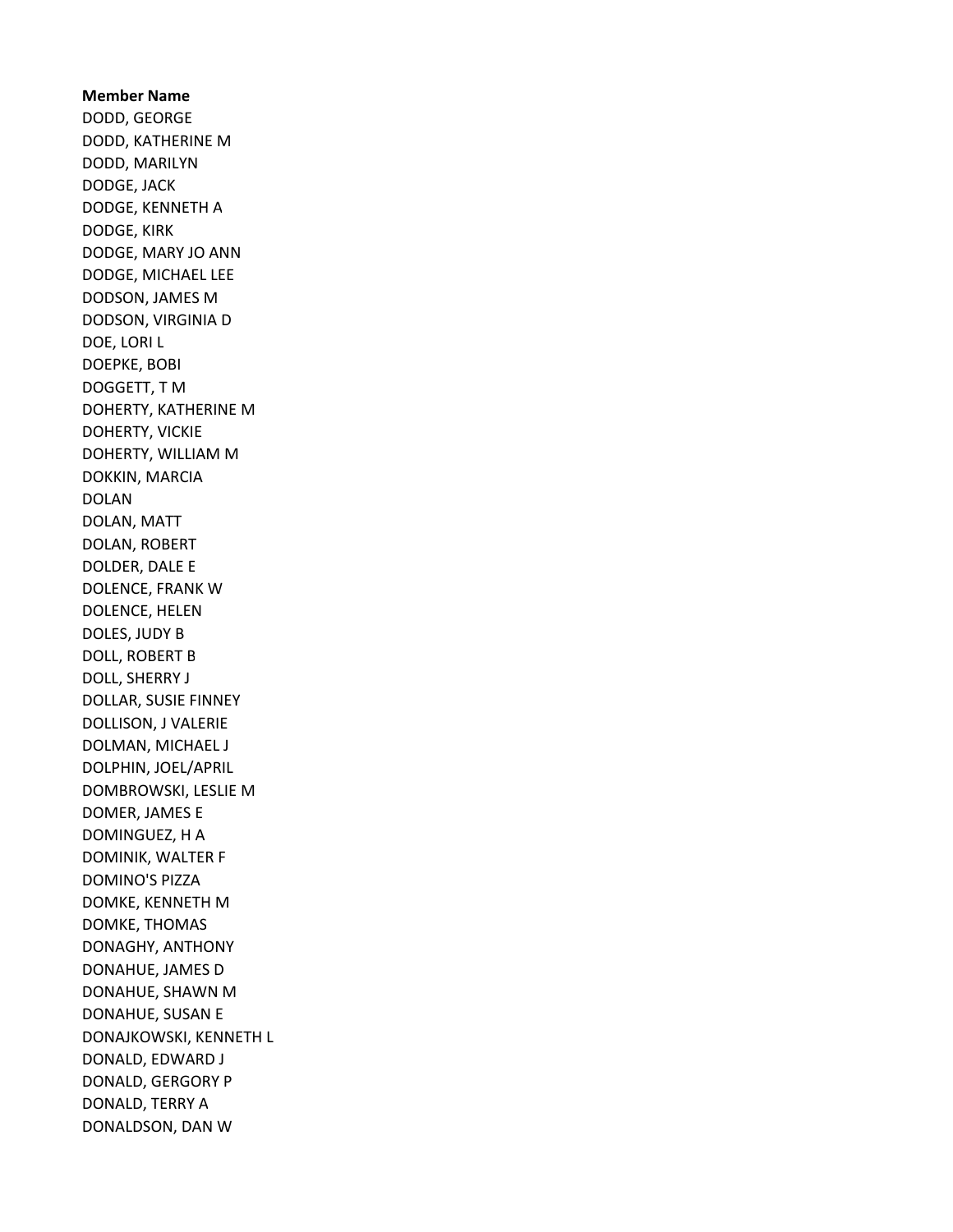Member Name DONALDSON, DANNY R DONALSON DONATELLO, J GEORGE DONATHAN, RONALD P DONAVEN, THOMAS W DONELSON, JOY DONELSON, PAT/EVELYN DONEY DONEY, DONNA L DONHAM, GEORGIA DONLEY, CONNIE M DONN, BETTY M DONNELLY, FRANK DIANE B DONNELLY, GARY L DONNELLY, KEVIN P DONNELLY, NANCY J DONNELLY, PAT DONNERSTAG, INGRID DONOHOE, DICK DONOHOE, S PAUL DONOHUE, E KENNETH DONOHUE, PATRICK DONOVAN, L JILL DONOVAN, RAY DONOVAN, RITA DONOVAN, SUSAN DOOLEY, DENNIS R DOOLEY, MICHAEL G DOOLEY, PATRICK A DOOLEY, THOMAS S DOOROS, GEORGE P DORAN, RYSHAELA DORAU, P MARTIN DORAVA, JOSEPH M DORGAN, TIMOTHY DORIO, JOHN C DORLAND, LUCY DORLAND, SHARLEEN DORLE, JEAN JACQUES DORMAN, EDWARD DORMAN, MARIA DORMAN, TIMOTHY DOROFF, ANGELA DOROTHY E MILLER IRREVOCABLE TRUST DORR, DONALD DORRIS, F M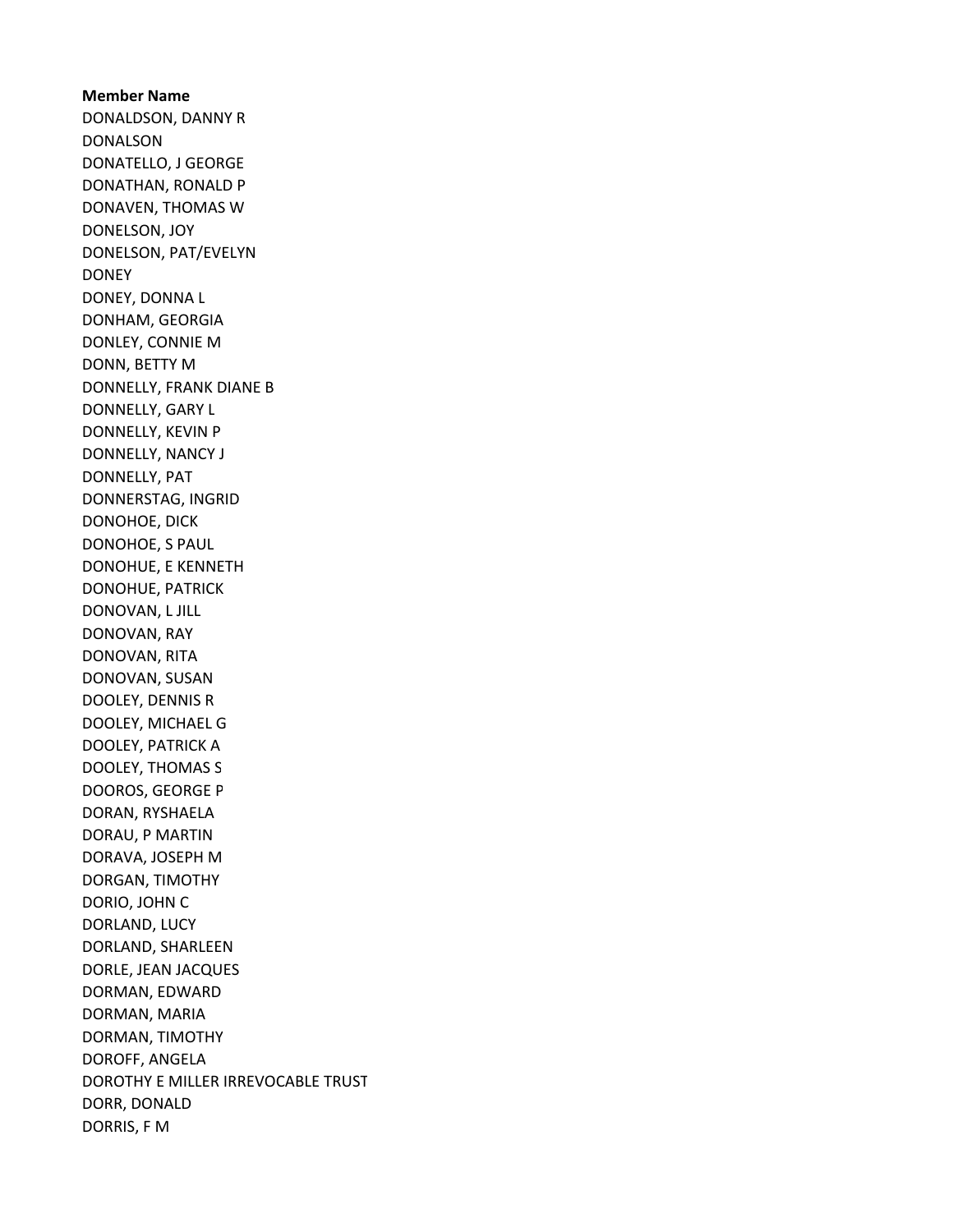Member Name DORRIS, JASON D DORSEY, ANN C DORSEY, WANDA L DORSHKIND, JAN R DORWART, ANN F DOSHEN, GINA DOSHI, H M DOSKOOZ, ROBERT J DOSS, DOUGLAS R DOSS, MARY O DOSS, MIKE DOSS, ROBERT L DOSS, RUSSELL D DOSSETT, KRISTIN DOSSETT, RICHARD L DOSSINGER, JAMES DOTEY, CHRIS E DOTO, PAMELA DOTSON, LAREE DOTTEN DOTTER, WALTER R **DOTY** DOUANGNETH, KEO DOUB, JACK DOUBLEDAY, JOHN F DOUCETTE, JOHN S DOUCETTE, KIMBERLY K DOUGHERTY, MARK A DOUGHERTY, MARY J DOUGHTY, D GLEN DOUGHTY, STEPHEN G DOUGLAS, BETTY JEAN DOUGLAS, BRENDA T DOUGLAS, DONNA DOUGLAS, E EDWARD DOUGLAS, ELDON DOUGLAS, MYLA DOVE, DAWN DOVE, JUDY A DOWDELL, BRADLEY L DOWDEN, FEDERICK DOWDEN, GARY M DOWDEN, KARIN M DOWDING, ELIZABETH DOWELL SCHLUMBERGER INC DOWELL, JOHN E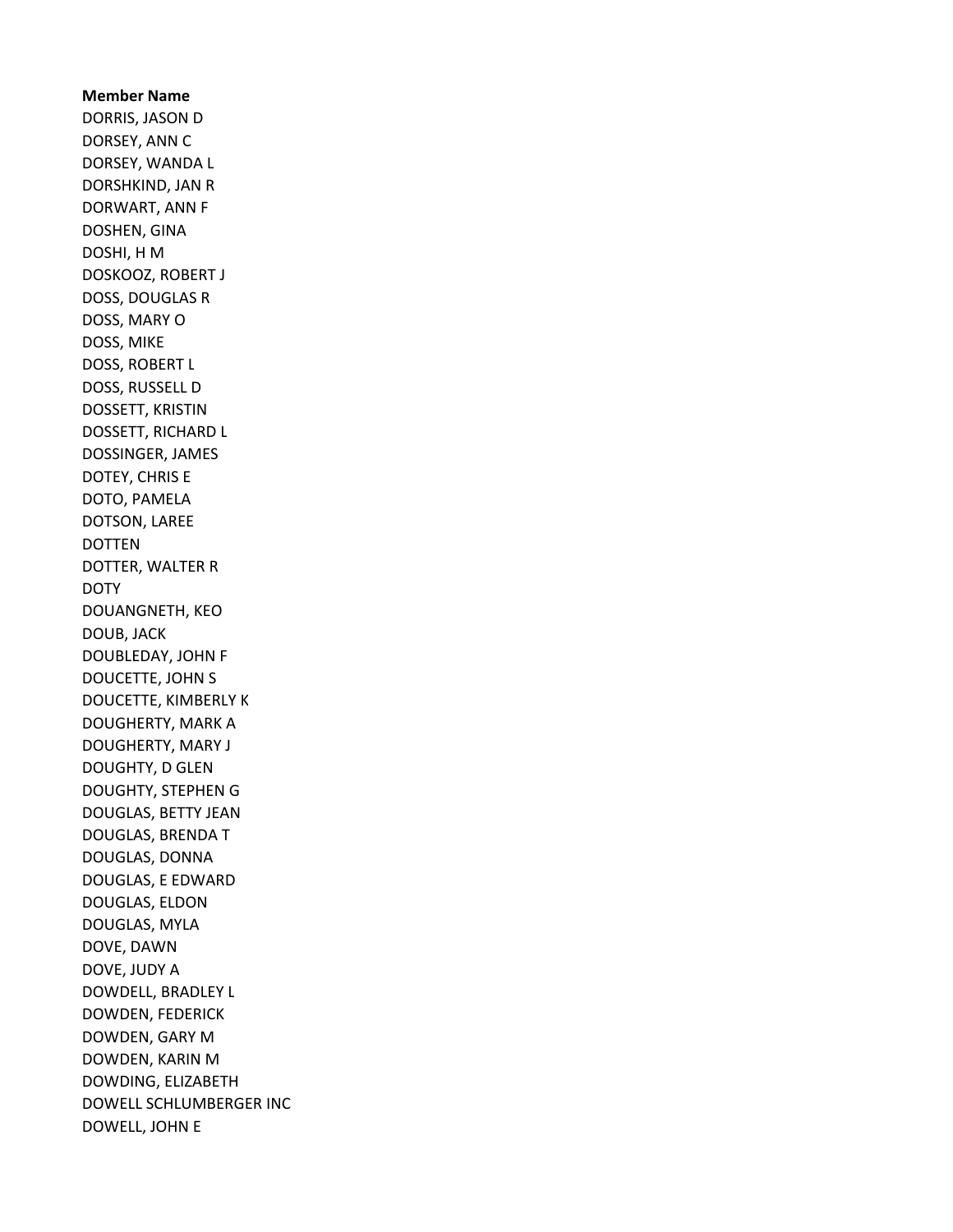Member Name DOWLER DOWLING, JAMES DOWLING, SHARON DOWNER, ELIZABETH A DOWNES, KENNETH DOWNEY, CHARLES E DOWNEY, DIANA E DOWNEY, EARL W DOWNEY, ROBIN DOWNING, DAN L DOWNING, DELBERT G DOWNING, GARY A DOWNING, REGINA DOWNING, ROBERT M DOWNS, NANCY DOWNS, PATRICIA DOWNS, RAKINA L DOWNS, T WALTER DOYAL, ANN VERONA DOYLE, BETTY FAYE DOYLE, CHRISTOPHER DOYLE, COLLEEN SCHADT DOYLE, EVELYN B DOYLE, GARY DOYLE, HUGH C DOYLE, LINDA R DOYLE, LORI DOYLE, M REGINA DOYLE, MICHAEL A DOYLE, MICHAEL K DOYLE, PATRICK E DOYLE, R M DOYLE, RANDY E DOYLE, SELDON A DOYLE, TERRY ANN DOYLE, TIM J DOZETTE, R LAVERNE DOZIER, MARY W DPM HOSPITALITY SERV INC DQ OF ANCH INC DRABICK, ROSY DRAGE, KATHLEEN R DRAKE, BRADFORD DRAKE, CAROL DRAKE, GARY A DRAKE, KEVIN R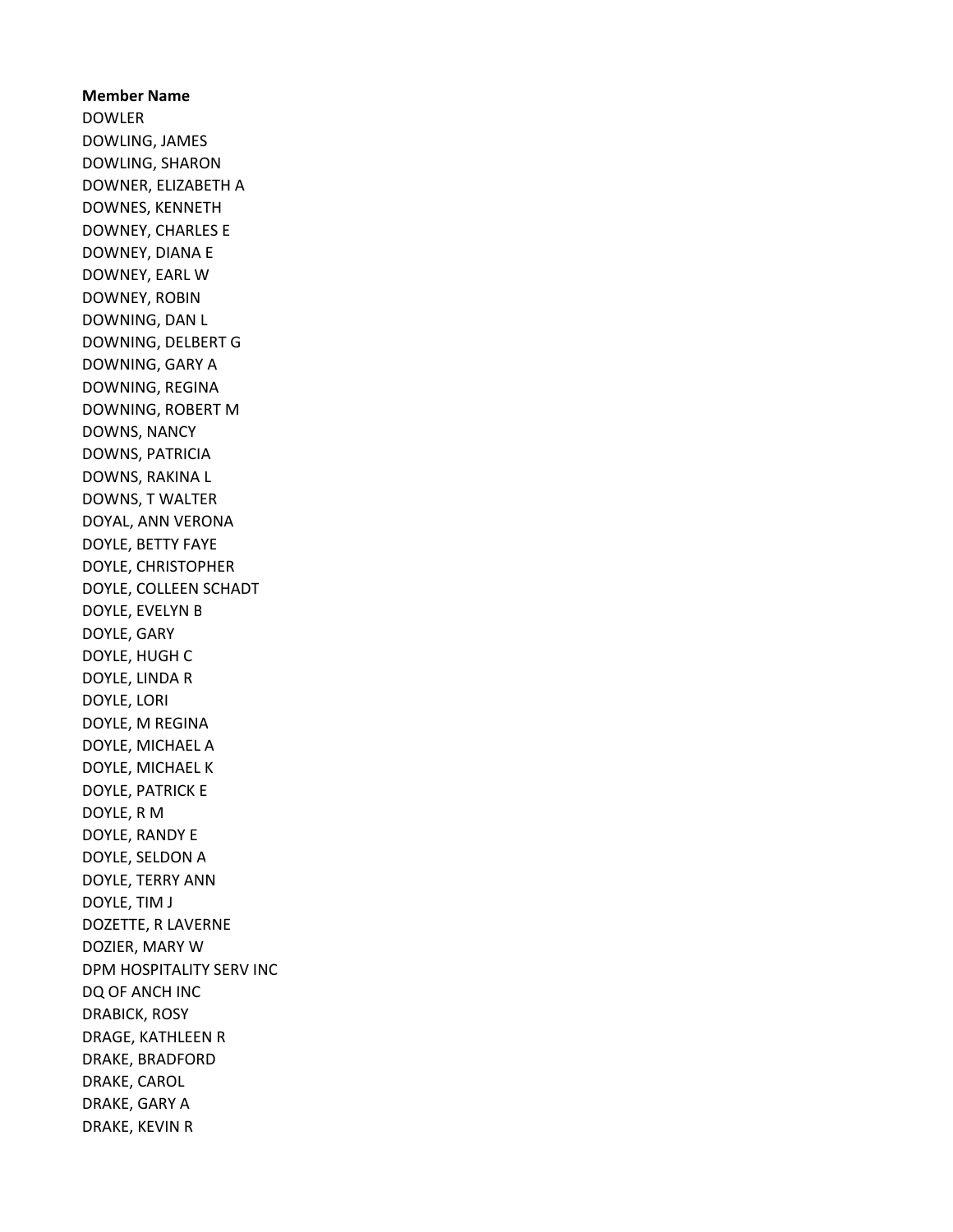Member Name DRAKE, R MICHELE DRALLE, JANETT DRAPER, KATHLEEN DRAPER, MARIE DRASHNER, EVERETT DRASHNER, TISA DRATH, JULIE ANNE DRAUGHON, PATRICK DRAVES, ROY DREAS, VALERIE A DRECHSEL, DANA-MARIE DRENNAN, JAMES P DRESHER, D THOMAS DRESNEK, NANCY M DRESSER, DOUG DREVES, HARRY E DREW, DENNIS H DREWS, HAROLD E DREYER DREYER, CATHLEEN DRICK, DAVID DRIGGERS, BERNICE DRILLING SUPPLY&RENTAL DRISCOL, DUKE DRISCOLL, DAVID J DRISCOLL, EDMOND DRISCOLL, MICHAEL DRISCOLL, MICHAEL S DRISKILL, KARRAN K DRIVELINE SVCS OF AK DRIVER, CHARLES DRIVETRAIN DISTRIBUTORS DRNJEVIC, FRANKLIN **DRODDY** DRODDY, K L DROLLINGER, CAROL L DRONENBURG, ROSALIND DROOP, KATHY DRUM, CRYSTAL K DRUM, TINA M DRUMM, WAYNE DRUMMOND, GEORGE G DRUMMOND, WILLIAM T DRYDEN, R E DUBE, RITA DUBLER, JOSEPH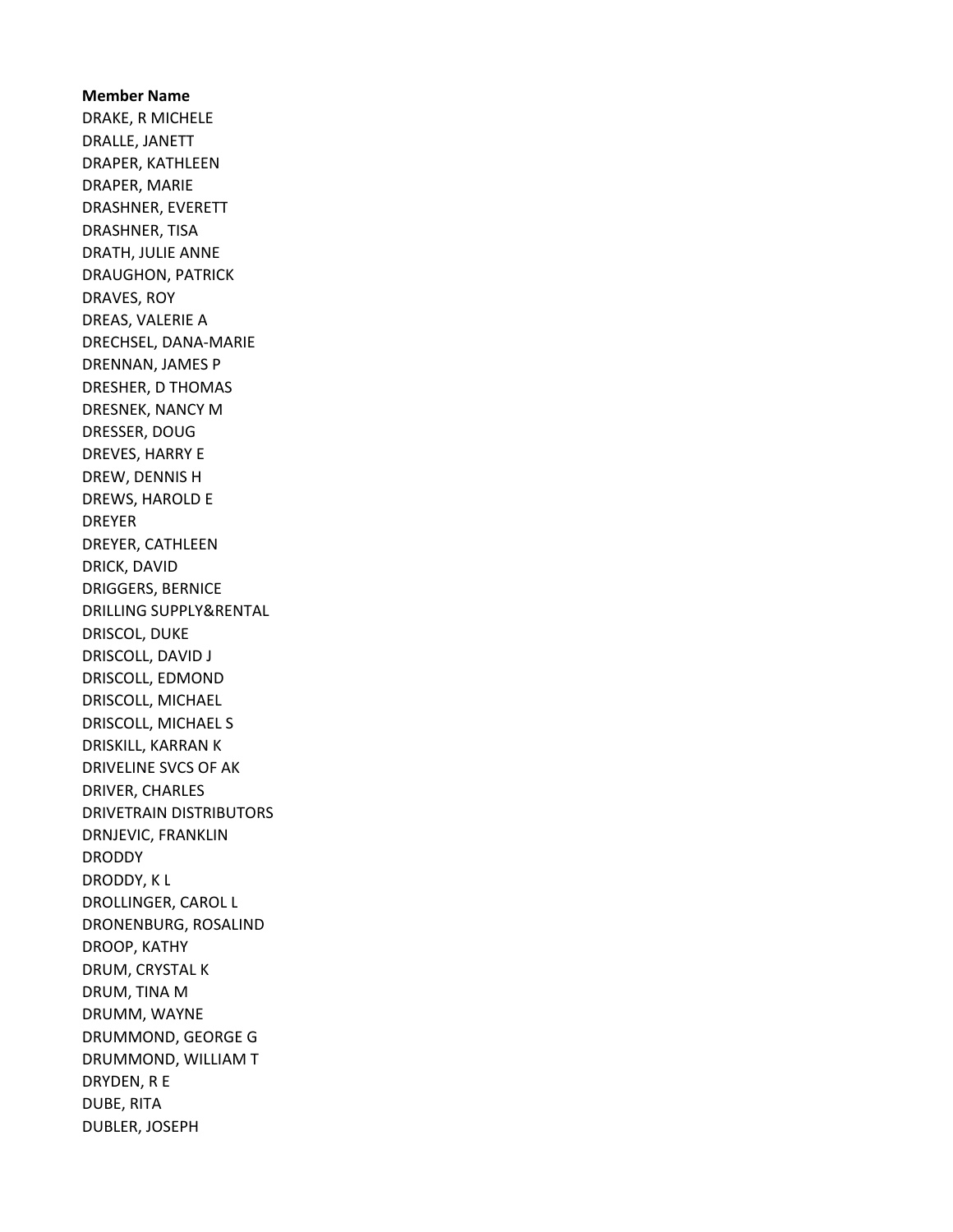Member Name DUBOIS, ANNE DUBOIS, ROBERT DUBORD, JANICE L DUBY, JULIE DUCKERSON, TINA N DUCKETT, MARTYN G DUDLEY, DALLAS WILLIAM DUDLEY, EDWARD HORACE DUEL, MARILYN R DUENOW, MITCHELL M DUFEK, PENNY DUFF, BARRY C DUFF, JAMES T DUFF, LISA G DUFFIELD, JERRY DUFFIN, CASSIE DUFFORD, GLORIA DUFFY, BETTY DUFFY, CATHY DUFFY, CLIFFORD D DUFFY, JOSEPH T DUFFY, L P DUFTON, KENNETH L DUGAN, CHERYL R DUGAN, DENISE C DUGAN, F T DUGAN, LAWRENCE J DUGAN, MAURINE DUGAN, WELDON W DUGAN, WILLIAM E DUGGAN, JAMES M DUHON, JOHN DUKE, JEFFREY A DUKES, MICHAEL C DULA, SUZAN L DUMMANN, VERNA DUMONT, ANDREW DUMONT, RANDY DUNAGAN, KATHRYN DUNAGAN, LEROY B DUNAHOE, BUD L DUNAWAY, JAMES D DUNBAR, CHESTER R DUNBAR, EFFIE DUNBAR, KATHLEEN DUNBAR, LARAMIE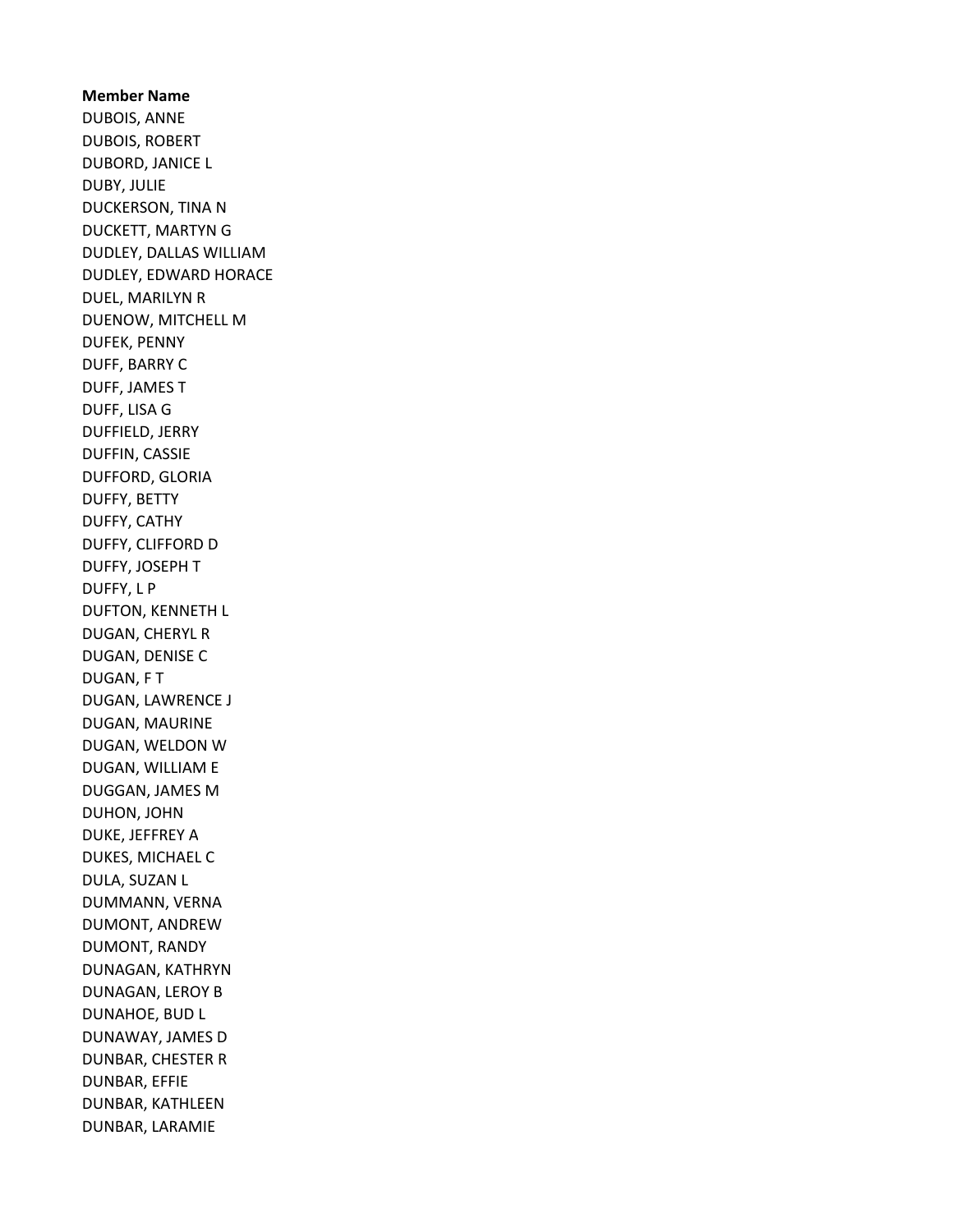Member Name DUNCAN, BILL L DUNCAN, CARL DUNCAN, RITA S DUNCAN, VICKIE DUNCUNSON, LARRY R DUNDAS, BRETT DUNFEE DUNHAM, DOLORES E DUNHAM, KORRENA DUNHAM, L WM DUNHAM, LEVERNE C DUNKEL, MARIE DUNKLE, RICHARD DUNLAP, CRAIG DUNLAP, DONALD M DUNLAP, JOHN D DUNLAP, PETER B DUNLAY, EDWARD E DUNN DUNN, DOUGLAS G DUNN, GINNY DUNN, JAMES C DUNN, JERRY DUNN, JOHN L DUNN, KELLY S DUNN, MARIAN DUNN, MICHEAL A DUNN, ROY D DUNN, SHARYN DUNN, WILLIAM C DUNNE, CHARLES DUNNE, WILLIAM B DUNNING, ALIDA G DUNSMORE, DEBRA D DUNSON, CLYDE DUNSTON, GEORGE T DUNSTON, JARVIS DUNSTON, OVEDA DUNTON, EUGENE T DUPLECHAIN, MARC R DUPREE, JAMES H DURAN, CONNIE G DURAN, DONNA DURAN, J PAMELA DURAND, ANNA DURAND, JOHN H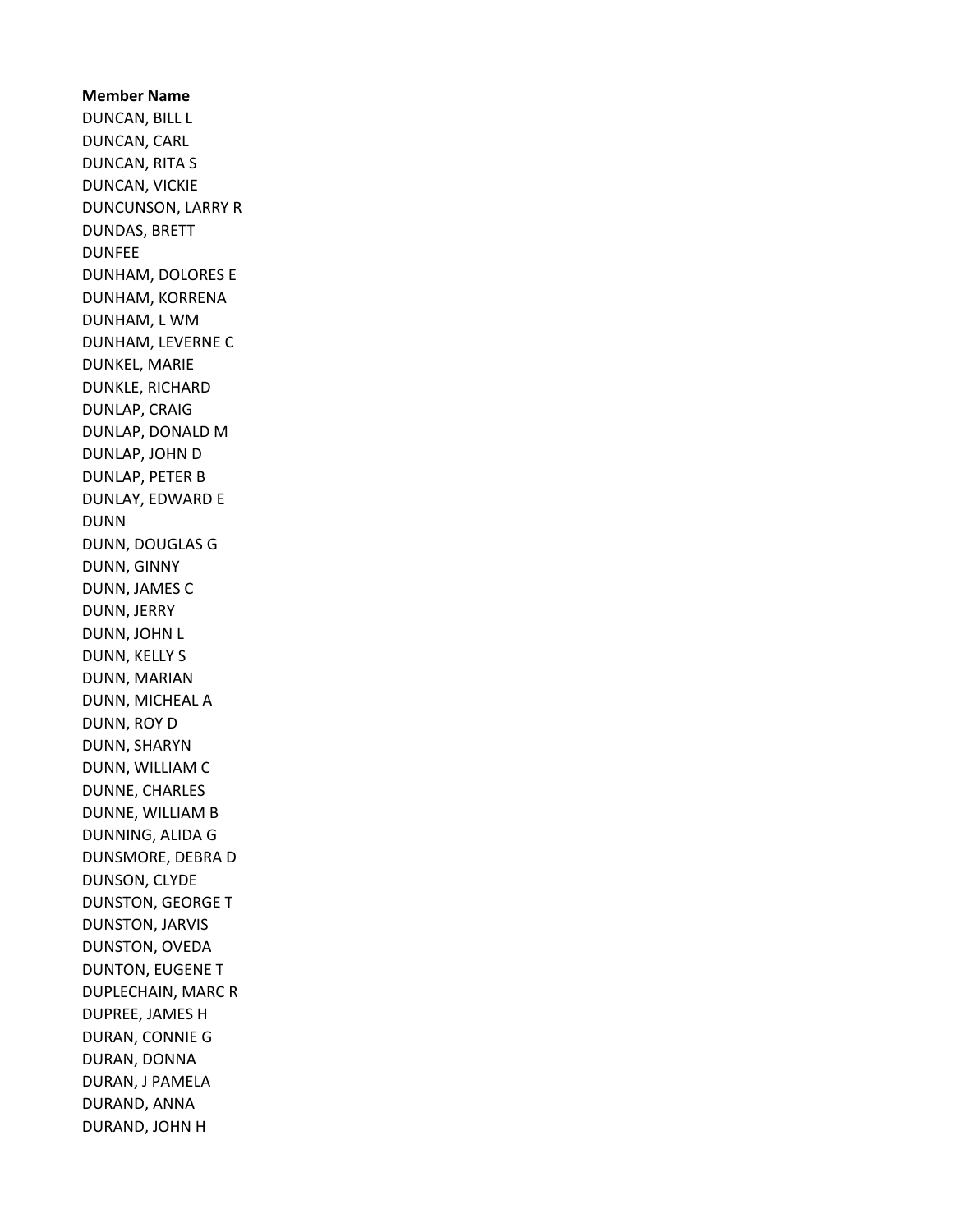Member Name DURAND, STEVEN C DURAND, TAMARA D DUREN DURETT, SCOTT DURGELOH, AMY DURHAM, MICHAEL DURR, CAROL DURRETT, JOHN DUKE DURSI, MAUREEN DURYEA, DEANNA DURYEE, JOHN B DUSEK, GEORGE DUSENBURY, JEFFERY S DUSHKIN, KATHY G DUSHKIN, MADELINE DUSSAULT, MICHAEL P DUTHIE LAMORE, JILL DUTHIE, PATTI B DUTY, DARRELL W DUVAL, BRYAN/ELIZABETH DUVALL, DIANE DWEAK & WOLFE CONST. CO DWIGGINS, ALICE M DWYER, BRIAN DWYER, DANIEL DWYER, DOREEN C DWYER, EDWARD J DWYER, MAUREEN DWYER, NELLI J DYAKANOFF, WM R DYE, DARIN DYE, GARY L DYER DYER MANOR CONDO ASSOC DYER, E FOSTER DYER, MARIO L DYER, TOM DYETT, JOHN R DYKES, DENISE DYKMAN, RAY R DYKSTRA, DIRK H DYMENT, TERESA C DYRUD, JACKIE A DZIENKOWSKI, J LARRY EAGAN, DENNIS EAGLE RIVER DEVP CO INC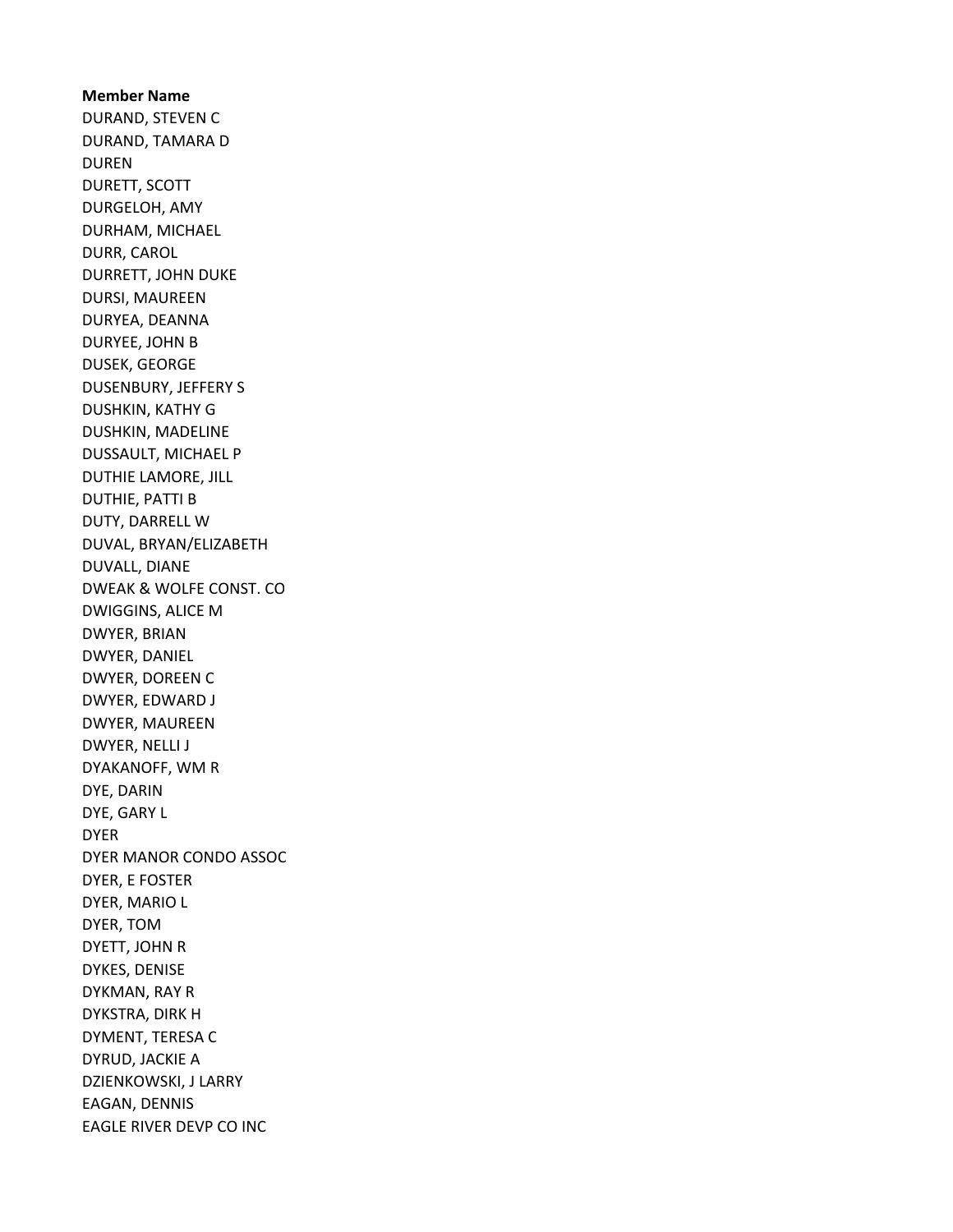Member Name EAGLE, RITA EAGLEY, M LINDA EAGLEY, SHERRY J EAKMAN, DANIEL L EAKMAN, KEVIN EALUM, WILMA L EARHEART, PAMELA EARL, CARLON EARL, CHRISTINA HANSEN EARL, E ELLERENE EARL, MICHAEL M EARL, ROBERT EARL, ROBERT L EARLES, LAURETTA EARLEY, TRISH EARLY, JONNIE L EARLY, KATHERINE EARLY, SUSAN M EARLY, TRISHA EARNHART, CAROL EARWOOD, ROSE M EASH, JEFF EASLEY, CHERYL EASLEY, N JOAN EASON, TERRY EAST, GERALD EAST, MARK EASTBERG EASTBURN, WILLIAM P EASTE OF RUSTY WILKENING EASTMAN, L ANNA EASTWIND INC EASTWOOD, GERALD W EASTWOOD, JAMES C EATON, A JULIE EATON, CLYDE E EATON, DIANA L EATON, JESSALYN EAZOR, RICK EBA ENGINEERING INC EBENEZER, RICHARD E EBERHARD, BRIAN B EBERHARDT, WAYNE L EBERHART, WILLIAM W EBERT, CLAIR P EBERT, PAMELA A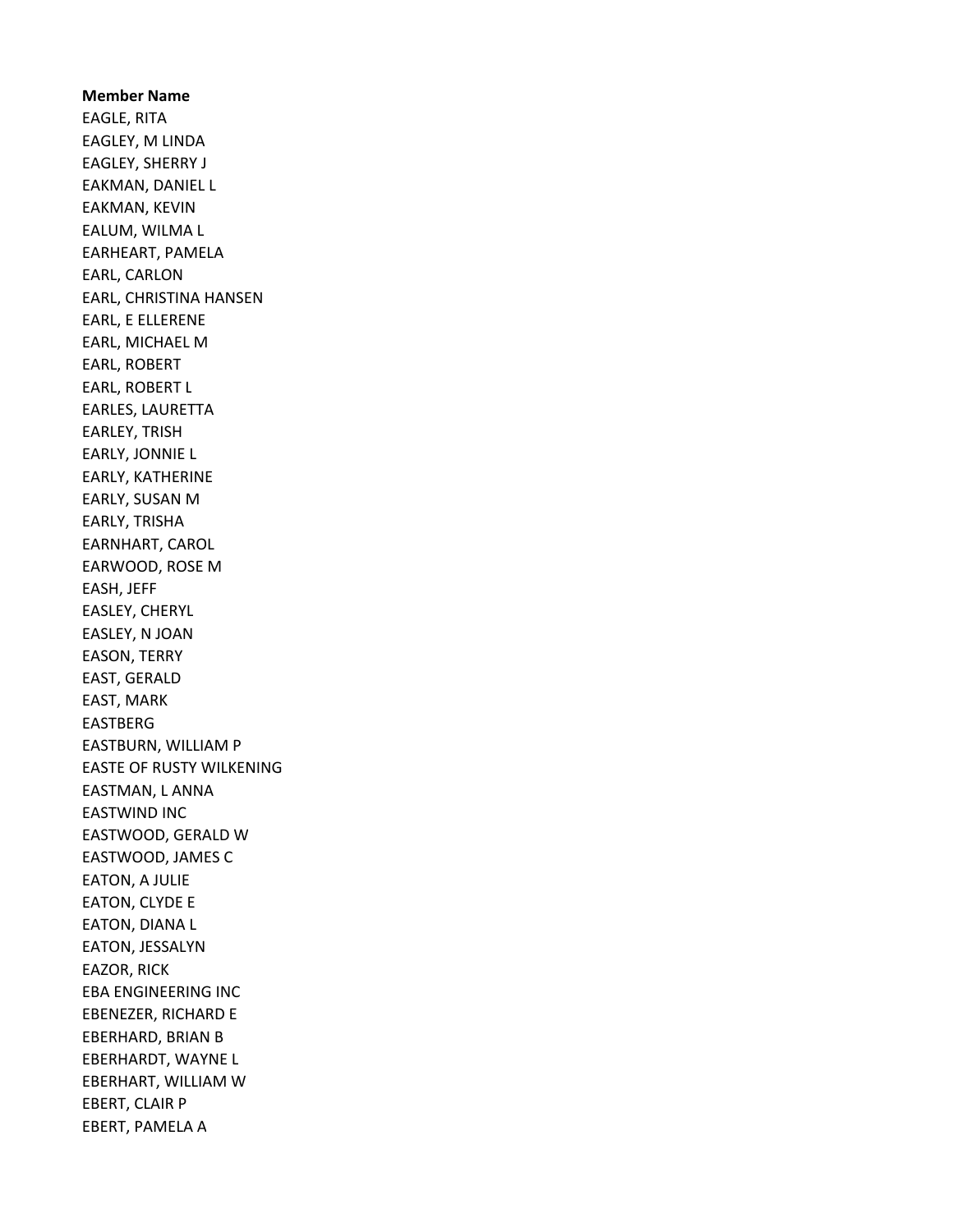EBERT, YVONNE EBY, LARRY ECHEVERRIA, GRACIELA M ECHOLA, MICHEAL R ECHOLA, PATRICE ECHOLS, LISA D ECHOLS, MATHEW M IV ECHTERNACHT, JOHN D ECKELHOFF, RANDAL J ECKELS, WILSON ECKENROD, THOMAS ECKMAN, L STANLEY ECKMAN, PAUL ECKSTEIN, STEVEN C ECKSTEIN, UTE EDAR, AGNES J EDDLESTON, LAREN EDDY, GEORGE A EDDY, JEFFERY P EDDY, ROCKY EDELEN, RICHARD EDEN, DALE EDENFIELD, MARIAN EDENS, DAN EDENS, JOYCE E EDENS, ROBERT EDERLE, KARL H EDGE EDGEMON, BILL EDGERTON, K W EDINGER, VICKIE M EDINGTON, SUZANNE EDISON BROS STORES INC EDISON, MINDY J EDMISTON, GORDON EDMOND, BETTY EDMONDS, CHARLENE Y EDMONDS, D PETER EDMONDSON, CHRIS EDMONDSON, CHRISTINE EDMONDSON, DEREK EDMONDSON, S DONNA EDMONDSON, THOMAS J EDMUNDS, THOMAS A EDMUNSON, JOHN E EDNESHAW, DARRYL L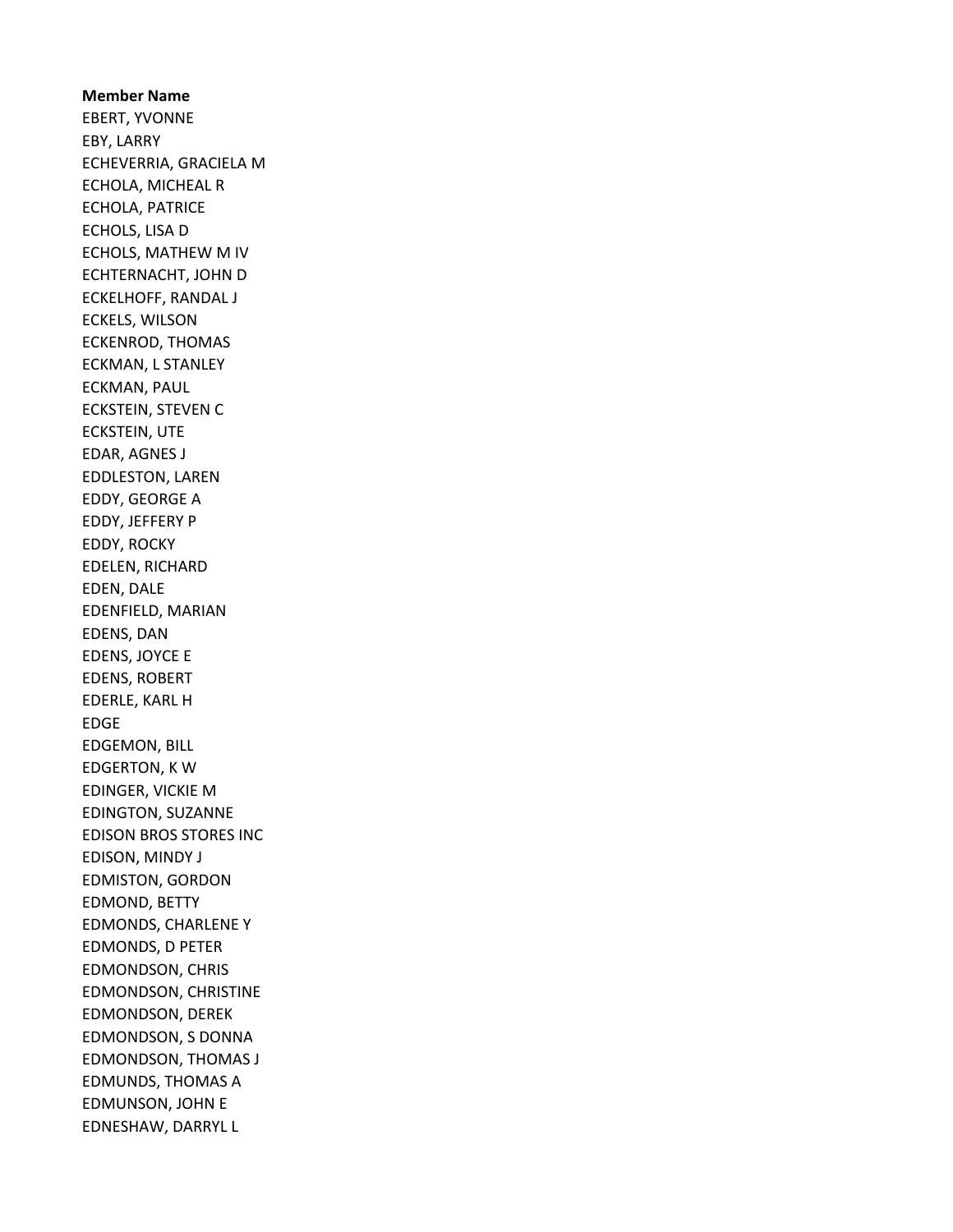# Member Name EDONE, S M BURNTHON EDS UNLIMITED AUTOBODY EDSALL, KATHRYN M EDWARDS EDWARDS, CASSANDRA EDWARDS, DAVID L EDWARDS, DEBORAH L EDWARDS, E SAMUEL EDWARDS, EVELYN C EDWARDS, JANET A EDWARDS, JERRY M EDWARDS, KARYN EDWARDS, KATHRYN K EDWARDS, MAHLON R EDWARDS, MARGARET D EDWARDS, MARJORIE A EDWARDS, NIKI L EDWARDS, NONA P EDWARDS, PAULA EDWARDS, RICHARD EDWARDS, THOMAS J EDWARDS, WILLA J EE/CC INC EESTRATION, BARBARA EFFECTIVE RADIATED PWR EFFLER, T ROY EFIRD, JAMES C EGAN, BEVERLY SUE EGAN, DEBORAH EGAN, DIANE EGAN, SUZANNE EGELAND, MICHAEL E EGENOLF, JOHN J EGGERS, JOANIE L EGGERT, J THOMAS EGGLESTON, KELLY A EGGLESTON, RON EGGLETON, WANDA EGLI, STEPHEN EGLOFF EGNATY, RUTH EHLERS, HARALD R EHLERS, RANDY EHLIN, MAGNUS EHRENBARD, R L EHRLINSPIEL, JILL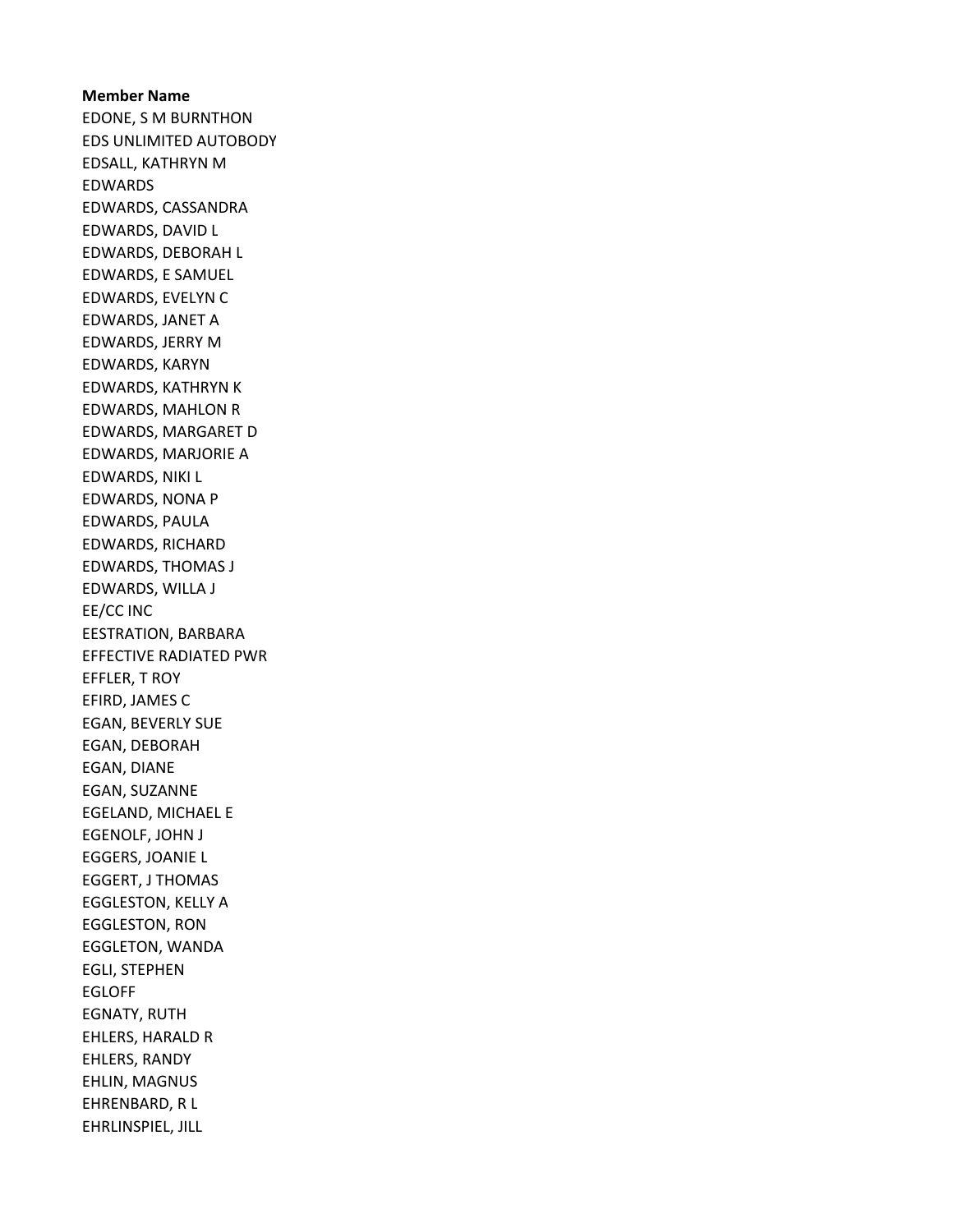Member Name EHRMANN, A PATRICIA EIBEN, CAROL J EICHHOLZ, BEVERLY EICKBUSH, PAULINE JOHNSON EID, RUDOLF H EIDE, LEON EIDE, STERLING H EIDELBERG, GREGG EIDEM, KATHLEEN EIKEMO, JANICE E EILO, KURT A EISCHEN, DOUGLAS A **EISCHENS** EISENHOWER, C A EISERT, DOUG C EKEMO, WM H EKMAN, CARL EKMAN, DAVIN R EKSALA, STEVEN EKSTRAND, KENNETH J EKSTROM, PETE EKSTROM, ROBERT ELAM, HUBERT ELAM, PAM ELAM, THOMAS M ELBRYANT, ELBRYANT ELDER, CAROLYN ELDER, CHARLES R ELDER, CYNTHIA ELDRED, PATRICIA ELDRED, TREVOR ELDRIDGE, CARRIE ELDRIDGE, JOHN R ELDRIDGE, KENTON T ELDRIDGE, MARGOT ELDRIDGE, STEPHANIE ELEY, JOEY S ELG ELIAS, HILDA B ELIAS, SHERRY M ELIAS, THOMAS M ELISON, WYONA D ELKINS ELKINS, BERNIE ELKINS, C C ELKINS, L JEFF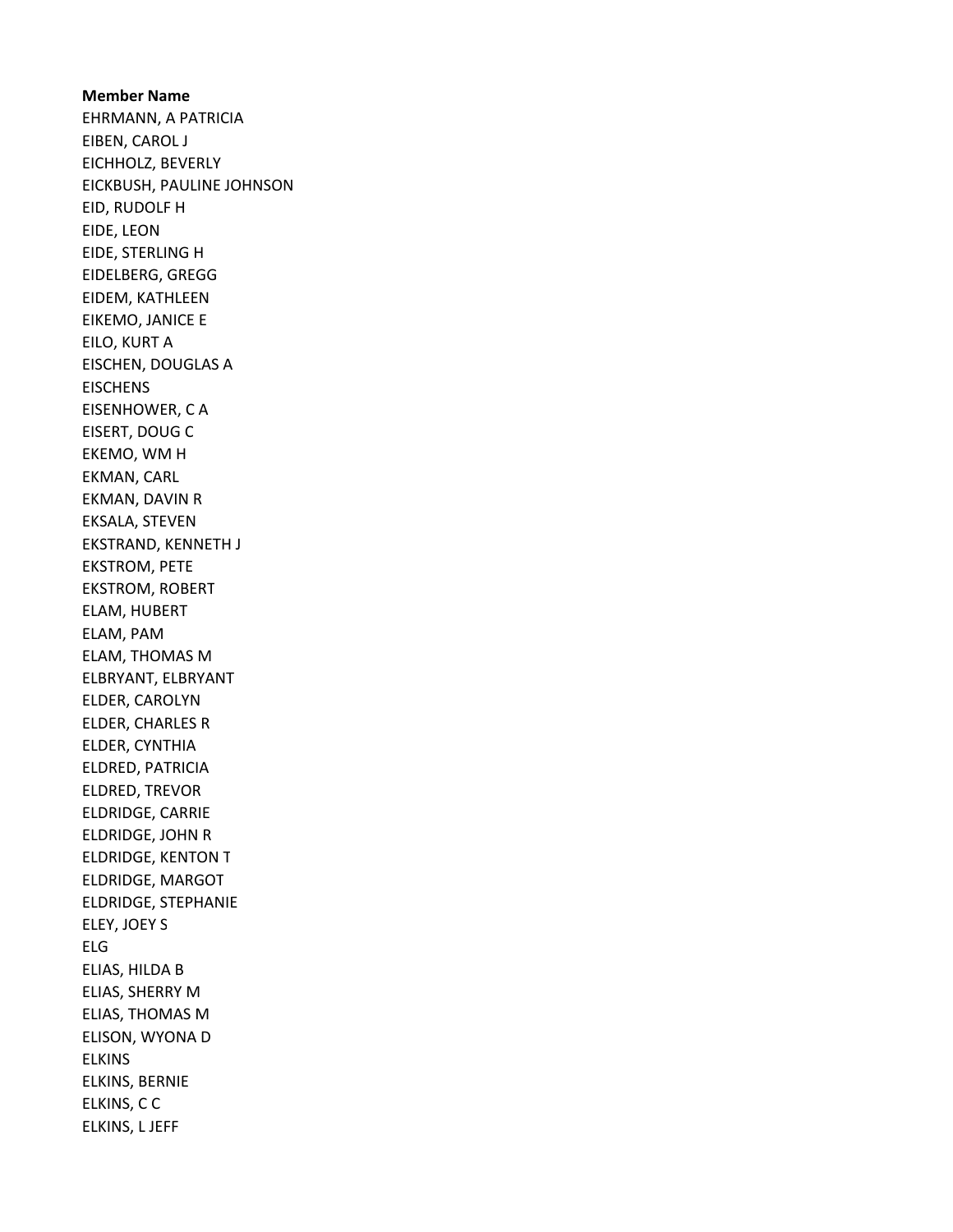Member Name ELLCEY, RICHARD ELLEDGE, ROSEMARY ELLER ELLER, BARRY C ELLER, ELMER L ELLER, THOMAS J ELLERY, STEVEN ELLINGSON, CHRISTINE ELLINGTON, L CHARLES ELLINGWOOD, PRISCILLA S ELLIOTT, DANIEL B ELLIOTT, GERRI E ELLIOTT, LORI ELLIOTT, MARY ELLIOTT, NATALIE M ELLIOTT, PAMELA J ELLIOTT, RICHARD A ELLIOTT, RONDA E ELLIOTT, VIRGIE L ELLIOTT, W JAMES ELLIS, BERTHA ELLIS, CARL O ELLIS, DAVID ELLIS, DIAN ELLIS, E WILLARD ELLIS, GAYLE ELLIS, JAMES F ELLIS, JODY ELLIS, LLOYD C ELLIS, MERRIE L ELLIS, NANCY ANN ELLIS, RODGER ELLIS, TERRI JEANNE ELLIS, TIMOTHY J. ELLIS, TINA D ELLIS, TROY JOHN ELLIS, WAYNE ELLIS, WILLARD S ELLISON, AVA ELLISON, DONALD ELLISON, R A ELLISON, TERRY ELLSWORTH, LOUIS ELLSWORTH, M W ELLSWORTH, TIMOTHY R ELLSWORTH, TWILA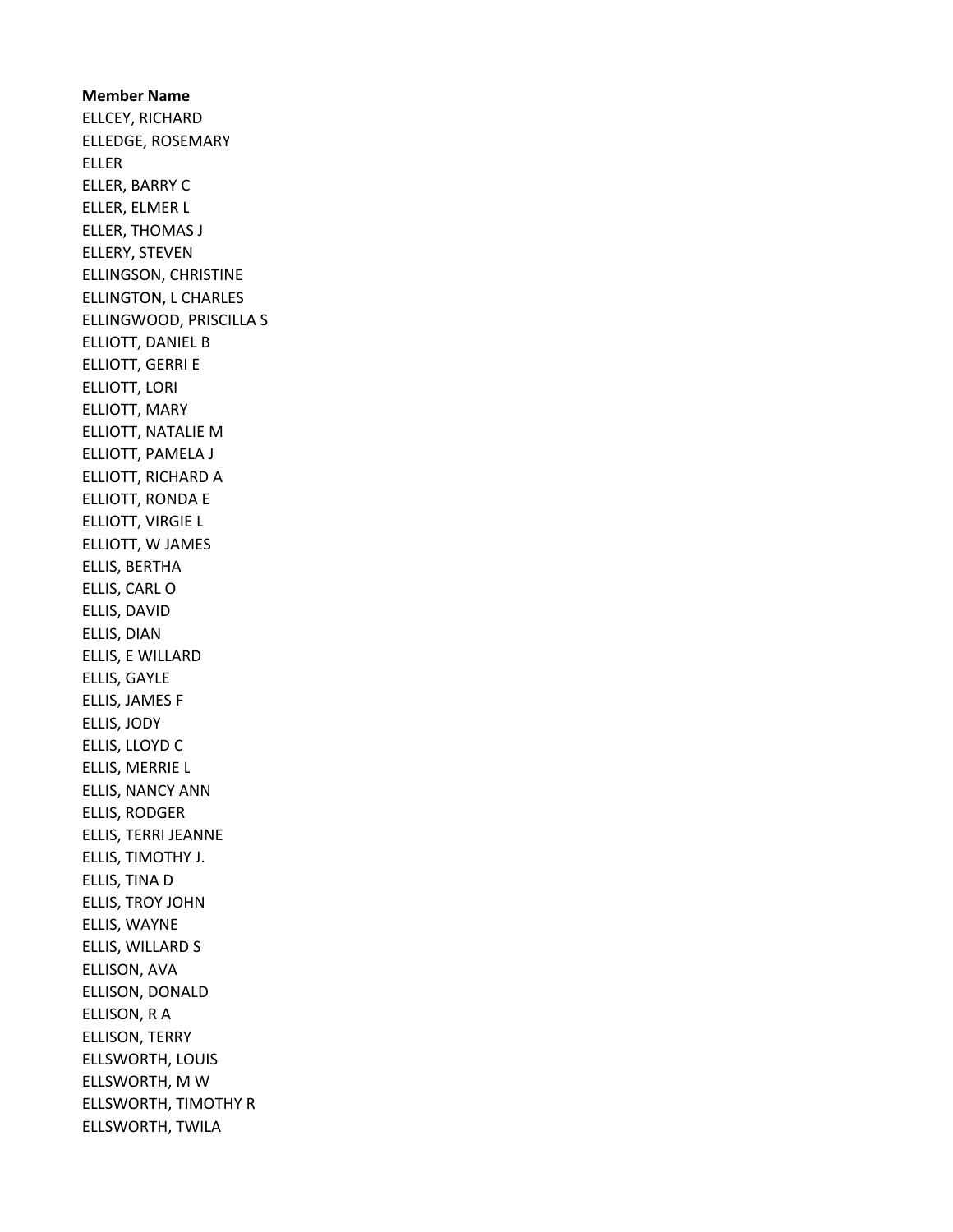# Member Name ELLWANGER-JOHNSON, REATHA ELLZEY, H H ELM, DIANE ELMORE, EDITH A ELMORE, GREG ELMORE, JO BILLIE ELMORE, SANDRA ELMOREY, ELMOREY ELSBERRY, KEITH ELSNER, BRYAN ELSON, JOHN WALTER ELSON, MARTHA ELSTON, ROBERT D ELT, MARIBETH ELVE, NEIL ELWOOD, KARL W EMBRY, RHONDA A EMCON ALASKA INC EMDO, HISASHI EMERSON ENT INC EMERSON, KAREN R EMERSON, RICHARD E EMERSON, SCOTT EMERSON, WILLIAM L EMERT, JEFFREY EMERY, BILLYE L EMERY, EMILY EMERY, JOHN EMMAL, MRS D EMMAL, SAMANTHA EMMONS, DOROTHY EMORY, JANICE ENARI, KIRA ENBERG, BART A ENBERG, KAREN M ENBYSK, R HOWARD ENDELL, JANNA K ENDER, RICHARD ENDERS, JERRY ENDERS, JOHN ENDICOTT, EVA ANN ENDLICH, STEVE ENDO, DAVID ENDSLEY, G VIRGINIA ENG, ELANA R ENG, JOHN J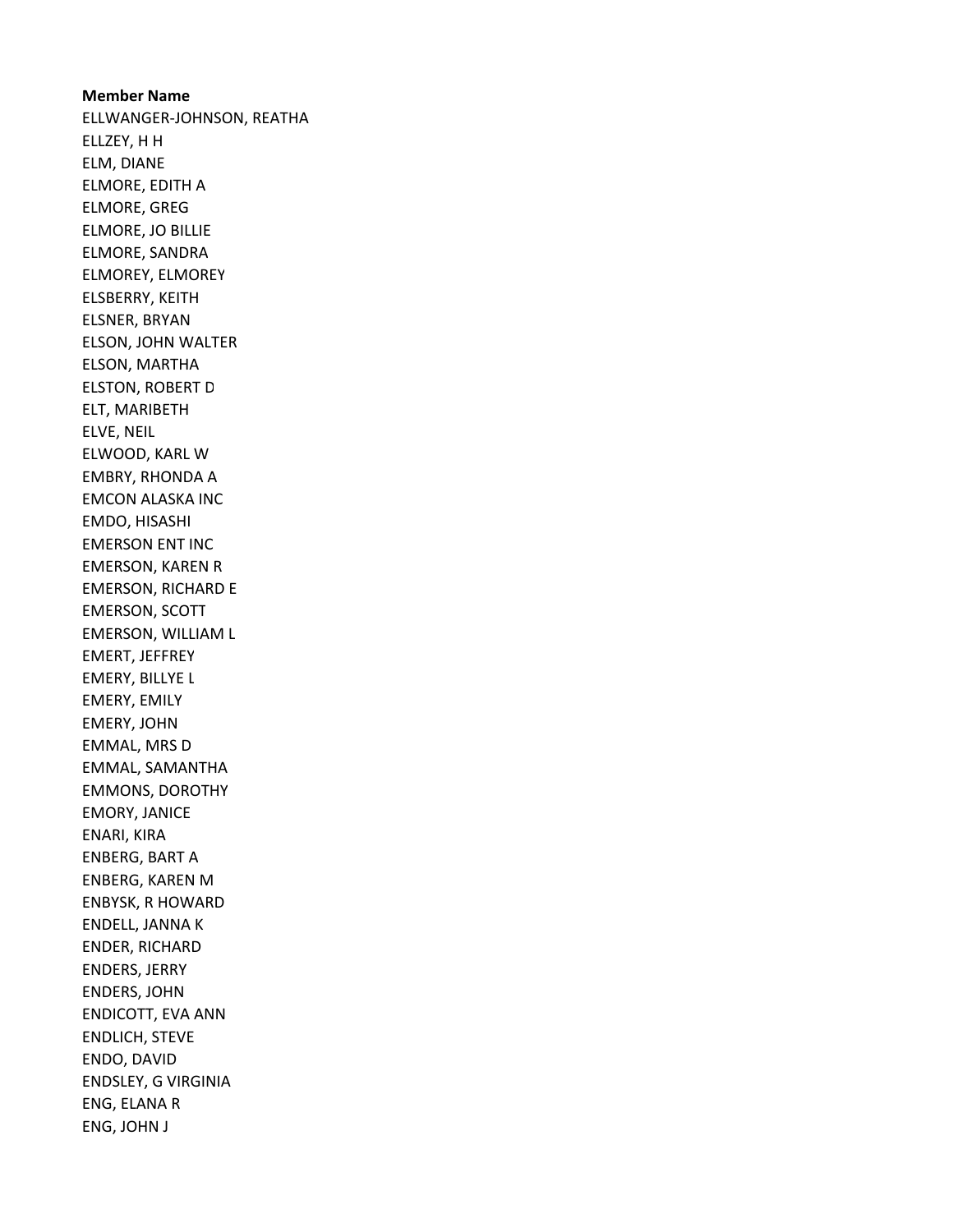Member Name ENGEBRETSON, GRACE ENGEBRETSON, LYNN M ENGELBACH, ROB ENGELDINGER, MARK ENGELKE, DIETER ENGELMAN, CHRIS ENGER, STEVEN R ENGINEERED FIRE SYSTEMS ENGLAND, DEBORAH ENGLISH ENGLISH, J R ENGLISH, KELLY ENGLISH, KERT R ENGLISH, L ROBERT ENGLISH, MARIE J ENGLISH, RANDY J ENGLISH, RICK ENGLISHOE, BARTZ ENGLUND, CHRISTINE M ENIEX, ROBERT S ENMAN, DEBORAH J ENNES, LARRY ENRIGHT, ELLEN M ENRIGHT, MARY ANN ENRIQUEZ, VICTOR ENSMINGER, CINDA ENSUNSA, RICHARD R ENVIROMENTAL MGMT INC ENYART, OLIVER J EPOCH WELL LOGGING INC EPPERSON, ANNA M EPPERSON, FLOYD EPPERSON, GLEN A EPPS, LEWIS J EQUIRES, SUZETTE D EQUIT LIFE ASSUR SOC ERAL, THOMAS ERDLE, ALISA A EREN, ALI ERHART, JEANNINE L ERICKSON ERICKSON, ALLEN ERICKSON, ARLAN C ERICKSON, CAL M ERICKSON, DARLENE M ERICKSON, DARRELL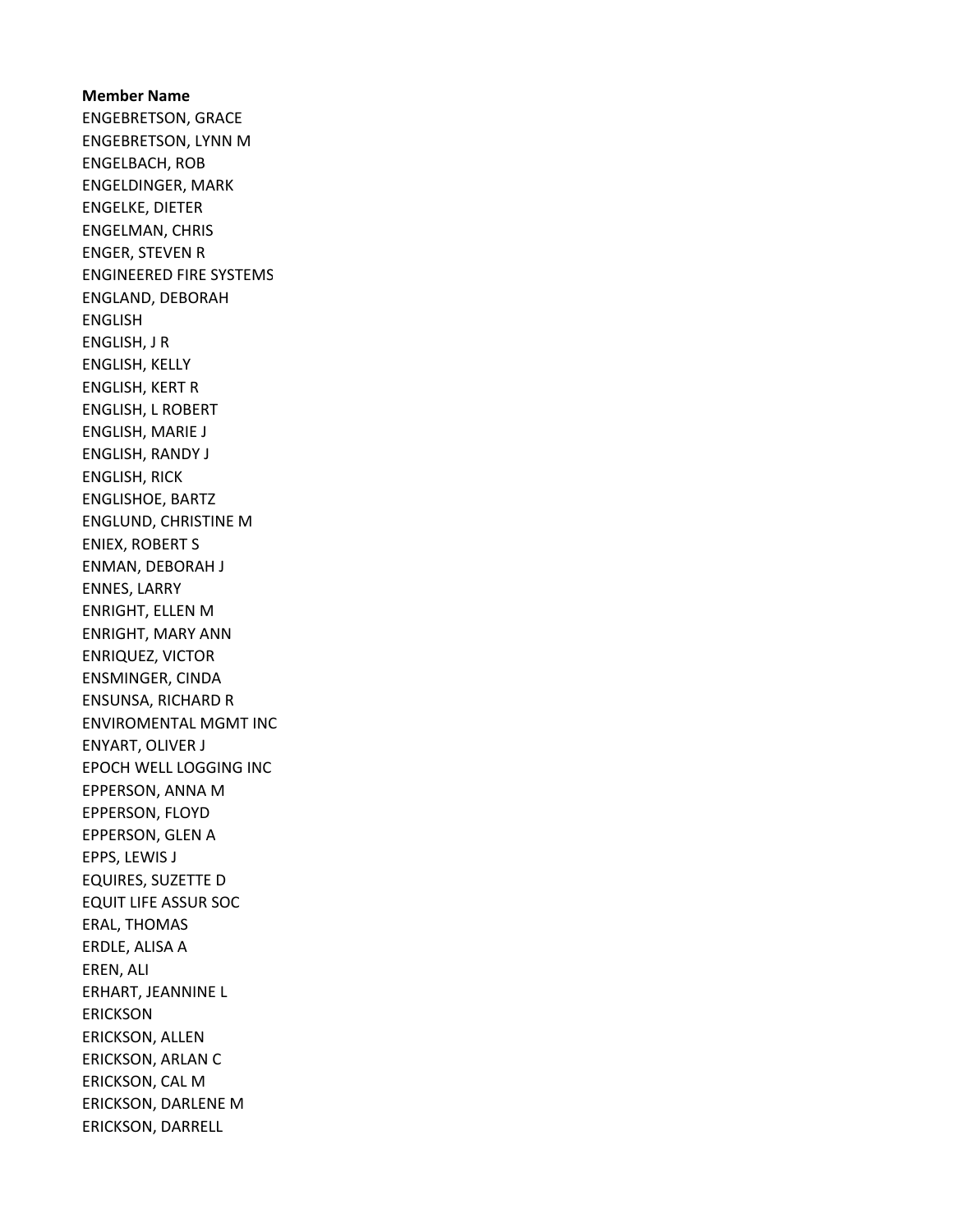# Member Name ERICKSON, DAVID E ERICKSON, DEBORAH L ERICKSON, DESTYNE ERICKSON, DONALD B ERICKSON, EDWARD D ERICKSON, GAY M ERICKSON, GAYLE A ERICKSON, GEORGE S ERICKSON, JENNIFER L ERICKSON, JEROME A ERICKSON, KARY R ERICKSON, KELLIE S ERICKSON, LOVISA ERICKSON, LUCIA R ERICKSON, MILLICENT A ERICKSON, PAUL B ERICKSON, RAYLENE M ERICKSON, STEVE D ERICKSON, SUSAN ERICSON ERIKSON, DAN T ERKERS, ROXANNE M ERLWEIN, TED ERMI, CHARLES A ERNIE, AVILA EROVICK, BRIAN ERTEL, GARY L ERVIN, CYNTHIA R ESATAE OF JOHN L HAMNER ESBENSHADE, CATHERINE R ESCALERA, CARLOS ESCARDA-RODRIGUZ, FERNANDO ESCHBACHER, GEORGE ROBERT ESCHBORN, DAVID R ESCOBEDO, CHRIS D ESCOBEDO, PATRICIA ESDALE, ERIC L ESENITUK, ROBERT K ESKRIDGE, JIMMIE C ESPEN, ROBERT ESPER, JAMES V ESPER, ROBERT ESPINOZA, MARIO L ESSAYYAD, MUSA M ESTACIO, ANNAMARIE C ESTALILLA, NOEL V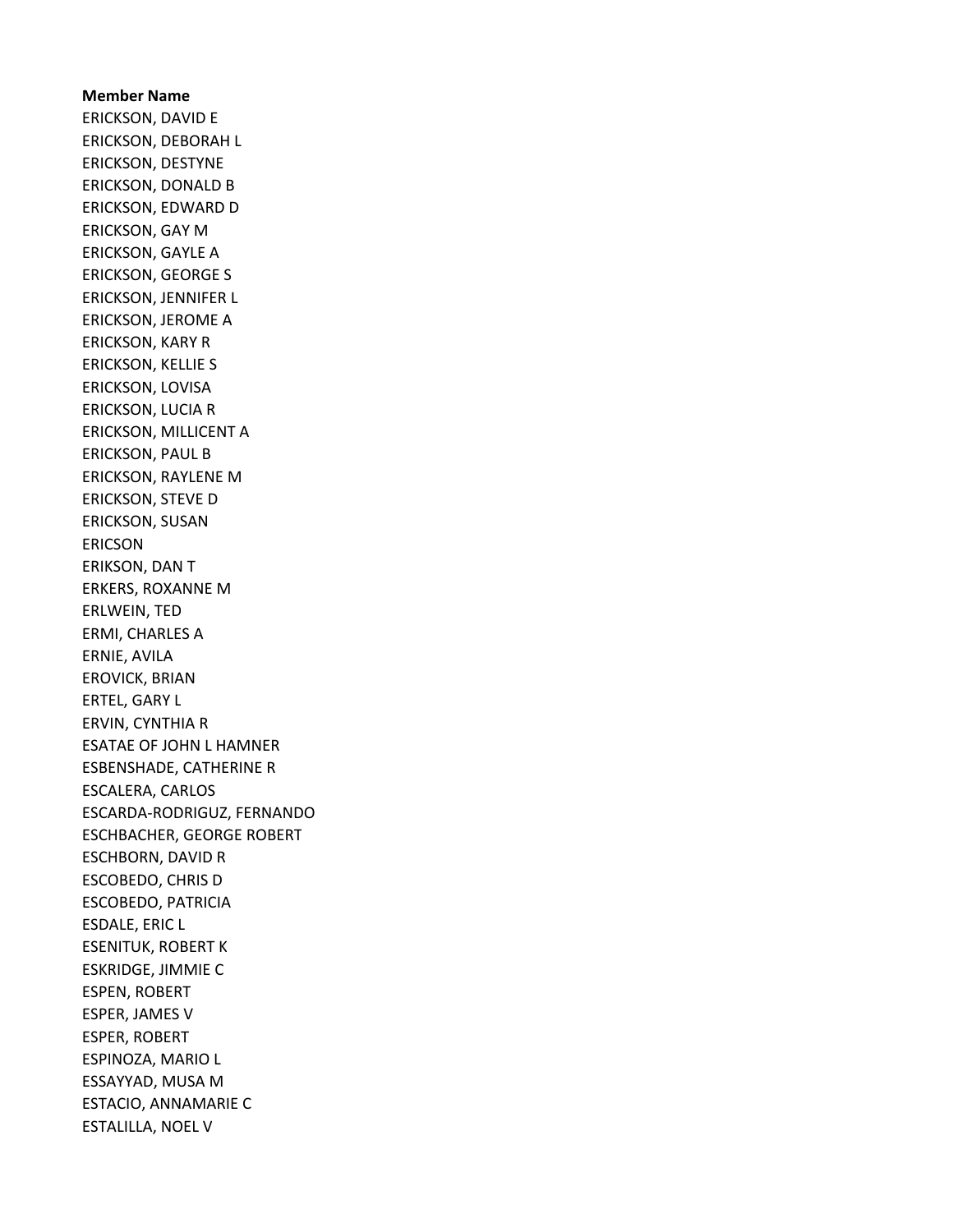ESTATE OF ADOLPH JOE RISKI ESTATE OF ALBERT RENK ESTATE OF ALICE E LARSON ESTATE OF ALICE E MILLER ESTATE OF ALICE P DILLBECK ESTATE OF ALLAN R CHASE SR ESTATE OF ALLEN CAMERON EDMONDSON ESTATE OF ANDREA LOUISE VASQUEZ ESTATE OF ANNE SALLY MARCEL ESTATE OF ANTHONY DAWSON ESTATE OF ARDRA D V GUMP ESTATE OF ARTHUR BRANDON ESTATE OF ARTHUR C CHRISTENSEN ESTATE OF ARTHUR J DUFOUR ESTATE OF ARTHUR R HAHN JR ESTATE OF BARBARA J HAGEMAN ESTATE OF BARBARA K DOUGHERTY ESTATE OF BARBARA K MACY ESTATE OF BARBARA N WILSON ESTATE OF BARBARA SIMPSON ESTATE OF BEATRICE M RICHARDS ESTATE OF BENNY L JOY ESTATE OF BERNARD KLOUDA ESTATE OF BERNICE BUTTO ESTATE OF BERTHA NINA MORRIS ESTATE OF BETH P CLARK ESTATE OF BILLIE BOWIE ESTATE OF BILLIE K SMALLEY ESTATE OF BOOKER T HUDSON ESTATE OF BRUNHILDE THERESA COLLEY ESTATE OF CARL R KRON ESTATE OF CARLA MARIE LORTZ ESTATE OF CAROL FINKE ESTATE OF CAROL Y GAGNEBIN ESTATE OF CAROLYN CROFT LUDWIG ESTATE OF CARY PARKER JR ESTATE OF CATHERINE ISABELLA ESTATE OF CHARLES ALEXANDER WHITE ESTATE OF CHARLES FRANK SCHROEDER ESTATE OF CHARLES H JONES ESTATE OF CHARLES LEWIS OCONNELL ESTATE OF CHARLES MORRISON ESTATE OF CHRISTOPHER PAUL BLANCHARD ESTATE OF CHUCK LADROW ESTATE OF CLARA ANGNABOOGUKK ESTATE OF CLARA B STEINER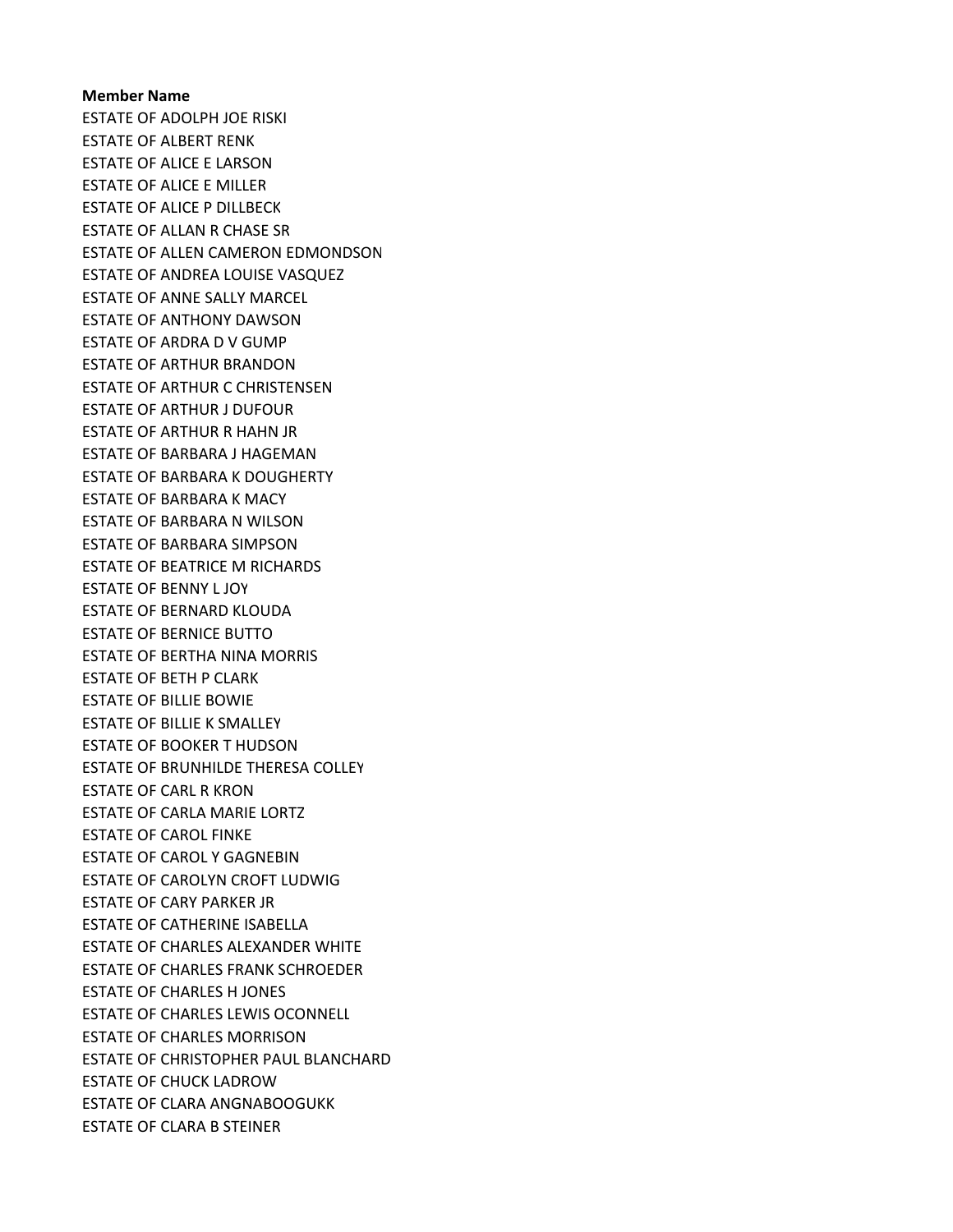ESTATE OF CLARENCE GAMACHE ESTATE OF CLARENCE VICKARYOUS ESTATE OF CONNIE ELIZABETH UNDERHILL ESTATE OF CORBIN GLENN FIELDS ESTATE OF DAGMAR BRENNAN ESTATE OF DAPHNE ELIZABETH BROWN ESTATE OF DARLENE PETERS ESTATE OF DAVID HENDRICKSON SR ESTATE OF DAVID RAY EVANS ESTATE OF DEAN G PAGE JR ESTATE OF DEANNA JENELLE WARD ESTATE OF DELORES C YRIBAR ESTATE OF DELWIN L SEEBA ESTATE OF DENNIS CARRAHER ESTATE OF DENNIS RUHLE ESTATE OF DONALD L BROWNLEE ESTATE OF DONALD L ROHALEY ESTATE OF DONALD MCCRAY ESTATE OF DONALD MILES WAKEFORD ESTATE OF DONALD QUEST ESTATE OF DONALD T NEWTON ESTATE OF DOROTHY L WESTFALL ESTATE OF DOROTHY SUE SEYMOUR ESTATE OF DOUGLAS B HOOPER ESTATE OF DOUGLAS S PETERSON ESTATE OF EDDA HAHN ESTATE OF EDWARD L OWENS ESTATE OF EDWARD M DESAPIO ESTATE OF EDWARD M PEACE ESTATE OF ELAINE M RICK ESTATE OF ELBERT LEO WILLIAMS ESTATE OF ELEANOR A BUSHUE ESTATE OF EMMA LEE WALKER ESTATE OF EMORY WALKER ESTATE OF ERMA FAYE MCCLURE ESTATE OF ESTHER D CARTER ESTATE OF ESTHER IRENE GEORGE ESTATE OF ETHEL V FENLEY ESTATE OF EUGENE W PAYNE ESTATE OF EVA EDWARDS ESTATE OF EVELYN S PATTERSON ESTATE OF FRANCES ANNE TURNEY ESTATE OF FRANCES F FONFARA ESTATE OF FRED A ARMSTRONG JR ESTATE OF FRED PRIDE ESTATE OF GARY SMITH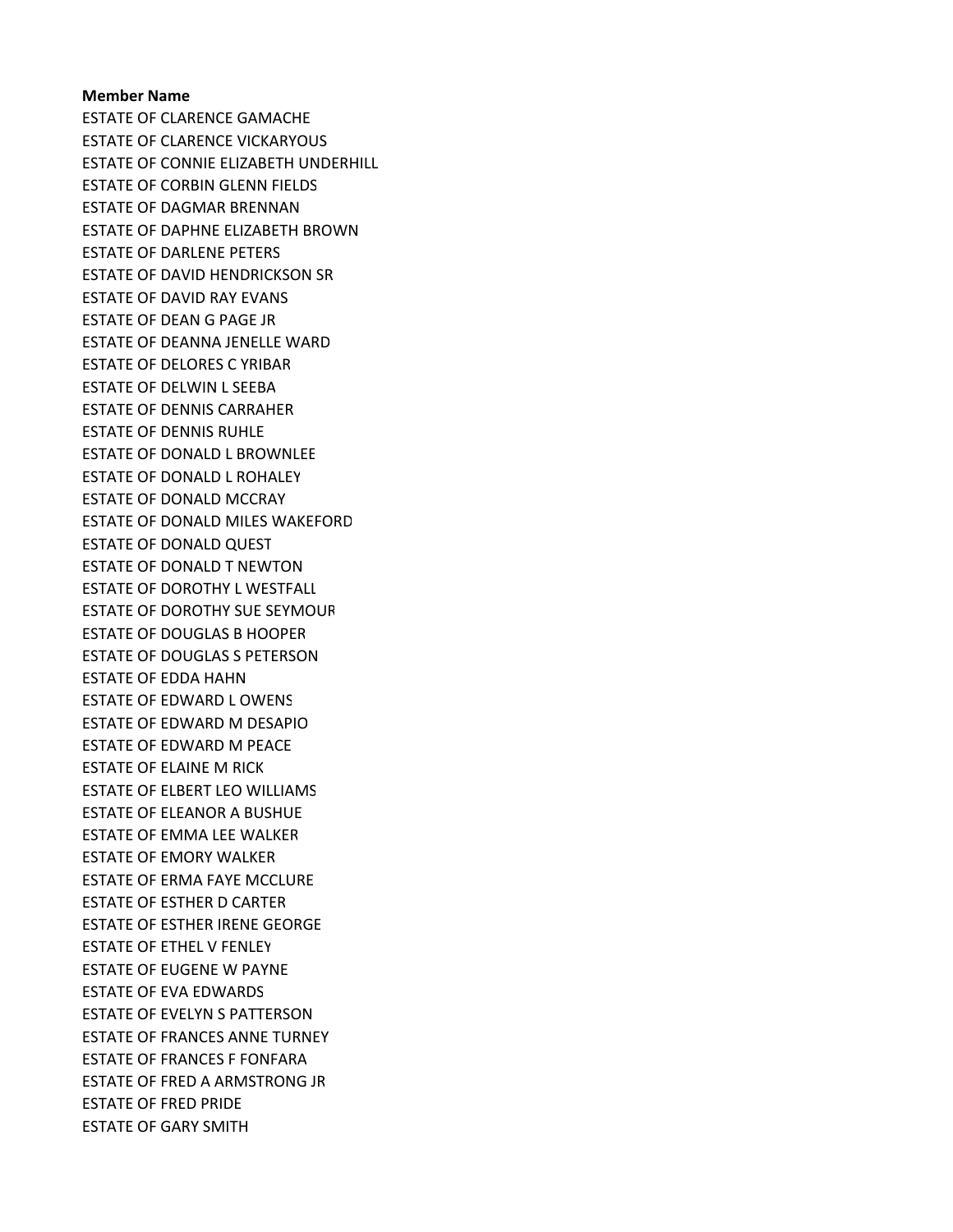ESTATE OF GEORGE A HALL ESTATE OF GEORGE A STEPANOV ESTATE OF GEORGE VLAHOVICH ESTATE OF GERALD SORENSEN ESTATE OF GLENN D SMART ESTATE OF GLENN PAUL GRAHAM ESTATE OF GLORIA DICKENSON ESTATE OF GOODY JAVIER ESTATE OF GORDON WAHTO ESTATE OF GRACE ANNA REMME ESTATE OF GRANT MORLEY ESTATE OF GREGORY O WEEKS ESTATE OF GUNNAR H ANDERSON ESTATE OF HALLERAN JR WILLIAM ESTATE OF HARLEN ROLFSON ESTATE OF HAROLD E ANDERSON ESTATE OF HAROLD W JOHANSEN ESTATE OF HELEN D BEIRNE ESTATE OF HELEN J SIMEONOFF ESTATE OF HENRY L TAYLOR ESTATE OF HERMAN TRENT ESTATE OF HERMINIA VILLARAMA ESTATE OF HORACE D JOHNSON ESTATE OF HOWARD ADAMS ESTATE OF HOWARD WAYNE NIEMI ESTATE OF HOWARD WOSLEY WRIGHT JR ESTATE OF IRENE HARTWIG ESTATE OF IRENE P HYDE ESTATE OF JACK G MILLER ESTATE OF JACK L YOUNG ESTATE OF JACQUELINE B LYNN ESTATE OF JACQUELINE LEE TUTTLE ESTATE OF JAMES A WILBER ESTATE OF JAMES J FRANKS ESTATE OF JAMES JONES ESTATE OF JAMES M ERESMAN ESTATE OF JAMES MCMAHON ESTATE OF JAMES RICHARD EVANS ESTATE OF JAMES STANLEY GLOVER ESTATE OF JANE B CLOE ESTATE OF JANET C GOETZ ESTATE OF JANET LEE ESTATE OF JANET S SMITH ESTATE OF JESSIE M YEARSLEY ESTATE OF JOAN MARKER ESTATE OF JOANNE K EMERY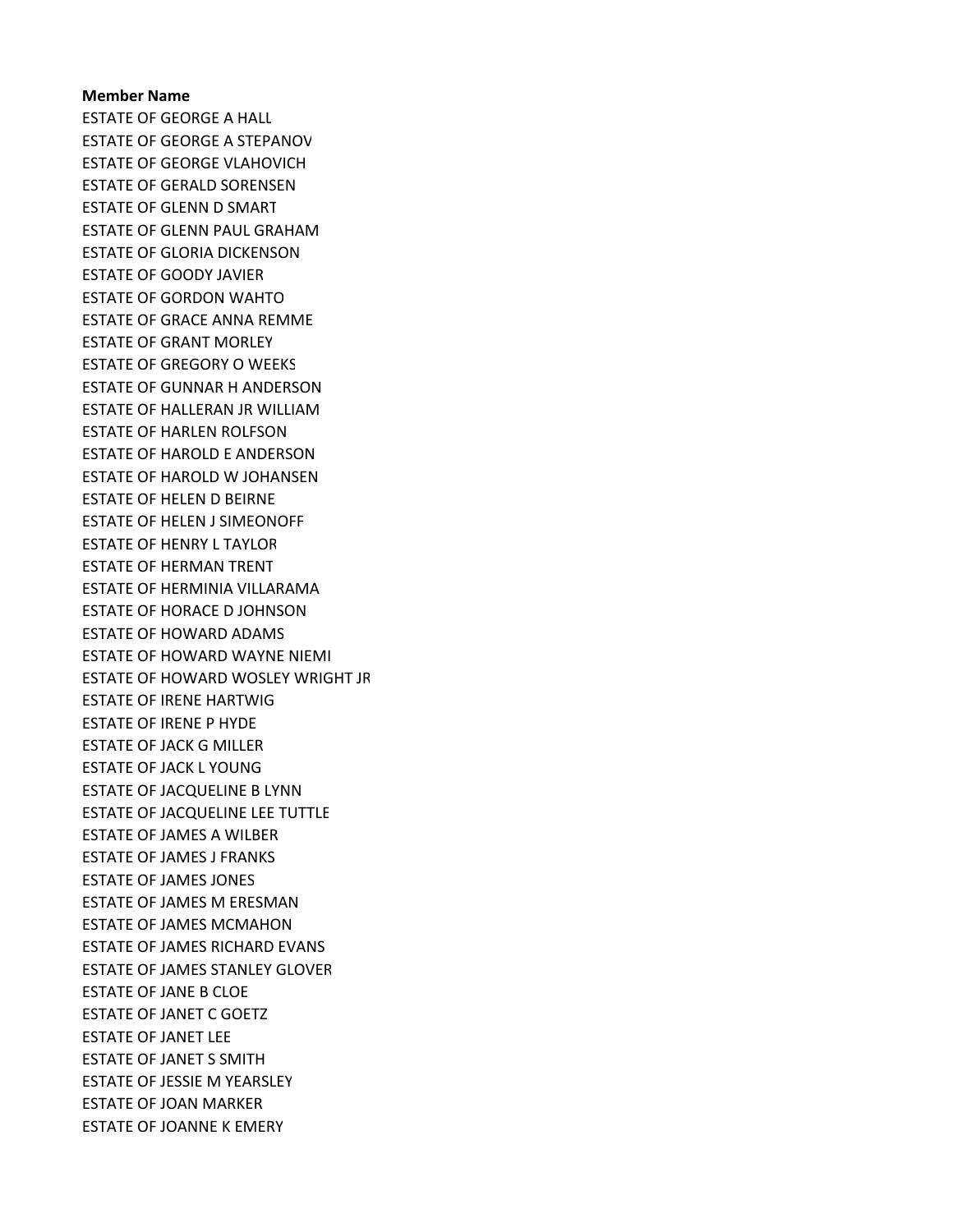# Member Name ESTATE OF JOESPH DOLD ESTATE OF JOHN A FEJES JR ESTATE OF JOHN ANDREW CASAGRANDA ESTATE OF JOHN C STAFFORD ESTATE OF JOHN C WOOLERY ESTATE OF JOHN EDWARD CAPEN ESTATE OF JOHN EVERITT JR ESTATE OF JOHN MATTHEW LYNCH ESTATE OF JOHN STROHMEYER ESTATE OF JOHN W STOLL ESTATE OF JON E KOLBECK ESTATE OF JON S HAAG ESTATE OF JOSE IBAY ESTATE OF JOSEPH C BYERLY ESTATE OF JOSEPH H WILBUR ESTATE OF JOSEPH HENRY GALLANT JR ESTATE OF JOSPEH L LINKENHOKER ESTATE OF JOYCE E HAMMONS ESTATE OF JUAN Y AGRON ESTATE OF JUDY WAGNER ESTATE OF KAREN M POWELL ESTATE OF KAREN MCQUAID HESS ESTATE OF KATHERINE M TORZY ESTATE OF KATHLEEN MEISER ESTATE OF KATHY HAYES ESTATE OF KENNETH JOHNSON ESTATE OF KENNETH R ADAMS ESTATE OF KIMBERLY ANN MOSLAK ESTATE OF L DARLENE LEDOUX ESTATE OF L W MACLELLAN ESTATE OF LANA JEAN JARRARD ESTATE OF LARRY BLANKS ESTATE OF LAURA POE ESTATE OF LEE CRUMBLEY ESTATE OF LEE W STRATMAN ESTATE OF LEEROY H PONDER ESTATE OF LEONARD ZAISER ESTATE OF LESLIE HEPPINSTALL ESTATE OF LESTER E BROWN ESTATE OF LETA F SMITH ESTATE OF LIA MATTICE ESTATE OF LINDA ANN TIMME ESTATE OF LINDA KIRSTINE RASMUSSEN ESTATE OF M D BLACKARD ESTATE OF MACHELLE V HAYNES ESTATE OF MADELEINE ELAINE HAWKINS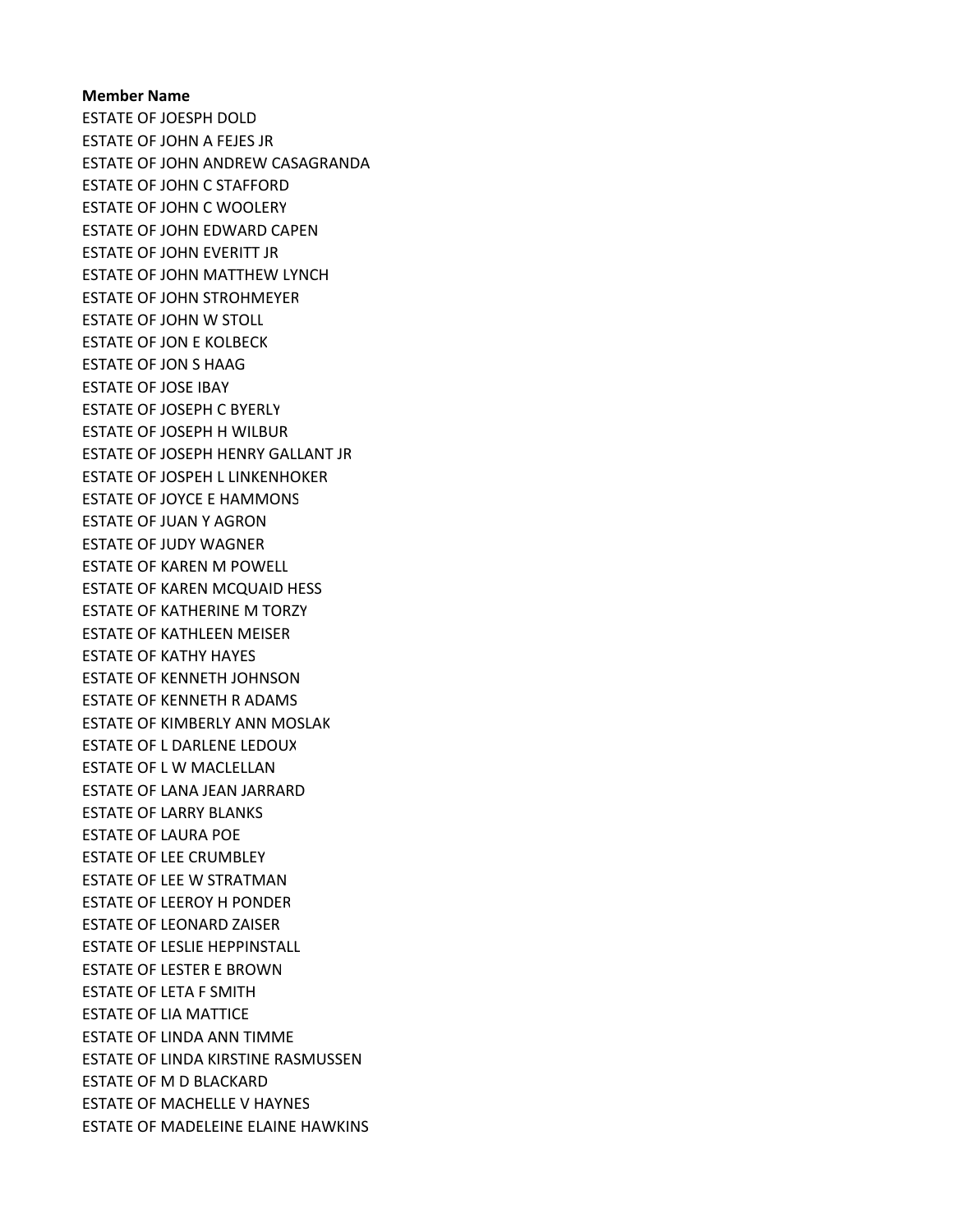ESTATE OF MADELINE STRACHAN ESTATE OF MAMIE M ALEXANDER ESTATE OF MARCELLA PEGGY JACKS ESTATE OF MARGARET E FISHER ESTATE OF MARGARET HILL ESTATE OF MARGE W WARD ESTATE OF MARIAN HILL ESTATE OF MARIE C CRUZ ESTATE OF MARJORIE E YOUNG ESTATE OF MARK J HENNINGS ESTATE OF MARVIN A MCNUTT ESTATE OF MARY JANE CHANDLER ESTATE OF MARY M FLYNN ESTATE OF MARY MCGUIRE ESTATE OF MARY SPRINGER ESTATE OF MAX A FONGER ESTATE OF MERRILL ALLEN WILSON ESTATE OF MICHAEL MRUK ESTATE OF MICHAEL R GOLDSTEIN ESTATE OF MILTON L FOWLER ESTATE OF MINNIE A SMITH ESTATE OF MITCHELL THOMAS WAGNER ESTATE OF MU IL PARK ESTATE OF N JUANITA BRATLIE ESTATE OF NANCY CAROLYN LYON WOOD ESTATE OF NANCY SCHJENKEN ESTATE OF NELL RYAN ESTATE OF NINA E PROCKISH ESTATE OF NONA BESSETTE ESTATE OF NORMAN ASHLEY ESTATE OF OK SON PREISINGER ESTATE OF PATRICIA BROCKWAY ESTATE OF PAULINE VEATER ESTATE OF PERCIEVAL S MALPAYA ESTATE OF PETER ALLOWAN ESTATE OF PETER ALOWEN ESTATE OF PHILIP CUTLER ESTATE OF PHILLIP G ROE ESTATE OF PORTIA D PHILLIPS ESTATE OF RANDY LEE ROOSDETT ESTATE OF RAYMOND D BREWER ESTATE OF RAYMOND DEFRANCE II ESTATE OF RAYMOND P CODERRE ESTATE OF REBECCA SUSAN TONSGARD GIBSON ESTATE OF RICHARD EVANS ESTATE OF RICHARD JOLICOEUR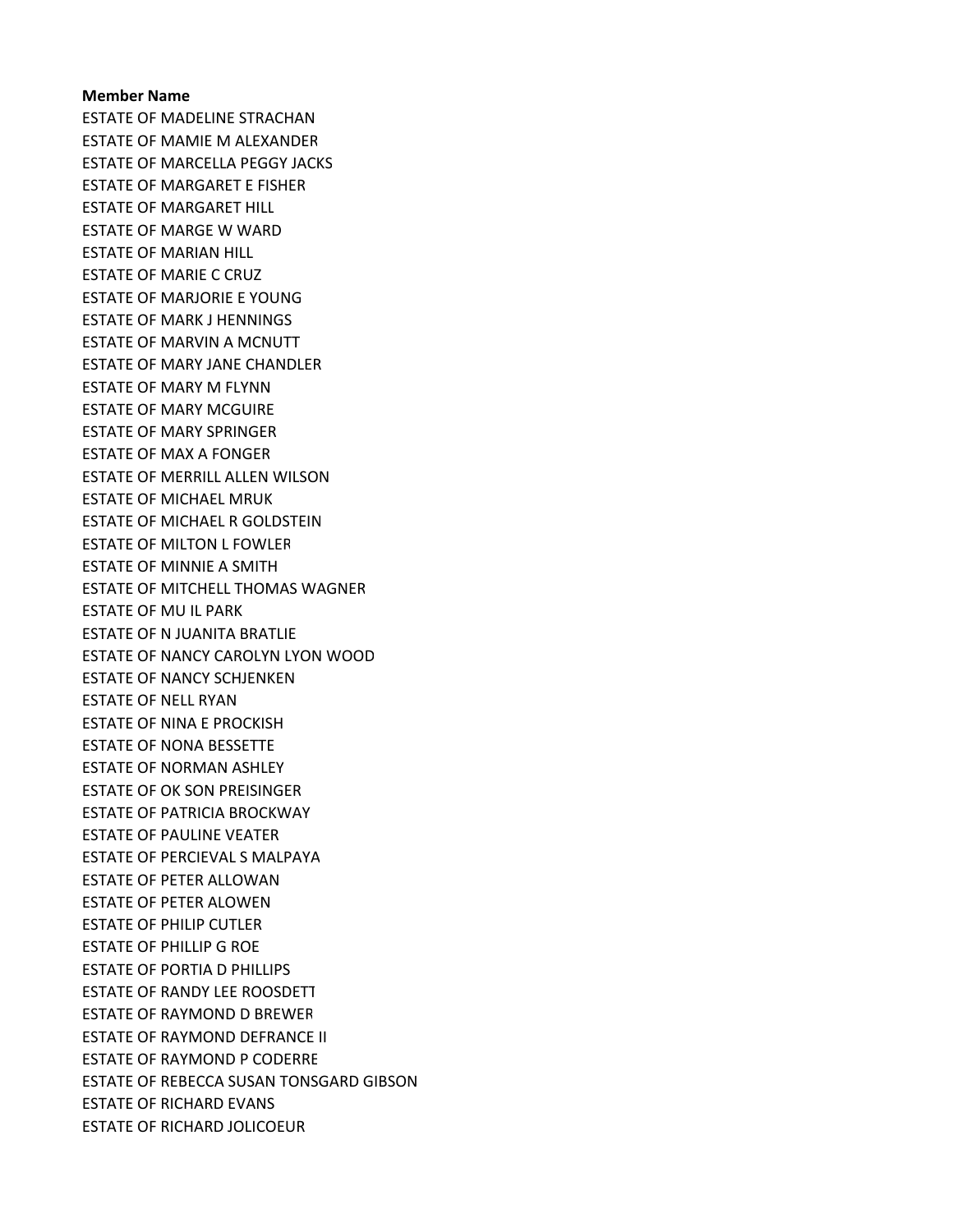# Member Name ESTATE OF RICHARD L HART ESTATE OF RICHARD P CAMPBELL SR ESTATE OF RICHARD W DELAPLAIN ESTATE OF RICK O HEIKES ESTATE OF ROBERT A DUNLAP ESTATE OF ROBERT A HUNT ESTATE OF ROBERT C ROCKER ESTATE OF ROBERT H WETTLESON ESTATE OF ROBERT J BAKER ESTATE OF ROBERT J STOKES ESTATE OF RONALD G BENKERT ESTATE OF RONALD L MOBLEY ESTATE OF RONALD M RISCH ESTATE OF RUDI HELBIG ESTATE OF RUTH B SANDVIK ESTATE OF SALLIE RODEHEAVER MORRIS ESTATE OF SANDRA LUSTMAN ESTATE OF SCOTT B DICKINSON ESTATE OF SCOTT ELIASON ESTATE OF SHANNON LEE ANDERSON ESTATE OF SHARON WOODS ESTATE OF SHEILA GONZALEZ ESTATE OF STANLEY T WILK ESTATE OF STEVE ORLANDO BELARDE ESTATE OF SUSAN BROWN ESTATE OF SUSAN CICCONE ESTATE OF SUSAN M DAHL ESTATE OF SUSIE A MERCULIEF ESTATE OF TANYA LEA BENNETT ESTATE OF TERRENCE L PETRUSKA ESTATE OF TERRY B GAMES ESTATE OF THELMA APPLEWHITE ESTATE OF THELMA HALL ESTATE OF THEODORA J WATTY ESTATE OF THOMAS A SCOTT III ESTATE OF THOMAS MCVEE ESTATE OF TOM EIDEL ESTATE OF TRUMAN B NEWSOME SR ESTATE OF URSULA COPE ESTATE OF VERNON TOMLINSON ESTATE OF VICKI E BYRUM ESTATE OF VIRGIL E COWGER ESTATE OF VIRGINIA S LYKINS ESTATE OF WALTER J BOOI ESTATE OF WALTER KOHUT ESTATE OF WASHINGTON WILLIAM BROWN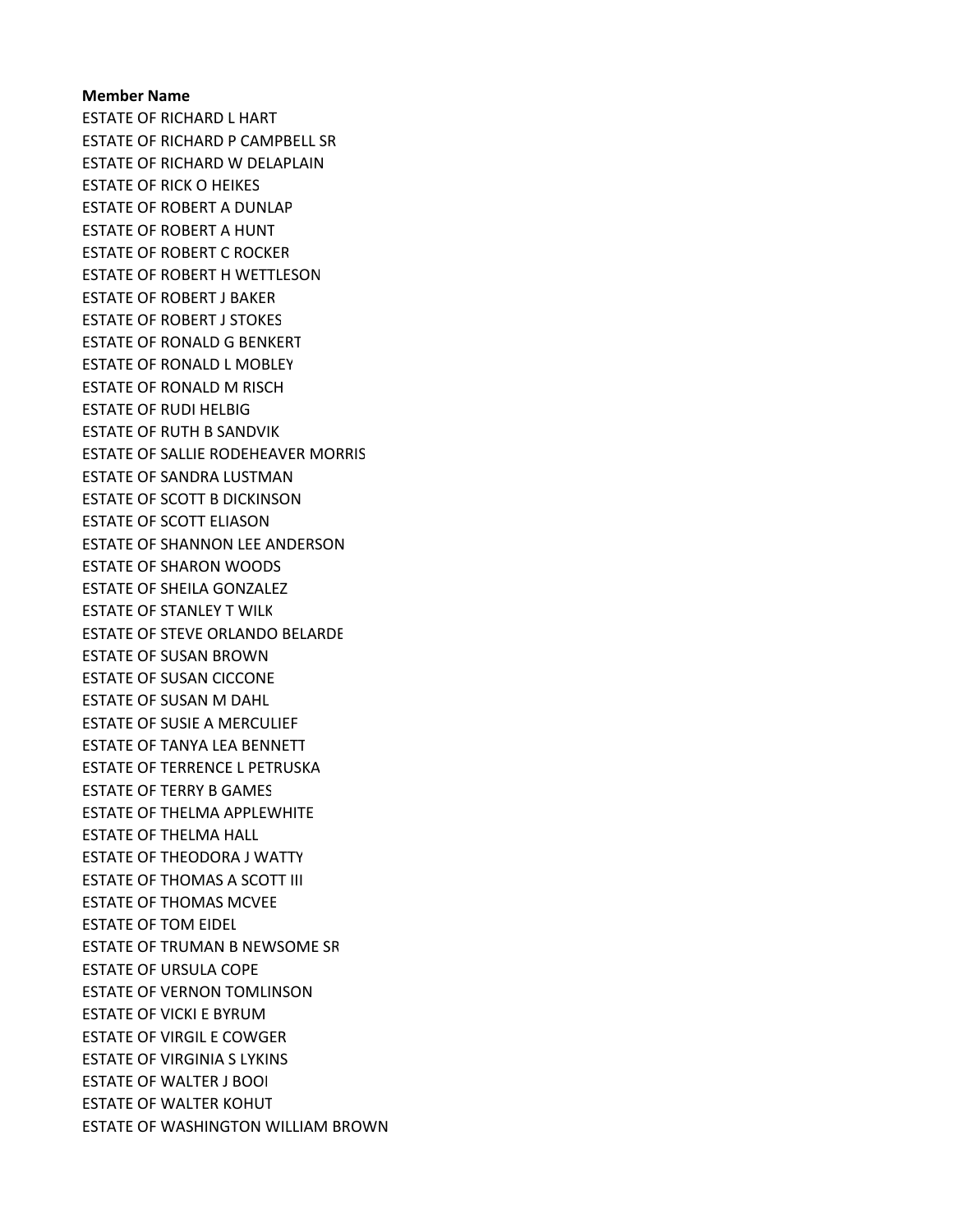# Member Name ESTATE OF WAYNE CATES ESTATE OF WESLIE WELDON TINDALL ESTATE OF WILFORD W WATSON III ESTATE OF WILLIAM BOYD BARBOUR ESTATE OF WILLIAM E KARN ESTATE OF WILLIAM FORBES ESTATE OF WILLIAM J NIXON ESTATE OF WILLIAM K RIZER ESTATE W F MAXWELL OLDFORD ESTEP, SUSAN ESTER, SAMMY L ESTERLING, YAHARA J ESTES, DAWN SHERRIE ESTES, DIANNA ESTES, KATHLEEN T ESTEY, J T ESTLE, ELWIN ESTRADA, BERNICE ESTRADA, HENRY J ESTRADA, SAL ESTRELLA, OSCAR ETHRIDGE, DAPHNE D ETZWILER, SCOTT EUBANK, DAVID P EUBANK, ROBERT EUBANKS, JON T EUBANKS, KORRY J EUBANKS, MICHAEL S EUCHLER, TOSEA EUL, F PETER EVAN, E JOAN EVAN, JULIA E EVAN, STELLA I EVANGELESTOMP, J A EVANGELISTA, MARK L EVANOFF, LLOYD EVANS EVANS, BERTILLA EVANS, CAROL JOYCE EVANS, CHERYL EVANS, DIANA JO EVANS, DOROTHY L EVANS, E L EVANS, HAWLEY EVANS, JANE MARY EVANS, LAWRENCE R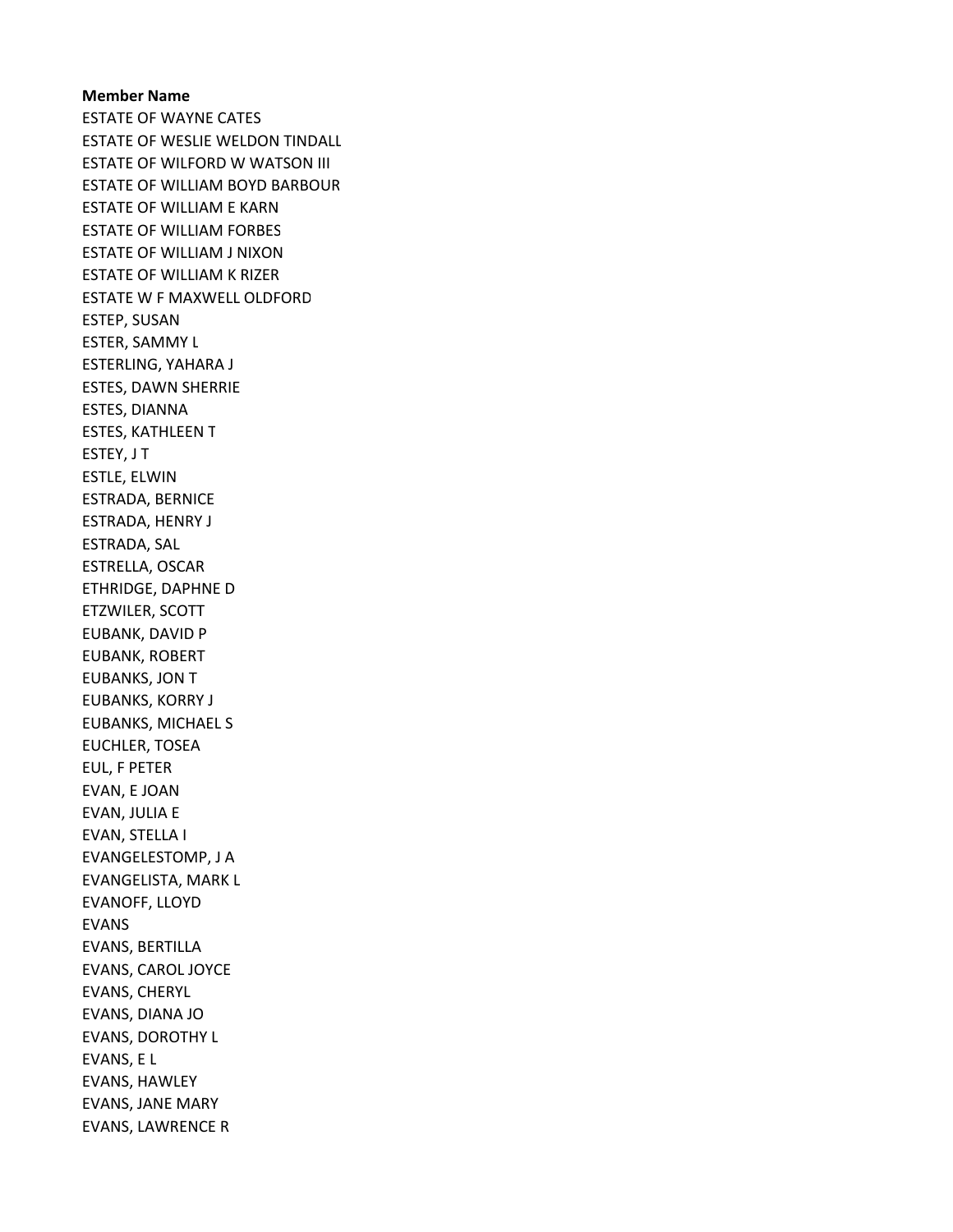Member Name EVANS, LISA A EVANS, LORENE EVANS, MARCIA W EVANS, MAXINE N EVANS, MICHAEL L EVANS, OMAR K EVANS, PATRICK S EVANS, PAUL R EVANS, PETE EVANS, RICHARD A EVANS, RICK EVANS, ROBERT L EVANS, ROBERT T EVANS, RONALD E EVANS, RONALD S EVANS, SHARON K EVANS, STEVE CLARK EVANS, T DARBY EVANS, TRACY EVANS, WAYNE W EVANSON, JANICE EVATT, H ROBERT EVELETH, GENEVIEVE P EVELYN, HUGH V EVEN, MICHAEL EVENSON, MARY ALICIA EVERETT, LAWRENCE EVERETT, OPAL M EVERETT, RAYMOND E EVERLY, NELDA R EVERLY, TONI EVERS, JAMES E EVERSOLE, DENNIS G EVERSOLE, VIRGINIA EVERSON, BRYAN K EVERTSON, SHERRY L EVIES II INC EVTUSHEK, JEFFREY W EWARD, HAL C EWERS, D LINDA EWING, AMY E EWING, J EXERCISE EQUIPMENT CTR EXPLORATION LOGGING OF USA EXPRESS SERVICES INC EYERLY, TRED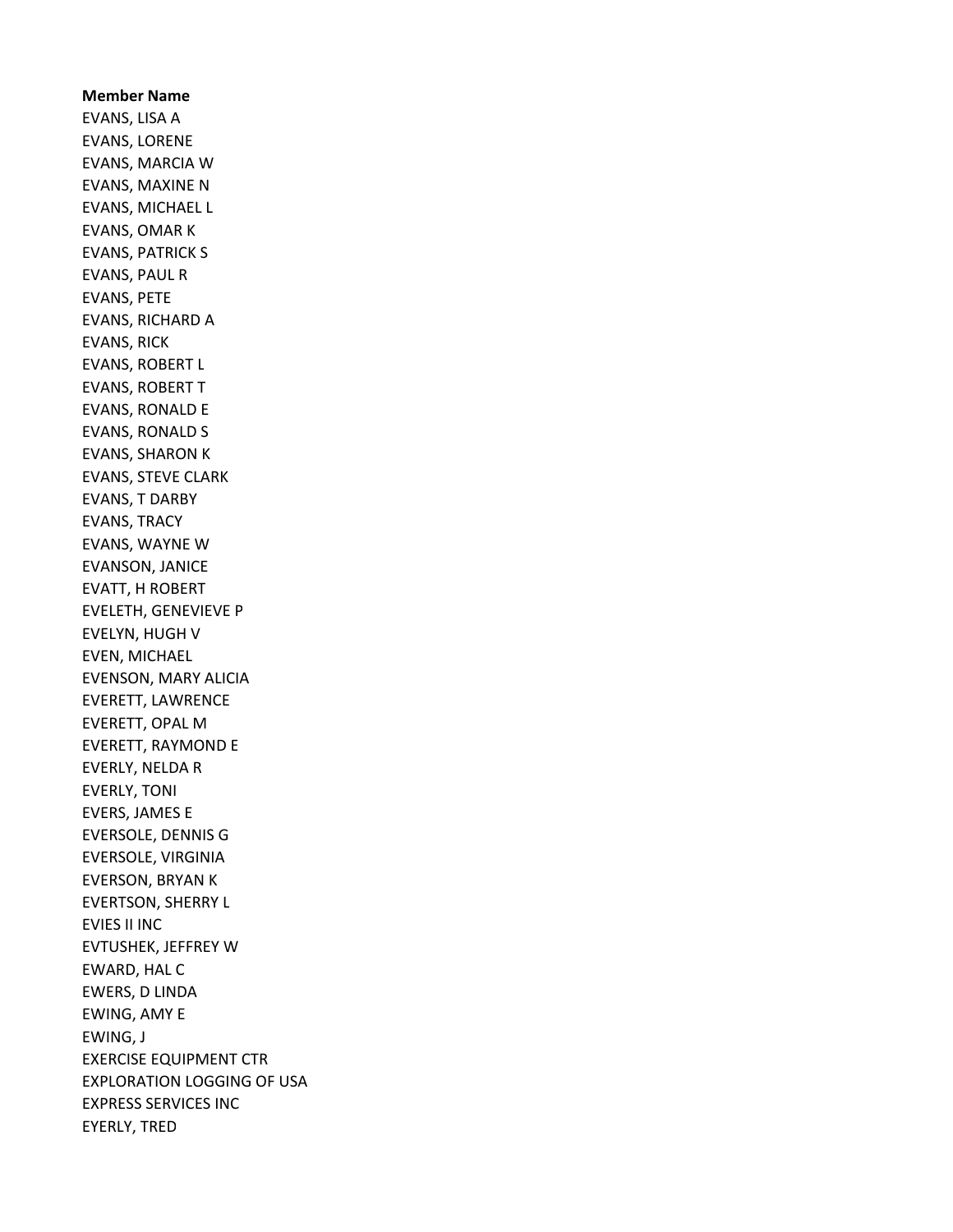Member Name EYTH, MICHELLE FABER, VICTORIA FABERT, SHERRI FABRIGER, TONY FACINE, CHERYL L FACIO, WILLIAM FACKLER, DAVID D FADAOFF FADAOFF, JOSEPH FADELY, BRIAN FADELY, CHARLES T FAEO, LAURA FAGER, DEREK FAHRENTHOLD, LEON FAHY, PEGGY L FAINI, STEVEN J FAIR, DAVID L FAIRBANKS, JAMES FAIRBANKS, LINDA FAIRBANKS, MARK H FAIRLEY, JERA FAIROW, HEATHER FAIRWAY INC. FAISON FAISON, ADRIAN F FAISON, DARYL F FAKELMANN, JOSEPH FAKLER, THOMAS FALCONE, JOSEPH FALCONER FALETTO, BETTY J FALK, DALE L FALK, JENNIFER FALKE, KAREN A FALKE, O KAY FALKENHAGEN, CLAIRE FALL, BRAD FALLDORF, MIKE H FALLER, DAVID FALLEY, RICHARD T FALLON, SUSAN L FALTZ, MARY K FALZONE, CATHERINE B FANDEL, ROGER D FANNIN, E CHARLES FANT, PATRICK D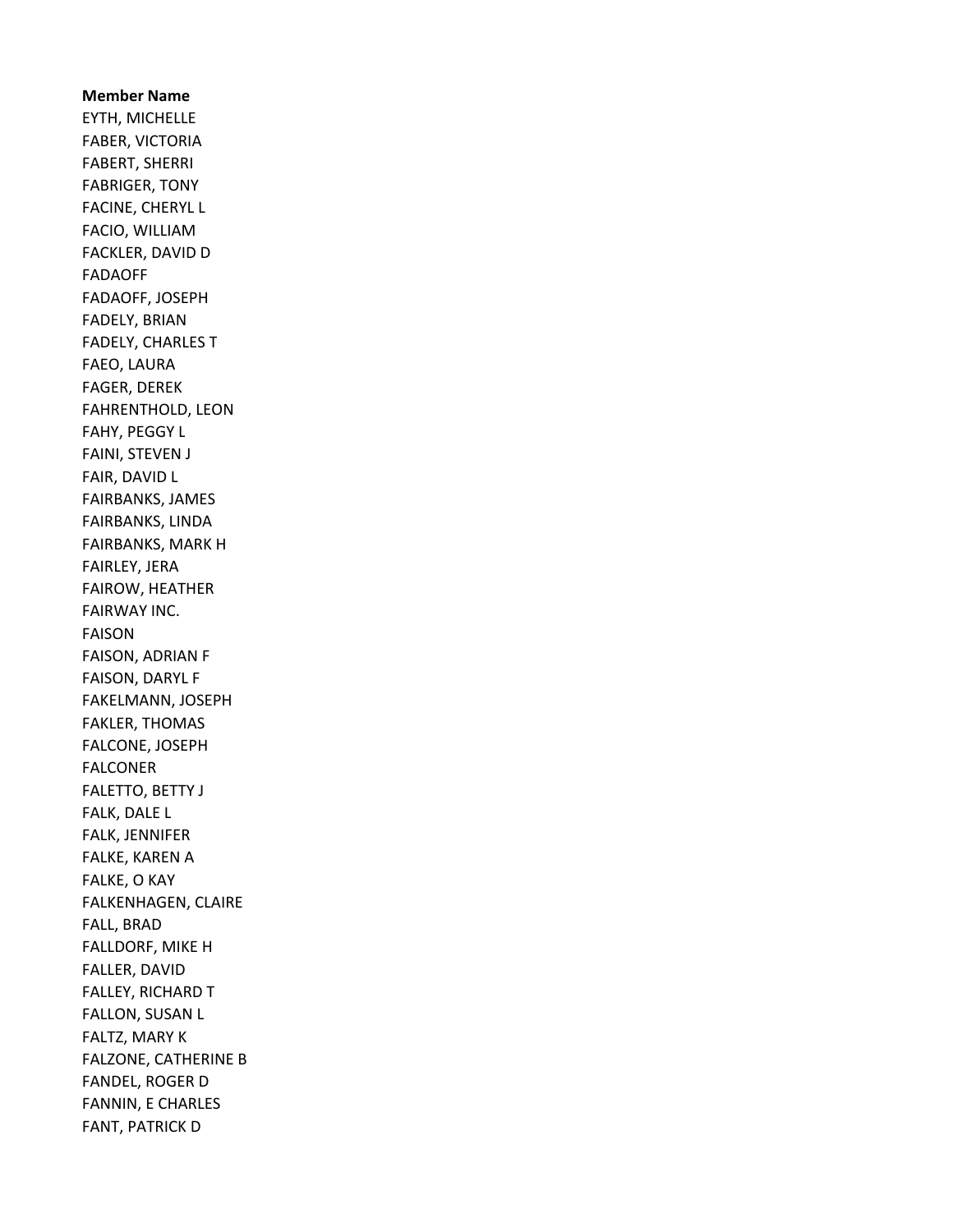# Member Name FARINA, JOSEPH R FARIS, MATTHEW FARKAS, PAMELA J FARLEY, DOUGLAS M FARLINGS, VIRGINIA W FARMER, MARY ANN FARMER, ROSELLA W FARNHAM, JOHN S FARNSWORTH FARNSWORTH, MICHAEL FARNSWORTH, TANA K FARR FARRALLY, DEBRA M FARRALLY, JAMES A FARRAR, OWEN FARRELL, CHARLES P FARRELL, DANIEL P FARRENS, GEORGIA N FARRIS, G D FARRIS, GARY D FARVER, STEVEN D FASOLINO, RUSS FASSEL, KATRINA FAUBER, CASS FAUCETTE, MARK L FAUGHNAN, BONNIE J FAULK, EDWARD C FAULKNER FAULKNER, AMY M FAULKNER, JANET M FAULKNER, M TERRY FAULKNER, WAYLAND GENE FAURE, CAROL HAMLIN FAUSETT, MARIE GAYLE FAVORS, LORI A FAWCETT, ROBERT B FAY, CAROL A FAY, JOHN WESLEY FAYETTE, REBECCA P FEARS, KELLYE A FEAVEL, JANET FECHNER, STEVEN A FECHTNER, JOSEPH M FEDALASKA FCU FEDDERSEN, LARRY L FEDDERSON, CYLENE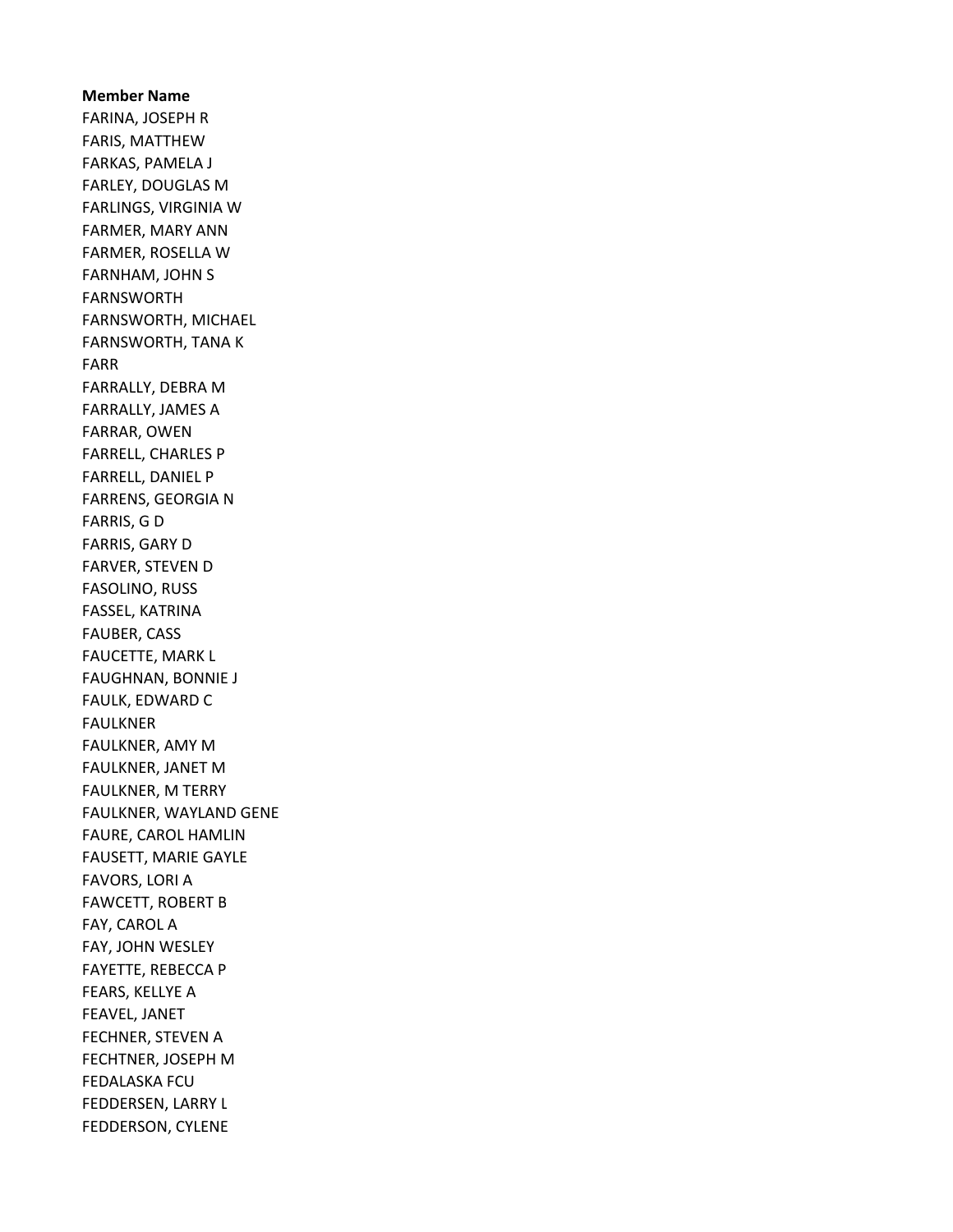Member Name FEDJE, R N FEDOR, ADRIENNE FEDOR, CATHY M FEDORA, SHIRLEY FEE FEECE, TIFFANY FEELEY, JOE FEELEY, SHARON M FEELEY, TONI FEENEY, ERNESTINE FEERO, RANDY FEIGUM, PETER W FEILER, ERICA FEJES, SAMUEL T FELCH, JANEAN FELCHLIN, BRENDA KAY FELDER, ALBERT A FELDMAN, DAVID FELGER, JAMES A FELICETTY, THOMAS J FELITZ FELIX, ELISEO FELLERMAN, JOSEPH V FELLOWS, L REBEKAN FELMLEE, JARETHA FELS, JAMES FELTMAN, JAMES A FELTON CONSTRUCTION INC FELTON, J J FELTON, NANCY FELTON, SHAUN FELTS, L SHERRY FENGEL, TAMI FENNER, CHARLES STANLEY FENTON, JOSEPH FENTON, RAY J FENTON, RONALD LEE FENTON, RUTH T FERBRACHE, HYRUM FERENCE, JOHN R FERGUSON, BEATRICE M FERGUSON, BOBI FERGUSON, HAROLD E FERGUSON, HELEN E FERGUSON, JACK W FERGUSON, JACQULINE M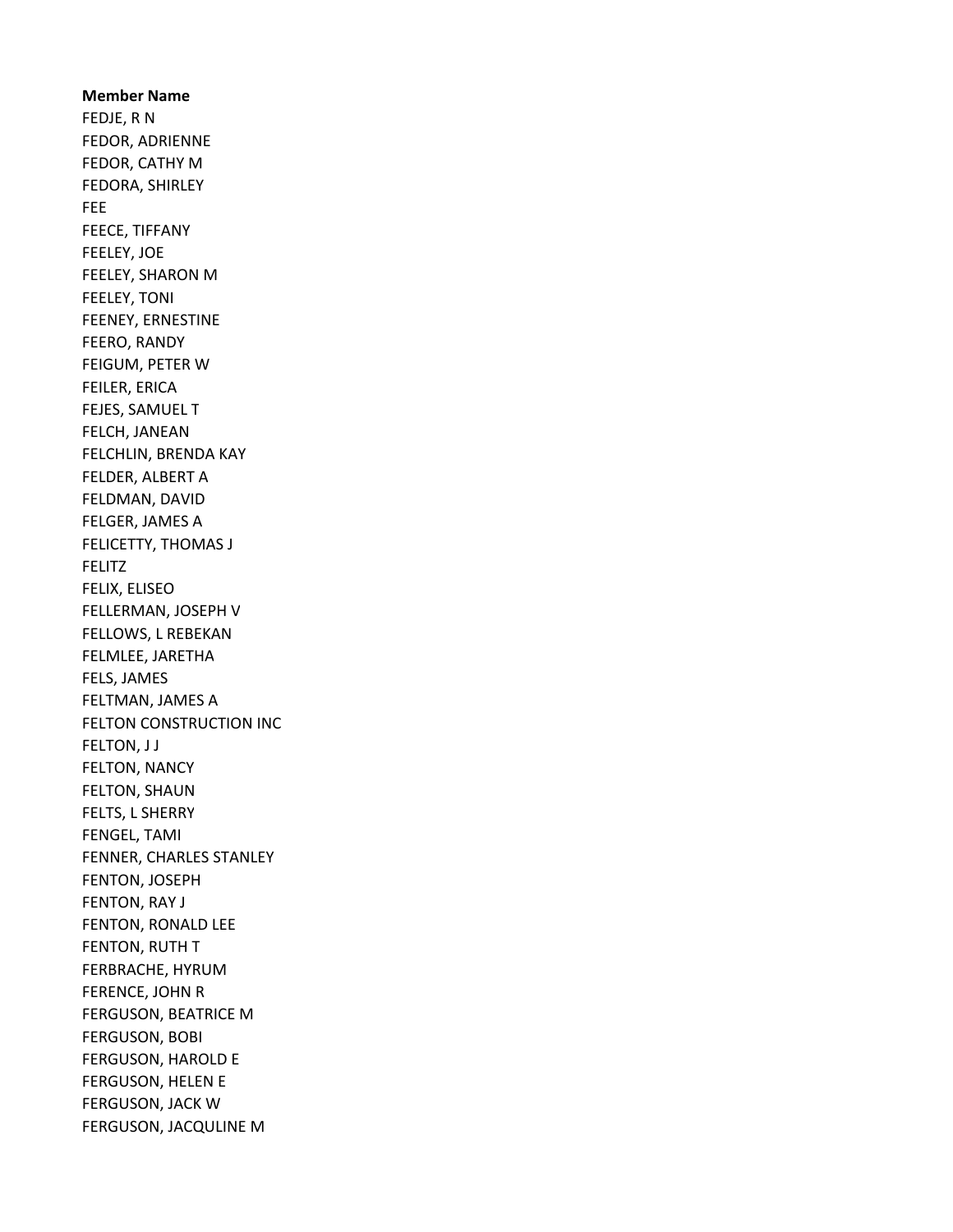Member Name FERGUSON, JESSIE FERGUSON, JOHN C FERGUSON, KEN R FERGUSON, LAURA FERGUSON, LYNN I FERGUSON, MARY E FERGUSON, MELVIN V FERGUSON, MITCH FERGUSON, PRICILLA H FERGUSON, RENEE N FERKO, MIKE FERNANDEZ, BENITA L FERNANDEZ, CONSOLACION FERNANDEZ, D KAMSIAH FERNANDEZ, DEBORAH A FERO, DENNIS S FERRARO, ANNA MARIE FERRARO, STANIAL FERRATO, ANGELIN FERREL, HARRY W FERRELL, CHARLES E FERRELL, JOHN E FERRELL, KAREN FERRELL, KATHY FERRIS, JERRY L FERRIS, MICHAEL STUART FERRIS, WANDA L FERRISE, DAWN FERRISS FERRONE, ANTHONY FERRY FERUCCI, LEONARD D FESPERMAN, BETTY FETZ, JEFFERY A FIAME, OLITA **FICK** FICKES, PHYLLIS FICKEY, BRENDA D FICKUS, MATT W FIDDES, ROBERT M FIDLER, GARY FIDLER, JEANETTE FIDLER, LARENE FIEL, FRANCES FIELD, EDWARD J FIELD, MARY ANN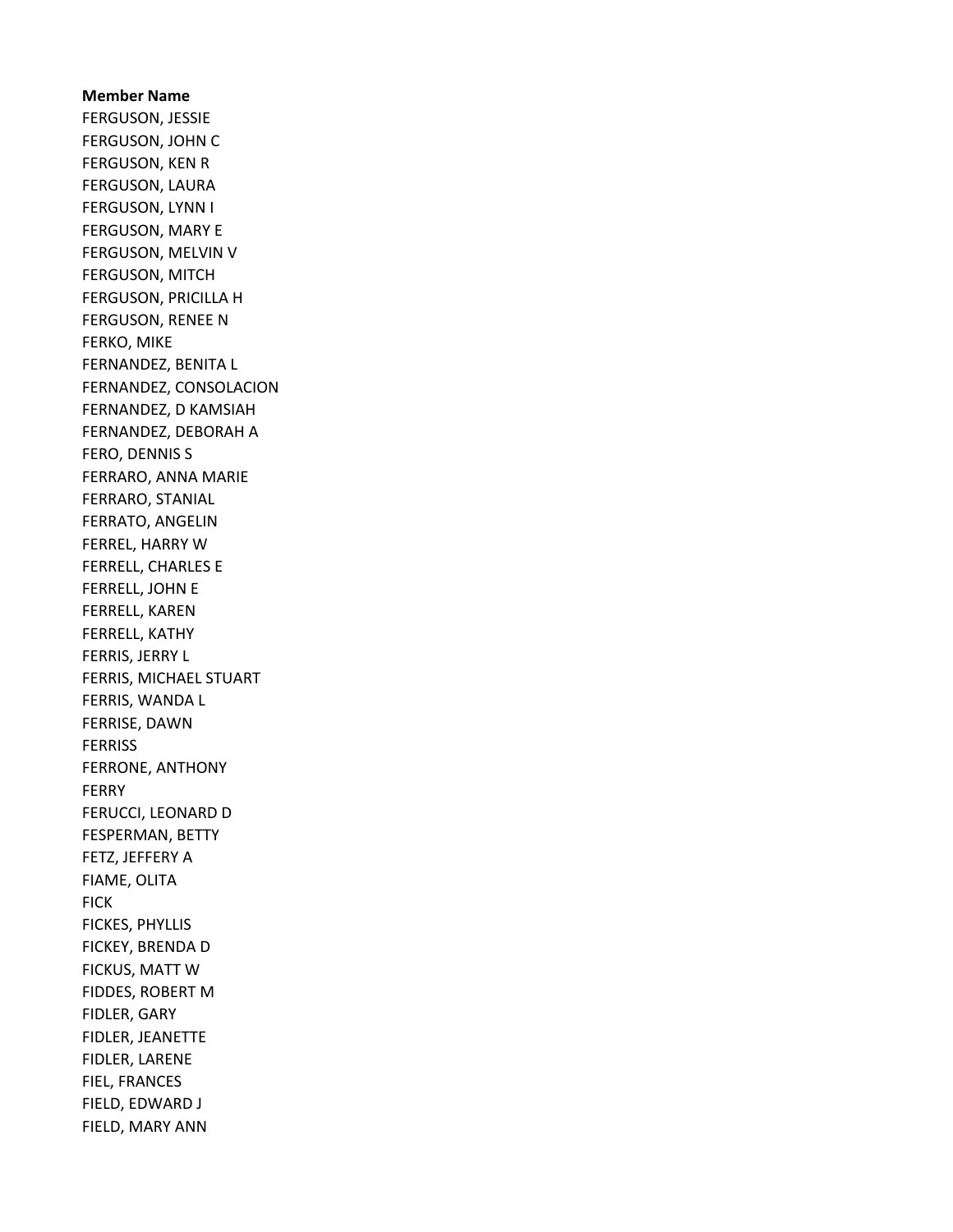Member Name FIELD, SANDRA L FIELD, STEPHEN FIELD, THOMAS M FIELDS FIELDS, CHARLES E FIELDS, JEFFREY K FIELDS, MAUREEN FIELDS, NANCY FIELDS, RODNEY FIELDS, VIVIAN FIERRO, MARY J FIFE, ERNEST D FIFIELD, DONNA FIGLEY, J MARION FIGLEY, STEPHEN FIGUEROA, RICARDO FILES, BRYAN FILIPOVIC, CAROL E FILLEY, DAVID L FIMPEL, RD FINAU, SIONE FINCH, MICHAEL FINCH, THOMAS L FINDLAY, KIM S FINDLEY, JAMES E FINDORFF, G RAYMOND FINE, LARRY E FINEGAR, RUSSELL FINGER, SANDRA FINK FINK, CHARLES FINK, GREG FINK, KAREN FINK, MARK J FINK, Y DONNA FINKELSTEIN, DAVID FINLEY, A DAVID FINLEY, DUSTY FINLEY, MARY ELIZABETH FINLEY, R ROBIN FINNESAND, DANA D FINNESAND, MARTIN A FINNESETH, BRIAN L FINNIGAN, KAREN FINNIGAN, ROSALYN D FINOTTI, JOHN S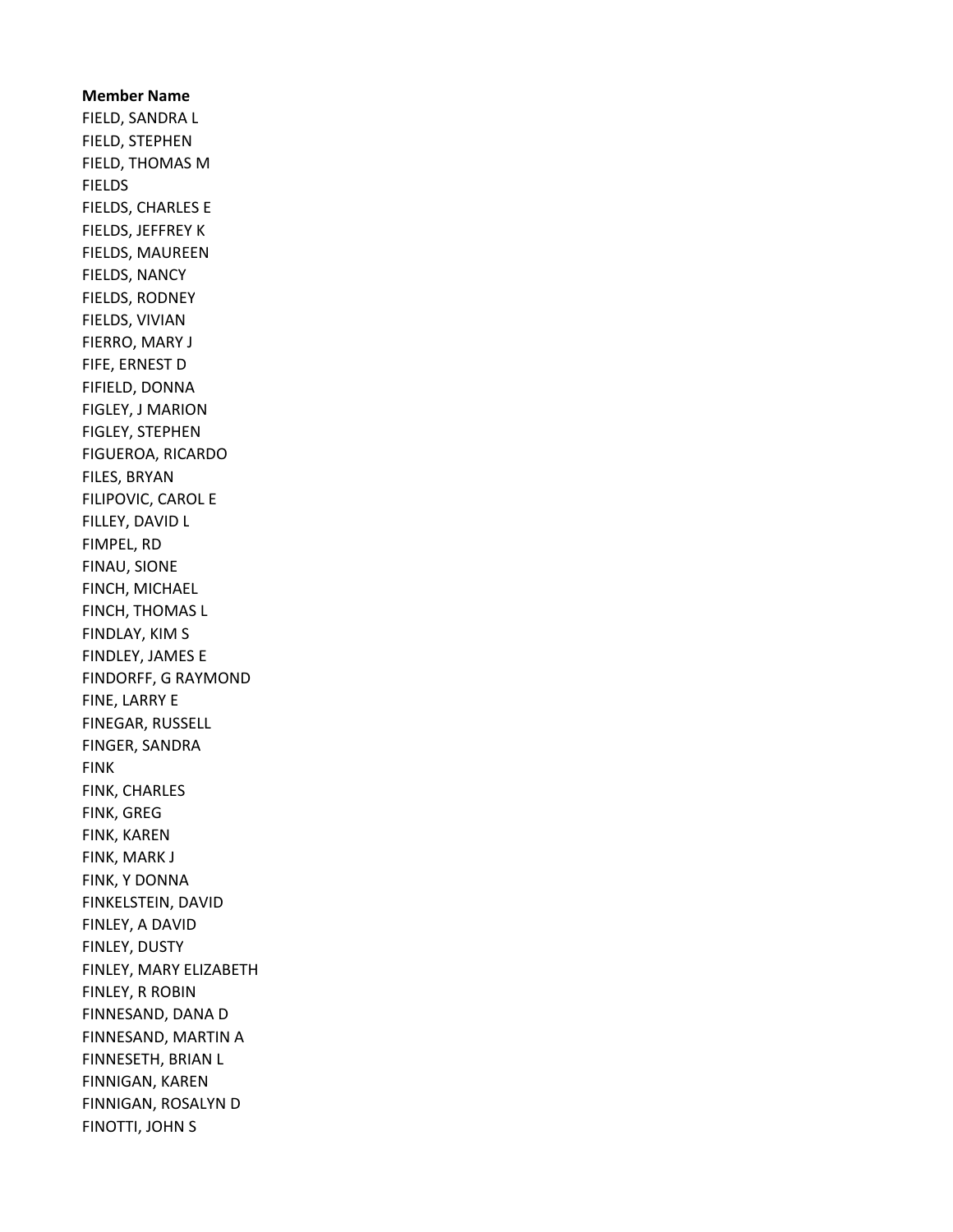Member Name FIREGUARD SPRINKLER SYS FIRMIN, GERALDINE I FIRMIN, M S FIRST FEDERAL BANK FIRST INTERSTATE MORTGAGE FIRST NORTHERN BANK FISCHBACK, E KIP FISCHER PROPERTIES FISCHER, BONNIE J FISCHER, HEIDI FISCHER, LYNN ANN FISCHER, MELISSA A FISCHER, PAUL L FISCHER, SHERYL FISCHER, SUZANNE M FISH, FOREST A FISH, GORDON FISH, JULIE A FISH, MARK S FISHER, ANNE MARIE FISHER, BEVERLY FISHER, DONALD W FISHER, JANE FISHER, PATRICIA S FISHER, SUSAN FISHER, THOMAS FISHER, TODD FISHERIES, CHINA NATL FISHLER, JOSEPH M FISK, ELDRED A FISK, PHILIP L FITCH, JAMES A FITCH, MICHAEL M FITCH, ROBERT FITCHETT, ROBERT E FITIAUSI, FIATAGATA FITKIN, A GREGORY FITT, MARK FITTS, BARBARA G FITZ, ROBERT FITZGERALD, CAROL J FITZGERALD, JAMES FITZGERALD, JAMES L FITZGERALD, JOHN FITZHUGH, STEVE K FITZPATRICK, THOMAS B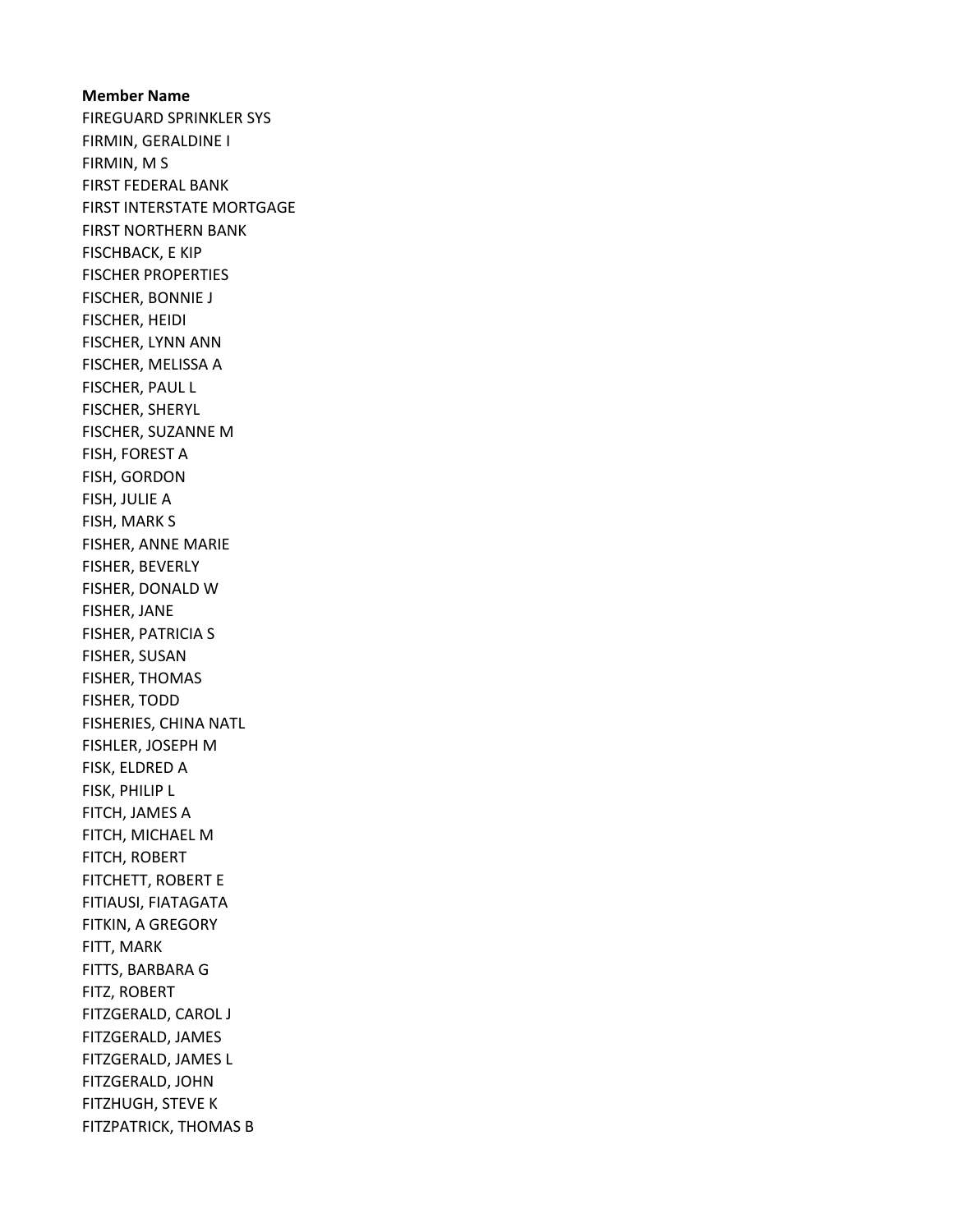Member Name FITZSIMMONS, BARRY FITZSIMONS, JOHN L FIU, SIVASA FIX, JIMMY W FIX, JUDY L FIX, LORI S FLAA, MICHAEL A FLACHBART, ROBERT FLAGG, JOHN FLAHERTY, KIMBERLEE FLAKE, ROBERT A FLANAGAN, GORDON FLANDERS, LAURIE FLANIGAN, W M FLANIGEN III, JOHN M FLANNERY, BEVERLY S FLANSBURG, RONALD D FLAQUER, ZULMA FLASCHER, PEGGY J FLASKAS, T G FLATH, HENRIETTA M FLAUGH, CAROL FLAVEL, GERALD R FLECHSIG III, JENNIE FLECK, RANDY FLECKENSTEIN, AMY JO FLEET MORTGAGE CORP FLEET REAL EST FUNDING CO FLEETWOOD, KAREN L FLEHARTY, JANICE FLEISCHMAN, WENDY FLEMIG, ERNEST FLEMING, BRENDA FLEMING, CHARLES E FLEMING, COLLEEN M FLEMING, DAN A FLEMING, DEBORAH A FLEMING, DEBORAH J FLEMING, IDA E FLEMING, J FLEMING, KAREN A FLEMING, LUCINDA FLEMING, MARCIETTA D FLEMING, MICHAEL L FLEMING, VICKI J FLEMING, WILLIAM D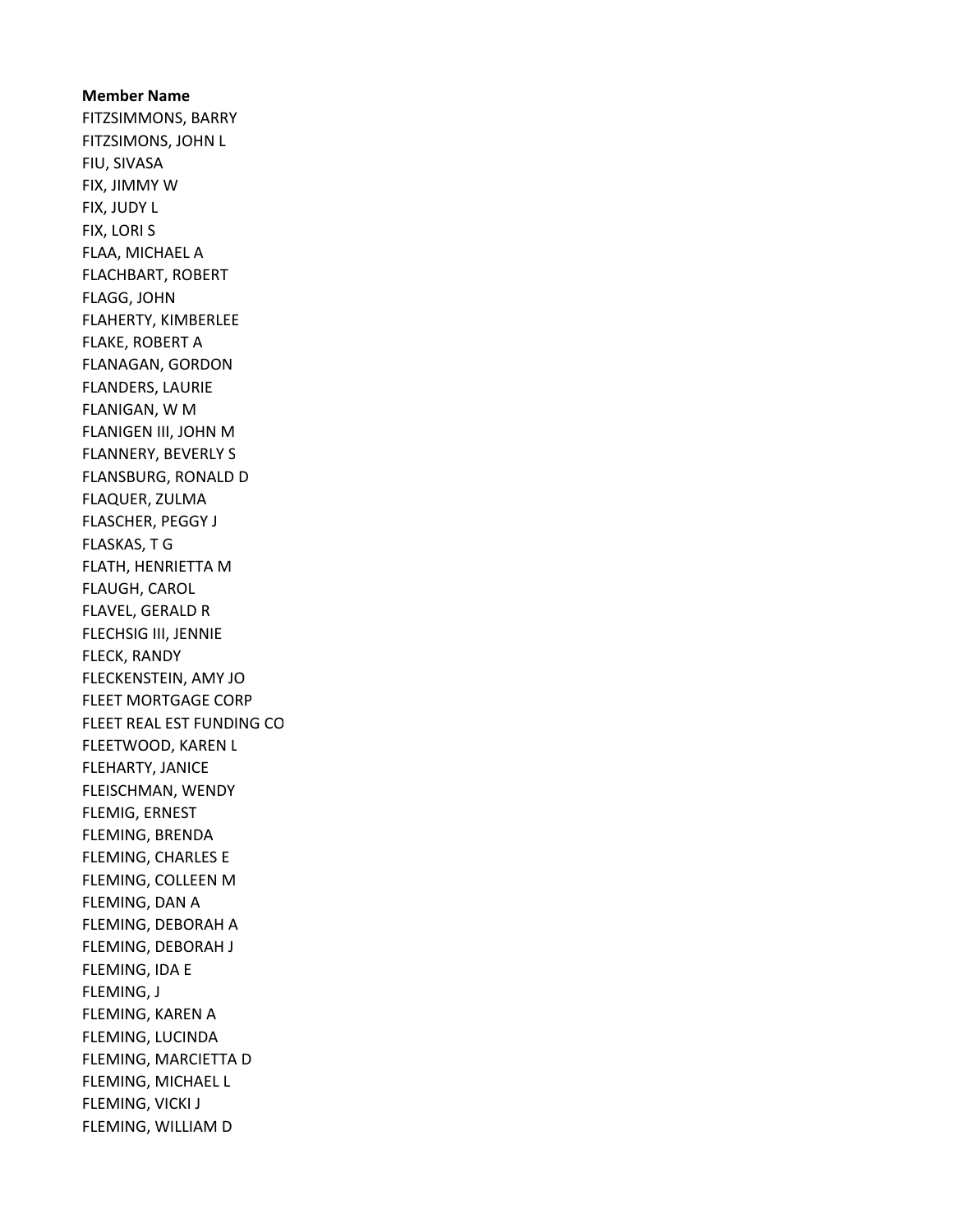Member Name FLEMISTER, JOYCE FLEMMING, JOHN T FLEMMING, MARY M FLENTGE, KAREN J FLESHMAN, K MARY FLETCHER, DENISE FLETCHER, LINDA FLETCHER, LOUDEN FLETCHER, MARK FLETCHER, SANDRA FLICK, DAVID W FLIEGER, GERTRUDE M FLIER, VIRGINIA FLINT, ELLEN C FLINT, ROBERT B FLINT, RUTH E FLINT, VIRGINIA B FLIPPIN, WH FLONES, PETER FLOREN, MARILYN D FLORENCE, O JOHN FLORES, CHRISTINE FLORES, JOHN FLORES, M ANDREW FLORES, STEPHEN FLORESTA, MARY R FLORI, ROBERT E FLORIO, WENDY FLOWER, ANITA FLOWERS, GARY D FLOWERS, JON L FLOWERS, KATHERINE FLOYD, ALFRED FLOYD, BERNICE FLOYD, VERN FLUDD, ROBERT FLY IN RESTURANT FLY, MARILYN FLYNN, ANN E FLYNN, E MARY FLYNN, JAMES J FLYNN, TIMOTHY T FLYUM, JEANNE FNF LIMITED FOBES, ROBERT T FOEHNER, BECKY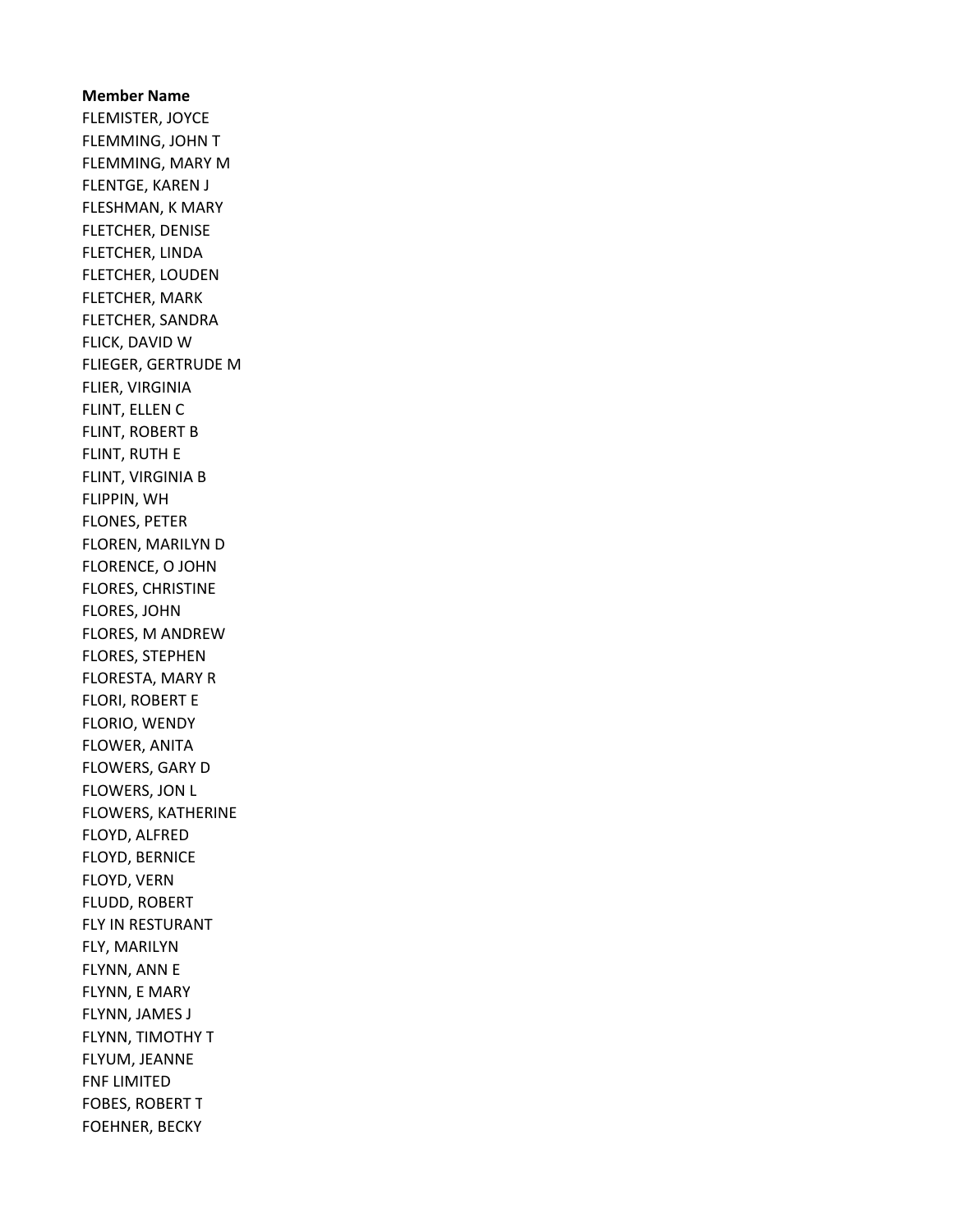Member Name FOGELBERG, CHARLOTTE E FOGLE, STEVEN M FOLEY, BRUCE W FOLEY, GEORGE T FOLEY, LESLIE D FOLEY, TINA FOLEY, TODD M FOLLETT, SHANNON FOLLETT, TERESE A FOLLOWS, V A FOLSE, ELDRED FOLSOM, JILL R FONDELL, DANIEL R FONNESBECK, BOYD FONTAINE, LEONARD J FONTAINE, LINDA M FONTAINE, MICHAEL FONTANA, PAT FOOT, JANET ELIZABETH FOOT, MARTIN G FOOT, MARY FOOTE, DEBBIE FOOTE, E DIANE FORBES, GAIL FORBES, MELANIE R FORBES, ROBERT L FORBES, RODNEY E FORBES, RUSSELL FORBUSH, CHERYL FORCE, STEPHEN J FORD, BARBARA FORD, CAROL L FORD, EILEEN FORD, JIM D FORD, JOHN W FORD, KENNETH D FORD, LEONARD FORD, MICHAEL W FORD, MICHELLE L FORD, PATRIA L FORD, ROBERT E FORD, ROBERT W FORD, SONJA FORD, TAMMY JEAN FORD, THOMAS R FORD, TOLULAR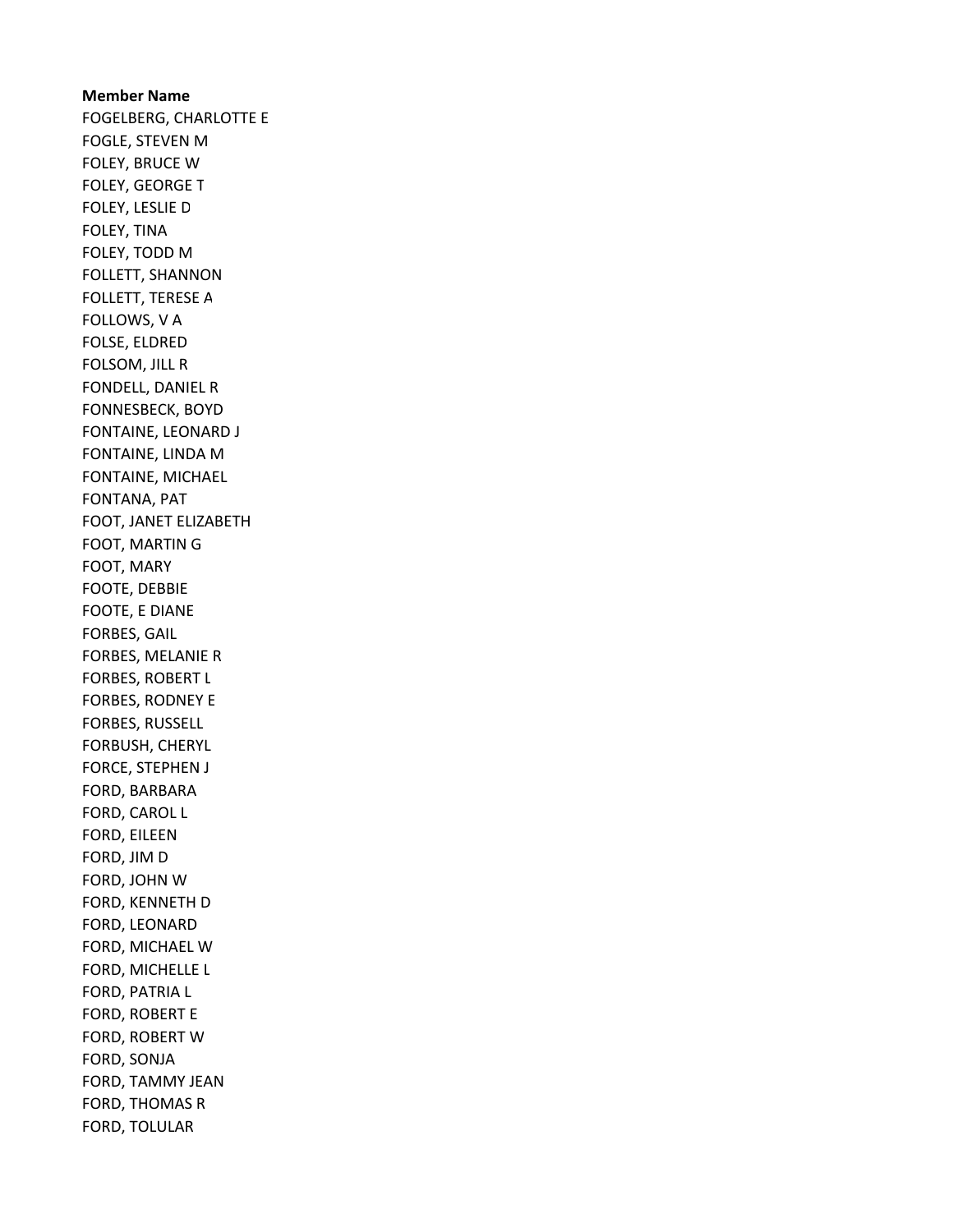# Member Name FORD, VERNA A FORD, VINCENT E FORD, WYNNE FOREMAN, ROBERT A FORESTER, LAURA FORESTER, PAUL W FORESTVIEW APTS FORGEY, RICHARD P FORLENZA, GERARD FORREST, D M FORREST, MARGOT FORREST, SANDRA A FORRESTER, MICHAEL FORRESTER, VIVIAN C FORSTER, LEO C FORSTING, MARIANNE FORSYTH, KARL J FORT, JOY FORT, JUDITH A FORTAIN FORTE, GREG FORTENBERRY, CRINZEL FORTHUN, DONNA L FORTIER, EDWARD FORTIER, FRED FORTIN, J ALBERT FORTMAN, JAMES FORTNER, JOHN T FORTNEY, BRIAN W FORTNEY, E MARY FORTSON, BLANTON FORTUNE, REBECCA RAY FOSHAUG, MONICA E FOSNAUGH, DAN FOSS, ANGELA FOSS, DREW FOSS, HAZEL FOSS, J STEPHEN FOSTER FOSTER, ALVIN G FOSTER, ANGIE FOSTER, ARTHUR J FOSTER, CARRIE E FOSTER, CHARLES W FOSTER, CHRISTINE M FOSTER, CURTIS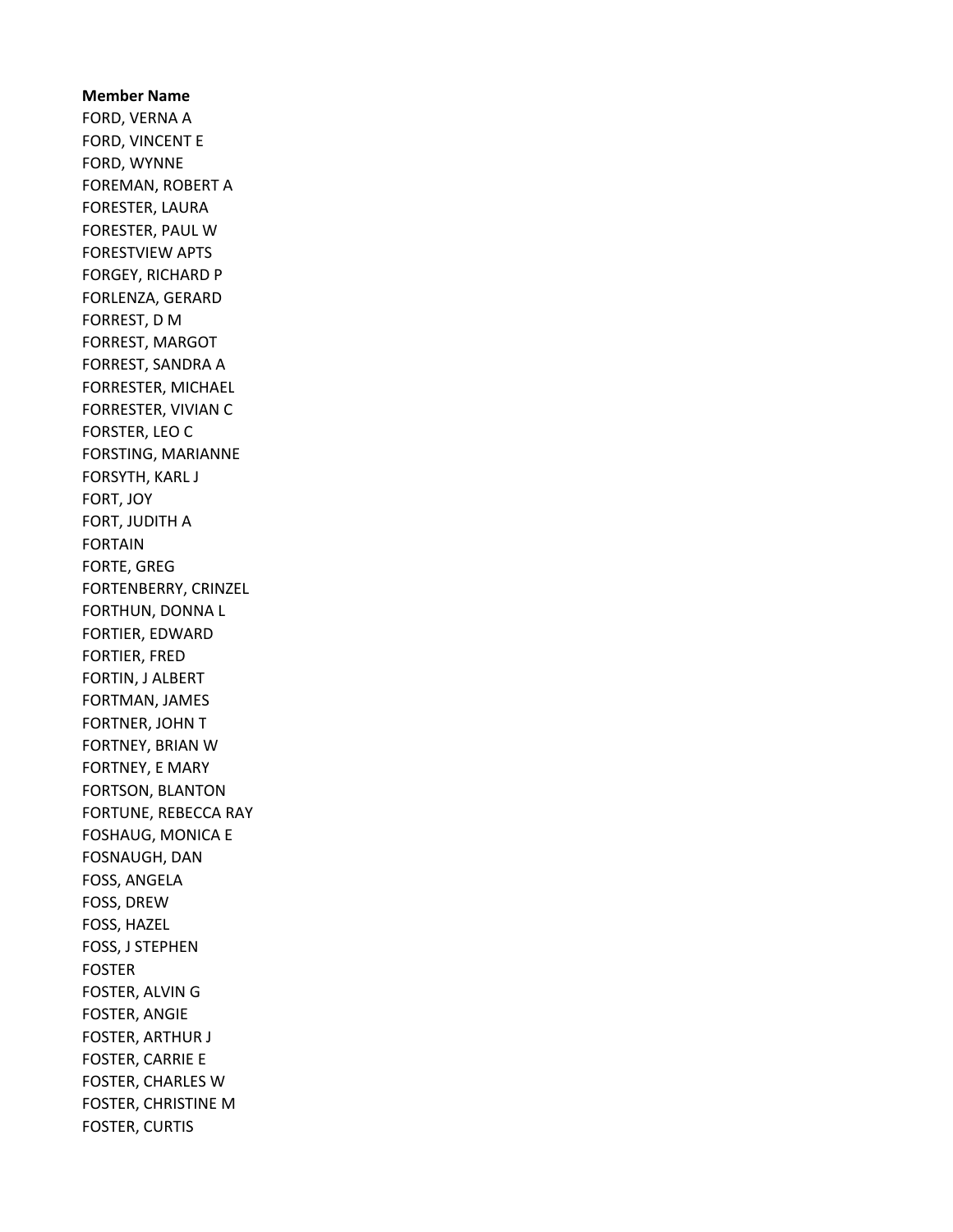Member Name FOSTER, DALE W FOSTER, EVELYN M FOSTER, FORREST J FOSTER, GEORGE FOSTER, GERALD W FOSTER, H SUSAN FOSTER, JAMES FOSTER, JAMES E FOSTER, JEFFREY STEVEN FOSTER, JOHN R FOSTER, KENNETH R FOSTER, LAURIE FOSTER, LINDA S FOSTER, MONICA FOSTER, NANCY FOSTER, REHTA M FOSTER, ROBERTA J FOSTER, RUTH A FOSTER, STEVE FOTHBERRY, AUDREY A FOUNTAIN, GERALD FOUNTAIN, TANYA FOUR ACES FOUR B'S ENT FOUR STAR TERMINAL INC FOUSE, A MELISSA FOUST, ADRON O FOUST, HARVEY C FOUTS, SUSAN K FOUTZ, B PAUL FOWLER, DAN R FOWLER, DAVIS FOWLER, DENNIS FOWLER, DON FOWLER, EUGENE FOWLER, EUGENE N FOWLER, GEORGE FOWLER, JUDD M FOWLER, MARJEAN FOWLER, R ROBERT FOWLER, ROBERT J FOWLER, S A FOWLER, W H FOX, BEN R FOX, JAMES B FOX, JOHN D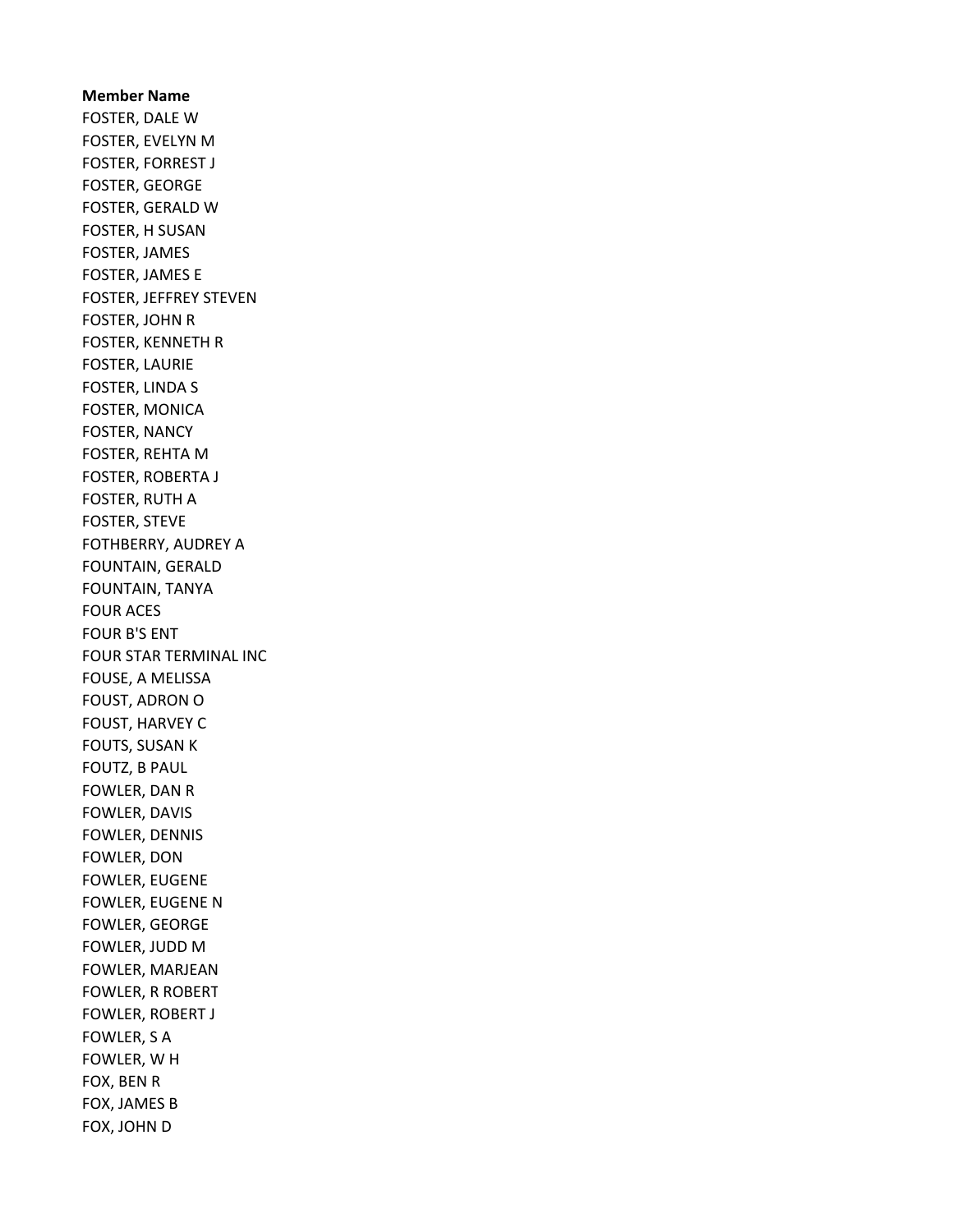Member Name FOX, MARLYN FOX, MARY DEE FOX, PAUL E FOX, RANDY FOX, RUTH R FRAILEY, DEBORAH R FRAILEY, SCOTT M FRAIR, CHERYL JO FRAKER, MARK A FRALEY, LINVAL L FRALEY, ROBERT FRAME, DOUGLAS M FRAMERS SUPPLY FRAMPTON, KIM S FRANCE, C MARY FRANCE, W K FRANCIS FRANCIS, A E FRANCIS, JANE M FRANCIS, JIMMIE L FRANCIS, ROBERT B FRANGER, PAMELA FRANGER, PAUL K FRANK, CAROL IRENE FRANK, DANNIE M FRANK, DONNA K FRANK, GREG A FRANK, JAMES L FRANK, JANICE M FRANK, LEROY H FRANK, W NANCYE FRANKFORD, JAMES P FRANKL, MATT B FRANKLIN, ABDULLAH FRANKLIN, B STEVEN FRANKLIN, DIANA FRANKLIN, DIANA L FRANKLIN, L DEBORAH FRANKLIN, L JANIS FRANKLIN, TIMOTHY L FRANKS, CHARLES E FRANSON, DENISE M FRANZ, HOWARD FRANZ, MARY JANE FRANZA, ROSEMARY FRANZEN, JOE R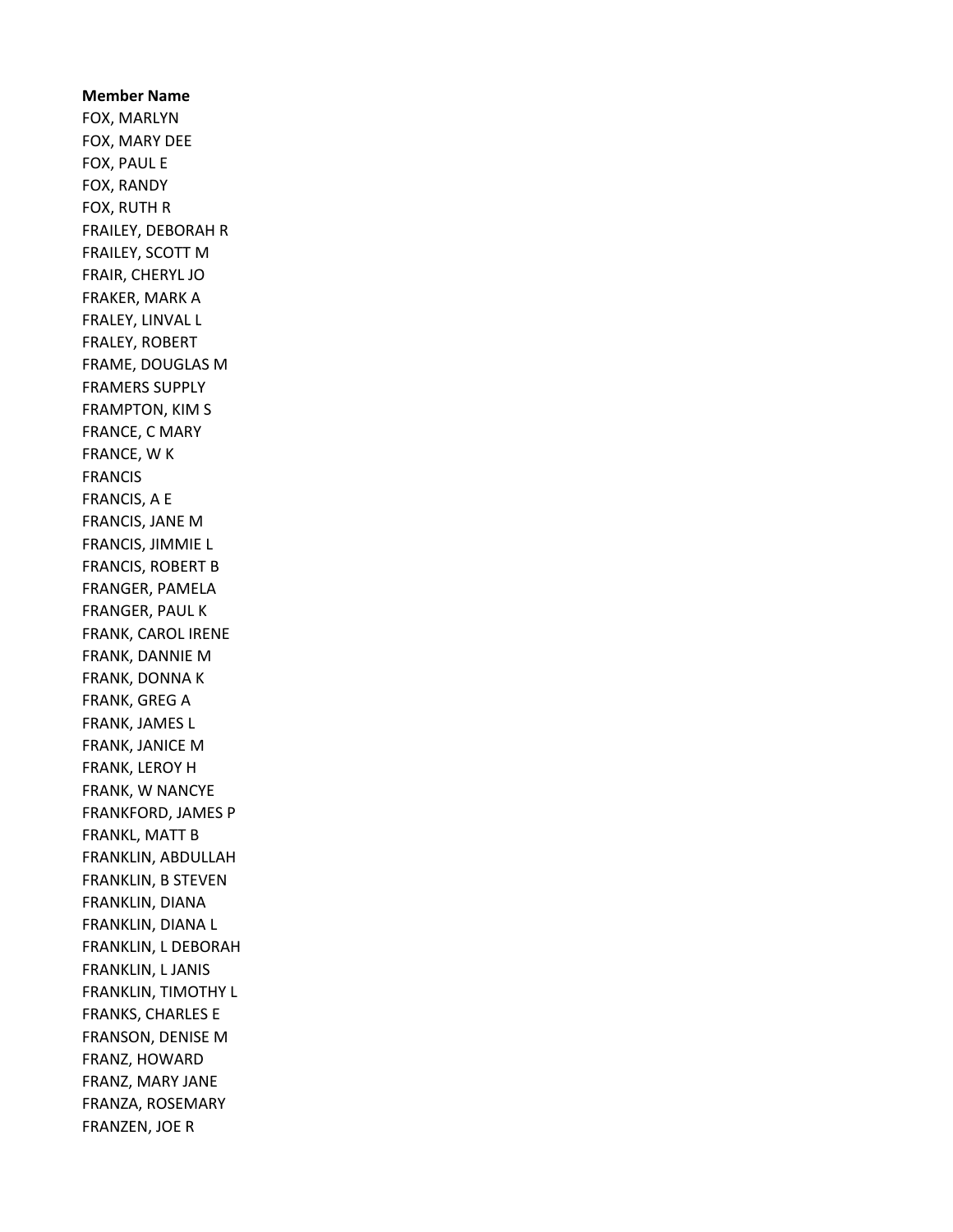Member Name FRASE, VICTOR C FRASER, BARBARA J FRASER, GLORIA FRASIER, WILLIAM S FRASURE, CARL FRATES, FRANCES FRAWNER, A EARL FRAY, LOUISE FRAZIER, CHAD FRAZIER, COE B FRAZIER, GREGORY R MARY K FRAZIER, MARK S FRAZIER, SCOTT FRECHIONE, JAMES FRED, CALVIN M FRED, MARGARET S FREDERICK, CA\SL FREDERICK, WILLIAM R FREDERICKS, SHANNON RAYE FREDERICKSEN, RICK S FREDERICKSON, NANCY L FREDLUND, WALTER A FREDRICKS, DAVID FREDRICKSEN, LAURA R FREDRICKSON, H WENDY FREDRICKSON, ROLLAN FREE FREEDMAN, KENNETH F FREELAND, MICHAEL FREELS FREEMAN FREEMAN, ANNA FREEMAN, ANNE M FREEMAN, BETH L FREEMAN, BOBBY FREEMAN, CALVIN J A FREEMAN, JOHN M FREEMAN, K DAVID FREEMAN, NARVALL FREEMAN, SUSAN FREENY, DEIDRE FREER, A CATHERINE FREESE, REBECCA A FREESTONE, CORRINE M FREIFELD, BRUCE FREIGER, RAYMOND C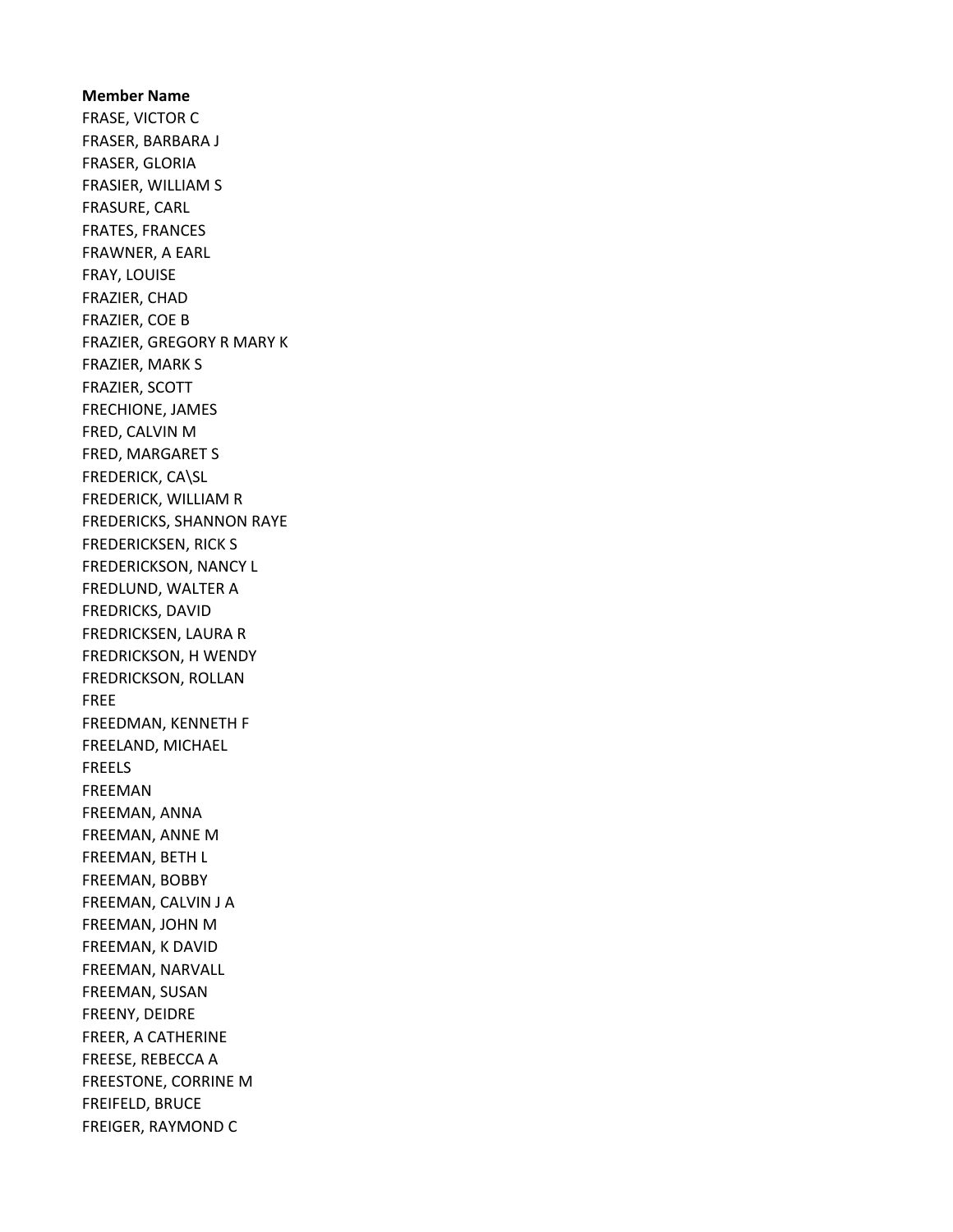Member Name FREIMUTH, PHILIP R FREITAS, AGNES H FREITAS, BETHA FRENCH, ANDREW FRENCH, RICHARD J FRENCH, TAMMY J FRENCH, THOMAS FRENTRESS FRERCK, MONTE E FREY, DIANE E FREY, HEINZ FREY, JOHN GEORGE FREY, JOHN H FREY, M FRIARS, WILLIAM I FRIED, STEPHEN M FRIEDMAN, JILL R FRIEDMAN, MICHAEL FRIEDMAN, MIKE B FRIEDRICHS, CYNDI L FRIEND, BRUCE FRIEND, CYNTHIA FRIES, MONA L FRIEST, TIM FRIESWYK, DAVID J FRINTZ, TERESA J FRISBIE, FREDRICK W FRISON FRITH, ML/RUTH FRITSCH, WILLIAM L FRITTS, JEFF FRITZ, ARNOLD H FRITZ, BRENDA FRITZ, DEBRA J FRITZ, FLOYD A FRITZ, HOLLY M FRIZ, MICHELLE FRIZZELL, MARY G FRIZZELLE, MIKE OJ FROBENIUS, BRUCE FROMM, ALFRED FRONTIER PARK J V FROOD, JANET L FROST, KENNETH R FROST, LORENA F FROST, LYNNE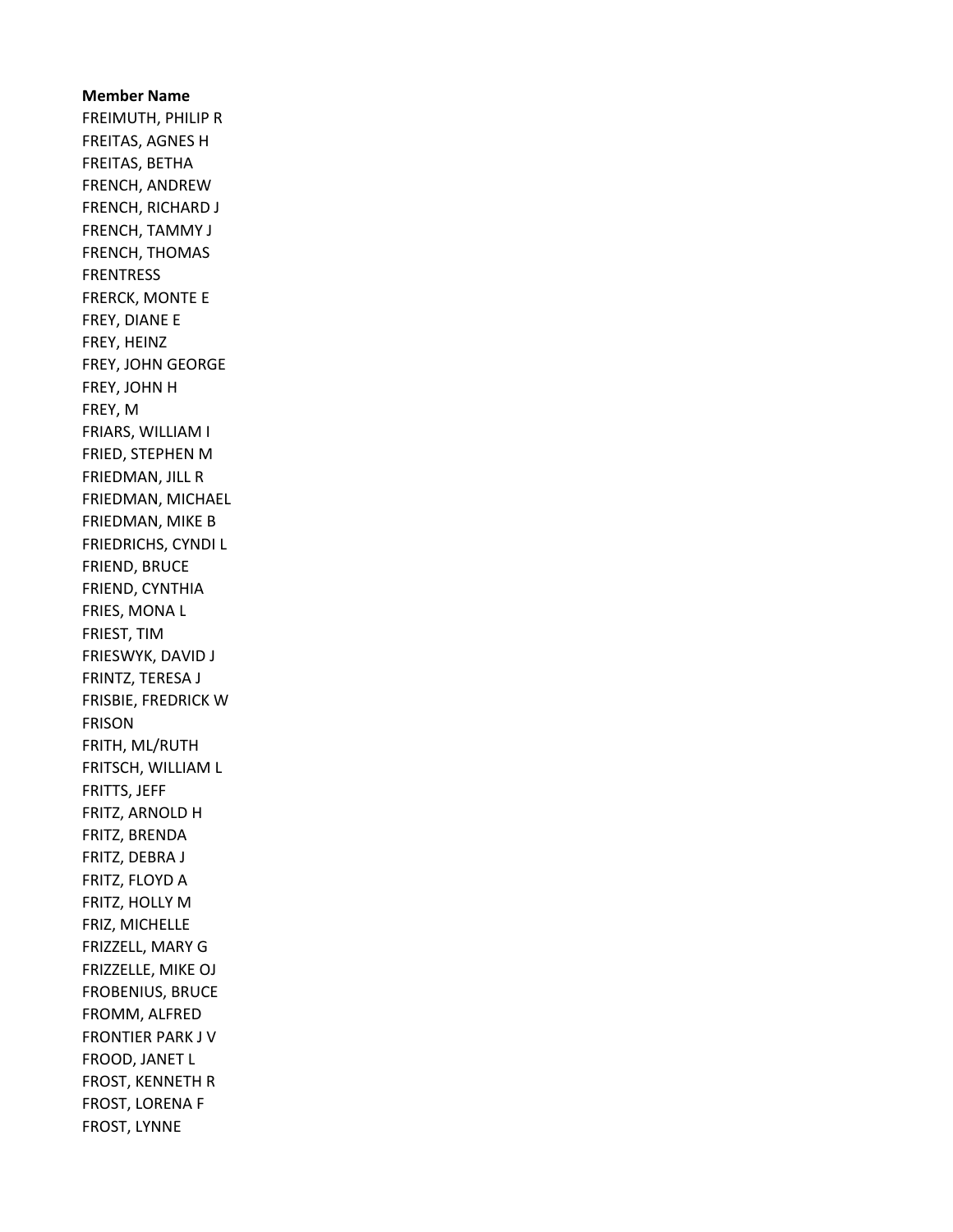Member Name FROST, RITA FROST, ROBERT M FROST, SANDY L FROST, STEPHEN F FROULA, ROSE FROULA-WEBB, DIANE K FRUIK, BETTY FRUZEN, JOHN P FRY, JAMES J FRY, MARY FRY, ROBERT W FRYE, BRIGITTE FRYE, JAMES H FRYE, L STEVEN FRYE, TIMOTHY FRYER, ALYCEMAE G FRYKHOLM, V L FUDGE, HARRIETT M FUERSTENAU, ROBERT FUGATT, GARY L FUGATT, JO ANN M FUGE, HELEN L FUJAN, TOM FUJIMOTO, HELEN MASAKO FUJIMOTO, TAMOTSY FUJITA, TOSHIO FULGHAM, MORRIS J FULKERSON, JAMES FULLENKAMP, DANA L FULLER, ARDIS A FULLER, D FULLER, DONNA J FULLER, ERIC FULLER, JOEL D FULLER, L V FULLER, LARRY S FULLER, PAGE F FULLER, PAULA P FULLER, R D FULLER, RICHARD A FULLER, SALLY L FULLERTON, DAN C FULLERTON, DON FULLERTON, INGEBORG H FULLERTON, JACK F FULLERTON, RICHARD S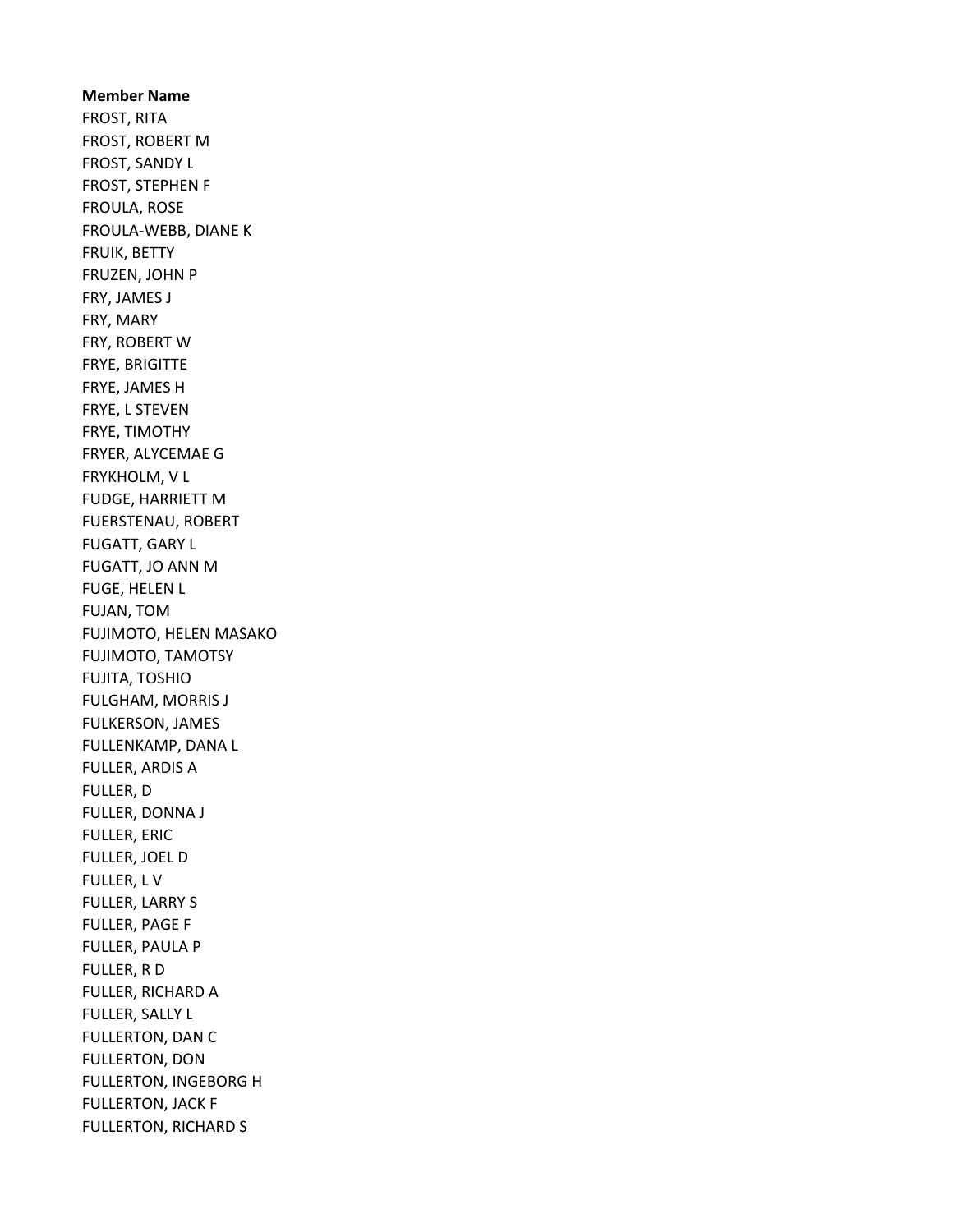Member Name FULLMER, HEATHER FULLWILER FULTON, ASHLEY FULTON, LAWRENCE A FULTON, MARGARET FULTON, TIMOTHY J FULTZ FULWIDER, JOAN E FUNDAMERICA CORPORATION FUNDERBURK, KIM FUNDING, COUNTRYWIDE FUNK, MRS ROGER FUNKE, LOU ANN FUNSTON, MARC L FUQUA, LEONEY STEWART FURBUSH, DOROTHY FURMAN, MELLA DEE FURMANITE AMERICA INC FURNIA, JEFF C FURR, CINDY FURR, R PATRICK FURSHPAN, MAILE F FURTWANGLER, LORETTA FUSARO, DAVID FUSARO, RALPH B FUTCH, SHARON FUXJAGER, SHERRY L FYE, GARY T G & G FOOD BROKERS INC G&B WILSON ENTERPRISES GAASLAND, MILTON GAASLAND, PEGGY J GABBERT, GILBERT GABBERT, NANCY GABIOLA, LINDANNE GABLE, KATHLEEN M GABRIELSON, K GABRYS, THERESA M GADDY, CHERYL D GADDY, JOALLO GADOMSKI, JOHN **GAERTNER** GAETZMAN, SHERYL A GAFFNEY, BRENDA GAGNON, CHRYSTELLE M GAGNON, DIANE L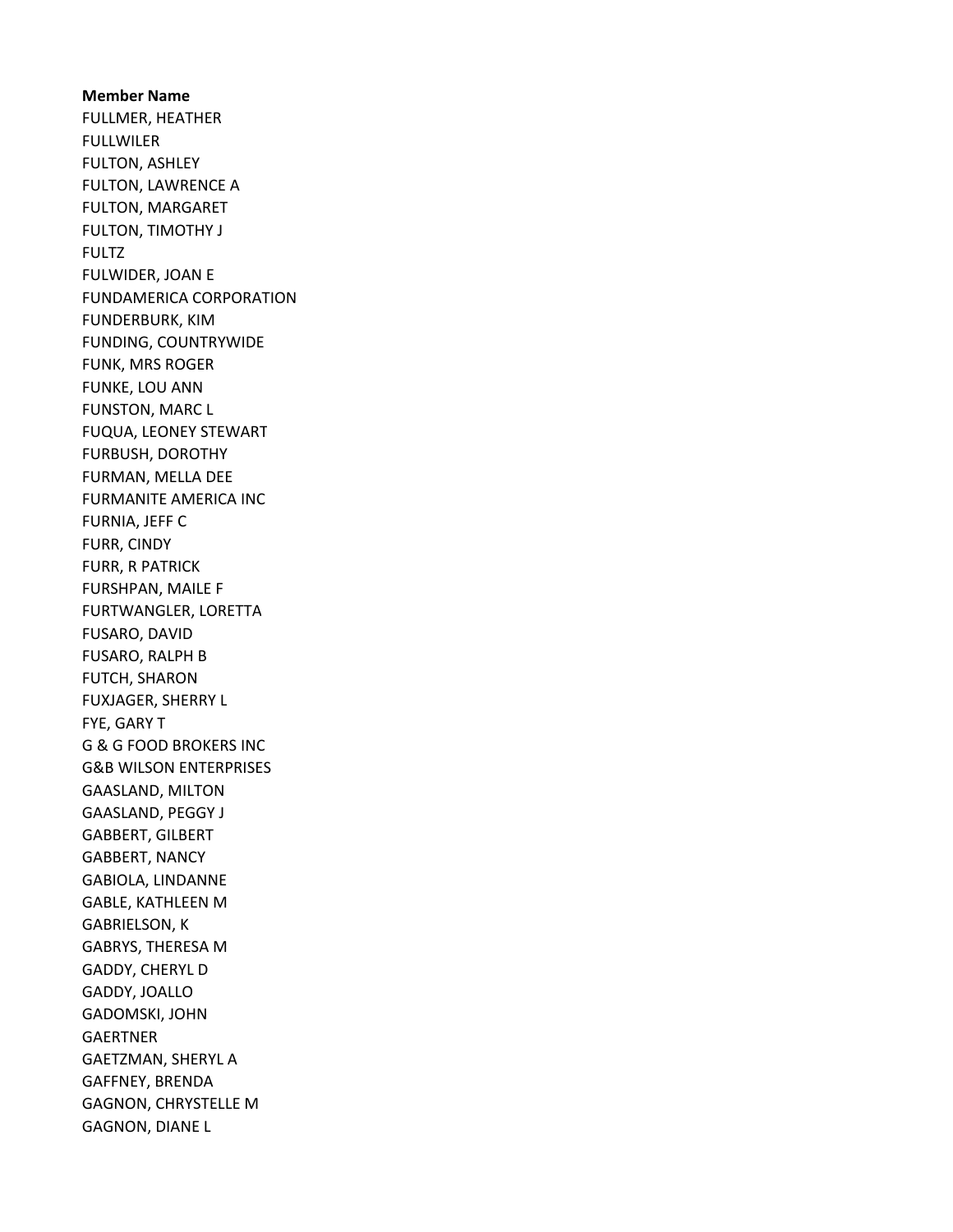Member Name GAHERY, CECILIA G GAILEY, MICHAEL P GAINES III, GEORGE T GAINES, ROBERT R GAINES, RUBEN GAINES, WILLIAM G GAISER, ROBERT GAJDICA, RONALD J GALAN, ELIZABETH E GALANIN, ANNA GALBAN, CRUZ GALBRAITH GALBRAITH, DENISE GALBREATH, ALAN D GALE, KATHERINE B GALE, LANA L GALIMBA, RASCHAD GALINDO, CECILIA GALLAGHER, MARY GALLANT, FRED GALLANT, RAYMOND GALLANT, TERESA A GALLARDO, ARMANDO GALLARDO, NINFA C GALLAS, JOHN J GALLATIN, ROBERT GALLAWAY, HUVIAN L GALLE, KATHYRN GALLEGOS, DON GALLEN, CATHY L GALLEY, PAUL JAMES GALLIHER, ERNEST GALLIS, CHRISTINE GALLIS, GEORGE A GALLIVO, LEONARD GALLO, KATHLEEN M GALLOWAY, KAREN E GALLOWAY, STEVE W GALT, CHARLES C GALVEZ, LUIS A GALVIN, JIM GALVIN, MARK A GALYAN, WANDA GALZERANO, RITA GAMACHE, MARY A GAMBETTY, SHARON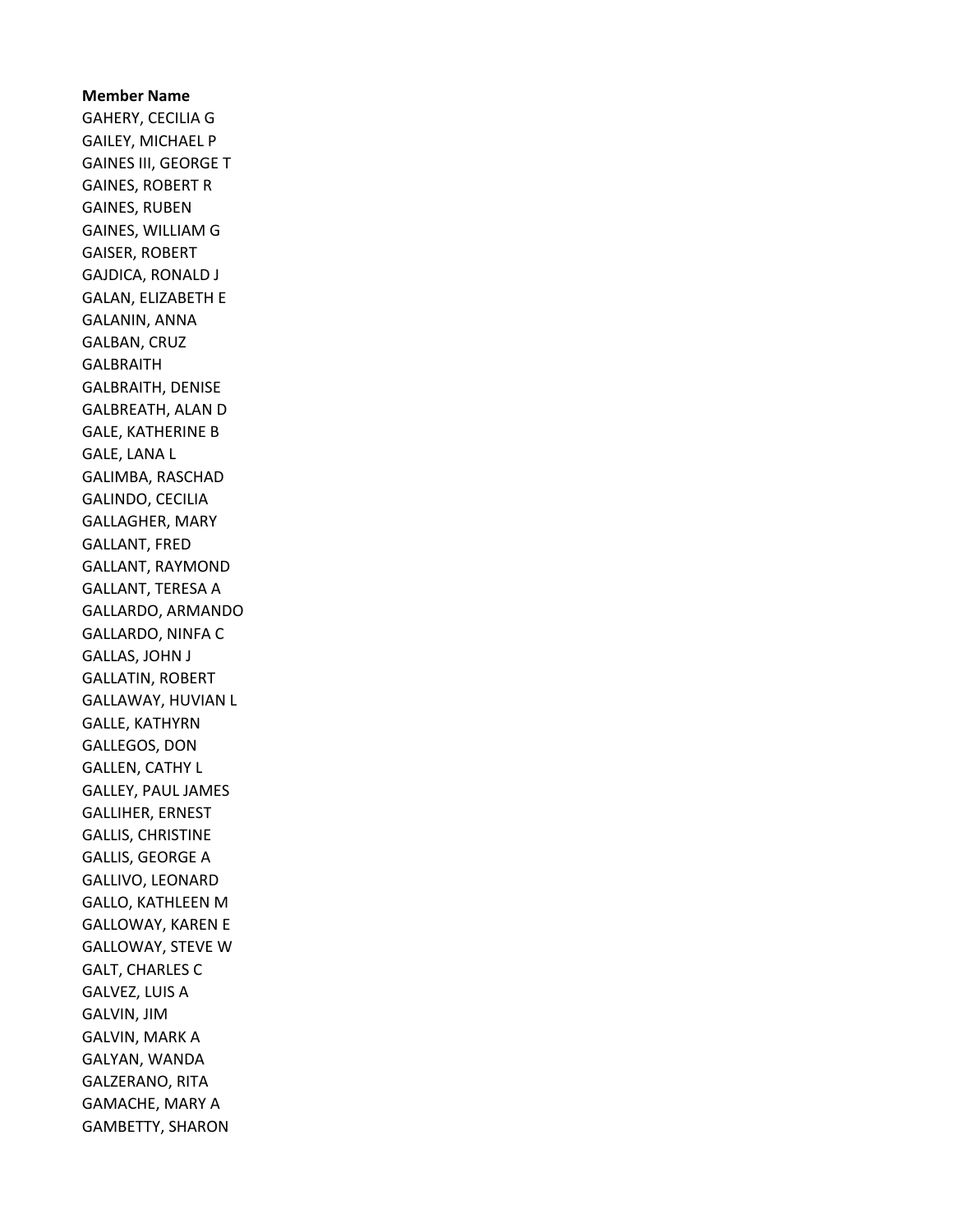## Member Name

GAMBICHLER, ROBERT GAMBILL III, EDWARD GAMBLE, CINDY M GAMBLE, MORRIS G GAMBLE, T JAMES GAMBLES, YOLANDA GAMBS, MARY ANN GAMEZ, SANDRA G GAMMONS, DAVID S GANGI, CYNTHIA L GANGULY, PARTHA GANN, C WAYNE GANNON, DEBORAH K GANNON, LETA M GANNON, NORINE P GANO, ROONGROTE GANSCHOW, LEE J GARA, LESLIE GARAFOLA, PIPPA D GARBER, BART GARBIG, JERRI GARCEAU, CYNTHIA J GARCIA GARCIA ORTIZ, CASIMIRA GARCIA, ALDO A GARCIA, ARTURO M GARCIA, CRAIG J GARCIA, DANIEL GARCIA, GREGORY A GARCIA, JEFFERY E GARCIA, JENNIFER GARCIA, JOHNNY R GARCIA, JOLEEN GARCIA, JONATHAN D GARCIA, MARIA H GARCIA, MARTHA G GARCIA, NICK GARCIA, PAMELA R GARCIA, PERLA L GARCIA, PETER M GARCIA, RAQUEL LYNN GARCIA, RICARDO V GARCIA, SAMMY GARCIA, STEVEN S GARCZYNSKI, MICHAEL F GARDELINE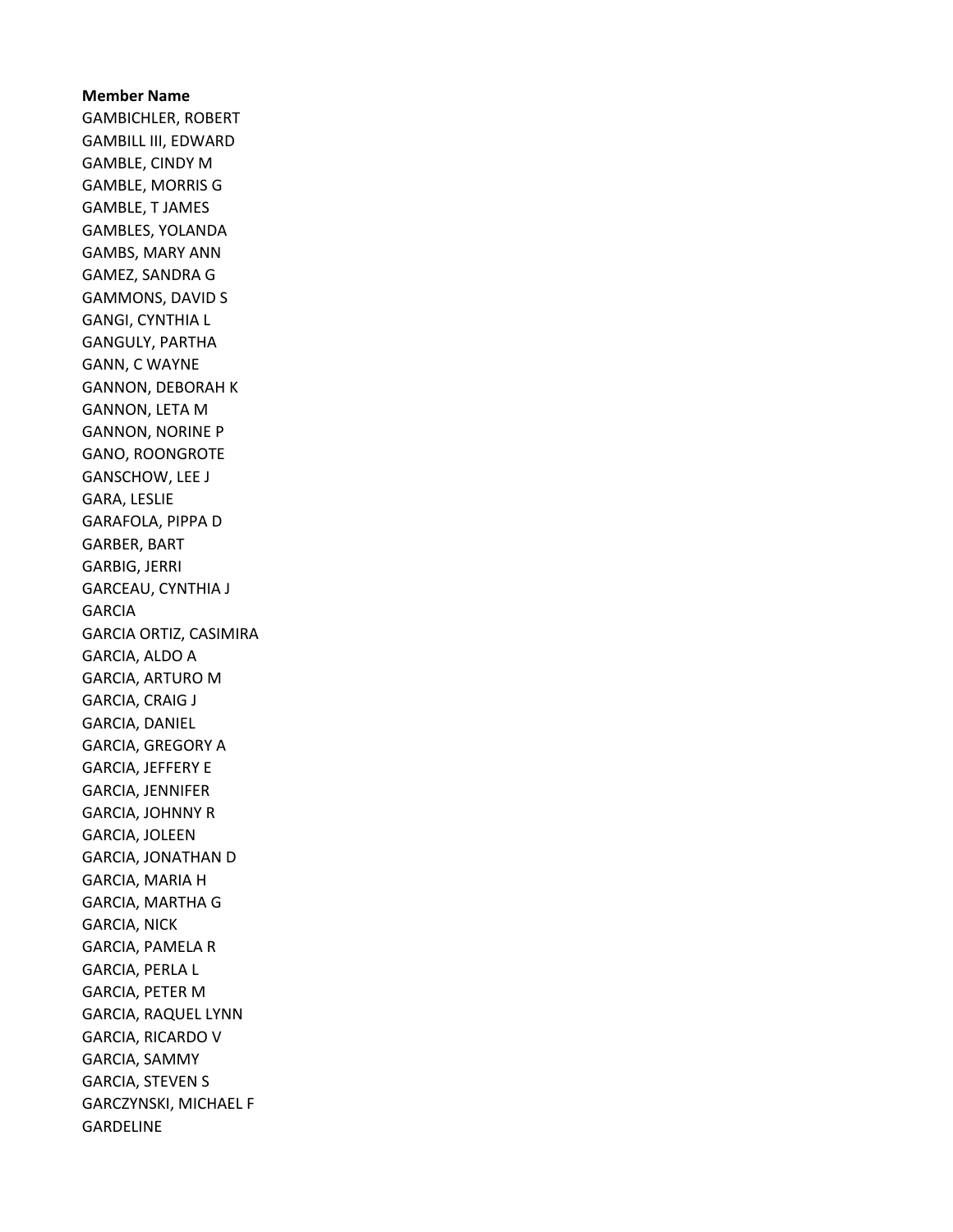Member Name GARDENHIRE, RICHARD GARDINO, KATHLEEN GARDMAN, LINDA F GARDNER GARDNER, ANNELLE GARDNER, BARBARA GARDNER, CATHY GARDNER, CHARLOTTE PUTMAN GARDNER, CINDY GARDNER, CONRAD H GARDNER, CRAIG GARDNER, DEBORAH J GARDNER, DENNIS GARDNER, DERRYL GARDNER, FRANCES GARDNER, GLORIA K GARDNER, JAMES R GARDNER, JASON GARDNER, JESSE L GARDNER, MICHAEL J GARDNER, PHYLLIS GARDNER, R C GARDNER, TIMOTHY J GARDNER, W ROBERT GARDNER, WALTER R GARDNER, WAYNE L GARECHT, JANET GARICA, MARIA M GARIS, PHILIP GARLAND, WM J GARNER, BETTY A GARNER, BONNIE J GARNER, CHERYL D GARNER, EMMA J GARNER, MICHAEL T GARNER, PAUL GARNER, RAYMOND H GARNER, SUSAN GARNER, VICKIE L GARNETT, GARY GARNICA, CONNIE GARON, ALLAN **GAROUTTE** GAROUTTE, MONICA A GARRA, MICHAEL GARRAND, IRMA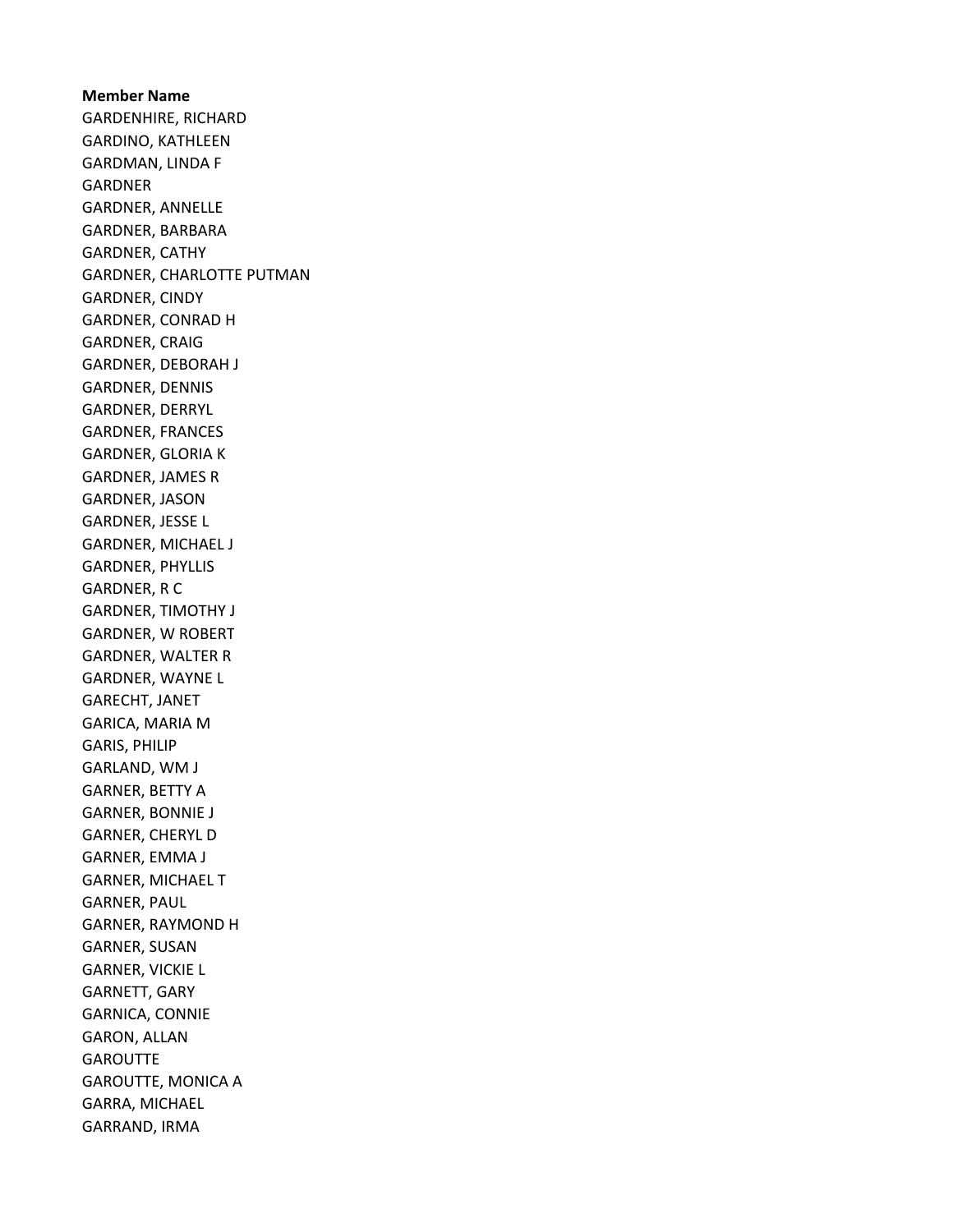Member Name GARRARD, MITCHELL D GARRELS, DALE GARREN, WILLIAM GARRET, DUANE S GARRET, LILLIE JEAN GARRETT BLDG ENT GARRETT, BRIAN E GARRETT, FRANCES L GARRETT, JOHN R GARRETT, LAURA N GARRETT, LEONARD M GARRETT, MARYANNE GARRETT, ROBERT GARRETT, SUZY A GARRIOTT, ROD GARRIS, JAMES B GARRISON, KIMBERLY L GARRISON, LYDIA ANN GARRISON, VERN C GARRITSON, TERESA R GARROD, ARTHUR T GARTEN, VICKY L GARVIN, JAMES GARZA, GONZALO J GARZA, VERONICA Y GASSERT, ROBERT GASTA, G NANCY GASTFIELD, NORMAN GASTON, CLARK GATES, ANNA GATES, DANIEL GATES, DIANE GATES, EARL GATES, JOHN F GATES, MARLON GATES, R STEVEN GATES, RAY GATES, TIM GATEWAY CONSOLIDATORS INC GATHMAN, LOYD W GATTS, TONY C GATZ, CHRISTINE GAUDREAU, GREGORY J GAUKE GAUL, SANDRA D GAUTHIER, CHRISTINA E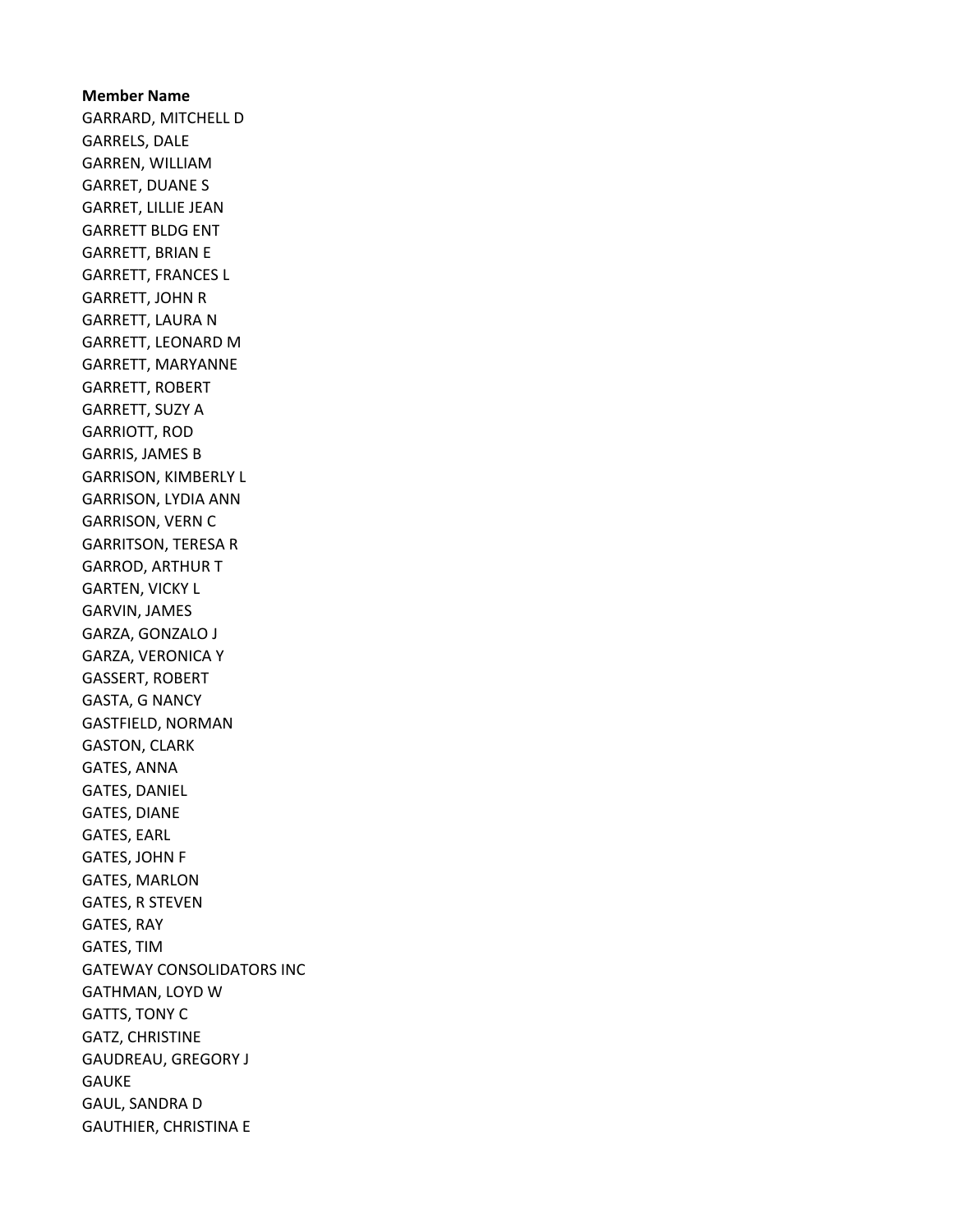Member Name GAUTHIER, RF GAUTHIER, SUZANNE M GAUTREAU, ERIC M GAVALYA, LL GAVAZZA, TRUDY A POWERS GAVITT, PAULA J GAVRILOVICH, LOUIE GAY, DAVID S GAY, JAMES C GAY, L BECKY GAY, MELODY A GAY, PAUL GAY, WILSON GAYDEN, DAVID L GAYNOR, JENNIFER A GAYTON, ALBERT GAZAWAY, CONNIE GBUR, PATRICK GE PACKAGED POWER SERVICES INC GEARHART INDUSTRIES INC GEARHART, DAVID JOHN GEARRING-DEWOLF, A GEBAUER, LARRY L GEDICKS, KLAUS D GEE, MARVIN GEERIN GEESIN, JANA L GEFFERT, CHAD M GEHR, KLAUS GEHRIG, JOHN D GEHRING, PAUL A GELINAS, ALICIA M GENERAL COMMUNICATION GENERAL MARINE SVC INC GENNE, THOMAS P GENTLES, JUDITH GEOIT, ANNA M GEORGE GEORGE II DVM, THOMAS F GEORGE, DANIEL M GEORGE, JAY T GEORGE, KIMBERLY A GEORGE, MARY K GEORGE, MICHAEL GEORGE, PAULA GEORGE, RICHARD L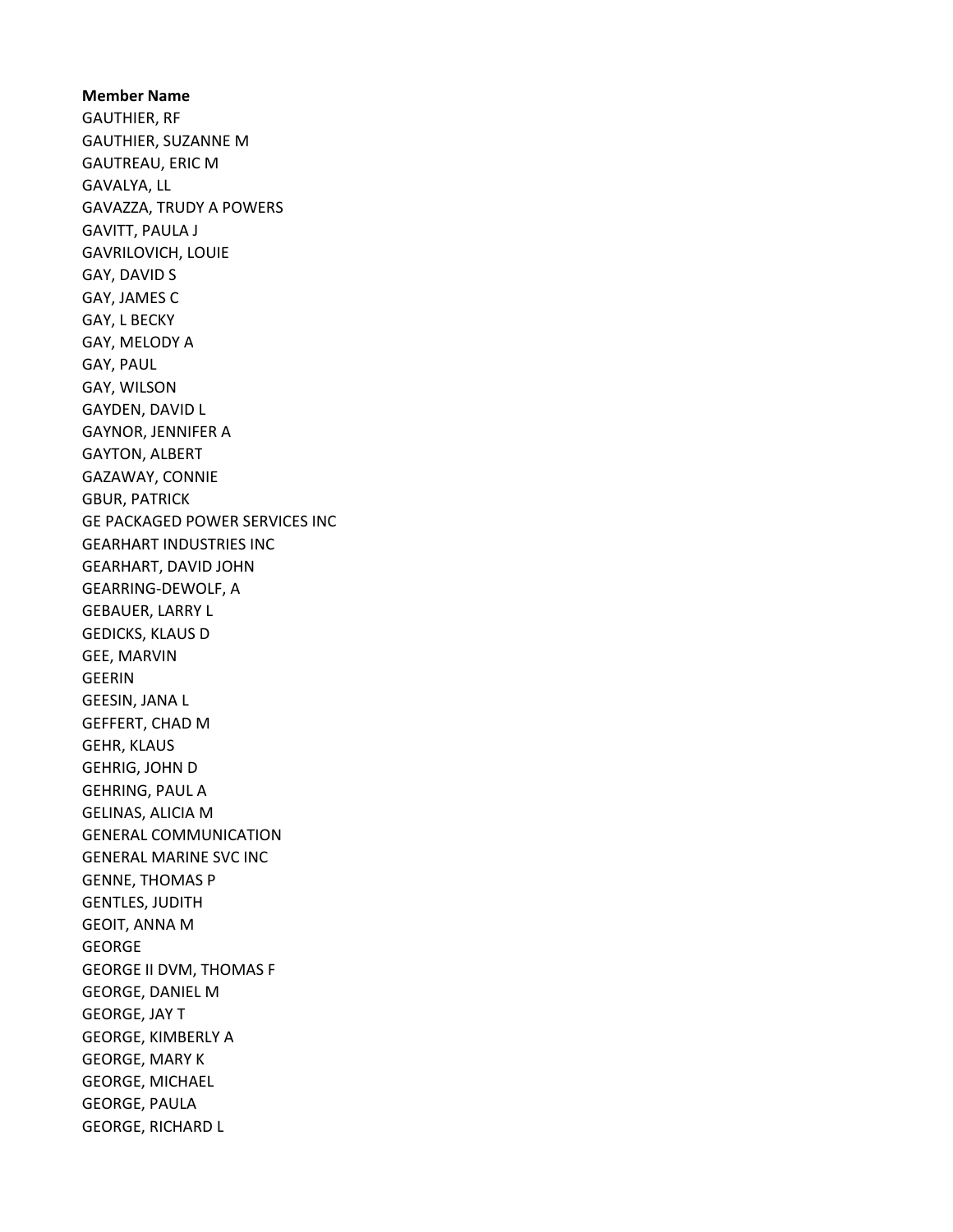Member Name GEORGE, SHAWN GEORGE, SUSAN GEORGE, VICKY A GEORGULIS, MARK GEOZOS, GEORGE GEPHART, LARRY GERAGHTY, STEVEN G GERARD, TROY GERBER, JUDI M GERBINO, TONY GERDES, PHILLIP GERHARD, ANDREW GERHARDSON, PEGGY/WAYNE GERHARDT, MARY LOU GERHARZ, JAIME L GERKEN, JEFF W GERLING GERMAIN, JOHN F GERMOND, DIANE M GERONDALE, DIANNA GEROW, EUGENE GERRARD, ALEX GERRETY, LOREN GERRETY, THOMAS GERSHEL, MICHAEL GERTLER, SUSAN GERTZEN, MARIA GESE, VANCE W GETCHELL, JAMES H GETTY, FRED M GHAN, RHONDA GHAZNAVI, DARI GHOFRANIAN, MIMI GHORBANI-DAHGE, FARAMARZ G GHOSH, DWIP KUMAR GIALOPSOS, THEOFILOS GIAMMALVA, DOTTIE GIAMPAOLI, MARC GIANCOLI, RICHARD GIARAMITA, MARIO GIARDINA, GUY G GIBAJA, WALTER GIBBONS, DAVID F GIBBONS, MELVIN A GIBBONS, RHONDA L GIBBONS, VICKI L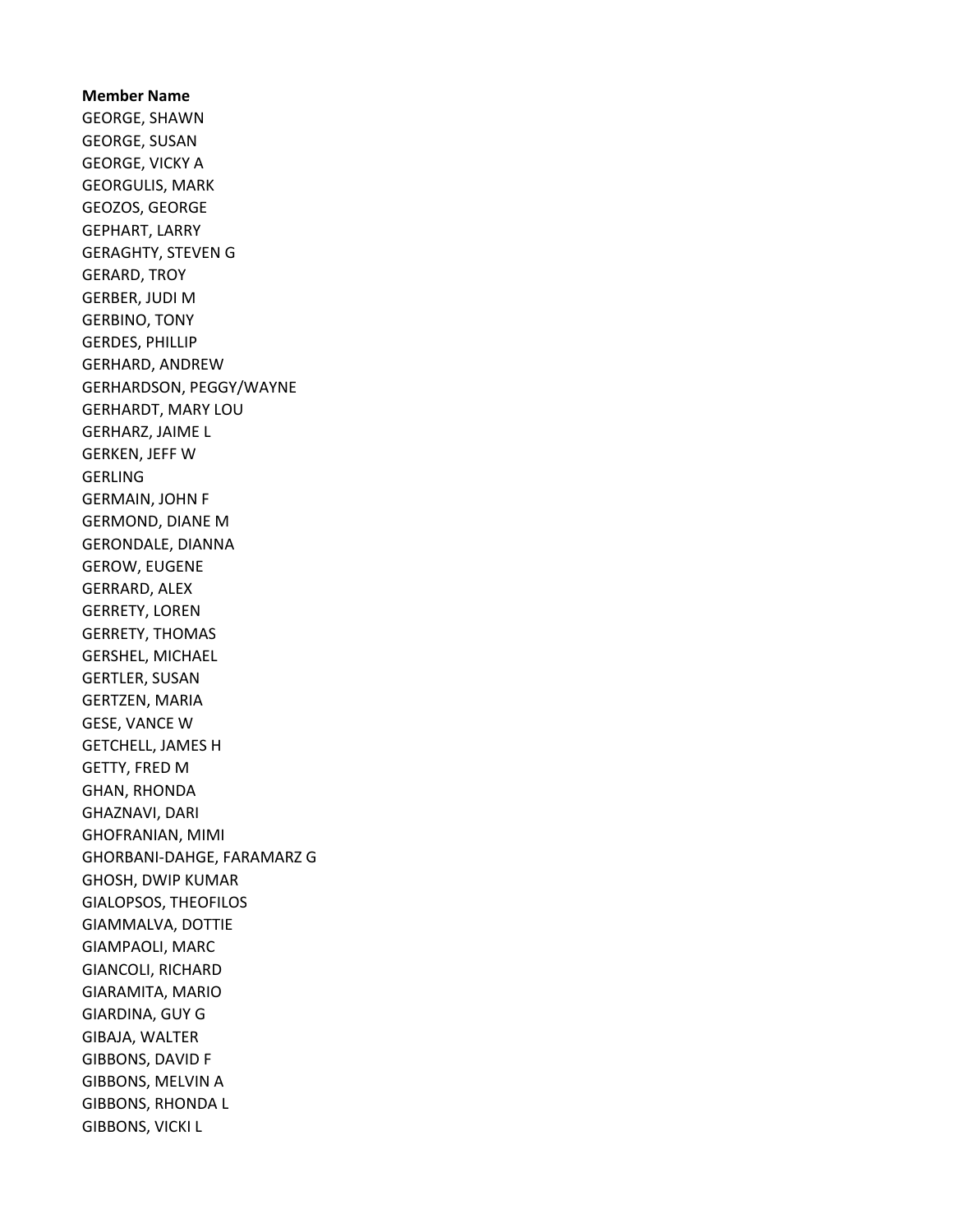Member Name GIBBONS, WILLIAM J GIBBS, CHRISTOPHER C GIBBS, NIRVAIR S GIBBS, SUSAN H GIBBS, THOMAS H GIBLER, ADAM S GIBNEY, ROSS GIBRALTAR SAVINGS OF CA GIBSON DUNN & CRUTCHER GIBSON, C LILLIAN GIBSON, DAVID F GIBSON, JAMES B GIBSON, L EDDIE GIBSON, MARTHA K GIBSON, MICHAEL D GIBSON, PATRICIA A GIBSON, PENNY O GIBSON, ROBERT G GIBSON, SHARON F GIBSON, SHELLEY L GIBSON, TERRY GIBSON, THOMAS R GIDCUMB, LANCE GIDDENS, CLAUD W GIDDINGS, ERIC GIDDINGS, TERRY GIDEON, ALLEN GIELAROWSKI GIERINGER, MARK W GIFFORD, WILLIAM D GIGER, MARK GIGLER, ROBERT GILBEAU, DARYL A GILBERT, CHARLES B GILBERT, DEBORAH L GILBERT, HEIDE GILBERT, LAWANNA P GILBERT, MARK A GILBERT, MARY J GILBERT, MIKE GILBERT, SCOTT A GILBERT, TIMOTHY W GILBERT, TOBY GILBERT, VERNON GILBERT, WALTER M GILBERTSON, LARRY G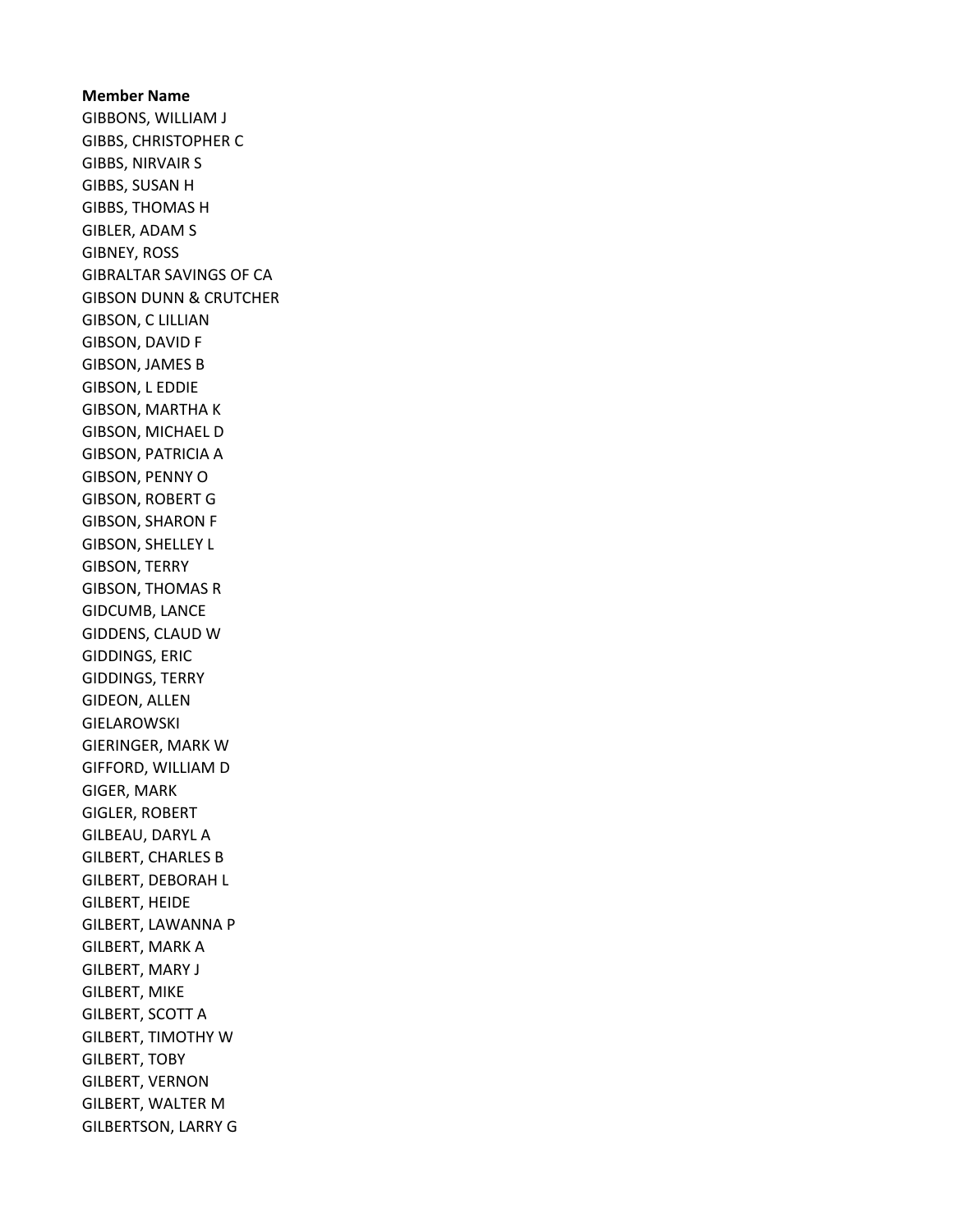Member Name GILBERTSON, LEI GILBERTSON, STEVEN L GILBRALTER SAVGS OF WA GILCHRIST, MARGIE GILCREASE, JOHN B GILES, CAROL LYNN GILES, DONALD GILES, MARILLYN KAY GILES, MARY GILFERT, O DANIEL GILKS, ANNE D GILKS, MARGARET J GILL, DORETHA GILL, GLORIA G GILL, JUNE L GILL, K I GILL, LARRY M GILL, LINDA GILLASPIE, DEBBIE K GILLASPIE, GREGORY ALLEN GILLELAND, VALORIE GILLEN GILLEN, PENNY GILLEN, T DANIEL GILLESPIE, ALLYNE GILLESPIE, BEN Z GILLESPIE, MARY KATE GILLEY, DAVID GILLEY, DENNIS C GILLEY, PAMELA E GILLEY, ROBERT L GILLIAM, JOYCE GILLIAM, MARTHA T GILLIAN, REBECCA D GILLIAN, SHIRLEY GILLICK, MARY E GILLIE, MICHELLE F GILLIES, CHARLES F GILLIGAN, ERIN ALLISON GILLILAND, RICHARD E GILLON, STEPHEN J GILLUCCE, FRANK F GILLUM, G MARK GILLUM, LYLE GILMAN, DANIEL E GILMAN, GREG M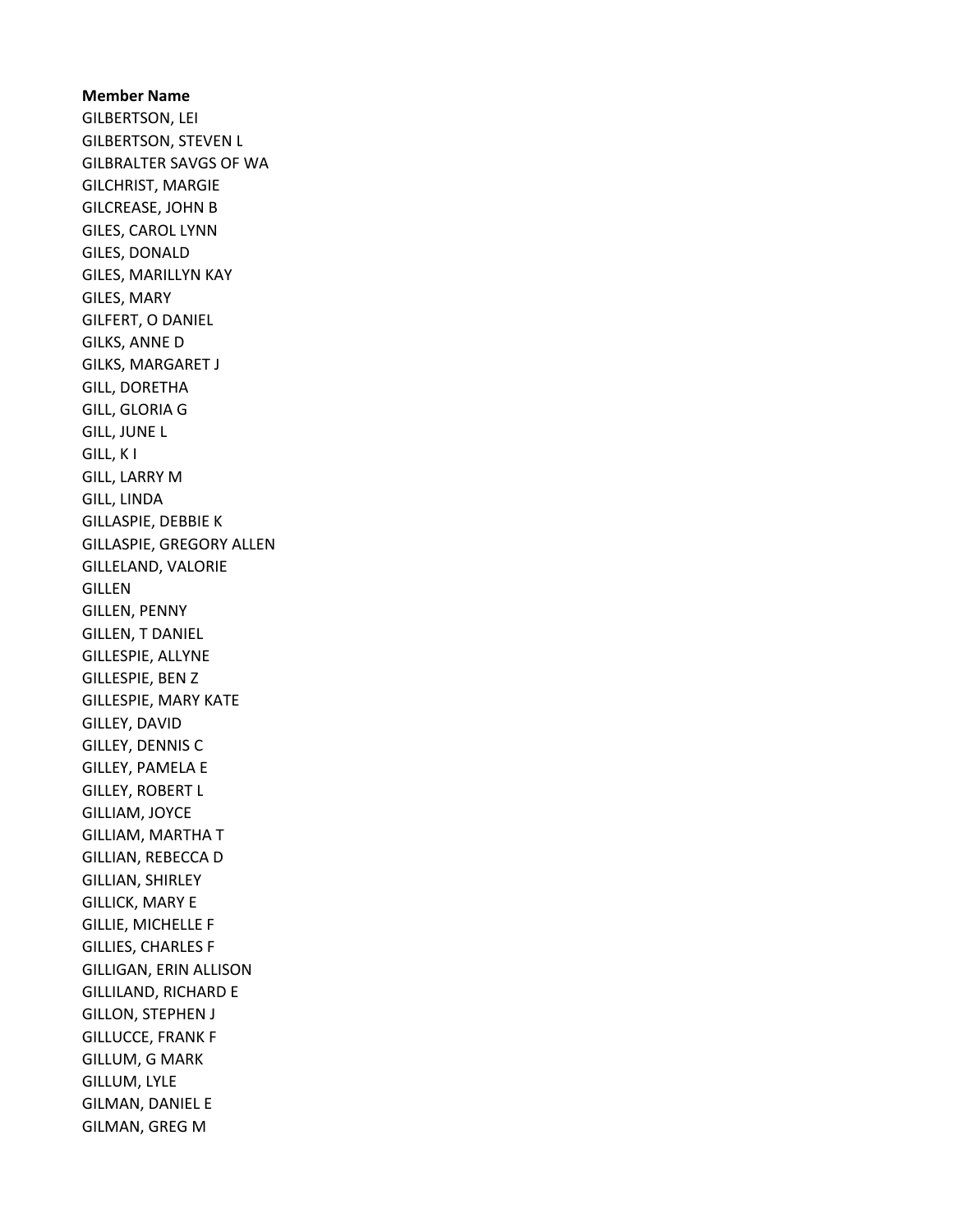Member Name GILMAN, NICK C GILMER, DEBORAH GILMER, KEN GILMORE, DAWN M GILMORE, D'BRIANNE GILMORE, SANDRA GILMORE, SCOTT GILSON, JOANNE M GILSON, MICHAEL J GILSON, PHILLIP V GILSTRAP, DOYLE GILSTRAP, JEFFERY L GILSTRAP, TAMMY GIMESON, JANET M GINDER, PETER C GINNETT, DAVID A GINNETT, GARY M GINTER, LORA GINTHER, RICHARD L GIOFFRE, KATHRYN GIPSON, R ANGELYN GIRARDET, GLENN P GIRARDIN, PETER GIRLING, MARGUERITE A GIROUX, NICHOLAS L GIROUX, SHIRLEY YVONNE GIRTEN, ED GIRTY, CAROLYN SUE GIRU, JESSA GIRVAN, CHRIS GIRVAN, DALE GISSIN, FRANCES P GIST, REX GITHARA, GEORGE G GIVENS, JAMES D GIVENS, MOVITA GIVER, SHIRLEY A GIZA GLADWIN, NYLA GLAESER, JANET GLANDON, ARVIN GLANSBEEK GLANSBEEK, BARBARA G GLANTZ, ALAN GLANZ, TERRY GLASBY, MICHELE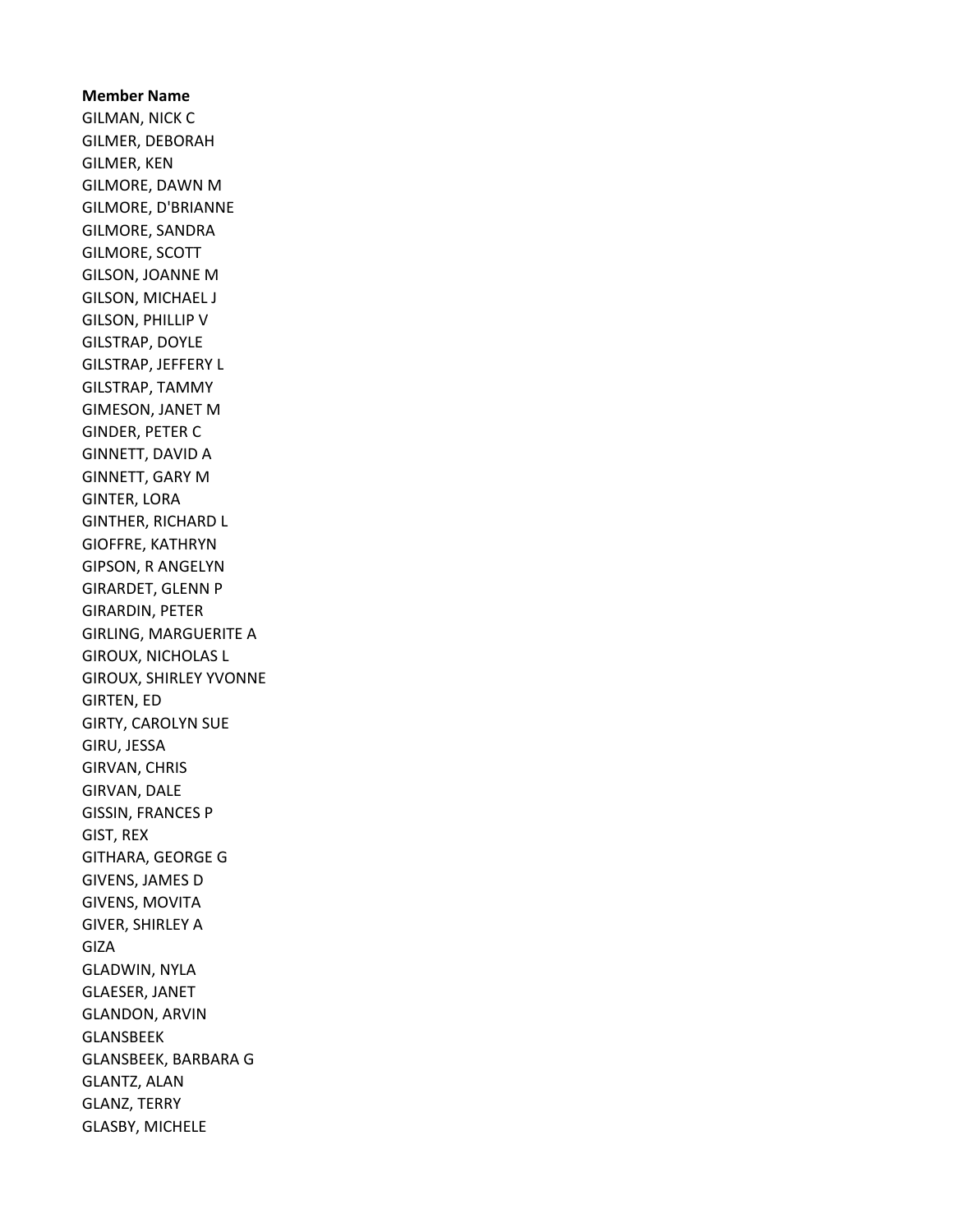Member Name GLASGOW, CHARLES GLASS, EDWARD GLASS, TYRONE GLASSER, LORI K GLASSMAN, SHARON M GLASSNER, ARLENE F GLATFELDER, TIODORA GLAZIER, KATHY GLEAN INCORPORATED GLEASON, ELENA T GLEASON, JERRY GLEASON, JODI GLEASON, JOE GLEASON, LEE W GLEASON, MARK GLEASON, ROBERT J GLECKLER, MARGARET L GLEITSMANN, PETER GLEN, COLPITTS GLENN DALE DECEASED GLENN, ALAN G GLENN, MARCUS GLEN-WILSON GLICK, DONALD E GLIVAR, CARL GLOBIG, JON F GLOVER, ANITA S GLOVER, EVERETT E GLOVER, J MARK GLOVER, LARRY W GLOVER, MARTHA L GLOVER, MAURICE GLOVER, NICK W GLYNN, WM J GMAC MORTGAGE INC GNIRKE, KAREN L GOAD, STEPHEN W GOARD, CHARLOTTE GOBALEZA, RICARDO GOBER, WILLIAM J GOBLE, SHIRLEY M GOCH, MARY GOCHENAUER, VICTORIA GOCHENAUER, WALTER GODBEE GODBEHERE, SANDRA L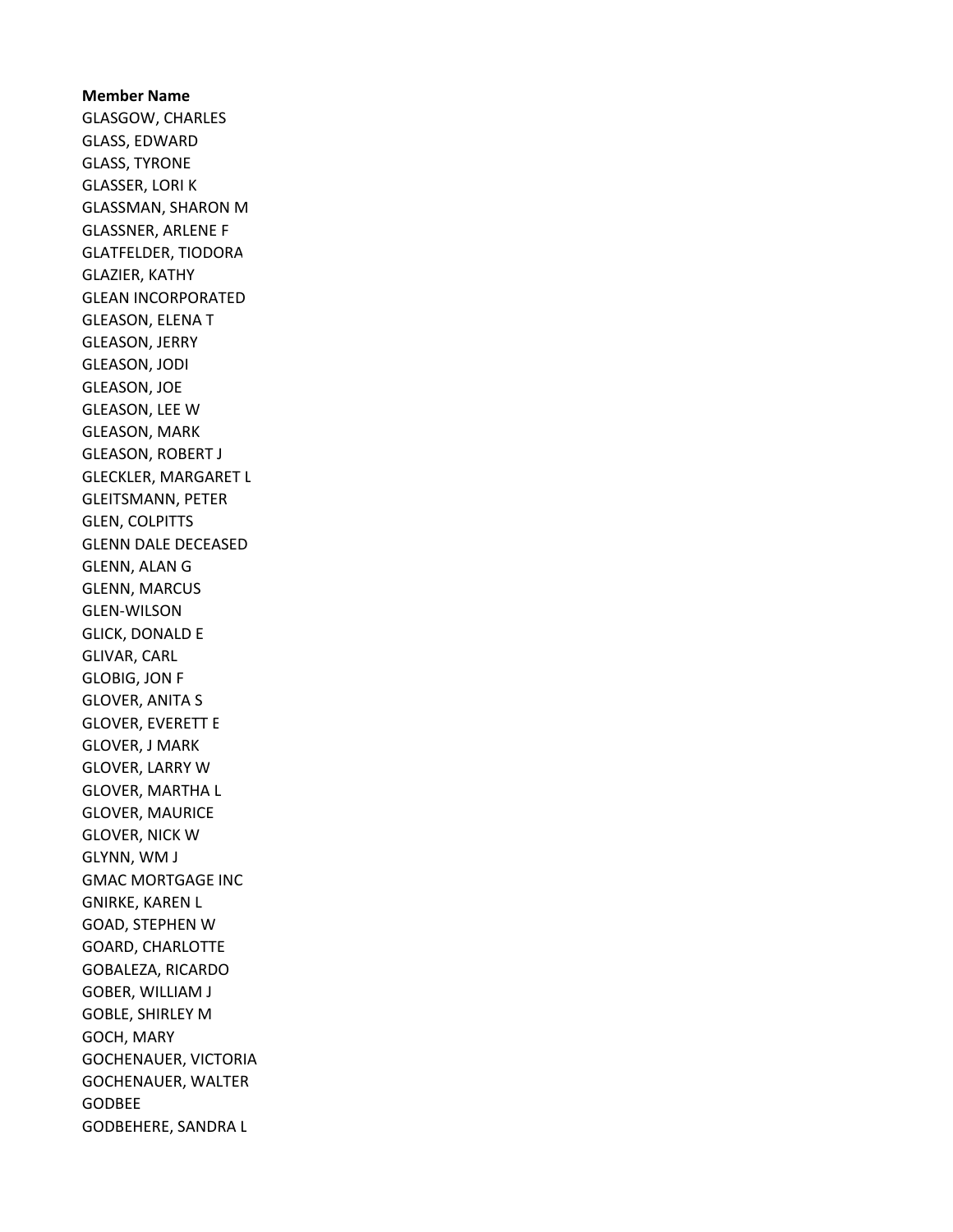## Member Name GODDARD, JAMES C GODDARD, STEPHEN GODDEN, RONALD GODFREY, LEROY GODIN, BIRDIE GODLEWSKI, WILLIAM GODSEY, JENNIE L GODSEY, LINDA GODWIN GODWIN, RALPH GOEBEL, EVELYN GOEDDE, MICHAEL L GOEPFERT, FRANZ GOERISCH, BRUCE GOERISCH, FREDERICK GOFF, DAVID M GOFF, ROLAND H GOFFENA, MARVIN GOHLKE, RANDY R GOJENOLA, CURT A GOJENOLA, TONY GOLD, WEST GOLDBACH, G A GOLDEN EAGLE PROP INC. GOLDEN PAINT & BODY. GOLDEN, GARY J GOLDEN, TOBI R GOLDER ASSOCIATES INC GOLDMAN, PHYLLIS GOLDMANN, SANDRA GOLIA, JOHN GOLLAHER, L KENNETH GOLLOGLY, VINCENT GOLODOFF, CLARA Z GOLSTON, ARTIS GOMES, RICK GOMEZ, CARLOS GOMEZ, CARLOS M GOMEZ, FRANK HODGE GOMEZ, NASH GOMKE, FRED W GOMULAK, EDWARD GONNE, L RICHARD GONSOWSKI, CHARLES GONZALES, AMELIA B GONZALES, EDWARD A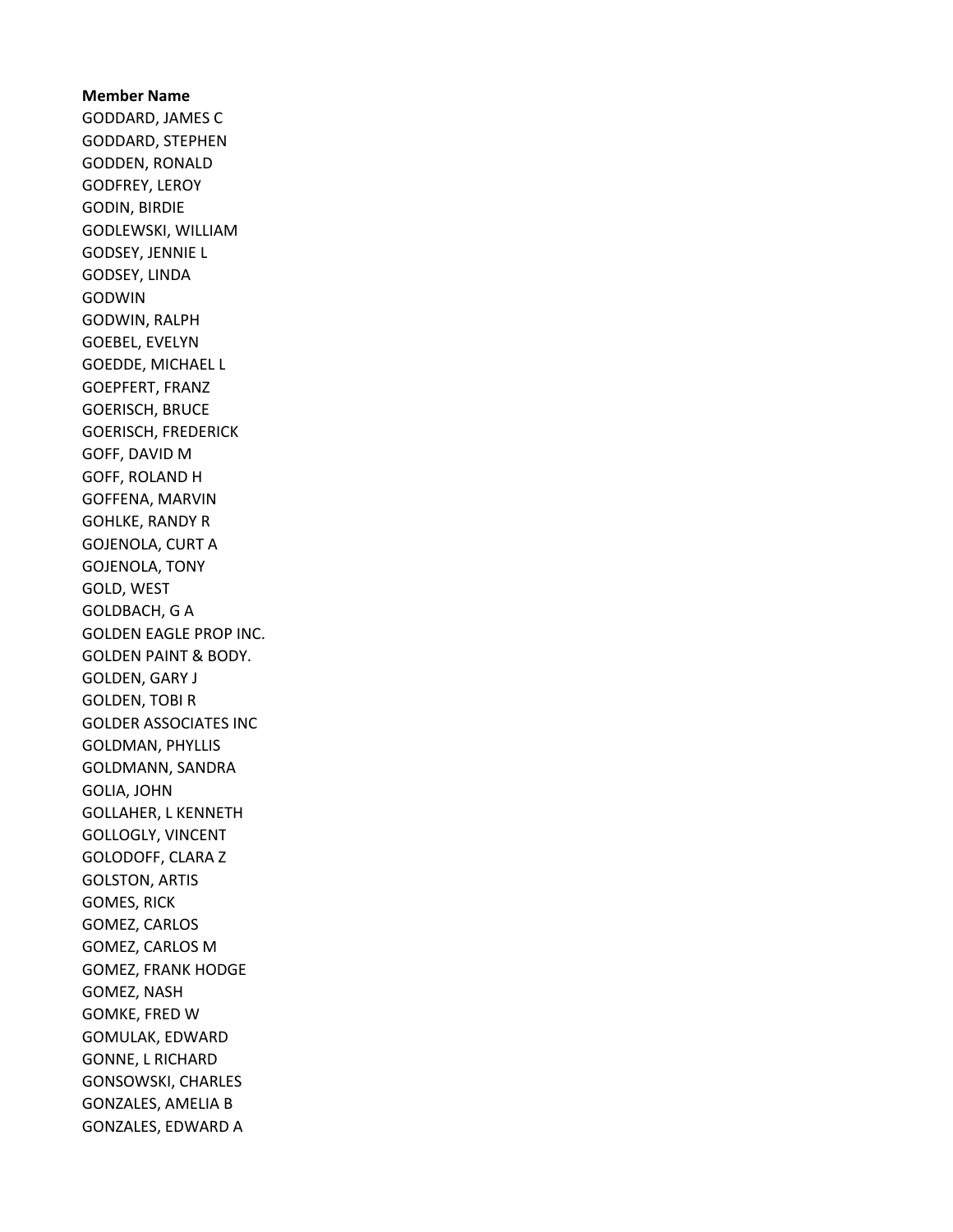Member Name GONZALES, JUAN MANUEL GONZALES, LOUIS A GONZALES, M MARTIN GONZALES, NORMA GONZALES, REBECCA A GONZALES, ROMY GONZALES, STEVE GONZALEZ, A GEORGE GONZALEZ, ARMANDO GONZALEZ, CARLOS GONZALEZ, CRISTINA GONZALEZ, FERNANDO GONZALEZ, M INGERSOLL GONZALEZ, O JORGE GONZALEZ, RENE J GONZALEZ, ROBERT GONZALEZ, TOMAS GOOD, GAIL T GOODALE, DOULGLAS J GOODE, A JACQUELINE GOODE, KELLY C GOODE, LILLIAN I GOODE, MICHAEL R GOODENOUGH, KARLA GOODLIFE, JEAN GOODMAN GOODMAN, AMY GOODMAN, BRENDA A GOODMAN, COLIN R GOODMAN, DIANA GOODMAN, DONALD W GOODMAN, JOAN GOODMAN, LEONA GOODMAN, PEGGY J GOODMAN, ROGER DALE GOODMAN, WARD C GOODRICH, C A GOODRICH, DONALD G GOODRICH, JAMES F GOODSPEED, TOM GOODWIN, BRETT GOODWIN, EMMA C GOODWIN, GAI GOODWIN, GEORGIA GOODWIN, MORRIS R GOODWIN, R PAUL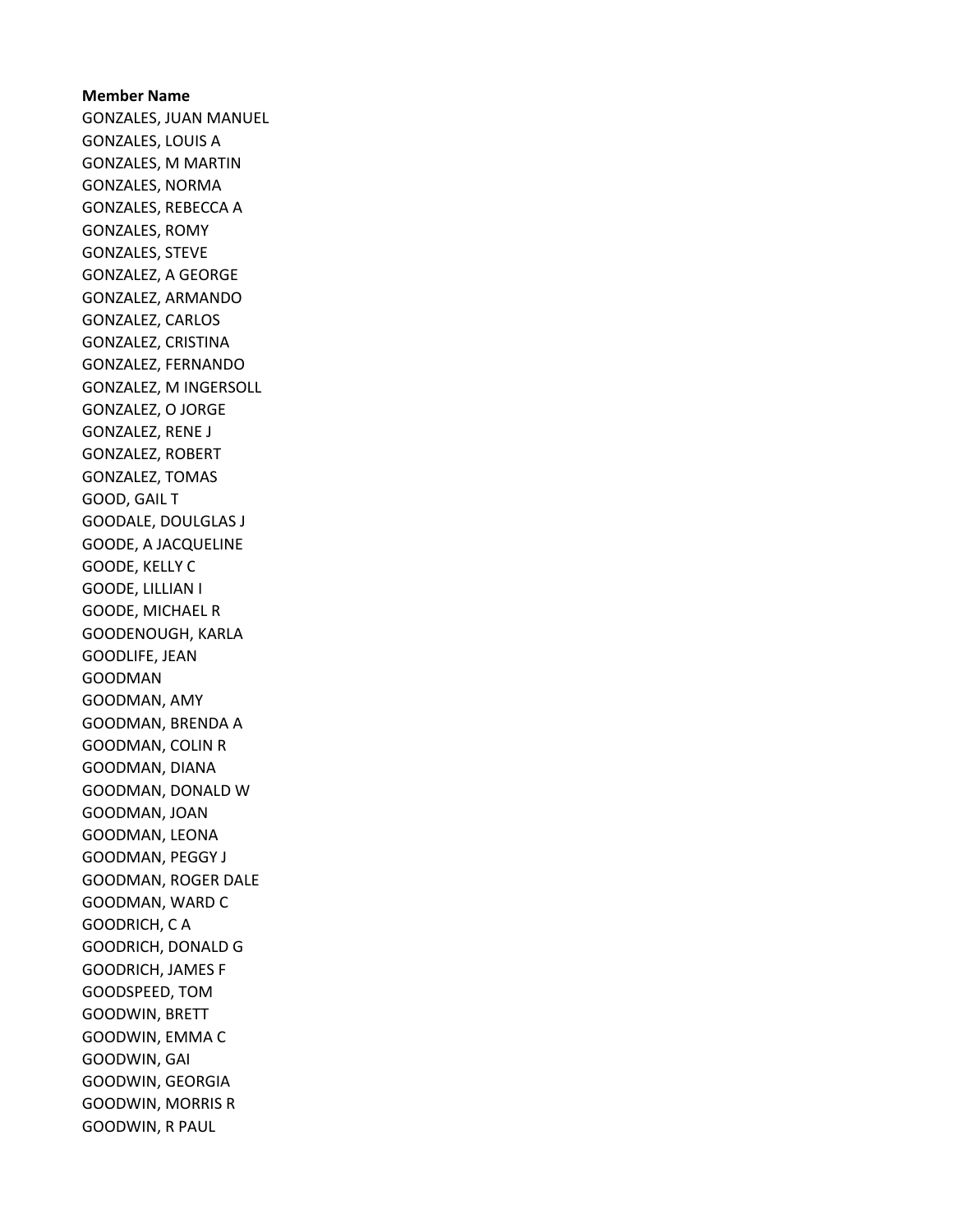Member Name GOODWIN, ROY GOODWIN, SUSAN VERNAE GOODWIN, WAYNE GOODWIN, WILLIAM L GOOSEN, ROBERT GORBICS, CAROL GORDAOFF, KEITH GORDER, J LORETTA GORDON, AVIS I GORDON, BRUCE T GORDON, CINDY GORDON, DELFITA D GORDON, E TED GORDON, F LEWIS GORDON, JAMES DAVID GORDON, LESLIE L GORDON, MARGARET C GORDON, MICHELE GORDON, WILLIAM L GORE, MARTHA GORE, NANCY E GORECKI, RICHARD W GORESEN, FRANCIS J GORESEN, JAMES R GORESEN, KIM GORESON, THOMAS GORMAN GORMAN, LESLIE GORMAN, M DIANE GORMAN, PAMELA J GORMAN, TIMOTHY J GORSKI, SANDRA A GORSLINE, WILLIAM GORTON, CHRISTINA GORTON, E JAMES GORTON, KENNETH B GOSELIN, E M GOSINK, PAUL GOSNELL, DWIGHT GOSPEL LT TABERNACLE GOSPEL OUTREACH OF AK INC GOSS, EDWARD L GOSS, GERALD J GOSS, MARTHA TERESA GOSSELIN, ANTONELLA GOTHAM, HARLAND L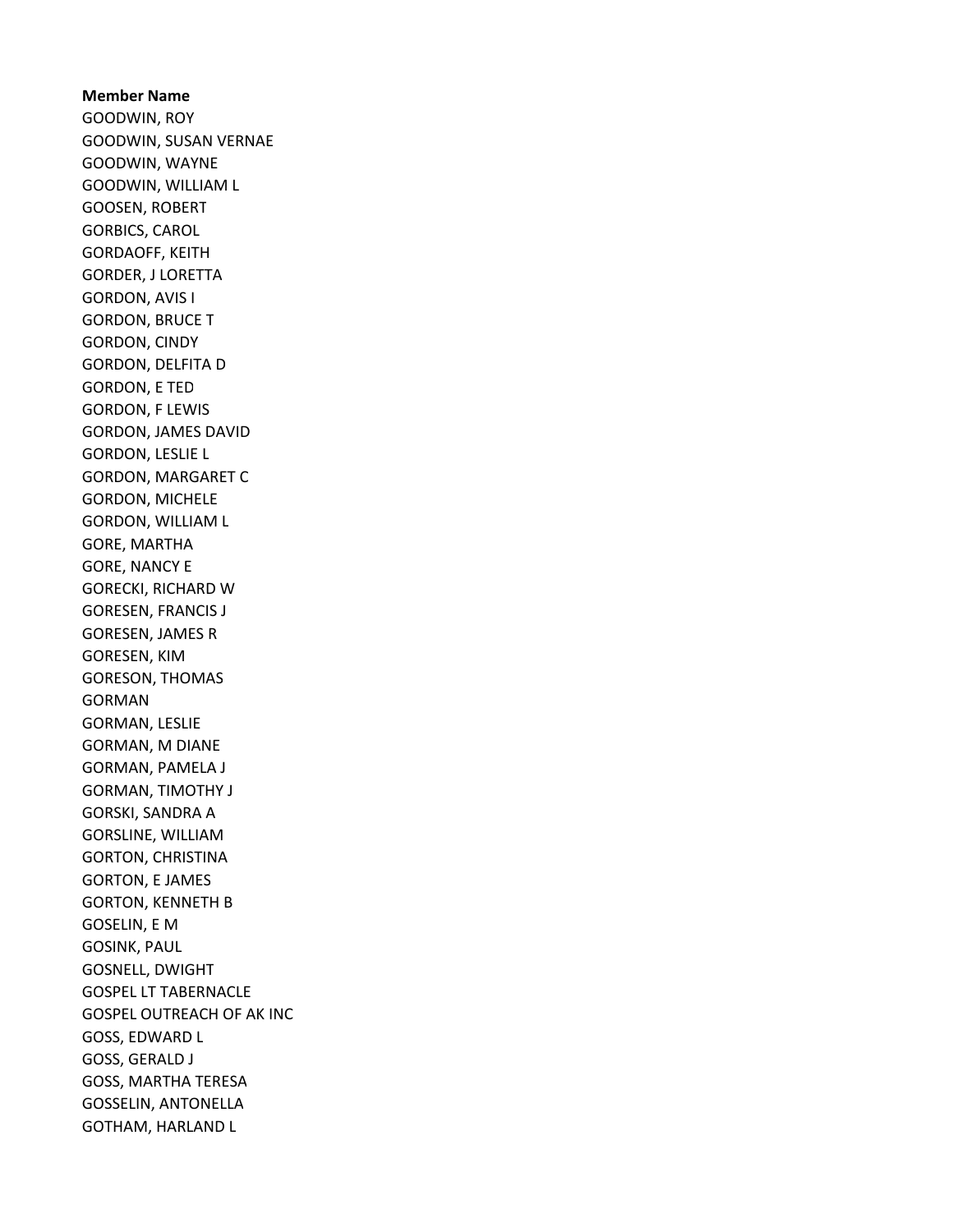Member Name GOTO, TERESA GOTT, DAVID L GOTTAS, LAWRENCE R GOTTSCHALK, FRED C GOTTSCHE, DAVID GOTTSTEIN, DAVID R GOUCHEE, LYLE GOUGH, JON B GOUGHNOUR, WILLIAM A GOULD GOULD, PATRICK J GOULD, ROBERT J GOULDING, CHRISTOPHER GOURDE, DARLENE GOURLEY, DOROTHY GOURRIER, LETHIA GOUTHRO, WILLIAM ASHLEY GOUWENS, KAY E M GOWANS, JAMES K GOWING, STEVE GOYTOWSKI, DUANE GRABAOWSKI, SANDY GRABENSTEIN, BETTY GRABOWSKI, DANIEL GRABOWSKI, MICHAEL M GRACE BAPTIST CHURCH GRACE DRILLING CO GRACE, DENISE MCCLELLAN GRACE, EDWARD GRACE, KEVIN D GRADEN, RICHARD C GRADY, J MICHAEL GRADY, JEANIE GRAEBER, STEVEN B GRAFEL, BEVERLY D GRAFF GRAFF, FRED H GRAFF, LESLIE A GRAFFIN, DALE GRAFTON, JACK B GRAFTON, RONDA M GRAFTON, SALLY S GRAHAM, B GREGG GRAHAM, CLAUDETTE M GRAHAM, CORINA GRAHAM, DAVID T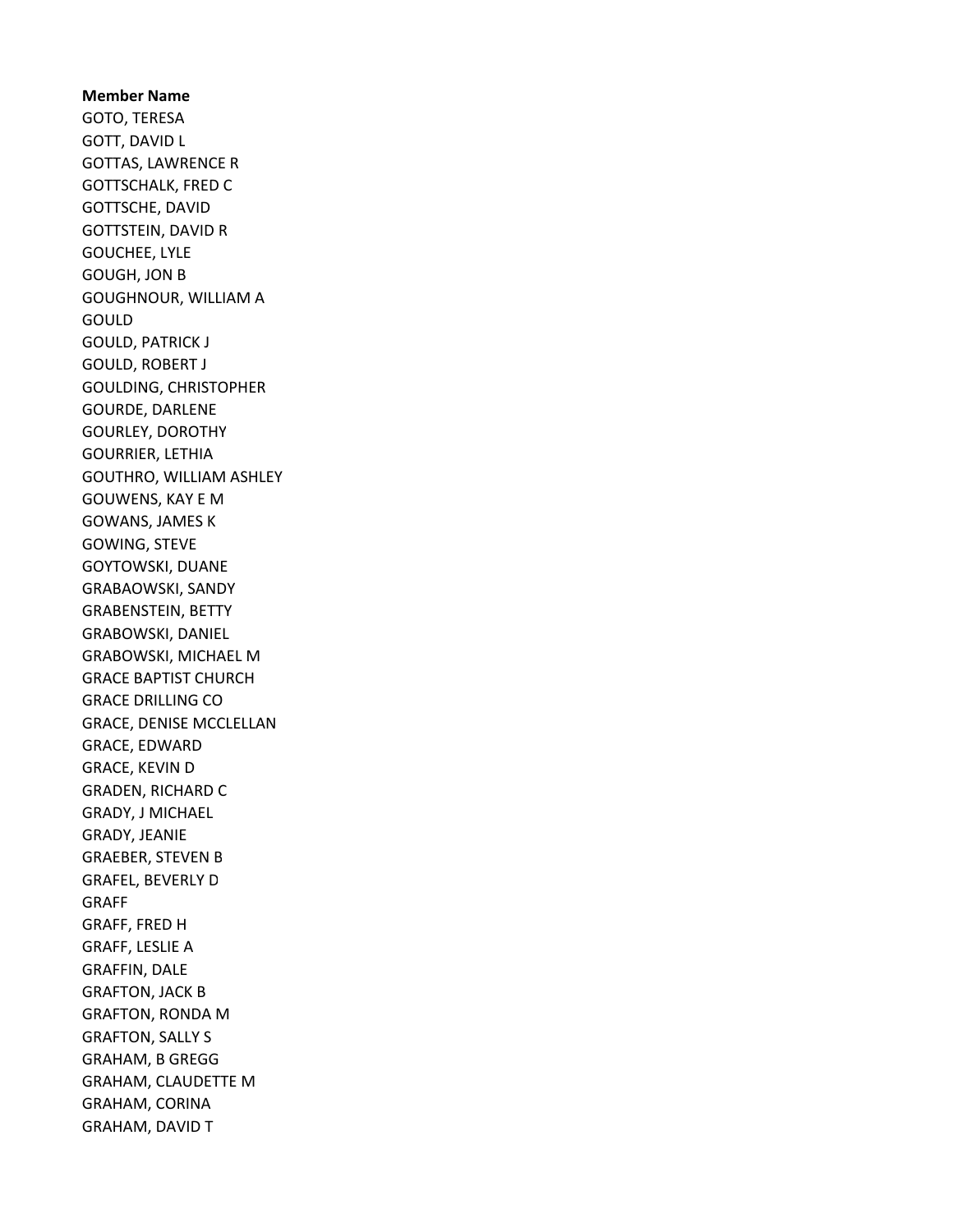Member Name GRAHAM, E JUDY GRAHAM, EFFIE GRAHAM, GARY GRAHAM, GEORGE E GRAHAM, JAY R GRAHAM, JOHN T GRAHAM, JOSEPH GRAHAM, JOSEPH R GRAHAM, KENNETH GRAHAM, MICHAEL D GRAHAM, MICHELLE GRAHAM, NICHOLE GRAHAM, ROBERT O GRAHAM, SARAH GRAHAM, SHEILA A GRAHAM, SHERRY A GRAHAM, T R GRAHAM, THOMAS K GRAHAM, VIRGINIA A GRAINGER, NICHOLAS R GRANATA, TERI L GRANDBOIS, ANNIE GRANDBOIS, JACQUELINE V GRANGE, BRETT J GRANLEE, SHERI L GRANT, ABELARDO GRANT, ANGELA M GRANT, BERNICE GRANT, DEBORA S GRANT, EDWARD E GRANT, EMMETT E GRANT, HAROLD S GRANT, JAMES M GRANT, KATY C GRANT, LEE GRANT, MONICA B GRANT, STACY L GRANT, TARYN R GRANTHAM, MARIE C GRANVILLE, GEORGE A **GRAPHICS** GRASS, MIKE GRASS, SANDRA D GRATRIX, KERI M GRAU, J LEONARD GRAUISTIN, SHAUN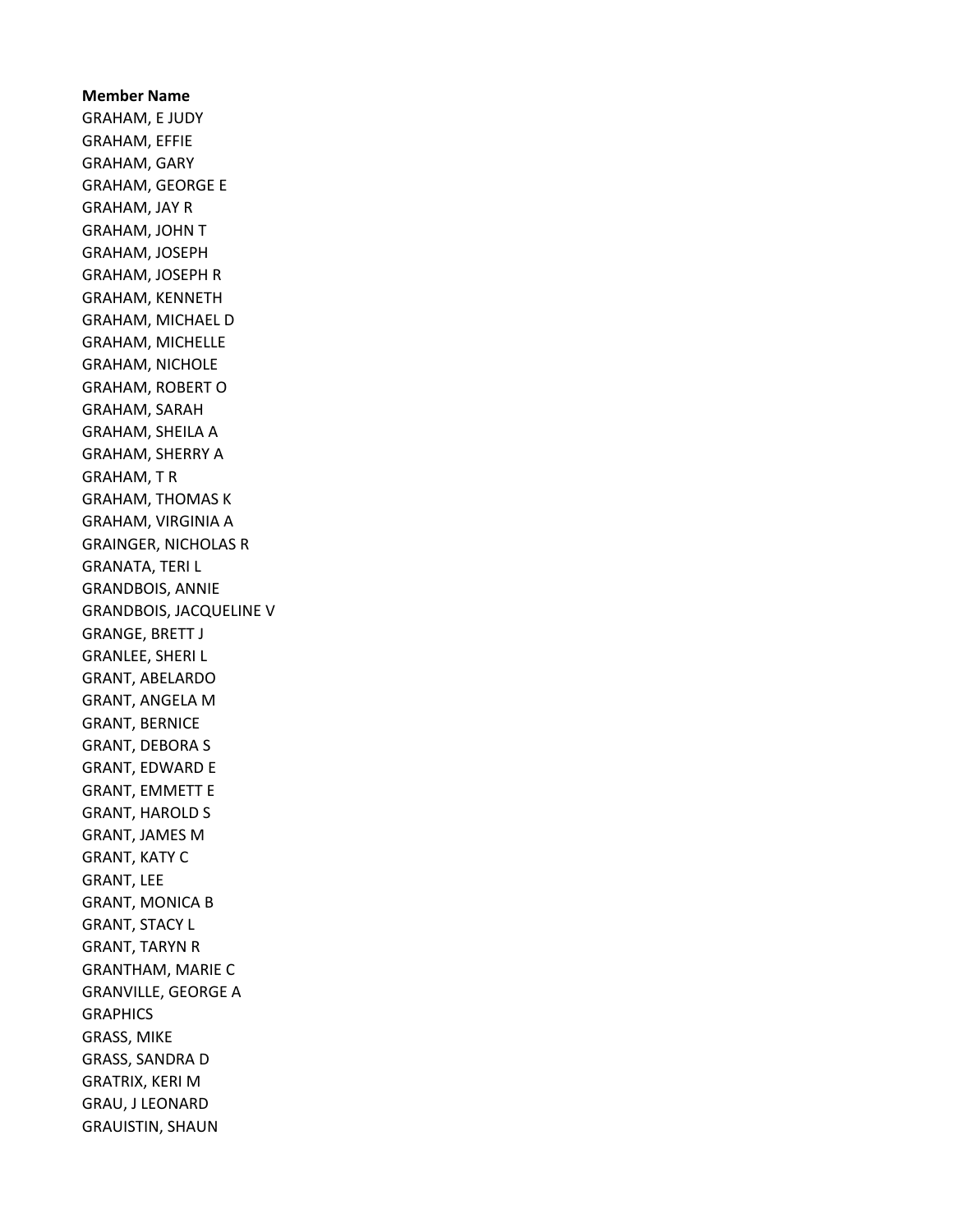Member Name GRAVATT, STEVEN GRAVEN, JANET L GRAVES, CANDY GRAVES, GLENN P GRAVES, JIM W GRAVES, MIKE GRAVES, PATRICIA GRAVES, T R GRAVES, TRACEY D GRAVLEY, J GAIL GRAY, ADRIAN L GRAY, BARRY L GRAY, BRIAN M GRAY, CAMMIE GRAY, CHARLES E GRAY, D FELECIA GRAY, H L GRAY, JOANN GRAY, LARAE GRAY, MARK GRAY, MARY E GRAY, MICHAEL GRAY, RICHARD GRAY, ROBERT P GRAY, ROBERT T GRAY, STEVEN GRAY, TAMI D GRAY, TAMMY K GRAY, TERESA GRAY, THOMAS B GRAY, W DON ALLISON GRAYBEAL, JONNI GRAZIOSA, JOSEPH A GREAT NORTHERN SEA PROD. GREAT WESTERN SAVINGS BANK GREATHOUSE, GENE GREATHOUSE, RON GREATLAND DIRECTIONAL DRILLING GRECO, BRYAN GRECO, ELAINE GRECO, JULIA A GREEM, DEBE GREEN TREE VILLAGE II GREEN, A L GREEN, ANGELA GREEN, ANNE MARIE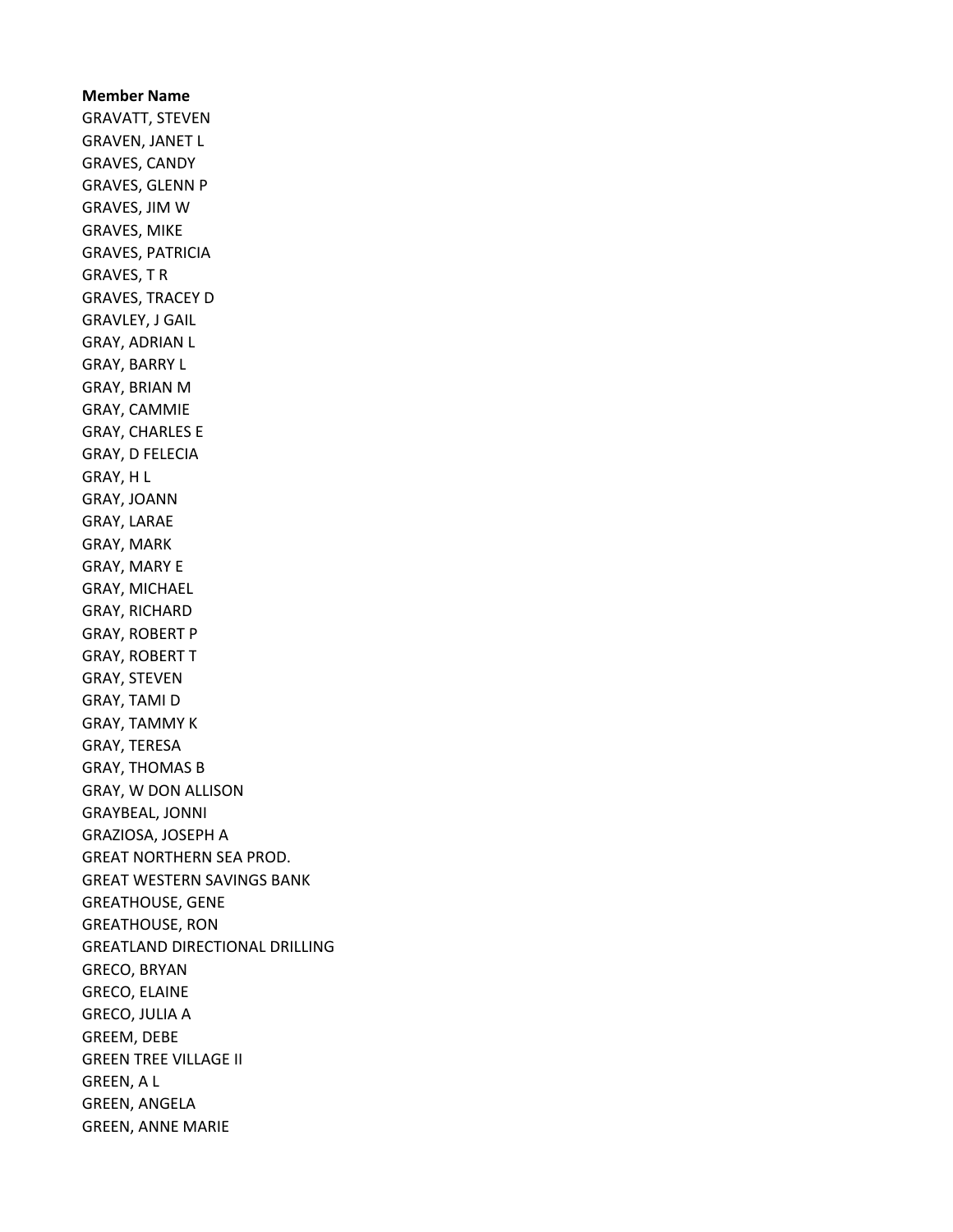Member Name GREEN, BARBARA A GREEN, BRIDAY L GREEN, BUD A GREEN, CLARENCE B GREEN, DOULGAS R GREEN, EDWARD GREEN, EUNICE GREEN, FRANKLIN M GREEN, GAIL D GREEN, HAROLD W GREEN, IDESTA I GREEN, J P GREEN, JACK GREEN, JACQUELYN GREEN, JENNIFER L GREEN, JERRY J GREEN, JODY JAROS GREEN, JOHN A GREEN, JOHNNY L GREEN, KAREN L GREEN, LAURIE GREEN, LAURIE L GREEN, M BRIAN GREEN, MACK J GREEN, MAUREEN K GREEN, MICHAEL R GREEN, PATRICIA GREEN, PAUL H GREEN, RANDY GREEN, ROBERT GREEN, RONALD D GREEN, ROSS V GREEN, S ALICE GREEN, SEAN T GREEN, SHEILA GREEN, WES GREEN, WM J GREENE GREENE, CLARICE GREENE, CONNIE GREENE, DANA GREENE, DAVID R GREENE, FREDRICK D GREENE, GUY H GREENE, HEIDI M GREENE, OLIVER W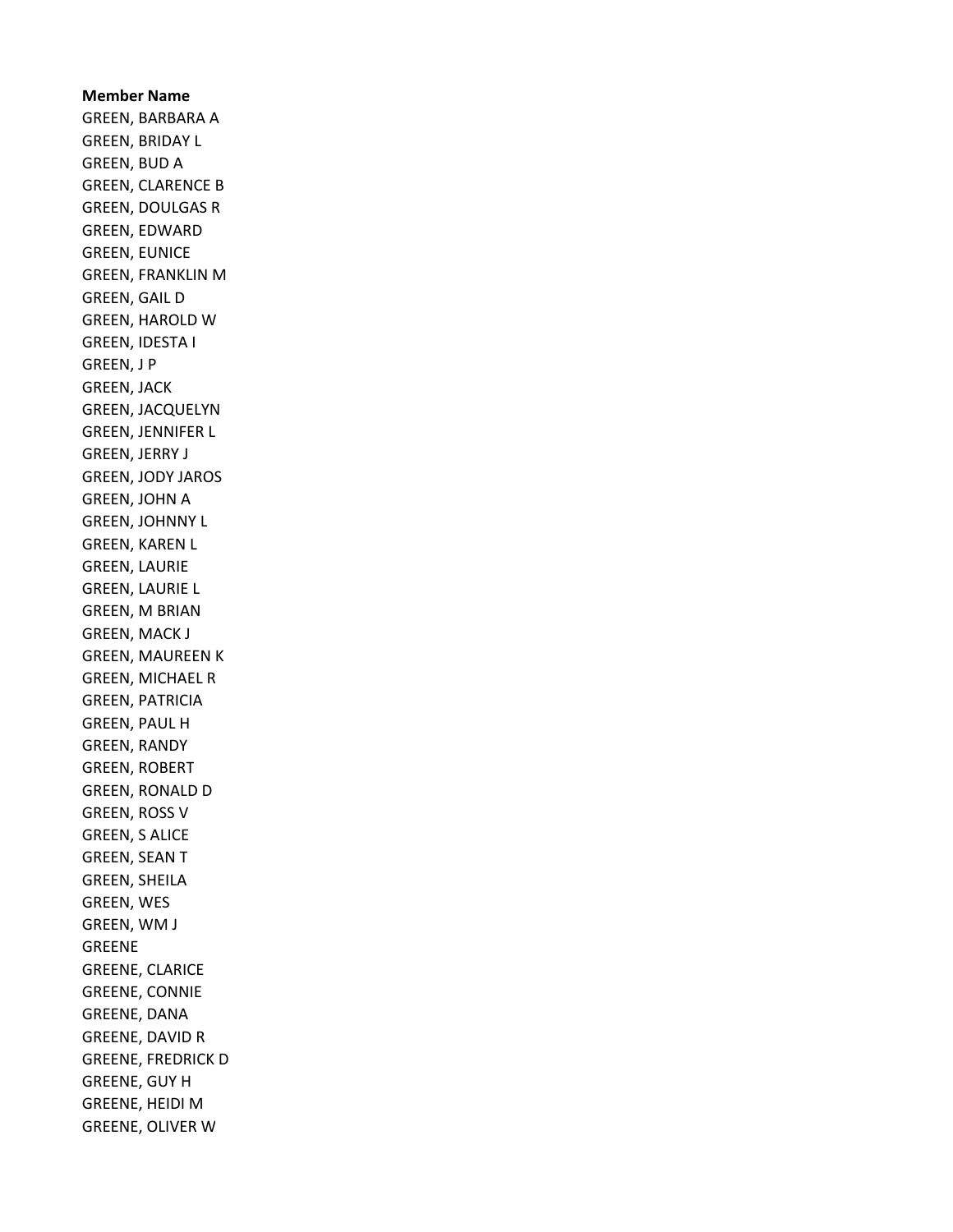Member Name GREENE, RICHARD K GREENE, W TED GREENER, GARY L GREENES, KENT A GREENEWALT, VICKI A GREENFIELD, R G GREENFIELD, TED W GREENHALGH, GAIL D GREENHALGH, RUSSELL GREENING, S GREENLEE GREENOUGH, F H GREENOUGH, MARTHA J GREENWAY, ROBERT M GREENWOOD, DAVID A GREENWOOD, JOHN W GREENWOOD, KEITH GREER, JOSEPH A GREGER, DIANE GREGG GREGG, C MARIE GREGG, JEFFREY GREGG, WARREN M GREGOIRE, ELIZABETH B GREGORY AUGUSTINE BROWN REV TR GREGORY, CHARLES L GREGORY, DONALD G GREGORY, GARY G GREGORY, GWENDOLYN GREGORY, JANICE GREGORY, JOHN B GREGORY, TRICIA GREIFF, MIKE GREIG, MELINDA GREINEISEN, CHARLOTTE D GREINER, SHARILYN GREINKE, DALE DOREEN GRENIE, JAMES GREY, JOHN GREYBEAR, CORRETTA L GREYHOUND FINANCIAL CORP. GRIBBIN, BILL GRIBBIN, DEBORAH A GRIBBLE, KONETA D GRICE, MARY ANN GRIDLEY, DEBRA D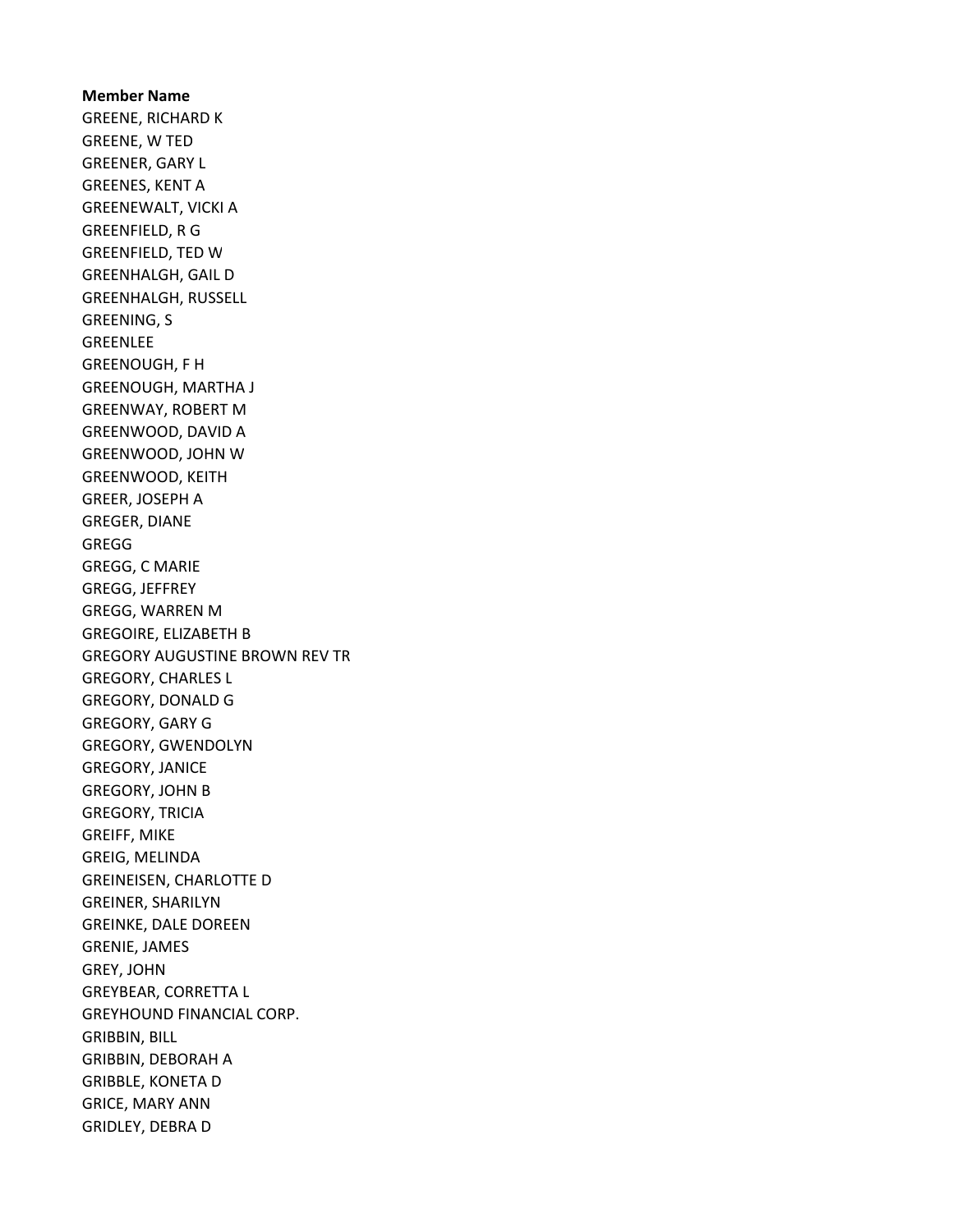Member Name GRIECHEN, DESIREE F GRIER, MARY L GRIESE, THERESA GRIFFIN GRIFFIN, ANDREA GRIFFIN, CHARLES C GRIFFIN, DALE W GRIFFIN, E KENNETH GRIFFIN, ERMADEAN GRIFFIN, GENE E GRIFFIN, GEORGE GRIFFIN, KAREN K GRIFFIN, KEITH A GRIFFIN, MARK GRIFFIN, MARY LOU GRIFFIN, NANCY J GRIFFIN, RANDELLA S GRIFFIN, SHERRY L GRIFFIN, TIM J GRIFFIN, TYREE GRIFFIN, VICTORIA L GRIFFIN, WILLIAM J GRIFFIS, SHARON GRIFFITH, BOBBY A GRIFFITH, CHERIE L GRIFFITH, GARTH E GRIFFITH, JEROME L GRIFFITH, JUDITH H GRIFFITH, PETER A GRIFFITH, WILLIAM E GRIFFITHS, LYNN S GRIGGS, CHET GRIGGS, DALE G GRIJALVA, LEONARD R GRIJALVA, OLGA GRILLEY, CAROL M GRILLS, JOYCE\ROBERT J GRIMES, CYNTHIA A GRIMES, DEBRA GRIMES, KEVIN J GRIMM, CHARLES GRIMM, RHONDA GRIMSBO, BRADLEY GRIMSHAW, GREG GRINDLE, MARK GRIPPIN, CLYDENE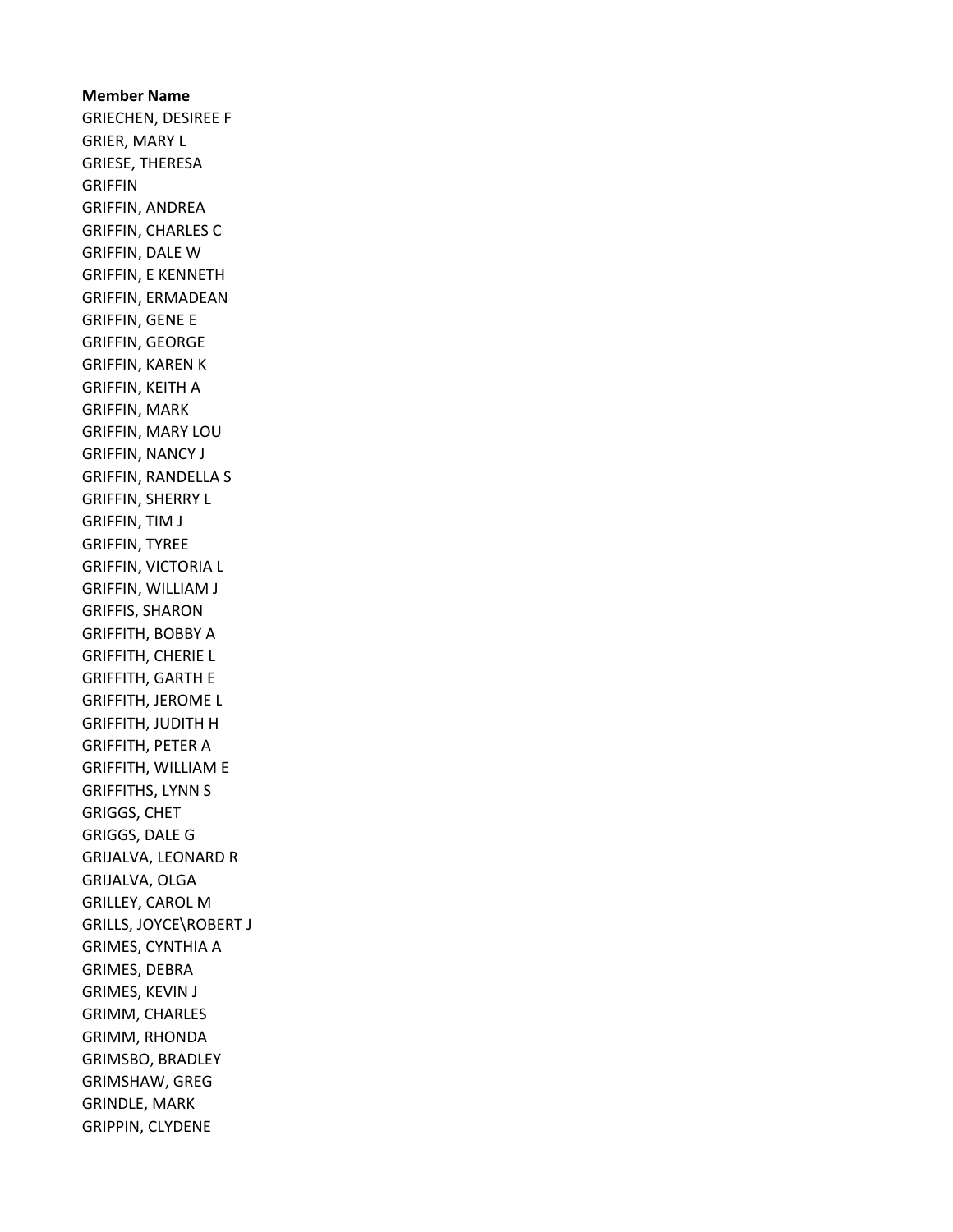Member Name GRISEL, SHARON GRISSOM, TAMARA L GRISWOLD, ESTHER A GRISWOLD, SCOTT M GROAT, E LEROY GROBSTEIN, JAY **GROCERS** GROCHOSKI, AUGUST GROENEVELD, MICHAEL H GROFF, GERALD W GROHMAN, ANNETTE GROLLMAN, MICHAEL A GROMOFF, PLATONIDA GROOMES, SHARON KAY RYS GROOMS, DANIEL GROOTERS, ROBERT GROSDIDIER, ROLLAND J **GROSECLOSE** GROSECLOSE, JERRY D GROSHAN, ELMER H GROSS, DONALD L GROSS, DOUG GROSS, GLEN A GROSS, LISA GROSS, MELODIE GROSS, ROBERT MATT GROSS, ROBIN A GROSSBAUER, MARY C GROSSMAN, GAIL GROTE GROTH, DOROTHEA R GROTHA, JOHN M GROTHE, TERRY **GROUNDS** GROVER, KATHRYN C GROVER, PATRICIA GROVER, STEVEN GROVES, JOHN GRQ INC DBA ARCTIC VIDEO GRUBB, DANIEL GRUBB, EDWARD B GRUBBS, JAMES D GRUBER, JODY A GRUBERT, JOAN G GRUENBURG, MARK V GRUENEBERG, DINA LYNN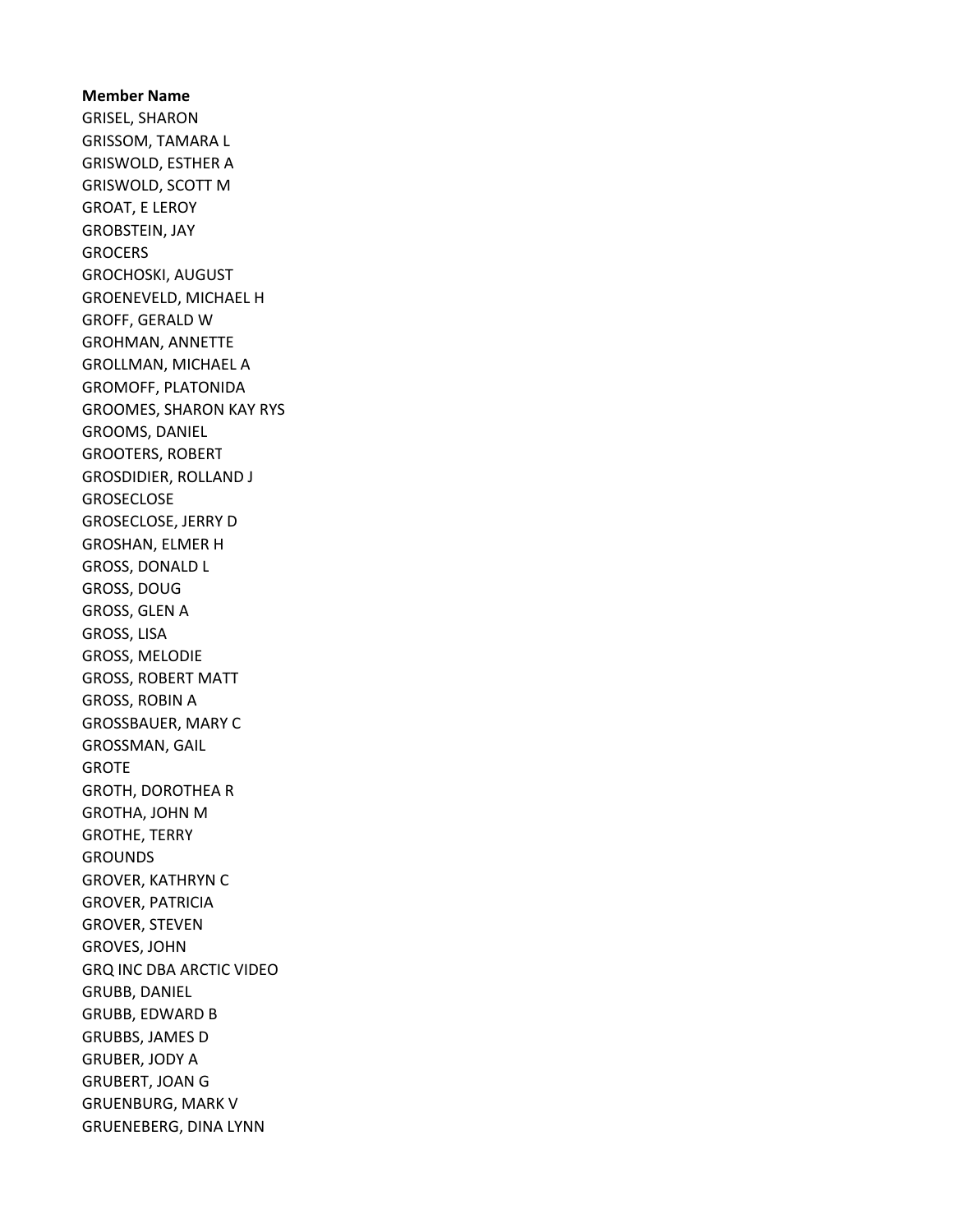Member Name GRUENSTEIN, E BARBARA GRUNDEN, SCOTT GRUNST, RALPH N GRUNWALD, MICHAEL A GRUTSCH, JOSEPH A GRYBECK, DONALD GTE AIRFONE INC GUARDERAS GUARDERAS LEASING CO GUDDE, LEVI GUDENAU, GERALD L GUDIN, WANDA J GUDZ, GARY GUE, MARY F GUERIN, E BERIT GUERNSEY, GLENN GUERRERO, ALEXANDER A H GUERRERO, MARY M GUEST, MARGUERITE GUEST, PATSY E GUEST, SCOTT GUFFEY, GORDON GUICHARD, MAUREEN GUIDRY, JEANETTE GUILD, AUDREY J GUILEY, DUANE F GUILL, ROBERT F GUILLEN, RICHARD G GUINN, CYNTHIA G GUINN, JANET GUINN, VIRGIL J GUINTU, ALLAN REY M GUITREAU, A RONNIE GULAM, BELINDA GULCH, JEANIE L GULLEY, EDITH N GULLION, CATHY D GULYAS GUM, JOSEPH GUMBLETON, BRIAN GUNDERSEN, CAROL J GUNDERSON, BILL GUNDERSON, DIANE GUNDERSON, MARK A GUNDERSON, REBECCA S GUNLOGSON, JOANNE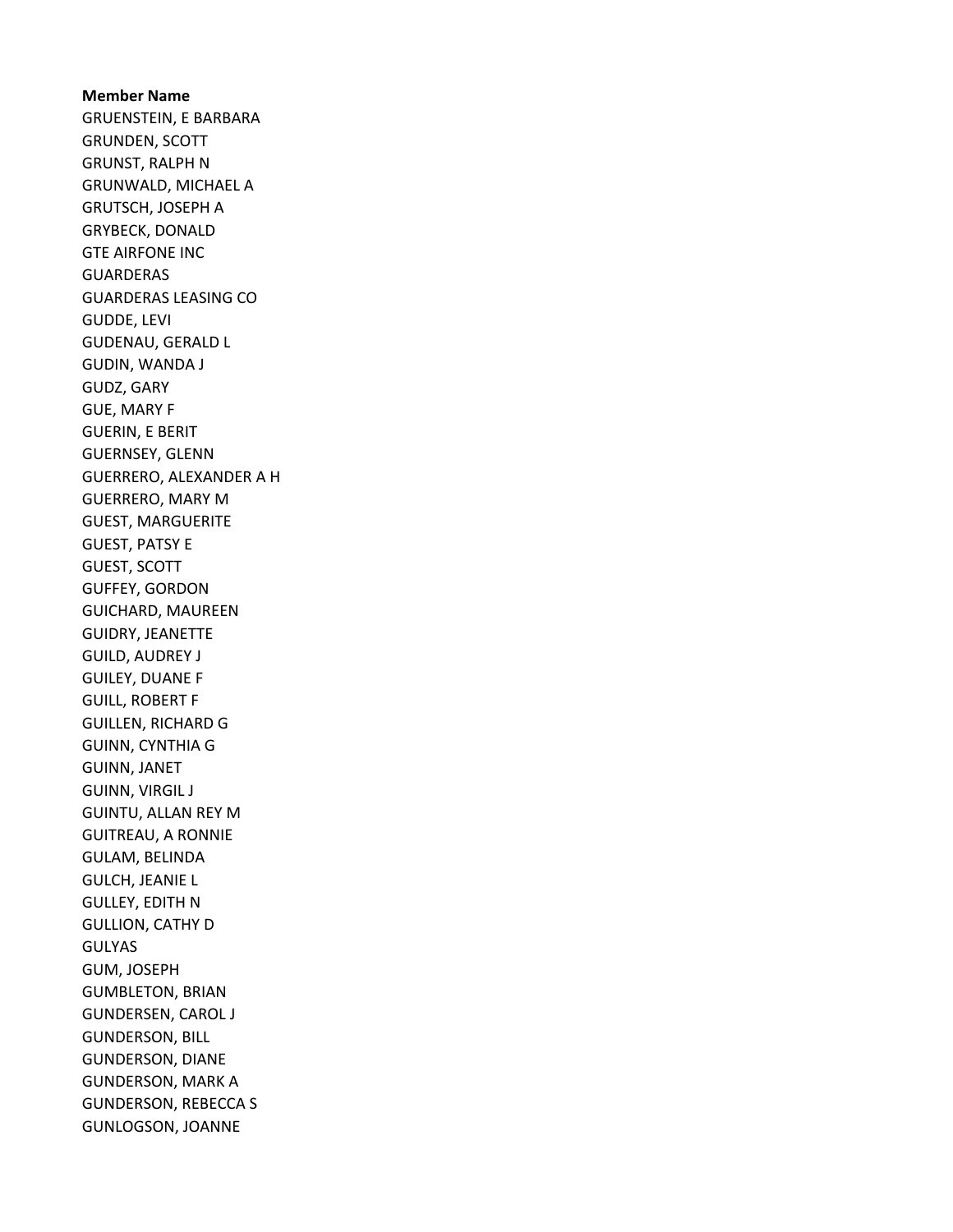Member Name GUNN, DONNA GUNN, WILLIE A GUNNARSON, GALE J GUNNIP, FRANK GUNTER, RONNIE C **GUPTIL** GURALNICK, WAYNE S GURKE, JAMES GURLEY, BETTY A GURULE, KIT A GUSE, DAVID B GUSHULAK, KIM GUSMANO, JACQUES GUSSE, ROBERT G GUSTAFSON, JOHN F GUSTAFSON, PEGGY GUSTAFSON, STUART W GUSTASON, EDMUND R GUSTIN, TED GUTH, PAMELA K GUTHEIM, NICHOLAS GUTHERIE, DAY LINDA GUTHMUELLER, DENNIS GUTHRIE, CHRIS GUTHRIE, JAMES A GUTHRIE, LESA D GUTHRIE, LIDIANNA GUTIERREZ, EVA MARIE GUTIERREZ, JACQUE GUTIERREZ, JULIUS T GUY, JULIANNA GUYER, BRUCE GUYNN, DELWIN G GUZIALEK, JOHN GUZMAN, LEOPOLD GUZY, CAROL A GWALTNEY, P Y GWIN, HELEN H & H ENTERPRISES H & H UNLIMITED H & M INVESTMENTS H & N ENTERPRISES H FISHER TAXIDERMY INC HA, DAVID HA, MOON HO HA, SUZY L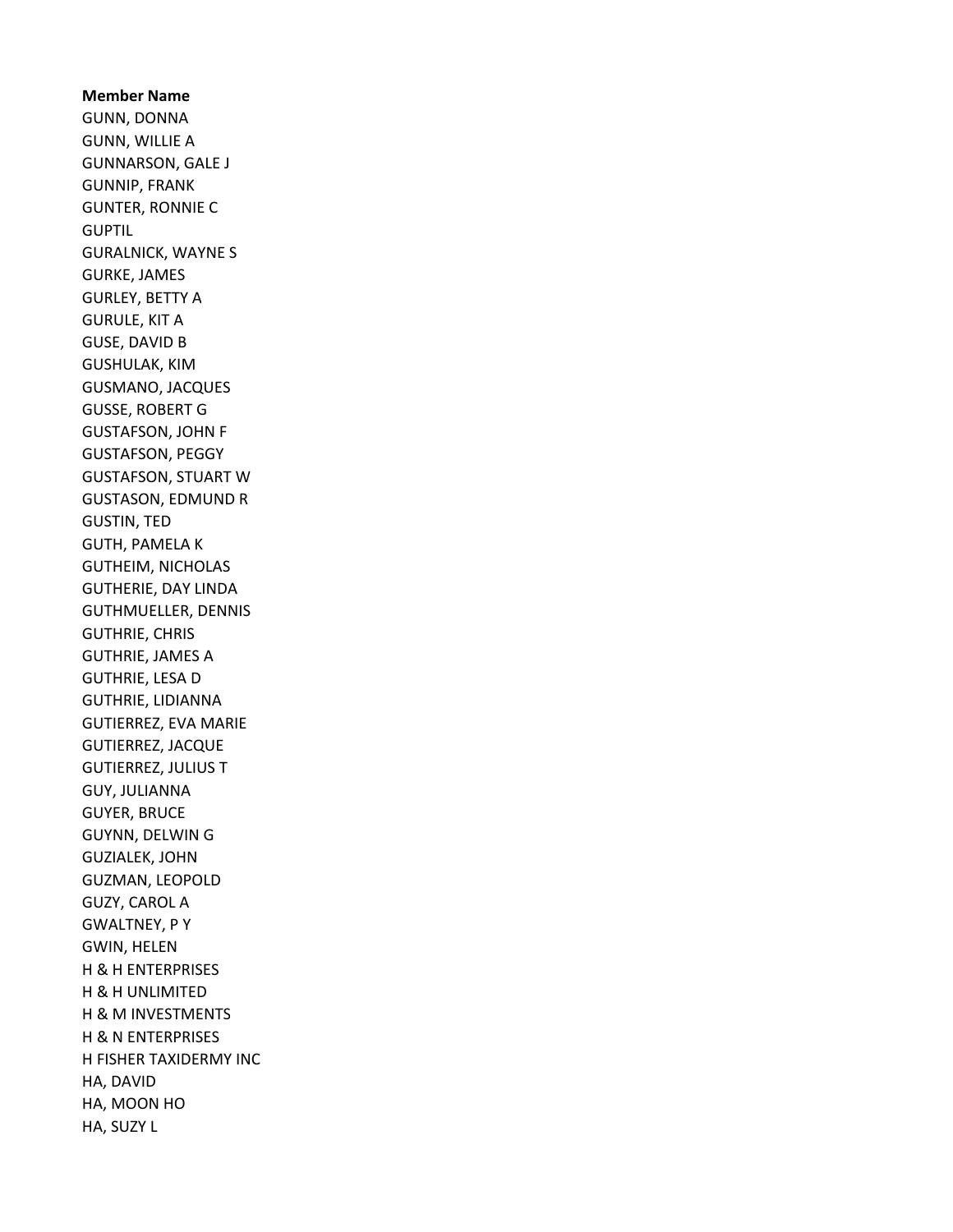Member Name HA, YON CHAE HAACK, JAMES E HAACKE, SANDRA HAAF, WILLIAM HAAG, MIKE HAAG, MONICA HAAGENSEN, ROBET V HAAK, CINDY HAAKE, KENT HAAS, BRYAN HAAS, FRANCES HAAS, LINDA A HAAS, PETER HAAS, ROBERT C HAAS, ROBIN HAASE, MIKEL R HABIG, LESLIE B HABZA, BOYD ANNE HACKENBERGER, LEE E HACKETT, W MARK HACKNER, BARBARA HACKNER, BARBARA A HACKNEY, SARAH HACOR INC HADAWAY, WENDY L HADLEY, MONT E HADLEY, THE SIGNMAN HAEFNER, LEE G HAERTEL, ROGER HAGA, CLARENCE E HAGA, E JAMES HAGAR, LINDA M HAGBERG, GREGORY HAGBERG, ROY HAGE, JOHN HAGE, R S HAGEMAN, PHYLLIS A HAGEMEISTER, DIANE M HAGEMEYER, HENRY F HAGEN, MARSHALL A HAGEN, MELANIE HAGEN, R O HAGEN, RESA HAGENHOFF, CHRISTINE HAGENS, DOUGLAS HAGENS, MERRILL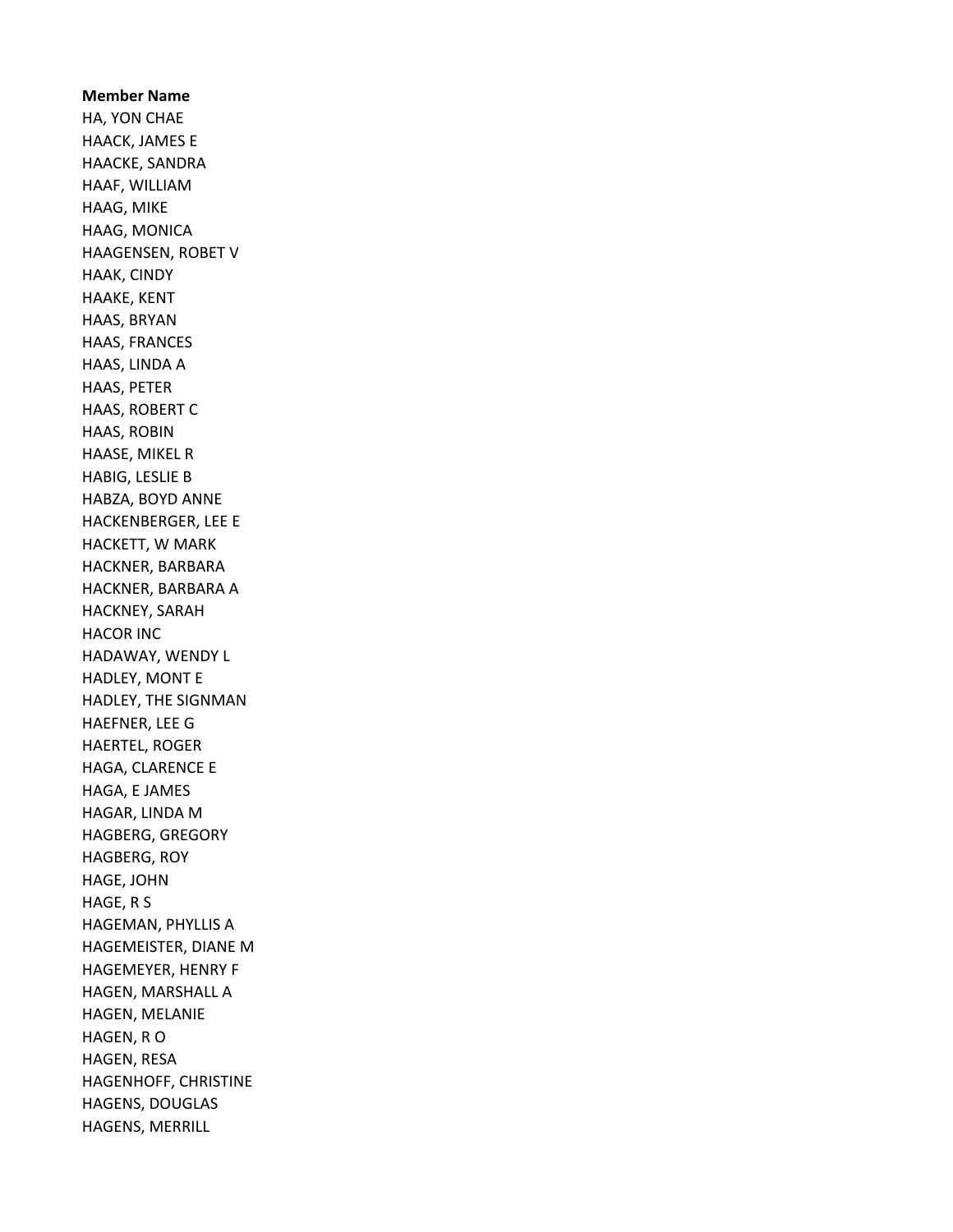Member Name HAGENS, ROBERT HAGENSTEIN, LIZIE A HAGGARD, VALERIE R HAGGERTY, BOBBIE HAGGERTY, PATRICIA HAGGERY, M ANN HAGGINS, LINDY HAGGITT, JOHN GARY HAGOOD HAGUE, DARYL R HAHN, LOWELL LYLE HAHN, RANDAL M HAIGHT, GERALD R HAILES, CYNTHIA HAILEY, DONNA M HAINES, CAROL A HAINES, CHRISTOPHER HAINES, DALTON HAINES, JO DAWNI HAINES, WALTER HAINLINE, KEN M HAINSWORTH HAIR, PAM HAIRE, DARRELL HAIRE, GREG HAIRE, LOUISE HAIRSTYLING, BONIFACE HAJENGA, BEVERLY HAKALA, EDWARD HAKARI, EARL R HAKARI, JAMES HAKENSON, DONNA HAKENSON, GENE HALCHO, BARABARA HALDANE, L P/PENNY L HALE, ALBERT F HALE, GEORGE E HALE, LEAH HALE, QUINTON HALE, SARAH E HALEY, CHESTER HALEY, DALE HALFACRE, REBECCA A HALKETT, PAULINE HALL HALL, AMBER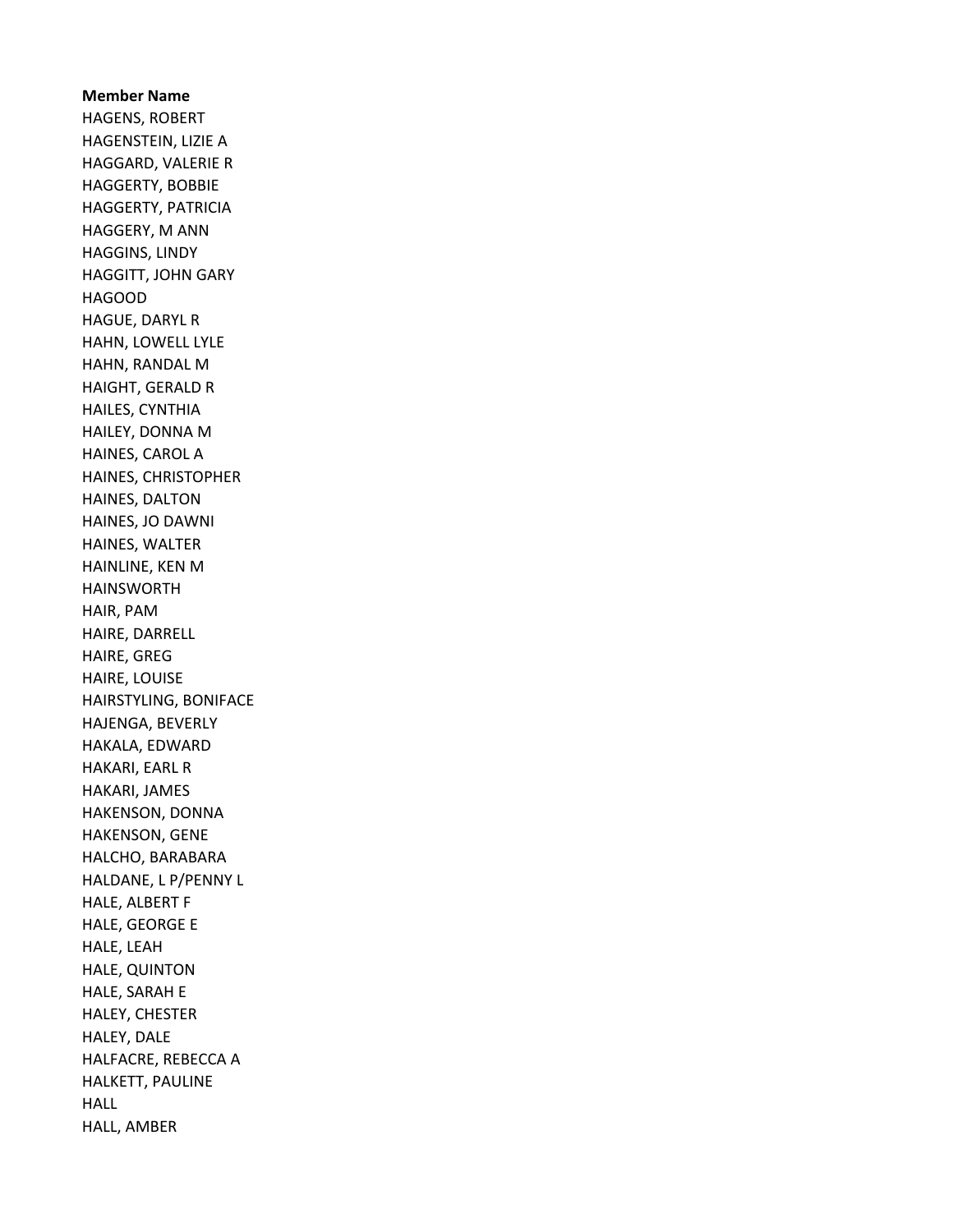Member Name HALL, AMY HALL, CATHY M HALL, CHARLES HALL, CHRIS HALL, COLIN K HALL, DENNIS J HALL, DONALD R HALL, DONALD S HALL, EDWIN M HALL, EVAN E HALL, GORDON L HALL, HAL HALL, IVIE HALL, JAMES A HALL, JAMES F HALL, JO ANN HALL, JOANNE S HALL, JOHN R HALL, JOSEPH R HALL, JUDITH HALL, LARRY M HALL, LINDA J HALL, LOIS H HALL, LORI HALL, M CLAUDE HALL, MARGIE M HALL, MARK HALL, MINA L HALL, NANCY E HALL, POLLY HALL, R A HALL, RANDOLPH M HALL, RICHARD HALL, ROBERT HALL, ROBERT E HALL, ROBERT F HALL, ROBERT H HALL, ROBIN HALL, ROBIN GAIL HALL, ROLAND H HALL, RONALD HALL, SANDY HALL, STEPHEN W HALL, THOMAS HALL, TONYIA HALLA, FAITH M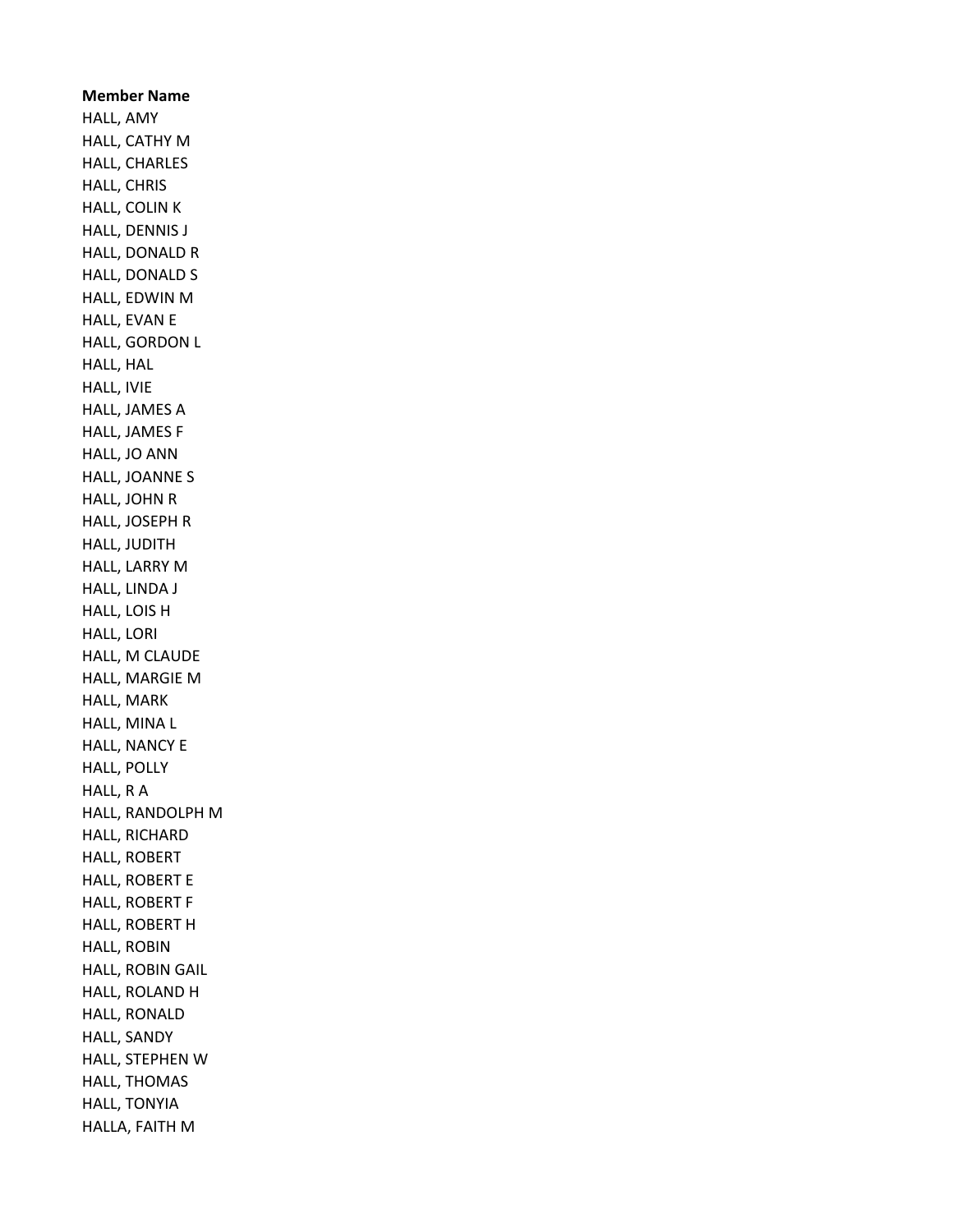Member Name HALLAM, ROBERTA HALLAM, TOMMIE W HALLBACK HALLFORD HALLGRIMSON, SIERRA M HALLIBURTON GEOPHYSICAL HALLIDAY, WM LORENCE HALLMAN HALLMAN, STEVEN HALPIN, ROBERT A HALSTEAD, JUDI HALSTEAD, MATT HALTERMAN, V D HALTOM, HOYLE HALVATGIS, GEORGIA HALVERSON HALVERSON, JULIE HALVERSON, K DEANN HALVORSEN, SANDRA D HAM, A RAMONA HAM, FLOYD G HAM, JULIE ROSE HAMACHER, JOAN E HAMAR, DIANA K HAMBLIN, RALPH HAMBY, RONALD J HAMEEDI, M J HAMEL, RONALD C HAMER, JEFFEREY H HAMERSLEY, SHAWNA HAMILTON, ANITA M HAMILTON, BARBARA M HAMILTON, BRADLEY H HAMILTON, C WILLIAM HAMILTON, CARMAN HAMILTON, CLOIS R HAMILTON, DANNE M HAMILTON, DEBRA J HAMILTON, GARY D HAMILTON, J DIANNE HAMILTON, JOHN P HAMILTON, KENNETH M HAMILTON, LARRY E HAMILTON, LAVINA M HAMILTON, LEONARD HAMILTON, LISA W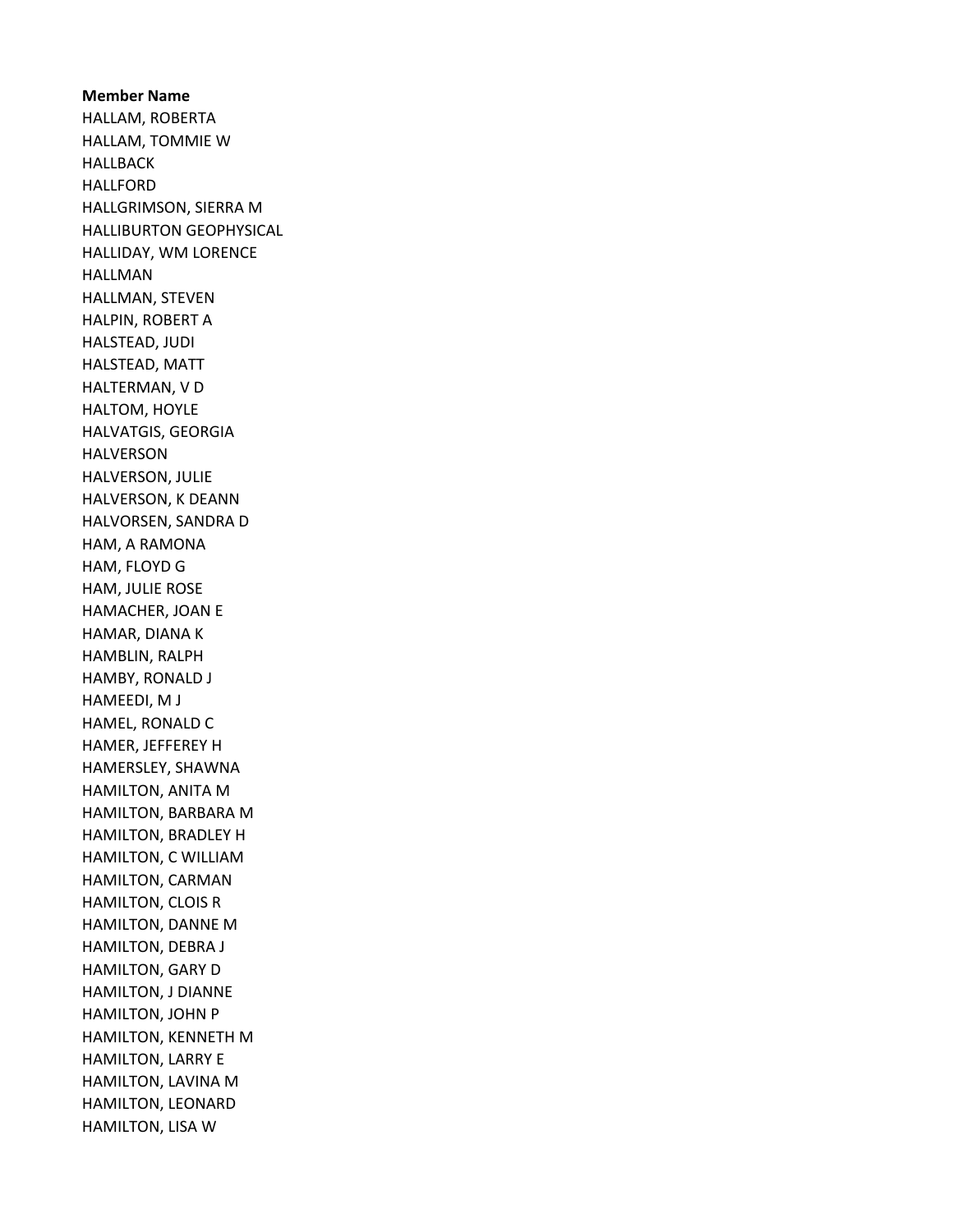Member Name HAMILTON, NELDA J HAMILTON, R E HAMILTON, RHONDA HAMILTON, RITA J HAMILTON, SYKES HAMILTON, T E HAMILTON, WILLIAM C HAMILTON, YVETTE HAMJE, RICHARD K HAMLETT, BECKY D HAMLIN, CLINTON K HAMMACK, JOANIE HAMMAN, L DIANA HAMMEL, ANDREW HAMMEL, SHIRLEY L HAMMER, TAMMI HAMMETT, EDWARD HAMMON, NONA M HAMMOND, ARLENE HAMMOND, CATHY A HAMMOND, JO LINDA HAMMOND, LORI HAMMOND, ROBERT HAMMOND, ROBERT L HAMMONS, EDWARD P HAMMONS, LOUISE I HAMNER, PEGGY L HAMPSON, ROBERT A HAMPTON, DAVID HAMPTON, EMIL T HAMPTON, LESLEY HAMPTON, PAUL D HAMRE, ROBERT C HAMRICK, PEGGY HAMRICK, WANDA HAMZA, ALI HAN, BEN J HAN, CHUN CHENG H HAN, JOO HEE HAN, KI SOP HAN, MAENG J HAN, MUN Y HAN, SANG HAN, SEA KUN HAN, SUK B HAN, TAE SOP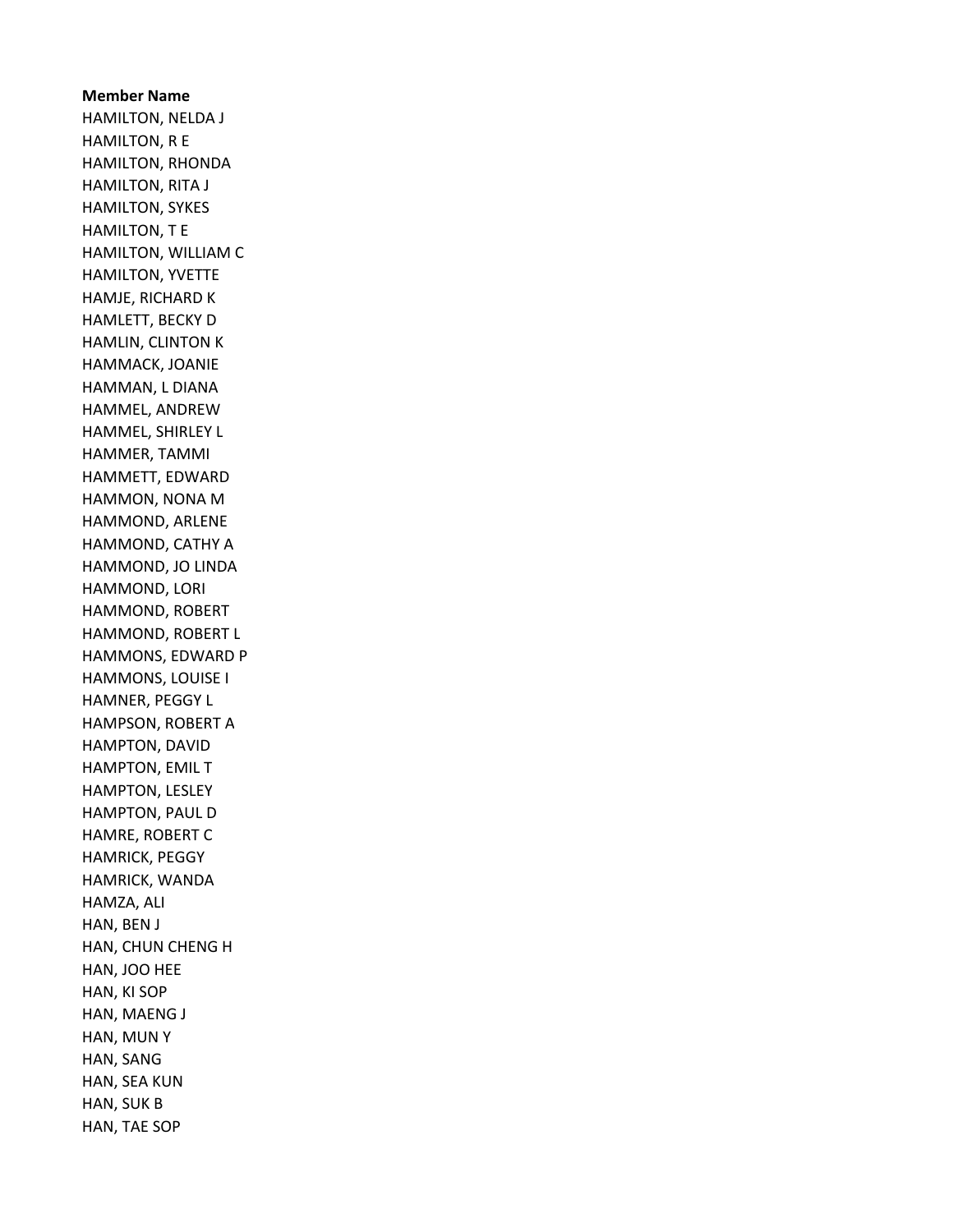Member Name HAN, YOUNG OK HAN, YOUNG SEON HANABLE, E W HANCE, TERI L **HANCOCK** HANCOCK, CINDI HANCOCK, ERIC HANCOCK, JAMES E HANCOCK, WILLIAM J HANDLER, ERIC S HANDY, DORLISA R HANEBUTH, SHARON HANEY, JAMES E HANFORD, BRUCE J HANIK, MARK E HANKE HANKINS, GLORIA J **HANKS** HANKS, EDWARD HANKS, RODERICK E HANLON, JOSEPH A HANLON, KIM C HANLON, LESLEE K HANN, BRYAN HANNA, D DANIEL HANNA, MAJ MARK L HANNA, MARGARET J HANNAFIOUS, DAN HANNAH, CINNAMON C HANNAMAN, WILDEAN HANNAY, JAMES M HANNEY, OSCAR L HANNIEN, KENNETH W HANNON, BECKI A HANNON, COLLEEN HANNON, KATY T HANOHANO, IDA HANRAHAN, KAREN HANRATTY, LINDA HANS, DARLA HANS, JOHN HANSARD, LEE HANSBROUGH, CHERYL HANSEN HANSEN, ANDREA E HANSEN, ARTHUR H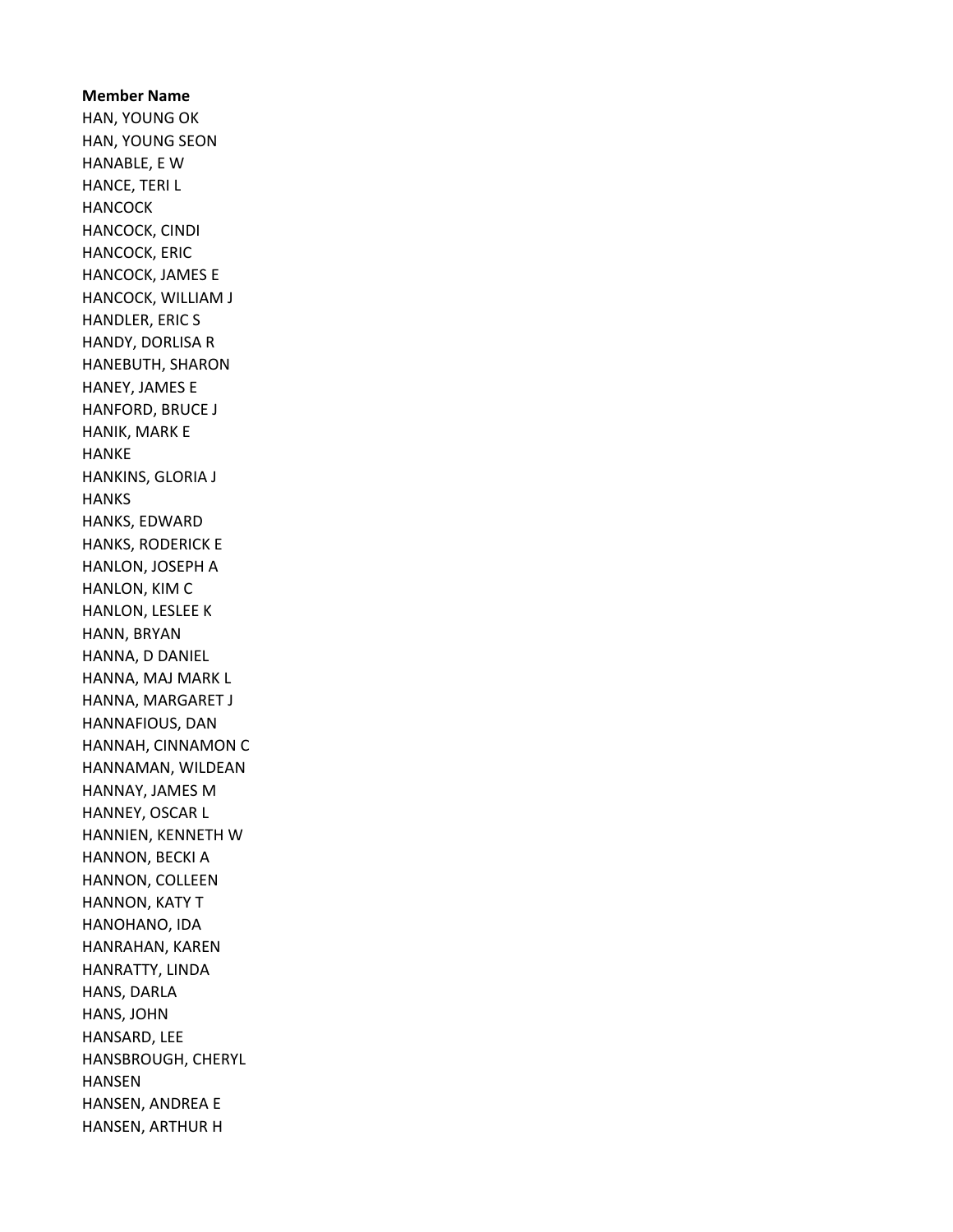Member Name HANSEN, BERKLEY HANSEN, CAROL HANSEN, CHERYL HANSEN, CHRISTINE E HANSEN, DAVID J HANSEN, ERIC SCOTT HANSEN, ERICKA HANSEN, EVELYN B HANSEN, FREDERICK HANSEN, GALEN HANSEN, GARY HANSEN, GREGORY HANSEN, JAN K HANSEN, KARL E HANSEN, KATIE HANSEN, KEVIN S HANSEN, LAURIE A HANSEN, LISA J HANSEN, MICHELLE E HANSEN, MIKE L HANSEN, RICHARD HANSEN, ROBERT A HANSEN, ROBERT J HANSEN, RUTH HANSEN, SANDRA HANSEN, VENETTA HANSEN, W DALLAS HANSEN, WILLIAM H HANSEN, WILLIAM J HANSON HANSON, ALLEN HANSON, CHRISTINE HANSON, CURT L HANSON, ERIN M HANSON, FRED HANSON, HANS S HANSON, JANIS A HANSON, JEANNINE M HANSON, JEROL N HANSON, L R HANSON, LARRY C HANSON, NOEL S HANSON, P STEPHEN HANSON, PENNY HANSON, ROBERT N HANSON, SCOTT J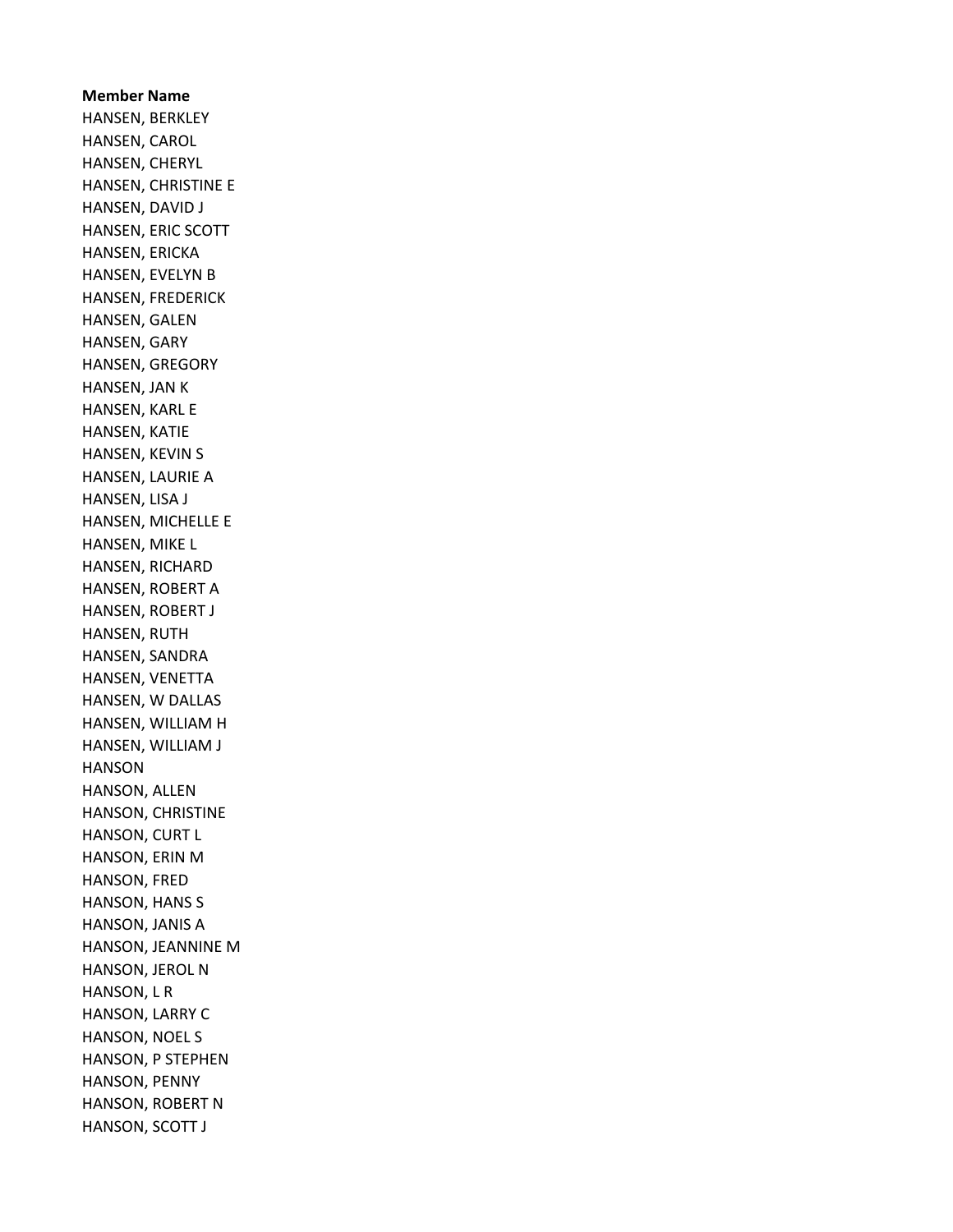Member Name HANSON, SHELDON HANUS, MARIE D HARANG, MONICA HARB, MARY B HARBISON, DAVID HARBOUR, BENJAMIN C HARBOUR, MARK HARBUCK, EDMOND HARBUCK, L KAREN HARDEE, A HOWARD HARDEN, IDA M HARDENBURG, GREG HARDENBURGH, JERRY R HARDESTY, TERRI HARDESTY, TERRY L HARDIN, JUNE C HARDIN, ROBERT W HARDIN, VERA HARDING HARDING LAWSON ASSOC HARDING, BARBARA A HARDING, BRUCE C HARDING, CLARENCE HARDING, DEBRA D HARDING, F H HARDING, G D HARDING, PAUL G HARDISTY, MADONNA HARDNEY, YVETTE HARDOIN, MIKE HARDON, KATHRYN HARDON, SHEILA HARDY, FRANCIS HARDY, JAMES E HARDY, KAREN HARDY, KENNETH HARDY, PATSY A HARDY, WAYNE HARDY, ZERITA R HARE, CAROL R HARFORD, RANDY HARGER, KENNETH HARGRAVE, DOUGLAS L HARKINS, RANDY L HARKNESS, JUDITH S HARL, VANE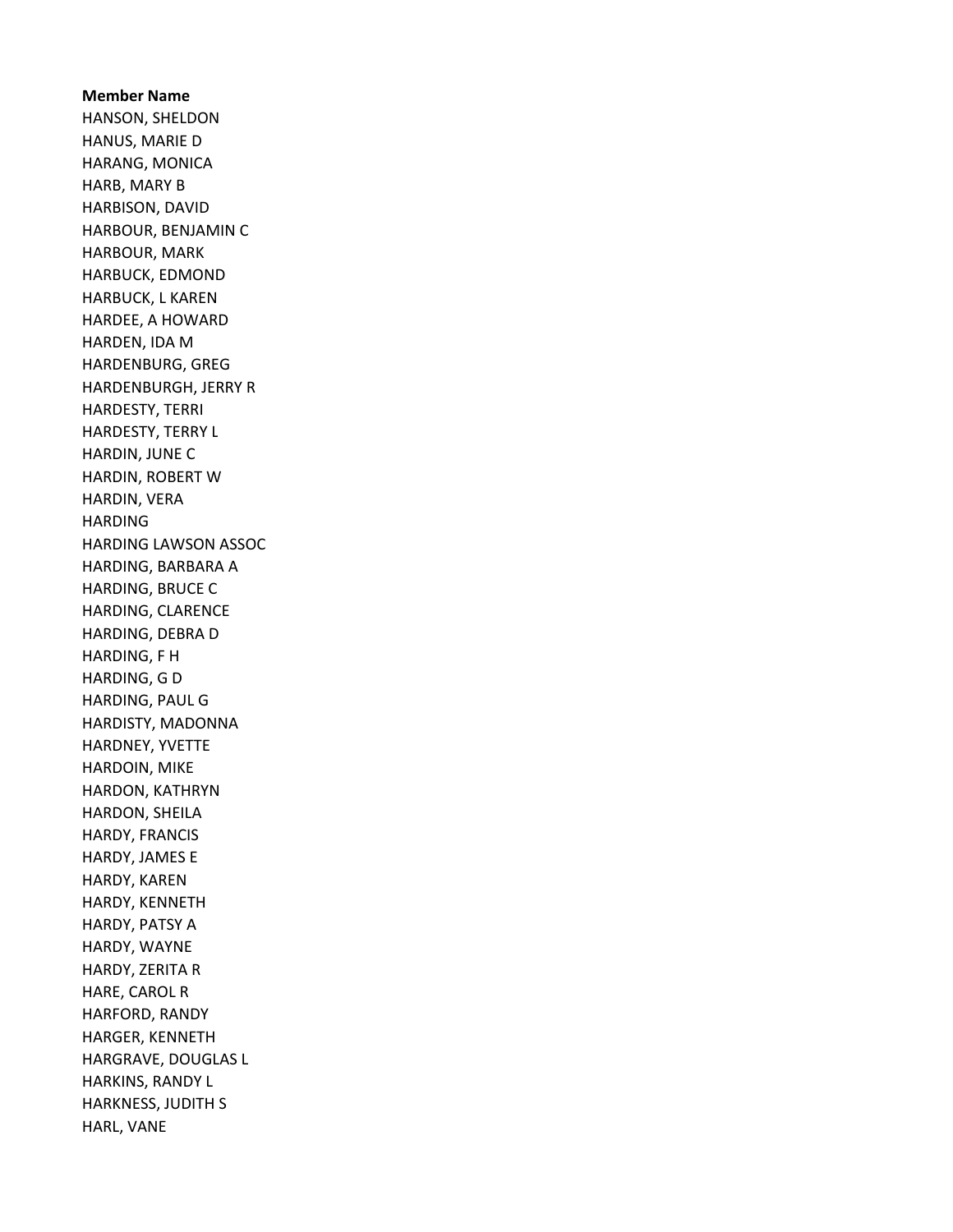Member Name HARLAMERT, CHARLES E HARLAN, FRANK R HARLAN, L TOM HARLAN, MARK W HARLAN, ROBERT J HARLE, JAMES C HARLOW, DALE V HARLOW, KAREN HARLOW, KIMBERLY K HARLOW, VIRGINIA L HARMAN EXCAVATING INC HARMAN, JERRY M HARMAN, JIM HARMAN, KELLY R HARMAN, RANDY L HARMAN, WILLIAM A HARMON HARMON, JOHN A HARMON, LINDA K HARMON, MARGARET HARMON, MARGRETTA HARMON, RODNEY HARMON, SHIRLEY HARMON, VICTORIA C HARMS, JAMIE HARMS, REX E HARNED, MICHAEL E HARNESS HARNESS, MAX E HARNISH, GC MA HAROLD & TERESA THOMAS HARPEL, J E HARPER, ALLEN D HARPER, J GLEN HARPER, LOIS E HARPER, SARAH J HARPER, SUMI HARPOLE, SHARON L HARPOOL, CHARLES C HARRAH, JUANITA HARREL, GENE HARRELL, HICKMAN RAYMOND HARRELSON, K L HARRINGTON, K KATHRYN HARRINGTON, KATHY HARRINGTON, N VANDUZEE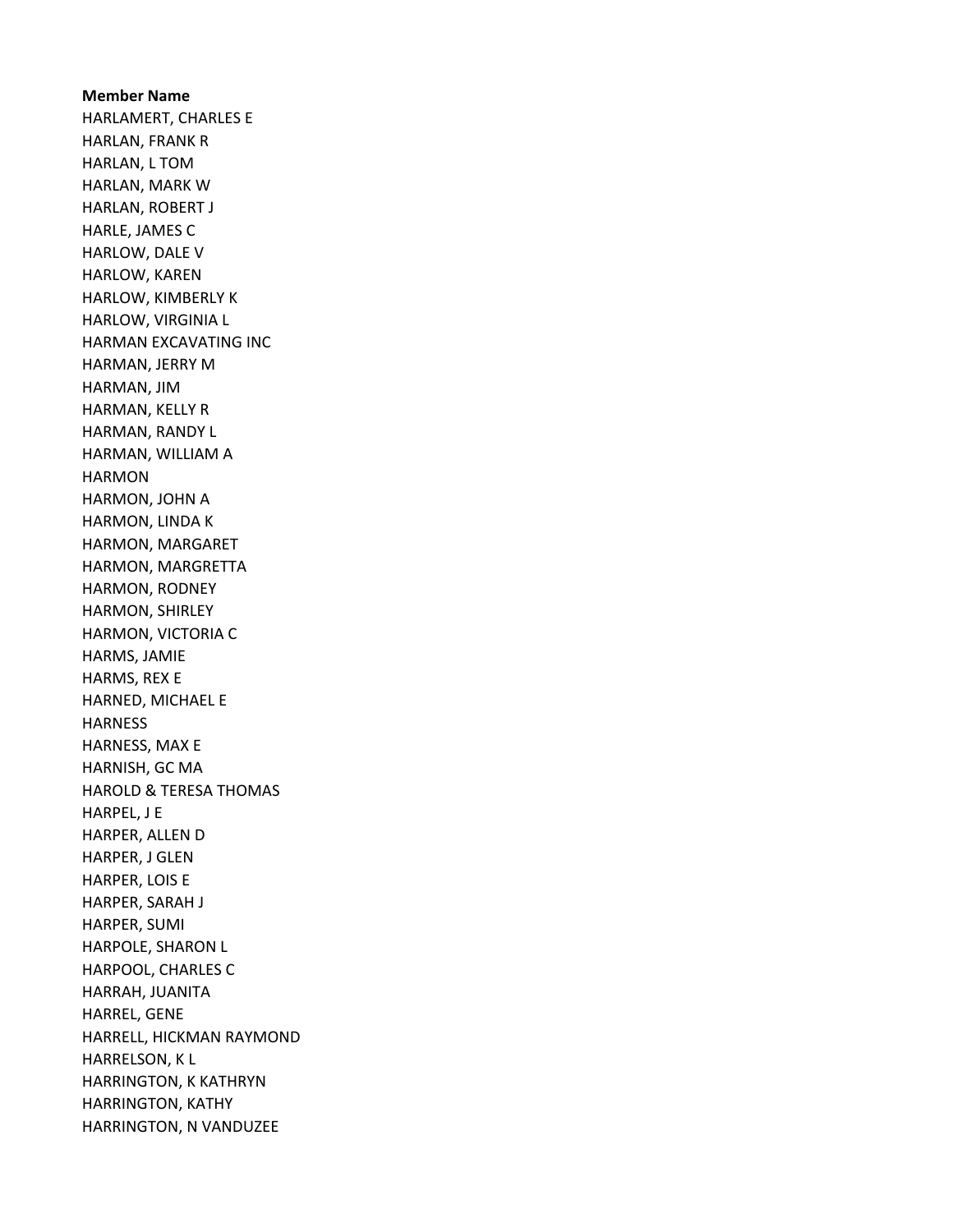Member Name **HARRIS** HARRIS TRUST, R JACK HARRIS, AMY HARRIS, ANTOINETTE L HARRIS, ANTONYE R HARRIS, CAROLYN A.S. HARRIS, CHARLES T HARRIS, CLAUDIA J HARRIS, DALE P HARRIS, DELMARIAN R HARRIS, FRANCIS HARRIS, GERARD J HARRIS, GLENN HARRIS, HARRIET F HARRIS, HELEN HARRIS, JACKIE E HARRIS, JAMES N HARRIS, JOHN W HARRIS, KATHERINE A HARRIS, KATHLEEN L HARRIS, KENNETH HARRIS, KENNETH M HARRIS, LUCILLE B HARRIS, MARSHA HARRIS, PENNY M HARRIS, RACHEL C HARRIS, RAY W HARRIS, RICHARD HARRIS, ROBERTA L HARRIS, ROBIN L HARRIS, RUTH D HARRIS, S HARRIS, SCOTT D HARRIS, SHELDON HARRIS, TAMARA S HARRIS, TODD HARRIS, WAYNE J HARRIS, WILLIAM J HARRISON, ANDREA HARRISON, BILL N HARRISON, CHARLES T/MICHELLE L HARRISON, DONALD L HARRISON, GEORGE E HARRISON, GORDON HARRISON, LAWRENCE T HARRISON, MARCIA L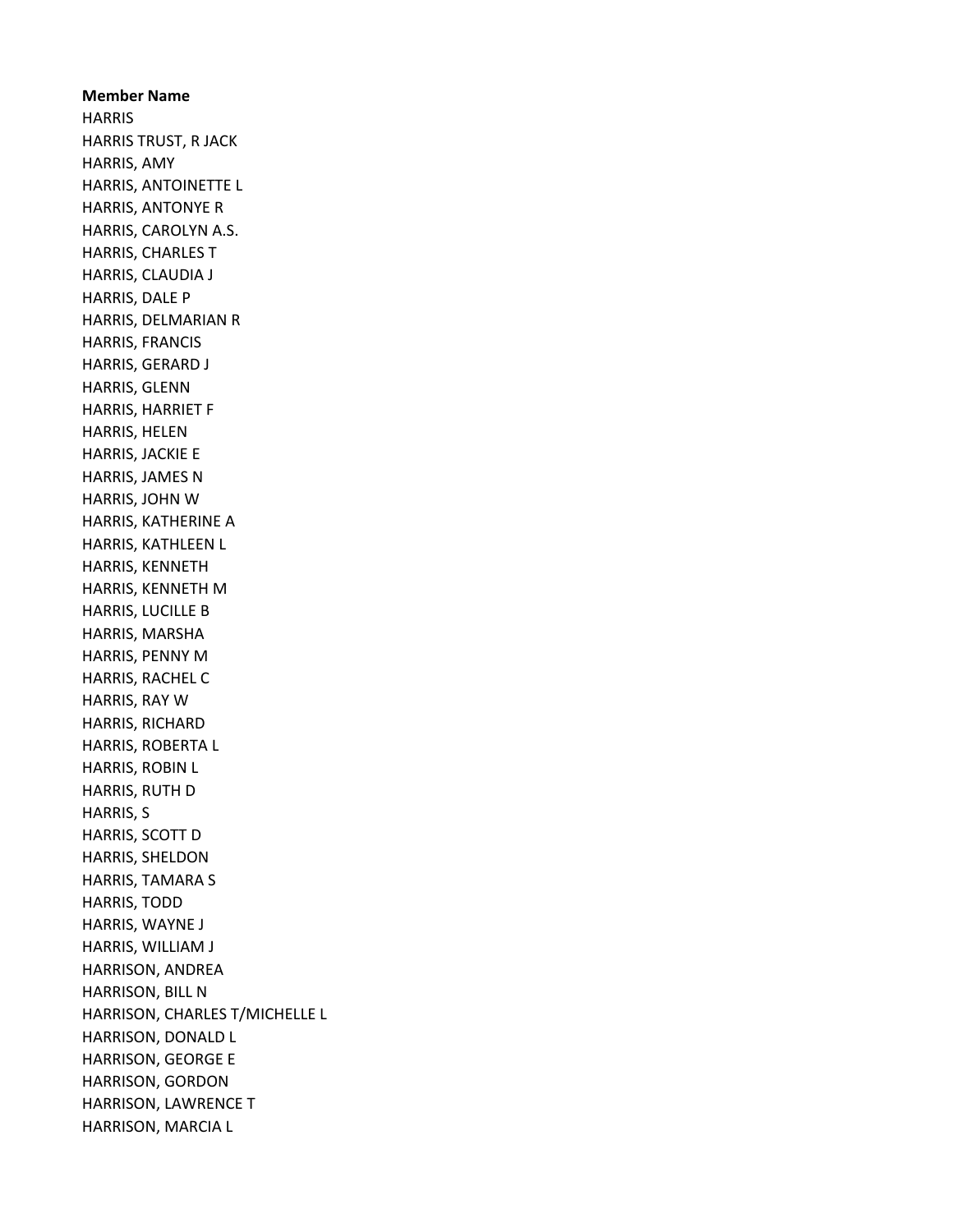Member Name HARRISON, RANDY J HARRISON, TERESA HARRISON, W J HARRITT, JACQUELYN L HARROD, ROLAND M HARRY, VAUGHN DE RAE HARRYS INC HART, CARYL HART, DAVID A HART, DILLARD HART, DONALD H HART, DOROTHY I HART, G M HART, GLEN W HART, J THOMAS/PATRICIA HART, JOHN RANDEL HART, K QUINN HART, M J HART, MARK HART, MICHAEL S HART, NEVA HART, RAMONA A HART, RANZELLA HART, ROBERT R HART, SANDRA L HART, WILLIAM M HARTE, KATHRYNE B HARTEN, MARY T HARTER, DAN HARTER, EDWARD HARTFORD, L JUDITH HARTGRAVE, DOUGLAS A HARTIGAN, SUSAN HARTKOPF, JON M HARTLEY, ALBERT E HARTLEY, LAURIE HARTLEY, MICHAEL C HARTLEY, WALTER HARTLIEB, SANDRA HARTMAN HARTMAN, BOB HARTMAN, R HAROLD HARTMANN, DONALD S HARTNETT, JULIE HARTSHORN, ANTHONY S HARTSUCH, TOM A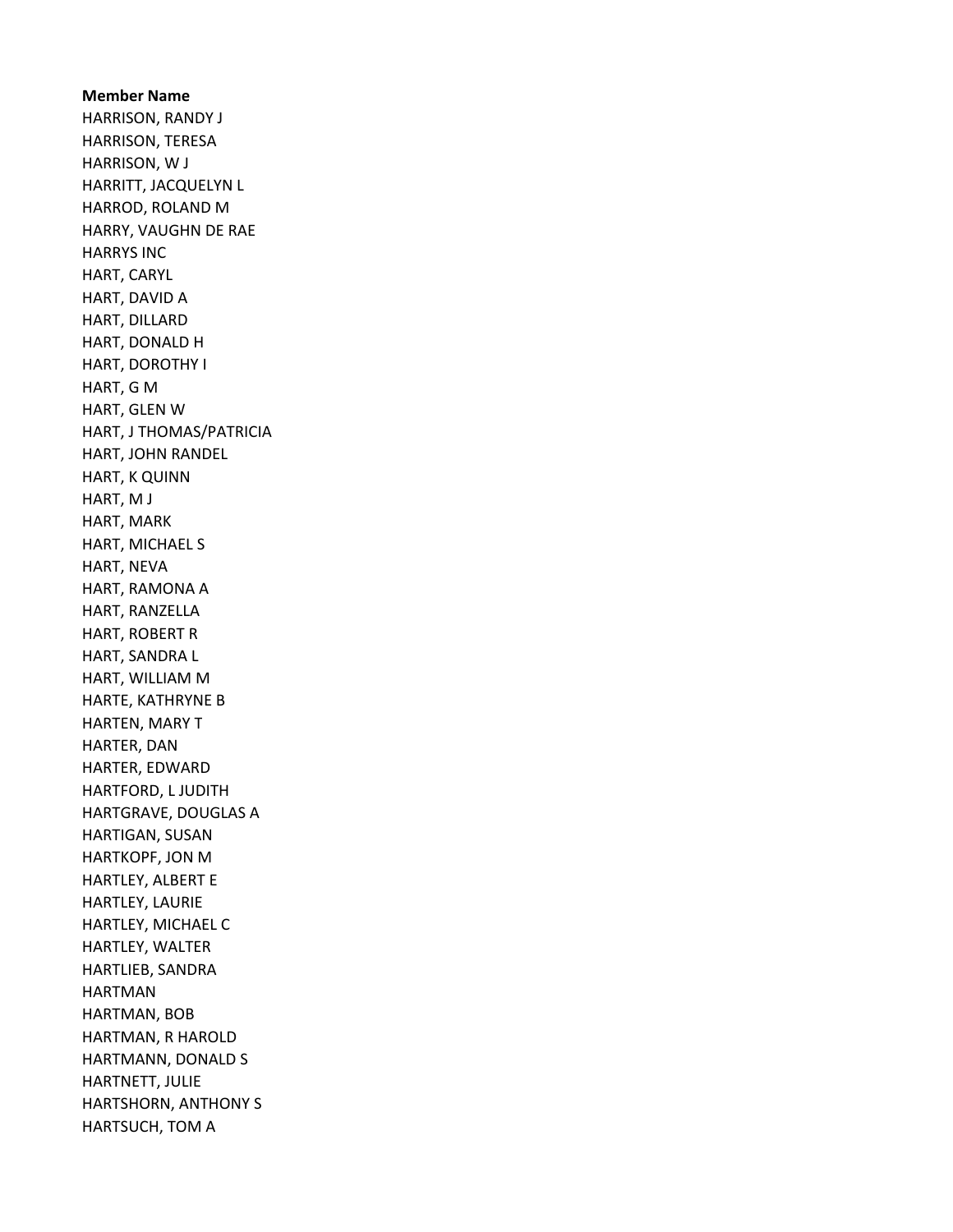Member Name HARTY, JACK E HARTZ, A TRACY HARTZELL, LANCE HARVEY, E WILMA HARVEY, JAMES W HARVEY, RICHARD M HARVEY, RIDNEY WADE HARVEY, WILLIAM R HARVILLE, CHERYL L HASENSTAUB, A S HASKER, JEFF HASKINS, CHRISTOPHER A HASKINS, W R HASSEL, EDYTHE E HASSEL, JUTTA M HASSELL, DEBRA A HASSINGER, PETE HASTINGS, ANNE HASTINGS, JEFF HASTINGS, JIM HASTINGS, MARCIA K HASTY, REX C HATCHER, SHIRLEY B HATFIELD, ANTHONY C HATFIELD, GARY HATHAWAY, MARCUS HATHAWAY, PAULINE HATHHORN, LENORA I HATHHORN, MARVIN HATTON, JAMES HATTON, JANICE HAUCK, JAMES HAUCK, VERN E HAUGAN, JOAN K HAUGEN, HARRY A HAUGEN, JOHN D HAUGHT, GARY PETER HAUGHT, WAYNE KELLY HAUGSETH, DANIEL J HAUGSTAD, KATHY HAUK, TODD HAUNSCHILD, PAULA J HAUPT, JUDITH HAUSLER, MIKE D HAUSLER, RALPH M HAUSNER & KOZLER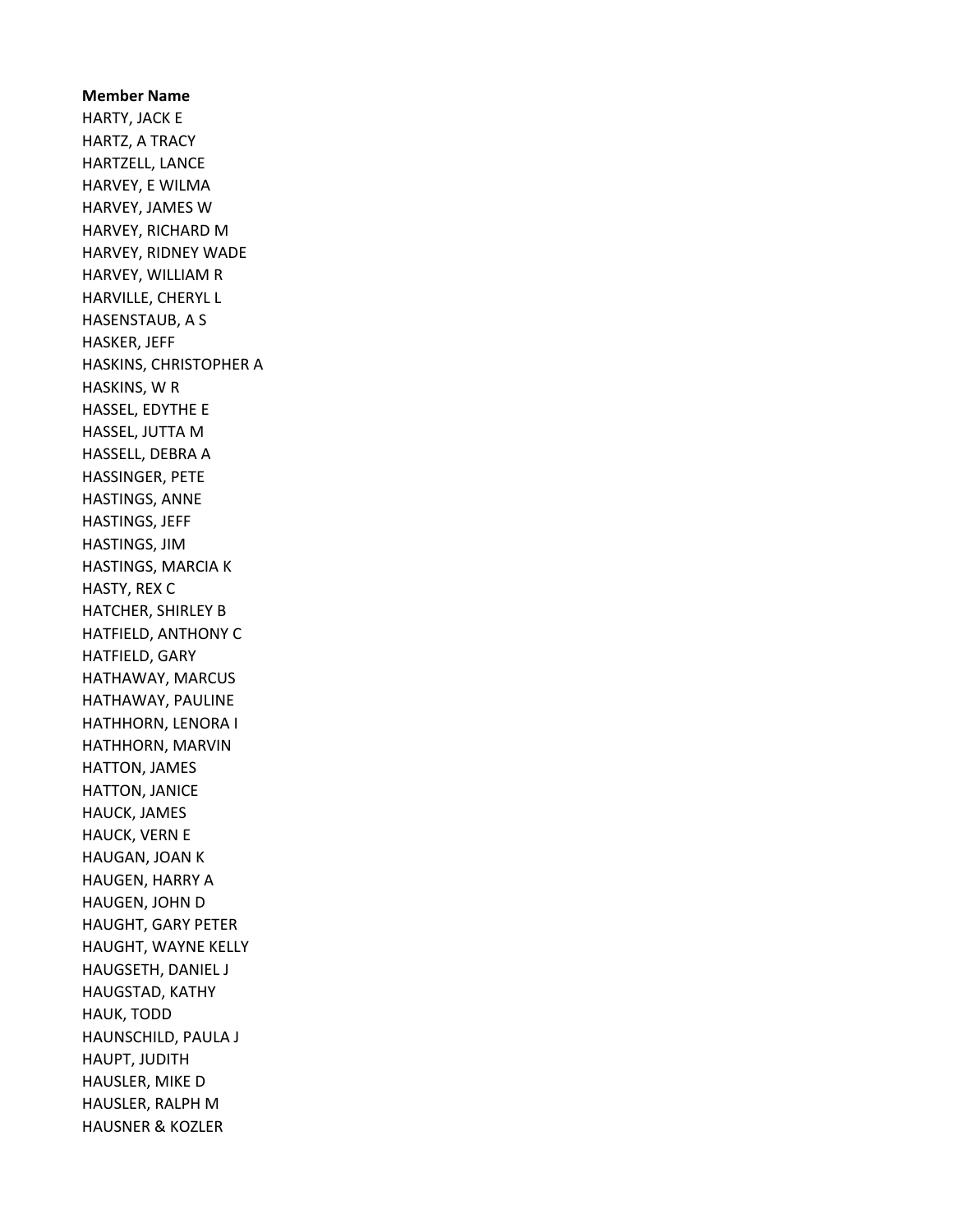Member Name HAUTANEN, LOIS HAVARD, JOHN C HAVARD, MELISSA HAVEN, DIANE HAVEN, R L HAVERKAMP, DONALD C HAVERT, GARY A HAVERTY, MICHAEL D HAVINS, DARLENE HAVIS, CELESTE HAVNER, KATHERYN SINGLETON HAWES, VINCENT B HAWK, ANDRES P HAWK, T JOHNNY HAWKES, CURTIS HAWKINS III, HOWARD HAWKINS, AMY J HAWKINS, DAVID HAWKINS, FRANKLIN E HAWKINS, IDA L HAWKINS, N LOUISE HAWKINS, ROBERT J HAWKINS, TERESA HAWKINSON, RONALD E HAWKS, L ORVILLE HAWLEY, KAREN HAWLEY, WILLIAM HAWORTH, JACKIE M HAWORTH, JAMES L HAWORTH, TIMOTHY J HAWRELOK, FARRELL L HAWS, PHIL HAWS, WI HAWTHORNE, BECKY HAY, C CALVIN HAYDEN, CHARLOTTE HAYDEN, DENNIS HAYDEN, JANET A HAYDON, DAVID L HAYES III, MARTIN V HAYES, C WILLIAM HAYES, DOLORES J HAYES, ELIZABETH A HAYES, HOWARD B HAYES, JAMES CRAIG HAYES, JANET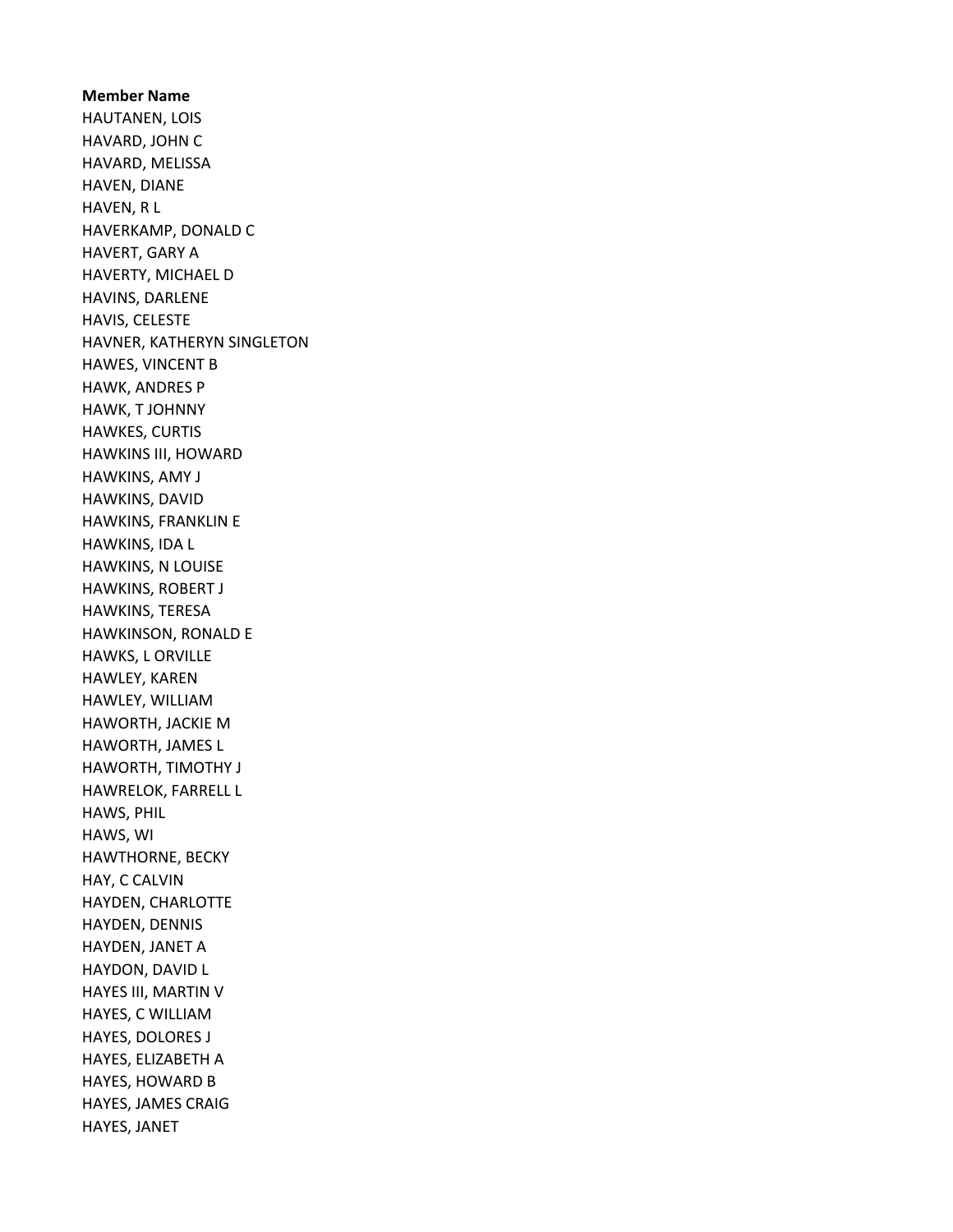Member Name HAYES, JANISE V HAYES, JOHN HAYES, JOHN S HAYES, JOHN T HAYES, JUDITH L HAYES, KATHLEEN HAYES, L DAN HAYES, LINDA HAYES, MARGARET ANN HAYES, P M HAYES, R D HAYES, ROBERT L HAYES, ROBERT P HAYES, ROSINA M HAYES, SALLY J HAYES, SHARON K HAYES, SUZANNE R HAYES, W T HAYLOCK, JUANAE HAYNES, BYRON HAYNES, DALE HAYNES, DENNIS HAYNES, DONNA G HAYNES, HAROLD S HAYNES, KAYCE P LYNN HAYNES, LOUIS H HAYNES, NORMAN P HAYNES, TRICIA HAYS, CONNIE M HAYS, LYNDA HAYS, S FAITH HAYS, TRACY HAYWARD, A BARBARA HAYWARD, JONATHAN HAYWARD, MICHAEL HAYWARD, THURSA JANE HAYWOOD, JACQUELIN M HAYWOOD, KATHY HAYWOOD, LESLIE G HAYWOOD, PAUL A/SHERRI M HAZELTON, NANCY J HAZLETT, THOMAS V HEAD, WAYNE HEADLEY, HOWARD HEADRICK HEAFER, DAVE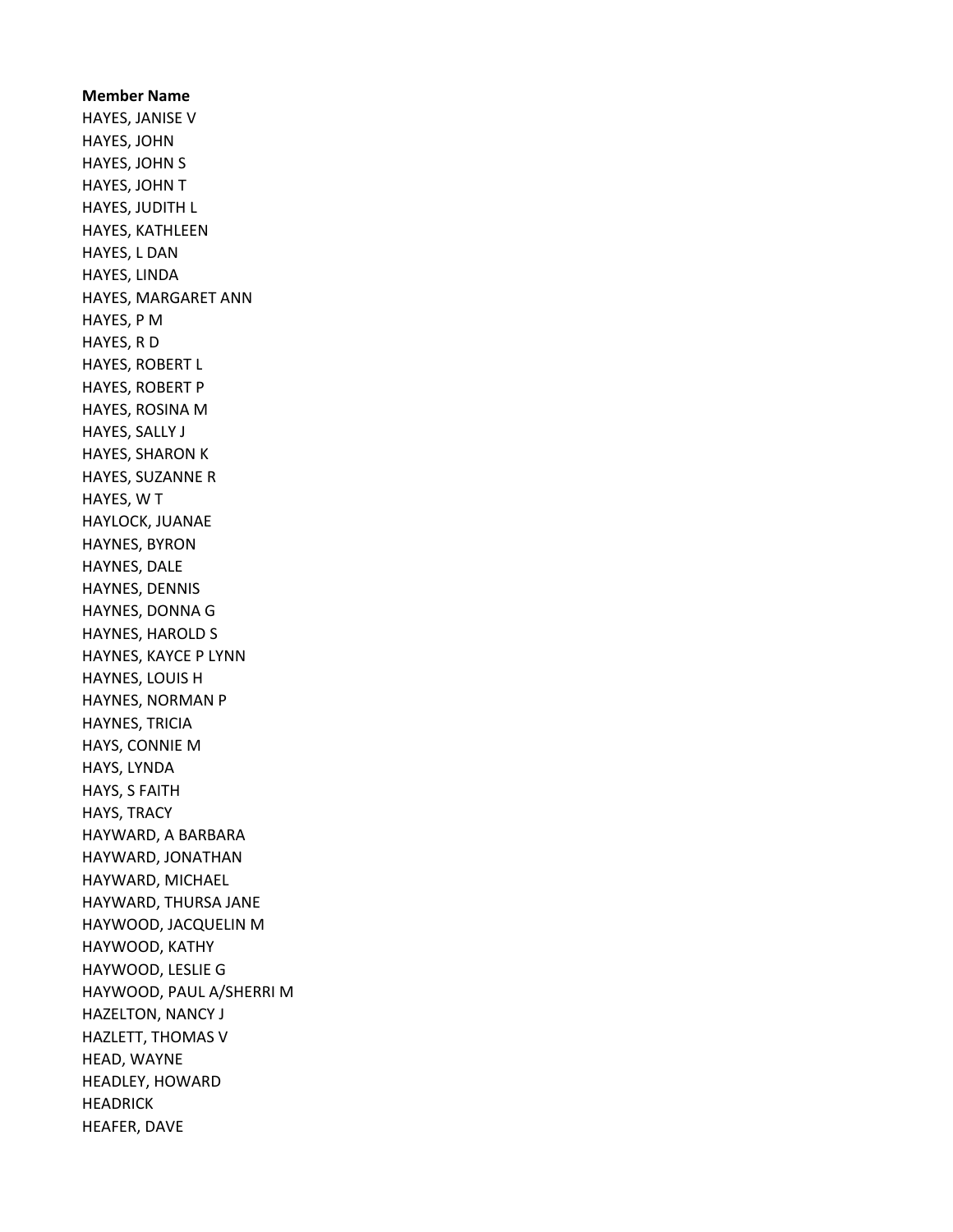Member Name HEAGY, WILLIAM C HEALD, ROBERT I/SUSANNE T HEALY, CHRISTOPHER HEALY, DANIEL E HEALY, KYM R HEALY, TOM HEANEY, MARY K HEANEY, THADRICK HEAPS, KATHY HEARE, VAN L HEARLSON, DORIS HEARRELL, ROGER L HEATH, RONALD J HEATH, SHARLA HEATH, TWILA HEATHERLY, JEFFREY A HEATON, DONALD D HEBERT, CALVIN A HEBERT, DAVID H HEBERT, K LOUIS HEBERT, RACHELLE HEBERT, TERRY P HEBRON, OSCAR S HECHT, WILLIAM J HECK, EUGENE J HECK, GREGORY M HECKEL, STEPHEN E HEDBERG, SHERRY A HEDGECORT, GLINDA MICHELLE HEDGLIN, TRAVIS A HEDIN, GLENN HEDL, JOSEPH J HEDLUND, LINDA R HEESCH, M PAMELA HEFFEL, GERALD S HEFFERNAN, LOUIS J HEFFNER, SHIRLEY HEFFNER, WARD M HEFLEY, PATRICK B HEFT, SCOTT R HEGEBERG HEGGE, KATHLEEN HEHNLIN, ANDY HEICK, DELBERT HEIDE HEIDEN, I DONALD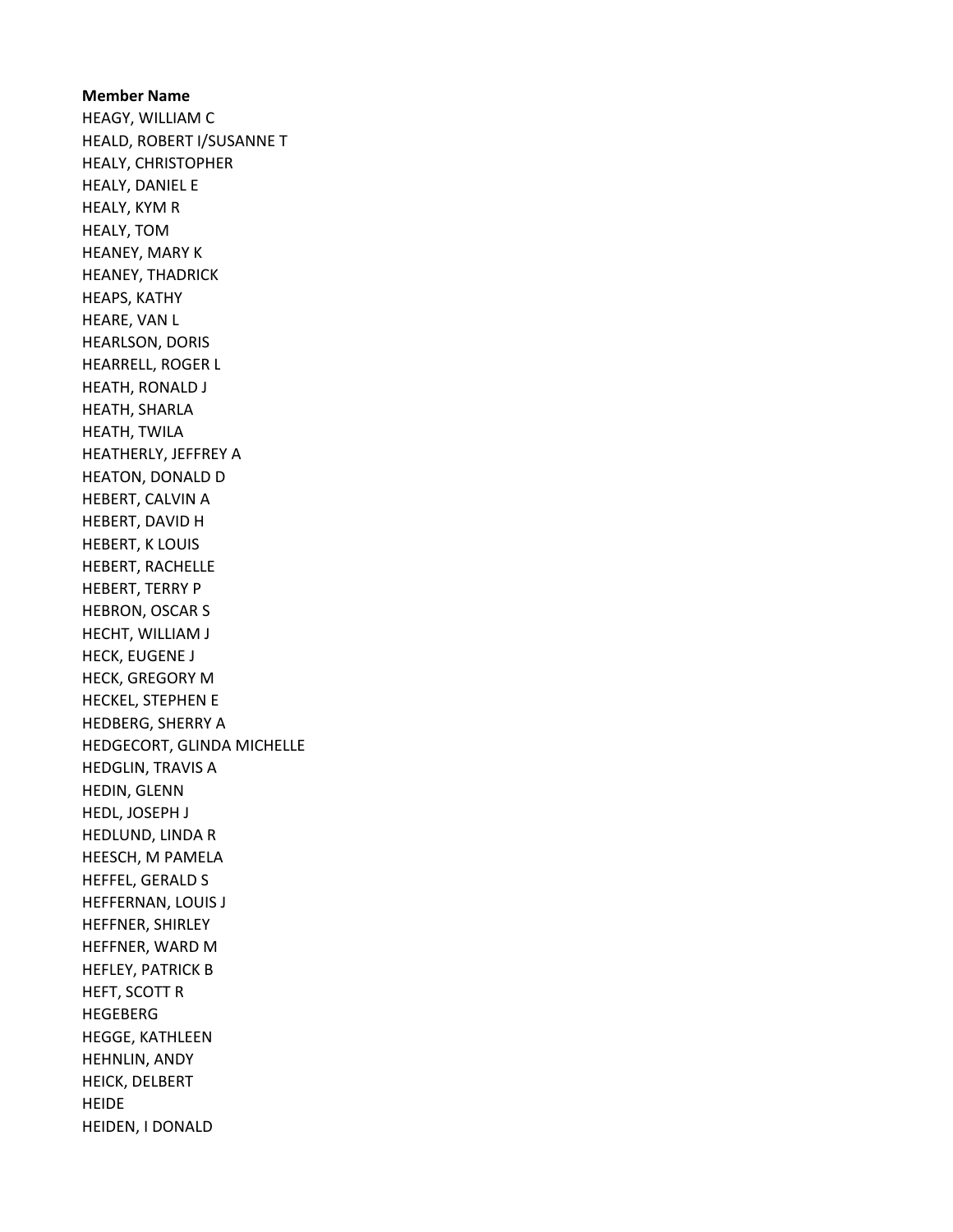Member Name HEIDMOUS, GEORGE HEIKES, ROGER HEIL, DANISE H HEILMAN, FRED D HEILY, TIMOTHY JOHN HEIM, ANNAMARIE HEIM, LYNDON P HEIM, MARLYCE A HEIMBUCH, SAI HEIMKE, DAVID W HEIMSATH, PAUL B HEIN, MICHAEL D HEINDEL, CHEYENNE L HEINRICH, GORDAN HEIS, ROBERT HEISEL, C J HEISEL, LONA J HEISER, DEBRA S HEISER, ROBERT A HEITCHUE, LORRAINE HEITKAMP, BRUCE HEITMAN, H AUGUST HEITZ, RICHARD L HELD, RICHARD HELEN J ROGERS REVOCABLE TRUST HELENA, THEDORE N HELGASON, STEVE HELGELIEN, CLARE G HELGOE, ASH W HELGOTH, CRAIG R HELIE, JOHN R HELIN HELINSKI, RICH J HELKENN HELLEN, MARY R HELLINGER, ANDY J HELLMAN, HERMAN L HELLMAN, OWEN HELM, ERVIN HELM, MELODIE ANN HELMAN, JEFFREY H HELMS, BETTY J HELMS, GEORGE HELMS, IRENE CYNTHIA HELMUTH, ARTHUR HELSER, LAWRENCE R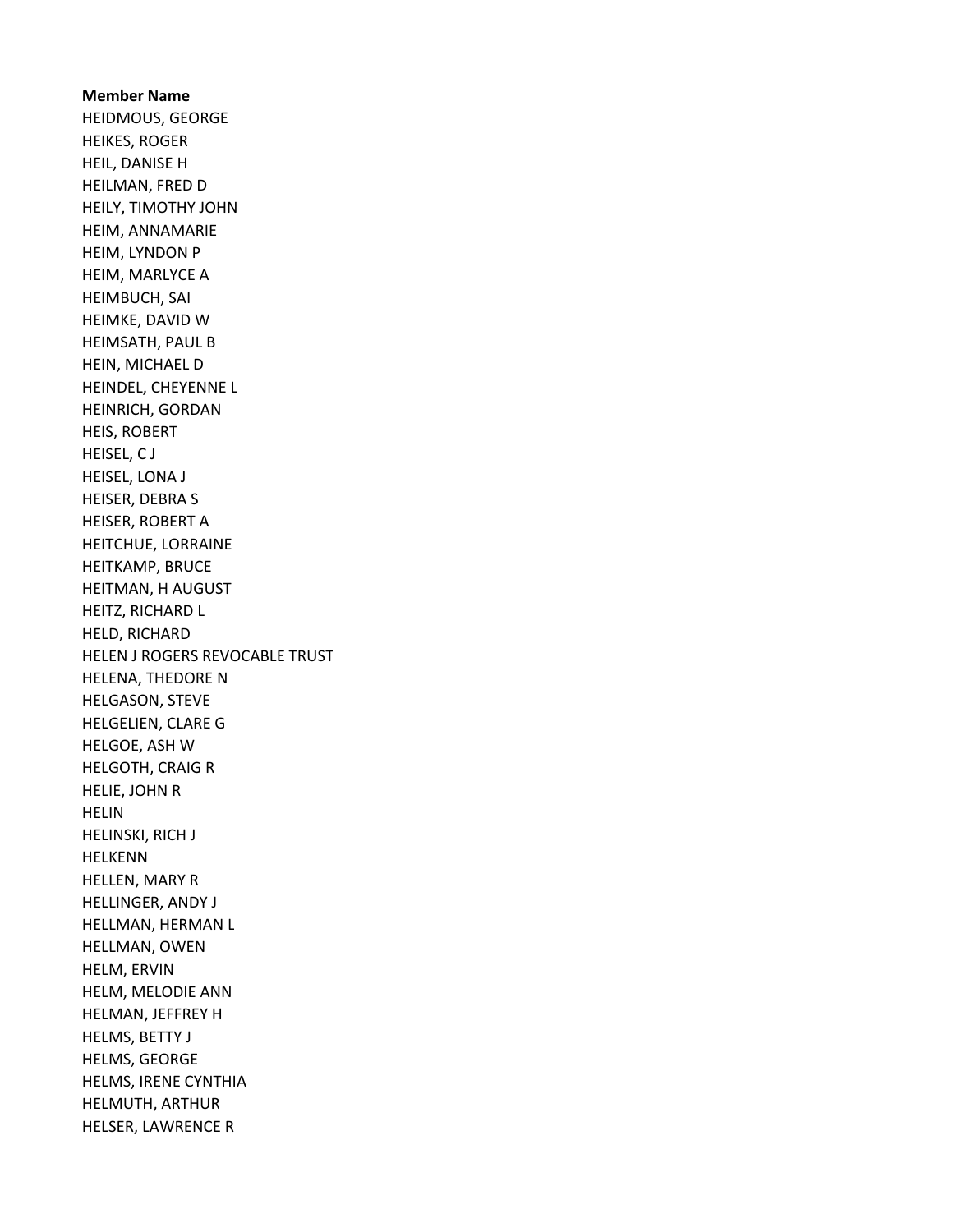Member Name HELTON, C E HELTON, ROB C HELVEY, DONNA HEMMELGARN, CHARLES HEMPHILL, DIANA W HEMPHILL, JOJEANA HENAULT, DONNA M HENAULT, RICHARD C HENDERSHOT HENDERSON, ARLANDERS HENDERSON, JON S HENDERSON, LORI HENDERSON, LORI R HENDERSON, MARJIE F HENDERSON, PAUL L HENDERSON, ROBERT C HENDERSON, ROBERT J HENDERSON, STACY A HENDERSON, STACY S HENDERSON, SUSAN C HENDERSON, T HUNTER HENDERSON, WILLIAM HENDREN, GUY L HENDRICK, DONALD R **HENDRICKS** HENDRICKS, AMBER C HENDRICKS, DENISE HENDRICKS, GENESIA HENDRICKS, VICKIE L **HENDRICKSON** HENDRICKSON, G DAVID HENDRICKSON, GILBERT A HENDRICKSON, LYNN HENDRICKSON, ROBERTA L HENDRICKSON, SYLVIA J HENDRIX, DELORIS HENIE, DOUGLAS HENKE, JUSTIN L HENKELMAN, ALEX HENKELMAN, W JAMES HENLEY, CARL E HENLEY, DAVID HENLEY, MICHAEL CARL HENLEY, SHIRLEY F HENLEY, TROY HENNE, BRIAN M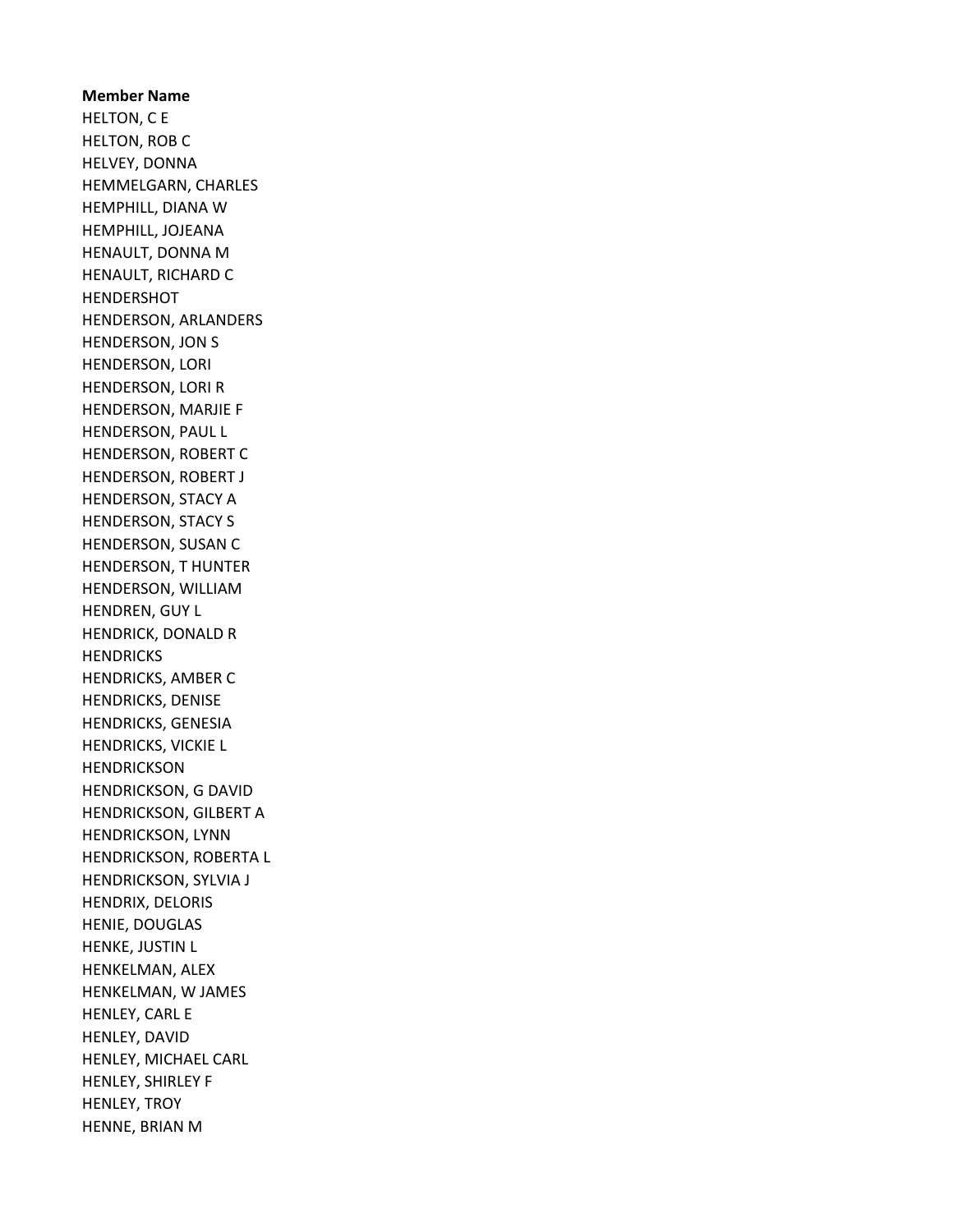Member Name HENNEMANN, THERESA HENNEMEN, CRAIG A HENNING, M C HENNING, VALERIE HENNINGSEN, L KIRK HENRICHS, LARRY R HENRICKSON, ANNA HENRICKSON, LINDA J E HENRICKSON, TANYA HENRIKSEN, N WILLIAM **HENRY** HENRY, ANH K HENRY, AUGIE HENRY, AUGUIE HENRY, C SHIRLEY HENRY, CAREY R HENRY, DANA LYNN HENRY, DAVID HENRY, DOUGLAS HENRY, ILA HENRY, KAREN L HENRY, MALCOLM HENRY, PAMELA L HENRY, PEGGY R HENRY, RODGER J HENRY, WARREN M HENRY'S SAFETY SUPPLY HENRY'S SERVICES, INC. HENSEL, MARTA HENSLEY, ABIGALE RYAN HENSLEY, HENRY L HENSLEY, WILLIAM H HENSON, BILLY GENE HENSON, EARL LEE HENSON, ROBERT M HENTHORN, JOY HEO, HYEOK HEPPNER, H JAKE HEPWORTH, WILLIAM HERBERGER, CHRIS HERBERT, CHARLES F HERBERT, E KATHERINE HERBERT, J ALLAN HERBERT, JOHN D HERBERT, LORI A HERBST, MOLLY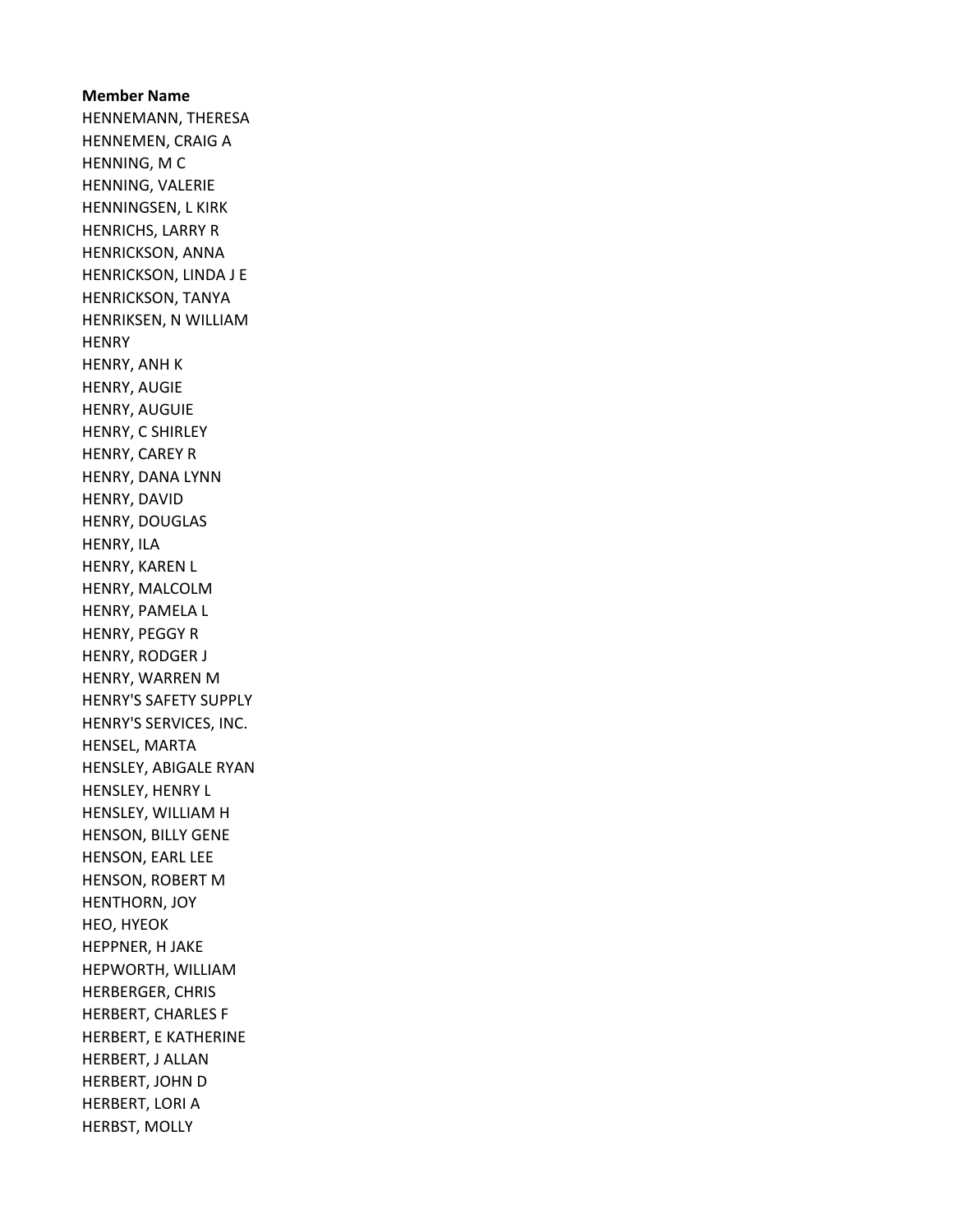Member Name HERCHA, LISA M HERD, JAMES M HERDA, JOHN J HERDA, LAURIE HERDINA, ALICE A HERKSTROETER, D HERMAN, JOSEPH HERMANN, C REGINA HERMANN, FRED HERMANSEN, DAVID B HERMANSEN, GORDON S HERMENS, STANLEY G HERMILLER, JAMES B HERNANDE, SAMANTHA HERNANDEZ HERNANDEZ, ABRAHAM HERNANDEZ, ANGELA G HERNANDEZ, ANNETTE HERNANDEZ, ARTHUR HERNANDEZ, DALILA HERNANDEZ, FLOYD HERNANDEZ, FRANK HERNANDEZ, LEEHI HERNDON, DAVID H HERNDON, DEBORAH HERNDON, MARK HERNDON, ROBERT P HERNDON, WALTER M HEROD, CHARLES B HERON, AIMEE HERR, LAURA J HERR, TRISIA A HERRERA, MIKE HERRETT, KIM L HERRICK, DALE HERRICK, GERALD S HERRIN, MELVA HERRING, COLE HERRING, E JOE HERRING, ELMER H HERRINGTON, LANCE HERRITY, CRAIG M HERRMAN, F STANLEY HERRON, FREDRIC L HERSH, DEON A HERTER, MICHAEL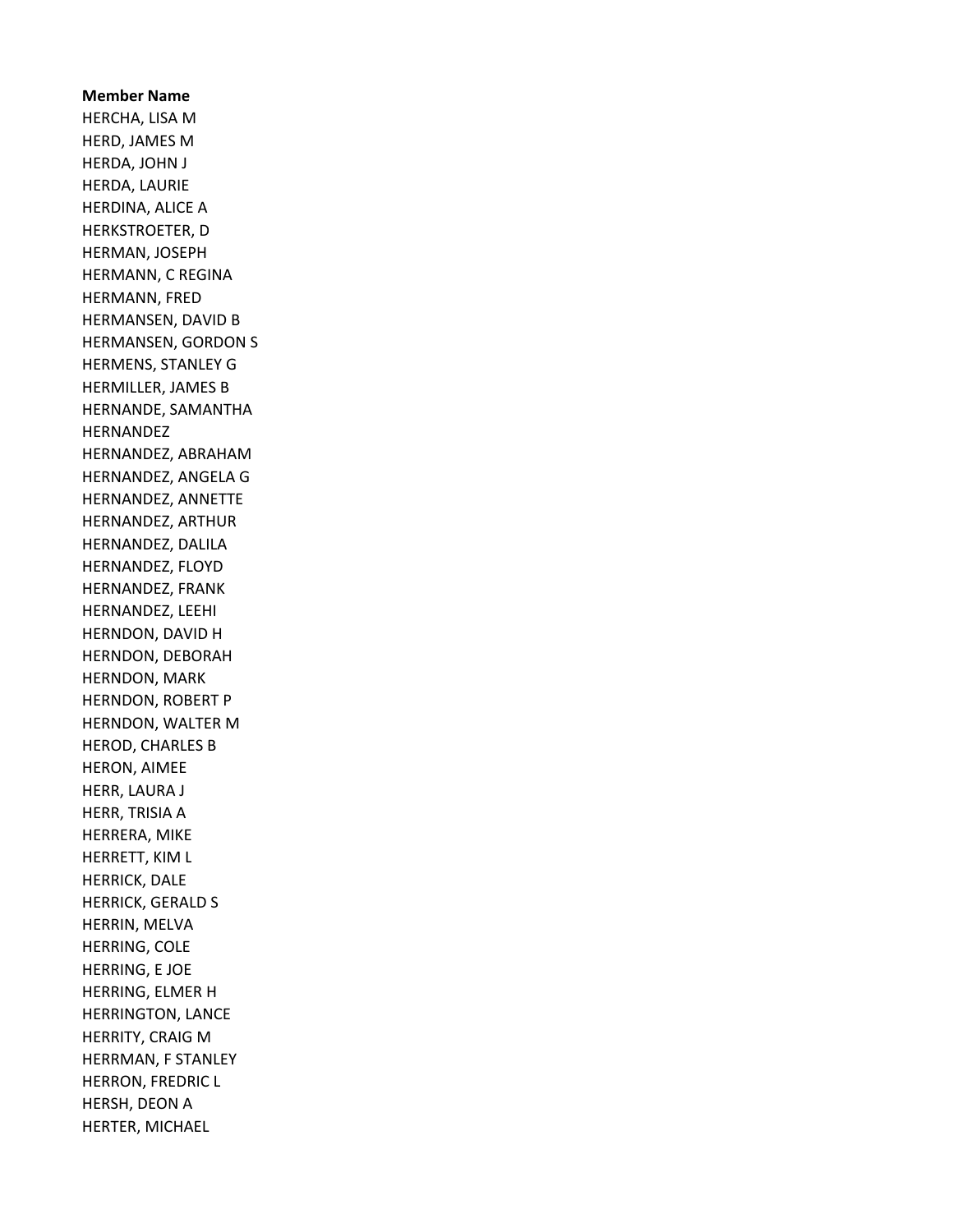## Member Name HERTZ, PHILLIP J/MARGARET HERTZOG, CHRISTINE HERZBERGER, A S HERZOG, DENISE A HERZOG, EDWARD HESCH, NANCY L HESHIKI, KAZUMI HESLER, PATSY A HESS, ANGELA D HESS, JOHN H MD HESS, L MONICA HESS, LIEP T HESS, PHILIP B HESS, QUINTEN L HESS, SHERRY A HESS, SUSAN E HESSION HESTER, ALBERT N HESTER, CLAUDIA J HESTER, DONALD N HETHCOTE, S M HETHER, K A HETHERINGTON, RICK HETRICK, DAVID B HETRICK, JUDITH K HETZLER, JENNIFER LYNNE HEUN, MICHELLE L HEUSSER, JULIE M HEVRDEYS, GERALD E HEWITT, BARBARA HEWITT, DIANA HEWITT, ROBERT HEWITT, SYBIL R HEWITT, TED HEWITTS DRUG STORE HEYANO, PETER HEYDOLPH, KATHY I HEYM, D ROBERT HEYWARD, L HENRY HIATT, BONITA R HIATT, JEFEREY A HIATT, NUGGET HIBBERT, CHERYL A HIBER, WILLIAM M HICE, LARRY D HICKEL, JOYCE E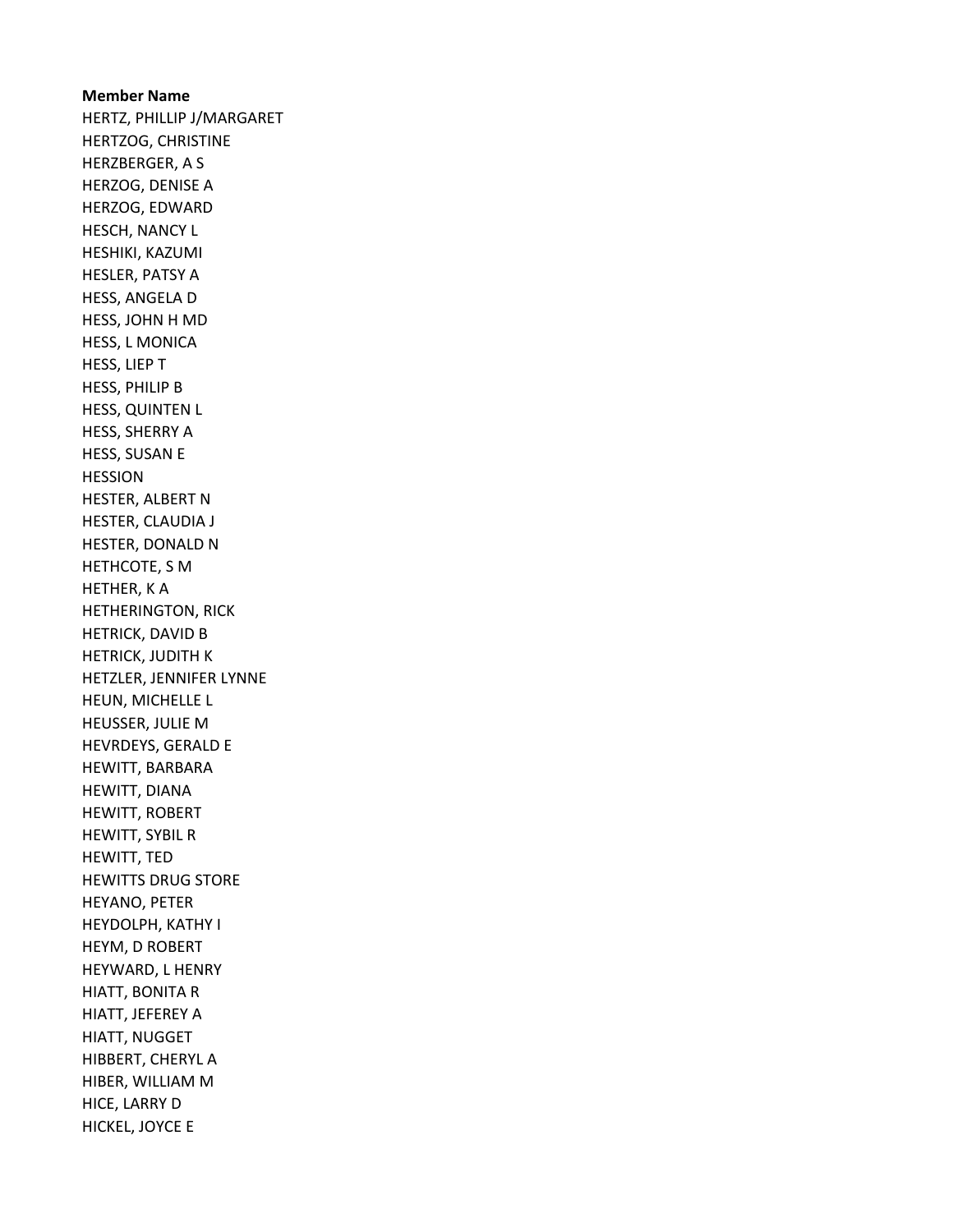Member Name HICKEL, LISA C HICKEL, VERNON W HICKEY, H STEVEN HICKEY, PAMELA HICKEY, PAUL J HICKMAN, KEVIN HICKMAN, RAY HICKOK, SUSAN M HICKS, DARLA HICKS, E JOHNATHAN HICKS, FRANK M HICKS, JEAN E HICKS, JOEL HICKS, LOIS HICKS, REX A HICKS, TIMOTHY K HIDALGO, JAIME P HIDALGO, JUNE D HIEBERT, A G/PATRICIA HIEBERT, RENEE HIERONYMUS, B THOM HIETT, CYNTHIA HIGA, WAYNE HIGBEE, R LEE HIGDON, HARRY K HIGDON, LINDA M HIGGENBOTHAM, JANE HIGGINBOTHAM, GLADYS R **HIGGINS** HIGGINS, ANN MARY HIGGINS, DOLORES K HIGGINS, DYANA HIGGINS, ELIZABETH KATHRYN HIGGINS, MARIA S HIGGINS, PHYLLIS A HIGGINS, RAYMOND HIGGINS, SCOTT HARRISON HIGGINS, TIMOTHY P HIGGS, MARK HIGGS, PATRICIA HIGH, BEVERLY C HIGHERS, DAVID HIGHT, CURTIS HIGHTOWER, HUGH HIGLEY, JANICE HILBERT, KENNETH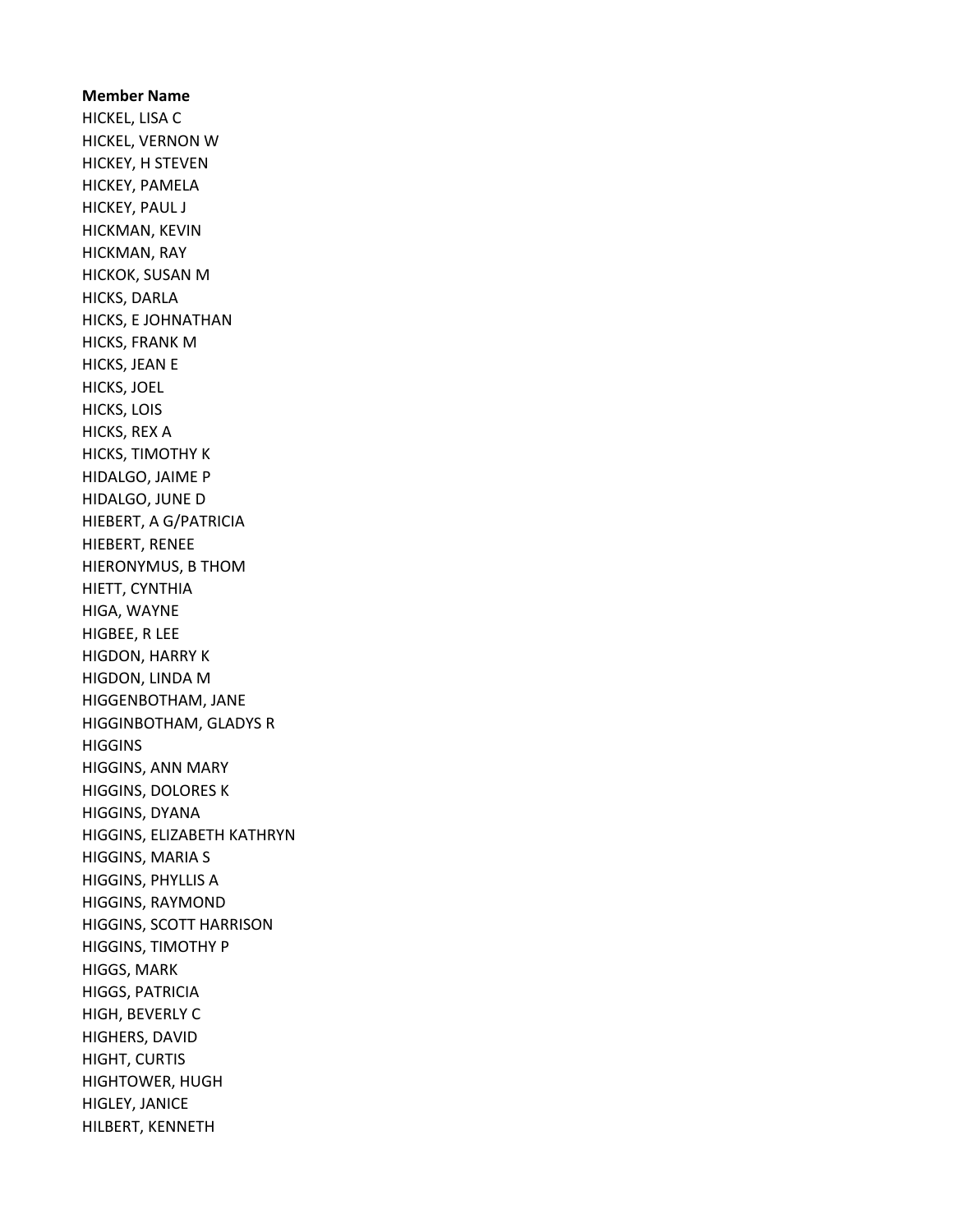Member Name HILBORN, NANCY HILDEBRACHT, DAVID L HILDEBRAND, CLAUDINE J HILDEBRAND, R DICK HILDEBRANDT, GREGORY HILDRETH, CHRISTOPHER J HILDRETH, JOSEPH K HILEMAN, ROBERT HILER, MARCIA M HILER, ROBERT G HILER, RON L/KITTY L HILES, ROBERT E HILL HILL, C DOROTHY HILL, CARY HILL, CATHY CUCULLA HILL, CHAD HILL, CHARLES E HILL, DARLENE B HILL, DONA L HILL, DONALD R HILL, GERALD E HILL, JAMES J HILL, JANET LEE HILL, JANET M HILL, KATHRYN HILL, LARRY HILL, LESLIE J HILL, LINDA KAY HILL, M JAMES HILL, MELISSA K HILL, MICHAEL D HILL, MICHAEL J HILL, MICHAEL R HILL, OLIVER C HILL, PAIGE L HILL, PATRICIA E HILL, PETER HILL, PHALECIAN E HILL, PHILIP W HILL, REBECCA D HILL, RICHARD B HILL, RICHARD P HILL, SAMUEL HILL, STANFORD O HILL, STEPHAN W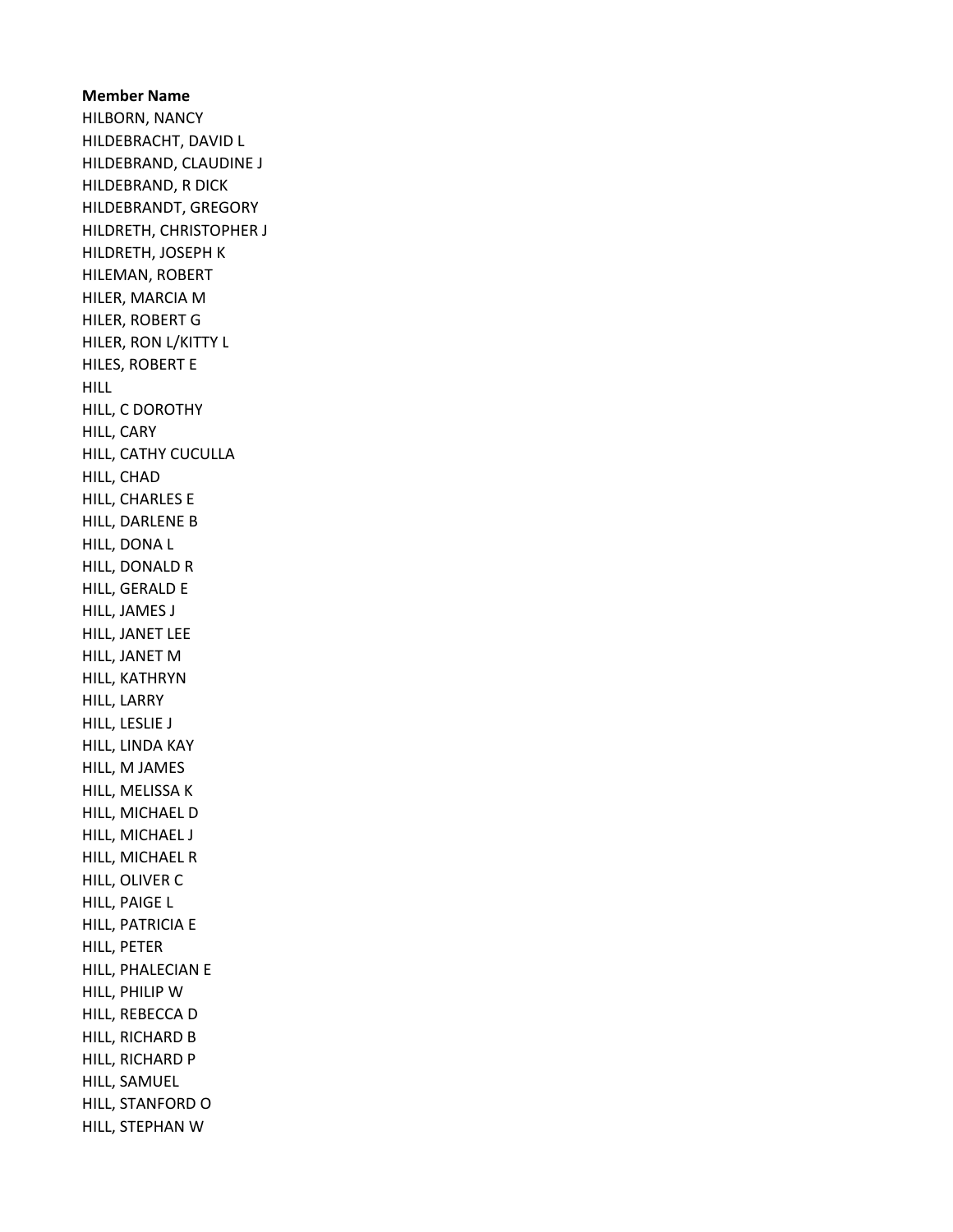Member Name HILL, TRINA HILL, W RANDALL HILL, WILLIAM A HILL, WILLIAM F HILL, WILLIAM R HILLA, THOMAS C HILLEARY, KAMMIE HILLEBRAND III, GERHARD H HILLER, COLIN C HILLER, F W HILLER, JASON HILLIARD, EDWARD S HILLIARD, RUSSELL J HILLIER, RICHARD V HILLIGAS COMPANY HILLING, JOHN J HILLMAN HILLS, S HILLSIDE AUTO HILLSTROM, DONA S HILLYER, JANET A HILSCHER, HILARY HILTON, DEBORAH HILTON, MARY HILTON, STEFANIE ROSE HIMAN, PATRICK HIMMEL, CYNTHIA HIND, SHARON A HINDS, EDDIE HINES, CONNIE L HINES, DAVID W HINES, JOE ANN HINES, MARSHA B HINES, SUZETTE M HINKLE, DAVID HINKLE, ROBERT W HINKSON, TRACY HINMAN, M DONNA HINMAN, WILLIAM T HINO, KEISUKE HINRICHS, STEVE HINSHAW, SUSAN F HINSON, BRET HINSON-WALLEY, D SUNNYLANE HINTERMEISTER, JOHNI HINTON, CICILY M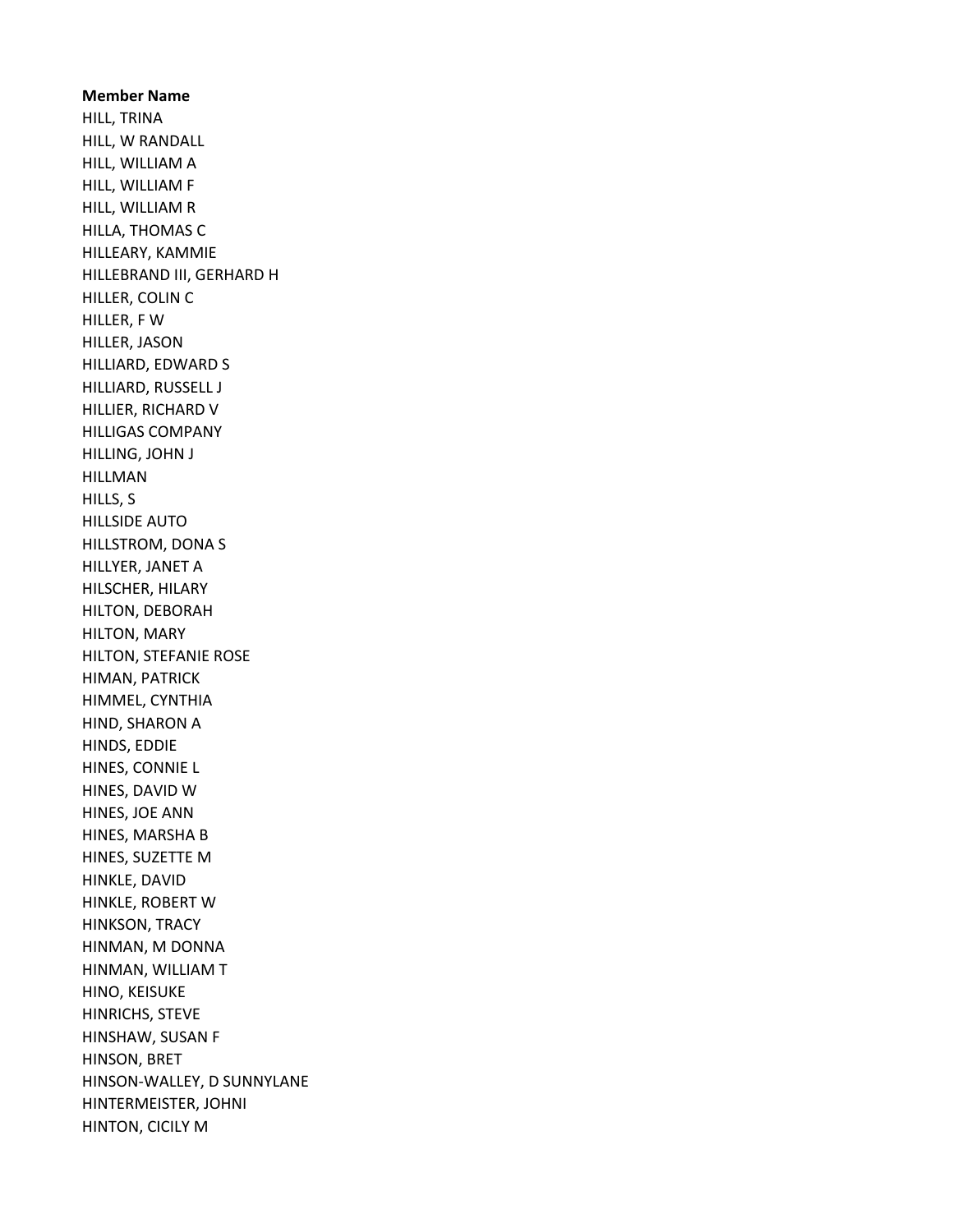Member Name HINTON, CLAUDIA HINZ, DENISE HINZ, L PEGGY HIPPLE, EDNA HIRSBRUNNER, LARRY HIRSCH, DALE H HIRSCH, SHARON HIRSCHMAN, MICAH A HISE, S L HISEY, DAN HISKETT, L RICHARD HISLOP, MARION D HITCHCOCK, BARBARA HITCHCOCK, BETTY HITCHCOCK, BONNIE SUE HITCHCOCK, EVA JOY HITCHCOCK, JOHN C HITCHCOCK, KATHERINE A HITCHCOCK-AMRICH, JOANNE HITCHEN, GLENN HITCHINGS, GARY C HITE, DAVID M HITE, JULIE A HITZ III, F W HIUKKA, ROBERT E HIVELY, DONOVAN D HIX, IDA J HIX, KATSUKO HIX, TERRY HIXON, THOMAS M HIXSON, CAROL A HIXSON, JAMES L HJELLEN HJELLEN, PATRICIA L HJELLEN, PETER A HJERMSTAD, BRENT M HMOWN, OUR RD LIPSCOMB LN HNATIK, W C HO HO, LEE HYUNG HOAGLAND, KAREN M HOAGLAND, SUSAN M HOARD, MITCHELL D HOBART, JOY C HOBBS, A BARBARA HOBBS, E C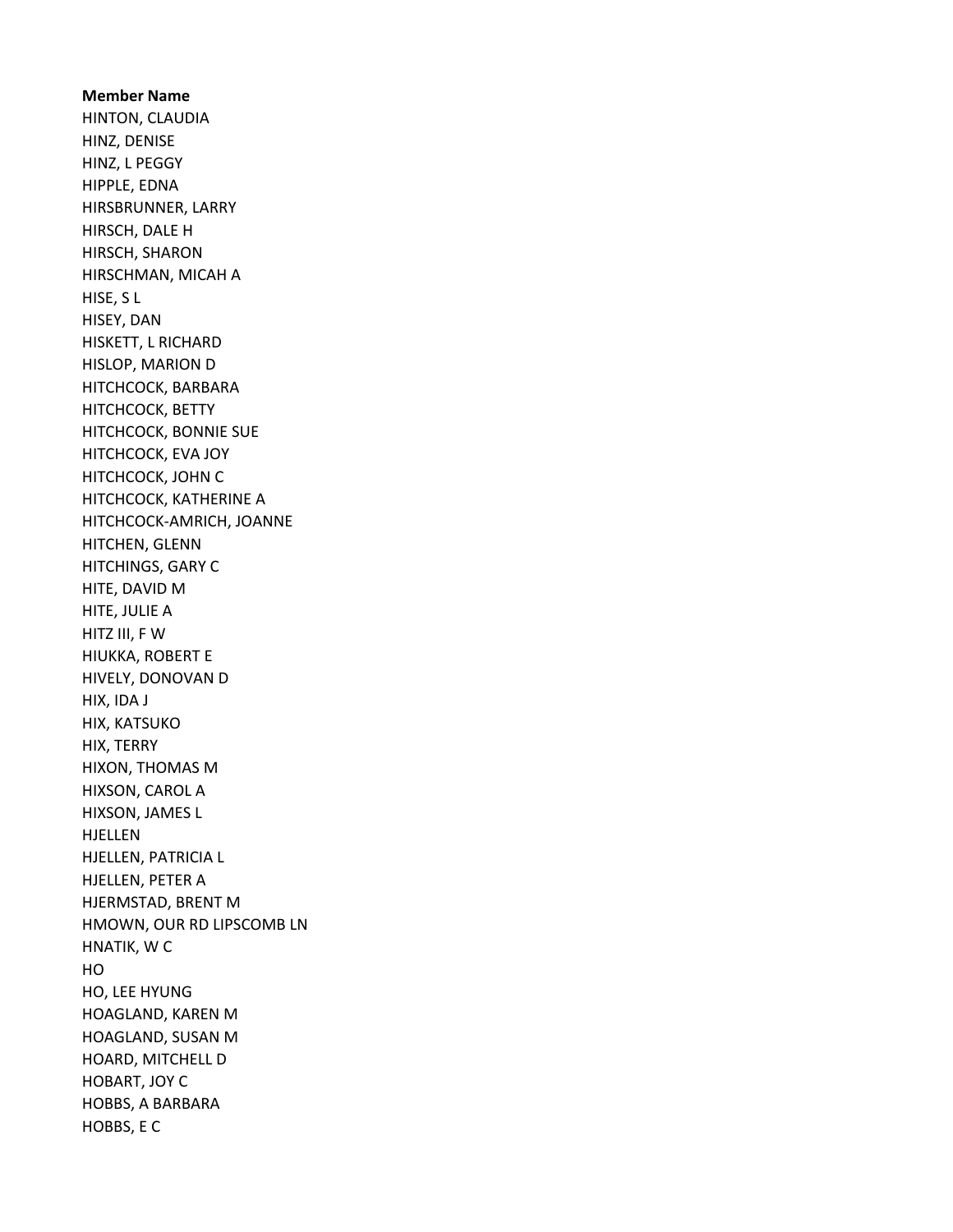Member Name HOBBS, E FRANK HOBBS, ERVIN R HOBBS, MARK HOBBY, M D HOBBY, SOUTHTOWN HOBEIN, JEAN E HOBSON, BRAD HOBSON, JUDY HOBSON, LANA P HOBSON, M BRADLEY HOCKER, DEBORAH K HOCKER, JOHN A HODEL, SANDRA HODGDON, PAULA L HODGE, ALICE M HODGE, RICHARD M HODGES, BRADLEY J HODGES, CLINTON R HODGES, LOIS E HODGINS, LINDA HODGINS, MICHAEL A HODGSON, KEVIN HODGSON, STEPHEN HODNEFIELD, THOMAS A HODSON, HOLLY **HOECKER** HOEFT, CAREN A HOEFT, SHANE HOEL, EDWARD N HOELTZEL, R LORETTA HOERDEMAN, DARRELYN G HOERSTING, SUE HOERTER, ARLIS L HOFER, PAUL B HOFER, WILLIAM J HOFF, CHARLIE A HOFF, CLIFFORD J HOFFER, FLOYD HOFFER, L JOHN HOFFER, MARTIN HOFFMAN, CYRINDA HOFFMAN, DAVE HOFFMAN, GEORGE HOFFMAN, HAROLD HOFFMAN, J B HOFFMAN, JUANITA E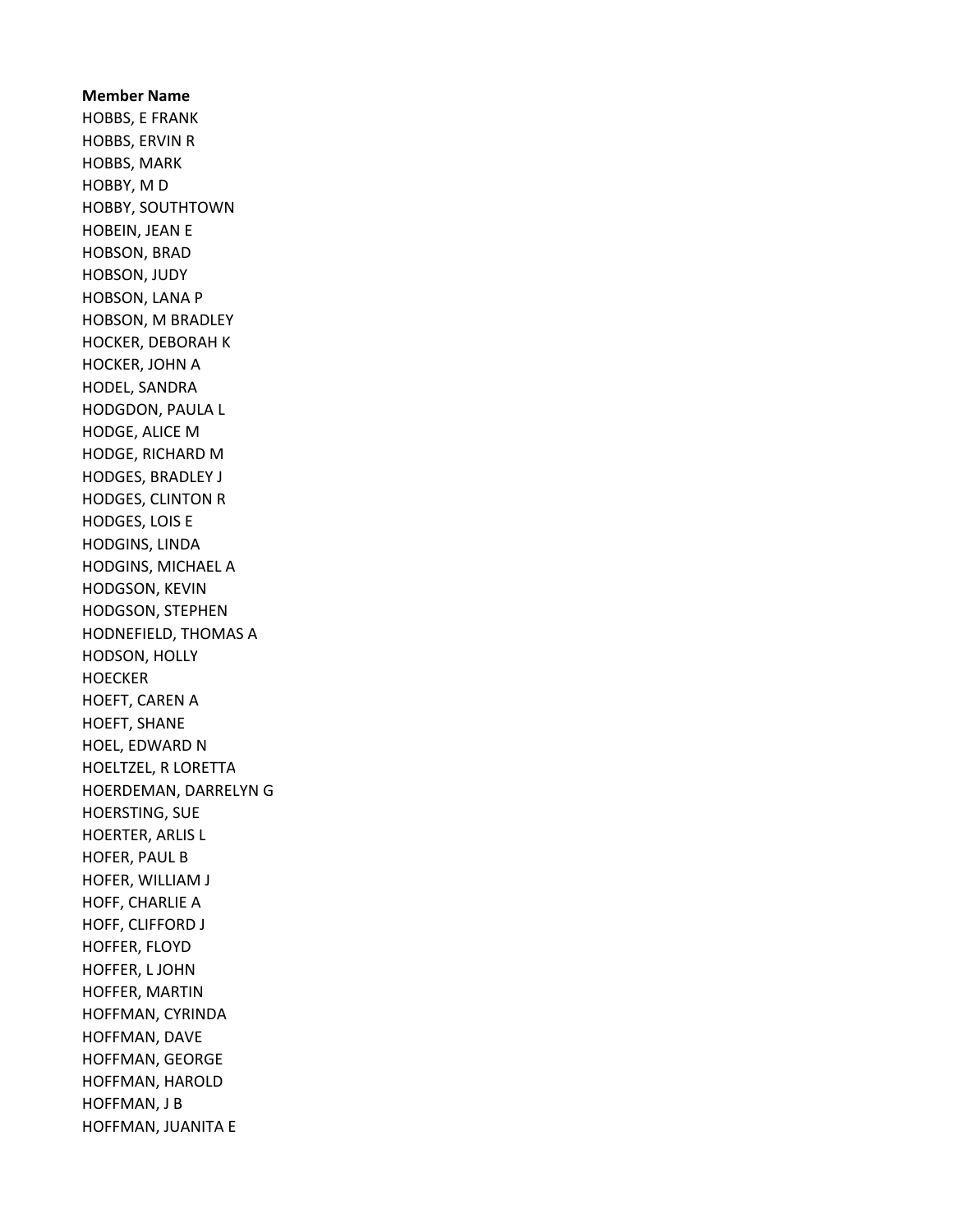Member Name HOFFMAN, KARL E HOFFMAN, KYM HOFFMAN, LINDA J HOFFMAN, LINDA R HOFFMAN, ROBERT L HOFFMAN, THOMAS A HOFFMANN, KATHRYN HOFHEINS, DIANA HOFLICH HOFMANN, MARK D HOFMANN, NANCY HOFMASTER HOFMEISTER HOFSTAD, STEVE E HOGAN, BEVERLY HOGAN, HAZEL E HOGAN, JAMES E HOGAN, JOSEPH H HOGAN, MARY E HOGAN, ROBERTA HOGANS, MARY HOGEN, MICHAEL W HOGG, PETER F HOGG, WILLIAM V HOGGATT, ROGER LEE HOGLUND, KATHLEEN D HOGSETT, FRED L HOJNACKI, MIROSLAW HOKANSON, DAN L HOKANSON, JR HOKETT, RAY L HOLADAY, MARSHA LYNN HOLBEN, JEAN M HOLBROOK, JUDY HOLCOMB, ALANA M HOLCOMB, JOHN M HOLCOMB, MITCH HOLCOMB, NELSON HOLDEN, HEATHER HOLDER, ROBERT L HOLDER, TIMOTHY R HOLDERMAN, MARK A HOLDERMANN, DAVID A HOLEN, A M HOLEN, KEITH HOLGATE, JEFFREY L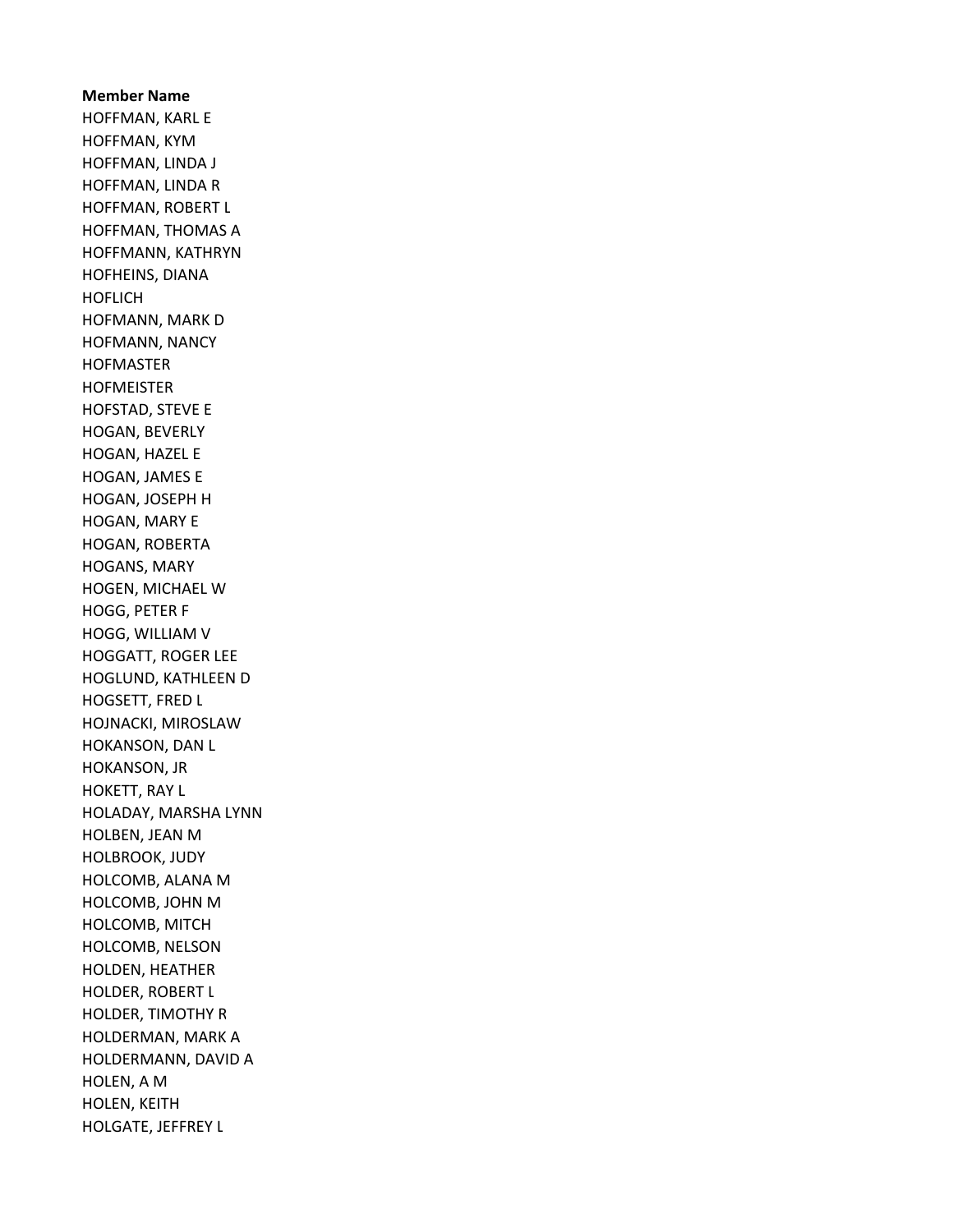Member Name HOLIDAY HOUSE INC HOLIEN, MICHAEL HOLIFIELD, ROBERT HOLLAND, CHARLES D HOLLAND, DIANA L HOLLAND, GLORIA A HOLLAND, JEFFREY S HOLLAND, JUDY L HOLLAND, KEN HOLLAND, MARGARET E HOLLAND, RICHARD L HOLLAND, STACEY T HOLLAND, STEPHEN HOLLAWAY, JOHN H HOLLAWAY, SHEILA M HOLLENBACH, PATTY HOLLENBECK, BARBARA ANN HOLLENBECK, DENNIS HOLLENBECK, HOWIE HOLLENBECK, JAMES D HOLLEVOET, HELMER S HOLLEY, M E HOLLEY, NANETTE Y HOLLEY, SHERRI HOLLIDAY, RALPH K HOLLINGER, GAIL L HOLLINGER, MARK N HOLLINGSHEAD, BETTY RAE HOLLINGSWORTH, ANDREW G HOLLIS, JAMES D HOLLIS, ROBERT J HOLLMAN, JEFFREY G HOLLMAN, JOANN T HOLLOBAUGH, CHRIS HOLLON, JANICE HOLLOWAY HOLLOWAY, CALVIN HOLLOWAY, DEBORAH L HOLLOWAY, LEONA HOLLOWAY, WILLIAM J HOLLOWBROOK WATER CO HOLLYWOOD, JOHN R HOLM, JOHN M HOLM, KENNETH HOLMAN, DEANNA HOLMAN, RAE ELLEN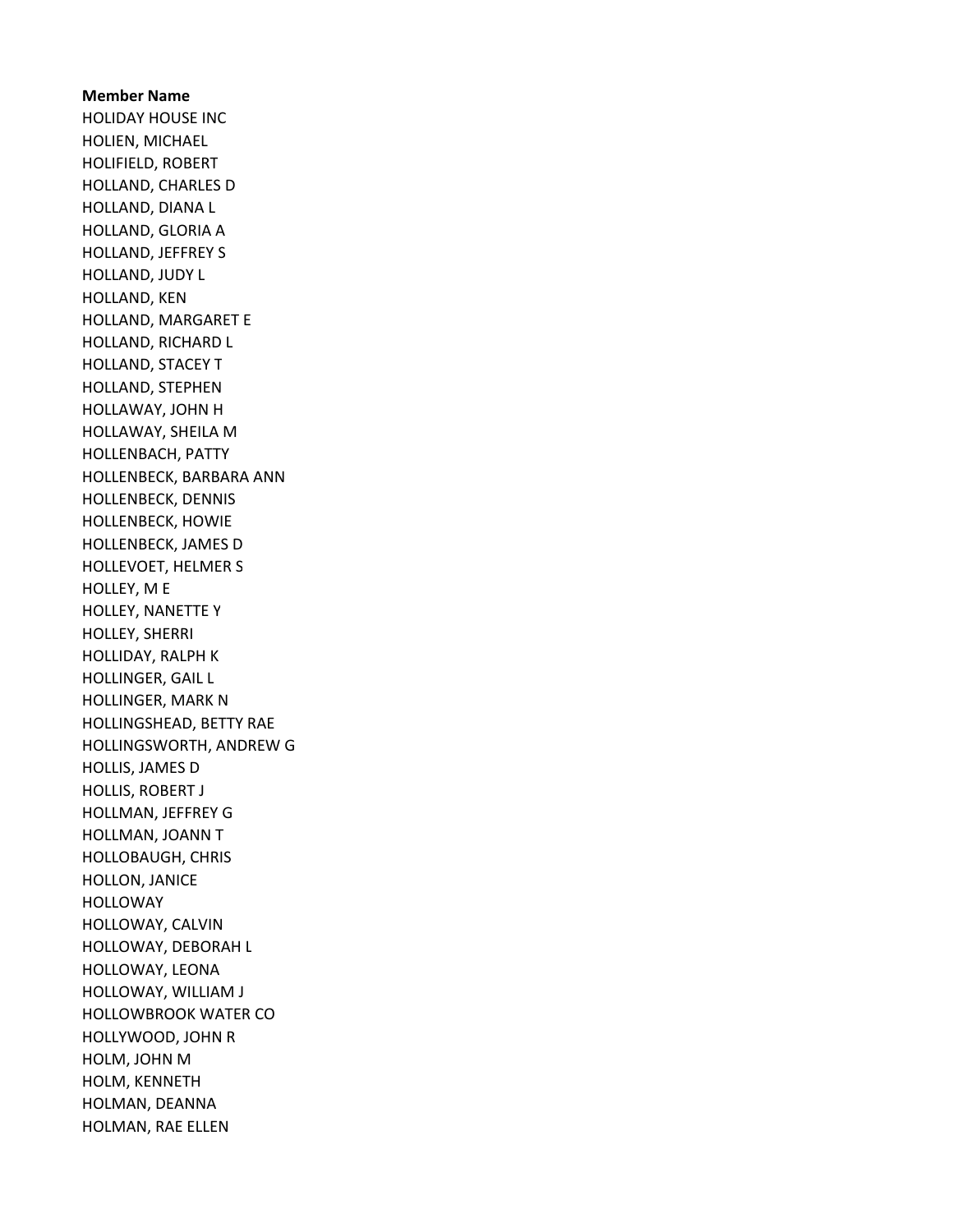Member Name HOLMES, ANN HOLMES, DORIS HOLMES, GLORIA HOLMES, JUDY A HOLMES, LAURA V HOLMES, MARY L HOLMS, DEBRA HOLMSTROM HOLOBINKO, ANDREW HOLOHAN, THOMAS P HOLT, ANGELA H HOLT, BRENDA L HOLT, ELIZABETH HOLT, GENE R HOLT, KENNETH E HOLT, PHILLIP C HOLT, ROBERTA L HOLTA, RICHARD HOLTER, RODNEY L HOLTHUS, EDWIN N HOLTMANN, LILLIAN HOLUB, ROSHARA J HOLUBIK, CHAS HOLZSHU, RICHARD H HOME SAVINGS & LOAN HOMME, CAROLYN HOMOKI, JAMES A HONAKER, MICHAEL HONDA OF ANCHORAGE HONDA, AL HONER, JAMES G HONG, BANGWOO HONG, HANUI HONG, HARRY HONG, JUNG JA HONG, MOON HAN HOOD HOOD, BERYL HOOD, GERALD L HOOD, JOYCE D HOOD, PAUL HOOD, STEVE HOOD, SUSAN J HOOD, TIM HOOFARD, DONNA HOOK, DENNIS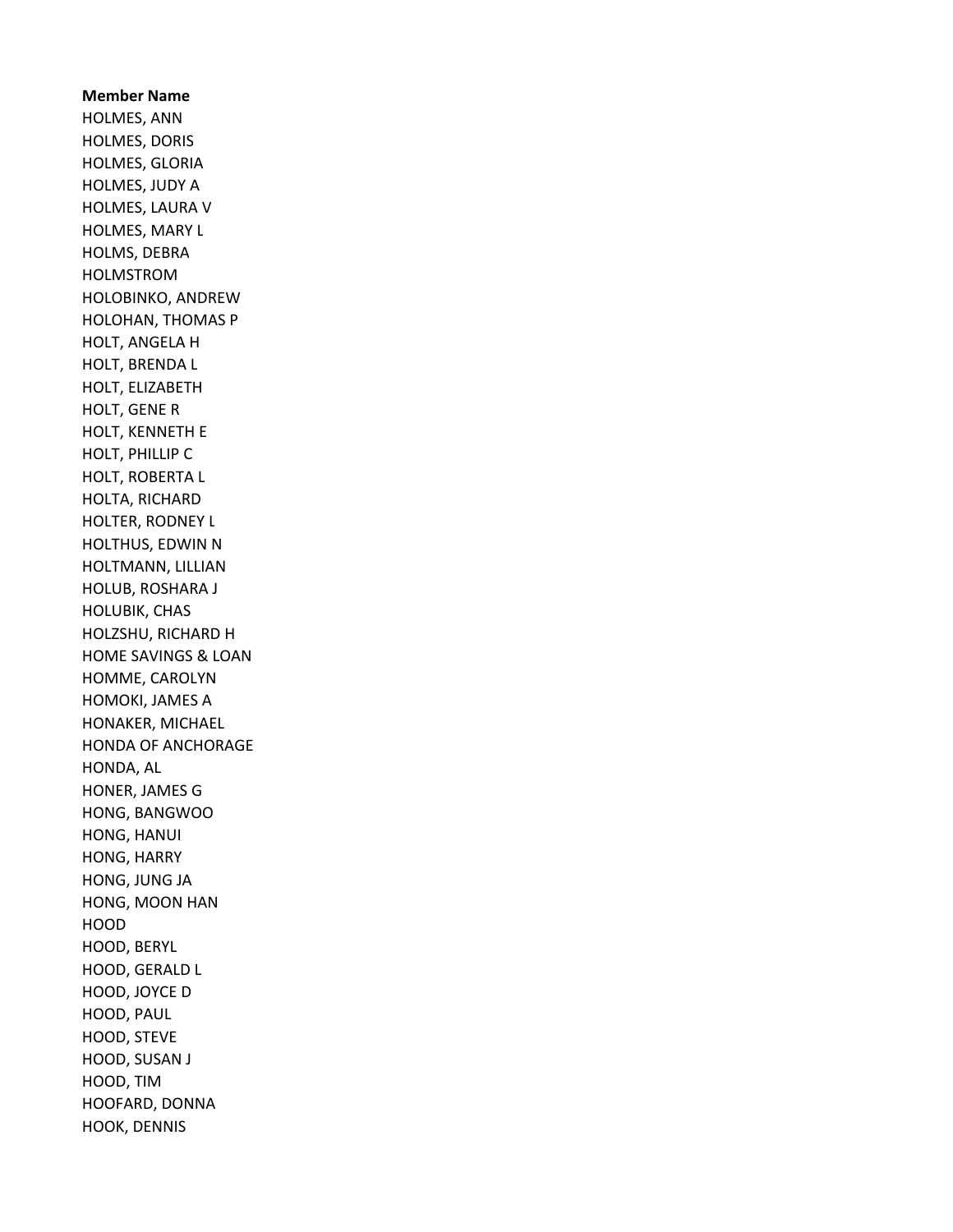Member Name HOOKS, ROBERT M HOOPER, DENISE HOOPER, GEORGE V HOOPER, MAYBELLE HOOPER, RICHARD T HOOPS, MARY V HOOSER, SUSAN L HOOT, RHONDA M HOOTCH, ALOYSIUS HOOTMAN, TIMOTHY L HOOVER, ANTHONY HOOVER, CHARLENE B HOPE CHRISTIAN FELLWSHP HOPE, DAN H HOPKIN, KAREN F HOPKINS, CAROLINE HOPKINS, CRAIG A HOPKINS, DEBBIE HOPKINS, JIM HOPKINS, JOHN HOPKINS, JOSEPH P HOPKINS, RALPH L HOPKINS, RODNEY HOPKINS, W THOMAS HOPKINSON, COSBY HOPP, A PATRICIA HOPPER, DONALD S HOPPER, DONNA HOPPER, GEORGE F HOPPER, JAMES D HOPPER, KIMBERLY S HOPPER, MAURICE E HOPPER, WILLIAM L HOPSON, BROWER HOPSON, JESS HOPSON, NANCY HOPSON, SANDRA D HOPSON, STEPHEN HORAK, DAN HOREY, EILEEN HORIE, EIJI **HORN** HORN, ANGIE HORN, ERNST HORNAL, JOHN HORNE, DONNA RE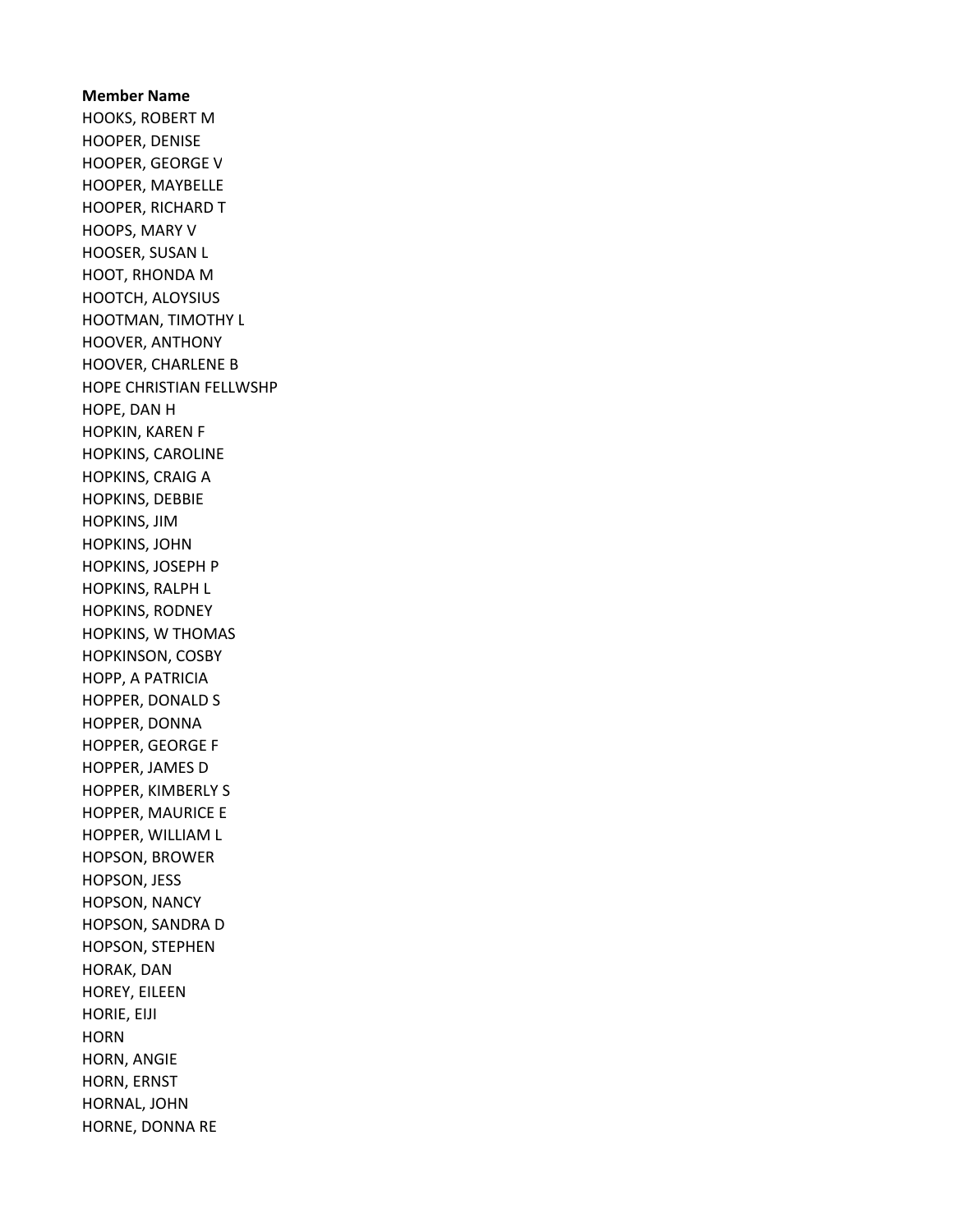Member Name HORNE, SHARON L HORNER, BRIAN K HORNING, CHRISTOPHER B HORNING, SANDRA M HORNSTEIN, JUDY J HORNUNG, GUY W **HORROCKS** HORSLEY, C T HORSMAN, AARON L HORST, ALICIA L HORSTMANN, WILLIAM HORTA, RODOLFO HORTON, C DENISE HORTON, DANE A HORTON, DAVID HORTON, KATHLEEN HORTON, M TIMOTHY HORTON, MARCUS L HORTON, WILLIAM HENRY HORVATH, A JOHN HOSCHEID, JULIE HOSEK, DAN L HOSFIELD, ROBERT HOSHIKO, CAROL HOSHKO, JEFFREY/P PAIGE HOSKINS, MARSHA A HOSMAN HOSS, FLORA HOSTBJOR, TORAN E HOSTETTER, EARL HOTCHKISS, CALVIN J HOTCHKISS, E JOHN B HOTCHKISS, GARY HOTCHKISS, SUE E HOTOP, DAVID J HOTTEN, GLORIA HOUCHIN, L R HOUCK, JEFF HOUCK, MITCHELL F HOUCK, PETER HOUCK, ROBERT HOUGHTALING, WILLIAM HOUGHTON, JACKIE S HOUGHTON, LYLE W HOUK, JON F HOUK, RUTH C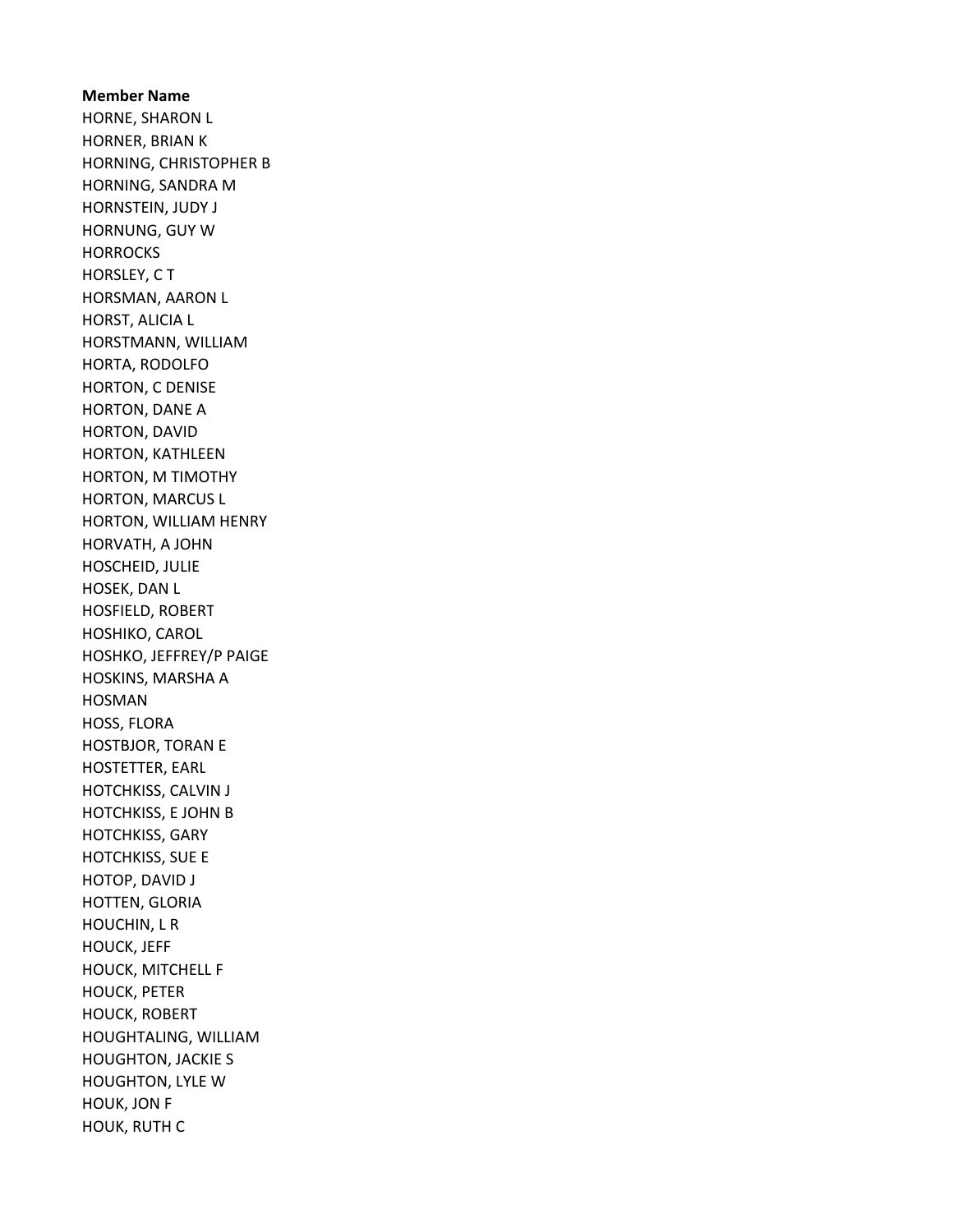Member Name HOULDER HOULIHAN, SANDRA K HOULTON, DENNIS EDWARD HOUSAND, CHARLES ESTON HOUSE, CHARLES K HOUSE, DWIGHT E HOUSE, JAMES C HOUSE, KEVIN W HOUSE, STEVEN HOUSE, SUSAN J HOUSER, CHARLYN HOUSER, MARC HOUSER, WILLIAM D HOUSEWORTH, KENDRA L HOUSTON, BRENT HOUSTON, LARRY E HOUSTON, LARRY JEROME HOUTCHENS, A RICHARD HOUVENER, KATHLEEN B HOVANEC, E M HOVERSTEN, MARY HOVERSTEN, PHILIP HOVEY, W T **HOWARD** HOWARD, A GEORGE HOWARD, CARRIE M HOWARD, CHRISTOPHER HOWARD, DWIGHT D HOWARD, ELLEN M HOWARD, GEORGE HOWARD, HANNAH S HOWARD, KEITH D HOWARD, LARRY G HOWARD, LISA HOWARD, MARGARET E HOWARD, MARK WILLIAM HOWARD, PAMELA D HOWARD, R L HOWARD, RAYMOND M HOWARD, ROBERT E HOWARD, ROBERT L HOWARD, RONALD F HOWARD, RONALD K HOWARD, STANLEY L HOWARD, THOMAS M HOWARTH, PHIL J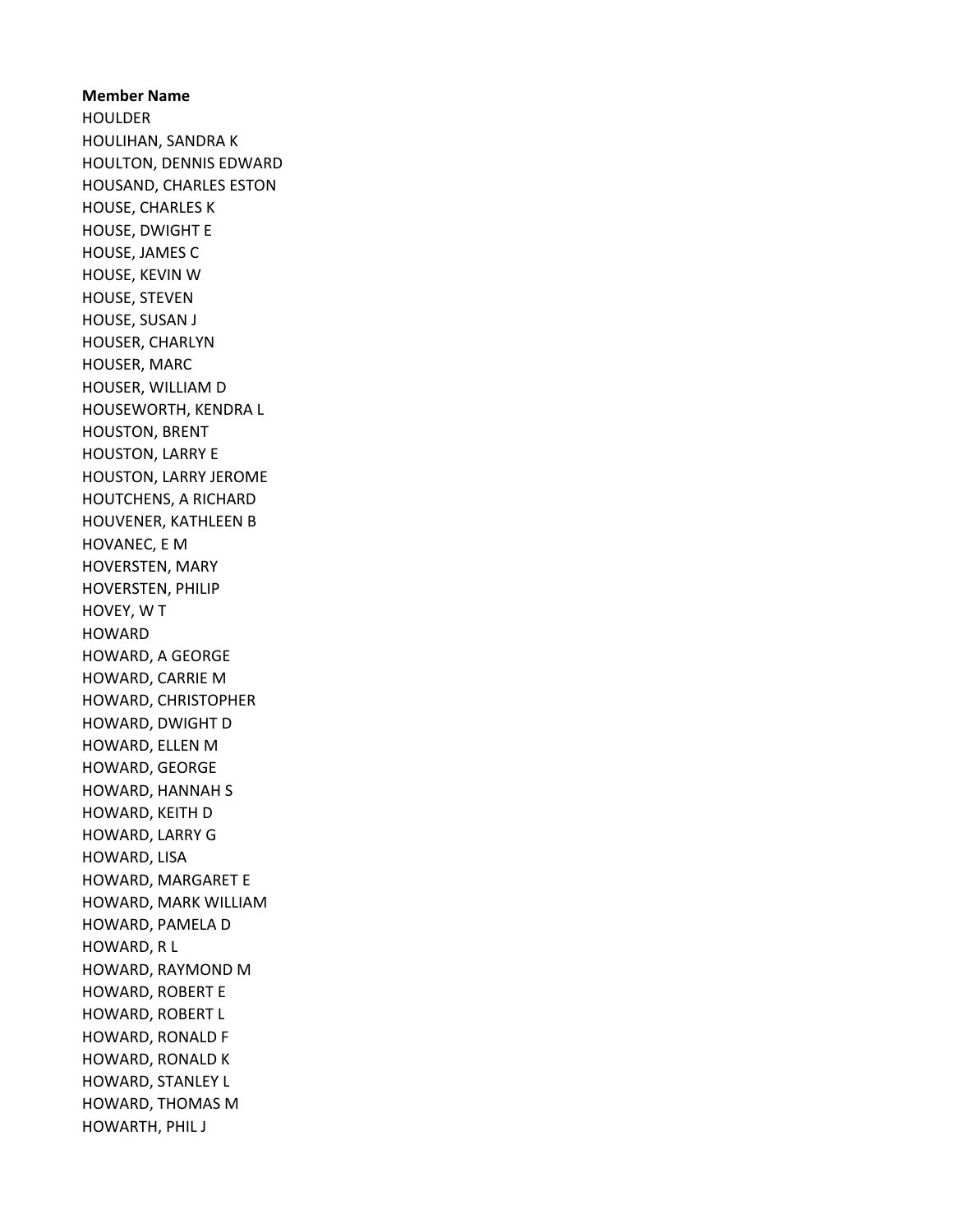Member Name HOWDYSHELL, THOMAS B HOWE, DAVID HOWE, ERIC A HOWELL, CHARLES HOWELL, DEBORAH HOWELL, DEBRA HOWELL, DONALD K HOWELL, DOUGLAS E HOWELL, JAMES R HOWELL, JOHN B HOWELL, JUSTIN HOWELL, KATHY M HOWELL, MARK HOWELL, MICHELE M HOWELL, NICHOLAS A HOWELL, RICHARD S HOWELL, ROBERT A HOWELL, STEPHEN E HOWELL, THERESA S HOWELL, VIRGIL L HOWELLS, GARTH HOWERTON, BRYAN D HOWERTON, CAROL HOWERTON, EDNA HOWERTON, SANDRA L HOWES, BRIAN HOWKINS, CECILIA A HOWLAND, DYANNE R HOWLAND, EDITH HOWORTH, RICHARD C HOWSDEN, GERALD D HOXIE, MARK HOY, RODNEY D HOYT, JAMES G HOYT, KENNETH L HOYT, ROB HOZEY, JOHN F HRAB, F MILDRED HRABAK, CHRISTOPHER HRONEK, JAMES E HRUBY, V J HUBBARD, BERT HUBBARD, DIANA ROSE HUBBARD, GERALD HUBBARD, HF HUBBARD, JAMES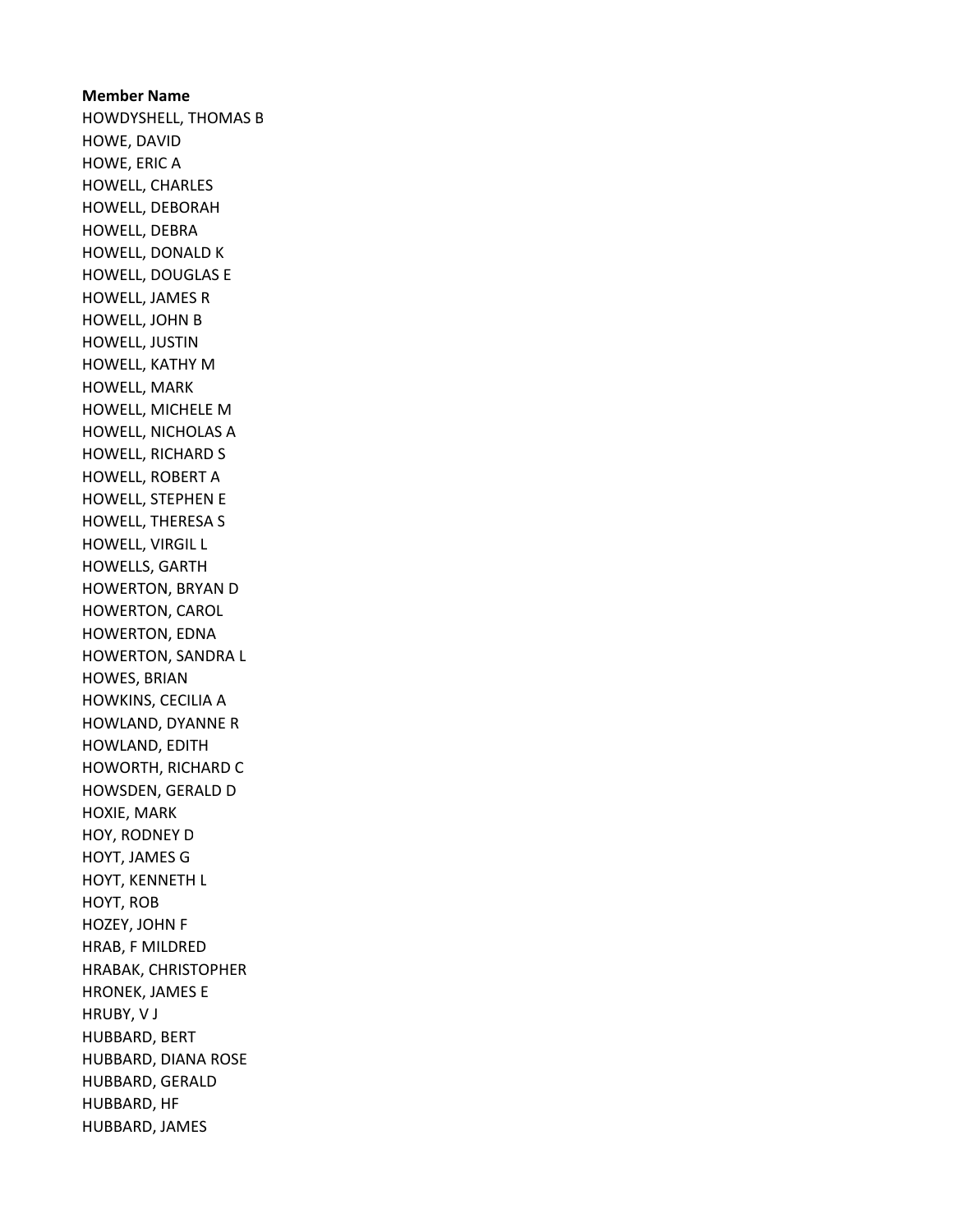Member Name HUBBARD, JANET HUBBARD, MARGARET G HUBBARD, RAY E HUBBARD, RICHARD S HUBBELL, ROBERT J HUBER, C S HUBER, LOYCE N HUBERT, BILLIE HUBERT, RONALD HUCK, ROBERT W HUCKABEE, PAUL HUCKSTEP, MARTHA HUDDLESTON, LAURA HUDGINS HUDOK, TIMOTHY P HUDSON BAY ASSOCIATES HUDSON, APRIL HUDSON, ARETHIA K HUDSON, CHARLENE HUDSON, CHARLES HUDSON, D KOSER HUDSON, DAVID HUDSON, DENNIS C HUDSON, GARY D HUDSON, GORDON W HUDSON, JEANNETTE K HUDSON, KEITH HUDSON, L HUDSON, MARION C HUDSON, MELISSA D HUDSON, PATTI HUDSON, WM TODD HUEBNER, RICK HUELSKOETTER, HELGA HUESMANN, LILIA HUFANA, NANCY P HUFF HUFF, LAWRENCE WILLIAM HUFF, LOUIS A HUFF, MARY J HUFF, MELINDA HUFF, RANDALL D HUFF, RENEE HUFF, ROBERT W HUFFMAN, DARRYL HUFFMAN, DONNA MARIE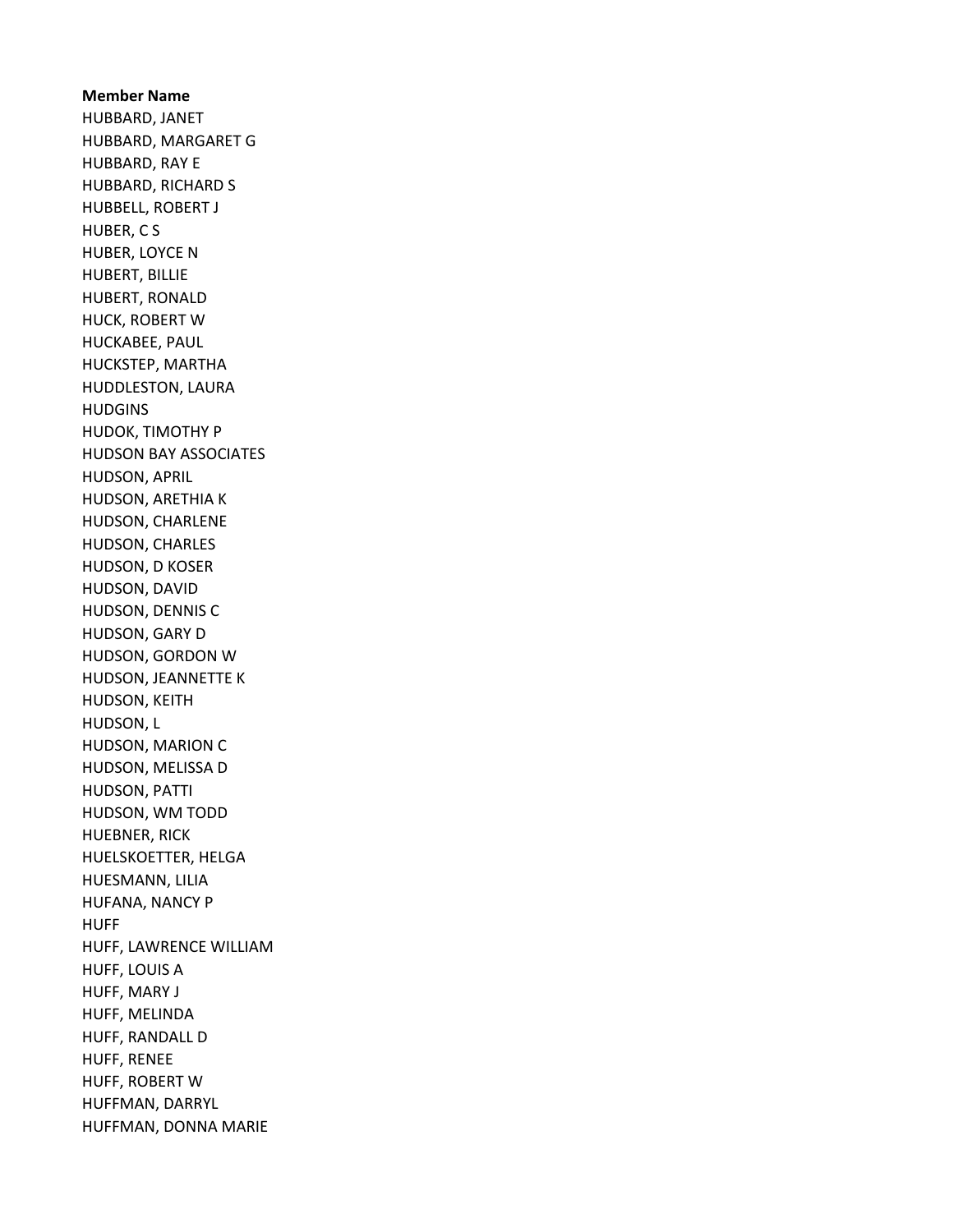## Member Name HUFFMAN, FRIEDA HUFFMAN, VIRGINIA HUFFSMITH, BARBARA J HUFMAN, JOSEPH D HUGHES TOOL CO HUGHES, BECKY HUGHES, BONNIE HUGHES, BRIAN HUGHES, C A HUGHES, CLIFF E HUGHES, EARL HUGHES, JAMES E HUGHES, JOHN C HUGHES, KYLE HUGHES, MARY C HUGHES, MICHELLE HUGHES, OLIVETTA HUGHES, P MICHAEL HUGHES, P R HUGHES, PATTY ANN HUGHES, PEGGY L HUGHES, RACHEL B HUGHES, SHERRY L HUGHES, STEVEN D HUGHES, W J HUGHSON, SCOT W HUGUELET, CHARLES T HUHN, HARRY F HUHNDORF, ROY HUITT, CARLTON D HUIZENGA, JEAN D HUKILL, SHERRY HULCE, WILLIE HULIN, BARRY L HULL, DAVID A HULL, JANET HULL, MAURIC HULL, MOLLY HULL, RONALD E HULL, SHERRY HULL, WANDA M HULLINGER, M JEAN HULS, A R HULSHOF, MARCUS G HULSING, DARRELL HULT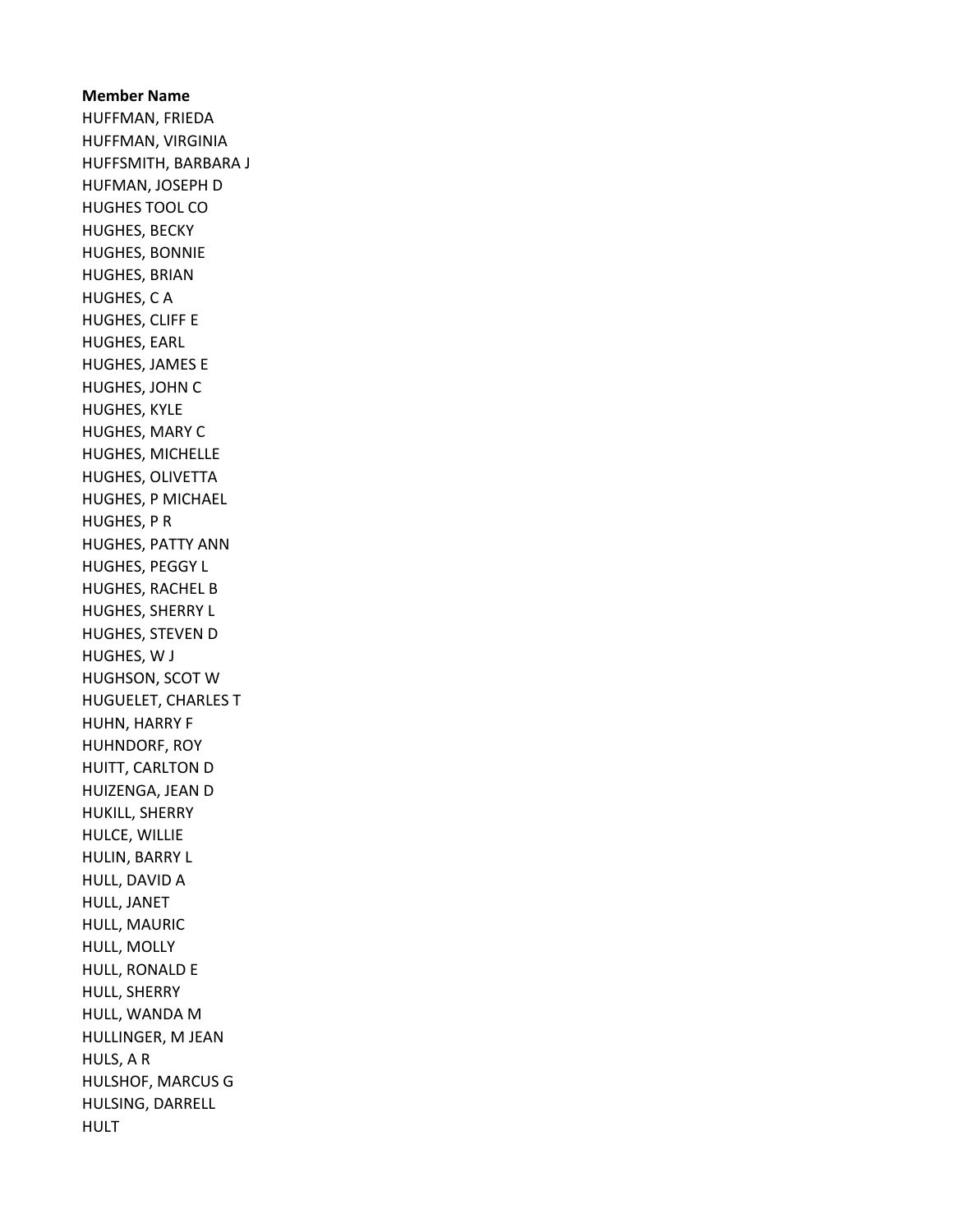Member Name HULT, BETTY HULTMAN, CANDICE S HUMANA INC HUMBERT, SADIQA HUMBLE, C VERNON HUME HUME, FRANK J HUME, GENE R HUMMEL, MARK HUMMEL, MARY L HUMMEL, ROBERT T HUMMELL, BRENDA J HUMPHERIES, BLAINE HUMPHREY, C J HUMPHREY, CURT H HUMPHREY, L CHANDA HUMPHREY, MICHAEL C HUMPHREY, S L HUMPHREY, STEVE HUMPHREY, SUSAN E HUMPHREY, THOMAS HUMPHRIES HUNDLEY, LISA HUNING, PAUL D HUNKA, PAULA CLAY HUNKA, TERI L HUNSAKER, MARLA S HUNSAKER, ROBERT L HUNSTIGER, MARY A HUNSUCKER, HARRY R HUNT, B KENNETH HUNT, CHRISTOPHER V HUNT, CLAIRBORNE C HUNT, DONALD R HUNT, HELEN E HUNT, HORACE C HUNT, JOE G HUNT, KELLY HUNT, KENNETH W HUNT, KRISTIN W HUNT, MONICA HUNT, SAM HUNT, SANDRA HUNT, WILLIAM E HUNT, WILLIAM R HUNTER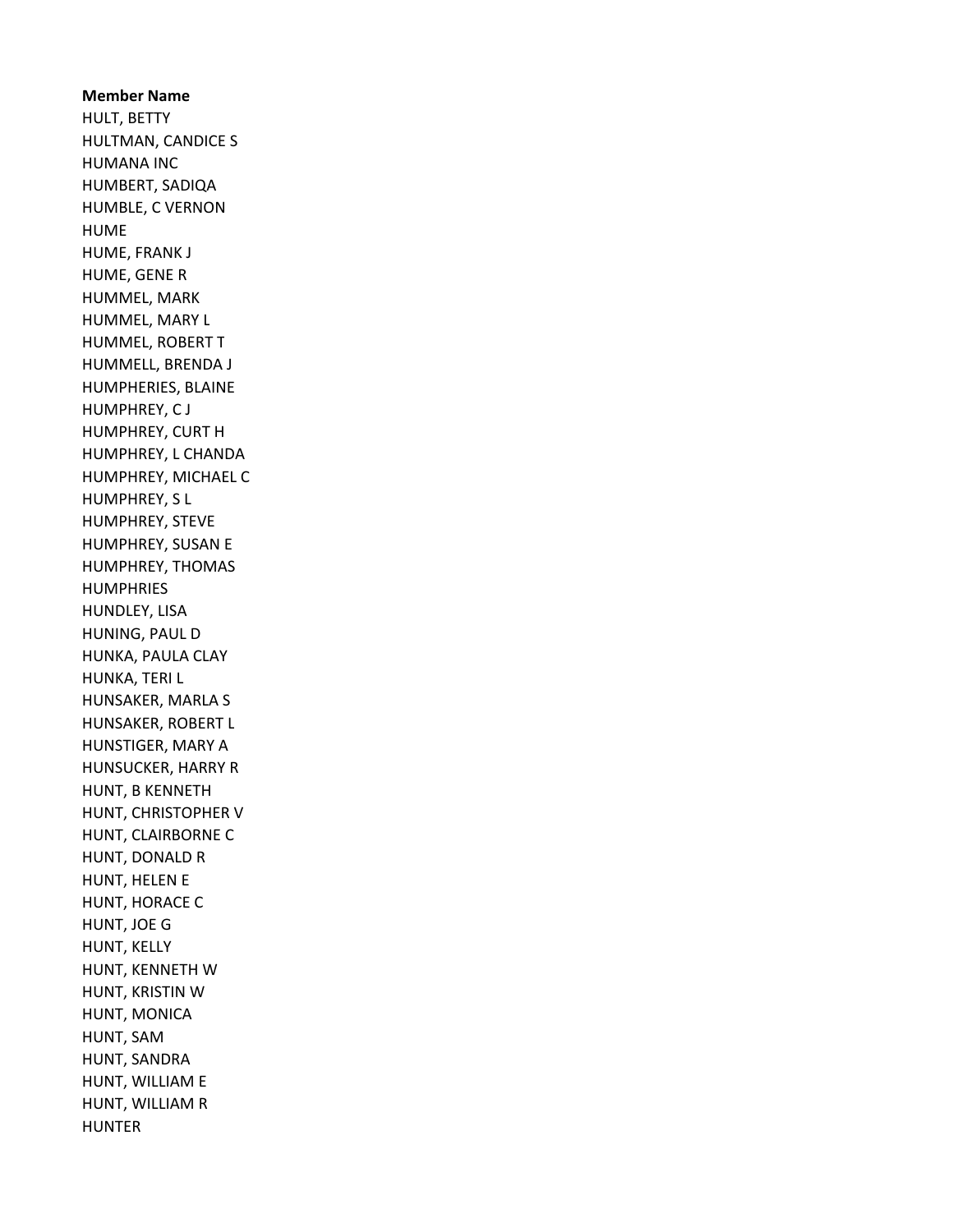Member Name HUNTER, DIANA M HUNTER, DOREEN HUNTER, GEORGE A HUNTER, HARVEY HUNTER, HUGH L HUNTER, JOJUAN HUNTER, MARLO HUNTER, MICHAEL J HUNTER, PRISCILLA R HUNTER, TERESSA E HUNTER, WILLIAM HUNTINGDON, JOHN P HUNTINGTON, ELIZABETH HUNTINGTON, M MARY HUNTINGTON, WILLARD R HUNTLEY, ALI S HUNTLEY, DAVID HUNTLEY, EDWARD W HUNTLEY, ROBERT HUNTSMAN, LELAND HUNTSMAN, MARK HUNZIKER, LINDA H HURD, DOUGLAS HURLBERT, KATHLEEN M HURLBUT, FRANCIS D HURLBUT, LYNN C HURLEY, DESMOND HURLEY, GAYE V HURN, JOY P **HURST** HURST, B CHARLES HURST, CAROL L HURST, DELBERT/DARLA HURST, JOAN HURST, SANDRA L HURST, VIRGINIA HURT, JUDITH CLAIRE HUSA, MEL HUSBAND, ROBIN HUSHOWER, JAMIE A HUSKA, CATHERINE L HUSKEY, CINDY HUSSEY, V W HUSTLERS INC HUSTON, ASHLEY HUSTON, CLIFF A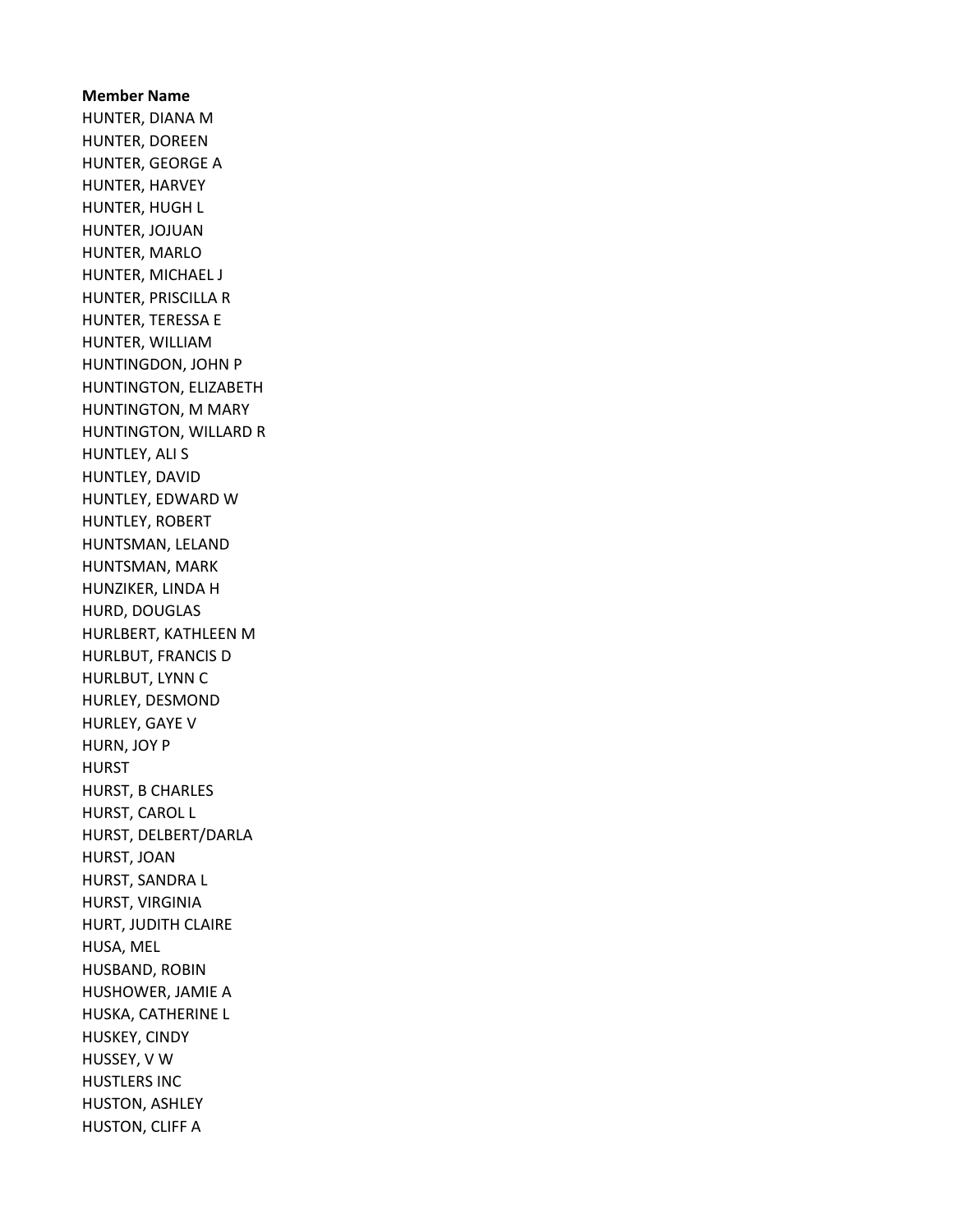Member Name HUSTON, MICHAEL HUSTON, WHITNEY HUTCHENS, DAVID HUTCHERSON, MARLENE J HUTCHERSON, MARRIETTA **HUTCHINGS** HUTCHINS, AMBER HUTCHINS, BLAKE HUTCHINS, DEBORAH HUTCHINS, DONNA HUTCHINS, ERIC F HUTCHINS, J O HUTCHINS, MORRIS HUTCHINSON, LAURA F HUTCHISON, GERALDINE A HUTCHISON, MARY J HUTCHISON, TONY N HUTLER, CYNTHIA HUTSON, BENNIE L/CLAIRE E HUTSON, JEFF HUTSON, SHEILA HUTTON HUTTON, MARK I HUTTON, PETER HUTTON, RANDY G HUTTUNEN, THOMAS R HUYETT, HARVEY HUYNH HVID, JIM HWA, KEUN HWAN, KOH BANG HWANG, JIM S HWANG, KUM SUK HWANG, Y TOK HWANG, YOUNG SEI HYATT PAVING INC. HYATT, R VIRGINIA HYDE, DENNIS HYDE, JEFFREY RUSSELL HYKEL, JAMES HYLAND, JAMES T HYLAND, PATRICK HYNES HYPES, LEWIS D HYSOM, SANDRA M IBANEZ, IDANIA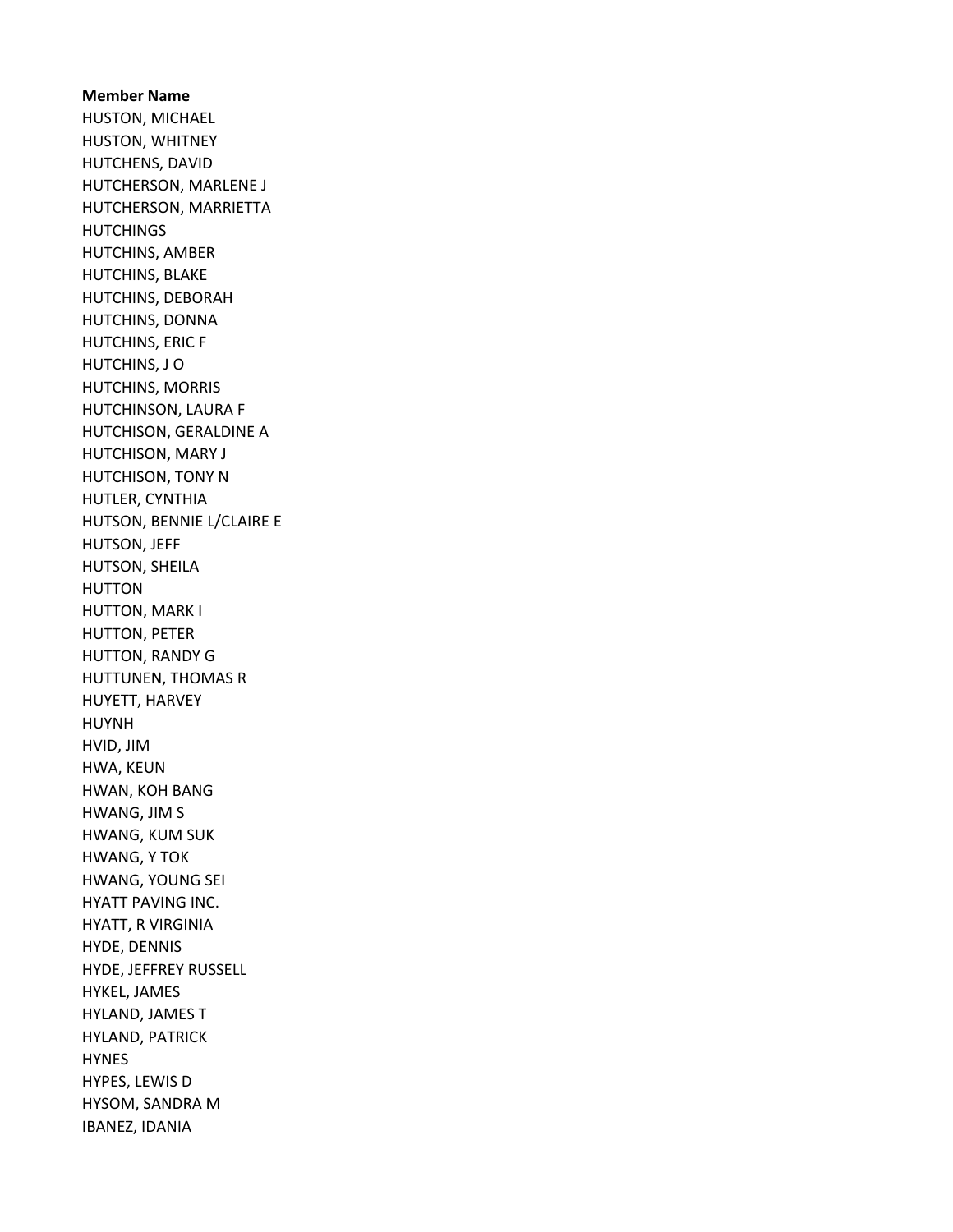Member Name IBBOTSON, JOHN IBELLE, DOUGLAS A ICICLE SEAFOODS INC ICM, ARNELL IDE, KAREN IDEUS, KENNETH E IDSINGA, MICHAEL J IGOU, S ANN IHLEN, SANDI L IINUMA, NAOTSUGU IM, ELITE K IM, KUM Y IMAGE CONTROL SYSTEMS IMAGE PRODUCTIONS INC IMIG, DENISE IMLACH, NANCY IMLER, IONE S IMM, BARRY L IMM, KATHRYN J IMOE, LORI IN, S HUNG INABINET, FRANK J INABINETTE, BOYD INC,EXPLORATION LOGISTICS INCONTRO, Y A INDAHL, LUELLA M INDIAN ARTS&CRAFTS INC INDUSTRIAL ELECTRONICS INDUSTRIAL GASKETS INC INFANTREE INC INGA, ROBERT E INGALLS, JENAY INGEBORG, CHRISITE B INGERSOLL, PATRICIA H INGERSOLL, RICK D INGERSOLL, SEVILLA INGHAM INGLE, BART J INGLE, DIANE INGLE, SUSAN E INGLIS, ROBERTA JAYNE INGRAHAM, MICHAEL S INGRAHAM, SUSAN INGRAM INGRAM, BOBBY G INGRAM, C JOHN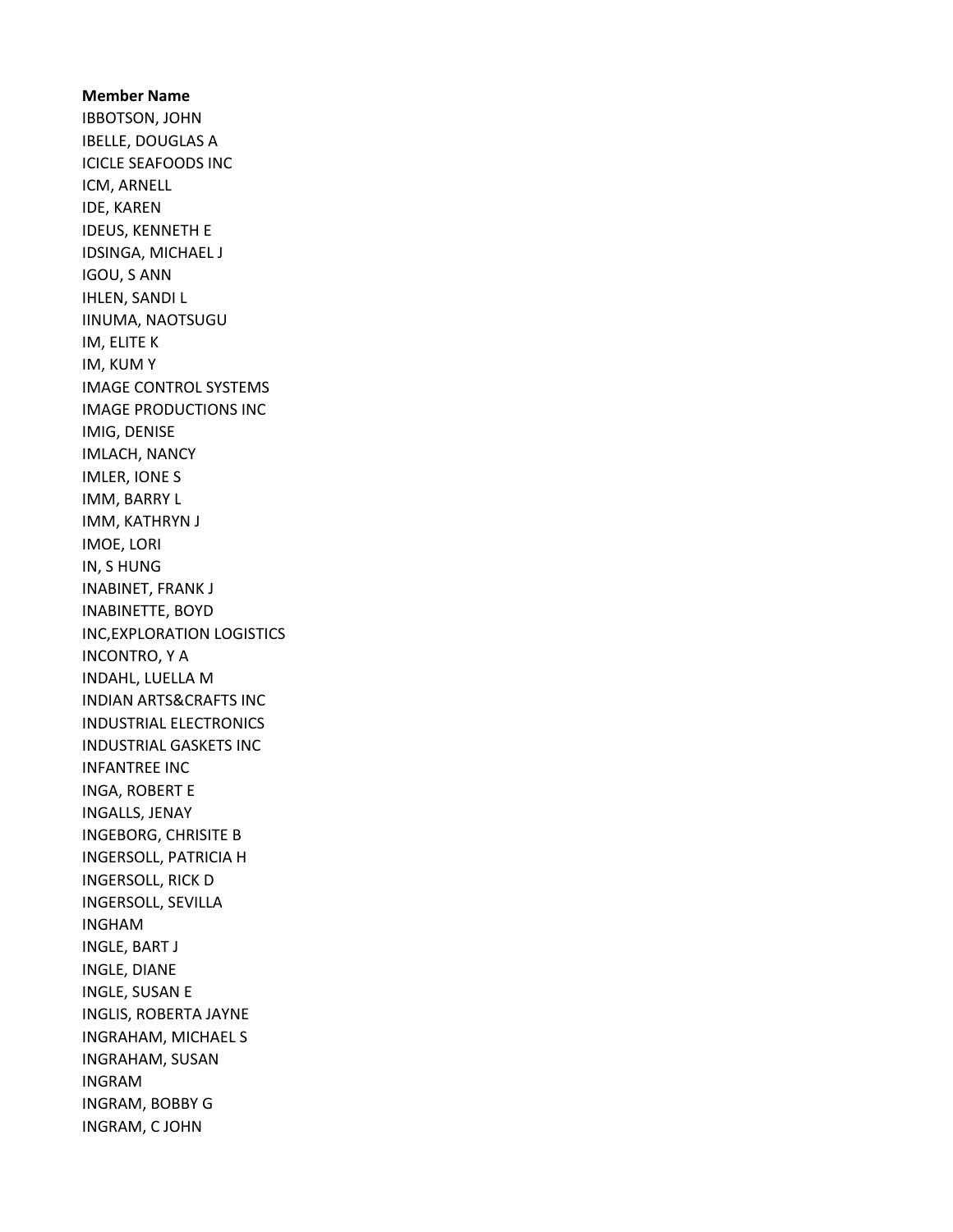## Member Name INGRAM, MARK W INGRAM, NORMAN INGRIM, ROBIN D INGRIM, THELMA B INGSTAD AK BROADCASTING INICH, ROBERT E INLET MECHANIC INC INMAN, CAROL M INMAN, HAROLD INMAN, KAREN INMAN, THOMAS H INNOVATIVE DEVELOPMENT. INSTITUTE OF TRICHOLOGY INT CRAT % PALLET SERV INTERSTATE EXPLORATION INTERVEST PROP MGMT INC INTERWEST SAVINGS BANK INTHIRATH, SYTHAT INTL SUPERIOR SVCS INC INTL WOOD INDUSTRIES INC INVESTORS LTD INC IONITA, JON D IPALOOK, GLENN F IPPISCH, L L IRBY, CECILIA IRELAND, DONALD H/ARLENE IRELAND, LINDA M IRELAND, MARJORIE M IRELAND, MARY M IRELAND, S ANN IREY, FRANCES IREY, RICHARD P IRIS, BENJAMIN IRISH III, GEORGE G IRMO C DOCTOR IRONS, KAY S IRSIK, LAWRENCE V IRVIN, BARBARA A IRVIN, CHRISTINE A IRVIN, PAUL W IRVING IRVING, DONALD M IRVING, TONYA A IRWIN, CARL IRWIN, GEORGE IRWIN, RORY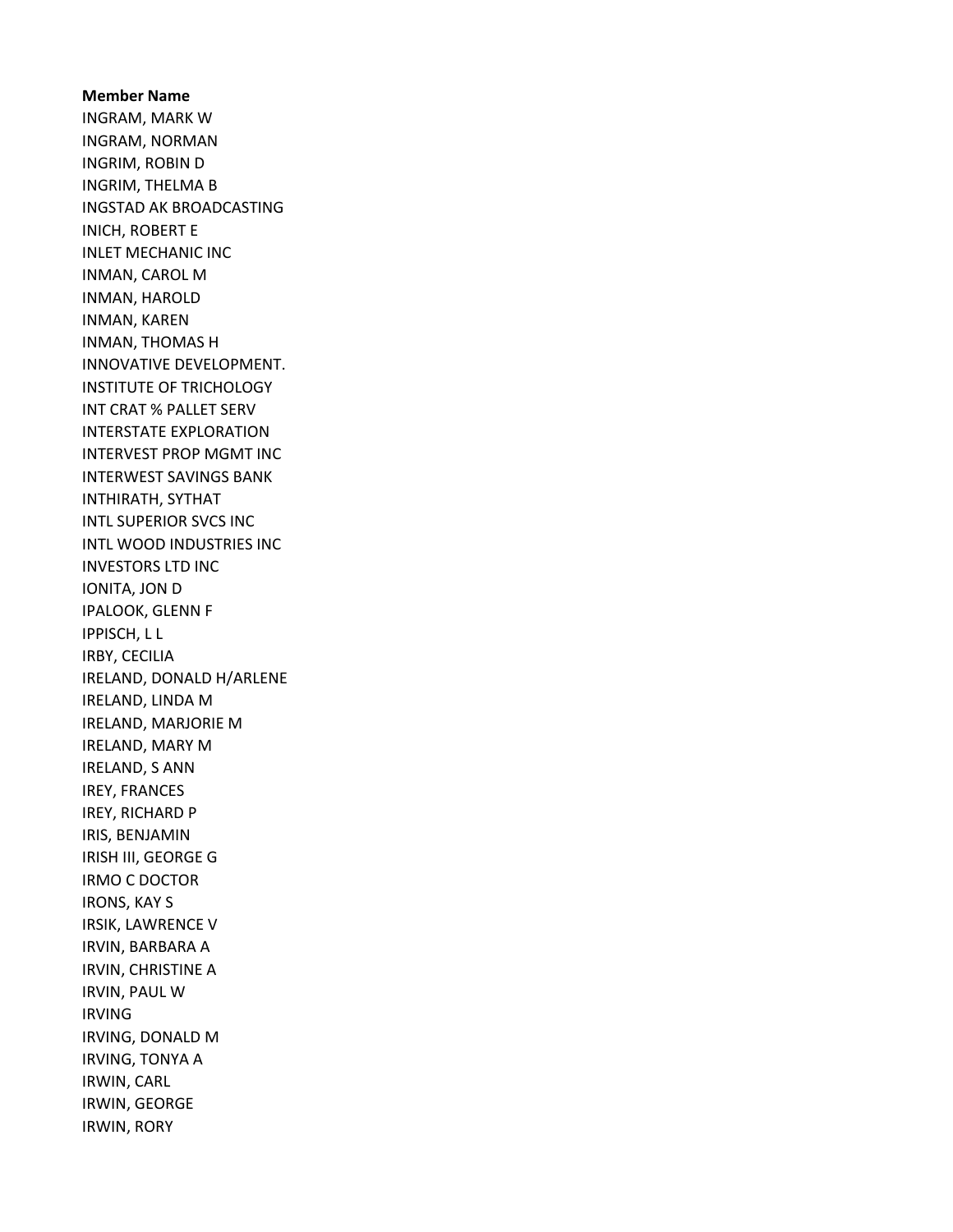Member Name ISAACS, THERESA A ISBELL, JAMES H ISEMIGER, DANIEL ISENBARGER, MARK ISENBERG **ISGRIGG** ISGRIGG, HAROLD ISHII, HIROKI ISHIYAMA, TSUTOMU ISLEY, CHARLES ISMAILOSKI, DZEVDET ISRAEL, DOROTHY E ITO, ROBERTA ITO, SARA IVANOFF, LAURA IVENSON, ROBERT LOREN IVERSON, DEAN IVERSON, DIANNE IVERSON, MARY CATHERINE IVERSON, PATRICIA L IVERSON, VIRGINIA IVES, DEBORAH N IVES, MARTIA K IVESON, MELVIN IVEY, ELAINE IVIE, WILLIAM D IWANAGA, YASUMASA IWASA, KEN IZZOLO, JAMES JACEKEL-FREED, JILL A JACK BRANCH JACK WHITE CO JACK, MARTHA J JACK, SUZANNE E JACKINSKY, ADOLPH W JACKINSKY, MCKIBBEN A JACKS, JEAN A JACKSON JACKSON, AARON JACKSON, ALYSON K JACKSON, BETTY J JACKSON, BETTYAN JACKSON, BRENDA JACKSON, BRIAN D JACKSON, BYRON T JACKSON, C GENE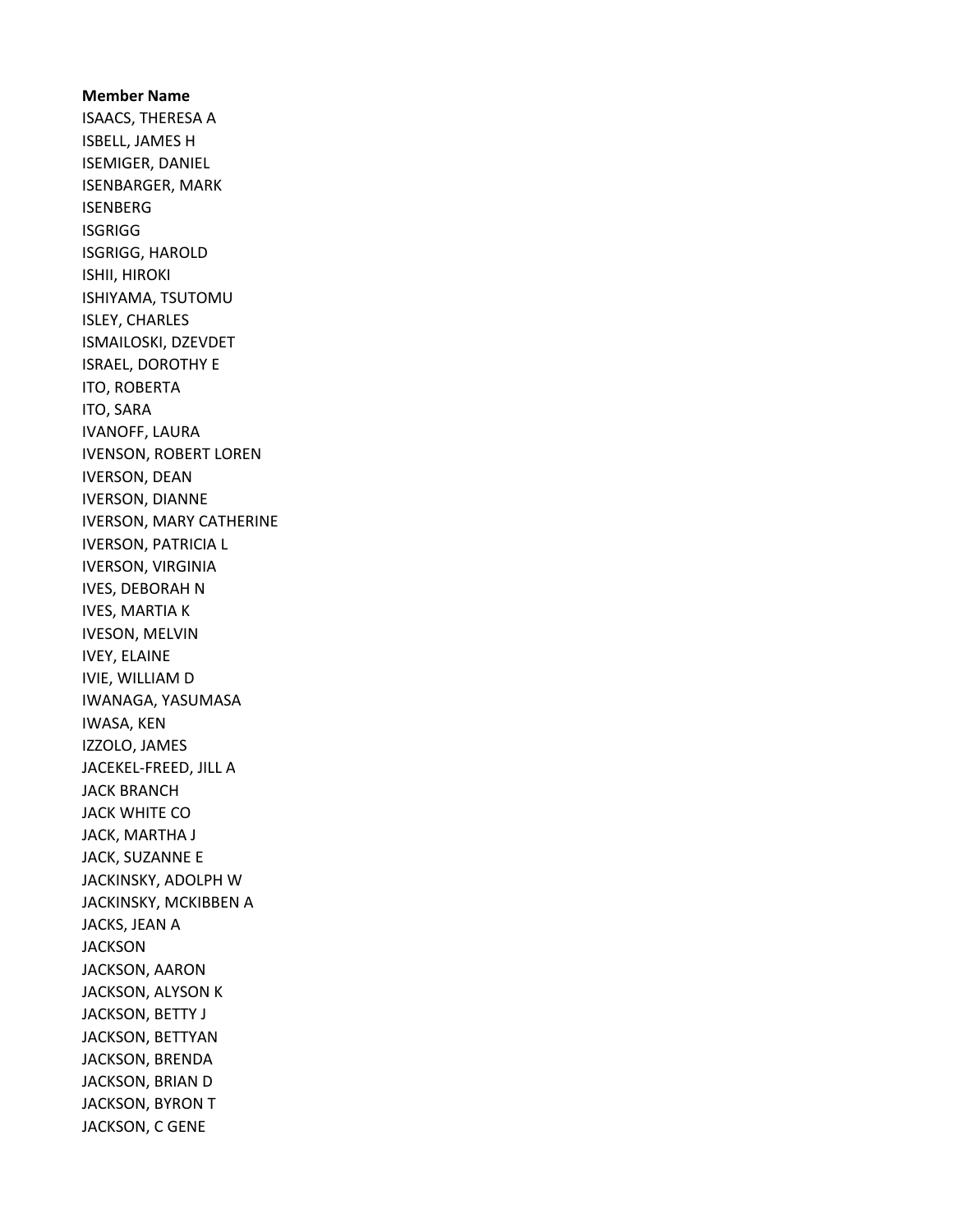Member Name JACKSON, CHESTER JACKSON, CHRIS JACKSON, CLARENCE W JACKSON, DANI D JACKSON, DANIEL B JACKSON, E KAREN JACKSON, ELIZABETH JACKSON, EVA A JACKSON, FREDI J JACKSON, GLORIA D JACKSON, JAMES C JACKSON, JAMES R JACKSON, JIMMY C JACKSON, JOE JACKSON, JOHN K JACKSON, JUDITH K JACKSON, KEN/CAROL JACKSON, KENNETH E JACKSON, L TIMOTHY JACKSON, LOUIS W JACKSON, M LAURA JACKSON, MARSHA JACKSON, MATTHEW ALLEN JACKSON, PAMELA J Y JACKSON, PAUL D JACKSON, PETER D JACKSON, RODNEY D JACKSON, RONALD E JACKSON, RUSS JACKSON, SNOW- THELMA JACKSON, SUSAN JOY JACKSON, TED W JACKSON, TERESA JACKSON, THOMAS T JACKSON, TODD A JACKSON, WILLIAM JACKSON, WILLIAM R JACKSON, YVONNE W JACOBENSEN, JORDAN JACOBI, WALTER JACOBS, ANN KATHRYN JACOBS, BRADLEY JACOBS, JON FREDRICK JACOBS, JUDY J JACOBS, LORRAINE JACOBS, MICHAEL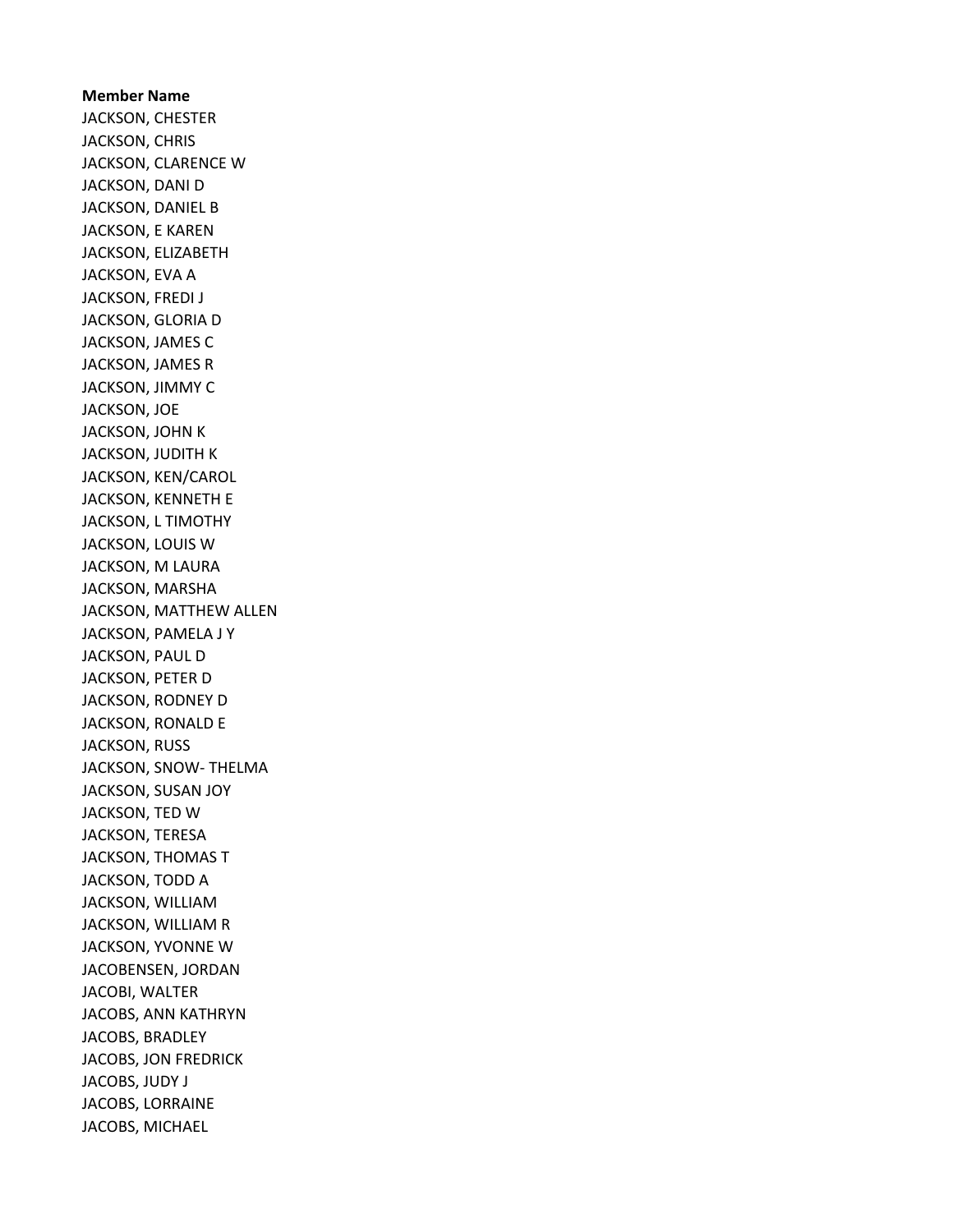Member Name JACOBS, PATRICIA C JACOBSEN, PAUL JACOBSON JACOBSON, CELE DANZER JACOBSON, DAVID K JACOBSON, HELEN M JACOBSON, JULIE JACOBSON, MIKE JACOBSON, RALPH JACOBSON, RANDY E JACOBSON, THOMAS JADCO PROPERTY MGMT JADHON, DAVID A JADUSH, ROSE E JAEGER, A STEPHANIE JAEGER, MICHELE A JAEGER, RICHARD JAEGER, ROBERT D JAG APTS JAGER JAGER, RUSSELL W JAGUSCH, DANIEL JAHN, BUD H C JAHN, KARON L JAIME, JOE E JAIN, VIPIN K JAINESE, LESLIE JAISSLE, JENNIFER F JAKITS, ELIZABETH JAKOBSEN, TAMMY JAKOSKI, JIM JALONEN JAMBURA, WILLIAM A JAMES A DAVIS, EST OF JAMES, ANTHONY Q JAMES, BART JAMES, DEAN R JAMES, DON JAMES, GEORGE H JAMES, JEFFERY J JAMES, JESSE S JAMES, JOHN W JAMES, KATHLEEN H JAMES, MARIA H JAMES, MARY JAMES, PATRICIA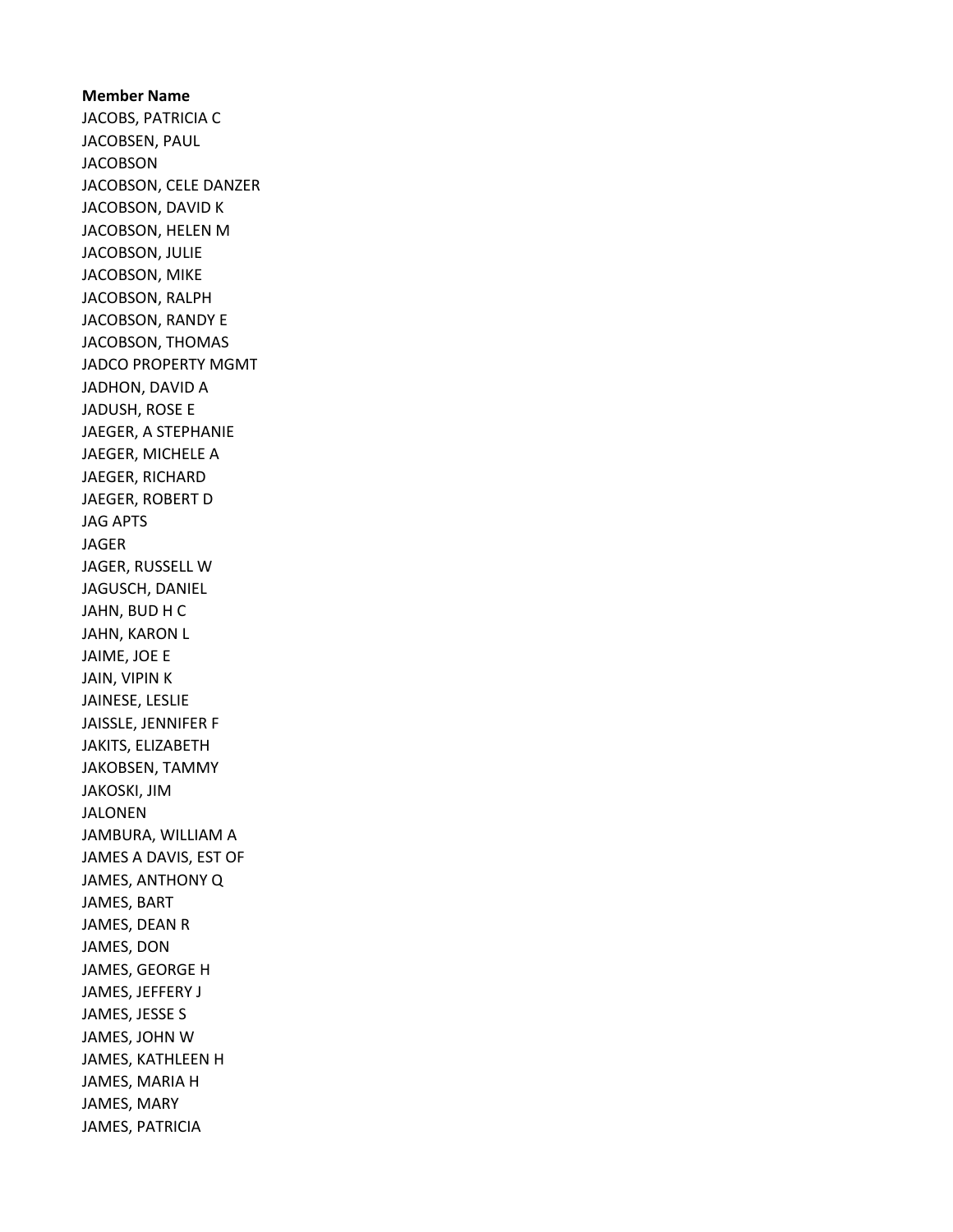Member Name JAMES, ROSS JAMES, RUHWEDEL JAMES, SUSAN E JAMES, WILLIAM JAMICO'S RESTAURANT JAMISON, SHIRLEY K JAMMES, GABRIELE M JANASIEWICZ, SHIRLEY JANCEK, SHANDA M JANIS, GLORIA A JANKE, CLAUDINE JANOSTAK, ELLEN JANSEN, DIXIE JANSEN, GENE JANSEN, STEPHEN R JANSKY, ELVINA M JANSON, E LONE JANSSEN, PAMELA S JANUCIK, JOSEPH W JANZEN, SUE JAPAN AIRLINES JARKA, DAVID R JARRARD, YVONNE M JARRATT, P JARRELL, JAMES C JARRELL, KERRY JARRY, MARGARET JARUZEL, JOHN M JARVIS ENTERPRISES JARVIS, J I JARVIS, ROGER O JARVIS, TONYA L JAS, CHRIS JAS, RICHARD J JASKULOSKI, JACQUELYN L JASPER JASPER, GERALD JASTRZEBSKI, TAD JAUNBRAL, JACK JAUNG, CATHERINE JAY JACOBS JAY, CHARLES B JAY, GUY JAY, NAOMI M JAYNE, SHARON S JD S BAR BQ PIT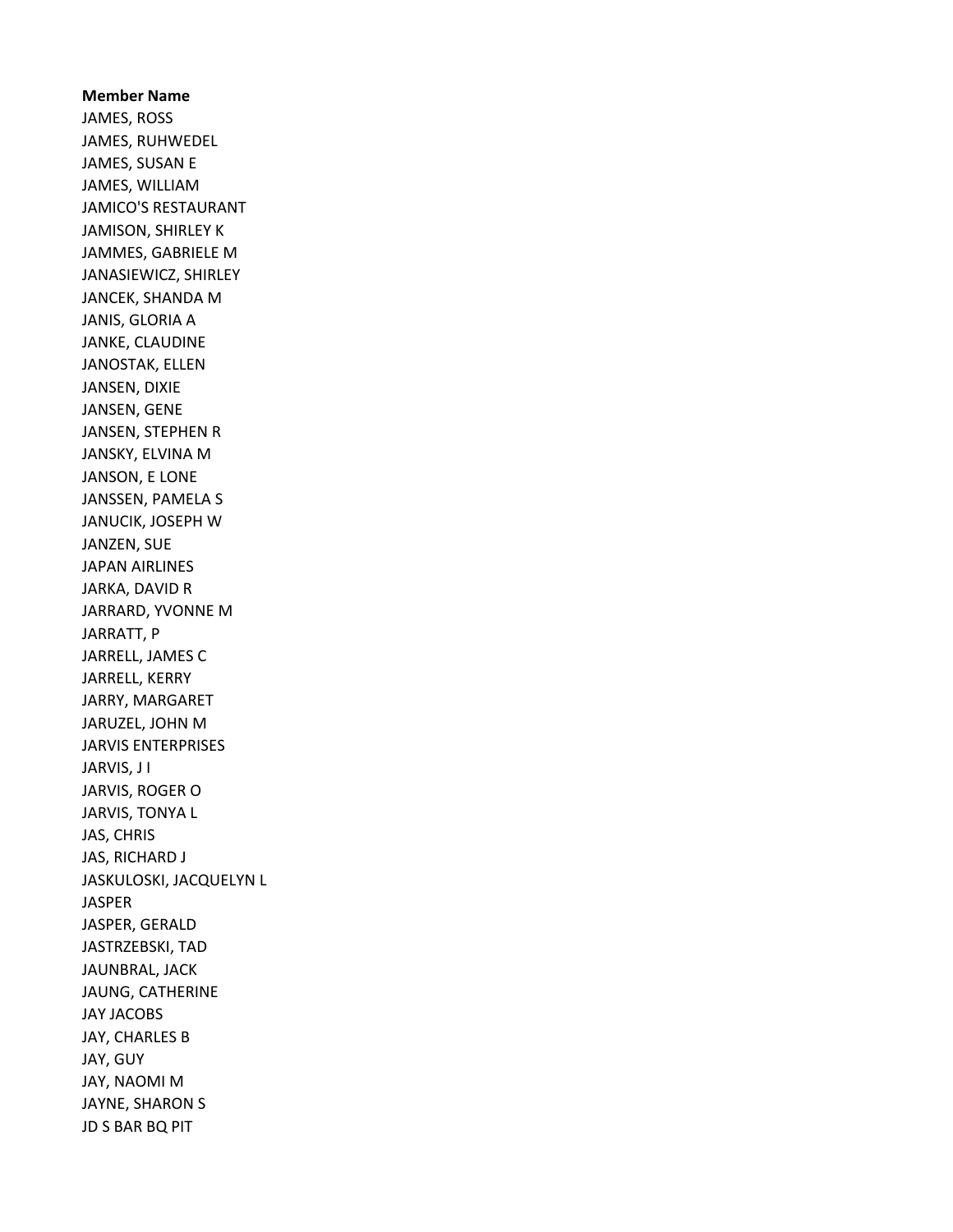## Member Name JEFFERIES, GREGORY JEFFERS, ANN RHODA JEFFERS, B JACK JEFFERS, MARIE J JEFFERSON, CHARLES R JEFFORD, MAY L JEFFORD, RUTH M JEFFRIES, CHRISTOPHER JEFFRYES, SCOTT JEFFUS, BARB A JELINEK, DONALD L JELINEK, RICHARD JELLEY, GERALDINE L JELLEY, JAMES E JEMAR, JOHN E JEMISON, DENETTE JEMISON, MIMS P JENDRYK JENKINS, ALEX JENKINS, BILL JENKINS, CYNTHIA D JENKINS, DONALD R JENKINS, GAIL M JENKINS, HEIDI JENKINS, KATHERINE J JENKINS, KENNETH B JENKINS, LEON JENKINS, LORETTA JENKINS, LORRAINE JENKINS, MARY T JENKINS, ROBERT D JENKINS, TRACI L JENKINS, W G JENKS, HELEN M JENKS, MADELEINE JENNE, THERONE L JENNETT, JOSHUA T JENNI, DIANE **JENNINGS** JENNINGS, CARRIE JENNINGS, EMILY L JENNINGS, GARY JENNINGS, GARY L JENNINGS, L JONNIE JENNINGS, LINDA JENNINGS, MARK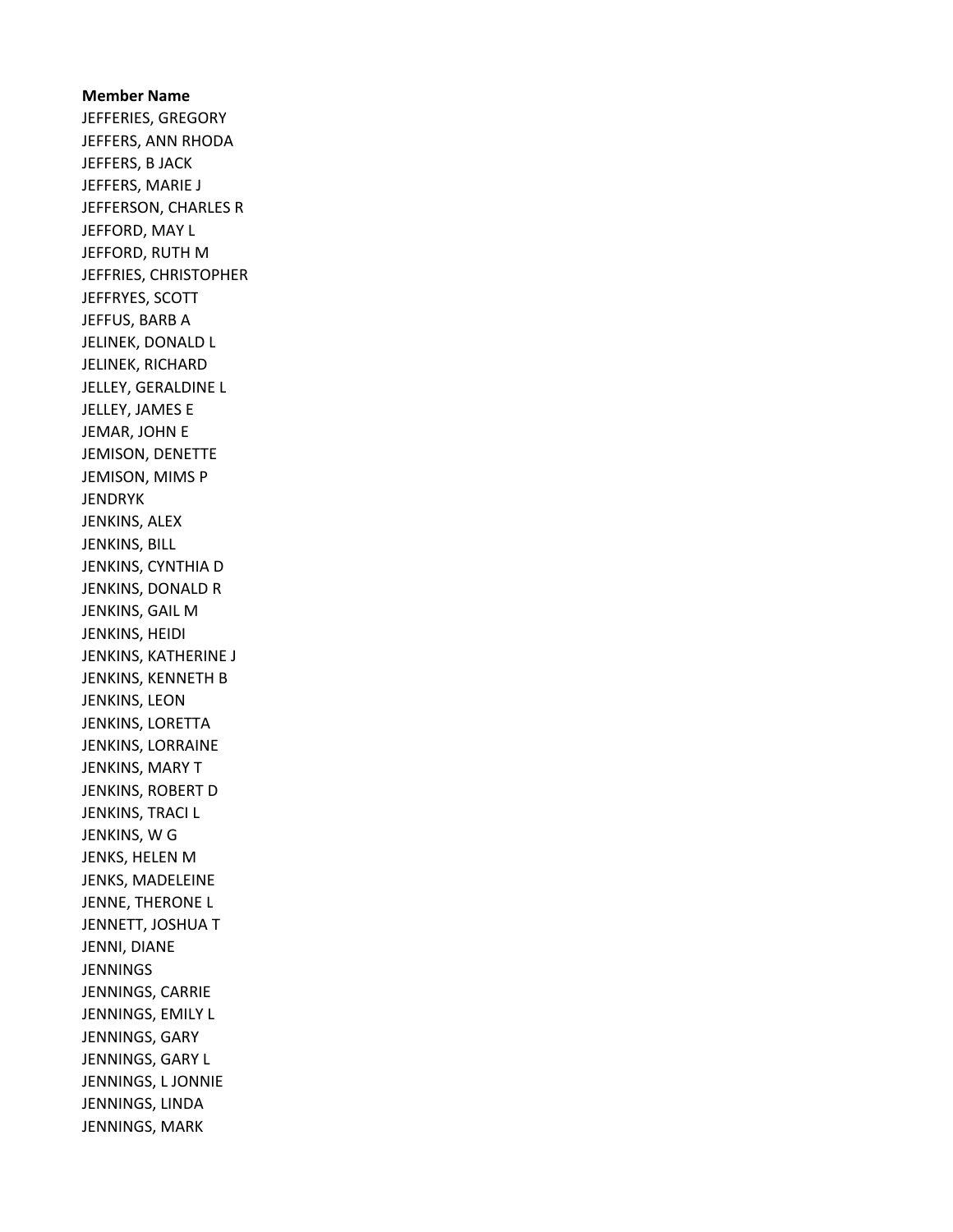Member Name JENNINGS, NEIL JENNINGS, RAY D JENNINGS, ROBERT C JENNINGS, ROY J JENSEMA, TRACY D JENSEN JENSEN, CAROL JENSEN, DAVID L JENSEN, DOROTHY JENSEN, DOUGLAS N JENSEN, GARY M JENSEN, JENS A JENSEN, JERRY JENSEN, JUDY JENSEN, K PRISCILLA JENSEN, LEE JENSEN, LESLIE F JENSEN, MIKE JENSEN, PAUL JENSEN, REBECCA A JENSEN, TERESA JENSON, STEPHEN P JEON, BOK M JERNIGAN, MIKHAIL JERRY, G DANIELLE JERUE, DAWN JERUE, MICHAEL P JERUE, ROSE E JERZAK, PATRICIA JESCHKE, JERRY JESKE, ANGELINE JESSIMAN, HUGH JESSUP, JAMES PAUL JESSUP, NANCY E JESUS ORTIZ, MD JETER, ABRAHAM JETT, JAMES W JEWEL LAKE BAPTIST CHURCH JEWEL LAKE OPTICAL JEWELL, DAN JEWELL, JOHN F JEWELL, ROBERT JEWELL, SUSAN C JEZ, DAVID JEZIORSKI, LESZEK JIGLIOTTI, JOHN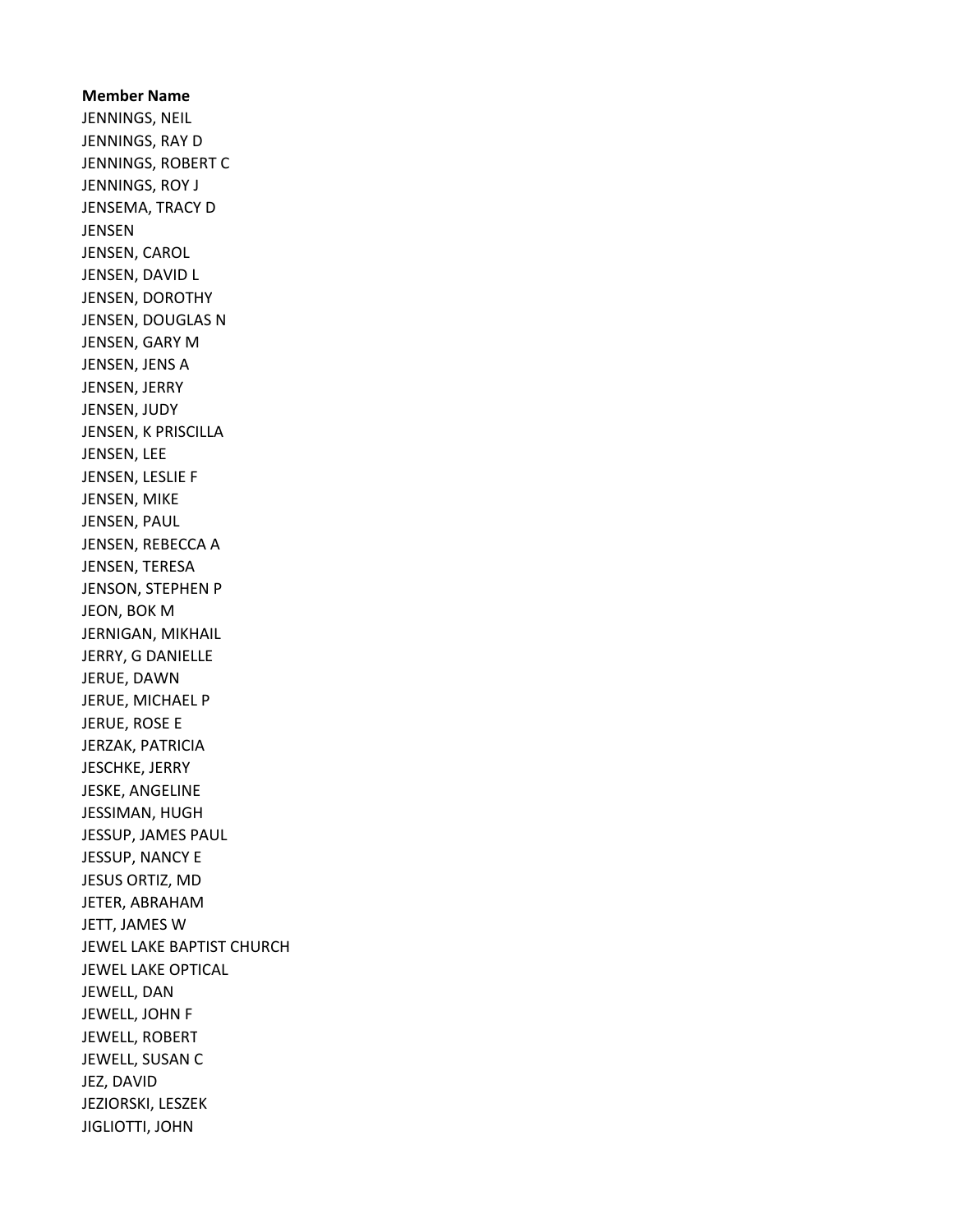Member Name JIJON, LUIS JIMENEZ, NOEL R JIMERSON, KIMBERLY A JIMMY, JOAN B JINGCO, LAURA M JINGCO, MARIO JOBE, HAROLD K JOBES, RANDALL J JODAY, JACKIE T JOEIVETTE, GABRIEL JOENS, CHERYL JOERG, DAVID W JOHANKNECHT, KATHERINE JOHANNES, FRANCES E JOHANSEN, KEN JOHANSEN, SHELBY JOHANSEN, STIG JOHANSON, A MARJORIE JOHANSON, SALLY E JOHLL, DEBRA C JOHN WAYNE CONST JOHN, BERNARD JOHN, CARL JOHN, KENNETH R JOHNS, FRED JOHNS, MARK H JOHNS, WARREN **JOHNSON** JOHNSON 111, ROY B JOHNSON, A LAURIE JOHNSON, A SHERRY JOHNSON, A SILVIA JOHNSON, ALAN T JOHNSON, ALFRED JOHNSON, ALINA K JOHNSON, ALISA M JOHNSON, AMBER E JOHNSON, ANETTE J JOHNSON, ANNE M JOHNSON, ARTHUR JOHNSON, AURA M JOHNSON, BARBARA L JOHNSON, BARRY V JOHNSON, BERNARD JOHNSON, BRUCE A JOHNSON, C MICHAEL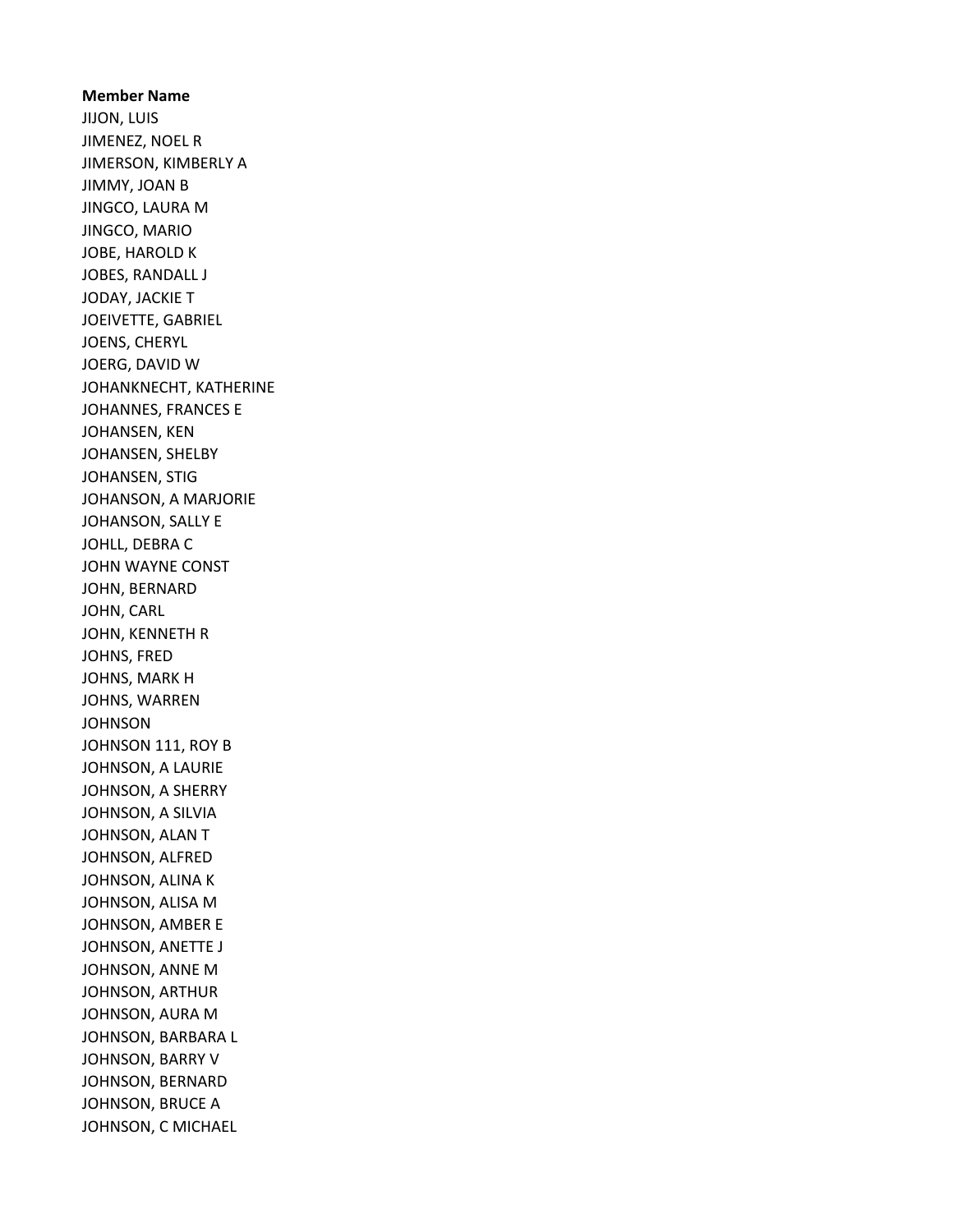## Member Name JOHNSON, CARL JOHNSON, CARL D JOHNSON, CARLA G JOHNSON, CAROLINE JEAN JOHNSON, CHARLES JOHNSON, CHARLES A JOHNSON, CHARLES E JOHNSON, CHRISTINE L JOHNSON, CHRISTOPHER JOHNSON, CINDY T JOHNSON, CONNIE J JOHNSON, COREY G JOHNSON, CRAIG JOHNSON, CURTIS JOHNSON, DANIEL R JOHNSON, DARRYL R JOHNSON, DARWIN M JOHNSON, DAVID G JOHNSON, DAWN L JOHNSON, DEBBIE F JOHNSON, DENISE JOHNSON, DENNIS P JOHNSON, DIANNE JOHNSON, DON D JOHNSON, DONNA JOHNSON, DOUGLAS L JOHNSON, EDNA JOHNSON, ELIZABETH JOHNSON, ELLEN W JOHNSON, ELVIN E JOHNSON, ERIC T JOHNSON, FAITH JOHNSON, FRANCIS JOHNSON, FRED C JOHNSON, G OWEN JOHNSON, GAIL JOHNSON, GAILAN B JOHNSON, GAY D JOHNSON, GEORGIA L JOHNSON, GERALD D JOHNSON, GERALD L JOHNSON, GERALD R JOHNSON, GERMAINE P JOHNSON, GREG JOHNSON, HARLEY JOHNSON, HELEN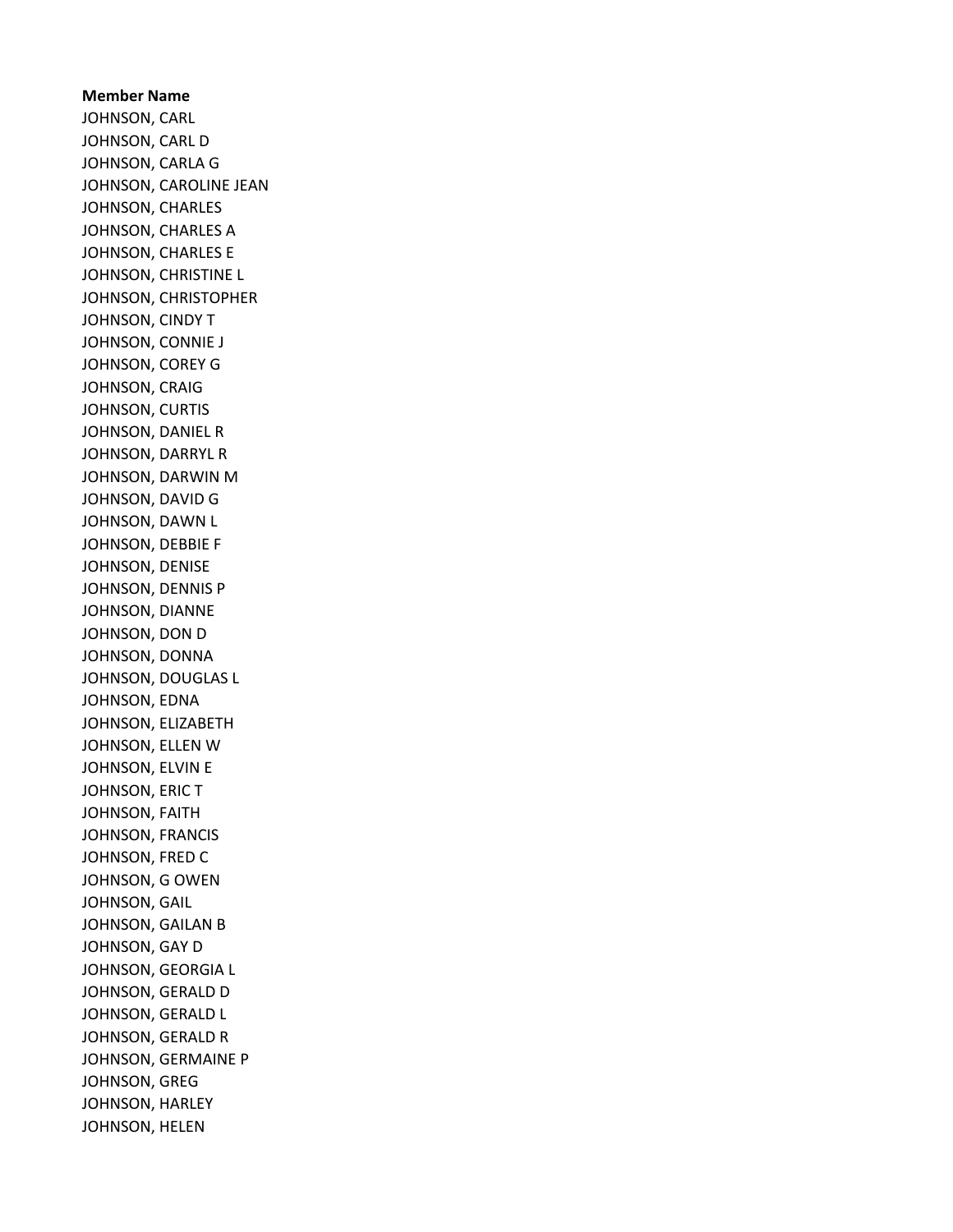## Member Name JOHNSON, J REGINA JOHNSON, JAMES C JOHNSON, JAMES J JOHNSON, JAY R JOHNSON, JEANNIE R JOHNSON, JERI LEE JOHNSON, JERREL B JOHNSON, JILL L JOHNSON, JIMMY J JOHNSON, JOE A JOHNSON, JOHN J JOHNSON, JOHN S JOHNSON, JOHN T JOHNSON, JOYCE M JOHNSON, JUDITH JOHNSON, JUDY L JOHNSON, KELLY J JOHNSON, KENNETH A JOHNSON, KENNETH D JOHNSON, KENNETH E JOHNSON, KENNETH J JOHNSON, KENNETH L JOHNSON, KERRY L JOHNSON, KEVIN A JOHNSON, KEVIN L JOHNSON, KRIS E JOHNSON, KURT JOHNSON, KYOKO JOHNSON, L GRETCHEN JOHNSON, L TOMMY JOHNSON, LARRY W JOHNSON, LAUREN N JOHNSON, LEE A JOHNSON, LEO R JOHNSON, LISA A JOHNSON, LYNN E JOHNSON, M JEANNE JOHNSON, M M JOHNSON, MABEL B JOHNSON, MARGARET A JOHNSON, MARGE A JOHNSON, MARIE JOHNSON, MARK A JOHNSON, MARK L JOHNSON, MARVA L JOHNSON, MARY A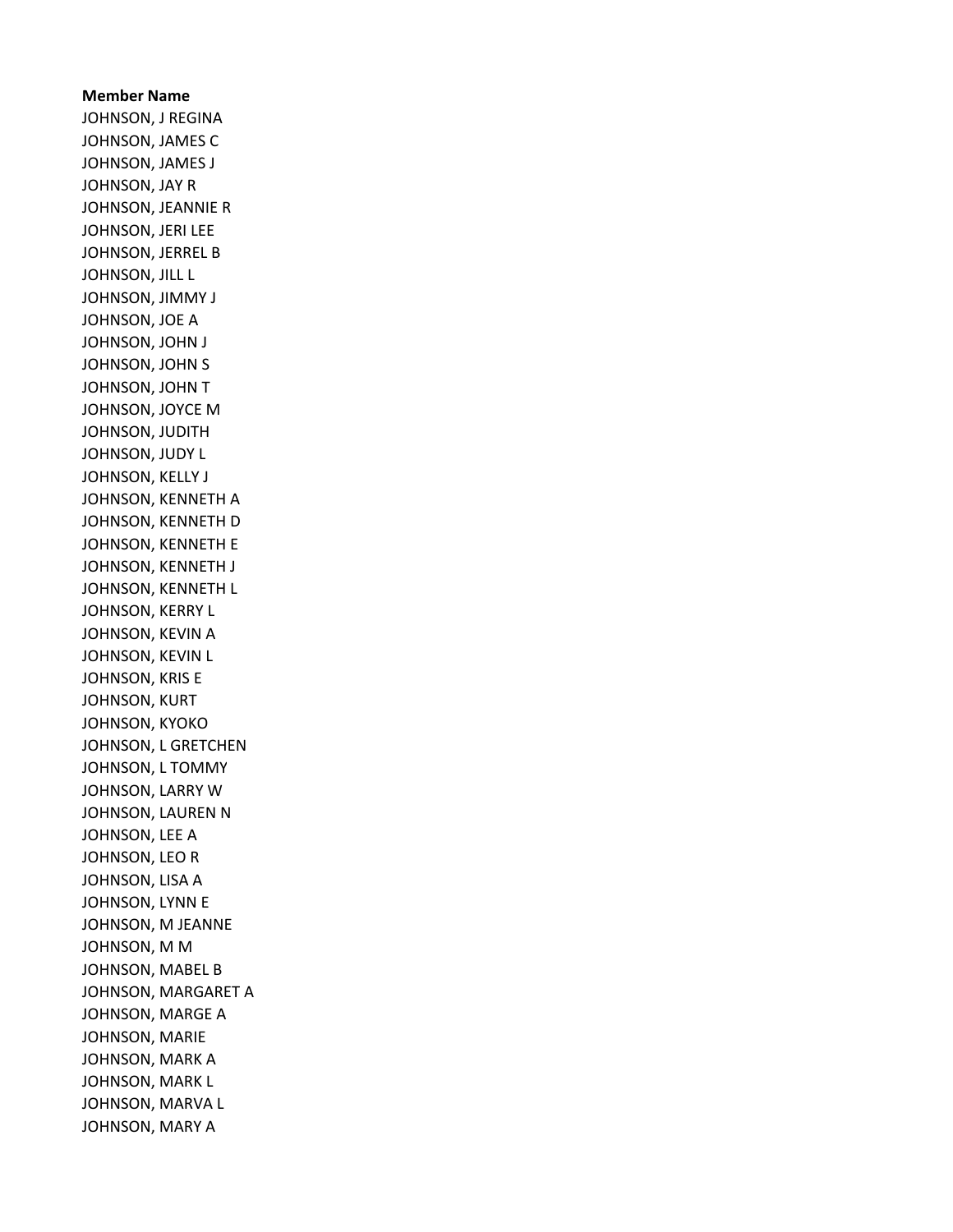## Member Name JOHNSON, MARY J JOHNSON, MAUREEN R JOHNSON, MAXINE JOHNSON, MERRIE M JOHNSON, MERTIS JOHNSON, MICHAEL JOHNSON, MICHAEL A JOHNSON, MICHAEL R JOHNSON, NAOMI G JOHNSON, NATASHA K JOHNSON, NELIMAE J JOHNSON, NEVA J JOHNSON, NONA H JOHNSON, NORMA JOHNSON, NORMA JO JOHNSON, P STEVEN JOHNSON, PAUL JOHNSON, PAUL G JOHNSON, PAUL M JOHNSON, PERCILLA JOHNSON, PETER C JOHNSON, RALPH JOHNSON, RANDY JOHNSON, RAYMOND JOHNSON, REBECCA A JOHNSON, REBECCA L JOHNSON, RENE JOHNSON, RICHARD E JOHNSON, RICHARD M JOHNSON, ROBERT JOHNSON, ROBERT A JOHNSON, ROBERT D JOHNSON, ROBERT K JOHNSON, ROBERT L JOHNSON, ROBERT R JOHNSON, ROBIN L JOHNSON, ROBIN M JOHNSON, ROCKLAND JOHNSON, ROSALIND JOHNSON, ROY B JOHNSON, ROY O JOHNSON, S DARLENE JOHNSON, SANDRA G RILEY JOHNSON, SHARON G JOHNSON, SHELLEY A JOHNSON, SHELLEY M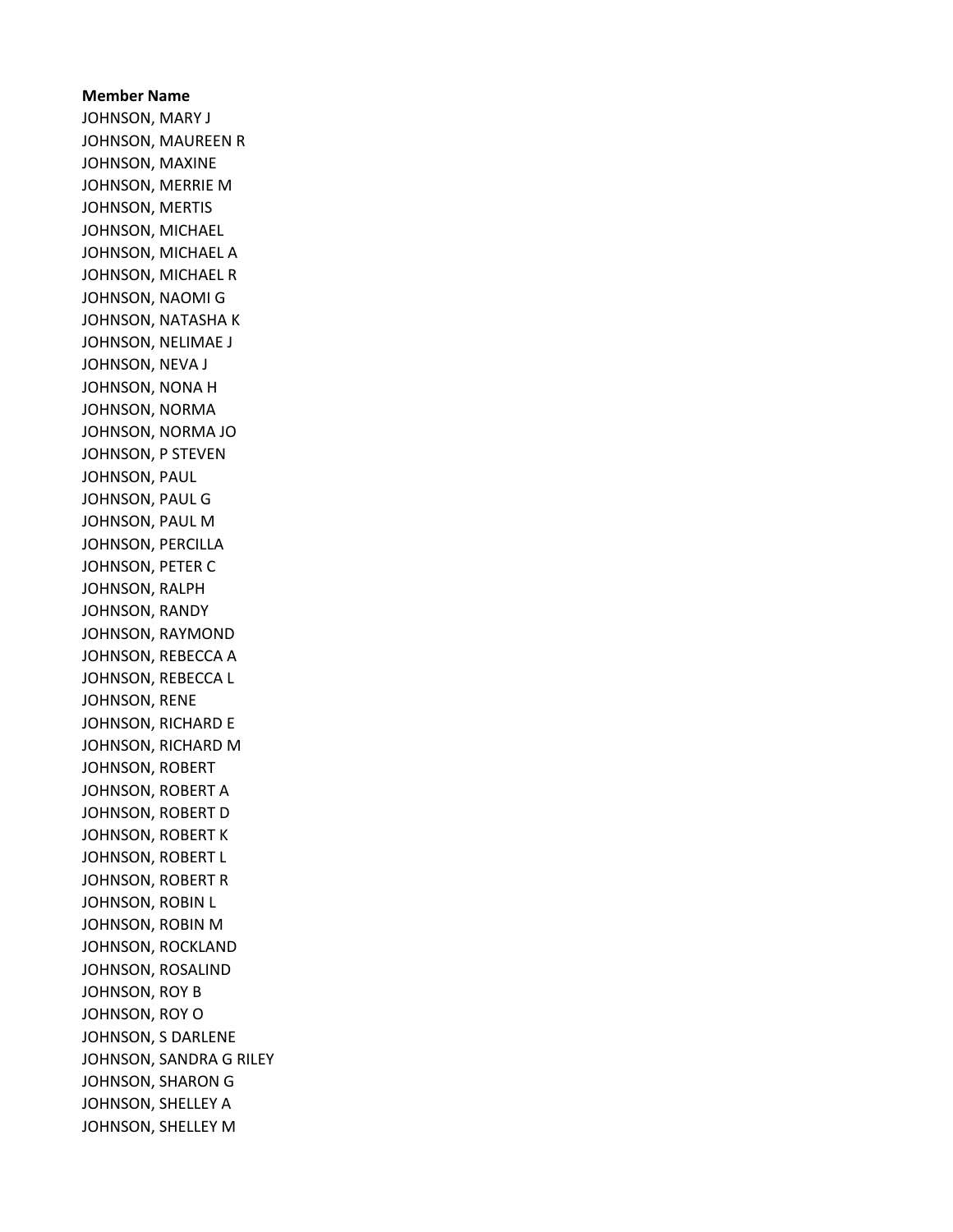Member Name JOHNSON, SHIRLEY T JOHNSON, STEPHANIE JOHNSON, STEVEN R JOHNSON, SUSAN L JOHNSON, SUZANNE JOHNSON, TALYA JOHNSON, TERESA JOHNSON, THOMAS JOHNSON, TIM JOHNSON, TOM JOHNSON, TRUDIE E JOHNSON, TYRONE J JOHNSON, VALERIE LYNN JOHNSON, VANESSA L JOHNSON, VERA V JOHNSON, VICKI JOHNSON, VICKI L JOHNSON, VIRGINIA R JOHNSON, WALDO K JOHNSON, WENDY JOHNSON, WILLARD H JOHNSON, WILLIAM A JOHNSON, WILMA C JOHNSON, ZOELEA JOHNSON-DAVIS, TERI KIM JOHNSON-MANION, DEBORAH JOHNSTON, DEBORAH L JOHNSTON, DOLLY JOHNSTON, GARY M JOHNSTON, HERB JOHNSTON, KARIN JOHNSTON, KATHY G JOHNSTON, L C JOHNSTON, M E JOHNSTON, MATT R JOHNSTON, MICHAEL L JOHNSTON, PHILLIP S JOHNSTON, SHARON J JOHNSTON, STEVEN R JOHNSTON, W JOHNSTON, WILLIAM JOHNSTON, WILLIAM A JOHNSTONE, DOUGLAS M JOHNSTONE, GEORGE H JOINER, LUCY D JOLIN, NIOMA J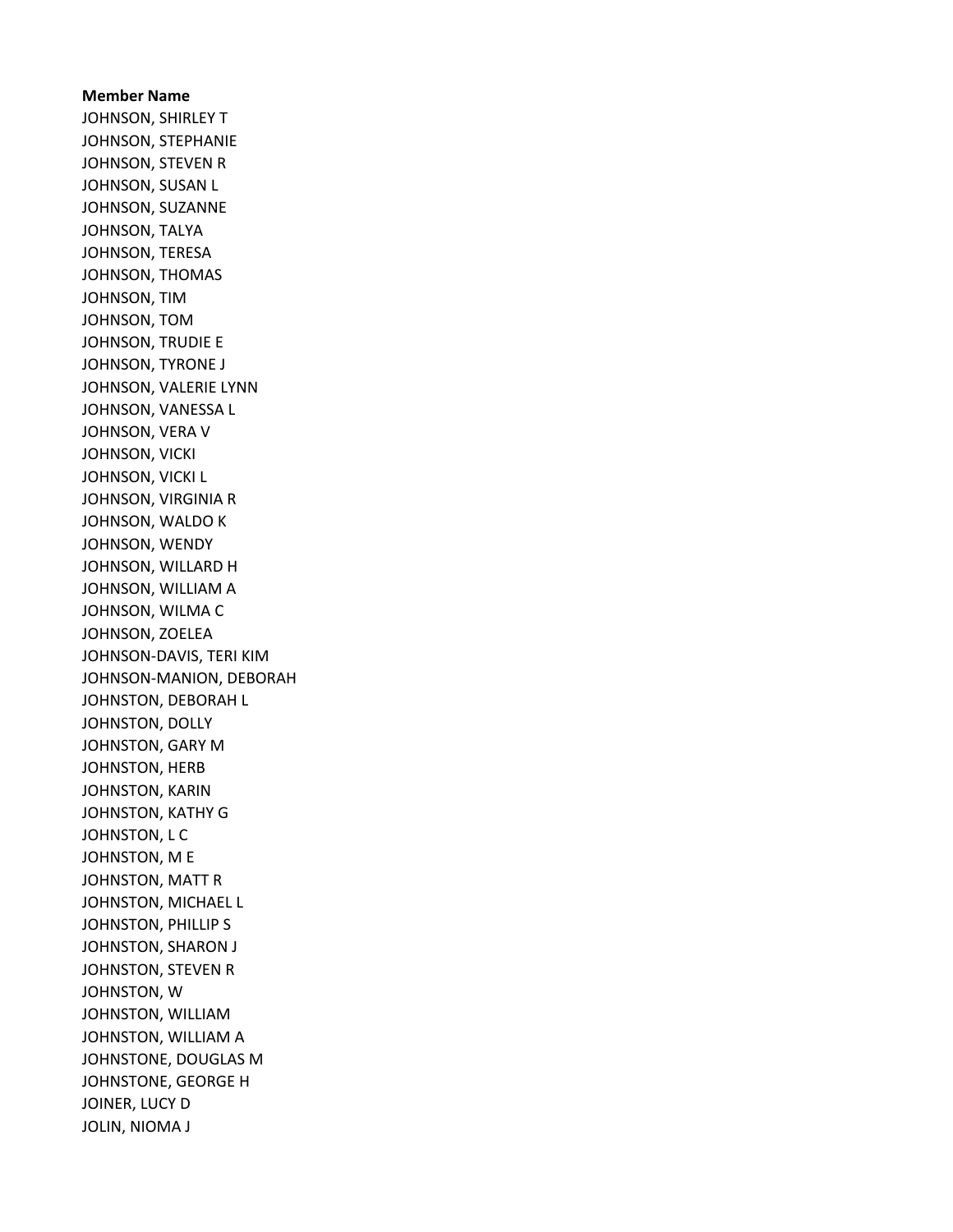Member Name JOLLY, LORI A JOLLY, MOLLY JONES, A JEANNETTE JONES, ALISA JONES, AMBER JONES, AUDREY J JONES, BETTYMAE JONES, BONNIE L JONES, BRENDA L JONES, BRENDA LEE JONES, BRIAN H JONES, BRUCE MCGILL JONES, C JOCELYN JONES, CARMEN D JONES, CAROLINE D JONES, CONSTANCE R JONES, CORINNE R JONES, CORNELIUS JONES, DANNY E JONES, DARLA K JONES, DAWN JONES, DEBORAH JONES, DEBORAH D JONES, DEBORAH E JONES, DEBRA A JONES, DENISE M JONES, DON JONES, E KERN JONES, EARL K JONES, EDNA A JONES, FRED A JONES, GAIL E JONES, GARY B JONES, GR JONES, GREGORY L JONES, HAROLD N JONES, HAZEL JONES, HERMAN JONES, J JESSE JONES, J P JONES, JAMES L JONES, JAMIE L JONES, JANICE M JONES, JASON K JONES, JIMMIE KAYE JONES, JO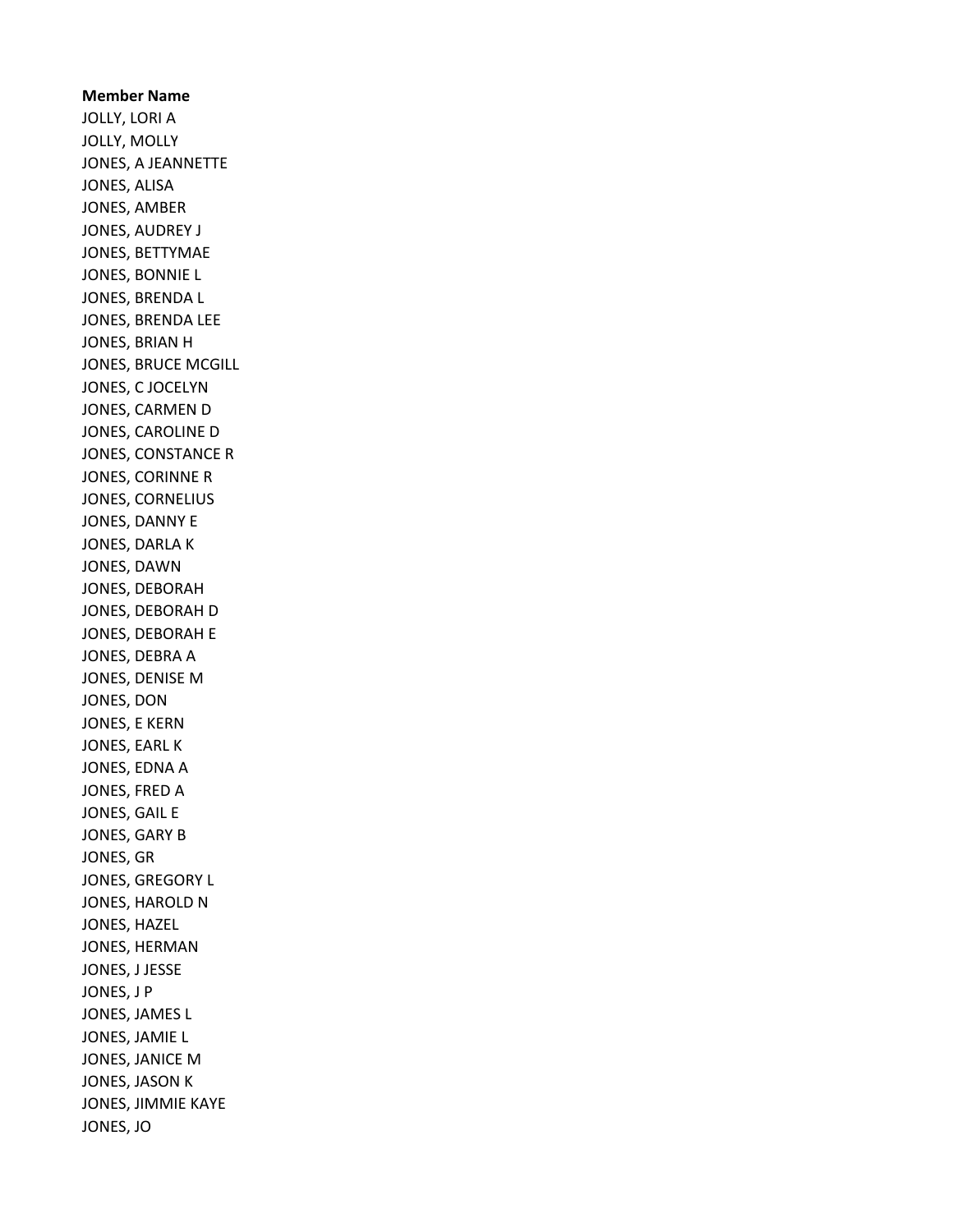Member Name JONES, JOHN A JONES, JOSEPH S JONES, JOY T JONES, JUANITA JONES, KELLI P JONES, KENNETH JONES, KENNETH E JONES, KENNETH R JONES, KIM R JONES, L SANDRA JONES, L TERESA JONES, LARIENE JONES, LARRY D JONES, LELIA M JONES, LESLIE A JONES, LINDA L JONES, LISA KL JONES, LYNN I JONES, MARK A JONES, MARTHA G JONES, MARY C JONES, MATTHEW J JONES, MERLE JONES, MICAELA L JONES, PATRICK JONES, RICHARD E JONES, RICK D JONES, ROBBIE JONES, ROBERT E JONES, ROBERT M JONES, RODGER C/KATHERINE L JONES, RON R JONES, RONNIE L JONES, ROSEL A JONES, RUSSELL F JONES, S KEITH JONES, SAM D JONES, SANDRA J JONES, SCOTT C JONES, SCOTT W JONES, SHEILA L JONES, SHELLIE JONES, STANLEY H JONES, STEPHEN A JONES, STEPHEN W JONES, STEVEN J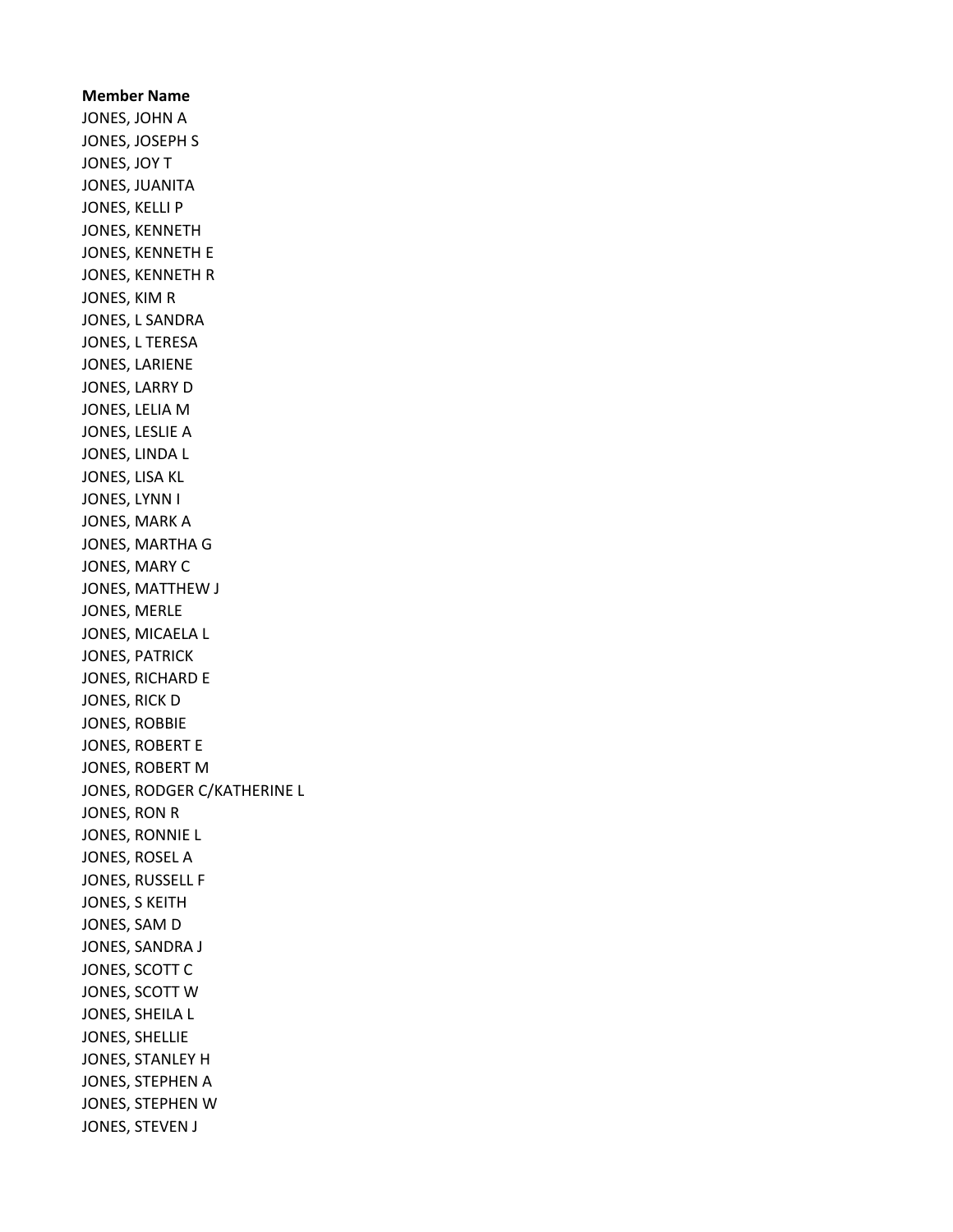## Member Name JONES, TANYA I JONES, TED M JONES, THOMAS L JONES, THOMAS REED JONES, TRACY O JONES, VINT C JONES, VIOLA J JONES, W ROBERT JONES, WAYNE D JONES, WILLIE M JOO, SUN HI JORDAN, A LEONARD JORDAN, CHARLES W JORDAN, DIANE JORDAN, DONALD G JORDAN, HARLAN/MAI JORDAN, J JEFFREY JORDAN, JEAN A JORDAN, JONATHAN D JORDAN, JULIE M JORDAN, JUNE JORDAN, L CHARMAINE JORDAN, LAWYER W JORDAN, LEON T JORDAN, MARGIE EDITH JORDAN, MARIAN M JORDAN, MARJORIA D JORDAN, MARSHA A JORDAN, MAUDIE JORDAN, NICOLENEE JORDAN, SHARON M JORDAN, WESLEY P JORGE, JOY A JORGENSEN, RICHARD J JOSE, JAMES R JOSEPH, DONNA JOSEPH, E H JOSEPH, GREGORY A JOSEPH, JOHN E JOSHUA, SELINA D JOSLYN JOUDRIE, LOUISE C JOUSMA, IDA JOVANOV, MARIA L JOVANOVICH, PATRICIA C JOY, D L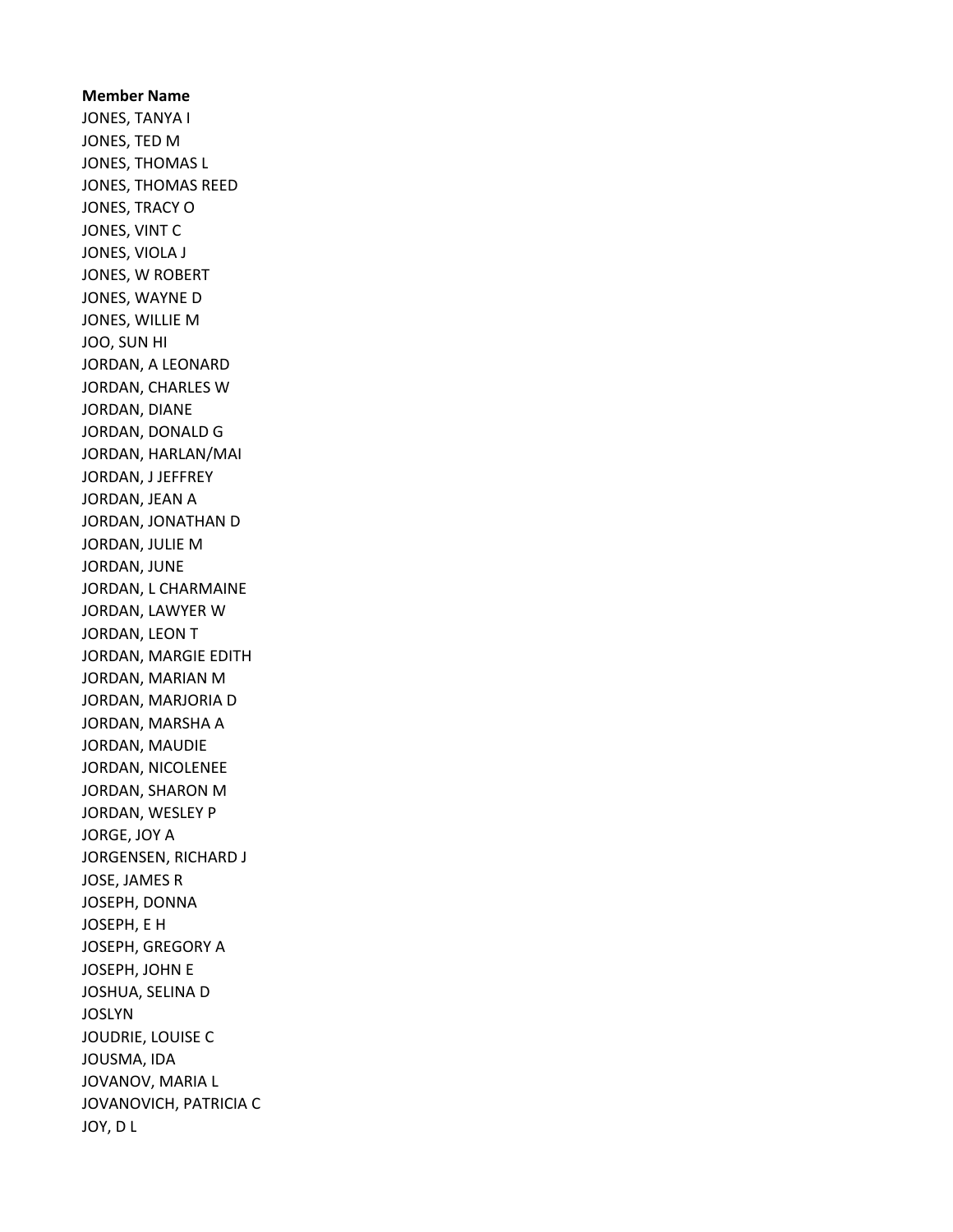## Member Name JOY, DOROTHY I JOY, PATRICIA L JOYCE, STEPHEN E JOYNER, JOSEPH M JOYNER, PHILLIP A JPD PROPERTY MGMT JUAREZ, TAMARA D JUCKEL, JOSEPH T JUDD, GARY M JUDD, LAURIE A MILLER JUDD, LAWRENCE THOMAS JUDD, S TINA JULIAN, JAMES F JULIANO, WILLIAM T JULIAN-YORK, KAY JULIUS, BETH JULIUSSEN, H JAMES JUMPER, DEE BLANCHARD JUN, CHANG S JUNG, DORI JUNG, KIM S HWA JURECKA, JINDRICH JURGENS, MILTON D JURGENSEN, KENNETH E JURIK, MARK JURKOWICH, GEORGE J JURKOWSKI, JOHN K JUST BOOTS JUSTINIANO, URLANDA M JUVETTE, EUGENE S JUZA, KEVIN K2B PARTNERSHIP KAANTA, SUSAN M KAATZ, MELVIN C KACALSKI, ARTHUR S KACINARI, TEREZA KACZMAREK, DEBORAH F KADRIU, NURDEDIN KAER & SONS CONST KAHALOA, JANE E KAHKLEN, ADELLA KAHKLEN, LLEWELLYN KAI, TONY K KAIMIMOKU, KATHLEEN D KAISER, DAVID R KAISER, TAMARA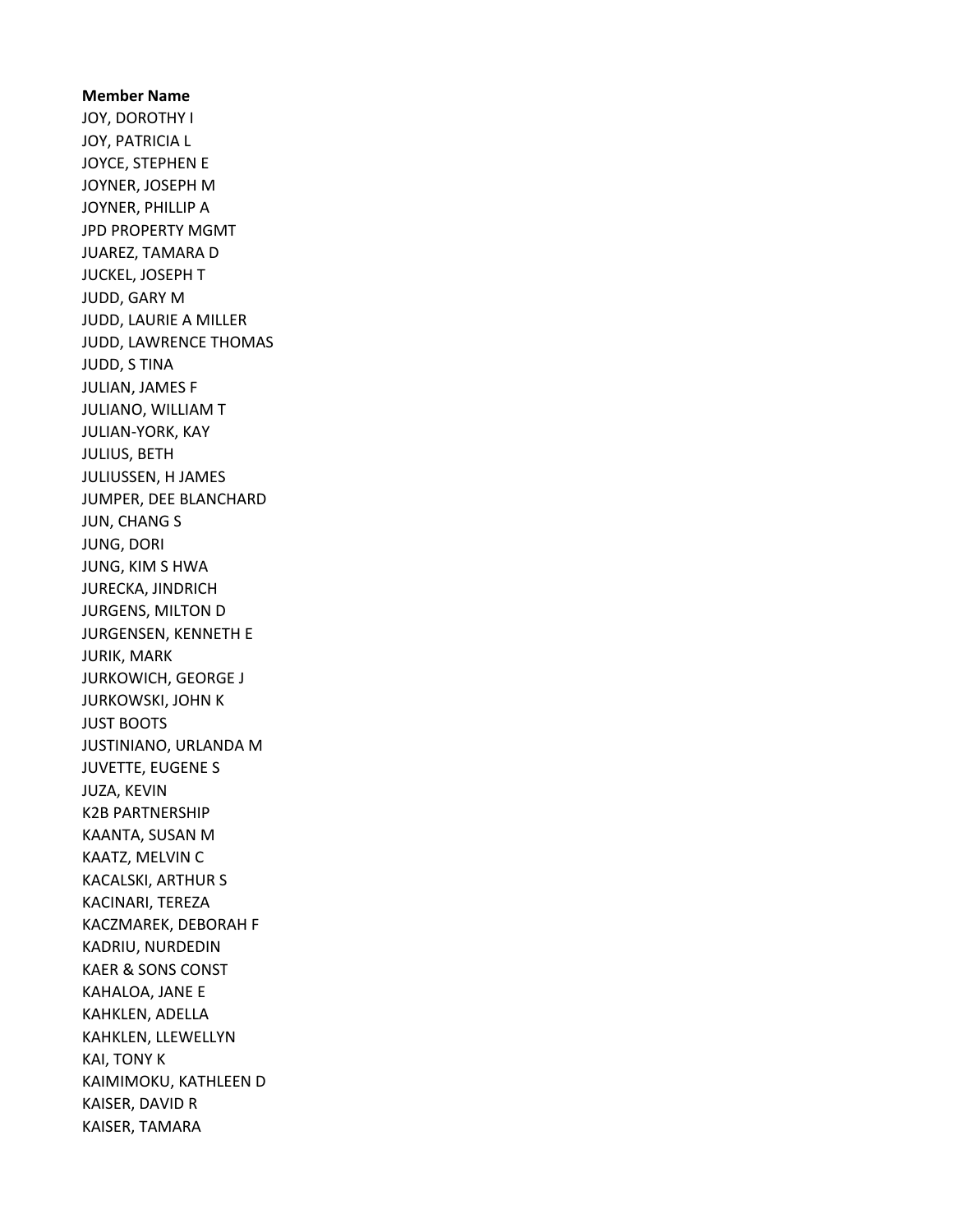Member Name KALAI, DIANNE KALAKIS, G JOHN KALAMARIDES, PETER KALBRENER, JAY KALBRENER, MARGUERITE J KALDENBERG, MICHAEL KALE, RICHARD A KALETKA, JAMES KALISCH, KRAIG KALKOWSKI, MP KALLANDER, ROBERT KALLAS, G P KALLIO, K MARIANNE KALMAKOFF KALMAKOFF, DARRELL P KALMBACH, G F KALSTREN CORP KALT, RONALD KALTENBACH, CAROLA P KAMAI, CHARLENE L KAMEROFF, ADELINE M KAMEROFF, LORRAINE L KAMESHIMA, TED KAMHOLZ, CORINNE KAMINSKI, GABRIELLE KAMLOWSKY, COPE W KAMMEE, GONG KAMSTRA, ATTA E KANACK, ANN KANADA, TOSOJI KANADY, RANDALL B KANADY, RUSSEL B KANE, JOSEPH KANE, N M KANE, VIVIAN D KANEKO, MINORU KANETA, ELMER R KANG, CHOI KANG, HI CHUN KANG, MYONG KANG, SUNG K KANG, YANG OP KANGAIL KANNENBERG, STEVE R KANO, MASATO KANSAGRAD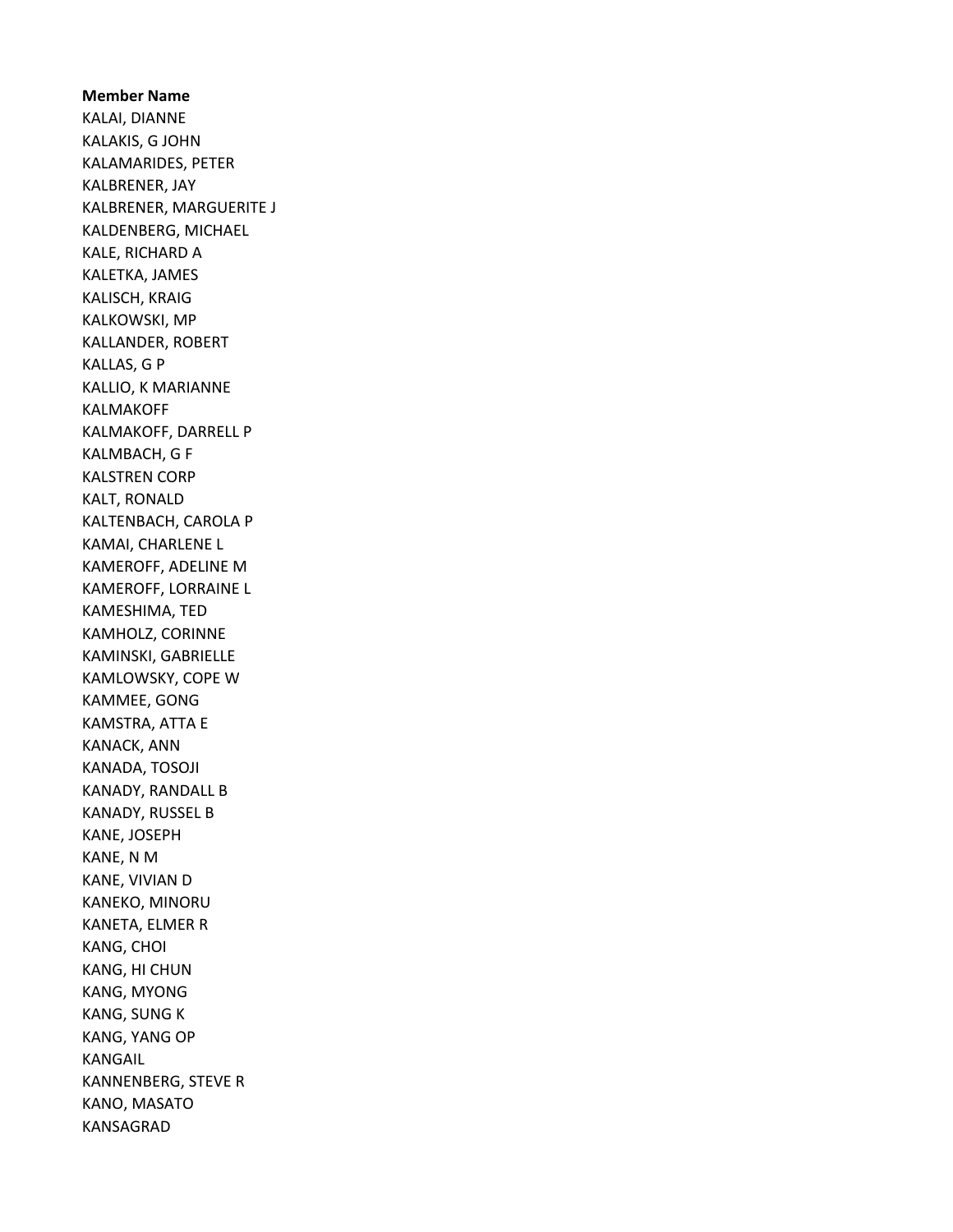Member Name KANTNER, ANN KEVI KANULIE, WALTE KANYUCK, JEFFREY D KAPADIA, JANET KAPOLKA, ROBERT KAPPEL, ANNE M KAPPES, BRUNO M KARA, DOROTHY KARA, W ALLAN KARAKASH, STEVEN KARCHER, KRISTINE M KARDAY INC KARDELL, IMOGENE JEAN KARELLA, DAVID A KARELLA, JUSTIN KARELLA, KRISTAN A KAREN'S KLIP JOINT KARLE, DAVID KARLSEN, GENEVIEVE KARMUN, PORTER KARNS, STEPHEN J KARP, DAVID W KARPMAN, LAWRENCE I KARRERMAN, VIVIANE A KARSHEKOFF, DOLLY KARST, FRED KASAI, YOKO KASHEVAROF, NORMAN KASMIRE, NANCY KASPER, NELLA SUE KASS, KELLY KASSUBE, JAMES M KASSUBE, SHEILA KASTANOPOLOUS, ROGER KASTEN, KRISTI KASTEN, RONALD A KASTING, SUSAN KASZUBA, MARYANN KATAHDIN CORPORATION KATCHATAG, DEBBIE KATCHATAG, ELIZABETH KATKOW, MARK J KATSEKURES, CHRIS KAUAHI, VIOLET L KAUFFMAN, ELIZABETH ROSE KAUFFMAN, JANE A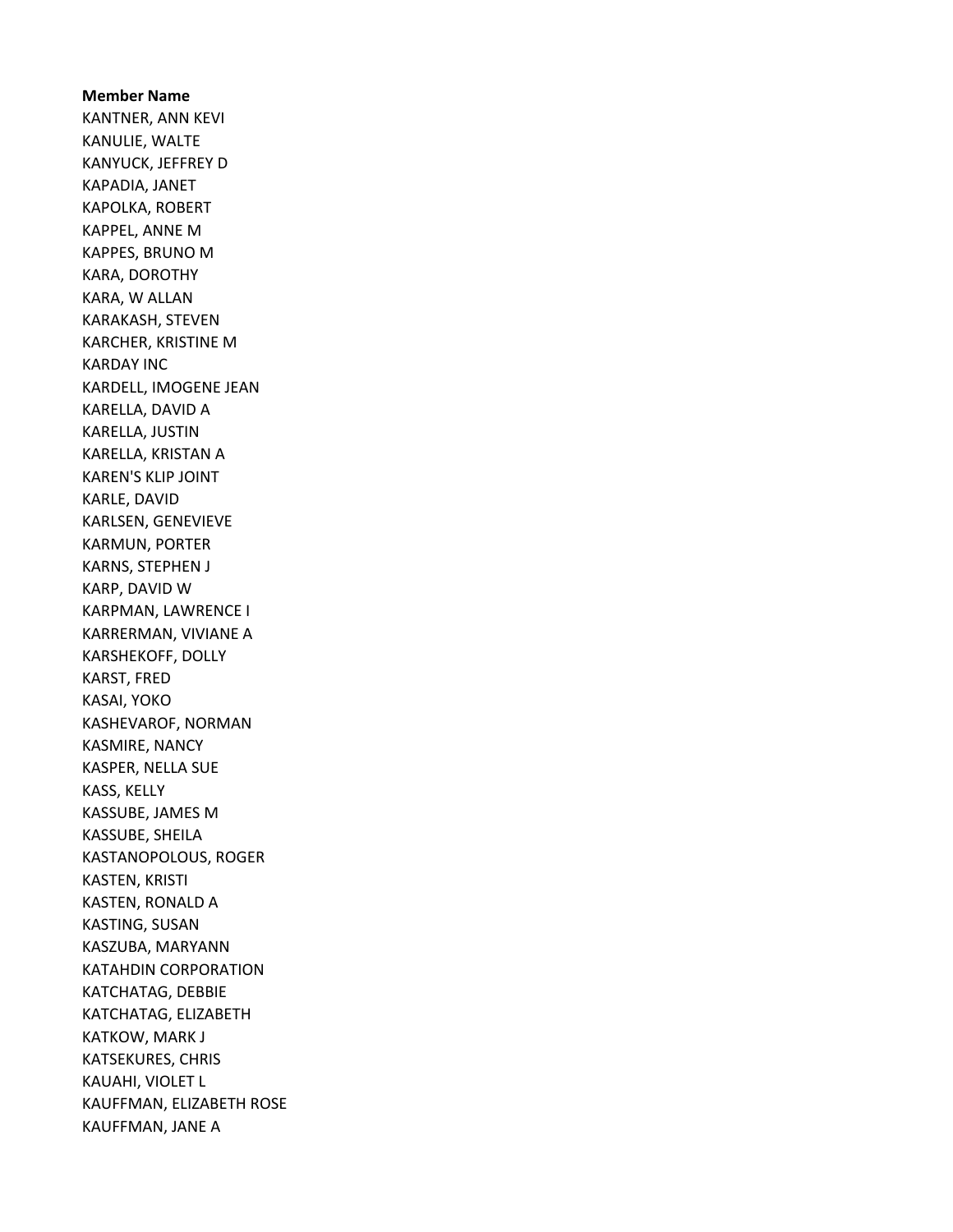Member Name KAUFFMAN, RICHARD P KAUFMAN, E NORMA KAUFMAN, JEAN E KAUFMANN, MICHAEL A KAUKE, FRANCES M KAUPPILA, JANICE KAUSHAGEN, A DANIEL KAUT, JANETTE KAUTZKY, CHRISTIAN KAWAKAMI, BEN T KAWAMOTO, YUKUO KAWASHIMA, IKUKO KAY KAY, CHRIS KAY, DENISE M KAY, MICHAEL S KAY, PAULETTE J KAY, SIMON KAY, VERNON KAYOUKLUK, M LAURA KAYUTAK, ISAAC B KAYUTAK, SHARI L KEARNAN, LYNNE A KEARNEY, KATHY KEARNS, JOSEPH P KEARSE, L JOANNE KEATING, KEVIN L KEATING, MAUREEN KEAYS, WILLIAM KECK, JUDY A KEDNEY, THOMAS M KEE, FREDERICK M KEEFE, CRYSTAL KEEFER, CRAIG KEEFER, LESLIE KEEGAN, EILEEN M KEEGAN, MARK F KEEL, BRYCE E KEELING, BOYD KEELS, LAWRENCE R KEEN, FERRELL RAY KEENAN, ALEXANDER J KEENAN, J MICHAEL KEENAN, TIMOTHY KEENE, CLAIRE KEENE, JIMMY R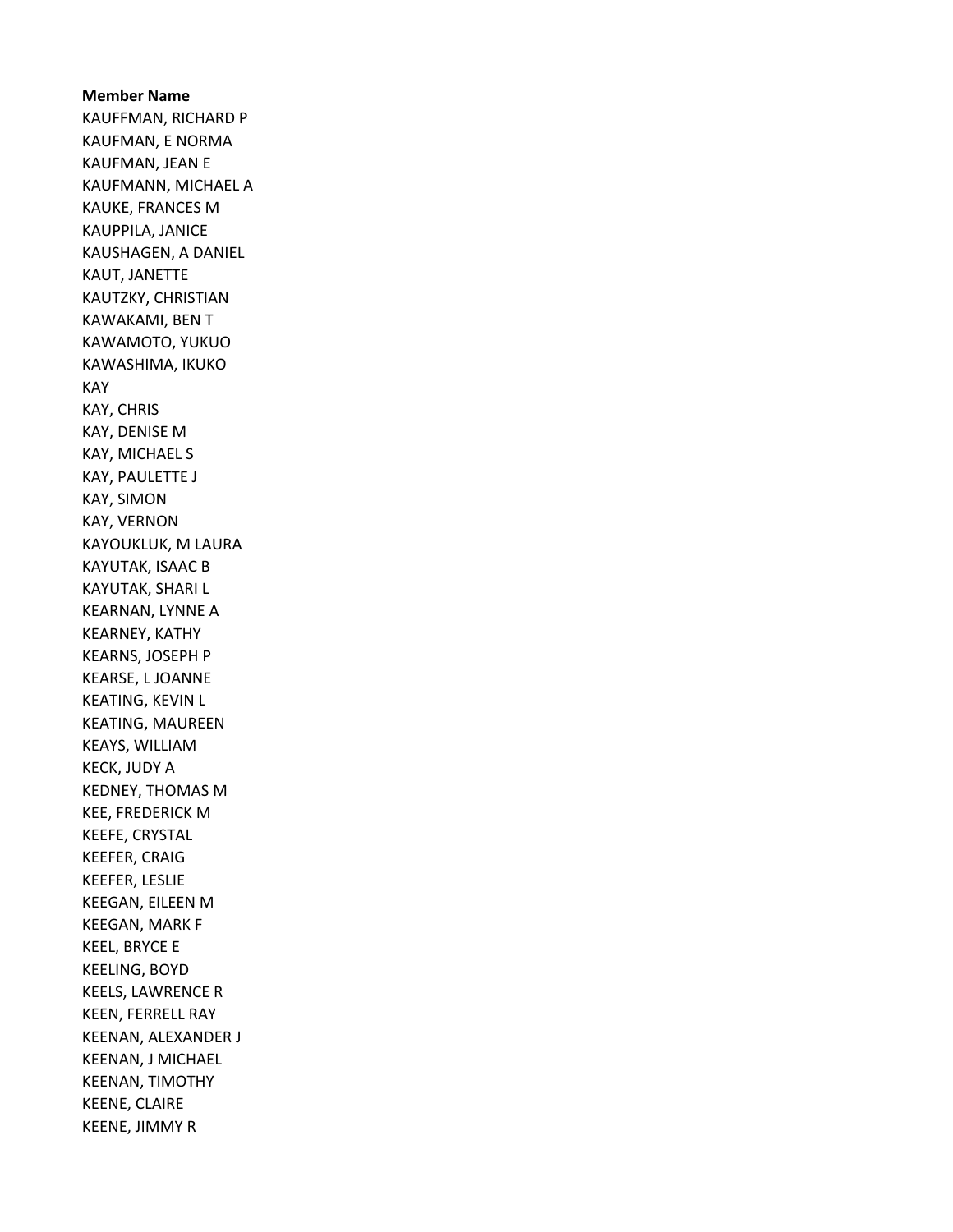Member Name KEENE, SALLY A KEENEN, CELENE KEENER, BLAINE KEENER, SHARON L KEENEY, JEROME A KEES, MAX KEESE, JENNIFER KEESE, JUDY L KEGLER, T LOUIS KEGLEY, ROLAND KEIFFER, DOROTHY KEIL, EDWARD KEIL, ROBALYN S KEINATH, VALERIE KEIR, ALEX M KEISER, NICK R KEISOR, JAMES KEITH, BRETT V KEITH, DAYLE KEITH, FH KEITH, MICHAEL C KEITH, MICKEY T KEITHLY, PATRICIA KEKONI, VIRGINIA KELCHEN, DENNIS KELEMETE, CHRISTINE KELLEMS, BARRY KELLEN, LINDA S KELLER, CHARLES M KELLER, JOHN KELLER, JOHN A KELLER, MATT W KELLER, MATTHEW KELLER, MAYNARD KELLER, PEGGY KELLER, RUSSEL KELLER, STEPHEN KELLER, TED L KELLER, WANDA L KELLER, WANDA M KELLERMAN, DAVID H KELLERMAN, LU FRAYNE KELLEY KELLEY, ALLISON J KELLEY, CONNIE L KELLEY, HERBERT L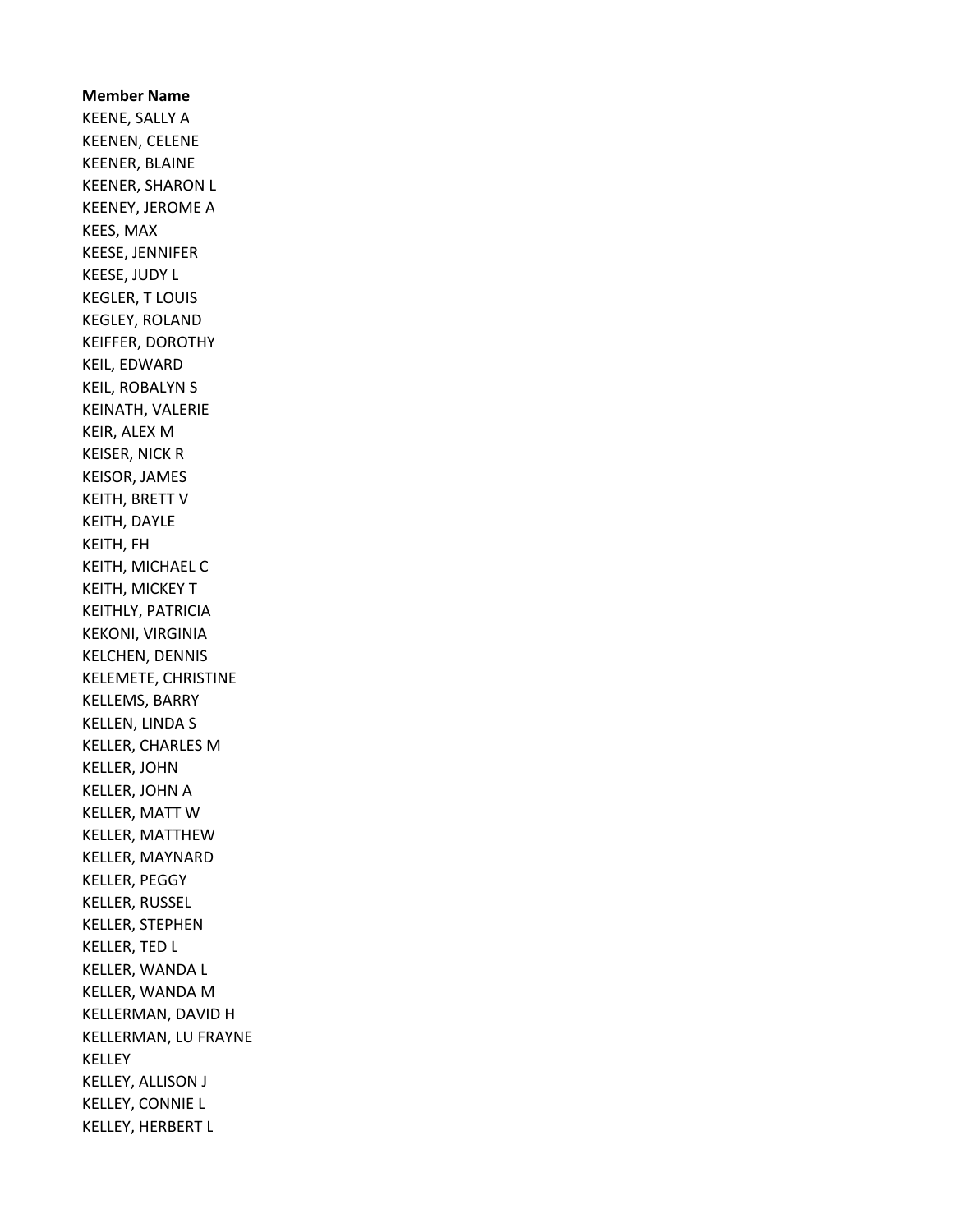Member Name KELLEY, MICHAEL KELLEY, MICHAEL D KELLEY, NANCY KELLEY, ROBERT N KELLEY, TERESA KELLEY, TOM KELLIS, SHARON KAY KELLMAN, CAROL KELLOGG, JENNIE L KELLOGG, SANDE KELLY KELLY, BEVERLY A KELLY, CHARLES KELLY, CRAIG KELLY, DAVID A KELLY, DAVID G KELLY, DEAN KELLY, DEBORAH A KELLY, E MARIA KELLY, G GEORGE KELLY, GERALD KELLY, GERALD J KELLY, GLENN KELLY, JAMES W KELLY, JEFFREY L KELLY, JOHN C KELLY, JOHN J KELLY, JOYCE KELLY, MARY M KELLY, MAURICE KELLY, NANCY R KELLY, P RICHARD KELLY, ROBERT C KELLY, ROBIN L KELLY, ROSE KELLY, SHIRLEY J KELLY, WILLIAM B KELNHOFER, PATRICK L KELSCH, ANN KELSEY, JOHN KELSO, GARY KELSO, MAE B KELSOE, JULIA KEM EQUIPMENT KEMMERER, CAROLINE M KEMMERER, VICKI L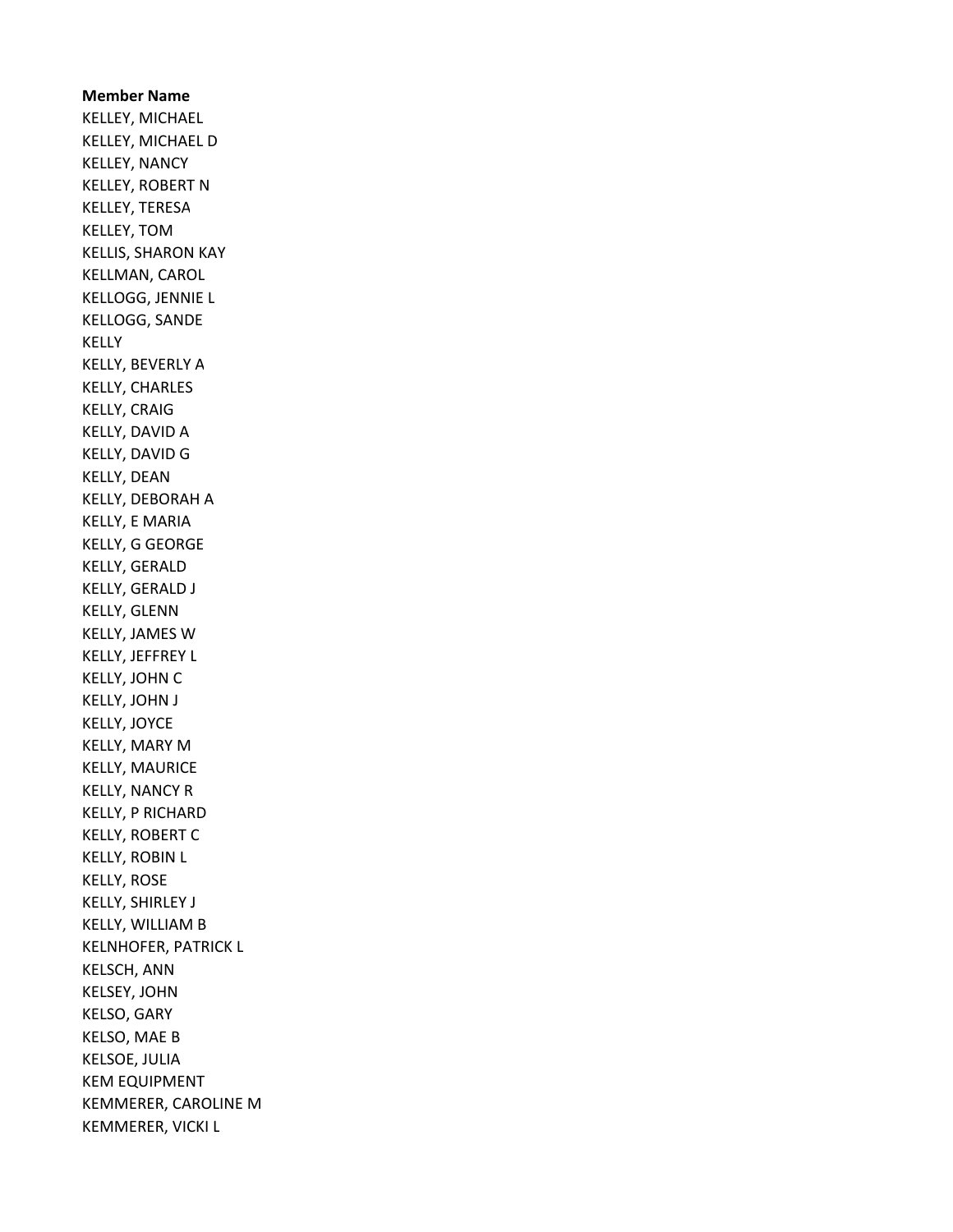Member Name KEMP, CHARLES KEMP, RUTH S KEMP, TAMMY M KEMPENAR, PATRICK R KEMPER, BLAKE A KEMPSON, J MICHEAL KENAGA, VERNON KENAN, M LOIS KENDALL, JEFF KENDALL, SUSAN KENDALL, VIRGINAI R KENDELL, KIMLER KENDRICK, JAMES O KENDRICK, KELLI M KENDRICK, KRISTI ANNE KENNA, DENA M KENNA, JEAN H KENNEDY KENNEDY, ALFORD A KENNEDY, ANDRE L KENNEDY, DAN F KENNEDY, ELIZABETH PAGE KENNEDY, ELLEN M KENNEDY, JAMES D KENNEDY, LIZA KENNEDY, LYNETTE M KENNEDY, MARGARET KENNEDY, PATRICIA KENNEDY, ROBERT WAYNE KENNEDY, SARA L KENNEDY, SUSAN E KENNEY, KIT KENNEY, LYNN R KENNY, SUSAN KENT, CHARLES E KENT, RAYMOND L KENT, ROBERT W KENT, SHIRLEY KENT, STEPHEN H KENYON, TRACIE KEOBOUALA, VONE KEOGH, MARK KEOHANE, PAULA KEOWN, WILLIAM A KEPHART, BRADLEY KERINS, CAROLYN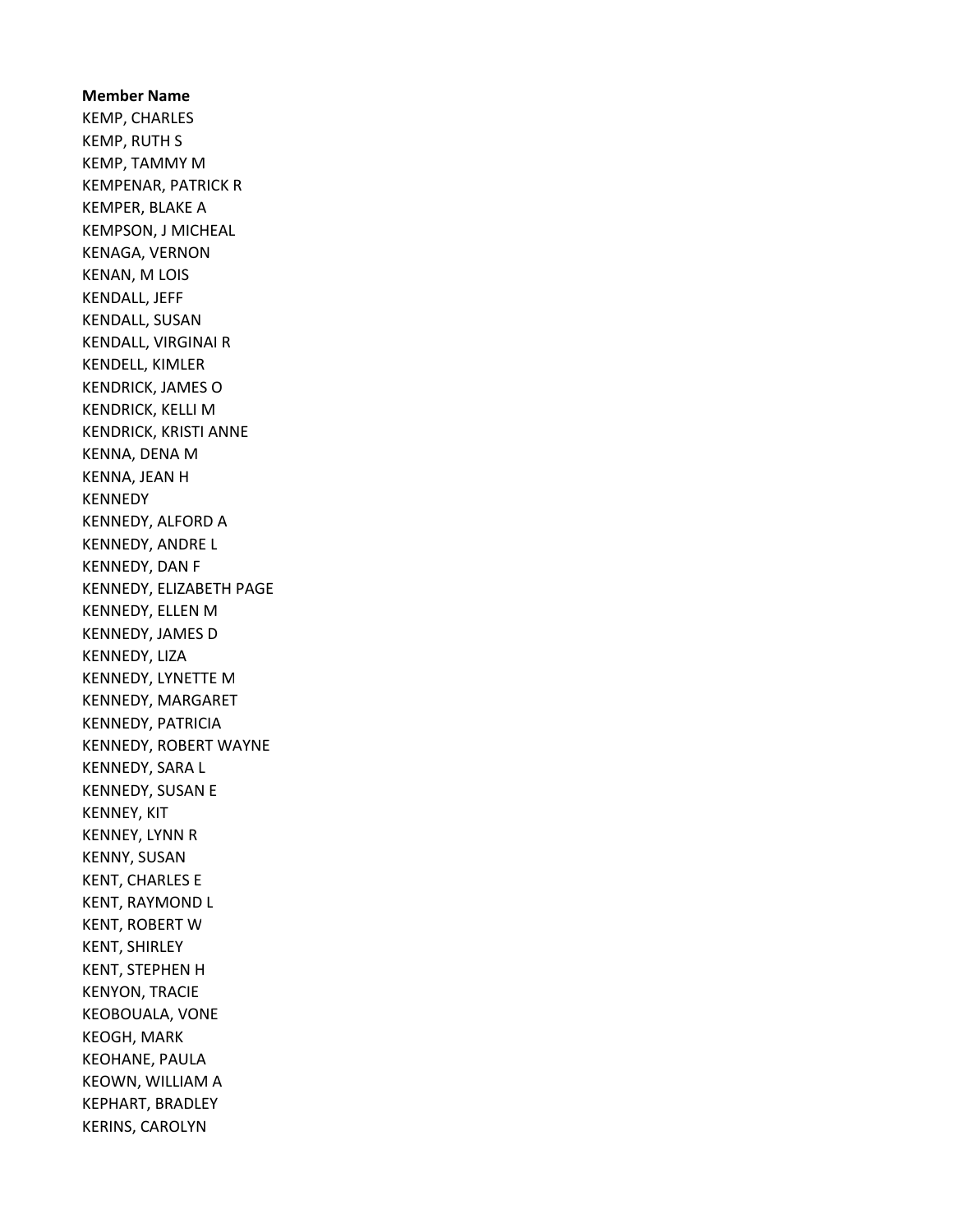Member Name KERKVLIET, DANIEL E KERMANY, KHOSRO S KERN, HERBERT KERN, MELISSA KERNS JETBOAT REPAIR KERR, LESLIE A KERR, LINDA E KERR, MI KERR, ROBERT B KERRONE, MICHAEL D KERSEY, TRENTON M KERSHAW, K IVANNA KERSTEN, DWAYNE A KERSTETTER, BARBARA J KERUSSO MINISTRIES KESELY KESLER, STEPHANIE KESSLER, DANIEL A KESSLER, MICHAEL E KETCH, NELSON KETCHAM, DANIEL R KETCHEN, ROBERT F KETCHERSIDE, DELIA KETCHESON, THOMAS KETCHUM AIR SER INC KETCHUM, JOHN MILO KETCHUM, KENNETH L KETTERER, MELANIE L KETTERING, PHILLIP E KETTERLING, JUDITH KETTERMAN, MARIA E KETZLER, STUART KEULER, CAROLINE C KEWIN, SUSAN KEY BANK OF PUGET SOUND KEY MOBILE HOME SALES KEY, DONNA K KEY, MARLYS A KEYES, ANNETTE B KEYES, ENID A KEYES, KIRBY L KEYS, JEFFREY KEYSER, BETH L KEYSER, BRIAN KEYSER, PAUL L KHALSA, MUKHYAK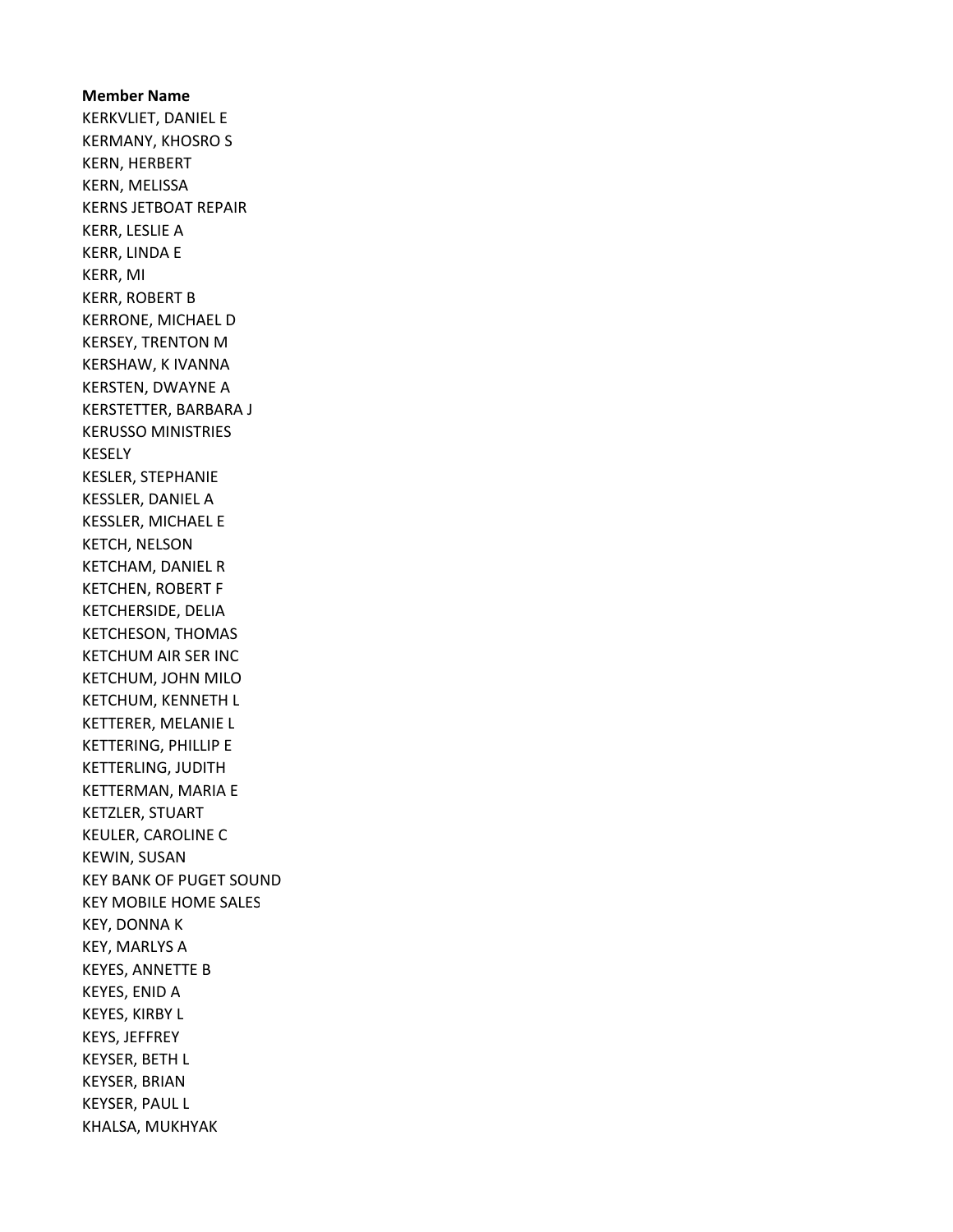Member Name KHAMPHONG, MONROE KHAN, MUHAMMAD A KHO CONST INC KIBLER, SCOTT S KIDD, CHERYL H KIDDER, STEVEN J KIDO, HITOSHI KIDWELL, E PHYLLIS KIEFER, LYNDA R KIELNECKER, FRANK KIELY, ALICE KIENBAUM, SANDRA D KIES, RONALD P KIGGANS, MICKEY L KIGNAK, EMMA S KILBOURN, ROBERT MICHAEL KILFOYLE, CHESTER W KILGORE, CAROL KILGORE, COLLEEN KILGORE, DAVID KILLARY, CLIFFORD KILLEN, ROBBIE KILLEN, TIM R KILLGORE, KAREN KILLIAN, MIKEL E KILLORAN, MATTHEW K KILLPATRICK, LESLIE KILTY, KAREN L KIM, ALAXS Y KIM, BENJAMIN B KIM, BYONG I KIM, C SUN KIM, CHUN SUP KIM, DO J KIM, GWANG NAM KIM, HAHNS Y KIM, HONG T KIM, HWA SOON KIM, JAE W KIM, JAMES Y KIM, JOHN KIM, JONG WOON KIM, JOONG OK KIM, JU IL KIM, JULIE A KIM, JUNG HO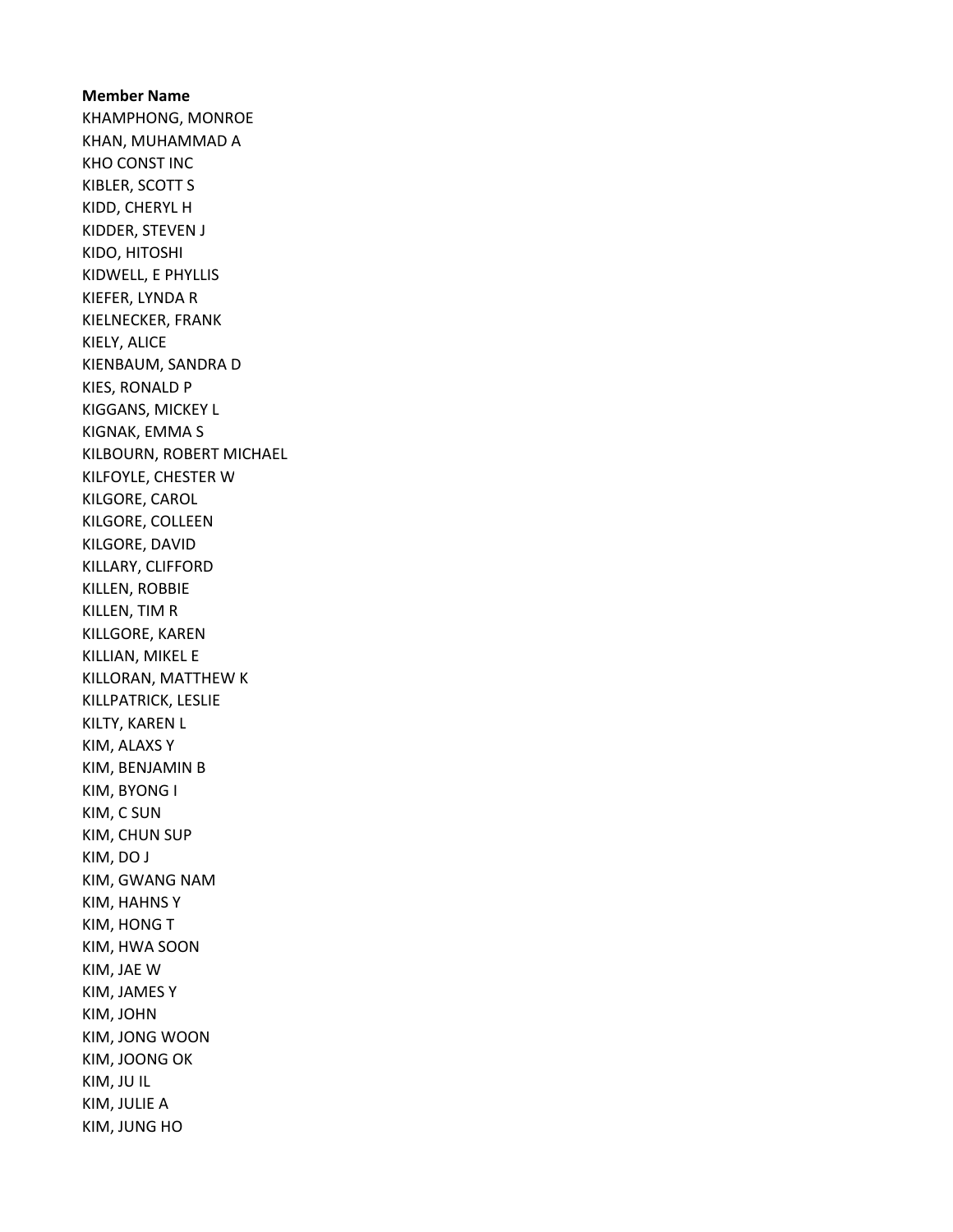Member Name KIM, KI MAN KIM, KICHELL KIM, MI SOOK KIM, MYONG HEE KIM, SEON J KIM, SEONG I KIM, SONG KWAN KIM, SOON YOUNG KIM, SUN O KIM, SUSAN E KIM, TAE HEE KIM, TAE JEON KIM, TAMMY JUNG KIM, TERRYLYNN KIM, TOM K KIM, WOL SOO KIM, YONG H KIM, YONG KIL KIM, YOON J KIM, YU P KIM, YUNGIN KIMBALL KIMBALL, NANCY C KIMBALL, PATRICIA K KIMBEL, LINDA KIMBERLY, HARVEY D KIMBLE, GEORGE KIMBREL, DIANE K KIMBREL, EDWARD A KIMURA, CHRISTOPHER KIMURA, S KIMZEY, WILLIAM KINCAID, DAVID KINCAID, JOHN KINCAID, KEN E KINCAID, RICHARD KINCAID, TINA MARIE KINCHELOE, KAREN KINCHELOE, PHIL KINCHOY, LUCILLE KINDELL, BRIAN S KINDLE, JAMES R KINDRED, LAVERNE KINEO CORPORATION KING KING, BARBARA GAIL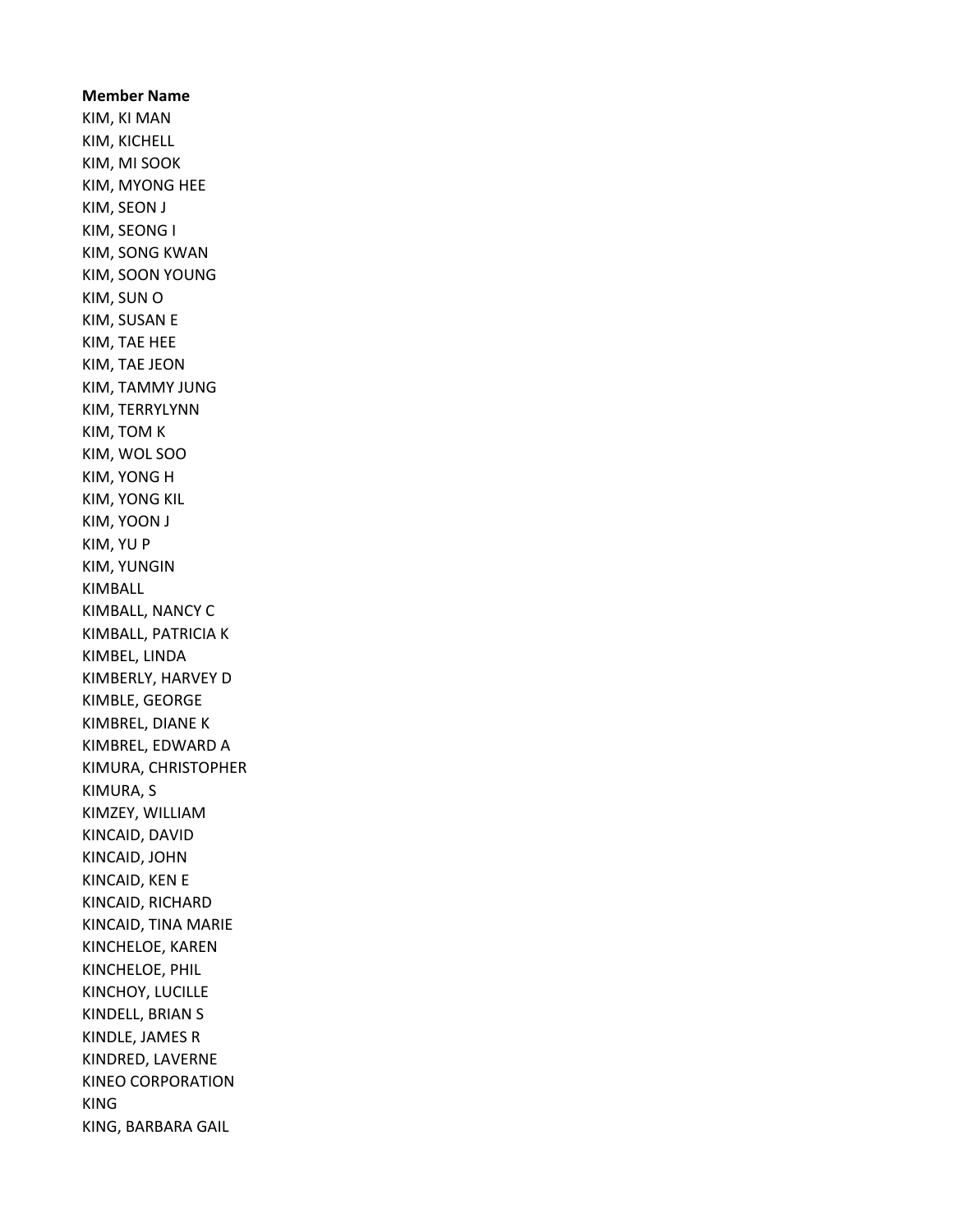Member Name KING, BEVERLY J KING, CR/O KING, DON R KING, DONAL E KING, DONNA G KING, EVADA C KING, GARY KING, GEOFF KING, GEORGE KING, GEORGE R KING, JACK E KING, JAMES L KING, JAMES R KING, JOE J KING, JOHN KING, JOHN L KING, KAREN KING, LAURA J KING, LYNETTE A KING, MARJORIE S KING, MARTIN J KING, MICHAEL P KING, NANCY KING, ONRAL I KING, PAMELA KING, PEGGY J KING, PHILLIP KING, RICHARD J KING, RICK KING, ROBERT L KING, RON KING, SANDRA K KING, TERRI KING, WILLIAM E KING, WILLIE B KINGHAM, BETTY J KINGHORN, TIM KINGS, FRED KINGSFORD KINGSLEY, BRYAN KINGSTEDT, ROGER KINGTON, HORTON G KINGTON, TONEY KINN, LISA KINNEBREW, WILLIE KINNEY SHOES INC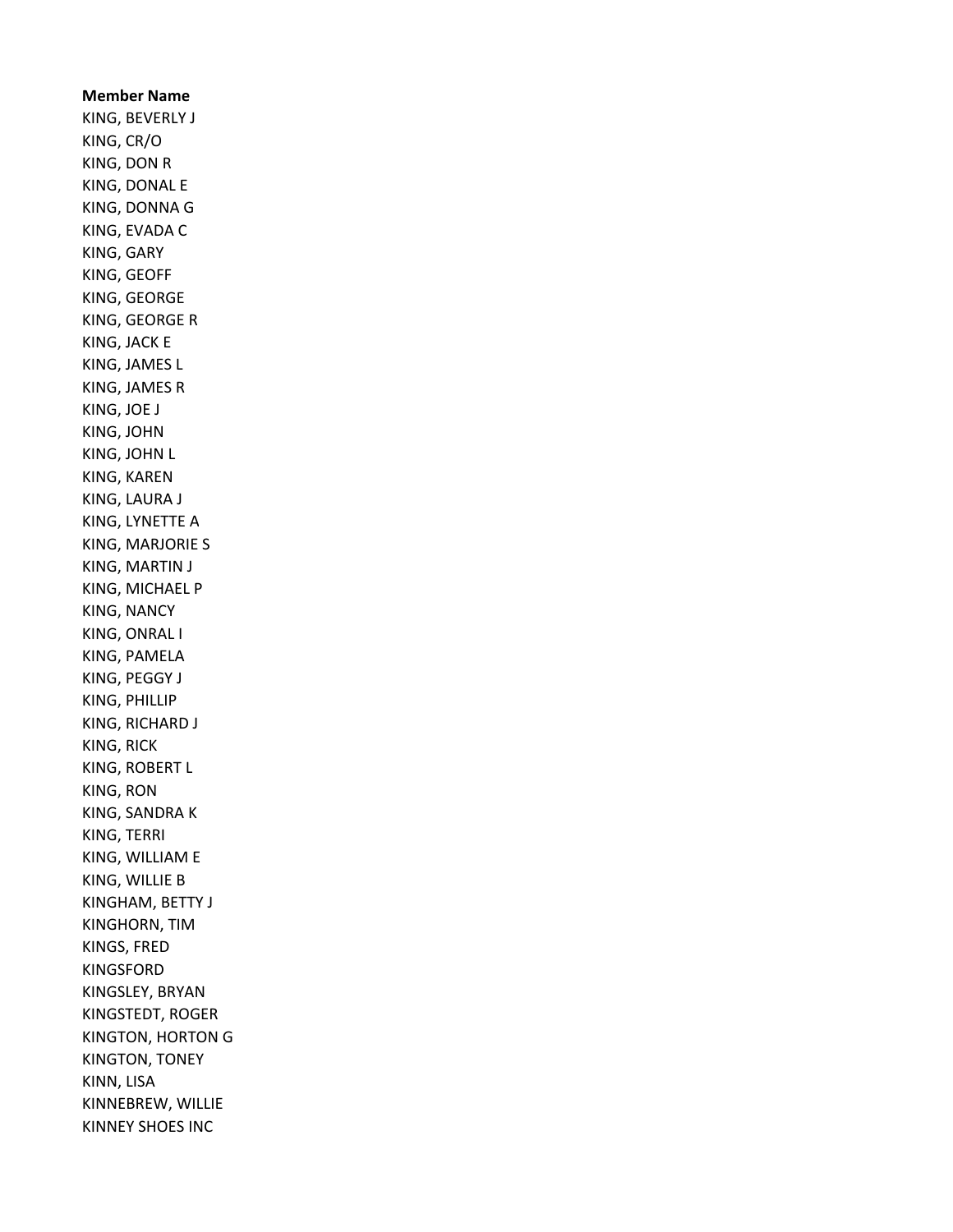Member Name KINNEY, K BRUCE KINNEY, KRIS KINNEY, RODNEY P KINNICUTT, GARRY KINNUNEN, MARTIN J KINOSHITA, KAZUAKI KINTER, JOHN W KIPP, BETTINA KIPP, MICHELE A KIRBIE, BARBARA KIRBY, BENNIE KIRBY, BRENDA KIRBY, CLYDE KIRBY, COREY KIRBY, RANDY KIRCHNER, SHARON A KIRK, CHERYL L KIRK, DAVID J KIRK, KRISTEN E KIRK, NANCY K KIRK, PATRICK T KIRK, RICHARD L KIRK, ROBERT C KIRK, WANDA KIRKBRIDE, BEVERLY A KIRKLAND, ROBERT G KIRKLEY, JERRY W KIRKPATRICK, C W KIRKPATRICK, FLORENCE KIRKPATRICK, JOYCE A KIRKPATRICK, RONALD D KIRKPATRICK, SUSAN P KIRKWOOD, BOBBY KIRKWOOD, DAVE KIRN KIRN, LEE A KIRN, PHILLIP LEE KIRSCH, CINDY L KIRSCH, DOROTHY KIRSCH, JOHN R KIRSCH, SHERRIE L KIRSCHBAUM, MARIA C KIRSCHNER, TRACY KIRTON, TRESA A KIRWAN, CHERYL A KIRWIN, KIRSTEN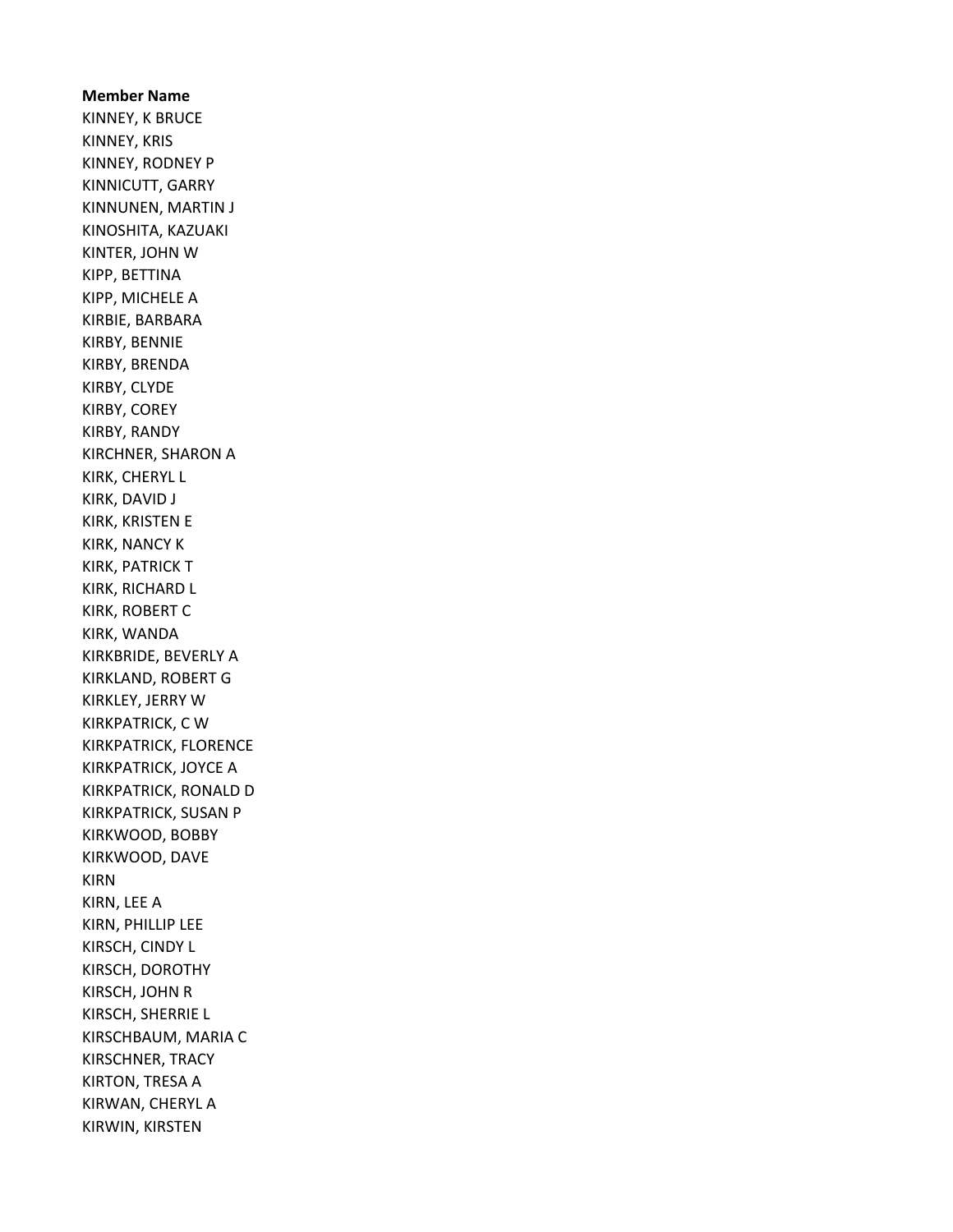Member Name KISER, FARON KISER, MILDRED T KISH KISH, EVELYN KISNER, LINDA C KISOR, DALLAS F KISSICK, WADE D KITAJI, GAIL KITCHEN, DANIEL KITCHEN, DAVID L KITCHEN, JACK KITCHEN, JANAAN KITCHEN, LESLIANNE KITSON, EDWARD D KITSON, THOMAS E KITTAMS, ROBERT C KITTREDGE, A BONNIE KITTRICK, MATTHEW KIYUTELLUK, DAVIS KIYUTELLUK, DOLLY KIZER, ROBERT E KJERA, BRIAN KJORVESTAD, HAL KLABUNDE, PAUL KLAMER, KENNETH KLATTE, NELLIE D KLAVAN, M ABE KLEE, ROBERT E KLEIDER, LESLIE D KLEIN, GORDON KLEIN, NIYOM KLEIN, ROBERT KLEINHUIZEN, JOHN KLEINSCHMIDT, DEBORAH K KLEMETSEN, H KLEMO, KEITH KLEMO, RANDY KLEPASKI, CHARLES J KLEPINGER, ROGER W KLER, CATHRYNE KLESMAN, NORRIS J KLETKA, FRED H KLEVEN, M R KLEY, JAMES P KLIMEK, W E KLINE, A KATHY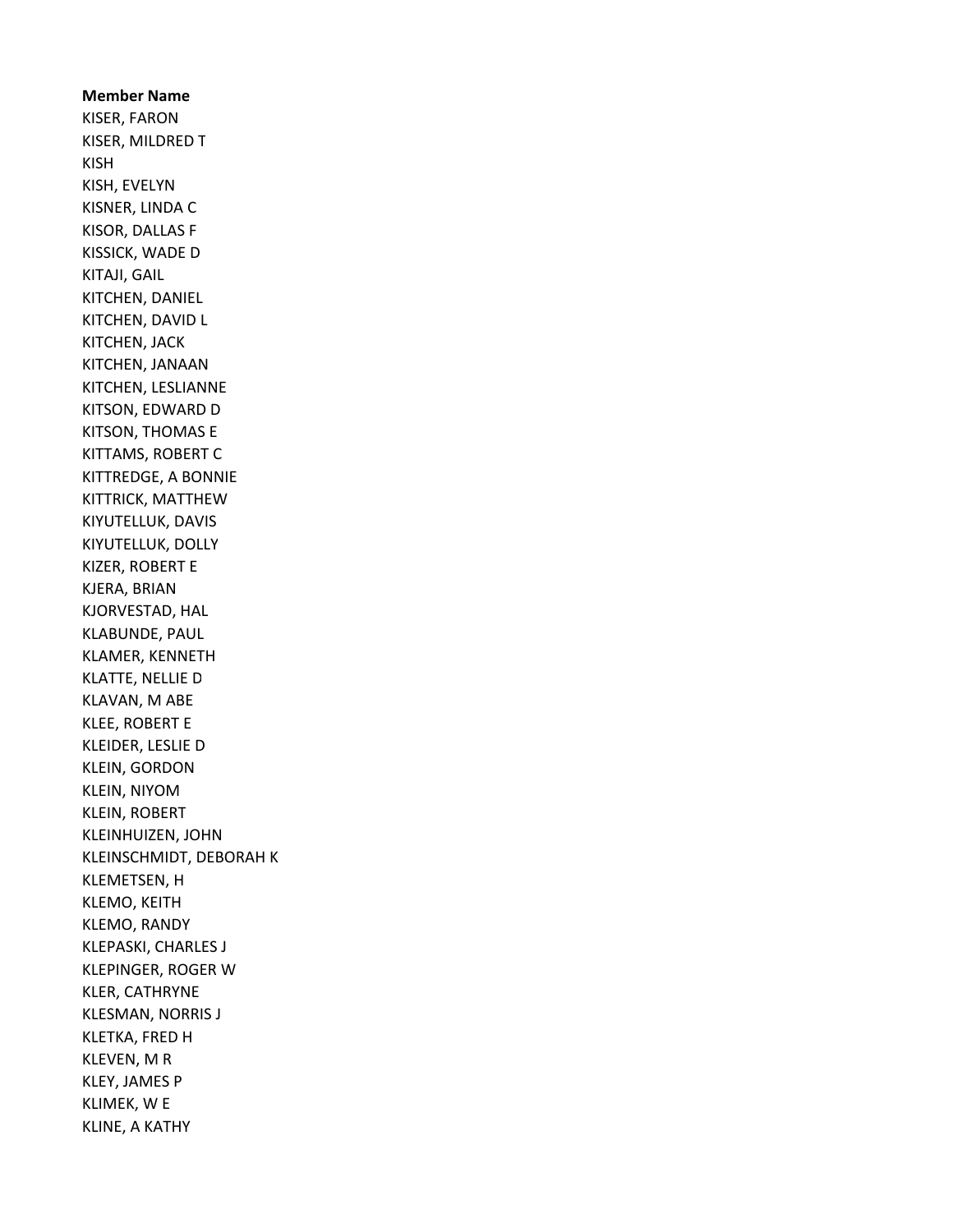Member Name KLINE, KAREN A KLINE, RICHARD H KLINE, WILLARD E KLING, COURTENAY KLING, R NANCY KLINGLER, J W KLOEP, CHRIS M KLOEP, DAVID P KLOEP, KATHLEEN D KLOEP, MARGARET P KLOEPFER, DARRYL KLOSIEWSKI, STEVEN P KLOSTER, DON KLOSTERMAN, DAVID A KLOTZ, ROBERT E KLOUDA, NAOMI WARREN KLUEVER, NANETTA R KLUG, DANIEL J KLUG, EDWARD KLUTH, IRENE KLUTH, STACY L KMIECIK KNACK, SANDEE G KNAKANEN NATIVE CORP KNAPP(TRUST), ALICE E KNAPP, ALISON D KNAPP, ARBA KNAPP, CONNIE K KNAPP, JAMES D KNAPP, LARRY E KNEEDLER, RICHARD A KNIAZIOWSKI, RJ KNICKERBOCKER, S L KNICKREHM, MATTHEW KNIEFEL, LOIS A KNIGHT, DENICE KNIGHT, DONALD R KNIGHT, DONNA L KNIGHT, GEORGIA KNIGHT, INA J KNIGHT, JACK D KNIGHT, JOHN A KNIGHT, KIRK KNIGHT, NANCY L KNIGHT, TIM E KNIGHT, TRACEY A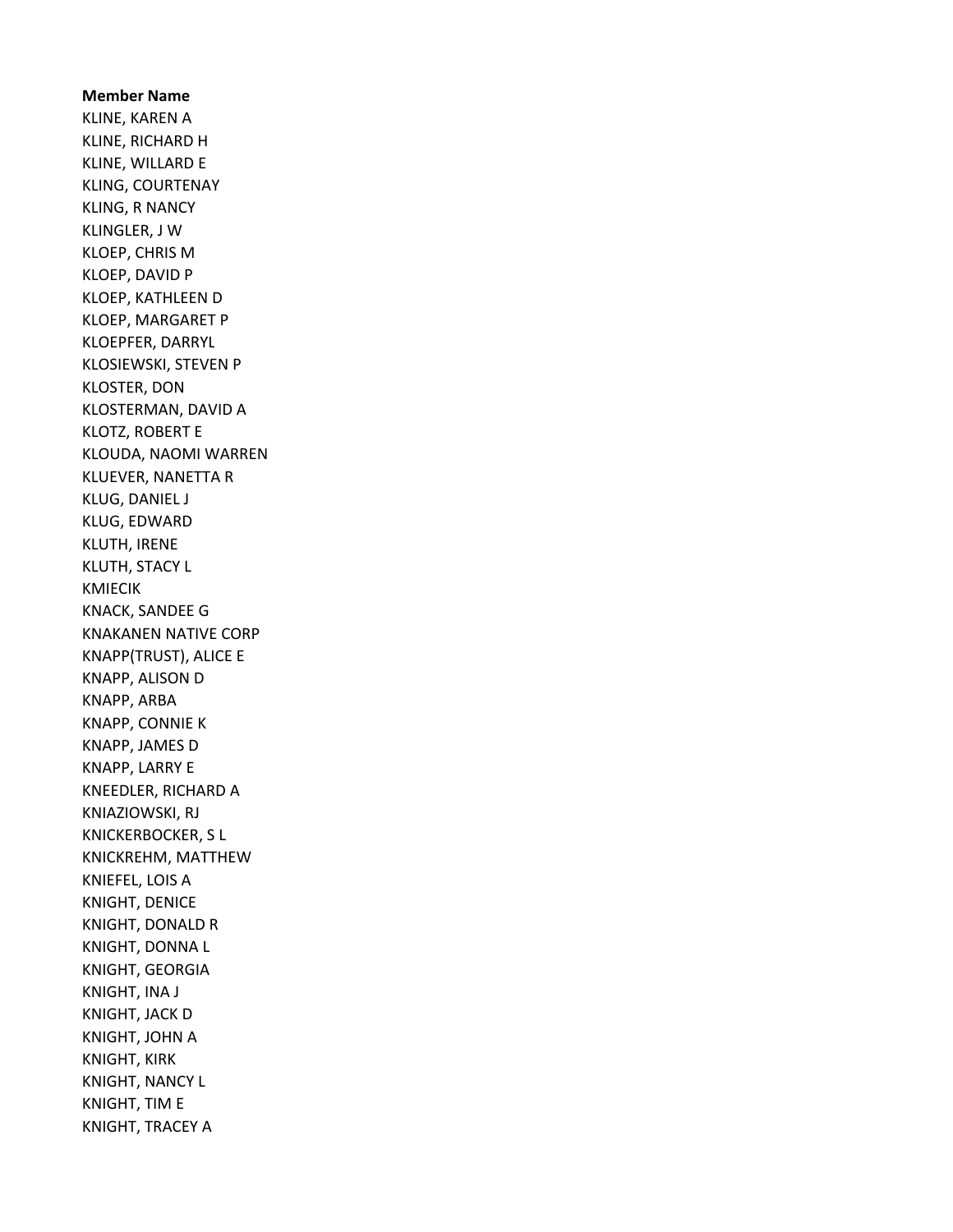Member Name KNIGHT, TRACY R KNIGHTEN, ELENA M KNIGHTON, CINDY KNIGHT-RICHARDSON, NORWOOD KNIGHT-RICHARDSON, SANDRA KNIK TOWING&WRECKING KNOBLE, JOHN KNOCK, DOUGLAS G KNODEL, KASSRINA KNODEL, MARIANNE KNOEDLAR, BRAYAN KNOEDLER, CASEY R KNOEDLER, TONY KNOLL, STEPHEN P KNORR ALASKA KNORR, R JOHN KNOTT, DAVID W KNOTT, DB KNOWLES, DAVID KNOWLES, FRED KNOWLES, HERSCHEL T KNOWLES, KATHLEEN KNOWLTON, ERIC KNOWLTON, LEROY E KNOWLTON, MADELINE KNOX, CANDEE K KNOX, DEAN W KNOX, JOHN D KNOX, PATRICIA D KNOX, RICHARD W KNUDSEN KNUDSEN, CHRIS KNUDSEN, R CHARLES KNUTSEN, CHARLENE L KNUTSON, NAVEN J KNUTSON, ROBERT J KNUTSON, SHIRLEY S KNUTSON, STEVE KO, KYONG KO, KYONG S KO, PATTY B KO, SUNG J KOBAYASHI, DIANE K KOBYASHI, MASAO KOCH, BRUCE D KOCH, GARY P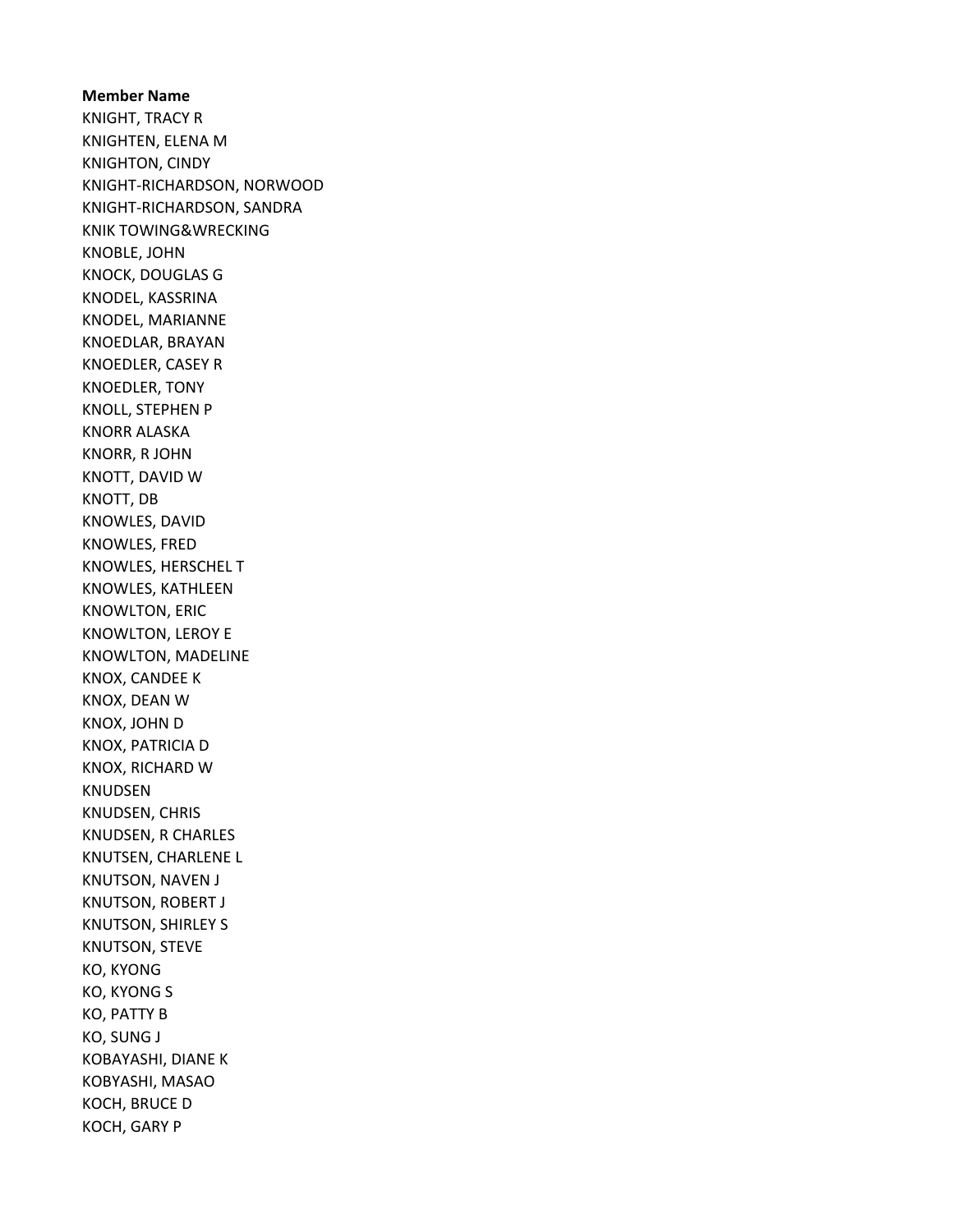Member Name KOCH, JACQUELINE E KOCH, MICHAEL L KOCHANUSKI KOCHUTIN, ANTHONY J KOCUR, G M KOCUR, LARRY E KOCUR, MARLENE FAYE KOCZENASZ, PHYLLIS A KODIAK MUSIC INC KODIAK OILFIELD HAULERS KOECHER, NELDA KOEHLER, KURT A KOEHLER, THOMAS KOELLER, SCOTT M KOENECKE, JAY V KOENIG, JOHN KOENIG, LINDA KOENIG, P TRISTA KOENIG, RUTH T KOESTER, WILLIAM F KOFFLER, JULIE A KOGELE, OTTO KOH, SOON KYU KOHANY, PATTY KOHLER, MICHAEL F KOHLHASE, BEA KOHNIAK, CANDY LEANN KOHOUT, THOMAS E KOIKE, MASAHIRO KOKOSZKA, TIMOTHY P KOLAR, JEAN L KOLASINSKI, CAREY P KOLB, J MARVIN KOLIK, JACKIE KOLKER, DAVID KOMAKHUK, H KENNETH KOMMER, BRAD KOMMER, RUSSELL KOMP, EDWIN J KOMPKOFF, NICK KONECKY, JANET KONEFAL, BOLESLAW KONIGSBERG, CHARLES KONKLE, DAVID KONRAD, GEORGE A KONTAK, ROBERT C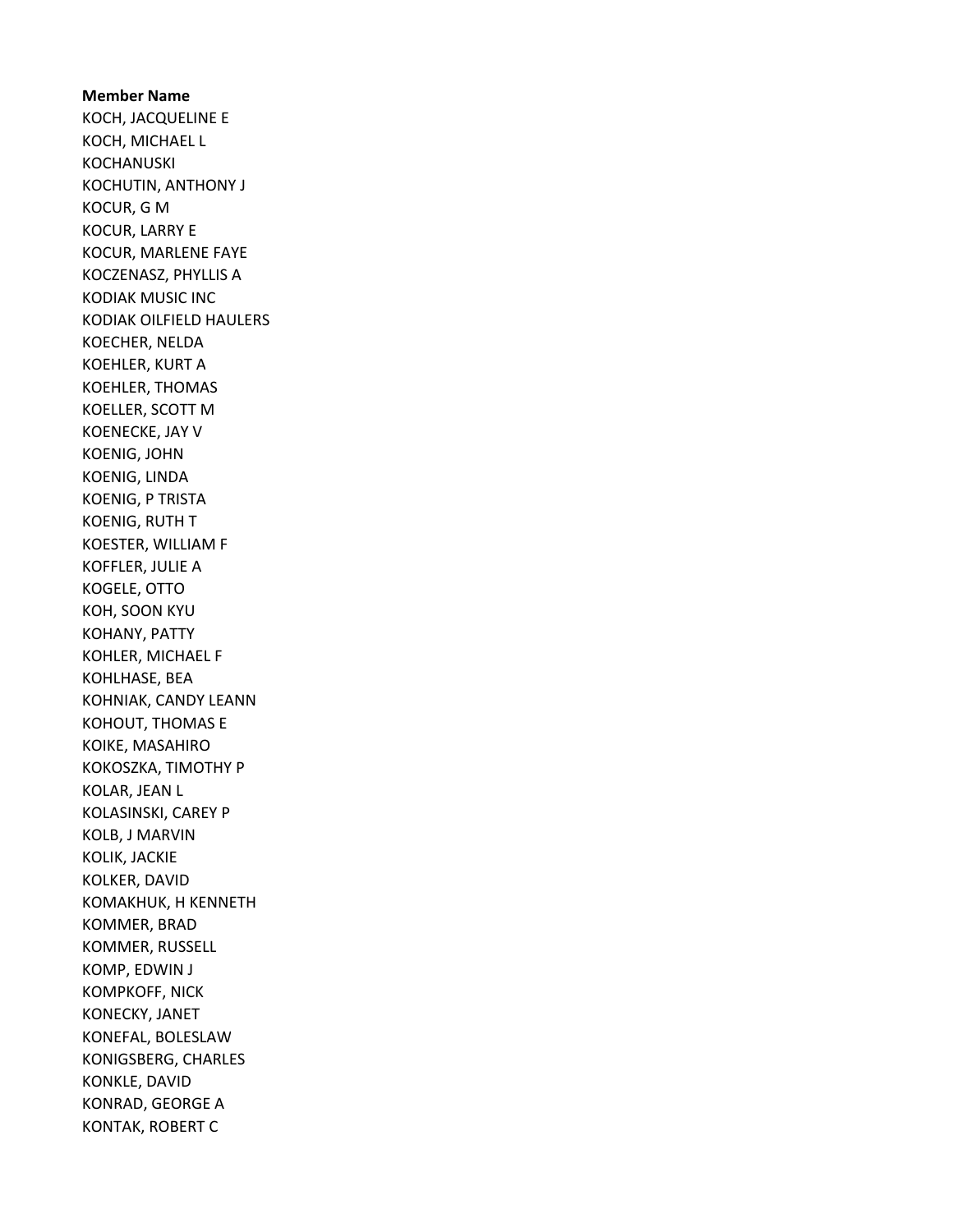# Member Name KONYOT, M SUSAN

KOOISTRA, JACQUELYN M KOOLS, JOE M J KOONS, LINDA D KOONTZ, DARRELL E KOONTZ, F FREDRICK KOOSMAN, ANDREW C KOPCZENSKI, ANDY C KOPCZENSKI, MARIE KOPECKY, DANA KOPIASZ, PATRICIA KOPIASZ, SHERRI D KOPP, CATHY L KOPP, MICHAEL E KORAL, DANIEL KORASKANA INC KORDZIEL, STEPHEN KOREN, CHERYL D KORMAN KORMENDY, JENNIFER KORN KORN, KAREN P KORNEGAY, GEORGE KOROBKIN CONSTRUCTION KORPI, ALAN A KORTIE, KATHI A KOSCHAK, MARILU E KOSEDNAR, JACQUELINE KOSINSKI, M JILL KOSKI, THOMAS J KOSLOSKY, KEVIN KOSMICKI, JEANNE M KOSOFF, JACQUELIN J KOSS, JOHN J KOSS, TRACY L KOSTEN, CHARLES R KOSTINER, ERIC A KOTALIK, JENNIFER L KOTILA, SM KOTTRA, GAIL B KOTTRE, SANDRA A KOTZIAN, DAVID F KOUNOVSKY, ALISA KOVACH, KEVIN D KOVAL, JOHN G KOVAL, PC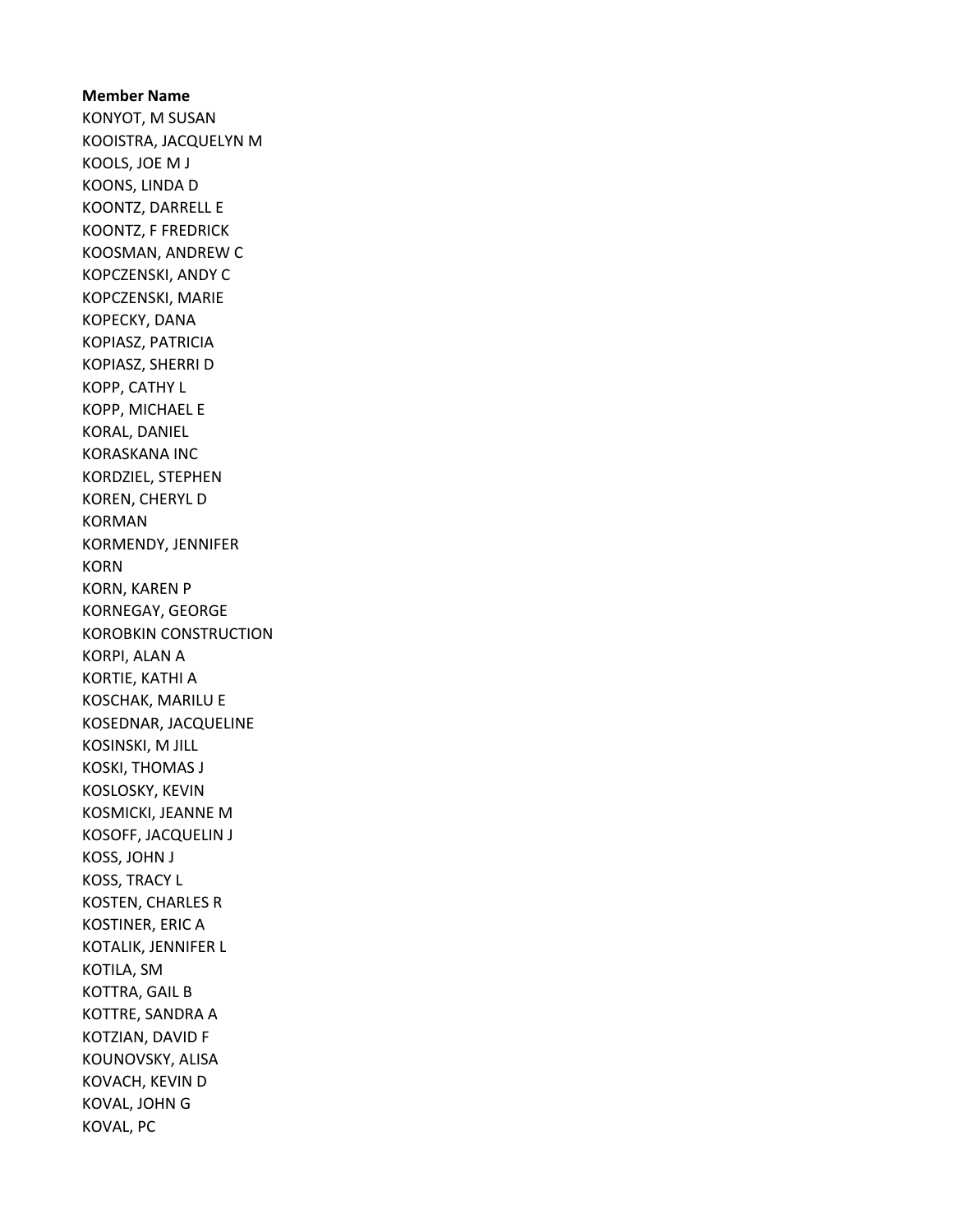Member Name KOVARIK, BARBARA PIERCE KOWAL, BOB KOWALESKI, ANN MARY KOWALKE, RANDALL KOWALSKI, JANET L KOWALSKI, W RICHARD KOWCHEE, BARBARA KOWUNNA, BESSIE KOZELISKY, MARK A KOZLER, ROBERT KOZLOWSKI, RAE B KRAAKMO, KAARE KRAFT, ALAN KRAFT, KATHLEEN KRAGERO, CURT KRAKOWSKI, RICHARD KRAMER, ALLEN J KRAMER, JUDY MAE KRAMER, KURT A KRAMER, THOMAS K KRANK, HUGH L KRANZ, BARBARA KRANZ, CYNTHIA/ANTHONY KRAPF, JOHN W KRAPP, RYAN S KRASNOWSKI, PAUL KRATS, DAVID KRATSAS, JANE A KRATTLI, MARC KRAUS, HEIDI KRAUSE KRAUSE, JAMES KRAUSE, KAY M KRAUSE, MARY LOU KRAVETZ, GLADYS K KRAWIETZ, THOMAS E KRCMARIK, PATRICIA KREBS, BRIAN E KREGER, RICHARD C KREH, RONALD W KREILKAMP, J FITZGERALD KREISLER, CHAD KREITEL, SHERY KRENIK, THOMAS KRESGE, MARK KRIER, JAMES J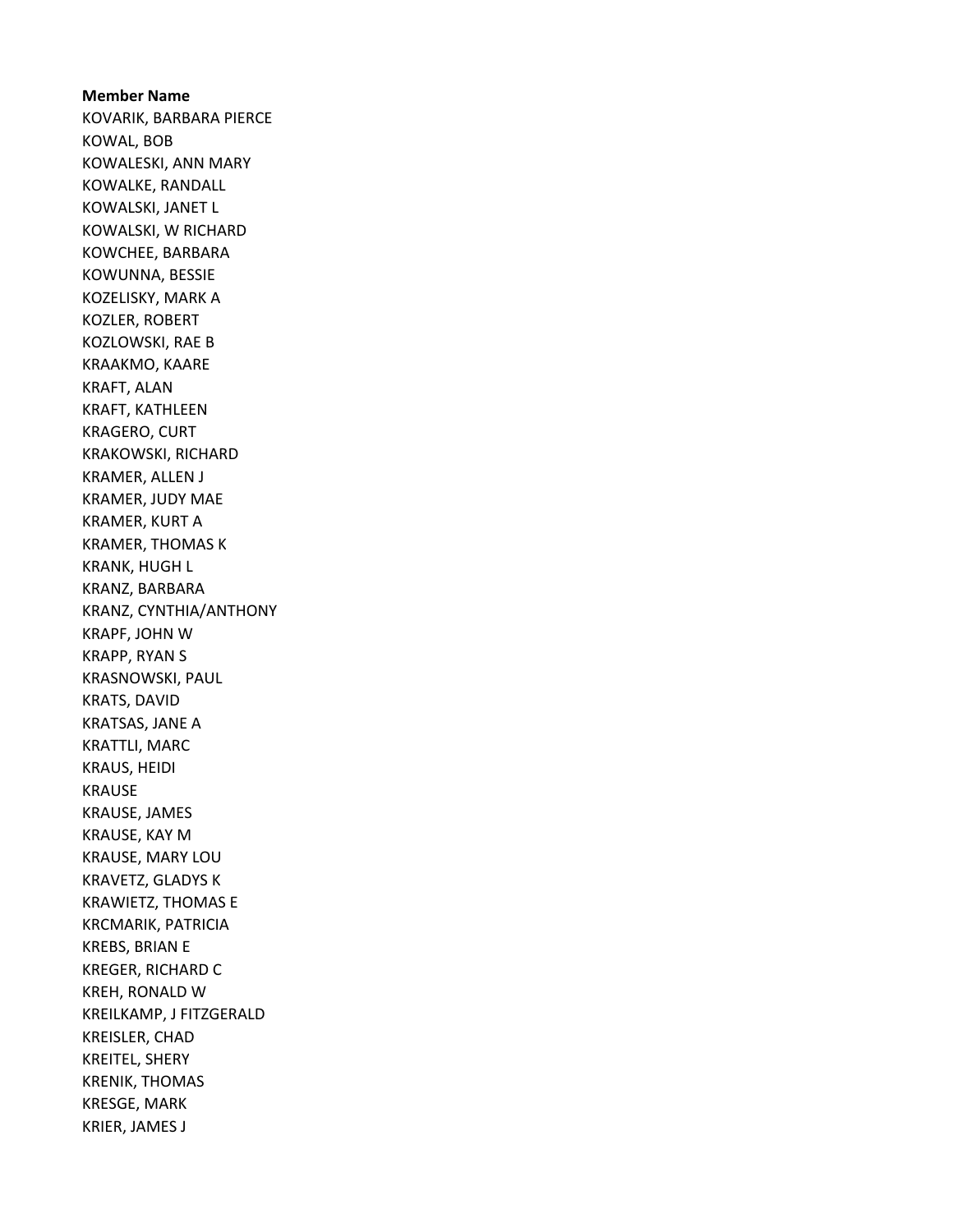Member Name KRIER, WENDY KRIETER, ALFRED E KRINGLIE, SHAUNA B KRINGLUND, DONALD J KRISCHUK, SCOTT H KRISTICH, MARGARET S KRISTOVICH, BROOK B KROCHTA, GREGORY KROGH, SHELLEY SMITH KROGMAN, MARK A KROME, JAMES R KRONBERG, L RICHARD KRONBERGER, C JOHN KRONE, DOLLY HOWELL KROPLA, DIANE E KROSS, CAROL J KRSNAK, DEVIN KRUEGER KRUEGER, MICHAEL E KRUEGER, PAULA KRUG, SANDRA KRUGER, HANS KRUGER, JUDITH H KRUKOFF, DIANA KRULJAC, MICHAEL J KRUMAL, KEN KRUMANAKER, ED KRUMM, JEAN M KRUSE, DAN KRUSE, E SUSAN KRUSE, NANCY A KRUSE, NANCY E KRUSE, RICHARD J KRUSE, ROBERT T KRUZEL, PETER KRYWANIO, MARY L KRZEMINSKI, TADEUSZ KRZYSIK, JAMES F KSIAZKIEWICZ, CHERYL S KU, CHA KUBA, DEBRA L KUBALL, MICHAEL G KUBB, H D KUBENA, PAUL C KUCHTA, KATHIE KUCKENS, BEVERLY M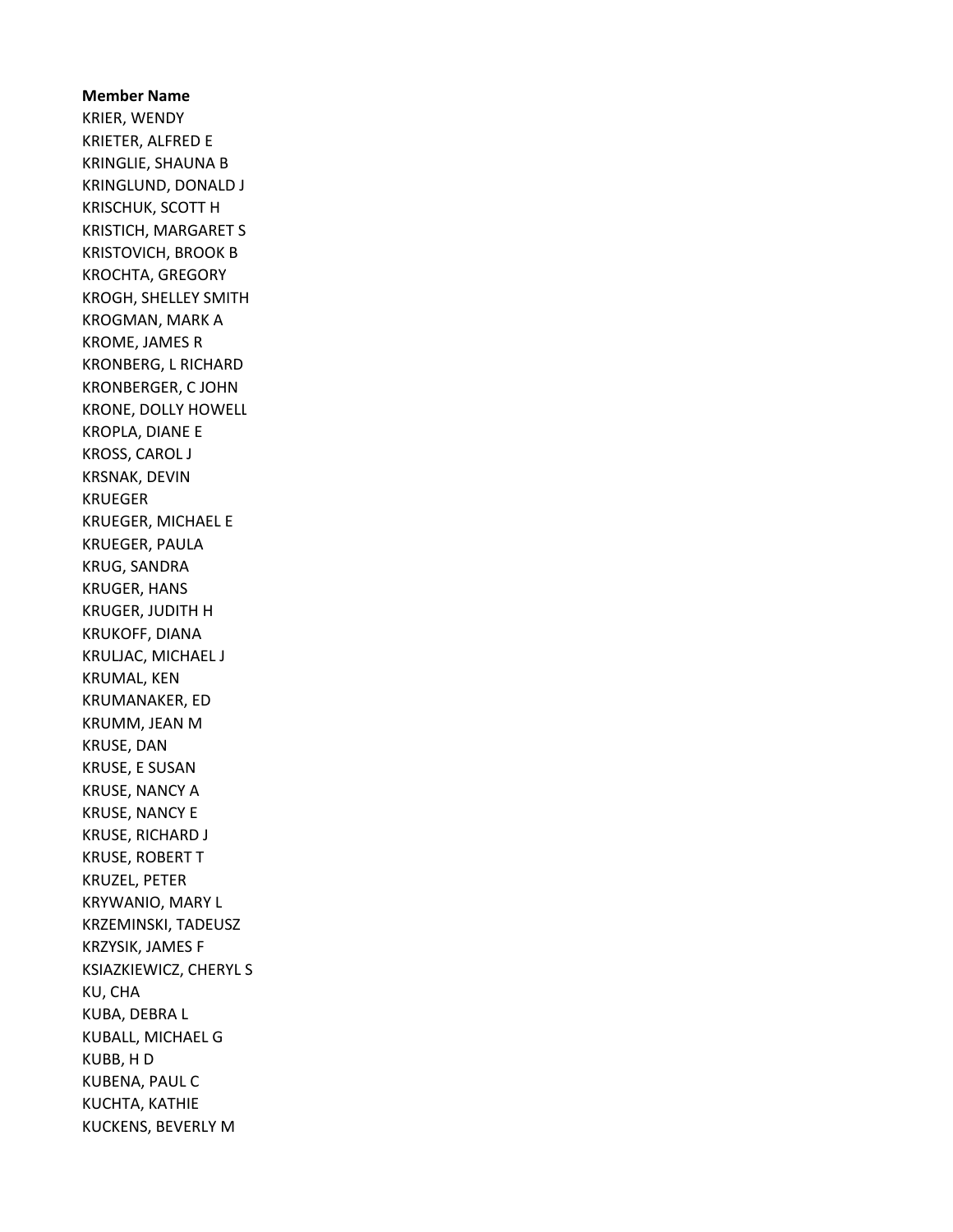Member Name KUCZMARSKI, JOAN KUDRLE, ALBERT KUEHN, CLARA M KUEHN, MARK KUEHN, WINDELL L KUEMERLE, DARYL P KUEMERLE, PAT M KUEST, DIANA L KUGLER, HARRY W KUGLER, SUZETTE D KUHN, DANNY V KUHN, HARRY A KUHN, KAREN LEE KUHNS, KENNETH L KUHNS, SAM KUK, KIM B KUKLA, UNNA P KULA, RICHARD KULAC, STEFANIE A KULAS, SALLY KULASZEWICZ, ANNE KARI KULAWIK, MARY KULETA, JUDITH KULTALA, TERRY KUMPULA, SHEILA M KUNKLE, DEBORAH A KUNKLE, JANICE M KUNKLE, JOHN A KUNKLE, MICHAEL KUNTZ, P JAMES KUNTZ, SUSAN P KUNZI, ROBERT A KUPECZ, JULIE A KUPER, C BARBARA KUPHALDT, ELLEN M KUPIHE, GEORGE K KURKA, DONNA KURNIK, SUZANNE M KURPIUS, GARY KURTH, MICHAEL E KURTZ, CARLYLE KURTZ, GERALD B KURTZ, JOHN M KURTZ, KATHY M KURTZ, KRISTEN M KURTZ, PATRICIA M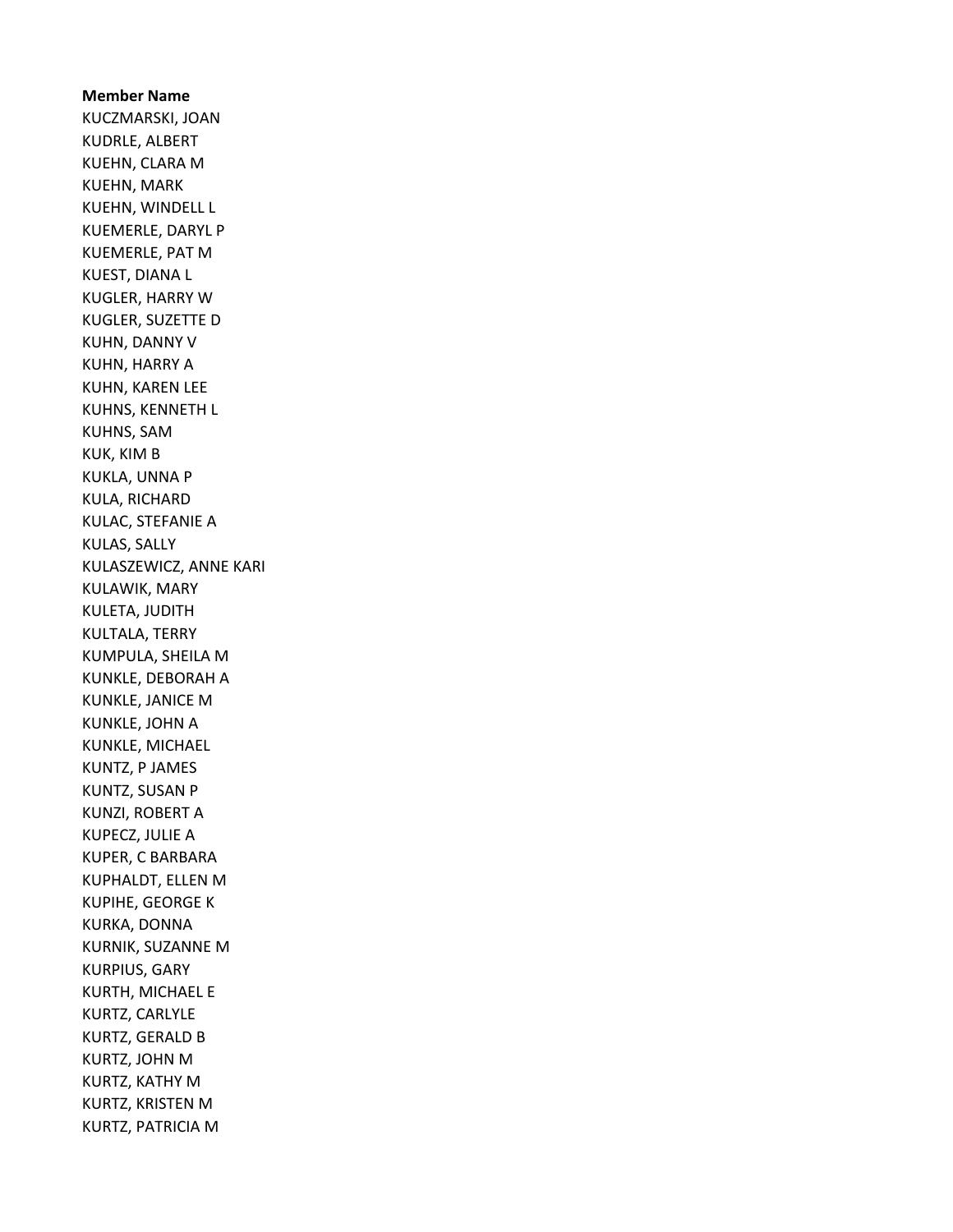Member Name KURTZMAN, OMA L KURZ, JOHN E KURZ, WILLIAM D KUSCHE, PEGGY KUSH, PJ KUSMIDER, AMY M KUSMIDER, CHARLES R KUSMIDER, JOYCE KUTCHER, PEGGY KUTIL, JANET KUTSCHEID, JANE R KUYKENDALL, DALE E KUZAKIN, CONSTANCE KVARSTEN KVASAGER, K MELODY KWAK, YON H KWON, SON HO KWON, SON K KYLE KYLE, DOUGLAS KYLE, L DAIRON KYLE, LINDA S KYLE, SAMUEL KYLER, B DIONNE KYLOOK, VERNON KYRIAS, LOUISE D KYTE, THOMAS KYTLE, RICHARD A KYTTLE, WILLIAM M KYZAR, JANE L & C PROPERTIES LABELLA, JOHN LABNO, LORENZEN DUNHAM LABONTE, SHAWN LABRIE, ROGER LACAILLADE, MARY M LACAU, LAWRENCE J LACEY, BRIAN C LACEY, JEFF LACHANCE, DOROTHY LACK, JAMES A LACKEY, CONRAD E LACKIE, SCOTT LACOSS, DONALD W LACOSTA, E MARANATHA LACOSTE, THEODORE A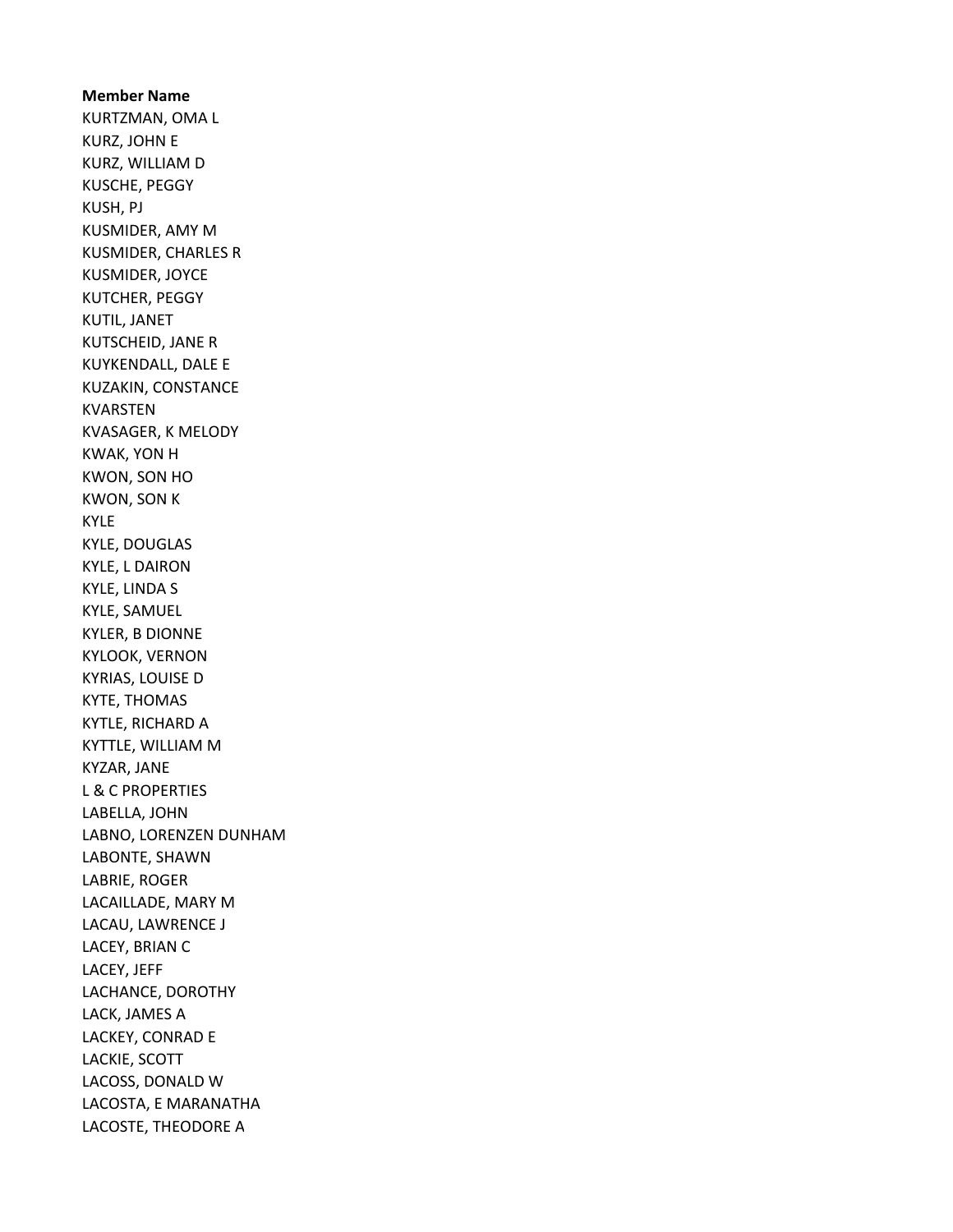Member Name LACROIX, CAROL LACY, HARRY A LADD, RALPH LADENTHIN, SHELLY LADRIDO, ELIZABETH LADRIDO, IRENIO LADRIDO, ROGELIO LADUE, JOE RICHARD LADUKE, A PAMELA LADWIG, LINDA M LADYMAN, GEORGE LAFE, MILINDA C LAFEVER, KENNETH R LAFFERTY, CHRISTINA C LAFLAMME, JAMES M LAFLIN, MARY ALICE LAFOREST, ANDREW LAGADI, DAVID LAGARCE, LOIS LAGARDE, PAM LAGASSE LAGE, BETTY LAGESON, ALLAN L LAGOD, RICHARD L LAGOW, EDWARD T LAGRONE, BLAKE LAHAIE, DAN LAHDENPERA, KAY V LAHNUM LAHNUM, A E LAHNUM, LANE D LAHNUM, SANDRA LAHONDA TRAILER COURT LAHTI, ALAN LAHTI, TAIMI LAIDLAW TRANSIT INC LAINE, JOYCE E LAING, KATHLEEN F LAING, KATHY LAIRD, JOSEPH H LAIRD, LEONARD LAIRD, ROXANN LAIRD, THOMAS E LAKE O HILL HOMEOWNR ASSN LAKE SPENARD BAPTIST CHURCH LAKE, CYNTHIA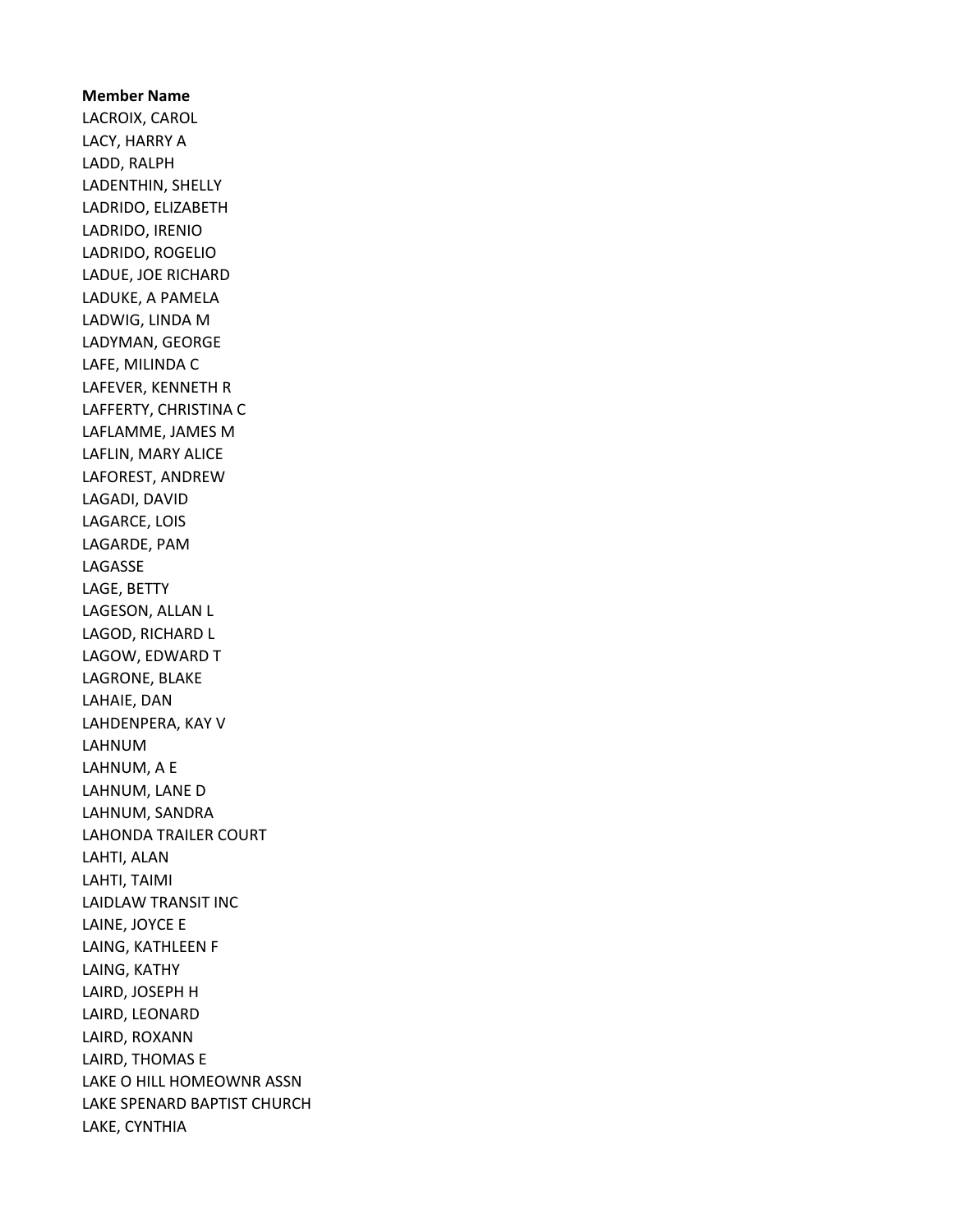Member Name LAKE, GINGER S LAKE, KELLY A LAKE, KELLY SUE LAKE, RICHARD LAKIN, MARY LAKINS, GOLDIE P LALIME, PAUL LALLY, TAMMY K LAM, SIK W LAMAN, TERRI G LAMAR, THEODORE LAMARR, CARL LAMAY, CLARENCE E LAMB, DAVID C LAMB, JANE L LAMB, JULIE ANN LAMB, MARGARET JEAN LAMBE LAMBE, BERNARD LAMBERSON, LINDA LAMBERT, BRUCE R LAMBERT, CHRISTINE LAMBERT, DONNA R LAMBERT, ERNEST M LAMBERT, GEORGE J LAMBERT, ROBERT G LAMBORN, DAVID G LAMBOY, EDWIN R LAMKIN, BOBBY LAMMOT, TED R LAMONS, SHERRIE B LAMONT, DAVID J LAMONTS LAMOTHE, WILFRED M LAMOTTE, GARY J LAMOUREUX, CHRISTINE LAMOUREUX, MARILU LAMPEN, DAVID A LAMPERT, TODD M LAMSON, EARL LAMSON, F JOHN LANAHAN, CONNIE LANCASTER, FRED A LANCASTER, KHRYSTAL LANCASTER, L D LANCASTER, MAGGIE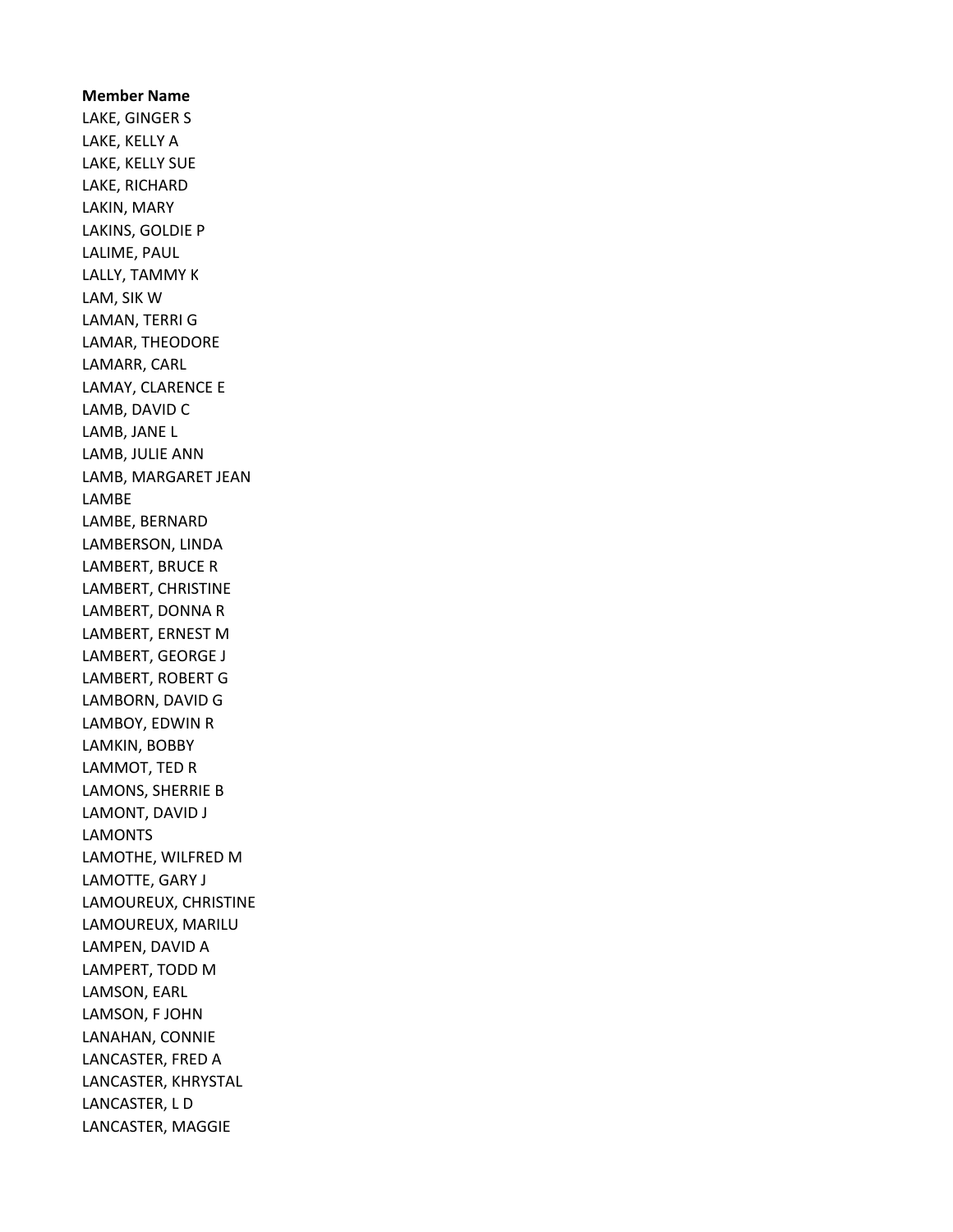Member Name LANCASTER, MURIEL JEAN LAND, ALFRED M LAND, JUNE M LAND, KERRY LAND, LARRY E LANDEIS, BERNARD LANDER, KATY SU LANDER, TODD A LANDER, WILLIAM K LANDEROS, TONY LANDERS, BOB LANDERS, F R LANDERS, KEITH LANDERS, MARGARITA S LANDIS LANDIS, KATRINA LANDIS, PAUL LANDIS, TERRENCE P LANDLORD, TAMMY LANDMAN, JAMES K LANDRESSE-THIOLET, GAYLE S LANDRUM, DENISE M LANDRUM, RICHARD S LANDRY LANDRY, BRIGITTE LANDRY, BRUCE P LANDRY, LAWRENCE LANDSTROM, GARY K LANDT, ALYA S LANE, DEBORAH LANE, EILEEN M LANE, JAMES C LANE, MICHAEL S LANE, ROBERT A LANE, ROBERT H LANE, TERRY LANE, THERESA L LANELL INC LANEY, PAM LANG, ELSIE LANGDON, CAROLYN L LANGDON, PATRICK S LANGDON, THELMA P LANGDON, VICTOR LANGE, DANIEL W LANGE, MARIE I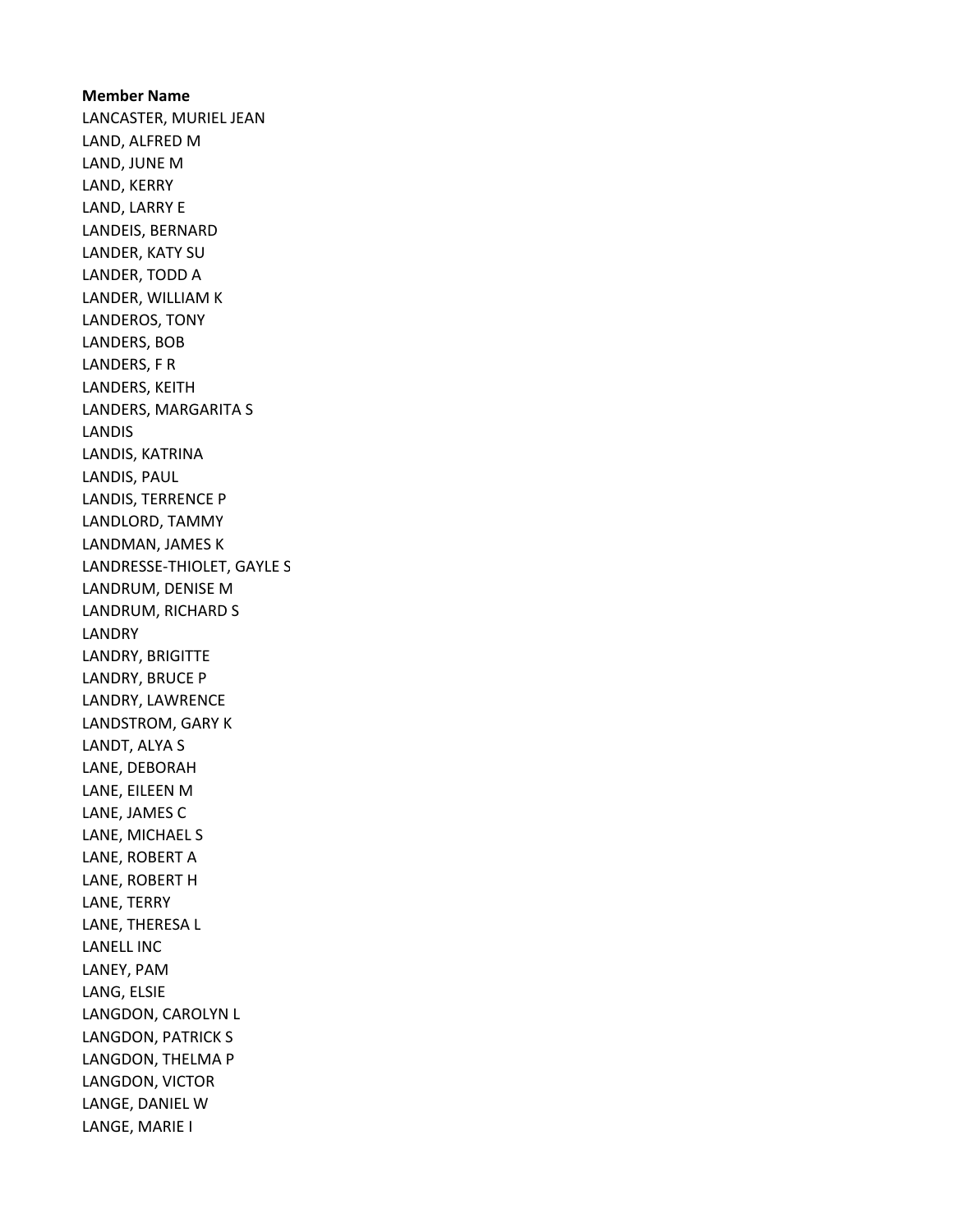## Member Name LANGEFELD, GUENTER H LANGEVIN, JEAN MARIE LANGFORD, JEFFREY S LANGFORD, JILL M LANGI, SIONE M LANGLEY, WALTER LANGLIE, MARK LANGLOIS, C MARTIN LANGMAN, KEITH LANGOWSKI, PAMELA LANGSDORF, ROBERT G LANGSETH, LEIF ERIC LANGSTON, ARTIE LANGSTON, DENNIS LANGSTON, MARVIN C LANGTRY, ANDREW LANIER, ANNE P LANIER, JUDSON LANIER, KATHLENE LANNIGAN, BRUCE K LANNING, GARY E LANPHEAR, JERRY D LANPHEAR, ROSS LANPHEARE, CATHY J LANSDALE, BRIAN LANTERO, PAUL V LANTRIP, GORDON LANTZ, DANIEL D LANTZ, JEAN LAPALM, MARK LAPE LAPHAM, B ROBERT LAPLANT, DANIEL LAPLANTE, BRENDA LAPLANTE, PETER LAPLANTE, PETER J LAPLANTE, TIMOTHY B LAPP, GEORGE A LAPRADD, DONALD E LAPRISE, ROBERT LAPSLEY, SOLVEIG W LARABEE, LAURA LARANE-GOERIG, GAYE LARD, WHITNEY LARET, PAMELA J LARGE, DEREK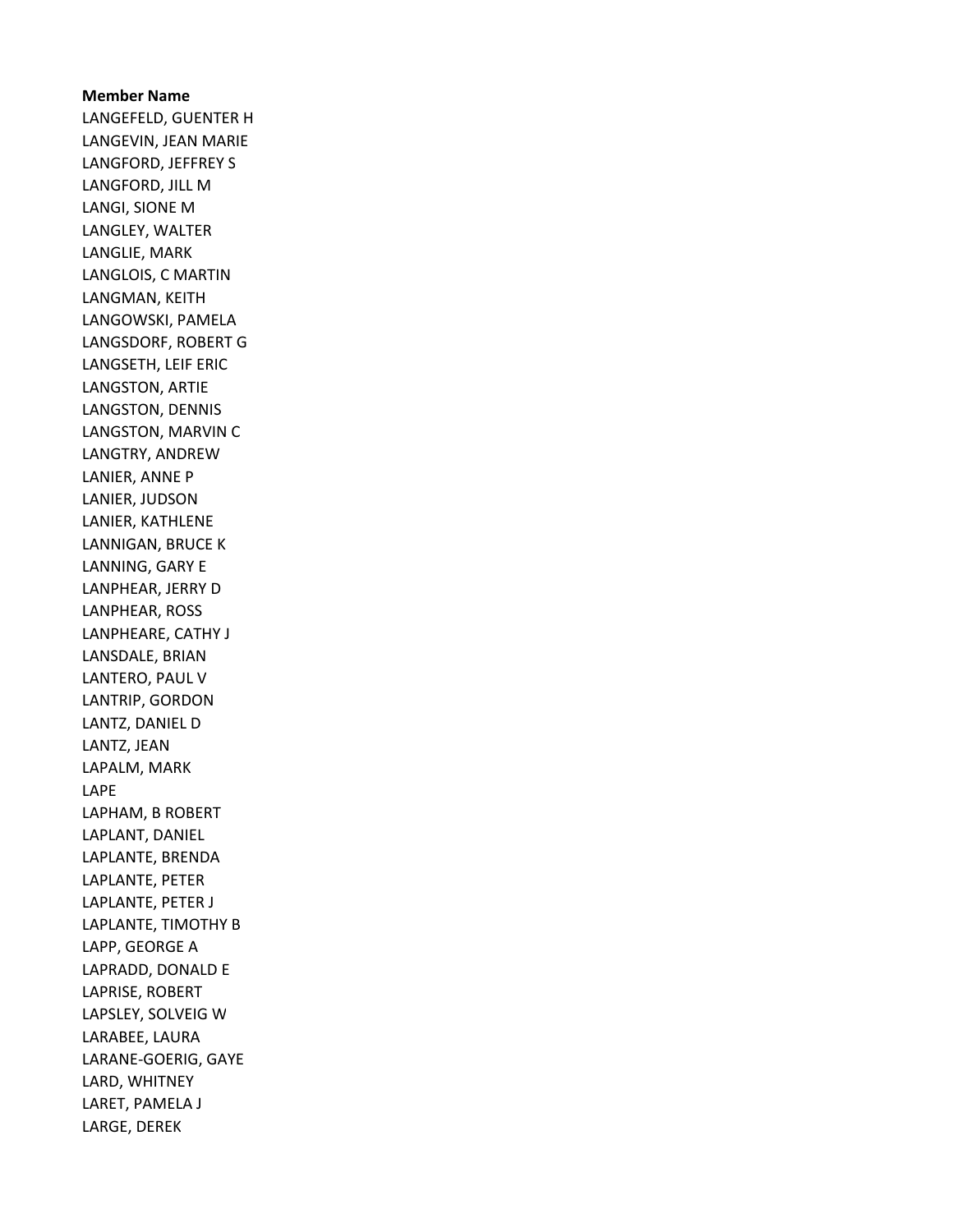Member Name LARGE, PATRICK T LARGENT MITCHELL, TRUDI LARIONOFF, FLORA J LARIOS, MELVA LARIS, STEVEN LARIVIERE LARKIN, TAMARA K LAROCHE, DENNIS LARONGE, JULIE LAROQUE, L E LAROSE, DAVID R LAROSE, R MARC LAROUCHE, LISA L LAROUCHE, RICHARD LARRISON, RAY LARROQUE, ROBERT H LARRY SHORETT TRUST LARSEN, DELORES LARSEN, IDA LARSEN, JACK W LARSEN, LEIF LARSEN, MARIA K LARSEN, PHILLIP R LARSEN, ROSLYN A LARSEN, TERRI LARSEN, VERONICA CHRISTIE LARSON LARSON, ADA E LARSON, ALBERT O LARSON, BERNARD LARSON, BRIAN LARSON, D W LARSON, DANIEL/MIKI LARSON, DEBBIE LARSON, DOROTHY L LARSON, DUANE E LARSON, ELIZABETH G LARSON, G ALAN LARSON, GORDON THOR LARSON, JIM LARSON, JOYCE P LARSON, JUDY E LARSON, KIMBERLY LARSON, LAUREN E LARSON, LENDAL LARSON, MARIA E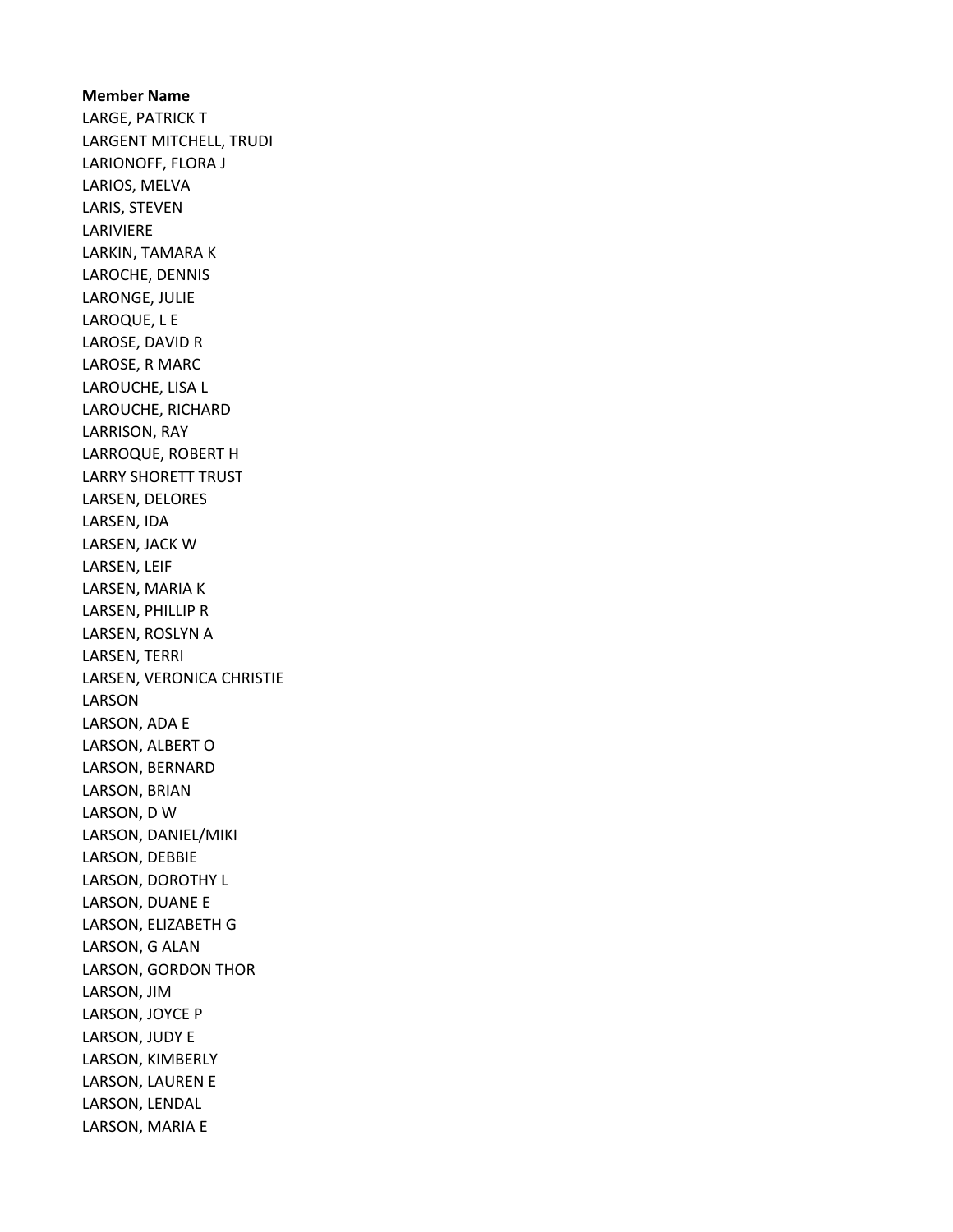Member Name LARSON, SHAWNA M LARSON, STEVE D LARSON, STEVEN C LARSON, VINCENT K LARUE, BLAKE LARUE, W DEAN DEBRA LASCHE, JAMES R LASCHOBER, DAVID LASELLE, JULIA MAE LASH, A DANIEL LASKY, GRACE LASTER, DORIEN A T LATCHEM, RAYMOND R LATHAM, CHRISTI J LATHAM, JOYCELYN LATHAM, NORA LATHAM, SHANNA L LATHAN, EFFIE A LATORRE, CHRISTINE S LATORRES, CARLOS DE LATTIMORE III, AARON C LATTYMER, LAWANA LAUB, JAY M LAUBENSTEIN, JOHN L LAUDON, CAROLAN M LAUFER, KENNETH S LAUGHEAD, SANDRA L LAUGHLIN, ANDREW S LAUGHLIN, CARVEL A LAUGHLIN, KEITH LAUGHLIN, RICHARD W LAUGHLIN, ROBERT D LAUGHLIN, ROBT D LAUGHMAN, LARRY LAUNER, ALFRED H LAUNIUS, DAVID LAUNIUS, LORNA LAURANCE, JENA LAURIN, RUSSEL F LAURIN, WENDY LAURION & WEDDEL LAUSER, ROSE MARIE LAUSTERER, VAN T LAVALLE, BARBARA A LAVEAN, JEANNE A LAVENDER, JAYME-CHRISTINA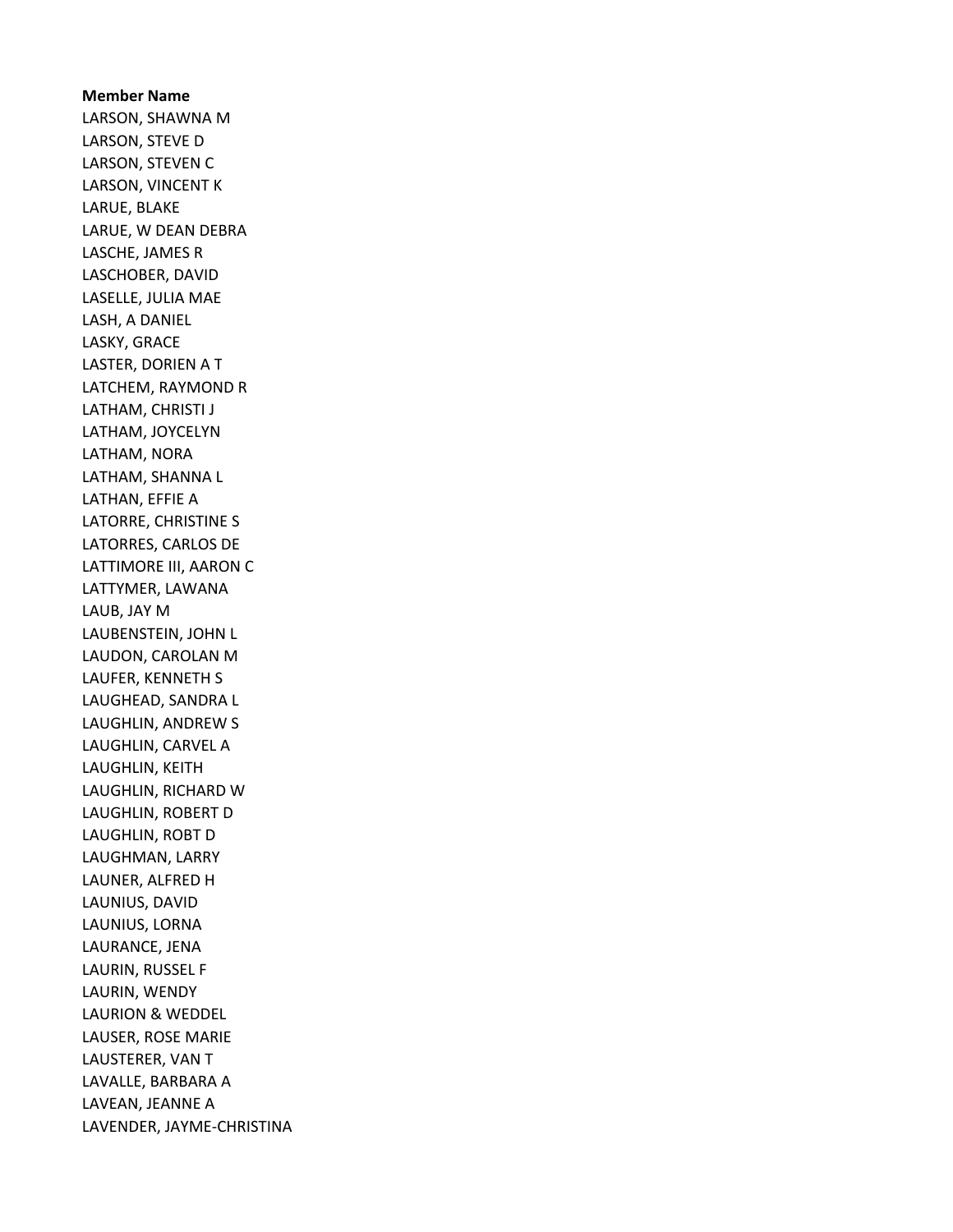Member Name LAVENDER, JOSEPH A LAVERDURE, FLOYD L LAVEY, AUSTIN L LAVIGNE, GERTRUDE E LAVINE, PATRICK LAW, ALEX H LAWAL, AKANNI S LAWLESS, CRYSTAL A LAWLOR, HARRIET M LAWRENCE INTL INC LAWRENCE, ALICE LAWRENCE, DONALD R LAWRENCE, IVAN E LAWRENCE, JODI LAWRENCE, LINDA LAWRENCE, MARGARET L LAWRENCE, MARY JO LAWRENCE, MEGAN LAWRENCE, NANCY J LAWRENCE, SCOTT LAWRENCE, VIRGINIA R LAWRENCE, WELTON L LAWRENCE, WILLIAM B LAWRENCE, Z R LAWRENZ, RICHARD LAWS LAWS, ROGER LAWSHE, JOANNA LAWSON LAWSON, CAROLE M LAWSON, DAVID B LAWSON, GLORIA C LAWSON, IVAN R LAWSON, JACK C LAWSON, JAMES LAWSON, JAMES M LAWSON, JC LAWSON, S MARY LAY, DREW LAY, MARLENE S LAY, STEPHEN K LAY, WILLIAM G LAYTON, JOHN R LAYTON, RODNEY A LAZY MT LAND CLUB LDS ANCHORAGE STAKE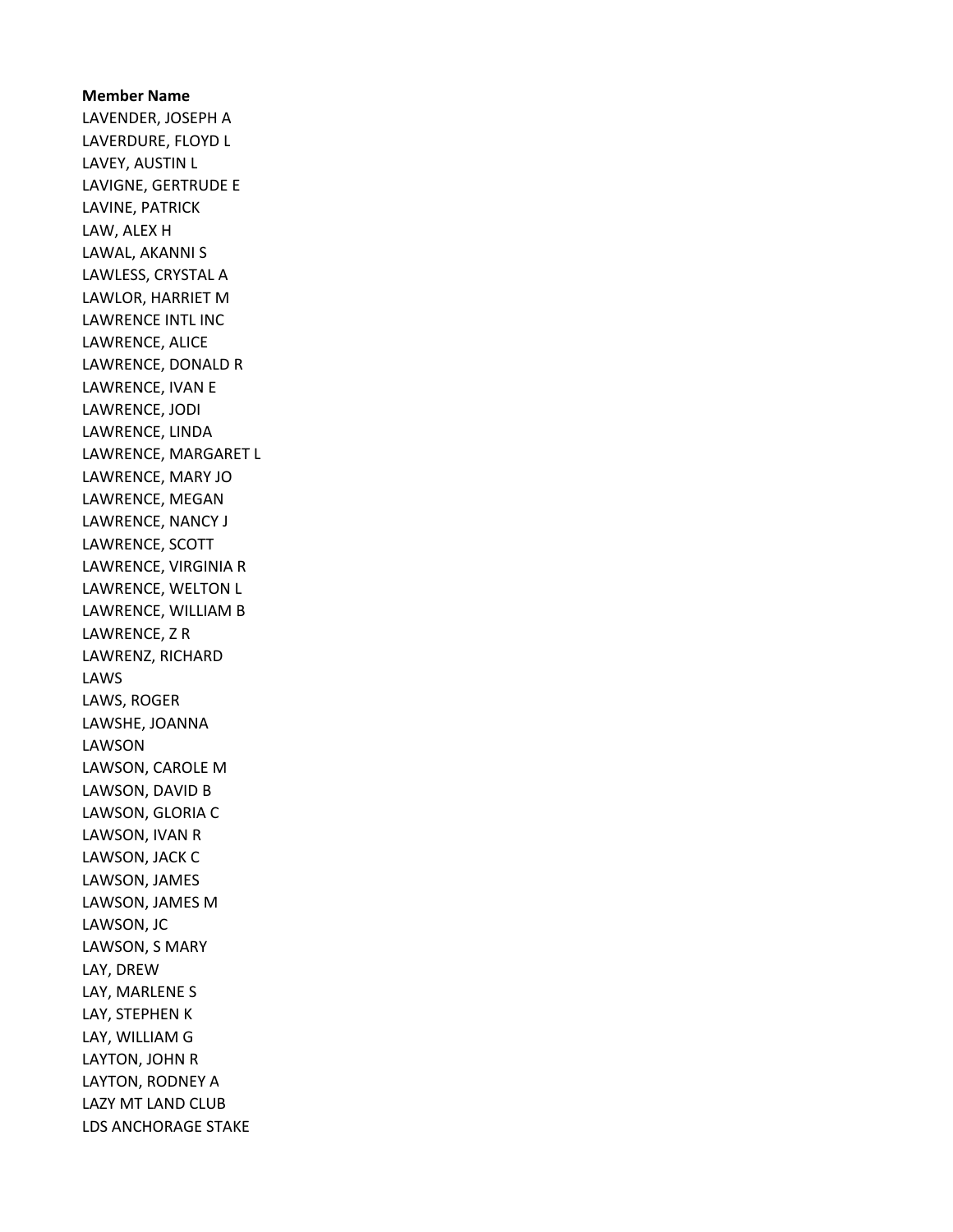Member Name LE, DEBORAH DAVID LEACH, KAREN J LEACOCK, RAINY LEADBETER, ANTHONY S LEADER FEDERAL BANK LEADERSHIP EXPER INTL LEADMAN, BRENDA LEADMAN, LORI LEAHY, COLLEEN P LEAHY, TIMOTHY J LEAKE, LEE LEAL, DANTE A LEAMY-HEDBURG, MARION LEAR, VIOLA ANNA LEAS LEASURE, BRUCE W LEAVER, DONALD C LEAVITT, JEFF LEAVITT, ROBERTA J LEBARON, MARGARET LEBBON, DOUGLAS A LEBLANC, BOBBY J LEBLANC, CECILE LEBLANC, DANIEL B LEBLANC, GERARD LEBOEUT, JASON M LEBRELL, VIVIAN M LECHNER, SONYA LECKIE, LEMINDA LECKLIDER, BOB LECLAIR, L EMMA LECOMPTE, MARY E LECORCHICK, BENJAMIN J LEDBETTER, ESTELLE K LEDBETTER, FREDERICK W LEDDY, AIDEN LEDDY, THOMAS W LEDGERWOOD, HELEN LEDOUX, CORINNE LEDOUX, FAYE B LEDOUX, JACQUELINE LEE LEE, ALLEN LEE, ANGELA LEE, BEVERLY J LEE, BYUNG OUK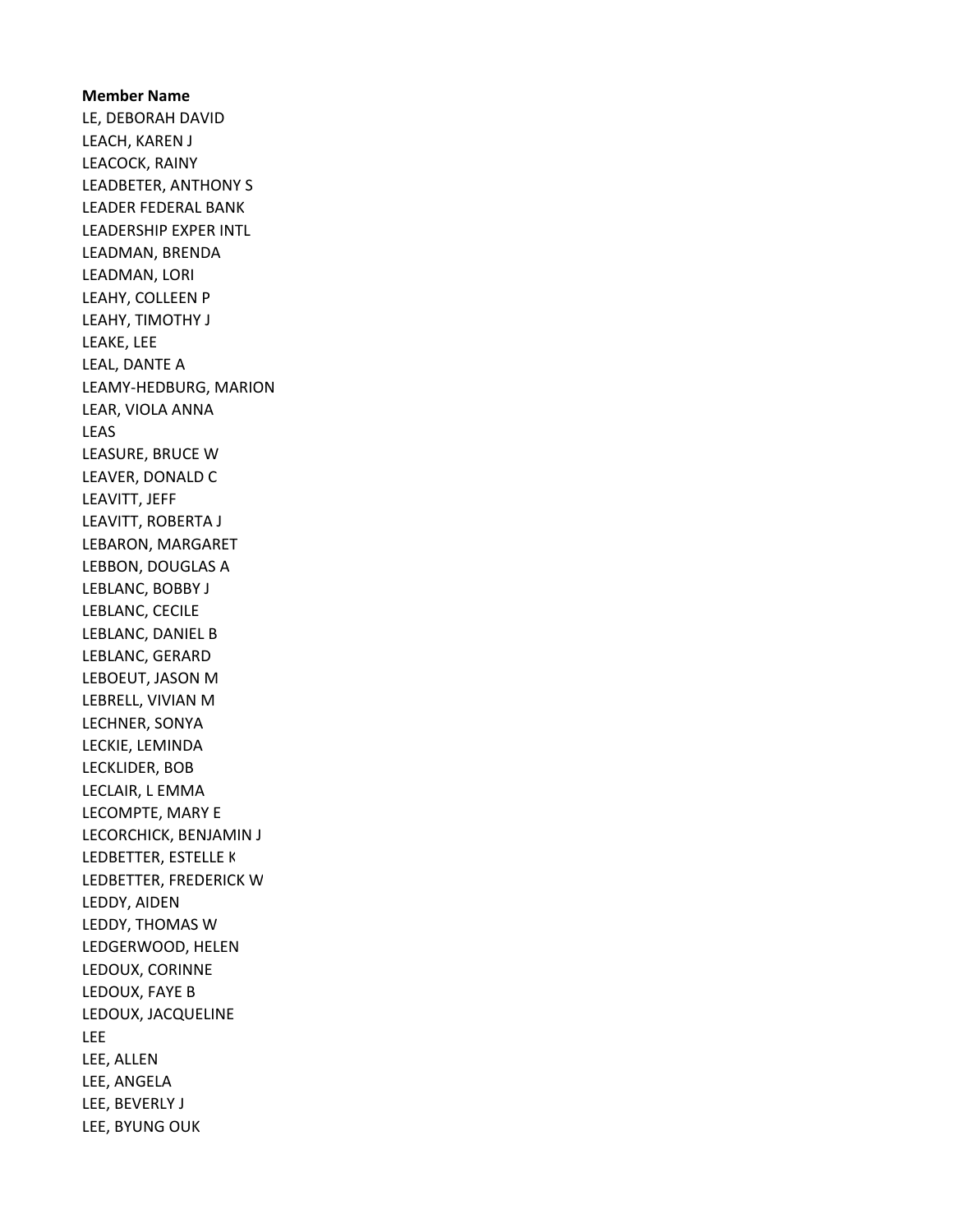Member Name LEE, C ALBERT LEE, CHANJOO P LEE, CHARLES LEE, CHARLES D LEE, DEBORAH A LEE, DIANE M LEE, DIXIE J LAHAIE LEE, EDNA G LEE, ERLING LEE, EVELYN LEE, F EUNELA LEE, FAI LEE, FRANCES E LEE, GARY LEE, GUN GOO LEE, HAROLD R LEE, HELEN A LEE, HYE S LEE, HYEKYONG C LEE, I H LEE, INEZ LEE, JACKLYN LEE, JAMES LEE, JANET LEE, JANG H LEE, JASON LEE, JEFF LEE, JOHNEDA D LEE, JOOWON RUBY LEE, KATIE LEE, LEANNA LEE, LORRAINE D LEE, MEESAUN LEE, MICHAEL LEE, MICHELLE LEE, MIKEL LEE, PAMELA RENE LEE, PATRICK M LEE, RAMONA L LEE, RENETTA K LEE, SANG G LEE, SANG HYUN LEE, SOOJI LEE, SOON HEE LEE, STEVEN K LEE, SUK FUN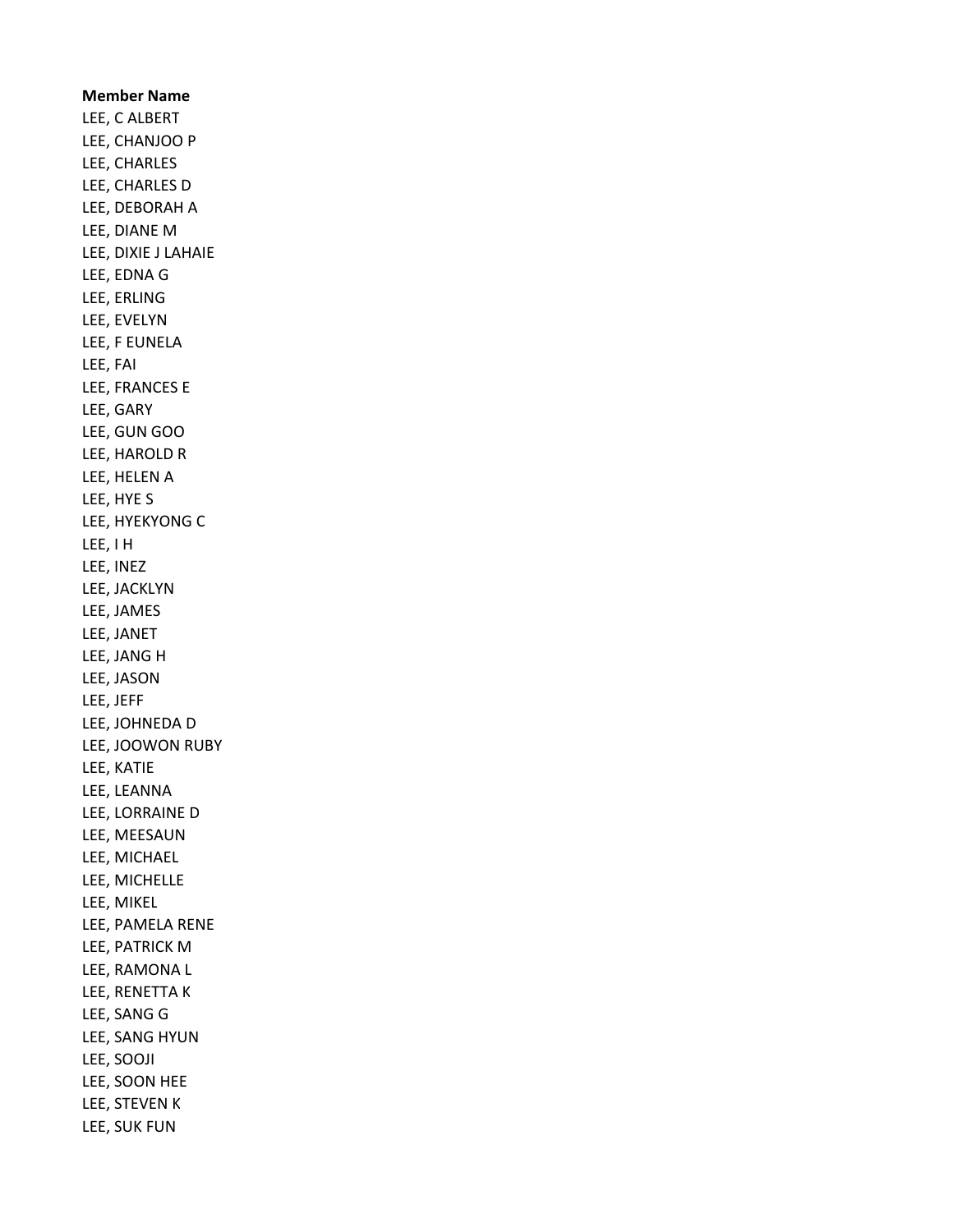Member Name LEE, SUSAN J LEE, TOMMY LEE, VICKI C LEE, WILLIAM C LEE, YOUNG-CHOON LEE, YVONNE LEEB, DONNA E LEEBURG, DONALD L LEEDOM, JAMES LEE-EVANS, NANCY LEESER, CHARLES LEESMAN, MARY J LEET, DAVE LEETCH, JERRY LEFEBURE, JAMES LEFEVRE, LISA K LEFF, JUDITH T LEFFEL, BRENDA LEFFEL, MARY M LEFFERSON, VERNA LEFFLER, E JEAN LEFFLER, TERESA HUMBLE LEFLER, CLIFFORD G LEFLER, ROBBIE T LEGARDA, MATILDE S LEGER, ANTHONY LEGGETT, CINDY LEGGETT, SHIRLEY LEHINGER, COLETTE LEHMAN, BARBARA LEHMAN, DENINE LEHMAN, JUDITH B LEHMAN, SARAH J LEHMKUHL, DAVID LEHNERT, JOANNE LEHR LEHR, CAROL LEHR, JENNIFER K LEHR, PAMELA LEHTINEN, OLON K LEIBOLD, SHEILA A LEIGH, MICHAEL LEIGHTON, BOBBIE J LEIGHTON, JACQULENE LEIGHTON, NANCY E LEINGANG, LISA M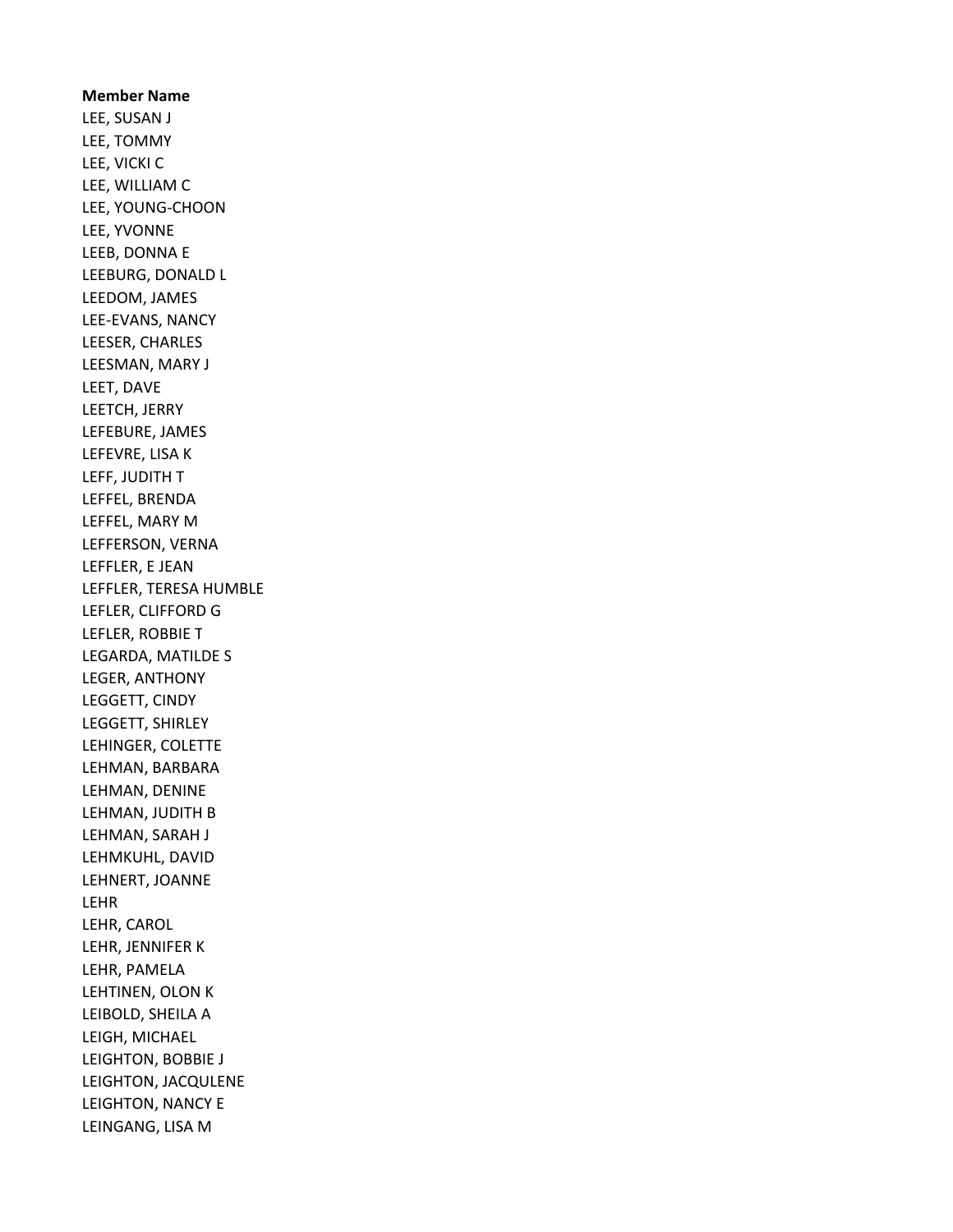Member Name LEITCH, KAREN LEJEUNE, JEFFERY M LEKANOF, ANNA LELAND, DEBRA A LELOUP, ROGER LEMASTER, ARTHUR LEMASTER, JEANETTE LEMASTER, LYNETTE L LEMBKE, WAYNE E LEMEN, CHRISTINE LEMERE, M SAWNIA LEMKE, DIANE LEMLEY, TIMOTHY J LEMM, MARIANNE LEMMONS, IONA L LEMMONS, VICKY LEMON, DANIEL LEMON, GORDON JA LEMON, L ST AUBIN LEMON, PATRICIA J LEMONS, LAURA L LENAHAN, DAVID LENAKER, ROBIN P LENEAVE, CARRIE L LENG, BARBARA J LENGELE, ROD LENHART, SHARON K LENNARTSON, JOHN LENNING, HOWARD C LENNOX, JANE LENORMAN LENSKI, S PHILLIP LENTZ, ROBERT LENZ, JOSEPHINE A LENZ, KAREN LEON, JAIME LEONARD, JAMES A LEONARD, KELVIN D/DEBRA A LEONARD, KIRK LEONARD, LYNN LEONARD, MELVIN E LEONARD, NETA A ADONGA LEONARD, PATRICIA LEONARD, PETER LEONARD, ROBERT LEONARD, TOM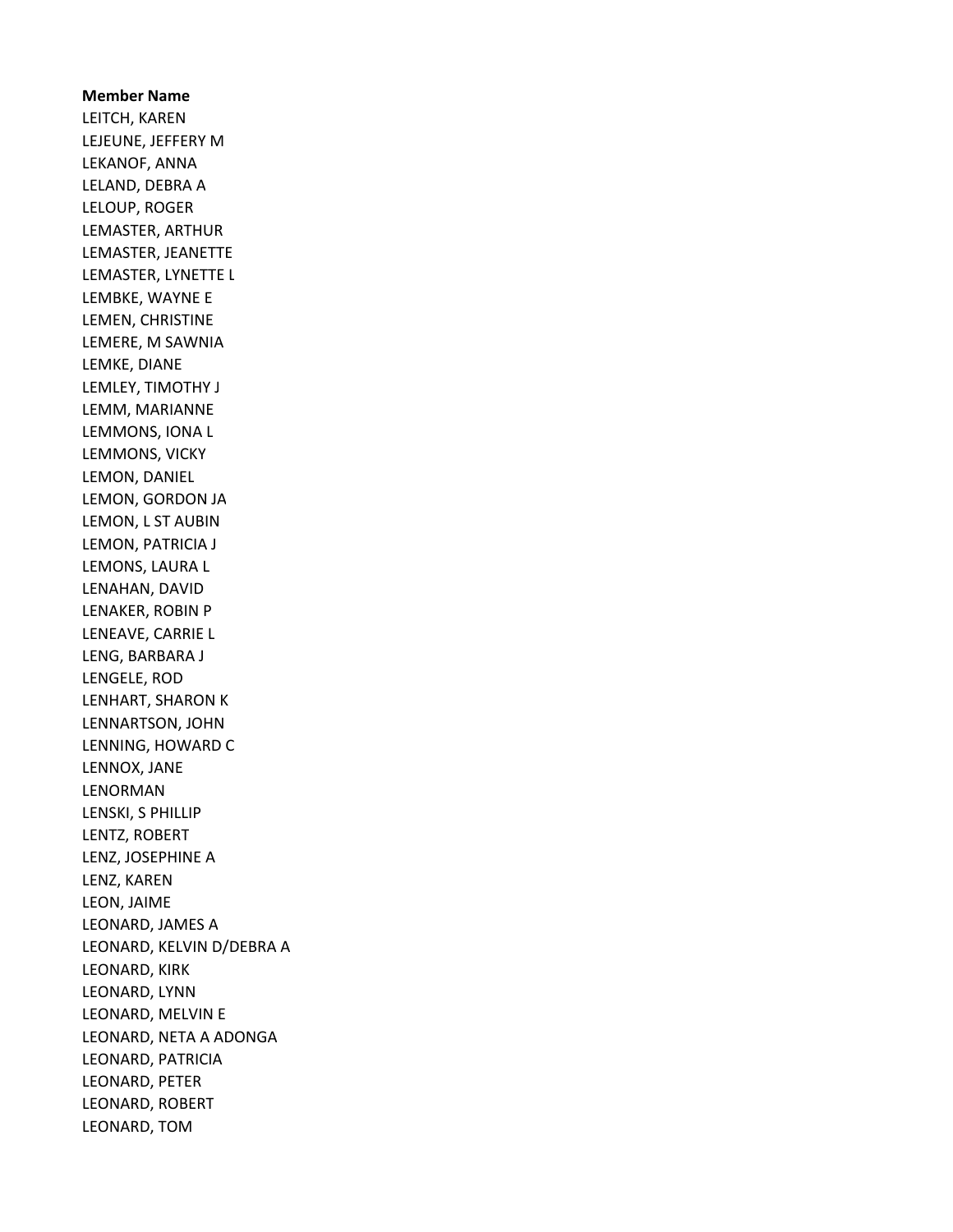Member Name LEONE, DANIEL R LEOPOLD, GUY AUGUST LEPA, TIM LEPLEY, JAMES LEPLEY, JAN C LEPONIS, J BARON LERNER, DEBRA LERNER, GARY E LERVAAG, M JUDITH LERVAAG, NATHAN LERVIG, MICHAEL LESLENKOF, JAMES E LESLIE, DAVID LESLIE, KELLY LESLIE, LYNN LESLIE, STEVEN E LESS, KATHRYN LESTER, KEVIN W LESTER, LINDA K LESTER-ENGLES, VICKI LETASKY, JENNIFER L LETENDRE, A LEROY LETEY, LAURA L LETSINGER, DENA LETTISJONES, BRUCE L LETTOW, JAMES D LEVANG, J ARNE LEVAUGH, K DANIEL LEVERNENZ, TRISH LEVESQUE, CLAUDE LEVESQUE, UTE D LEVI, STEVEN C LEVIEGE, DULANY LEVIN, CAROL ANN LEVIN, JEFFREY LEVINE, BENN LEVINE, EUGENE A LEVINE, JOSEPH LEVINE, KAY M LEVINE, MARGARET LEVINE, REGINALD L LEVINSON LEVSHAKOF, JERRY LEVY, REGINA C LEVY, SHARON D LEWELLYN, GLORIA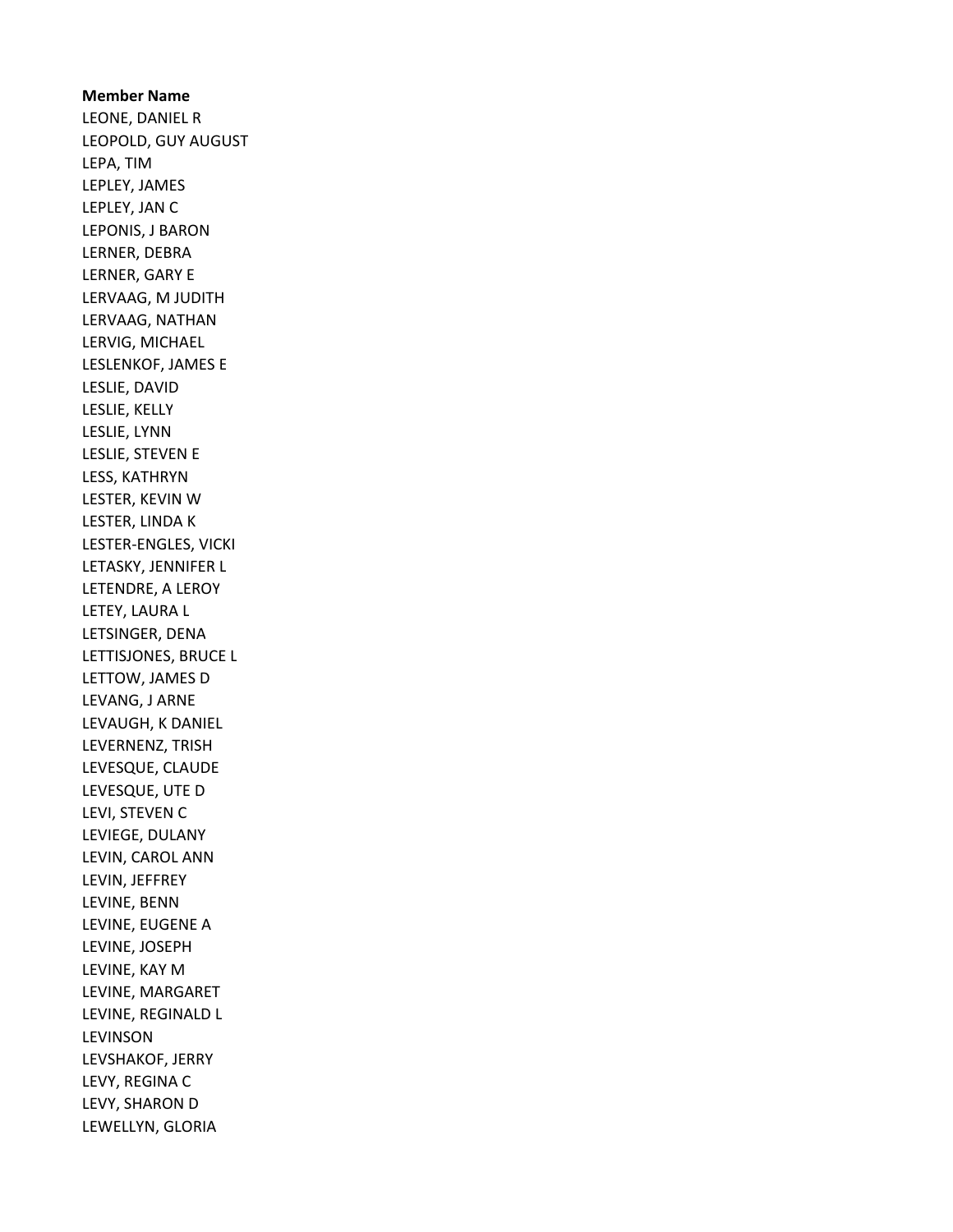## Member Name

LEWERS, THOMAS W LEWIN, VICTORIA EUBANK LEWIS, A LORI LEWIS, A MARTIN LEWIS, ADAM LEWIS, BERNICE LEWIS, C R LEWIS, CAROLE LEWIS, CONNIE L LEWIS, CORRINE LEWIS, DANNY R LEWIS, DONALD M LEWIS, EARL J LEWIS, EDWARD LEWIS, GEORGE F LEWIS, JAMES R LEWIS, JERRY L LEWIS, JIM L LEWIS, JOELLEN K LEWIS, JOSEPH LEWIS, JOY A LEWIS, JUNE F LEWIS, K SUSAN LEWIS, KAREN J LEWIS, KRISTI M LEWIS, LEONARD W LEWIS, LORI C LEWIS, LORRAINE LEWIS, MARGUERITE LEWIS, MARY F LEWIS, MICHAEL P LEWIS, MICHELLE LEWIS, MIKE LEWIS, PATRICIA A LEWIS, PATRICIA M LEWIS, PETER C LEWIS, RICHARD D LEWIS, ROBERT J LEWIS, ROBIN M LEWIS, ROSE LEWIS, SHARON LEWIS, SHEILA J LEWIS, STEVEN A LEWIS, TERESA LEWIS, VERNON B LEWIS, W JERRY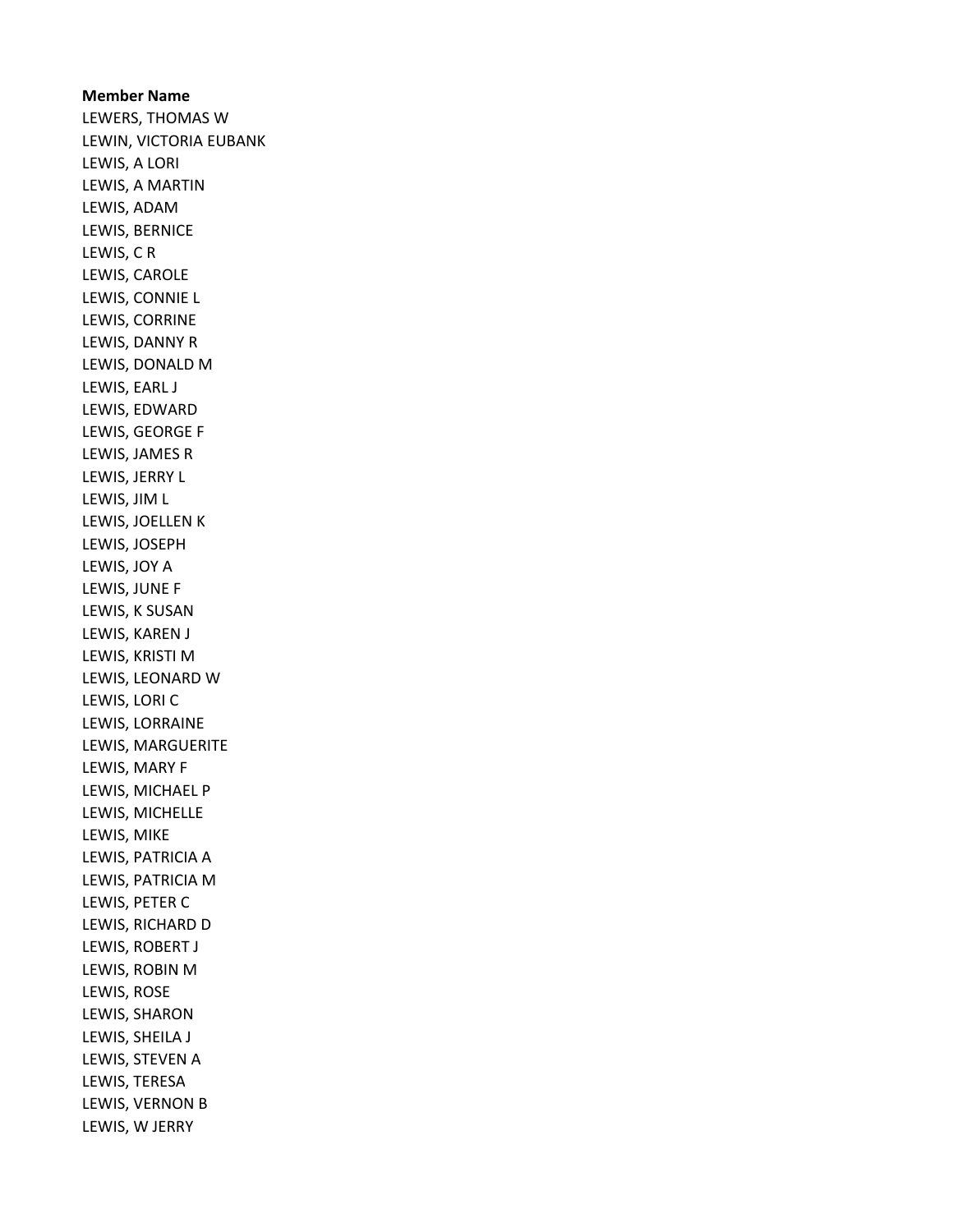## Member Name LEWIS, WILMA S LEXER, MARSA C LEY, MICHAEL LEYBA, K P LEYDA, HAROLD L LEYDEN, JJ LEYDON, JOHN J LEYDON, JOHN P LI, CARL K LIBBEY, MARY E LIBBEY, ROBERT W LIBBY, KAREN L LIBENOW, JAMES LIBERATORE, JAMES R LIBERTY ALASKA INC LIBERTY CENTER ASSOC LIBKIE, ANGELIQUE M LIBNER, RUTH A LIBOR, JOAN LIBSACK, RONY L LICA, JERRY LICHT, DALE WILLIAM LICHT, SANDY K LICHTENSTEIN, GARY LIDBERG, MARTHA E LIDDELOW, MERVYN W LIDDIARD, LLOYD LIDER, KIRK G LIEB LIEB, SOPHIE P LIEBEG, LAWRENCE LIEBER, RANDY LIEBHABER, FREDERICK LIEBSACK, EDWARD LIELASUS LIEN, FRANCES LIEN, ROBYN E LIENTI, CAROLYN R LIETO, JOSEPH C LIFE INS CO OF AK LIFFICK, FLORENCE LIGENZA, RICHARD LIGGETT, GRETCHEN D LIGGINS, KRISTOPHER LIGHT, ERIK G LIGHT, MARK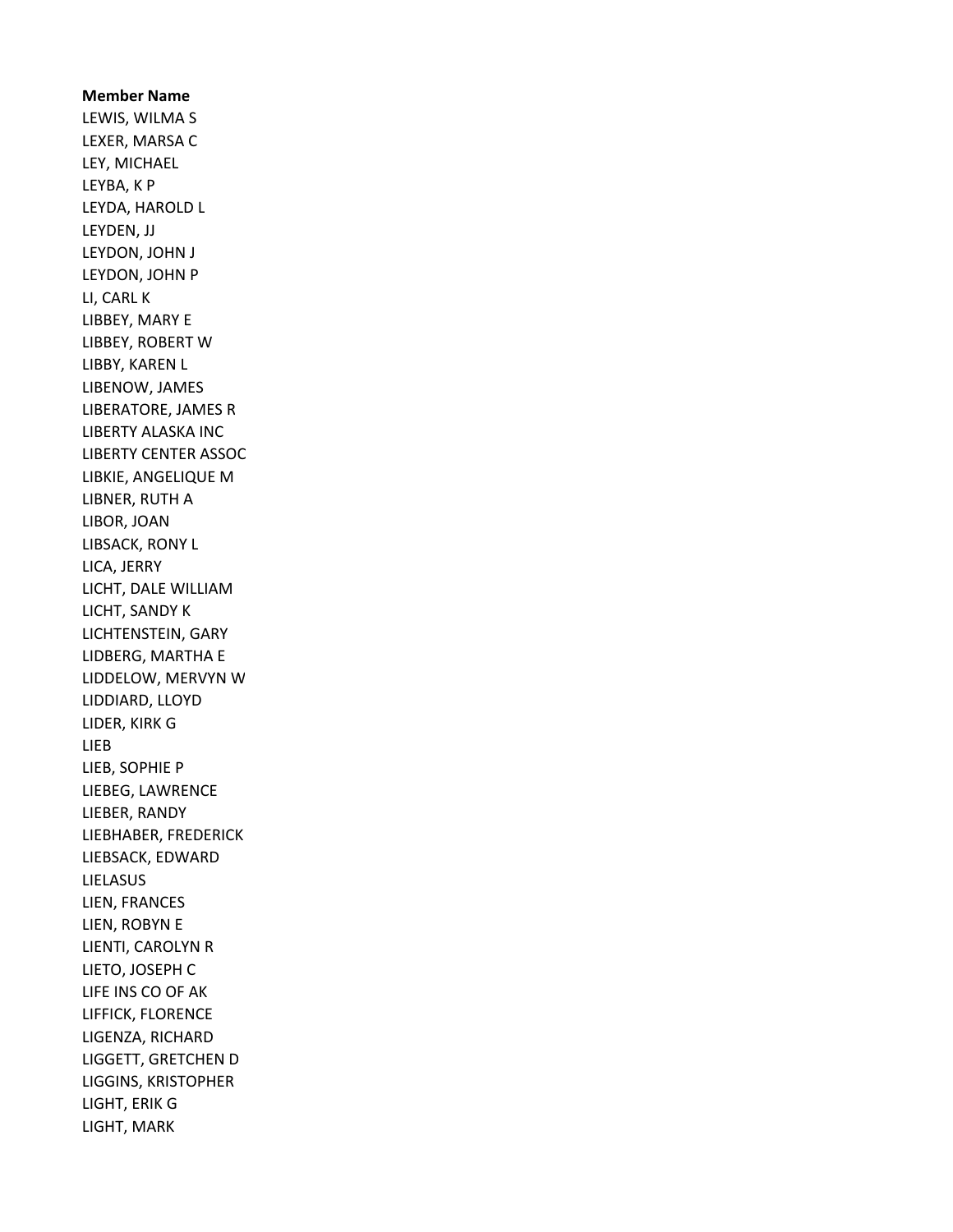Member Name LIGHTFOOT, RAMONA M LIGHTSEY, LAWRENCE R LIGHTY, GARY E LIKNESS, GREGORY L LILE, PATRICIA LILES, JEFFREY L LILJA, DARRELL LILJA, KIM LILLIBRIDGE, CLINT LILLY, ANNE LILLY, LUTHER C LIM, DONG JOON LIM, KATE LIM, M ILUMINADA LINCE, SHANNON LINCH, MEGAN NATALIA LINCOLN, CHRISTINE LINCOLN, JOHN P LINCOLN, TODD LIND, C DARLENE LIND, C G LIND, ELLIOT LIND, WM J LINDAHL, JAMES LINDAHL, LOU MARY LINDAU, JAMES C LINDBERG, W L LINDBERG, WENDY LINDBLOOM LINDBLOOM, FLOYD R LINDBO, ARBUTUS M LINDBOE, C ERIC LINDEMAN, MICHAEL LINDEMANN, KRISTIE LINDENMANN, FRANCES C LINDENMUTH, HENRY LINDER CONSTRUCTION INC LINDER, MARJORIE T LINDERMAN, ROBERT R LINDFORS, JASON C LINDLEY, RO LINDLOFF, CHERYL LINDOW, WILLIAM J LINDQUIST, DAVID LINDQUIST, GARY LINDQUIST, MICHAEL J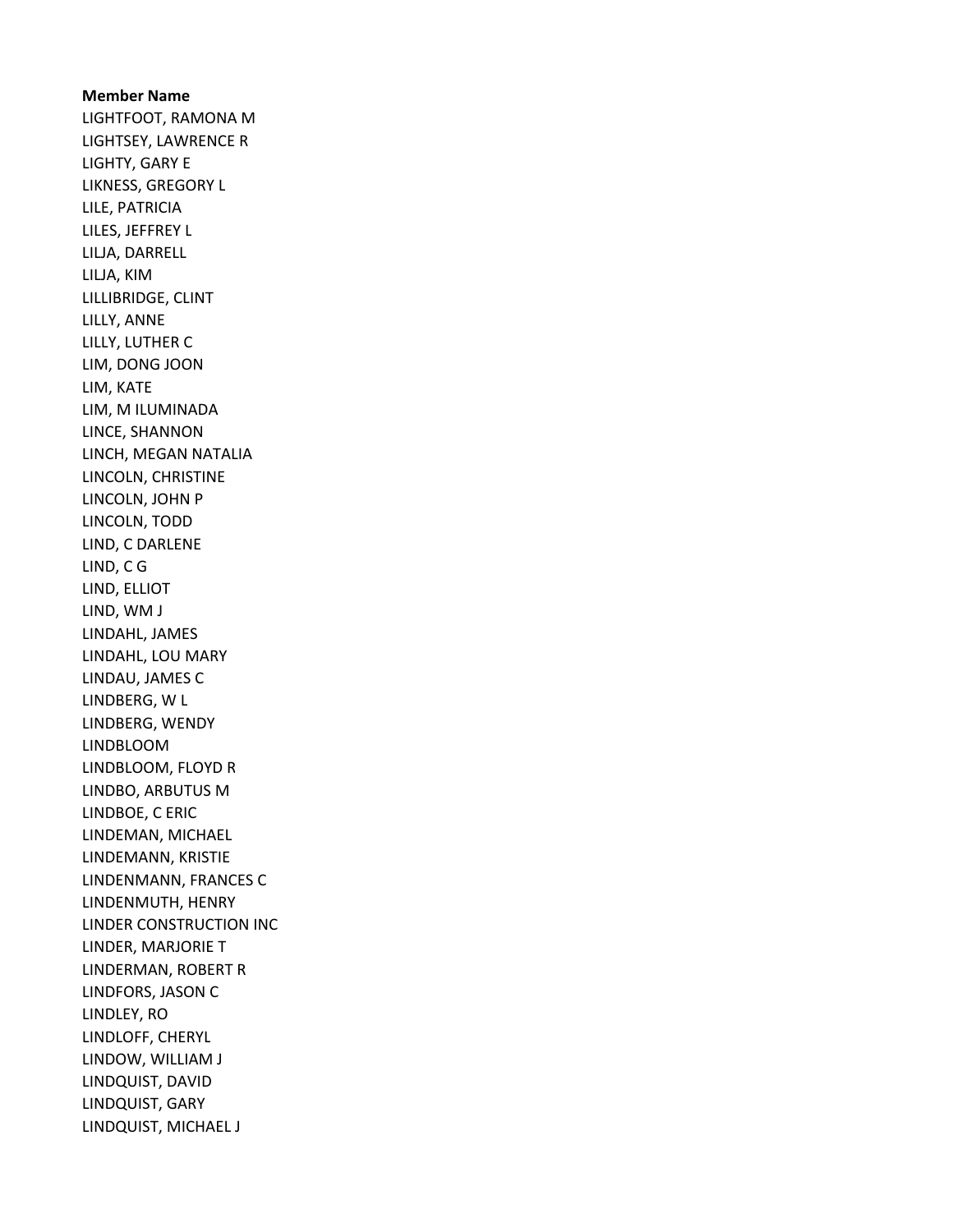Member Name LINDSAY, F M LINDSEY, DARRELL A LINDSEY, ELEANOR J LINDSEY, MARGARET J LINDSEY, RAYMOND LINDSTROM, COLLEEN V LINDSTROM, JUANITA LINE, DONALD LINEBERRY, CYNTHIA J LING, BILLYE JANE LING, JAMES LINGLE, ALLAN W LINGLE, CARLEENA LINGLE, MARTA LINGREN, SUZANNE M LINK, ARNIE G LINKENHOKER, ROY J LINN, DEBORAH LINN, KATHARINE D LINNEMANN, A ELIZABETH LINSEY, SHANE LINSON, D LORENZO LIPP, JOSEPH L LIPPITT, C LIPPOLD, LISA LIPPS, ANNA LIPSCOMB, LINDA LIPSEY III, ROBERT L LIPSTREU, BETTY LIRELAND, DR TAWNIA LIRETTE, R J LISENBEE, CLAUDE R LISS, PAUL LITMER, EPPIE LITTELL, RICHARD W LITTELL, SUSAN C LITTLE, CHARLES E LITTLE, CHRISTINE LITTLE, JANET L LITTLE, ROBERT C LITTLE, SAMUEL E LITTLE, WILLLIAM D LITTLEFIELD, STEPHEN B LITTLETON, JOSEPH G LITTRELL, HUGH L LITZEN, MIKE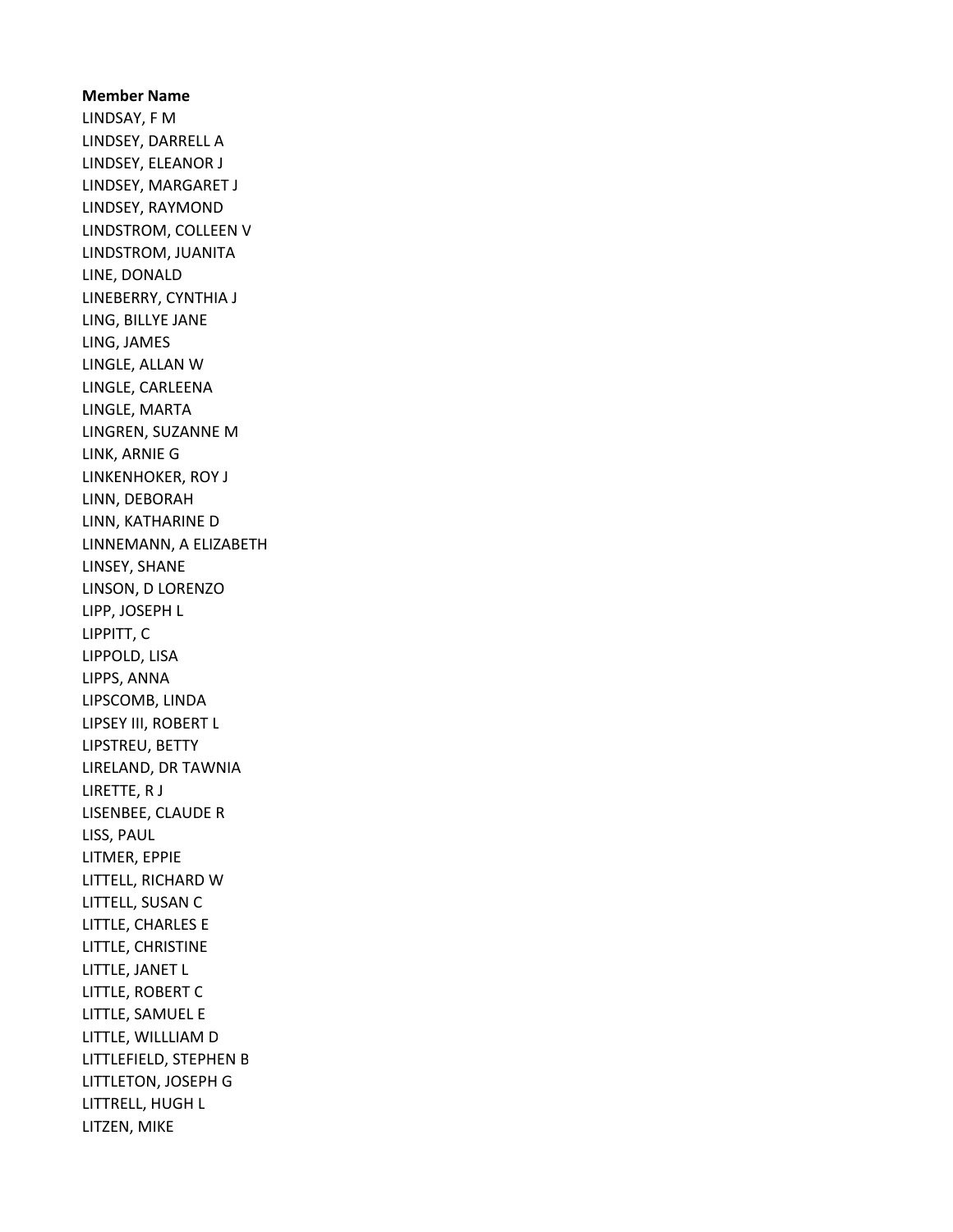Member Name LIU, GUIYING LIVELY, BETTY LIVERMORE, GEORGE LIVESAY LIVESAY, JAMES W LIVINGSTON, GREG LIVINGSTON, HARLEY G LIVINGSTON, JANICE LIVINGSTON, MARK LIVINGSTON, PATRICIA R LLEWELLYN, CHERYL LLEWELLYN, MARVIN D LLEWELLYN, SUSAN LLOYD, CYNTHIA LLOYD, MICHAEL H LOAN, MAI-THI LOBB, BILL E LOBELLO, JOANNE M LOCASCIO, LORRAINE LOCH, KAREN A LOCH, LYNDA L LOCHMANN, WILLIAM LOCHNER, BARBARA A LOCKARD LOCKARD, BURTON LOCKARD, JERRY A LOCKE, DRAKE E LOCKE, JOHN E LOCKE, JUDI A LOCKER, ELIZABETH LOCKERT LOCKHART LOCKHART, ELLEN R LOCKHART, J JOHN LOCKMAN, DAVID C LOCKMAN, LINDA LOCKWOOD, P P LODWIG, JUDITH A LOEGEL, RICHARD LOESCHER, JOSEPH R D LOESCHER, ORVILLE LOEW, ARLYS M LOEW, PAUL LOEW, SAMUEL LOFF, STEVE LOGAN, ANGELA T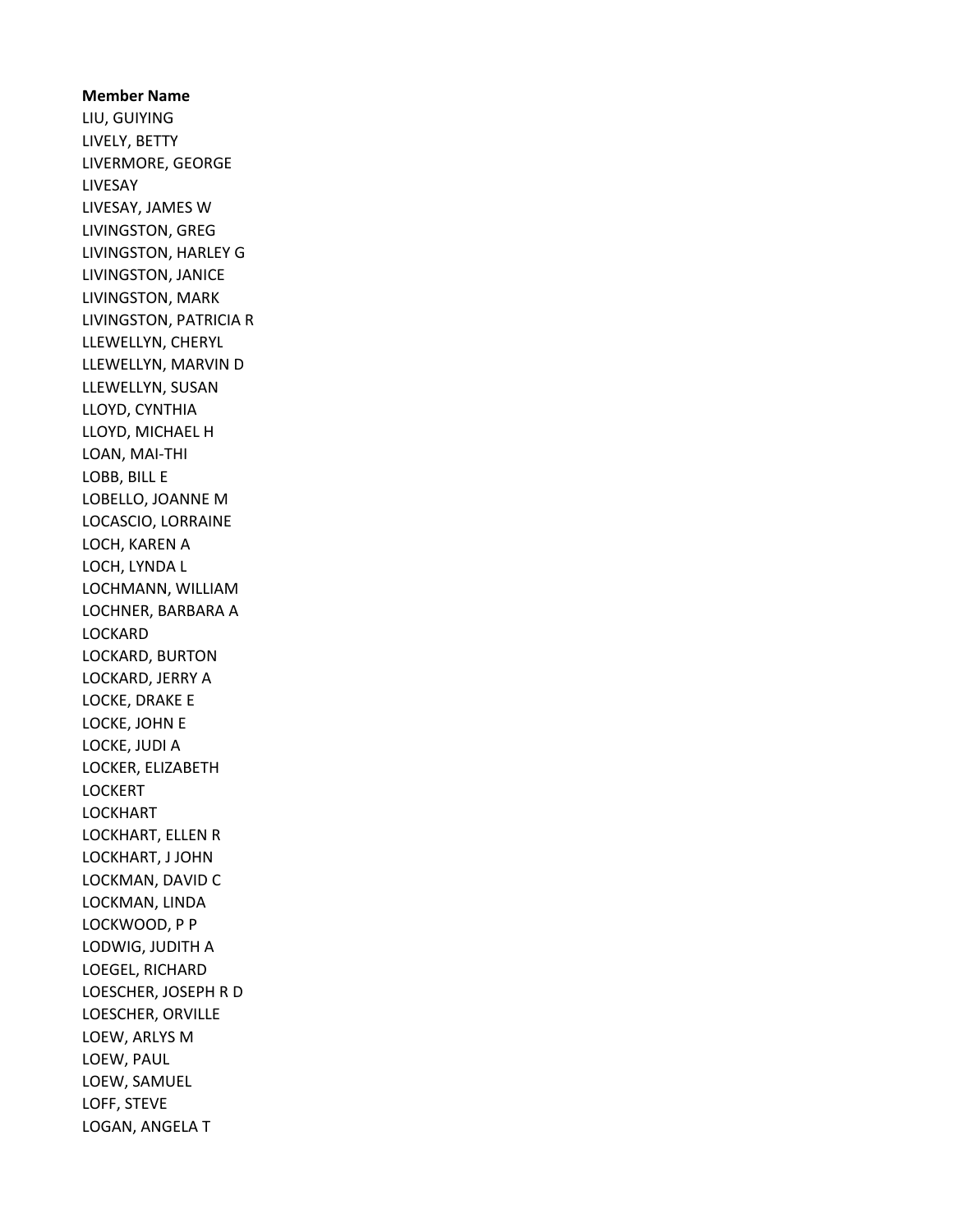Member Name LOGAN, JAMES B LOGAN, JOE LOGAN, JOHN W LOGAN, LINDA JOY LOGAN, PHILIP LOGAN, VIVIAN LOGUE LOGUE, CATHY L LOGUE, D HAWKINS LOGUSAK, FRANK LOHMANN, SHELLY H LOHOEFER, C LEE LOHR, BETTY L LOHREY, JOHN S LOIS/BENSON PARTNERSHIP LOKEN, DUANE D LOKKEN, MARATHA C LOLLAR, MARTHA F LOLLAR, MELBA LOMAKO, ZBIGNIEW LOMAX, CHERYLEE LOMEN, CAROL A LOMINAC, SHIRLEY H LONDONO, LEON LONG LONG, ANDREW LONG, CYRUS J LONG, ELAINE LONG, ELIZABETH LONG, JAMES R LONG, KIM M LONG, LARRY LONG, LAURIE A LONG, RICHARD A LONG, TERESA M LONGESKI, BENJAMIN J LONGLEY, NADINE LONGLEY, TIMOTHY LONGMIRE, LISA LONGO, CYNTHIA R LONGO, KAROLANN LONGORIA, MARGARET ANN LONGS DRUG LONS, DARYLE R LONSTOTT, DOROTHY LOOMIS, AARON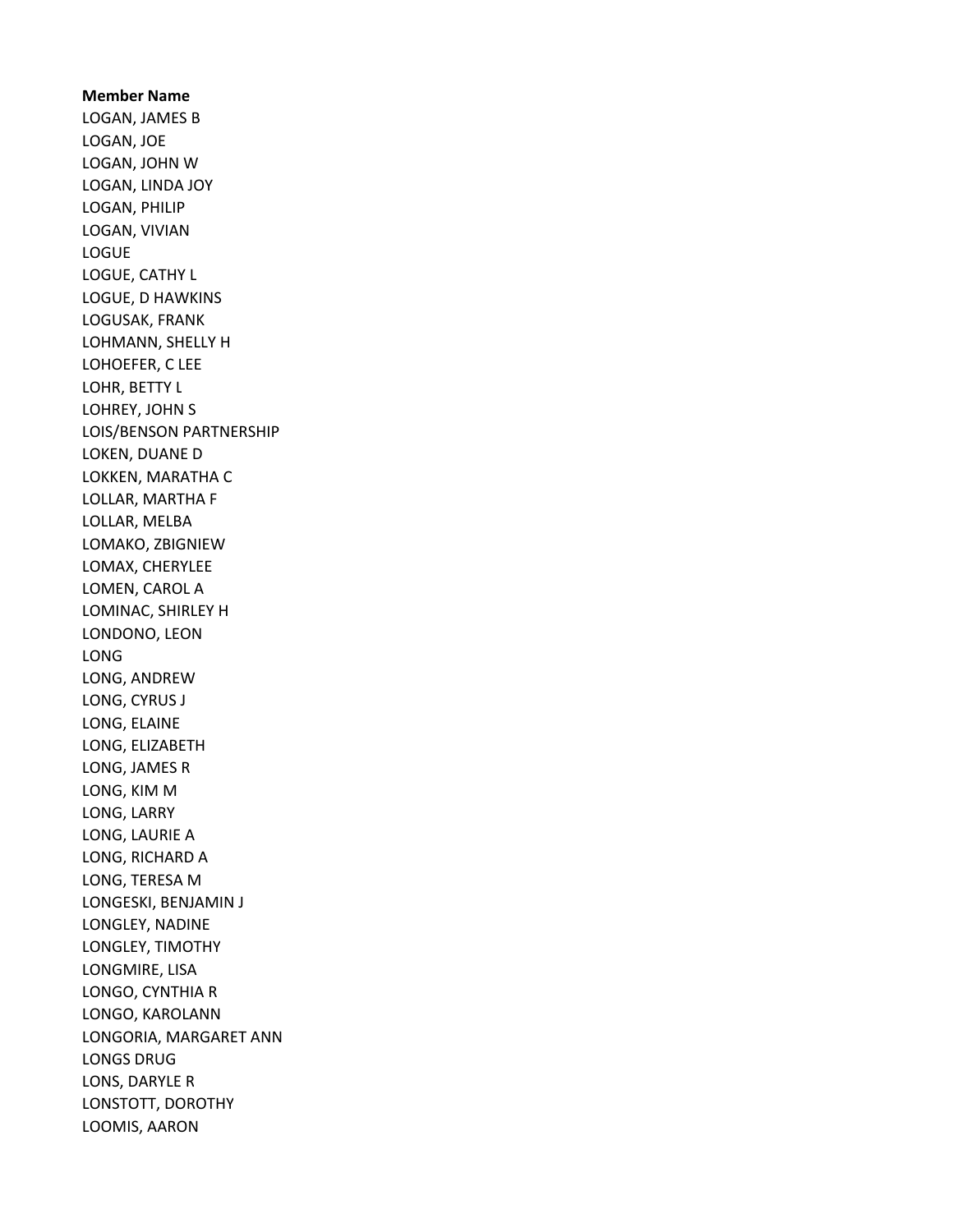Member Name LOOMIS, DAVID LOOMIS, F RONALD LOOMIS, LARRY LOONEY, CHRISTA K LOONEY, PEGGY MARGARET LOPETRONE, AUGUST L LOPEZ, ANTONIO LOPEZ, CHRISTINA LOPEZ, CYNTHIA LOPEZ, JOSEPH M LOPEZ, LEONARD L LOPEZ, MARIO R LOPEZ, ROBERT LOPEZ, ROBERT J LOPEZ, TIMOTHY P LOPEZ, WAYNE C LOPSHIRE, JACK F LORAN, CARLENE J LORAN, KEVIN LORD, MARIAN M LORD, WALLACE R LOREN PITCHFORD DECEASED LORENSON, JONATHAN LORENTZ, ANGIE LORENZ, KIM LORENZ, ROBERT D LORENZ, TIMOTHY E LORENZEN, JANET LOSBY, CRAIG G LOSCHE, F R LOSE LOSNEGARD, JOYCE LOTT, SHIRLEY J LOTZ, JOHN D LOUDERMILK, DESIREE J LOUDERMILK, S C LOUGHLIN, CATHY LOUNSBURY, JAN LOURIE, DEMUS J LOUTHAN, YVONNE ANNETTE LOUTREL, B H LOVDAHL, ROBERT R LOVDAHL, WILLIAM E LOVE III, ERNEST T LOVE, ABRAM/CAROL LOVE, EMMA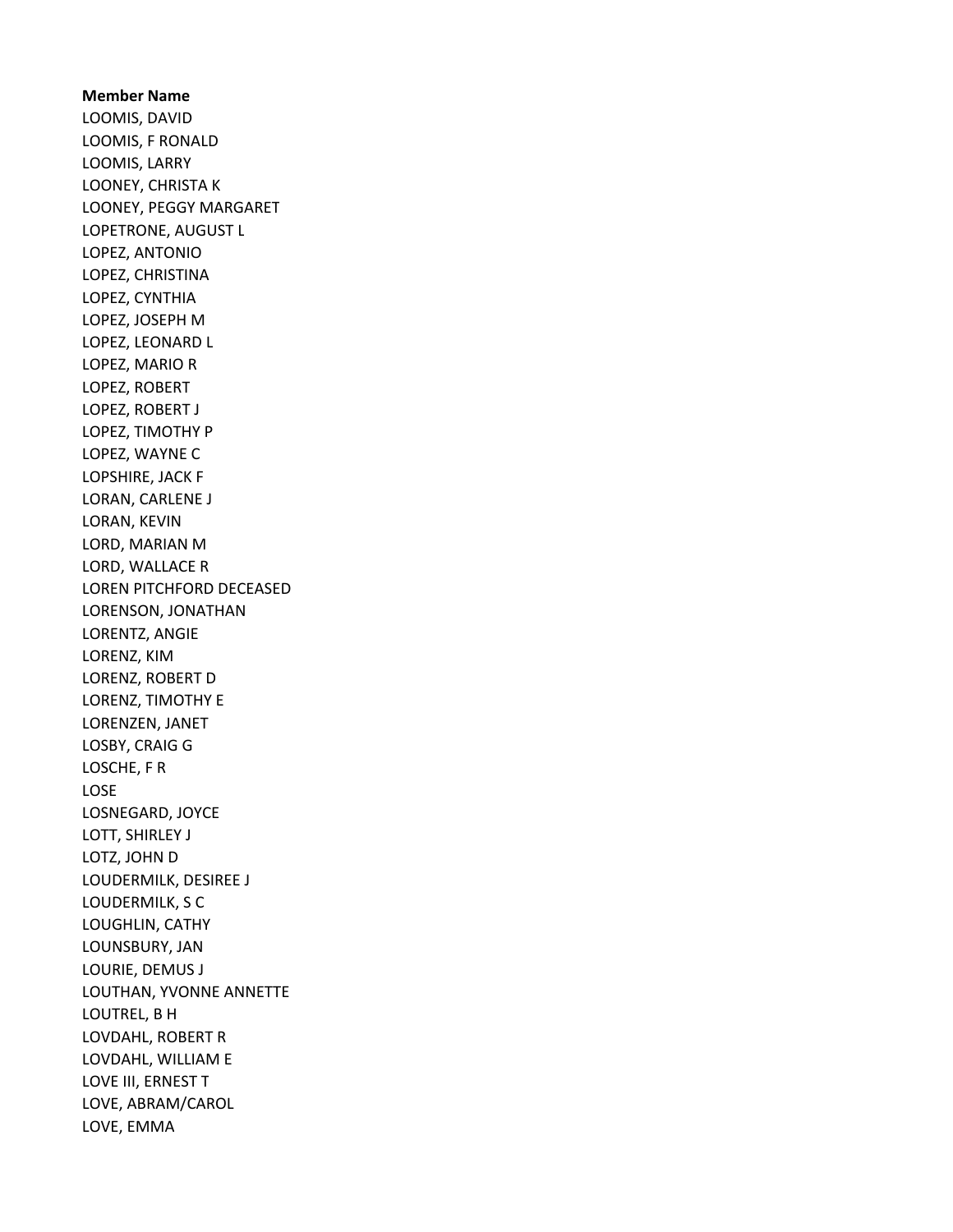Member Name LOVE, J ALFRED LOVE, JOANNE M LOVE, MICHAEL L LOVE, ROBERT W LOVE, ROBYN LOVE, WAYNE P LOVEJOY, MATTHEW R LOVEL, CLYDE W LOVELACE, CRAIG LOVELACE, DARREN LOVELACE, FRANCES D LOVELACE, WILLIAM R LOVELESS, KERRY T LOVELL, DAVID E LOVELL, JEANNE LOVELL, MICHAEL J LOVELL, SHARON P LOVELY, MICHAEL LOVERN, AMY LOVETT, BETTY J LOVETTE, KD LOVETTE, LIVONIA C LOVICK, D NANCY LOVICK, NANCY D LOVS, STEVEN M LOVVORN, GARY LOW, BEATRICE LOW, E DEANNA LOW, LENA LOW, PATSY LOWDERMILK, S E LOWE LOWE, CARRIE A LOWE, HEATHER LOWE, MARCIA J LOWE, MARGARET R LOWE, RALPH E LOWE, ROBERT E LOWE, SUSAN R LOWE, TIMOTHY LOWERY, DAWN E LOWERY, DEAN A LOWERY, JUDY LOWERY, SHERRY LOWLEY-WHEATON, EILEEN LOWREY, GLENN S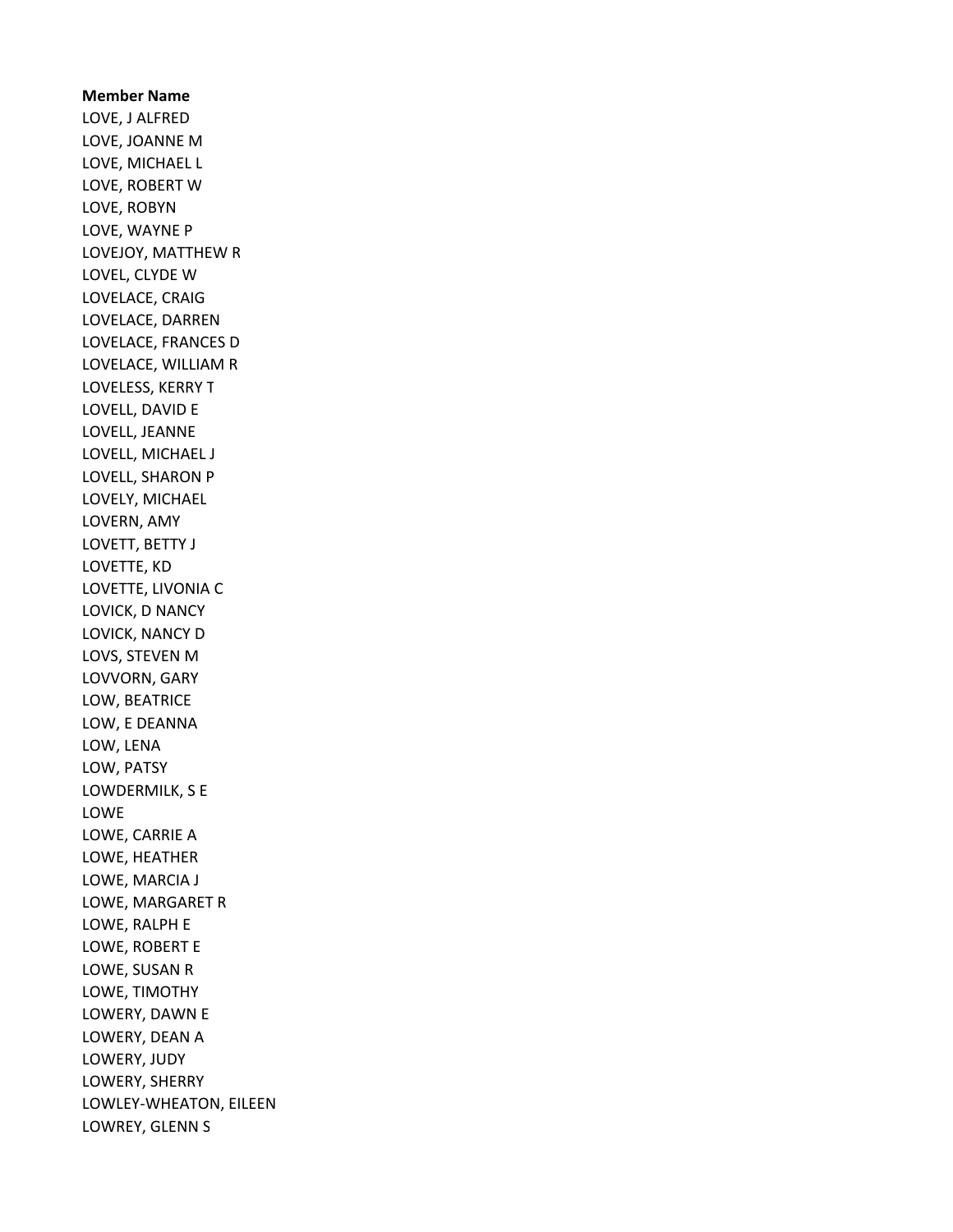Member Name LOWRIMORE, JIMMY LOWRY, T W LOWRY, WARREN E LOWTHER, JEAN LOYD, GEORGE C LOYD, KATHLEEN L LOZANO, OSCAR LUBE N TUNE LUBECK, EUGENE E LUBINSKI, TAMARA E LUBOVICH, PATRICIA A LUCAS, CHARLES R LUCAS, DONALD L LUCAS, EDITH LUCAS, JOYCE S LUCAS, TONY N LUCAS, YONG S LUCCA, PAUL LUCERO, JUAN LUCHINI, JAMES B LUCIANO, ROBERT LUCKHURST, VIRGINIA LUCKIE, ALISON R LUCKY, KATHERINE LUCKY, MARY E LUCZAK, MICHELE LUCZKOW, BRADLEY LUDLAM, BETTY J LUDLAM, RICHARD R LUDLAM, ROBIN ANN LUDWIG, MEI CHU LUEBBERT, FRANCIS LUEDKE, M LARRY LUETZOW, ROBERT E LUEY, ANNA M LUEY, SUSAN P LUGO, JOSE LUIGIS PIZZARIA INC LUKE, NANCY LUKEHART, JOHN S LUKONG, PETER B LULOW, HARVEY C LUM, G H J LUMAN, ROCKY LUND, EDWARD F LUNDBERG, DAVID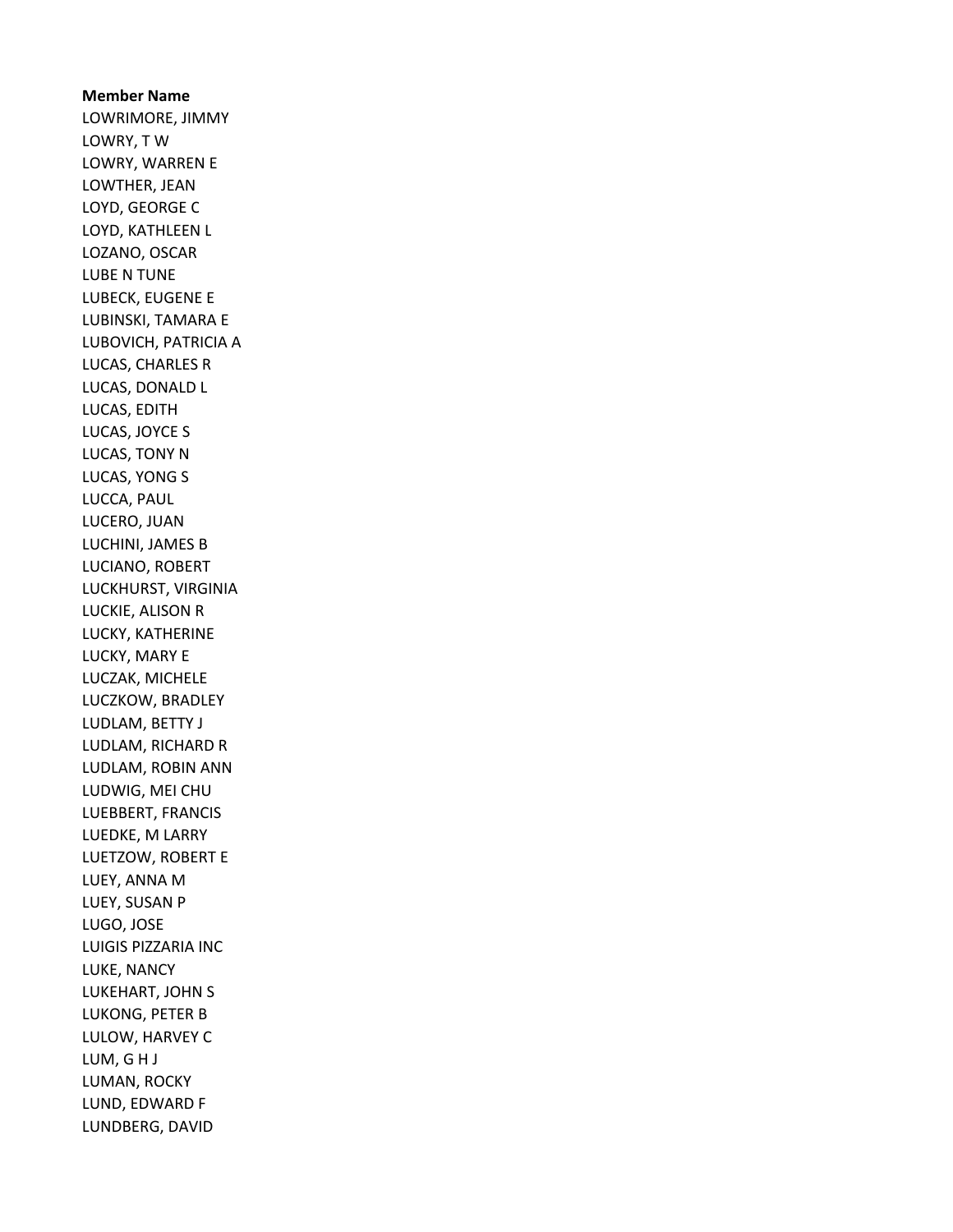Member Name LUNDE, MELLISSA LUNDELL, GLENN H LUNDELL, ROBERT H LUNDGREN LUNDHEIM, ELEANOR I LUNDQVIST, KATARINA LUNDQVIST, REBECCA A LUNDT, KRISTOPHER ERIK LUNDVALL, DENISE LUNDY, NORMA LUNSFORD, BOBBY LUNSFORD, JOAN C LUNSFORD, JOEL T LUNSFORD, NATHAN LUPEJKIS, MARCIA LUPENSKI, ALBERT V LUPENSKI, J CARRIE LUPIEN, JOHN LUPTON, E JAMES LURIA, LYNNE NEWTON LUSE, PHILIP E LUST, DARLENE LUSTER, RICHARD LUTE, PAUL S LUTES LUTES, KAY LUTHER, L R LUTTERELL, BARBARA LUTTRELL, CONNIE LUTTRELL, KATHY LUTZ, ARTHUR H LUTZ, DONALD E LUTZ, MARIE E LUTZ, O LUZADER, ROBERT M LUZZI, LISA LYDON, PATRICIA LYFORD, LON LYKE, JOAN R LYLES, MARIAN C LYLES, WILLIAM W LYMAN, KIMBERLY K LYMAN, MARK R LYMER, JOHN W LYMER, MAURITA K LYNCH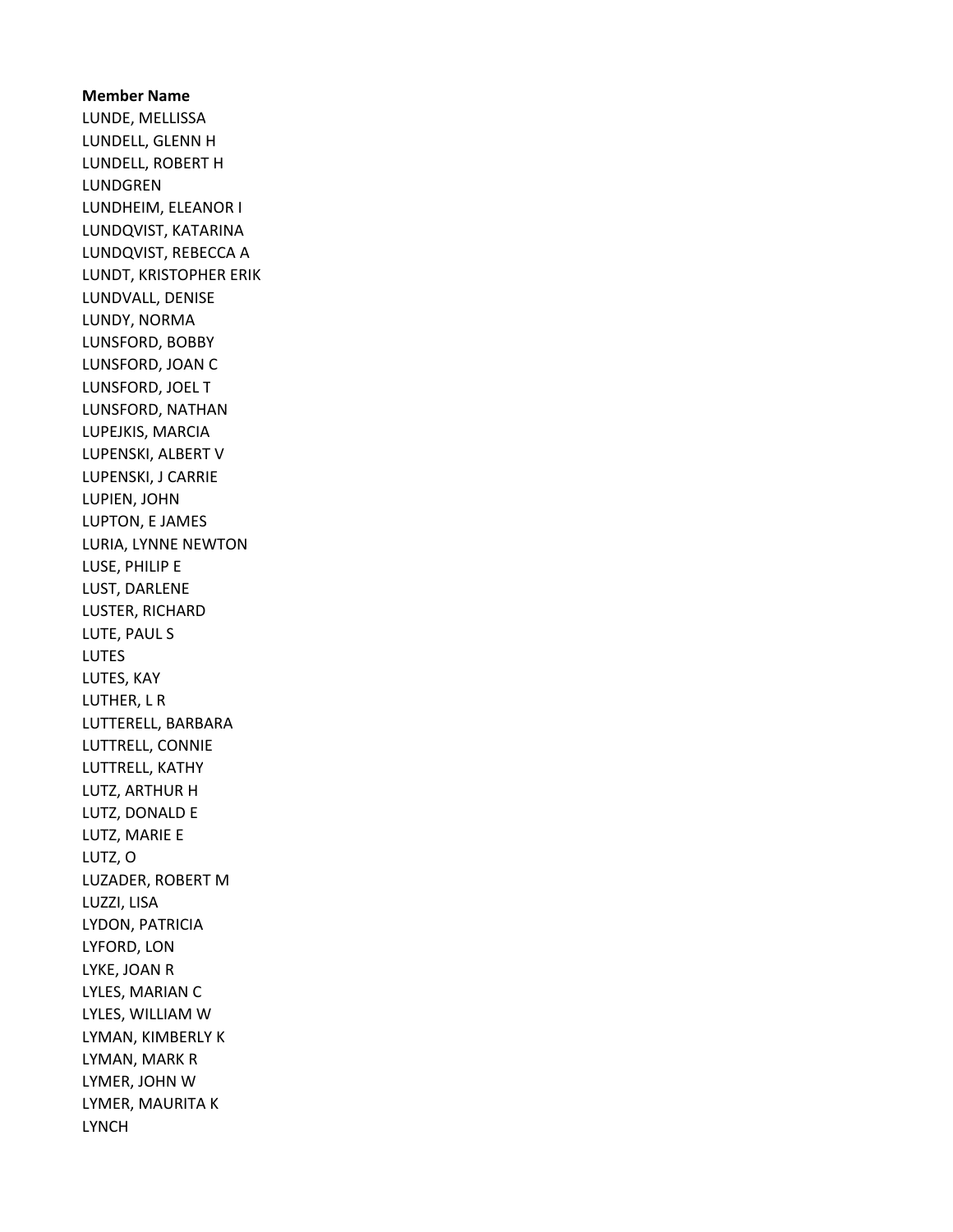Member Name LYNCH, COLIN E LYNCH, CONNIE G LYNCH, CYNTHIA L LYNCH, DAN LYNCH, ELIZABETH A LYNCH, KATHLEEN R LYNCH, KATHY L LYNCH, MICHAEL A LYNCH, MICHAEL S LYNCH, SARA P LYNCH, SHAWN M LYNCH, SUSAN R LYNN, DAVID R LYNN, K MARK LYNN, KAREN LYNN, KIMBERLY LYNN, VERNON LYON, DANNY L LYON, DOUG M LYON, JOHN R LYON, PAGE M LYON, RICHARD LYON, SUSAN K LYONS, BRIAN J LYONS, CHARLES T LYONS, EILEEN LYONS, ELAINE LYONS, JACK LYONS, JAMES S LYONS, KEVIN B LYONS, MERRILEE LYONS, TIM LYONS, WILFRED LYTHGOE PARTNERSHIP M B CONTRACTING CO INC MA, GEORGE MAAHS, KENNETH/GRACE MAAS, DAVID C MABRA, DEBORAH J MACALISTER, IAN W MACALPINE, ELIZABETH M MACALUSO, EDITH D MACARMOUR, HELEN J MACARTHUR, DONALD N MACATO, JAIME BENIG MACCLARENCE, W JOHN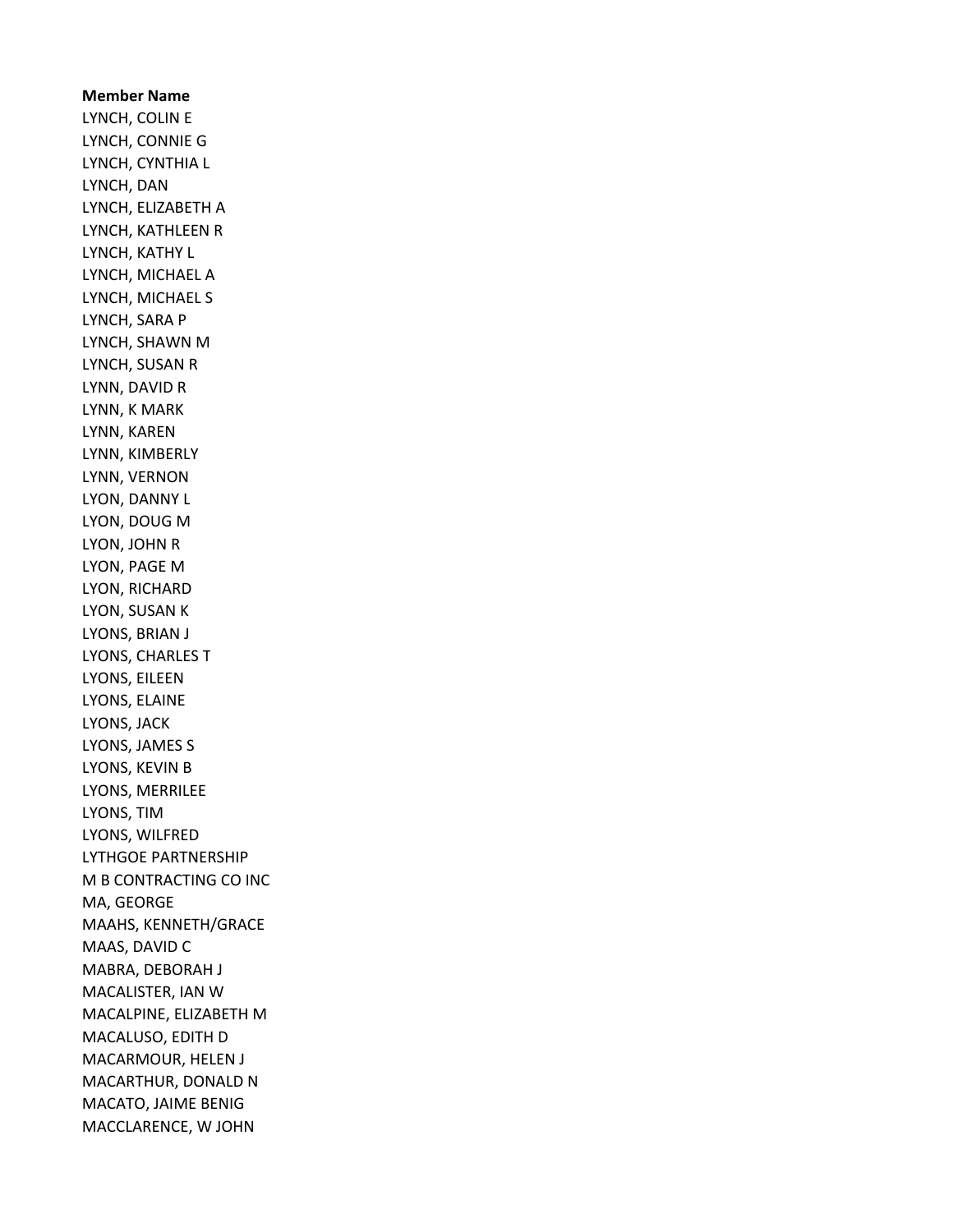Member Name MACCLELLAN, JIM MACDONALD, BRIAN M MACDONALD, DAVID MACDONALD, IAN N MACDONALD, LEILA MACDONALD, LLEWELLYN MACDONALD, MAURICE B MACDONELL, J LOTHIAN MACE, NORMAN H MACE, SHIRLEY MACE, WINNIE V MACEYKO, DONETTE MACFADYEN, KEITH MACGREGOR, ANDREW L MACHERAS, VASSILIOS MACHETANZ, TRAEGER MACHKOVICH, CHRIS MACHUCA, ROSEMARIE MACHUGA, GEORGE MACIARIELLO, EDWARD P MACIVER, NORA L MACJKO, ONDRE J MACK, ERNEST G MACK, HELENA L MACK, JAMES D MACK, JAMIE MACK, LEE ALLEN MACK, THOMAS G MACKAY, JAMES F MACKENZIE, RAY MACKEY MACKEY, LAURA M MACKEY, SANDY MACKIE, SCOTT B MACKLIN, TOM D MACKO, JOS J MACKOWIAK, RICHARD MACLACHLAN, LAURA W MACLEAN, BARBARA MACLEAN, JUDITH MACLEAN, LINDA R MACLEAN, SUSAN M MACLELLAN, STEVEN C MACLEOD, DAVID J MACLEOD, KEVIN D MACMILLAN, D G B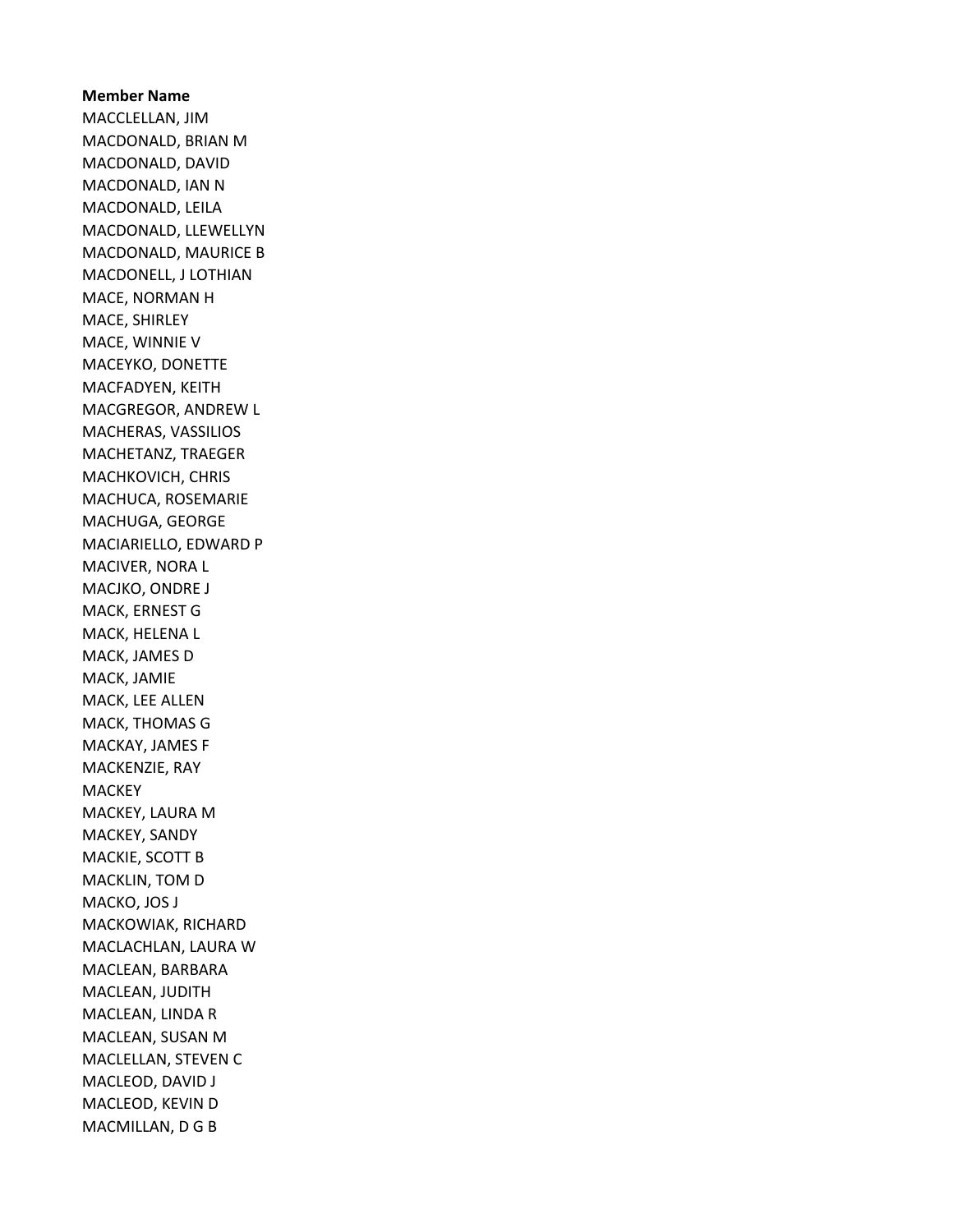Member Name MACON, R TINA MACRAE, COLIN MACRAE, NANCY ANN MACRI, JEANNE MADAJEWSKI, TERESA MADDALENA, MIKE MADDEN, CHARLES MADDEN, CHERYL KAY MADDEN, CHERYL M MADDEN, JAMES W MADDEN, PATRICIA T MADDING, JOHN W MADDOX, MARY N MADDOX, MILDRED MADDOX, STEVEN MADDUX, JOSEPH MADER, BRIAN J MADERA, NORBERT MADIGAN MADILL MADISON, EVERETTE MADISON, NAOMI C MADISON, TERRY L MADREY, CLARITY MADRID, PAUL R MADRO, ROBERT MADSEN, CONNIE L MADSEN, ELIZABETH L MADSEN, LAWRENCE E MADSEN, MICHELLE MADSEN, OVE MADSON, RICHARD R MAEDA, RICHARD T MAEHL, DIANE D MAEZ, J VERNA MAGADANZ, WANDA S MAGALLONES, NORMA M MAGBY, ANITA L MAGBY, CORBIT MAGEE, DAVE MAGEE, JAMES MAGEE, TOM MAGEE, WILLIAM R MAGNUSON, SHARON MAGORTY, LAWRENCE MAGPIONG, RONALD M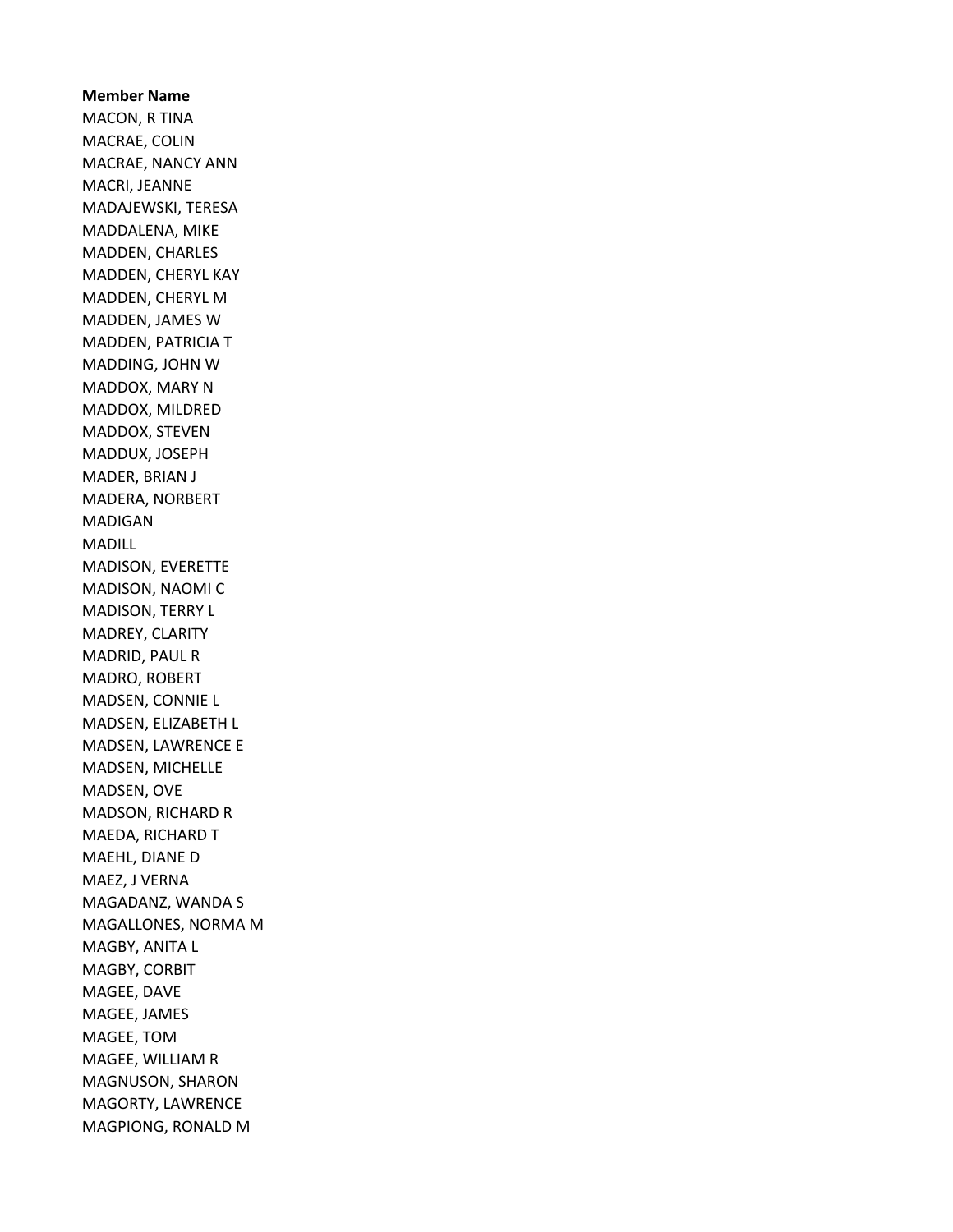Member Name MAGUIRE, DENNIS M MAGUIRE, MARIANN MAGYAR, JO ANN A MAHAFFEY, RUTH G MAHAFFEY, WILMA MAHAN, BRENT L MAHANY, KATHERINE MAHAR, DOROTHY J MAHER, JOSEPH MAHLBERG, ADA NORMA MAHLE, ALICE MAHLE, ELLA MAE MAHLER, LAURA L MAHMOOD, TAMUR MAHONEY, LINDA JEAN MAHUIZIN, CECIL MAIER, KEVIN SCOT MAIL BOXES ETC USA MAIN MAIN, VALLE P MAINES, RONALD D MAINORD, WILLIAM F MAINTANCE, DONCO MAJ, RONALD J MAJESKE, ALTHA R MAJESKE, ROXIE MAJOR LIQUOR STORE MAKARIN, LAURA MAKER, ETHYL MAKERT, CURT S MAKERT, SARA RUTH MAKI, W ANN MAKINNON, DAWN M MAKINSON, CAROLYN MAKSYMKOW, RONALD J MALA, THEODORE A MALACH, ROBYN MALAPIT, SUERTE MALASKI, STEVE MALASKI, TENNY C MALAY, RENEE MALCHOFF, GARY MALCOLM, ASTRID L MALCOLM, CATHERINE MALDONADO, HELEN MALDONADO, KAROLYN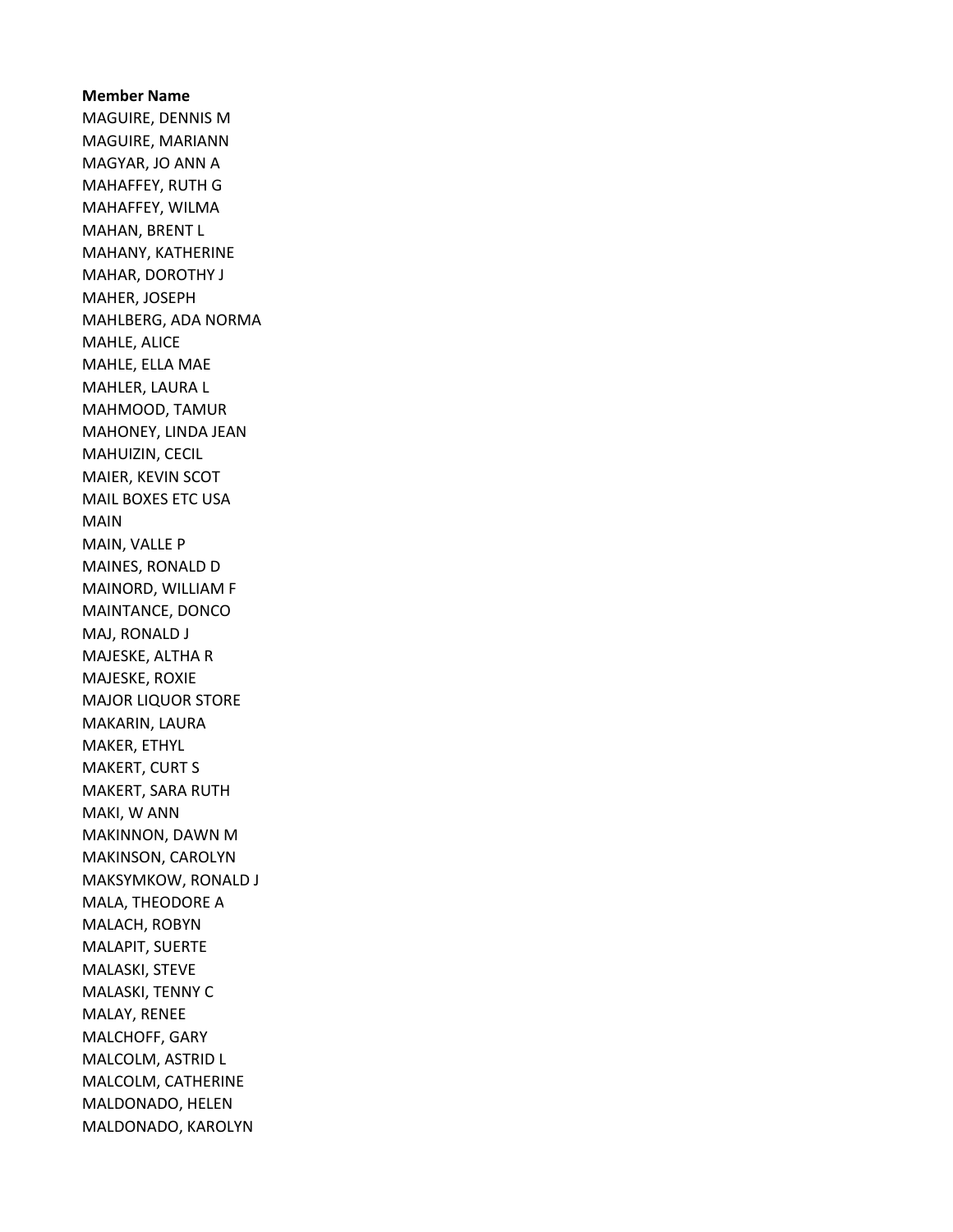Member Name MALELU, LAURA E P MALEMUTE, JOSEPHINE MALESICH, KINDRA MALETTE, KENNETH R MALHEREK, DONALD MALICK, NORMAN MALIK, WAYNE G MALINVERNI, AL MALISDORF MALLAR, DAVID MALLAY, BETTY C MALLEA, DOLORES A MALLETT, DERRILL MALLETT, RACHEAL R MALLINEN, MARY ANN MALLINEN, MICHAEL MALLO, PAUL T MALLOCK, THOMAS MALLONEE, RUDY MALLORY, GREGORY L MALLORY, STEVE MALM, CARMEN C MALONE, LYNDA MALONE, MICHAEL W MALONE, ROBERT J MALONE, RONALD W MALONE, SHERYL A MALONE, THOMAS L MALONEY, JON MALORY, LISA M MALTZ, MICHAEL MALUPO, FINAU T MALY, EUGENE MALY, ROBERT J MALZAHN, DOLORES MAMIKUNIAN, CREED MANABE, TORU MANAVIE, MIKE MANCHESTER, PETER MANCULICH, KATHRYN MANDEL, RACHEL MANDELL, JEANETTE L MANDEVILL, TAMYRA M MANDIROLA, SCOTT G MANES, C RENEE MANES, JEFFREY A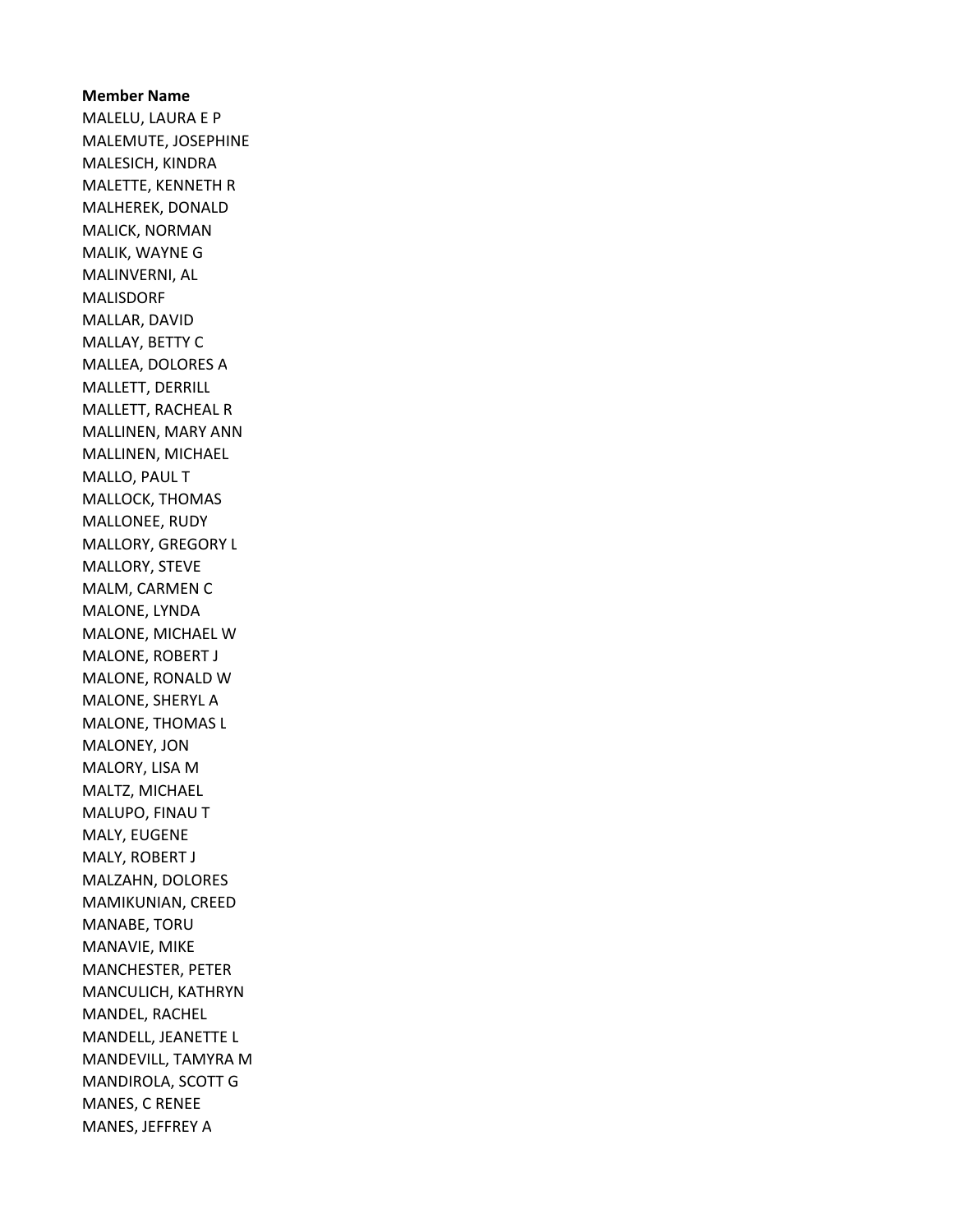Member Name MANESS, JANET MANEY, RODNEY MANGROBANG, LUIS E MANIE-OSKOII, KIM E MANION, CHRISTINE A MANION, SHARON G MANIS, RODNEY MANIVONG, RICHARD S MANIX, THOMAS J MANKEL, GERARD F MANLEY, DONALD L MANLEY, MICHAEL M MANLEY, RANDY D MANN, DEBORAH K MANN, DONALD S MANN, HARVEY MANNHALTER, HAROLD MANNING, BRUCE MANNING, DENISE S MANNING, FRANK M MANNING, GARY WAYNE MANNING, KATHERINE L MANNING, RICK MANNING, THOMAS E MANOOKIAN, L ALEX MANSELL, MELVIN T MANSFIELD, JULIE MANSHOLT, LINDA MANSKE, TONY MANSKIE, GREGG MANSON, JOANNE T MANSON, PENNY S MANSON, THOMAS W MANTYLA, RICHARD MANUEL, JOAN L MANZ, H ROLF MANZEK, GUNTER MAPEL, DONNA J MAPES, DIANN MAPLES, BETTIE MAPLEY, NANCY A MARAT, STANLEY B MARATHON OIL COMPANY MARCH, DONALD M MARCH, JUDY W MARCH, RONALD A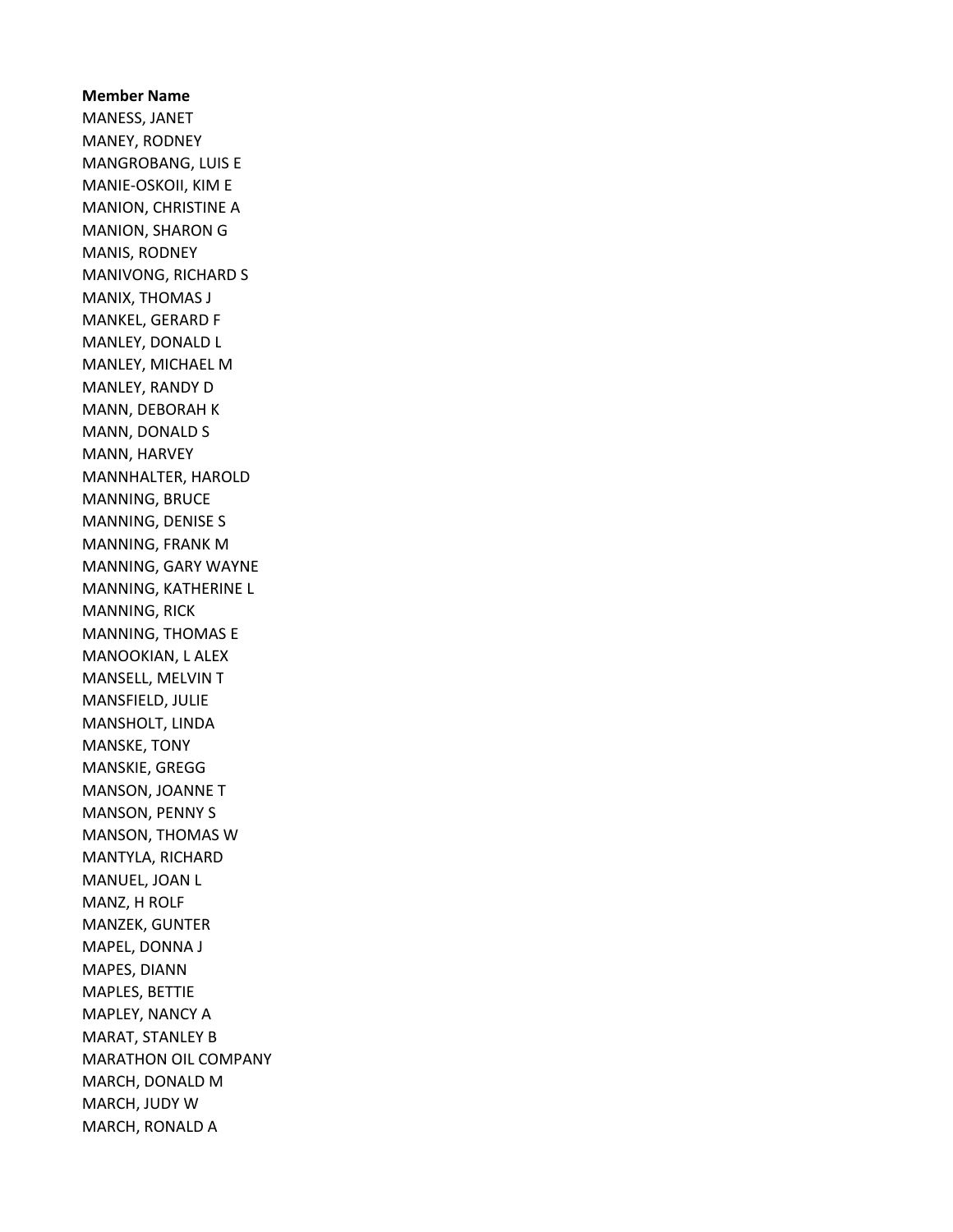Member Name MARCHANT, COURTLAND MARCHANT, MICHAEL C MARCHANT, WILLIAM E MARCHESELLI, CHERIE MARCHEWKA, PAMELA D MARCHINI, GENE MARCINEK, VALERIE MARCINKOWSKI, SHANA MARCOU, JOHN MARCUCCI, PATRICIA MARCUS, LEROY J MARCY, DAVID MARCZYK, ALOYSIUS MARDEN, JONATHAN D MARFIN, DAVID MARIAN, LEWIS R MARIE E STARNES REVOCABLE TRUST MARINELLI, FAYE MARINO, BETTIE MARINO, SANDRA MARINSEN, MARIE MARION, K JOHN MARK, MARGARET MARKEL, KATHLEEN R MARKEL, ROGER MARKELL, DENYSE A MARKEN, JOANNA MARKEWICZ, JOSEPH MARKEY MARKEY, BRENDA J MARKHAM, ELIZABETH MARKHAM, GERALD W MARKHEIM, JACLYN MARKLE, ROCHELLE MARKLEY, BEN MARKLEY, CLARENCE MARKLEY, DENISE MARKLEY, GARY J MARKOS-MOYER, BARBARA MARKS, CLARA MARKS, LISSA J MARKS, ROGER MARKUSON, JACKIE MARKVARDSEN, PETER K MARKVARDSEN, RENE A MARLER, DUANE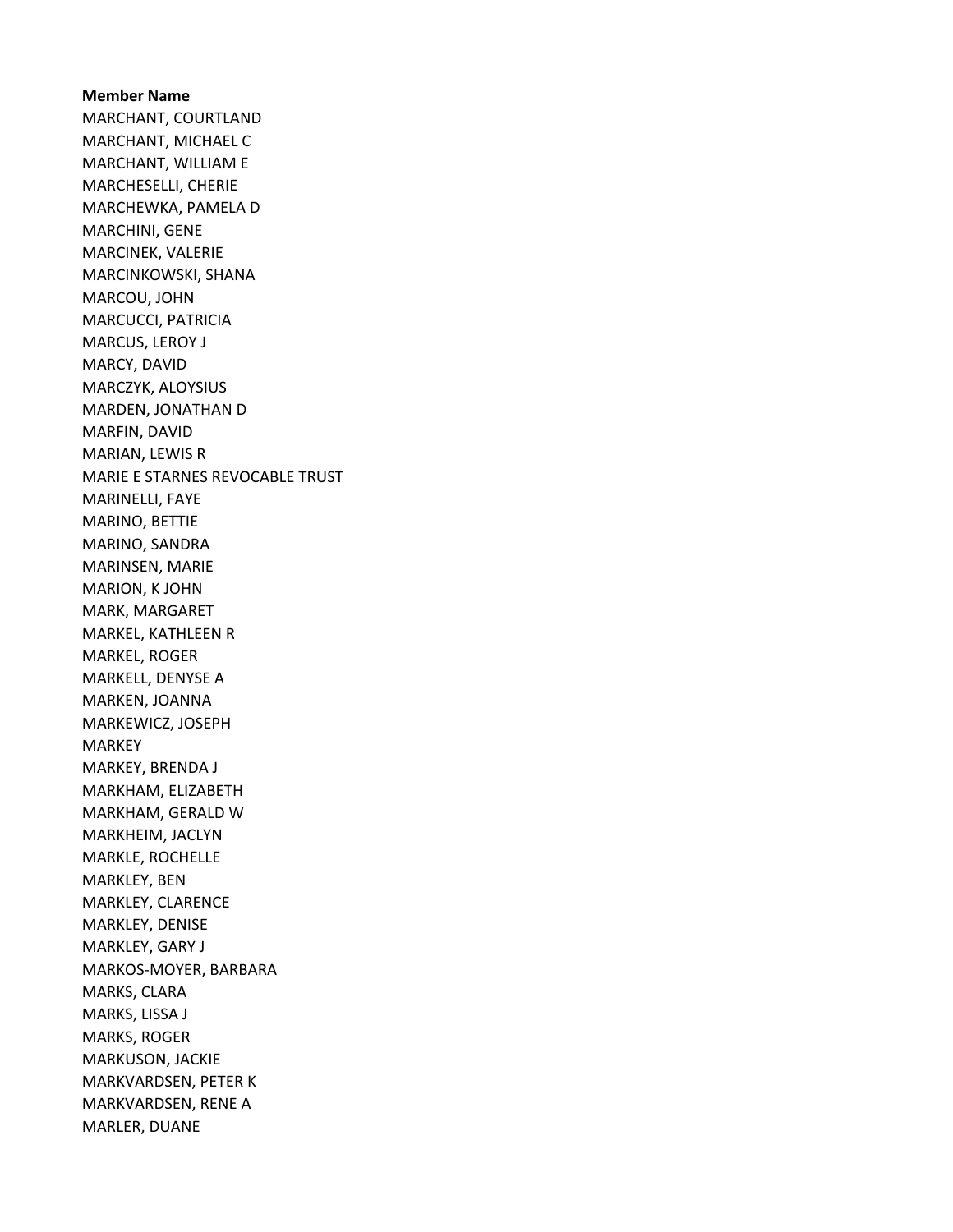Member Name MARLETT, WILL L MARLEY, MARY E MARLIA, MARY ANN MARLOW, DOUGLAS MARMES, MARK C MARMILLION, PAUL MAROLT, CINDY MAROUDAS, DIONISIOS MARQUA, PAULA R MARQUARDT, MICHAEL B MARQUEZ, ROBERT MARQUEZ, RONALD B MARQUISS, RAY MARRAMA, SHARON K MARRON, P TODD MARRON, TEVA MARRS, REBECCA MARRUFO, JOE B MARSA'S 4 CORNERS DELI MARSH MARSH, BERNARD L MARSH, CLAUDIA MARSH, GRANT W MARSH, HARRY J MARSH, K G MARSH, MANFERD MARSH, MARK C MARSH, MICHELLE D MARSH, N RODNEY MARSH, OLETA MARSH, PETER MARSH, RUSSELL L MARSHALL MARSHALL, A PAUL MARSHALL, CHARLES G MARSHALL, CINDY SCOTT MARSHALL, DANNY C MARSHALL, DEBRA A MARSHALL, DEVONA MARSHALL, FREDERICK P MARSHALL, JACQUELINE J MARSHALL, JACQUELYN MARSHALL, JOSEPHINE L MARSHALL, KAREN K MARSHALL, LISA MARSHALL, MICHAEL A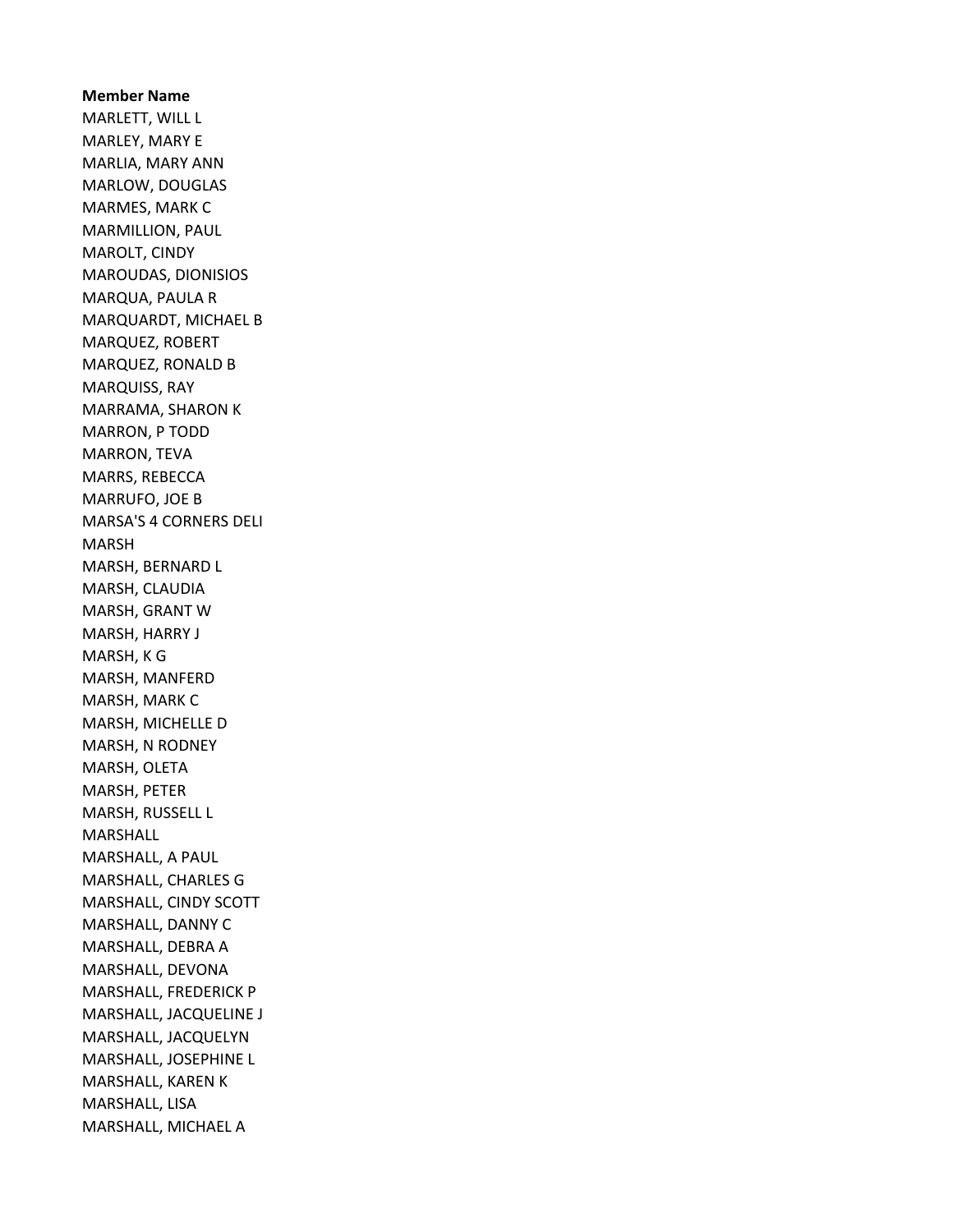Member Name MARSHALL, RICHARD W MARSHALL, ROSEMARIE MARSHALL, STANLEY K MARSHALL, STEVEN D MARSHALL-ALLEMANG, DONNA MARSTON, CRAIG MARTELL, SARA D MARTENS, JENNIE MARTH, ALEATHA M MARTHA CARLI REVOCABLE TRUST MARTIN MARTIN, ADISON R MARTIN, ALICE MARTIN, ALLEN B MARTIN, ALVIS R MARTIN, BEAULAH MARTIN, CAREY H MARTIN, CHARLES S MARTIN, CHARLES/DEBORAH MARTIN, CHERYL M MARTIN, CYNTHIA MARTIN, DAVID L MARTIN, DON MARTIN, ELIZABETH MARTIN, ELOISE E MARTIN, ELSIE MARTIN, EVERETT A MARTIN, FANNIE J MARTIN, GHISLAINE D MARTIN, JAMIE MARTIN, JEFF MARTIN, JEFFREY WAYNE MARTIN, JOE M MARTIN, JOHN W MARTIN, LARRY MARTIN, LOUISE MARTIN, LYLE M MARTIN, MAE L MARTIN, MARILYN MARTIN, MARILYN A MARTIN, MARJORIE M MARTIN, MARTY L MARTIN, MELISSA M MARTIN, MICHELLE O MARTIN, PATRICK MARTIN, RANDALL P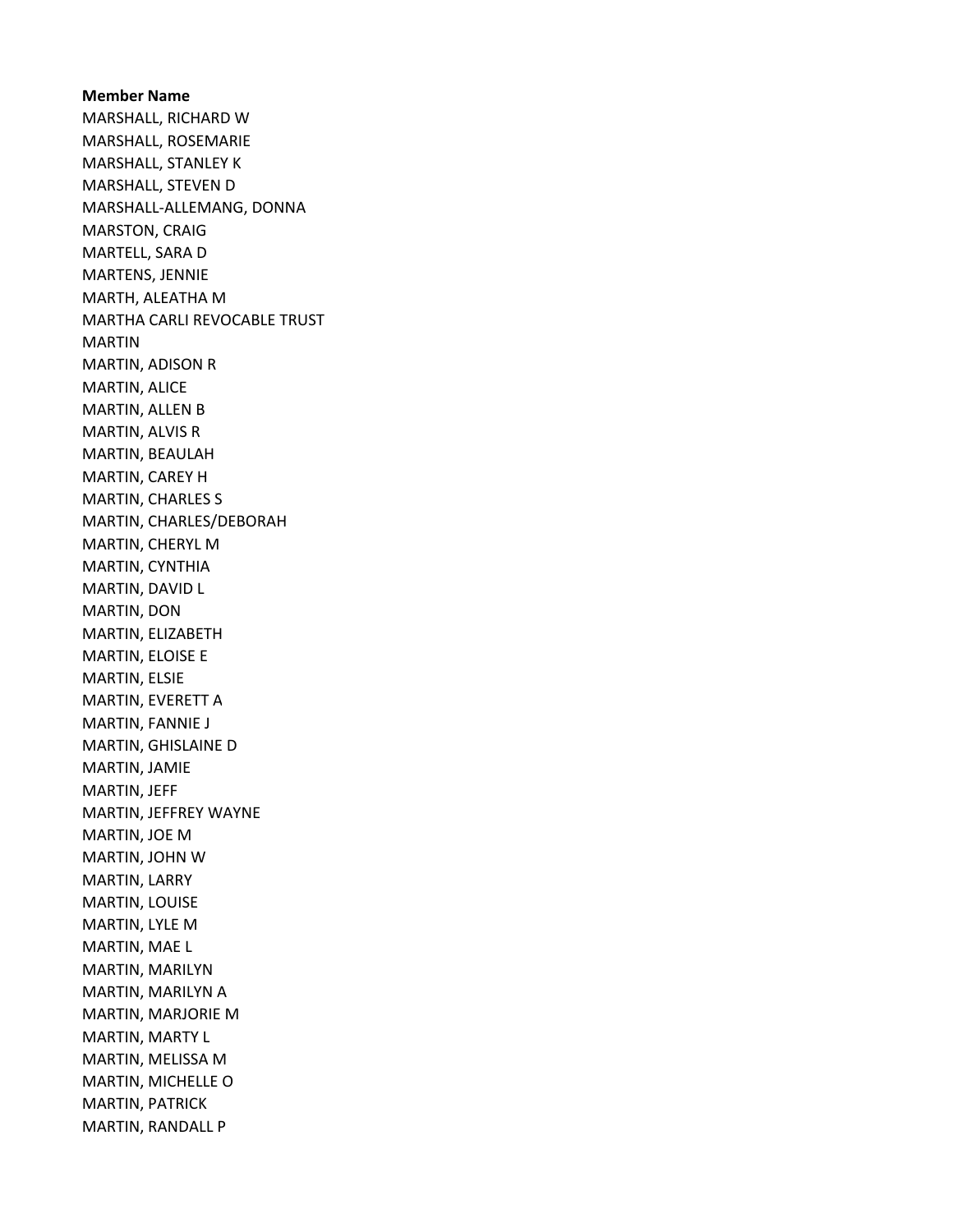Member Name MARTIN, RAYMOND P MARTIN, REBA MARTIN, RICHARD MARTIN, ROBERT E MARTIN, RONALD D MARTIN, RUSSELL E MARTIN, SHIRLEY A MARTIN, STEVE MARTIN, STEVE L MARTIN, SUSAN M MARTIN, TERRY MARTIN, VICTORIA MARTIN, VIRGENIA E MARTIN, WILLIAM V MARTINDALE, FRANCES MARTINEZ III, PLACIDO MARTINEZ, ANDRES J MARTINEZ, BRENDA F MARTINEZ, CHERI MARTINEZ, JOHN MARTINEZ, MARIA C MARTINEZ, RAY G MARTINEZ, ROSEMARY MARTING, MICHAEL F MARTINS, JP MARTINS, MONICA F MARTINSON MARTINSON, JACE MARTINSON, MARY JANE MARTINSON, REED MARTINSON, TARA J MARTSCH, MARVIN MARTTILA, GARY T MARTZ, DONALD L MARUGAMA, YOSHIO MARVIN, CHARLOTTE J MARX, DONALD MARX, JO MARY MASEK, ROBIN MASHBURN, BILLIE S MASINO, WILLIAM MASKER, CHARLOTTE L MASLYK, DAVID J MASON, BETTY MASON, DAVID MASON, DON D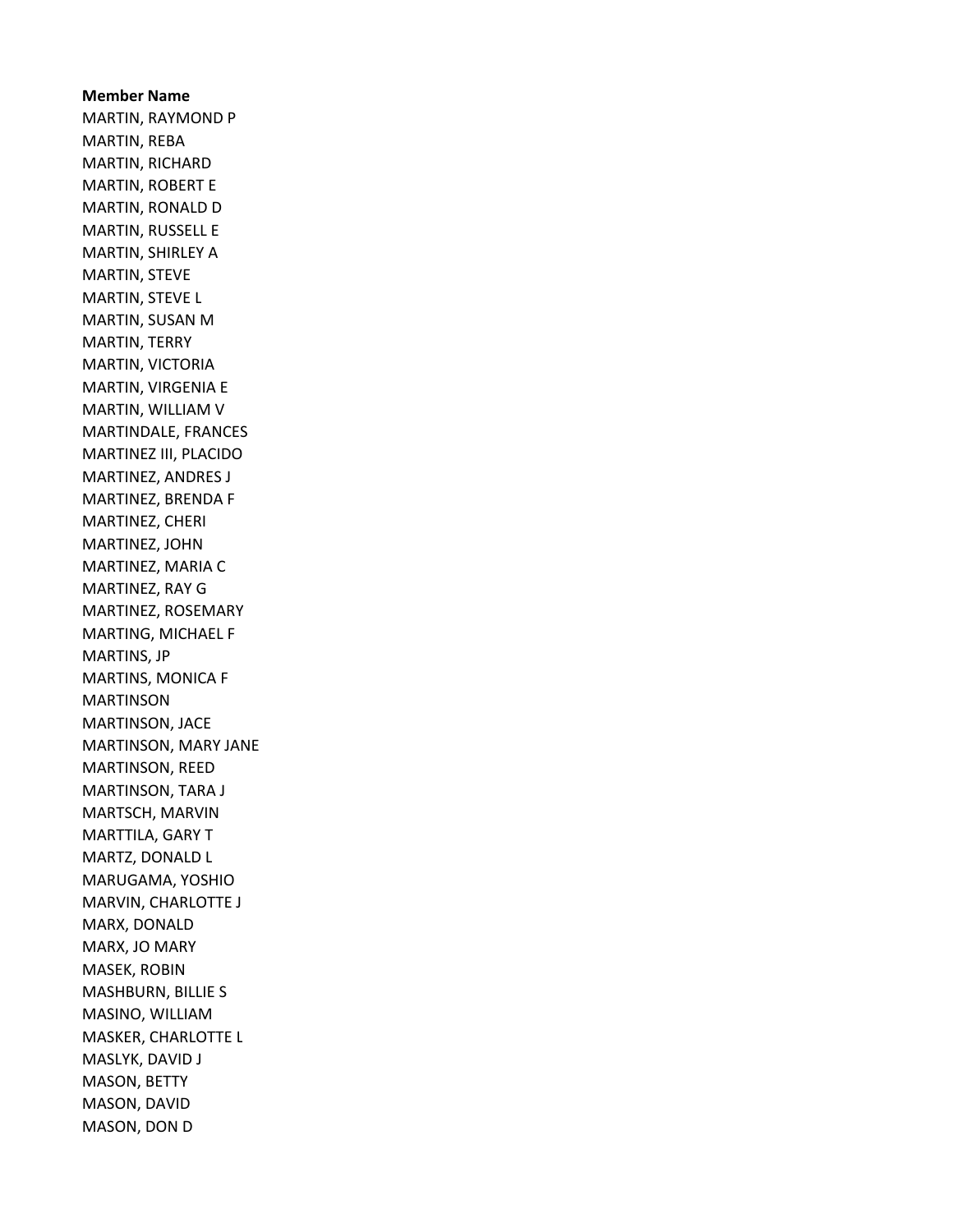Member Name MASON, ELIZABETH MASON, FRANKIE MASON, GEORGE MASON, HENRY L C MASON, JAMES R MASON, JANET MASON, KAREN L MASON, KARLEEN G MASON, LEONE MASON, LINDA MASON, LINDA A MASON, MARY C MASON, RICHARD N MASON, RUTH MASON, TERRY A MASON, WILEY B MASONER, KENNETH L MASON-HOFMEISTER, LUCY J MASSENGALE, GEORGE S MASSEY, GARTH M MASSEY, PATRICIA MASSEY, PHYLLIS MASSEY, ROSEMARY MASSMAN, MARILYN A MASSON, DEBORAH MASTERS, APRIL MASTERSON, CHAS T MASTERSON, DALLAS/HELEN MASTERSON, DARIN MASTRODICASA, JEAN MATA, ELLEN MATAIA, AILAO L MATHER, K JAMES MATHESON, CHARLES W MATHESON, NANCY MATHEWS, CHRIS MATHEWS, GEORGE F MATHEWS, KRISTINA MATHEWS, ROBERT J MATHIS, KATHY E MATHIS, STEPHEN R MATHIS, STEWART C MATHISON, PAIGE A MATHSON, RENAE D MATIS, ELINOR E MATISINEZ, MARY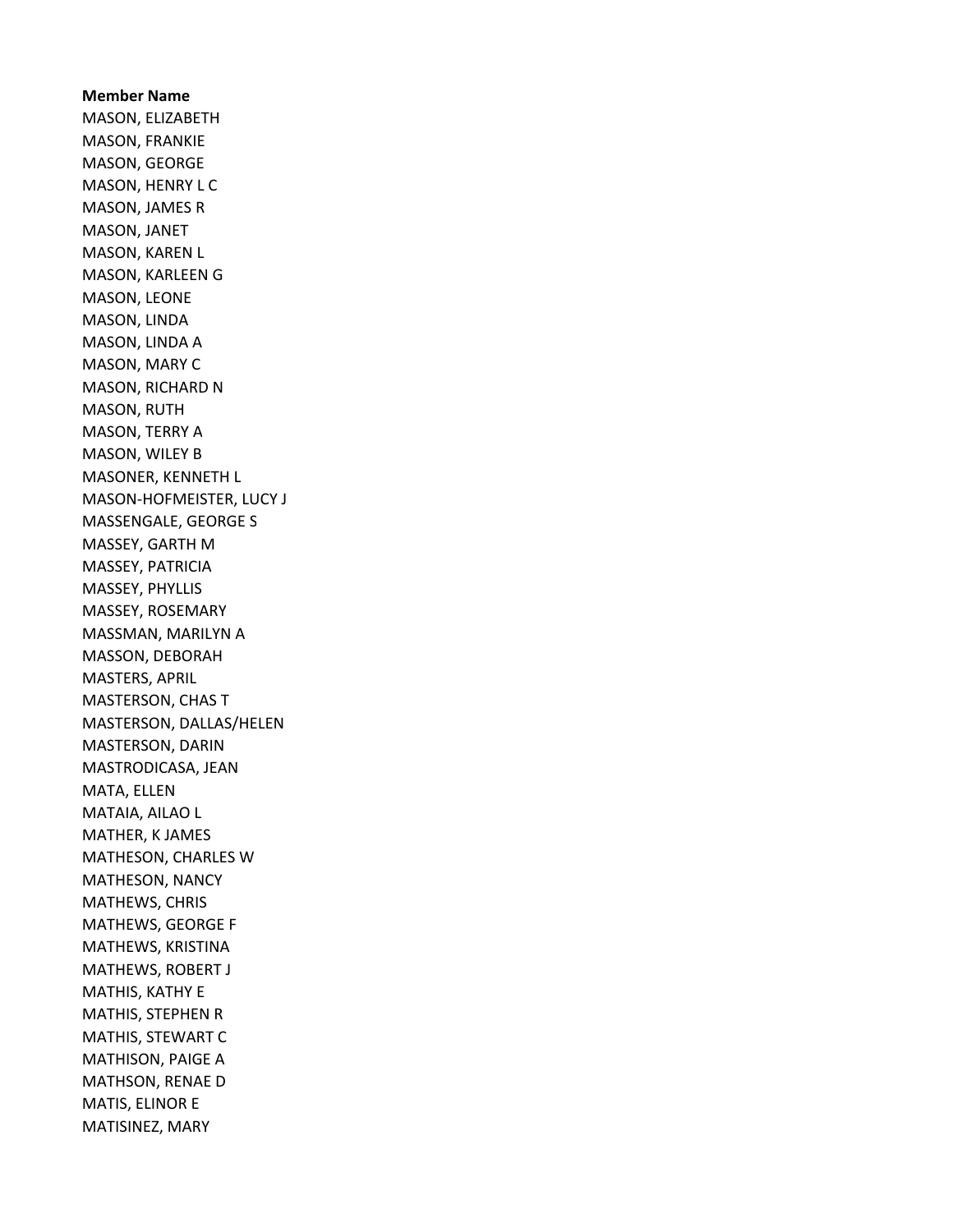Member Name **MATLOCK** MATLOCK, ANNE MATLOCK, CECILIA M MATRAX INC MATRICARDI, P J MATSON, JANA MATSON, MIKE MATSUDA, EIKO MATSUDA, SHIGEMI MATTERN, SCOTT MATTESON, D LARRY MATTEUCCI, LOUIS MATTHEIS, LARRY W MATTHEW, NEILTON MATTHEWS MATTHEWS, CHARLES E MATTHEWS, CORWIN MATTHEWS, E JOANNE MATTHEWS, JENNY JO MATTHEWS, JERROLD MATTHEWS, JOHN W MATTHEWS, MARK MATTHEWS, MICHAEL B MATTHEWS, ODIS R MATTHEWS, SCOTT D MATTHEWS, VERNA MATTHEWS, WILLIAM M MATTICE, W M MATTILA, BAMBI S MATTLOCK, MARLUCE MATTOON, MADGE F MATTOX MATTOX, SANDY MATTSON, DANIEL MATTSON, PAUL MATTSON, R DENNIS MATTSON, RONALD E MATUKONIS, RALPH J MAUER, PATRICIA MAUGHAN, STEVE MAUNEY, JAMES L MAUPIN, INEZ MAUPIN, KATHERINE T MAURER, A GREGORY MAURER, DUEBER L MAURO, BARBARA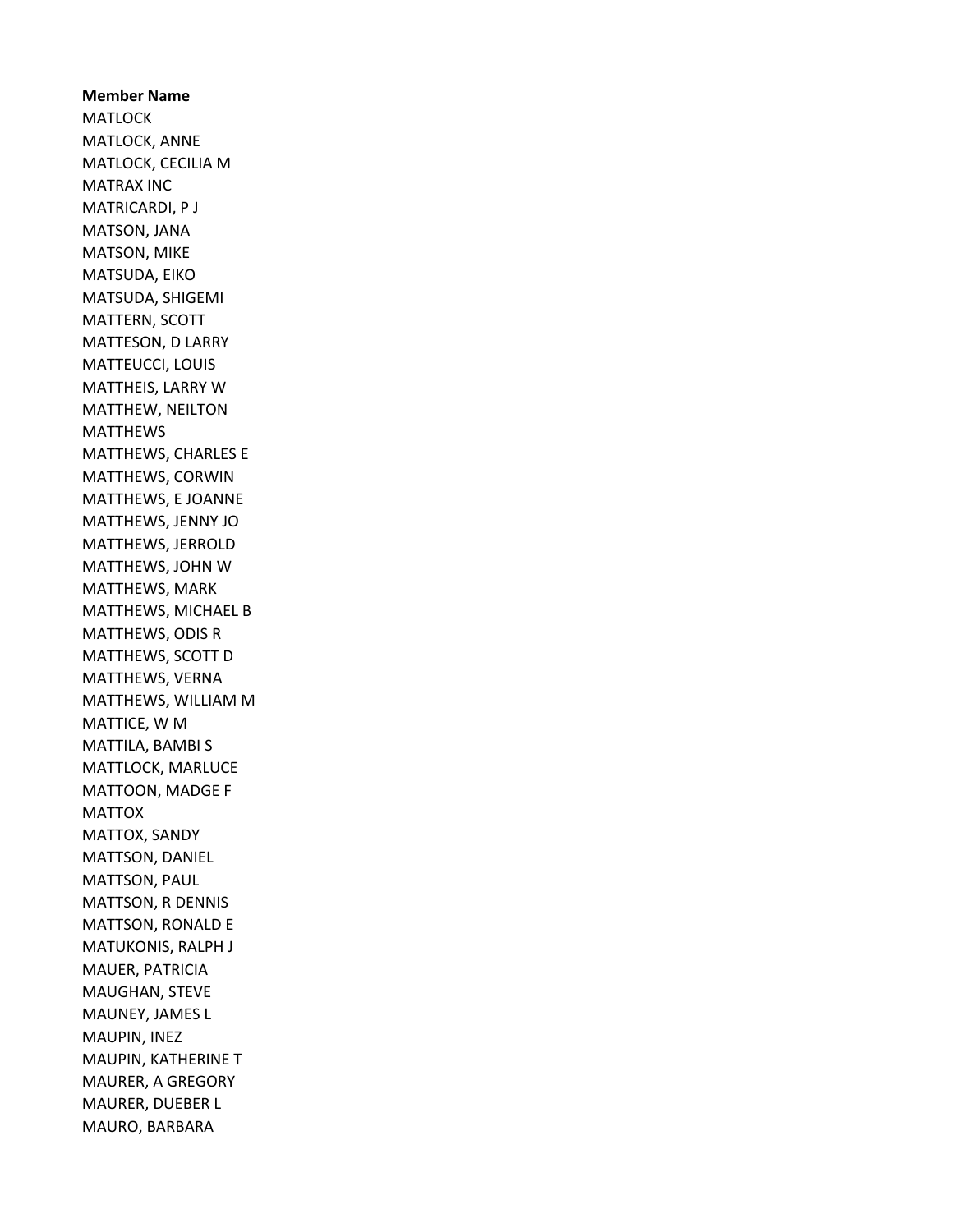Member Name MAUS, J ELEANOR MAUSOLF, TOM MAUTHE, CLINTON MAVES, DELANE P MAXON, KATHY A MAXWELL, AMANDA D MAXWELL, HILDA K MAXWELL, JEFF W MAXWELL, JERRY D MAXWELL, KEITH D MAXWELL, LINDA C MAXWELL, MARJORI MAXWELL, MICHELLE MAXWELL, NANCY MAXWELL, NEOMA J MAXWELL, TORREY LEE MAY, ALAN MAY, BARB A MAY, JOSEPHINE MAY, LELAND MAY, STANLEY D MAY, TERRAL E MAYAC, GEORGE G MAYENSCHEIN, JANET MAYER, ALOUETTE MAYER, DAVID C MAYER, E LOUIS MAYER, LINDA MAYER, NORMAN A MAYES, PATRICIA A MAYES, RAY G MAYES, SAUNDRA ANNE MAYEUR, DEBORAH E MAYFIELD, IMOGENE MAYFLOWER CATERING MAYFLOWER CONTRACT SVS MAYHEW, STEVEN I MAYHOOK, JEFFREY MAYNARD MAYNARD, DEBBIE MAYNARD, JOHN W MAYNICK, MRS DONALD MAYOR, RODNEY MAYORGA, GIL G MAYR, PHYLLIS A MAYRA, MARYAM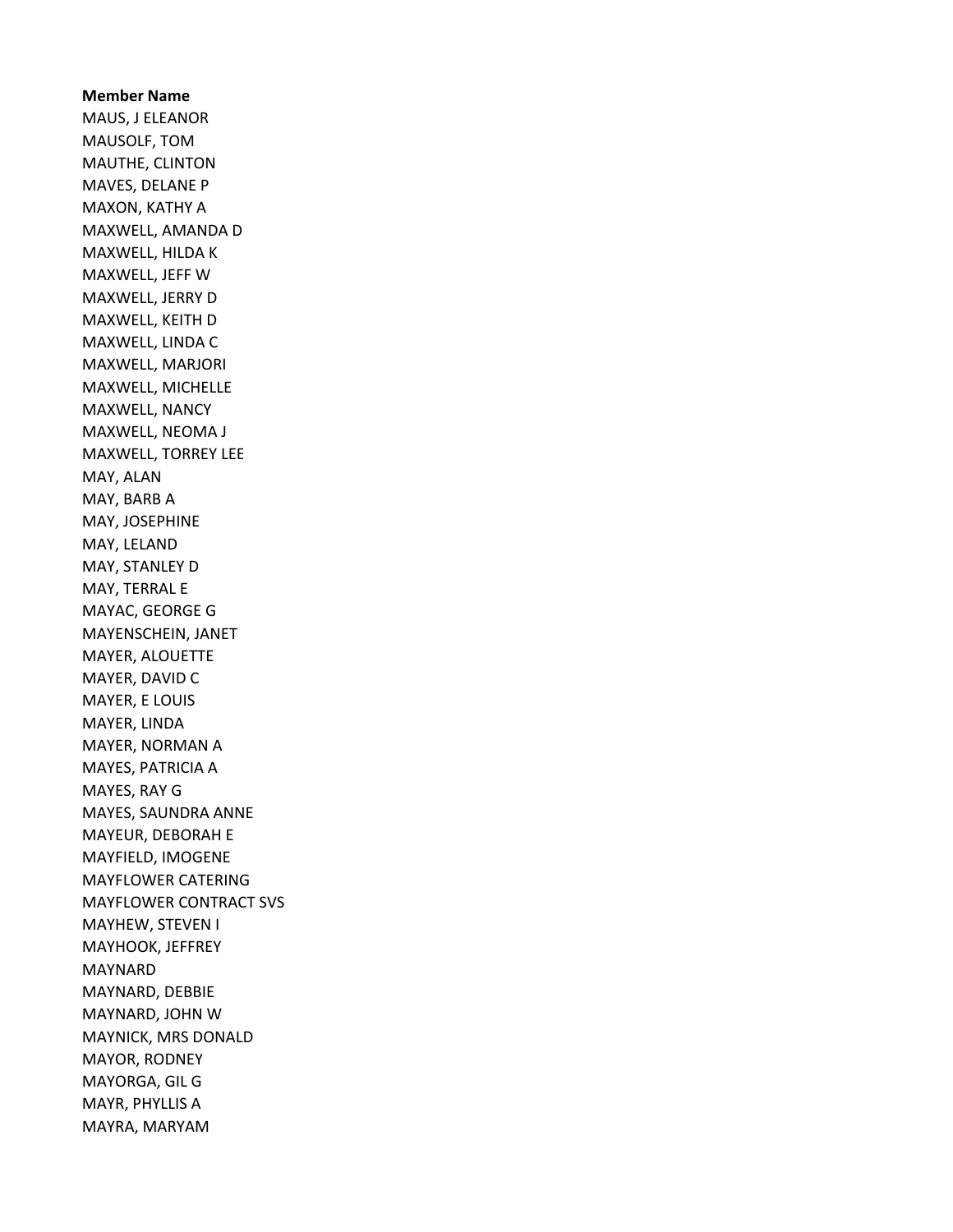Member Name MAYWOOD, HOLLY MAZANY, LAURA MAZE, M JEANNE MAZZONI, NANCY L M-B NORTHERN INC MCAFEE MCAFEE, CATHY JO MCALEXANDER, JOHN MCALLISTER, ETIENNE MCALLISTER, LARRY MCALOON, JOHN MCALPIN, PAT MCALPINE, BOB MCANIFF, ROGER MCARDLE, MOLLIE MCARTHUR, ALAN MCARTHUR, SHIRLEY A MCAULIFFE, MAUREEN MCAVINCHEY, ELLEN KORD MCBIRNEY, BONNIE A MCBRAYER, JOHN W MCBRIDE, DEAN A MCBRIDE, JOANNE L MCBRIDE, MALCOLM G MCBRIDE, MICHAEL MCBRIDE, PAUL S MCBRIDE, RANDY MCBRIDE, STEPHANIE L MCCABE, WILLIAM C MCCAFFREY, SHARON MCCALL, CATHERINE A MCCALL, DEBRA MCCALLISTER, JAMES D MCCALLISTER, TERRY D MCCALLUM, MICHAEL MCCAMERON, TERENCE MCCANN CONSTRUCTION MCCANN, LANCE W MCCANN, LEE L MCCARN, KIMBERLY J MCCARRELL, CONNIE **MCCARREY** MCCARRON, BARBARA L MCCARRON, DENNIS MCCARRON, TERRY A MCCART, MARY JEANETTE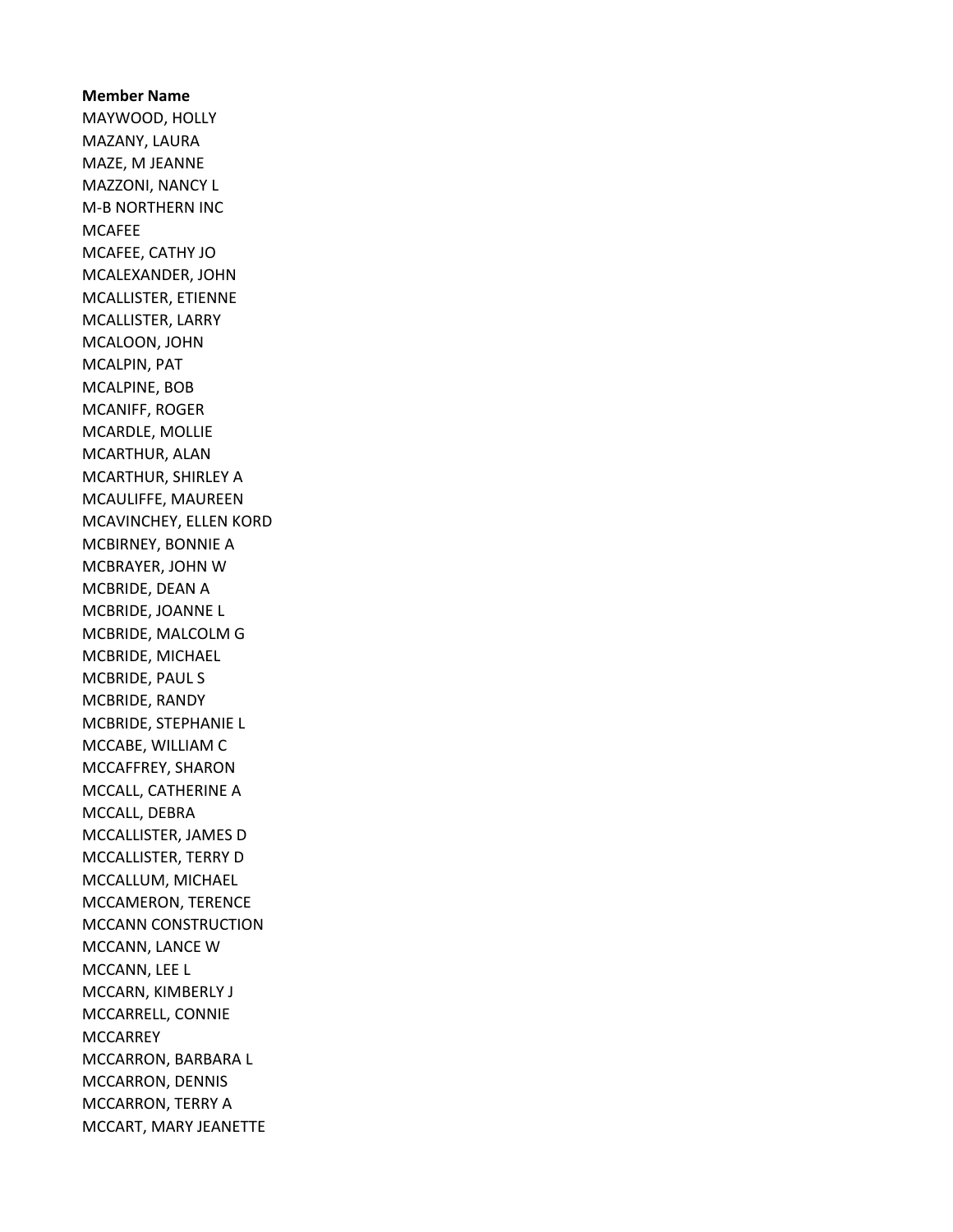Member Name MCCARTHY, ERIN MCCARTHY, KEITH MCCARTHY, SEAN MCCAULEY, JAMES MCCAVIT, JERRY C MCCAW COMMUNICATIONS MCCAW, R LEE MCCELVEY, BARBARA B MCCLAIN, BETTY L MCCLAY, BRUCE E MCCLEAN, CLYDE MCCLELLAN, GLENN MCCLELLAN, LESLEY MCCLELLAND, JAMES MCCLELLAND, OREN E MCCLEMENTS, WAYNE MCCLINCY, MICHAEL J MCCLOSKEY, JENNIFER R MCCLUNEY, RICHARD L MCCLUNG, DEENY C MCCLURE, ANITA MCCLURE, JO LAINE MCCLURE, LOREN L MCCLURE, RICHARD MCCLURE, ROBERT MCCLURG, KAREN J MCCOLLUM MCCOLLUM, RALPH MCCOLLUM, VIOLA MCCOMAS MCCOMB, JACK MCCOMSEY, LEE MCCOMSEY, LORI M MCCONARTY, RHONDA R MCCONKEY, C MCCONNEL, STEPHEN F/LINDA MCCONNELL, BILL MCCONNELL, CHERI MCCONNELL, CLIFFORD S MCCONNELL, DIANE MCCONNELL, KATHLEEN MCCONNELL, TIMOTHY H MCCONNELL, W VIRGIL MCCONNELL, WILBERT P MCCONVILLE, BRUCE MCCOOL, WAYNE T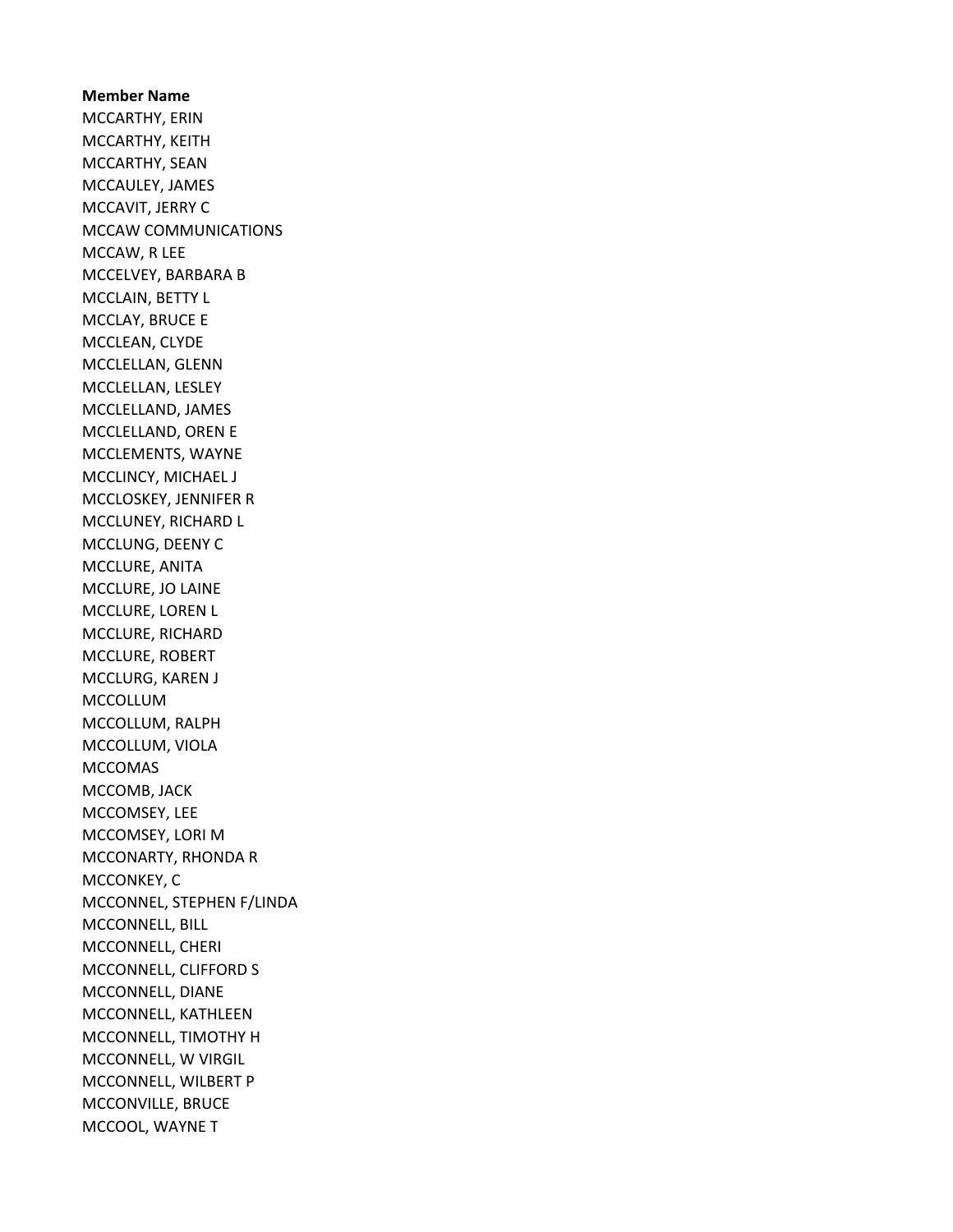Member Name MCCORD, CYNTHIA MCCORD, LAWRENCE MCCORD, M NORA MCCORD, WILLIAM MCCORKINDALE, SALLY MCCORKLE, NANCY MCCORMAC, A J MCCORMACK, BARRY L MCCORMACK, COLLEEN K MCCORMACK, PATRICIA MCCORMACK, SANDRA MCCORMICK, B E MCCORMICK, FRANCES MCCORMICK, GAIL E MCCORMICK, KELVIN MCCORMICK, LARRY MCCORMICK, RE/CM MCCORMICK, W ROBERT MCCOTTER, LEANN MCCOULLOUGH, BARBARA L MCCOURT, GRACE M MCCOWEN, THOMAS MCCOWN MCCOY, ALFRED MCCOY, DONALD MCCOY, ELIZABETH L MCCOY, GEORGE H MCCOY, JAMES MCCOY, JOHN L MCCOY, LAWRENCE L MCCOY, LINDA F MCCOY, LOREN W MCCOY, P SEAN MCCOY, RODNEY MCCRACKEN, BETSY MCCRACKEN, BRIAN K MCCRACKEN, CRAIG J MCCRACKEN, JOAN L MCCRACKEN, JOANN MCCRACKEN, M MCCRACKEN, PAUL MCCRAY, CYNTHIA DAVIS MCCREARY, TINA MCCRUMB, C FAYE MCCUBBIN, DOUGLAS MCCUBBINS, RAY W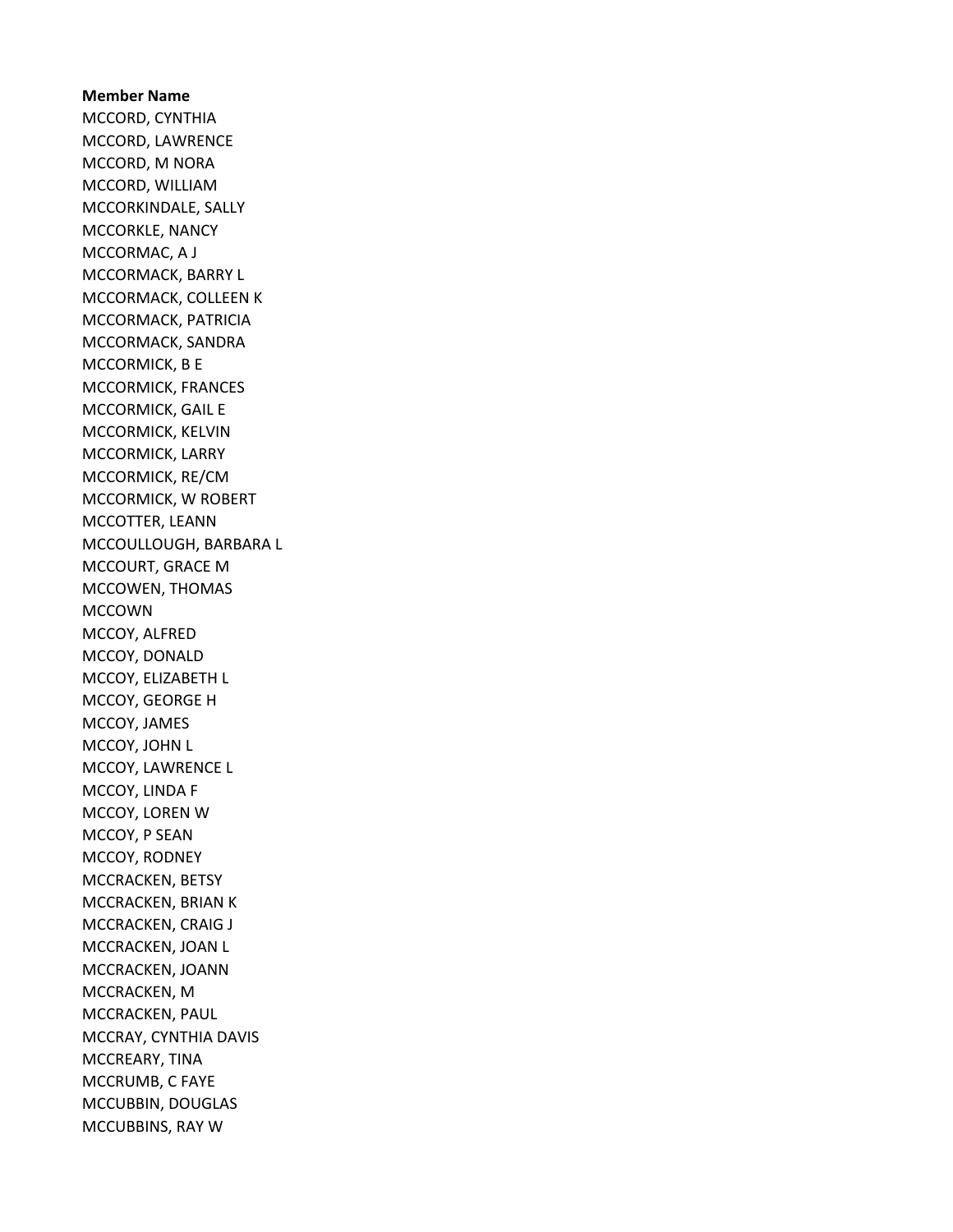Member Name MCCUE, MARK F MCCULLAH, BEVERLY M MCCULLEN, PATRICK D MCCULLOCH, LEE ANN MCCULLOUGH, BEVERLY MCCUMISKY, RAY MCCUNE, GEORGE BLAIR MCCURDY, DEAN MCCURDY, UNICE MCDADE, JACK MCDADE, R LUZ MCDANIEL, BILL MCDANIEL, DEBBIE MCDANIEL, KIMBERLY D MCDANIEL, MICHAEL MCDANIEL, TERESA ANN MCDEE, ALBERT A MCDERMOTT, JUSTIN MCDERMOTT, W LARRY MCDONALD MCDONALD INDUST OF AK MCDONALD, AMIE J MCDONALD, ANTHONY D MCDONALD, BARBARA J MCDONALD, BENJAMIN G MCDONALD, CHRISTINE Z MCDONALD, CLEVE MCDONALD, DEREK S MCDONALD, DONALD W MCDONALD, EDWARD W MCDONALD, GERALD A MCDONALD, JACKIE MCDONALD, JERALD D MCDONALD, JOANN MCDONALD, JON MCDONALD, KATHY MCDONALD, MARK L MCDONALD, MAUREEN CHARLOTTA MCDONALD, NEIL F MCDONALD, PATRICE MCDONALD, VIBEKE MCDONALD, WAYNE MCDONALD, WILLIAM MCDONOUGH, DANIEL MCDOUGAL, VERA MCDOUGALL, ANGELA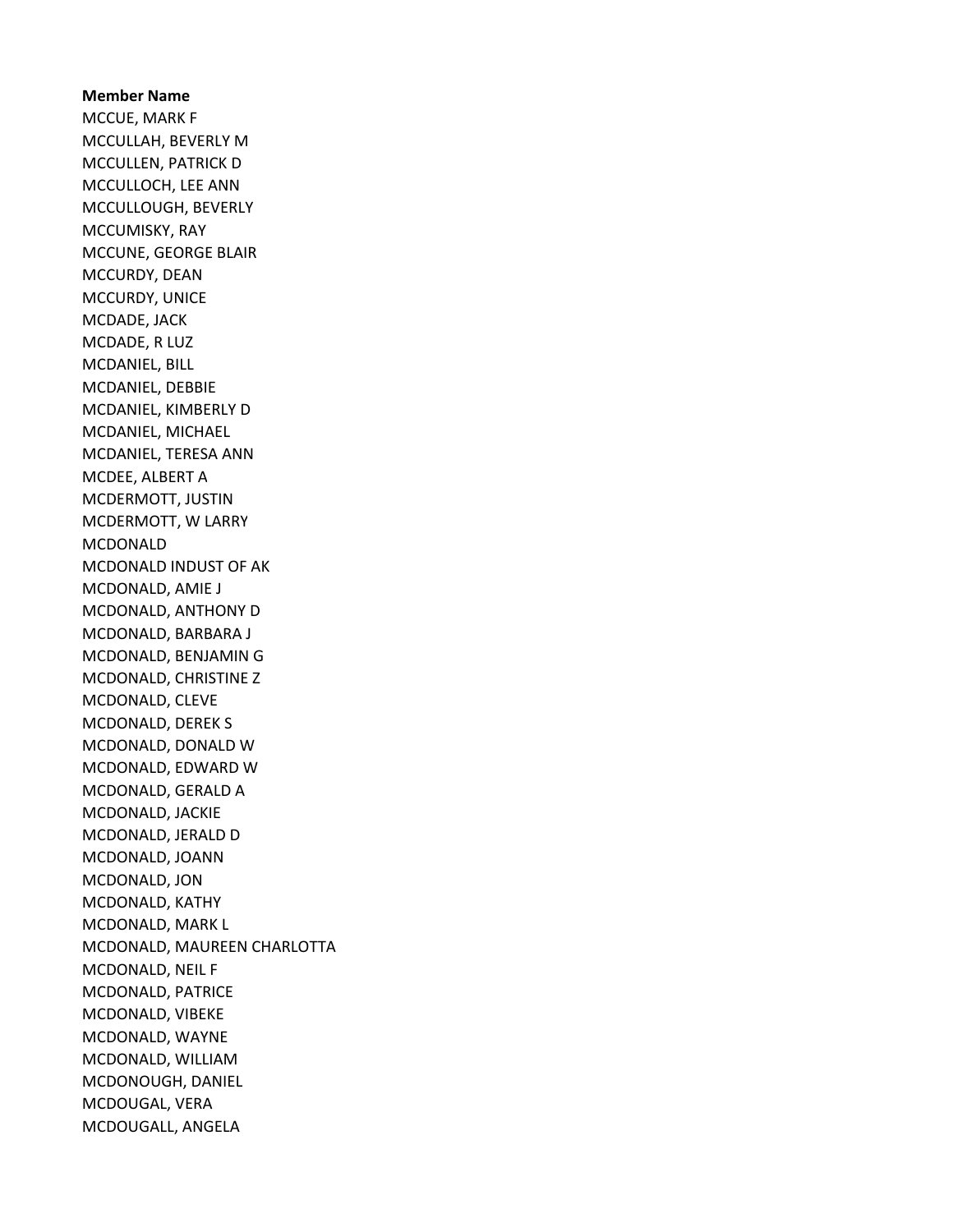Member Name MCDOWELL, CINDY K MCDOWELL, DOROTHY MCDOWELL, JAN F MCDOWELL, MARY P MCDOWELL, RALPH E MCDOWELL, STEVEN W MCDUFF, MICHAEL MCDUFFIE, EDMOND D MCELFRESH, CARLA JO MCELHANEY, R J MCELHINEY, MIKE MCELLIOTT, MARJORIE MCELROY, BRYAN MCELROY, CINDY MCELROY, DEBRA S MCELROY, ELLIS R MCELROY, RANDALE MCELWAIN, JAMES A MCELWEE, DAVID L **MCENTIRE** MCEWEN MCEWEN, K JAMES MCEWEN, PAUL MCFADDEN, D ROY MCFALL, LEROY MCFARLAND, CHERYL RODY MCFARLAND, J PATRICK MCFARLAND, LEVI MCFARLAND, SHERRI S MCFARLANE, WALTER W MCFARLIN, DONALD W MCFARLING, RODGER MCFATRIDGE, JACK D MCGARRY, THOMAS E MCGARY, LAUREL C MCGASKEY, EDDIE MCGAVIK, JOAN M MCGEE, CHRISTINE MCGEE, GARY MCGEE, HARRY E MCGEE, JOHN D MCGEE, STACEY J MCGHEE MCGHEE, ROBERT M MCGHIE, MIKE MCGHUEY, ARLENE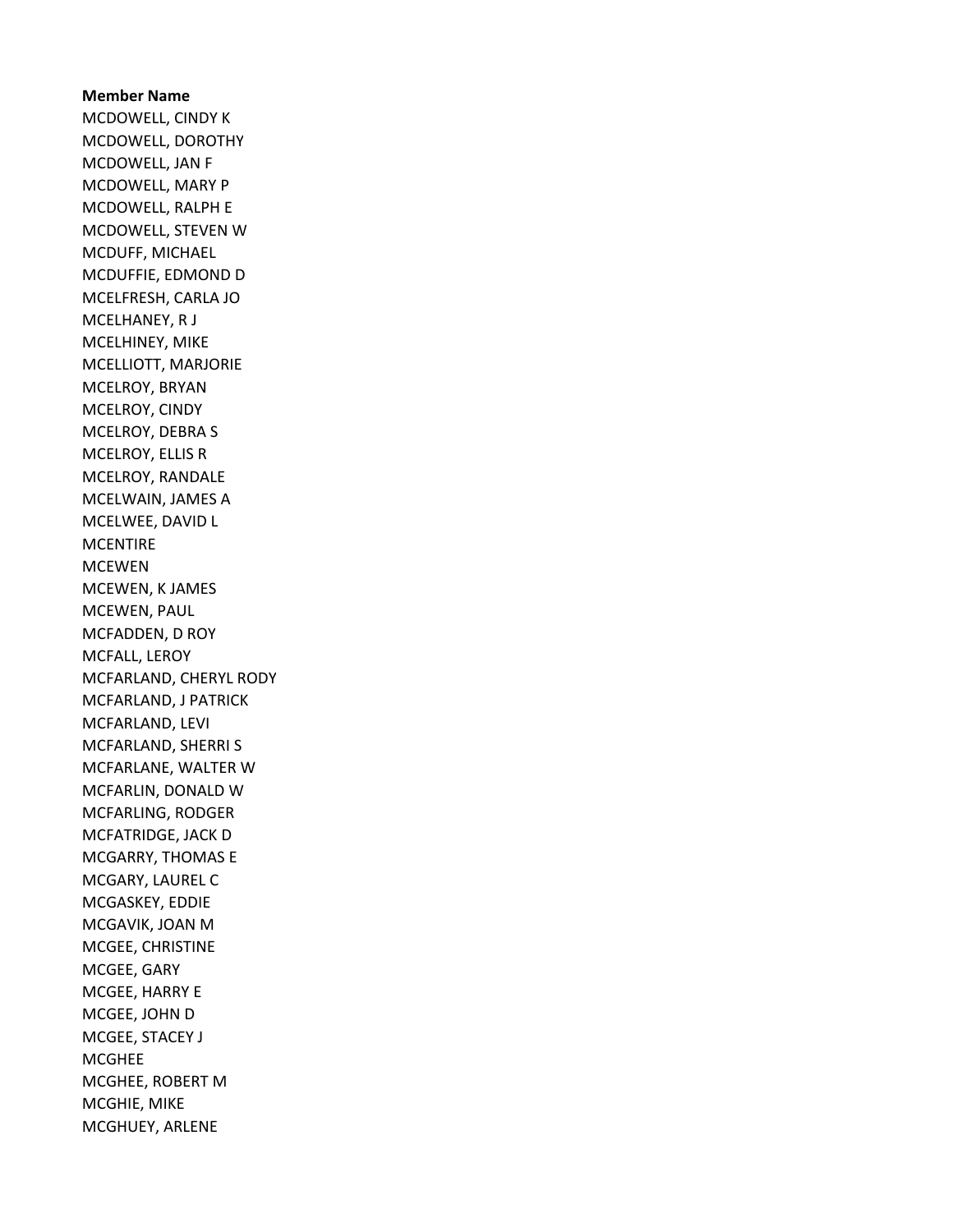Member Name MCGIBONEY, PAUL S MCGILL, BOB MCGILL, DONALD F MCGILL, RICHARD H MCGILLIVARY, DAVID E MCGINNIS, JILL MCGINNIS, MICHAEL G MCGINNIS, SHERRY MCGLENN, SCOTT MCGLOTHA, BEVERLY MCGLOTHLEN, HOPE MCGOLDRICK, DEBORAH MCGOUGH, PATRIC L MCGOUGH, WILLIE MCGOWAN, BOB MCGRATH, CARLA A MCGRAW, A PATRICIA MCGREGOR, B JOSEPH MCGREGOR, DEBRA MCGREGOR, JIM MCGREGOR, JOSS MCGREGOR, ROBERT W MCGREW, DANIEL T MCGRILL, RICHARD G MCGUIRE, BILLIE MCGUIRE, DAVID HENRY MCGUIRE, KATHLEEN E MCGUIRE, LISA MCGUIRE, NORMAN E MCHAFFIE, MARLEE J MCHALE, CLARK MCHANEY, JUNE MCHENRY, BERT MCHENRY, D MICHAEL MCHONE, MADELYN MCHONE, TERESA A MCIALWAIN, L RICHARD MCILHARGEY, MICHAEL MCINNES, W A MCINNIS, HOWARD MCINNIS, S REBECCA MCINTIRE, TONY A MCINTOSH, BERNDETTE C MCINTOSH, BETH E MCINTOSH, ERIC K MCINTOSH, GREGORY S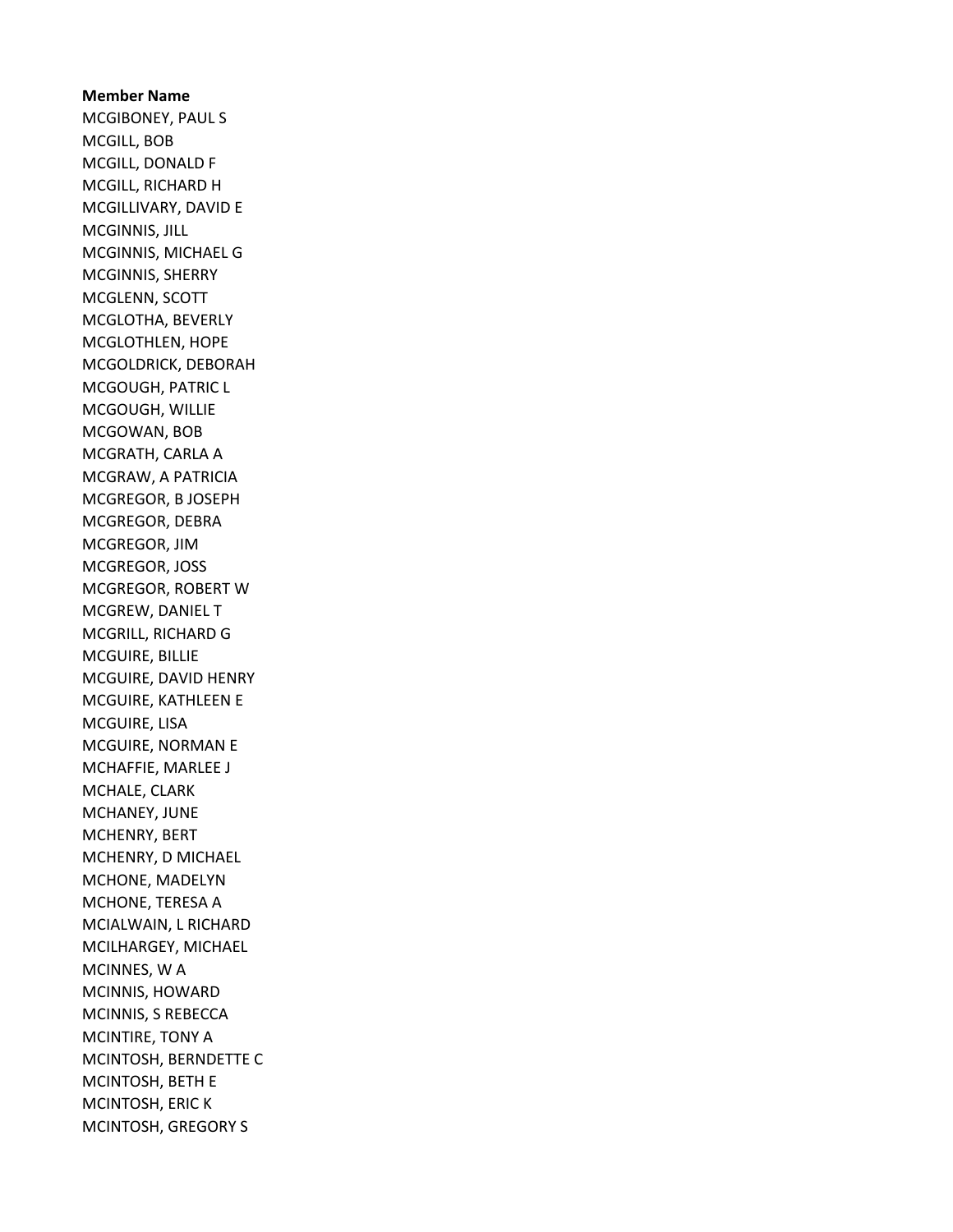Member Name MCINTOSH, MARY L **MCINTYRE** MCINTYRE, D SUSAN MCINTYRE, JANICE MCKAMY, DONNA G MCKAY, BETH MCKAY, DAWN WHA MCKAY, MARY JO MCKAY, RENEE MCKAY, SUSAN MARIE MCKEAGUE, ELIZABETH MCKEE, FRAN D MCKEE, GRETCHEN L MCKEE, JOHN PAUL MCKEE, KAREN C MCKEE, TIMOTHY T MCKEE, WILLIAM T MCKELLOP, RICHARD A MCKELVEY, C C MCKENNA, MAVIS MCKENNA, NANCY L MCKENNEY-CARLSON, SHERRY **MCKENZIE** MCKENZIE, CANDACE MCKENZIE, GLENN MCKENZIE, JAMES A MCKENZIE, JAMES P MCKENZIE, LARRY D MCKENZIE, LISA A MCKENZIE, MELBA L MCKENZIE, PATRICIA A MCKENZIE, PERRY V MCKENZIE, ROB MCKENZIE, WILLIAM C MCKEON, SUSAN MCKEOWN MCKERNAN MCKIBBEN MCKIBBEN, KATHY L MCKIBBIN, R W MCKIERNAN, SCOTT MCKIMMEY, P JOHN MCKINLEY, KEVIN MCKINLEY, MICHAEL E MCKINLEY, O R MCKINNEY, CYNTHIA S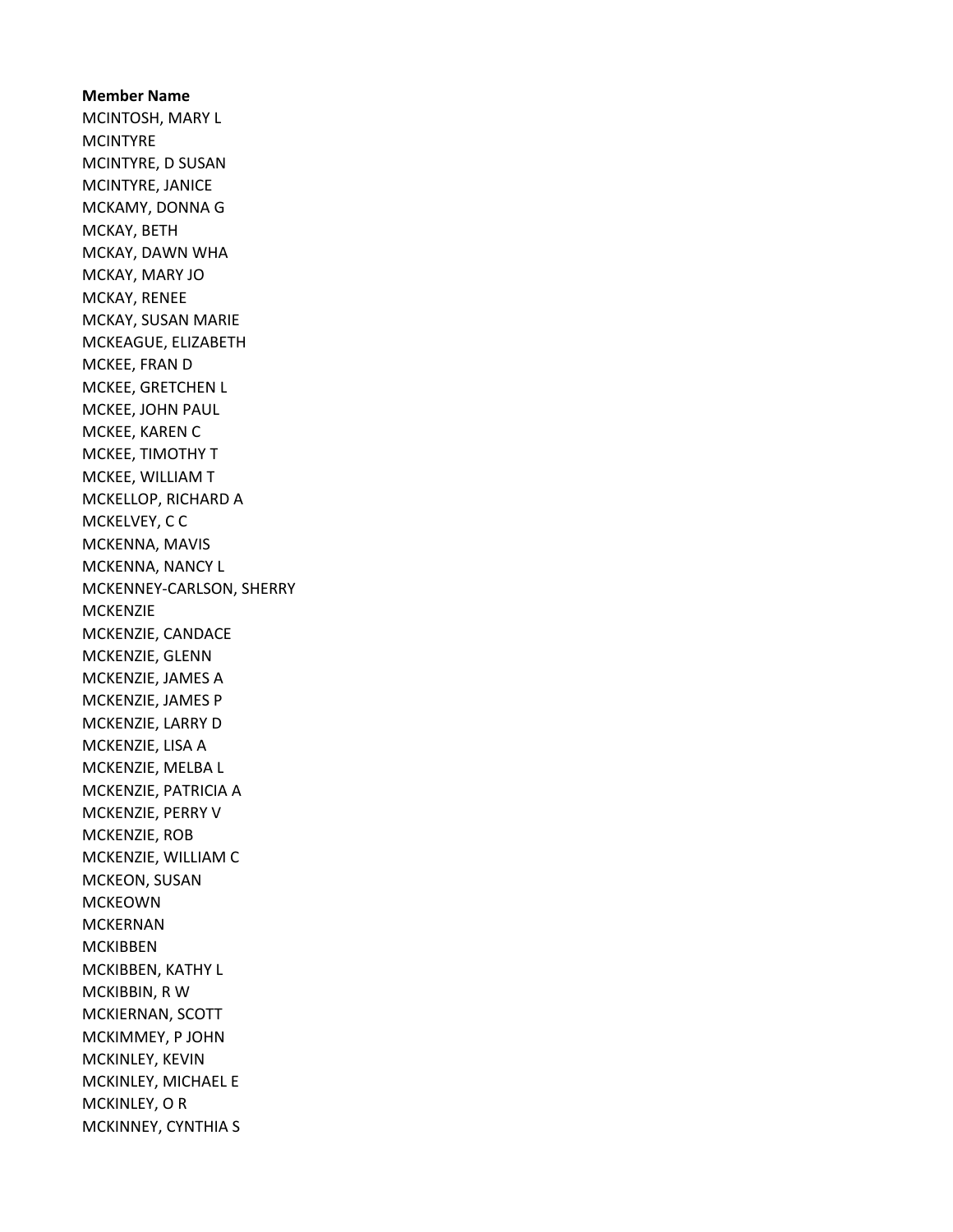Member Name MCKINNEY, K JAMES MCKINNEY, MARK L MCKINNEY, ROGER D MCKINNEY, SHERRI M MCKINNEY, TONIE **MCKINNON** MCKINNON, ALLAN R MCKINNON, ARTHUR MCKINNON, JOHN A MCKINNON, ROGER MCKITRICK, MARK L MCKNIGHT, DORIS MCKNIGHT, ROBERT H MCKNIGHT, WILLIAM M MCLAFFERTY, PATRICK J MCLAIN, CHAD MCLALLEN, MS SHAWN MCLAREN, DOUGLAS J MCLAREN, SONJONNA A MCLAUGHLIN, ALEXANDER MCLAUGHLIN, CLAIRE MCLAUGHLIN, GERALDINE MCLAUGHLIN, MICHELLE K MCLAUGHLIN, ROBERT MCLAUGHLIN, STEPHEN MCLEAN SAVINGS & LOAN MCLEAN, BARBARA MCLEAN, CLAUDIA MCLEAN, JACK N MCLEAN, LEONARD **MCLEARY** MCLEMORE, BRADLEY MCLEMORE, NETTIE K MCLEOD, CECIL F MCLEOD, CINDI MCLEOD, DOUG MCLEOD, RHONDA MCLEOD, SCOTT A MCLEOD, TARA MCLIN, JOHN R MCLINN, REBECCA L MCLOUGHLIN, DIANE MCMAHAN MCMAHAN, ALBERT N MCMAHAN, CLEO B MCMAHILL, DAVID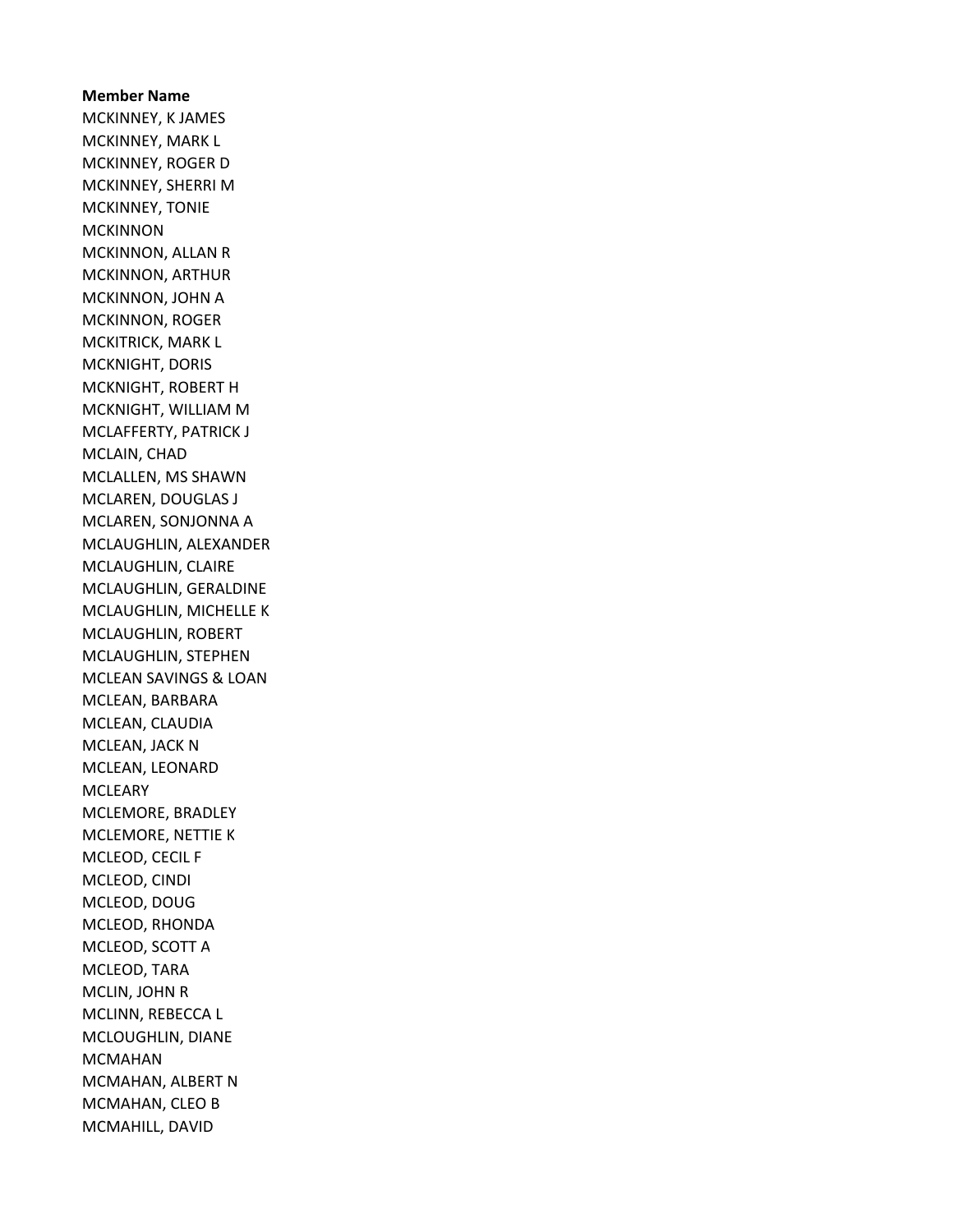## Member Name MCMAHON, G NEIL MCMAHON, JIM W MCMAHON, RAYMOND MCMAHON, W JACK MCMANUS, DANIEL P MCMANUS, MARGUERITE MCMANUS, MARK D MCMANUS, P MICHAEL MCMASTER, SHARON C MCMEANS, FRED MCMEEN, JOYCE E MCMICHAEL, KEVIN M MCMILLAN, JOHN MCMILLAN, SONIA MCMILLAN, VALERIE A MCMILLAN, VIRGINIA MCMILLEN, RANDALL K MCMILLON, WILLIAM J MCMORRIS, JOSIE MCMORROW, ELIZABETH MCMULLEN, DAVID MCMULLEN, GREG MCMULLEN, JON JAY MCMULLEN, PHYLLIS MCMULLINS, DANNY J MCMURTREY, WILLIAM H MCNAB MCNABB, GEORGE MCNABB, LARRY DEAN MCNABB, MICHAEL MCNABB, STEVEN MCNAMARA, GRACE J MCNAMARA, STEPHEN J MCNAUGHTON, MARGARET MCNAUGHTON, MAUREEN MCNAUGHTON, RICHARD MCNEALY, MARY MCNEIL, KEITH MCNEIL, M JUNE MCNURLEN, MARY NAN MCPHAIL, RICHARD S MCPHERSON, JEFFREY S MCPHERSON, SHERMAN A MCQUAY, MARK S MCQUEEN MCQUEEN, MICHAEL L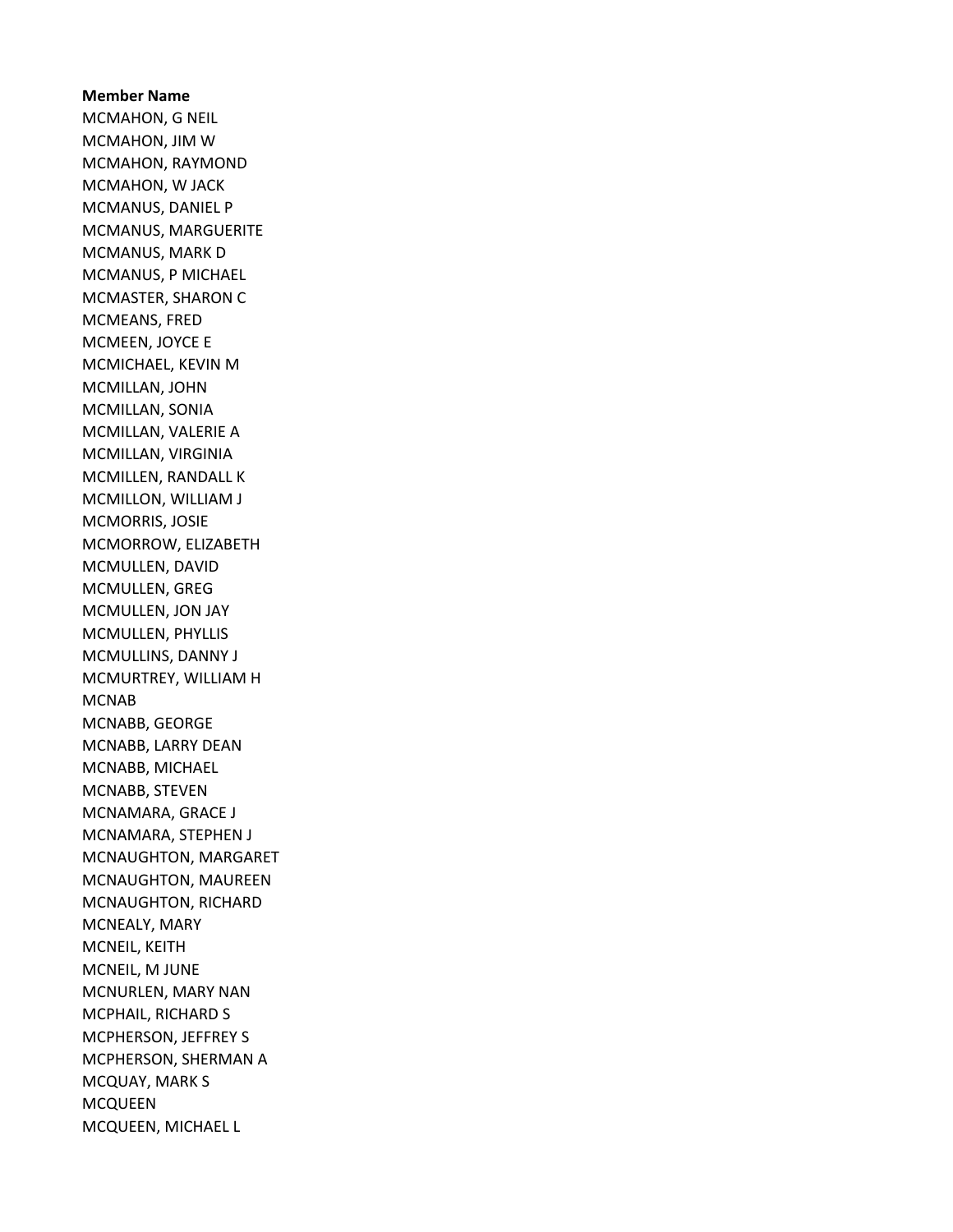Member Name MCQUEEN, TANYA R MCQUILLIN, DUANE C MCQUIRE, BRIAN K MCQUIRE, MICHELE MCREYNOLDS, TAWNI L MCSHEA, ROGER A MCTAGGART, JACK MCVEIGH, CAROLYN B MCVEY, CINDI MCVICKAR, BARBARA E MCWHERTER, JANET E MEACHAM, CHARLINE S MEACHAM, MICHAEL S MEACHAM, ROBERT MEACOCK, VICTORIA L MEAD, DORIS J MEAD, JOHN H MEAD, JUDY MEAD, LAURA MEAD, PAUL Z MEAD, REBECCA A MEADE, ALICE E MEADE, CRAIG MEADOR, DONALD W MEADOWS, CHRISTPHER C MEADOWS, MARILYN N MEADS, D S MEANS, KATHERINE S MEANS, MICHAEL MEANS, PHILLIP N MEARDON, J D MEARS, CHERRILL A MEASLES, JENNIFER/MARK MECHEM, JAMES D MEDINA, FELIX MEDINA, RODOLFO MEDLEY, GREG MEE, BARBARA A MEE, JEANNE MEEHAN, MICHAEL J MEEHAN, RICHARD MEEHAN, VERNON ROBERT MEEK, GREGORY M MEEK, PATRICIA MEEK, REBECCA L MEEK, RONALD L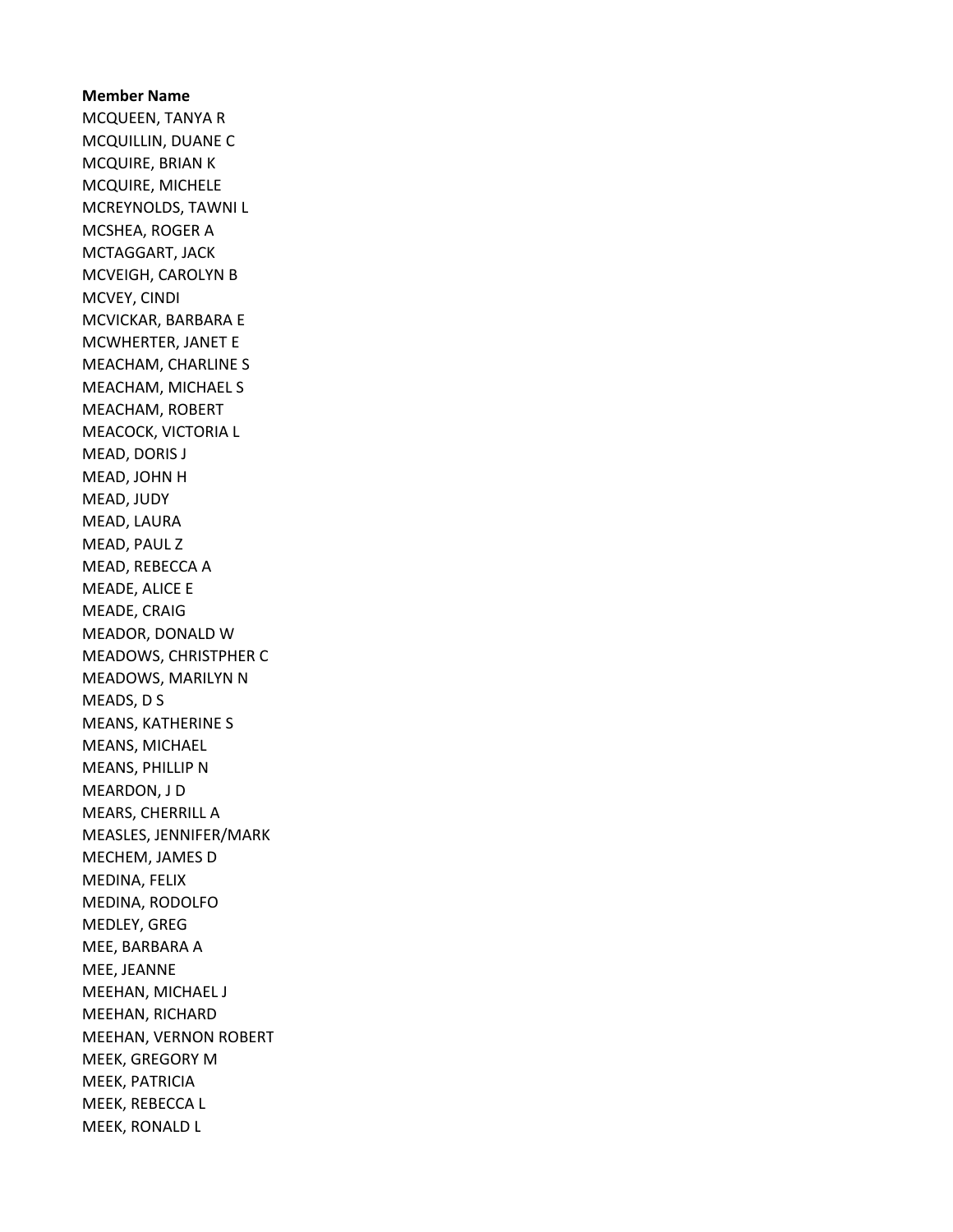Member Name MEEKS, DAVID B MEEKS, DAVID L MEEKS, MARGARETE MEEKS, MICHAEL D MEEKS, RUTH E MEEKSTROTH, RAY MEGGITT, KATHLEEN **MEGLITSCH** MEHNER, WALDEMAR R MEHR, BOB MEIER, CHRISTOPHER MEIER, EDWIN L MEIN, JEFFERY MEISNER, TAMMY MEISSNER, RONALD P MEIXNER, MICHAEL A MEJIA, LUIS MELARVIE, VALERIE MELARZ, CHARLES P MELBY, KIM A MELBY, KRISTA D MELCHER, ESTHER MELCHER, SHERI MELCHERT, ROBERT J MELCHIN MELDRUM, A STACEY MELENDEZ, ALCIDES MELENDEZ, RODIL OSCAR MELLEMSTRAND, RASMUS MELLEN CONST, INC. MELLEN, DONALD R MELLIN, ROB G MELLO, MARK J MELLOR, SHANNON MELLOTT, JERRY MELMS, G MELOVIDOV, SUSAN B MELTON MELTON, ALICE MELTON, B JULIUS MELTON, GLENN A MELTON, LISA ALLINE MELVILLE, GREG MELVIN, GLENN MELVIN, RONALD K MENARD, DENNIS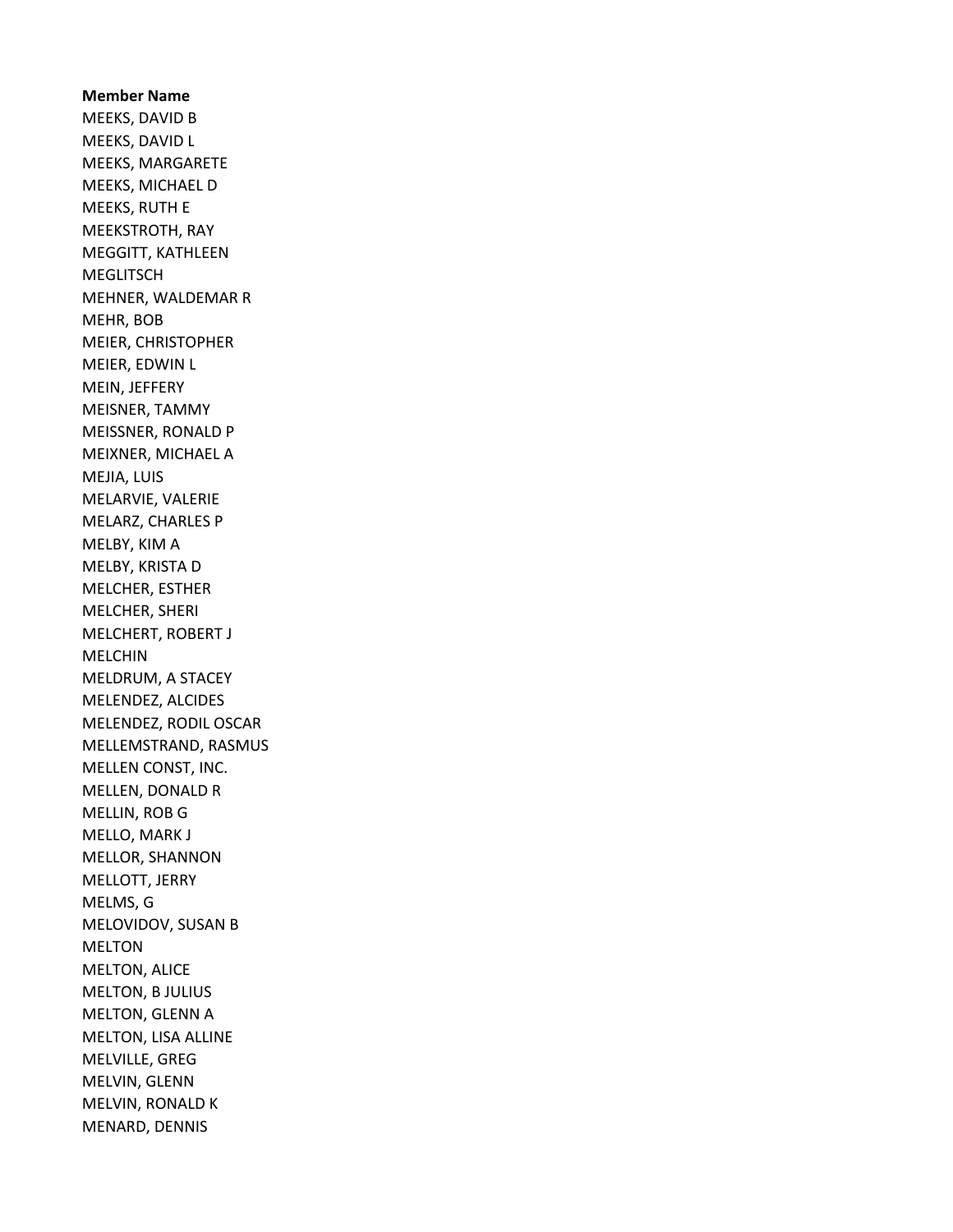Member Name MENDEL, LAWRENCE E MENDENHALL, DAVE T MENDENHALL, JEAN E MENDENHALL, NADINE MENDENHALL, ROGER MENDEZ, PATRICIA J MENDOZA, BENITO G MENDOZA, JUAN C MENDOZA, SILVERIO MENGE, MICHAEL L MENGEL, M JUDITH MENGEL, TRENTON MENGLER, RAMON MENNE, GENE MENOW, CALVIN MENSING, TAMARA A MENTZER, D GARY MERBS, DAN MERCER, ESTELLE MERCER, MONA MERCHANT, JULIE MERCHANT, TAMMY MERCULIEF, DOLORES A MEREDITH, BRET MERICLE, AMOS M MERILATT, KATHERINE/JAMES MERIWETHER, BROOKSEY MERKLEY, JANICE L **MERRICK** MERRICK, DENNIS R MERRICK, KATHY L MERRILL, EDWARD MERRILL, H MICHAEL MERRILL, JOSEPH S MERRILL, LINDA MERRILL, MARGO A MERRILL, MICHAEL MERRILL, RICHARD MERRILL, SUEANNE LAWHORN MERRIMAN, ELTON R MERRIMAN, JILL MERRITT, B SUSAN MERRITT, BONNIE MERRITT, DOROTHY MERRITT, JEFFREY M MERRITT, MOLLY R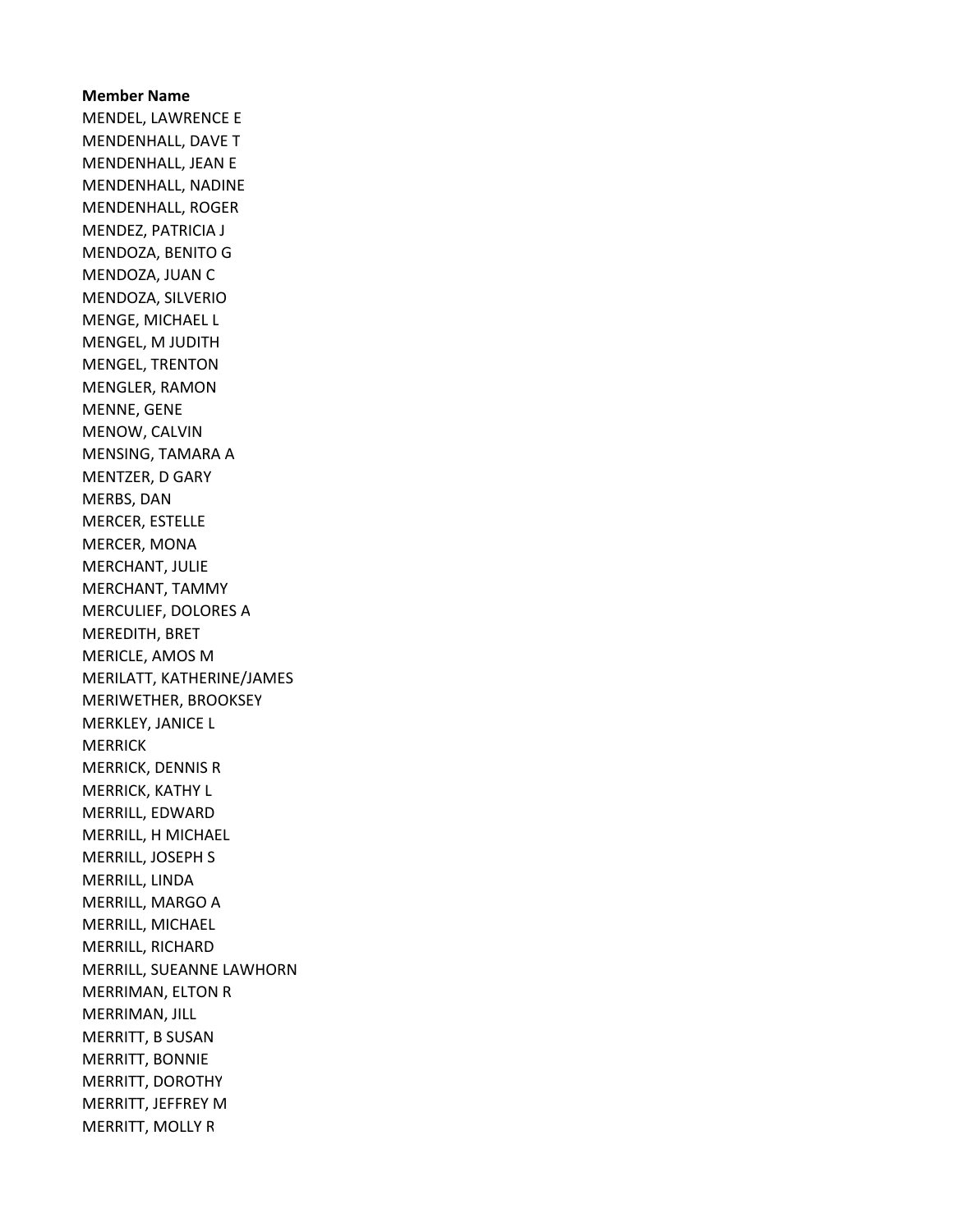Member Name MERRITT, RONALD MERRITT, ROSALIE MERRY, MARTHA MERTZ, ISABEL MESCEDA, JAMES MESE, LAURA MESENHIMER, G G MESHKIN, LAWRENCE MESICK, SCOTT MESLOH, LON MESSALL, GLORIA MESSER, ROSS V MESSERSCHMIDT, KRIS A METCALF, DEWAYNE E METCALF, JOAN METCALF, LAURA METCALFE, CHRISTOPHER J METCALFE, SHARON J METHENY, WILLIAM D METHONEN, MARCUS METMOR FINANCIAL INC METRO, EDWARD METZ, DEETTE M METZ, GERD G METZ, SUSAN H METZGER, ROBERT R MEULEN, GAIL VANDER MEYER MEYER, BARBARA MEYER, D LEONARD MEYER, DONNA J MEYER, EDMUND A MEYER, EDWARD A MEYER, FRITS MEYER, GENNIFER L MEYER, JAMES O MEYER, JEAN V MEYER, KAY PATRICIA MEYER, LANA J MEYER, LELA MEYER, PATRICIA MEYER, RENAE MEYER, TERRY MEYER, VICKEY L MEYERS, DAVID C MEYERS, JOHN C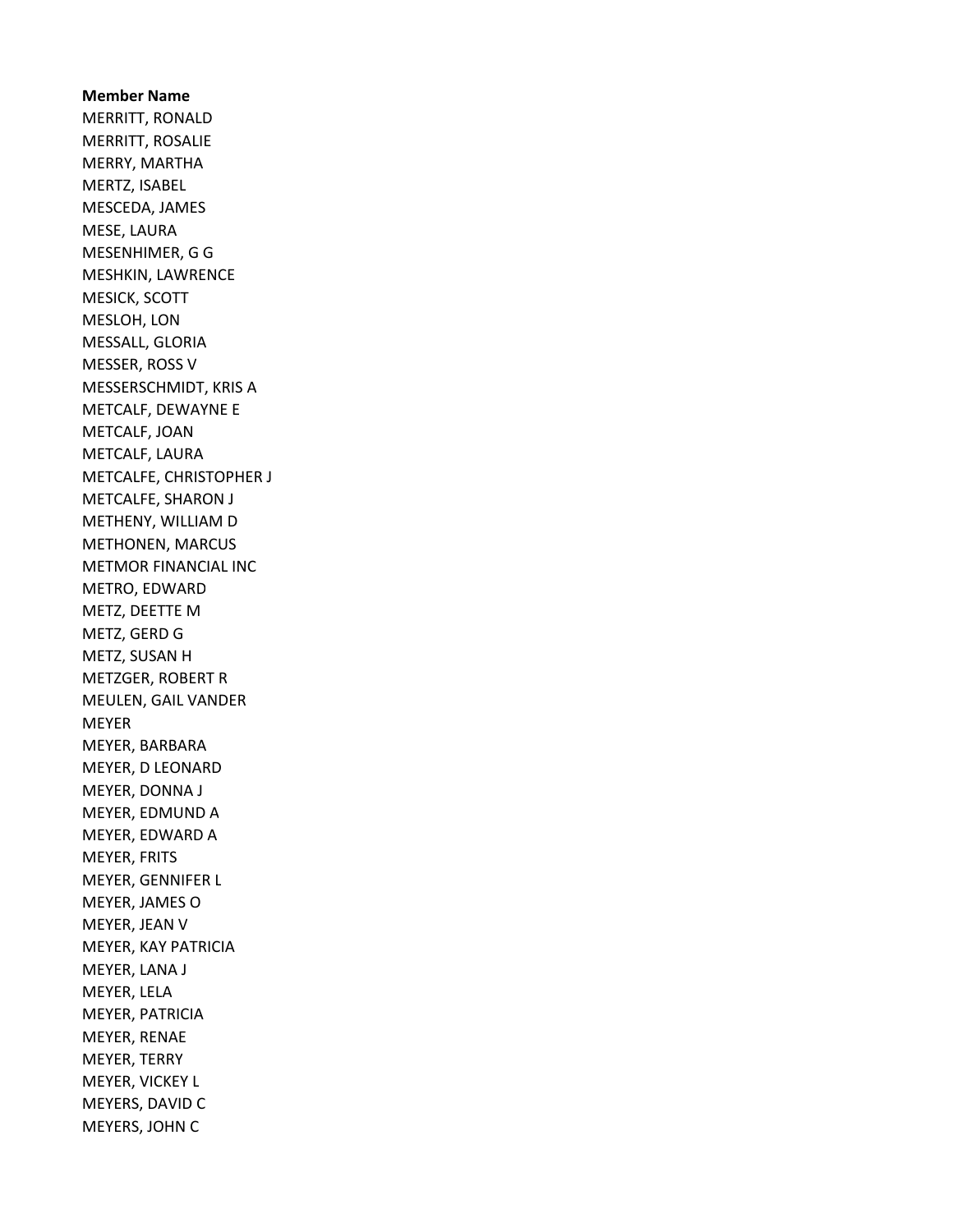Member Name MEYERS, MARY RUTH MEYERS, VALDA J MICELI, VICKI MICHAEL J ORTH MICHAEL W SHAMBURGER MICHAEL, MINNIE MICHEL, BRIAN R MICHEL, MARCIA L MICHEL, SHERRY L MICHELE, DENNIS MICHELS, CARLA J MICHELS, JEFF R MICHELSON, PETER H MICHIELSEN, JANET L MICHOU, L P MICK, KIMBERLEY K MICK, MARY L MICKELSON, RON MICKET, PETER MICKLE, BOBBY G MIDDAUGH, ANNA E MIDDAUGH, PAM MIDDAUGH, VERNON MIDDLETON, N J TONI MIDDLETON, PATRICK G MIDDLETON, SANDRA MIDLAND MORTGAGE MIELKE, CYNTHIA K MIELKE, TERESA E MIELNIK, JOSEPH MIGNEAULT, VICKIE L MIGNON, LINDA JEANNE MIJARES, GABRIEL MIKEL, WILLIAM A MIKLOS, ANDREA D MIKLUSCAK, RICHARD A MIKSCH, MARTIN C MIKUNDA, JUDITH M MILAM, CINDY MILAN, D BRENDA MILDEBRATH, MAGGIE MILES, CINDY A MILES, ISCAH M MILES, KEITH MILES, MELINDA D MILES, PENNY L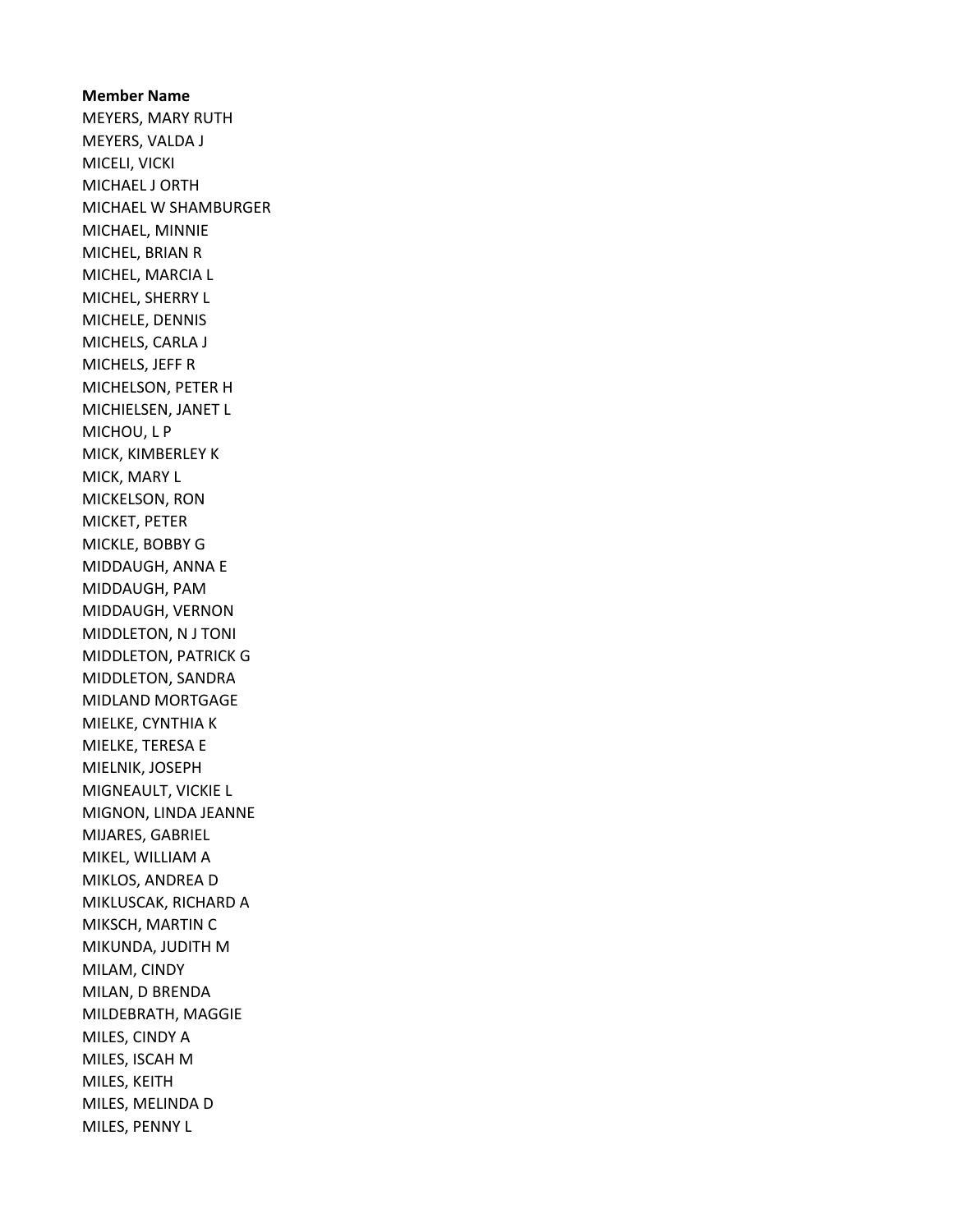Member Name MILES, RONALD K MILES, RUBY E MILES, TERESA A MILHAM, KIRBY D MILIONTA, LC MILIONTA, RK MILKERAITIS, EMMA MILL, SUELYN M MILLAN, GREGORIO L MILLAR, BETH JO MILLARD, ANN BETH MILLARD, DOROTEA B MILLARD, VALERIE MILLEN, E PATRICIA MILLEN, MARIAN MILLER MILLER NORTHERN INTER MILLER, A F MILLER, ANGELA C MILLER, ANGELA N MILLER, ANNE M MILLER, BARBARA A MILLER, BARBARA J MILLER, BARRY G MILLER, BRIAN T MILLER, BUDDY M MILLER, CALVIN B MILLER, CAROL MILLER, CAROLINE A MILLER, CELENA MILLER, CHARLES J MILLER, CLARENCE S MILLER, CLARK ALLEN MILLER, CRAIG MILLER, CYNTHIA MILLER, DALLAS W MILLER, DAVID E MILLER, DAVID J MILLER, DAVID L MILLER, DAVID T MILLER, DEANNA MILLER, DIANNE MILLER, DONALD/SUSAN MILLER, DORIS J MILLER, DOUG MILLER, ELLEN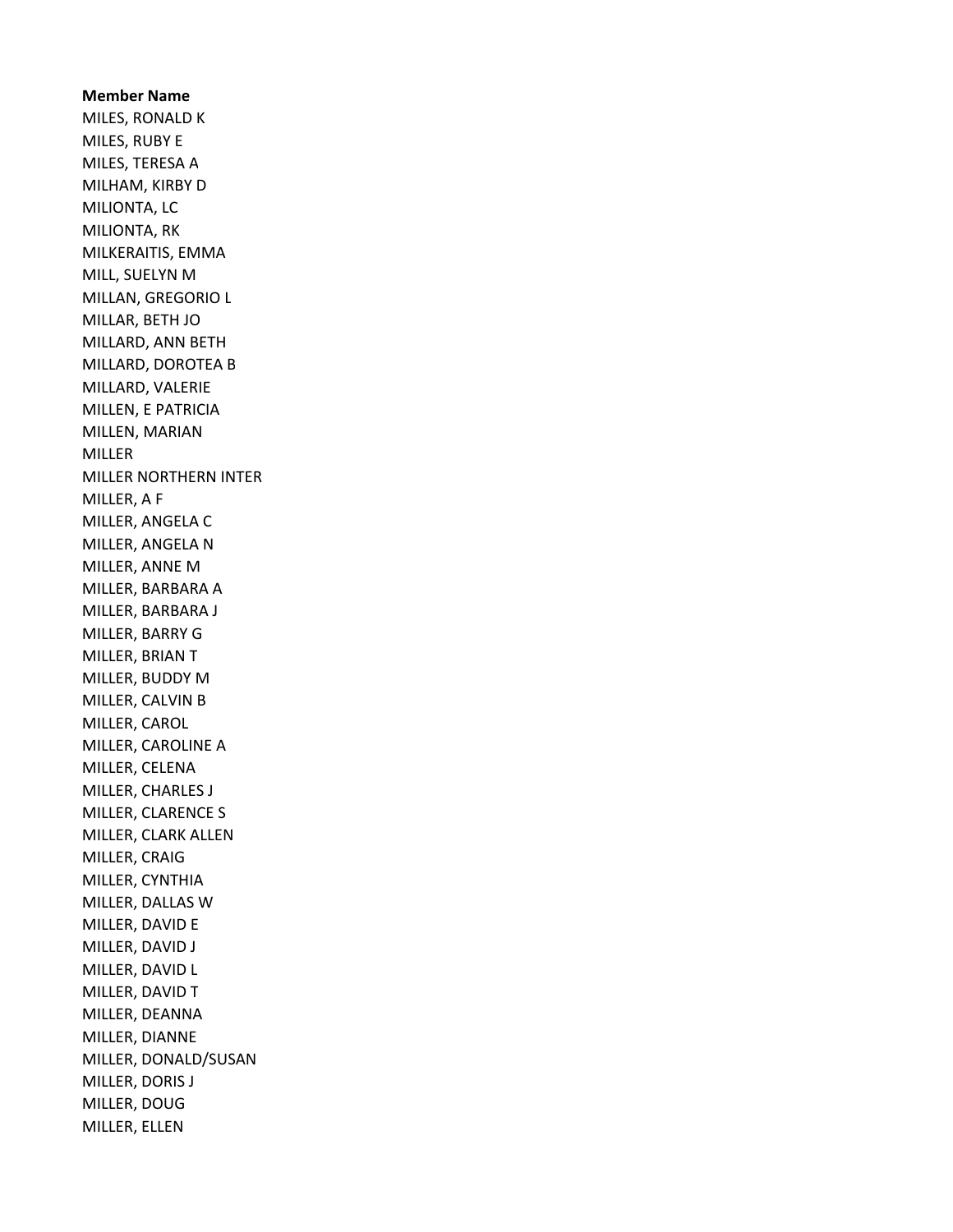Member Name MILLER, EUGENE F MILLER, FELICIA MILLER, GERTRUDE MILLER, J MATTHEW MILLER, JAMES A MILLER, JANICE MILLER, JOHN G MILLER, JOHN N MILLER, JOYCE A MILLER, JUDITH S MILLER, JUNE A MILLER, K W MILLER, KAREN S MILLER, KATHY M MILLER, KE MILLER, KENNETH J MILLER, KIM MILLER, LAURIE MILLER, LEO A MILLER, LINDA C MILLER, LINDA J MILLER, LLOYD J MILLER, LUKE DEAN MILLER, LYNDA L MILLER, M F MILLER, MALINDA A MILLER, MARIANNE B MILLER, MARK E MILLER, MARY MILLER, MARZIEH E MILLER, MICHAEL MILLER, MICHAEL R MILLER, MRS MAY MILLER, PAMELA MILLER, PAMELA A MILLER, PAULINE M MILLER, R G MILLER, RACHELLE MILLER, RAYMOND DEE MILLER, RENEE M MILLER, RICHARD C MILLER, RICHARD W MILLER, ROBERT MILLER, ROBERT E MILLER, ROBERT H MILLER, ROBYN M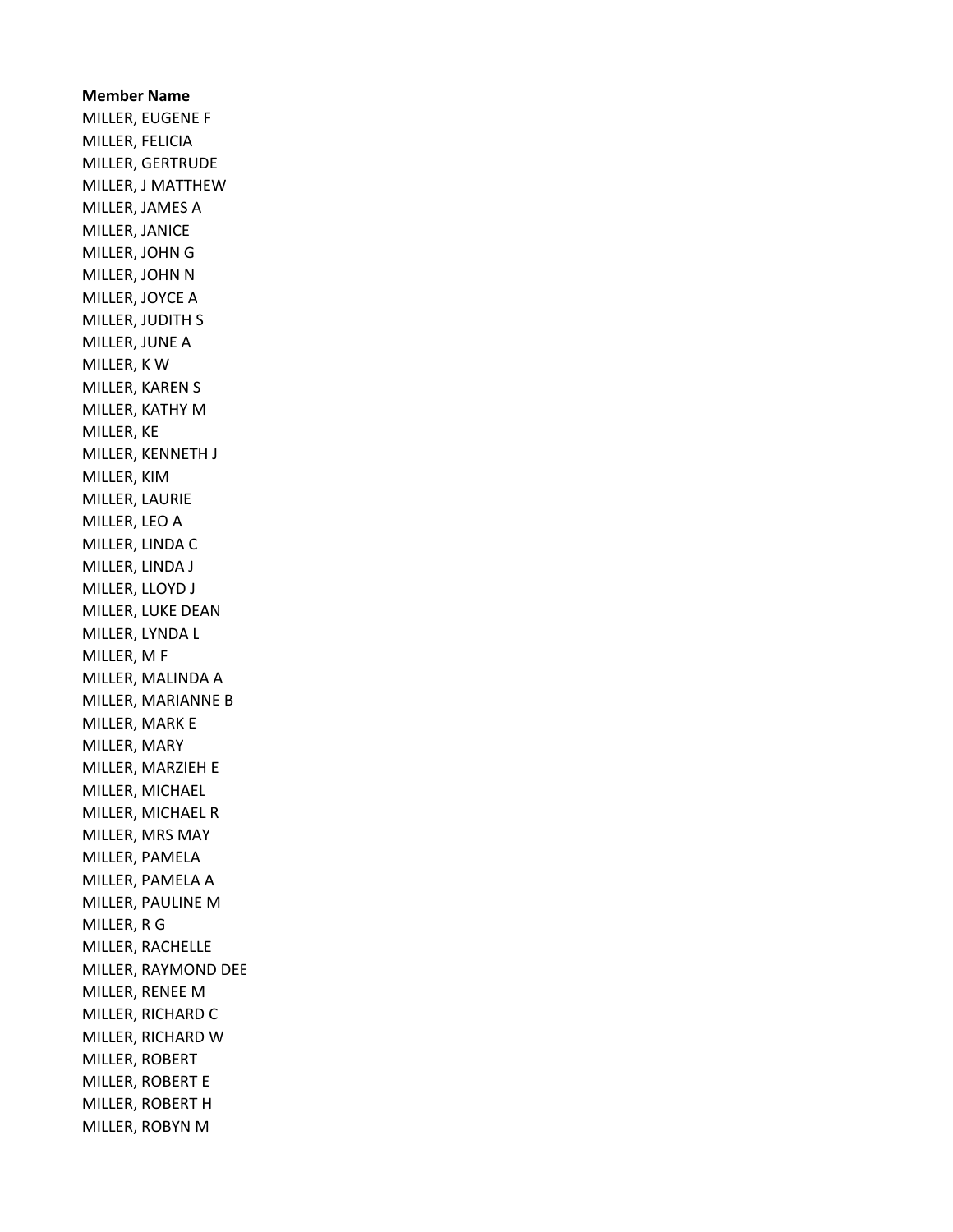Member Name MILLER, ROGER MILLER, RON MILLER, RONALD B MILLER, RONALD L MILLER, ROXENE MILLER, SCOTT D MILLER, SHARON ROSE MILLER, SHERRILL LYNN MILLER, SHERRY D MILLER, STUART DOUGLAS MILLER, SUZANNE M MILLER, TAD MILLER, TAFFIE L MILLER, TAMRA L MILLER, TERRY LEE MILLER, THEODORA V MILLER, THOMAS R MILLER, TIM J MILLER, TOD M MILLER, TODD B MILLER, VELDA MILLER, WADE W MILLER, WAYNE L MILLER, WILLIAM E MILLER, WILLIAM H MILLER, WILLIAM J MILLER, WILLIAM P MILLER, WILLIE MAE MILLER, YVONNE M MILLERS MOBILE PARK **MILLETTE** MILLETTE, G JEFF MILLETTE, JOYCE MILLETTE, MICHAEL P MILLIGAN, DEBRA M MILLIGAN, E DEAN MILLIGAN, ELENA MILLIGAN, RICHARD A MILLIKEN, MELODY MILLIMAN, DAVID F MILLION NINE CORP MILLIS, BRIAN D MILLOY, ALLAN R MILLS, ALAN F MILLS, BRUCE MILLS, C DAVID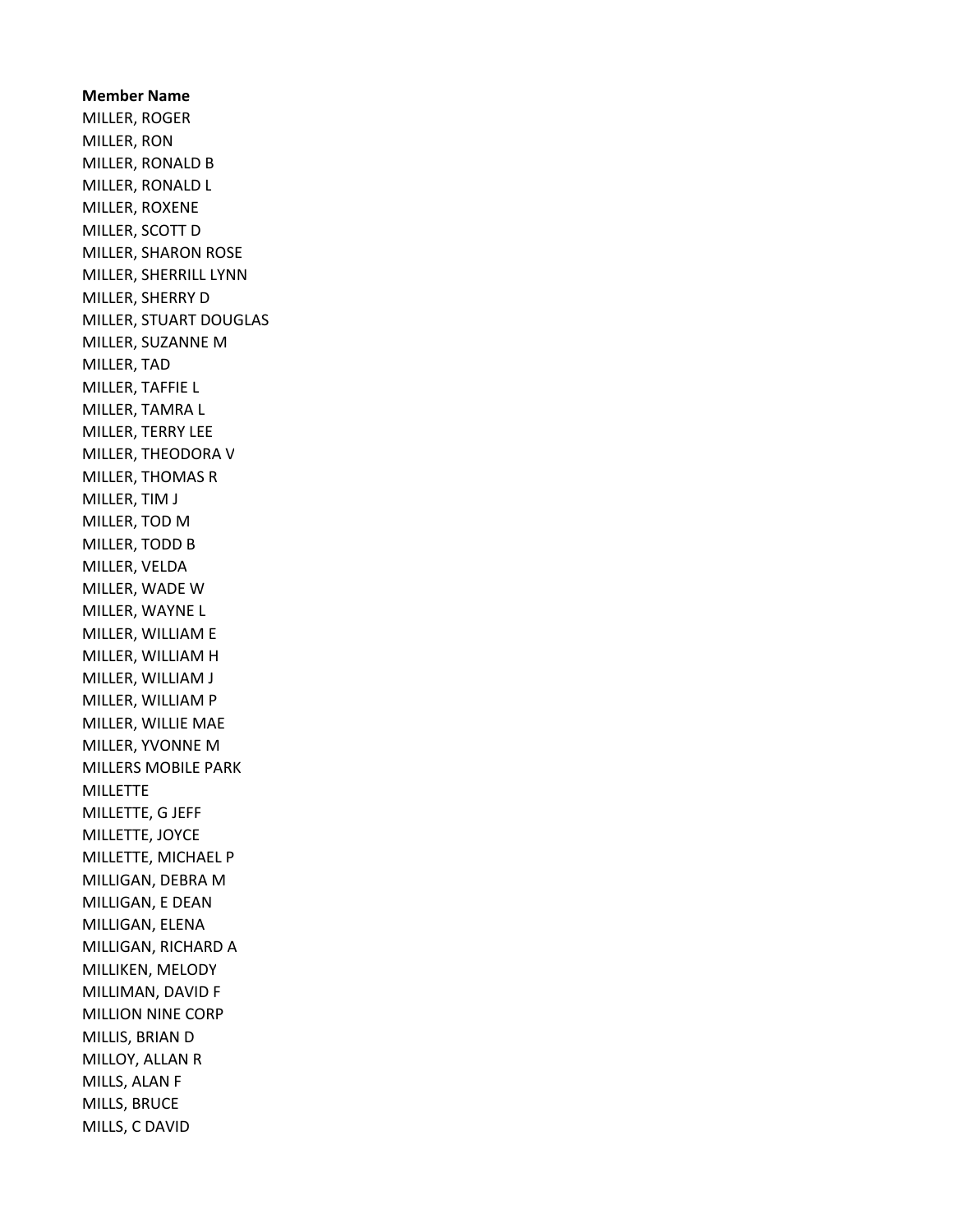Member Name MILLS, CRAIG E MILLS, FRANK MILLS, JAMIE C MILLS, JON M MILLS, KATHY MILLS, KELLY MILLS, MEREDITHE MILLS, MICHAEL P MILLS, SHERILYN MILLS, TED MILNER, ALEZANDER M MILNER, WM F MILSTER, CLAREN MILTON, JAMES MILTON, SHIRLEY ANNE MILTON, WALTER MIMOTO MIMS, HAROLD MINATRA, ROY MINCO MINDHAM, GREGORY MINER, JENNIFER MINER, STEVEN C MINICK, LYNNE D MINIHAN, SUSAN P MINIT LUBE MINIUM, ARLENE MINK, COLETTE JO MINNERY, JE MINOR, STEVE MINSCH, MICHAEL MINTON, G DOUGLAS MINTON, PATRICIA A MINZENMAYER MIRACLE, KENNETH W MIRAGLIA, MARK S MI-RAK GARDEN MIRANDA, STEPHEN C MIRANDO-GOULD MIRELES, JANE C MISHINA, TOMIUKI MISHKO, JOHN B MISIEWICZ, EDITH MITCHEL, DAVID MITCHEL, REX **MITCHELL**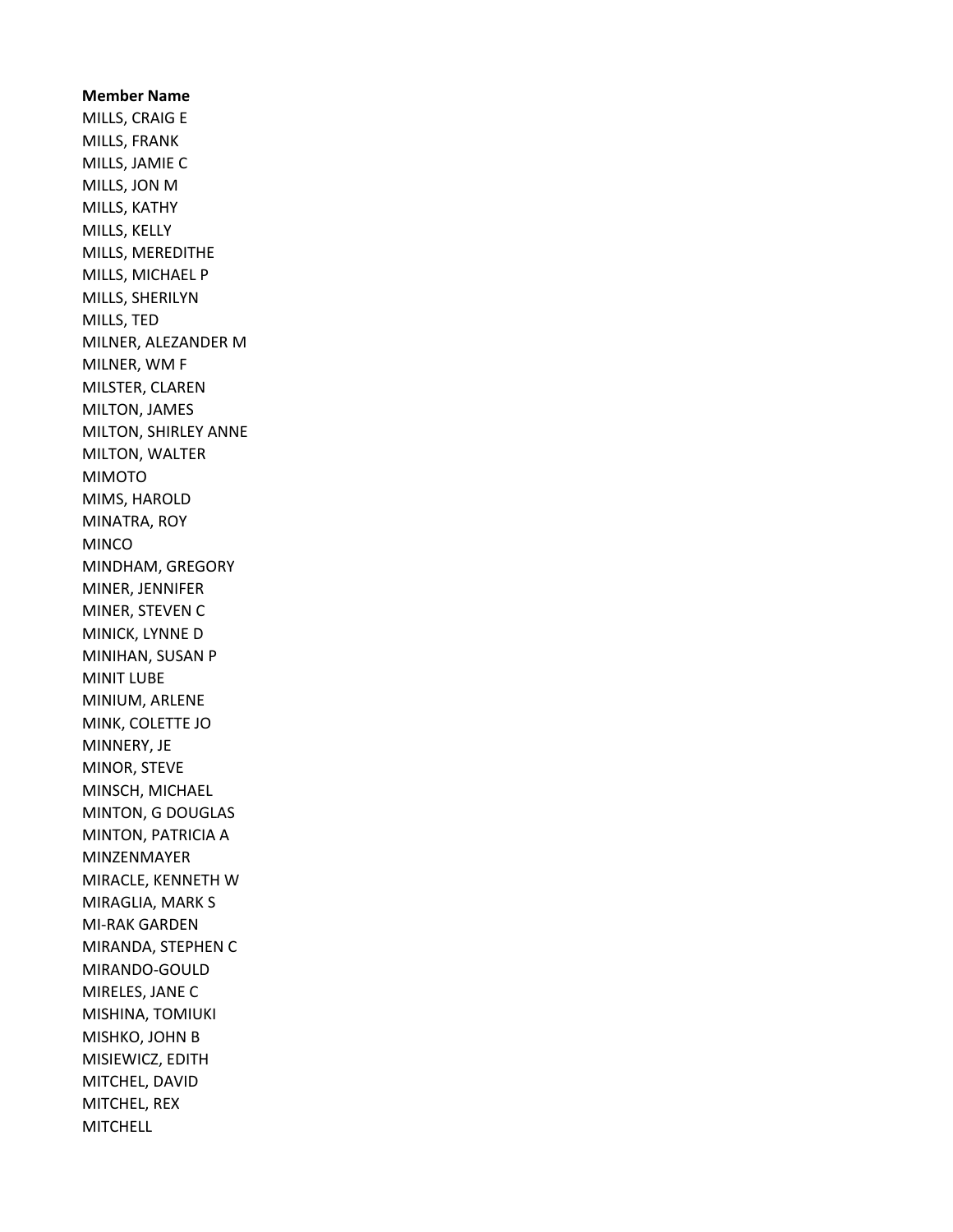Member Name MITCHELL III, EDWARD S MITCHELL, ALAN MITCHELL, ALICE DAWN MITCHELL, DALE L MITCHELL, DAVID E MITCHELL, DEBORAH S MITCHELL, DELLA MITCHELL, DENNIS MITCHELL, EDWIN D MITCHELL, ELLEN MITCHELL, FRANCES E MITCHELL, JAMES A MITCHELL, JERRI MITCHELL, JIMMY K MITCHELL, JOYCE E MITCHELL, K R MITCHELL, KENNETH C MITCHELL, LAURIE L MITCHELL, MARY MITCHELL, MICHAEL MITCHELL, MICHAEL A MITCHELL, MICHELLE MITCHELL, MICHELLE L MITCHELL, NICHOLAS MITCHELL, PENHA AZOUBEL MITCHELL, R A MITCHELL, ROBERT A MITCHELL, SUZANNE K MITCHELL, VICKIE MITCHELL, VINCENT MITCHELL, W MICHAEL MITEFF, JANKO MIVILLE, THOMAS MIXON, JOYCE MIYAMOTO, BRIAN H MIYASATO, CHESTER/KATIE MIYAZATO, YUTAKA MIYOSHI, CHRISTIE MIZE, JACK MIZE, TOM MJANGER, IRJA H MJOLSNES, ARNE E MKM INC MLAKAR, LOUIS E MO AIR INTL INC MOAD, K LANA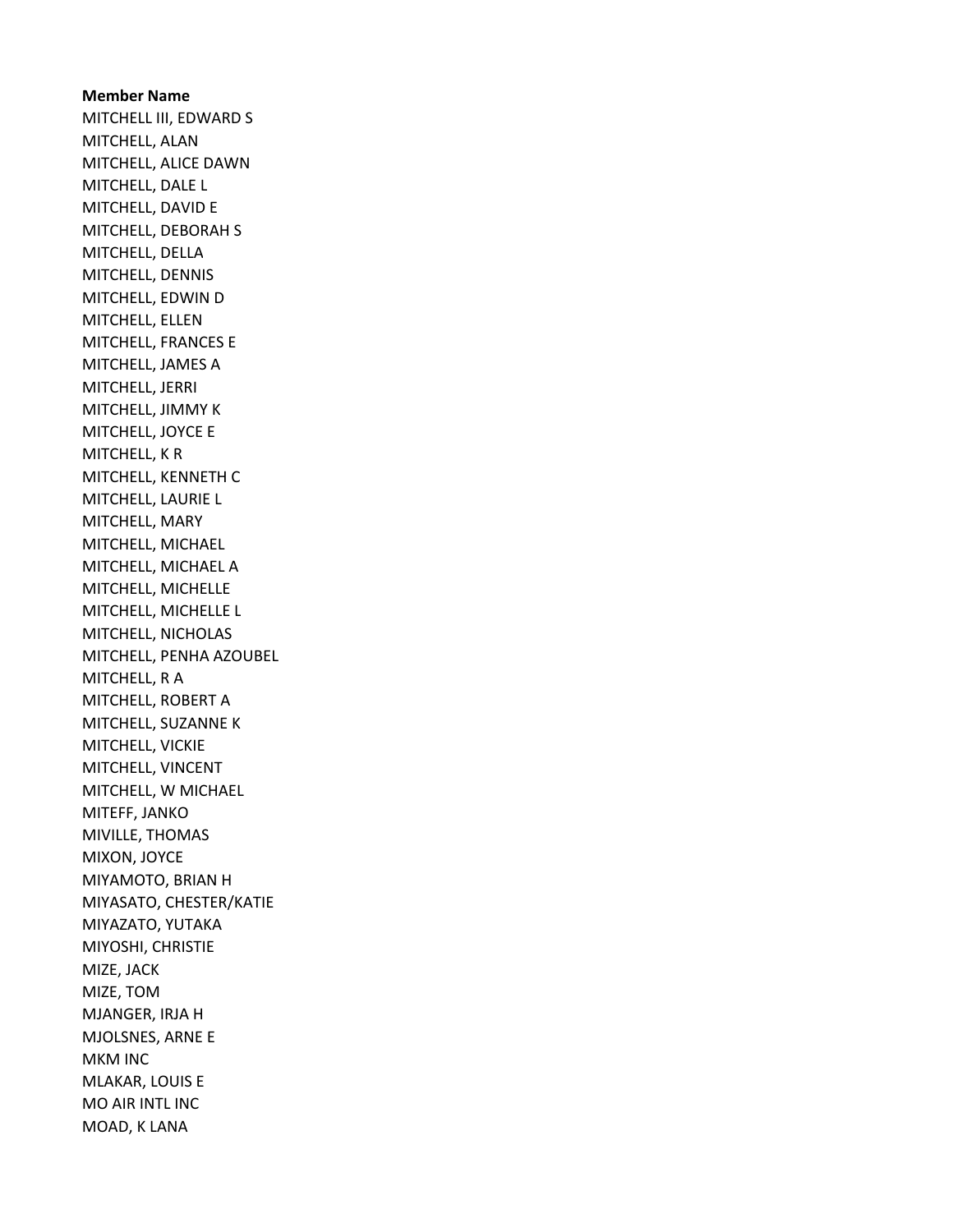Member Name MOBARAK, MARTIN MOBERG, STEVEN R/KATSUKO C MOBERLY, E M MOBILE GLASS OF ALASKA MOBILE OIL CORP MOBLEY, DARYL L MOBLEY, DELORES C MOCK, LAURYN K MOCK, SUE V MODIG, ALICE MODOU, MARILYN R MOE, CAMI MOE, CAROLYN MOE, EVELYN M MOE, MARVIN MOEGLEIN, M JOE MOELLER, CAROLYN MOELLER, JAMES MOELLER, KIM L MOEN, R S MOENING, J HAROLD MOERLEIN, GWIN A MOFFATT, KEITH W MOFFET, AMY J MOFFET, JAY L MOGAMI, KATSUNOBU MOGI, SHOJI MOHAMAD, MARY L MOHAMMEDABADI, MOHAMMAD MOHLER, DEBBIE MOHR, DONNA MOHRMANN, WR MOHS, PATRICK J MOIR, MICHAEL MOJE, RICHARD A MOKOFISI, SIONE A MOLDOVAN, GEORGENE MOLESKY, TONY MOLETTE, RONDA MOLINA, BEN L MOLLOY, DEBORAH MOMA, SHEILA MOMMSEN, MATT MONAGHAN, BONNIE J MONAHAN MONAHAN, W RICHARD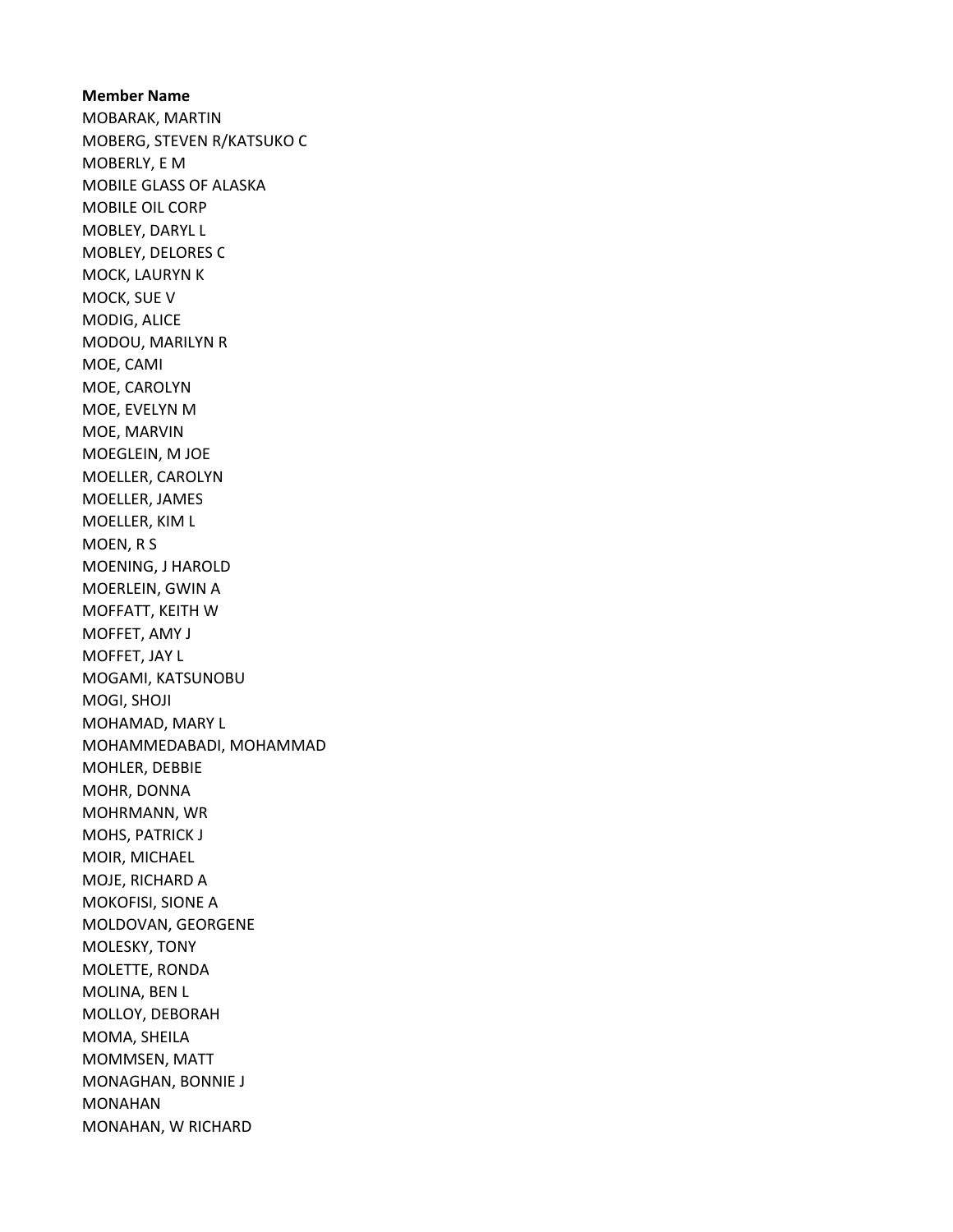Member Name MONCEAUX MONEGAN, FRAN MONETTE, TAMI MONEY, MELVYN D MONEY, MRS I E MONFREY, FRANK MONGEAU, VERENE C MONINSKI, ENNETH A MONROE, GENIE MONROE, JOHN R MONROE, MICHAEL M MONROE, RICHARD L MONROY, AMADOR MONSON, JERRY MONSON, M KAREN MONSON, MILDRED MONTAGUE MONTAGUE, L C MONTANA ALASKA INVEST MONTANO, CARMEN MONTAT, PAUL MONTAT, STEVEN P MONTEMBAULT, JAMES MONTERASTELLI, ADELAIDE MONTES, MARIA MONTESSORI CREATIVE SCHOOL MONTGOMERY, CYNTHIA O MONTGOMERY, ELIZABETH MONTGOMERY, JACK A MONTGOMERY, L NORMA MONTGOMERY, VERONICA MONZINGO, TOM/JACQUELINE MOODY, BARBARA A MOODY, DAVID H MOODY, DONNA K MOODY, DORIS D MOODY, E J MOODY, MARLYN D MOODY, RICHARD MOON, KYONG M MOON, RANDY MOONEY, DENISE MOONEY, POLLY MOONEY, SUSAN MOOR, JAY MOORE, ANDREA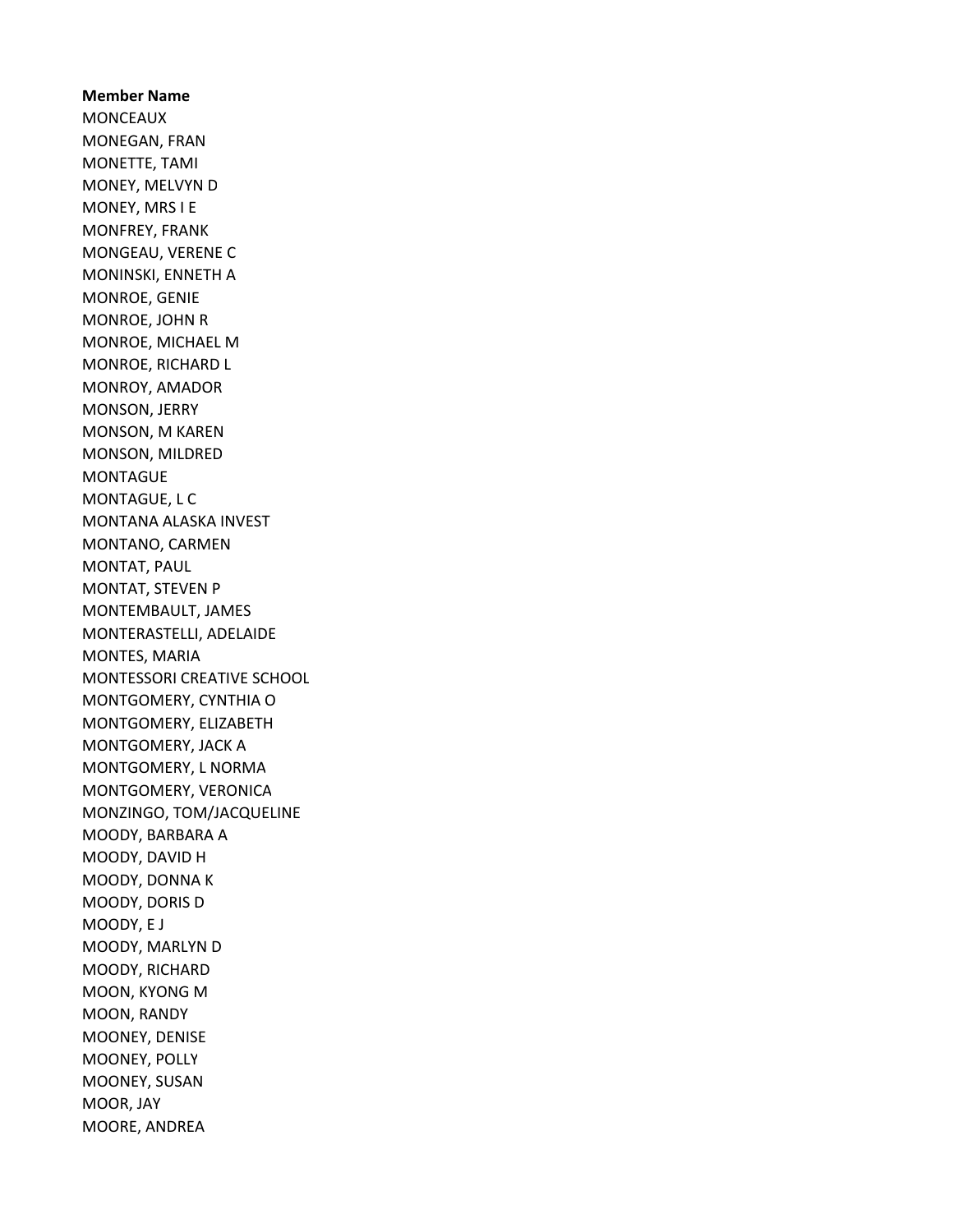Member Name MOORE, AUDIE L MOORE, BERNESTINE MOORE, BRIAN MOORE, BRUCE MOORE, CAROL M MOORE, CATHERINE E MOORE, CATHY L MOORE, CONNIE JEAN MOORE, CONSUELO L MOORE, DALE E MOORE, DANIEL MOORE, DAVID MOORE, DAVID L MOORE, DAVID T MOORE, DONALD MOORE, DONNA MOORE, DONNA L MOORE, GREG MOORE, GREGORY S MOORE, HAROLD R MOORE, IRIS MOORE, J ERNEST MOORE, JACQUELINE W MOORE, JOAN MOORE, JOE A MOORE, JOSEPH R MOORE, JUSTIN H MOORE, KALEY L MOORE, KELVIN T MOORE, KENNETH L MOORE, L MICHELE MOORE, LAURI J MOORE, LELAND W MOORE, LEROY MOORE, LESLIE P MOORE, LINDA C MOORE, LISA H MOORE, LORI JEAN MOORE, M KITTIE MOORE, MARIANN MOORE, MARY E MOORE, MAY MOORE, MICHAEL C MOORE, MICHAEL J MOORE, MORTIMER MICHAEL MOORE, PATRICIA A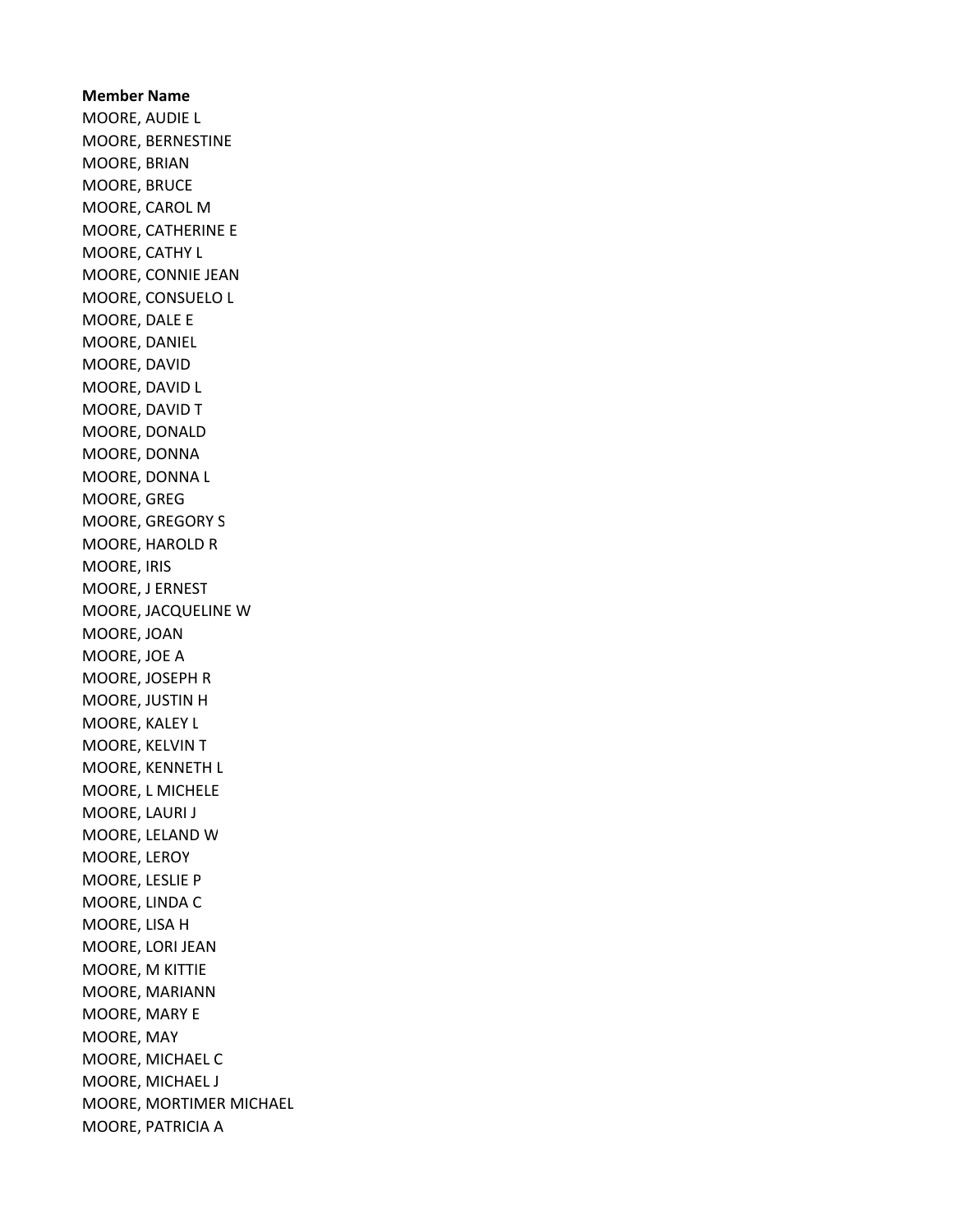Member Name MOORE, PAULINE MOORE, RALPH MOORE, RAMONA MOORE, RANDY L MOORE, ROBERT I MOORE, ROBERT M MOORE, ROBERT VERN MOORE, RONALD L MOORE, SU C MOORE, TAMARA MOORE, TERRENCE J MOORE, THOMAS J MOORE, THOMAS W MOORE, TINA K MOORE, TONY D MOORE, WALTER D MOORMAN MOOSBRUGGER, BERT J MORA MORA, SEVERIANO R MORALES, BEATRIZ MORALES, VICTOR MORAN, COLIN A MORAN, DAVID MORAN, DUANE T MORAN, J WILLIAM MORAN, JUNE C MORAN, M HIGGINS MORAN, MICHAEL P MORAN, PAULA L MORAN, TIM MORANI, WILLIAM J MORAVITS, DOLLIE B MORBACH, CARMEN MORBACH, MARJORIE K MORBERG, R KEITH MORE, KENNETH D MORE, MARY E MOREAU, DENISE R MOREAU, JOSEPH L MOREAU, JUDITH A MORELAND, RICK J/LISA L MORELLI, A DON MOREN, ELANN L MORENO, FRANCISCO F MORENO, GABRIEL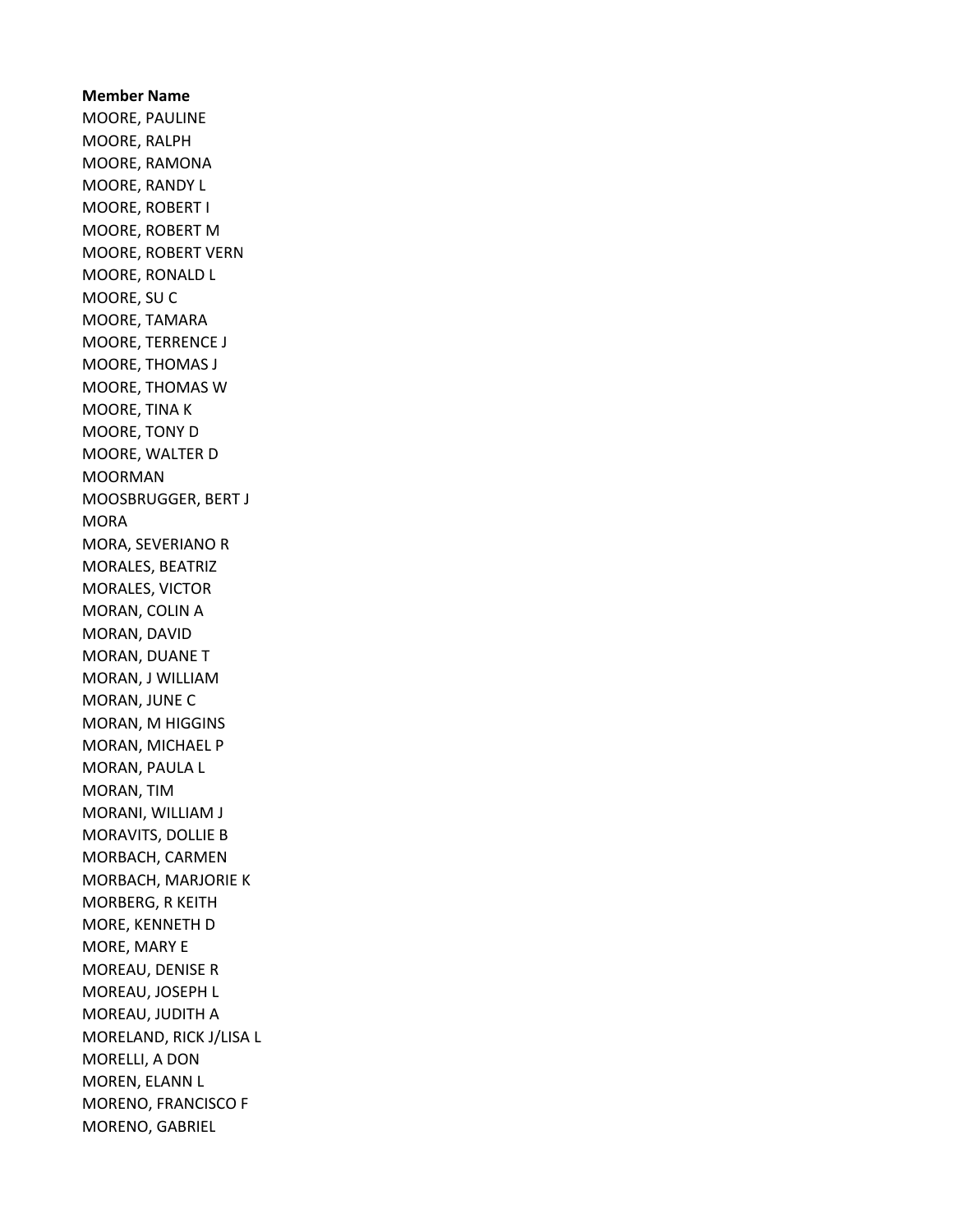Member Name MORETH, JERRY T MORFIN, RAFAEL MORFIN, SONIA MORFORD, KATHLEEN MORGAN, ANGELA G MORGAN, ANGELA L MORGAN, ANITA MORGAN, ANTHONY W MORGAN, BRENDA L MORGAN, CAROL MORGAN, CAROLYNE A MORGAN, COULTER J MORGAN, DONNA JO MORGAN, ELEANOR MORGAN, EVELYN MORGAN, F MARY MORGAN, FRANK MORGAN, GAIL M MORGAN, JACK MORGAN, JAMES E MORGAN, JAMES TRENT MORGAN, JAN MORGAN, JERRY C MORGAN, JOY J MORGAN, KIMBERLY A MORGAN, LUANN NANCY MORGAN, MARY A MORGAN, MICHAEL B MORGAN, MICHAEL C MORGAN, MICHAEL N MORGAN, NANCY E MORGAN, PAUL STANLEY MORGAN, PEGGY MORGAN, ROBERT L MORGAN, ROBERT S MORGAN, ROBERTA L MORGAN, RONALD MORGAN, TODD B MORGAN, WILLIAM D MORGAN, X ANDRE MORGAN-AKIN, SHIRLEY MORGANARI, ALBERT A MORGENSEN, JEFFREY P MORIANO, E MARTINEZ MORIKAWA, HAROLD MORIN, PEGGY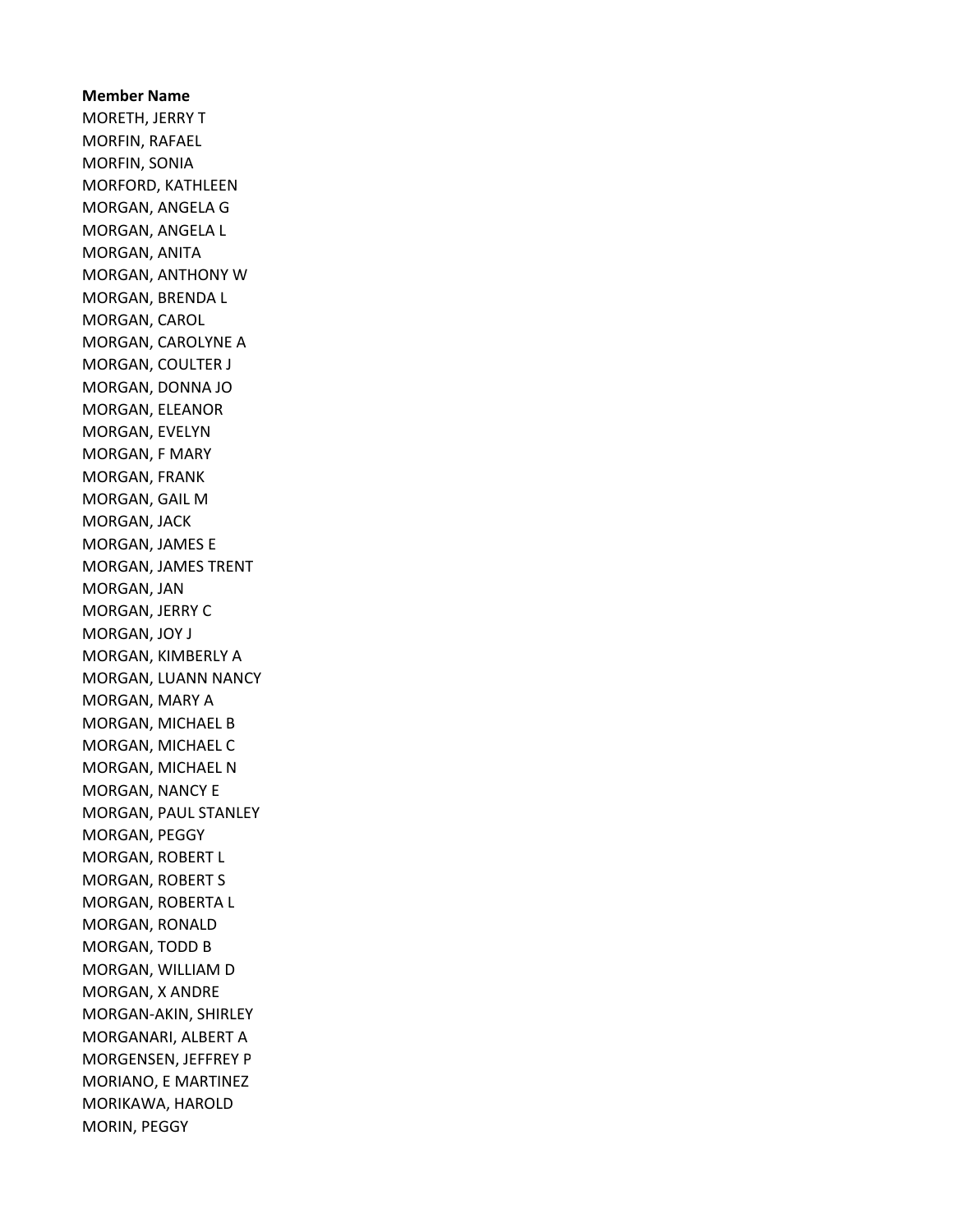Member Name MORING, BRUCE E MORISATH, DONE MORITZ, ELEANOR MORIZEN, RICHARD D MORKUNAS, ALGIS MORLEY, LARRY R MORMILE, CATHERINE S MORONEY, MICHAEL MORONO MORRELL, MARY F MORRIS MORRIS, ANITA DENNY MORRIS, ANTHONY W MORRIS, COLLEEN MORRIS, DEREK MORRIS, ELDON MORRIS, ELLA D MORRIS, F T MORRIS, GREG L MORRIS, JACQUELINE M MORRIS, JAMES D MORRIS, JAMES H MORRIS, JENNIFER R MORRIS, JOHN M MORRIS, KEITH B MORRIS, L J MORRIS, L KENNY MORRIS, LARRY E MORRIS, LORNA M MORRIS, MARILYN MORRIS, MARK MORRIS, MARY HELEN MORRIS, MICHAEL W MORRIS, N JOHN MORRIS, PHYLLIS J MORRIS, R KERRY MORRIS, R QUINCY MORRIS, R W MORRIS, ROBERT C MORRIS, RONALD J MORRIS, SHIRLEY A MORRIS, STEFANIE A MORRIS, WILLIAM S MORRISETT, DAVID C MORRISETTE, GREG MORRISETTE, ZONZETTA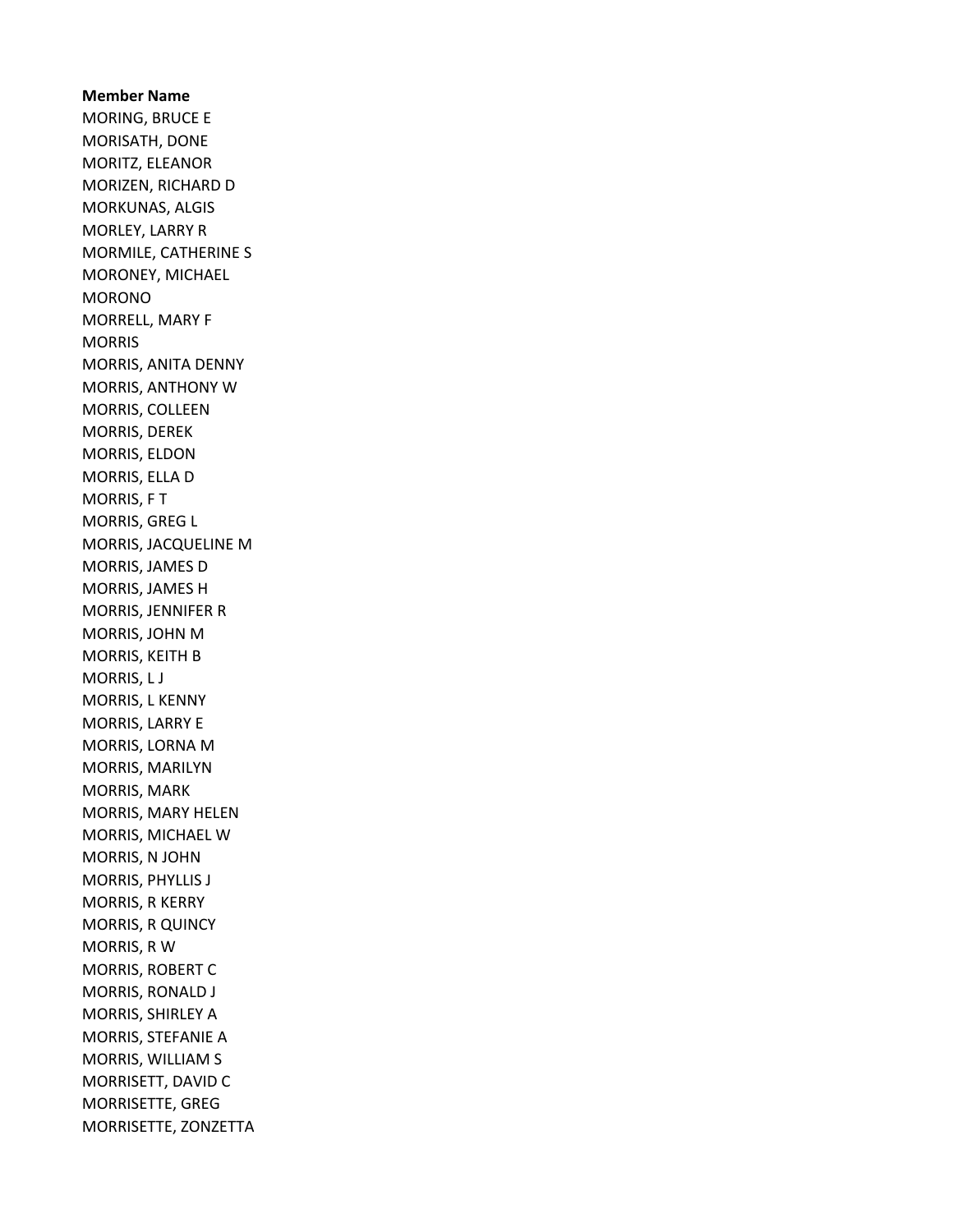Member Name MORRISON MORRISON, ANDREA MORRISON, ANTHONY MORRISON, CHARLOTTE MORRISON, DAVID MORRISON, DIANE J MORRISON, ERIC/BERNICE MORRISON, IRWIN D MORRISON, JAYNE A MORRISON, MARK MORRISON, R CECELIA MORRISON, RICHARD W MORRISON, SHERYL ANN MORRISON, STELLA MORRISSETTE, KALAN L MORRISSETTE, LEO MORRISSEY, JAMES D MORRISSEY, KAREN I MORROW, BENNIE B MORROW, DAVID M MORROW, JOYCE MORROW, KENNETH MORROW, L ANN MORROW, SAMUEL S MORROW, W PATRICK MORROW, WAYNE MORSE, BARBARA MORSE, DAVID F MORSE, JASON S MORSE, JOHN R MORSE, LARRY B MORTGAGE CO OF AK MORTGAGE GUARANTY INSURANCE CORPORATION MORTON, GWEN MORTON, HAROLD MORTON, J MICHAEL MORTON, JONATHAN D MORTON, LAVERNE MORTON, RAY MORTON, ROBERT S MORTON, TINA MOSBY, ANDREW E MOSBY, KATHERINE L MOSDELL, B F MOSELEY, FRED H MOSELEY, KEITH E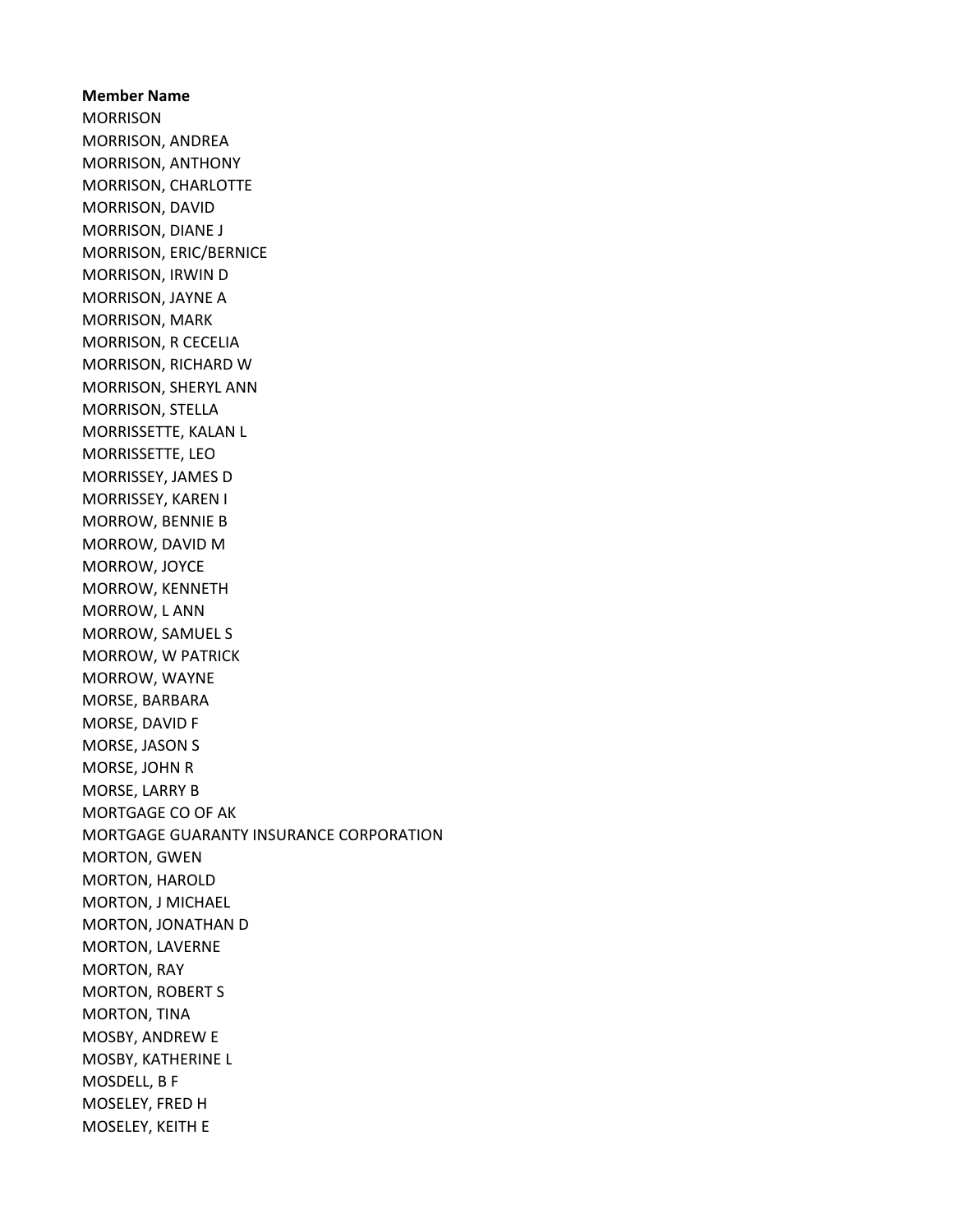Member Name MOSELEY, VIRGINIA A MOSELY, SHARON L MOSER, BENJAMIN MOSER, PAULA C MOSES MOSES, A STEPHANIE MOSES, THERESA A MOSHER, ALICE L MOSHER, RICK MOSHER, RONALD W MOSLEY, D P MOSLEY, JOHN C MOSR, VLASTA MOSS, ANNIE R MOSS, FAITH M MOSS, JAMES H MOSSAKOWSKI, B JACQUELINE MOSTELLER, DAVE MOT INC MOTLEY, HUGH R MOTOHASHI, NOBORU MOTT, SHARON MOUDY, JOHN MOUERY, JAMES F MOUL, LENORA A MOULTON, DAVID MOULTON, JEFFERY A MOUNDS, AARON B MOUNT, CAROL MOUNTJOY, DENISE MOUNTS, EDWARD MOUSE, BERTHA MAE MOUSER, DON MOUSER, HAROLD R MOVERS WORLD OF AK MOVIE CO. MOVIE CORE LTD MOWER, G LAWRENCE MOWERY, ANITA MOWL, DEBRA MOWLDS, JULIE MOYA, TERESA MOYE, CHANG OK MOYER, JAMES R MOYER, JOHN MOYER, LISA A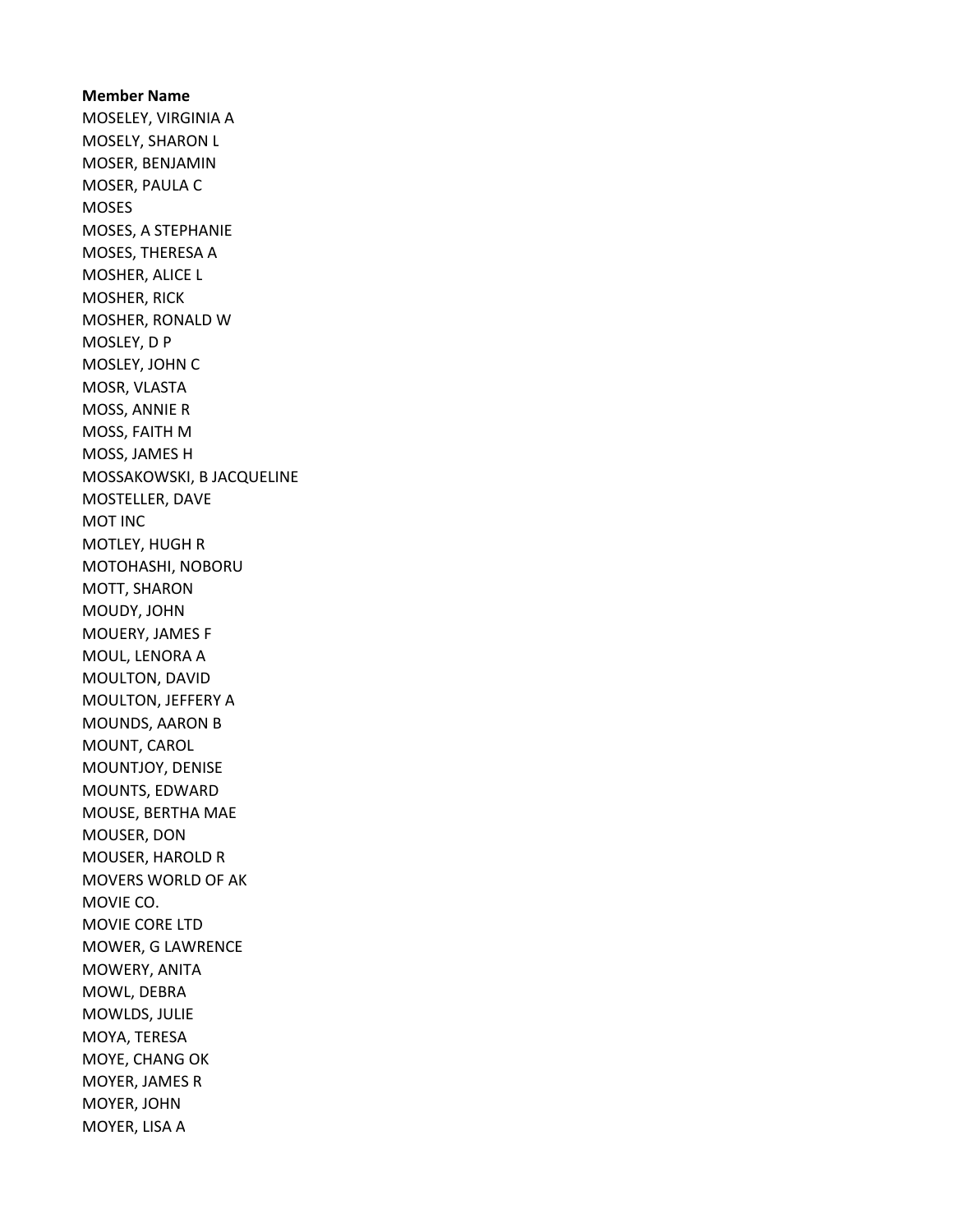Member Name MOYERS, PAUL R MR TS BODY FENDER MT PROPERTIES MT SUSITNA BROADCASTING MUAI, MOTIANA MUCH, BRANDI S MUCKEY, RAMONA L MUDD, MARY MUDD, WILLIAM MUEHLENWEG, PATRICK A MUELLENBERG, JERRI MUELLER, INA MUELLER, LOUISE MUELLER, MARY A MUELLER, WILLIAM J MUELLERLEILE MUHLHAUSER, J KAREN MUHS, C W MULANAX, E P MULBAY, CATHRYN MULBAY, MICHAEL MULHOLLAND MULHOLLAND, DAVID T MULHOLLAND, FATIMA MULL, G CHARLES MULLALY, WILLIAM MULLAN, MIKE MULLEN MULLEN, CHARLES MULLEN, DANA MULLEN, M GINA MULLEN, MARK A MULLEN, ROY A MULLENIX, TERI L MULLER, JAMES G MULLER, KIM MULLER, SIMON C MULLICAN, CHARLES L MULLICAN, KATHLEEN MULLIN, DEBORAH E MULLIN, SHELLEY MULLINS, ALBERT E MULLINS, JANET C MULLINS, NAOMI E MULLINS, PEGGY F MULOCK, HONEY L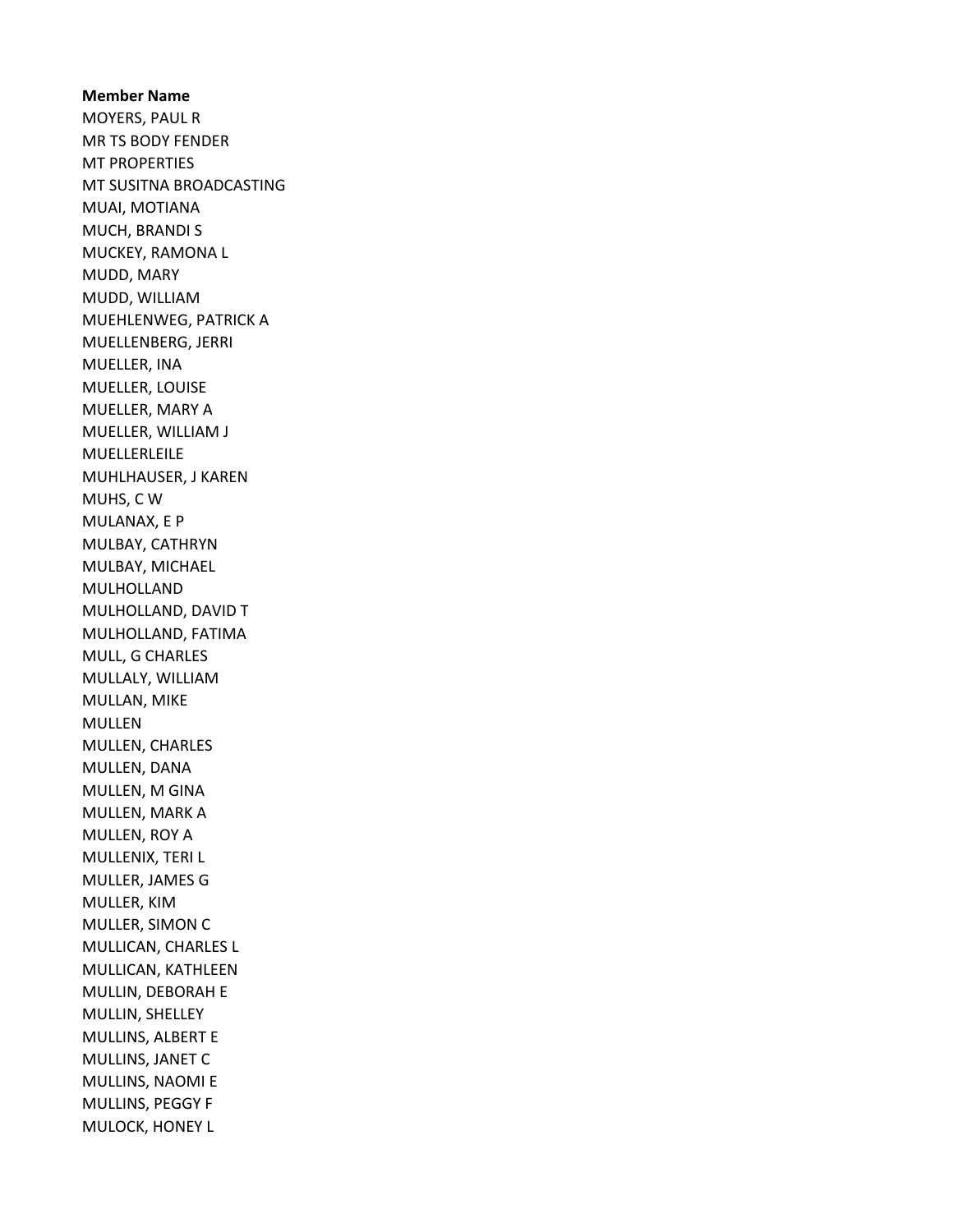Member Name MUNDA, ROBERTO MUNDELL, RICK MUNDORF, SUSANNE MUNDORFF, JOYCE C MUNGER, M L MUNGER, SHEILLA L MUNGUIA, CYNDE S MUNHOLAND, FARICY MUNHOLLAND, MICHAEL MUNIZ, DANIEL MUNIZ, HERMINIO R MUNN, FRONI D MUNOZ, LARRY MUNRO, ANGUS R MUNRO, NEIL MUNRO, SHAUNA L MUNSON, DONALD MUNSON, EMIL MUNSON, PAM MUNZELL, PATRICIA MURDOCK, JENNIE BIRDSONG MURDOCK, W SCOTT MURFITT, JENNELL MURK, JOHN MURPHEY, LARRY J MURPHY MURPHY, ALMA J MURPHY, BRANDI L MURPHY, CAM MURPHY, CHRIS MURPHY, DOREEN MURPHY, FRANCES E MURPHY, FRANCIS W MURPHY, GERALD L MURPHY, JAMES O MURPHY, KEITH A MURPHY, L D MURPHY, LESLIE MURPHY, LINDA B MURPHY, MABLE ELISE MURPHY, MERRIAM F MURPHY, MICHAEL MURPHY, MICHAEL J MURPHY, MICHAEL SHAWN MURPHY, PETER MURPHY, RUBY J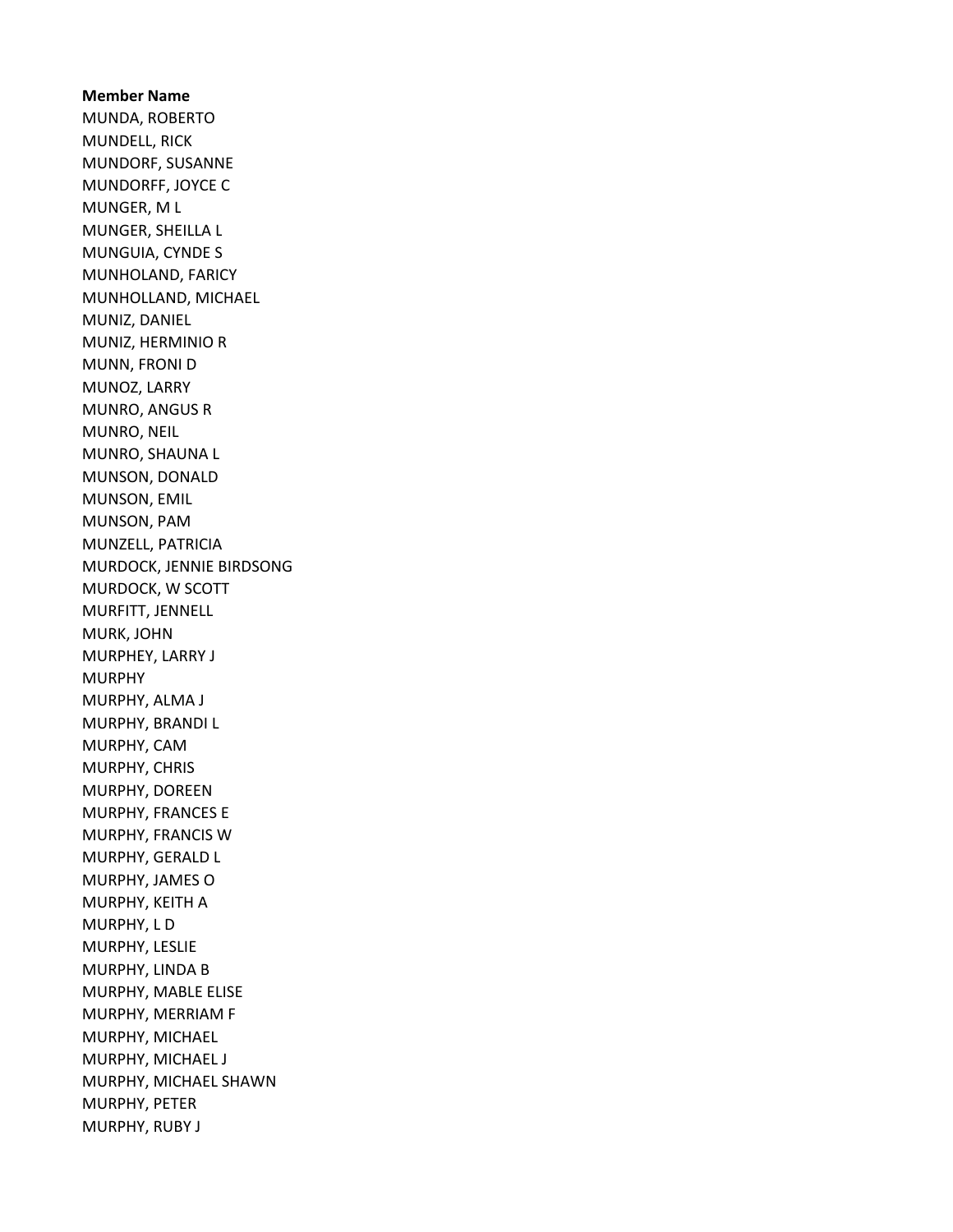Member Name MURPHY, SUSAN F MURPHY, TERESA MURQUIN, LUDIVINA MURRAY, ANN LAURA MURRAY, DEBRA L MURRAY, JAMES E MURRAY, JOHN M MURRAY, LARRY D MURRAY, LEE C MURRAY, LORI MURRAY, MARLENE M MURRAY, MICHAEL MURRAY, MICHAEL D MURRAY, MICHAEL T MURRAY, R RICHARD MURRAY, STEPHANIE MURRAY, STEPHEN MURRAY, SUZANNE MURRAY, WILLIE C MURTADA, G RITA MURTHA, MICHAEL G MURTON, MARQUITA MUSE, ELIZABETH ANN MUSEWSKI, GREG MUSGROVE, LYNN L MUSGROVE, SHERYL MUSGROVE, VERNIE D MUSHAT, JOE MUSHOVIC, JANIS MUSTAPPA, JAMES A MUTA, YUKIO MUTCH, ROBERT MUTH, PAM MUTUAL LIFE INS CO OF NY MUZZALL, MARJORIE MVM UNLIMITED MYAS, SHIRLEY MYERS MYERS, BILLIE JOY MYERS, DAVID L MYERS, EDNA MYERS, GLYN O MYERS, JOHN MYERS, KEVIN C MYERS, LARRY G MYERS, LEON R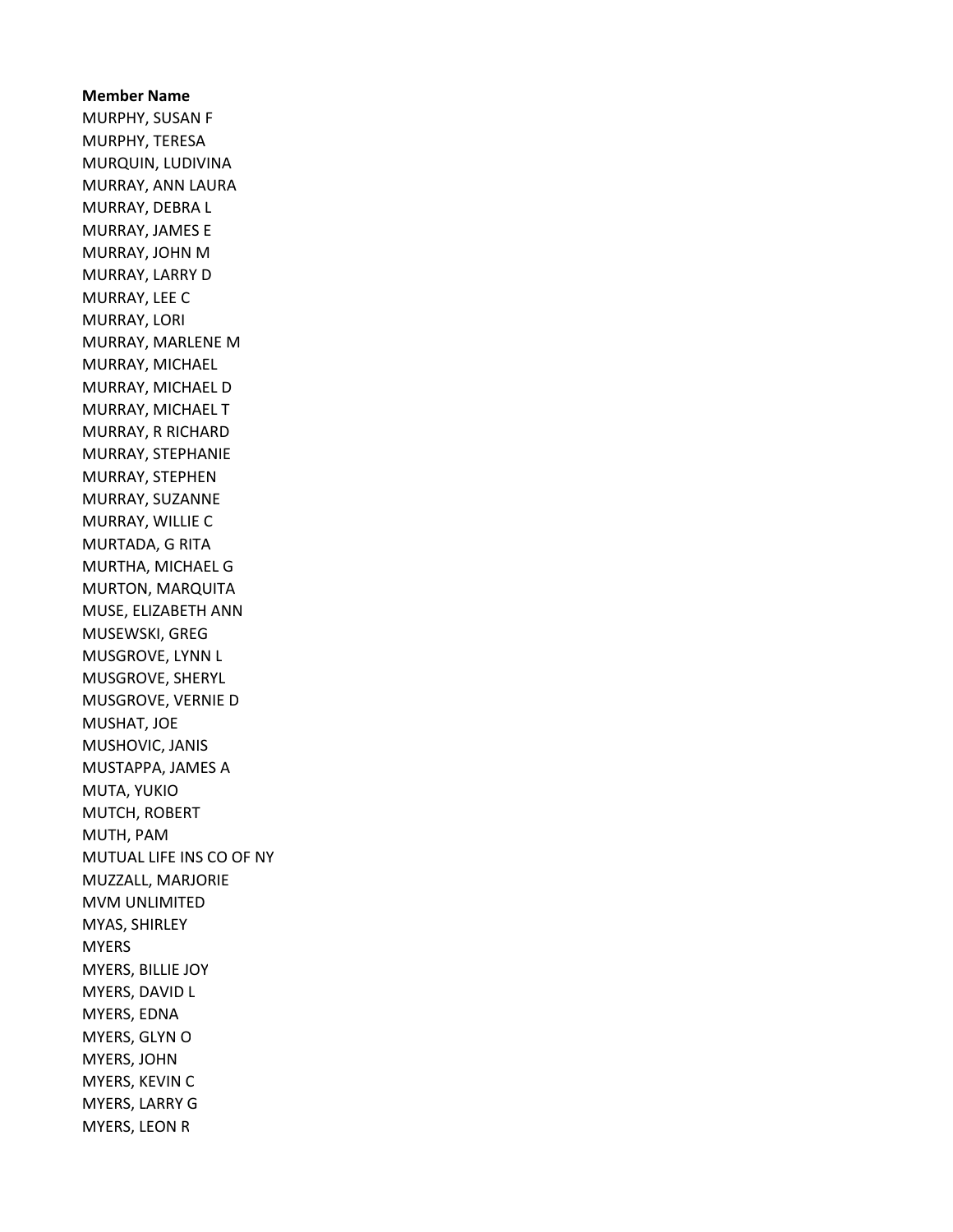Member Name MYERS, LESLIE MYERS, LORI MYERS, NANCY I MYERS, PATRICIA G MYERS, ROBERT L MYERS, STEPHEN O MYERS, WALTER MYHR, DEBORAH L MYKYTIUK, JOYCE E MYLES, CAROL MYLLENBACK, DAVE MYRICK, CAROLYN J MYRICK, EDWARD E N W PLANNING ASSOC INC NAANES, SUSAN E NADDY, WILLIAM R NADREAU, TIM NAEHU, K BLAISE NAFFZIGER, RALPH NAGAMATSU, FUSAKO NAGAOKA, ATSUSHI NAGEL, PETER C NAGL, MELISSA R NAIMABADI, MORTEZA NAITO, MASAMI NAKADA, TOKI NAKAGAWA, HOWARD/NORA NAKAMURA, ANN MARY NAKAYAMA, ALLAN M NAKNEK PARTS SERVICE NAKOA, E SHERRY NALL, JAMES K NAMEN, SHERYL K NAMTVEDT, TERI L NANA-COATES NANCARROW, DM NANCARROW, GRACE ANN NANCARROW, MIKE NANCE, MARTIN J NANCY JO LEAGUE NANCY SULLIVAN DECEASED NANEZ NANTAU, RICHARD NAPIER NARDINI, CHARLES NARDINI, M C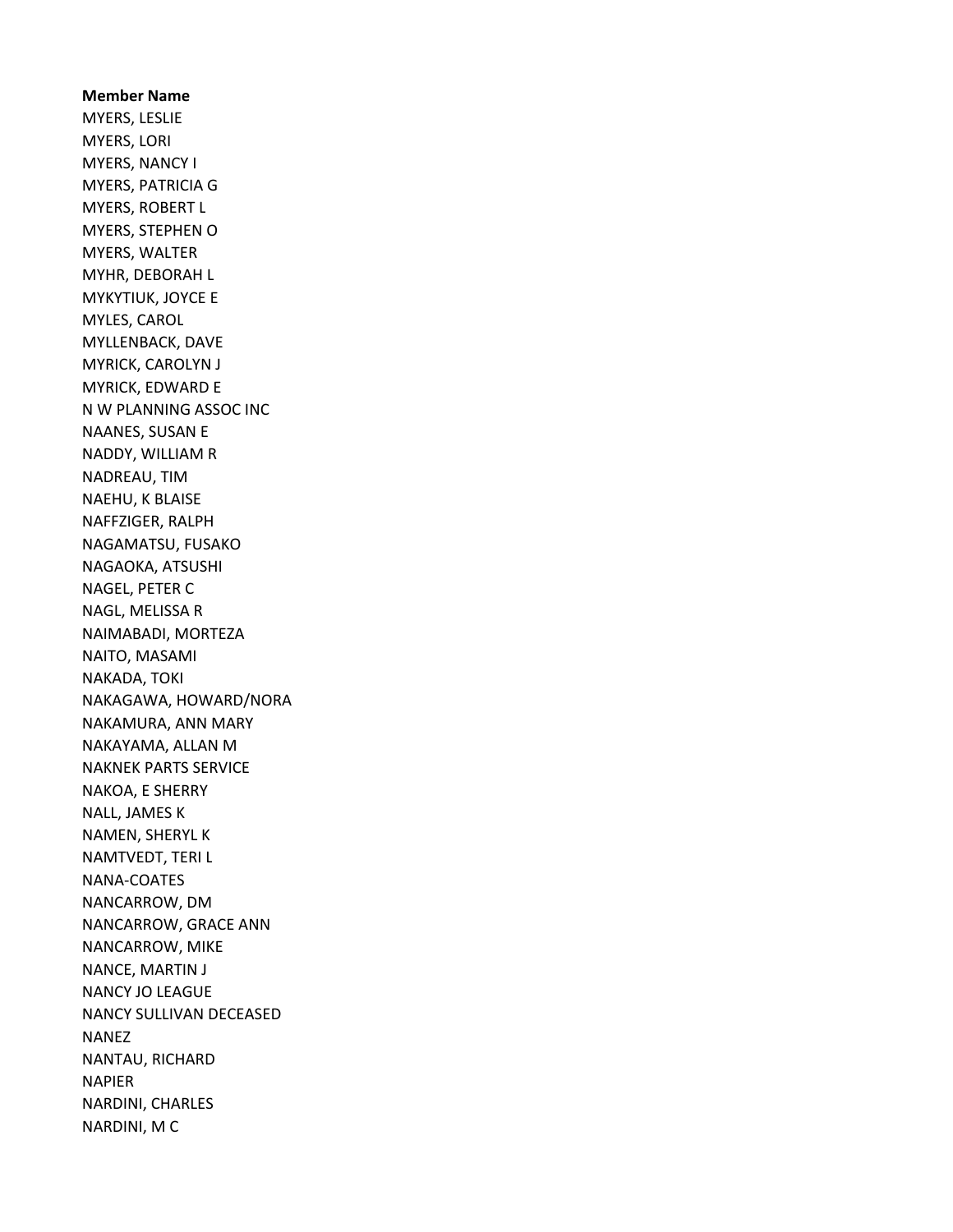Member Name NASH NASH, KEN NASH, TINA E NASINEC, TAMBI NASON, CONNIE A NASON, MALCOLM H NASTI, SHARON NASTRO, MARY ANN NATHAN, FELICIA A NATHANSON, PATTI NATIONAL BENEVOLENT ASSOC NATIONAL FIRST MTGE CORP NATIONAL MORTGAGE CO NATTER, RICHARD L NAU, B DANIEL NAUMAN, JON W NAUMAN, L W NAUMANN, HERB NAUMANN, R M NAUSID, JUDITH E NAVA, GRACE NAVA, JOE NAVAROLI, CAREY R NAVARRE, ROBIN NAVARRO, GLORIA J NAVIGANT INTERNATIONAL/ALASKA NAVROT, NANCY NAY, BLAINE S NAYLOR, COLLEEN NAYLOR, DEBRA NEAL, DOUGLAS S NEAL, LARRY E NEAL, LINDA O NEALE, ANGELA D NEALE, PEGE E NEALE, TIM NEALY, CHARLES V NEALY, LORI A NEARY, FRANK J NEAT INC NECHAVICKY, NOEL NEDELA, NAN N NEDERBROCK, MICHAEL NEECE, NORMAN L NEEL, DALLAS NEEL, EMELIE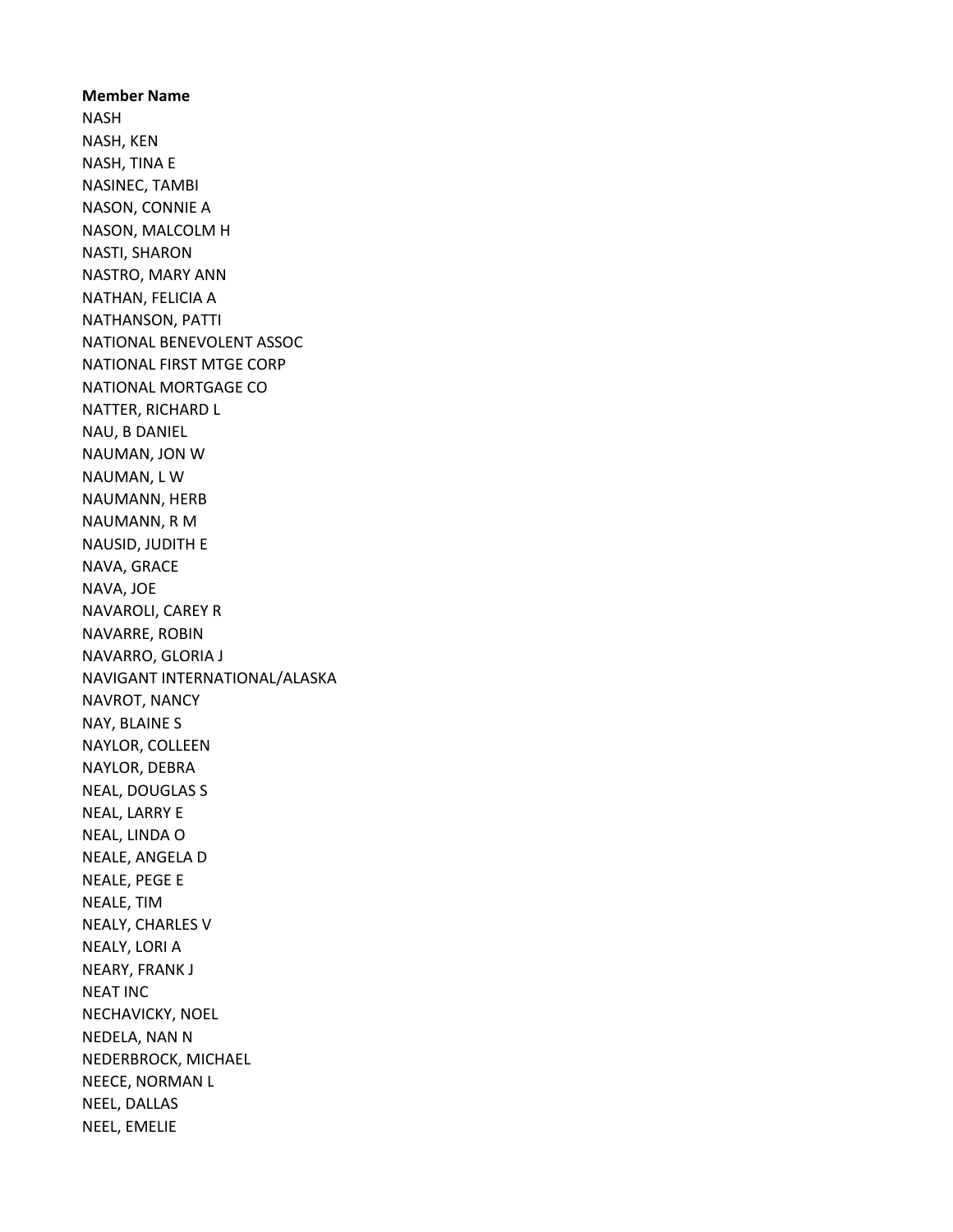Member Name NEEL, K J NEEL, RANDY NEELEMAN, SHELLEY NEELEY, EDWARD W NEELEY, F JAMES NEELY, BETH E NEELY, MICHAEL NEESSEN, DAN NEET, IRENE B **NEFF** NEGRON, BARBARA M NEGUS, FRED NEGUS, TINA E NEHRING, M C NEIHOFF, BRETT A NEIL, DANIEL/REBECCA NEIL, JEFFERY NEILL, JOE W NEIRA, TRINA L NEJA, F MICHAEL NEJA, SANDRA NELLIGAN, DAVID P NELSEN, ANDREW L NELSON NELSON, ALAN D NELSON, ALFRED NELSON, ALLEN NELSON, AMALIA NELSON, ANDREW C NELSON, ANDREW J NELSON, ANNA J NELSON, ANNIE P NELSON, ARTHUR K NELSON, B LAURA NELSON, BRENT ALLEN NELSON, BRIAN K NELSON, BRUCE C NELSON, C JOHN NELSON, CARLA R NELSON, CAROL S NELSON, CHARLENE F NELSON, CHERYL S NELSON, CURTIS NELSON, DEAN A NELSON, DIANA NELSON, E JAMES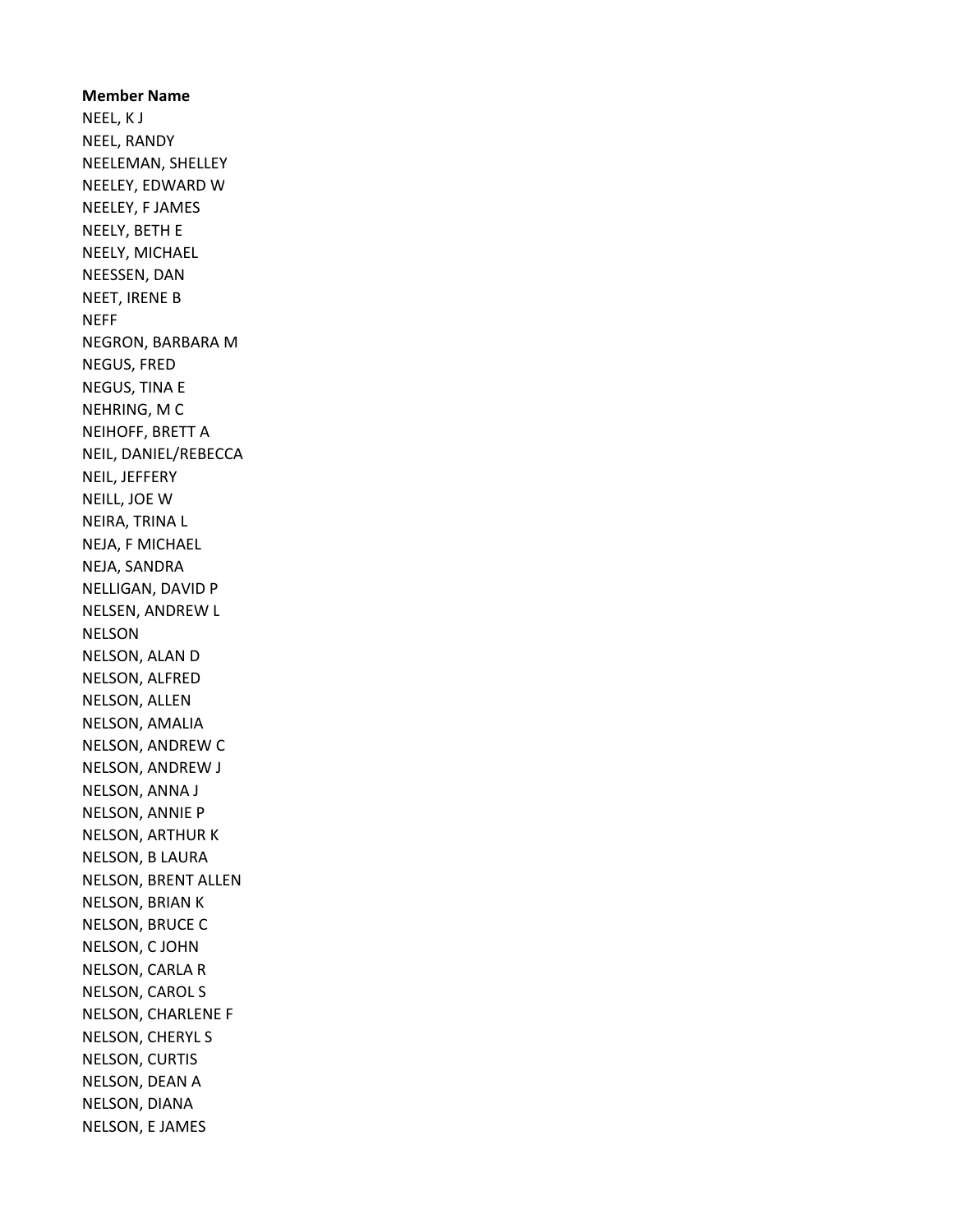Member Name NELSON, EDWARD G NELSON, ERIC R NELSON, FRANCES A NELSON, GAIL L NELSON, GLEN A NELSON, GRACE L NELSON, HENRY B NELSON, J ELIZABETH NELSON, JAMES A NELSON, JAMES AUGUST NELSON, JAMES M NELSON, JEANNE A NELSON, JEANNE D NELSON, JEFFERY M NELSON, JEFFREY D NELSON, JENNIFER NELSON, JO J NELSON, KATHARINE A NELSON, KENT NELSON, L HOPE NELSON, LANNY K NELSON, LARRY J NELSON, LINDA S NELSON, LISA B NELSON, LONIE E NELSON, LORI NELSON, LOUIS E NELSON, MARCIA C NELSON, MARQUE R NELSON, MARY L NELSON, P KRISTEN NELSON, PAM JO NELSON, PATRICIA J R NELSON, R E NELSON, REBECCA L NELSON, ROBERT D NELSON, ROBERT L NELSON, ROBIN MARY NELSON, RON D NELSON, SANDRA NELSON, SHIRLEY A NELSON, SUZANNE C NELSON, TAMMY L NELSON, TERRI L NELSON, THOMAS R NELSON, WILLIAM R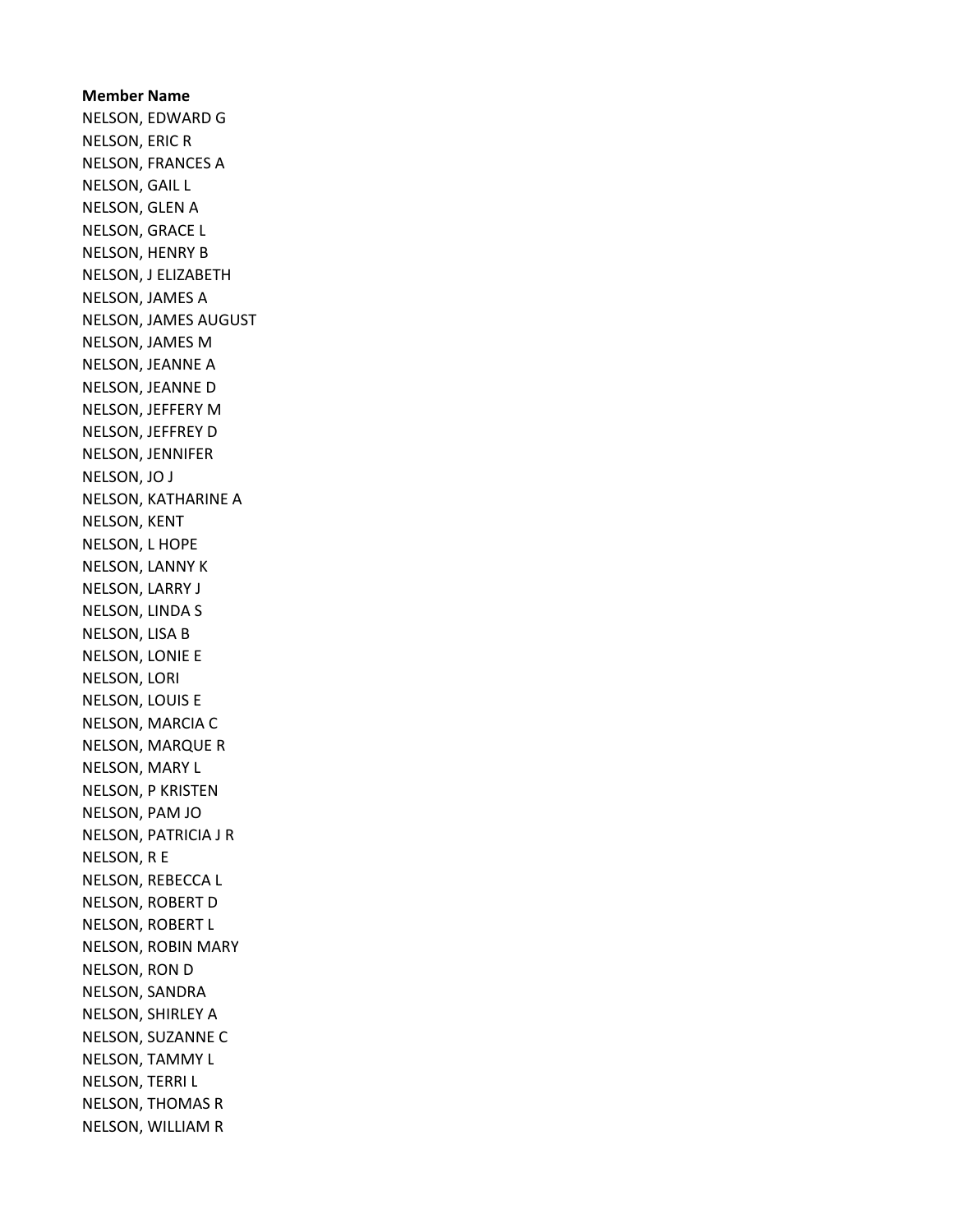Member Name NELSON, WILLIAM V NERISON, C M NESHEIM, REBECCA NESS, D DAVID NESS, GARY W NESSLAGE, ALICE NESTING, KENNETH L NETHERTON, ROBERT M NETTLETON, LOMAS NEULS, LINDA D NEUMANN NEUMANN, ELAINE M NEUMANN, ROSALIE J NEUPERT, KENNETH H NEUVENHEIM, CONNIE NEVEL, HARRY W **NEVILLE** NEVILLE, SHIRLEY NEW TESTAMENT CHRISTIAN NEW YORK GUARDIAN MTG CO NEW, JULIE A NEW, MARCIA A NEW, SHIRL A NEWBOLD, BRUCE E NEWBROUGH, ROBERT NEWBY NEWBY, GARY C NEWBY, GLADYS V NEWBY, J S NEWBY, LAWRENCE E NEWBY, WAYNE F NEWCOMB, PAUL S NEWELL, ANN NEWELL, JACK R NEWELL, MARGARET A NEWELL, PENNY NEWKIRK, DAVID J NEWKIRK, SUZANNE NEWLANDS, WILLIAM/F NEWLEY, TREVOR NEWMAN, CHRISTINE NEWMAN, CONNIE L NEWMAN, DAVID S NEWMAN, DEREK M NEWMAN, GILBERT D NEWMAN, HAROLD LINDA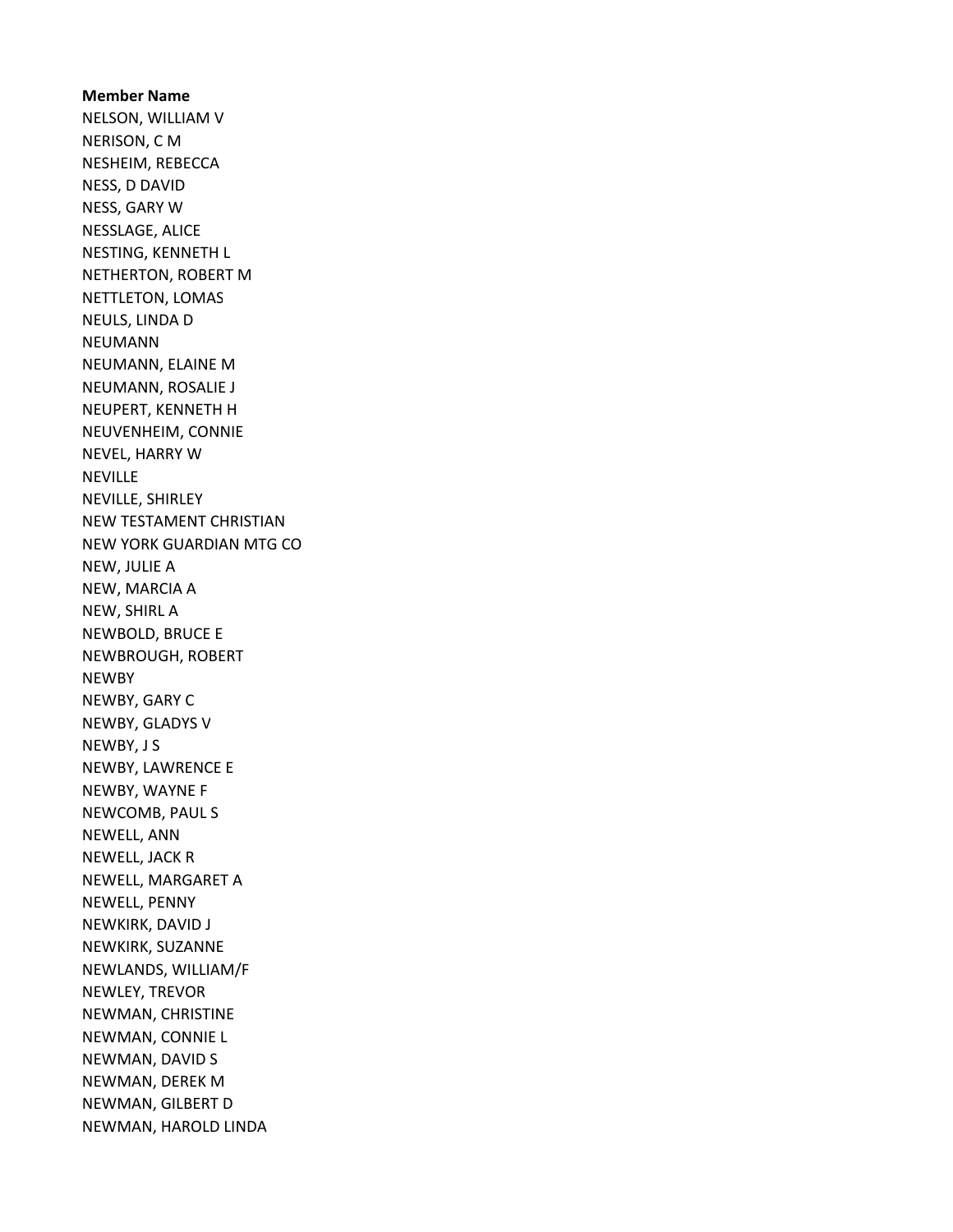Member Name NEWMAN, JAMIE E NEWMAN, JEWELDENE NEWMAN, MARJORIE NEWMAN, RICHARD NEWMAN, WALTER E NEWNHAM, LOANN NEWOOD, J BARBARA NEWSOM, WENDY NEWTON, DEBBIE J NEWTON, DONALD L NEWTON, KAREN NEWTON, LESLIE JAY NEWTON, MATT NEWTON, S CHULA NGUYEN, LAN B NGUYEN, QUYEN PANG NHEP NIBECK, STUART N NICASTRO, PAUL NICDAO, THERESA F NICHOL, RANDY A NICHOL, ROBERT B NICHOLS, A JAMES NICHOLS, HEATHER NICHOLS, JANICE E NICHOLS, JENNIFER J NICHOLS, JOHN A NICHOLS, KRISTEN E NICHOLS, PATRICIA F NICHOLSON, CYNTHIA M NICHOLSON, JOHN NICHOLSON, LAWRENCE A NICHOLSON-FULLER NICKELL, MARY B NICKERSON, J MICHELE NICKLES NICKLES, M MEGAN NICOL, MAX NICOLAISEN NICOLAYSEN, DARLENE NICOLET, M LORNA NICOLL, DAN D NICOLL, ROBERT H NIDOWICZ, BERNARD NIEDERER, DALE NIEDERHOFER, SANDRA M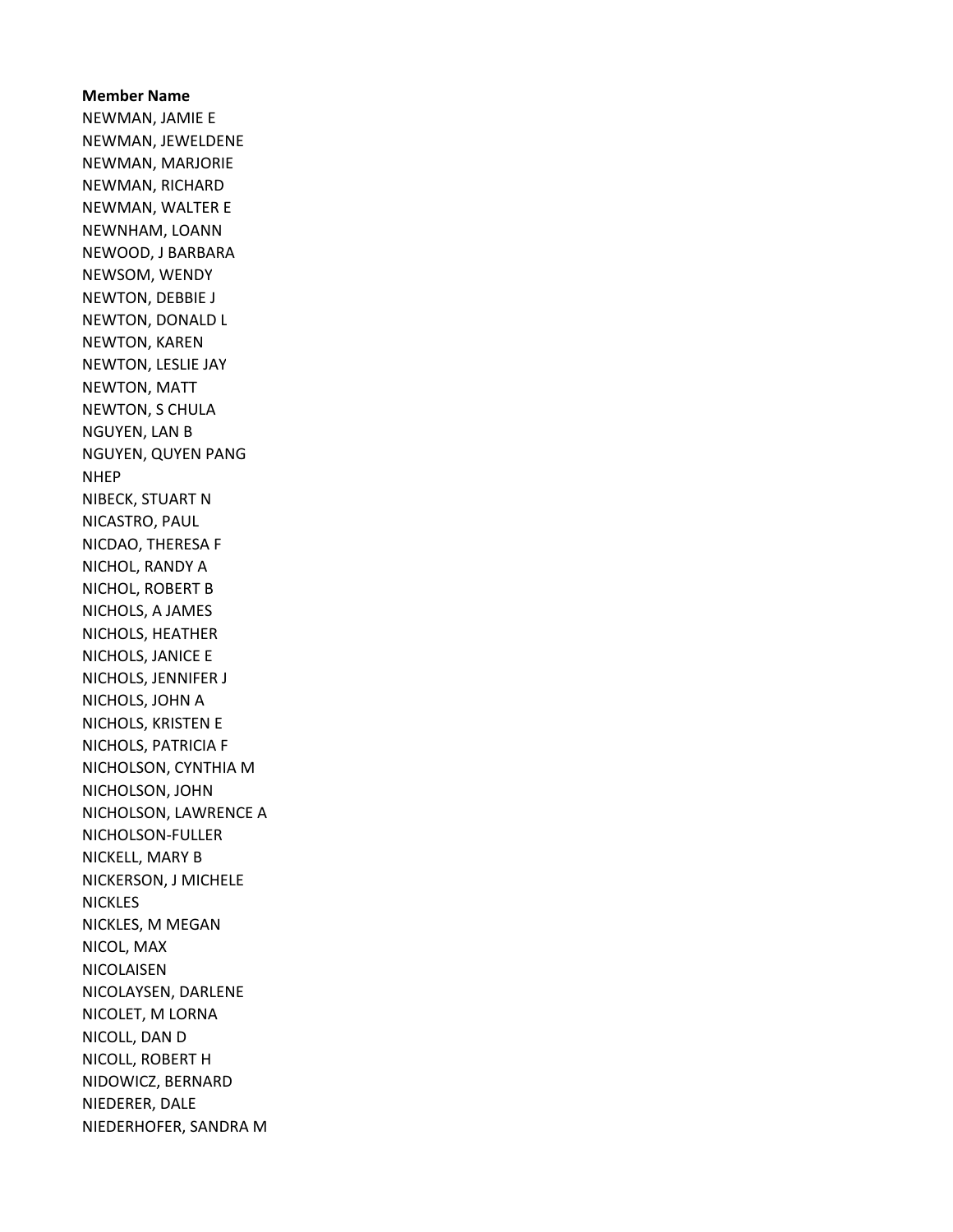Member Name NIELSEN, CHRIS NIELSEN, CHRISTY NIELSEN, GARY E NIELSEN, JOHN H NIELSEN, KRISTI NIELSEN, MARY E NIELSEN, SUSAN V NIELSEN-PULLON, LORIANNE NIELSON, JOSEPH A NIEMIEC, ANDREW J NIENABER, L CAROL NIENAS, RONALD C NIENHUIS, DARREN M NIENKARK, FRANK NIENOW, DONALD NIERSTHEIMER, GENE C NIESEN, GREG J NIGH ROAD CO **NIGHTINGALE** NIGHTINGALE, DONALD NIJAK, WALTER NIKOLIC, ANGELO NILES, CADDIE NILLES, PETER NILSON, GARY W/E JEAN NIMS, BURTON NIMS, KAY H NIR, RACHEL NISSEN, CAROL L NISTLER, MARK NISWANDER, THOMAS E NITENSON, STUART P NITZ, DOROTHY NIVER NIVER, COLLIN A NIX, DANIEL NIX, RALPH NIXON, DUANE C NIXON, KAREN A NIXON, PENNY R NOAH, DOROTHY B NOAKES, CHARLES C NOBLE, ALFRED M NOBLE, DARLENE NOBLE, GARETH M NOBLE, M PERRY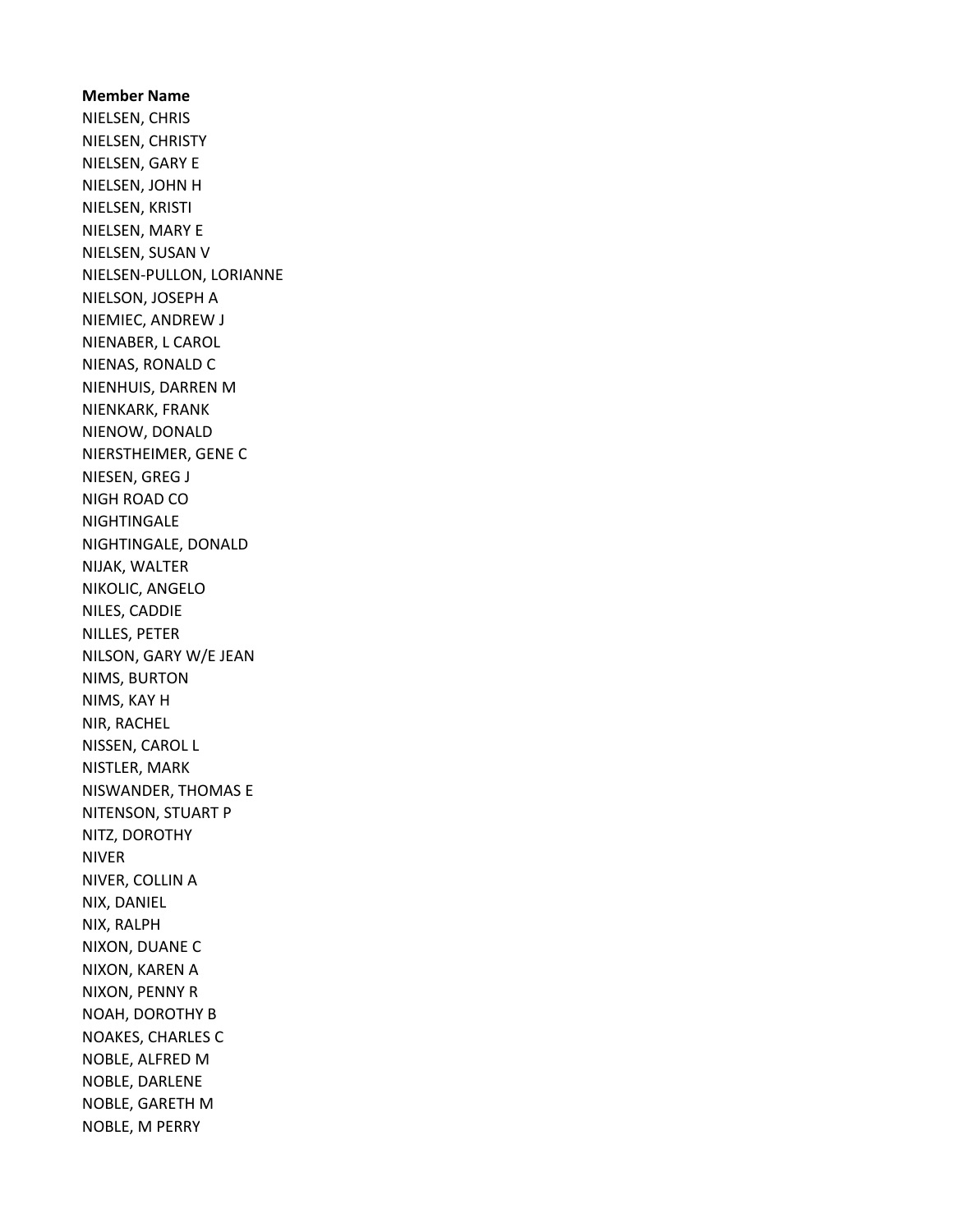## Member Name NODICH, DANIEL NOEL, CYNTHIA R NOEL, MICHAELENE A NOELL, JUDITH S NOGLE, THOMAS W NOGUCHI, YOSHIHIRO NOGUERAS, HECTOR L NOKELBY, DIANE LYNN NOLAN, JULIE A NOLAN, M JAMES NOLAND, KEVIN D NOLIN, BRUCE NOLL, MARY JANE NOLLEY, MINA NOLTING, GREGG NOOY, NANCY A NORD, ELFRIDA H NORD, TONYA R NORDBY, C JOHN NORDHOUGEN, T E NORDIC SKIING ASSOC NORDIN, A DONALD NORDQUIST, RHONDA NORDYKE, CHARLOTTE J NORET, FORREST G NORKIN, ANDREW NORMAN, DANIEL J NORMAN, L JANELLE NORMAN, PHILIP NORMAN, RUTH ANN NORMENT, VERNON NORRIS, M LAVON NORRIS, STARLA NOYES NORSTROM, VIRGINIA NORTH NORTH COUNTRY TOWING NORTH MEDICAL SYS INC NORTH, HENRY NORTH, MICHAEL R NORTHCOTT, RICHARD NORTHCUTT, STEVE NORTHERN AIR FREIGHT NORTHERN CORPORATION NORTHERN EQUIPMENT INC NORTHERN LTS AUTO RBLD NORTHERN LTS SHOPPING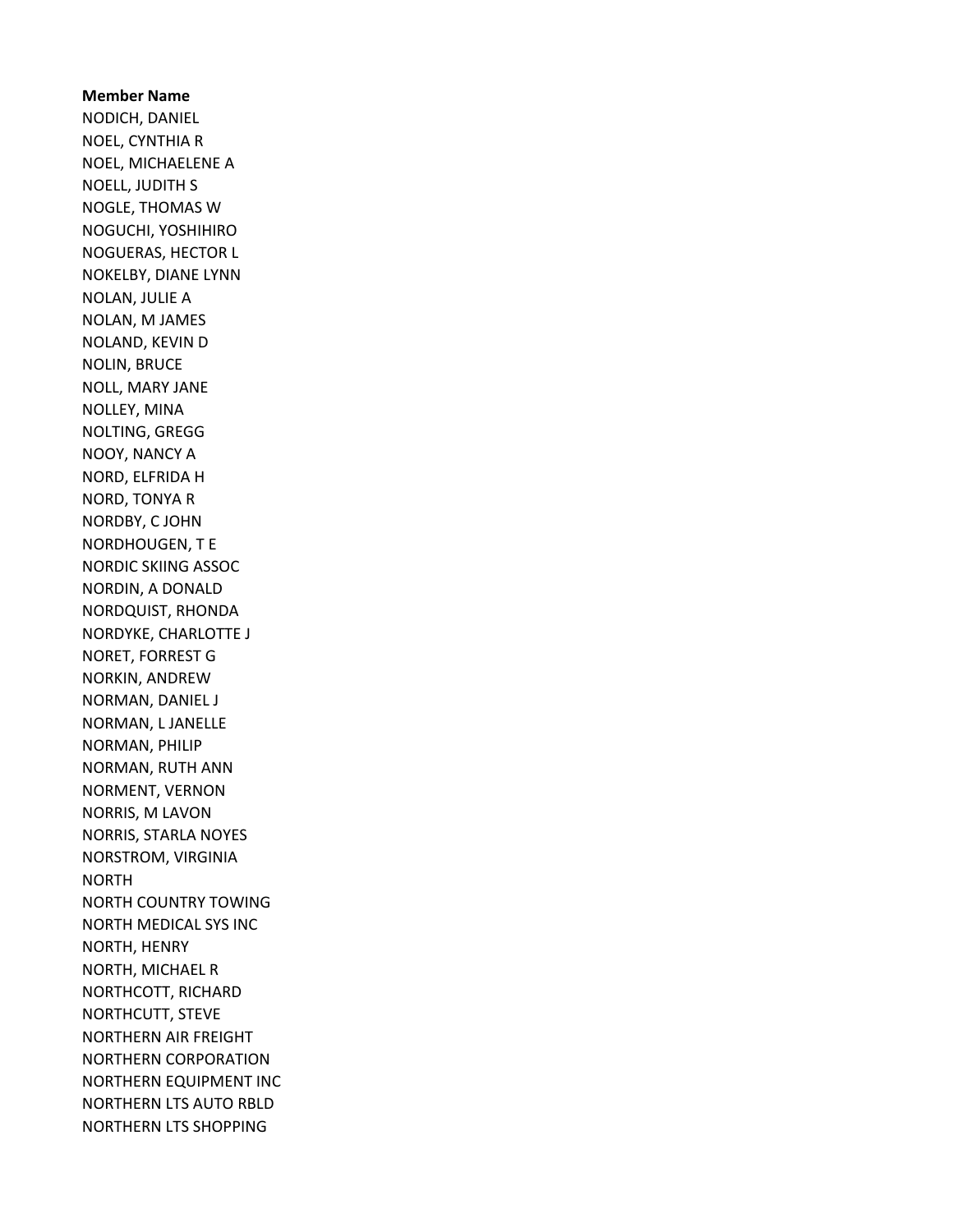Member Name NORTHERN SEAFOODS INC. NORTHERNMOST MGMT INC NORTHSTORE VENTURES NORTHWEST AUTOMOTIVE INC NORTHWEST ENVIROSERVICE INC NORTHWEST HOTEL SUPPLY INC NORTHWEST SEAFOODS NORTON, A BRIAN NORTON, DONALD L NORTON, L DEBRA NORTON, LARRY L NORTON, LINDA S NORTON, PATRICIA NORTON, RANDALL J NORTON, RONALD L NORTON, WYLIE R NORVELL, TONI NOSTVOLD, OSKAR NOTH, JIMMIE H NOTH, LONNIE NOTHSTINE NOTHSTINE, BRETT NOTTI, EMIL NOTTINGHAM, DENNIS NOVAK, JAMES M NOVAK, ROBERT A NOVAKOVICH, LINDA NOVAKOVICH, NICOLA H NOVELLI, PERSI R NOVITSKY, ELENA NOVO, DAVID P NOWAK, ALFRED J NOWLIN, ROY A NOWOSIELSKI, PAUL R NOYAKUK, RALPH N NOYD, JEFF NRULL, MARTIN E NUCKOLES, RAY A NUEVO, AARON NUGLENE, CAROLINE R NUKWAK, KATHY NULL, EDWARD E NUNBERG, KENT A NUNES, PEPSI NUNNALEY, CYNTHIA JO NUNNALLY, MICHELE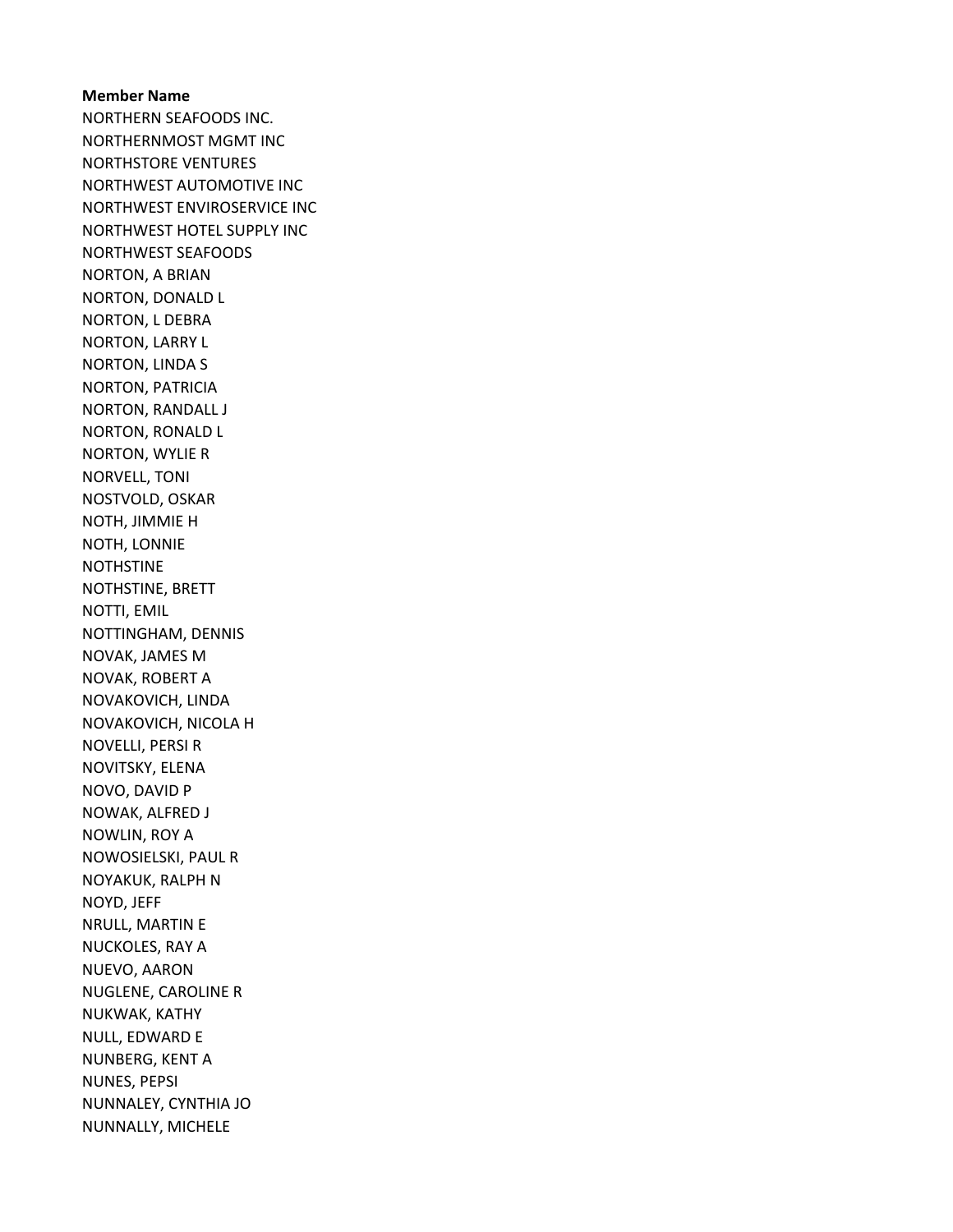Member Name NURIDDIN, B K NUSS, F E NUSS, KEITH NUTTALL, LEONARD W NUTTY, ROBERT NW CONSTRS INC NYDEGGER, ESSIE K NYE, ANNETTE NYE, DAGMAR I NYE, JANET NYE, KENNETH A NYEMCHEK, KAREN NYENHUIS, ADAM E NYHOLM, RICHARD W NYQUIST, CURTIS A NYSTUEN, CARMAN NYSTUEN, TERRY O H M INC OAKE, CLYDE OAKEN KEG LIQUOR STORE OAKS, LUCY J OBENEY, TERRY J OBER, CRAIG J OBERDORF, DIANE C OBERG, E RAY OBERHAUSER, RONALD A OBEY, SHERI R OBLENNESS, BEVERLEE OBRAY, TERI L OBREIN, WILLIAM OBRIANT, SHERYL DEAN/ROCKY O'BRIEN, DONAVIN OBRIEN, FRANCIS P OBRIEN, J S OBRIEN, JUANITA M OBRIEN, LORI OBRIEN, MARY BETH OBRIEN, NADINE K OBRIEN, PAMELA S O'BRIEN, S LINDA O'BRIEN, SHEILA M OBRIEN, TERRENCE P OCCHIPINTI, CJ OCCUPANT OCCUPATIONAL REHAB CONSULTANTS OCH, ANN E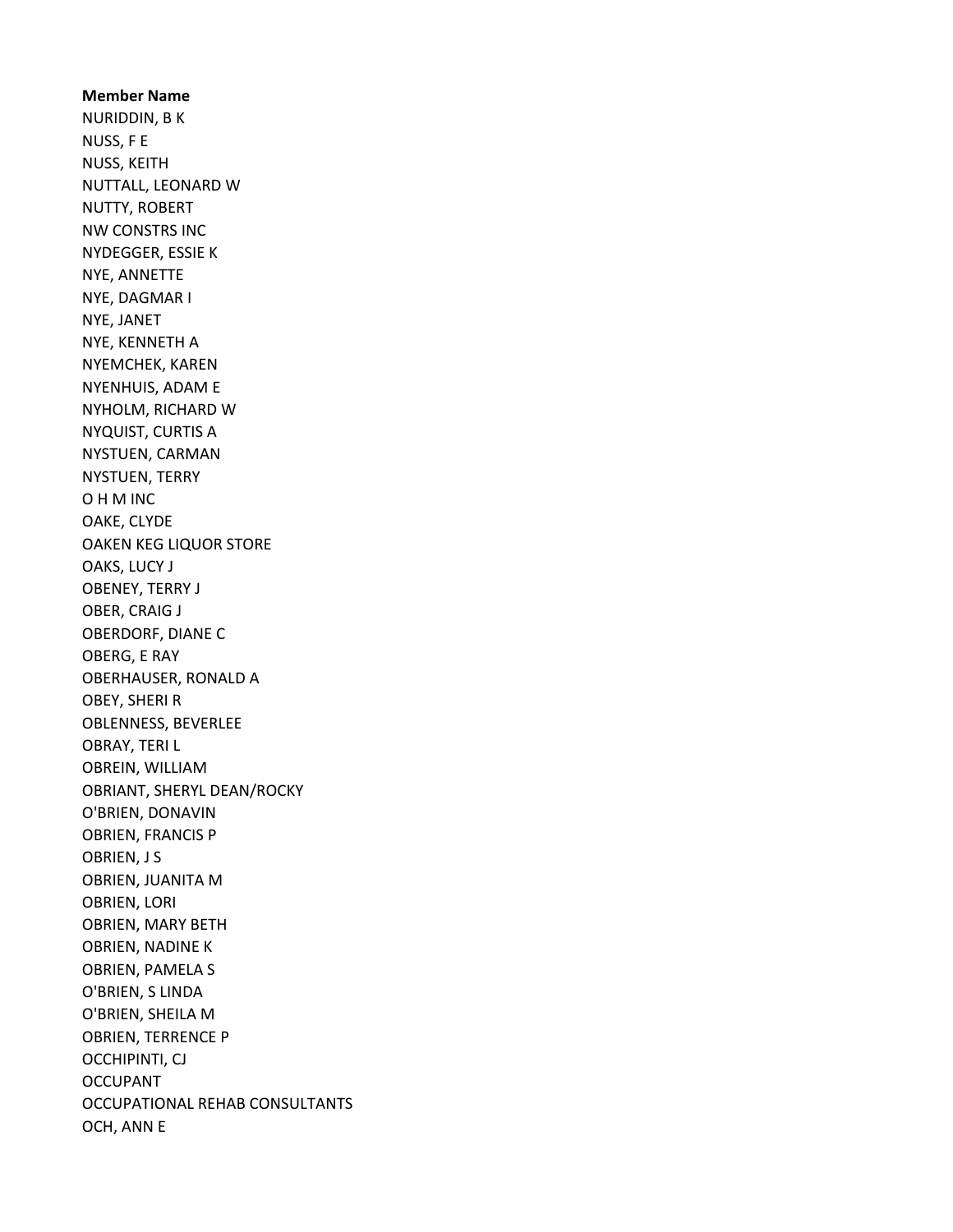Member Name OCHAP, LEROY OCHI, TATSUTO OCHOA, PENNY **OCONNOR** O'CONNOR, CHRIS N OCONNOR, CYNTHIA OCONNOR, E BRENDA OCONNOR, GERALD P OCONNOR, KATHLEEN OCONNOR, KERRY I O'CONNOR, KEVIN OCONNOR, MARY J OCONNOR, MICHELE OCONNOR, SUEELLEN OCSKAI, VERNA ODELL, JOHNI L ODELL, MICHELE M ODELL, RONALD W ODELL, TIMOTHY S ODEN, TRAVIS ODENHEIMER ODESSEY BUILDERS ODIN, MICHAEL K ODOM, EDNA R ODOM, JEANNETTE ODOMIN, SUE O'DONNELL, KATHLEEN A ODUM, EMMA ODUM, ROSE OEHLER, RODNEY R OESER, JAMES J OESER, MARY OFFORD, JOEL OGARD, LEE A OGDEN, SHERRON F OGLE, GARY OGLE, JANET C OGLE, JANICE REEVE OGLE, MELVIN D OGLEND, APRIL L OGLESBEE, KATHY OGONOWSKI, BRUCE E OGOY, DALE OGRADY, THOMAS T OGREN, T R OGURA, TSUTOMU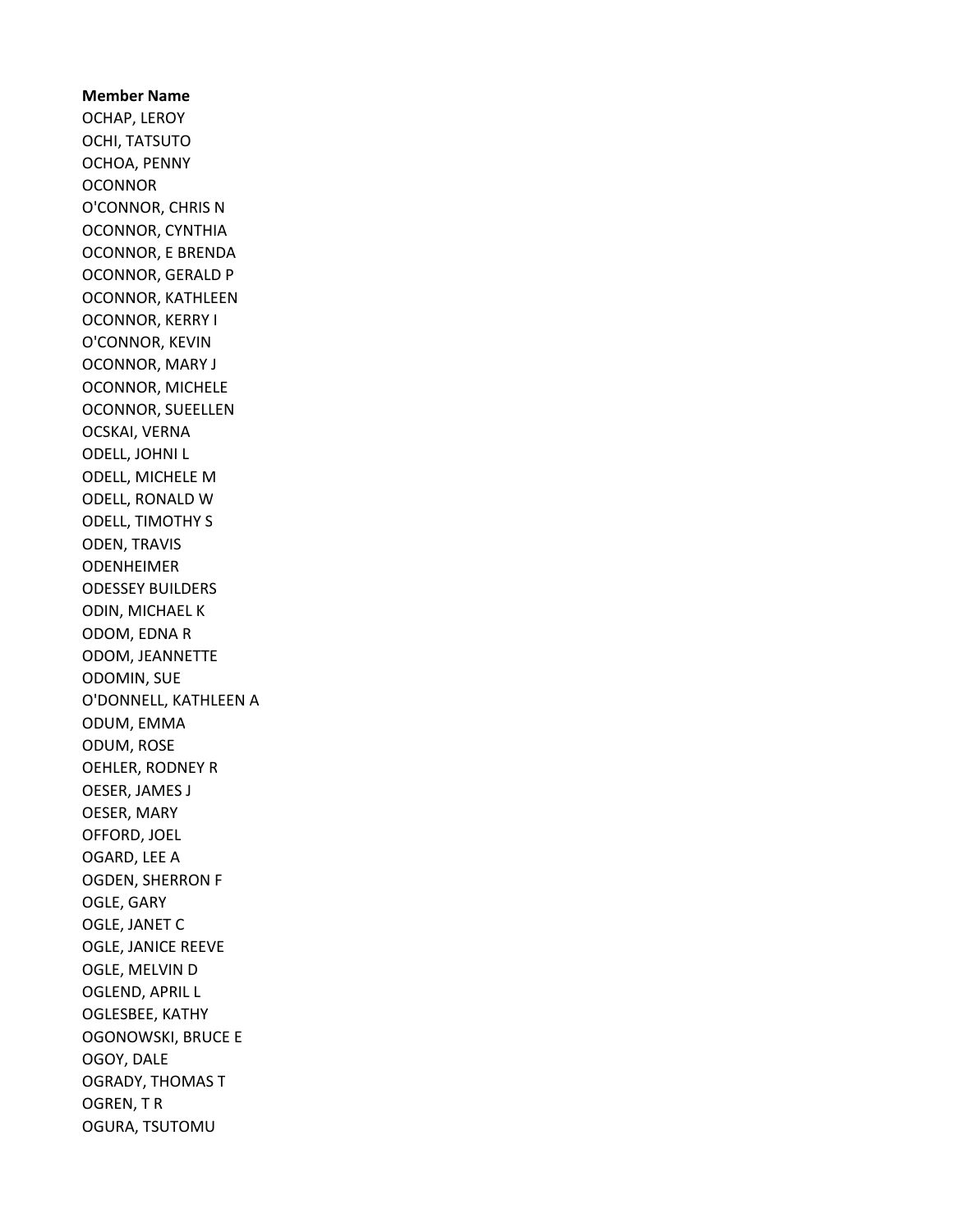Member Name OH, CHONIN OH, JUNG SOOK OHARA, BARBARA H OHARA, WILLIAM OHARE, ELIZABETH WELDON OHARRA, DEBORAH OHAVER, VEYON OHLEMANN, LAVON OHLER, TIM OHLHAUSER, MARVIN OHLMACHER, WILLIAM D OHLSON, PATRICIA OHNIMUS, STEVEN W OHRT, ROBERT OJA, ROBERTA OKADO, MASAO OKAMOTO, PATRICIA OKAMOTO, PAUL E OKAMOTO, TAKEO OKBAOK, ANNA SHARON OKBAOK, RACHEL A OKPEALUK, STANLEY L OKTOLLIK, MARGARET OLDFORD, WAYNE OLDHAM OLDHAM, BRIAN OLDS, JOHN M OLEARY, DON OLEARY, JOHN J OLENDORFF, BEVERLY OLENDORFF, P THOMAS OLESON, BRAD OLEYER, PIAMA ROBINSON OLIVA, RALPH OLIVEIRA, DELLA M OLIVER, BILL OLIVER, EDNA F OLIVER, HERSCHEL B OLIVER, LOUELLA OLIVER, MARLENE C OLIVER, ORLIN D OLIVO, HIROKO OLMSCHEILD, CINDY OLMSTEAD OLMSTEAD, A LINDA OLMSTEAD, EDWIN D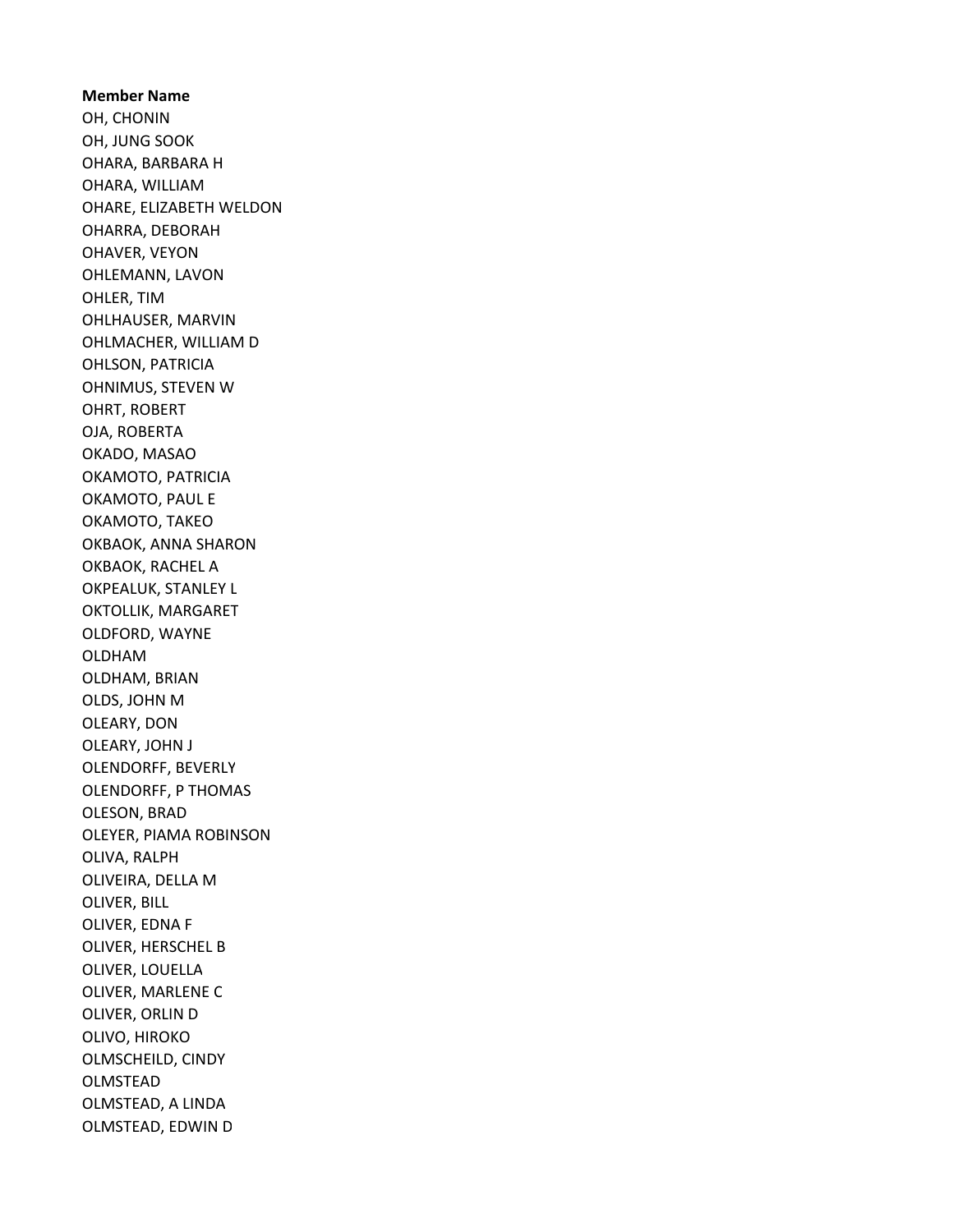## Member Name OLNEY, DONALD A OLNEY, WALTER H OLOF A OLSON INC OLOUGHLIN, MAUREEN OLSEN, CHARYL OLSEN, CLIFFORD E OLSEN, DAWN OLSEN, ERIC C OLSEN, ERIN M OLSEN, JUDITH L OLSEN, KATHLEEN OLSEN, KELLY J OLSEN, LYNETT E OLSEN, RALPH W OLSEN, RENEE L OLSEN, THOMAS L OLSON, ALLAN OLSON, BENNETT R OLSON, CANDICE M OLSON, CLIFFORD OLSON, D OLSON, DARLENE S OLSON, DAVID P OLSON, DIANNE L OLSON, GERALD E OLSON, HAROLD R OLSON, IRENE F OLSON, JAMES OLSON, JERRY OLSON, JOHN A OLSON, JON OLSON, JR OLSON, KATHRYN I OLSON, KENNETH W OLSON, KEVIN L OLSON, L HOWARD OLSON, LISA A OLSON, LORE L OLSON, LYNNE OLSON, M W OLSON, MICHELLE OLSON, NORMAN OLSON, R W OLSON, RAYMOND C OLSON, RICHARD E OLSON, ROBERT A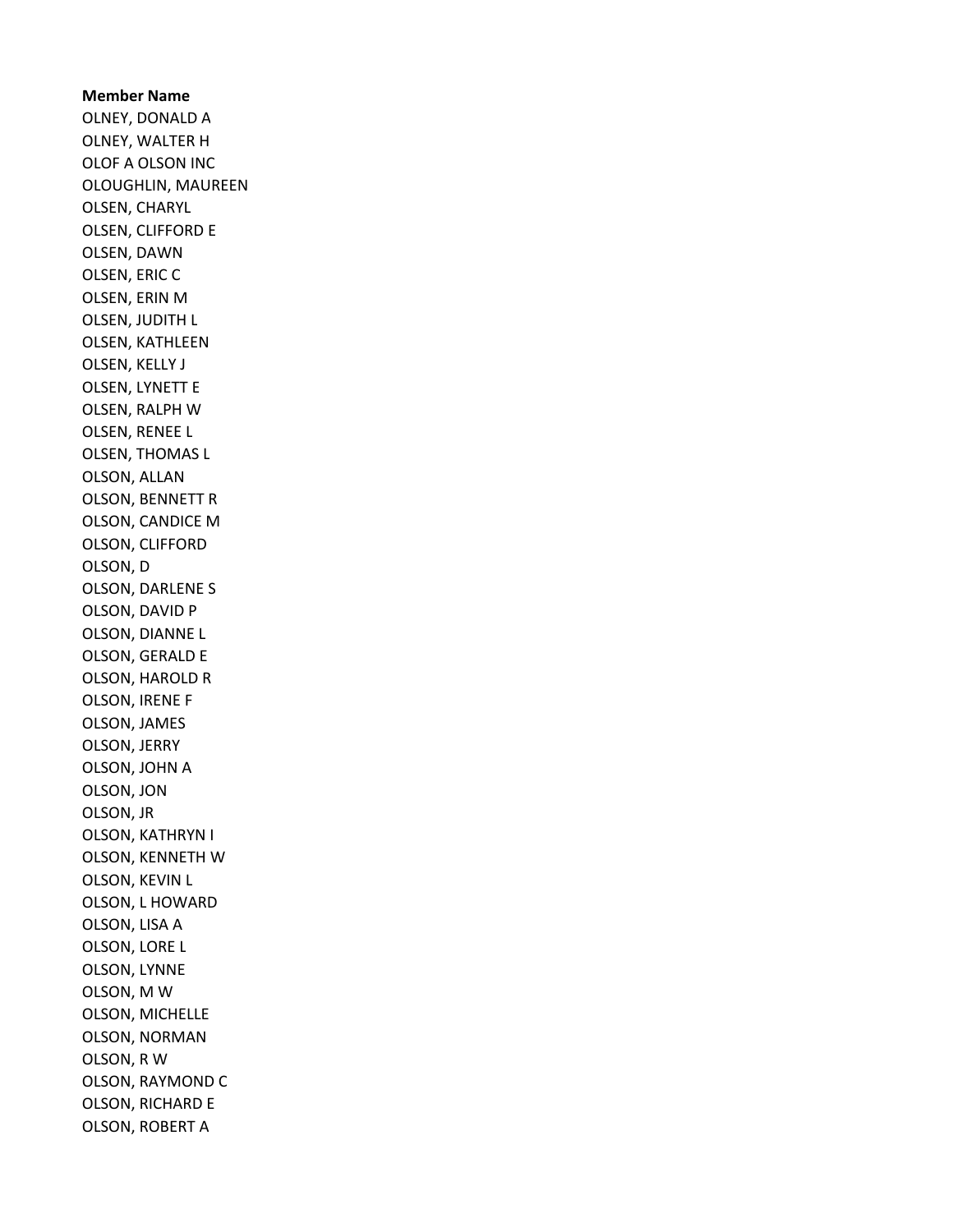Member Name OLSON, SCOTT OLSON, SUZAN K OLSON, TAMMY L OLSON, TED A OLSON, TIM J OLSON, TIMOTHY J OLSON, TODD O'LUCCI, JOSEPH N OLYMPIC, LYDIA O'MALIA, JOANNE L **OMALLEY** OMALLEY, TIM OMAN, J CHARLENE OMAN, SUE VICKI OMAN, TAMARA S O'MARA, RODGER C OMEARA, JIM OMEGA SIGN CO OMOOR, ESTELLE M OMSTEAD, FRANK E O'NAN, JOHNIE DEE ONDREJKO, ROBERT E ONE STOP TRAVEL ONEAL, THOMAS P O'NEILL, JAMES ONEILL, PATRICIA A ONESTI, ROBERT P ONG, MELINDA ONISHI, TAKAO ONSTEAD OPATZ, JEANETTE OPENIANO, FELICITAS F OPITZ, MIKE ORAWIEC, MICHAEL A ORCUTT, DOUGLAS ORCZEWSKA, ELIZABETH S ORD, JIM ORDONEZ, RUBEN O'REAR, HAYDEN OREILLY, DOROTHY A OREILLY, KENNETH OREILLY, MARGARET A ORENDORFF, TRACY ORES, WAYNE K ORLANDO, JANINE R **ORLANSKY**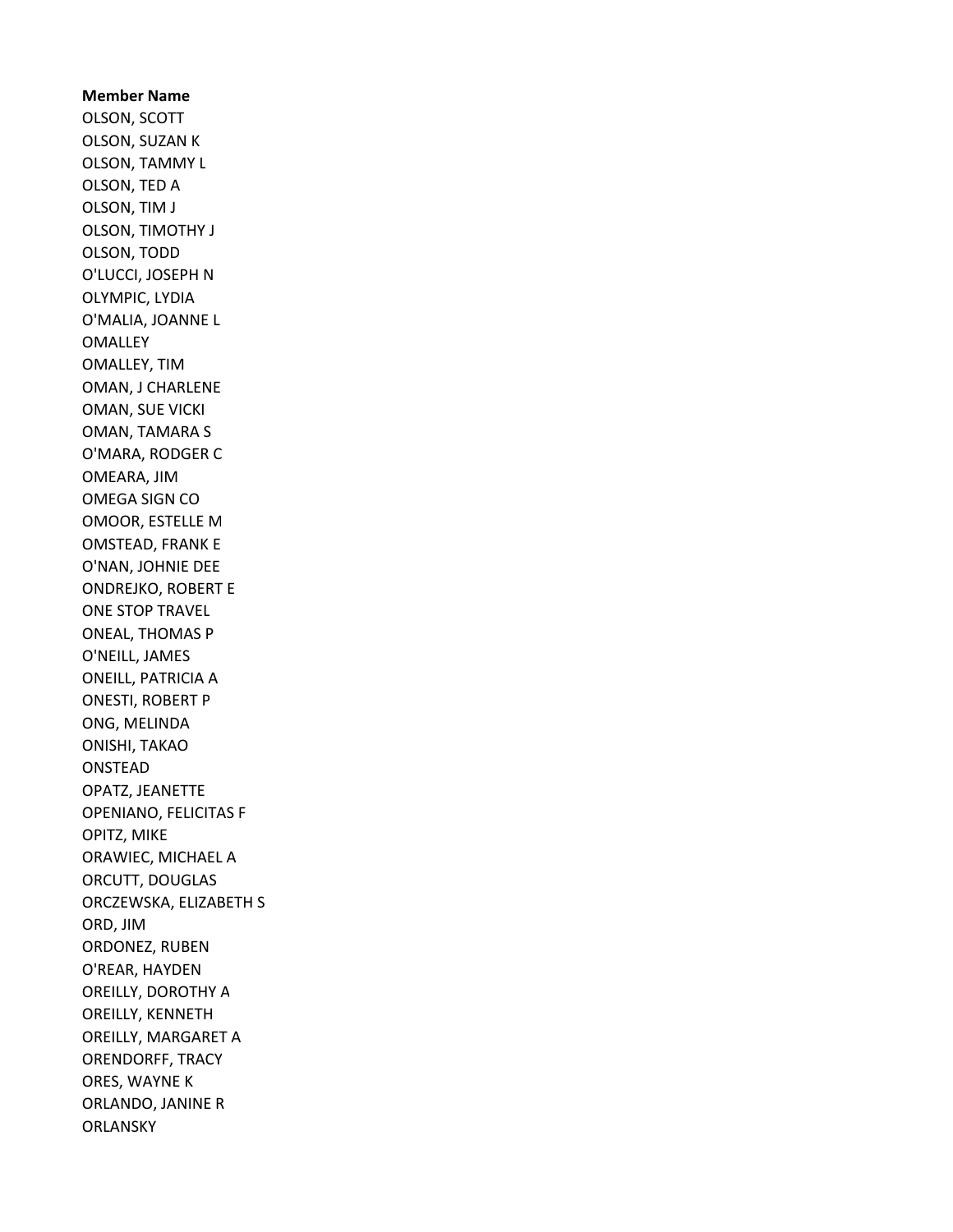Member Name ORLOFF, GEORGE A ORMASEN, PEGGY ORMOND ORMSBY, REGINALD L ORNDORFF, DEBORAH D ORR, D B ORR, RONDA MARIE ORR, SALLY M ORRELL, FRANK E ORREN, JERRIANN ORSBORN, KIM R ORT, VERNON J ORTEGA, SONJA ORTIZ, CHARLOTTE M ORTIZ, RAMON ORVIS, DON OSBECK, CARL OSBORN, DENNIS M OSBORN, FRANK OSBORN, HAROLD/VIRGINIA OSBORNE, DEBORAH A OSBORNE, GENE P OSBORNE, GEORGE E OSBORNE, JOY OSBORNE, LILLIAN B OSBORNE, MICHAEL S OSBORNE, PATRICK J OSBORNE, ROBERTA G OSBORNE-HILL, JANI OSENGA, CAROL J OSGOOD, HELEN E OSGOOD, JOHN H OSGOOD, JULIE M OSHA, CHARLES OR SUE S OSHEA, SHIRLEY K OSHITA, TSUTOMU OSIER, CAROL W OSIF, JULIE M OSMOND, CLAUDIA I OSMUNDSON, ARTHUR E OSPREY OUTFITTERS OSTAPINA, TERESA A OSTBO, IVAR OSTBY, BRENT S OSTBY, BRITT OSTENDORF, TERRY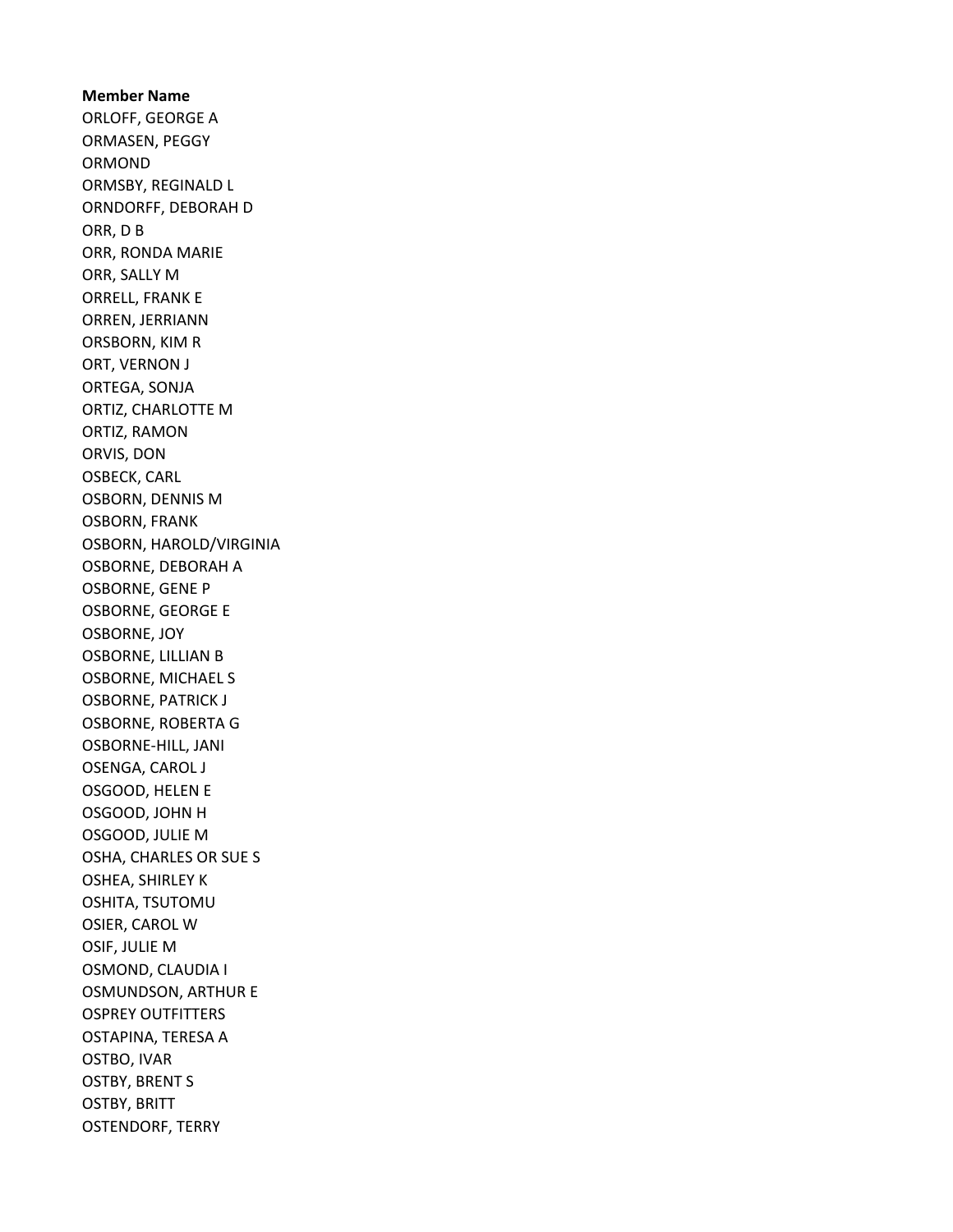Member Name OSTER, MICHAEL OSTERGREN, JAMES E OSTERHAUS, BRIGITTE F OSULLIVAN, STEPHEN G OSWALD, JOHN L OSWALD, WILLIAM K OTHUSE, WILLIAM M OTIS, WENDY OTTENAD, JACI OTTER, J DONELLA OTTER, JEANE OTTERSON, BRUCE E OTTO, MICHAEL OTTOSON, JULIE A OUDERKIRK, GARY A OUDJIDA, MIMI OUELLETTE, ALFRED OUELLETTE, LAWRENCE G OUIMET, NANCY JEAN OUMCHICHE, LAHCENE OUR LADY OF THE ROSARY OUTERSON, EUGENE M OUTHUIJSE, GEORGE OUTWATER, RUTH K OVENS, JOYCE OVERHOLSER, LARRY OVERLY, DREW OVERSON **OVERSTREET** OVERTURF, JANIS OVERTURF, RUTH E OVSAK, CHRISTOPHER P OWECKE, MICHAEL J OWEN, B COURTNEY OWEN, DENNIS OWEN, J KIMBROUGH OWEN, JAMES OWEN, PATRICK H OWEN, SHEILA H OWENS OWENS III, THOMAS P OWENS, ANGELA M OWENS, CATHI OWENS, CHRISTOPHER T OWENS, D JASON OWENS, EUGENE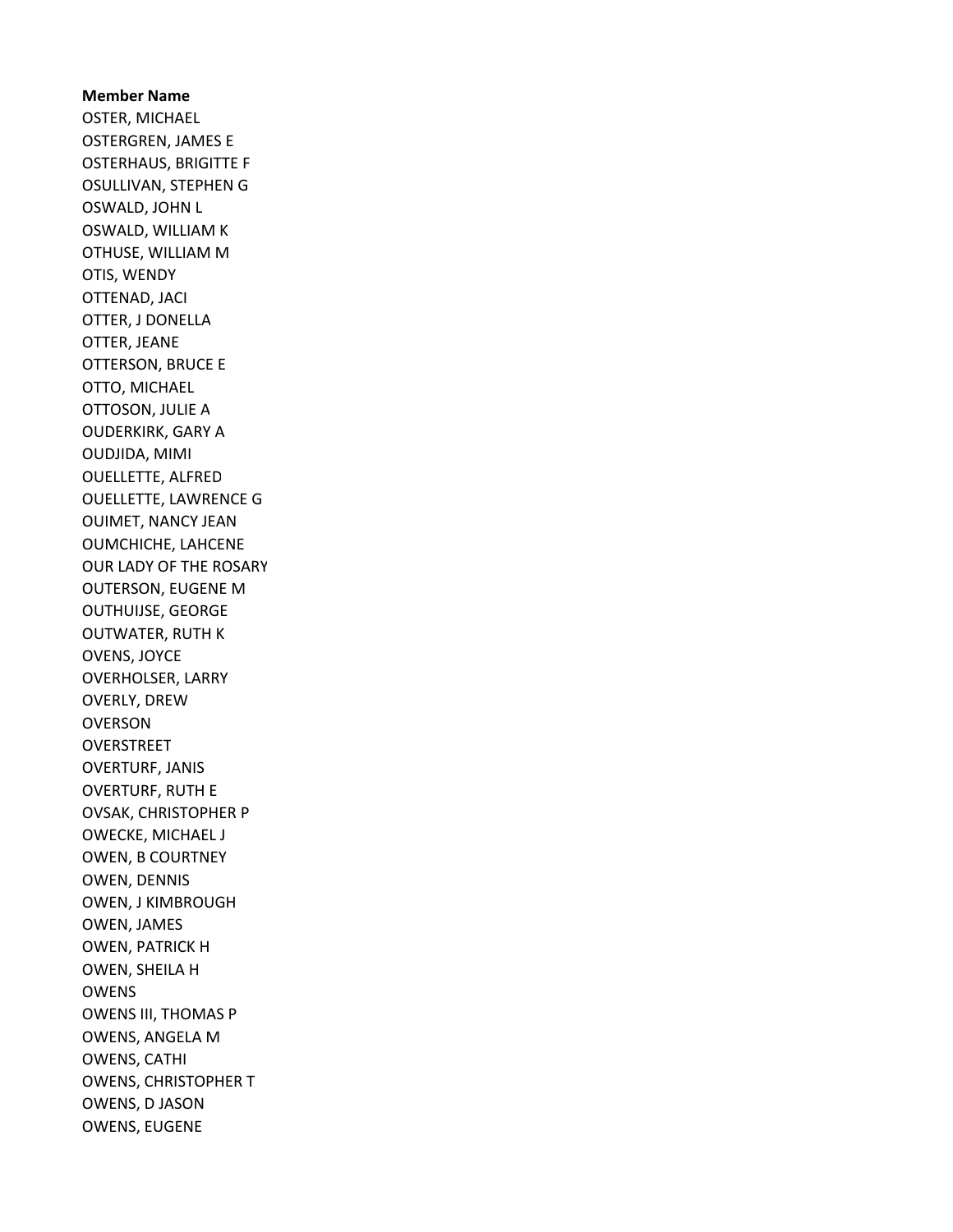#### Member Name

OWENS, JOHN C OWENS, LEROY OWENS, MELISA OWENS, REGINALD D SHELLY R OWENS, THOMAS W OWENS, VERN L OWENS, VERONICA L OWENS, WILLIAM OWSICHEK, LORANE W OXBOROUGH, CHRISTINE OXENDINE, PATRICIA OXFORD, KIMBERLY OYOUMICK, MARILYN C OZANNE, PAUL M OZAWA, ROY P G LEWIS COMPANY INC PAAPKE, JAMES H PAASCH, STEVE PAAVOLA, EUGENIA A PABLO, MORENO CHUECA PAC RIM FINANCE SERV PACE, DANA PACE, JAMES PACE, KEVIN M PACE, L SUSAN PACIFIC FIRST FEDERAL PACIFIC LINEN PACIFIC MITSUBISHI PACIFIC STORES CORP PACKARD, ANTHONY PACKEBUSH, DON PACKER, CHUCK PACKER, MELISSA R PADBERG, VICKI M PADDOCK, GARY M PADEN, ALAN PADGETT, C A PADGETT, E MACK PADGETT, K R/A R PADGETT, MIKE PADGETT, SONDRA PADILLA, FLOYD A PADILLA, MARGARITA PADILLA, MARK PADUA, ARMANDO PAEK, JOHN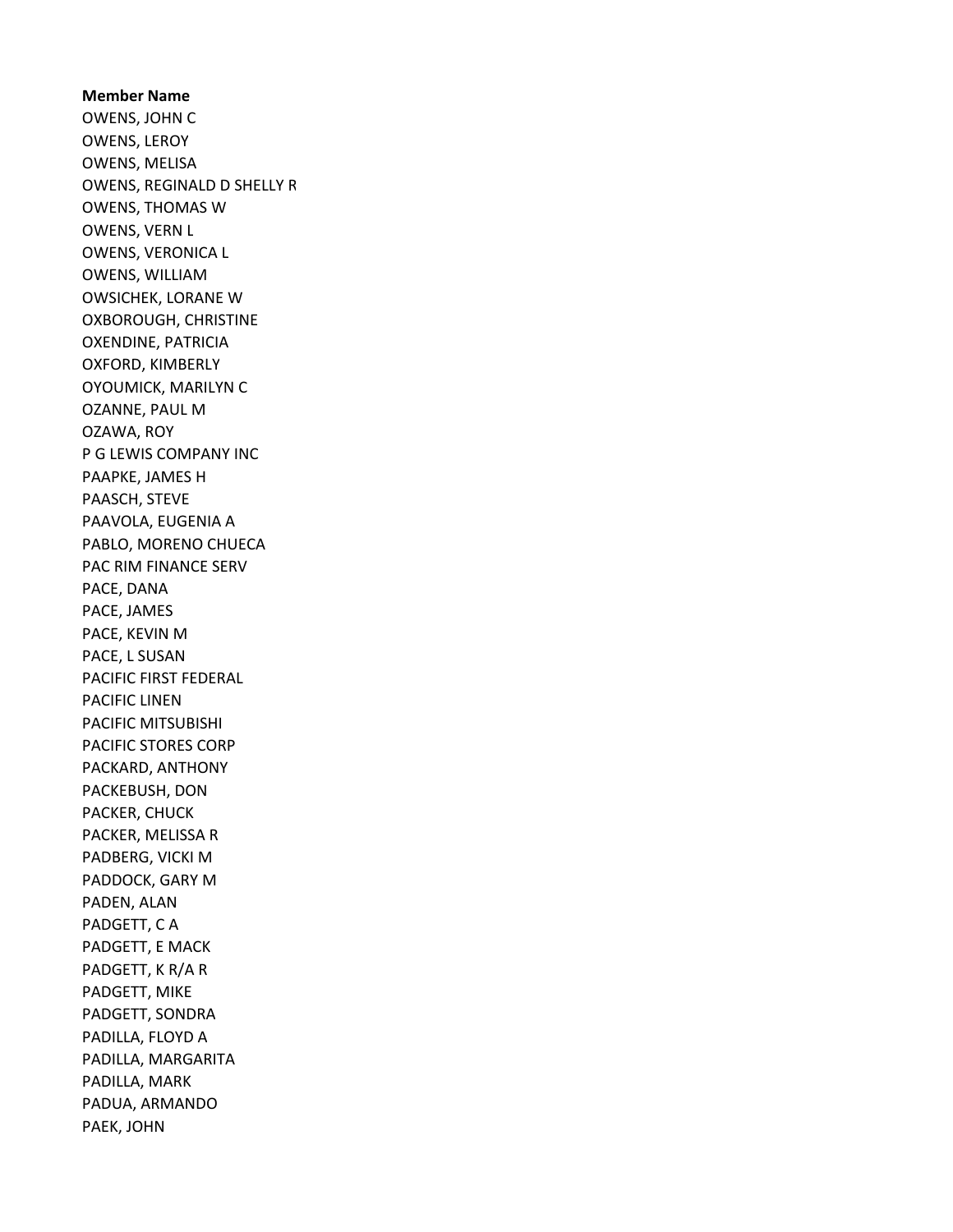Member Name PAGAL, DANNY P PAGAN, CARMEN JULIA PAGANO, EDWARD G PAGANO, KATHY L PAGE AVJET AIRPORT SVCS PAGE, CHERYL LYNNE PAGE, JACKIE R PAGE, MARY J PAGE, PHILLIP A PAGE, RONALD K PAGE, STEVE MARK PAGE, TOM A PAGEL, CONNIE PAGET, RANDALL PAGLIAI, ANTONIO PAHKULA, STEVEN J PAHLKE, DAVID H PAIGE, WALTER E PAILING, BARBARA D PAIN, J KIRBY PAINTER, FRED D PAINTER, THOMAS R PAINTERS LOC #1140 PAK, RO SEUNG PAK, YONG MI PAK, YONG SUN PALANCE, ALBERT PALECEK, BETTY M PALICIA, DAVID F PALLIS, WILLIAM T PALLISTER, CHRIS PALMA, W ALFONSO PALMER, A PAUL PALMER, GERALD G PALMER, IRVEN F PALMER, J EDWARD PALMER, LEAH F PALMER, MARTIN PALMER, MELBA PALMER, MILARD H PALMER, RICHARD R PALMER, ROBERT G PALMER, ROBERT M PALMER, SHARON D PALMER, STEVEN R PALMER, SUE H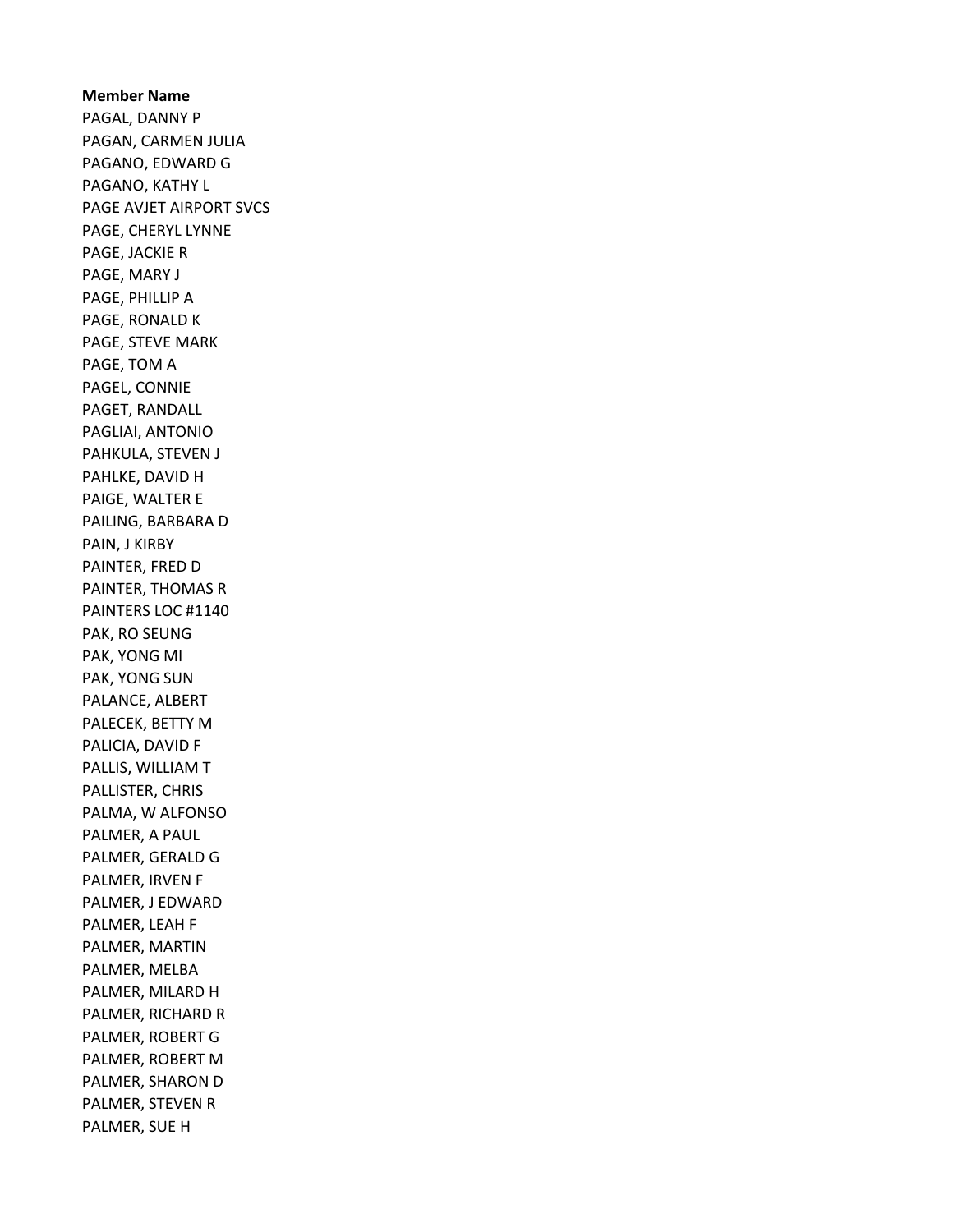Member Name PALMER, TRINA FERRARI PALMER, W R PALMIERO, FRED J PALMISANO, ANGELO W PALMISANO, D WILLIAM PALMSTEIN, PERRY M PALMTAG, MARY PALOWITCH, THOMAS J PANAMARIOFF, TIMOTHY PANDOLFO PANEOK PANG, HAN K PANG-CHING, JONATHAN K PANG-CHING, KEOLA PANICHELLO, GAYLENE PANIS, SUSAN B PANK, LARRY F PANKEY, MELINDA PANKEY, R SUSAN PANKO, DEBRA J PANNETT, BERNADETTE PANNONE, HELEN PANNONE, MICHAEL L PANNONE, RUSSELL J PANNONE, STEVEN R PANONCILLO, HELEN L PANONCILLO, JIN K PANONCILLO, TRACY P PANONCILLO, WH JR PANTOJA, ROBERT PAOLINI, KENNETH J PAPA JOE'S LIMO SERV PAPA, MARCELLA M PAPE, MARY A PAPPAS PAPPAS M D, GEORGE PAPPAS, CALVIN R PAPPAS, MINDY PAQUETTE, DENISE PAQUETTE, JERRY PARAOAN, RAUL PAREDES, DAVID PARGETER, CATHERINE O PARGETER, TOM PARIS, CHESTER PARIS, DIANE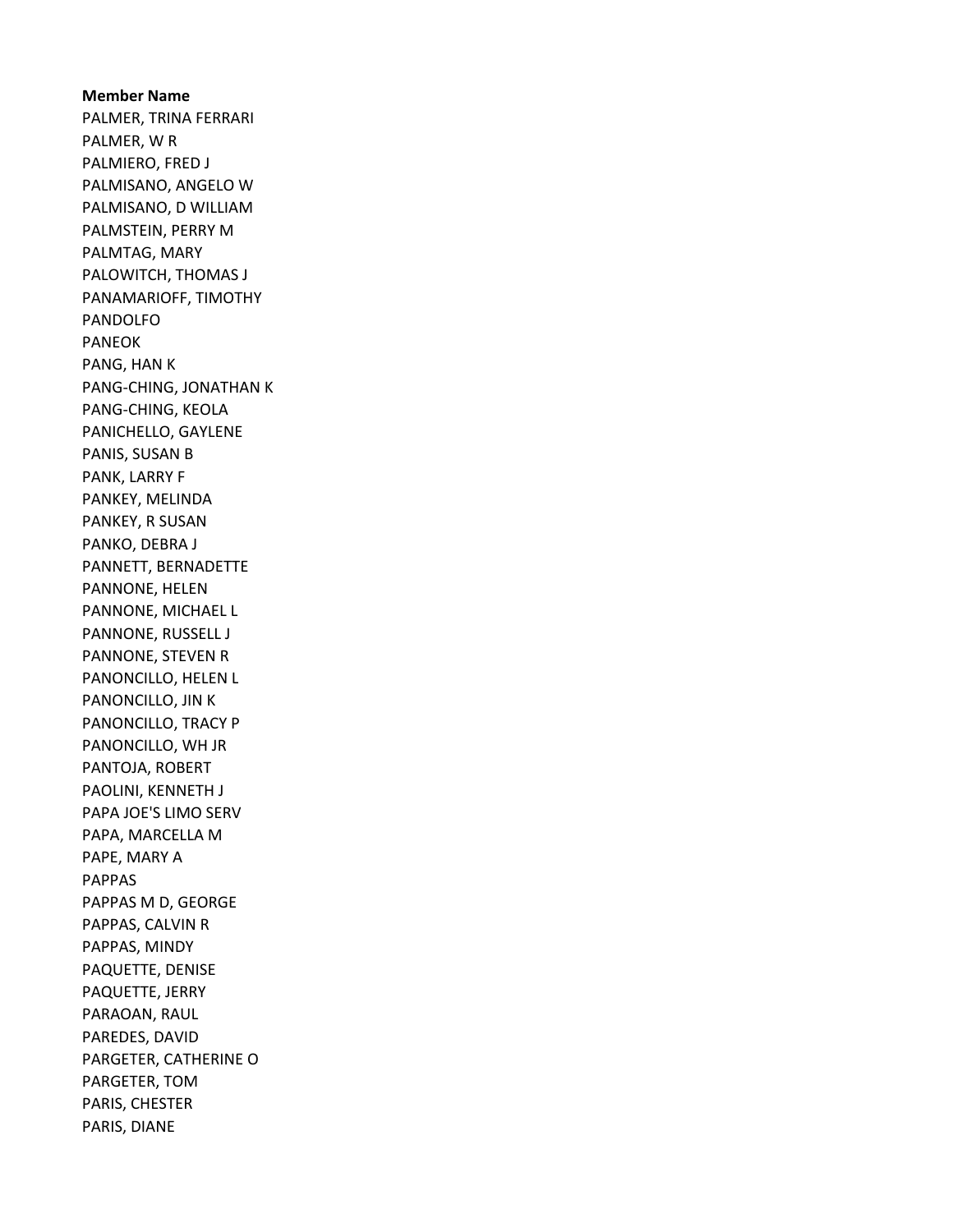# Member Name PARIS, M D/B A PARISENA, CARLIN J PARISH, EDITH V PARK PLAZA INC PARK, CHARLES PARK, JUNESUNG PARK, MOON C PARK, PAULA M PARK, PIO Y PARK, SALLY PARKER DRILLING CO PARKER, ART PARKER, B W PARKER, BRENDA S PARKER, CARMEN PARKER, CHARLIE O PARKER, CLAYTON PARKER, CONSTANCE R PARKER, CYNTHIA A PARKER, DALE STEVEN PARKER, DEAN PARKER, DONALD S PARKER, DONNA J PARKER, ELLEN PARKER, F ALICE PARKER, GORDON A PARKER, J CHRISTOPHER PARKER, J JAMES PARKER, JEAN PARKER, JEFF PARKER, JOSEPH T PARKER, KATHY J PARKER, KENNETH C PARKER, LARAINA PARKER, M JANICE PARKER, MARGARET PARKER, MAZELLE PARKER, STANLEY S PARKER, THOMAS R PARKER, TIMOTHY J PARKER, WILLIAM M PARKES, JENNIFER L PARKIN PARKIN, JACK E PARKIN, WAYNE PARKINSON, DOUGLAS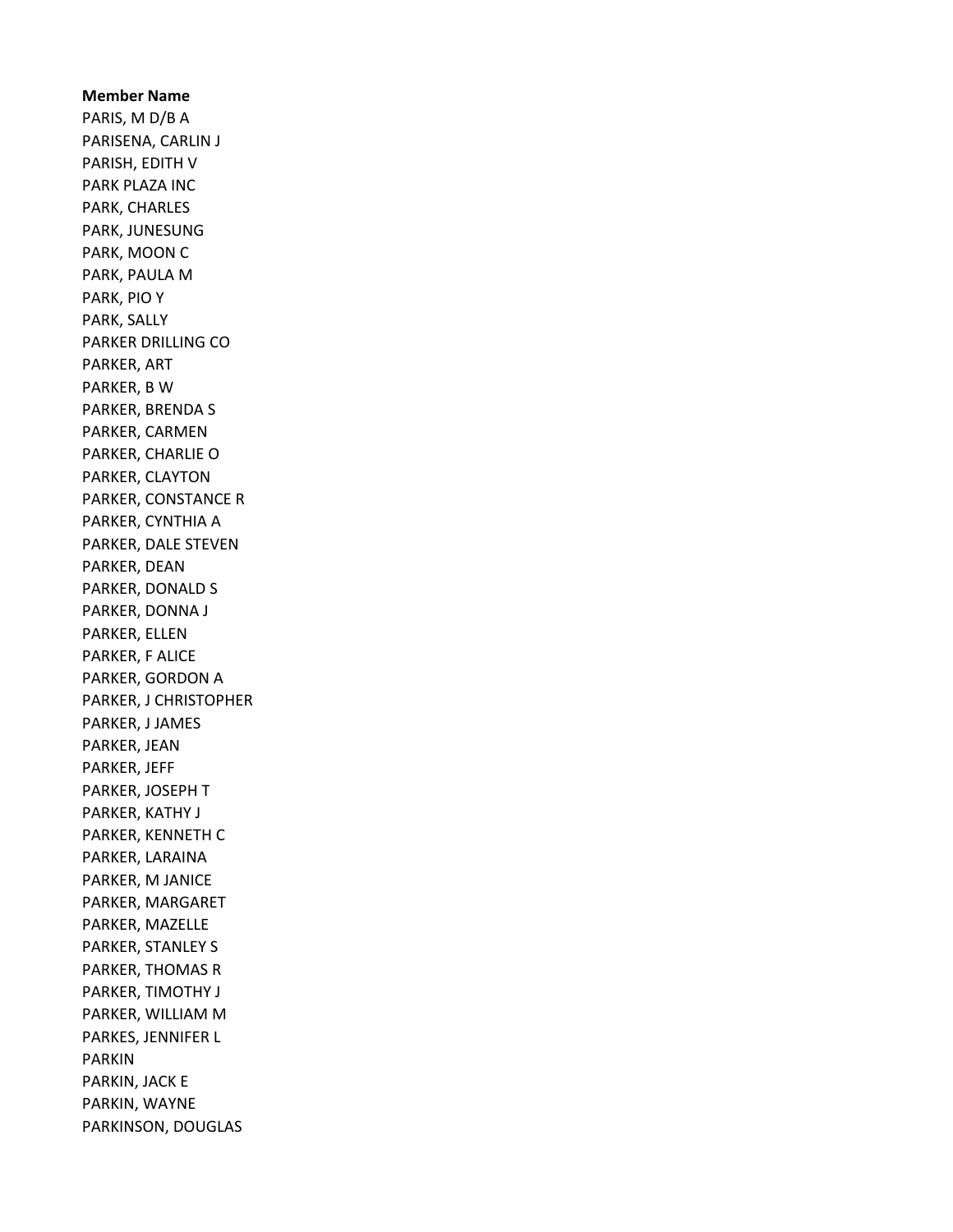Member Name PARKINSON, GEORGIA A PARKINSON, JANE M PARKRIDGE CONDO II PARKS, BETTY S PARKS, CAROLYN S PARKS, LORI PARKS, NAOMI G PARKS, RAMON E PARKS, RODNEY S PARKS, ROSELLA PARKS, TOM PARKSIDE CHURCH PARKWAY INVESTMENTS PARLBERG, JOHN C PARMENTER PARMENTER, KEITH PARNELL, MICHAEL A PARON, MARNA D PARQUETTE, MARK O PARR, JAMES C PARRISH, AVERIAN PARRISH, JUDITH PARRISH, LORRINE E PARROTT, CARLA PARROTT, SHERRIE L PARRY, DAVID L PARSONS, ANNAMARIE PARSONS, CASS PARSONS, DONALD PARSONS, DOUGLAS PARSONS, GREGORY L PARSONS, RALPH G PARSONS, SANDRA K PARSONS, STEVEN R PARTCH, JENNIFER M PARTCH, NANCY L PARTNER, DARRYL L PARTNERS IN DOUGH INC PARTRIDGE, KEN PARTRIDGE, TONY PARTS INC PARTS, SUPERIOR AIR PARTUSCH, TONY H PARTYKA, KIM J PASCAL, M JULIA PASCAL, NATALIE A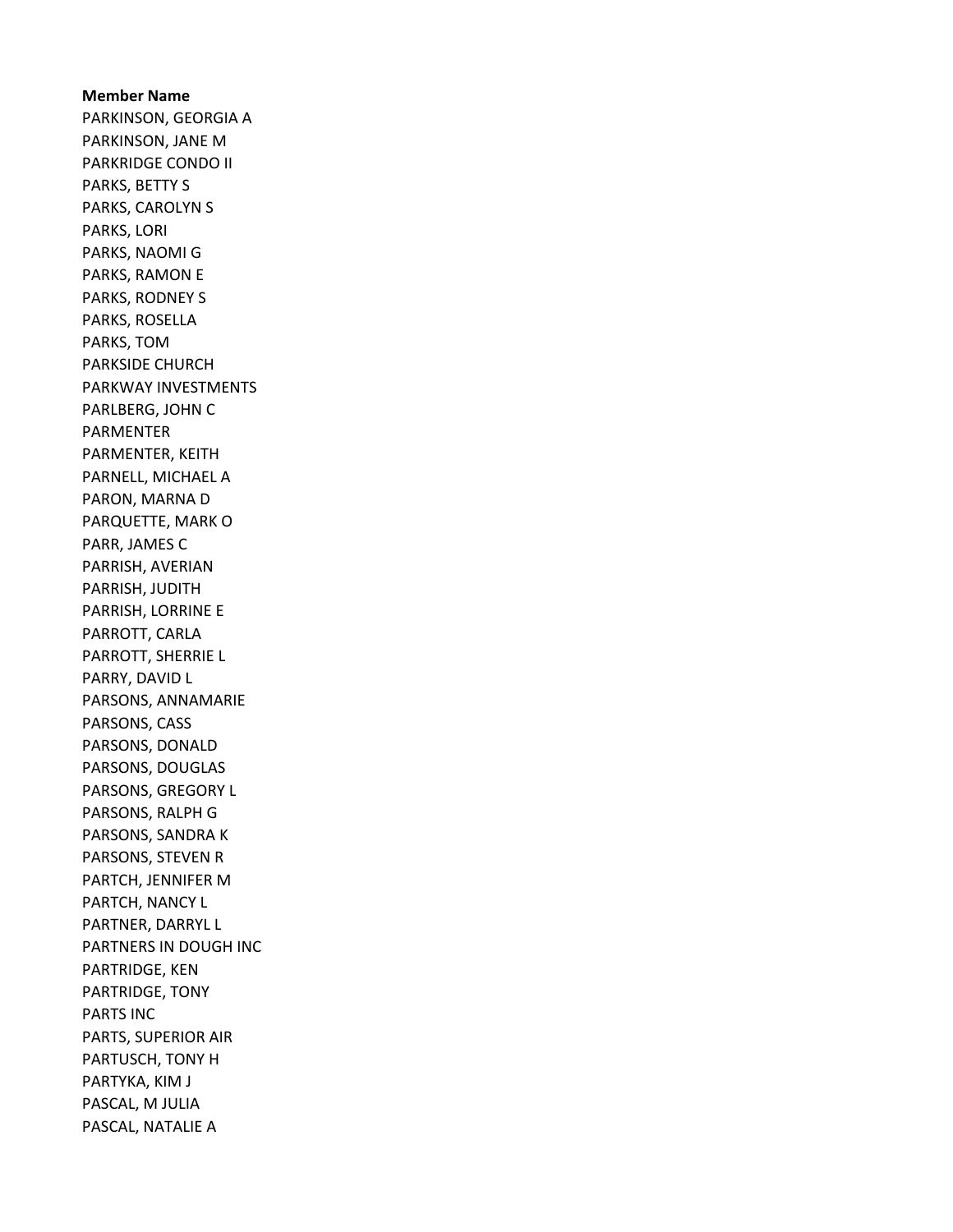Member Name PASCUA, MILES M PASINI, ATTILIO A PASK, THOMAS J PASKVAN, FRANK PASKY, MICHAEL A PASQUALE, KELLY PASS, ERIC PASSER, AL PASSEY, D GARY PASTANA, BETTYE PASTVA, ROBERT J PASZEK, LYLE PASZUIKAS, PAUL A PATAO, DANIEL PATCH, ROGER R PATCH, T W PATCHEN, CAROL J PATCHETT, ALLAN J PATE, KENNETH PATEK, WILLIAM J PATELLA, DENNIS F PATON, NANCY O PATRICK, CARRIE PATRICK, INGA M PATRICK, ROBERT/ANNA JEAN PATRICK, ROBIN PATTEN, ALLEN PATTEN, DIANE J PATTEN, FREDRICK PATTEN, RG PATTERSEN, LAURA A PATTERSON, A JEANETTE PATTERSON, BERT PATTERSON, E L PATTERSON, EDDIE L PATTERSON, F G PATTERSON, GARTH PATTERSON, JAMES C PATTERSON, JEFF B PATTERSON, JOAN M PATTERSON, LINDA S PATTERSON, MARILYN K PATTERSON, MARK PATTERSON, MARTHA E PATTERSON, R EDWARD PATTERSON, REBECCA L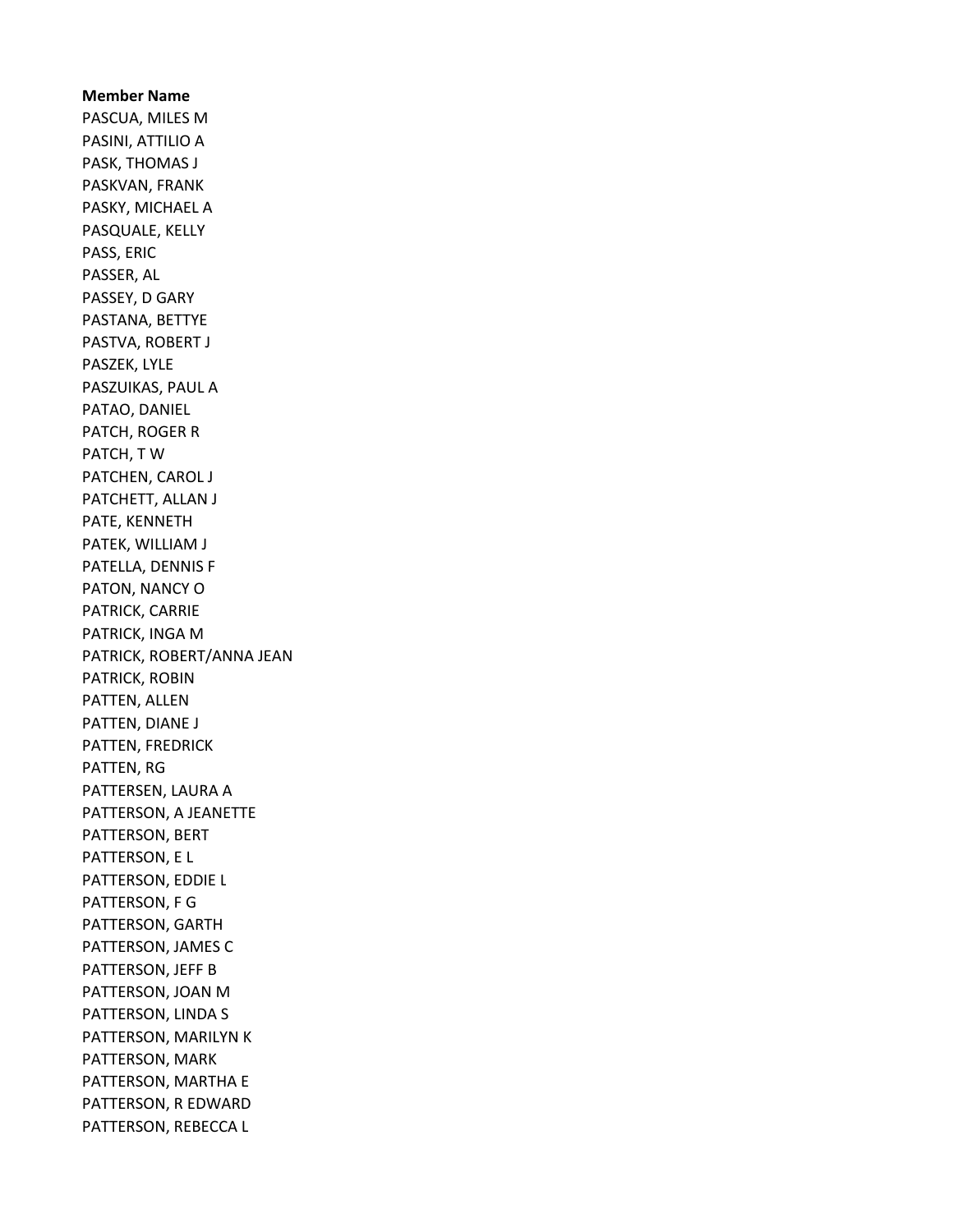Member Name PATTERSON, S REBECCA PATTERSON, WILLIAM L PATTINSON, RUSSELL PATTISON, CHARMAINE PATTON PATTON, D E PATTON, LARA PATTON, PAMELA PATTON, RUBY E PATTON, SAMUEL R PATZ, GREG PAUKSTYS, ROMAULDAS B PAUL, DAVE PAUL, LAWRENCE E PAUL, LEOLA S PAUL, MARIA PAUL, ROBERT PAUL, THOMAS PAUL, VICKI PAULEY, KATHERINE J PAULEY, LEATHA M PAULI, KATHLEEN PAULSEN, FREDERICK PAULSEN, LUCY PAULSEN, LYNELL PAULSEN, RICHARD C PAULSON, AJRN R PAULSON, ARTHUR R PAULSON, DEAN S PAULSON, F J PAULSON, PATRICIA M PAULSON, RODNEY D PAULSON, ROSS E PAULUS PAVAN, JOAN L PAVELKO, SUSAN PAVIL, MARTHA PAVLAS, LINDA PAVLAS, SANDRA M PAVLICH, MICHAEL J PAVONE, DENISE M PAWELEK, EDMUND T PAWLOWSKI, CHRIS PAWLUK, GARY M PAWLUS, JOHN J PAXSON, RONALD L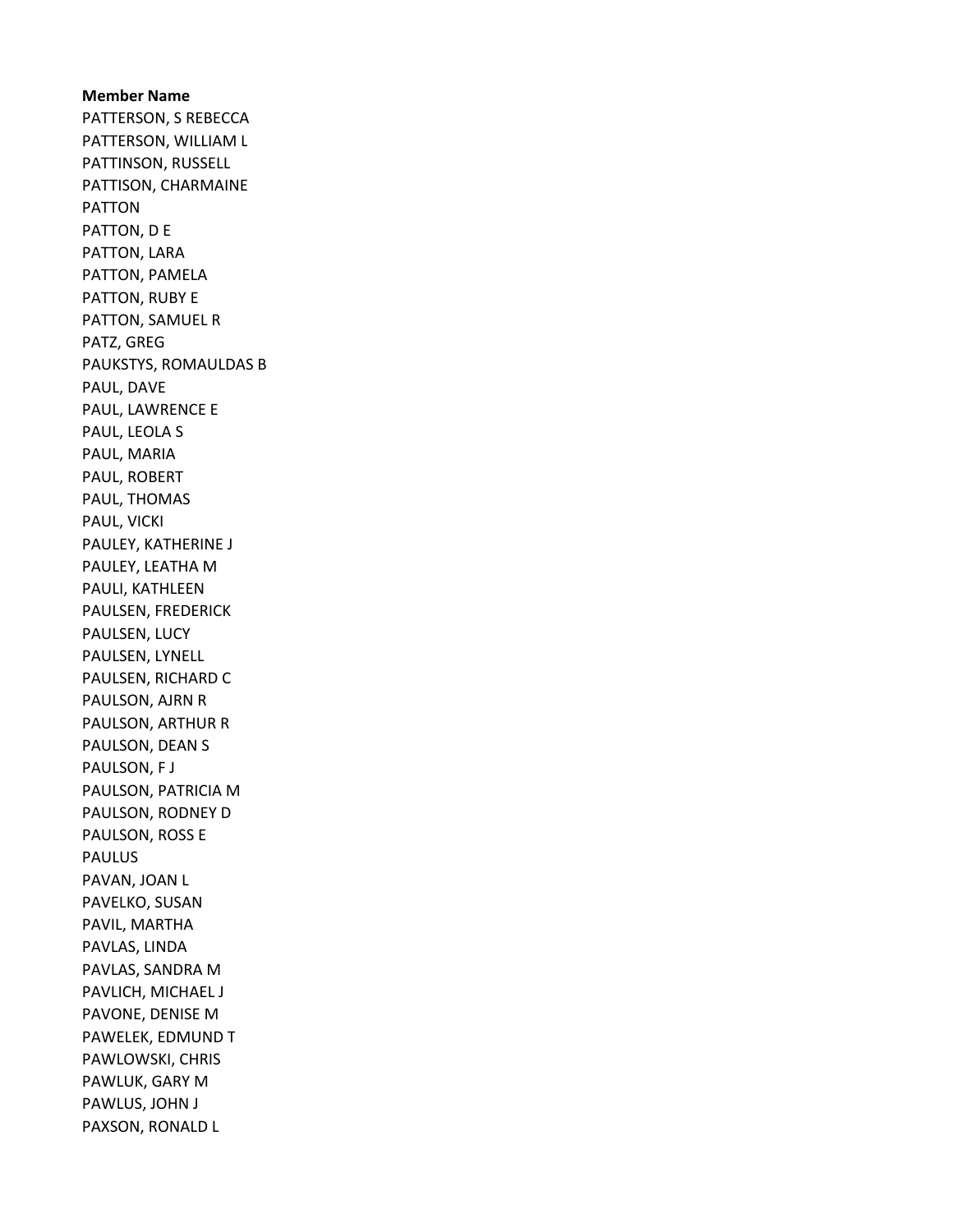# Member Name PAY N PAK STORES PAY N SAVE DRUG STORES PAYE, RONALD PAYNE, ARMOND J PAYNE, C KERRY PAYNE, J MARIE PAYNE, JIM PAYNE, JOHN F PAYNE, MARSHALL J PAYNE, MICHAEL E PAYNE, PHILLIP L PAYNE, RICHARD L PAYNE, RUTH PAYNE, RUTHYE PAYNE, TRUDY K PAYNTER, TINA PAYTON PAYTON, BRUCE W PAYTON, G G PAYTON, LILLIAN PAZSINT, HOLLY G PCE PACIFIC INC PEABODY, JEFFERY L PEACE, DEBRA J PEACOCK, MARGO PEALE, ROBIN PEARCE PEARCE, BELVA PEARCE, CATHRYN J PEARCE, KENNETH W PEARCE, MARK S PEARCE, RAY F PEARIA, TIM L PEARL, DARWYN L PEARL, DONALD L PEARL, VENUS L PEARMAN, TIFFANY PEARS, E H PEARSALL, JOHN PEARSON, C MARK PEARSON, CAROL A PEARSON, GEORGE PEARSON, JACK PEARSON, JOYCE PEARSON, JULIA PEASE, DONALD E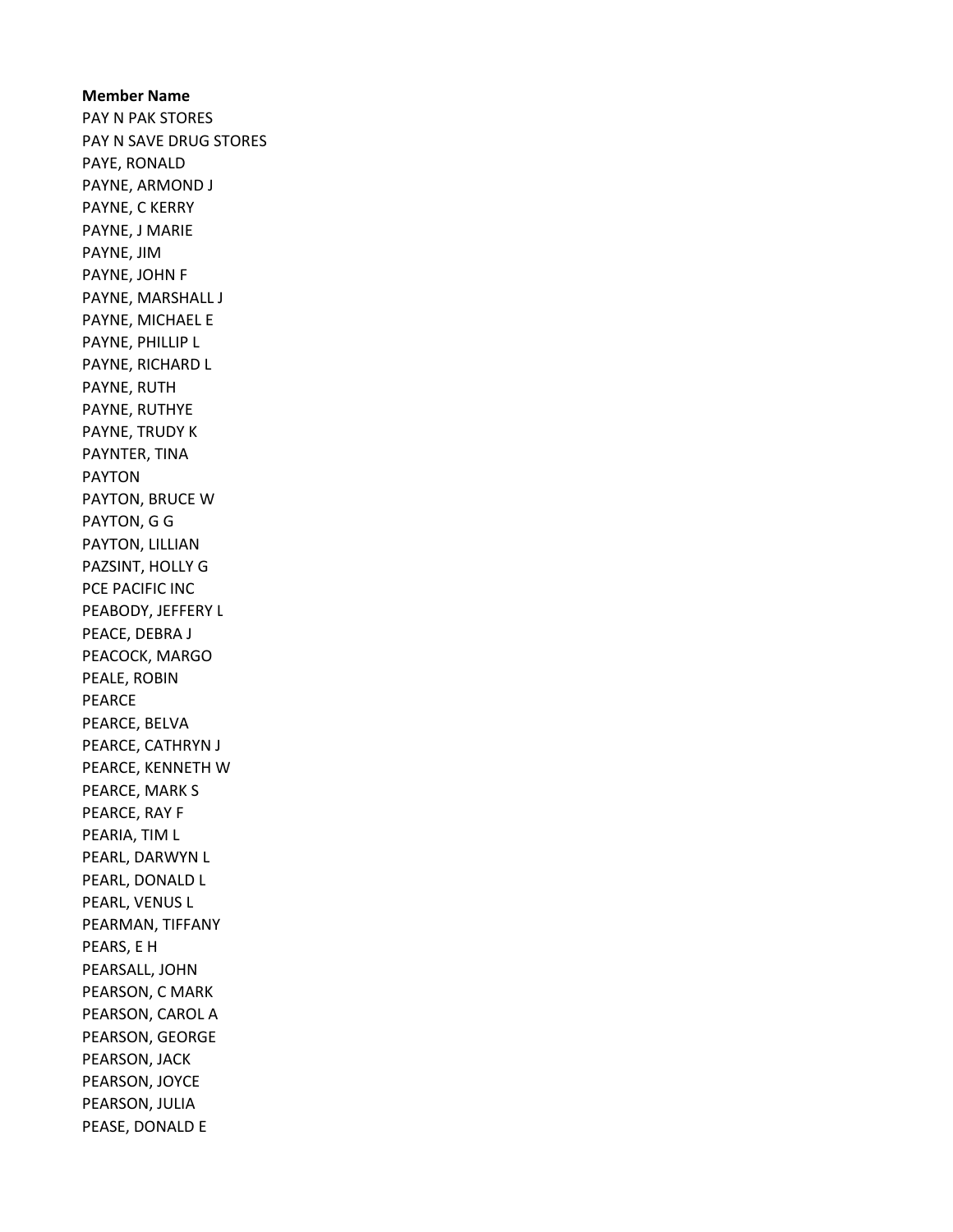Member Name PEASE, JEFFREY R PEASE, P MICHAEL PEASE, PERRI PEAVEY, R ROBERT PEAVYHOUSE, KENNETH E PEBSWORTH, LINDA PECAUT, PATRICIA L PECHIM, JAMES R/GERALDINE PECK, PAUL R PECK, ROBERT M PEDALINA, VINCENT PEDEN, TIM R PEDERSEN, E INGRID PEDERSEN, ELAINE PEDERSEN, GLORIA B PEDERSEN, MARY L PEDERSEN, PER ARNE PEDERSON, CAROL K PEDERSON, DARYL PEDERSON, DONALD N PEDERSON, JAMES F PEDERSON, SIMON PEDGINSKI, JEANNETTE A PEEK, ROSANNE C PEERCE, JON PEERCE, PATRICIA S PEERCE, STEVEN L PEIRCE, R JEANETTE PEIRCE, WES PELCH, STEVE PELL, CARMEN L PELLACK, IVAN PELLICONE, ANTHONY PELTON, ELIZABETH PEMBERTON SERVICES PEMBERTON, SUSAN E PENA, MANUEL R PENA, MARINA PENA, NORMA PENA, OMAR A PENA, ROSALIE PENALUNA, STEPHEN H PENDER, JAMES D PENDERGRASS, CHARLES W PENDERGRAST, JOHN PENDERGRAST, MICHAEL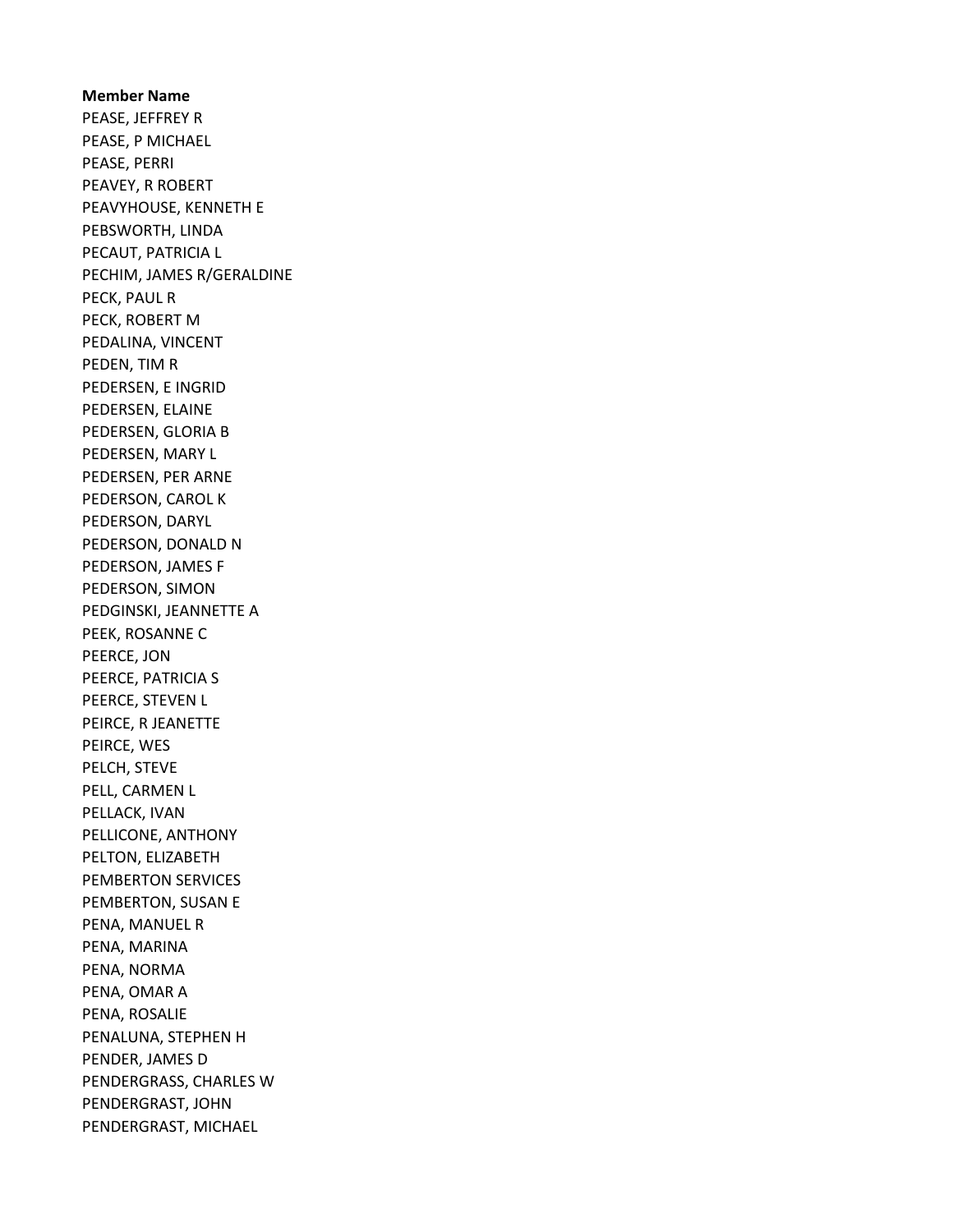Member Name PENDLETON, JACK N PENDLETON, PAULA R PENDLETON, WILLIAM PENETAC, FLORENCE PENGUIN PLUMBING & ELECTRIC PENICK, MERRIE PENMAN, JASON PENN PENN, DAVID E M PENNEY, ROBERT E PENNINGTON, ANNE PENNINGTON, FAYE KATHRYN PENNINGTON, JENNIFER PENNINGTON, LESLEY A PENNINGTON, PAULINE PENNINGTON, RHONDA S PENNINGTON, SUE A PENNY, LISA M PENNY, PAMELA SUE PENNY, SANDRA C PENNYWELL, LINDA PENROD, MARIE T PENROD, RUSSELL PENROD, S MICHAEL PENSWORTH PENTON, MICHAEL E PENZ, VALERIE PENZENIK, ROBERT PEPIN, TERESA R PEPPER, DONALD W PEPPINGER, THADDEAUS PERA, LEE PERALA, STUART A PERATROVICH, BARBARA PERATROVICH, DOUGLAS B PERATROVICH, MARY E PERATROVICH, ROY PEREIRA, ROBERT C PEREZ, ALEX PEREZ, CHERI L PEREZ, FRANCISCO G PEREZ, JOSEPH PEREZ, NANCY M PEREZ, RHONDA J PEREZ, RONALD E PERIN, KRISTA L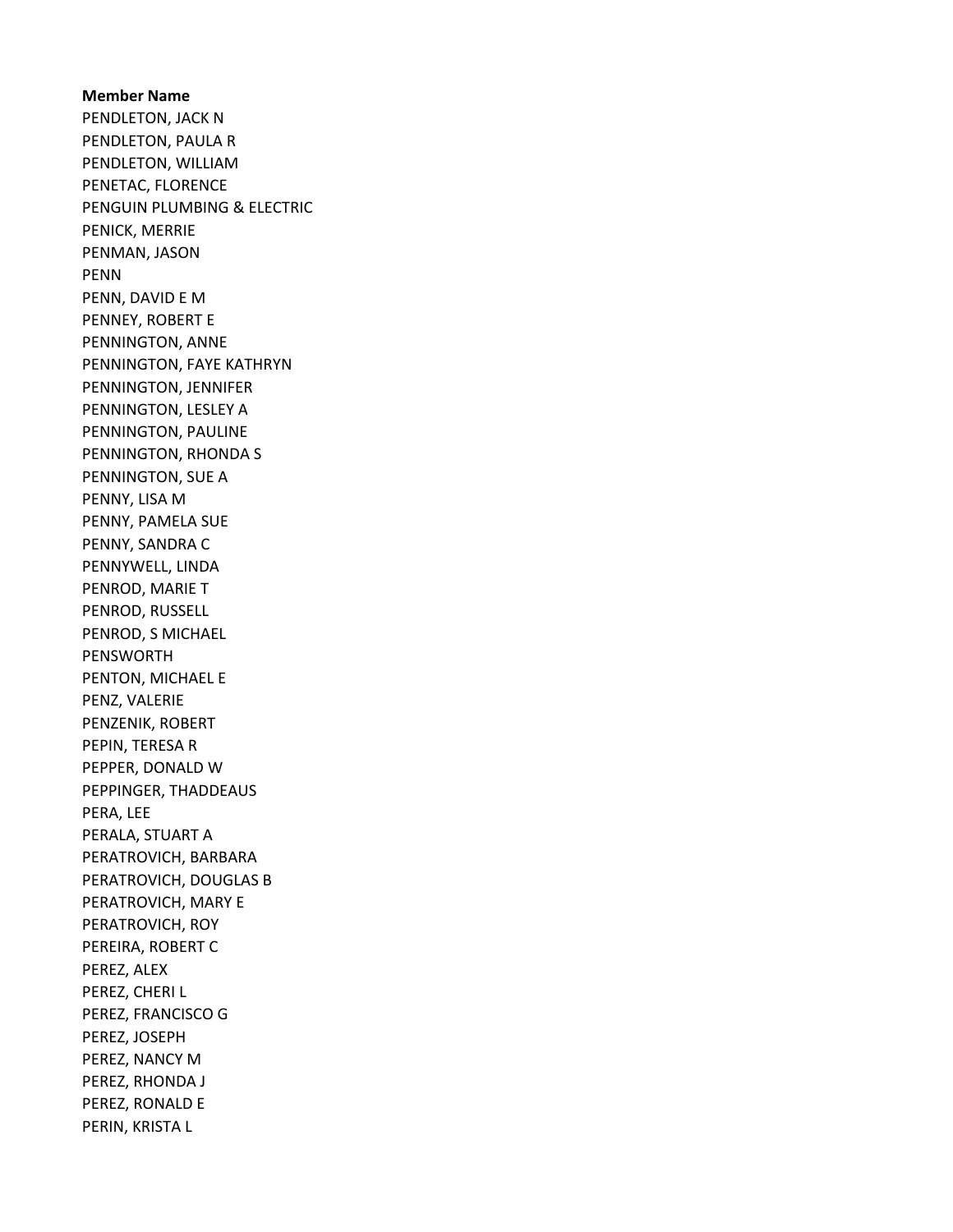Member Name PERINO, NINA L PERKINS, ALICE PERKINS, CRYSTAL PERKINS, DOUGLAS PERKINS, HARRY J PERKINS, JEAN JANELL PERKINS, JOSEPH L PERKINS, L ROXANNE PERKINS, MARY A PERKINS, ROBERT PERKINS, STEVEN R PERKINS, STUART PERKINS, W CHARLES PERKINS, WADE PERKINS, WILLIAM M PERLO, BRUCE S PERMETTER, COYLE L PERRAS, DEBRA PERRAULT, KENNETH V PERREIRA, STANLEY PERRIGO PERRIN, DEBBIE PERRIN, KEITH PERRIN, MARK PERRINO, W INGRID PERRY PERRY, A MARGARET PERRY, CHARLES L PERRY, JAMES A PERRY, JEFFERY PERRY, JOHN PERRY, JUDITH PERRY, KATY R PERRY, MICHAEL A PERRY, MOLLY WILSON PERRY, TERESA S PERRY, WILLIAM F PERSER, PENNY G PERSINGER, C PERSO, ROBERT PERSON, BERNIE D PERSON, KATHY PERSON, NEIL PERSON, R E PERTEL, LARA M PESCINI, JOSEPH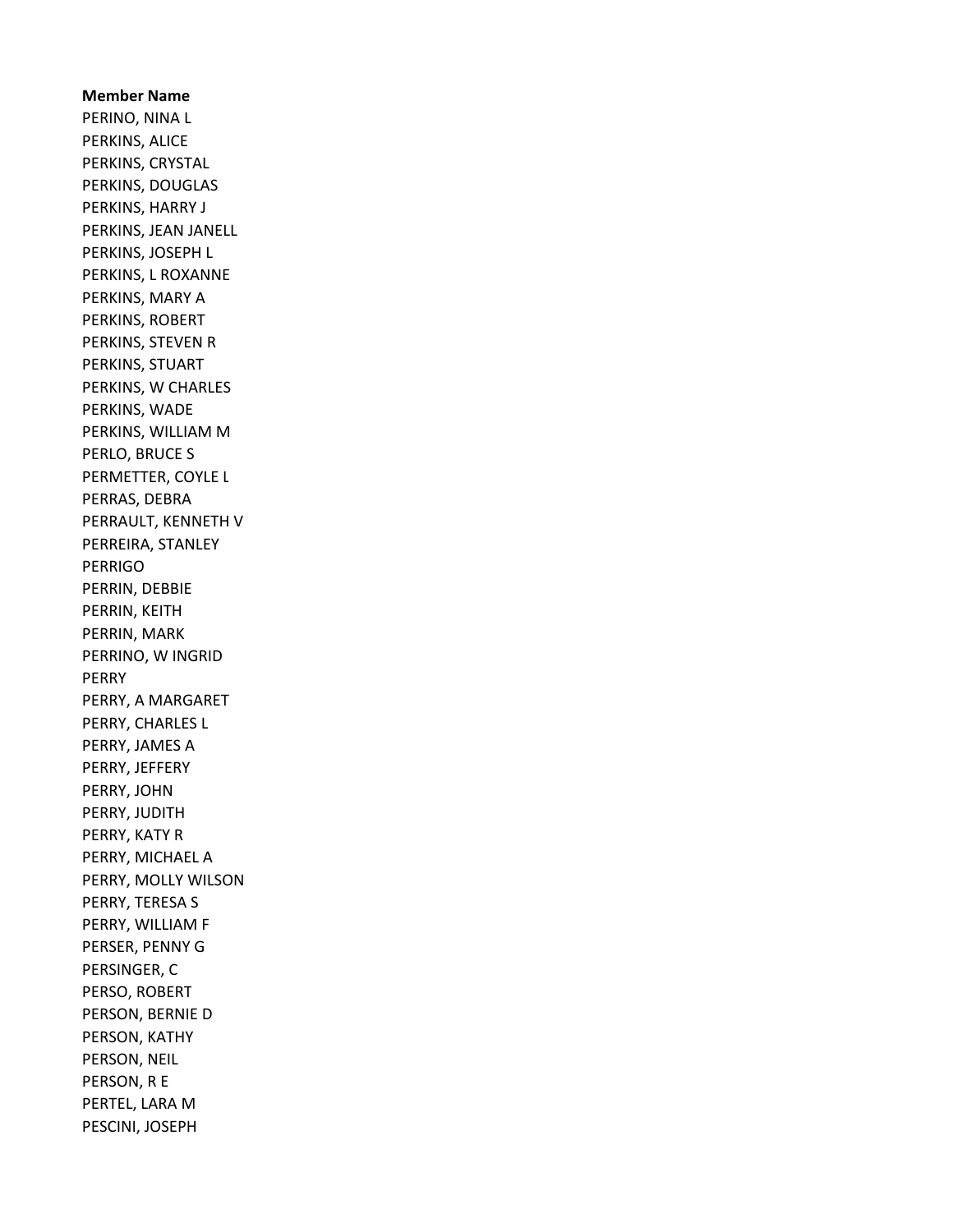Member Name PESETA, SISAVAII PESTANA, RANDY J PESTINGER, HUDDLES PETACH, JUDITH H PETAK, MARK PETE PETE, ISABELLE PETER, DORA PETER, JAMES E PETER, JERRY PETERMANN, LOUISE D PETERS, ANGELA PETERS, EARLINE F PETERS, GARY A/JULIE K PETERS, GERALD J PETERS, L DAVID PETERS, MARTIN PETERS, MARY J PETERS, PHILLIP G PETERS, RICHARD L PETERS, RICHARD T PETERS, VINCENT B PETERS, WILLIAM J PETERSEN, DARLA PETERSEN, DONALD E PETERSEN, GARY PETERSEN, HENRIKKE PETERSEN, JIM PETERSEN, LARRY D PETERSEN, MARCIA PETERSEN, PHIL A PETERSEN, RAYMOND PETERSEN, SOREN W PETERSEN, SUSAN M PETERSON PETERSON, B B PETERSON, BERNE PETERSON, CYNTHIA M PETERSON, CYNTHIA Z PETERSON, DALE R PETERSON, DONALD L PETERSON, ERIC J PETERSON, ERIC R PETERSON, EUNICE P PETERSON, G MICHAEL PETERSON, GLENDA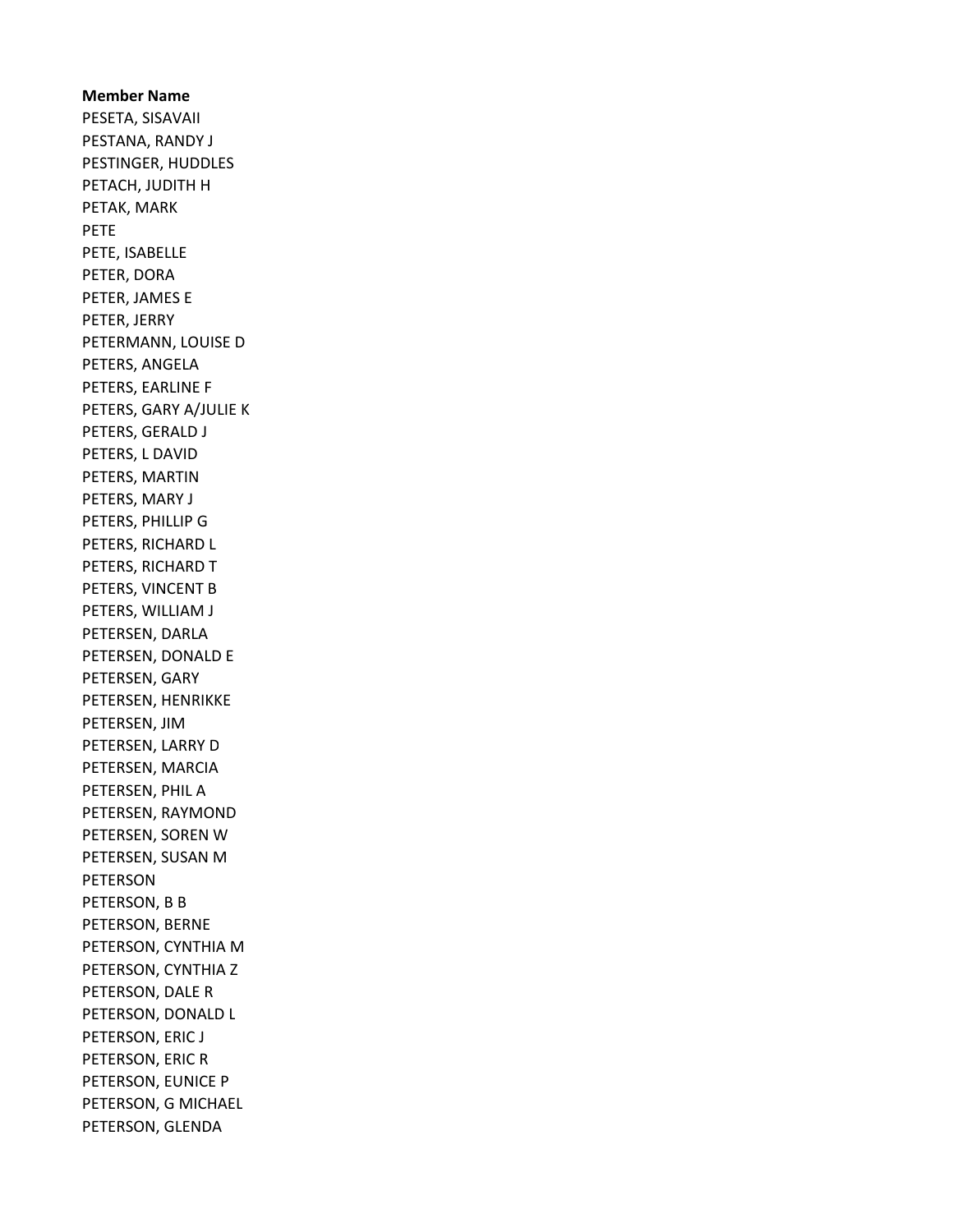Member Name PETERSON, HENRY PETERSON, HOWARD L PETERSON, JAMES PETERSON, JANE ME PETERSON, JOHN A PETERSON, JOHN M PETERSON, LARRY C PETERSON, LEAH J PETERSON, MARCY S PETERSON, MARY PETERSON, MARY ANN PETERSON, MICHAEL PETERSON, MICHAEL LEE PETERSON, PAULINE PETERSON, R BRUCE PETERSON, RAYMOND PETERSON, RYAN L PETERSON, S PETERSON, SAM PETERSON, SCOTT L PETERSON, STEVE F PETERSON, SUE PETERSON, THOMAS G PETIT, JOSEPH G PETKE, MARK PETR, ELISABETH PETRELLA, CHERYL A PETRIE III, CHARELES W PETRIE, CHARLES W PETRIE, TANYA PETRILLO, JAMES C PETRINO, RICHARD J PETRIVELLI, FRANCES PETROLEUM TESTING SVC INC PETROS, L STEVEN PETROVICH, GLORIA F PETROVISH, WILLIAM PETRULIS, JOSEPH PETRUS, FRANCES PETRY, NANCY PETSCHE, LARRY W PETTET, KATHLEEN J PETTIGREW, CHERYL PETTIT, KEITH PETTITT, ROGER A PETTY, CHARLOTTE A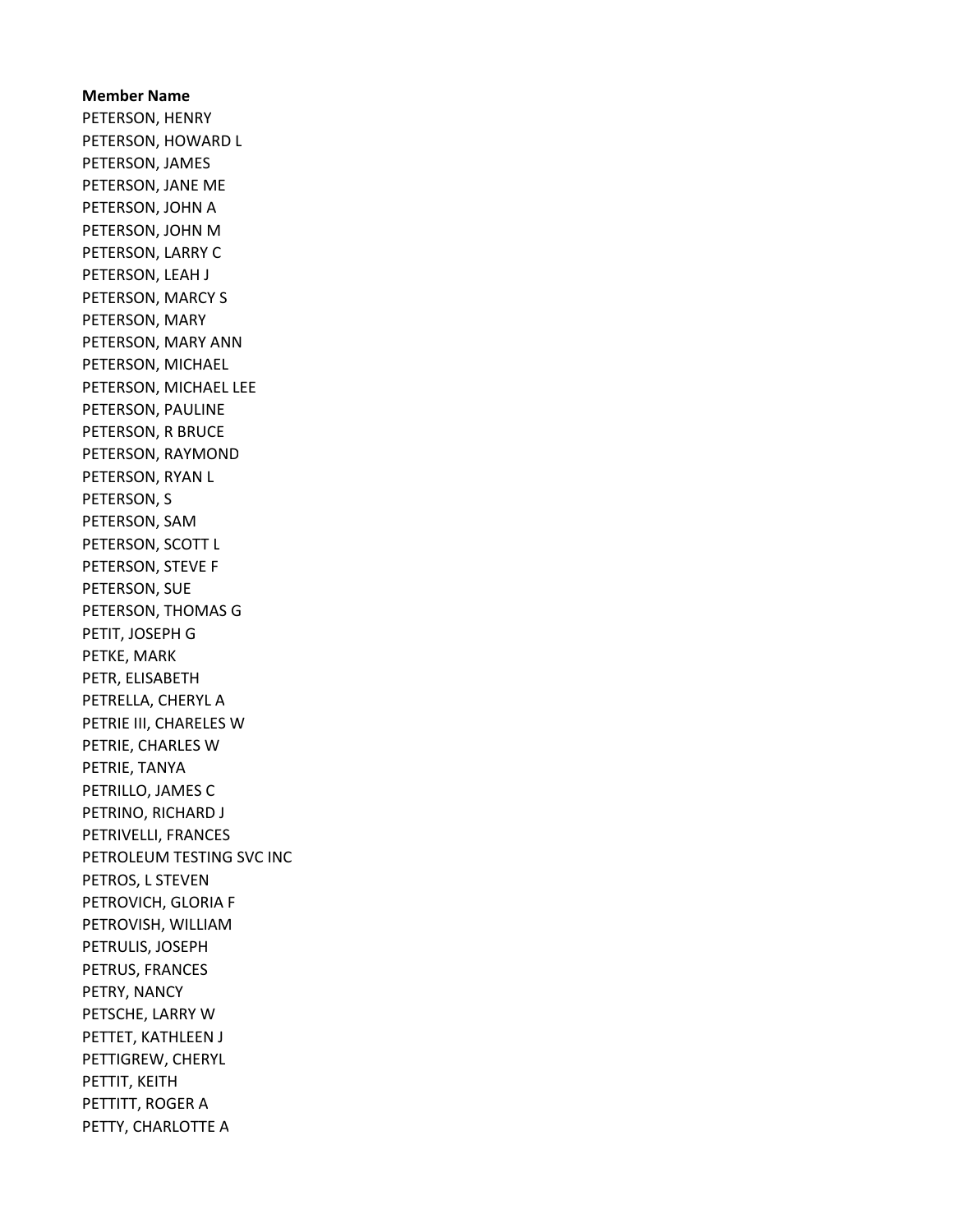# Member Name PETTY, DAVID PETTY, DONN H PEX KELLY, PATRICIA ANN PFAFF, REBECCA J PFEIFER, L J PFEIFFER, THERESA R PFISTER, MARK PFITZENMEIER, DIANE PFLEIGER, L RODNEY PFLUEGER, PAMELA PFLUG, ANTHONY V PFORTMILLER, CHERRY A PHAM, LOI THI PHANEUF, GEORGE P PHARR, JOHN C PHELAN, PATRICIA ANNE PHELPS, CONNIE J PHELPS, DAVID PHELPS, MICHAEL PHELPS, SAMANTHA PHIFER, WILLIAM PHILEMONOF, LAURA PHILIP, HELEN E PHILLIPS SCALE CO OF AK PHILLIPS, ALBERT B PHILLIPS, ALICE M PHILLIPS, BARNEY D PHILLIPS, BETTE PHILLIPS, CHARLIE PHILLIPS, CHERYL A PHILLIPS, CHRISTINA PHILLIPS, CHRISTOPHER J PHILLIPS, EDMA M PHILLIPS, EDWARD L PHILLIPS, ERNEST PHILLIPS, GLENN E PHILLIPS, GREGORY PHILLIPS, IVIA PHILLIPS, JEANETTE PHILLIPS, JOAN PHILLIPS, KARRIN PHILLIPS, KELLY PHILLIPS, KENNETH C PHILLIPS, LEON PHILLIPS, LORAYNE S PHILLIPS, MARCIA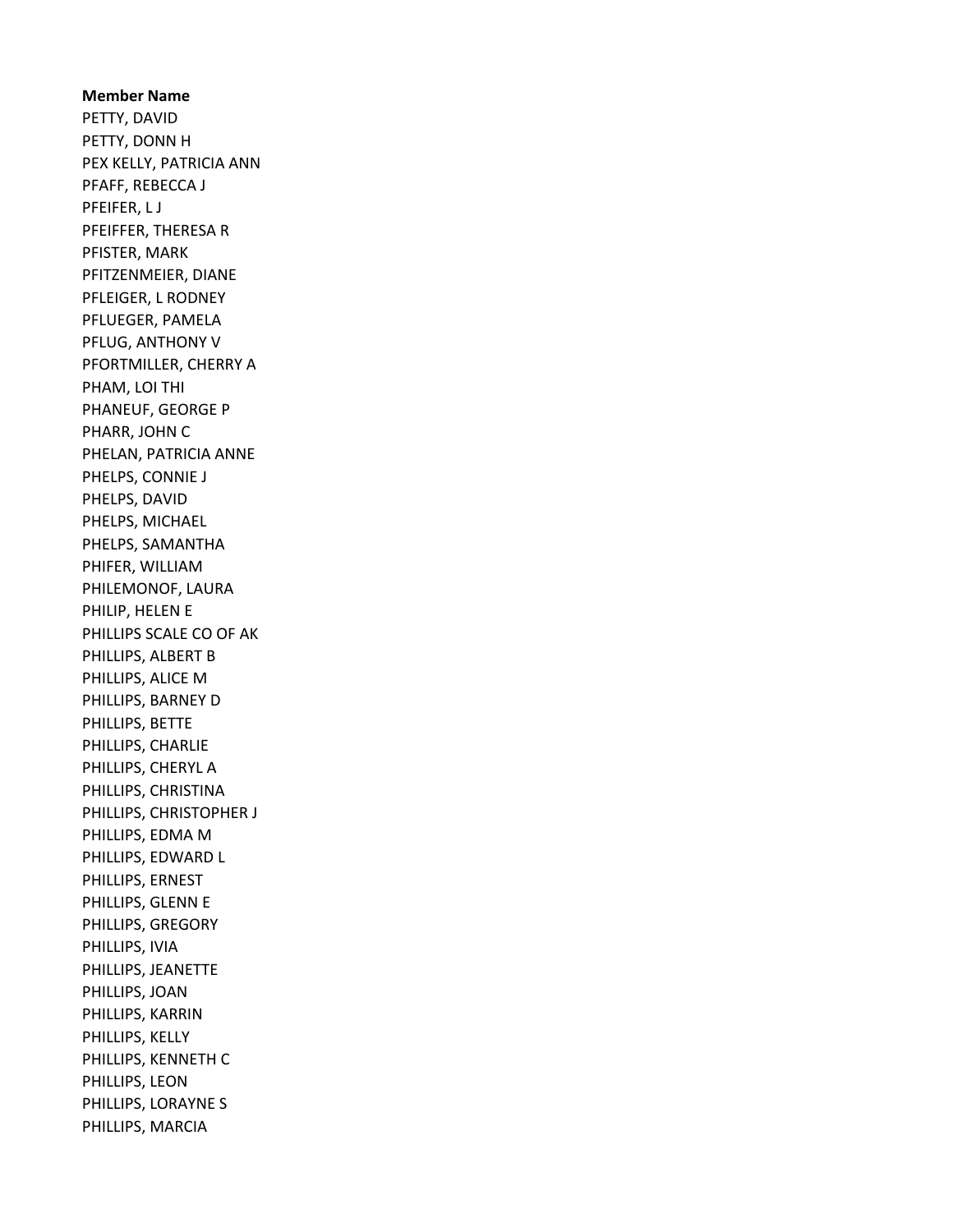Member Name PHILLIPS, MARTHA PHILLIPS, MARY L PHILLIPS, PATTIE E PHILLIPS, RICHARD PHILLIPS, ROBERT A PHILLIPS, SHAWN PHILLIPS, SUSAN PHILLIPS, SUZANNE J PHILLIPS, TYRONE P PHILLIPS, VICKY PHILLPS, AINSLIE E PHILO, MARY PHIMMASANE, KHAMSOUK PHIPPS, ALICEN D PHOENIX FISHERIES INC PHUNG, HAI PHYLLIS BRANCH PIANOS UNLIMITED INC PIASHOWSKI, GINGER PIATT, ROBERT M PICA, LISSIA D PICADILLY FLOWERS PICARD, ANN M PICCIANO, STACY PICCIONE, JOSEPH S PICKARD, CLAUD PICKARD, JAMES PICKARD, LORI A PICKARD, WESLEY A PICKENS, RICHARD E PICKENS, TANA PICKERAL, DERRICK B PICKETT, WAYNE J PICKNEY, JAMES L PICKWORTH, FRANCES PIDGEON, W STEPHEN PIERCE, DONALD PIERCE, GERI PIERCE, HAROLD L PIERCE, HARRY F PIERCE, J B PIERCE, JANICE M PIERCE, KAREN J PIERCE, LINDA A PIERCE, MAURICE W PIERCE, MILAGROS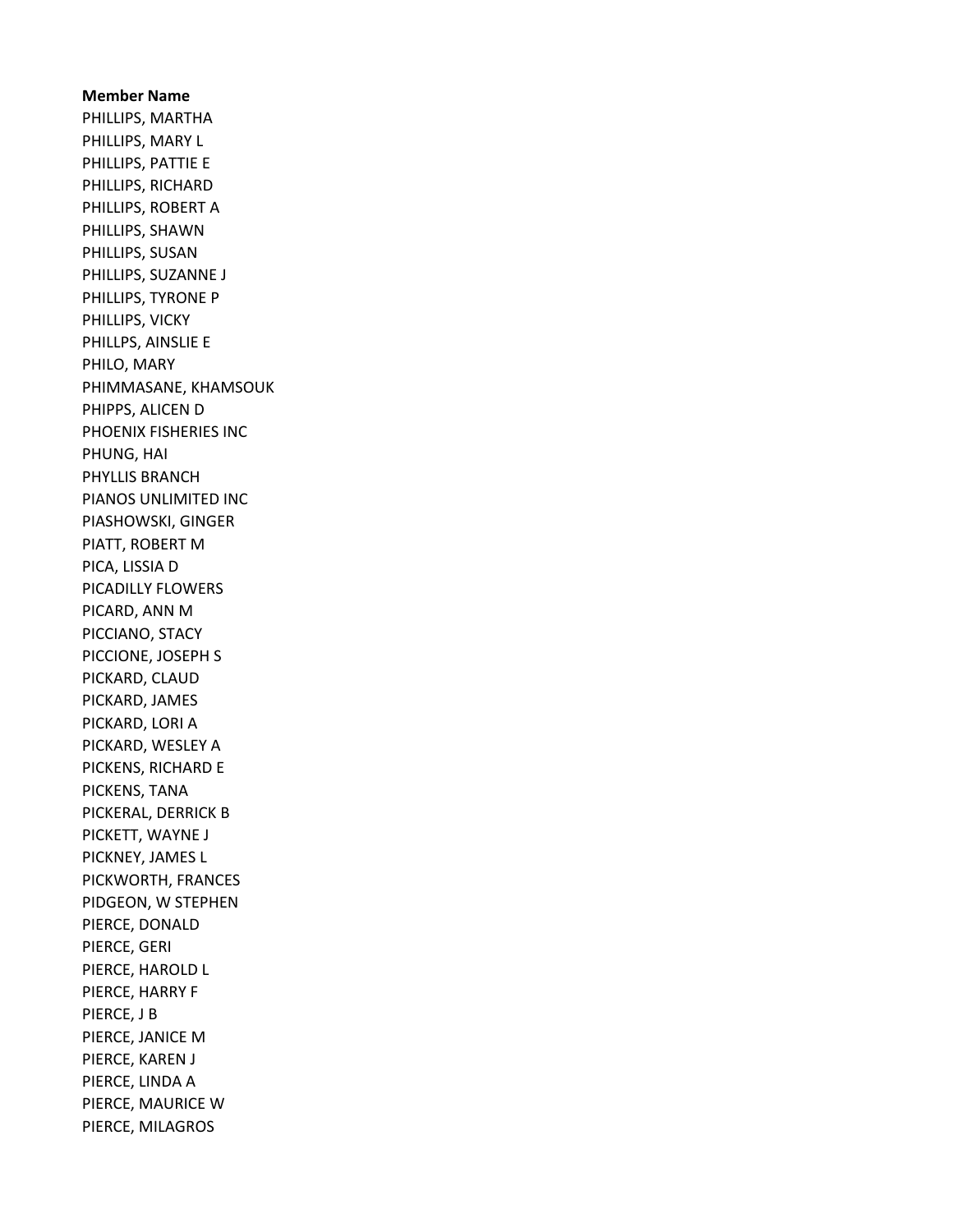Member Name PIERCE, RUSS PIERCE, TROY E PIERCE, WILLIAM PIERSOL, KATHERINE L PIERSON, JOHN T PIERSON, MICHELE PIET, PEGGY PIETROK, DEBRA L PIFER, PAUL PIGGOTT, JOHN H PIKE PIKE, ANNETTE PIKE, ELLEN M PIKE, JEFFREY L PIKE, MITCHELL H PILCHER, LESTER GENE PILCHER, SHIRLEY PILGRIM, EVELYN PILGRIM, LINDA D PILLAR, JULIA J PILLIFANT, ROBERT PILLMAN, KEITH PINARD, TAMMY J PINCOE, L ROXANNE PINCOE, RUSSELL PINETTE, KATHLEEN L. PINKERTON, DONNA M PINNEO, FRED PINNICK, MARK PINO, DONALD L PINSLY PINSON, TIMOTHY PINTCHUCK, ELIZABETH T PIONEER HONDA PIONEER PIT PIOTROWICZ, JODY PIPER PIPER, DENNIS M PIPER, MELANIE PIRCHER, DONNA J PIROT, ANTHONY J PISCHKE, JOEL J PISTORESI, ELAINE M PITT, TERRY L PITTENGER, RICHARD M PITTILLO, STEVE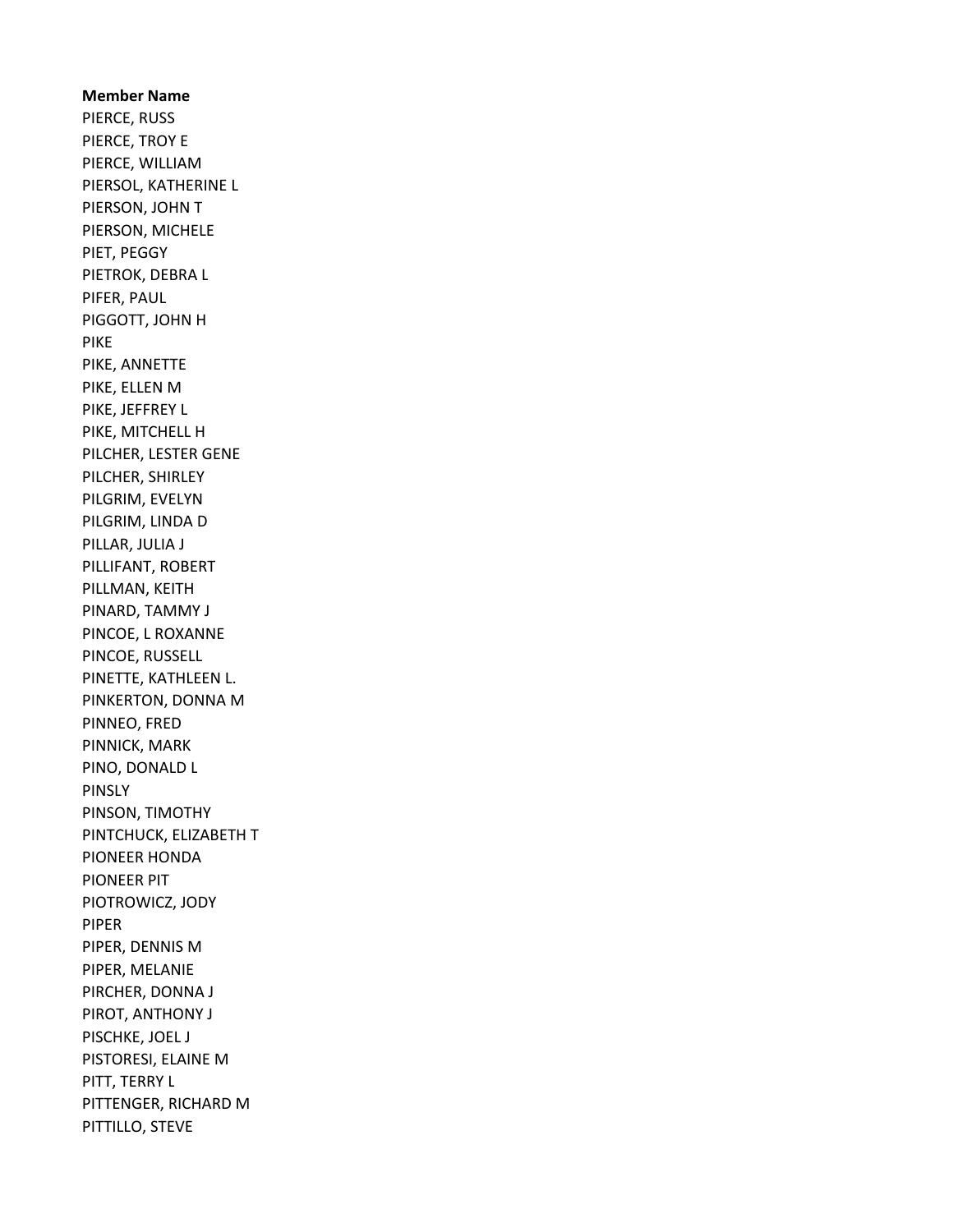Member Name PITTMAN, ARNEL V ROBERTSON PITTMAN, JANN A PITTMAN, RUSSELL E PITTS, CLARA V PITTS, HAZEL PITTS, JAMES L PITTS, MATT PITTS, MIA Y PITTS, RONALD W PITZKE, GEORGE PLACEK, MARK PLAGA, CAROL PLANCICH, DON PLANJE, CHARLES PLANNED PARENTHOOD OF AK. PLANTE, CAROL MARIE PLANTIKO, ROBERT W PLASSE, EVE L PLATE, BARBARA A PLATER, MELVIN A PLATH, PAT PLATH, PHYLLIS PLATT, BRIAN PLATT, JIMMY D PLATT, LEON G PLAWMAN, KAREN M PLAYLE, JL TD PLEASANT, SHERLYN PLEGGE, MICHAEL R PLENGER, JOHN H PLETT, JOE I PLONTA, GARY PLOOY, THOMAS PLOPPER, KRISTINE PLOTNER, ALVIN E PLOWMAN, RENE J PLUARD, KIM PLUMLEE, R G PLUMMER, DAVID M PLUMMER, HARRY L PLUMMER, LEONA PLUNK, GERALD FRANK PLUNK, WILLIAM J POALILLO, RICHARD PODOLL, DIANA J PODVIN, MARY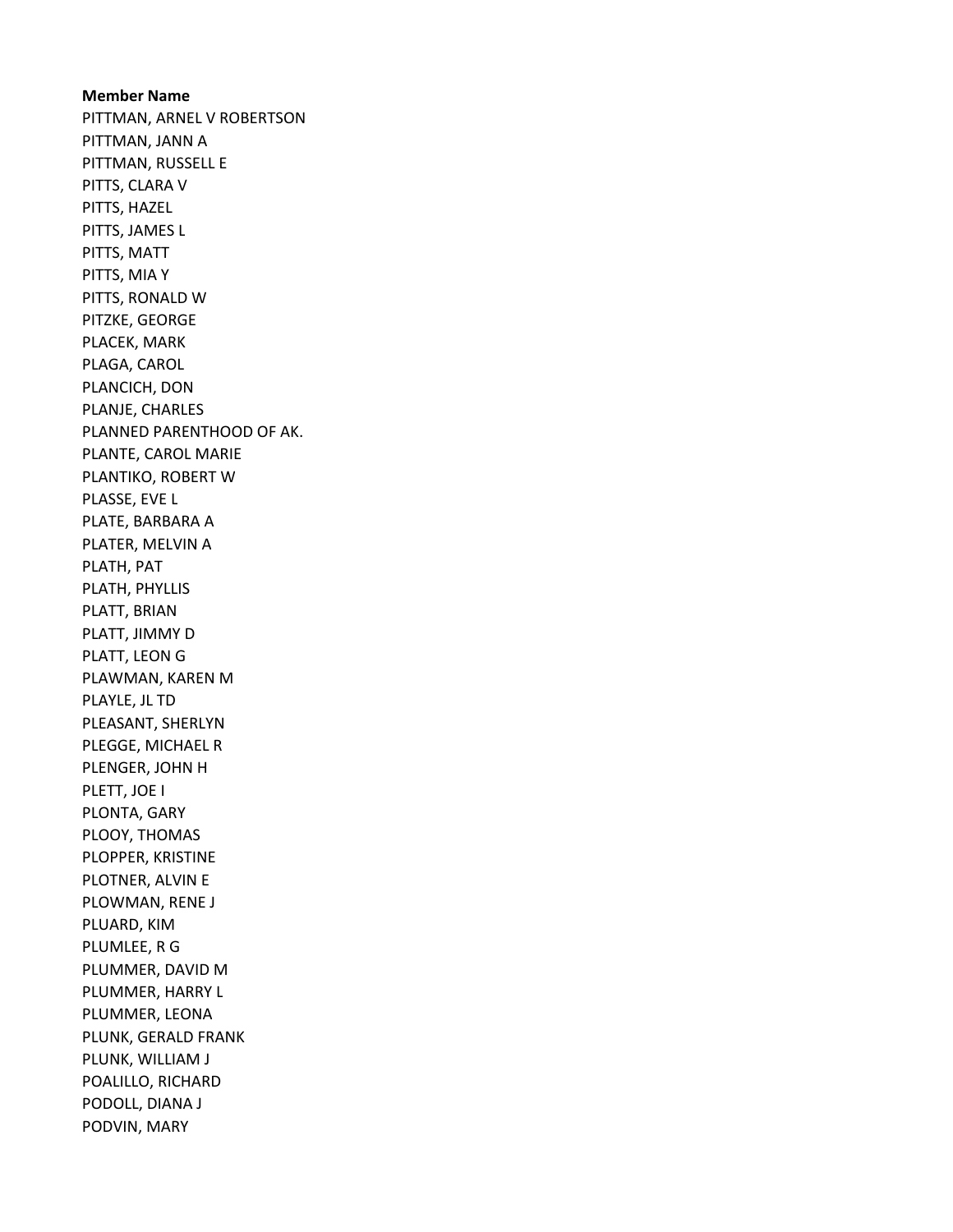Member Name PODVIN, PATRICK POE, MARK W/KAREN L POE, ROBERT G POE, TONI M POEPPERL, HORST U POFF, W JOHN POGGAS, G JAMES POGOLER, CAROLYN POHL, PATRICK POINTEL, MICHELE JAEGER POINTER, BENNIE POINTER, BERNICE POINTER, RANDY POINTER, RANDY V POIRIER, A JULIE POIRIER, GERALD E POIRIER, JOHN POIRIER, WANDA POISAL, SUSAN M POITRY, DAVID L POKORNY, JONI POKUPEC, JOE POLAK, ARNOLD F POLAND, GARY W POLAR EQUIPMENT CO INC POLEC, JERZY POLETTE, ROBERT R POLF, EDDIE C POLING, GLEN MICHAEL POLING, REBECCA POLING, SHERYL J POLIS, ANGIE POLITO, MARK S POLK, M VERNITA POLLARD, ROBERT H POLLITT, JOHN POLLOCK, RANDALL P POLLOCK, RONALD K POLYEFKO, LINDA POLZIN, ROBERTA J POMEROY, DAWN POMEROY, MARY E POMEROY, SUSAN H POND, TODD POOL, ANGELA V POOL, E D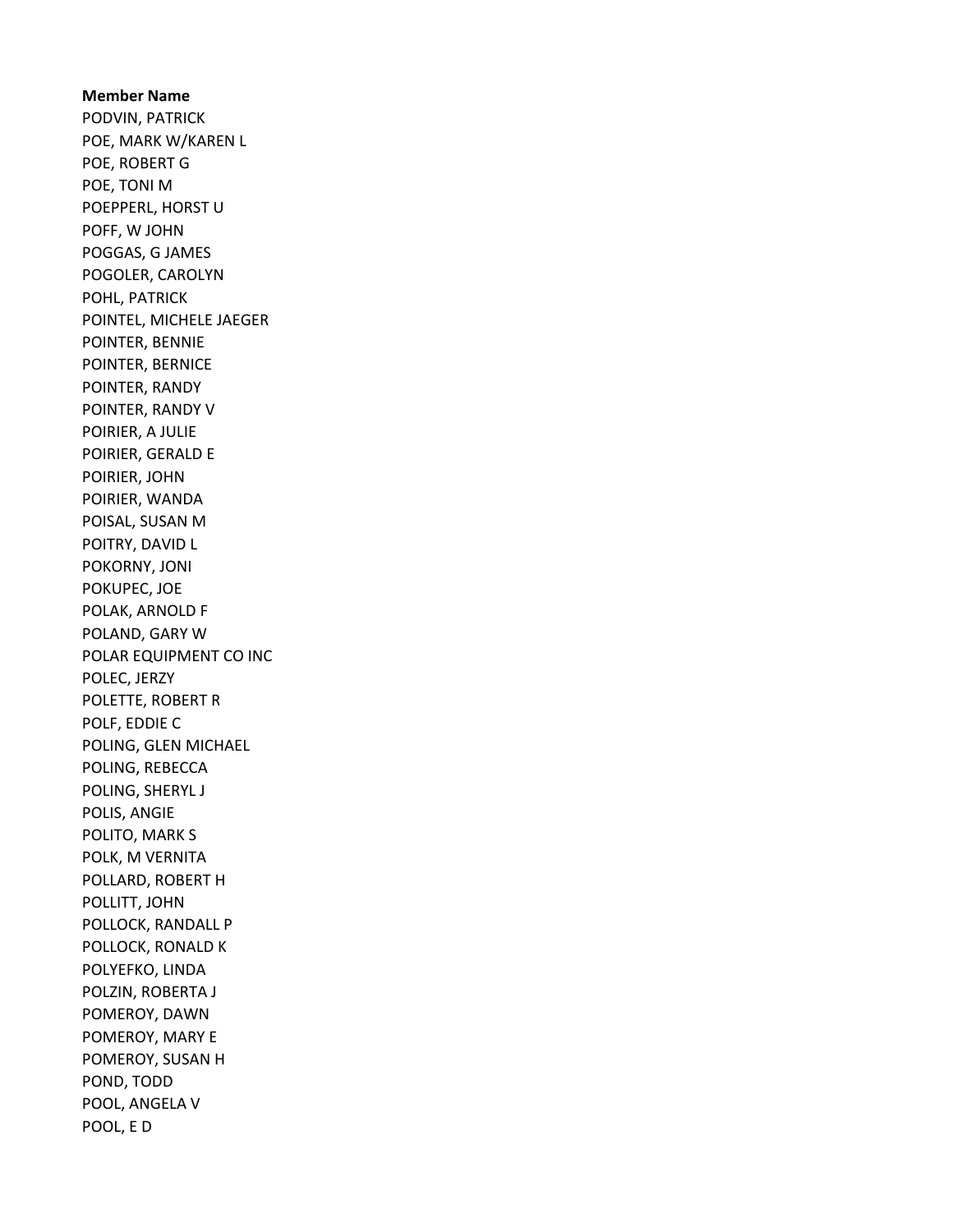Member Name POOL, GLENDA POOL, MARK POOLE, H POOLE, J M POOLE, KIRSTEN POOLE, MICHAEL POOS, CAROLYN S POPE, ALICE POPE, CAROL DEE POPE, DAWN M POPE, G CARROLL POPE, JAMES K POPE, JOHN C POPE, KAREN POPE, LOIS J POPE, LYNN A MCDONOUGH POPE, RUSSELL POPE, SCOTT POPE, STEVE P POPE, VICTOR POPP, MARY LOUISE PORCH, JACK ALLEN PORT, JOHN S PORTAGE DISTRIBUTING PORTER PORTER, CAROLE D PORTER, CHRISTINE A PORTER, DENNIS R PORTER, G TERRY PORTER, JAMES PORTER, JAMES B PORTER, JAMES E PORTER, JEWEL A PORTER, JOY PORTER, JOYCE A PORTER, KEITH H PORTER, LISA MARIE PORTER, MARY PORTER, PHILLIP PORTLOCK, CYNTHIA L PORTLOCK, MIKE PORTLOCK, WILLIAM E PORTMAN, JOYCE PORTO, SALLY A POSCIRI, MICHAEL POSEGATE, STEPHEN C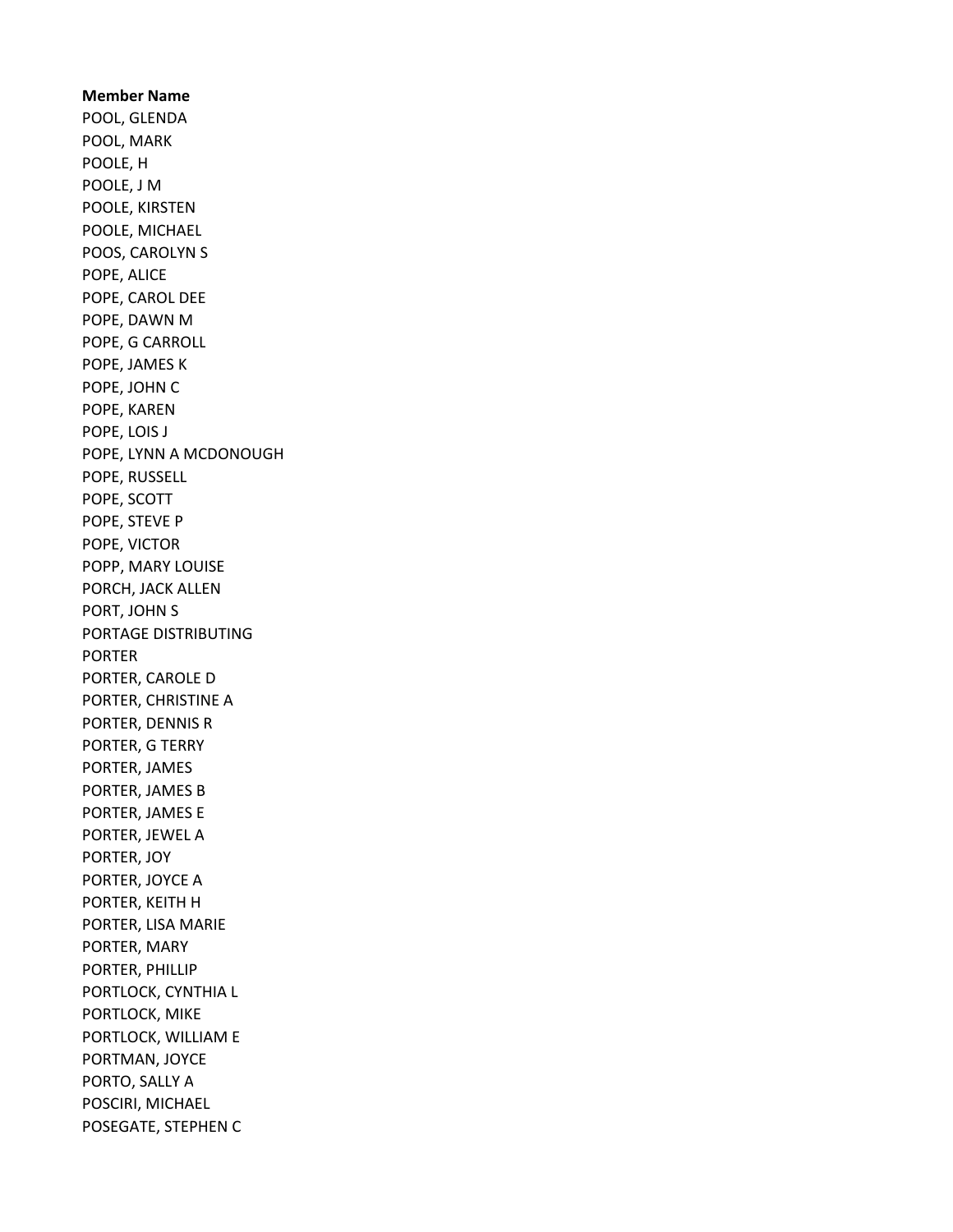Member Name POSEY, JOHN A POSEY, TOM POSMA, ROBERT D POSS, LOUIS POST, EDWIN/VERONICA POST, H HARRY POST, SUSAN R POSTISHEK, JOHN T POSTLETHWAIT, LAURA POSTMA, JOHN POSTON, DAVID W POTEET, DON R POTEET, W RANDALL POTOCNIK, DAVID A POTTER, CRISTY J POTTER, DOROTHY J POTTER, LORI JO POTTER, MARY M POTTER, MRS EVERETTE D POTTER, RODGER L POTTER, STEPHANIE POTTERF, SHARON POTTLE, BARBARA A POTYLICKI, H EUGENIA POULIN, JOSEPH L POURCHOT, PATRICK J POURSHARIF, L JUDITH POWALSKI, LORRIE POWELL POWELL, BRUCE V POWELL, DANETTE L POWELL, DENNIS L POWELL, DENNY POWELL, DONALD POWELL, G A POWELL, JEFFREY A POWELL, JOHN A POWELL, KAREN T POWELL, KATHLEEN L POWELL, KENNETH DIXON POWELL, KRISTY B POWELL, LARRY D POWELL, LINDA POWELL, RAYMOND A POWELL, RICHARD K POWELL, VERN L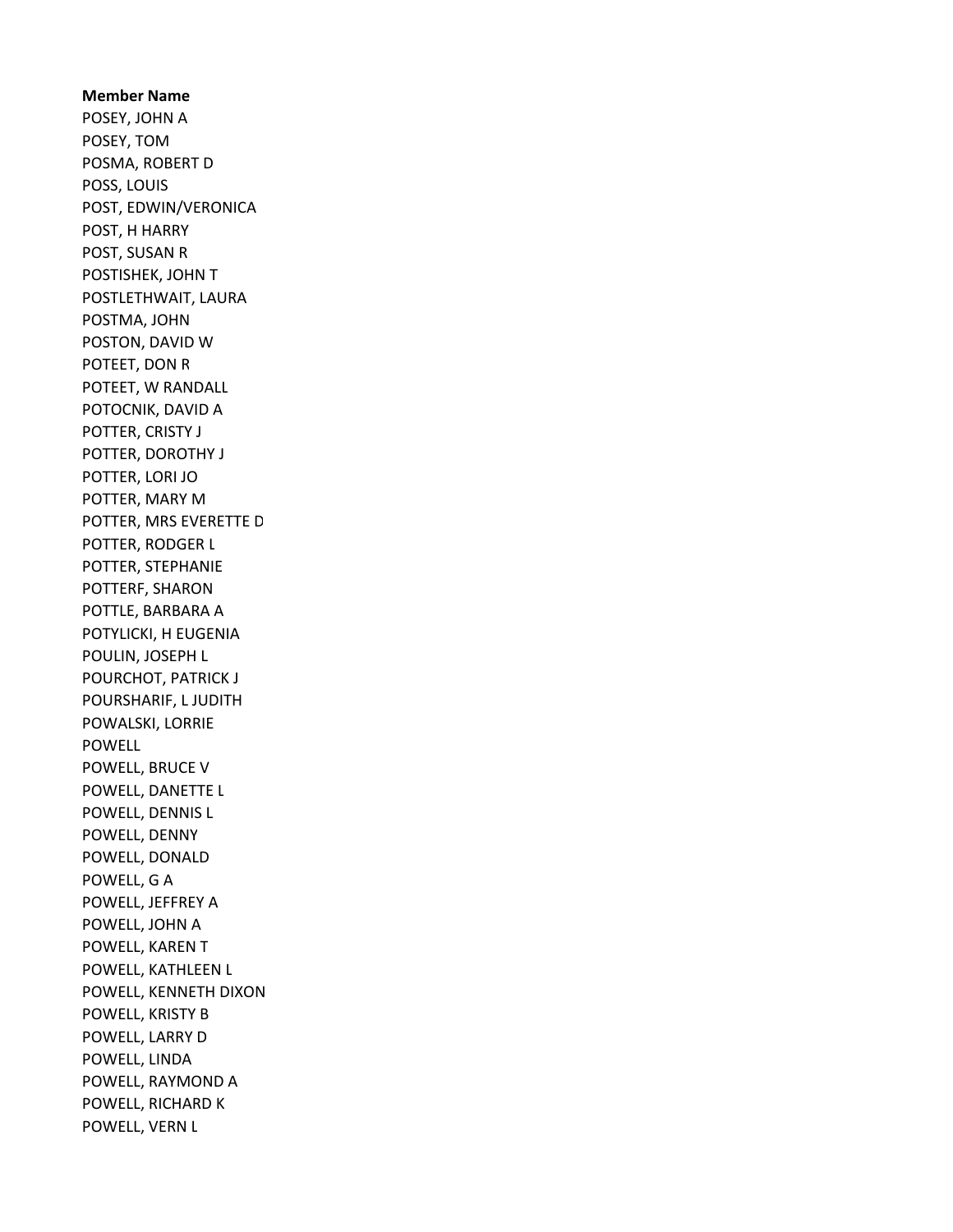Member Name POWER PRODUCTS INC POWER, NATHAN J POWERS, CATHERINE L POWERS, CYNTHIA A POWERS, ELIZABETH POWERS, JAMES A POWERS, JERI L POWERS, JESSE J POWERS, KATY S POWERS, LISA S POWERS, RAYMOND POWERS, ROY POWERS, THERESA PRADO, CHRISTIAN PRAIRIE, DALE H PRANGE, MICHELE L PRASIL, BARBARA PRASIL, STACEY A PRATER, BOB L PRATT, BILLY A PRATT, ELEANOR R PRATT, HENRY K PRATT, HENRY S PRATT, IRIS L PRATT, LORRAINE PRATT, RANDY PRATT, RAYMOND PRAZEN, JON MARLON PRECISION ELECTRIC INC PREDOEHL, STEVE PREHN, CHRISTOPHER G PREMANI, ROSHAN PREMARATNE, SENEVI PREMIERE CONSTRUCTION PRENTICE, CAROL A PRENTICE, GLENDA PRENTICE, LAURIE PRENTICE, MARK PRESCOTT, DEE A PRESLEY PRESLEY, TORRIE L PRESSER, DON PRESSLEY, STEVE PRESTEGAARD PRESTON, CAROL PRESTON, DAVID D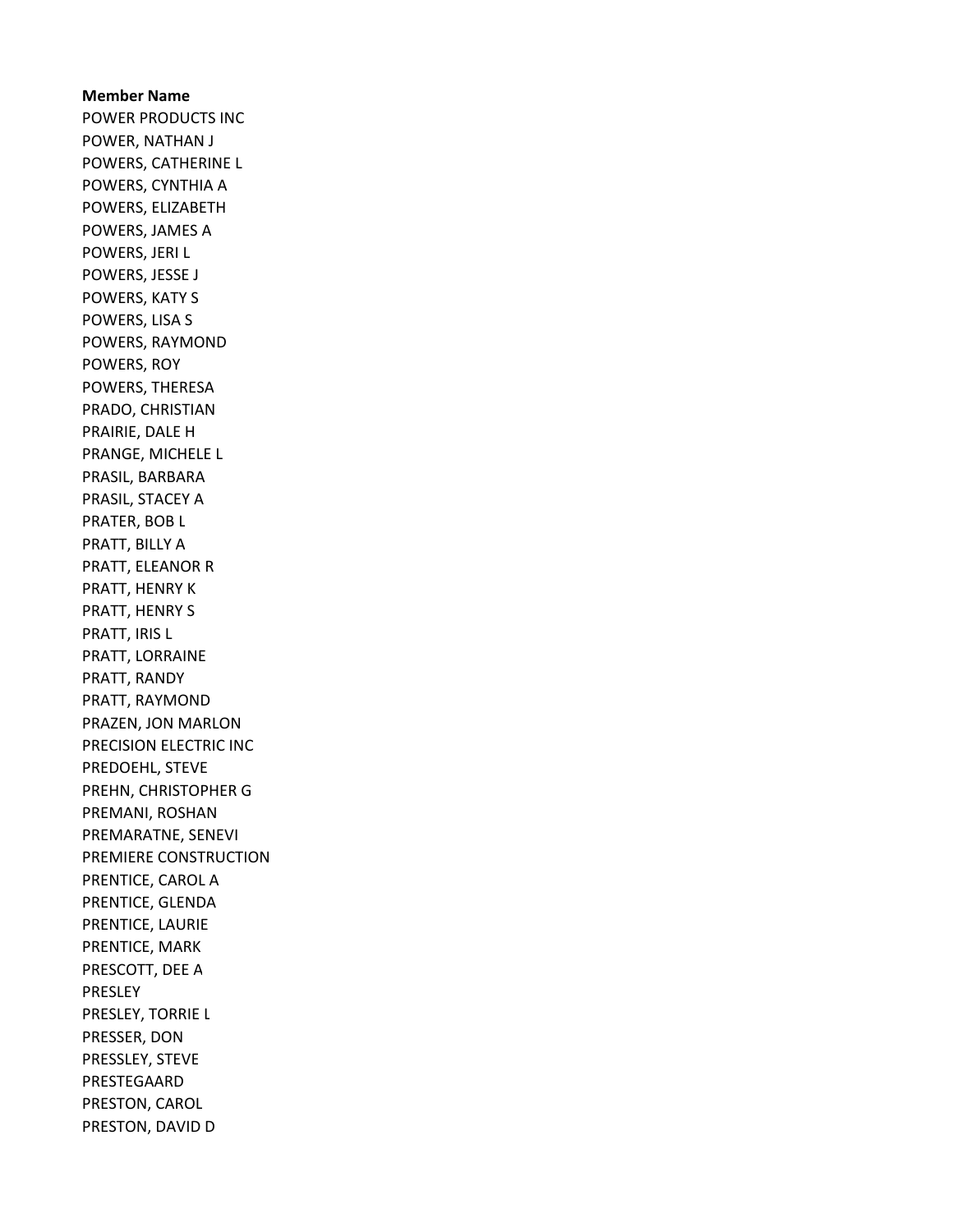Member Name PRESTON, J LEE PRESTON, JAMES M PRESTON, JOHN H PRESTON, STEPHEN D PRESTRIDGE, MARYLEE PREUIT, LEE PREUS-KLARMAN, MARTHA PREVELIGE PREVITS, PAULINE PREVOST, MICHAEL H PREWITT, E EVA PREWITT, ROBBY D PRICE, BEATRICE PRICE, CONSTANCE A PRICE, DAVID PRICE, DEANNA L PRICE, GLEN PRICE, JOANN B PRICE, LAWRENCE R PRICE, MICHAEL L PRICE, NANCY A PRICE, PAUL K PRICE, PEGGY E PRICE, PHILIP R PRICE, RAY PRICE, RICKY G PRICE, ROBERT T PRICE, TERESA E PRICE, VIOLA J PRICE, WILLIAM C PRICE, WM F PRICE-MAUPIN, PAMELA M PRIDE, MELODY L PRIDEMORE, WANDA PRIDGEN, KAREN M PRIEST, CAROL L PRIEST, CAROLYN JANE PRIEST, KAREN PRIEST, KEVIN B PRIGGE, ELLEN PRIGGE, WAYNE L PRILLMAN, GLADYS BEATRICE PRIMMER, MILLARD L PRINCE, A DAVID PRINCE, JERALD L PRINCE, ROGER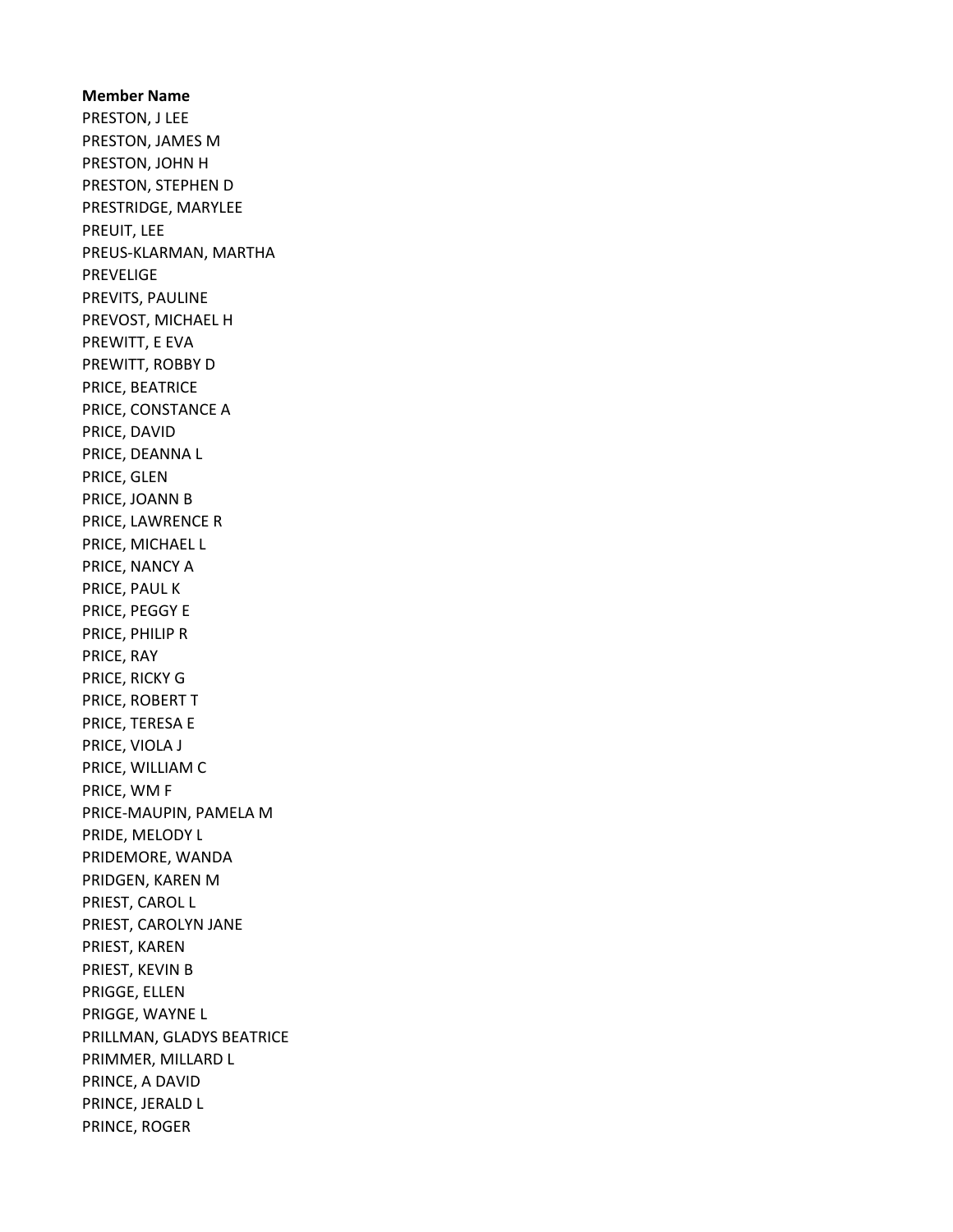# Member Name PRINCE, WILLIAM PRINCE-STORO, DIANA L PRINCIPE, ROSEMARY D PRINDLE, JANICE M PRINGLE, STEVE PRITCHARD, ANITA PRITCHARD, JAMES S PRIVETT, JULIE A PROBASCO, DENISE PROBERT, ANITA PROCYSHYN, TERRENCE W PROEHL, LESLIE A PROFESSIONAL PAINT PROFESSIONAL RENT-A-MOM PROGRESS NORTH ASSOC PROGRESSIVE TRANSPORT PROJEC, TYONEK WATER PROKOPIS PROMOTIONS, CLIFFHANGER PRONGAY, ANNE R PROSSER, KATHLEEN PROTASEL, GREG J PROTER, LAURIE JEAN PROTT, MARJORY C PROTZMAN, SUSAN PROUDFOOT, CHESTER PROUE, PAUL E PROVOLT, CAROLYN S PROW, VIRGINIA PRUDEN, CATHERINE M PRUETT, CECILIA P PRUETT, JEAN PRUITT, GLENN PRUITT, JAMES W PRUITT, M EILEEN PRUITT, TANYA R PRUTZ PRYOR, DONALD V PRYZYWARTY, SCOTT K PRZECZEWSKI, JOSEPH PRZEKOP, JACK PRZYBYLA, PAUL R PUCKETT, A ROBERTA PUCKETT, F WYATT PUFF, JACK F PUGET SOUND NATIONAL BANK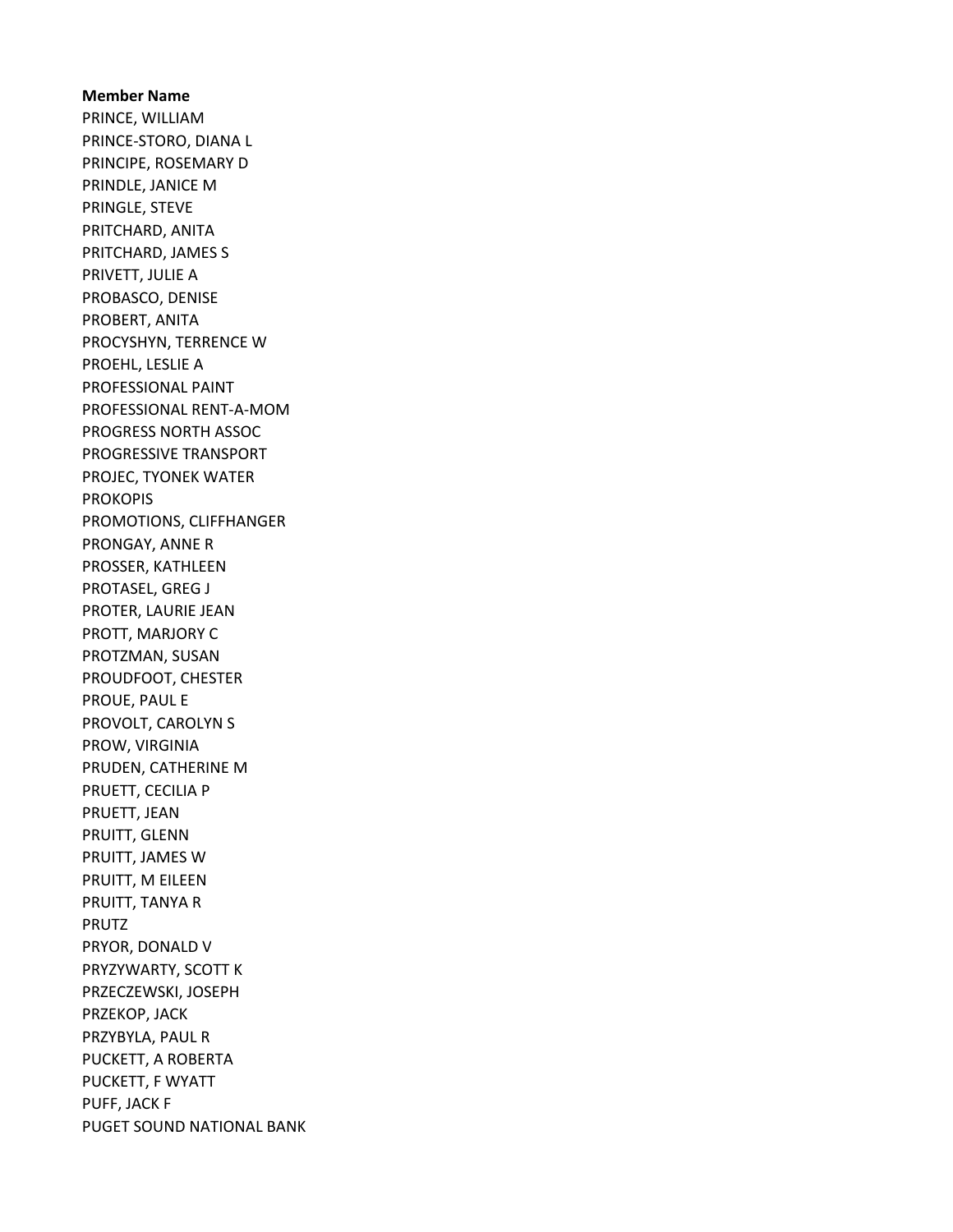Member Name PUGH, GEORGE PUGH, TIMOTHY R PUGSLEY PUJOL, PHILIPPE PULICK, THOMAS FINLEY PULIS, CLIFFORD L PULLEN, JOHN C PULLEN, RICHARD L PULLING, JOHN V PULLOCK, CLYDE J PULLYARD, JOSEPH PULVER, JAMES PUN, WAI PUNGOWIYI, IRIS MANYA PURCELLA, DANNY PURCELLA, TONY P PURDIE, CYNTHIA D PURDY, LYNN ANN PURDY, PEGGY FREEMAN PURDY, TINA ANN PURINTON, JANE P PURNELL, L KENT PURSELL, DAVID A PURSER, KATHLEEN PURUGGANAN, VALERIE PURULL, L JANICE PURVIS, STEVEN K PURVIS, VICTORIA M PUSTER, ALICE J PUTMAN, V FATE PUTNAM, LAUREL PUTNAM, MARSHALL PUTZEL, KATHLEEN B PYE, FAY Y PYLE, NANCY A PYLE, ORIE C PYLE, ROBERT PYNE, THOMAS PYOR, R F PYRON, WARREN D PYSHER, L TERRI PYUM, CHANG KYU QUAID QUAN, JENNY QUANCE, TRACY B QUAPAW, RUSSELL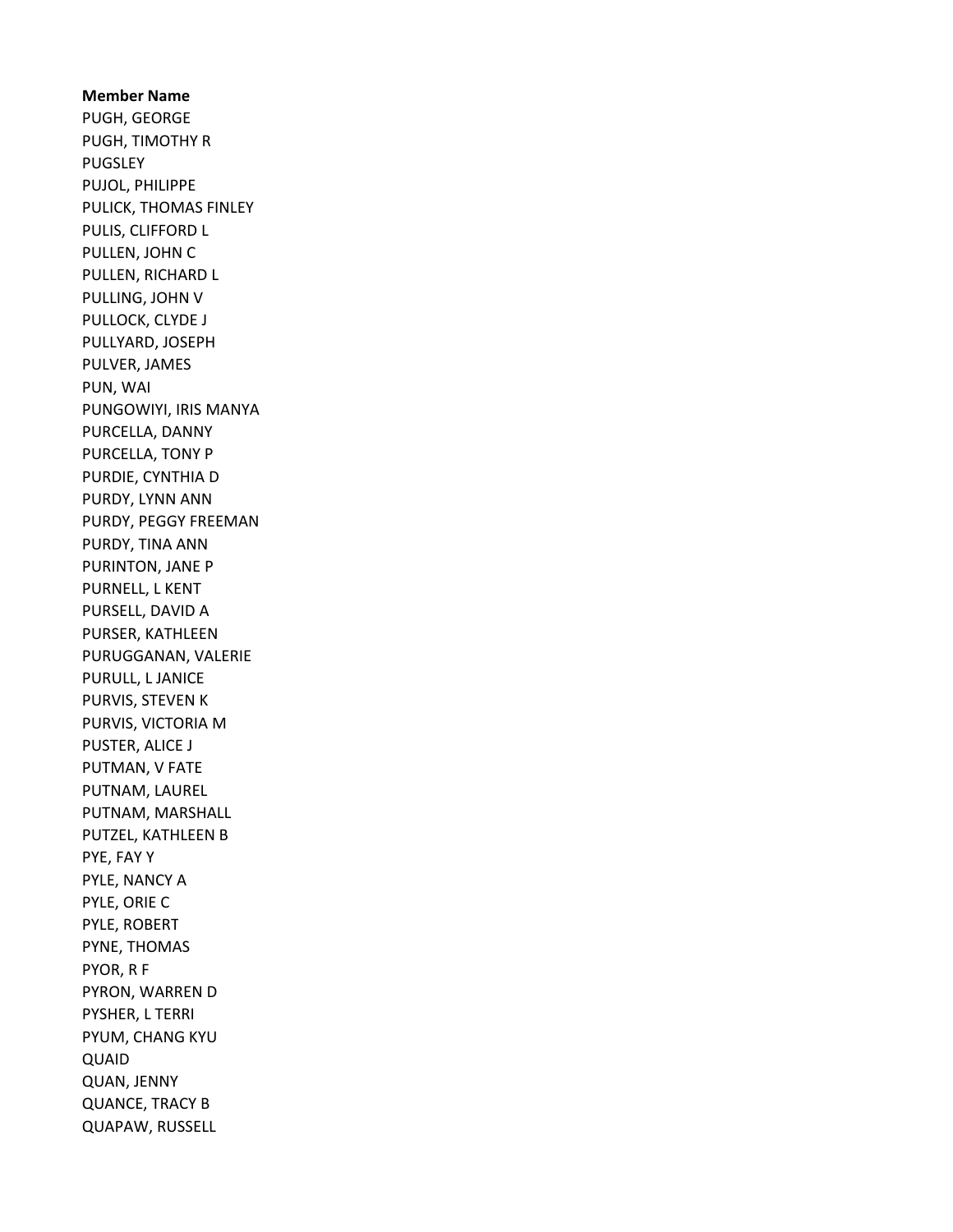Member Name QUARTERMAN, J/V QUATES, ROBERT QUEEN, MICHAEL S QUENEMOEN, LYNN E QUEZADA, JULI QUICK QUICK, CYNTHIA R QUICKSTAD, PAUL D QUIER, CHARLES J QUIGLEY, LINDA QUIGLEY, SHARON L QUIGLEY, ZELMA QUINCY, DENISE D QUINCY, MARTHA L QUINLAN, KIM QUINN, CORBETT QUINN, EASTER QUINN, K RICHARD QUINN, KATHLEEN E QUINN, KEVIN QUINN, LAURA J QUINN, MICHAEL QUINN, PATRICIA CARR QUINN, QUINCETTA QUINONES, RICK QUINTO, BARRY QUINTON, GREGORY J QUIRK, MARY L QVILLING, LAVENIA J RA, UN JA RAATZ, ELIZABETH E RABAGO, FRANCES RABB, CORINTHIA RABBIT CREEK LIONS CLUB RABE, JOEL RACKLIFFE, SALLY RADACHOVSKY, RICHARD R RADANT, EVELYN L RADER, LINDA C RADER, MICHAEL RADFORD, ALICE RADFORD, BILLY M RADNIECKI, RANDOLPH RADVANSKY, MARTIN A RADWICK, WALTER J RAE, BRADLEY M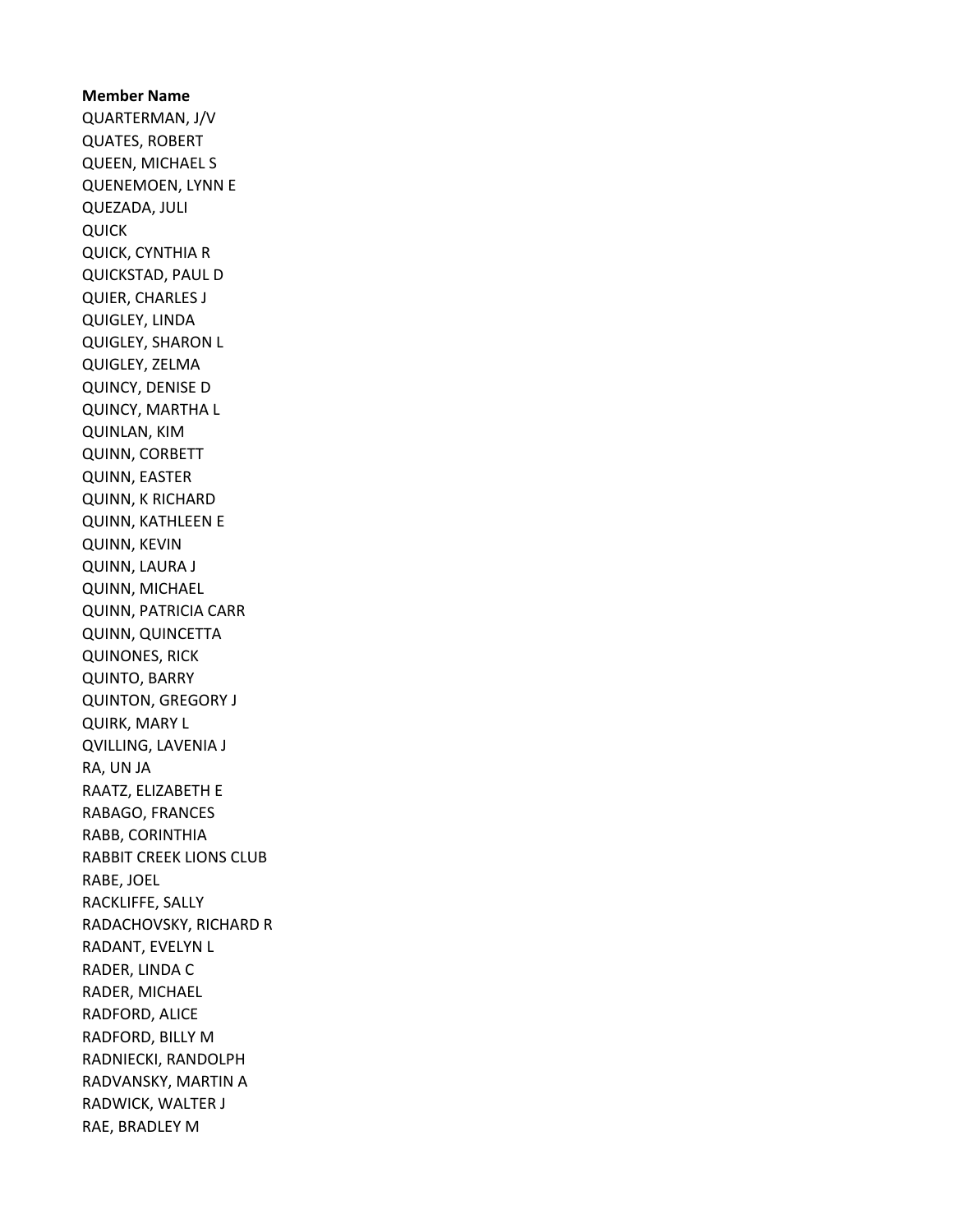Member Name RAE, DAVID A RAE, DENNIS RAE, THOMAS RAEL, EVAN L RAFFORD, PAM RAFORTH, JOHN H RAGEN COFFMAN, J DEBRA RAGLE, KATHERINE ANN RAGLE, R H RAGSDALE, CAROL L RAGSDALE, CHRISTINE LYNN RAGSDALE, SUNDAE D RAGSDALE, WILMA ROSE RAHE, R BARBARA RAHN, JOYCE R RAINBOLDT, CHIEKO RAINE, R LISA RAINER, MICHAEL RAINEY, TODD B RAINS, ARLETA SUE RAINS, MARY ELLEN RAINWATER, PHYLLIS E RAISEKUP, ROBERT RAISKUMS, BARBARA M RAISKUMS, LINDA M RAIT, SCOTT A RAKOVAN, DANIEL RALEIGH RALLS, GLENNINE RALLS, ROBERT RALSTON, DARL M RALSTON, THOMAS RAM TRUCKING & EQUIP INC RAMAGE, JUDI RAMBOW, BARBARA A RAMBOW, DANNY A RAMBUR, SHAUNNA RAMHARTER, ILENE RAMHARTER, ILENE G RAMHARTER, NICK D RAMHARTER, RODRIC RAMIREZ RAMIREZ, CAMILLE RAMIREZ, DANA RAMIREZ, DWIGHT RAMIREZ, GLORIA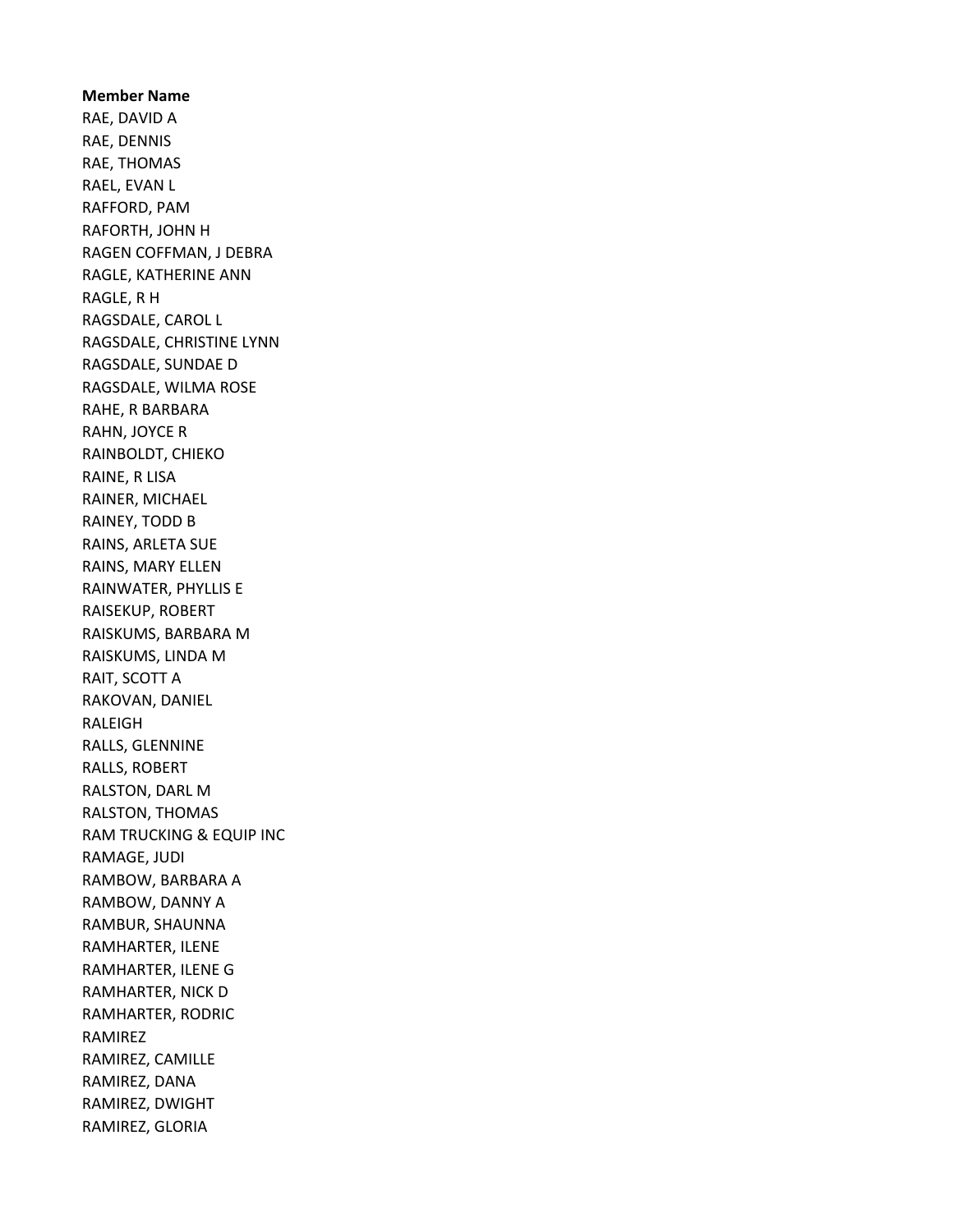Member Name RAMIREZ, JEANNIE RAMIREZ, LOUIE M RAMIREZ, MARIA C RAMIREZ, MARLENY RAMIREZ, SHIRLEY A RAMIREZ, TAMMY RAMONDOS, ANDREW G RAMOS, EDWIN RAMOS, GERALDO RAMOS, MICHAEL D RAMOS, PHILIP RAMOTH, SANDRA RAMSAY, SALLY RAMSDELL, KEVIN W RAMSELL, KELLY A RAMSEY RAMSEY, EARL R RAMSEY, MARK A RAMSEY, OB RAMSEY, PALMER RAMSEY, ROBERT L RAMSEY, ROBERT W RAMSEY, SUZANE R RAMSEY, WILMA G RAN, CHOI GUM RANCOURT, CHARLOTTE RANCOURT, THOMAS RANDALL RANDALL, J A RANDALL, JAMES A RANDALL, JENNIFER M RANDALL, JO RANDALL, KIRK A RANDALL, PAUL C RANDAZZO, ALICE L RANDBY, KATHY S RANDELL, RICHARD G RANDELL, STEVEN H RANDOLPH, DEE B RANDOLPH, JEFF RANDOLPH, LYNNIE M RANDOLPH, MARVIN A RANDOLPH, MIKE RANDOLPH, ROBIN M RANFALDT, DOUGLAS J RANKIN, GREG L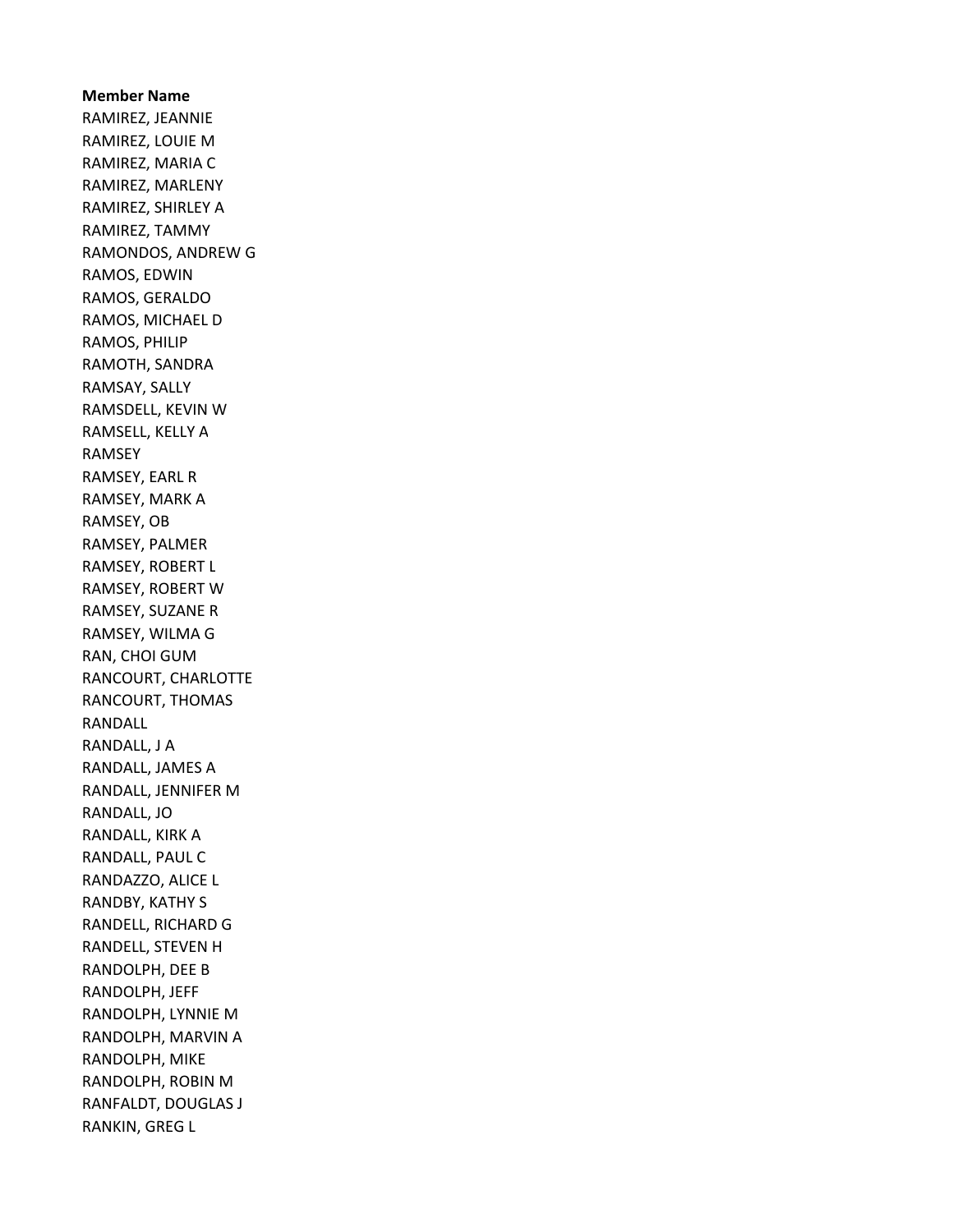Member Name RANKIN, LAURIE RANNEY, SHARON L RANSIER, LARRY RANSUM, H THEODORUS RAPIER, RAYMOND E RAPP, EUGENE C RAPPHAHN, JOHN A RARDIN, SERITA RASCO INC RASCO, T ROBERT RASCOE, JOANNE M RASH, L DIANA RASHEED, KAMILAH F RASIC, STEVEN C RASMUSON, E E RASMUSSEN RASMUSSEN S ASPHALT MAINT RASMUSSEN, BOBBIE J RASMUSSEN, K LINDA RASMUSSEN, MARY RASMUSSEN, THEODOR RAST, JANET RATCHNER, A CRAIG RATCLIFF, PAUL R RATES, CHERYL RATES, TERRY RATHBUN, DIANE RATHE, DEBRA JO RATLIFF, JANICE RATLIFF, TERRY RATTERREE, REBECCA S RAUH, RON W RAUK, STANLEY RAUPACH, CHARLES RAUSA, SHERI L RAUSCH, PATRICK R RAUSCHENBERGER, G A RAVENSBRUCH CONDOMINIUM RAVICZ, TANYO RAVIN, MONA RAWALT, LAURA RAWIE, GARY R RAWITSCHER, MARCEY RAWLEY, MICHAEL A RAWLINS, MARY F RAWLS, VERNADETTA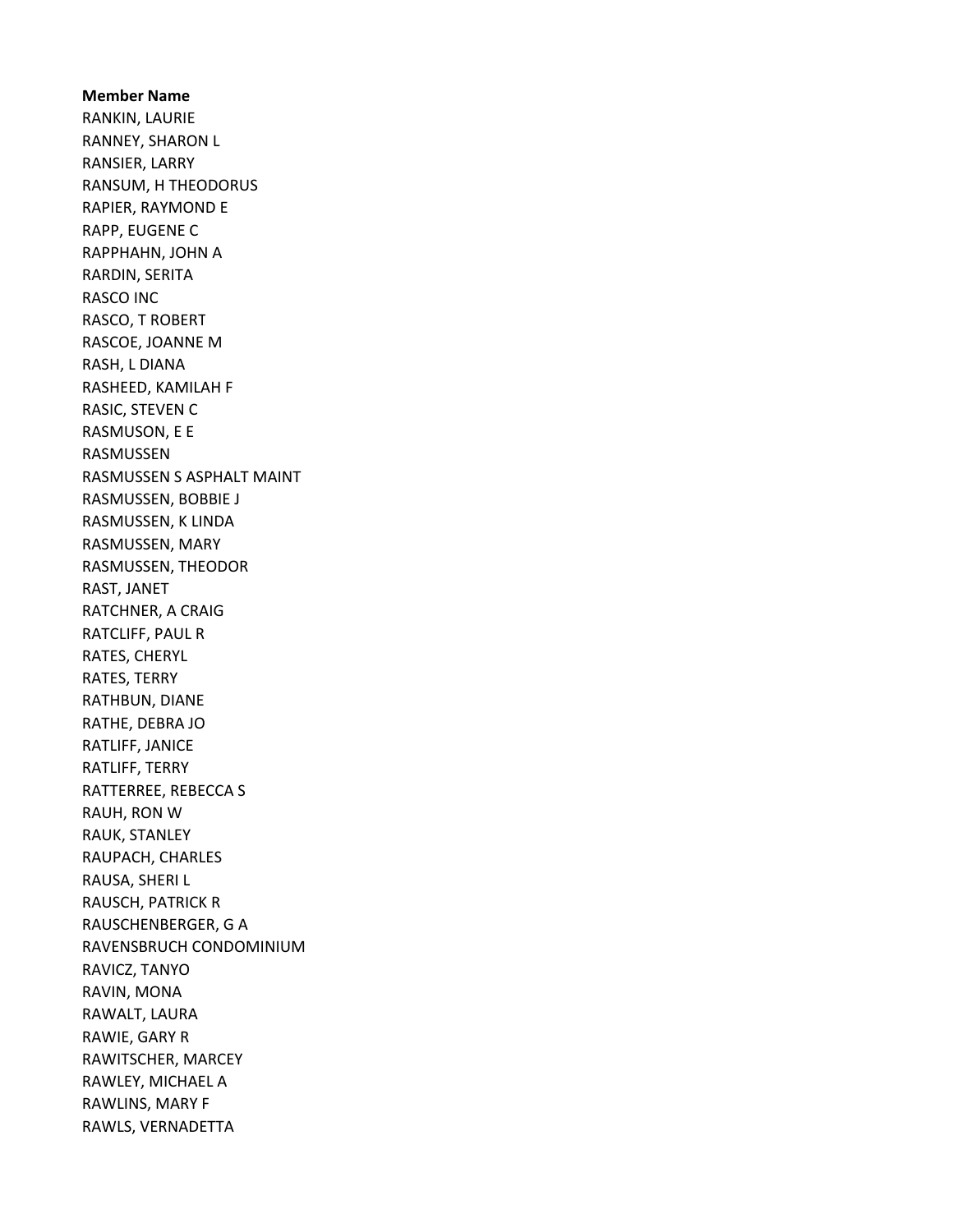Member Name RAWSON, JAMES F RAY, BYRON L RAY, GENE A RAY, JAMES VAL RAY, JEE C RAY, JOAN A RAY, JOHN T RAY, LINDA M RAY, MELISSA L RAY, MICHAEL D RAY, RICK R RAY, ROY R RAY, SANDI RAY, SHELLY R RAY, THERESA RAY-ANDERSON, CYNTHIA RAYBURN, LORRAINE RAYE, FRANK RAYER, ROBERT J RAYFIELD, PATTI RAYMOND APARTMENTS RAYMOND, BRUCE W RAYMOND, DEBORAH RAYMOND, JAMES M RAYMOND, JOHN RAYNER, CAROL RAYNER, RICHARD J RAYPOLD, PETE RAZEWSKI, CAROL ANNE RAZO, AILEEN RAZOR, NATALIE REA, TONIA REACH, WILLIAM READ, KAREN READ, KERY L READ, LARRY D READ, LINDA READ, SUSAN K REALASKA REALTY CENTER INC REAM, DAN REAMER, PEARL M REARICK, KENNETH ALVIN REAVES, AMY D REAVIS, GINGER JANE RECER, TRAVIS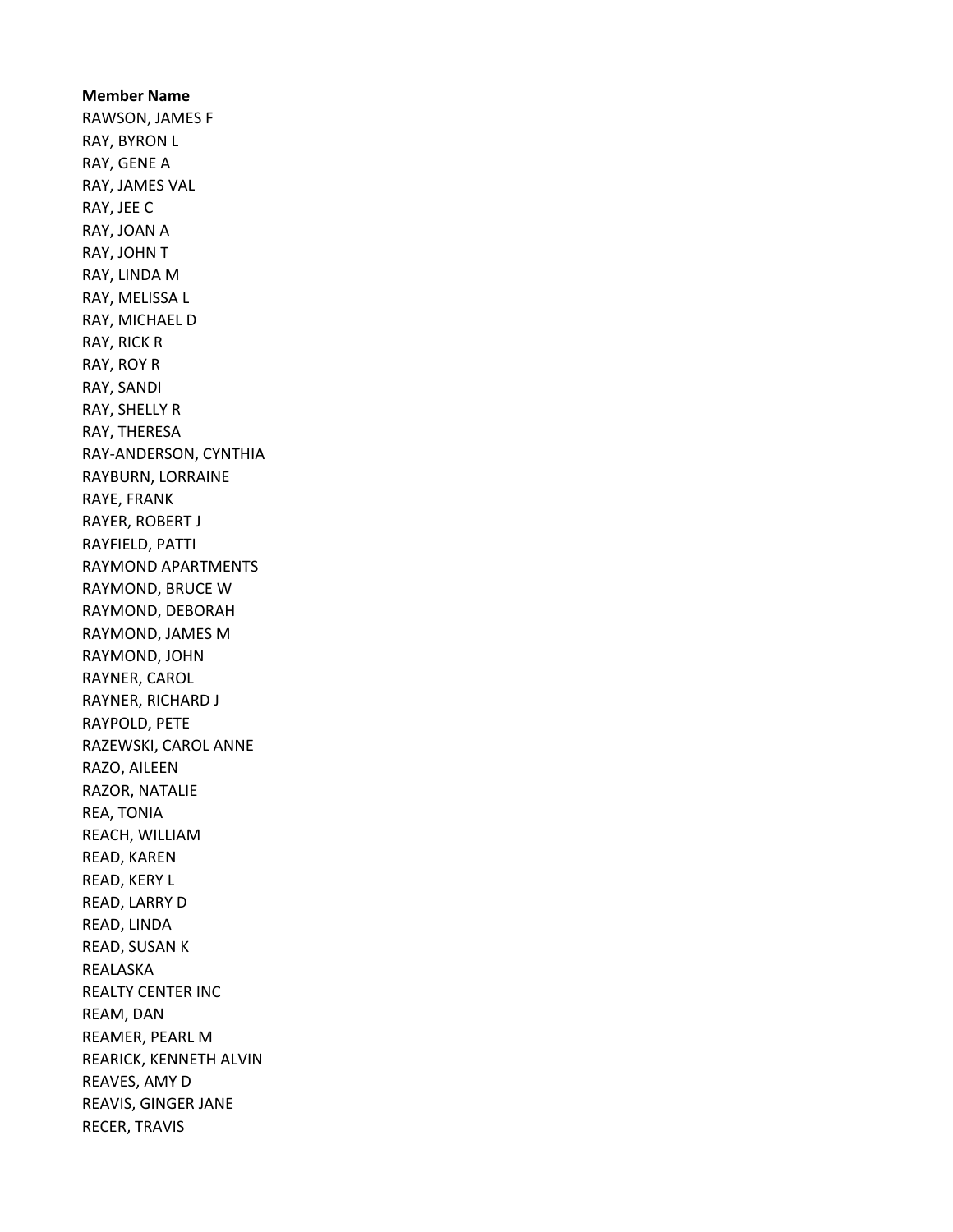Member Name RECKERS, GERALD L RECORDS MGMT INC. RECTOR, BETTY LEE RECTOR, WALTER REED RED CARPET ANCHOR REAL REDDIG, ANN REDDING, CLETUS REDDING, PEG REDDINGTON, DEAN REDDY, KAREN J REDDY, NORA REDFIELD, DOREEN REDI KWIK PRINTING REDICK, ROWE D REDINGTON, GARY REDINGTON, MELINDA REDISKE, DAN REDISKE, WALTER H REDMON, M CHARLES REDMOND, KIM REDMOND, WILLIAM F REDNALL, R JOANNE REDPATH, DEBRA REDZEPI REECAMPER, JAMES E REECE, GREGG E REECE, HELEN REED, ANGELA S REED, ANTHONY J REED, CARL REED, CURTIS D REED, DALE R REED, DARLENE REED, DON L REED, E JEANNE REED, ERNA F REED, GRADY STEPHEN REED, HENRIETTA B REED, JAMES S REED, JULIANA K REED, KATHIE REED, KENNETH A REED, LAVERN REED, LEANNE REED, LINDA REED, LYLE M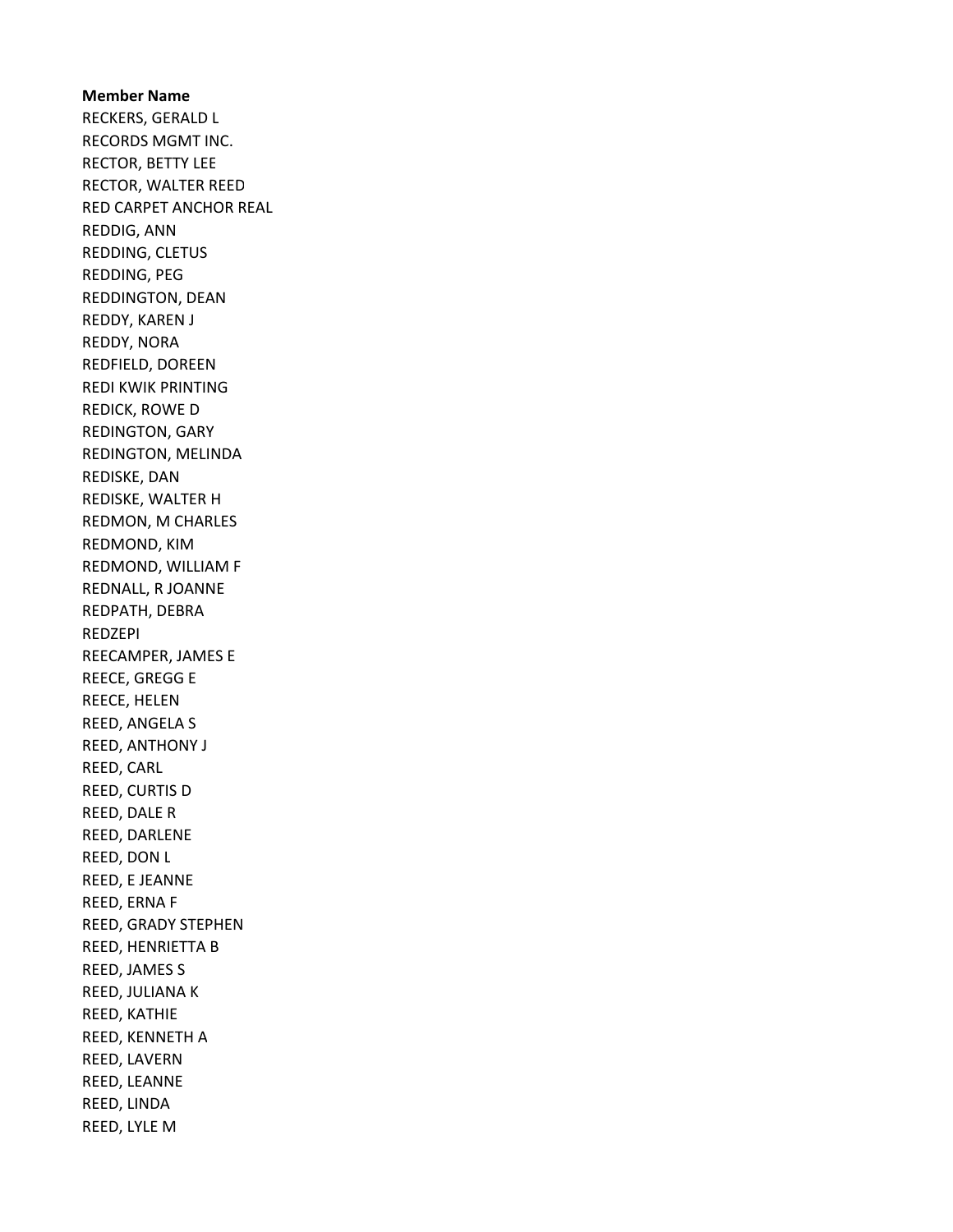Member Name REED, MARGARET REED, NANCY SMITH REED, PATRICIA A REED, RICHARD M REED, ROCHELLE REED, RUSSELL REED, SCOTT REED, VIRGIL V REED, WILLIAM EDWARD REED, ZOE REEDER, DAWN REEDER, JOHN W REEDER, ROBERT W REEDER, ROSE REEDY, E HOPE REEDY, WD REEH, BRENDA REEL, TERESA REESE, MARVIN C REESE, RICKY REESE, SUSAN J REESE, WC/MF REETZ, CHRISTOPHER W REEVE, ALEXANDER T REEVE, BARBARA J REEVE, NORM REEVES, DAVID C REEVES, ELEMIEL REEVES, GREG A REEVES, JEAN REEVES, LINDA REEVES, MARK REEVES, MICHAEL E REEVES, NANCY REEVES, PRISCILLA REEVES, TAMMY L REEVES, WILLIAM REF#017239-5, SMC REFT, GLORIA REGAN, DIANE L REGAN, GERALD M REGAN, M VIVIEN REGAN, TIMOTHY REGESTER, KENNETH P REGESTER, RON E REGG, JO ANNA G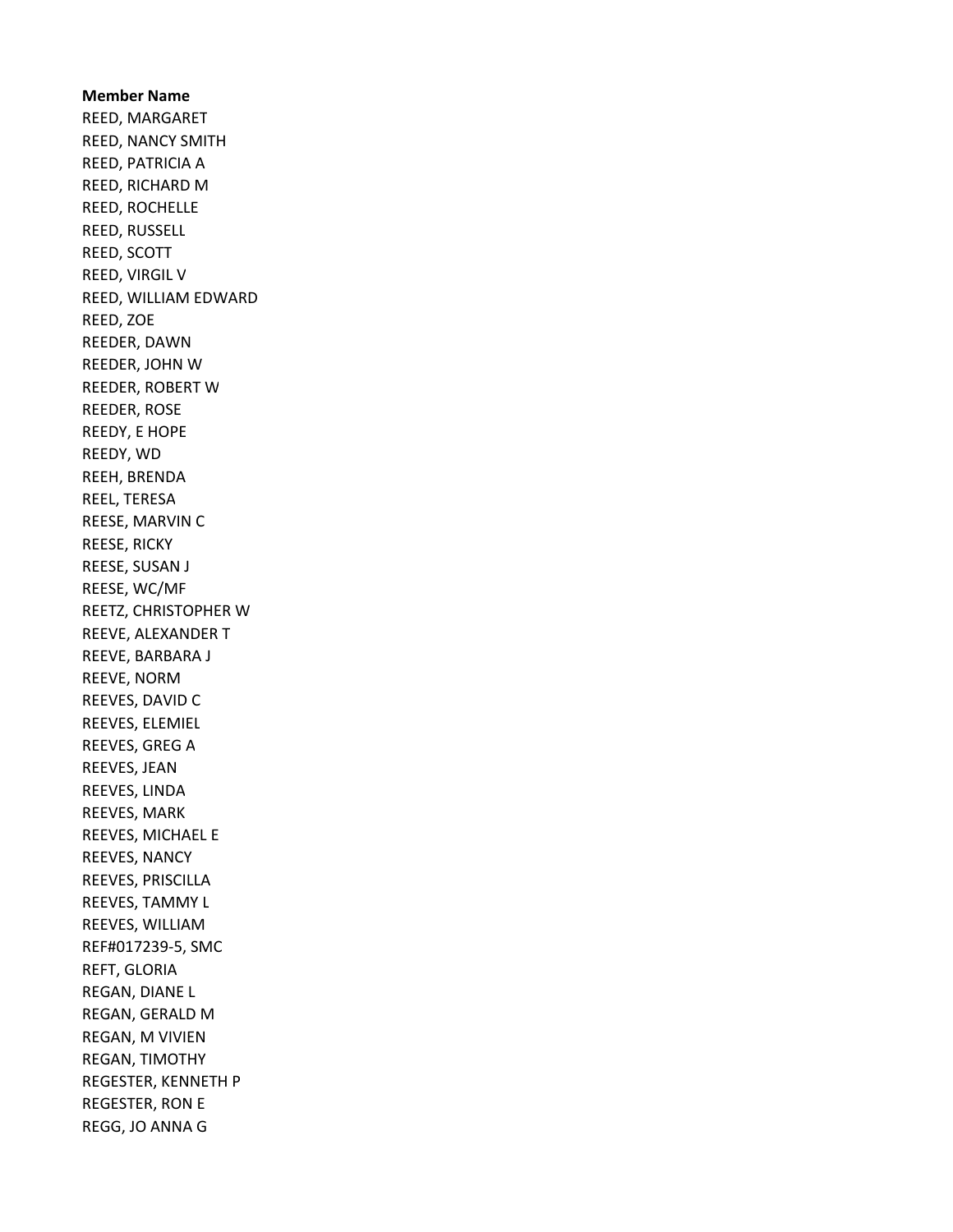Member Name REGGANS, DONNA REGGANS, ERNESTINE REHBEIN, BRUNO REHDER, KAREN REHM, M CARLA REHRER, DONALD F REHS, LONNIE L REICHE, REBECCA REICHLIN, MARY ANN REID REID, CHARLES REID, COLLEEN REID, DAVID L REID, DAWN R REID, DENNIS B REID, JASON L REID, KATHRYN REID, L GEORGIA REID, PAUL REID, TINA R REID, WALLACE REIDELL, AMY G REIERSON, BARBARA REIERSON, RICHARD REIFSNYDER REIGHARD, TAMMY REILLY, M JOSEPH REIMER, MARGARET R REINA, ARTHUR D REINDERS, PAULA M REINECKE, ARLENE REINEKE, KEN REINERT, R GEORGE REINERT, ROBERT W REINHARD, T REINHARD, TERRANCE PG REINHARDT, JOHN P REINHART, JOSEPH A REINHART, PATRICK J REINHOLD, RHONDA REINIKKA, ERIC H REISER, ARLENE REISINGER, DAVID L REISINGER, STEVEN REISS, ROBERT D REISWIG, VITHA M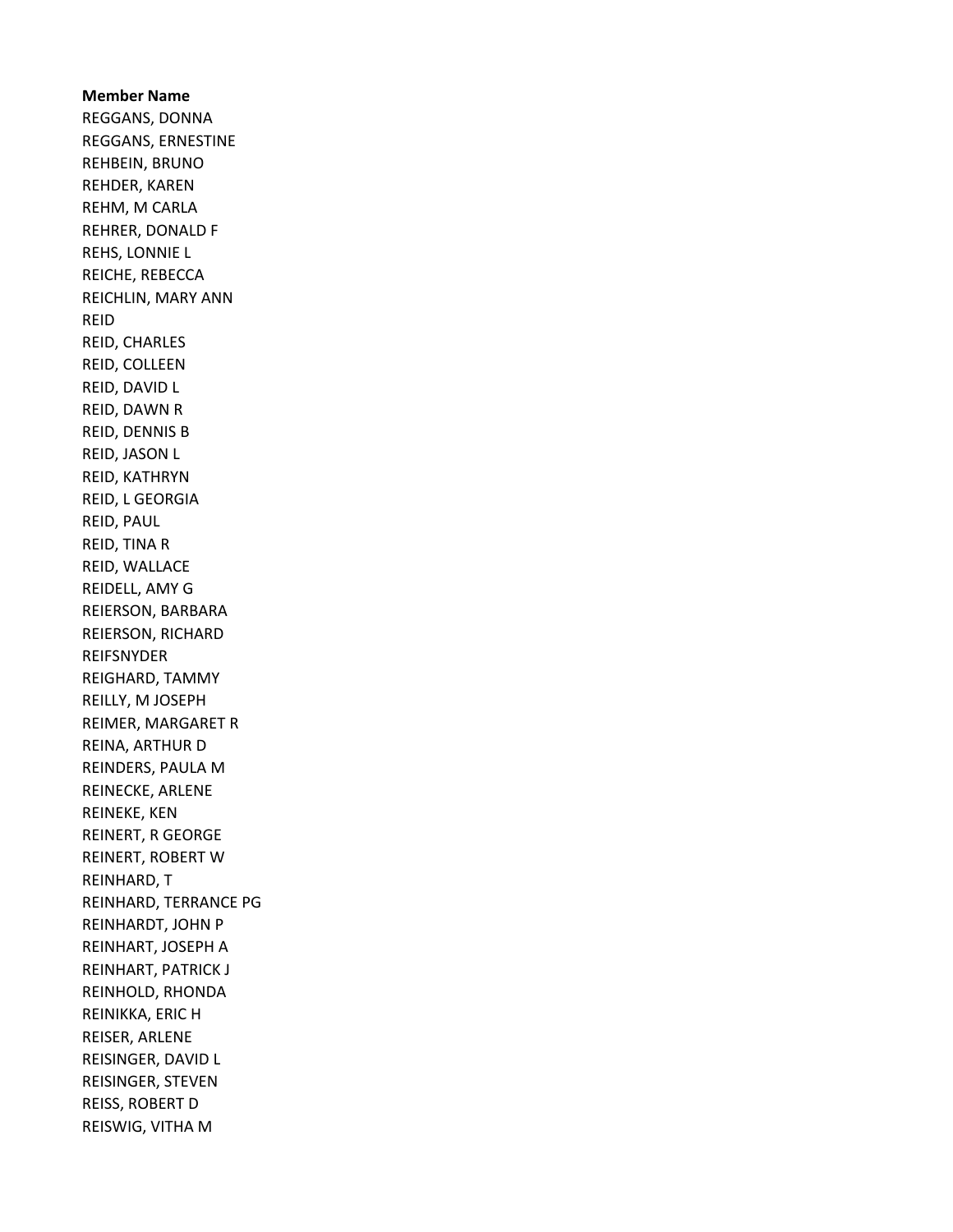Member Name REITER, VERNA L REITHER, KENNETH M REITLER, PATRICIA REITZ RELLING, TRACY L REMICK, DENNIS REMICK, FUCHSIA REMICK, PHILLIP REMILY, AMELIA D REMILY, SARA L REMLER, W J REMME, JON LLOYD REMSEN, CHERYL RENARD, JEFF RENARD, KEITH RENBERG, MARNELL RENCKEN, JANET L RENDON, JODENE T RENDON, JORGE RENFRO, CHUCK RENFRO, KEVIN D RENFRO, VIRGINIA RENFROE, DENISE W RENKE, LINDA RENNER RENNICK, NANCY J RENNIE, VICTOR RENTEL, ERVIN R REPASKY, DANIEL J REPASKY, JOHN J REPP, JACQUELYN S RESARE, BRADLEY PAUL RESCH, JAMES RESCH, RICHARD A RESENDEZ RESOLUTION TRUST CORP RESSEGUIE, PHILLIP RESTAURANT ASSOC LTD RETTIG, R L RETZER, STEVEN REUSING, MIRIAM KELLY REUTER, LUTHER D REUTER, ROY R REVET, ANGELA REXFORD, BRIAN E REXFORD, MARK A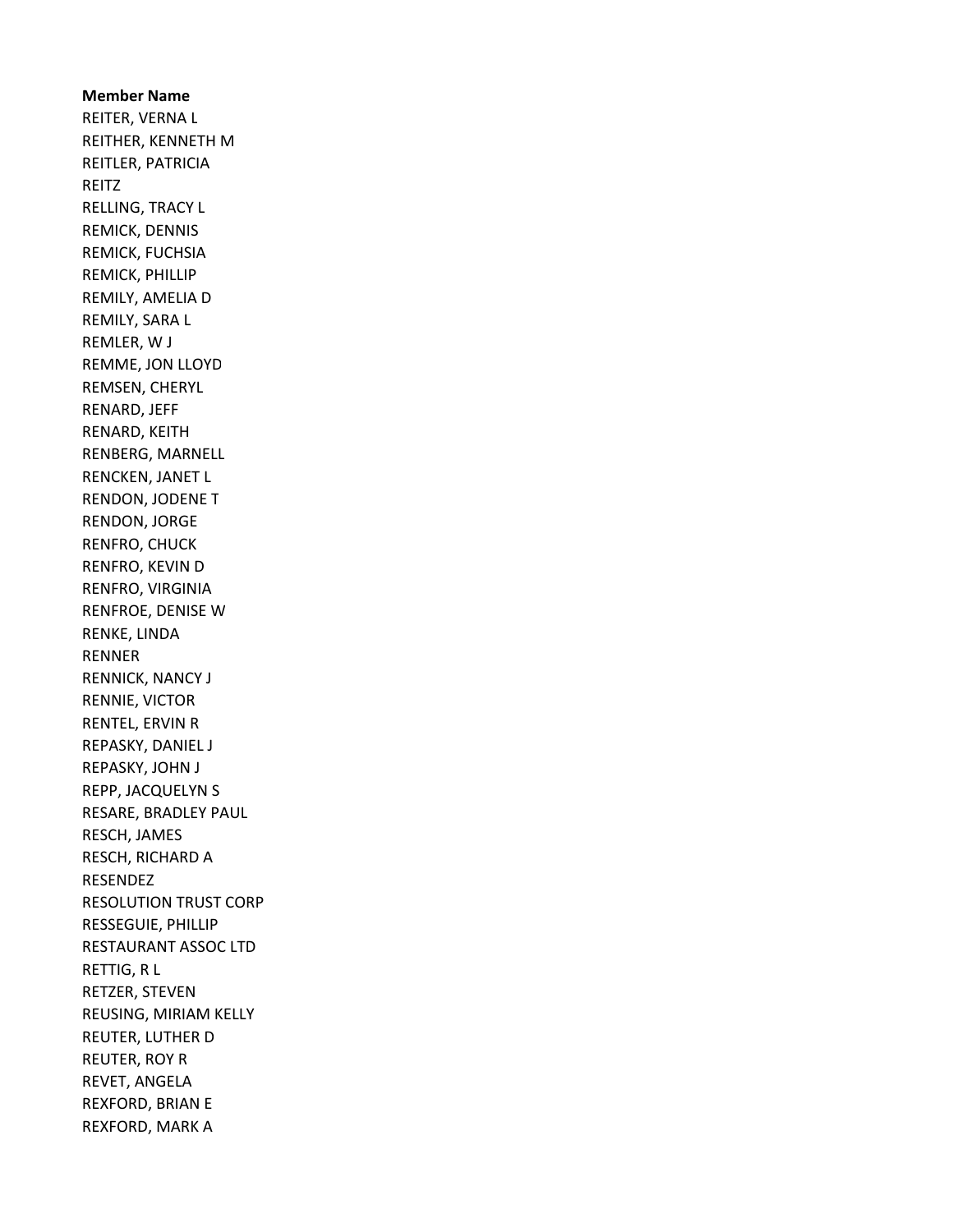Member Name REXROAT, JAMES J/DONNA REY, ARSENIO REYES, JOSE REYES, VIRGINIA REYHAN, MATTHEW REYNOLDS, ANTOINETTE F REYNOLDS, BARBARA L REYNOLDS, BOBBIE LEE REYNOLDS, BRUCE REYNOLDS, CHAR LEE REYNOLDS, CHRISTINA A REYNOLDS, DOYLE L REYNOLDS, FRED REYNOLDS, HARVEY JOE REYNOLDS, HEIDI C REYNOLDS, JAMES D REYNOLDS, JON J REYNOLDS, K DOUGLAS REYNOLDS, KIMBERLEY M REYNOLDS, KRISTINA REYNOLDS, LIONEL REYNOLDS, MARILYN L REYNOLDS, MIKE RENEE REYNOLDS, PAMELA J REYNOLDS, PAMELA M REYNOLDS, RICHARD REYNOLDS, ROBERT REYNOLDS, ROBERT F REYNOLDS, ROGER RHEA, KATHRYN RHEA, MARY C RHEA, VINCENT J RHEINOR, ROSEMARY RHEINSCHMIDT, MICHAEL D RHIND, ROBERT RHINE, A J RHINE, DAPHNE L RHINEHART, KATHRYN K RHINES, MARY RHO, WOONG RHOADES, DOROTHY RHOADES, DOUGLASS J RHOADES, JANET RHOADES, ROBERTA S RHOADES, STINA RHODE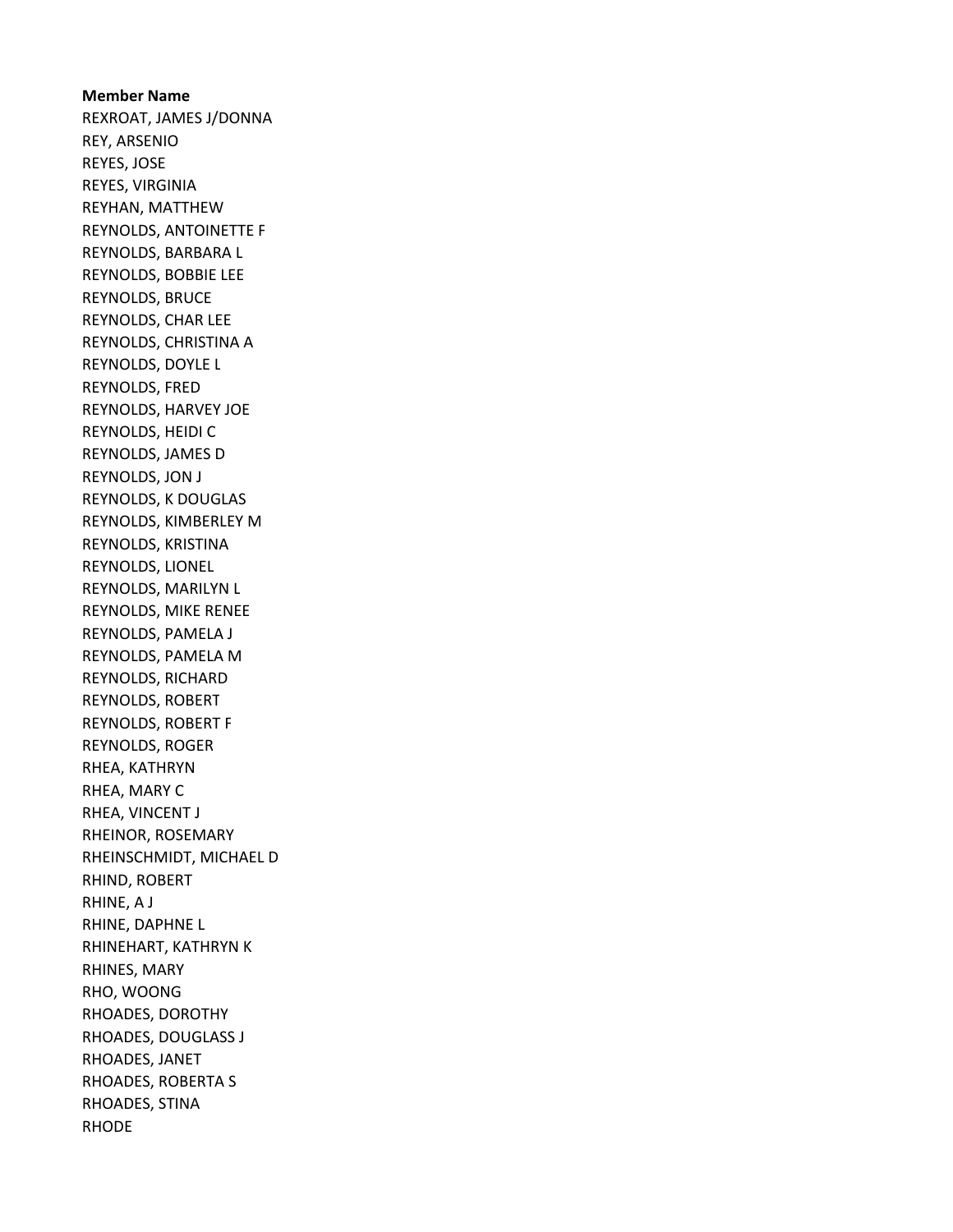Member Name RHODE, M KAREN RHODEHAMEL, SHELLEY RHODES, CHERYL RHODES, DAVID R RHODES, JAMES G RHODES, JAMES M RHODES, JOLYNE RHODES, MARK RHODES, MICHAEL RHODES, PATRICIA A RHODES, WARNER J RHONE, GRETCHEN D RHOW, ELIZABETH D RHYNE, KEITH W RHYNE, MICHELLE RHYNEER, LOREN SAMUEL RHYNER, JUDY C RHYNER, RICHARD RIALS, SHARON RIBBLE, DIANA L RIBELIN, DEBORAH M **RICCI** RICE, A P RICE, ANDREW W RICE, ARNOLD RICE, BARBARA A RICE, CINDIE L RICE, D E RICE, DAWN D RICE, EMMA RICE, GEORGE RICE, GINGER L RICE, HERBERT L RICE, KAREN A RICE, KATHLEEN S RICE, KENNETH S RICE, LOUANN RICE, RONALD D RICE, RONALD L RICE, TINA M RICE, VERLIE RICH, JIMM RICH, MILTON RICH, WILLIAM D RICHARD J DOWNEY IRREVOC TRUST RICHARD, ROBERT R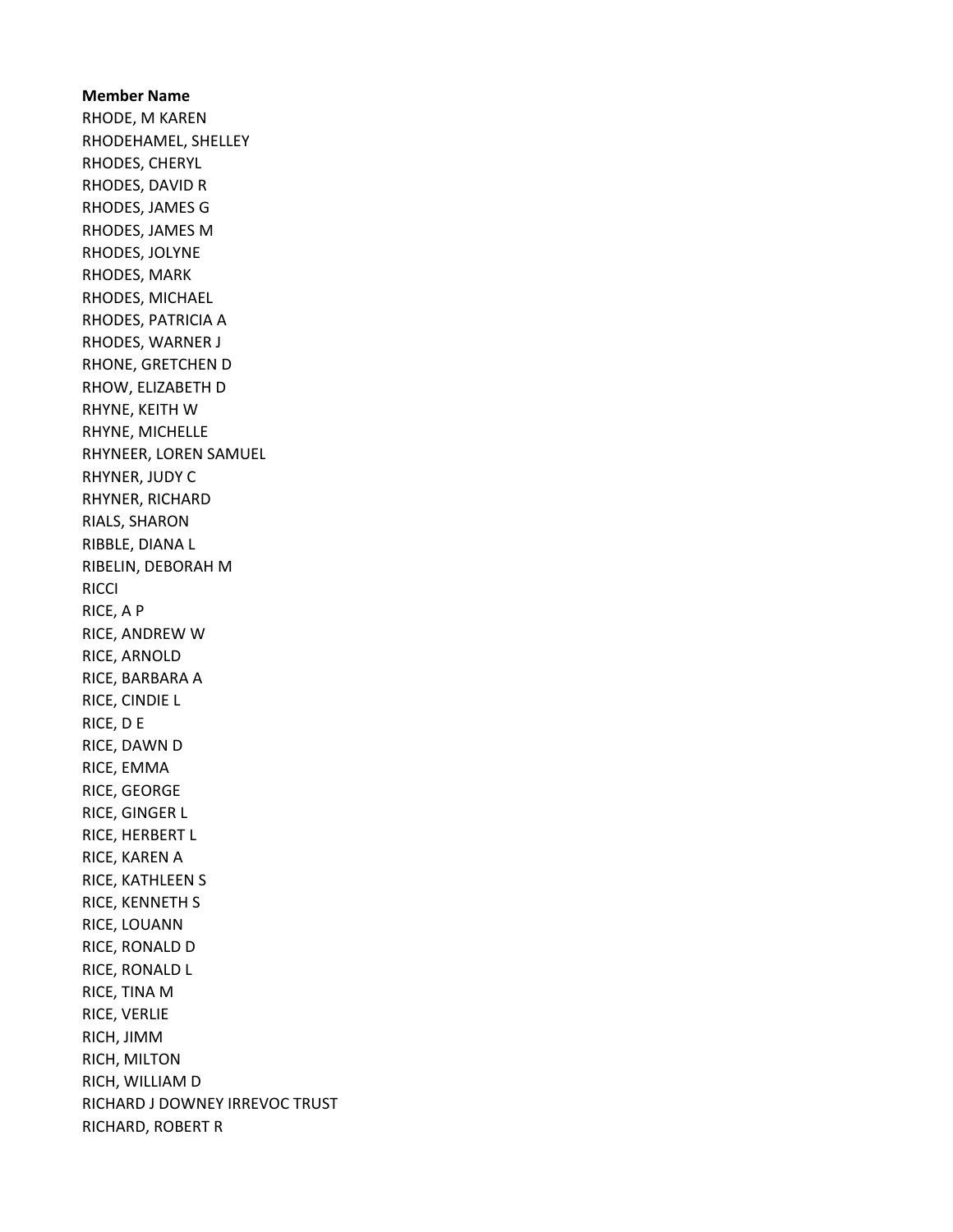# Member Name RICHARD, SHERRY RICHARDS, B SCOTT RICHARDS, BARBARA J RICHARDS, BONITA RICHARDS, DIANE F RICHARDS, DORIS RICHARDS, G PETER RICHARDS, KATHRYN S RICHARDS, L SHARON RICHARDS, MARCELLA RICHARDS, MELANIE RICHARDS, NADINE D RICHARDS, RANDY RICHARDS, TERRY RICHARDS, YVONNE RICHARDSON, A PATRICIA RICHARDSON, ANN T RICHARDSON, AUDREY E RICHARDSON, CATHERINE C RICHARDSON, DANIEL P RICHARDSON, DAWNYELL E RICHARDSON, HARRY LEE RICHARDSON, JAMES RICHARDSON, JANE A RICHARDSON, JANET RICHARDSON, JEANY RICHARDSON, JERRY G RICHARDSON, KEITH RICHARDSON, MARY JO RICHARDSON, MARY K RICHARDSON, MERLIN RICHARDSON, MICHAEL R RICHARDSON, PAMELA J RICHARDSON, PAULA RICHARDSON, PETER T RICHARDSON, RENE RICHARDSON, ROSABELLE ROSE RICHARDSON, ROY H RICHARDSON, SUSAN RICHARDSON-EVERAD, DOLORES RICHER, JACQUALYN RICHEY, SHARON RICHEY, STEWART R RICHIE, LUTHER RICHINS, A GEORGE RICHMOND, LAURA L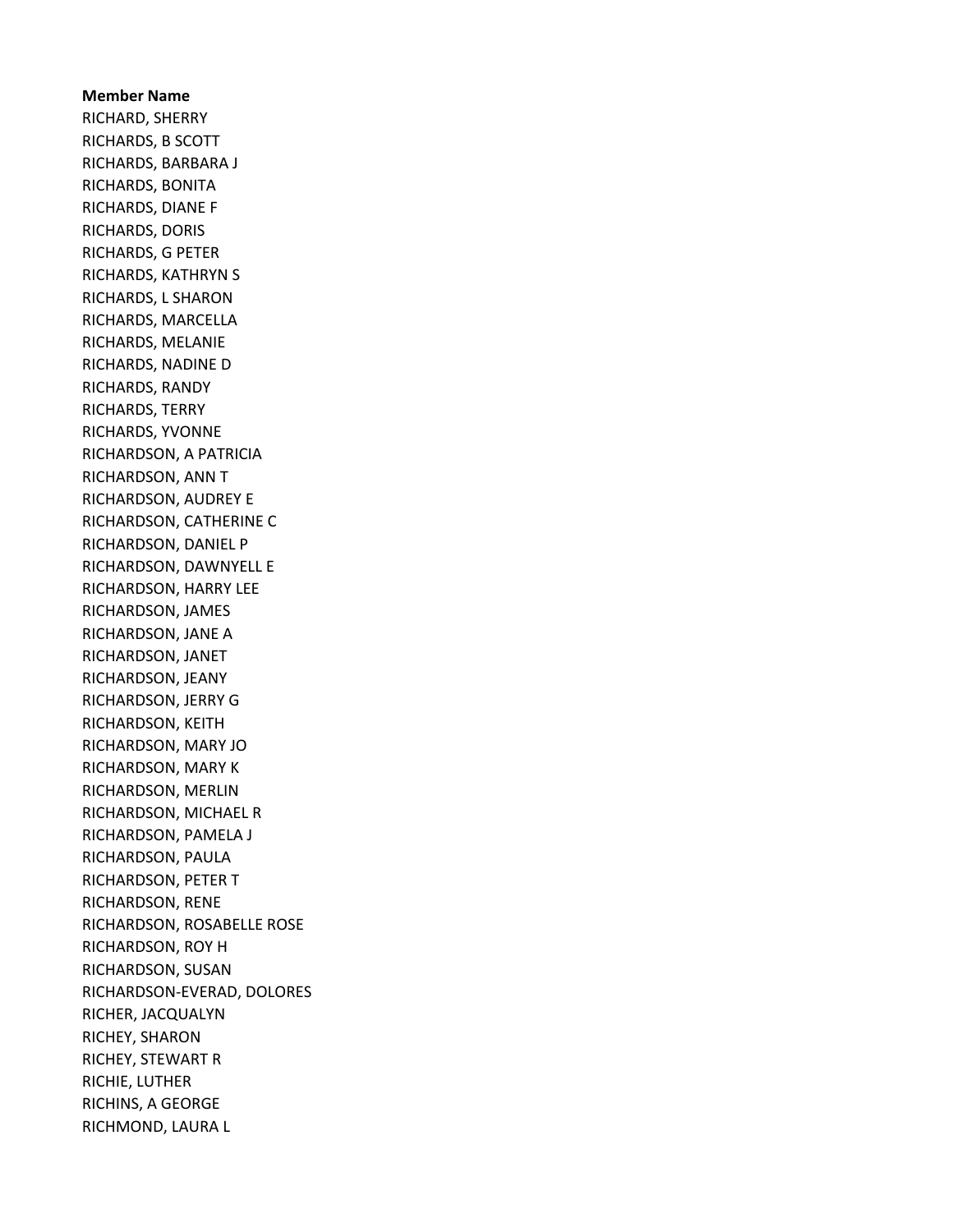Member Name RICHMOND, RICHARD L RICHTER, A SONSEE RICHTER, JAROSLAV K RICHTER, KENT N RICK, STEPHEN L RICKEL, DOUG RICKER, JOAN H RICKER, PATRICIA L RICKEROFF, TERESA RICKERSON, RUTH L FOREHAND RICKETTS, DOUGLAS WAYNE RICKETTS, LINDA A RICKETTS, SHARON A RICKMAN, RONALD L RICKMAN, STEVE RICKS, DANNY R RICKS, ROLAND RICO, JUAN MANUEL RIDDER, ALLAN H RIDDLE, ANGELA K RIDDLE, MARGARET C RIDENER, DONNA RIDEOUT, CRIS H RIDER, HERMAN C RIDER, TOBY W RIDGE, DAWN D RIDGEWAY, RENEA RIDLE, WILLIAM C RIDLEY, LAVERA E RIDLING, SUE L RIEBEL, TOM RIECKEN, BARBARA E RIED, DONALD E RIEDEL, DEANNA RIEDMAN, DAVID G RIEGER, MARVIN RIEGER, SHELLY RIEKENA, BLAKE RIENDL RIGBY, KAREN M RIGG, DIANA RIGG, JEFFERY RIGGELSEN, REINHARDT RIGGS, EDWIN RIGGS, MAXEY S RIGHTHOUSE, ELAINE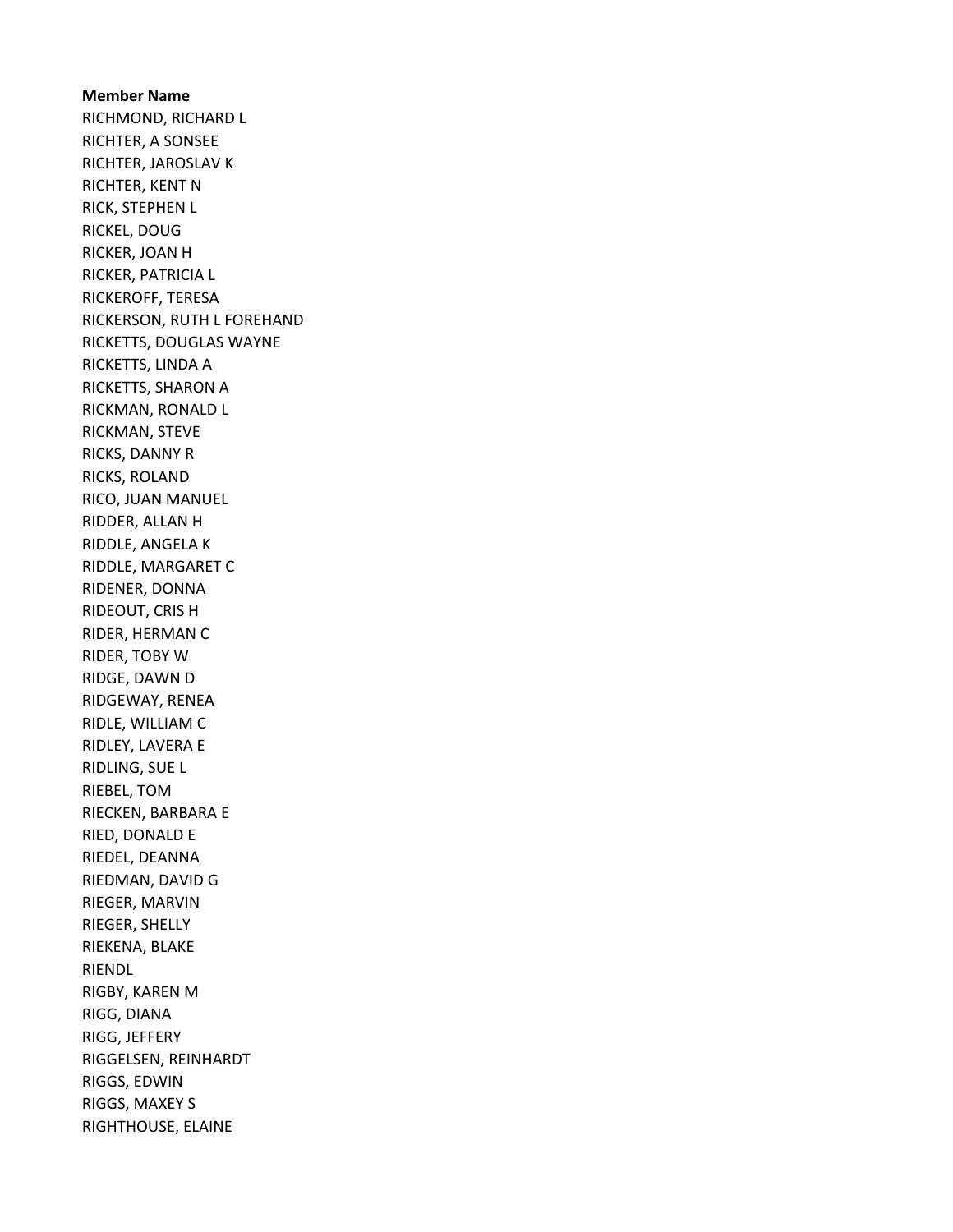Member Name RIHNER, JANE RIHS, WILLIAM RILEY, DAVID E RILEY, ELIZABETH A RILEY, F DARLENE RILEY, GEO DAVENPORT/LEORA RILEY, JAMES C RILEY, JAMES W RILEY, JULIE A RILEY, LORETTA RILEY, PHILLIP F RILEY, ROBERTA I RIMA, ROBERT S RIMBEY, PATRICIA RINALDI, LINDA RINCKEY, BRADFORD RINDO, BONNIE K RINEHART, STEVE RINEHOLD, STEVE J RINFSRED, CLETUS J RING, EDDIE A RING, REBECCA L RINGBLUM, JERI L RINGBLUM, MARGARET E RINGSTAD, ANN RION, IRA S RIORDAN, JOSEPH RIOS, ALFREDO N RIOS, JOYCE RIOS, KAREN RIPLEY, JOHN F RISAN, HELEN RISCH, LORRAINE RISCHEN, CARL GRAY RISHEL, C JOHN RISHER, DORSEY RISSE, GLEN RISSENER, AL E RISTIG, WAYNE C RITCHIE, RONALD W RITCHIE, SHELDON RITCHIE, STAN RITTER, CAROL E RITZENTHALER, JOAN R RIVARD, JOANNE RIVARD, NANCY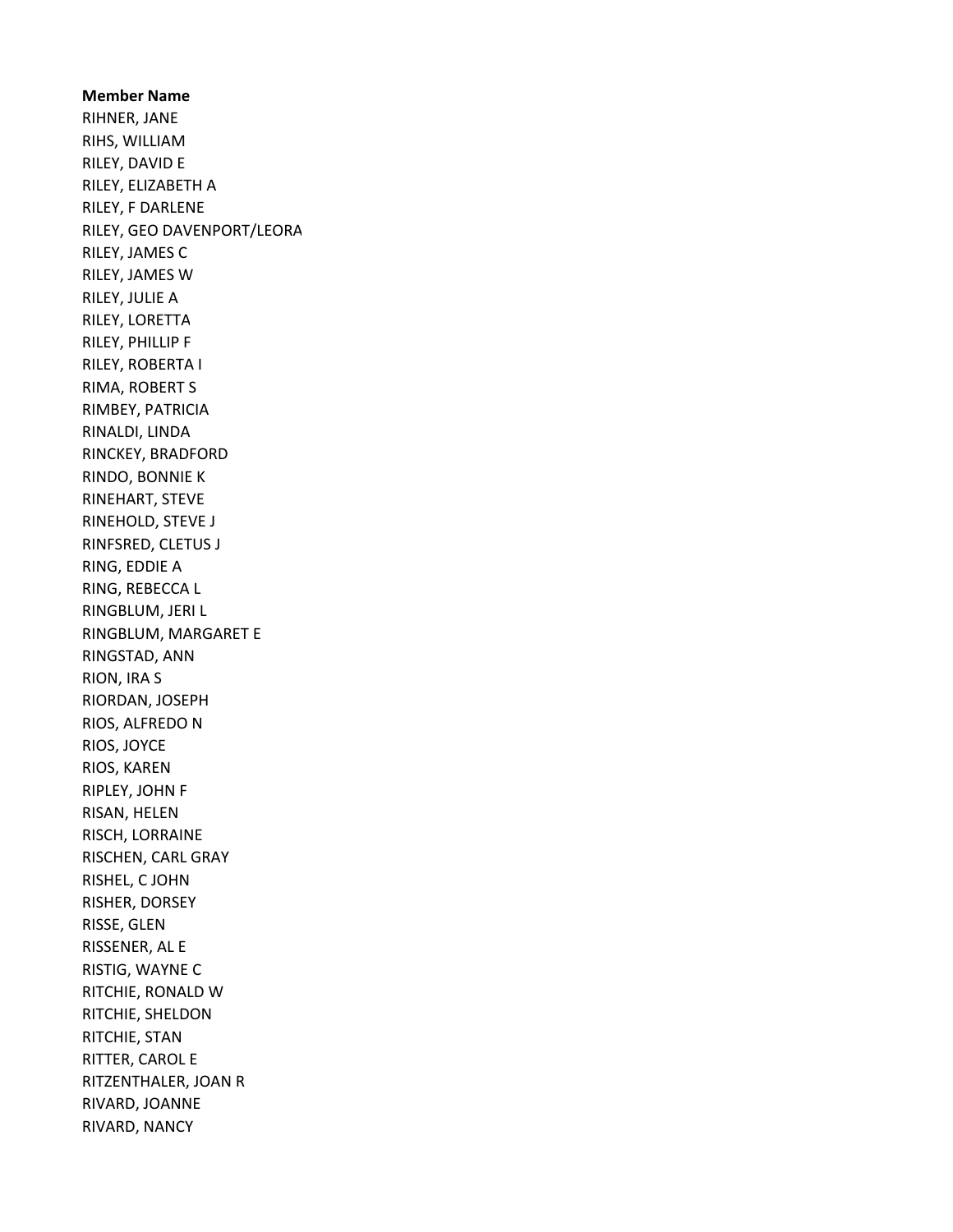Member Name RIVAS, DAN N RIVENBARK, WAYLAND RIVENBARK, WM RIVERA RIVERA, LINDA K RIVERA, LUIS RIVERA, MANUEL C RIVERA, RICHARD RIVERA, RUBEN RIVERA, SHELLEY RIVERA, VILMA D RIVERS, ALONZO H RIZNYK, NATALIA RIZZO, GINA D RO, SAM ROACH, CHRISTOPHER ROACH, FLOYD ROADIFER, WILLIAM J ROAN, SUSAKI ROARK, MARIA ROATH, G/D ROBANSKE, ERIC D ROBATEAU, RALPH WILLIAM ROBBINS, ERIC ROBBINS, JENNIE A ROBBINS, JULIE A ROBBINS, LILA A ROBEL, TIM ROBELLO, CLYDE ROBERDEAU ROBERDEAU, KELLY ROBERDEAU, LARRY D ROBERGE, SHERI E ROBERSON ROBERSON, DON ROBERSON, HOWARD L ROBERTS ROBERTS, A GEORGE ROBERTS, ANDREW ROBERTS, ANTONIO ROBERTS, ARLICE ROBERTS, BETTY J ROBERTS, CINDY ROBERTS, DANIEL H ROBERTS, DEBORAH ROBERTS, DONALD L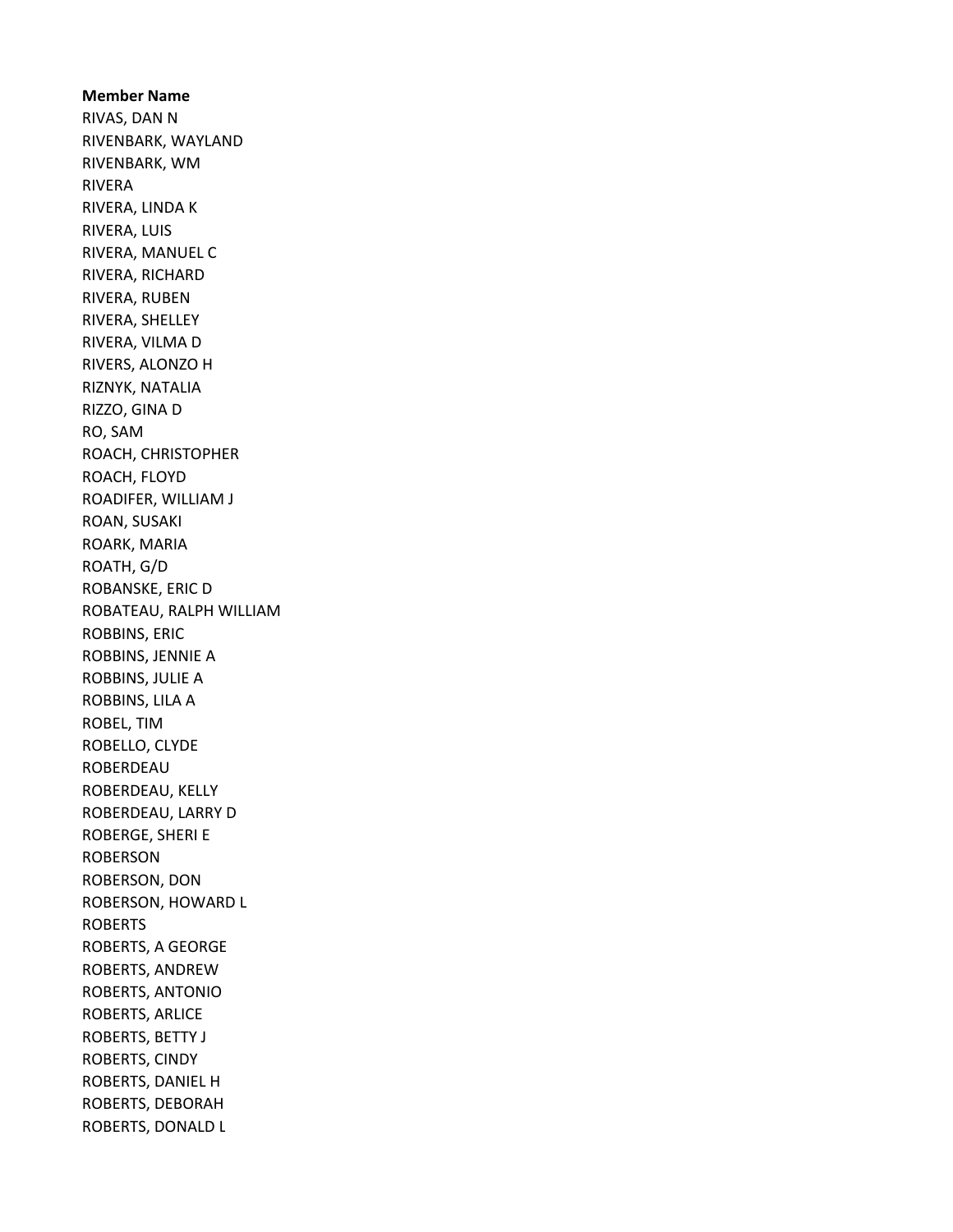# Member Name ROBERTS, ELIZABETH V ROBERTS, GEORGE A ROBERTS, GLEN A ROBERTS, GREGORY A ROBERTS, GUY ROBERTS, HELEN J ROBERTS, J WAYNE ROBERTS, JAMES C ROBERTS, LEISA G ROBERTS, LINDA J ROBERTS, LINDA S ROBERTS, MARE E ROBERTS, MICHAEL W ROBERTS, NANCY ROBERTS, PETER ROBERTS, RICHARD A ROBERTS, ROY ROBERTS, SHIRLEY A ROBERTS, TARROL ROBERTS, THOMAS F ROBERTS, TIMOTHY C ROBERTSON, ANDREW M ROBERTSON, BETTE ROBERTSON, CHERYL J ROBERTSON, DANIEL E ROBERTSON, DARYL B ROBERTSON, EDWARD A ROBERTSON, ELMER L ROBERTSON, GAIL W ROBERTSON, HARRY E ROBERTSON, JAMES W ROBERTSON, JOHN ROBERTSON, LAURA B ROBERTSON, LONN D ROBERTSON, RICHARD L ROBERTSON, ROSEL ROBERTSON, ROY H ROBERTSON, SHERRY J ROBERTSON, SUSAN ROBINETT, ROBIN ROBINETTE, DANNY ROBINS, RIC ROBINS, RUTHANN ROBINSON ROBINSON, ADRIAN ROBINSON, ALISA D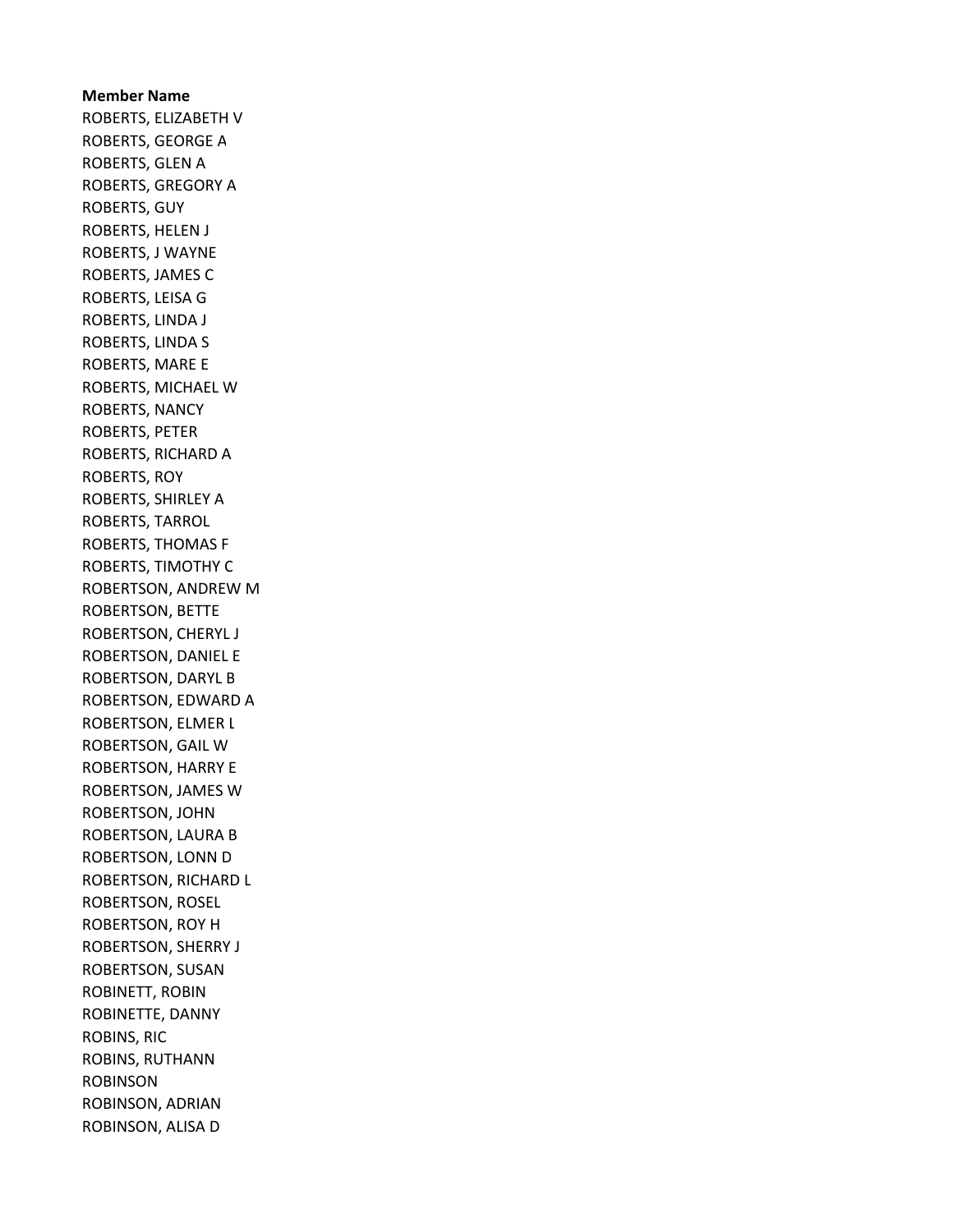Member Name ROBINSON, AUGUSTE K ROBINSON, BETH A ROBINSON, BRAD ROBINSON, CHARLES L ROBINSON, CHAS C ROBINSON, D DAVID ROBINSON, DAVID ROBINSON, DONNIE ROBINSON, DRUSILLA ROBINSON, GREGORY ROBINSON, H L ROBINSON, IRMA D ROBINSON, JAMES J ROBINSON, JAMES T ROBINSON, JILL ROBINSON, JON C ROBINSON, JUNE ROBINSON, LARRY E ROBINSON, LORENE ROBINSON, LORETTA ROBINSON, M C ROBINSON, M JOHN ROBINSON, MARGERY ROBINSON, MARK L ROBINSON, MARY SUSAN ROBINSON, MICHEL B ROBINSON, OPAL A ROBINSON, PATRICIA G ROBINSON, RONALD D ROBINSON, RONALD J ROBINSON, RONALD T ROBINSON, TODD L ROBINSON, WILLIAM G ROBISON, CLAYTON D ROBISON, DONALD B ROBISON, FRANKIE ROBISON, RONALD ROBLES, R FERNANDO ROBSON, DAVID ROBSON, MICHAEL ROBUCK, CHRISTOPHER T ROBY, JACQUELINE ROCHIN, CAROL ROCK, DANIEL ROCK, JAMES H ROCK, LYNDA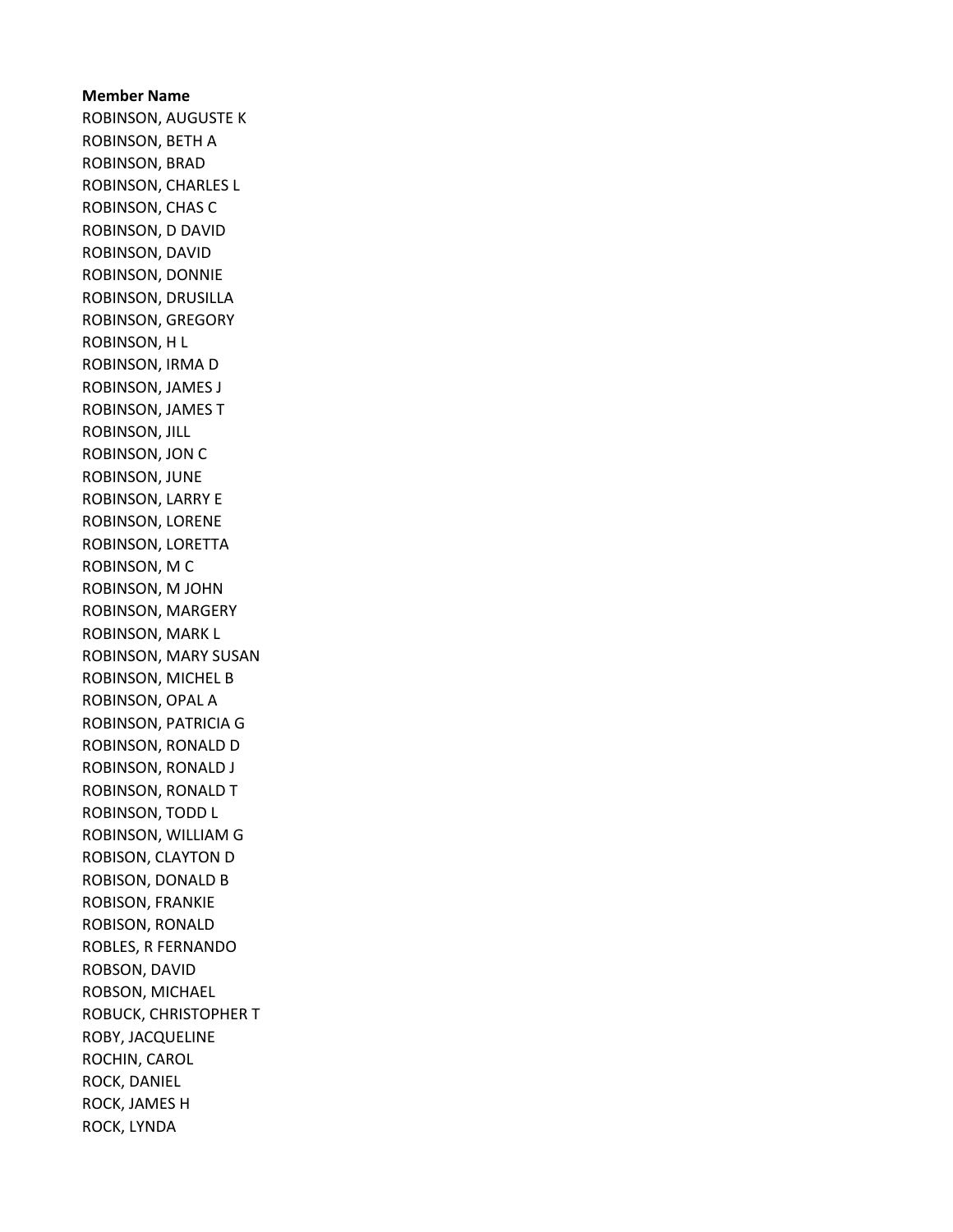Member Name ROCKHILL, A THERESA ROCKMAN, JAMES ROCKWELL, BASIL H ROCKWELL, JAMES M ROCKWELL, KAREN S ROCKWELL, KIM RODD, CLIFFORD RODEHAVER, CHARLES RODENBAUGH, JERRI RODERICK, DAVID RODEWALD, BRIAN RODEWALD, GEORGE V RODGER, BRIAN M RODGERS, JAMES B RODGERS, JASONYA H RODGERS, JOHN RODGERS, NANCY L RODRIGUEZ, P/D RODRIGUEZ, RALPH RODRIGUEZ, RICHARD RODRIGUEZ, SEAN RODRIGUEZ, TEDDY D RODY, JANE ROE, DENNIS ROE, ERNIE R ROE, FARA D ROE, LARRY D ROEBUCK, VINCENT C ROEDER, SUSAN ROEHL, CONNIE S ROEMMICH, BARBARA ROESING, KIRK E ROESSLER, JAMES S ROFOLI, STAN ROGELIO, SANCHEZ ROGER, L E ROGER, STEPHEN L ROGERS, ALICED ROGERS, BETH A ROGERS, CAROL A ROGERS, DAVID A ROGERS, DAVID G ROGERS, DAVID L ROGERS, DEBRA A ROGERS, DENNIS A ROGERS, DENNIS D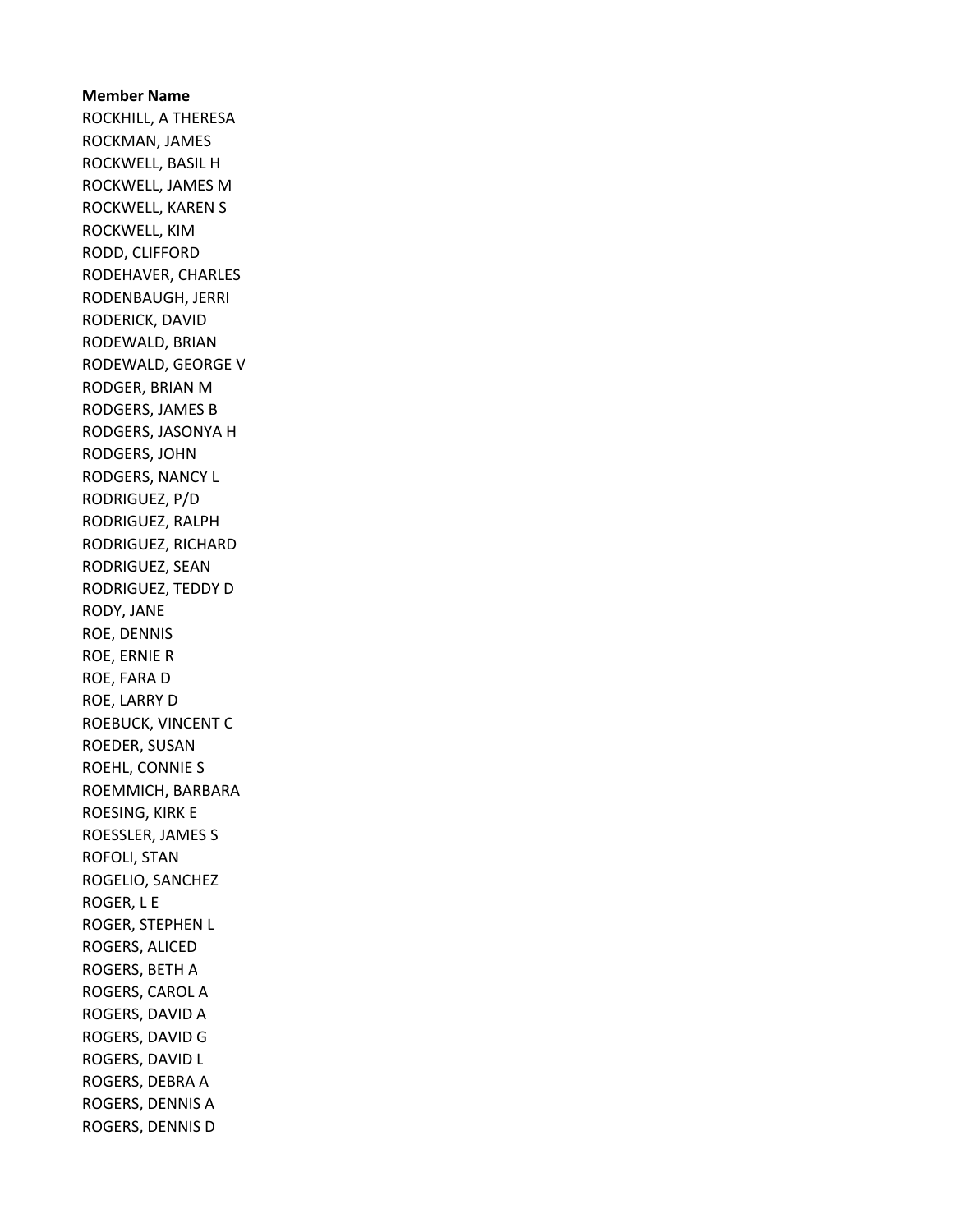Member Name ROGERS, ELIZABETH ROGERS, GARY E ROGERS, GENE ROGERS, JOHN G ROGERS, JOHN T ROGERS, JOSEPH ROGERS, KELLY ROGERS, L A ROGERS, LORINDA L ROGERS, M CHARLES ROGERS, MARK W ROGERS, MICHAEL D ROGERS, MICHAEL E ROGERS, OTIS ROGERS, PAMELA L ROGERS, PATRICK J ROGERS, RICHARD H ROGERS, ROBERT ROGERS, RONALD ROGERS, SHERRY V ROGERS, STEVE ROGERS, SUSAN J ROGERS, WILLIAM R ROGERS, WILLIM C **ROGGENBUCK** ROGOWSKI, KENNETH G ROHLMAN, ROB ROHLOFF, THOMAS FLINT ROHRSCHEIB, ED ROHRSCHEIB, RICHARD ROHWEDER, PATRICIA ROISSIER, SUZANNE ROJAS, CARLOS ROKEBERG, H N ROLAND, PATRICIA ROLEY, KELLEY ROLFE, WESLEY D/GAIL ROLFE-MALONEY, BRENDA ROLINE, JON A ROLL, CALIFORNIA ROLL, CHARMAINE A ROLL, WILLIAM C ROLLAND, CHERYL ROLLER, JAMES H ROLLER, JANIS G ROLLER, ROBERT G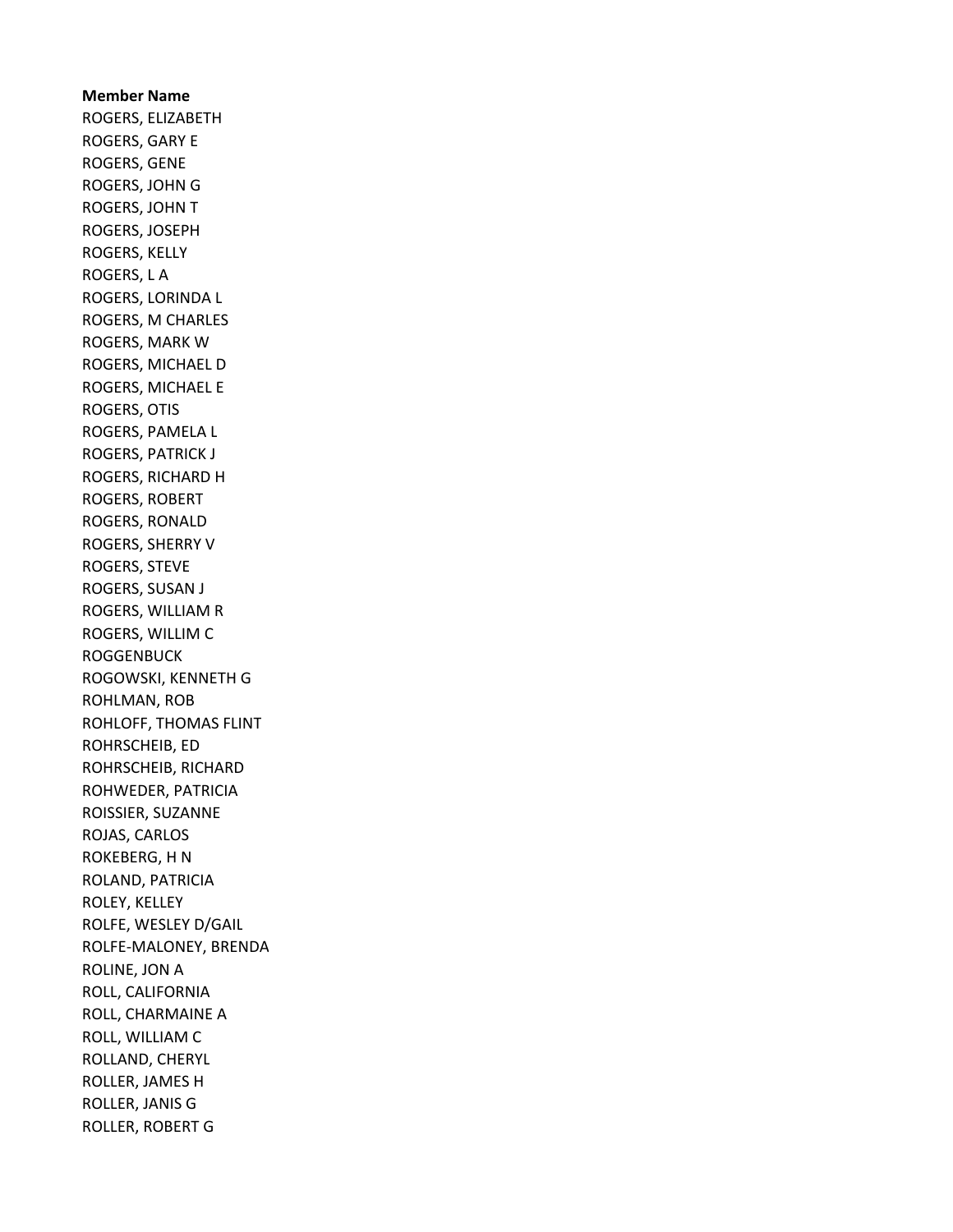#### Member Name

ROLLINS, JOSEPH ROLLINS, RONALD WILLARD ROLLINS, VERN ROLLINS-GARVEY, LYNNE M ROLLS ROYCE INC ROLSTON, DEBORAH ROMACK, R GREG ROMAN, JUANITA ROMANAGGI, DON V ROME, RENE ROMER, DARLENE R ROMERO, CHARLES ROMERO, GILBERT E ROMERO, LARRY ROMERO, LAWRENCE J ROMINE, CARRIE ROMINE, HARVEY ROMOSIER, MICHAEL ROMPA, WILLIAM RONALD W ENG RONALDSON, DAVID RONALDSON, DIANE M RONALDSON, MIKE RONAN, TIM M RONDA, SHARON E RONDEAU, DAVID RONNE, MARSHALL RONNING, LORA RONNINGEN, SHIRLEY M RONZIO, GREGORY ROOD, DIANE A ROOKARD, JAMES R ROOKER, GARY ROOKEY, BARRY ROOKUS, ALAN J ROOKUS, ERIC ROOKUS, L SHARON ROONEY, CELESTE ROONEY, ROSE R ROOS, JARON ROOSE, ALMA L ROOT, JUDITH A ROOT, W J ROOTS, LYNNE ROPKA, TRICIA A ROPP, GAROLD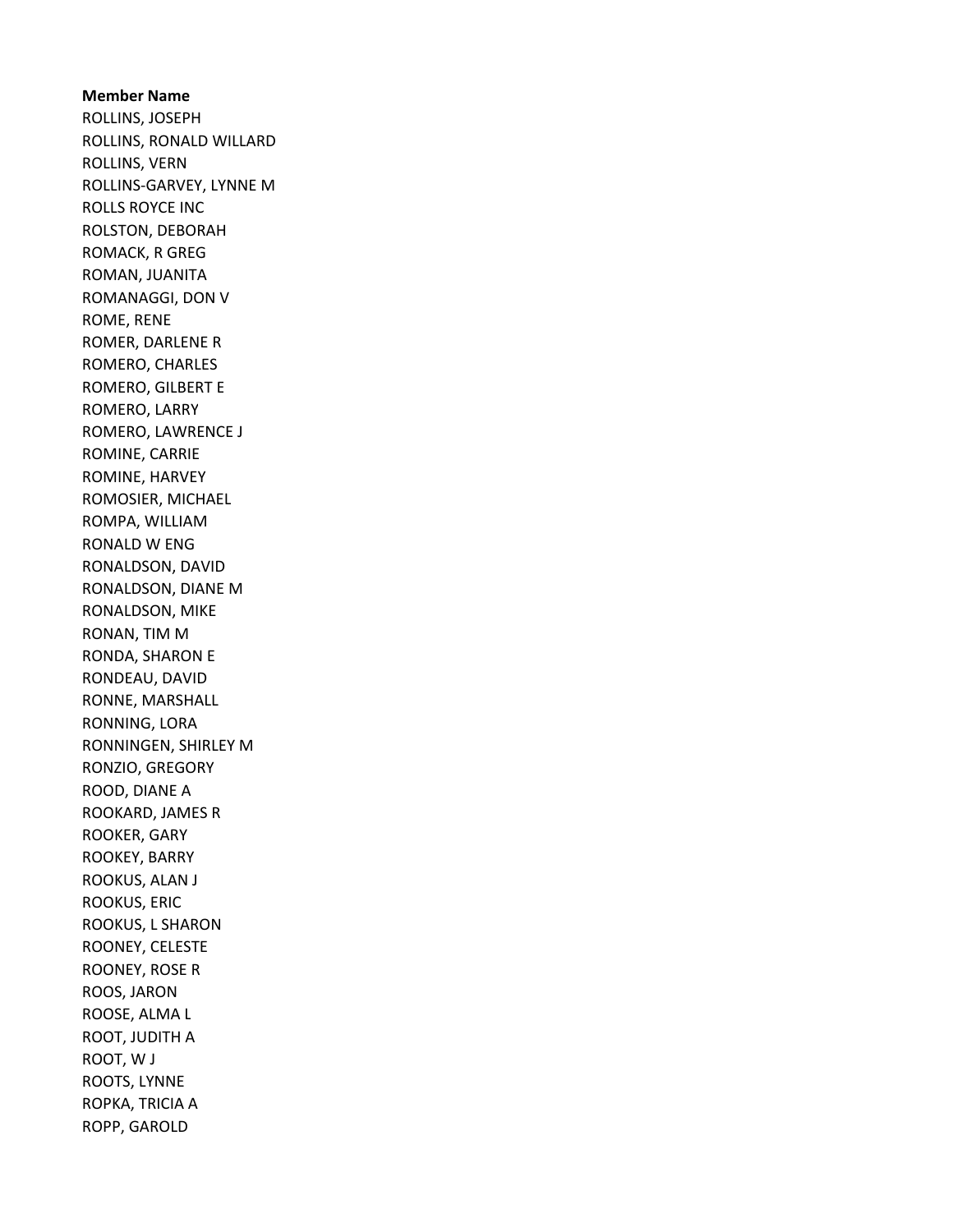Member Name ROSADO, S LORRAINE ROSANO, LUIS ROSARIO, DOUGLAS D ROSBOROUGH, WILLIAM J ROSE ORIENTAL STORE ROSE, BARBARA L ROSE, BEATRICE K ROSE, BILLIE ROSE, CLARISSA M ROSE, DOUGLAS W ROSE, FRANK W ROSE, GLEN L ROSE, GLENN ROSE, JOEL S ROSE, LAURA ROSE, ROBERT W ROSEAAN, JAMES R ROSEN, KAREN M ROSEN, PHILIP T ROSENBAUM, DEBORA E ROSENBAUM, TANYA ROSENBERG, DANIEL H ROSENBERG, ELIZABETH A ROSENBERG, JOHN M ROSENBERG, RITA ROSENBLUM, FREDERIC ROSENKRANCE, LOWAYNE ROSENSTEIN, SARA JOHNSON ROSEWOOD COMPANY ROSNEL, PATRICIA A ROSS ROSS, BETTE J ROSS, CELIA J ROSS, CHARLES E ROSS, CHRIS ROSS, CHRISTINE M ROSS, DAWN ROSS, DORIS J ROSS, EUREKA ROSS, HUBERT V ROSS, KEN W ROSS, KEVIN ROSS, MRS V S ROSS, PAUL D ROSS, RAELYN C ROSS, RANDOLPH R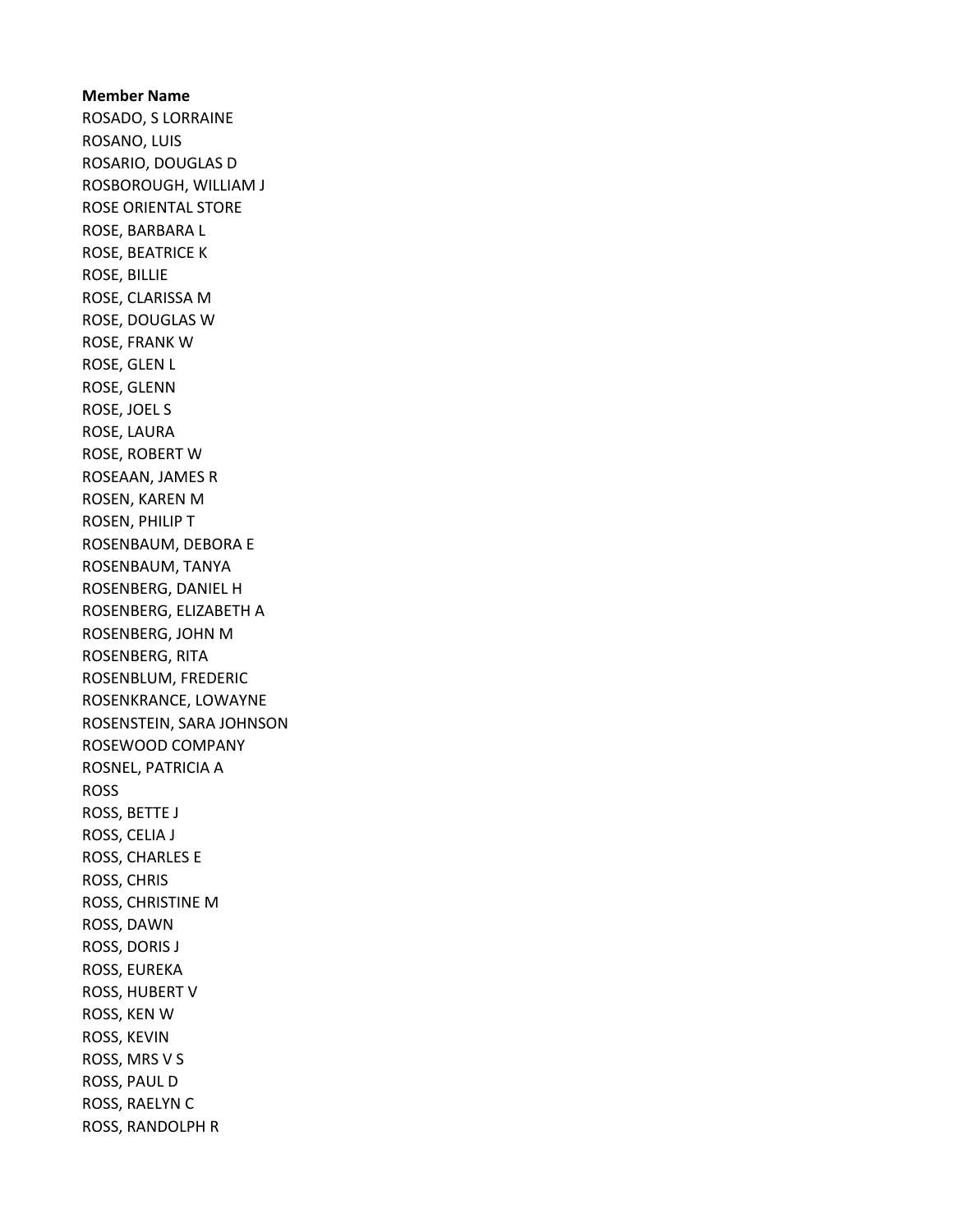Member Name ROSS, REBECCA ROSS, RICKY ROSS, STACY E ROSS, TERRY ROSSBACK, JEWELL G ROSSBERG ROSS-BOOKER, CHAIA ROSSI, PAUL ROSSIGNOL, ROGER ROSSINI, GUY H ROTH, COSETTA B ROTH, DANIEL ROTH, GILBERT J ROTH, HEATHER ROTH, KATHLEEN M ROTH, L JASON ROTH, MICHELL G ROTH, SUSAN ROTH, SUSAN MASON ROTHFUSS, ALLEN F ROTHSCHILD, VIRGINIA D ROTMAN, DARYL L ROTONDO, DANIEL G ROTTIER, SALLY NIELSEN ROULLIER, GERALDINE ANN ROUMAGOUX, BRENT L ROUND TABLE PIZZA ROUNDS, LINDA S ROURKE, BRIAN M ROUSE, JEANETTE ROUSE, STEVEN L ROUSE, SUSAN P ROUSEY, JAMES ROUSH, BRAD ROUT, MICHAEL ROUTT, GEORGE ROUZAN, DANNY M ROWAN, GERTRUD ROW-BUTTON, MICHAEL ROWDABAUGH, KIRK ROWE ROWE, BRUCE C ROWE, KAREN ROWE, MARYANN ROWLAND, DAVID D ROWLAND, FELICIA C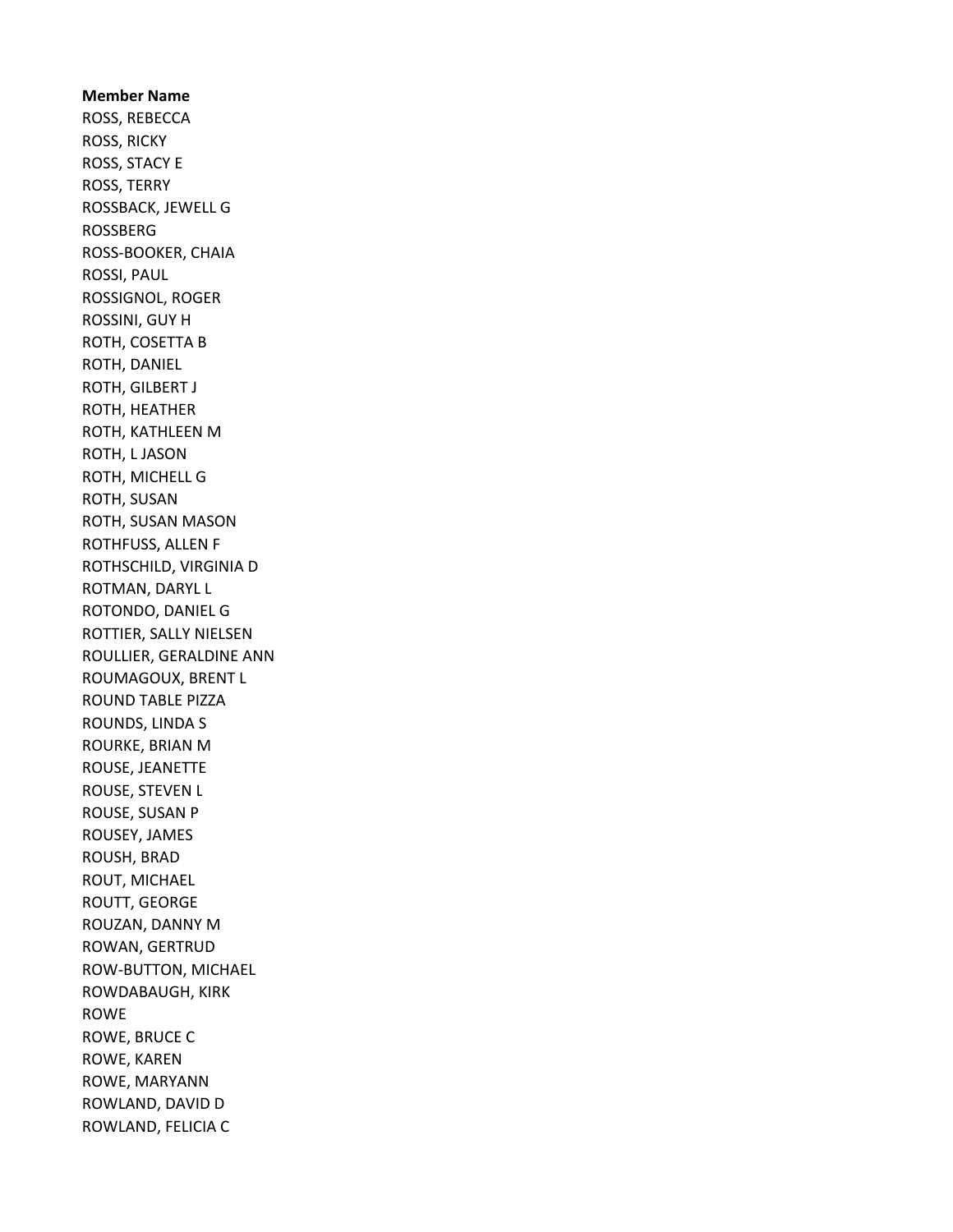Member Name ROWLAND, RICHARD ROWLES, CARMEN S ROWLES, DENA ROWLEY, M DAN ROWORTH, SCOTT ROWSON, MICHAEL ROY, CHRISTINA ROY, DEAN E ROY, JERRY P ROY, STACEY A ROYAL, JACQUELINE S ROYAL, KATHLEEN M ROYAL, RICHARD W ROYBAL, LEROY A ROYCE, WILLIAM ROYLANCE ROYSE, KATHRYN E ROYSTER, SHEILA ROZMAN, DEBRA D RPM-MERIT RUBIN, CAROL S RUBINO, LOUIS P RUBLE, DELORIS A RUCKER, CLARISSA R RUCKER, MITCHELL A RUDAT, JUHANI H RUDDY, L SUSAN RUDE, EVERETTE RUDE, JOHANNA RUDISILL, JOHN W RUDOLPH, DEBRA LYNN RUDOLPH, HANS K\R RUDOLPH, KAREN RUF, JOSHUA/JULIE RUFENACHT, BRADY L RUFF, CHARLOTTE D RUFF, VIVAIN M RUFUS D RUGGLES, THOMAS A RUHL, DIANA L RUHWEDEL RUIZ, LEWIS A RUIZ, V ANTONIO RUIZDEAPODACA, FRANCISCO RUKAVINA RUKS, CHERIE L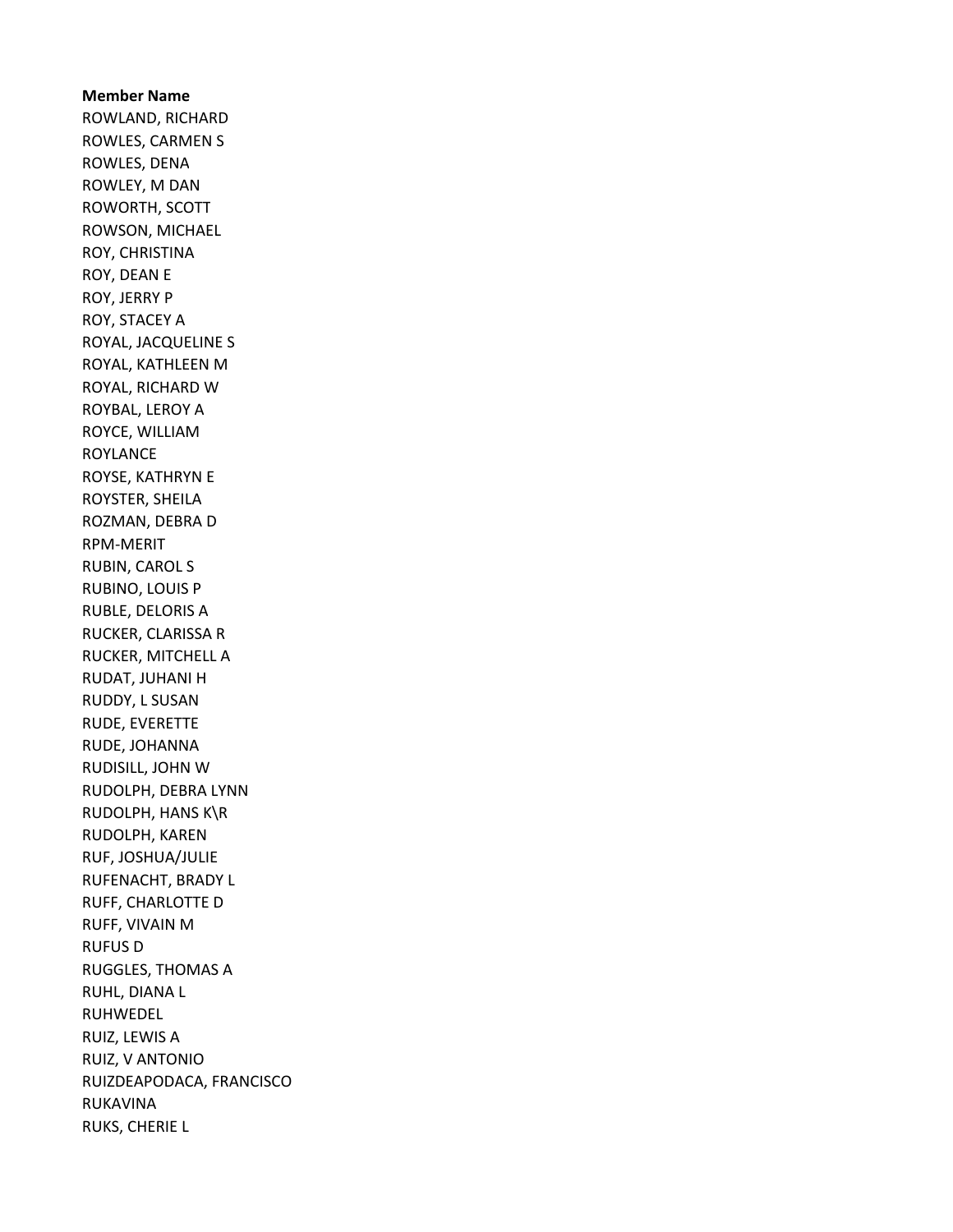#### Member Name

RUKS, STEPHEN RULIEN RUMBLY, JIM RUMMEL-GROLL, L JACQUELINE RUMMELL, LIZ RUMSEY, DON W RUNBERG, DONALD E RUNESTAD, LEE RUNION, ANNAMARIE RUNJE, ZELJKO RUNNERSTROM, WARREN RUPPERT, DEL RUPPLE, PAUL RUSANOWSKI, CAROLEE RUSH, BECKY A RUSH, DAVID LEONARD RUSH, HELENA CAROL RUSH, L DAVID RUSH, MARK E RUSHTON, VICTORIA RUSKAUFF, D R RUSS, RANDALL RUSSELL RUSSELL, BETH A RUSSELL, CHRISTINE R RUSSELL, DAVID C RUSSELL, DAVID M RUSSELL, DONALD L RUSSELL, GALE RUSSELL, GARY RUSSELL, JOHN C RUSSELL, JULIE RUSSELL, K ALEXANDRIA RUSSELL, KATHRYN RUSSELL, KATHY L RUSSELL, LAURA TEMPLE RUSSELL, MICHAEL RUSSELL, NOLA RUSSELL, RODNEY RUSSELL, WANDA RUSSELL, WILLIAM F RUSSILLO, CHRISTINE RUSSO, FRED J RUSSO, JOHN RUSSO, MICHAEL RUST, MEGAN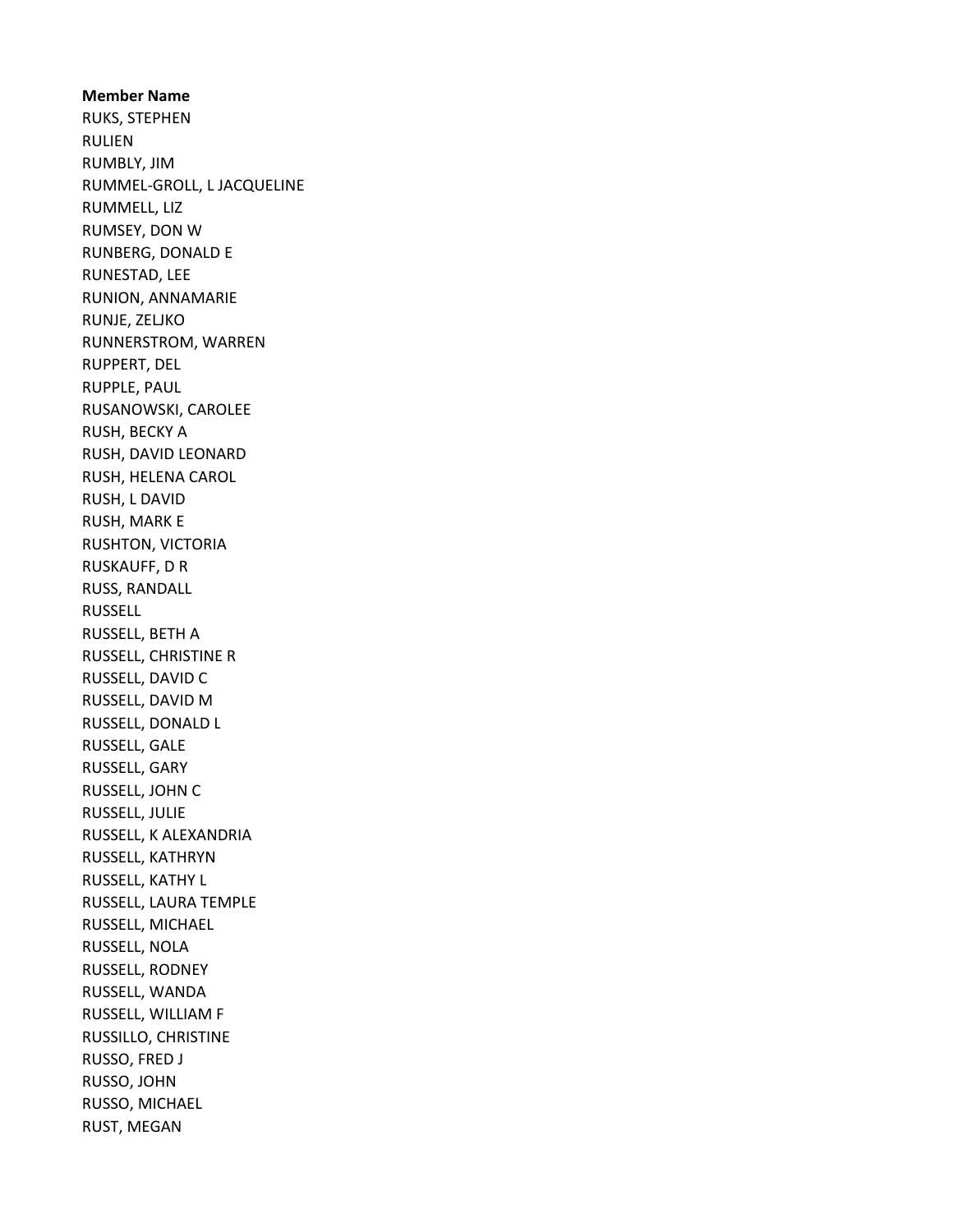Member Name RUST, SUSANNE RUSTIGAN, BAXTER A RUSTMAN, L BARBARA RUTHERFORD, CLARICE RUTHERFORD, ELIZABETH RUTHERFORD, STEVE RUTHERFORD, WILL RUTKA, BRIAN L RUTKOWSKI, PHILLIP J RUTLAND, DAVID EUGENE RUTLEDGE, COLLEEN RUTLEDGE, GENE P RUTLEDGE, PATIENCE M RUTLEDGE, TOM RUTSCHMAN, ROBERT C RUTTLE, TOM E RUTZBECK, CURT R RUUTTILA, SHANE A RUX, CATHERINE C RUZICKA, AIMEE RYAN, ALFRED DENNIS RYAN, BARBARA J RYAN, BRENDA L RYAN, CAROLYN J RYAN, CHARLES RYAN, DORAN E RYAN, DOROTHY V RYAN, JEAN E RYAN, JOYCE L RYAN, NORMA L RYAN, TAMARA RYAN, TERRANCE M RYANS, GEAN A RYANT, SUSAN K RYBARCZYK, ALFRED D RYCHLIK, ALICE B RYDER, CHARLES A RYDER, PATRICIA C RYHERD, HOWARD RYLL, CHRISTIAN RYMAN, JEFFERY S RYSDAHL, WAYNE RYUNG, HAE RYUNO, MASAKATSU RYZNAR, ROBERT J RZA INC.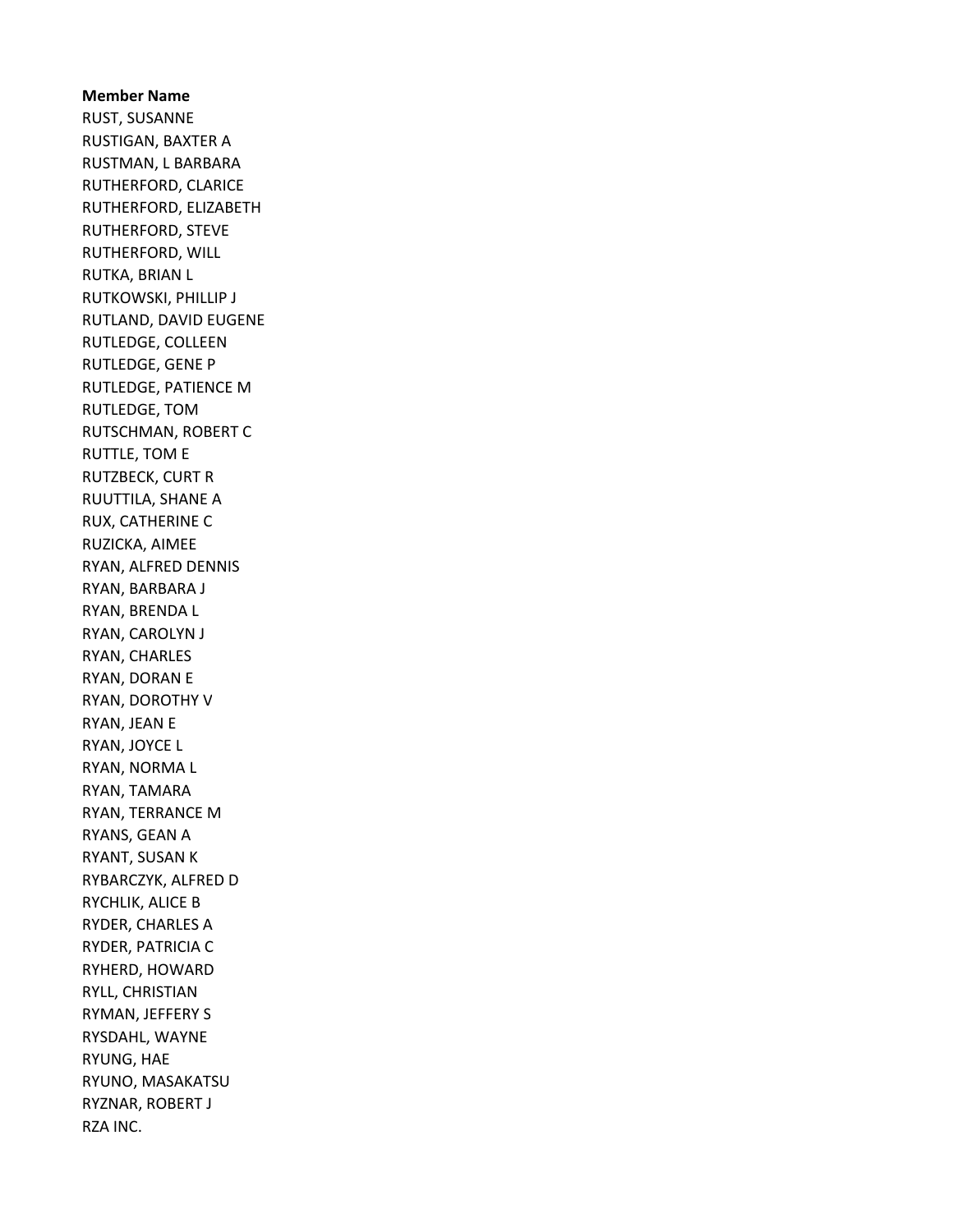Member Name S P ENTERPRISES SA, CHON BOK SAATHOFF, DENNIS SAATHOFF, TAMARA SAAVEDRA, CARLOS E SABAKA, AMY SABO SABREE SACKETT, ILENE C SACKETT, ROBERT SACKIE, LINDA SACLAYAN, EMMANUEL S SACULLA, LEAH A SADDLER, DANIEL R SADDORIS, LARRY SADEK, BRENDA SADLER, VANETTE SADLER, VANL SADLOWSKI, JOANNE M SADOSKY, EDWARD C SADTLER, STEPHEN SADUSKY, TAMI L SAENZ, G RUDY SAFFERY, NANCI SAFT, KATHRYN E SAGAN, S JEAN SAGE, GINA L SAGE, JEFFREY L SAGE, JUDY SAGER, RITA L SAGRAVES, KAREN S SAGUNSKY, PHYLLIS E SAHAKIAN, DONA SAID SAIMANIES SAKAMOTO, MARK SAKAR, MALFA SALADINO, ANTONIO SALAMONE, SHARON SALAS, BETTY L SALAS, MARLOW M SALAZAR, DAVID SALAZAR, LORETA SALAZAR, SALOME O SALAZAR, SANDRA A SALAZAR, STEVEN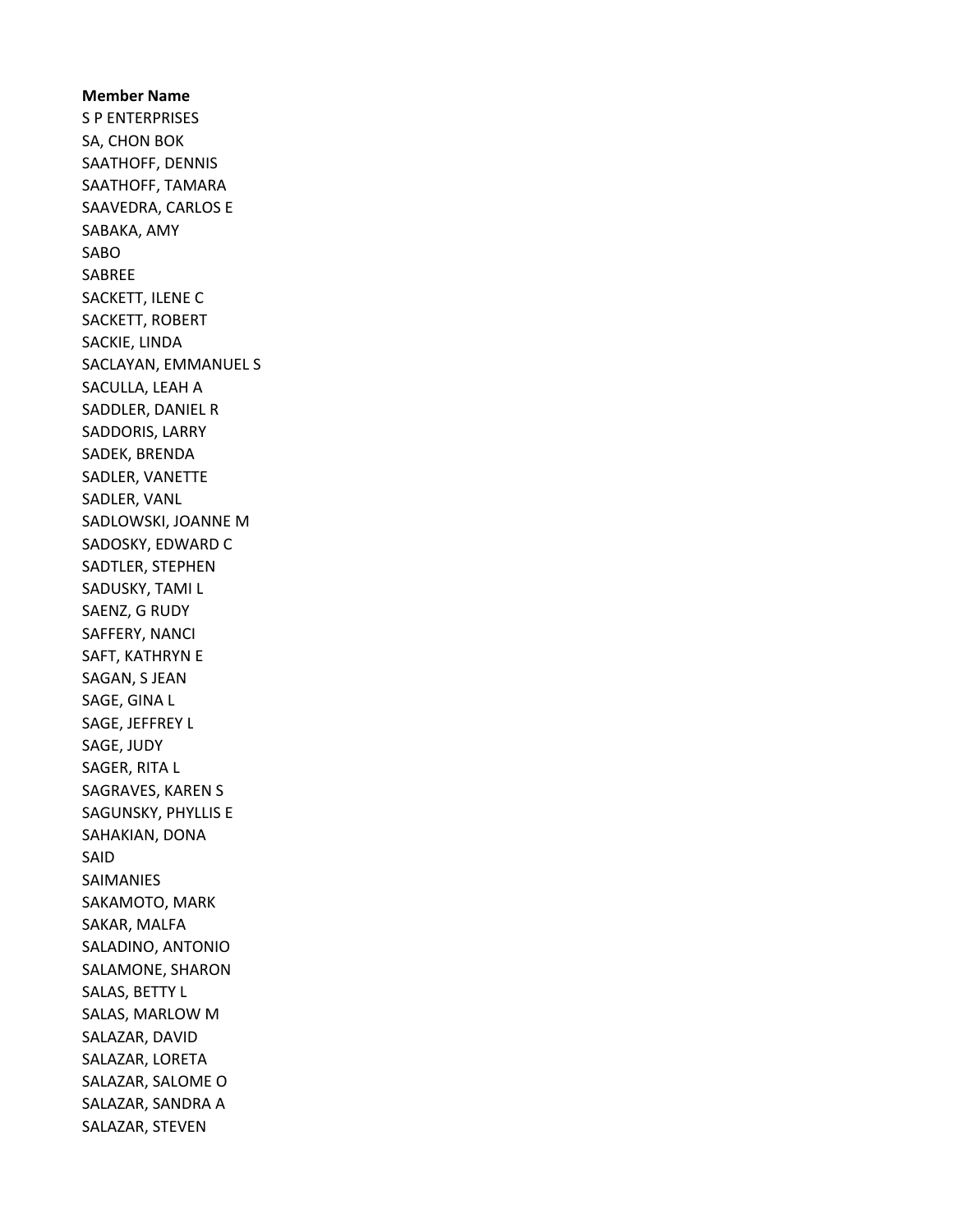Member Name SALAZAR, TANYA L SALE, BOB SALE, DAVID M SALES, ORLANDO O SALISI, LUCIANO SALKIN, SAMUAL SALLE, AMY L SALLEE, CHRIS SALMINEN, VEERAH P SALMON, KATHLEEN C SALO, SIGRID SALOMONSEN, JOYCE SALT, DANIEL ALEXANDER SALTO, RAMON SALTSMAN, SHAWN SALUDARES, GREGORIO Y SALUTEEN, PETER A SALYER, HOLLIS C SAM LITTLE TRUCKING CO SAMARASINGHE, ASHANTHA SAMBATAR, PAUL SAMBO, SASSA A SAMET, ALLAN T SAMIS, STANLEY A SAMLER, FRED J SAMPEY, KEITH M SAMPLETON, CAROLYN N SAMPSON SAMPSON, ELISE SAMPSON, LYNN ELLEN SAMPSON, RUSSEL W SAMPSON, VERNA E SAMSA, ROBIN SAMSAL, VICKI SAMUELS, BLAKE R SAMUELS, ESTHER B SAMUELSON SAMUELSON, FRANK SAMUELSON, JOHN A SAMUELSON, MYRNA E SANABRIA, EDWARD J SANCHEZ, ALBERT D SANCHEZ, ERNEST D SANCHEZ, KATHRYN ANN SANCHEZ, LISA M SANCHEZ, M THOMAS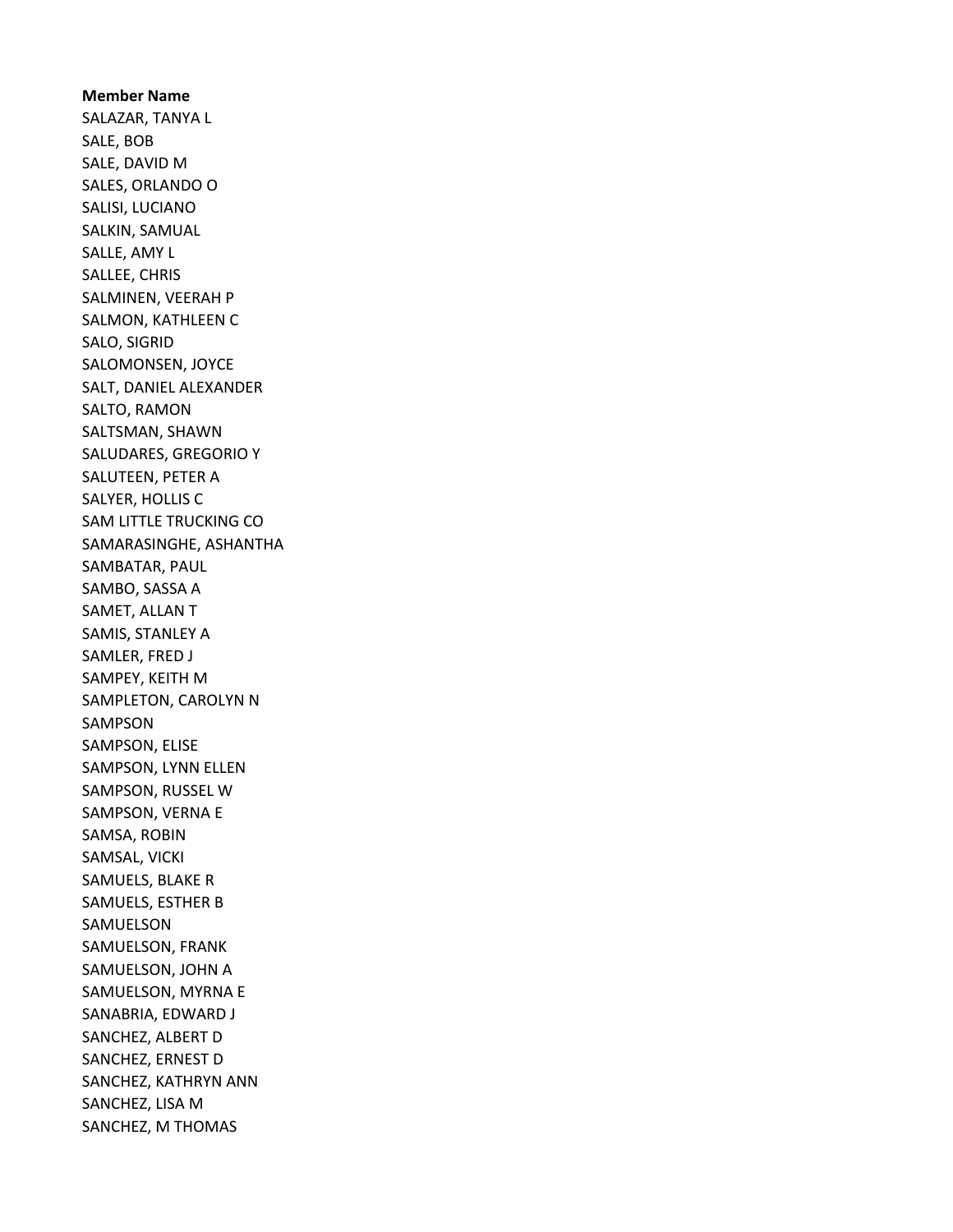Member Name SANCHEZ, MARTIN SANCHEZ, RUBEN O SANCHEZ, VIOLA M SANDAHL SANDAHL SANDAHL, TIM SANDBERG, DAVID D SANDEN, CHARLES SANDER, ANDREA SANDER, DIANA M SANDER, JAMES C SANDERS SANDERS, DEBORA M SANDERS, GLEN C SANDERS, JAMES SANDERS, JANICE E SANDERS, KAREN M SANDERS, LISA SANDERS, MARK SANDERS, MICHAEL SANDERS, MICHELLE SANDERS, REBEKAH S SANDERS, RICHARD C SANDERS, ROSALIND M SANDERS, WILLIAM H SANDERSON, KATHLEEN SANDIFER, ANITA A SANDIFORD, DANIEL K SANDLAND CONST CO SANDLAND, CINDY L SANDLAND, DENNIS SANDLER, LINDA SANDOVAL, FRANK L SANDOVAL, RITA SANDS NORTH CO SANDS, DENISE SANDSJO, RUNE SANDSTROM, JANET L SANDUSKY, ANDREW SANDVIK, JENNIFER L SANDYS, HARRY R SANFORD, GARY E SANFORD, STEVEN C SANGALANG, M TINA SANGER, GERALD A SANMARTIN, EDWARD/LYN SANROMAN, MELISSA E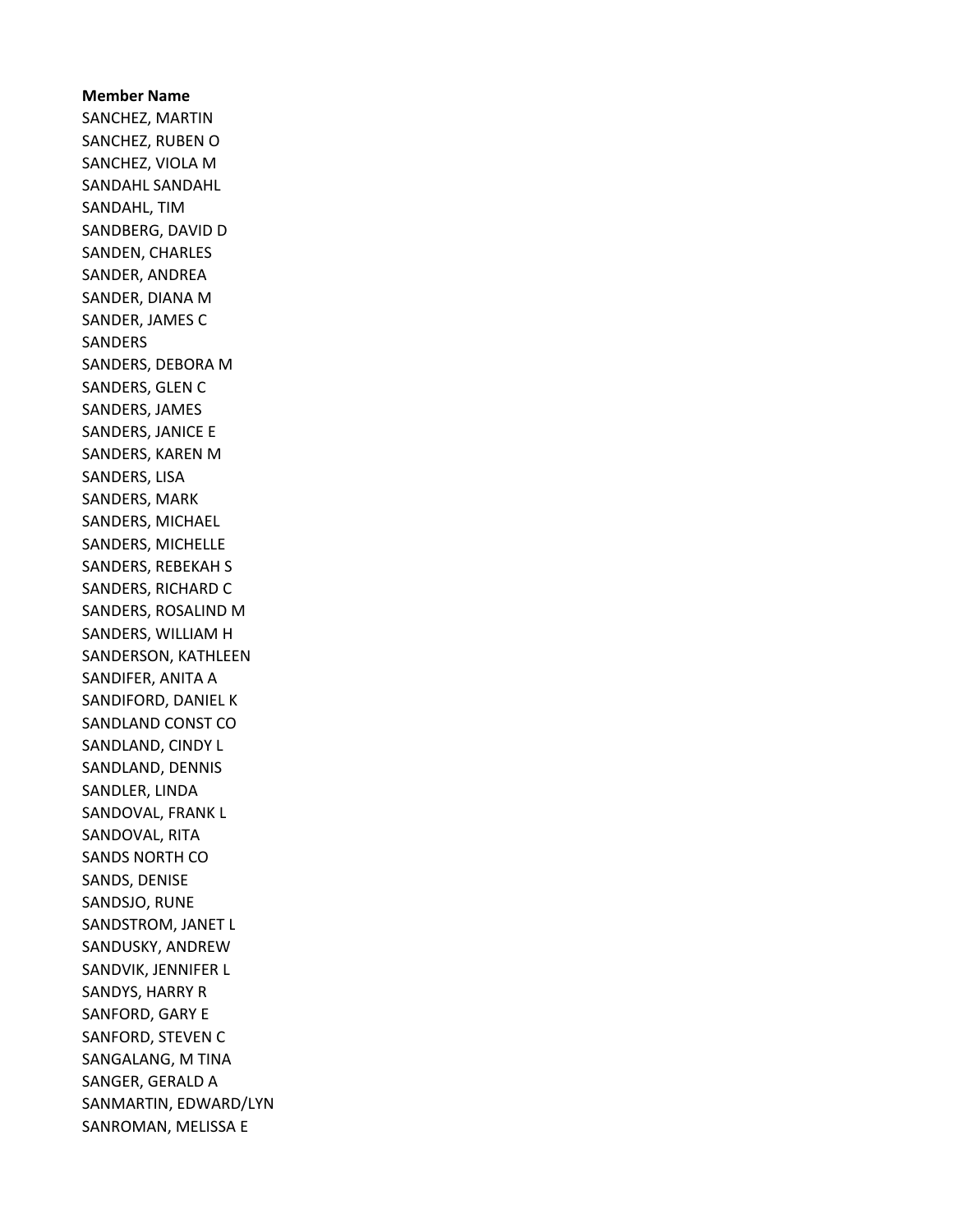Member Name SANSOUCIE, SCOTT SANSTRUEMPLER, SANSTRUEMPL SANTAMARIA, NARDA SANTANA, LONA R SANTANA, SYLVIA K SANTORA, JOHN SANTORO, PAUL SANTOS, FRANCISCA SANTOS, G SHIRLEY SANTOS, ROLANDO SANUITA, VIVIEN SAPIEN, PAUL H SARACINO, JAMES P SARASIN, STEVEN R SARBACHER, BETTY SARBER, STEVE M SARGENT, EDWARD S SARGENTO, PABLO J SARRAZIN, LINDA R SARTIN, LAURA L SARTOR, ROBERT SARVIS, JEAN SASAKI, YOSHI SASSARA, LISA SASSARA, RICK SATHER, LORRAINE SATO, KAORU SATTERLEE, PRANEE SATTERLEE, STEPHEN R SATTERLUND, DAVID C SAUCIER, DAVID M SAUDER, STEVE SAUER, MICHAEL W SAUER, W D SAULALA, HALATOAONGO V SAULSBERRY, MRS BILL SAUNDERS, CAROL L SAUNDERS, ERIK SAUNDERS, JEFFERY SAUNDERS, LYLE A SAUNDERS, WILLIAM M SAURMAN, GREG SAURMAN, MARY ANN SAUVAGEAU SAVAGE, LEONARD N SAVAGE, RANDY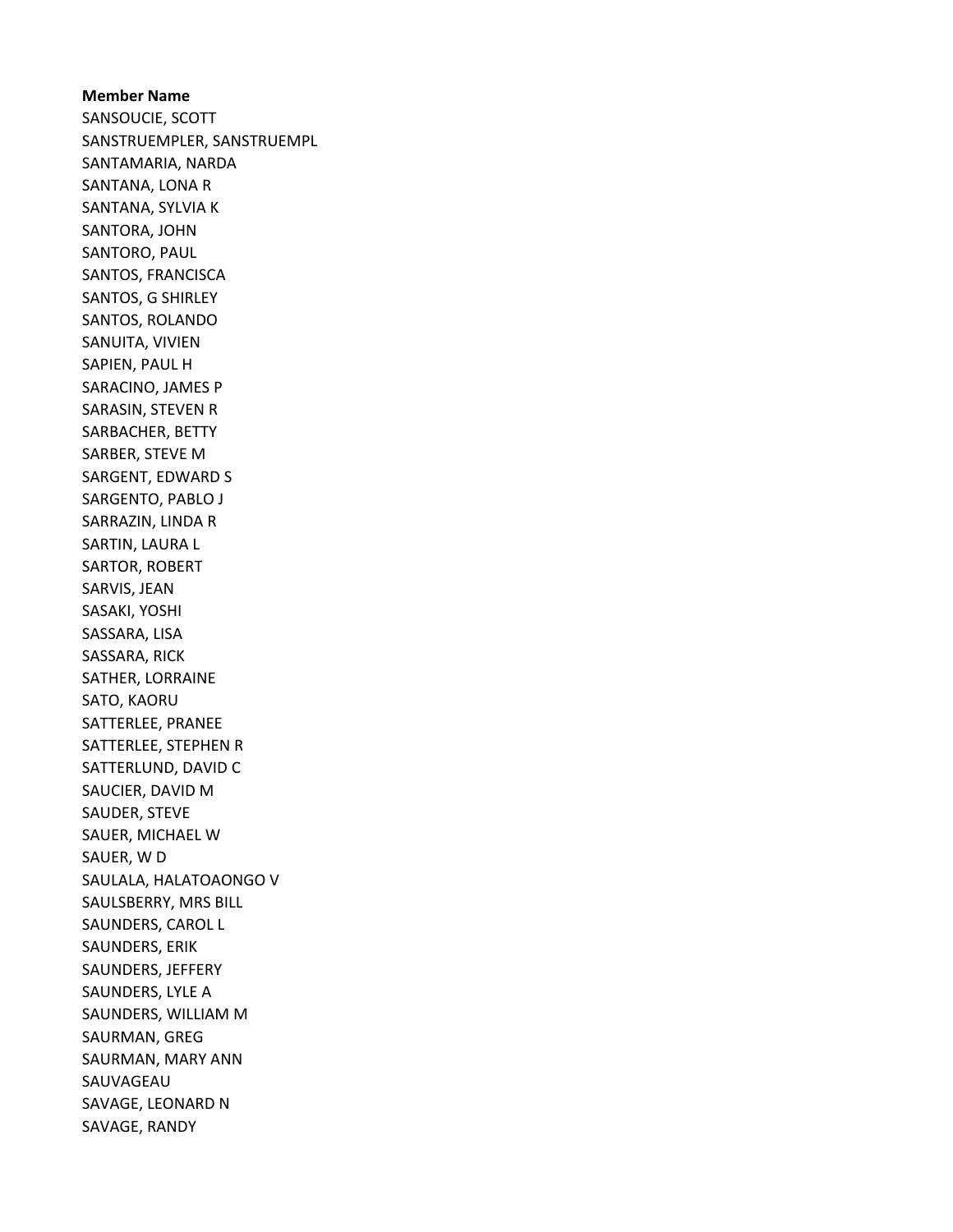Member Name SAVAGE, SHERRIE LYNN SAVCHUCK, PETER M SAVELL, JOE J SAVELL, VICTORIA A SAVIKKO, DOUGLAS SAVILLE, RAE ANNA SAVINGS, WASHINGTON MUTUAL SAVOY-WHITE, N NAN SAWDEY, R J SAWICKY, CANDY SAWICKY, DEAN SAWTELL, TOM SAWTELLE, RANDOLPH SAWYER, CARL SAWYER, LOU SAXE, KEITH SAXON, SUZANNE W SAYER, D RON SAYER, DENNIS JOHN SAYERS, ROBERT S SAYLES, T SAYLES, VERNON SAYLOR, ALEX R SAYLOR, MARIA G SAYRE, DEBRA Z SCACCIA, JIM SCALF, MICHAEL A SCALIA, DAVID SCAMMAN, R BRYAN SCANDINAVIAN AIRLINES SCANLON, CHRISTOPHER J SCARBROUGH, H BARDIE SCAVETTO, CHRISTOPHER SCAVRON, ROBERT L SCEPUREK, L ALBERT SCHACH, VALERIE J SCHACHLE, LAWRENCE A SCHACHT, ELAINE L WILLIAMS SCHAEDLER, JOHN SCHAEFER, KENNETH SCHAEFER, MARGARET SCHAEFER, ROBERT J SCHAEFFER, KENNETH SCHAEFFER, LOREN DENNIS SCHAEFFER, MARY J SCHAEFFER, SANDY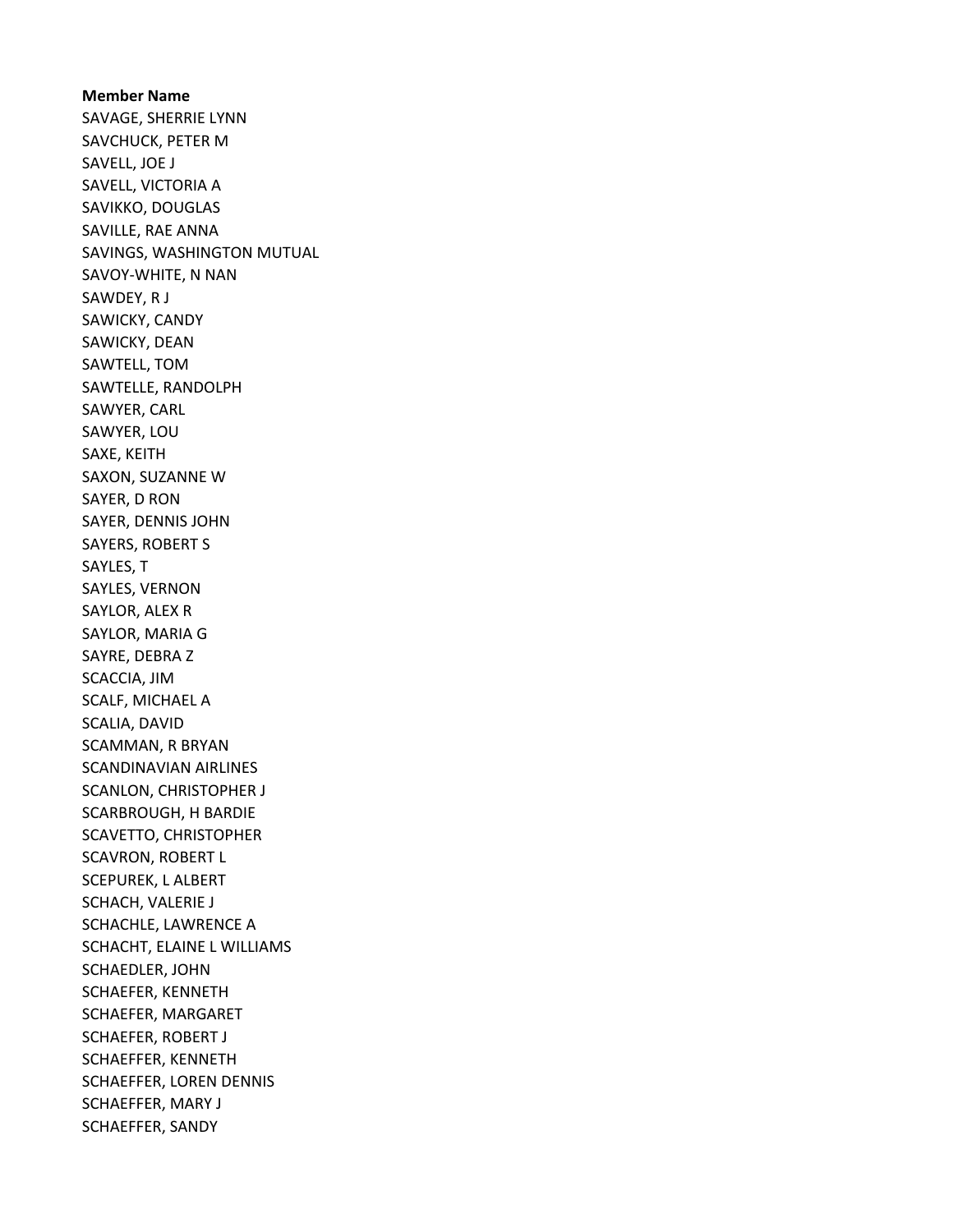Member Name SCHAERER, RAYMOND E SCHAFER, ELFREDA M SCHAFER, WILLIAM D SCHAFF, LEE CHERI SCHAFFNER, JANET THORNELL SCHAFFNER, NANCEE L SCHAGUNN, JACK S SCHALK, ANDRE C SCHALK, MARK SCHALLOCK, MICHAEL SCHANCHE, ROBERT SCHATZ, LONNIE JOSEPH SCHATZ, MADELINE F SCHAUB, THERESA M SCHAUGAARD SCHEBLER, A CYNTHIA SCHEELE, KELLY D SCHEELE, KELLY M SCHEELE, KEVIN M SCHEELE, MARY G SCHEELE, WILLIAM D SCHEELER, ARNOLD SCHEEN, DAVID L SCHEERINGA, MARTIN EDWARD SCHEFERS, BILLY MARIE SCHEFF, BRIAN SCHEFF, GILBERT D SCHEFFIER, JOCELYN K SCHEFFLER, DIANNE SCHEFFLER, RAY SCHEIBE, JAMES N SCHEIDT, LOIS M SCHEIRMAN, RANDALL F SCHENCK COMMUNICATIONS SCHENK, ROGER SCHENKENBERGER, DANIEL T SCHENKERBERG, CARL W SCHERKENBACH, A DARYL SCHERLE, JOSE LUIS SCHETTER, SUSAN E SCHEUNER, KENNETH G SCHEVE SCHIAVI, DONALD SCHICKLING, ROBERT PETER SCHIEFER, SCOTT E SCHIENO, ROBERT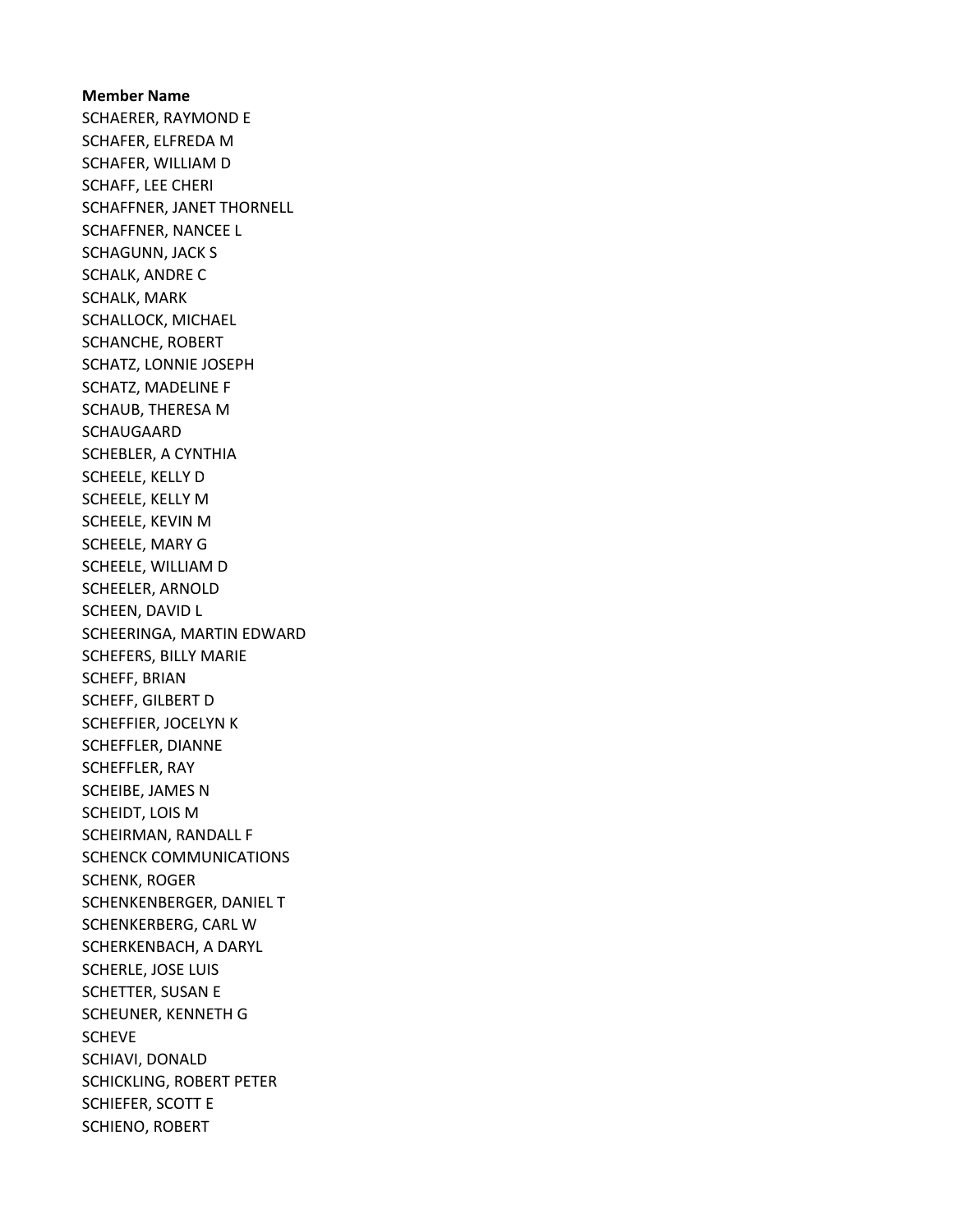# Member Name SCHIFFLER, WILLIAM SCHILLER, JENNIFER J SCHILLEREFF, JOHN C SCHILLING, DAVID SCHILLING, WALTER E SCHINDLER, DEBORAH J SCHINDLER, THEODORE J SCHLAPFER, WENDY MOORE SCHLECT, MARIAN SCHLENKERT, EVA M SCHLICHTING, MRS HAROLD SCHLOEGEL, K SCHLOEMAN, LESLIE A SCHLOSS, MARK SCHMALZRIED, DAVID P SCHMEDLEN, DOUGLAS E SCHMEETS, DOROTHY J SCHMELZER, CARLA SCHMICKRATH, MICHAEL SCHMID, ALAN J SCHMIDT SCHMIDT, ALBERTA SCHMIDT, DIANE J SCHMIDT, GALEN H SCHMIDT, H CRAIG SCHMIDT, HAROLD R SCHMIDT, J ELOUISE SCHMIDT, JERRY SCHMIDT, MARY L SCHMIDT, MICHAEL SCHMIDT, MICHELE SCHMIDT, RONALD R SCHMIDT, SCOTT E SCHMIDT, WILLIAM E SCHMIEDEL, ANITA SCHMIEGE, DEBRA L SCHMITT, ERWIN SCHMITT, JOAN SCHMITT, M KATHLEEN SCHMITT, RICHARD A SCHMITZ, ANTHONY SCHMITZ, KAREN SCHMITZ, MARK J SCHMITZ, TED F SCHMOHR, DONN R SCHMOLL, TAMMY S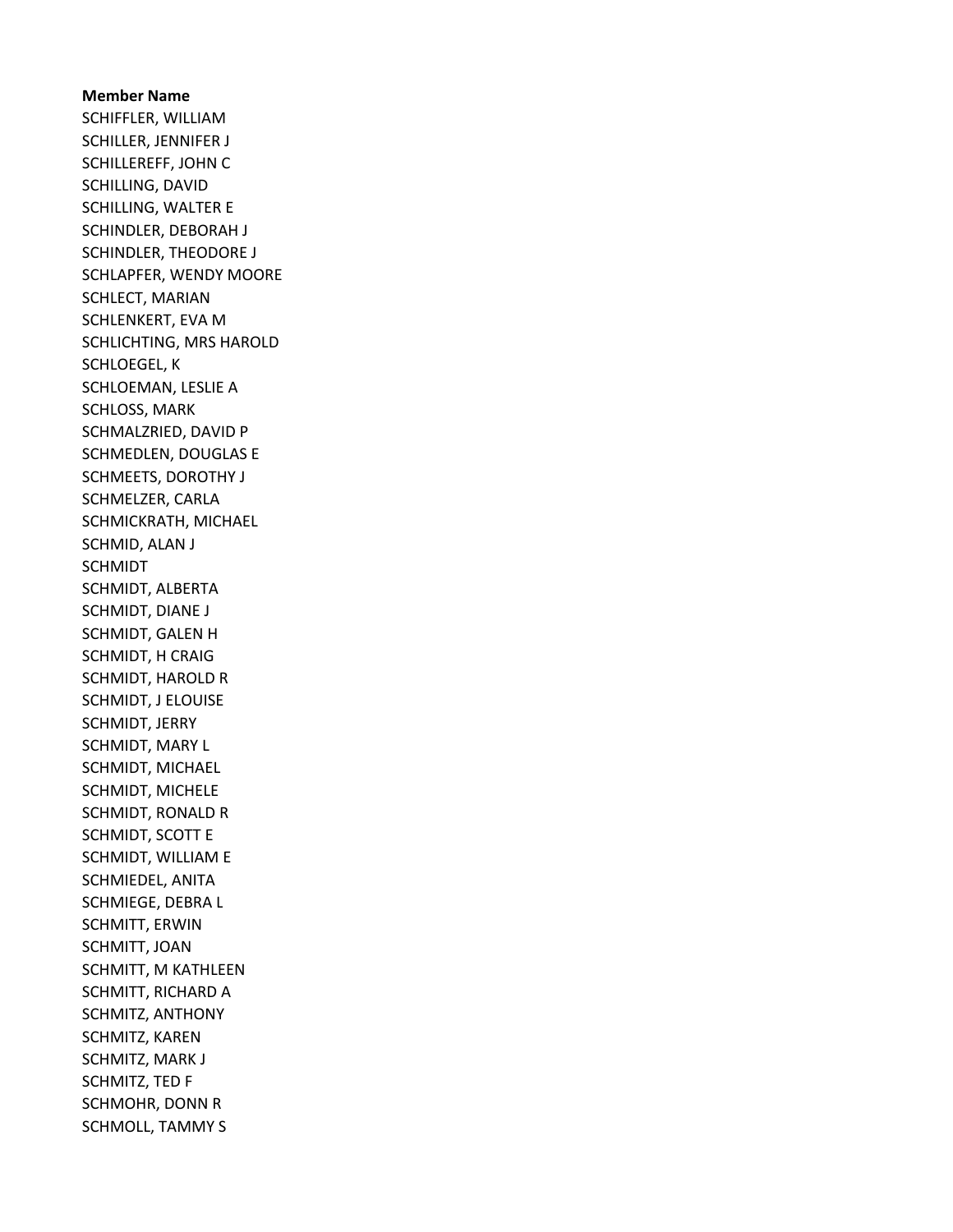Member Name SCHMUTZLER, JILL **SCHNEIDER** SCHNEIDER, DOUG SCHNEIDER, HAROLD W SCHNEIDER, L DIANNA SCHNEIDER, RICHARD J SCHNEIDER, STEPHEN J SCHNEIDER, WILLIAM SCHNELL, K BONNIE SCHNESE, ROSE SCHNITZER, ARLENE SCHNITZER, RHEA SCHNUCKER, SAR V SCHOBER, MARY T SCHOEN, KATHLEEN B SCHOENBERG, TIM SCHOENBERGER, KAY M SCHOENBORN, JEROME SCHOENER, JOHN SCOTT SCHOENIG, CANDACE D SCHOEPPLVONSONNWALDEN, JOHANNA SCHOESSLER, STEVE SCHOFIELD, TERRY SCHOLBERG, DOUGLAS M SCHOLL, ANITA SCHOLLER, TODD ALAN SCHOLTEN, BILL SCHOOK, ELIZABETH M SCHOOLER, LENDON SCHOON, R DONALD SCHOONMAKER, BECKY SCHOPPERT, KENTON P SCHOTT, JOSEPH D SCHOTT, LARRY F SCHOUTEN, R W SCHRADER, RANDALL E SCHRAMM, ROGER SCHRANK, TRENT SCHRAUFNAGEL, STEVEN D SCHRECENGOST, MURTIE A SCHREIER, JANET SCHREINER, GERALD J SCHRIEVER, GERRY J **SCHROCK** SCHROEDER, ADAM SCHROEDER, ANNE K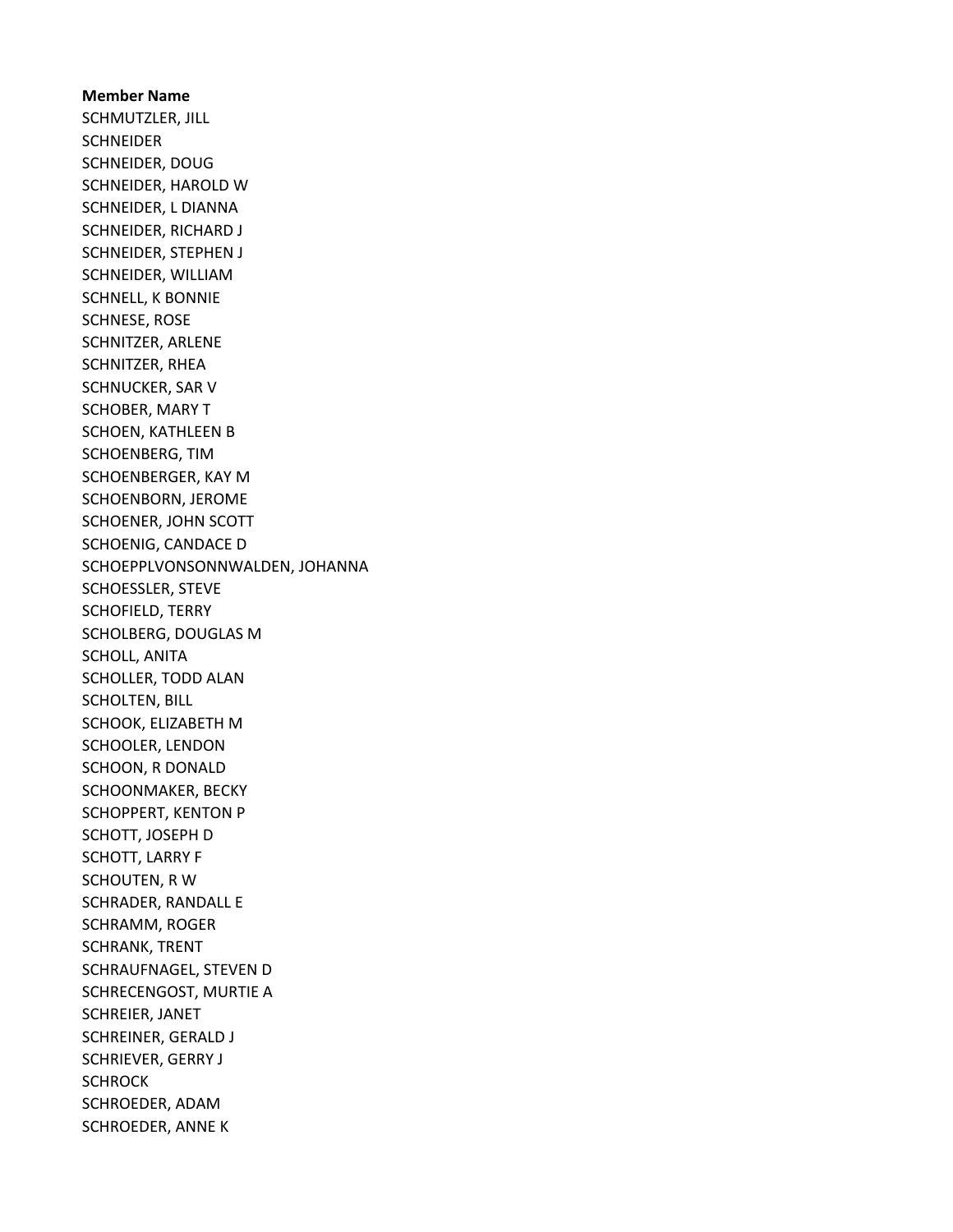Member Name SCHROEDER, ARMOND JULIAN SCHROEDER, BELINDA SCHROEDER, D JOHN SCHROEDER, D RODNEY SCHROEDER, GARY H SCHROEDER, LILA M SCHROEDER, STEPHEN J SCHROEDER, STEVEN SCHROEDER, SUSAN K SCHROM, JOHN J SCHROPPEL, RAY A SCHUERGER, AIMEE SCHUERMANN ENTERPRISES SCHUERMEYER, HARRY W SCHUESSLER, WARREN SCHUG, LARRY J SCHUG, RODNY W SCHULBA, LOIS SCHULDT, RONALD J SCHULER, THOMAS A SCHULT, ALAN SCHULTE, PAUL SCHULTES, GLENN SCHULTZ, ANTHONY W SCHULTZ, DONNA A SCHULTZ, JULIENE SCHULTZ, LOUIS SCHULTZ, MARY E SCHUMACHER, DOREEN/WERNER SCHUMACHER, KHRISTINE S SCHUMACHER, ROBERT SCHUMACHER, SHALEN P SCHUNK, VICKIE SCHURING, J MARGARET SCHURR, WALT A SCHUSTER, H A SCHUSTER, WERNER SCHUTTE, DALE SCHUYLER, KRISTINE S SCHWAB, JOHN SCHWAB, LORINA A SCHWALBE, RENEI SCHWAN, FRED SCHWANDT, KEVIN SCHWANTES, STEPHANIE SCHWARTZ, A DAVEED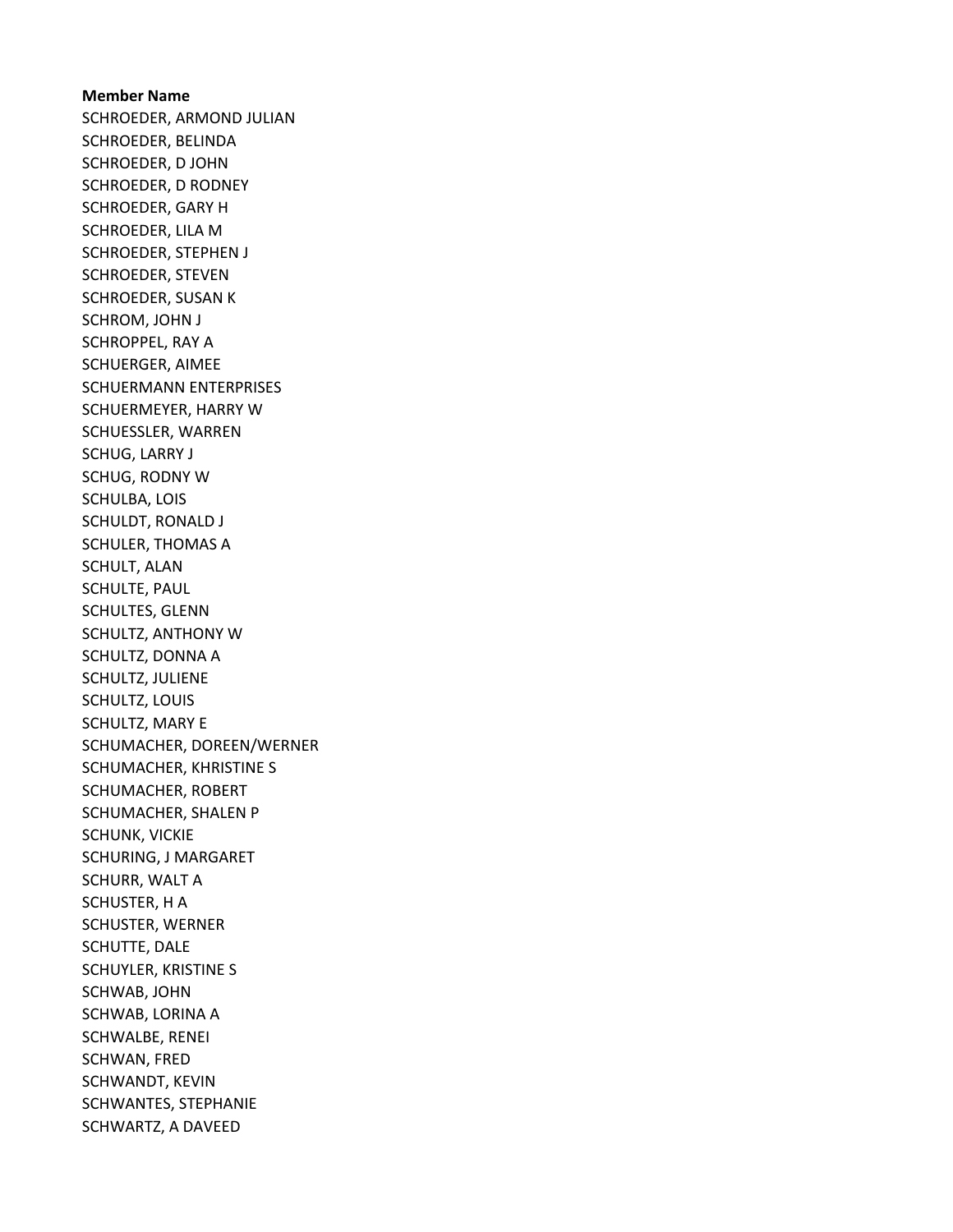Member Name SCHWARTZ, DANIEL L SCHWARTZ, JEFFERY K SCHWARTZ, MARILY SCHWARZ, GLENN SCHWARZ, STEVE SCHWARZER, DANIEL R SCHWEIGERT, SHANNON SCIRE, JOE R SCISCENTE, MATTHEW SCIUTO, PETER J/J R SCOBY, MARLIN D SCOLLAN, KENNETH SCOTT BIBLE SCOTT, AARON F SCOTT, ANITA M SCOTT, BEVERLY SCOTT, CAROLYN SCOTT, CAROLYN S SCOTT, CHRISTOPHER E SCOTT, DAN SCOTT, DAN A SCOTT, DARRICK T SCOTT, DELORIS LEE SCOTT, DOROTHY Z SCOTT, DOUGLAS A SCOTT, DOUGLAS L SCOTT, GREGORY L SCOTT, HEATHER SCOTT, JAMES M SCOTT, JULIE A SCOTT, K JOANNE SCOTT, KATHY SCOTT, LAURIE J SCOTT, LEE ANNA SCOTT, LINDA SCOTT, MARK A SCOTT, NETTIE SCOTT, R D SCOTT, ROBERT A SCOTT, RON S SCOTT, SHARON P SCOTT, SHELLY M SCOTT, SUSAN R SCOTT, TAMMIE B SCOTT, THEODORE M SCOTT, VIOLET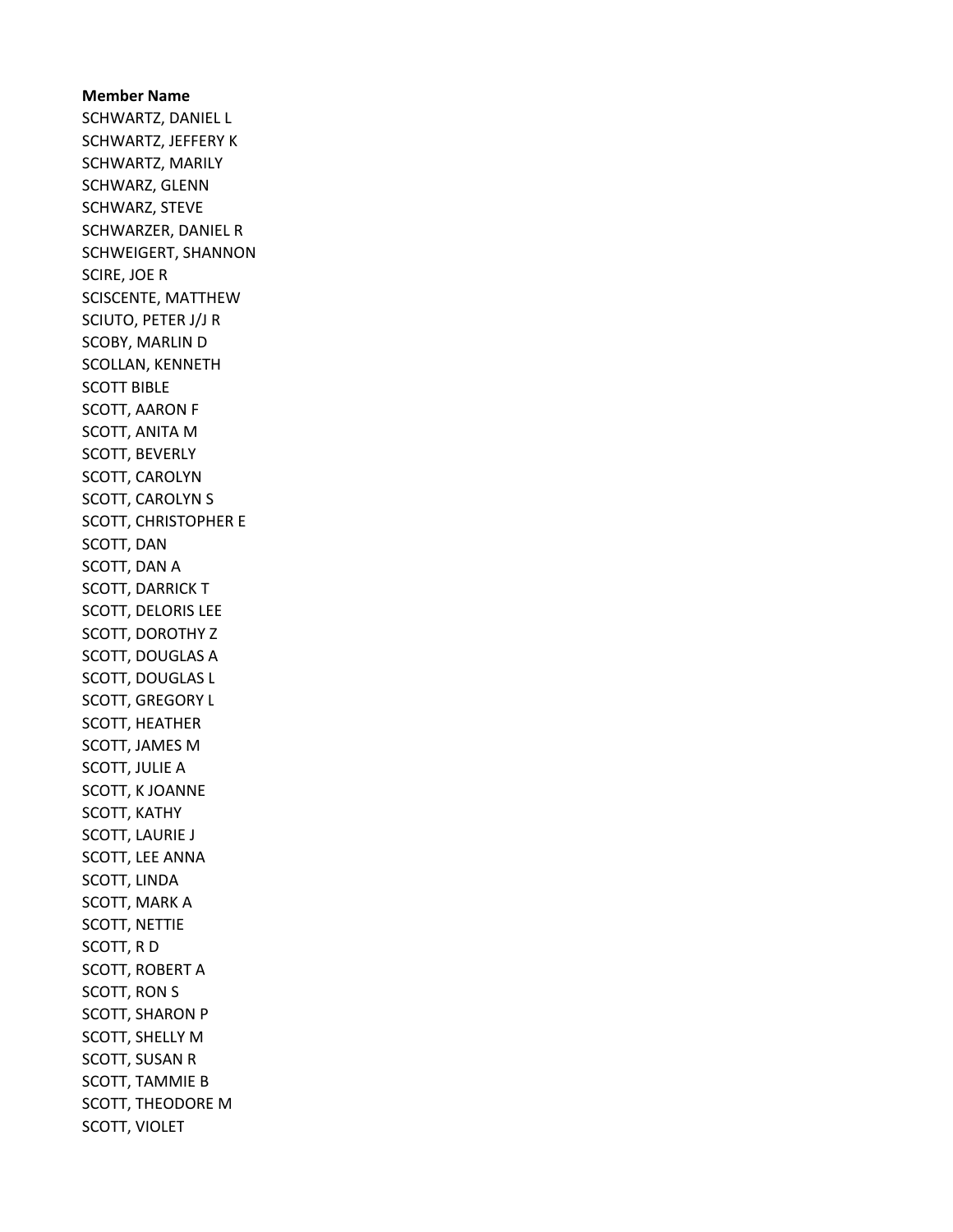Member Name SCOTTHALL, PATRICIA SCOULER, MARIE SCRIMSHER, RANDALL J SCROGGIN, CECILIA J SCROGGINS, JACKIE SCROGGINS, JOHN SCRUGGS, VALENCIA SCRUGGS, WILLIAM R SCULLY, RAYE SCUPINE, MICHAEL F SEA AIR INC SEA HAWK SEAFOODS INC. SEA MARITA CORP SEABOLT, MARGARET SEABOLT, MILDRED SEAFIRST SEAFOOD REST OF AK INC SEAL, JACK W SEALE SEALE, LISA E SEALS SEALS, RICHARD E SEAMAN SEAMAN, JANICE SEAMAN, JIM SEAMAN, JOHN S SEAMAN, JOSEPH SEAMAN, QUINN A SEAMEN, D ELIZABETH SEAMON, LINDA SEAMOW, DENISE SEARS, MARIE SEARS, W H SEATTLE FURNITURE FACTORY SEAY, DAN SEAY, DEL SEBWENNA, AURORA M SECCOMBE, PAMELA S SECHLER, DONALD W SECOR, KEVIN SECURITY PACIFIC NATL SEDA, JAN SEDARS, NORMA SEDIK, LARRY SEDWICK, DEBORAH B SEE-ANDREWS, FRANCES R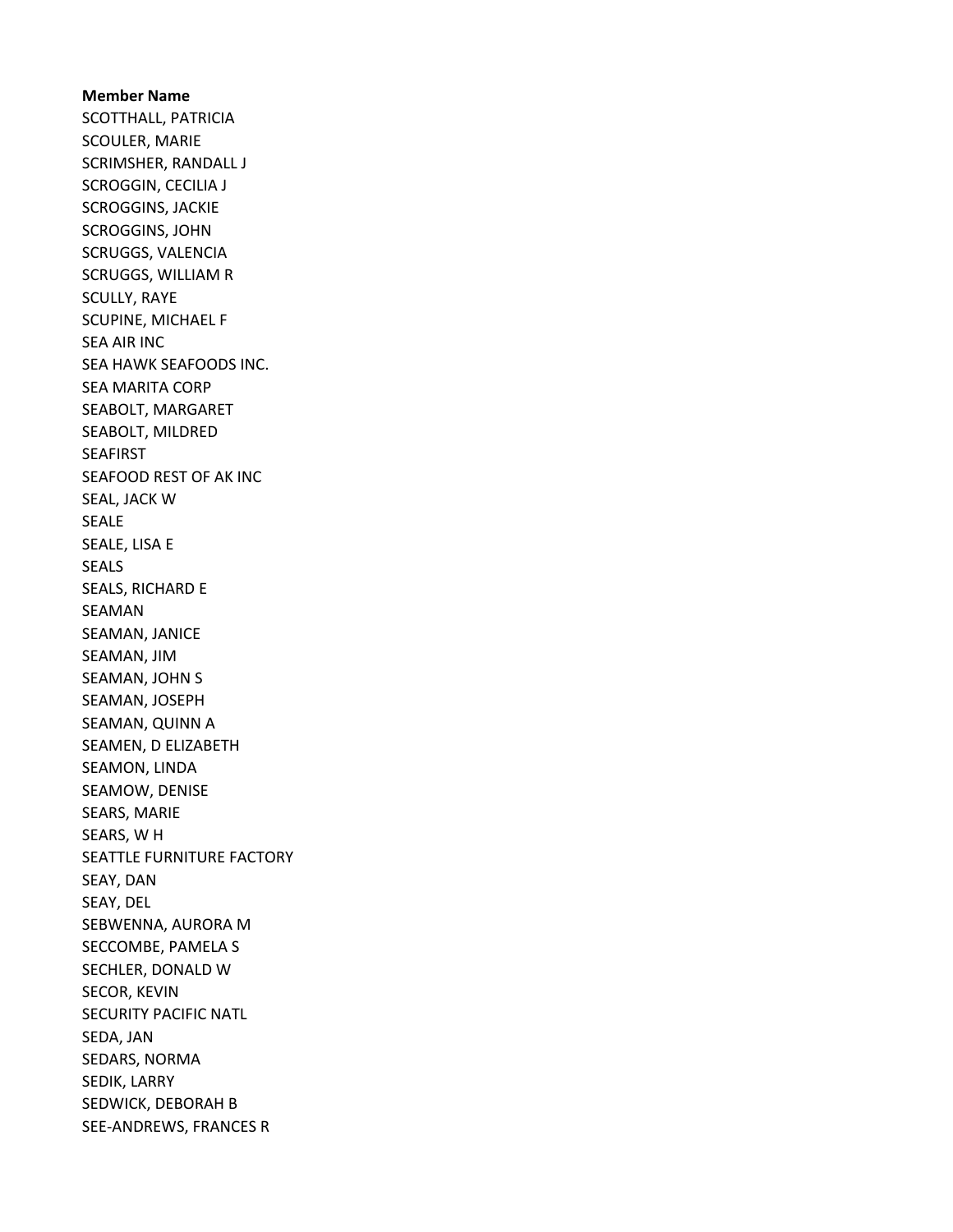Member Name SEELINGER, BOBBIE J SEELY SEELY, MARY B SEFCIK, LINDA L SEFEIK, KENNETH W SEGURA, CLARK D SEGURA, MICHELE SEIBEL, CONRAD SEIBERT, S MICHAEL SEIDEL, KENNETH G SEIDLITZ, ADEN L SEIFERT, A GEORGE SEIFERT, KLAUS SEIFFERT, PETER SEIGLER, FLOYD D SEILER SEITZ, ROBERT L SEITZINGER, PATSY SELBY, GERALD A SELDEN, RITA SELDEN, WAYNE SELDERS, SHEILA A SELF, ILEEN SELFRIDGE, CARRIE SELFRIDGE, CARRIE E SELHAY, MICKEY SELIN, BONNIE SELISKER, JUDITH SELLARS, L D SELLARS, NATALIE R SELLENS, JAMES K SELLERS, DONYA B SELLERS, GLEN E SELLERS, NORMA SELLERS-WEST, LISA SELLGREN, W SELMAN, JOLENE SELMER, BROOKE SELMONT, RALPH M **SELTENREICH** SEMANS, SCOTT SEMENIUK, N DARRIN SEMPER, COLIN SENA, MANUEL R SENAGA, TOSHIO SENEHCAL, DENIS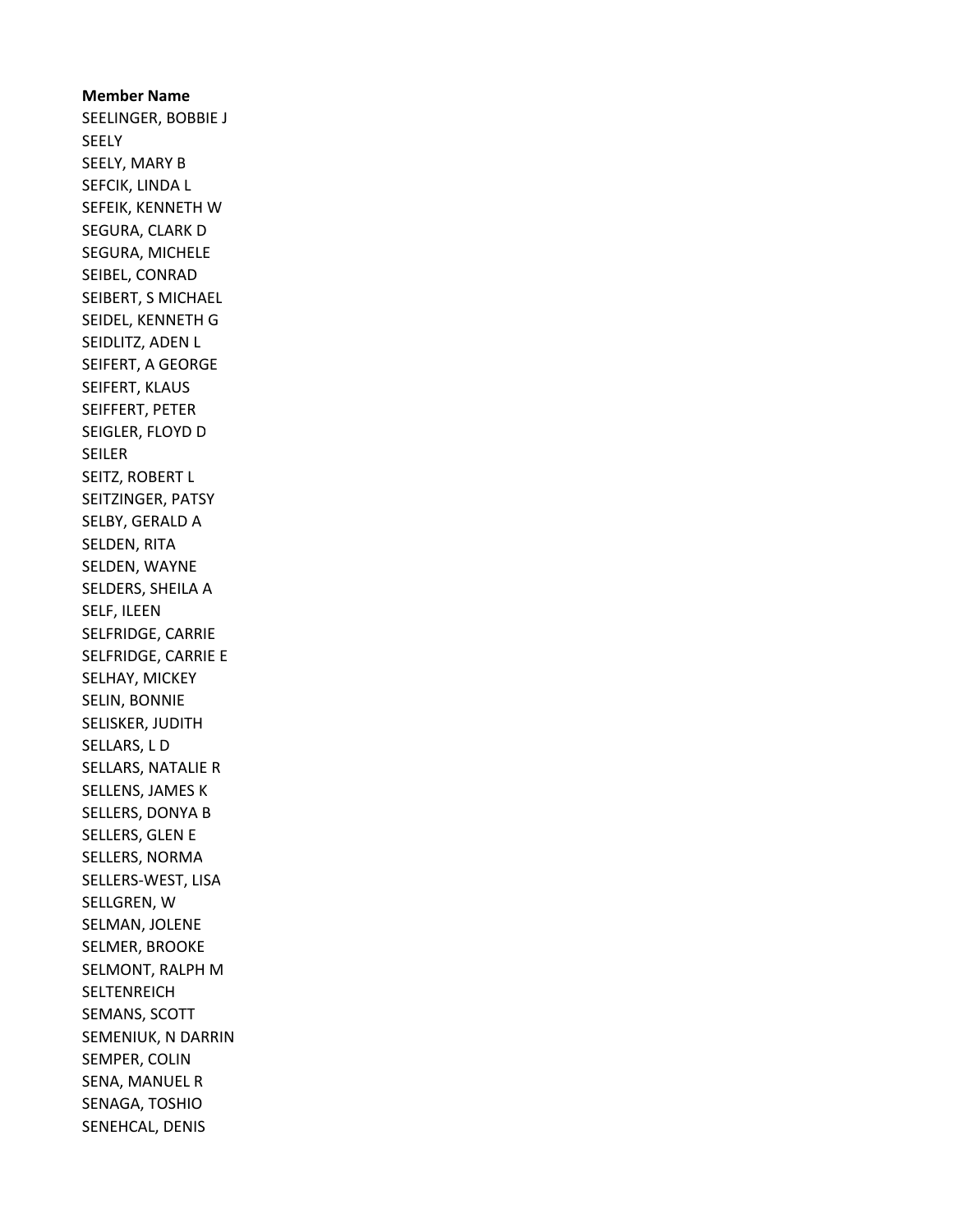Member Name SENETTE, CAROL L SENIOR, THERESA ELLIS SENNER, TRISHA D SENQUIZ, MINERVA LOPEZ SENTER, DONNA M SENUNGETUK, VIVIAN SEPLOCHA, JON S SEPPI, RUSSELL SEPTIEN, RICHARD K SEQUAK, FREDERICK A SERAFINE, KELLEY SERAFINO, BARRY R SERENKO, MICHELE SERGEANT, E KENNETH SERRANO, JULIO SERVAIR INC SESANTO, ANNA M SESTO, JOSEPH M SETHER, GREG L SETTJE, K DEBRA SETTLEMYRE, KENNETH SETZER, ELIZABETH SEVAST, ANDREW J SEVERANCE, OFELIA I SEVERANCE, STEVE SEVERSEN, KATIE SEVERSEN, WALTER SEVERSON, CHARLES D SEVERSON, JON E SEVERSON, LARRY SEVERSON, TERESA SEVERSON, WILLIAM E SEVERTSON, GARY SEVRUK, STAN SEWARD, BRIAN SEWARD, MAXINE SEWELL, GLENDA B SEWELL, PRIM SEXTON, CLINT SEXTON, DOREEN SEXTON, JANET L SEXTON, MARVIN SEXTON, MICHAEL E SEXTON, MONICA SEXTON, S V SEXTON, SUE ANN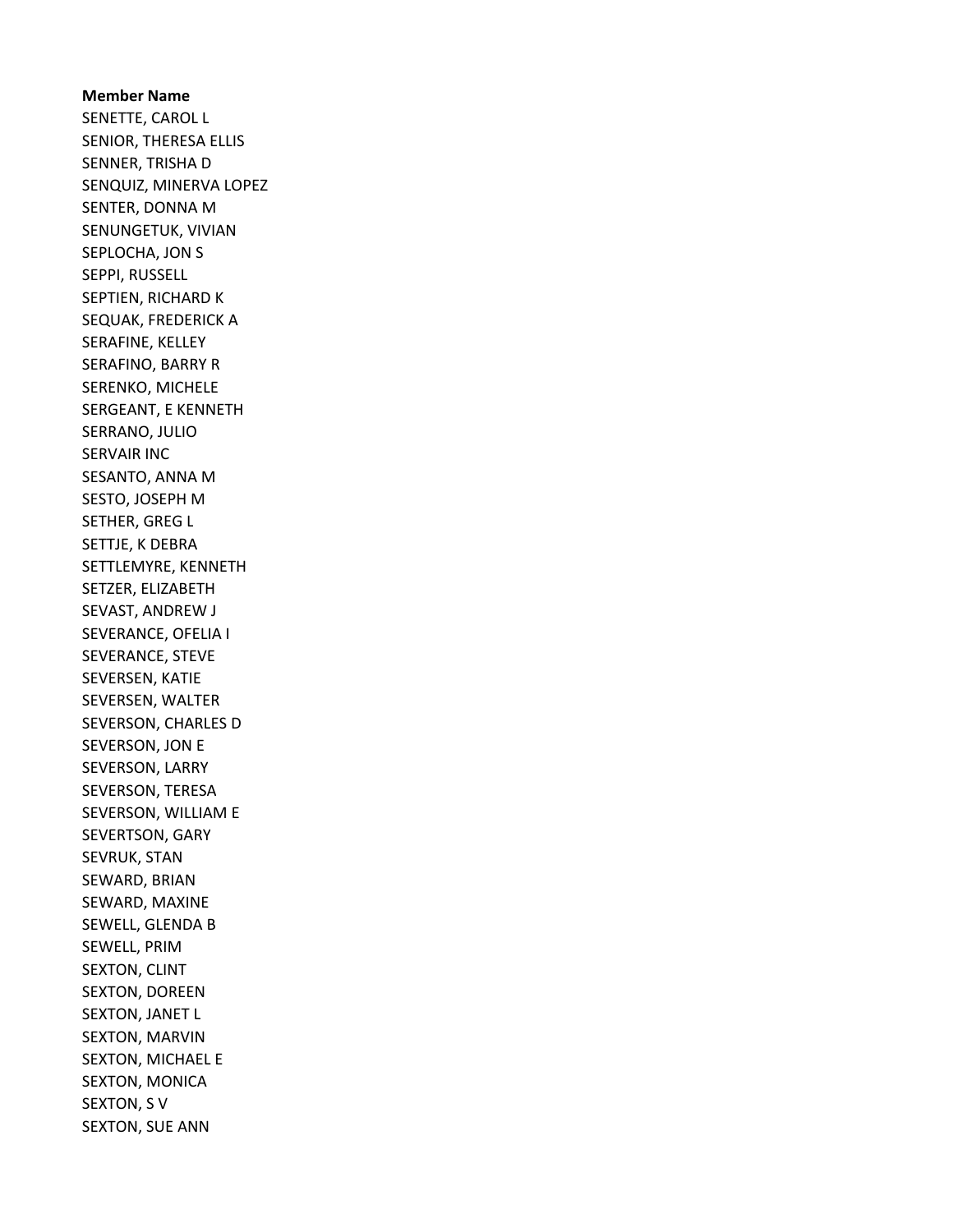Member Name SEYBERT, LLOYD O SEYBERT, MARTHA SEYER SEYFERTH, PAUL D SEYMOUR, LARRY M SHABAZZ, CURTIS M SHACKELFORD, CAROL ANN SHACKLETON, BONNIE SHACKLETT SHADDY, MARY BETH SHADE, DENISE L SHADE, LYDIA SHADES OF COMPETITION SHADOW, EDWARD SHADRICK, KIRK W SHAEFER, ROWENA K SHAFER, DOUG SHAFER, E HEROLD SHAFER, LINDA SHAFFER, PATRICIA SHAFFSTALL, TRACY SHAGINAW, GEORGE S SHAGINOFF, TIMOTHY SHAINDIN, LAMONT SHAINDLIN SHAISHNIKOFF, JANIS SHAKE, JAMES B SHAKER, MELISSA J SHANAHAN, RAE SHANDERA, BRIAN SHANDLEY, MERL SHANDS, DOROTHY H SHANE, BENJAMIN T SHANE, NIKANDER SHANER, A JEFFREY SHANER, S A SHANK, RONNIE SHANKS, LORRI L SHANLEY, DIANA J SHANNON, JUDY A SHANNON, PHILIP MARC SHANNON, SHIRLEY SHANNON, YWOKO LINDA SHARKY, BRUCE G SHARMA, NAVIN SHARMAN, KAREN L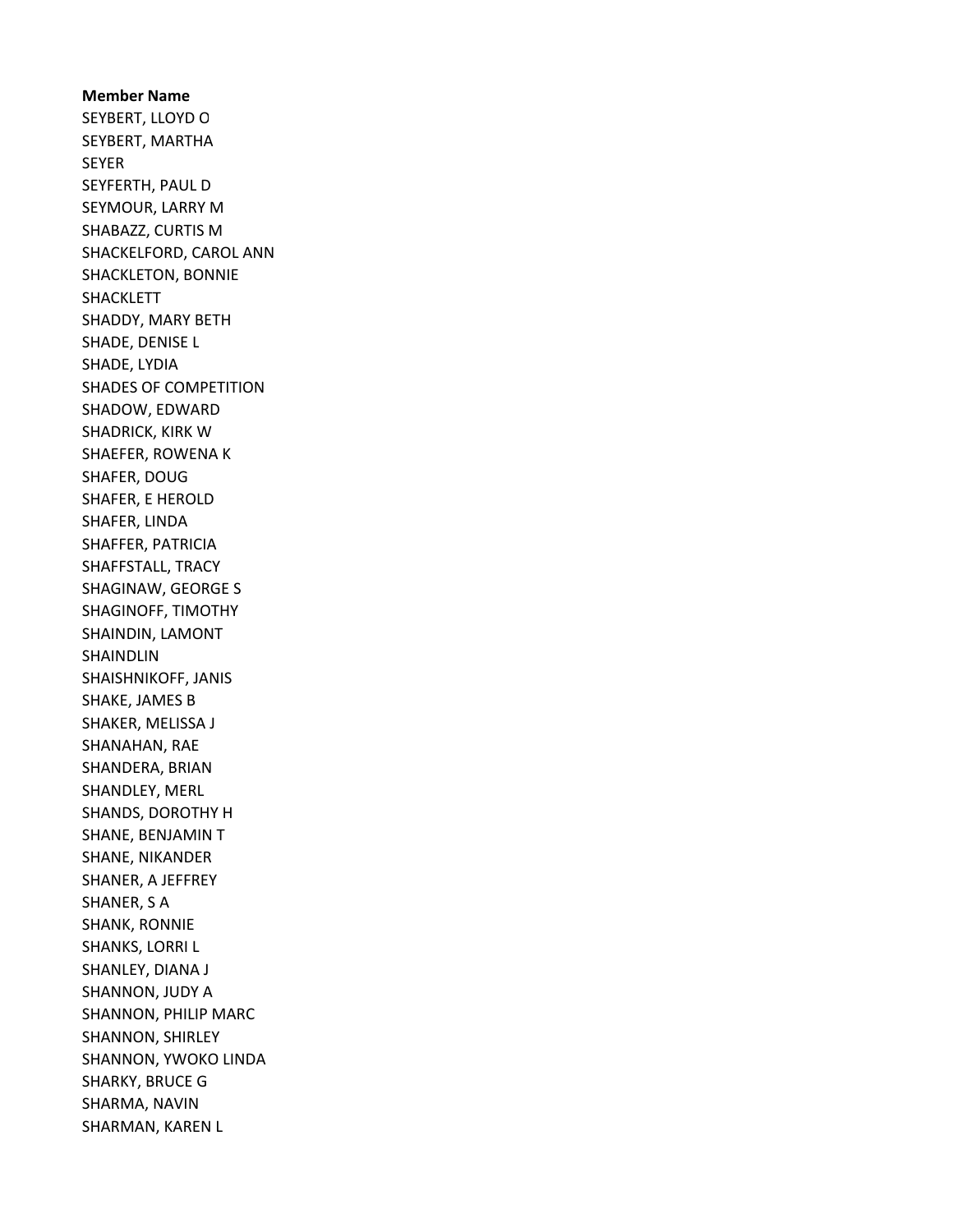Member Name SHARP, ALEXANDRIA D SHARP, BARBARA SHARP, BARBARA F SHARP, BARRIE SHARP, DAVID C SHARP, K G SHARP, MICHAEL SHARP, MIKE S SHARP, ROBERT SHARPE, SCOTT/SHIRL SHARRER, JOSEPH SHARRETT, DOROTHY T SHARROCK, FLOYD W SHAUB, JEFFERY SHAUGHNNESSY SHAUL, DAVID M SHAUL, STACIE SHAVERS, JESSE L SHAVINGS, JOSEPHINE SHAVINGS, SUSIE SHAW, ANNE L SHAW, CARLENE SHAW, CARLUS A SHAW, CHERI A SHAW, CINDY SHAW, DARRYL SHAW, EARL R SHAW, JAMES SHAW, JAY M SHAW, JOHN C SHAW, LYNDA SHAW, MARGARET I SHAW, MARIAN SHAW, MICHAEL SHAW, RICHARD A SHAW, SHELIA T SHAW, WILLIAM E SHAWBACK, HARRY A SHAWL, RENEE M SHEA, CLAIRE M SHEA, WILLIAM SHEARER, DAN P SHEARER, DON M SHEARER, M JAYNE SHEARER, PENNY LEE SHECKELLS, MARY E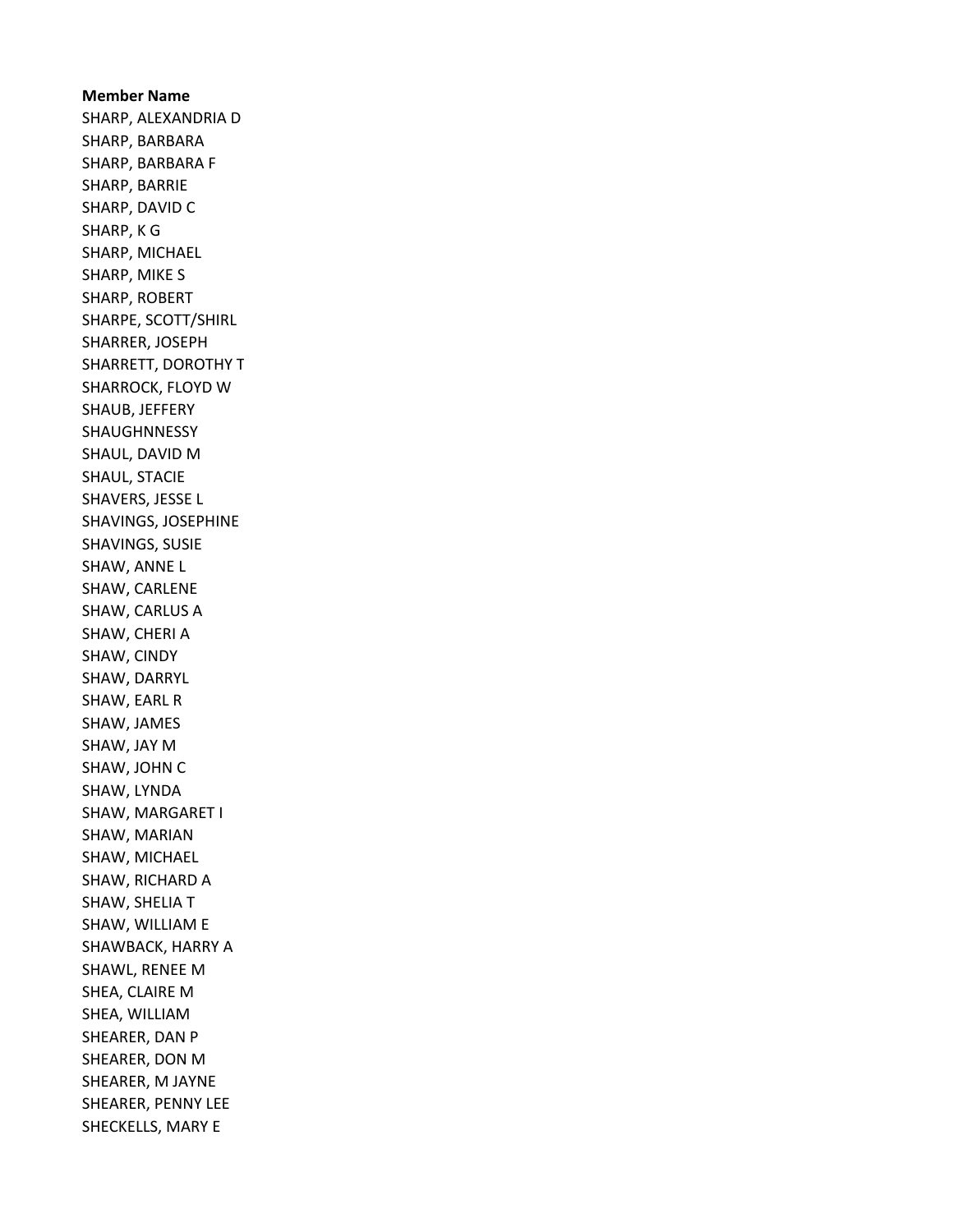Member Name SHEEDY, JOHN B SHEEHAN, E DENNIS SHEEHAN, WES SHEEHY, NANCY SHEET METAL INC SHEET, NATHAN D SHEETS, DONNA N SHEETS, MATTHEW JOHN SHEFFIELD, HELEN A SHEFFREY, JONATHAN SHEILDS, TERESA SHELBY, TINA MARIE SHELDEN, ALVIN Y SHELDEN, J BARRY SHELDON, ROSALINE V SHELDON, STEPHAN DAN SHELL, RICK L **SHELLEY** SHELLEY, DANA SHELLEY, DARLENE SHELLEY, GERALD L SHELLEY, ROXANNE SHELLHAMER, AMY SHELLHAMER, L JAMES SHELLHAMMER, BARBARA SHELMERDINE, CHRIS R SHELMERDINE, MARGARET C SHELTON, C GEORGE SHELTON, HAROLD SHELTON, JOHN H SHELTON, KATIE A SHELTON, MARGARET C SHELTON, RANDALL J SHEN, DEBORA ARMET SHENNUM SHEPARD, DOUGLAS A SHEPARD, JANET SHEPARD, WILLIAM T SHEPHERD, DAVID E SHEPHERD, FRANK SHEPHERD, G B SHEPHERD, MICHAEL V SHEPHERD, PATRICK SHEPHERD, W A SHEPHERD, WAVA ANNETTE SHEPPARD, JOYCE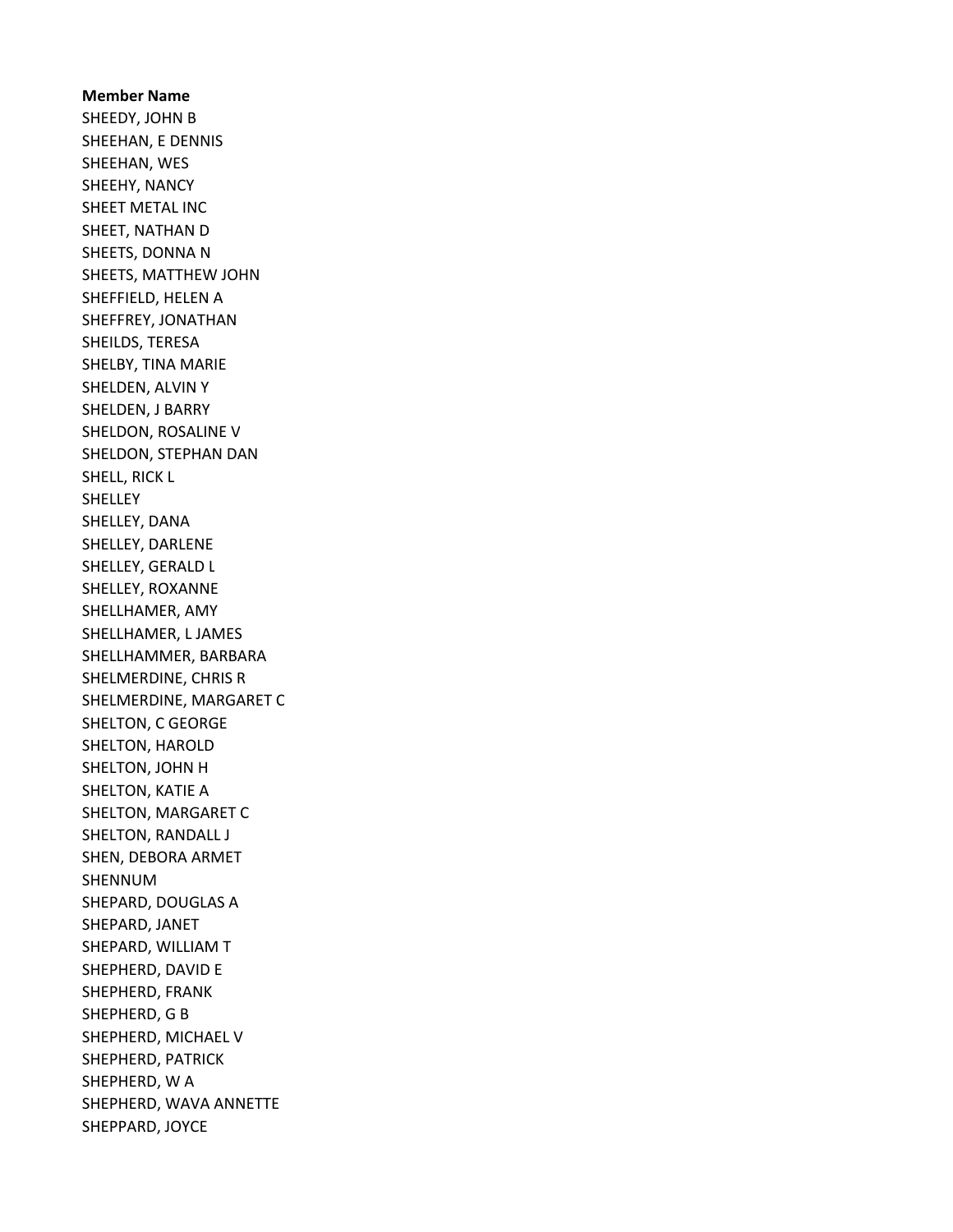Member Name SHEPPARD, SIBYL WINIFRED SHEPPARD, WILLIAM SHERBURNE, KATHRYN A SHERER, TAMMY SHERICH, STAN SHERIDAN, DARREL M SHERIDAN, PHILIP SHERIFF, FRED J SHERMAN, DALE SHERMAN, DANA D SHERMAN, HANNAH G SHERMAN, LAURA SHERMAN, LAUREL D SHERMAN, MARY A SHERMAN, MELISSA A SHERMAN, SHAWN SHERN, SUSAN SHERRER, GARY A SHERRILL, THOMAS L SHERRITT, SUZANNE SHERROD, DWIGHT SHERROD, MARGARET A SHERWIN, THEODORE P SHERWOOD, DONALD B SHETLER, MICHAEL D SHETTER SHETTER, JAMES W SHEW, DAVID O SHEW, SHELDA L SHIBE, DALLAS SHIBE, LUCINDA L SHIBE, M J SHIBE, PHILIP WAYNE SHIELDS, E J/B M SHIELDS, RANDY SHIELS, DERMOT SHIFF, MARY SHIGEMATSU, YOSHIKI SHILLAM, W SHILLING, CHERI SHIM, CHANG HYUN SHIM, HO S SHIMOE, BERTHA A SHIMOJIMA, SHINOBU SHIN, ABBOT K SHINE, KRISTINE M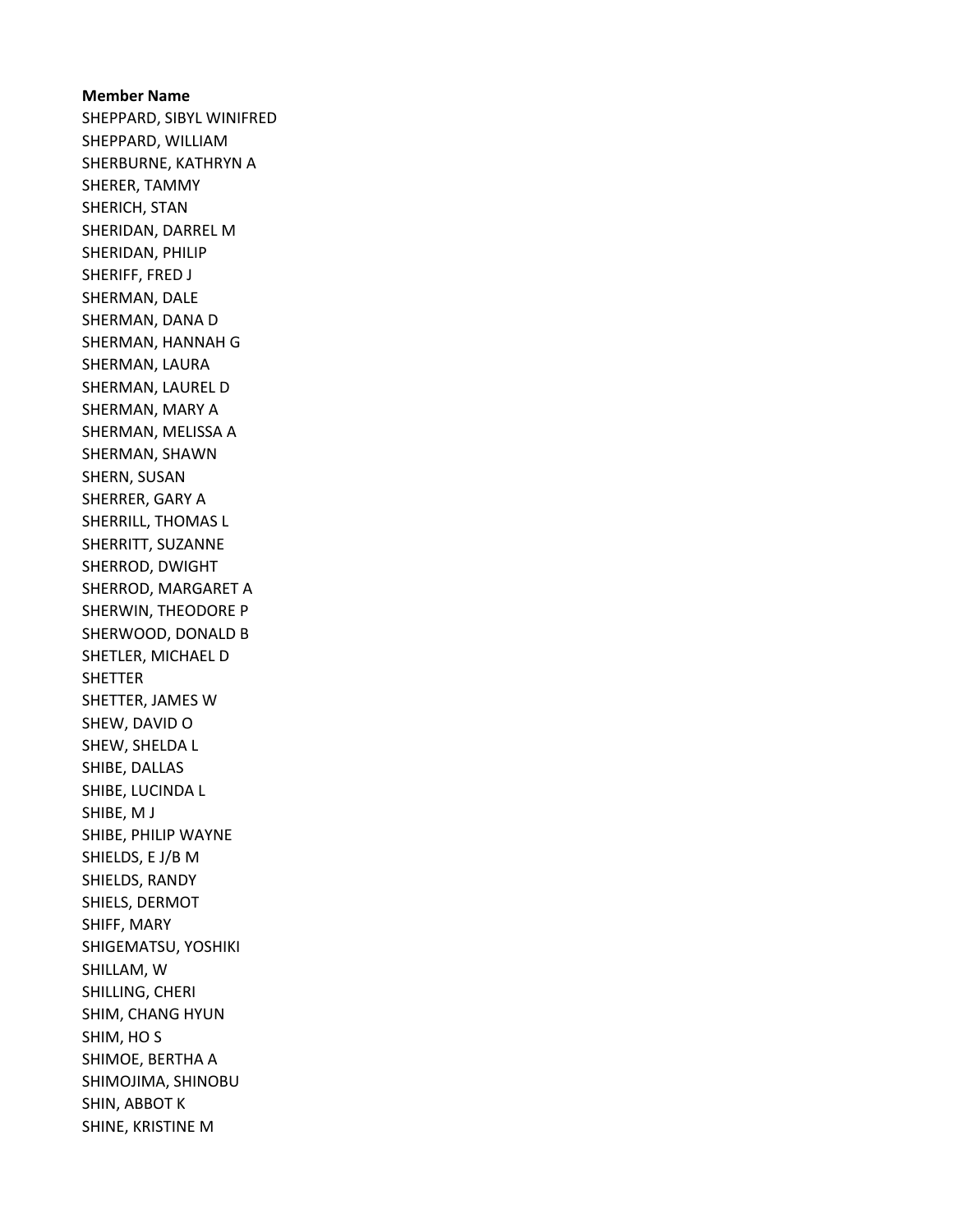Member Name SHINGLETON, TAMMY M SHINN, KEVIN L SHINN, LOWELL JOHN SHINN, M J SHIPLEY, R H SHIPPING, INTERIOR SHIRA, PATRICIA A SHIRAKAWA, TERESA T SHIRAZI, F JAMAL **SHIRLEY** SHIRLEY, BARBARA A SHIRLEY, DEBORAH ANN SHIRLEY, HELEN SHIRLEY, JOHN SHIVELY, HELLEN V SHIVERS, ANNE K SHIVERS, HARMON L SHIVERS, STEPHEN SHIVLEY, ROBERT L SHLOSAR, TUCK SHOBE, VINCENT V SHOCKLEY, LARRY SHOCKLEY, MARY SHOEMAKER, DAVID W SHOEMAKER, GREGORY SHOEMAKER, KENNETH L SHOEMAKER, MAE B SHOEMAKER, ROSE ANNE SHOEN, LYNN SHONTZ, DEBRA SHOOK, JILL M SHOOK, RICHARD A SHOOK, RONALD SHOOK, SANDRA SHOOK, SCOTT K SHOOK, SUSAN E SHOPE, MARILYN R SHOPPE, THE HEALTH SHORT, FRANCES B SHORT, GRAYLAND SHORT, JAMES L SHORT, ROBERT SHOTTS, SUZANNE SHOUP, MARK E SHOURDS, LEE P SHOWAKER, D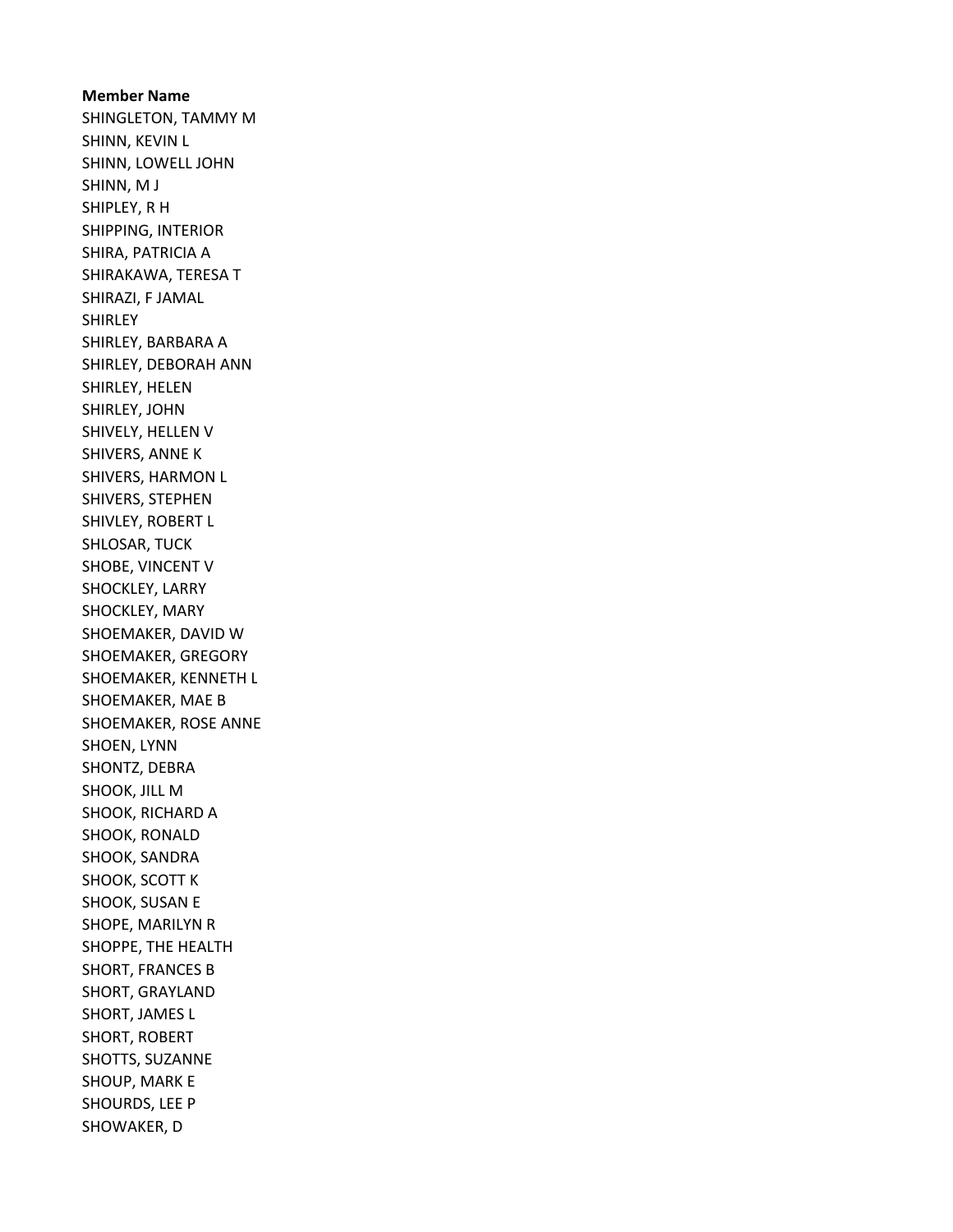Member Name SHOWALTER, ANETTE C SHOWALTER, JANE M SHOWERS, DON R SHP, CLUB PARIS SANDWICH SHRADER, CHERIE SHRADER, STEVEN SHREIBER, STEVEN T SHRIMANKER, NITIN SHRINER, DIANE SHRIVES, KIM A SHROFE SHROPSHIRE, BETH ANN SHROPSHIRE, STANLEY R SHRYOCK, JENNIFER A SHUART, CHRISTINA KAYE SHUEY, CURTIS C SHUFORD, GAIL SHUGART, MERLE W SHULBY, KATHLEEN O SHULL, STEPHANIE SHULTS, CHRIS SHULTZ, MARK A SHUMAKER, DIRK SHUMAKER, KIM SHUMAN, J CHRIS SHUMWAY, WALTER K SHUPE, J PATRICK SHURTLEFF, FREIDA SHURTLEFF, KATHERINE J SHUTT, SUSAN M S SIATKOWSKI SIBAL, HUMPHREY SIBBALD, CHRIS SIBBETT, EVA SIBLEY, ELDON W SICKEL, KAREN SICKS, DAVID F SIDDIQUI, NADEEM SIDDOWAY, RANDY RAY SIDON, GEORGE M SIDRO, CRISANTO SIEBER, CHRISTIAN F SIEBERS, GEORGE A SIEBERT, MARY ELLEN M SIEGFRIED, M OSCAR SIEGFRIELD, DAVE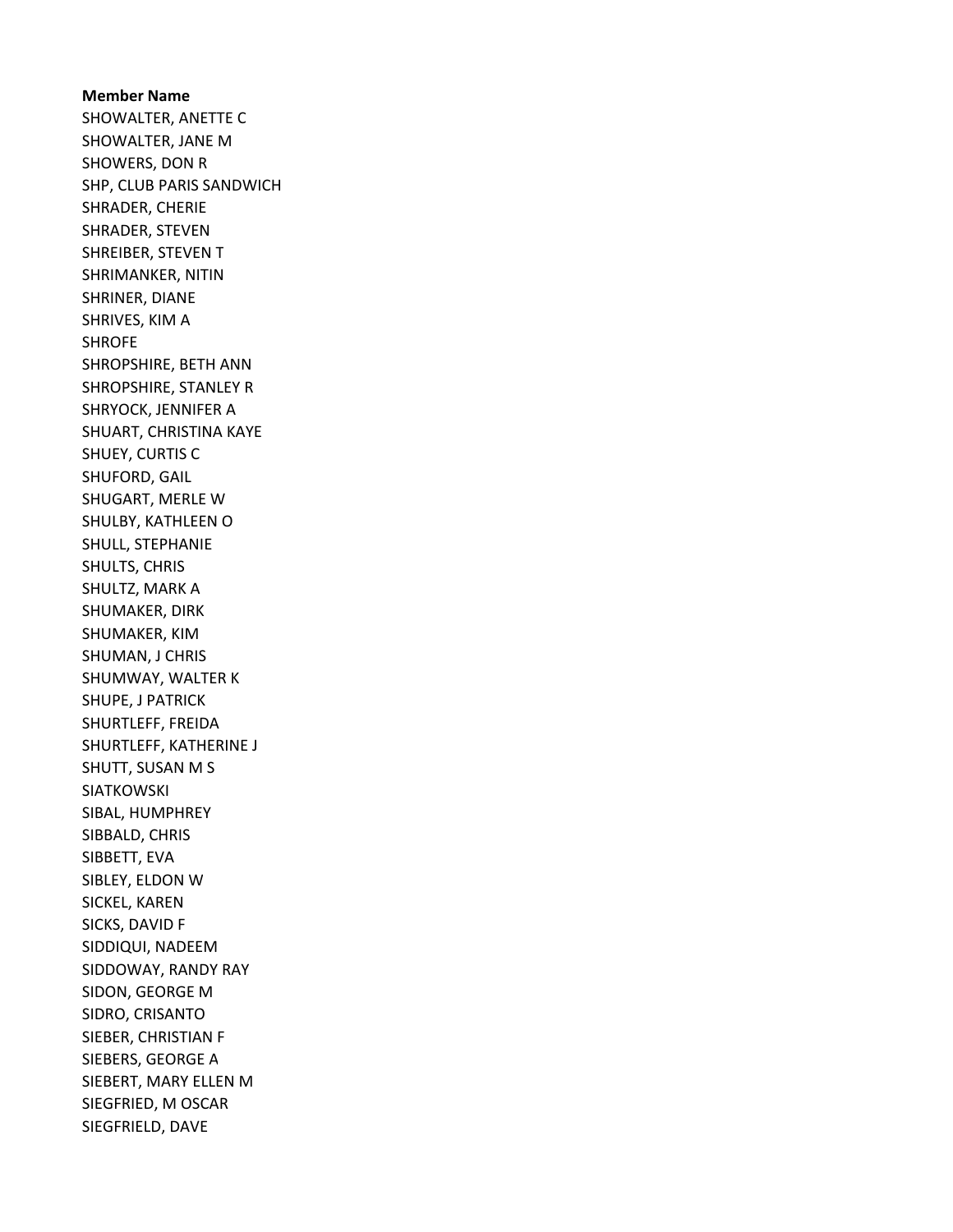Member Name SIEGRIST, MICHAEL S SIEKAWITCH, TOM SIELER, LINDA F SIEMENS, WILLIAM SIEMION, JULIE A SIEMS, NANCY SIERACKI, GERALD L SIERAKOWICZ, JAMES A SIERER, RICHARD SIERLECKI, M PETER SIEWERT, O WARREN SIEWERT, TAMMY SIGLER, MICHELE SIGNORINO, JOHN SIGURDSON, SCOTT R SIIRTOLA, SUSAN A SILBAUGH, LISA SILBAUGH, TIMOTHY L SILCOTT SILFA, JOCELYN ALICEA SILK, J A SILLS, JAMES SILSBEE, LEA M SILVA, H MARIE SILVA, JOSEPH SILVA, JUDITH A SILVA, KENNETH K SILVA, MICHELE R SILVEIRA, JERRY EUGENE SILVEOUS, STEVE SILVER SCREEN MGMT CORP SILVER, KATHLEEN I SILVER, LANA SILVER, N KEITH SILVERADO LTD PRTNRSHIP SILVERS, DARRYL F SILVERS, RAY E SILVERSTAR, GINETTE SILVERTHORN, JOEL/BETTY SILVERTON, PHYLIS K SILVEY, MAUREEN SILVEY, PEGGY JEWELL SIM, CHA KUM SIMBRE, BLOSSOM SIMCOX, CHARLES SIME, JOSEPH M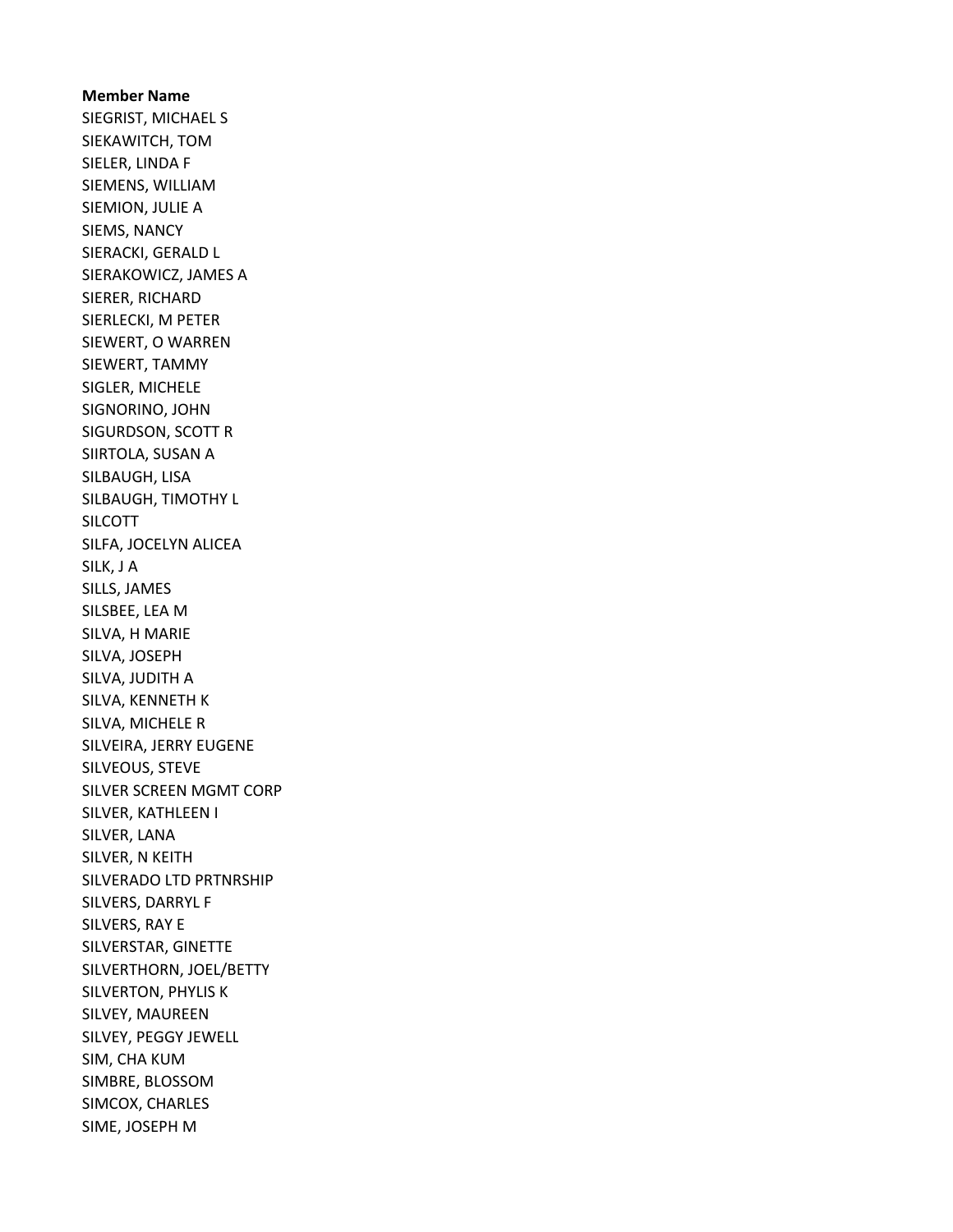Member Name SIMEROTH, JAMES NANCY SIMKO, EDWARD SIMMERMAN, NANCY SIMMINS, BEVERLY SIMMONDS, JONATHAN SIMMONDS, MARC SIMMONS SIMMONS, ANGELA D SIMMONS, BOBBIE J SIMMONS, BOBBY A SIMMONS, ERROL SIMMONS, FRIDAY SIMMONS, HELEN I SIMMONS, KARIN SIMMONS, LISA L SIMMONS, MARGARET E SIMMONS, MERLE SIMMONS, MILTON E SIMMONS, STEVE SIMMONS, STEVEN SIMMONS, YONG SON SIMMS, EUGENE S SIMON, ANDREW SIMON, JACQUELINE A SIMON, REBECCA A SIMONDS, DONALD T SIMONDS, JK SIMONDS, MICHAEL J SIMONDS, RONALD L SIMONET, ELLYN M SIMONIAN LITTLE LEAGUE SIMONS, BARDON F SIMONS, BERNARD SIMONS, CHARLES SIMONS, EDWIN J SIMONS, NANCY LYNN SIMONS, THERESA A SIMONSON, DEBORAH M SIMONSON, TIMOTHY SIMPKINS, JAMES J SIMPSON SIMPSON, BARRY SIMPSON, BOB SIMPSON, CATHERINE SIMPSON, CINDY J SIMPSON, DEBBIE L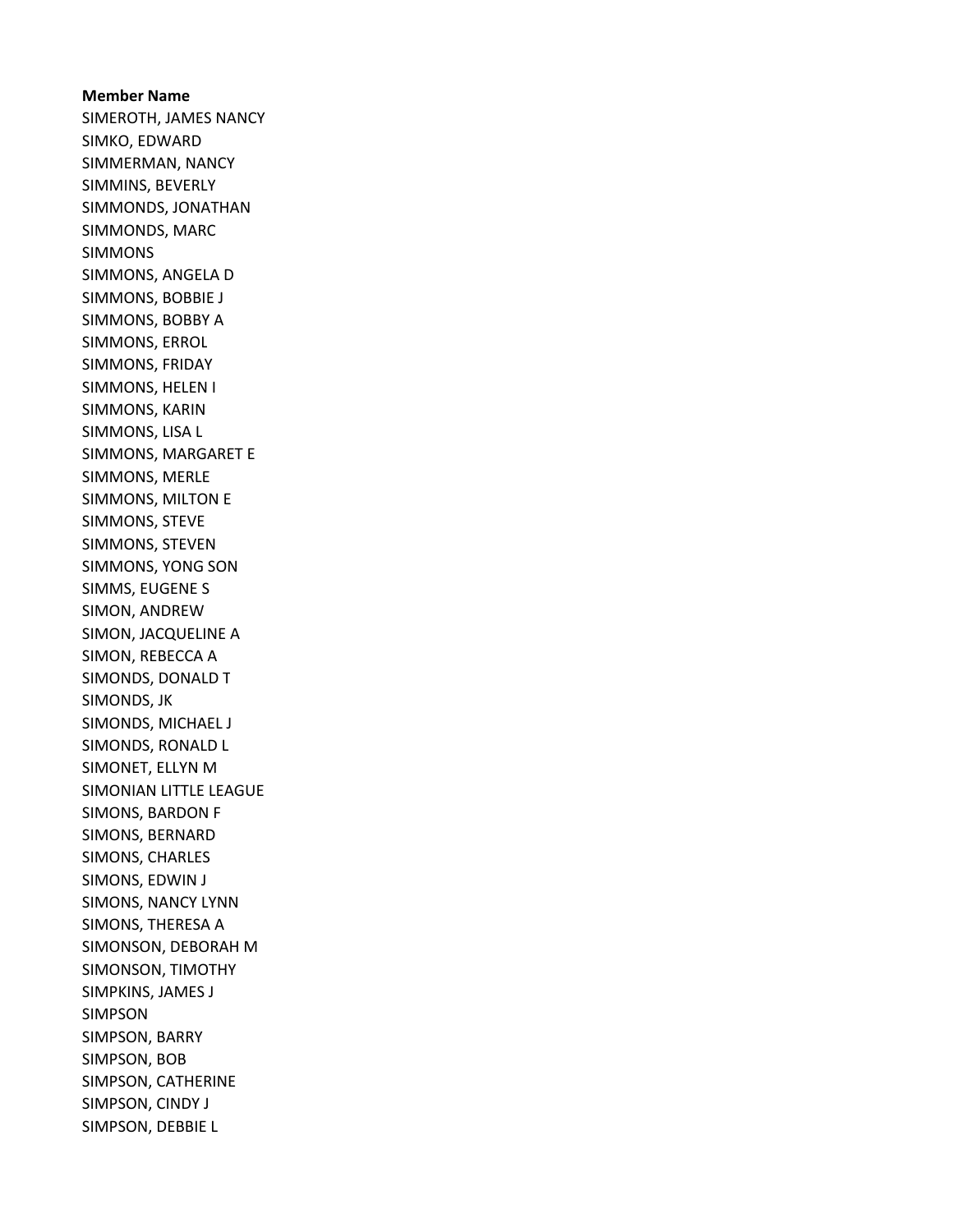Member Name SIMPSON, DONALD SIMPSON, GARY T SIMPSON, HELEN L SIMPSON, ILA M SIMPSON, JACK R SIMPSON, JAMES A SIMPSON, JEFFREY T SIMPSON, JULIE A SIMPSON, LINDA D SIMPSON, NORMA SIMPSON, PATRICIA L SIMPSON, RICHARD P SIMPSON, ROBERT SIMPSON, SHANA SIMPSON, SUNDRAL D SIMPSON, WILLIAM H SIMS SIMS, DAVID C SIMS, E J SIMS, KEVIN SIMS, LARRY T SIMS, SAM D SIMS, SHANE A SIMS, STEPHEN M SIMS, THOMSD P SIMSS, STEVEN SINCLAIR, EDNA R SINCLAIR, WALTER SINDORF, ANDREW M SINE, CHRISTINE M SINES, MARK SINGER, ROBERTA SINGLETON, DENISE SINGLETON, JAMES SINGLETON, JOE F SINGLETON, JULIUS E SINGLETON, WINSTON A SINGSAAS, MICHAEL SINGYKE, ROBERT SINIKKI, SEIJA SINKEY, RHONDA D SINNETT, TERESA DAWN SINNOTT, GALE SINZ, JEFFREY SIPARY, HAROLD SIPES, KEN W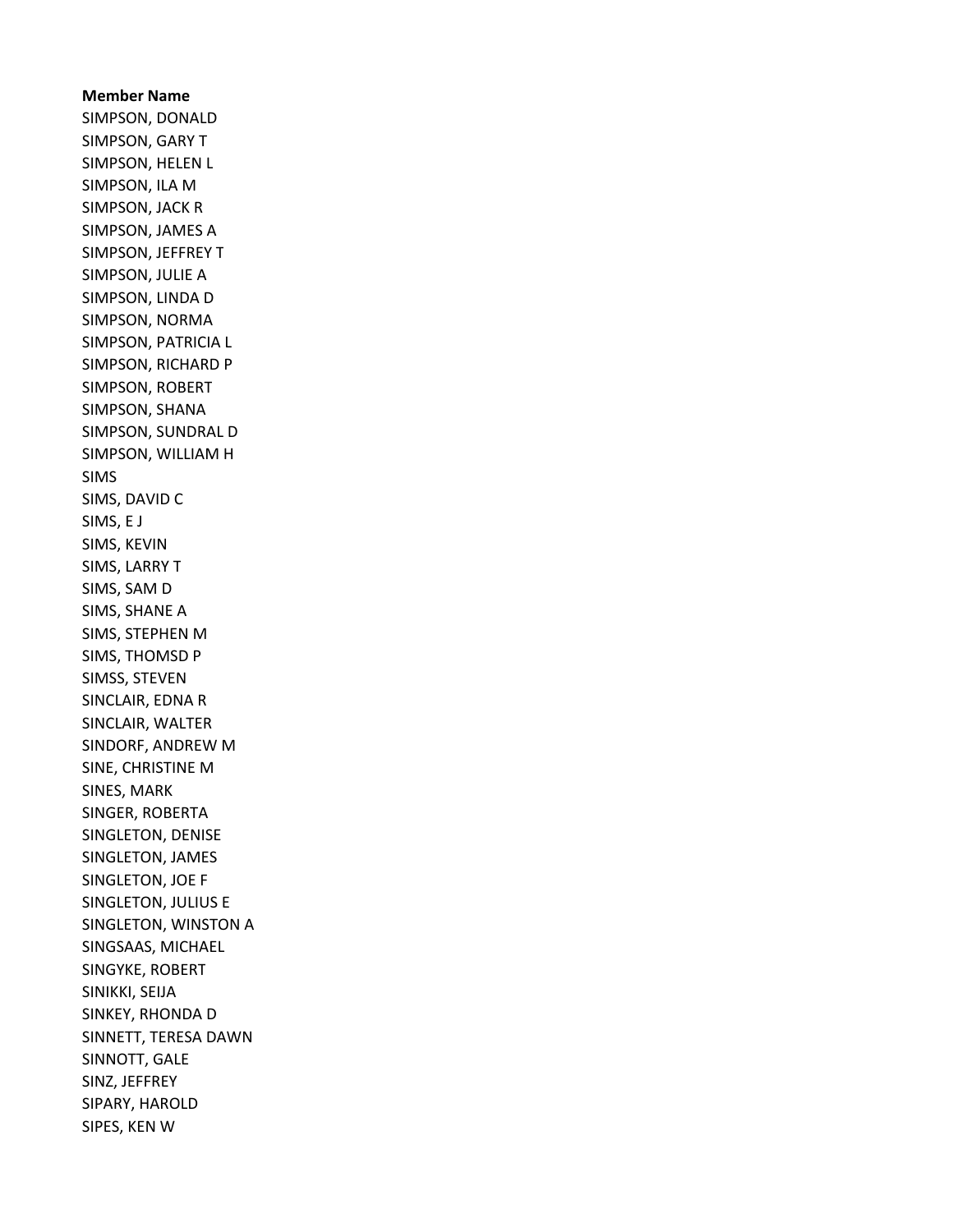Member Name SIRJORD, KENNETH J SIRMAN, J JOYCE SIRRINE, BRUCE L SISCO, WILLIAM SISK, GENEVA M SITKA TELEPHONE COMPANY SITZMANN, TODD W SIVER, C G SIX M CONST INC SIX, ROBERT SIZELOVE, MICHAEL SJOBERG, HARRY SJOBERG, MARLENE M SJUNG, JOHN SKAATS, ROBERT C SKAGGS, GARY SKAGGS, JERRY M SKALICKY, RANDY SKALSKY, KEITH JAY SKAMAROCIUS, JOHN SKEAHAN, KELLY D SKEELE, PETER B SKEESICK, ALLISON BERT SKIBENESS, SHANNON SKIDMORE, E WAYNE SKIFFINGTON SKINNER, BONNIE SKINNER, DONNA SKINNER, JAN F SKINNER, TED SKIPPER, ROBERT VERNON SKIPPERS INC 315 SKITT, DAVID W SKOGEN, FAE SKOGLUND, GREGORY SKOKAUCKAS, LYNNE SKOOG, GORDON C SKOUSEN, L RUTH SKOW, RON SKRABACK, LORENE M SKRINE, GLORIA E SKVARCH, SANDRA L SLACK, DEANNA K SLACK, HOWARD SLACK, JAMES SLACK, KATHY P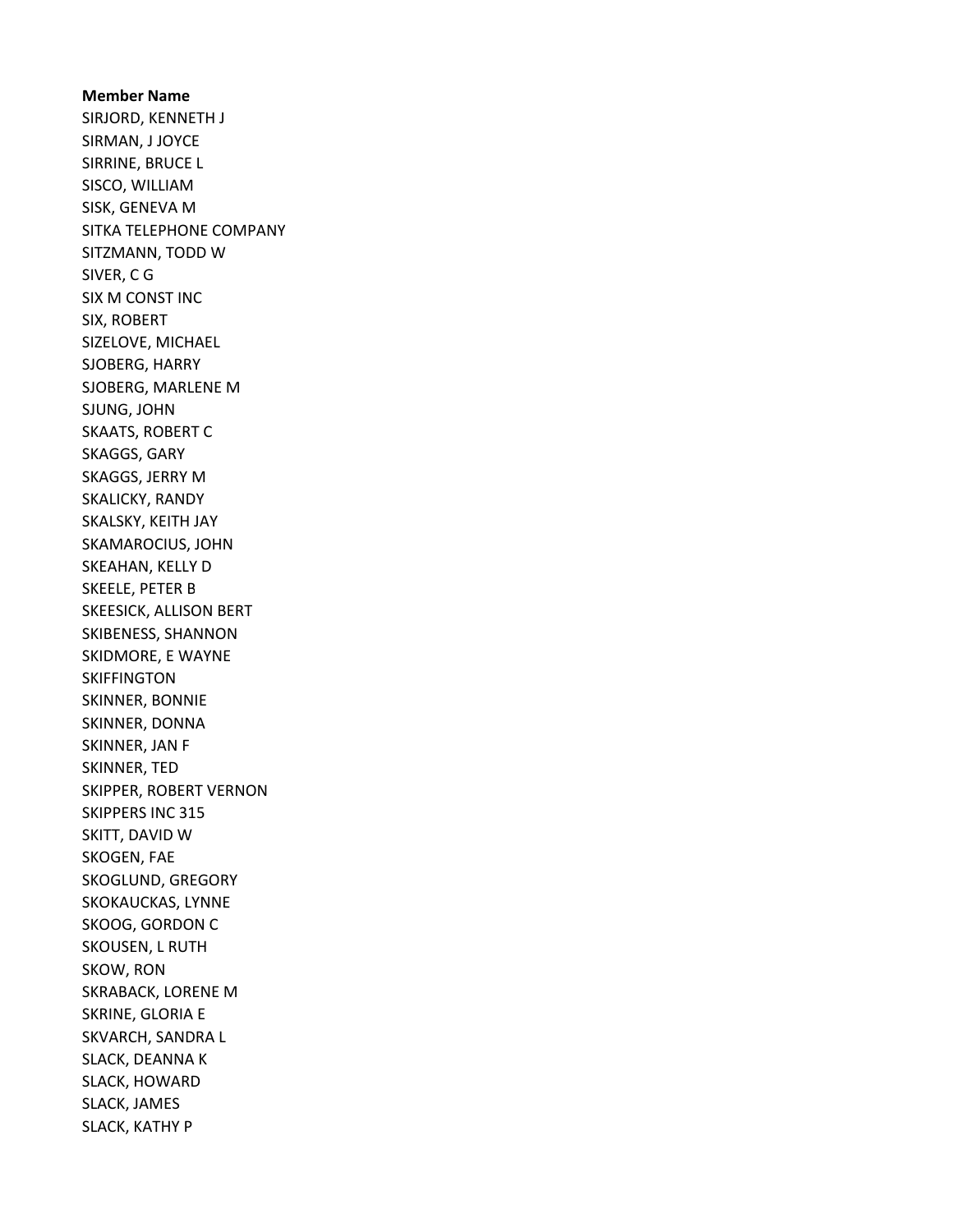Member Name SLAGLE, JOHN R SLAGTER, BRUCE SLAMA, BARBARA SLAMA, NADINE K SLAPIKAS, MARTIN G SLATER, GRETCHEN SLATTERY, LEDA E SLATTERY, MIKE SLAUGHTER, TERRY SLAUGHTER, VICTOR P SLAWSON, JAMES L SLAYBAUGH, DONNA L SLAYBAUGH, JAMES R SLEDGE, ELIZABETH J SLEDGE, GEORGE D SLEDGE, JANICE F SLETTE, FRANK R SLEZAK, DAVID SLICK, BRIAN L SLIMAN, JEFFERY SLIMP SLINKARD, VERNON SLIWA, GARY J SLOAN, B SUE SLOAN, BARTON SLOAN, CASANDRA SLOAN, PAM SLOCUM, NEALE A SLONE, BOB SLONE, WILLIAM R SLOPPY, DALE SLOTHOWER, ROGER E SLOVACEK, JOSEPH SLYZIUK, EUGENE SMAIL, LINDA SMALL WORLD SMALL, ANTHONY SMALL, JOSEPH R SMALL, LARRY SMALL, LENNIE SMALL, LOUISE SMALLEY, BRIAN SMALLEY, ELLEN MARY SMALLWOOD, NANCY M SMALLWOOD, PAULA SMALSTIG, ANITA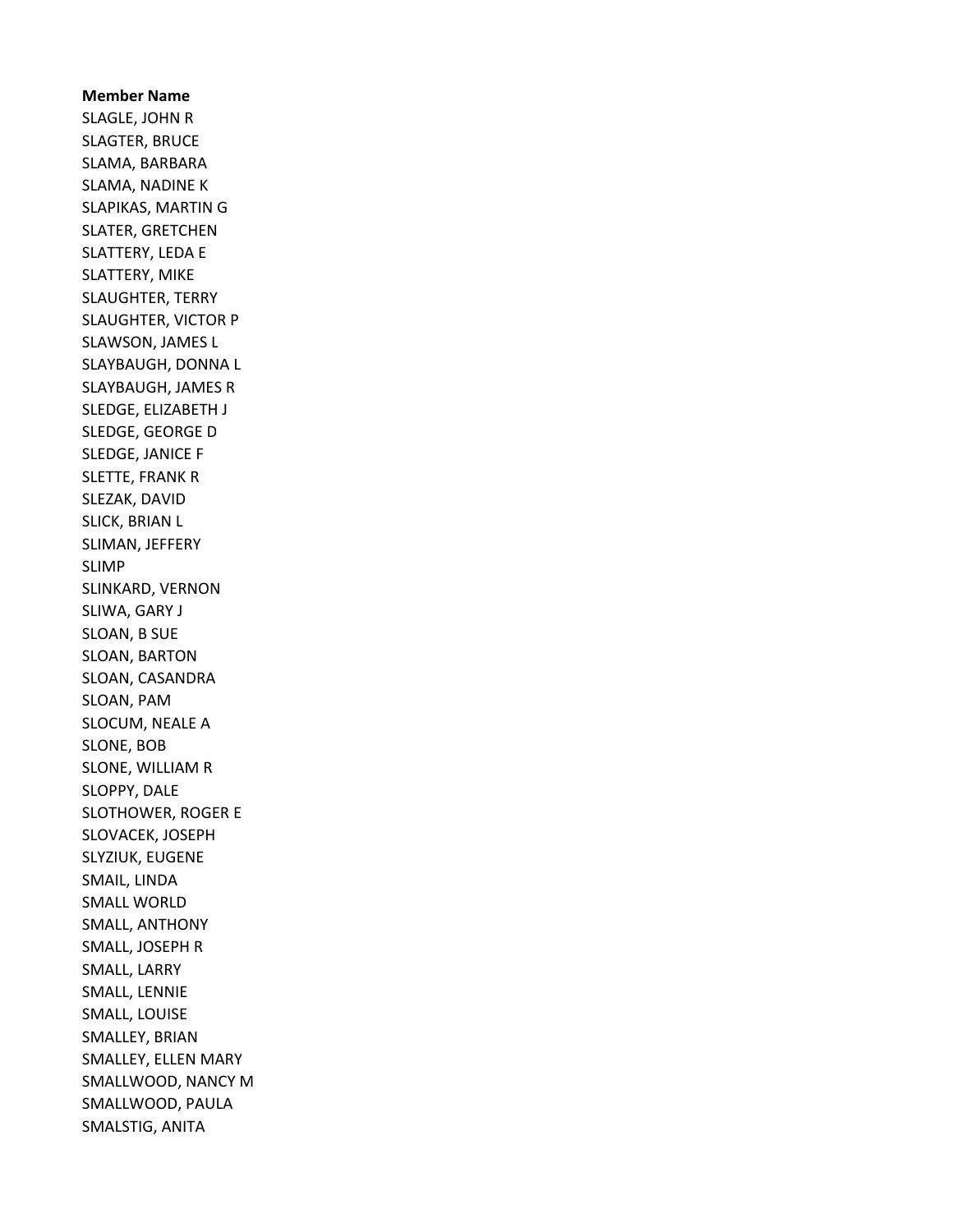Member Name SMART, JOHN E SMART, LARAE SMELCER, M THEA SMESTAD, K M SMIDDY, DONNA SMIDDY, STEPHENIE SMIGIN, WALTER F SMILEY, DON SMILEY, ELIZABETH A SMITH SMITH INTERNATIONAL SMITH, A PATRICIA SMITH, ALFRED T SMITH, ALICE M SMITH, ALLEN L SMITH, ALVIN L SMITH, ANGELA D SMITH, BARRY SMITH, BASIL SMITH, BETTY SMITH, BETTYE L SMITH, BILLIE J SMITH, BLAINE SMITH, BOBBIE SMITH, BRENT SMITH, BUELL R SMITH, C AMANDA SMITH, C TED SMITH, CANDICE L SMITH, CAREN M SMITH, CARL D SMITH, CARLTON SMITH, CARMEN C SMITH, CAROL SMITH, CAROL A SMITH, CAROL L SMITH, CAROLE L SMITH, CAROLYN SMITH, CAROLYN S SMITH, CARRIE S SMITH, CATHERINE R SMITH, CHARLES PAUL SMITH, CHARLOTTE A SMITH, CHARLOTTE K SMITH, CLARK L SMITH, CONSTANCE L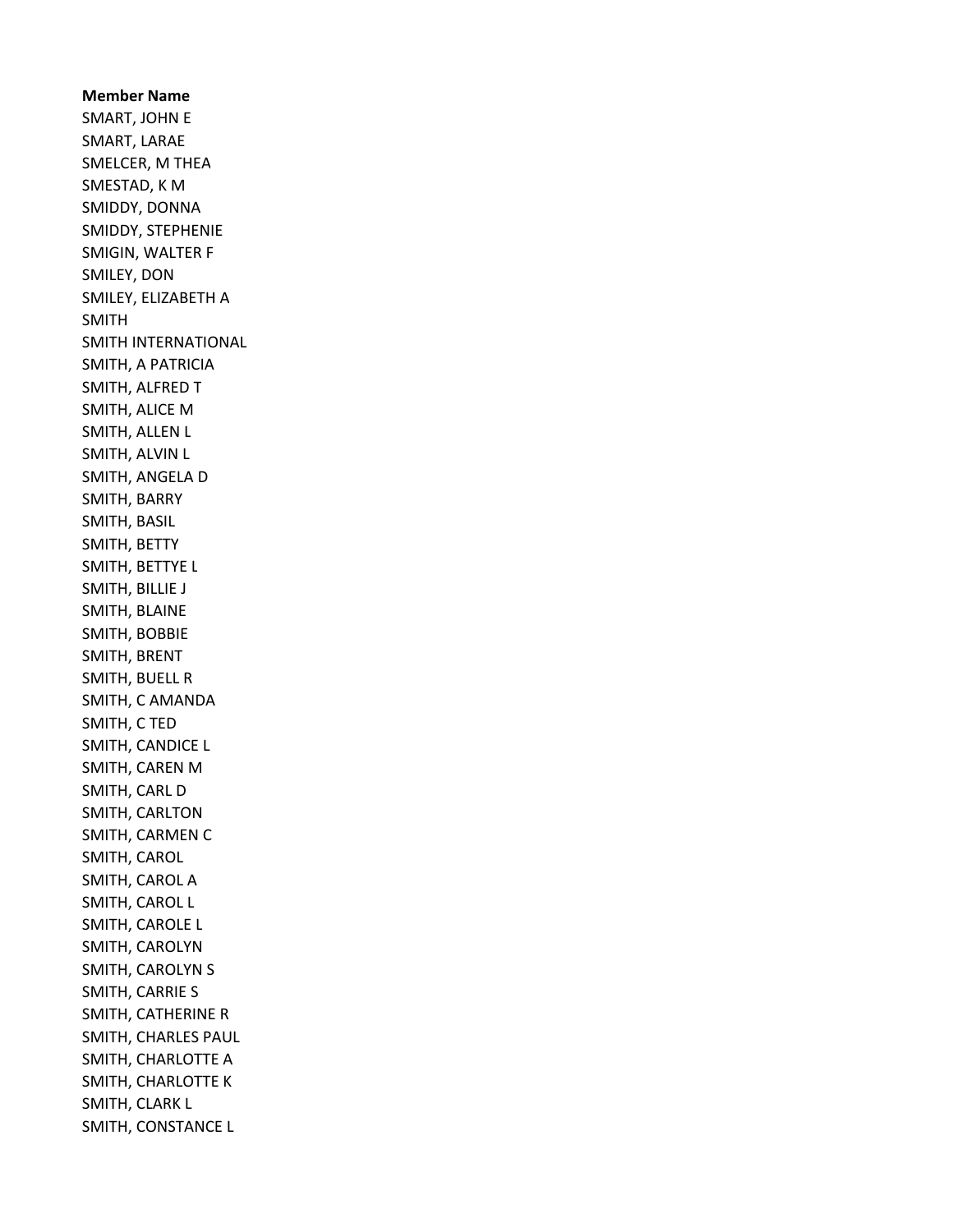Member Name SMITH, D ANDY SMITH, D DAVID SMITH, DAL K SMITH, DARRELL D SMITH, DAVID SMITH, DAVID C SMITH, DAVID CHARLES SMITH, DAVID K SMITH, DAVID M SMITH, DAVID R SMITH, DEBORAH K SMITH, DEBORAH M SMITH, DENNIS G SMITH, DENZIL L SMITH, DIANA SMITH, DONALD L SMITH, DONALD R SMITH, DONALD W SMITH, DOUGLAS C SMITH, DUANE D SMITH, EDWARD L SMITH, ELIZABETH CHA SMITH, ELMER C SMITH, ELSE J SMITH, ERIN E SMITH, ESTHER E SMITH, FRANCES H SMITH, FRED SMITH, FRED E SMITH, FREDDIE B SMITH, G MARTIN SMITH, GENE R SMITH, GEORGIA F SMITH, GERALD F SMITH, GERALDINE L SMITH, GLENN L SMITH, GORDON C SMITH, GRIZ SMITH, HARVEY D SMITH, HELEN SMITH, J ANTHONY SMITH, J ARTHUR SMITH, JACK I SMITH, JACQUELINE M SMITH, JAMES AARON SMITH, JAMES C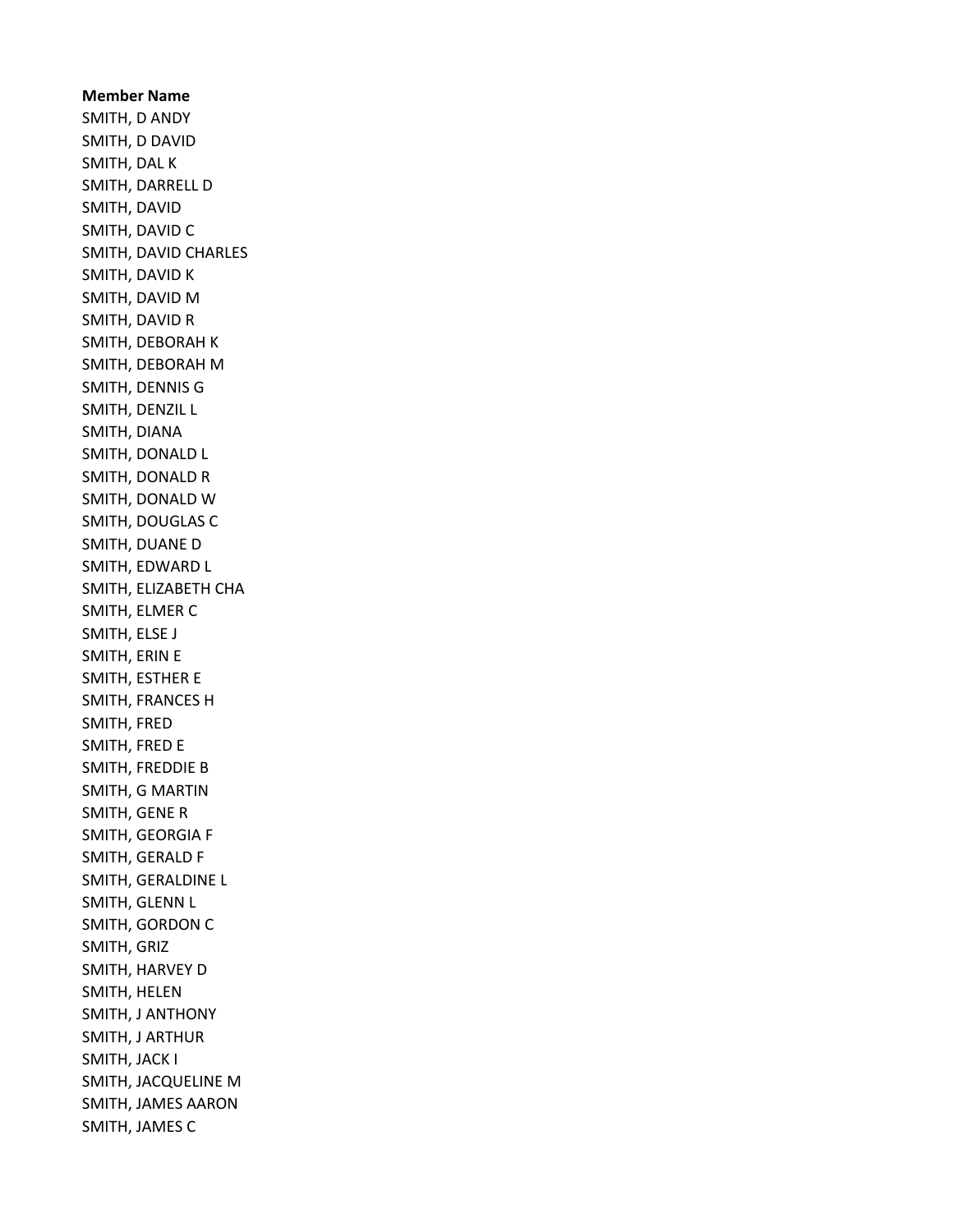Member Name SMITH, JAMES L SMITH, JAMES R SMITH, JAMES ROBERT SMITH, JANA L SMITH, JEANIE L SMITH, JEFF R SMITH, JEFFREY E SMITH, JENNIFER Y SMITH, JEWELINE V SMITH, JOAN M SMITH, JOHN A SMITH, JOSEPH A SMITH, JOSEPH E SMITH, JOSEPH F SMITH, JUANITA C SMITH, JUDY E SMITH, JUDY G SMITH, JULIA C SMITH, JUSTINA M SMITH, K RONALD SMITH, KARL SMITH, KATHLEEN A SMITH, KATHRYN J SMITH, KENNETH E SMITH, KENNETH J SMITH, LEONA J SMITH, LEONER SMITH, LINDA G SMITH, LINDA S SMITH, LISBETH SMITH, LUCY B SMITH, LYNN SMITH, M OTTIE SMITH, MARGARET M SMITH, MARGUERITE SMITH, MARK L SMITH, MARK O SMITH, MARK WM SMITH, MARLENE M SMITH, MARSHA L SMITH, MARTHA L SMITH, MARY J SMITH, MARY KAY SMITH, MATHEW J SMITH, MELINDA ANN SMITH, MELODY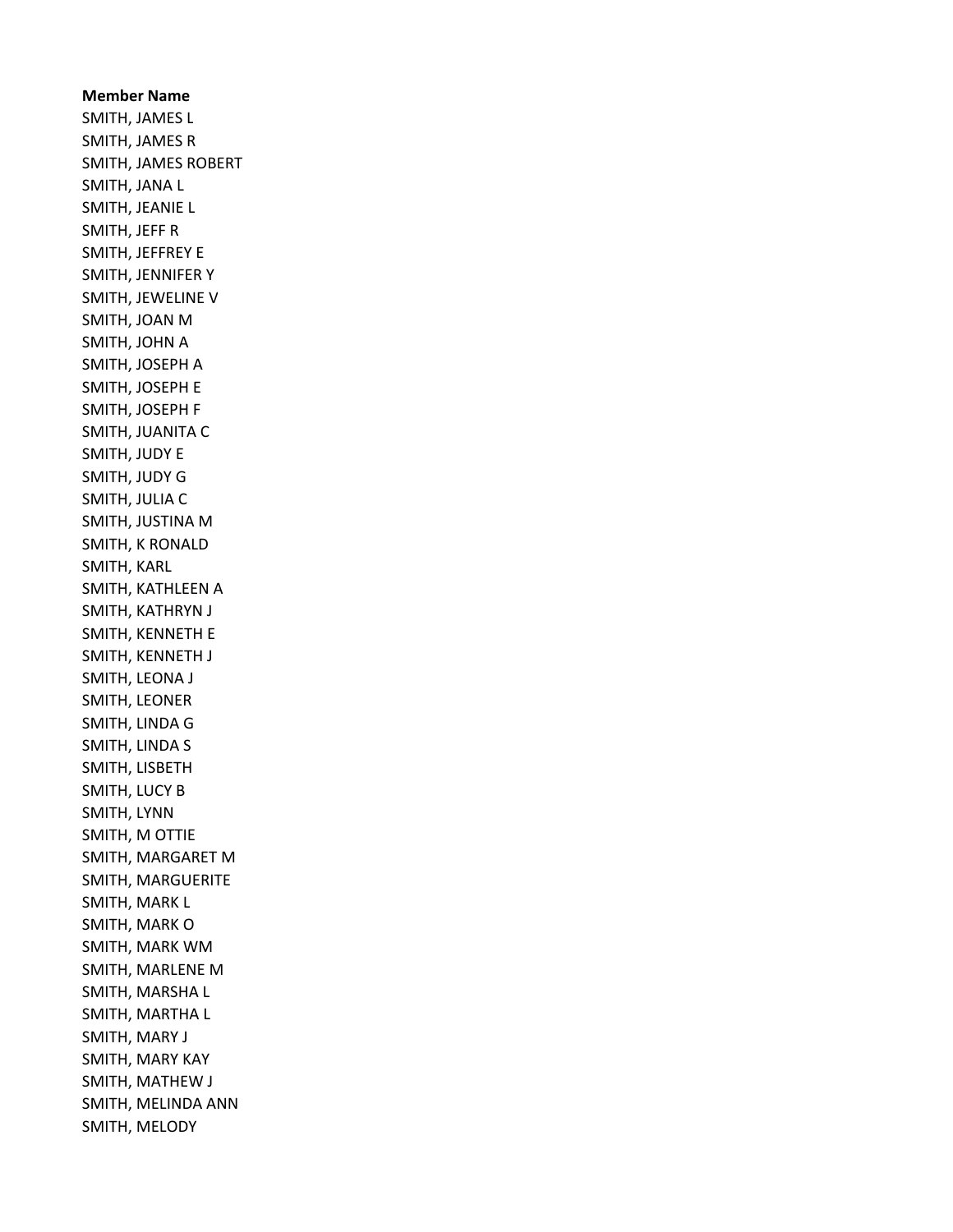Member Name SMITH, MICHAEL SMITH, MICHAEL CHAD SMITH, MIKE SMITH, MONICA D SMITH, MYLA R SMITH, NAOMI SMITH, P J SMITH, PATRICIA I SMITH, PATRICIA M SMITH, PATRICK G SMITH, PAUL J SMITH, PAUL T SMITH, PETER R J SMITH, PHYLLIS SMITH, RANDALL L SMITH, REBECCA LOUISE SMITH, RENEE SMITH, RICHARD I SMITH, RICHARD K SMITH, RICHARD L SMITH, RICHARD S SMITH, RICKY SMITH, ROBERT ARIAN SMITH, ROBERT D SMITH, ROBERT E SMITH, ROBERT L SMITH, ROBERT M SMITH, ROBERT V SMITH, RODNEY L SMITH, RODNEY S SMITH, ROGER E SMITH, ROGER W SMITH, RONALD F SMITH, RONALD G SMITH, ROY W SMITH, SALLY SMITH, SAM C SMITH, SCOTT SMITH, SCOTT C SMITH, SCOTT W SMITH, SHEILA M SMITH, SHELIA A SMITH, SHELLIE SMITH, SHELLY SMITH, STACIE B SMITH, STACIE R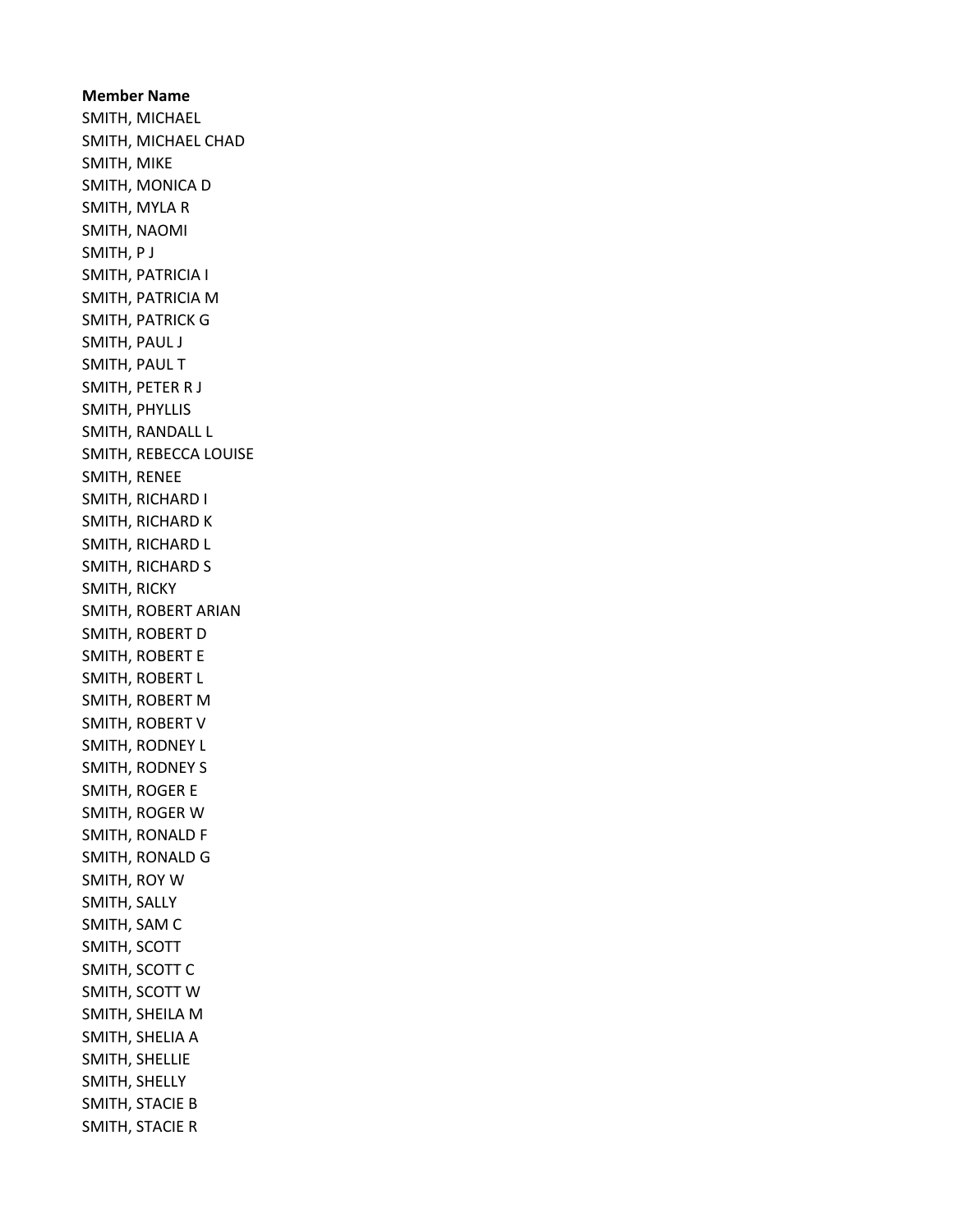Member Name SMITH, STEPHEN L SMITH, STEVEN C SMITH, STUART SMITH, TAD C SMITH, TERRI SMITH, TERRI J SMITH, TERRY L SMITH, THERESA SMITH, THOMAS MCGINN SMITH, THOMAS N SMITH, THOMAS R SMITH, THOMAS W SMITH, TIMOTHY B SMITH, TIMOTHY E SMITH, TODD SMITH, TONY SMITH, TOYA J SMITH, TRACY G SMITH, TRAVION SMITH, W M SMITH, WENDY K SMITH, WILLIAM E SMITHAM, SHANNON D SMITHLEY, KAYE SMITH-PARKER, CONNIE R SMITHSON, MELVIN K SMODEY, JACK SMOOT, APRIL D SMOOT, MAUREEN L SMOTHERS, ANGELA SMOTHERS, SYLVIA L SMULICK, ANDREW R SMYKALSKI, DEBRA L SMYTH, ELIZABETH A SMYTH, KELLI JO SMYTHE, ANNIE SNEAD, J A SNEAD, JOHN G SNEAD, KAREN L SNEAD, ROBERT E SNEAD, S KAREN SNEDDON, LEWIS E SNEDECOR, SUSAN A SNEITH, CHRISTINA M SNELL, G ROBERT SNELL, ROSE M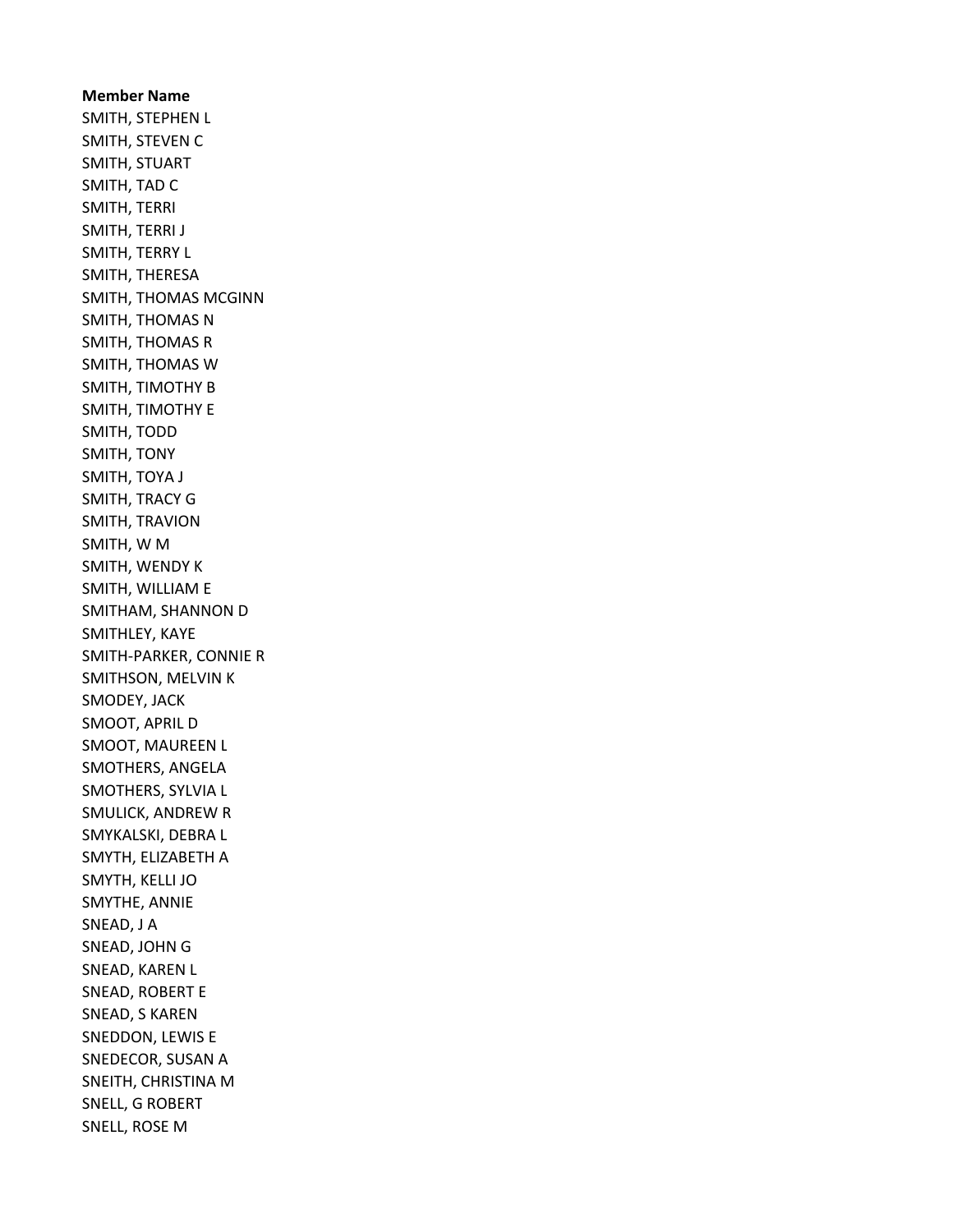Member Name SNELSON, ROBERT D SNEVA, ROBYN L SNIDER, BRIAN F SNIDER, ROBERT K SNIDER, SAMUEL R SNIPES, PATRICIA H SNODDY, JOHN D SNODDY, ROBERT B SNODGRASS, RICHARD SNOOZY, CLARE SNOVEL, CHESTER SNOVEL, RICARDO A SNOW VALLEY HOMEOWNERS SNOW, DAVID A SNOW, JOHN F SNOW, JOHN P SNOWFIELD, TERA SNYDER SNYDER, A CHRISTOPHER SNYDER, GARY L SNYDER, H WILLIAM SNYDER, I RICHARD SNYDER, JOHN E SNYDER, JOHN M SNYDER, JOHN W SNYDER, KARI P SNYDER, KEVIN G SNYDER, MARK S SNYDER, TERRY SOARES, JOE C SOBCZAB, CHERI ANN SOBETSKY, STEPHEN E SOBIESKI, THOMAS SOBOLIK, JEAN A SOBREPENA, KIMBERLIE A SOHLER, KEITH SOHM, BARBARA J SOHN, DANIEL SOKOLOWSKI, BRENDA L SOKOLOWSKI, DORIS SOLANO, JOE SOLARES, J RICARDO SOLBERG, ROGER SOLBERG, TED E SOLDIN, EMITT L SOLIAI, DELOYCE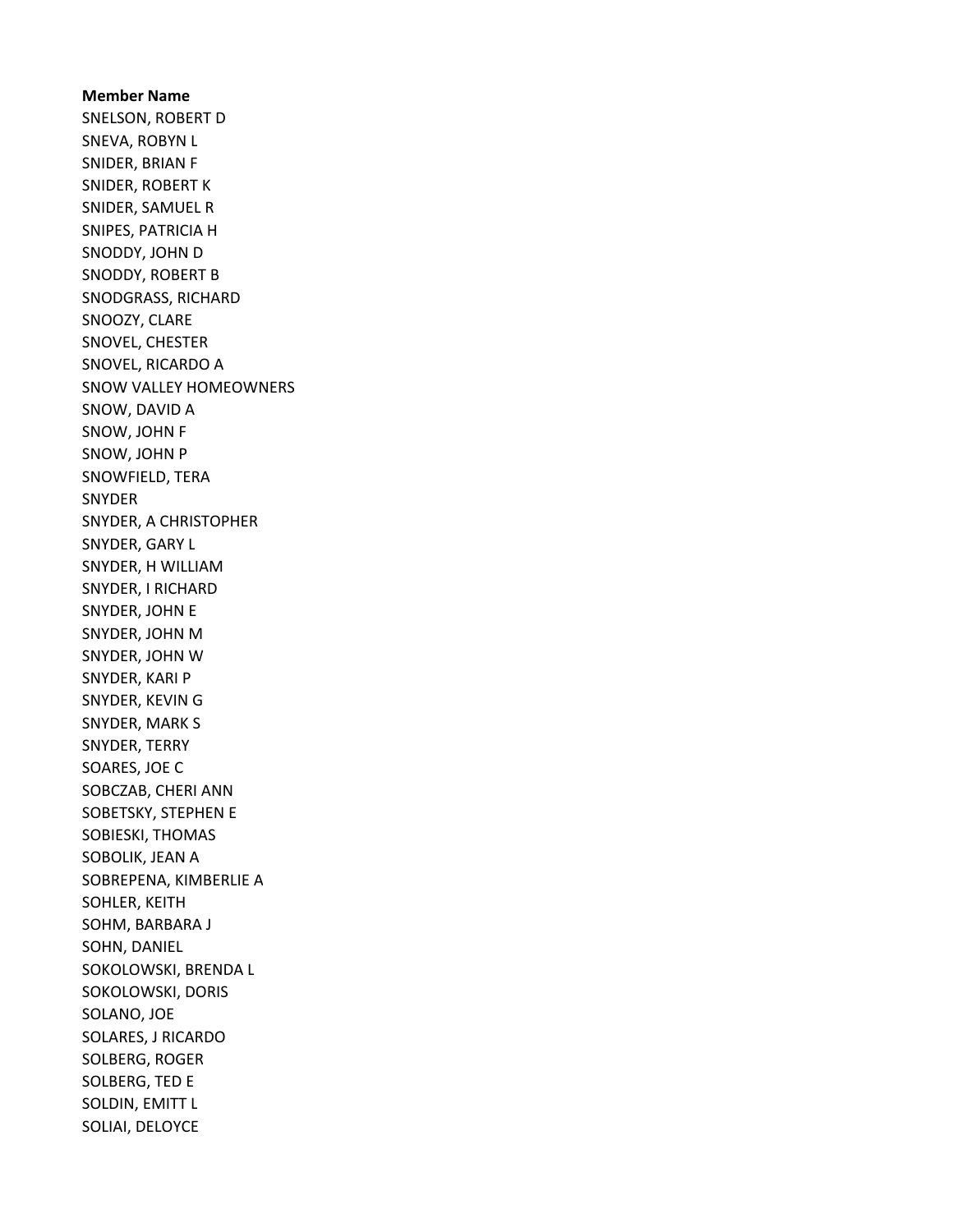Member Name SOLIDAY, THOMAS SOLIS, JOE SOLIS, RAMON M SOLLIE, RANDALL L SOLMONSON, PERRY SOLOMON, GREGORY L SOLOMON, LARK J SOLOMON, LINDA SOLOMON, RHEATTE SOLOVEICHIK, PATRICIA SOLTYS, JOHN SOMADUROFF, JOHN A SOMERS, KATHLEEN A SOMERS, RANDALL SOMERS, T JEANETTE SOMMER, FRANCIS SOMMERFIELD, DEBBIE SOMMERVILLE SOMMERVILLE, BERNARD J SONDERLEITER, CAROL SONG, SHIK KYEONG SONIC CABLE TV CO OF AK SONIDO, J WILLIAM SONNIER, CARL LEROY SONTAG, KENNETH L SONTAG, NANCY L SPURGEON SOOY, MARK S SOPER, JANE SOPER, TAMY SORDEN, RONALD E SORENSEN, BONNY SORENSEN, CHRISTIAN SORENSEN, JANET SORENSEN, STEVEN SORENSON, B DIANE SORENSON, D DARYL SORENSON, DAVID M SORENSON, JAN SORENSON, ROBERT T SORENSON, TIFFANIE SOROKA, ESTHER SORUM, R LINDA SORVOJA, MARK SOSA, WENDY SOTH, SHIRLEY A SOTO, CONSTANCE L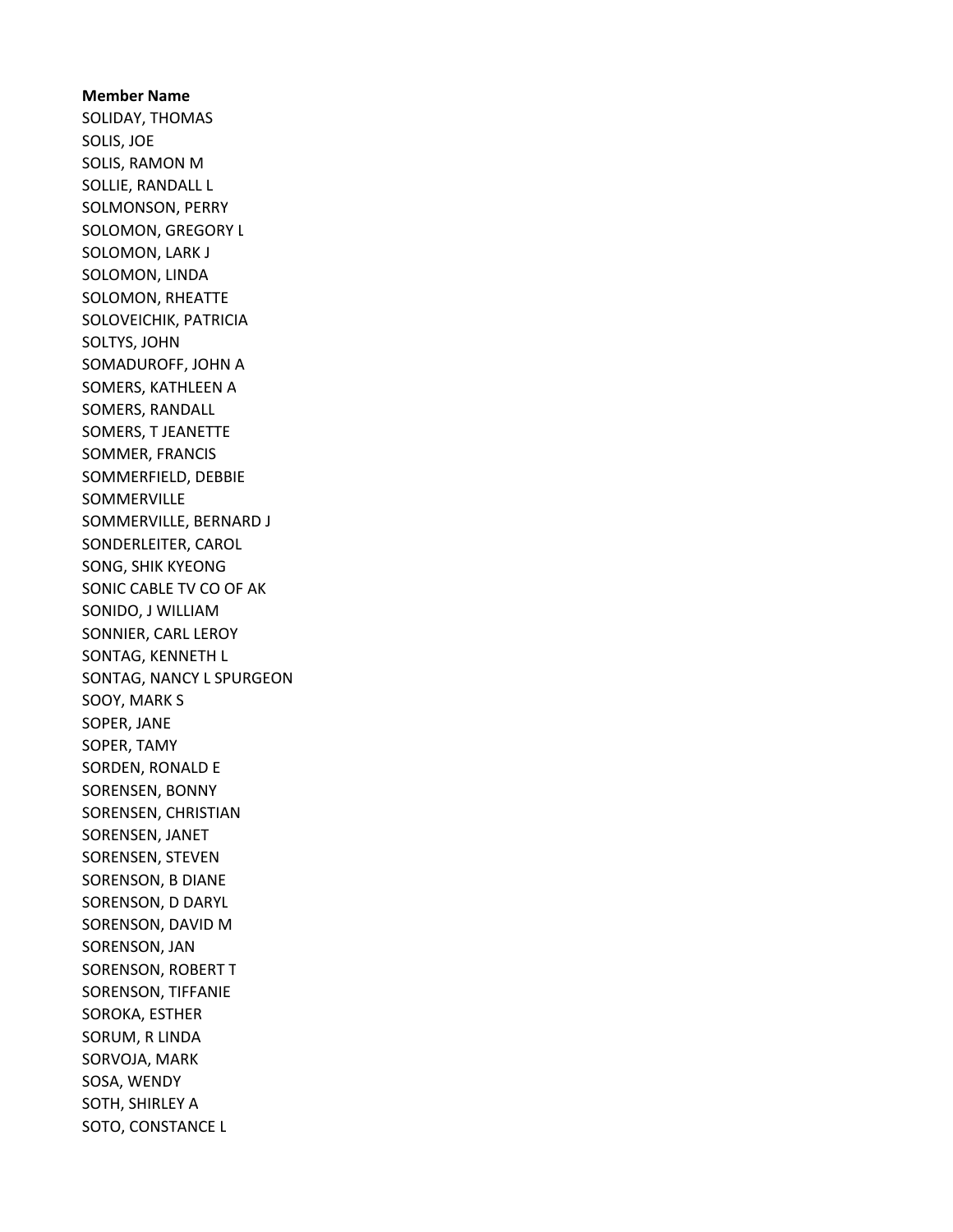Member Name SOTO, GERARDO SOU, JAL S SOUDERS, PAUL A SOUKUP, GRAYSON J SOUL HARVEST INC SOULE, ALLEN SOULE, HAROLD L SOURISAKKUAMPHONG, T SOURS, CINDY SOUTER, S L SOUTH ANCH RADIATOR SERVICE SOUTH CENTRAL AIR INC SOUTH, SCOTT R SOUTHAM, DEAN E SOUTHARD, MARTHA SOUTHEAST INVESTMENTS SOUTHERLAND, KENNETH W SOUTHSIDE CHURCH OF GOD SOUTHWELL, RICHARD J SOUVANLASY, SOUKKHAMALAY SOUZA, MANUEL SOUZA, PATRICIA SOUZA, SHERI L SOVAK INTERNATIONAL SOVERNS, NILA S SOWA, JON T SOWARDS, TAMMY L SOWIEJA, NANCY A SOWLE, LANI R SOWLE, RACHELLE R SOZOFF, SALLY SPACE, ITEL INSTANT SPACKMAN, MARK ALLEN SPADE, HAROLD SPADE, JERRY SPADY, ROSE SPANG, EDWARD F SPANNAGEL, CAROL SPARK, LISELOTTE A SPARKMAN, GINA F SPARKMAN, NIKKI J SPARKS, JUDY L SPARKS, LOIS SPARKS, NORMAN P SPARKS, THOMAS L SPARKS, TROY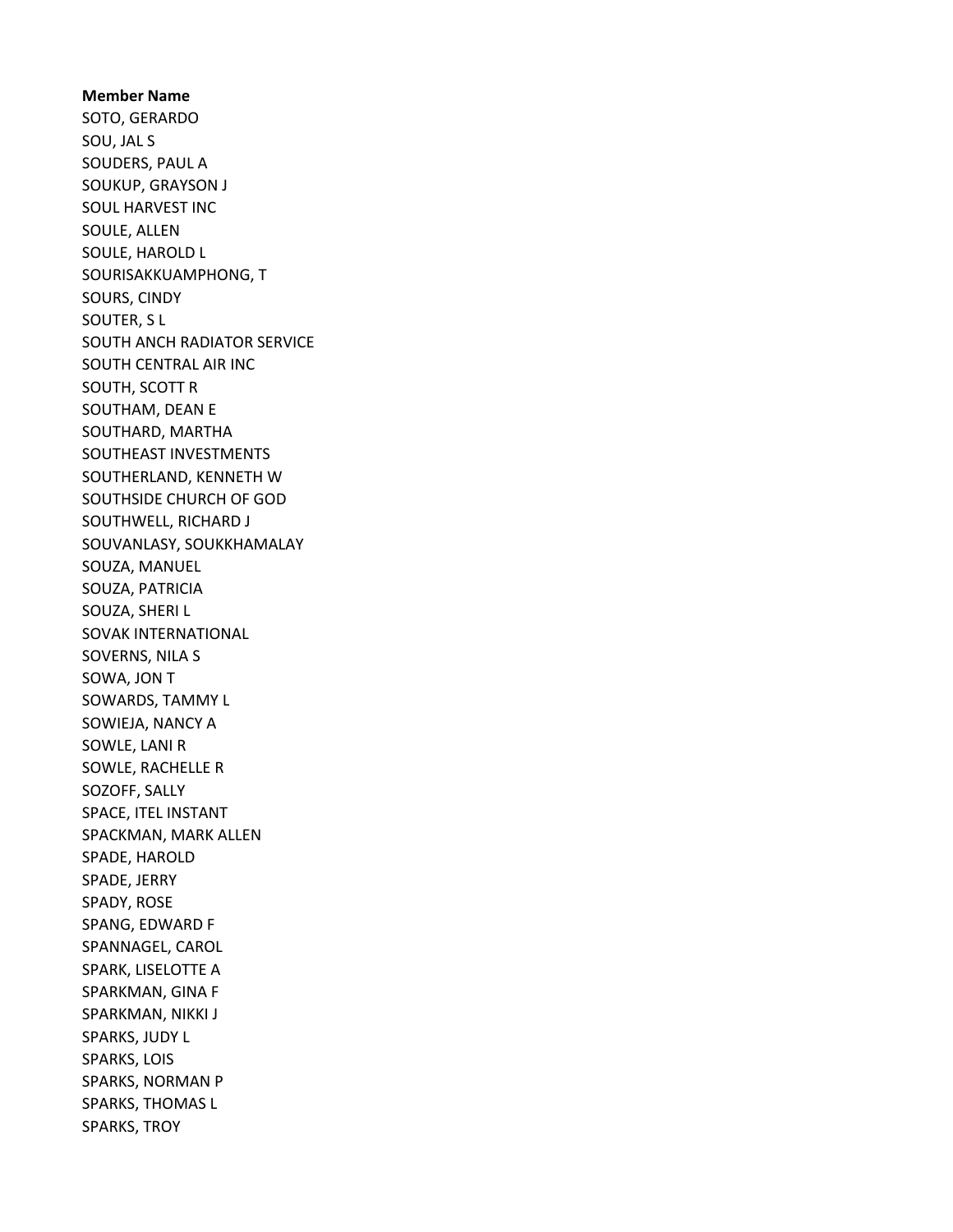Member Name SPARKS, VELMA L SPARRS, DENNIS L SPARTZ, GEORGE SPASOFF SPATZIERATH, EDWIN SPAULDING, BRIAN L SPAULDING, JON SPAULDING, MICHAEL E SPAULDING, STEVEN E SPEAKS, DEBORAH D SPEAR, JOY A SPEAR, WILLIAM SPEARS SPEARS, BARBARA L SPEARS, DORRIE E SPEARS, ROBERT D SPECIALTY COMMUNICATIONS SPECKHART, SCOTT SPECKMAN, STEVEN J SPECTRUM PROPERTIES INC SPEEG, LINDA SPEELMON, STEPHEN D SPEER, BRIAN R SPEER, SANDI SPEIGHT, CLARA O SPEIR, BONNIE D SPELLECACY, CYNTHIA SPELLECACY, LEILANI R SPELLENS SPELMAN, GORDON S SPELTA, A DREW SPENARD RADIATOR SPENCE, JOE SPENCE, LARRY D SPENCE, MARGARET L SPENCE, SUSAN J SPENCE, T GERALD SPENCE, THOMAS SPENCER, ANDREW D SPENCER, ASAE SPENCER, CHARLES E A SPENCER, DIANE M SPENCER, DONALD L SPENCER, KIMBERLEY F SPENCER, L THOMAS SPENCER, LOIS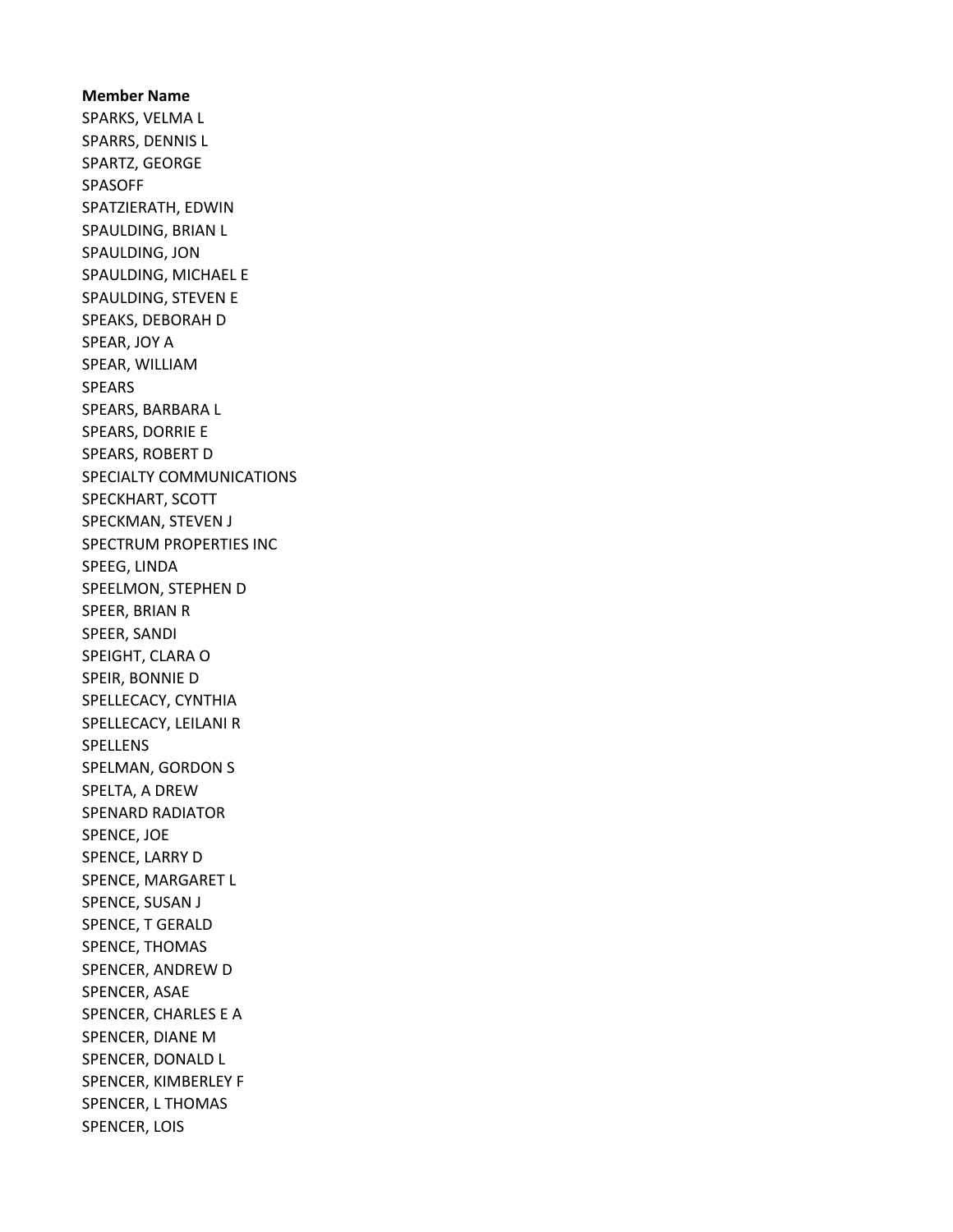Member Name SPENCER, MICHAEL D SPENCER, RANDY SPENCER, SAMUEL E SPENCER, TAMMIE SPENCER, TRACIE SPENCER, TRACY SPERLING, KENNETH R SPERNAZA, VINCE SPICE, DEBORAH S SPICER, ARIANE D SPICER, SARAH SPIES, JAMES M SPIES, ROBERTA SPIKA, NICHOLAS C SPILLER, MIKE SPILTECH INC SPINDLER, CATHERINE M SPIRES, OBEARY N SPIRK, CAROL SPITZ, JOSEPH A SPITZER, BRIAN J SPITZER, JIRI G SPIVEY, SANDRA H SPNB/EQUITY MGMT SPOHN, A DAVID SPOHNHOLZ, RONALD H SPOKANE MORTGAGE SPONAUGLE, BRENDA J SPONSEL, ANN JEANNE SPONSEL, BRIAN C SPOONEMORE, HAROLD A SPORTS ALASKA INC SPRADIN, JAMES J SPRADLING, JAMES C SPRAGUE, JOSEPH J SPRAGUE, MARILYN T SPRAGUE, SARAH F SPRAGUE, THOMAS B SPRATLEN, SHELLEY SPRICK, SHARON SPRINKLE, SALLY J SPURGEON, BRIAN SPURGEON, CONDIE L SPURLOCK, TAMI SPYCHALSKI, SYNDIE A SQUIRES, PATRICIA E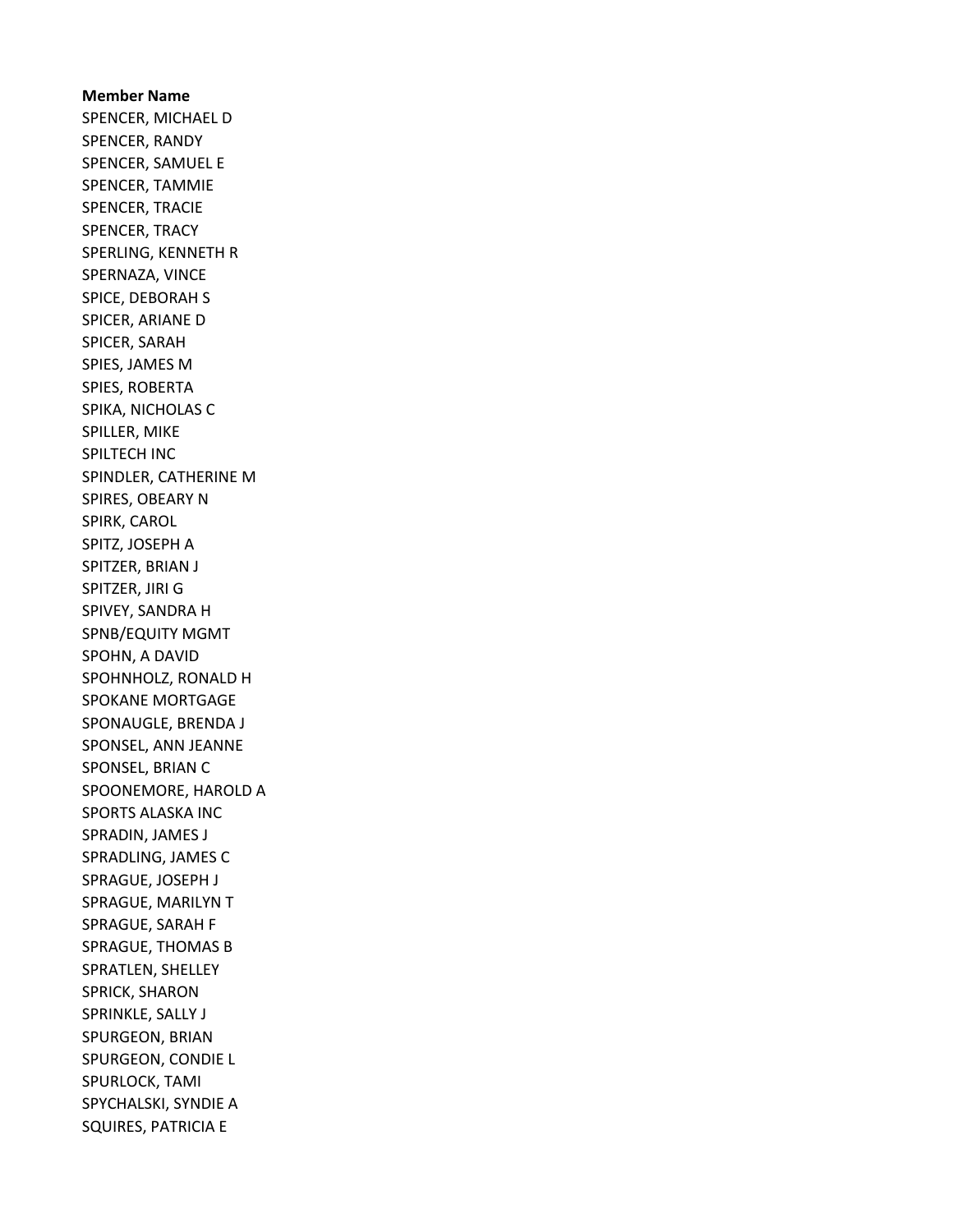Member Name ST CLAIR MEDICAL CENTER ST GEORGE INTL CORP ST PIERRE, DEBI M STAATS, ROBERTA J STAATS, WILLARD A STABENOW, PAT STACK, MARTHA J STACY, DARRELL STADLER, CHRISTOPHER LEE STAED, JANET STAFFELDT, KRISTINE STAFFORD, C J BUCK STAFFORD, GLORIA STAFFORD, LAURA/J W STAFFORD, SUZANNE STAGGS, LINDA J STAHL, MARK STAHR, CLARA STAIB, JAMES STALDER, LINDA STALEY, DAVID P STALEY, TERESA STALKFEET, CHRIS STALLWORTH, DAWN K STAMAND, WENDI K STAMBAUGH, BECKI FREY STAMES, JOHN STAMOUR, YVANDA L STAMPS, GLORIA STANAVIECH, HARRY STANBACK, HARRIET D STANCLIFFE, RUSSELL R STANCZUK, ROSEMARY STANDAGE, MARK R STANDERWICK, MICHELLE STANDIFER, ARTHUR STANDIFER, DANIEL STANDISH STANDKE, BRENDA STANDRIDGE, LAURA STANDRIDGE, ROLINDA T STANDRIDGE, TERRY A STANFIELD, EVERETTE E STANFIELD, KRIS T STANFILL, KATHI R STANFORD, MARTIN V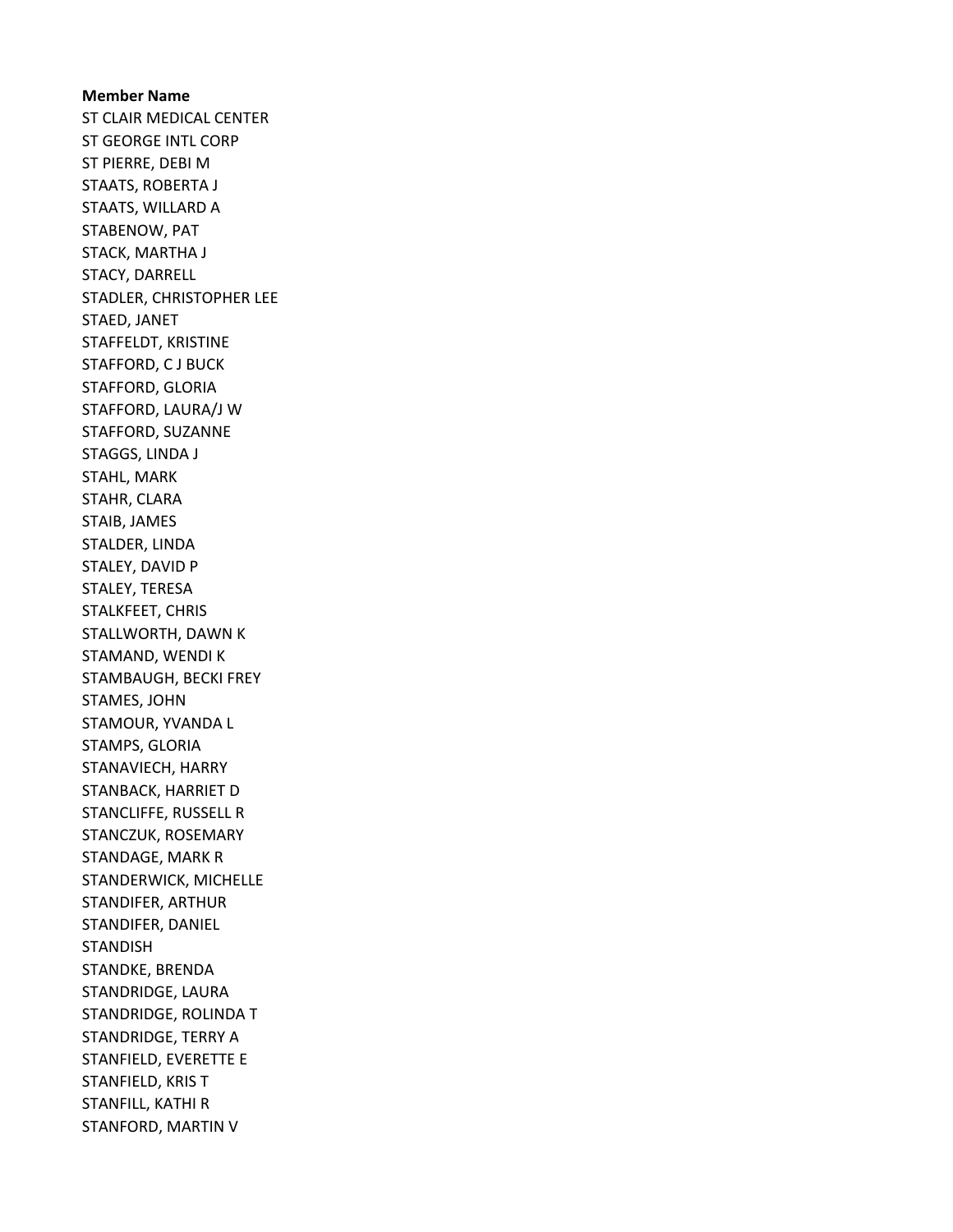Member Name STANFORD, STEVEN A STANG, DAVID W STANG, MARGO STANGARONE, PATRICIA STANGE, ERIC STANGE, G F STANGER, THERESA L STANGLE, RHONDA STANKOWSKI, JUDITH A **STANLEY** STANLEY, DENNIS R STANLEY, GEORGE K STANLEY, HAROLD E STANLEY, JAMES A STANLEY, JIMMY STANLEY, VICKIE STANTON, MAURICE F STAPLETON, BILLY G STAPLETON, CHERYL L STAPLETON, KATHLEEN M STARBIRD, ARDEN STARCK, KAI STARCK, UDO STARCK, WILHELM STARK, BONNY R STARK, ELIZABETH A STARK, LAURIE STARK, MICHAEL M STARK, STEVE C STARKE, ROBERT L STARKEY, ANDREW WILLIAM STARKLOFF, LAWRENCE N STARKLOFF, MYRA C STARKS, WARREN STARLEY, GREGORY P STARNER, DOROTHY JUNE STARNES, VONDA K STARR, STEPHEN W STARR, TONYA STARRETT STASSEK, NANCY JEAN STATE FARM INS CO STATE VENDING CO STATES, BILL STATHAM, JOHN R STATLER, CLARENCE C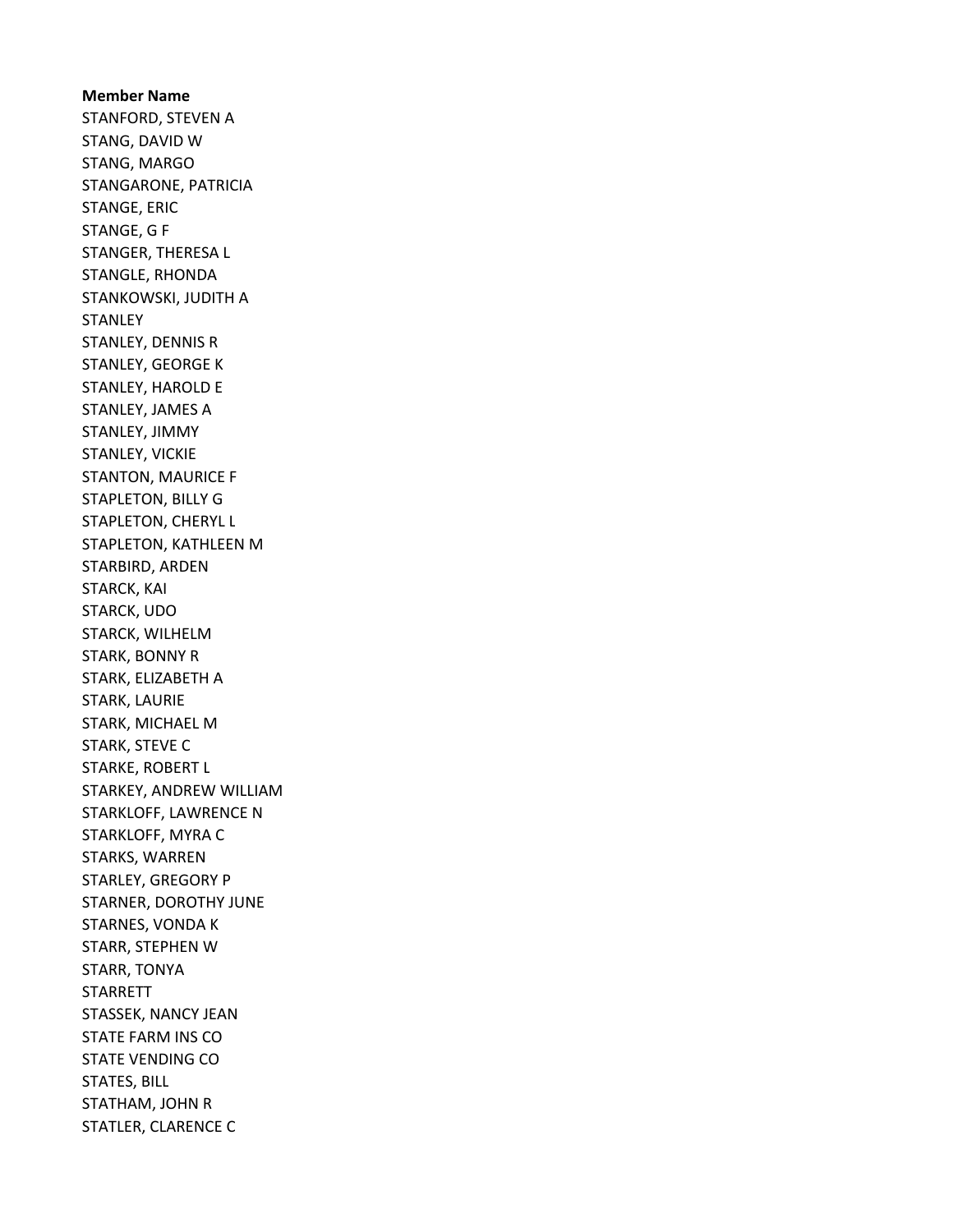Member Name STAUDENMAIER, ANN STAUFFER, DIANNA E STAVALE, RICHARD STAVE, BOB STAVENJORD, LYN R STAVENJORD, ROY U STAVER, DARCY M STAVIK, GLENN A STAYROOK, RODNEY D STCLAIR, JOHN G STEADMAN, MELODY G STEADMAN, SUSANNE STEAM SUPPLY & RUBBER CO STEARNS, ELEANOR L STEARNS, RAYMOND STEARNS, WENDY STEBBINS, PHYLLIS STECHER, MONICA STEDMAN, BERNARD W STEEHOVEN, JEFFREY STEEL ENGIN & EREC INC STEEL, JEAN STEELE, DAN C STEELE, DAVID P STEELE, F JAMES STEELE, HUGHES STEELE, JULIA L STEELE, RICHARD F STEELE, SHELBY STEELMAN, R C STEEN, JEFFREY STEEN, LAMAR R STEEN, RANDY STEEN, TINA STEENBERG, DON-ANN R STEENMEYER, KATHY STEFFEN, MELISSA STEFFENS, PHYLLIS STEFFY, DAVID A STEHMER, MICHAEL W STEIK, CARL STEIK, CAROL L STEIN, DAVE P STEIN, JAMES M STEIN, LOREN/WANDA STEINBERGER, MATTHEW A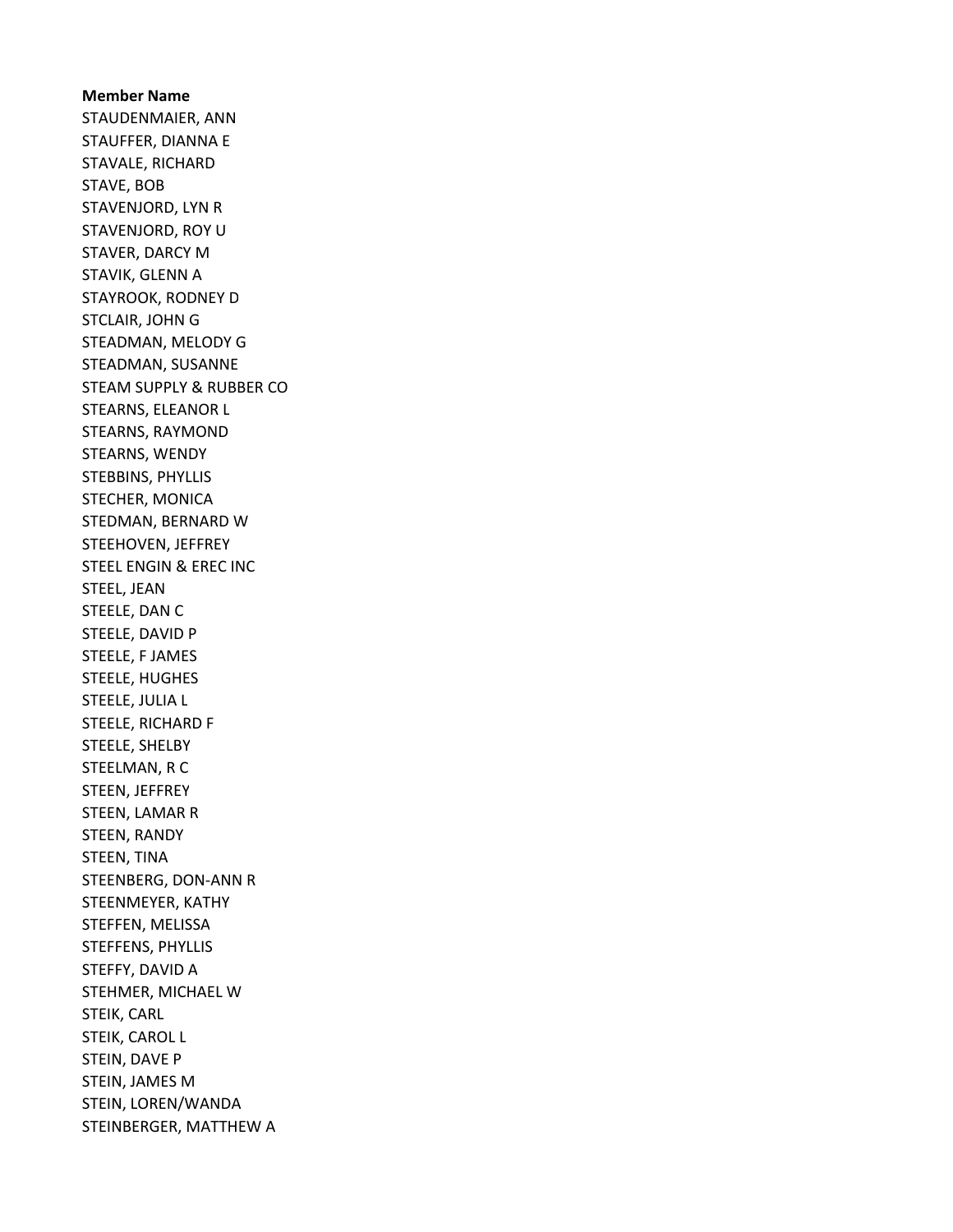Member Name STEINER, ANNETTE K STEINER, CHRISTINE O STEINER, DR GRIFFITH STEINER, JANE E STEINER, KELLIE L STEINER, LISA STEINKE, LOUIS F STELLER, JANIE T STELLING, F STELLING, JOHN D STELLINGS, L TIFFANY STEMBER, JOHN ANDREW STEMBERGER, MICHAEL STEMEN, SUSAN STENGER, URSULA STENMARK, B BLYTHE STENSETH, LESTER STENSETH, LON D STEPANOFF, GLEN R STEPANOVICH, LINDA STEPETIN, AUXENTY STEPHAN, GEORGIA STEPHAN, KATHERYN M STEPHEN BROS PLUMBING STEPHEN, JERRI L **STEPHENS** STEPHENS, BELTON S STEPHENS, CAMILLE STEPHENS, DELBERT RAY STEPHENS, GWENDOLYN A STEPHENS, JIM STEPHENS, JULIA J STEPHENS, MARLIN STEPHENS, ROBERT W STEPHENS, RUSTY STEPHENS, SHELIA D STEPHENS, VOND STEPHENS, WILLIAM J STEPHENSON, RAYMOND R STEPHENSON, ROBERT E STEPHENSON, SHELLY L STEPHENSON, WILLIAM J STEPOVICH, CHRISTOPHER A STEPP, DANNY B STEPP, MARK Q STER, SUSAN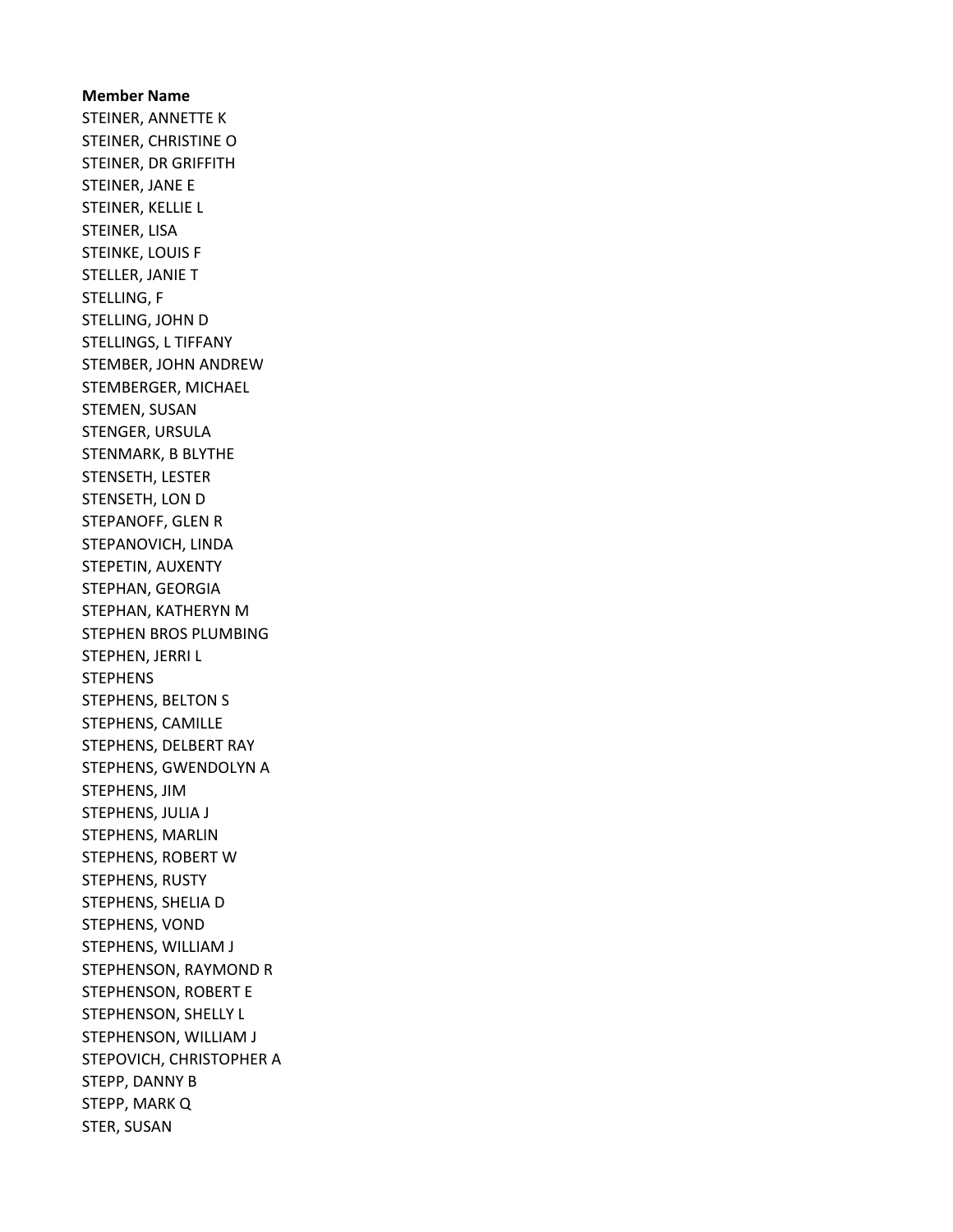## Member Name STERBENZ, JEFFREY D STERBINSKY, VIRGIE CELLARS STERKEL, RICHARD STERLING, PATRICK L STERLING, S L STERN, TED B STERNBERG, PEGGIE STERNHAGEN, M L STERRETT, STEVEN STETNER, TIMOTHY STETTLER, RONALD K STEUER, M NANCY STEVEN, KIMBERLY J STEVENS STEVENS, ANDREA A STEVENS, BENJAMIN STEVENS, CATHRYN BRENDA STEVENS, CATHY STEVENS, CHRISTINA STEVENS, CLARK S STEVENS, CRAIG R STEVENS, DANIEL STEVENS, EDWIN F STEVENS, FRED F/CHERYL R STEVENS, GARY P STEVENS, GORDON STEVENS, JONNIE KAY STEVENS, KARL WAYNE STEVENS, LEALISA STEVENS, LISA K STEVENS, LYNOL D STEVENS, MARGARET L STEVENS, R C STEVENSON, ANDREW R STEVENSON, AULSON NEBLETT STEVENSON, DRUCILLA A STEVENSON, MARY E STEVENSON, NELLIE J STEVENSON, RALPH G STEVES, V M STEVIG, RAYMOND STEWARD, BARBARA STEWARD, CARON L STEWART, ADELL J STEWART, BRIAN STEWART, BRIAN P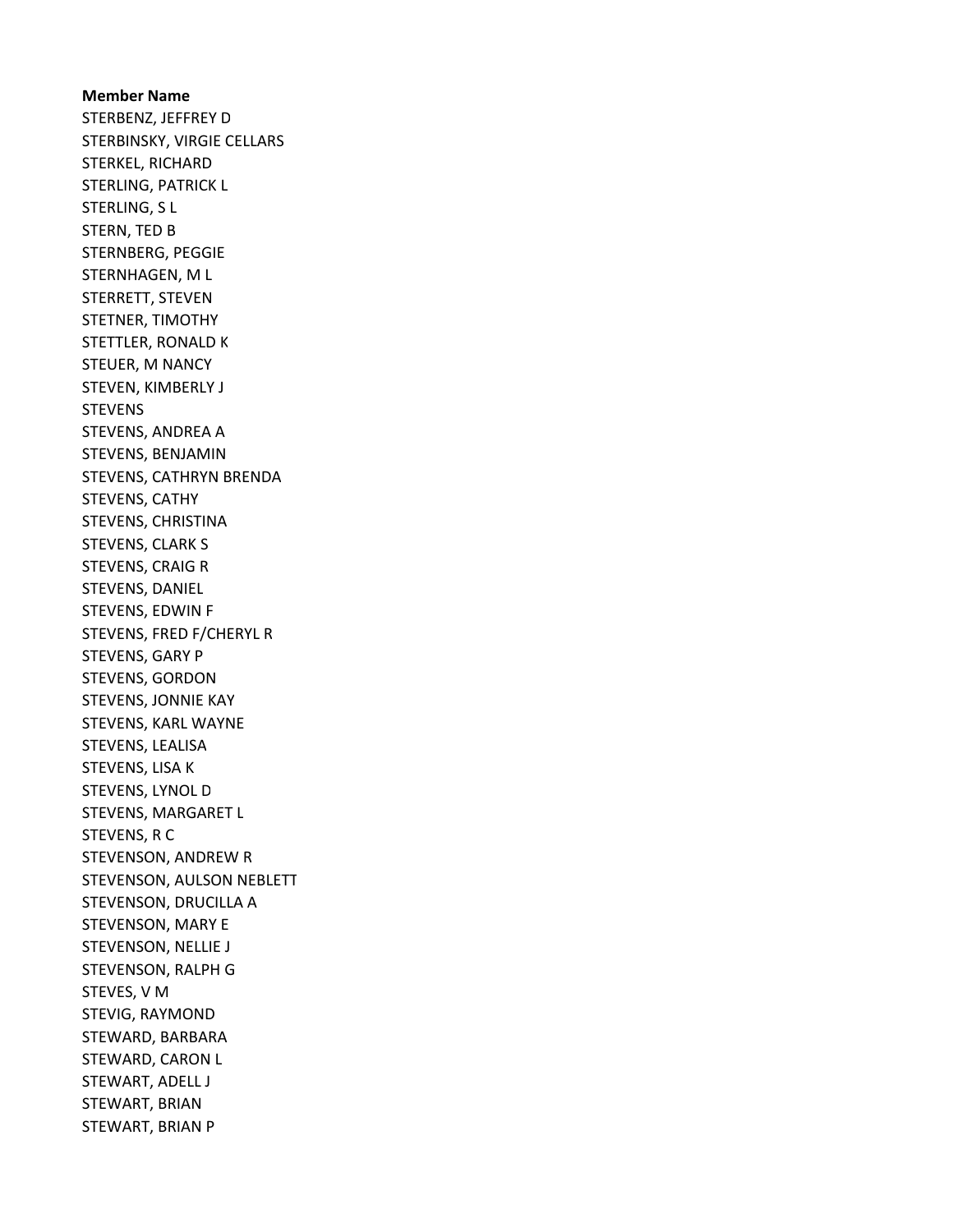Member Name STEWART, CHARLOTTE STEWART, CRAIG H STEWART, DONALD STEWART, DONNA STEWART, E MINNIE STEWART, GARY STEWART, GREGORY S STEWART, JAMES L STEWART, JANE BETTY STEWART, JANNA L STEWART, JIM STEWART, JOHN G STEWART, LORRAINE L STEWART, MARYANN STEWART, MICHAEL E STEWART, PEGGY STEWART, R L/V STEWART, RW STEWART, SCOTT H STEWART, SHEILA A STEWART, SHIRLEY S STEWART, SUSAN C STEWART, W GEORGE STGEORGE, PHIL STICH, STEVE STICHLER, STEVEN R STICKEL, DONNA STICKNEY, JULIA STIEBER, BRIAN J STIEFKEN, CHARLES E STIEHM, DAVID A STIEVER, SARAH STILES, GARY STILES, J DEBORAH STILES, NORMAN E STILL, J PATSY STILLEY, STEVEN MELAINE STILLMAN, ANNIE R STILSON, MARY L STILTNER, EARL R STIMAKER, NELSON STINE, GARY/LINDA STINEBRUG, EARNEST R STINNETT, GEORGE C STINNETT, RAYMOND M STIRLING, A JAMES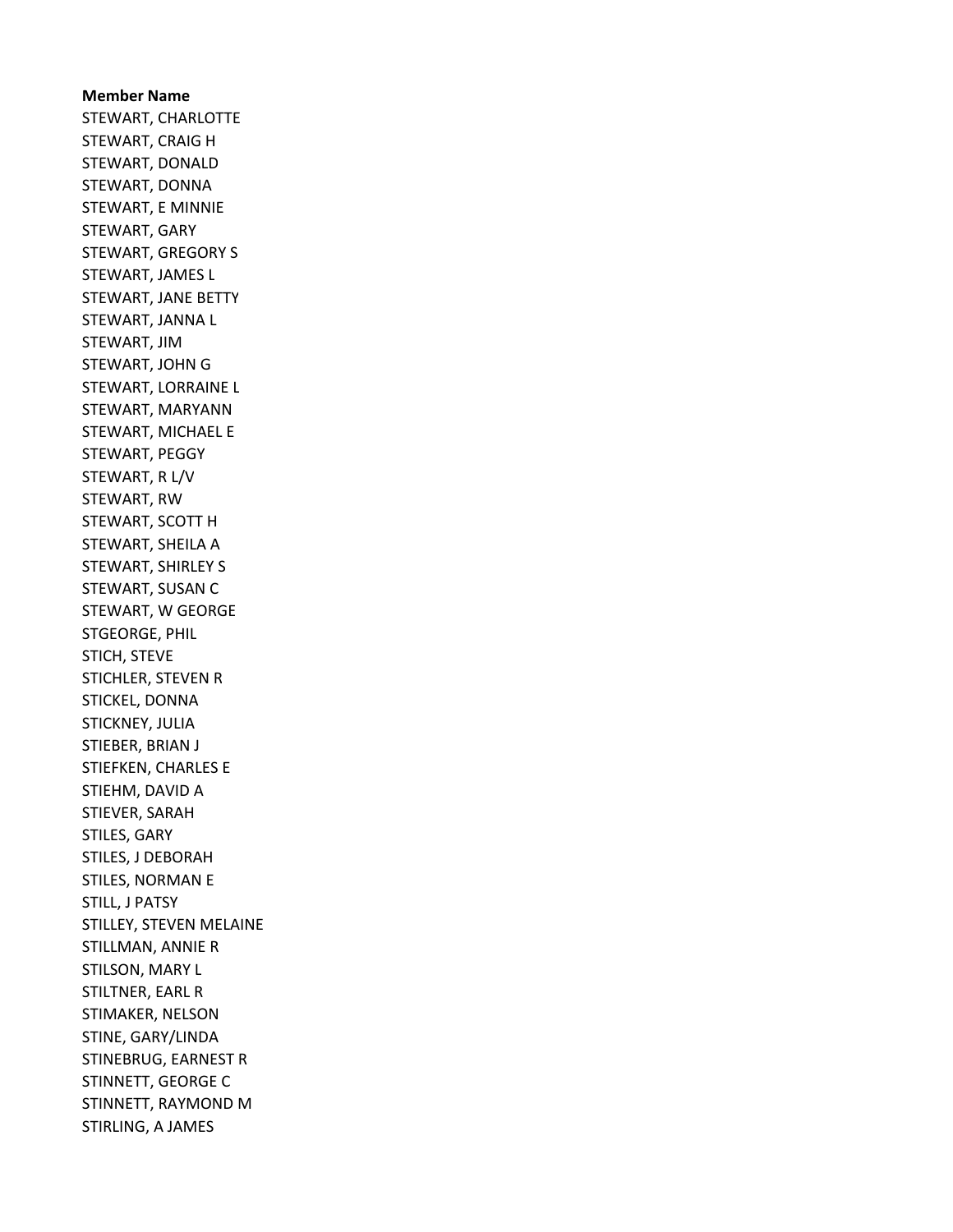Member Name STIRLING, DALE STIRMAN, E A STIRMAN, HELEN STIRMAN, RUSSEL A STITCHER, L GARY STITH, RUTHGAYLE D STJOHN, JERRY C STJOHN, LARRY D STOCK, DAVID STOCKDALE, STEVE STOCKER, KRISTIN S STOCKIE, JAMES F STOCKINGER, MICHAEL P STOCKLER, PAUL STOCKLIN, JOHANN STOCKTON, CAROL S STOCKWELL, DOUGLAS R STODDARD, BRUCE D STODDARD, CARL STODDARD, DAVID STODDARD, MICHELLE STOECKLIN, SAMUEL DUANE STOGSDILL, PEGGY A STOGSDILL, VAN/RUBY STOICK, GREG STOIKES, TERESA E STOISITS, RICHARD F STOKER, JEFFRY H STOKES STOKES, CHARLES P STOKES, H B STOLTENBERG, MICHAEL D STOLTS ELECTRIC SUPPLY STOLTZ, DANIEL S STOLTZ, JUDITH RAE STONDALL, ED STONE, CHARLES O STONE, CHERI POPE STONE, KAREN F STONE, LINDA STONE, LINDA SPENCER STONE, MARGARET STONE, MARY E STONE, MICHAEL L STONE, PATRICIA STONE, RASO H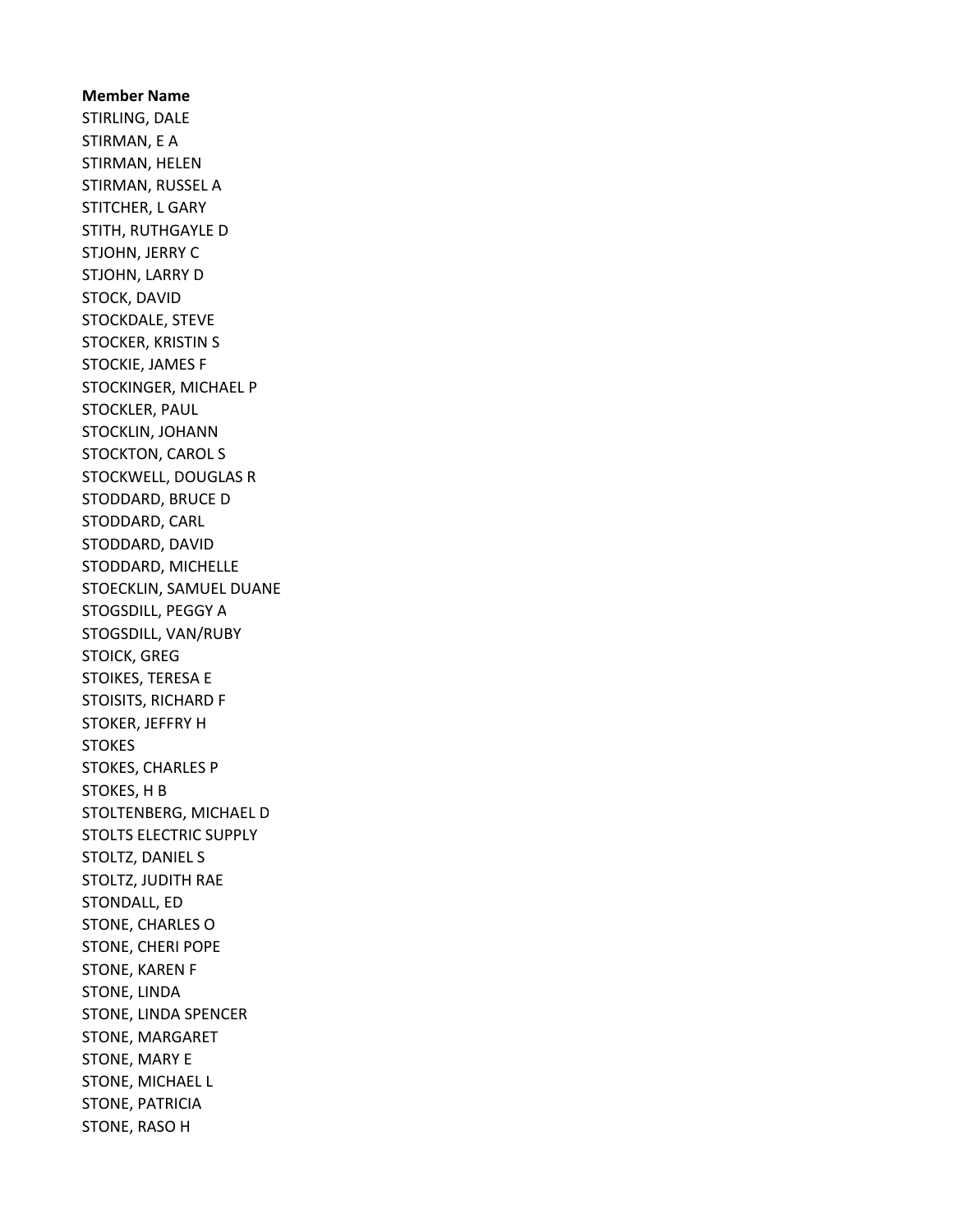Member Name STONE, SUSAN L STONE, TERRY STONE, TOM F STONEBACK, ERIC K STONEG, RONALD HODGES STOOPS, KEN STOOPS, TAMMIE L STORER, ANDREW STOREY, GARY W STOREY, JOAN M STORJOHANN, RUSSELL E STORMS, DENISE STORMS, ERIC N STORO, BRADLEY L STORR, ARTHUR STORRS, PETER K STORRS, SHANNON A STORY, LEN STORY, PAULA M STOUDENMIRE, NAN C STOUDT, JUDY STOUFF, RICHARD O STOUT STOUT, DOROTHY STOUT, HENRY T STOUT, JOHN H STOUT, LYNDON STOVALL, DON R STOVALL, MARY A STOVER, DANIEL N STOVER, DEBRA K STOVER, JOHN STOVER, NEIL J STOWE, LINWOOD STOWELL, CURTIS STOWERS, MARK STOWERS, ROXANNE STPIERRE, KATHLEEN M STPIERRE, RODNEY P STRACHAN, CONNIE STRACHAN, JOHN R STRACHAN, MADELINE W STRAHAN, LINDA STRAIN, CHERYL I STRAIN, EILA O STRAIN, J DIANNA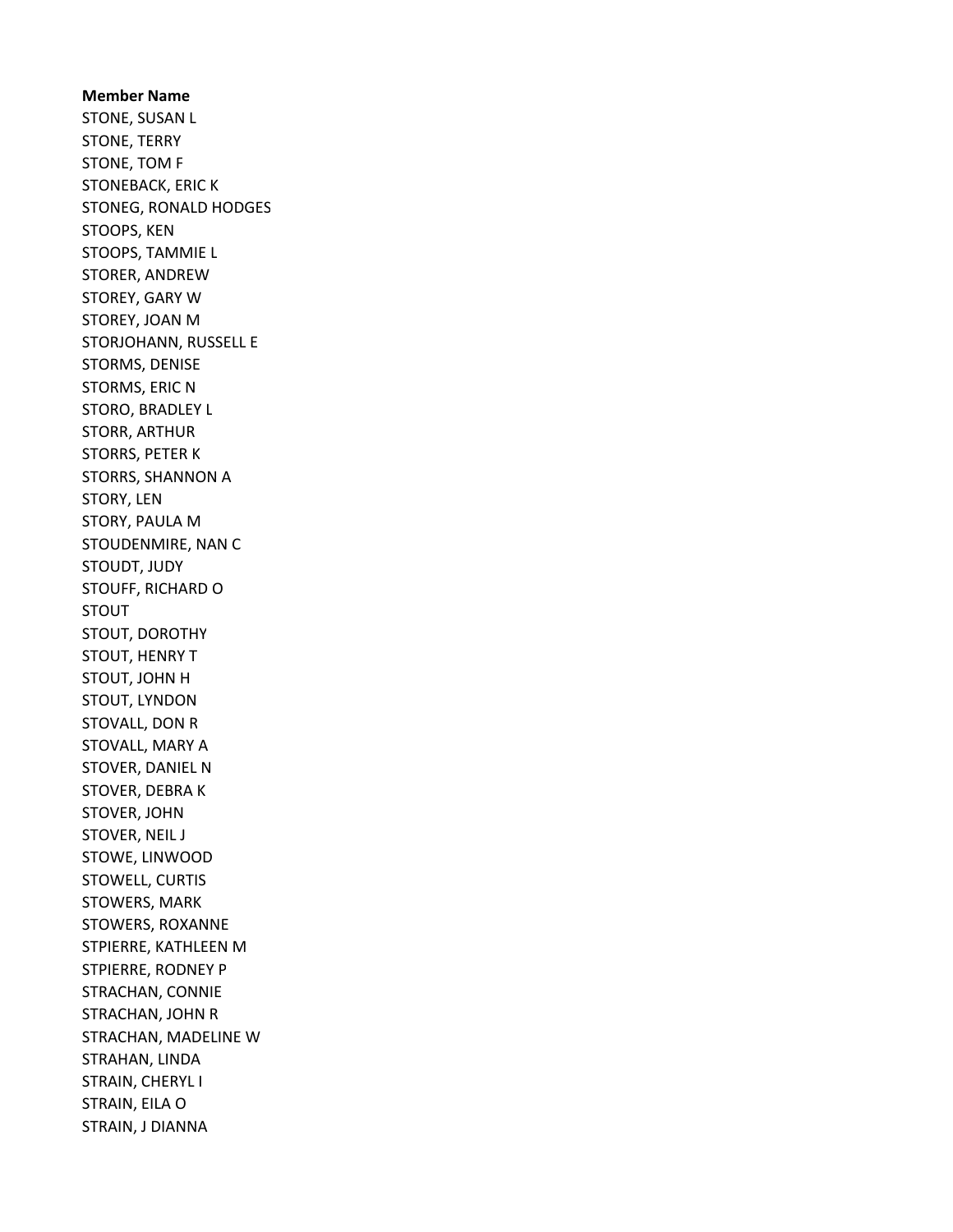Member Name STRAIN, MICHAEL T STRAIN, MIRVIN JOE STRAITZ, F JOHN STRAND HUNT CONST INC STRANG, CAROLYN M STRANGE, DALE STRANNIGAN, GREG STRATABIT, DIAMAN BOART **STRATTON** STRATTON, JANET L STRATTON, JAY STRATTON, JAYNE STRATTON, JUDY L **STRAUSS** STRAUSS, JOHN A STRAUSS, LORI J STRAWN, JON H STRAWN, MARJORIE STRAWN, MICHELLE STREANO, RALPH STREB, THOMAS W STREET, CATHERINE STREETER, RUTH STREICHER, JERRY STREIT, LINDA M STRETCH, BECKY STRICKLAND, DAVID L STRICKLAND, DEREK STRICKLAND, JANET I STRICKLAND, RUSSELL STRICKLER, GEORGE R STRIETZEL, JOSEPH STRIKE, JULIE STRIKE, MICHELE STRINGER, DEAN L STRINGER, FRANK J STRINGER, ROD STRINGER, SARAH STRITZINGER, JANICE M STRIVE INC STROBLE, SHANNON KATHLEEN STRODE, GERALD E STROECKER, M LINDA STROHM, HAROLD STROM, KELLY STROMBERG, BEVERLY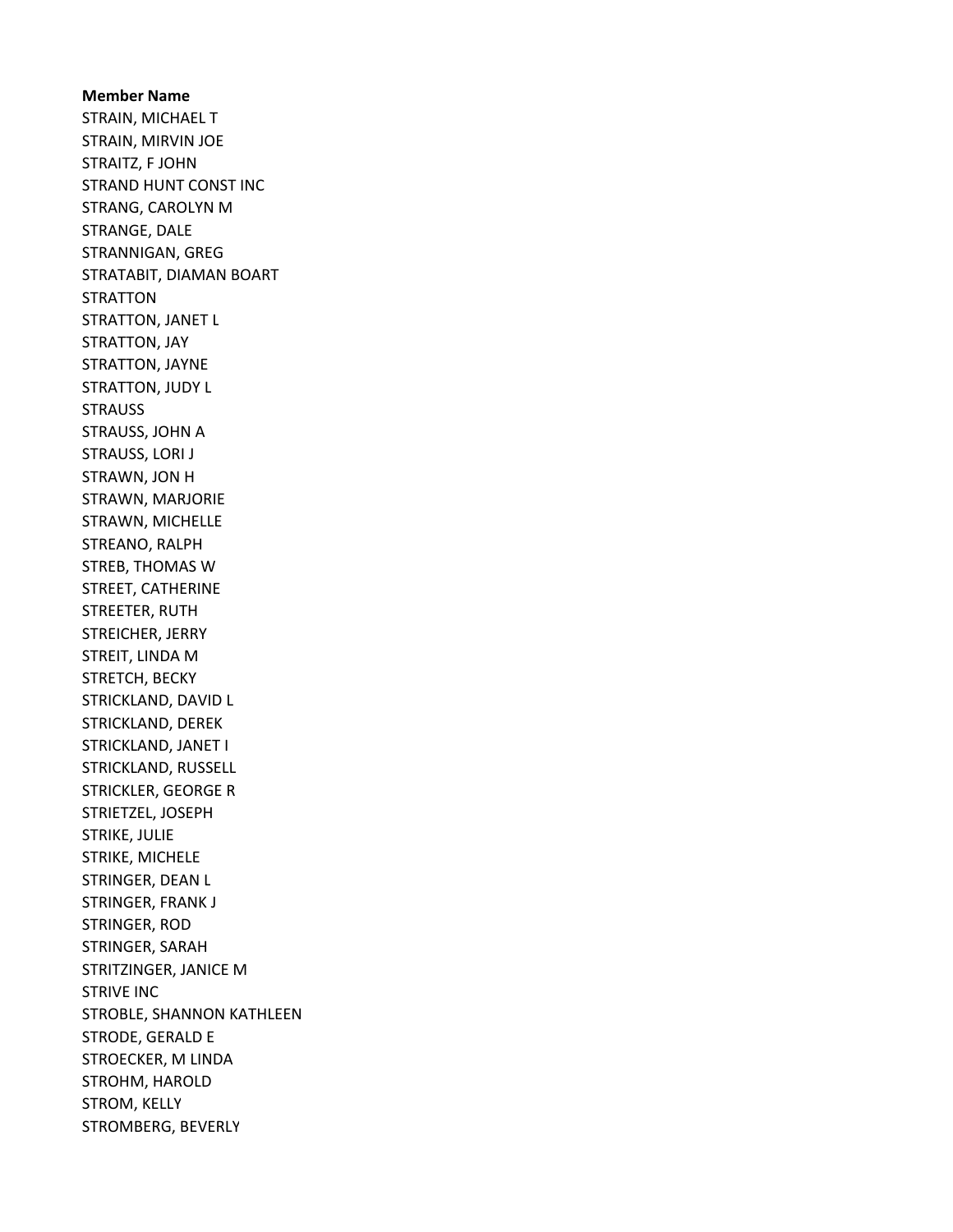Member Name STROMBERG, TAMMY J STROMME, M PHYLLIS STRONG STRONG, ALTHEA STRONG, BOBBIE A STRONG, E J STRONG, JACK E STRONG, MARITESS STROUCKEL, J KRISTINE STROUD, A W STROUP, ROBERT R STRUBLE, MARK S STRUCK, DONALD STRUNK, KRIS STRUTCHEN, JEROME STRUTZ, L J STRUTZEL, KARLA K STRYCHARSKI, FRANK STRYKER, JANET STRYKER, JOANNE K STRZELEWICZ, JOEY STUART III, EVANDER M STUART, A B STUART, CAROLINE STUART, DUNCAN STUART, SARA E STUART, THOMAS STUBBLEFIELD, DEBORAH STUCKER, H PAUL STUCKI, KENT STUDDARD, ELETHA STUDIO 1 INVESTMENT GROUP STUDSTILL, BRIAN STUDSTILL, JAMES A STUHR, CLIFFORD J STULTZ, E E STUMP, JANET STUMPFF, ROBIN G STURDEVANT, BRIAN CHARLES STURGESS, SHARON STURGIS, BILLY L STURRUP, JOSEPH N STUSSE, DIANE STYNO, HEIDI B SU, SUNG HO SUCHLAND, CRAIG J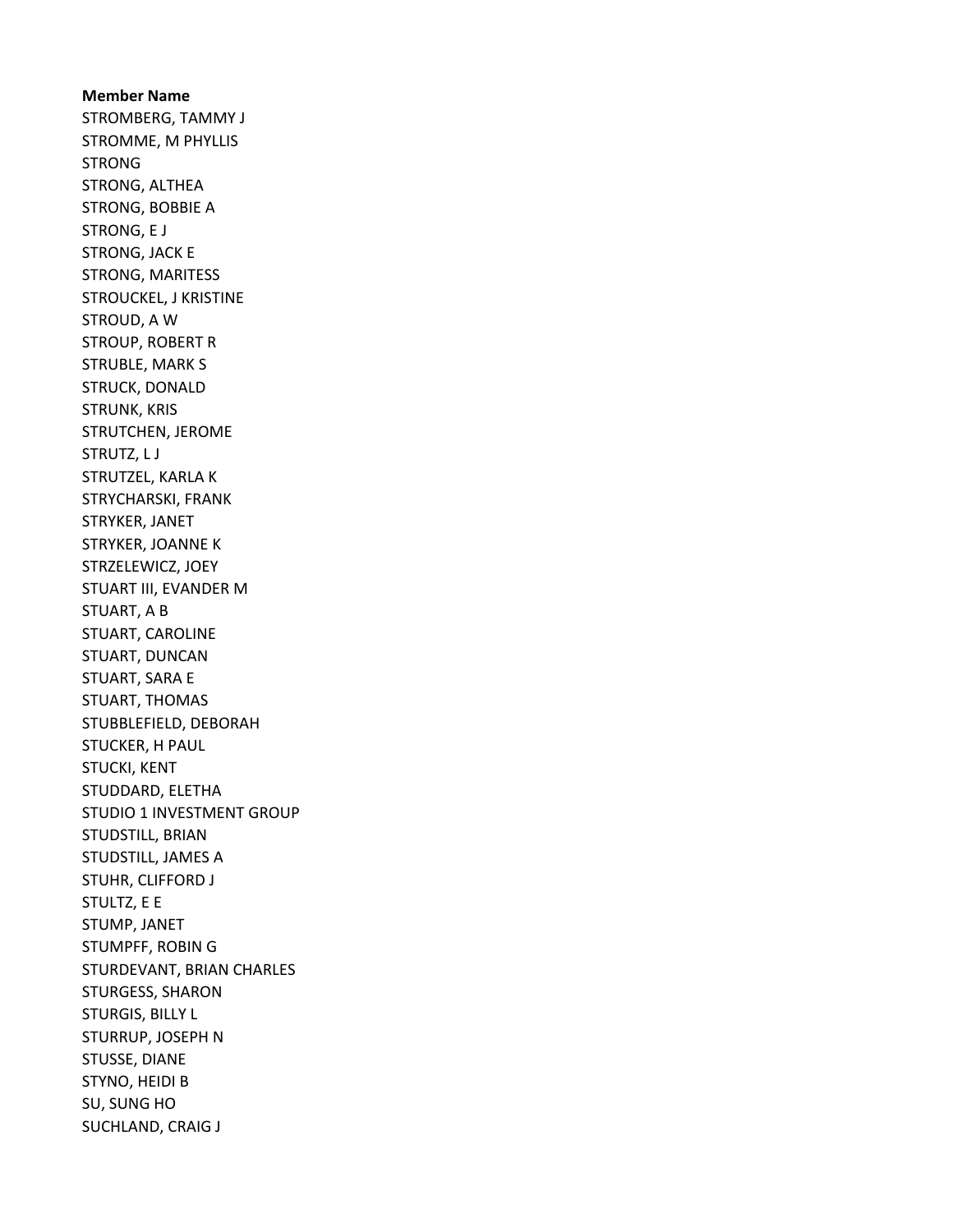Member Name SUDANO, A LOUIS SUDANO, DANIEL J SUDDUTH, LAWRENCE D SUDKAMP, GERALD L SUELL, BYRON D SUELLENTROP, LAURA T SUGDEN, A SCOTT SUGDEN, SUSAN M SUH, HEE CHAN SUH, SANG E SUITER SUITER, CHESTER E SUITER, SUSAN B SULESKY, MATTHEW S SULLIVAN SULLIVAN III, TED C SULLIVAN, BRENDA SULLIVAN, BRIAN D SULLIVAN, DORIS SULLIVAN, ELEANOR M SULLIVAN, ELIZABETH T SULLIVAN, HELEN Y SULLIVAN, KATHLEEN E SULLIVAN, NEAL L SULLIVAN, P G SULLIVAN, PATRICIA JANE SULLIVAN, ROBERT W SULLIVAN, SHERI SULLIVAN, VALORIE H SULLIVAN, WILLIAM SUMABAT, GLENN T SUME, PHILIP L SUME, RONALD K SUMMERS, LAWRENCE L SUMMERS, ROY D SUMMERVILE SUMMIT PAVING&CONST SUMNER, DAVID F SUMNER, LYNDON J SUMP, JAY D SUMRALL, JOHN F SUN, ROY SUND, SANDRA D SUNDBERG, JILL M SUNDBERG, MARTA J SUNDER, LAURI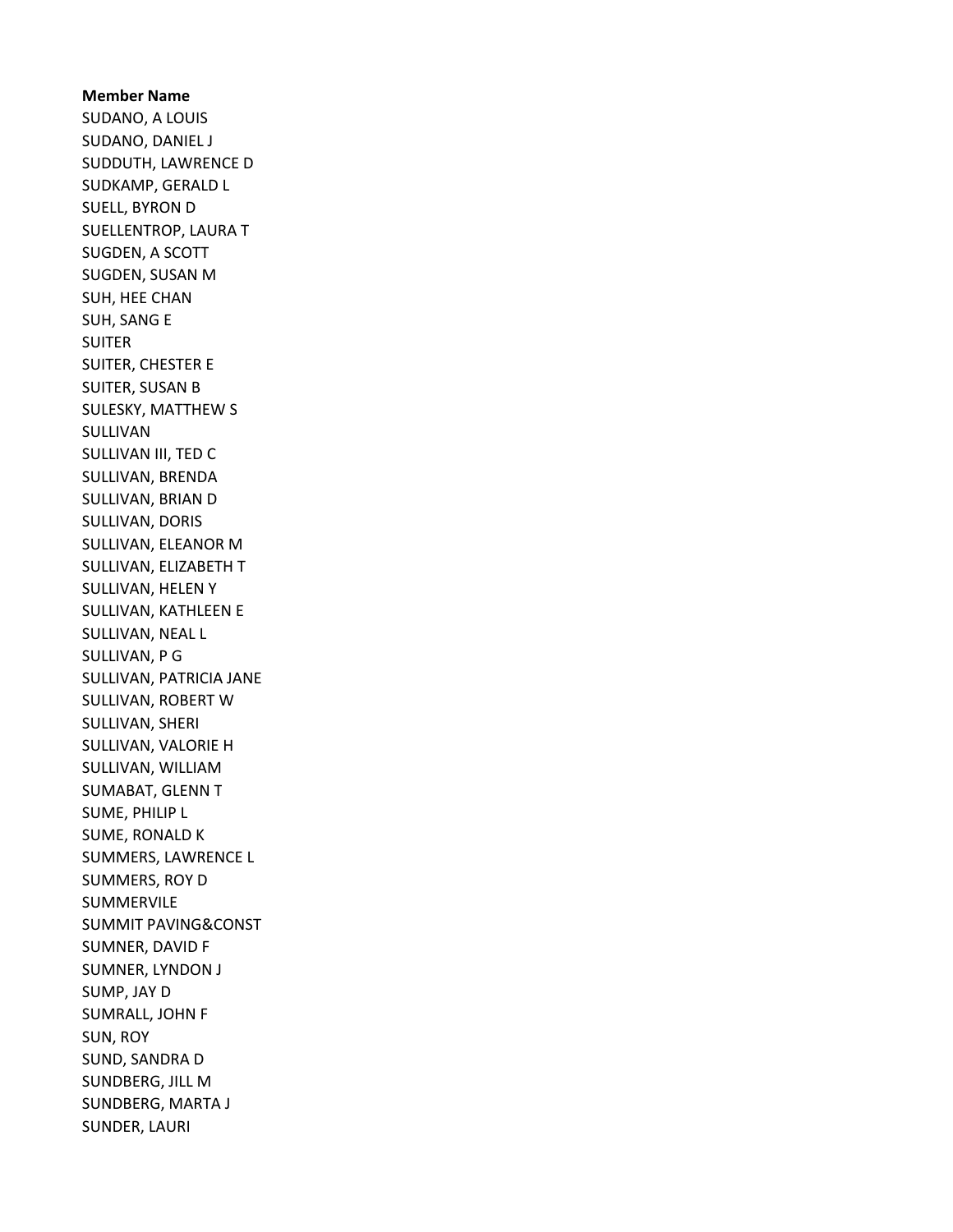Member Name SUNDERLAND, ANN LEE SUNDSTROM, DEBBIE L SUNDT SUNDT, KAREN SUNKISS TANNING & BEAUTY SUNRISE ENTERPRISES SUPER 8 MOTELS ANCH SUPERIOR FAST FREIGHT SUPERIOR LABEL OF ALASKA SUPERIOR MILLWORK INC SUPERIOR TRUCK & AUTO SURE-WAY INCINERATION INC SURFAIR SURGENOR, CHARLES M SUSINGER, BRUCE A SUSKY, JAMES W SUTER, LINDA SUTHERLAND, JAY W SUTHERLAND, JODY W SUTHERLAND, M EARL SUTHERLAND, MARY E SUTHERMAN, JOHN A SUTMILLER, KATHY L SUTPHIN, RONNIE L SUTTERLIN, WESLEY SUTTERLUTI, JOSEF SUTTLES, DOUGLAS J SUTTON, EDWIN D SUTTON, MIKE SUTTON, NORA J SUTTON, RAY F SUTTON, RUTH SUYDAM, LORRAINE SVOBODA, LORETTA M SWAFFORD, GINGER SWAFFORD, JODY SWAFFORD, ROBERT SWAFFORD, S MARGARET SWAGER DMD, STEVEN T SWAIM, KATHLEEN SWAIN, BARRIE L SWAIN, BRENDA SWAIN, ELIZABETH SWAINSTON, JAMES R SWAN, KATHY E SWANGKET, SAMRUAM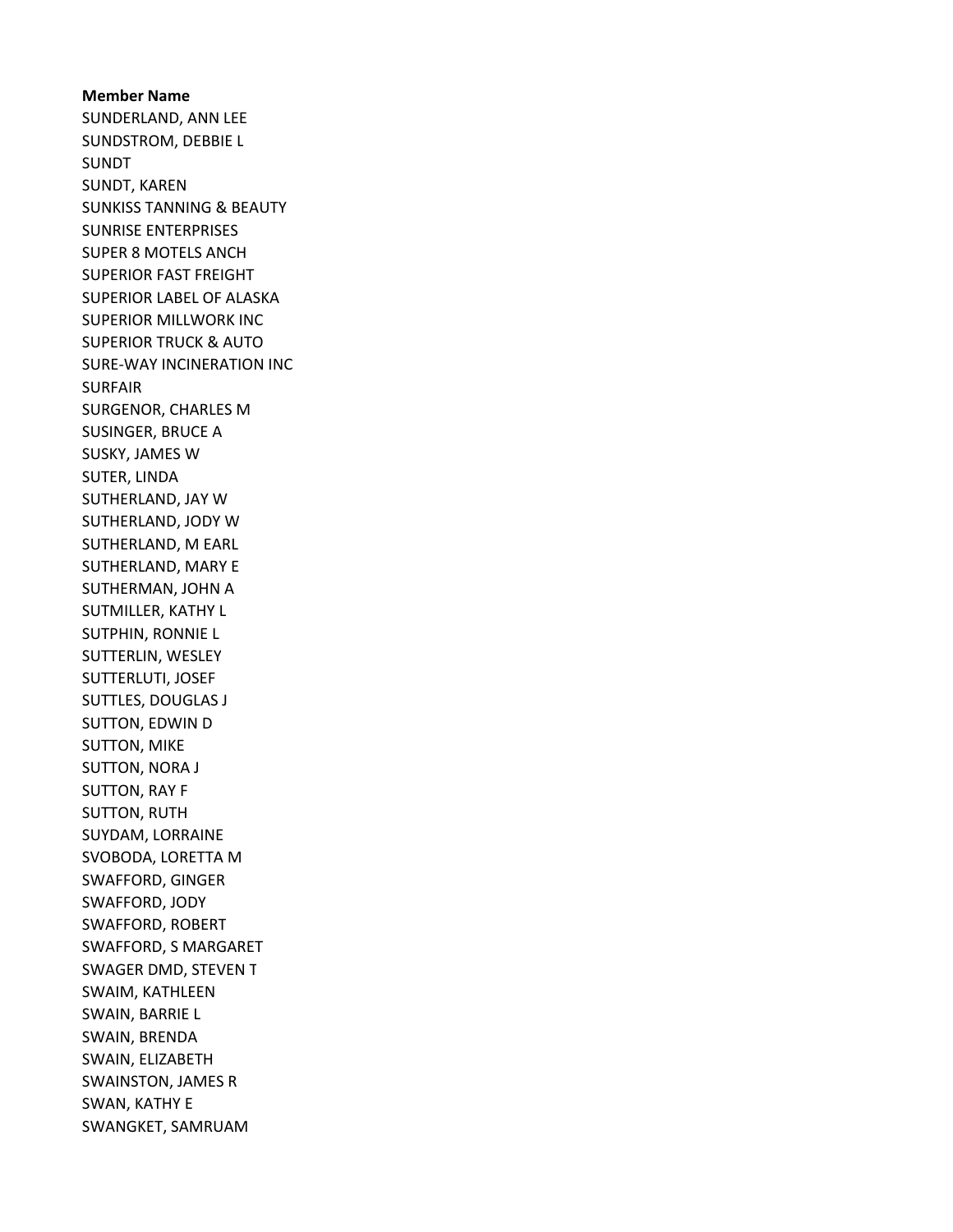Member Name SWANK SWANK CONSTRUCTION SWANK, ALBERT SWANK, GLENNA SWANN, WILLIAM C SWANSON, A MICHAEL SWANSON, D JENNIFER SWANSON, FERDIE SWANSON, JERRY SWANSON, JOE L SWANSON, JOHN A SWANSON, KATE SWANSON, MARIE SWANSON, NANCY SWANSON, O MARIE SWANSON, ROBERT B SWANSON, THOMAS J SWARTOUT, CHARLES SWARTOUT, MAIA Q SWARTZ, CONNIE SWARTZ, KEITH M SWARTZ, O MICHAEL SWAUGER, DAVID A SWEARINGEN, JEAN R SWEATMAN, DAVID L SWEENEY, OWEN D SWEENEY, REVEN NANCEE SWEENEY, ROBERT SWEENEY-RODGERS, LORI J SWEET, L LANSING SWEET, M SHELLY SWEET, MARK E SWEET, ROGER SWEETEN, SHIRLEY SWEETMAN, ALLEN SWEETMAN, BARBARA L SWEI, JENNIFER M SWENEY, SHERILYNNE M SWENOR, THERESA SWENSEN, DAWN D SWENSEN, LANA SWENSON, JAN E SWENSON, NORMAN SWETT, CAROLIN SWETT, JOHN W SWETTJR, CLIFFORD E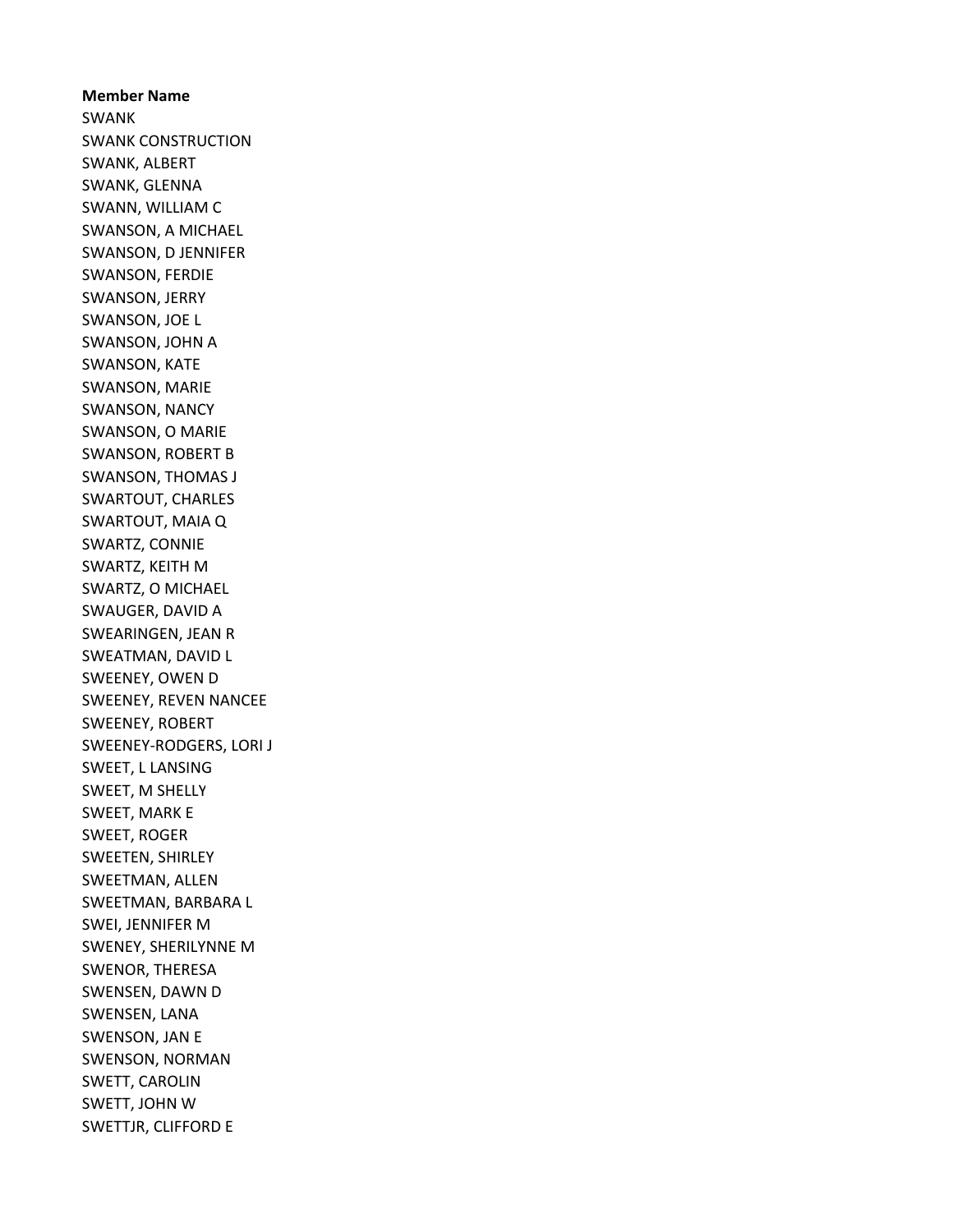Member Name SWICK, WILLIAM SWICKLE, EDWARD A SWIDERSKI, DENNIS M SWIDERSKI, RAYMOND T SWIFT, JUSTIN SWIFT, MARY ANN SWINDELLS, EDNA M SWINDLER, TIM E SWINEY, RANDY SWINGLE, ALICE SWINYAR, CAROL Y SWITZER, ALAYNE M SWITZER, PETE SWORD, KELLEY L SWYTER, JAMES P SYCKS SYDNEY ANNE PLUMB SYKES, DANNY L SYKES, MEREDI SYKES, PATSY J SYKES, WILLIE J SYLVAIN, FAITH SYLVIA, ROY W SYMONDS, DOROTHY F SYMONDS, P R SYPIAN, LYNN SYREN, JON BENEDICT SYREN, LESTER KARL SYVERSON, RAE ANN SZABO, DENISE M SZABO, JOHN SZELA, RONALD D SZEWCZYK, BRUNO J SZUCS, DAVID SZYMULA, PAUL T & D INVESTMENT T/DANTANAWANICH T/R ENTERPRISES TABAR, CONNIE TABBYTITE, BERTHA M TABIOS, DERENTY/JULIO TABOR, LEWIS V TABOR, PAUL TACHIHARA, MINORU TACKETT, JERRY TACKETT, JOHN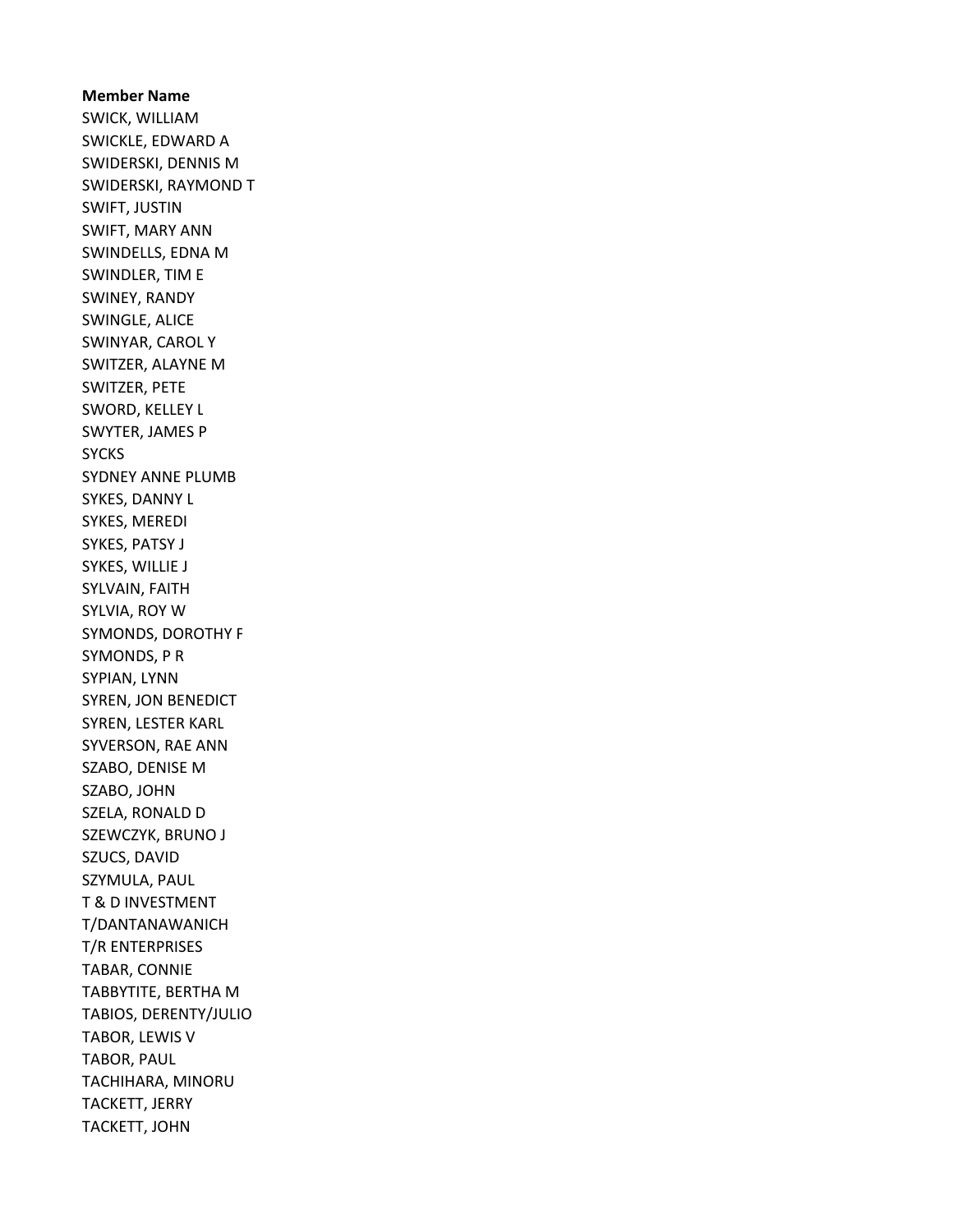Member Name TACKETT, KATHERINE TACKETT, KATHRYN G TACKETT, RITA TACKETT, RITA S TADDA, FRANK J TADGERSON, THOMAS TAE, MICHA TAFOYA, MIKE TAFT, LOREN TAGGART, ARTHUR C TAGGART, MARY L TAGLE, CARLOS A TAGLE, LEOPOLDO TAGLIABUE, ANNE M TAGUCHI, MIKIO TAGUE, ALVIN L TAINATONGO, MARY JANE TAIT, PHILIP TAKABAYASHI, TOSHIMITSU TAKAHASHI, MAYUMI TAKAHASHI, SUSUMU TAKAK, SHERRY TAKASHI, ABE TAKE A BREAK TOUR TALAFILI, TOEMASINA TALAS, FRANK R TALBERT, KAREN J TALBOT TALBOT, ALEXANDRIA TALBOT, LANNY/SALLY TALBOT, MARION L TALBOT, MARK D TALBOTT, ROBERT G TALCOTT, CORDEAN TALCOTT, WESLEY TALL, GERALDINE S TALLERICO, JOANNE TALLERICO, STEPHANIE TALLEY, RICHARD TALLMADGE, FRED TALLMAN, SAMUEL TALLY, CATHY M TALMADGE, RUBYE TALTON, CECIL D TALVI, LISA K TAMAKI INC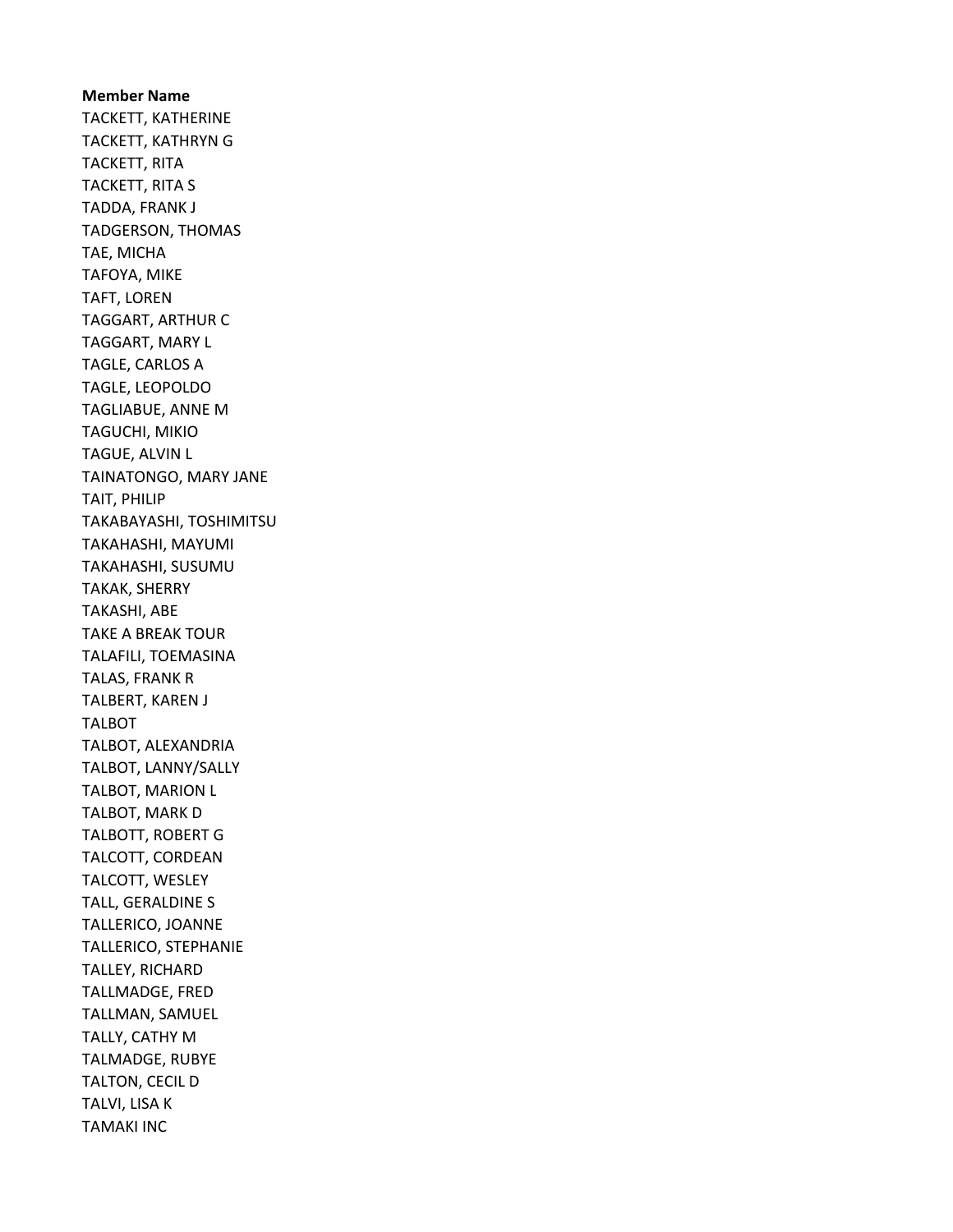Member Name TAMAS, JOSEPH S TAN, JOHANNES TANAKA, ADRIAN TANAKA, CHIHIRO TANAKA, TOSHIKAZU TANAKA, YOSHIRO TANAMACHI, ARTHUR TANDE, MARILEE A CLACK TANDECKI, KENNETH R TANDY, R BEN TANGHE, GARY TANGHE, GARY G TANGUAY, JIM L TANIGUCHI, STACY T TANKSLEY, WILLIAM CURTIS TANNER, ELDON TANTTILA, SHARI TANZI, ANTHONY F TAPLIN, R DAVID TAPPANA, E ANN TAPPE, TERRIE TARANOFF, ANN TARANTO, JOSEPH TARAYA, JULIUS TARKINGTON, ROBERT TARRANT, HUBERT C TASH, HEIDI TASSO, JEANNE TATE, E W TATE, LYNNE B TATE, SUSAN TATE'S AUTOBODY TATON, MISTI LEE TATUM TAUNTON TAURIAINEN TAURIAINEN, DAVID E TAUSCHEK, D J TAVANIS, AUDREY TAVIS, RITA C TAYLOR RIGGING INC TAYLOR, ANDREW M TAYLOR, ARRON TAYLOR, AURELIA A TAYLOR, C WAYNE TAYLOR, CLAUDETTE C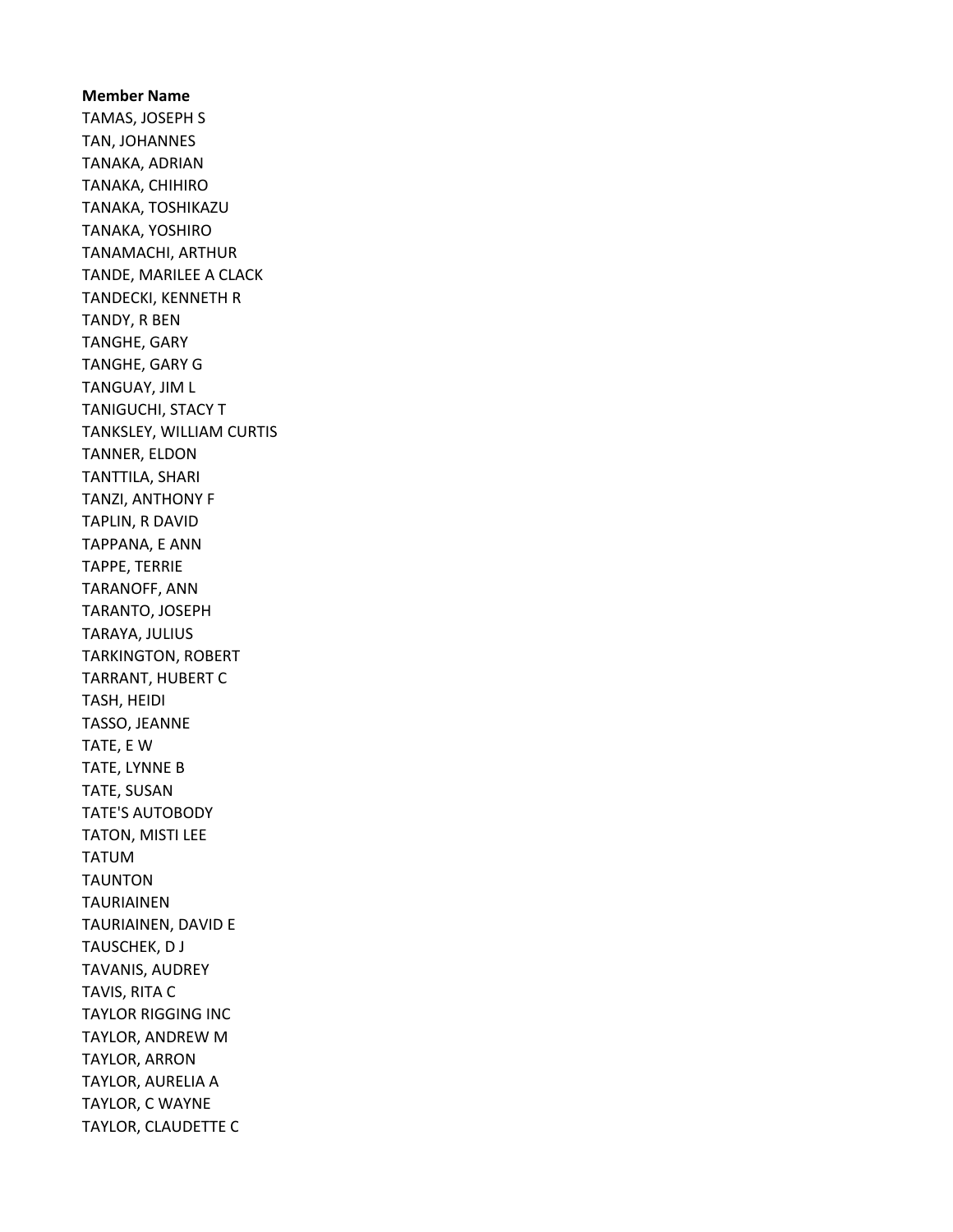Member Name TAYLOR, DAVID TAYLOR, DEBBIE M TAYLOR, DEBRA Y TAYLOR, DON L TAYLOR, DONALD L TAYLOR, DONNA L TAYLOR, FREDERICK TAYLOR, GENEVIEVE L TAYLOR, GLADYS TAYLOR, HARRY L TAYLOR, HENRY L TAYLOR, IRA L TAYLOR, JAMES TAYLOR, JAMES D TAYLOR, JAMES H TAYLOR, JANET BELL TAYLOR, JEREMIE TAYLOR, JUDY A TAYLOR, KENNETH M TAYLOR, KENNY TAYLOR, KEVIN W TAYLOR, KIM TAYLOR, KIMBERLY A TAYLOR, L BETH TAYLOR, LANCE TAYLOR, LORI TAYLOR, M LILLA TAYLOR, M SUSAN TAYLOR, MICHELLE R TAYLOR, MIKI R TAYLOR, N KEITH TAYLOR, QUENTINE H TAYLOR, ROBERT SCOTT TAYLOR, RONALD F TAYLOR, SHERLIE A TAYLOR, SUN YE TAYLOR, TERRY TAYLOR, THOMAS TAYLOR, THOMAS R TAYLOR, TIMOTHY F TAYLOR, VALERIE M TAYLOR, WILLIAM C TEAL, ANDREW R TEAL, WILBERT E TEAUSAW, RICHARD TEDLOCK, DEBBIE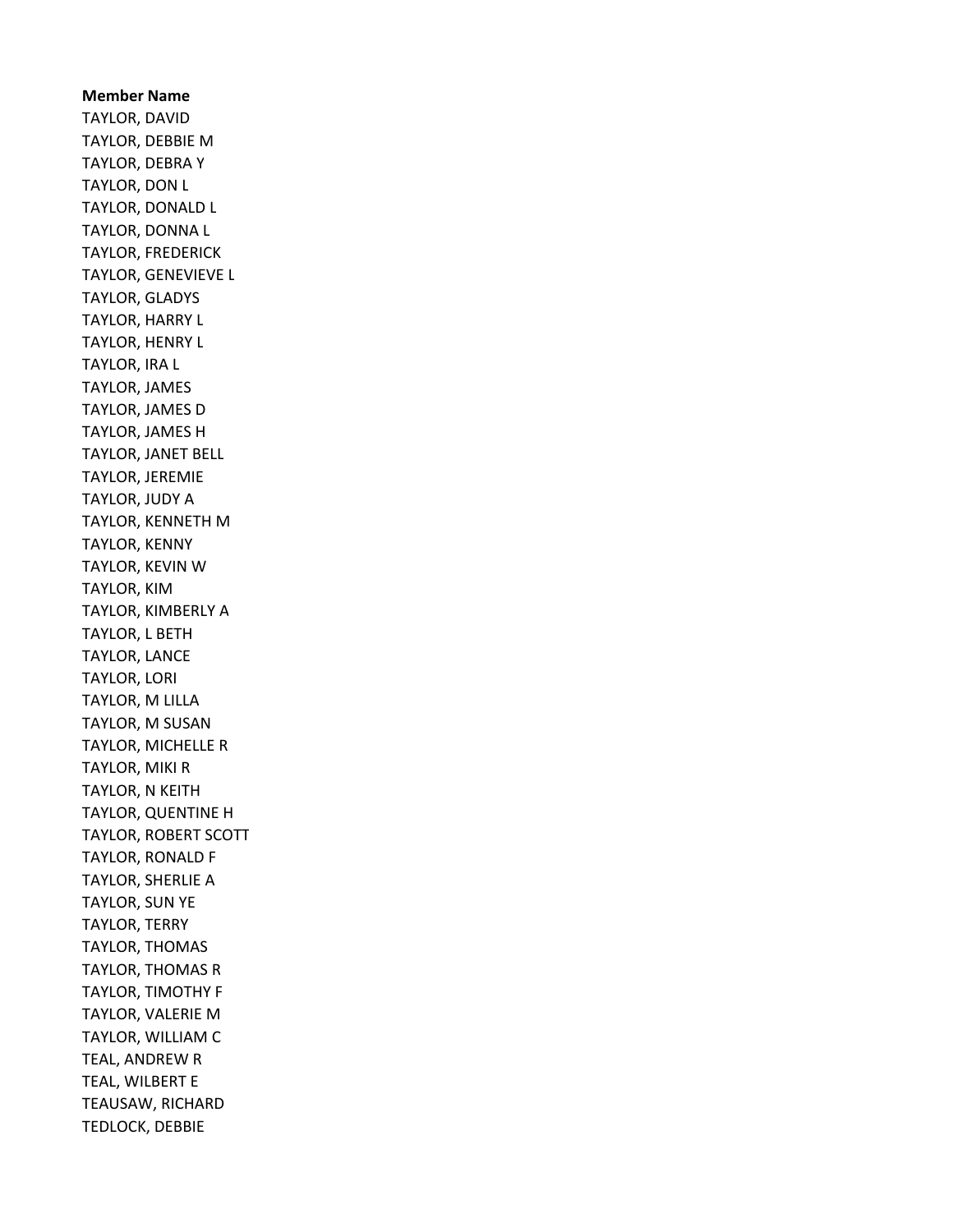Member Name TEEGARDEN, BOB TEEL, DALE TEETER, DAVE TEETERS, JOSEPHINE TEICH, MERI K TEICHMAN, KAREN TELECO OILFIELD SERVICE TELFOR, WALTER G TELFORD, CARYLE TEMPLE, LORRAINE A TEMPLETON, DOROTHY GENE TEMPLETON, GLYNN C TEMPLETON, ROGER D TEMPLIN, DON L TEMPURA KITCHEN INC TENGBERG, H HAROLD TENGBERG, PATTI **TENISON** TENISON, PAUL TENNISON, GARY J TERADA, CAROLYN K TERHUNE, AVIS J TERLAND, GENE R TERRACE KITCHENS INC TERRELL, JAMES R TERRILL, W J **TERRY** TERRY, CHRIS E TERRY, JIMMY D TERRY, L TINA TERRY, LISA TERRY, STEVEN B TERRY, TERRI L TERRY, W J TESCHER, ROLAND TESKE, NEIL R TESSARO, KATIE TESSIER, MARLYS TESSIER, TOM F TETORS, GARY L TEUTSCH, VELMA TEW, CLAYTON TEW, HARCOURT TEWS, BARBARA TEXACO, SAND LAKE THAGGARD, DON L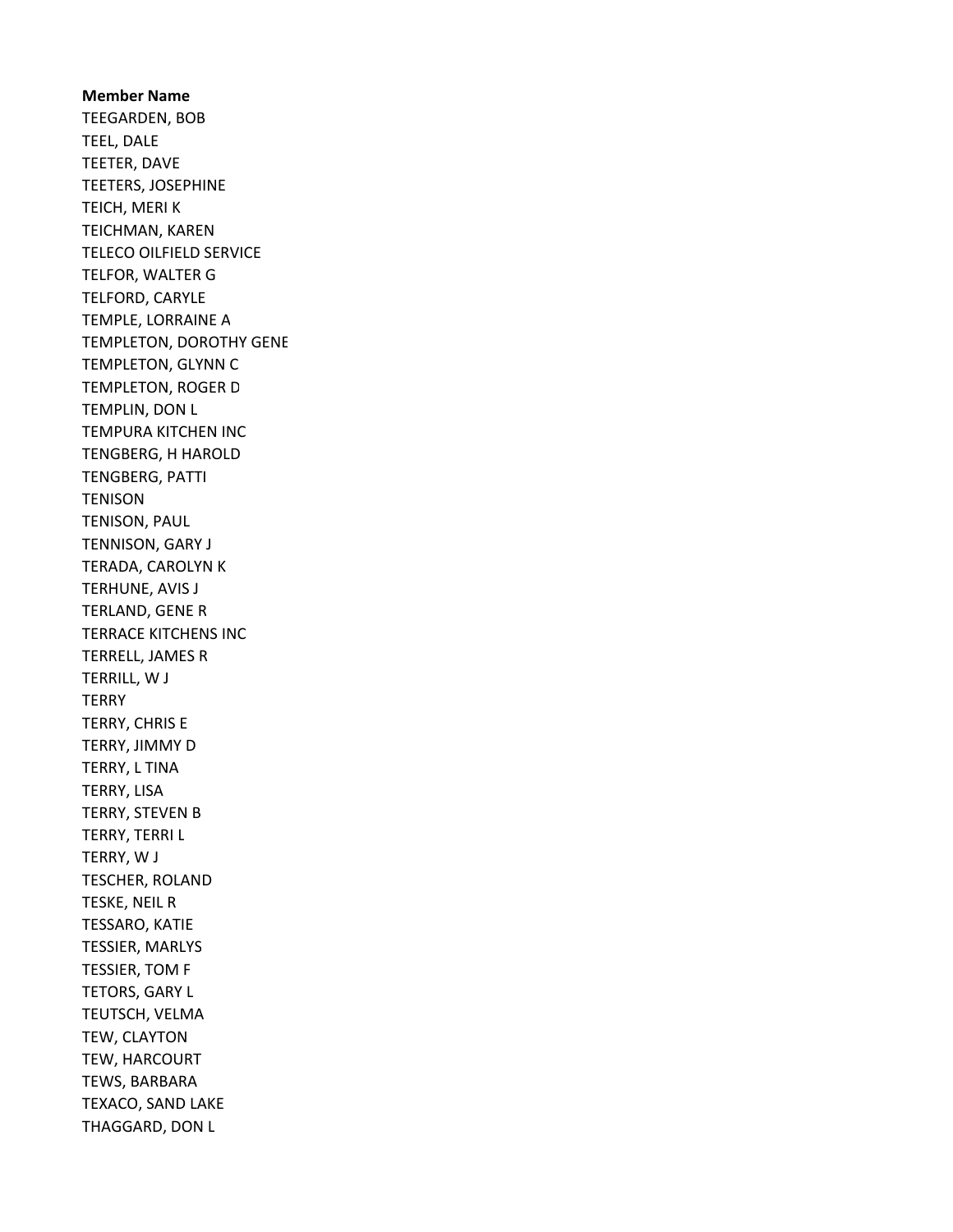Member Name THAGGARD, LINDA J THARIO, EILEEN REBECCA THARIO, WAYT LEONARD THARP, HELEN L THARP, VICTORIA THAXTON, ROBYNNE THAYNE, ALAN C THE 9-J CORP THE BOARDING HOUSE CO THE DESIGN CENTER THE ELECTRIC CONNECTION THE ESTATE OF NANCY ROMAN THE GAME KEEPER INC THE HACKETT BENNETT CO THE INVESTORS THE INVESTORS III THE LODGE INC THE MACHINE SHOP THE SALON THE SHEEP SHACK THEE BAKERY THEIN, BRANDI M THEISEN, PATRICIA A THERRIAULT, NORMAN THERRIAULT, REBECCA THETFORD, LEIGHTON H THIBODEAU, JERRY A THIBODEAUX, ED THIBODEAUX, MICHAEL L THIBOUTOT, JANE A THIEL, ALVIN C THIEL, PAMELA THIEL, RONALD L THIELBAR, MARK H THIELE THIERS, WINSTON G THIESEN THIESENN, BRUCE THISTLE, KATHERINE THISTLE, LEONARD M THISTLE, SAMUEL E THODE III, HENRY P THODEN, A MARK THOENI, LORIN THOMAN, FREDRICK THOMAS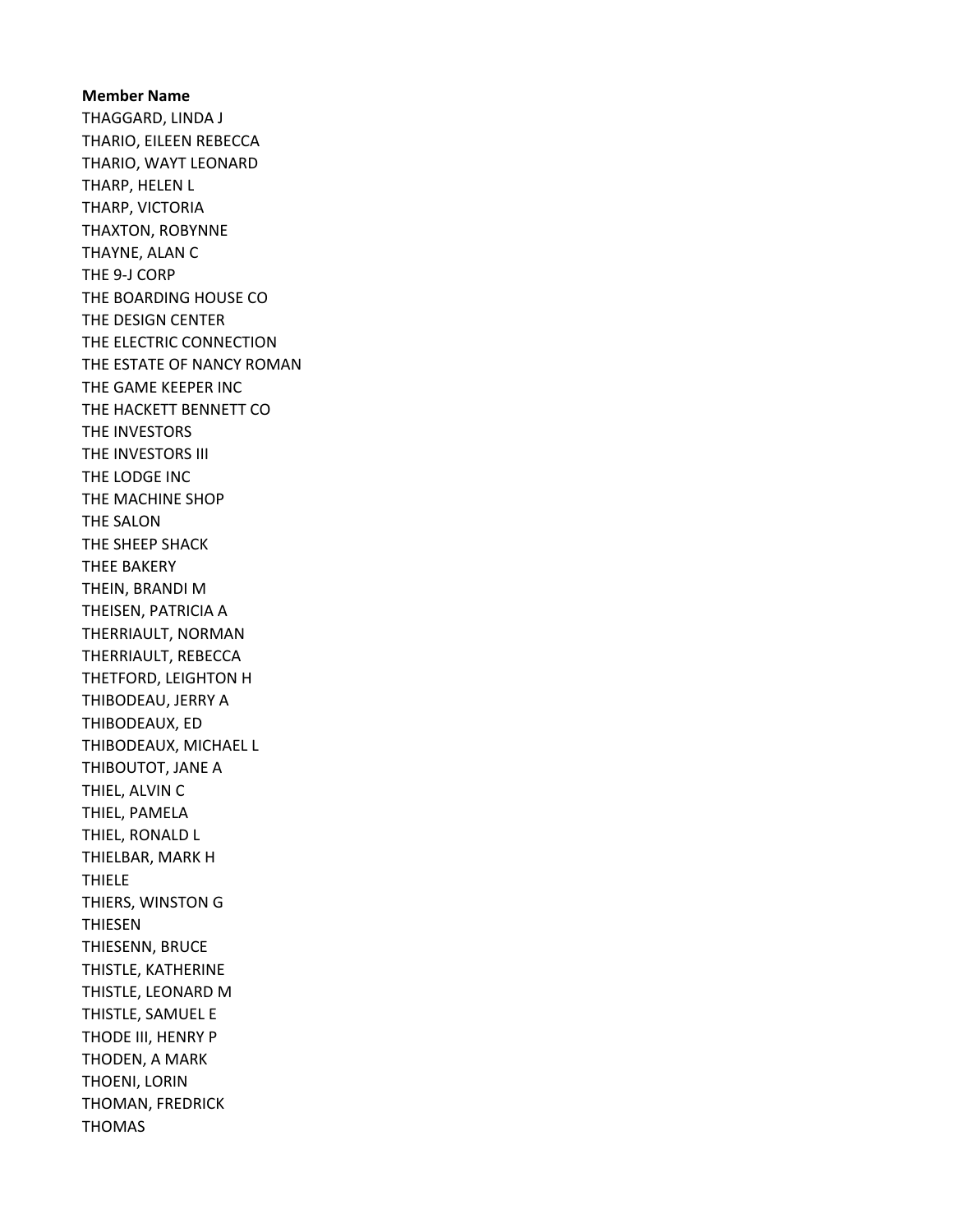Member Name THOMAS J SERVICE THOMAS, BEN A THOMAS, CAROLE A THOMAS, CATHERINE THOMAS, CHERI A THOMAS, CHERYL N THOMAS, D J THOMAS, D TERRY THOMAS, DAVID E THOMAS, DEBORAH J THOMAS, DELMON RAY THOMAS, DORIS E THOMAS, FRANK THOMAS, GRADY THOMAS, HEIDI THOMAS, HOWARD P THOMAS, JAMES E THOMAS, JAMES HENRY THOMAS, JAY THOMAS, JENNIFER E THOMAS, JOAN A THOMAS, JOAN BLOOM THOMAS, JON F THOMAS, JOSEPH R/BETTE THOMAS, JUNE THOMAS, KAREM M THOMAS, L LYNNE THOMAS, LAWRENCE THOMAS, LELANI THOMAS, LOIS THOMAS, LOUIS E THOMAS, MARGARITA THOMAS, MARGE R THOMAS, MARK H THOMAS, MARLOWE THOMAS, MARY G THOMAS, MAXWELL D THOMAS, MELODY THOMAS, MONICA L THOMAS, P TERRY THOMAS, PAMELA THOMAS, R R/RUTH M THOMAS, R W THOMAS, RALPH R THOMAS, RAY W THOMAS, ROBERT BRUCE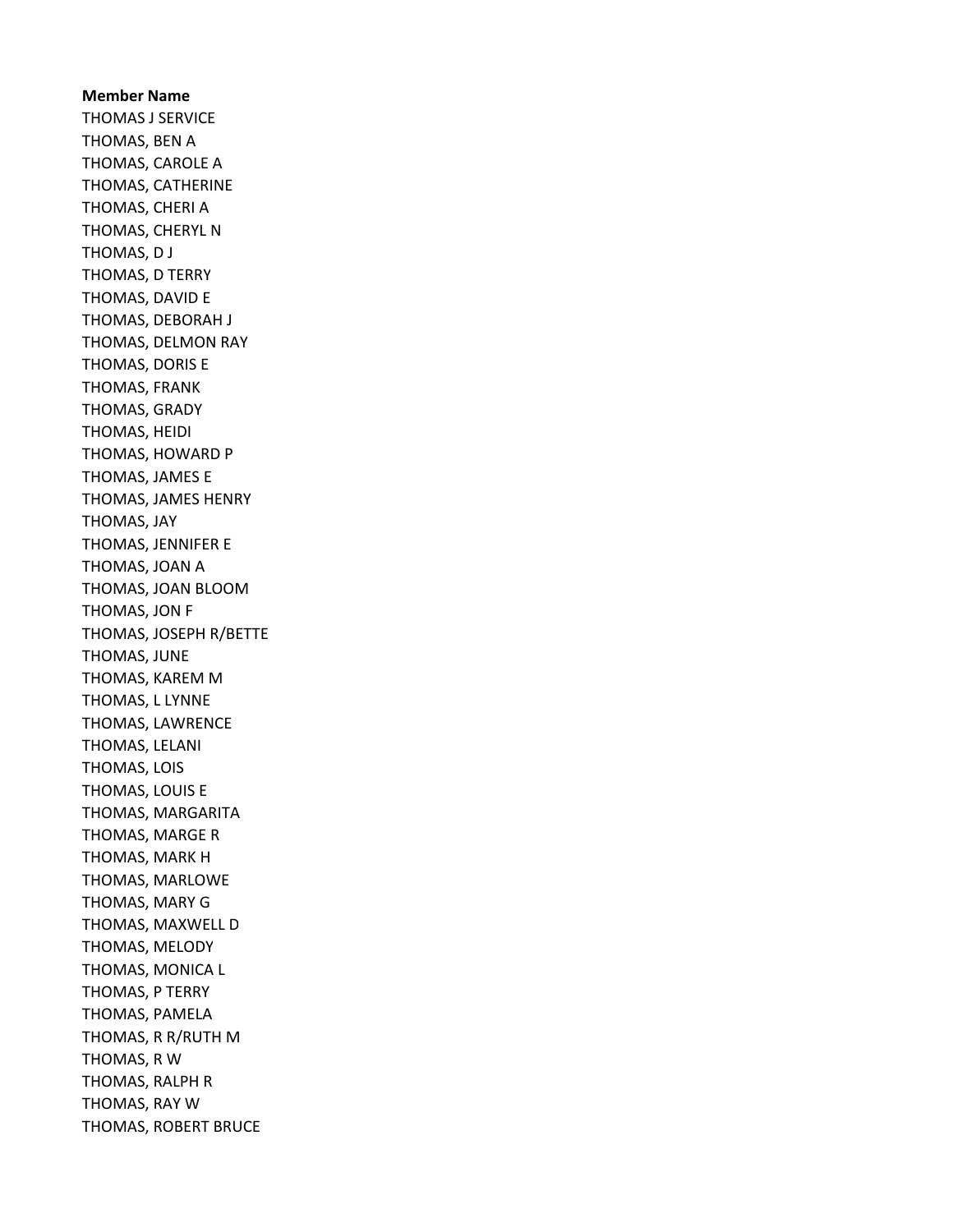Member Name THOMAS, ROBERT J THOMAS, ROBERT N THOMAS, SAMUEL D THOMAS, SHERRI L THOMAS, STEPHEN J THOMAS, TAMMY THOMAS, THELMA THOMAS, TIM J THOMAS, TINA M THOMAS, VIRGINIA L THOMAS, WESLEY THOMAS, WILLIAM D THOMAS, WILLIAM J THOMAS, WILLIAM R THOMAS, WILLIE JOHN THOMAS-ALDERDICE, GLORIA J THOMASON, NORMA J THOMASON, ROBERT T THOMASON, WILLIAM T THOMISON, CHERA THOMPSETT, BRANDON J THOMPSON, A SCOTT THOMPSON, ALICE I THOMPSON, ANGELA M THOMPSON, CARL F THOMPSON, CAROLEE THOMPSON, CATHY THOMPSON, CHRYSTAL KAY THOMPSON, CONNIE D THOMPSON, DARRYL THOMPSON, DARRYL W THOMPSON, DEBORAH G THOMPSON, DENNIS D THOMPSON, DENNIS E THOMPSON, DICKIE L THOMPSON, E RODNEY THOMPSON, EARL THOMPSON, ERIC A THOMPSON, FRANCES THOMPSON, GERRY R THOMPSON, GLENN F THOMPSON, GREGORY THOMPSON, J R THOMPSON, JACQUELINE M F THOMPSON, JAMES D THOMPSON, JANET C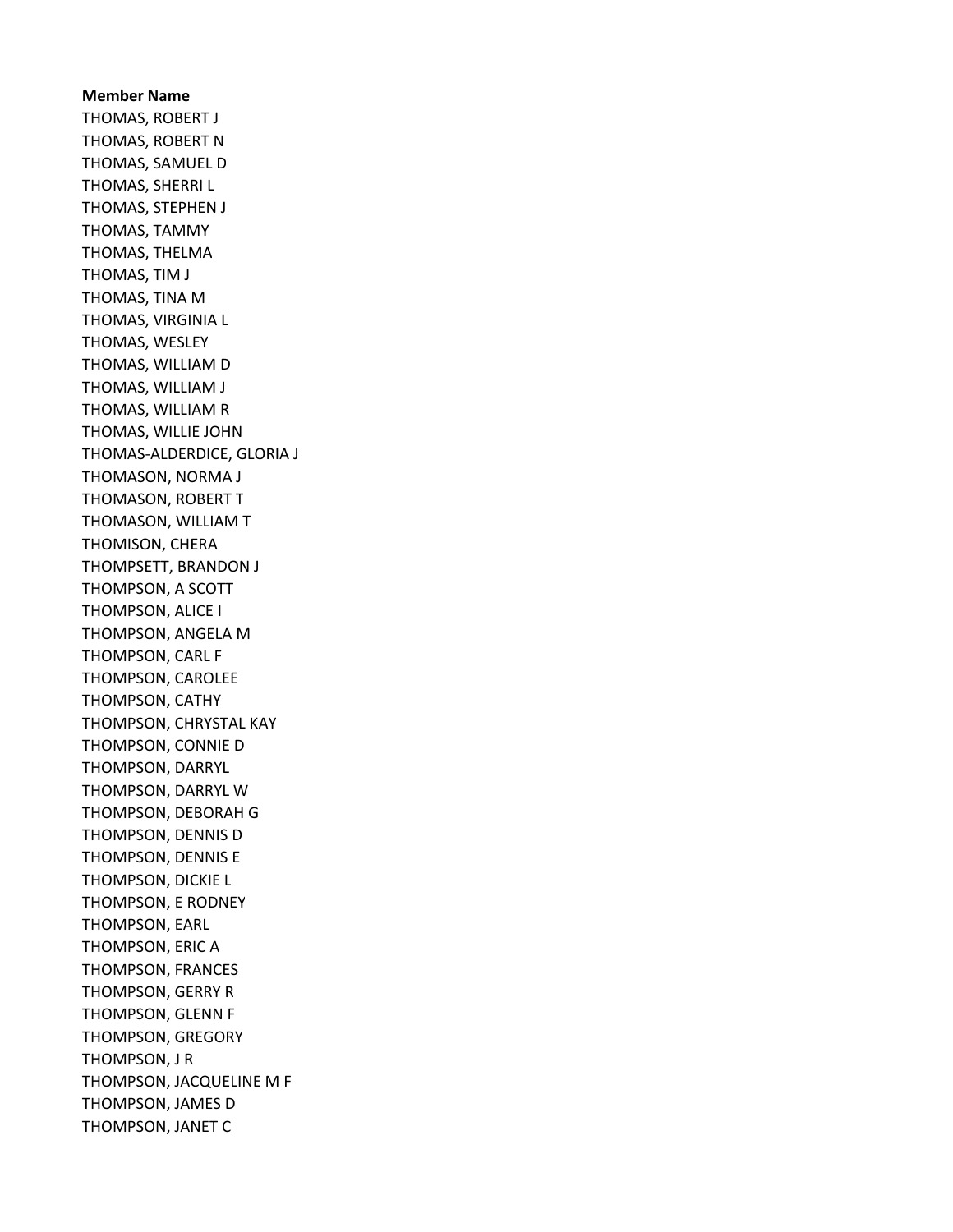Member Name THOMPSON, JEAN E THOMPSON, JOANN L THOMPSON, JUNE THOMPSON, KENNETH G THOMPSON, KERRI I THOMPSON, L MICHAEL THOMPSON, LARRY D THOMPSON, LAVON L THOMPSON, LUTHER SANDRA THOMPSON, MARGARET E THOMPSON, NANCY L THOMPSON, PAMELA C THOMPSON, PATRICIA A THOMPSON, PHYLLIS THOMPSON, PHYLLIS T THOMPSON, PRESTON E THOMPSON, R DEL THOMPSON, R JAMES THOMPSON, RICHARD THOMPSON, RICKY R THOMPSON, ROBERT J THOMPSON, ROBERT M THOMPSON, RONAL THOMPSON, RONALD J THOMPSON, RUTH I THOMPSON, SHELLEY M THOMPSON, STEPHANY THOMPSON, STEPHEN E THOMPSON, STEVEN L THOMPSON, SUSAN THOMPSON, TIM S THOMPSON, TOMMIE N THOMPSON, WILLIAM E THOMPSON, WILLIAM J THOMPSON, WILLIAM L THOMS, MATTHEW W THOMS, WENDY THOMSON, DAVID F THOMSON, THOMAS A THON, WENDY E THONGDY, NGEUN THORNBURG, E DALE THORNE, DEBONY THORNGREN, SYLVIA J THORNHILL, ROBERT L THORNTON, BETTY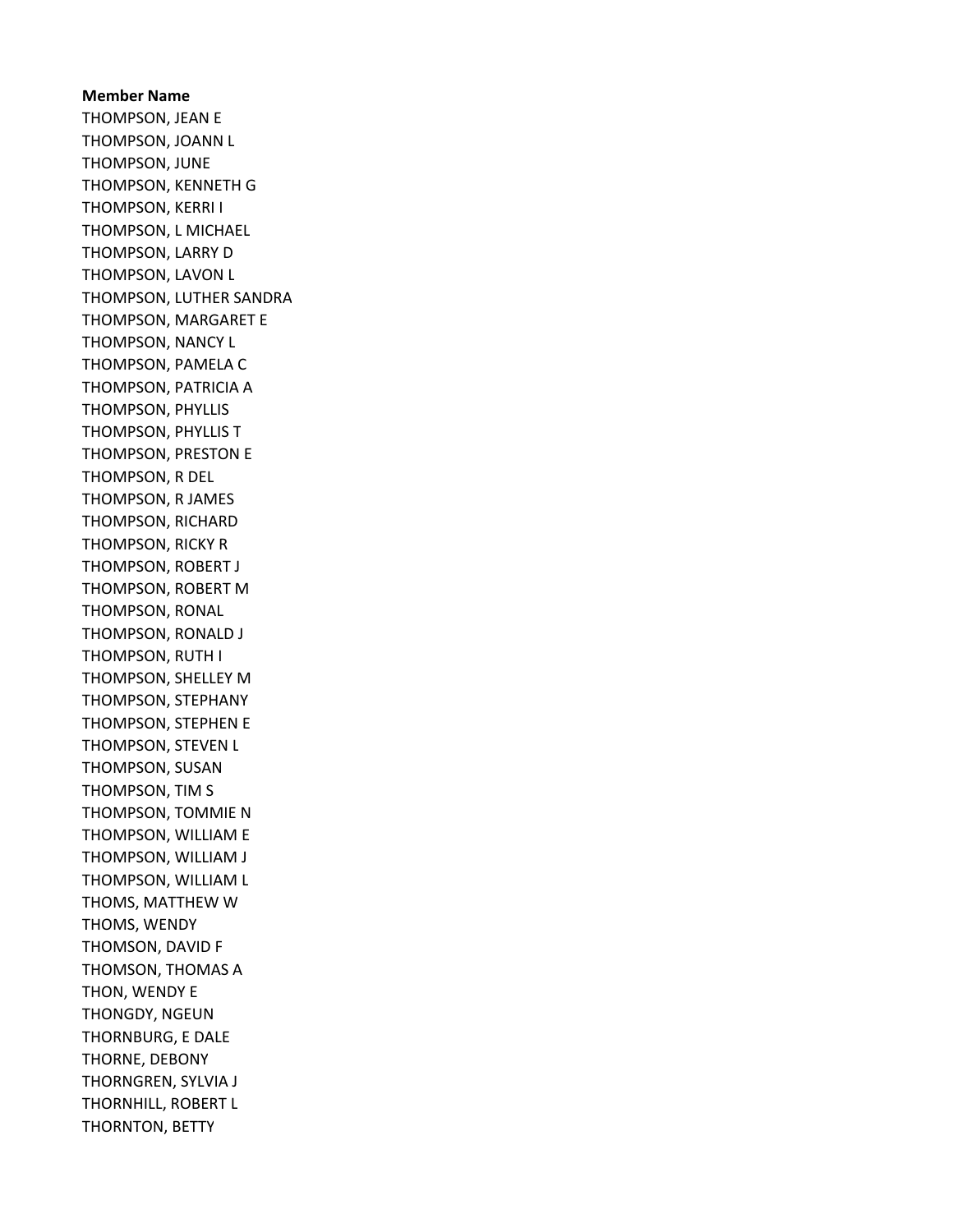Member Name THORNTON, CARRON S THORNTON, EARLENE THORNTON, FLETCHER THORNTON, FLORENCE VJ THORNTON, JACQUELINE THORNTON, JANET E THORNTON, JOLENE THORNTON, R W THORNTON, TIM THORP, CLINTON BOYD THORP, MARC L THORPE, DALE E THORPE, E MARY THORPE, ROBERT THORSBY, MICHELE C THORSEN, TODD S THORSNES, PAUL THORSNESS, DAVID H THORSON THORSON, JAMES R THORSON, M RAYMOND THORSON, VICKY K THORSTEINSON, LYMAN K THRALL, ANNE THRALL, JERI L THRALL, RICHARD THRAPP, MICHAEL C THRAPP, TIMOTHY N THRASHER III, ALBERT A THRASHER, BOBBY L THRASHER, CHARLOTTE A THRASHER, CLIFFORD THREADGILL, SOREN THRESHER, SCOTT S THRONSON, DONNA L THRUANGSNGA, BOONYIAM THRUANGSNGA, BRANDY THUNBERG, CARL D THUNSTROM, LLOYD M THURBER, STEPHEN R THURMAN, CRAIG A THURSTON, DOUG THURSTON, HOWARD THURSTON, RALPH D TIBBETT, EDITH I TIBBETTS, EDWARD A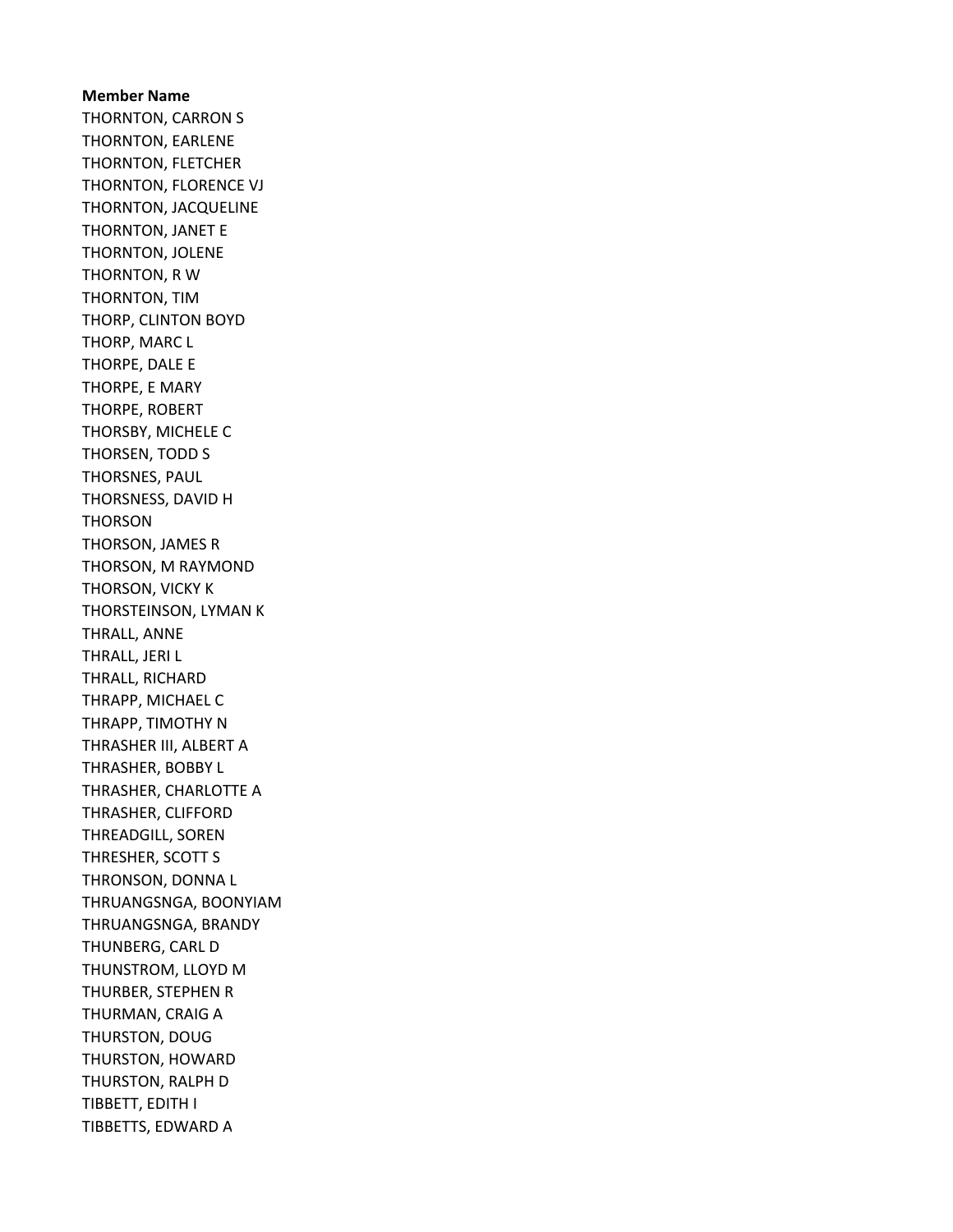# Member Name TIBBITTS, CINDY TIBBO, LISA TIBBS, PENNY L TIBURZIO, RUDOLPH J TICHENOR, ANNA M TIEDE, MARK TIEDE, WILLIAM J TIEDEMAN, RICHARD R TIERNEY, DARLINE TIESZEN, CLARENCE TIFENTAL, SUSAN C TIGERT, R ALLEN TILBURY, L EDWARD TILLERY, EDWYNA E TILLERY, RON TILLERY, VICKI TILLEY, WILLIAM E TILLMAN, EUGENIA A TILLMAN, MONICA TILLOTSON, DAVID TILTON, KATHLEEN TIM H/JEANNE CHARTERS TIMBERLINE INVESTMENTS TIMBERS, BRYAN P TIMBES TIMM, DANIEL E TIMM, TERRI LYNN TIMMENS, JUDY TIMS, LELAND TINDALL, MARGERY TINDELL, JOHN R TINDELL, TOMMY B TINGLER, RUSSELL M TINGSTROM, HOLLY J TINGSTROM, JEANNETTE A TINGSTROM, MARTA K TINJUM, J RAY TINKCOM, GARY W TINKER, TERESA TINKHAM, SCOTT K TIPPIN, PAUL D TIPTON, DONNA F TIPTON, JANA E TIPTON, LARRY N TIRADOR TIRAPELLI, ROBERT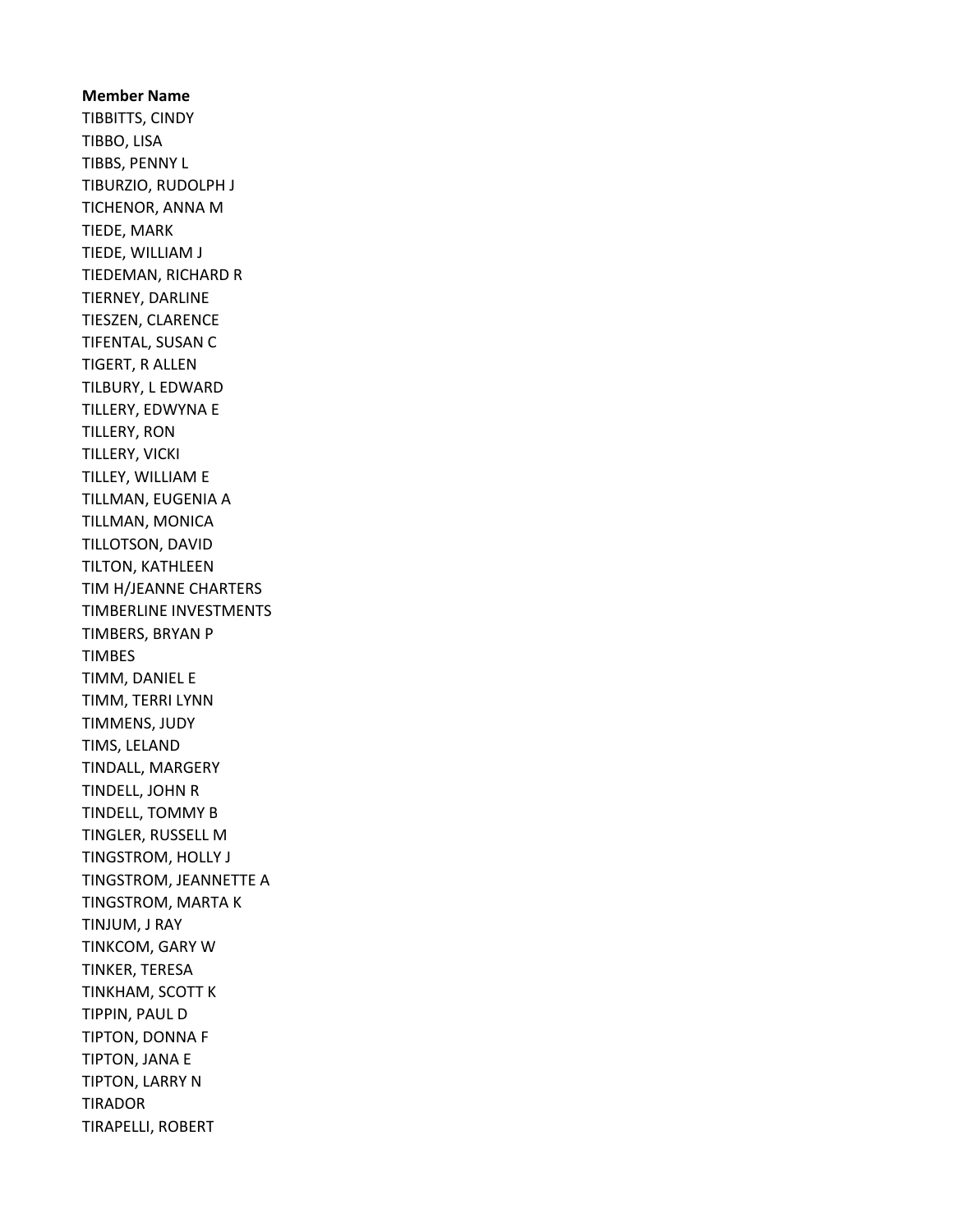Member Name TISCH, VALERY TISDALE, DEBORAH A TISDALE, M TED TISDALE, VERONICA DAWN TISH, BARBARA TITUS, C SHELDON TITUS, DAN TITZEL, MARK K TIW CORPORATION TK VALVE&MFG INC TKACH, ANDREA TOBECK, MARIE TOBEY, E MAXINE TOBEY, JAMES W TOBEY, SANDRA J TOBIA, JOHN A TOBIAS, ELAINE R TOBIN, A R TOBIN, BETH TOBIN, R DAVID TODD, CHRIS TODD, CINDY C TODD, JAMES P TODD, ROY W TODD, TOBY TODTENHAGEN, DANIEL P TOENIES, FREDERICK WILLIAM TOEPFER, THOMAS J TOFTE, ROBERT E TOGUCHI, MASA TOH, CHEE B TOKAR, JERRY W TOLBERT, FRANCES T TOLBERT, JANIS TOLBERT, JOHNNY TOLBERT, RICHARD D TOLBERT, W V TOLEN, DON TOLER, ALBERT H TOLERICO, SHANE TOLIVER, M ANN TOLIVER, WINSTON TOLLADAY, SUSAN TOLLY, CAROL TOLMAN, RALPH TOLOFF, M PETER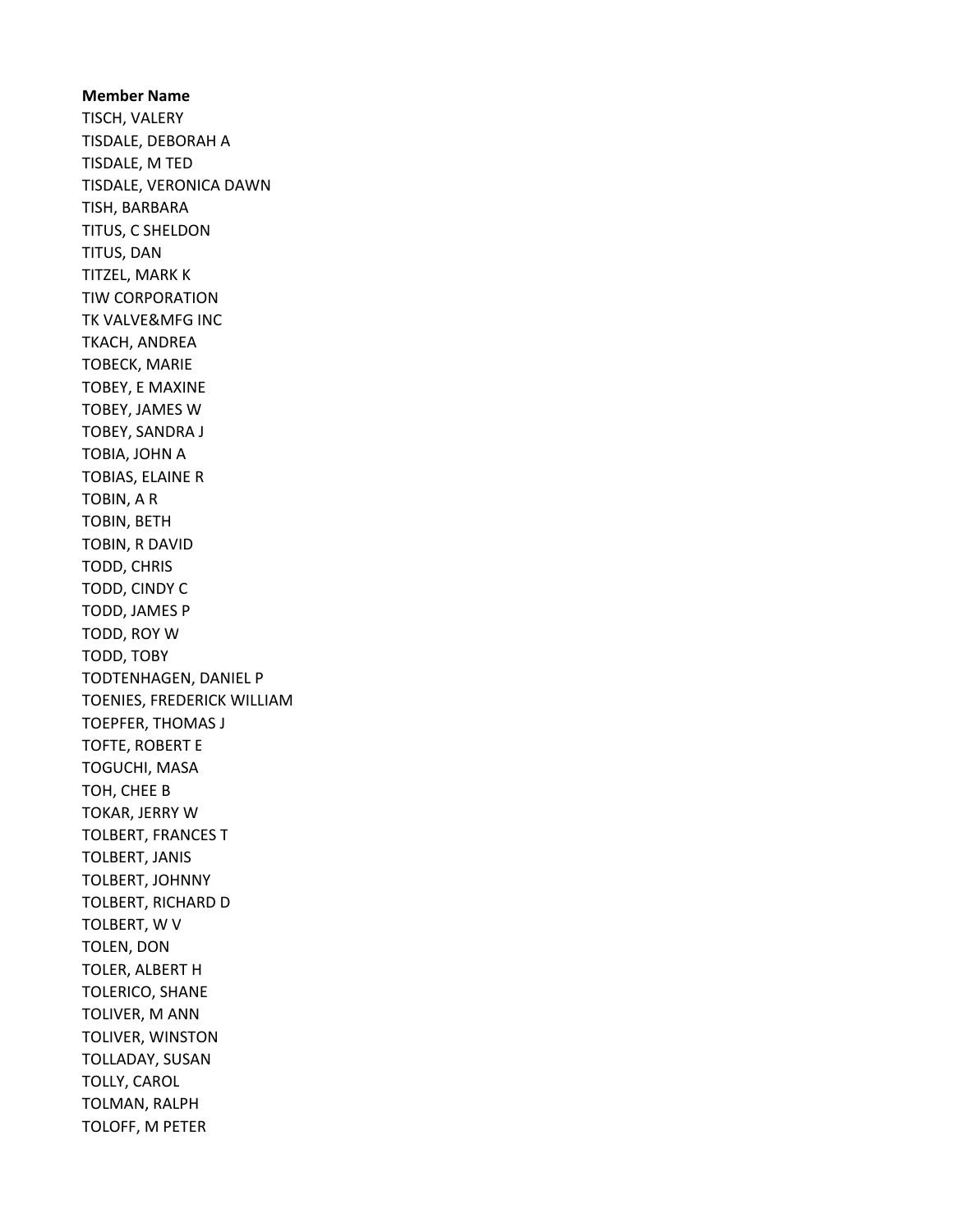Member Name TOLSON, ROSEMARY TOLSTRUP, JOAN TOLTON, STEPHEN P TOM SADOWSKI FILMS TOMASI, TOM TOMASIEWICZ TOMEK, MARICLAIRE TOMLINSON, COURTNEY TOMLINSON, DONALD L TOMLINSON, TIM J TOMMY'S CONVEN STORE TOMORY, RICHARD TOMPKINS, GUDRUN TOMS, DEBORAH TOMS, E CHARLES TOMSIC, JOHN E TONE, GARY TONKIN, JANE TONKINS, WESLEY TONNEMA, FRANK TONY KNOWLES FOR ALASKA TONY, POLLY H TOOHEY, THOMAS TOOHILL III, THOMAS F TOOLS, MACO OIL TOOMER TOORAK, WALTER T/IDA TOP FLITE LAUNDRY SERV TOPER, T M TOPKOK, AILEEN R TOPKOK, CHESTER A TOPKOK, JERRY L TOPPING, IRENE N TOPS ETC TORBERT, RICHARD A TORBICO, PAMELA TORCZON, TODD D TORKELSON, D DEONN TORRAGE, MICHELLE TORRE, ESAUL DELA TORRES, BARBARA M TORRES, JENETTE TORRES, KELLIE B TORRES, VERNON/JOANNE TORRISON, SCOTT D TOSHIO, SENAGA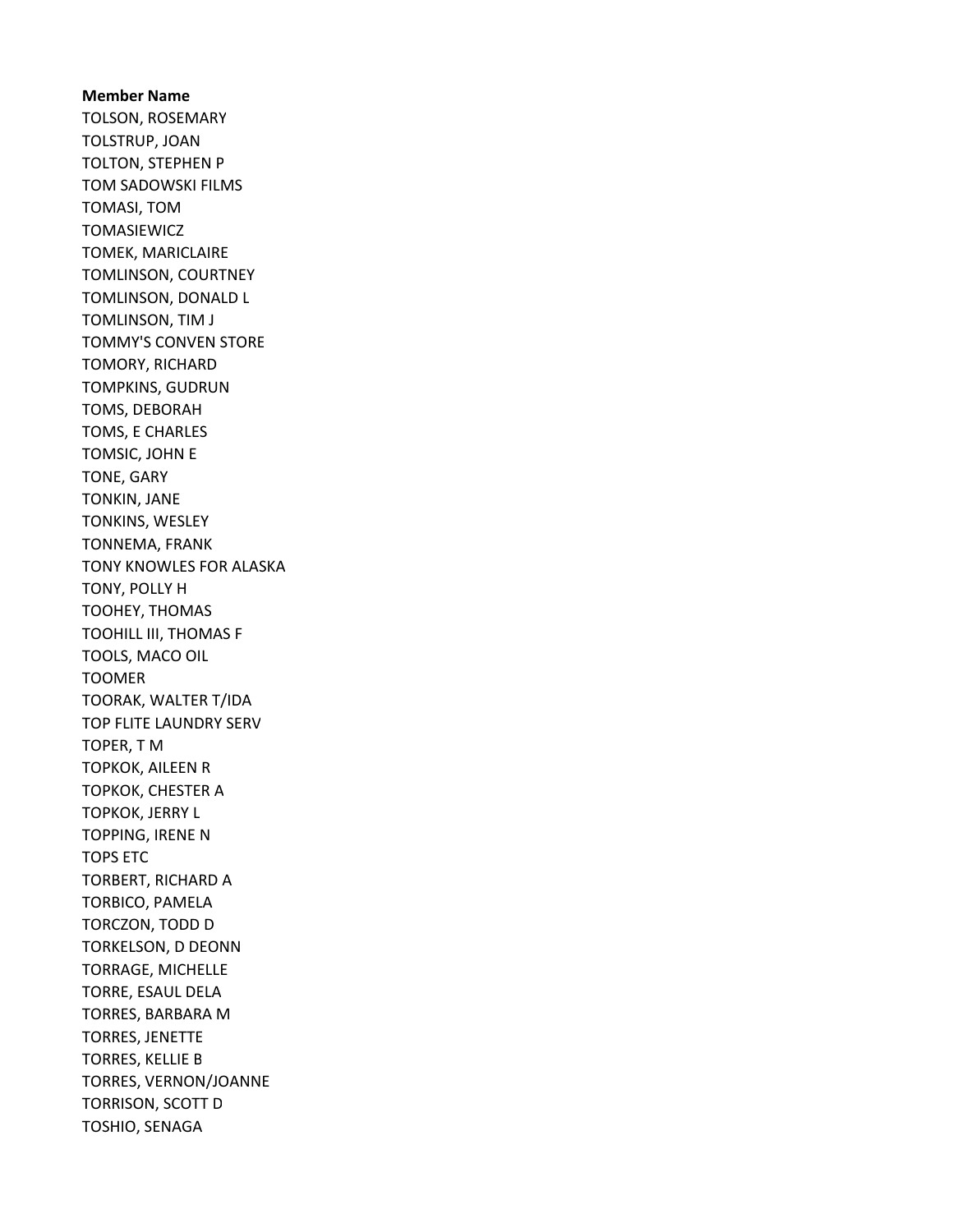Member Name TOTEM REALTY INC TOTEMOFF, LAURA TOTH, DUANE TOTH, ROBERT L TOTMAN, ANDREW TOUCHTON, GERALD M TOUROUT, GLENN TOUSLEY, DIANE\DAVID J TOUSSANT, LENWARD TOVEN, CYNTHIA TOWELL, DAVID TOWNES, DOROTHY JEAN TOWNES, E JACKSON TOWNHOMES, COLONIAL VILL TOWNS, G W TOWNSEND, ALLAN TOWNSEND, DAN H TOWNSEND, PAUL TOWNSEND, ROY J TOZER, KATHLEEN D TRACANNA, JOE TRACEY, J THOMAS TRACK N' TRAIL NO 29 TRACY, A MARK TRACY, BRET TRACY, CATHY TRACY, CHRISTINE M TRACY, DE JUAN L TRACY, DEBBIE C TRACY, FAY TRACY, JANET A TRACY, PATRICK A TRADER, MICHAEL A TRAFFAS, PATRICK A TRAHAN, NORMAND J TRAMP, RANDALL S TRAN, HOANG D TRANSAMERICA COMM FINANCE TRANSOHIO SAVINGS BANK TRANTINA, JOHN J TRAPP, ANDREA E TRAVEL CENTER INC TRAVELERS MORTAGE SERV TRAVERS, MARLA TRAVERS, RODNEY TRAVIS, DEBBIE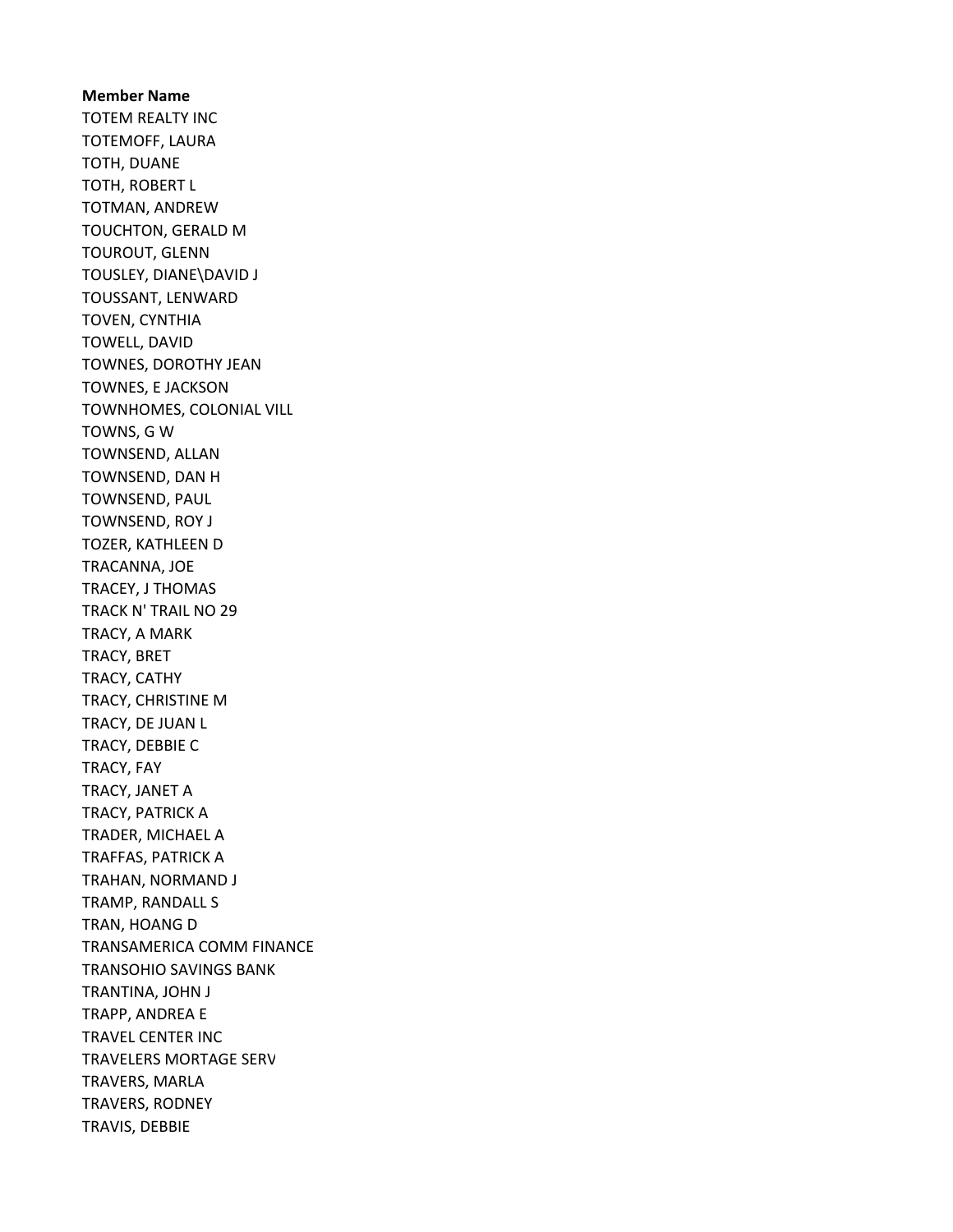Member Name TRAVIS, OTIS TRAXINGER, ALBERT TREAT, JOYCE TREDWAY, TAMMY TREESE, EMILY A TREFFERS, GRACE TREGNAN, PATRICK TREMAINE, L RICHARD TREMBLAY, RAY TREMONT, KARLA K TRENAK, TISHA LEE TRENT, JEFF TREYBIG, CLYDE TRI CORD CONST TRICHEL, RAFORD TRICKETT, ROBERT L TRICKETT, STEPHEN J TRICO INDUSTRIES TRI-FLO INTERNATIONAL TRIGG, ERIC W TRIGG, GERALD TRIMBLE, BRENT J TRIMM, CHRISTINA TRIMMINGHAM TRIPLETT, JAMES E TROISI, KIMBERLEE J TRONSTAD, BRANDELYN A TROST, STEVEN J TROUT, DENNIS A TROUTE, JACK L TROUTMAN, DAVID M TROUTMAN, RICHARD TROUTMAN, RODNEY TROWBRIDGE, D W TROY & NICHOLS TROYER, GERRI A TROYER, WANDA C TRUAX, WINSLOW S TRUBACZ, JOSEPH TRUDEAU, DONALD L TRUDELL, FAY O **TRUEB** TRUEBLOOD, DOUGLAS K TRUELOVE, ROBERT G TRUESDELL, LINDA TRUITT, NAN C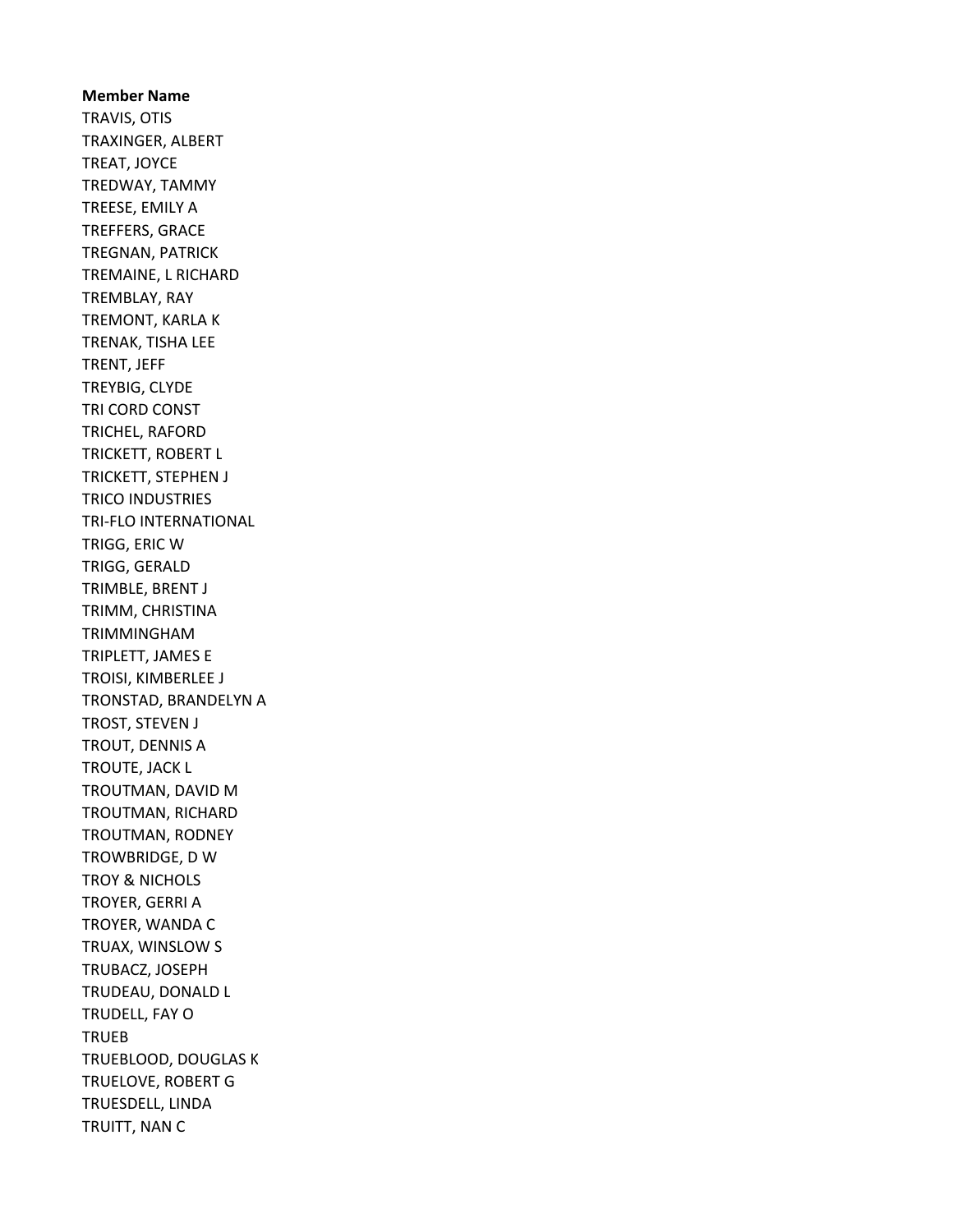Member Name TRULIN, MIKE S TRUMBLE, DAN TRUMBLE, EARLE/NANCY TRUMBULL, BOB TRUMP, BETTE TRUST FOR JULIE MILLER TRY INC TRYCK NYMAN HAYES INC TSCHANNEN, FRANCES A TSCHETTER, KIMBERLY D TSCHETTER, LOWELL S TTC INC TUBBS, AL TUBBS, WILLIE R TUBIG, ORLANDO I TUCK, CATHERINE TUCK, ETHEL TUCKER, AUGUSTUS TUCKER, CAROL J TUCKER, CYNTHIA J TUCKER, EARL J TUCKER, JOY L TUCKER, MRS WARREN TUCKER, ROBERT W TUCKER, ROBYN R TUCKER, TERESA M TUCKER, TIMOTHY K TUCKFIELD, MARLENE TUCY, DAVID B TUDAY, ISAAC TULLOUS, DONNIE D TUMACDER, ROBERT TUMBLESON, TERRY N TUNA, REGINA TUNIS, RICHARD TUNLEY, EVELYNE TURBUSH, KRISTINA M TURI, LUCAS TURINSKY, LIZ TURKINGTON, ROBERT TURKINGTON, TERRY TURLEY, JAMES B TURNER, A ALLAN TURNER, CAROL VEGGE TURNER, CURTIS L TURNER, DARLENE J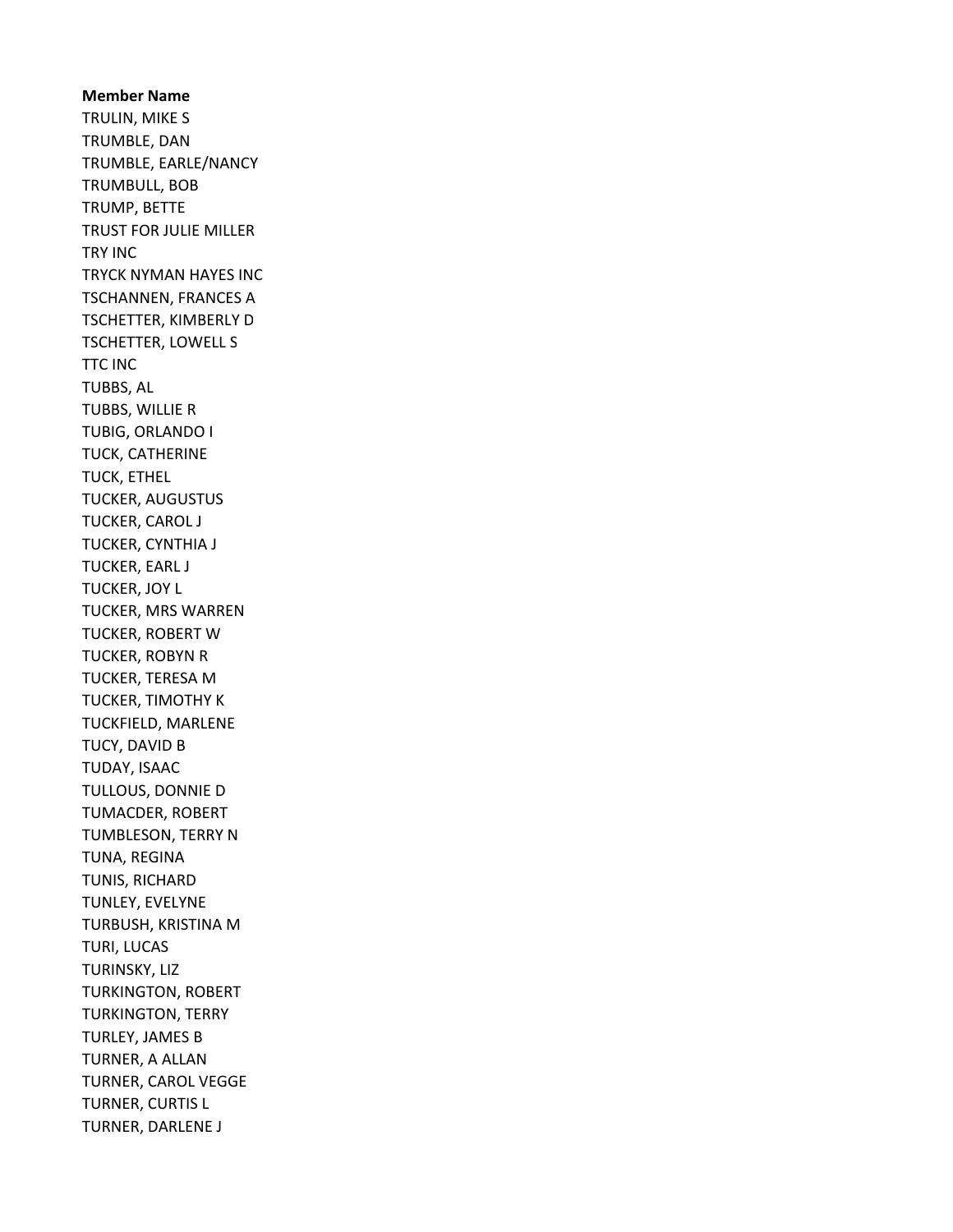Member Name TURNER, DAVID TURNER, DONNIE M TURNER, E. GAIL TURNER, GEMMA A TURNER, GUY TURNER, J WALTER TURNER, JAMES E TURNER, JAY K TURNER, JOANN TURNER, JOE TURNER, JUANITA D TURNER, KTISTIN J TURNER, L BILL TURNER, L R TURNER, LINDEN E TURNER, MARIA TURNER, MARTHA F TURNER, MARY E TURNER, MAUREEN E TURNER, RENAE TURNER, RICHARD L TURNER, RON TURNER, RUSSELL K TURNER, SCOTTY TURNER, SHIRLEY TURNER, STEVEN D TURNER, TOMMY C TUTT, LAURA F TUTTEROW, GUY TUTTLE, DOUGLAS TUTTLE, FREDERIC E TUTTLE, JAMES TUTTLE, MRS G TVRDY, JIMMIE TWEEDIE, ANGELA R TWEEDIE, DOUGLAS TWEEDY, GRACE H TWEET, ELIZABETH TWEITEN, PAUL TWENHOFEL, LAURIE A TWENHOFEL, SCOTT L TWETE, DANIEL C TWICHEL TWIGG, DEBRA E TWITCHELL, TIMOTHY A TYBUREC, ERIC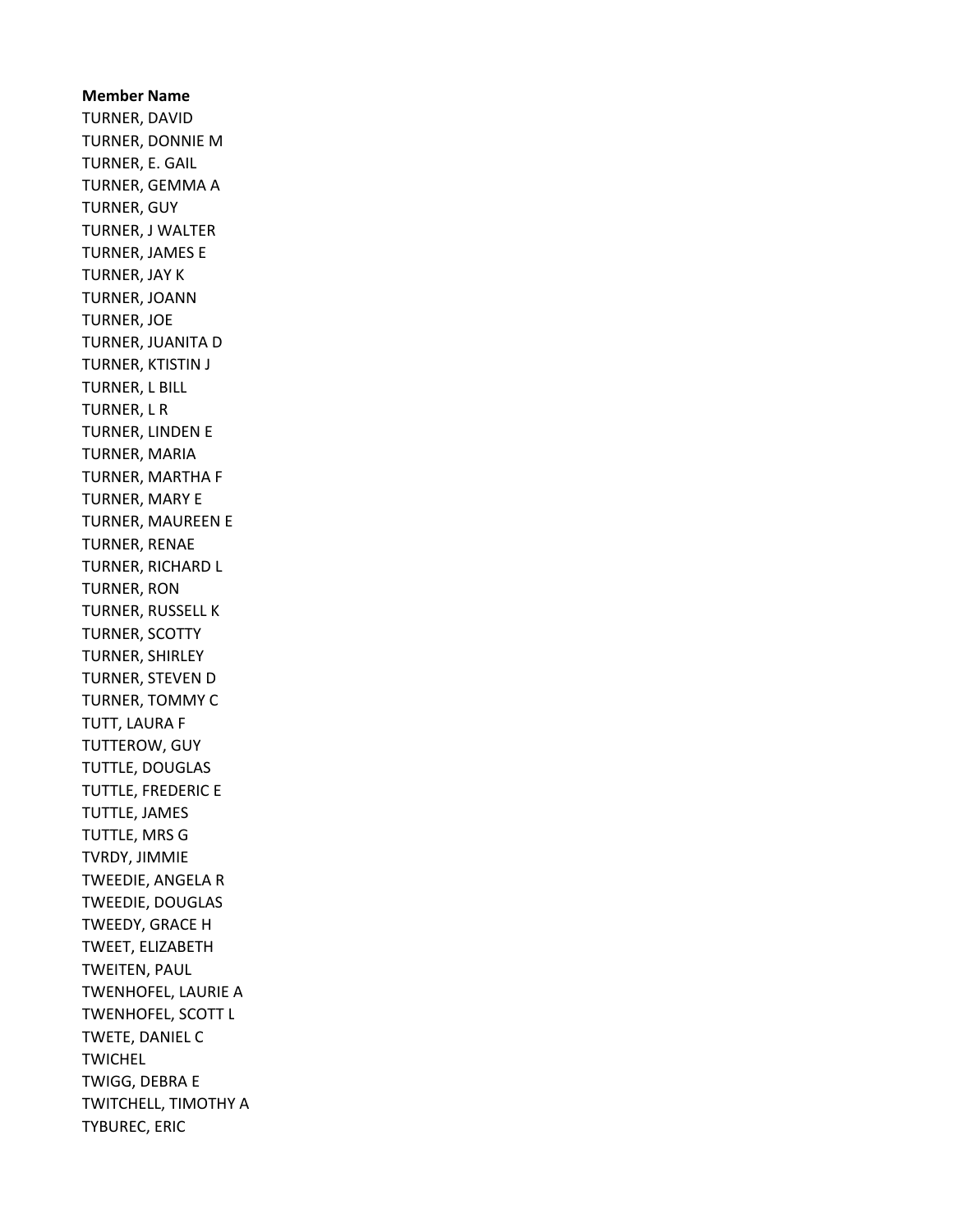Member Name TYER, THELMA TYLER, CHRISTI TYLER, CHRISTIE TYLER, DAVID C TYLER, DEBRA TYLER, DOYLE T TYLER, FRANK L TYLER, GARLAND A TYLER, KENNETH C TYLER, PEGGY L TYLER, WENDY TYNDALL, WILLIAM J TYO, VICKY A TYONEK RECREATION COMMITTEE TYREE, CARLA TYREE, DALE H TYREE, ROBERT/BEVERLY M TYSON, JUEL B TYSON, R ANGELINE TYSON, ROBERT TZAMARELO, ANGELA UBIL, DALE F UDLAND, DUANE S UEKI, TSUYOSHI UHLES UHRMACHER, MARK A UITDEFLESCH, LOIS UKATISH, KATHY M ULLRICH, JOHN DENNIS ULMER ULOFOSHIO, ABIODUN T ULRICH, VERLYN S UMBEL, DANA UNBEHEND, ANITA L UNBEHEND, MYRNA W UNDERHILL, JOHN P UNDERHILL, V TERRY UNDERWATER CONST INC UNDERWOOD UNDERWOOD, ROBERT UNDERWOOD, SANDRA S UNDERWOOD, SUZAN J UNGER, BRYCE D UNGER, C PETER UNGER, VERNON E UNION FEDERAL SAVINGS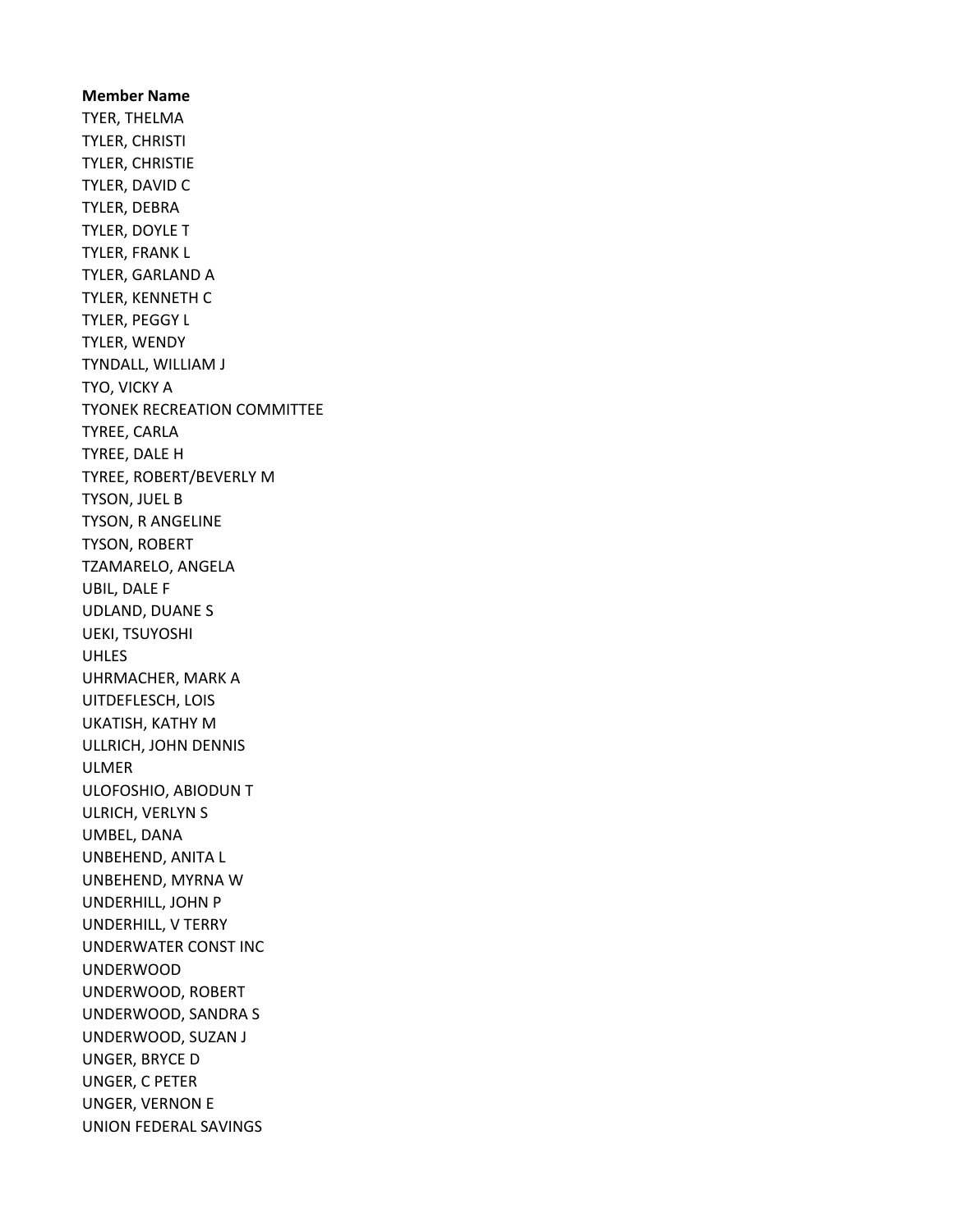Member Name UNIVERSAL MANAGEMENT INC UNIVERSAL MOTORS UNKNOWN-CONV UNRUH, PAUL UPCHURCH, DERWARD UPCHURCH, KENNETH UPCOUNTRY CORP UPTON UPTON, FREDERICK UPTON, GARY G URBACH, ROBIN URBANO, PAUL J URBATSCH URDAHL, MICHELLE D URE, THOMAS H UREVICH, EFFIE URQUHART, RICHARD L URQUHART, ROBERT M URS CONSULTANTS INC URVINA, SALLY R US BANCORP MORTGAGE CO US FISH & WILDLIFE SERV USRY, SUSAN ANDREA USSERY, DONNIE L USSERY, M CLAUDIA UTTECH, ALTON D UTTI VAA, KENNETH VACEK, TED VACHSS, ARNOLD S VADEN, DOUGLAS VAHALA, JOHANNE R VAHLBUSCH, MERVYN VAIL, IRIS J VAIL, PATRICK B VALADEZ, ANTONIO VALDEHUEZA, VIRGINIA VALDEZ CREEK MINING INC VALDEZ, EFREN VALDEZ, GLADYS K VALDEZ, LAURA L VALENCIA, DARLENE VALENZUELA, VICTORIA VALERA, SUSAN C VALLARINE, PHILIP W VALLEE, WILLIAM R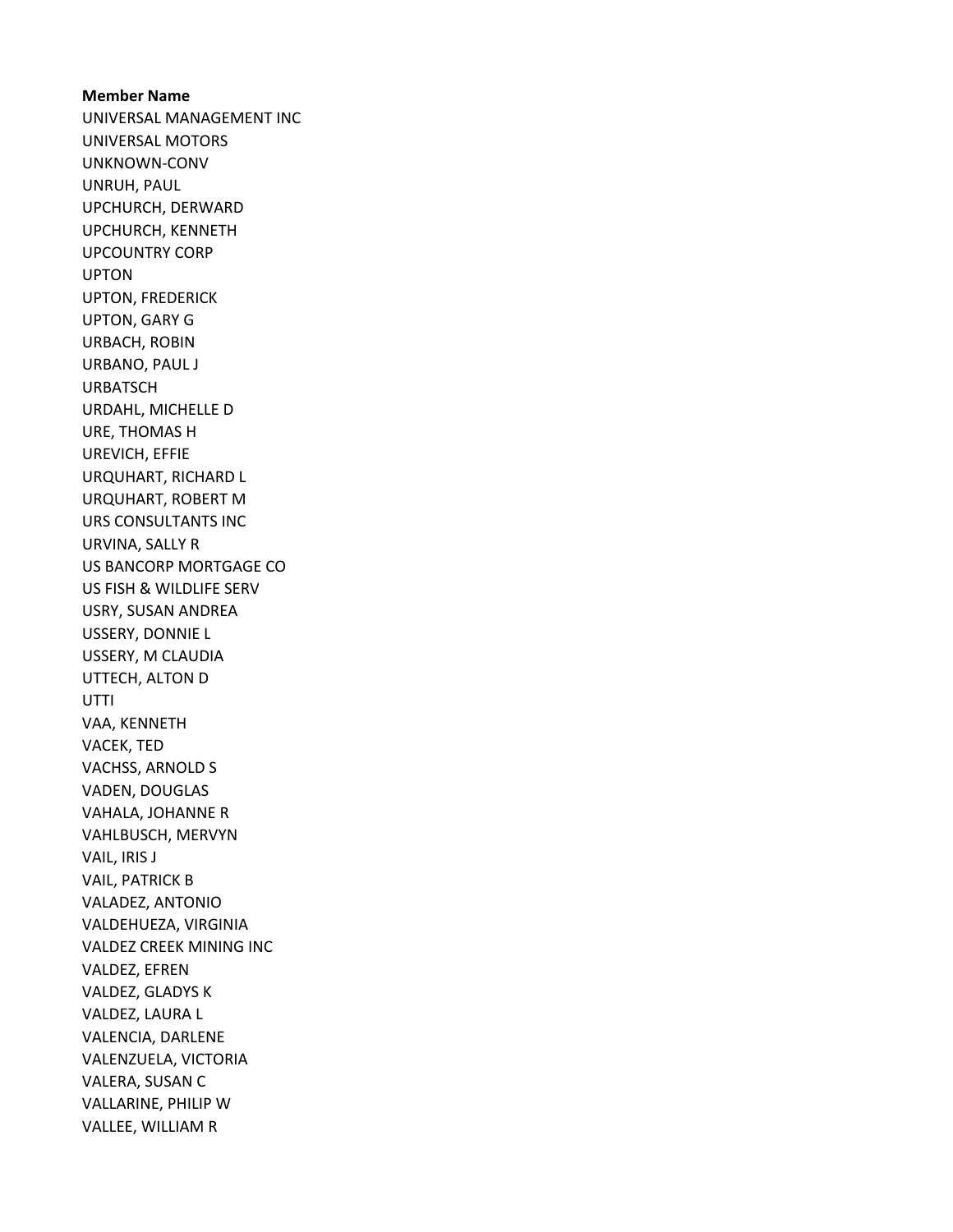Member Name VALLEJO, ROGER F VALLENTINE, DIANE F VALLES, MATTEO VANABEL, MARSHA VANARD, MICHAEL VANASSCHE, MARY ANN VANAUSDAL, SCOTT A VANBLARICUM, CAROLE J VANBRUNT, PATRICIA VANBUREN, ERIC VANCE, HOLLY VANCE, JIM VANCE, SHAUNA VANCIL, DAVID N VANCUYK, SHEILA VANDELAAR, BARBARA VANDELAAR, K JACK VANDELAC, LISA VANDELOO, BETH VANDENBOSCH, DAVID VANDERLAAN, ERNST VANDERLEEST, JAMI A VANDERLIN, LEE VANDERMARTIN, DORINDA VANDERMARTIN, SUSAN VANDERPLAATS, KAY L VANDERPOOL, ROY VANDERWAL, PAUL G VANDERWALL, JEFF VANDERWERT, CARLEEN VANDERWILT, DARREN J VANDEURSEN, JERRY O VANDEVENTER, DAVID VANDO, HOANG VANDOMELEN, AMY L VANDOREN, J VANDURMEN, MARILYN VANDUSEN AIRPORT SERV VANDUSEN, RH VANEATON, DANIEL/SACHIKO VANELLS VANEYKEREN, RONALD VANFLEET VANFOSSAN, MARY KATHLEEN VANGELDER, KARMA M VANGOETHEM, ROBERTA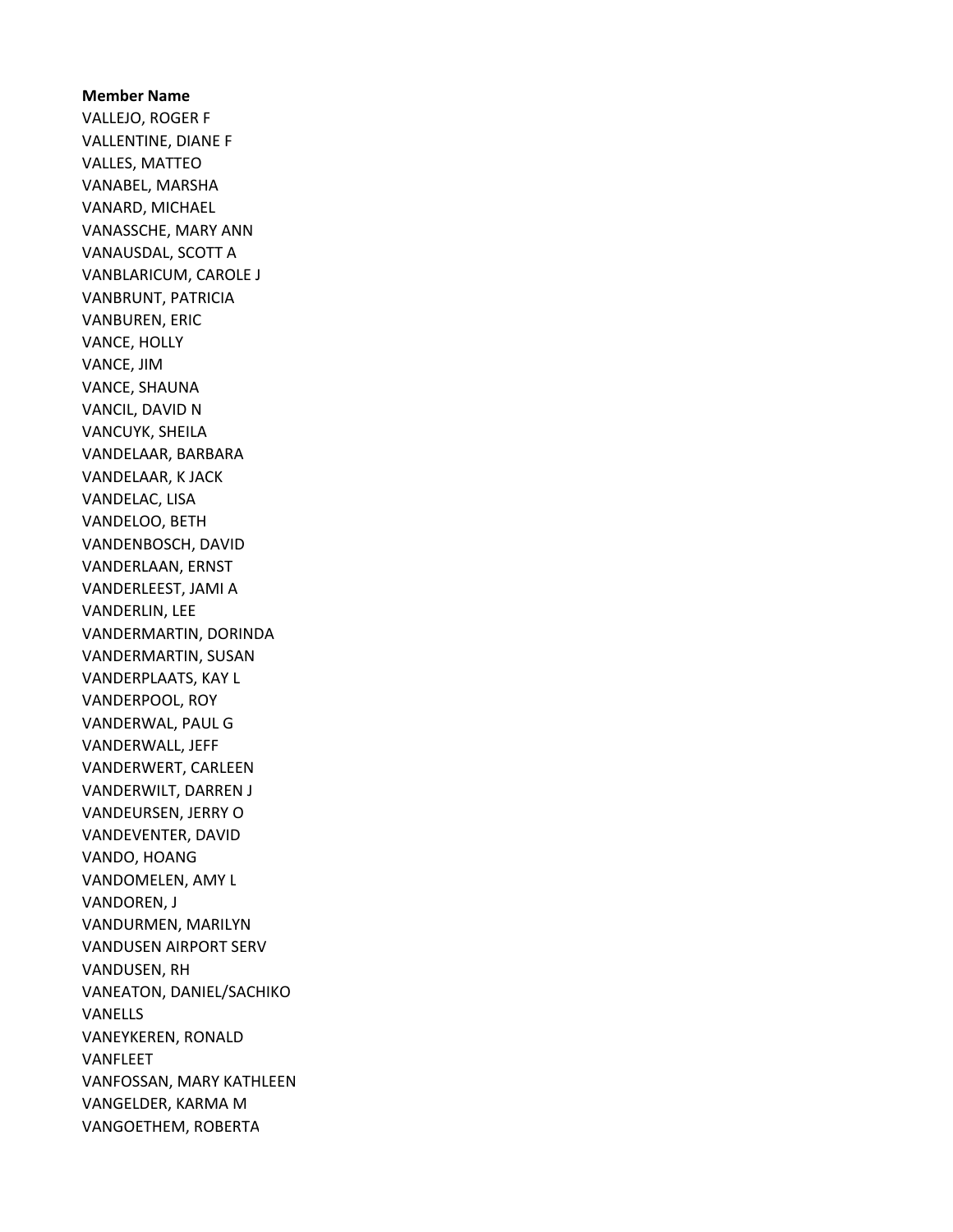# Member Name VANGOOR, ANTHONY J VANHEMERT, ERIKA C VANHEUKELEM, DONALD R VANHOEK, HANS VANHOOK, TALIA T VANHORN, A WALTER VANHORN, JOHN H VANHOUSEN, ALICIA VANHOUTEN, LARRY VANKOOTEN, L JAN VANN, RONNIE VANNI, ANDREW VANNIEUWENHUYSE, KELLY VANNORTWICK, JEANA S VANNOY, TAMI SUE VANOHLEN, KATHARINA L VANOOTEGHEM, RICHARD M VANPAY, KIPP G VANREETH, DOUGLAS VANRIPER, TROY VANSCHOOTEN, SUSAN D VANSICKLE, JEANETTE D VANSLYKE, GAIL D VANSLYKE, GERALDINE VANSOMERAN, LISSA VANTREASE VANTREASE, JACK C VANVELZOR, VIDE VANVORST, ROBERT L VANWEZEL, DONNA M VANZALINGEN, CAROL VANZYLE, PRISCILLA A VARADI, EVA VARAS, TULIO VARBLE, A DOUGLAS VARGAS, JUAN VARHOLY, SUSAN M VARNEY, WARREN S VARRATI VARTANIAN, MARIE FRANCES VASCONI, SANDRA D VASQUEZ, SALVACION R VASQUEZ, VICTOR L VATHKE, ARTHUR J VAUGH, MARGARET E VAUGHAN, CHARLENE M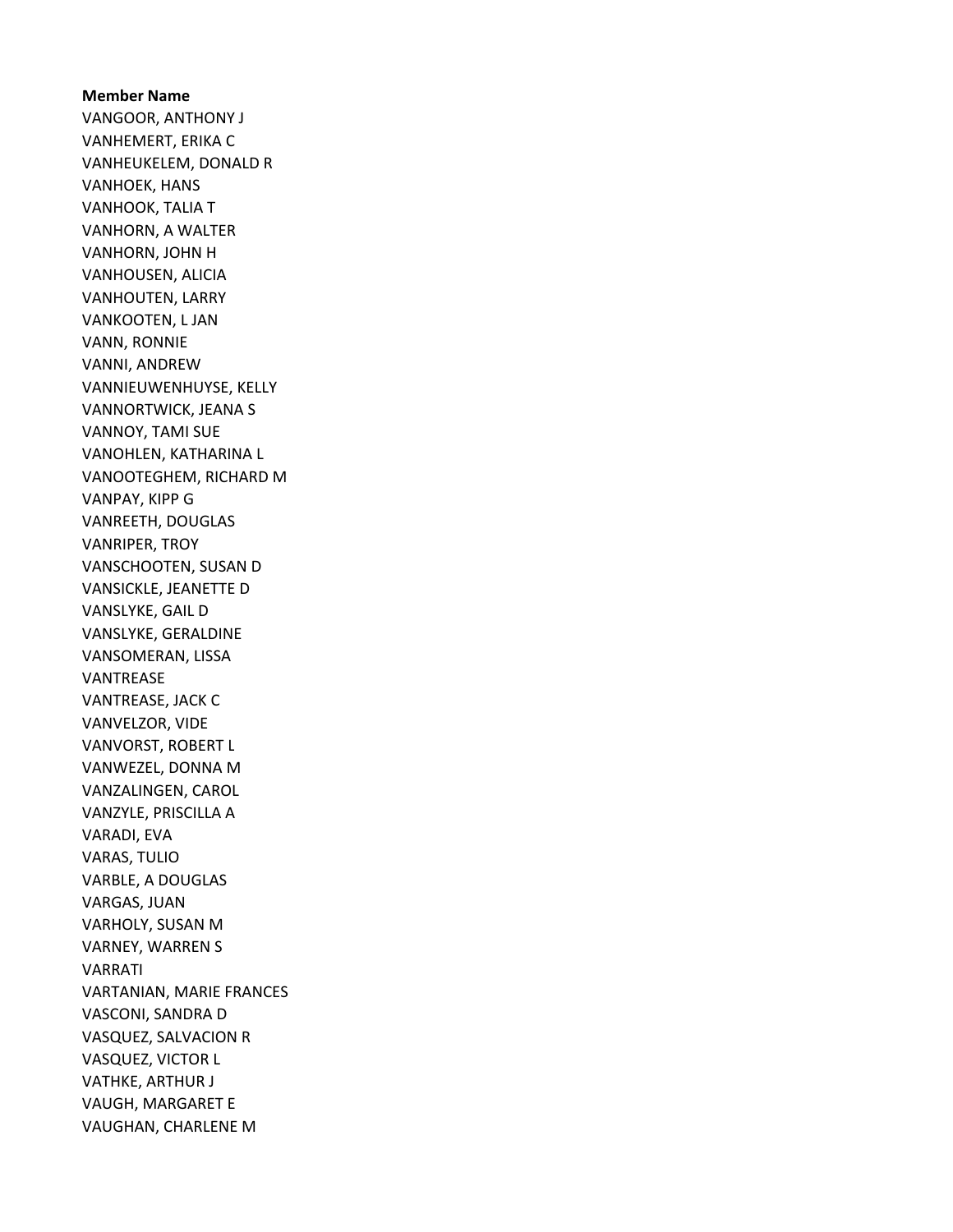# Member Name VAUGHAN, DOROTHY H VAUGHAN, I WILLIAM VAUGHAN, JACQUELINE L VAUGHAN, WILLIAM EDWARD VAUGHN, ANN KATHALENE VAUGHN, DARLEEN VAUGHN, EMMA VAUGHN, FANNELL VAUGHN, MARK E VAUGHN, RICHARD A VAUGHT, GREGORY L VAUGHT, JAMES M VAUGHT, KYLE D VAUGHT, MARIE VAVERCHAK, GERALD VAVRA, LARRY VEACH, BOBBIE JO VEAL, RONALD VECBASTIKS, CHRISTINE VECCHIO, JEANINE VEENSTRA, TIMOTHY S VEGA, BELINDA DELA VEGA, VIKKI VEHRS, BRIAN VEIT, MELVIN A VEKER, ERIK VEKER, SOPHIE M VELANDER, JOAN VELARDE, CONNIE VELASQUEZ, CESAR O VELDKAMP, TINA VELIKANJE, BETTY K VELIKANJE, MICHAEL E VELKOVITZ, BETH VELLINGA, JACK A VENABLE, RICHARD A VENABLES, RICHARD VENES, HELEN A VENHAUS, DIANE J VENNEBERG, TERRY VENNER, KIMBERELY KAY VENTRESS, MARY E VENTURA, DAVID VERA, ANGELA VERDECCHIA, R A VERDIER, EDITH L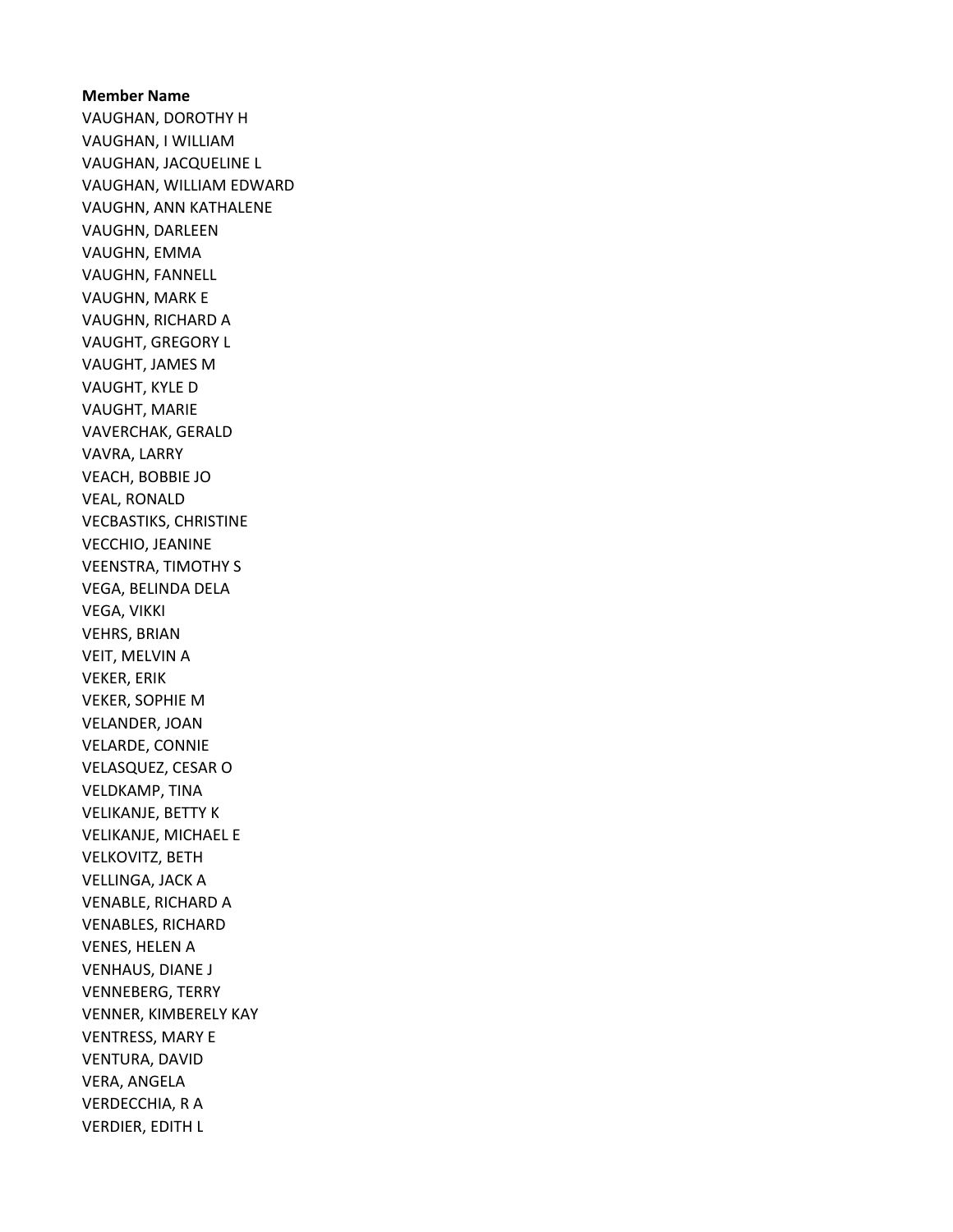Member Name VERDOL, DAVID VERDUCE, CYNTHIA A VERFAILLIE, FRANK VERGASON, JANE C VERHOEF, JOE K VERLINICH, JOYCE VERMILYEA, ELEANOR J VERMONT, G SUE VERNA, STEVE VERRET, MICHAEL R VERSOZA, FLORENTINO B VESGA, CARMENZA VESSELL, JOANN R VESSEY, CHARLES VESSEY, CHARLES E VESSEY, J J VEST, ERLYON VEST, GEORGE R VEST, NEAL VETERA, MATTHEW VETTER, ELIZABETH A VEUTHY, EVANGELINE VICENTE, RICHARD VICK, SABRINA VICKERS, DOROTHY A VICKERS, GARY H VICKERS, NANCY L VICKERS, RION E VICKERSON VICKERY, CHERYL L VICS CORNPOPPER OF AK VICTOR, PATRICIA A VICTORIA HILL HOMEOWNERS ASSOC VICTORY, GEORGE W VIDAL, ANTONIO B VIDAL, WILFREDO VIDEO TREND INC VIDRINE, GRANT VIEIRA, MARGARET B VIENNA VIENS, ARTHUR VIERHUFF, G A VIERS, TOM VIERTHALER, CONNIE VIG, HOPE C VIGMAN, JOSEPH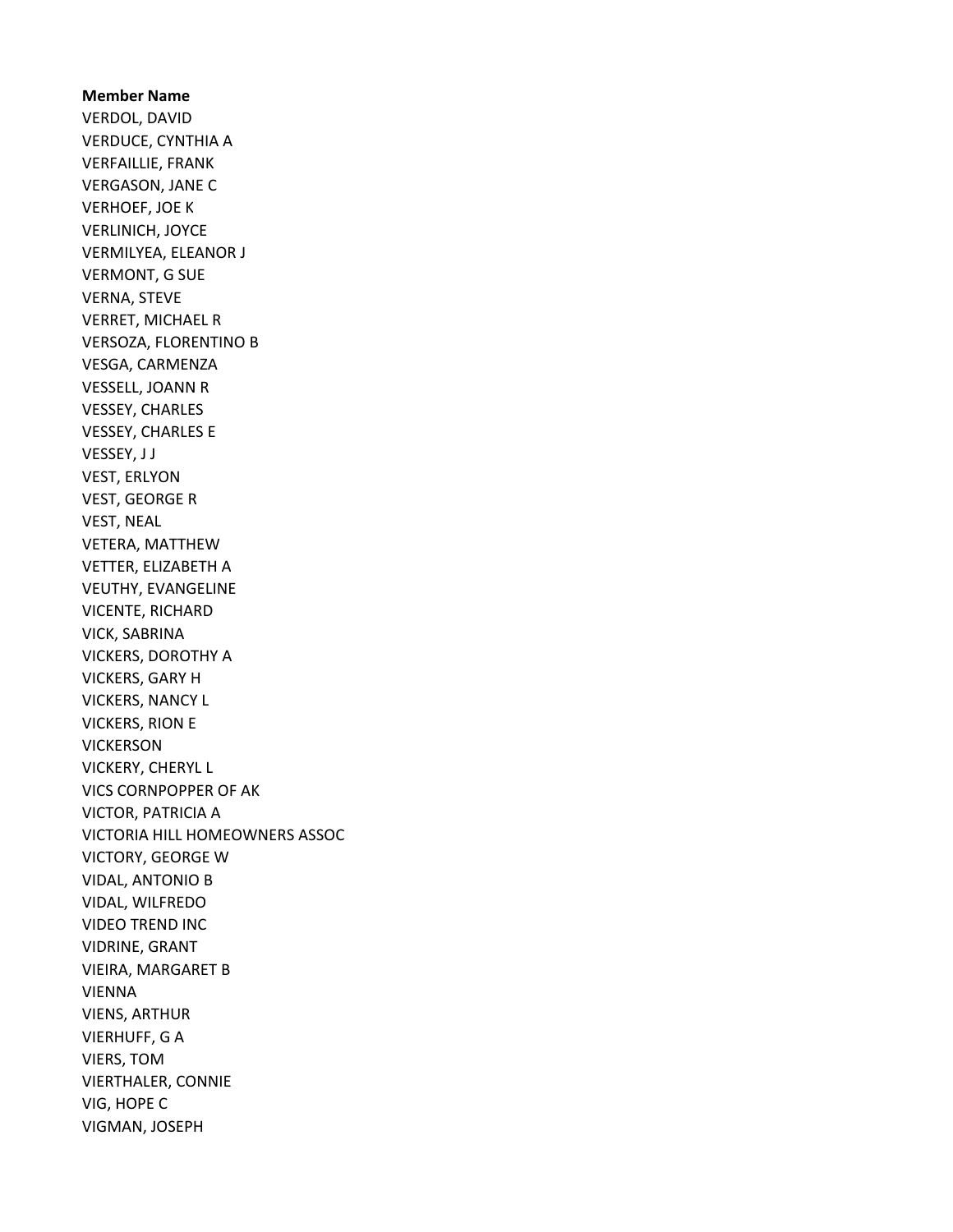Member Name VIGNOLA, E JACQUELYN VILD, DEBRA M VILLA, PHILLIP VILLAGE VENTURES INC VILLANI, D J VILLASENOR, JORGE VILLEGAS, ESPERANZA D VILLNAVE, MICHAEL VILLON, MICHEL VINCENT, BOBBY VINCENT, EUGENE C VINCENT, JAY VINCENT, JULIET VINCENT, RONALD D VINCENT, WILLIAM J VINCZEN, D THOMAS VINING, DIANE VIRGIL PAUL & C CAPPS II VIRGINIA D HILLIKER LVG TRUST VISAGE, CONSTANCE M VISE, CYNTHIA L VISHAMA INC VISIONS, VISIONS VISTA ALYESKA ACCOMDS. VITEK, ROBERT VITOLO, LILLIAN VITT, ESTHER **VITTONE** VITUCCI, JOHN M VIVEROS, CINDY M VIZENOR, DELANO L VIZZERRA, BILL D VLADIMIROFF, MARION M VLASOFF, BONNIE VOCKMANN, REBECCA A VOGEL, DEBRA J VOGEL, HERBERT S VOGT, CHERYL LAVONNE VOGT, DAWN K VOHSEN, FREDA VOIGHT, MARY FRANCES VOISIN VOISINE, DAVID A VOKLER, MARILYN F VOLLINTINE, F JAMES VOLLMERS, LEANN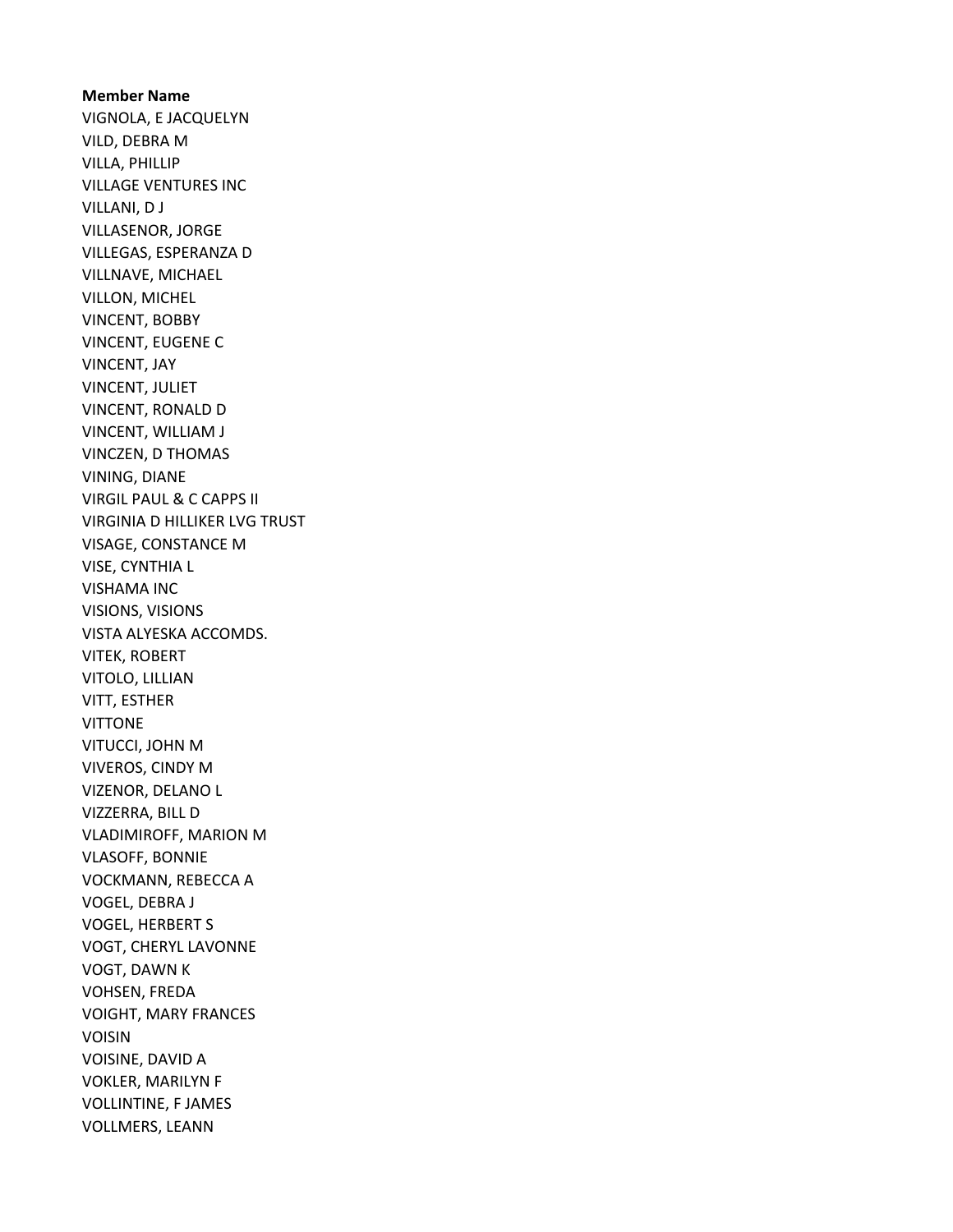Member Name VOLLSTEDT, TOM VOLMERT, LAWRENCE E VOLSTAD, TIMOTHY E VOLZ, JAMES R VONADA, STEVEN VONAPHOSY, LAMPHAY VONCLASEN, WAYNE VONDERLINDEN, DEBORAH VONDRASEK, ELAINE B VONGSAMART, BOONTHANH VONGSAMATH, SIVISAY VONK, LAWRENCE VONMICHALOFSKI, ERIK VOORHIS, JOHN H VOOYS, AMANDA F VORIS, GRETCHEN MOENING VOS, VAUGHN VOSE, LOWELL A VOSS, JENETTE L VOSS, MARK L VOSS, RICHARD VOSSEN, STEVE VOTH, DANIEL VREEMAN, STEVE VUCKOVICH, TERRY J W D ENTERPRISES WACHTER, GARY M WACHUTKA, NEIL R WACKER, IVEY MCALLISTER WADA, TAKESHI WADDELL III, CORNELL WADDELL, CAROL WADDELL, JEFFREY M WADDILL, BARBARA A WADE WADE, ANGELA WADE, GLENN M WADE, JACK WADE, JESSE S WADE, JOHN W WADE, LINDA G WADE, PATRICIA WADE, RONALD H WADE, THOMAS J WADE, VIRGINIA R WADLE, GORDON W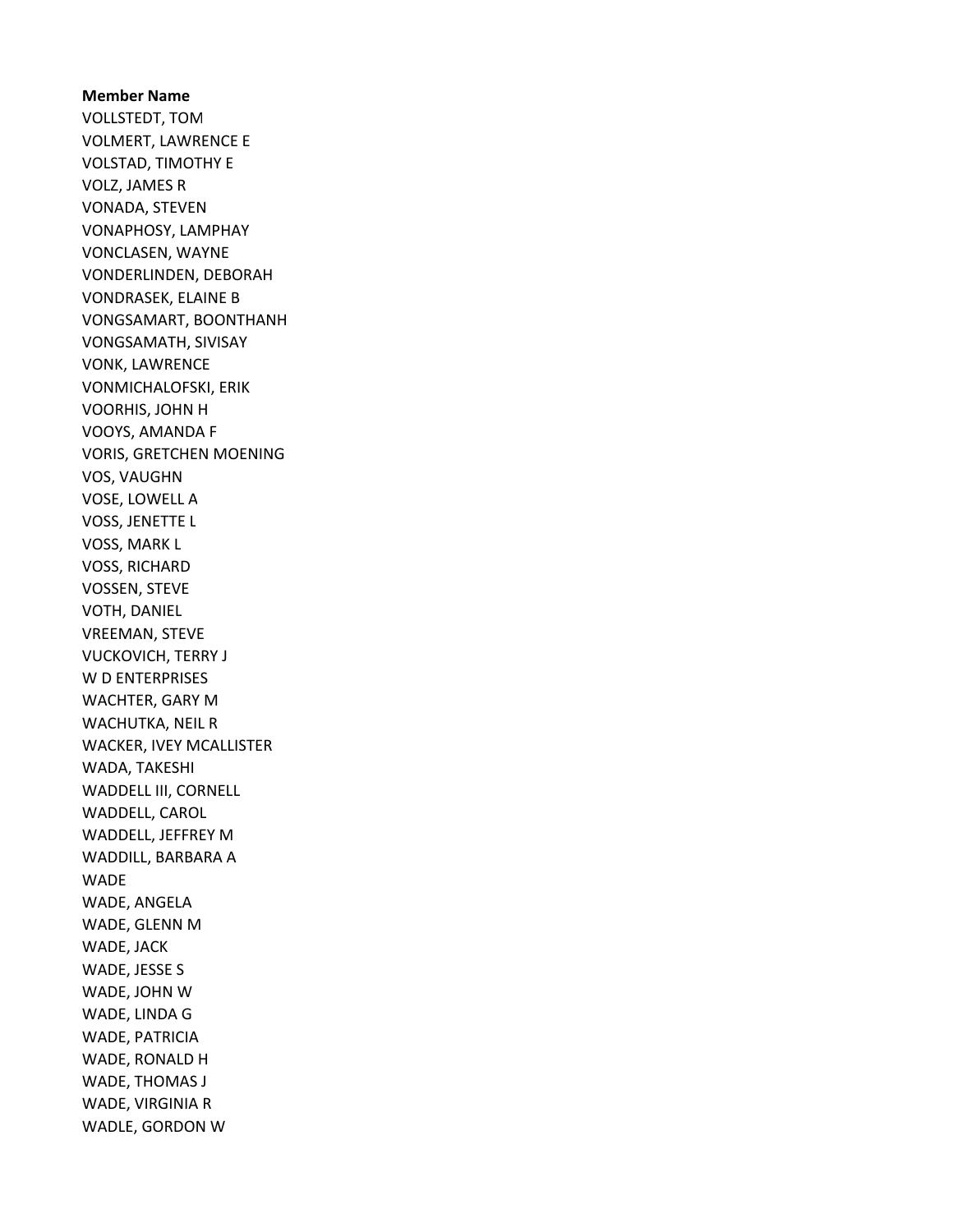# Member Name WADSWORTH, BRENT WADSWORTH, JACK WADSWORTH, S JENNIFER WADSWORTH, VALDIMARA WAGAR, LYNNETTE L WAGAR, PAUL A WAGENAAR, TERRESA WAGENER, LARRY WAGGANER, ROSEMARY WAGGONER, BOBBY D WAGGONER, KIRK WAGGONER, L WAYNE WAGGY, DIANA WAGNER WAGNER, ARCHIE WAGNER, ARTHUR W WAGNER, BERNARD L WAGNER, CHAD WAGNER, CINDY J WAGNER, DEBORAH L WAGNER, DON L WAGNER, ELAINE J WAGNER, G G WAGNER, H D WAGNER, HANS PETERS WAGNER, HERBERT W WAGNER, J RAYMOND WAGNER, JACK D WAGNER, JOSEPH T WAGNER, PATRICIA WAGNER, RICHARD T WAGNER, ROB S WAGNER, STUART WAGNER, VIVIAN WAGONER, ROBERT L WAGSTAFF, LARRY WAGSTER, PATRICIA WAGUESPACK, HEBERT J WAGY, CLIFF WAHL, NICHOLAS R WAHLBERG, LODI S WAHRER, AUGUST P WAIALEE, KYONG CHA WAINER, R WAISANEN, A WAITE, STANLEY A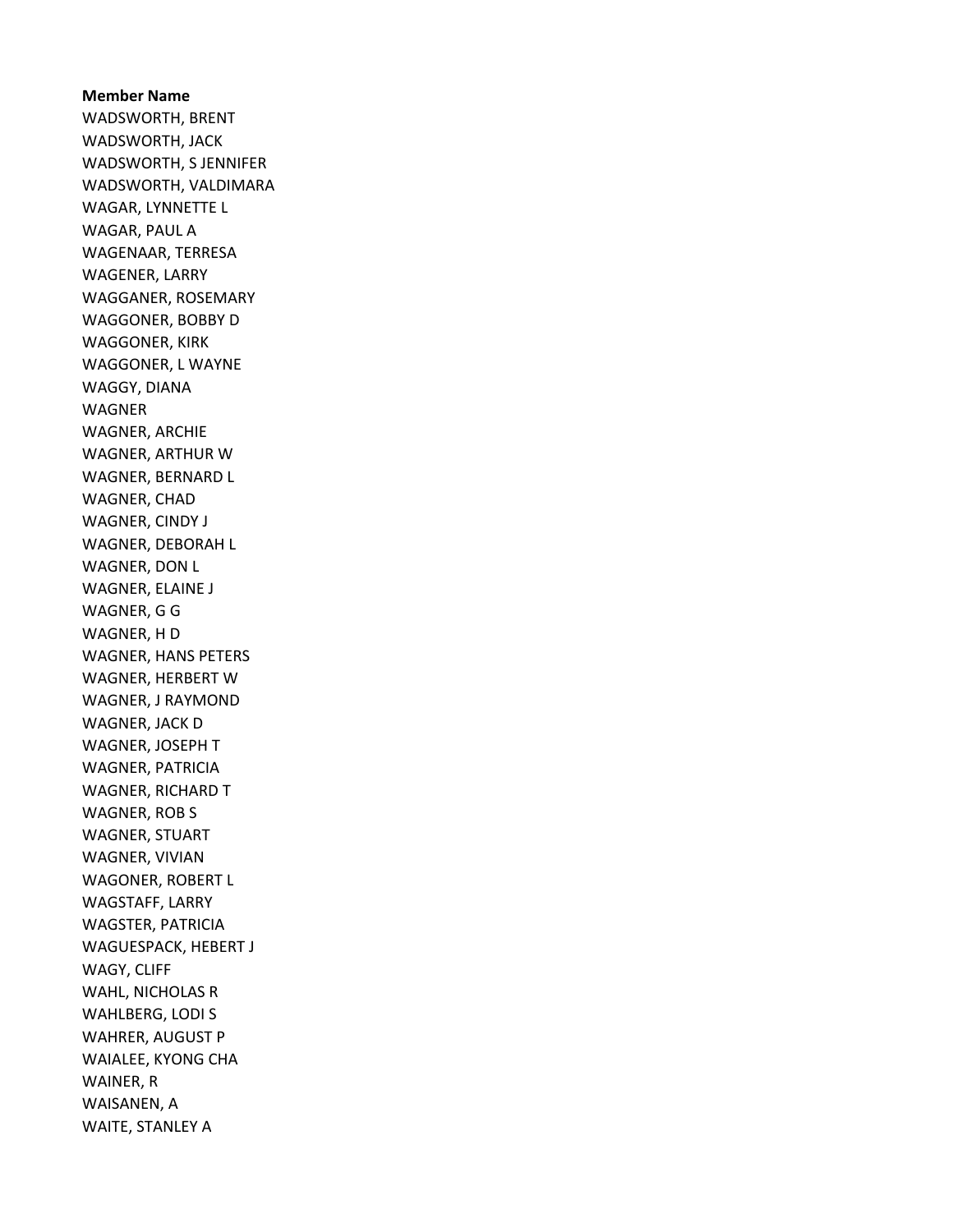Member Name WAITE, W T WAITERS, LINDA J WAITES, L CAROL WAITMAN, SPENCER JAY WAKALIUK WAKEFIELD, HAROLD M WAKEFIELD, JOHN A WAKEFIELD, KYLE F WAKELAND WAKELAND, STEVE C WAKELUND WALATKA, CATHERINE A WALDAL, DONALD R WALDEN, CONNIE WALDEN, DALTON D WALDEN, DARRYL F WALDER, ALISON WALDER, CARAMEL W WALDOCK, DENNIS L WALDOCK, THERESA M WALDON, ANDREA WALDRON, BETTY WALDRON, CARYN E WALDRON, J ANDREW WALDROP, STEVEN EUGENE WALES, L R WALES, SHERRY WALKDEN, JOSEPH WALKER WALKER, ANNA M WALKER, ANTHONY B WALKER, CINDI P WALKER, DAVID WALKER, DENNIS A WALKER, DENNIS R WALKER, DWIGHT W WALKER, ELVIRA WALKER, EMMA J WALKER, ERNEST R WALKER, FRANCES WALKER, GERALD WALKER, GREG L WALKER, HEIDI S WALKER, IRA WALKER, JAMES B WALKER, JEANNIE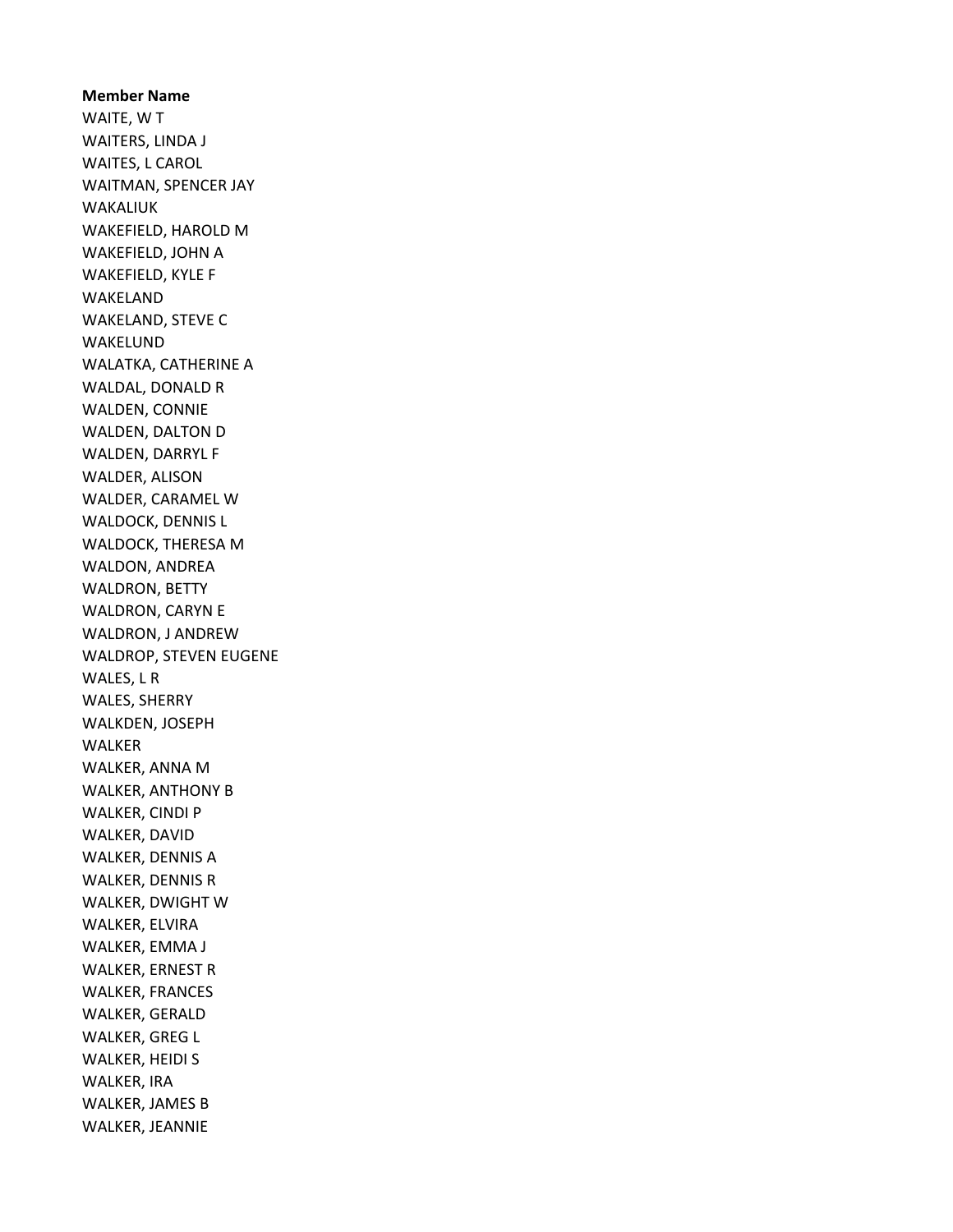Member Name WALKER, JOEY L WALKER, JOHN F WALKER, KRISTINE K WALKER, LARRY WALKER, LEETTA M WALKER, LINDA S WALKER, MARGARET A WALKER, MICHAEL K WALKER, MILTON WALKER, NORMAN L WALKER, PATRICIA A WALKER, PAULA JO WALKER, R D WALKER, RANDALL J WALKER, RANDY L WALKER, ROBBYN RODRIGUEZ WALKER, ROBERT C WALKER, ROGER D WALKER, SALLY WALKER, SAMUAL J WALKER, SANDY LEE WALKER, STEPHEN WALKER, SUSAN B WALKER, SUSAN E WALKER, TOM J WALKER, TRENA WALKER, VIRGINIA WALKER, VIRGINIA K WALKER, WILL J WALKER, WILLIAM K WALKER-PACCASSI, PENNY WALKOWIAK, DAVID J WALLACE, A MANUEL WALLACE, CLAY H WALLACE, CRAIG F WALLACE, DENNY WALLACE, DIANIA WALLACE, DONALD H WALLACE, JAMES WALLACE, KAREN ANN WALLACE, KAREN L WALLACE, LAURA ANGELINA WALLACE, LORI WALLACE, LURA K WALLACE, ROBERT WALLACE, STEVEN G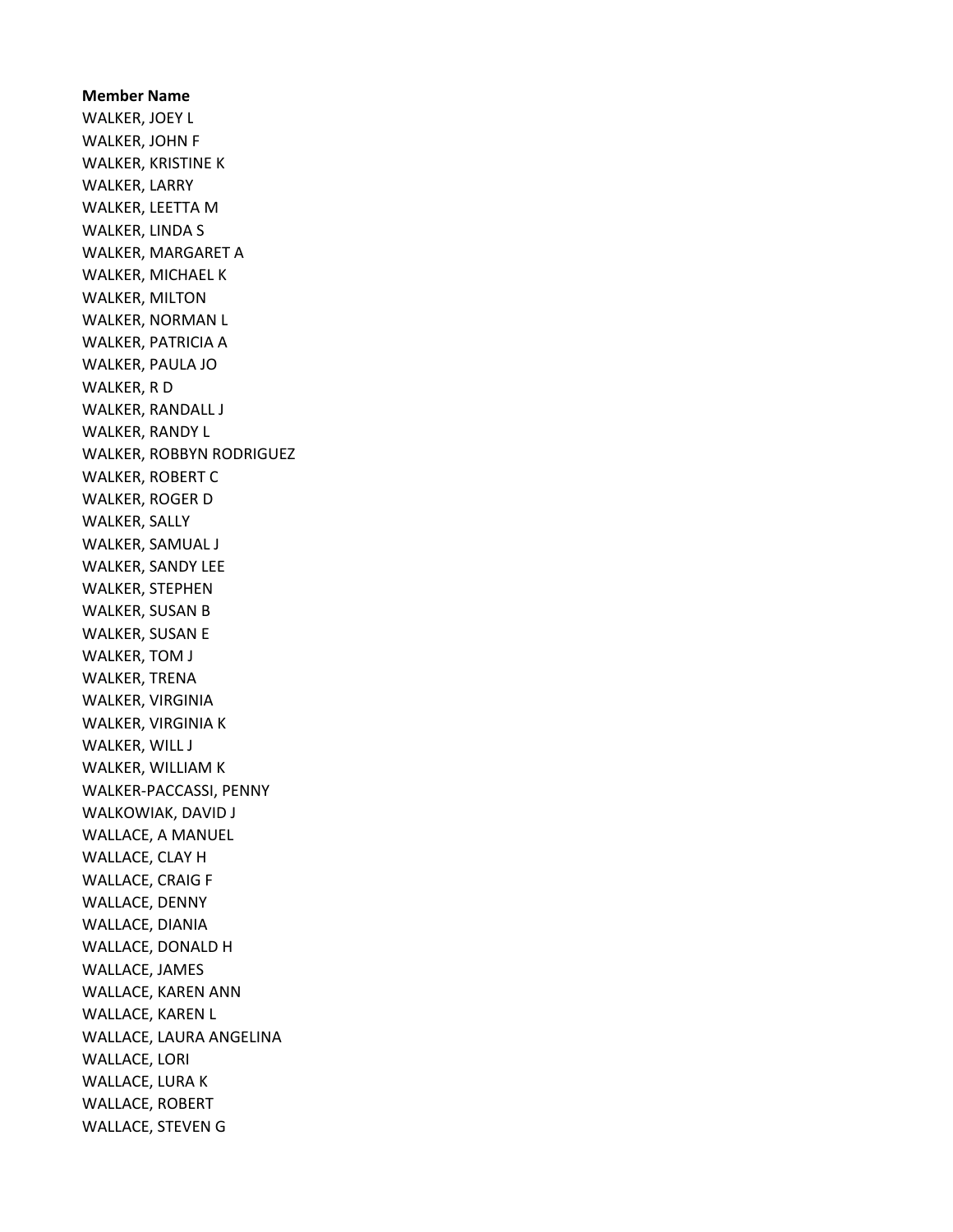Member Name WALLACE, WALTER WALLACE, WAYNE A WALLCOEN, WILLIAM F WALLE, EFRAIN WALLEN, SUSAN E WALLENBERG, DAVID WALLER, JOHN W WALLESEN, C WALLIN, ERIC WALLIN, GEORGE WALLINGTON, J MARIA WALLIS, MARIA C WALLNER, MICHAEL A WALLRICH, JEREMY WALLS, D GERRY WALLS, LARRY W WALLS, MARY T WALLS, PANU WALLS, RUSSELL WALRUFF, SANDRA WALSGROVE, ELIZABETH C WALSH WALSH & CO WALSH, D KEITH WALSH, EDWARD T WALSH, J BEN WALSH, JOHN F WALSH, MARIE K WALSH, ROBERT L WALSH, THOMAS P WALSTON, CAROLYN C WALSWORTH, OWEN G WALTARI, DEBBIE L WALTER, JOSEPH P WALTER, LOYD WALTER, R WILLIAM WALTERS, ALICE WALTERS, CAREY P WALTERS, CAROLYN E WALTERS, DAVID M WALTERS, DEBRA WALTERS, EDWARD WALTERS, JEFFREY C WALTERS, KENNETH L WALTERS, KURT WALTERS, LILLIAN L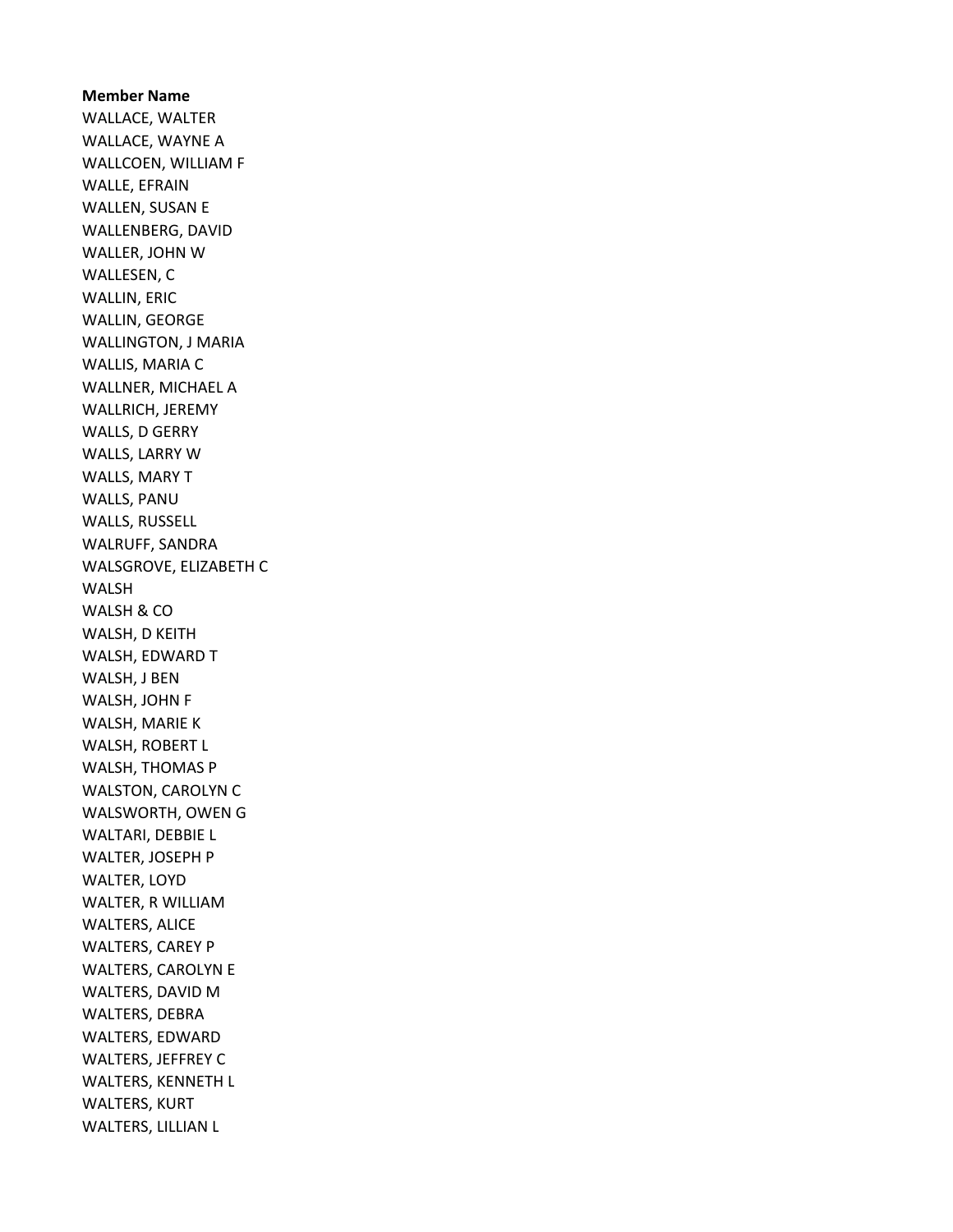Member Name WALTERS, RICHARD WALTERS, ROB A WALTERS, RONALD WALTERS, SHERILYN J WALTHALL, GENE D WALTHALL, ROBERT E WALTHALL, WILLIAM L WALTHER, SCOTT WALTI, MICHAEL E WALTON, DOROTHY WALTON, MARSHA E WALTON, REBECCA WALTON, RENE WALTRIP, WAYNE WALTZ, VIRGINIA WALZ III, ESTOL W WALZ, GREGORY WALZ, KATHLEEN DIANE WAMBOLDT, L JEFF WAMHOFF, DIANNE M WAMSGANZ, JOHN WAN, SANG WANAMAKER, DALE WANAMAKER, JEFF C WANDA VENTRES WANER, NORMAN WANG, LEE-MAI WANG, MI H WANLESS, JOHN T WANNQUIST, Y FRANCINE WANSTROM, KERRY WARD, ANN EDITH WARD, CHARLES K WARD, CHARLOTTE WARD, DAWN WARD, ERIC L WARD, GARY R WARD, HARRY A WARD, JACKSON R WARD, JASON WARD, KAREN B WARD, LISA N WARD, LOUISE WARD, MICHELE GAY WARD, RICKEY G WARD, RODNEY L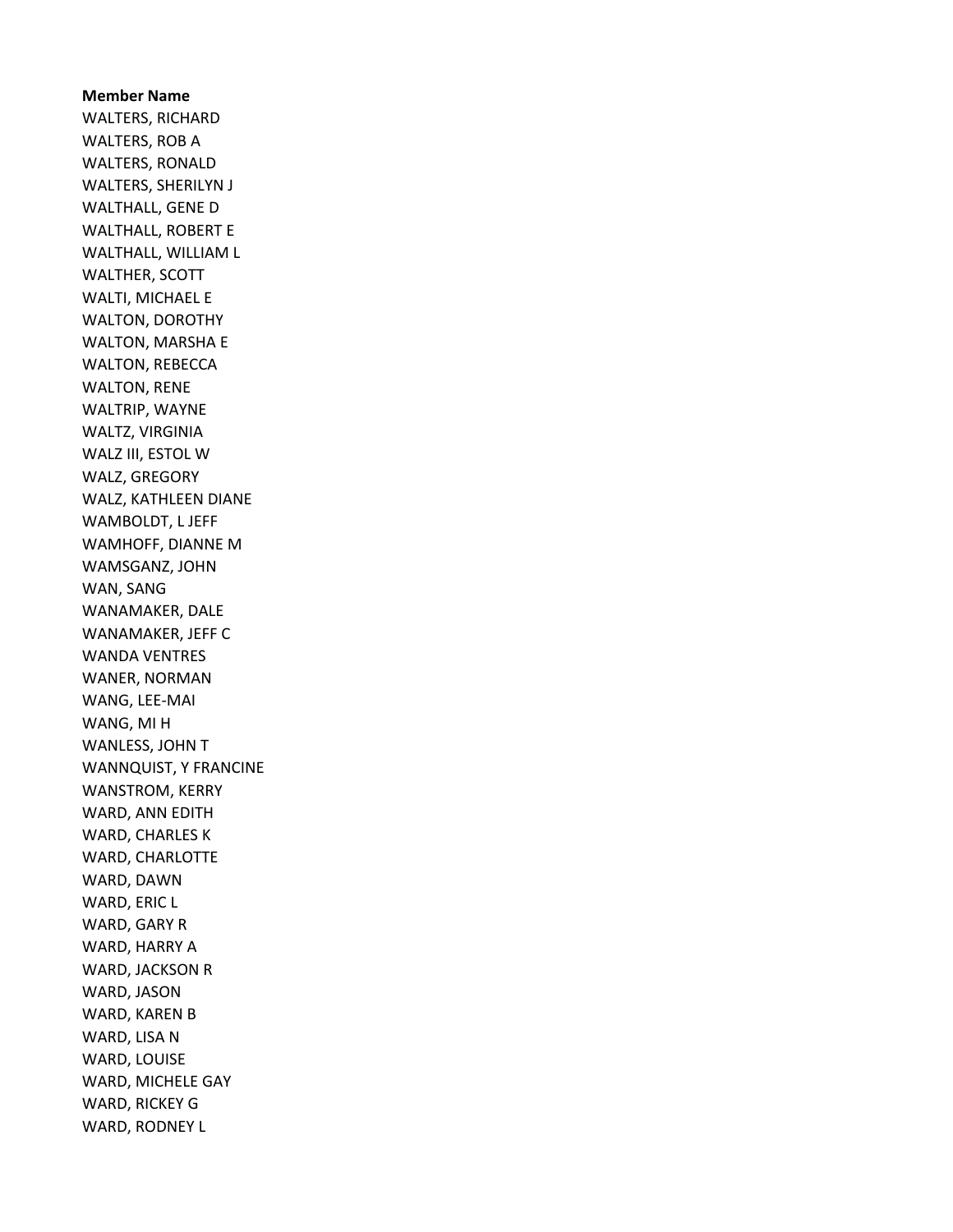# Member Name WARD, STEPHEN L WARD, SUSANNE M WARD, WILLIAM WARDEN, TIMOTHY WARDROPE, ROBERT J WARE, PAULA J WARE, R DONALD WARE, ROBERT G WARFIELD, ALLEN WARFIELD, CHRISTINE WARFIELD, MICHAEL A WARFORD, ANDREW WARINER, NORMA M WARING, DOUG WARK, JAMES WARLAVMONT, ERIC WARNER WARNER, CHARLES O WARNER, GARY WILLIAM WARNER, JEFF WARNER, LARRY D WARNER, ROBERT WARNER, STEVEN H WARNER, W D WARNOCK, ROBERT B WARREN WARREN, AD WARREN, IRENE M WARREN, JILL D WARREN, JOE V WARREN, KATHERINE WARREN, KEISHA B WARREN, PATRICIA J WARREN, SANFORD L WARREN, SHERRY A WARRICK, BRUCE ROBSON WASHIK, MIKE WASHINGTON FED SAV & LOAN WASHINGTON MUTUAL SAVINGS WASHINGTON, A DAVID WASHINGTON, ANDREA WASHINGTON, CHARLES WASHINGTON, DAVID L WASHINGTON, DONALD WASHINGTON, HOWARD WASHINGTON, MARCEL M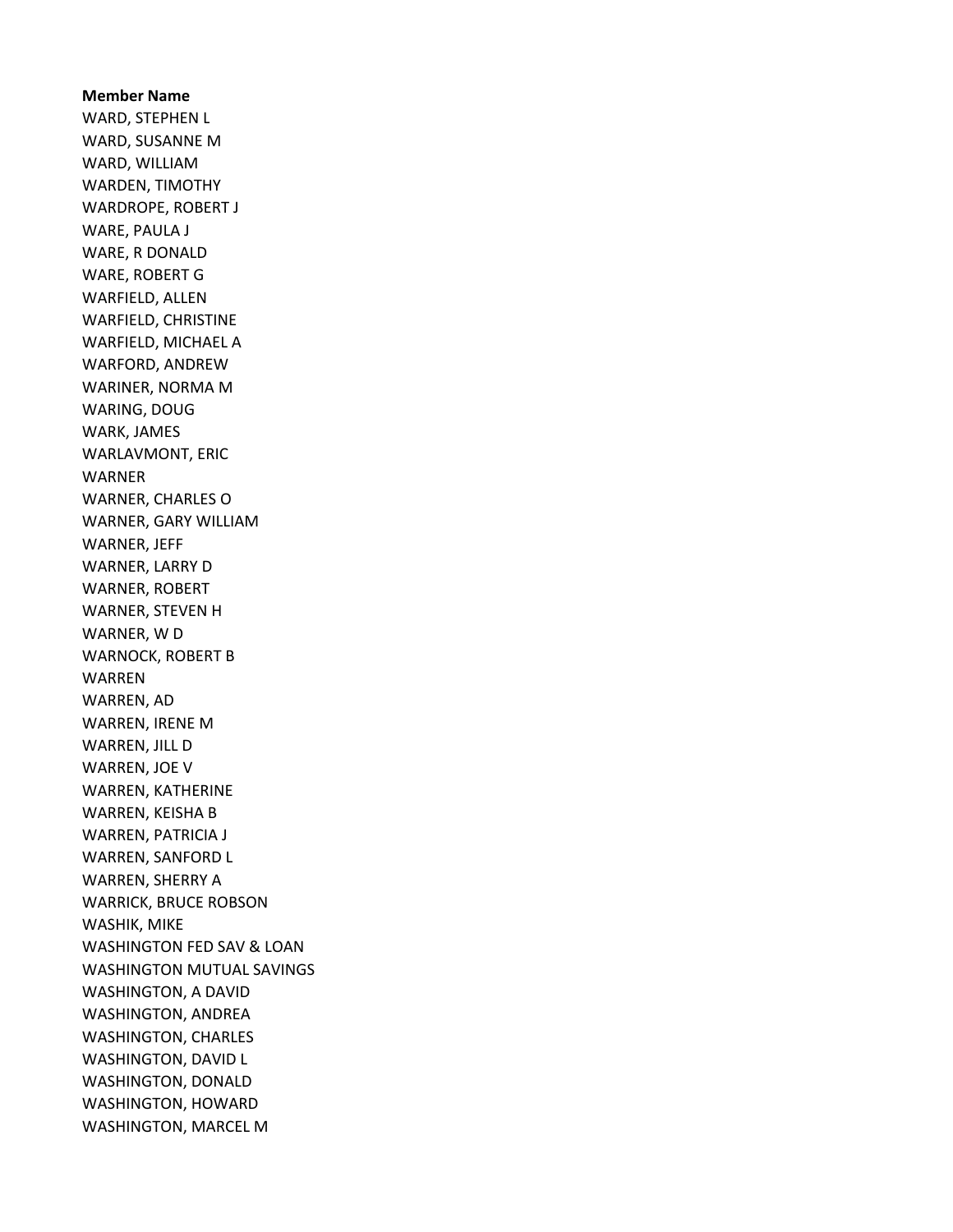Member Name WASKA, HERB WASSWORTH, CURTIS L WASTON, TONI WATANABE, KEIICHI WATERBURY, CHRISTOPHER J WATERHOUSE, ERVING R WATERHOUSE, LINDSEY C WATERLOO, DEBORAH A WATERS, CAROL J WATERS, JEFFREY L WATERS, JOHNNIE WATERS, LEANN M WATERWORTH, DIANE WATKINS, DAVID S WATKINS, GAYLE WATKINS, JAMES O WATKINS, JAMES R WATKINS, MARK C WATKINS, PATRICIA WATKINS, PAUL R WATKINS, PEGGY J WATKINS, RUSSELL F WATNE, BERNARD C WATSJOLD, DANIEL L WATSJOLD, STANLEY WATSON, BECKY ANNE WATSON, DONNA J WATSON, DORIS WATSON, EMMALOU R WATSON, HELEN S WATSON, HWA C WATSON, J R WATSON, JAMES M WATSON, JERRY WATSON, JILL WATSON, JULIE WATSON, KATHI L WATSON, KATHRYN M WATSON, LOIS A WATSON, M T WATSON, PEGGIE D WATSON, RONDA WATSON, STEPHAN WATSON, TINA M WATT, WAYNE W WATTERS, WILLIAM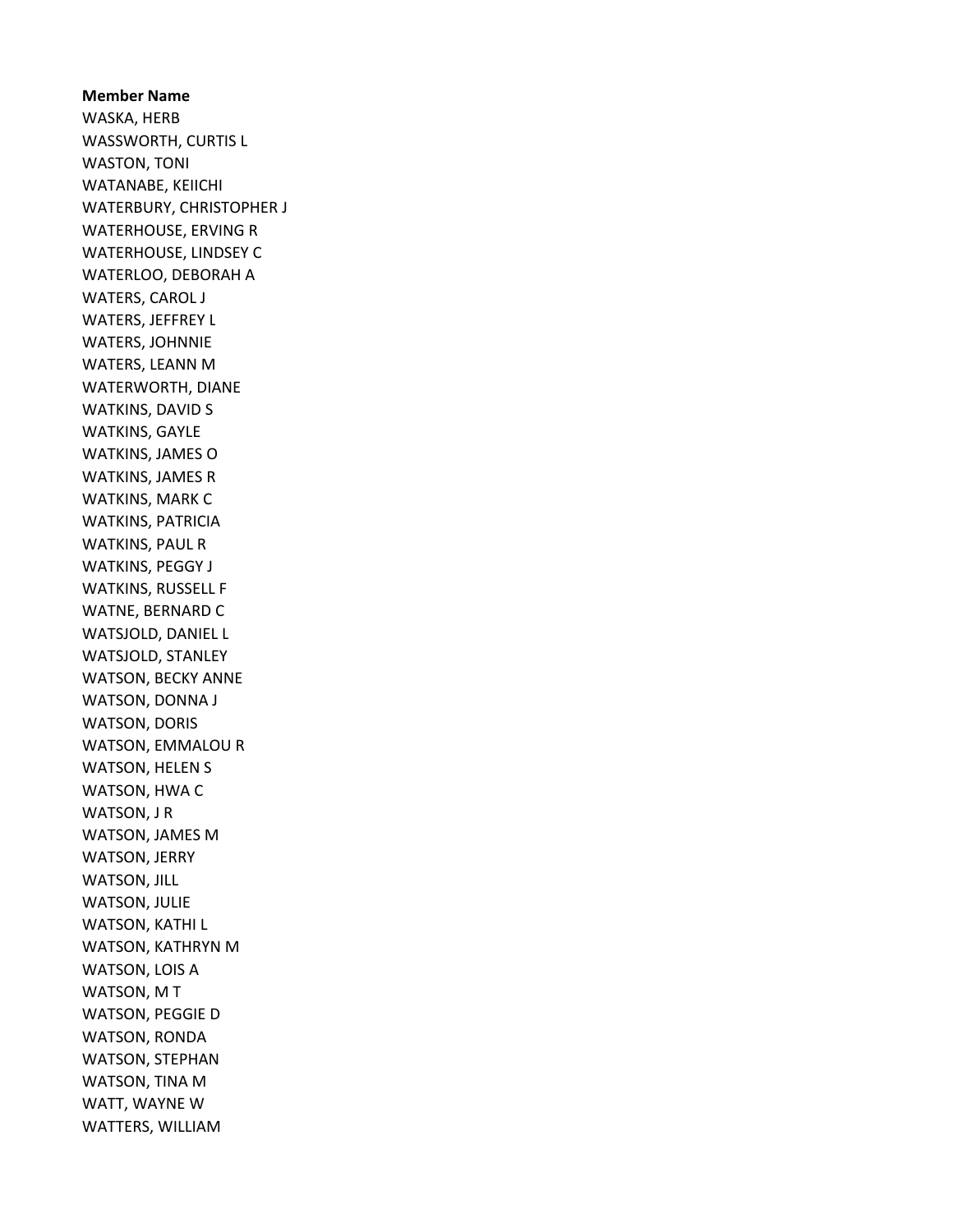Member Name **WATTS** WATTS, BEATRICE E WATTS, CAROL WATTS, HERMAN N WATTS, KATHY J WATTS, MICHAEL G WATTS, ROBERT G WATTS, RONDA WAYNES KEEPSAKES WEASE, CLINT WEASE, DEBORAH J WEATHERFORD OIL TOOL CO WEATHERLY, JANELL T WEATHERWAX, LARRY V WEAVER WEAVER, CAROL WEAVER, CAROL A WEAVER, CAROLYN WEAVER, DARLA WEAVER, FRANK WEAVER, GABRIELE A WEAVER, HOWARD C WEAVER, LINDA WEAVER, MARK A WEAVER, MERLE R WEAVER, MONTE K WEAVER, SANDERS A WEAVER, STEVE WEAVER, WALTER J WEBB, ALICE WEBB, BARBARA K WEBB, CHRIS WEBB, CLAUDIA WEBB, DORENE/LAVELL WEBB, G MARIE WEBB, GREGORY C WEBB, J SANDRA WEBB, JAMES WEBB, JUDY WEBB, LYNN SKURLA WEBB, M BARRY WEBB, M D WEBB, MARY K WEBB, MELISSA L WEBB, MICHAEL WEBB, PAUL L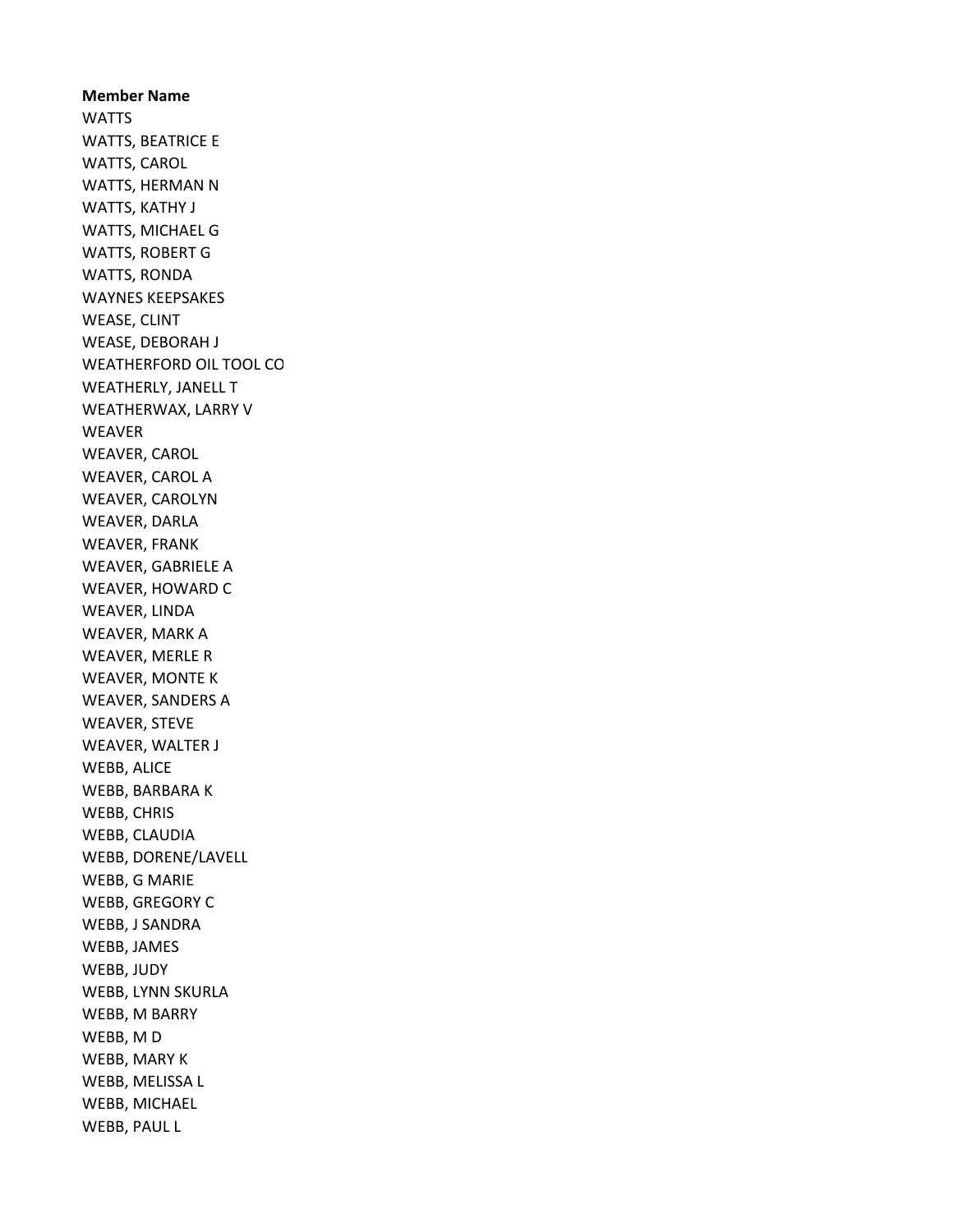Member Name WEBB, TAMMY L WEBBER, DUANE WEBBER, MARK R WEBER, DONALD W WEBER, GRACIE J WEBER, JANET E WEBER, KRAIG WEBER, MARIE K WEBER, SHIRLEY M WEBER, STEVE WEBER, TERRY WEBER, WAYNE WEBRE, REED WEBSTER, CATHY D WEBSTER, DOUGLAS R WEBSTER, GARY WEBSTER, JEANNIE WEBSTER, PATRICIA J WEBSTER, ROBERT G WEBSTER, SHIRLEY A WEBSTER, TEDDIE A WEDDLE, STEVE WEDEMEYER, K L WEDGE, PRISCILLA K WEED, GLENN B WEEDMAN, WAYNE C WEEKS, LEW WEEKS, NADINE WEEKS, WILLIAM A WEELDREYER, DOUGLAS WEEMES WEEMS, DARROW WEGG, PEGGY WEGH, GEORGE D WEGNER, ROGER J WEGRZYN, PAUL WEHMHOFF, MERLE S WEIDENBAUGH, NELSON/KAREN **WEIDNER** WEIDNER, CRAIG N WEIER, WILLIAM H WEIGEN, JEFFREY T WEIHL, KENNETH L WEIKERT, LEE D WEILBACHER, CATHIE WEILBY, DAVID GEORGE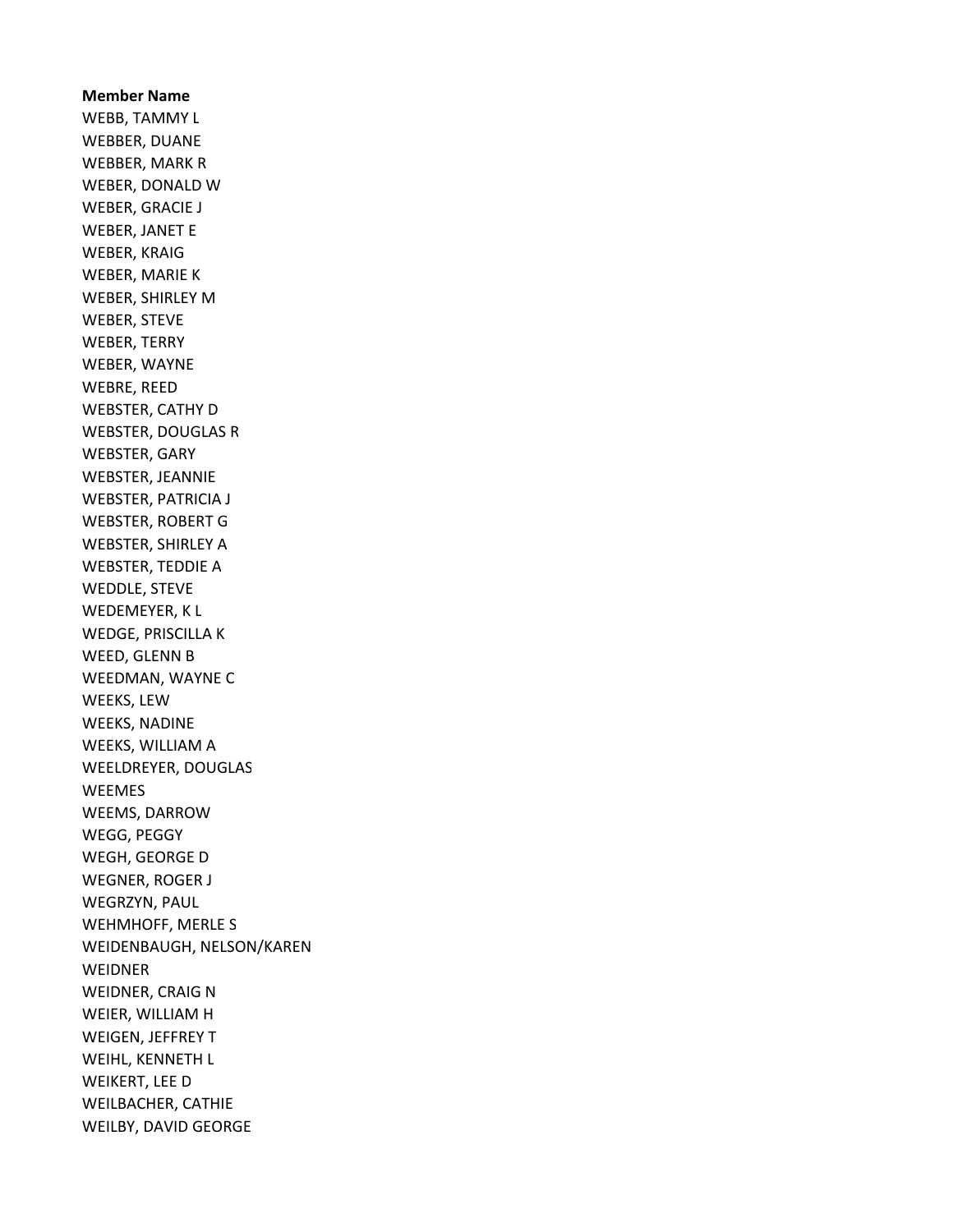Member Name WEIMAN, J KIM WEIMAN, T HURLBURT WEIMER, S SCOTT WEINBERGER, RALPH WEINGARDT, INA M WEINGART, ROBERT G WEINUM, CHARLES E WEIR, BOB L WEIR, C E WEIR, LINDA WEIR, WILLIAM WEISBRICK, SHELE WEISER, ANGELA WEISER, ROBERT WEISLER, WILLIAM G WEISNER, JOY WEISS, BERNARD WEISS, SCOTT W WEISSER, PEGGY S WEISSLER, MARK D WEIST, MARIE WEITZEL, EVERT WEITZEL, GAYLE WELBORN, MARK WELBOURNE, JACK WELBOURNE, KEVIN WELCH, DAVID E WELCH, E DENISE WELCH, FRANK O WELCH, HARLAN R WELCH, L J WELCH, MIKE WELCH, NOLAN A WELCH, PATRICIA WELCH, SANDRA M WELCH, SIDNEY WELD, ROGER D WELDING, WILLARDS WELD-MARTIN, ANNE WELKER, J ALAN WELLBORN, BONNIE WELLER, MARK A WELLER, RONALD WELLS, BETTY S WELLS, CECIL K WELLS, CLAUDIA J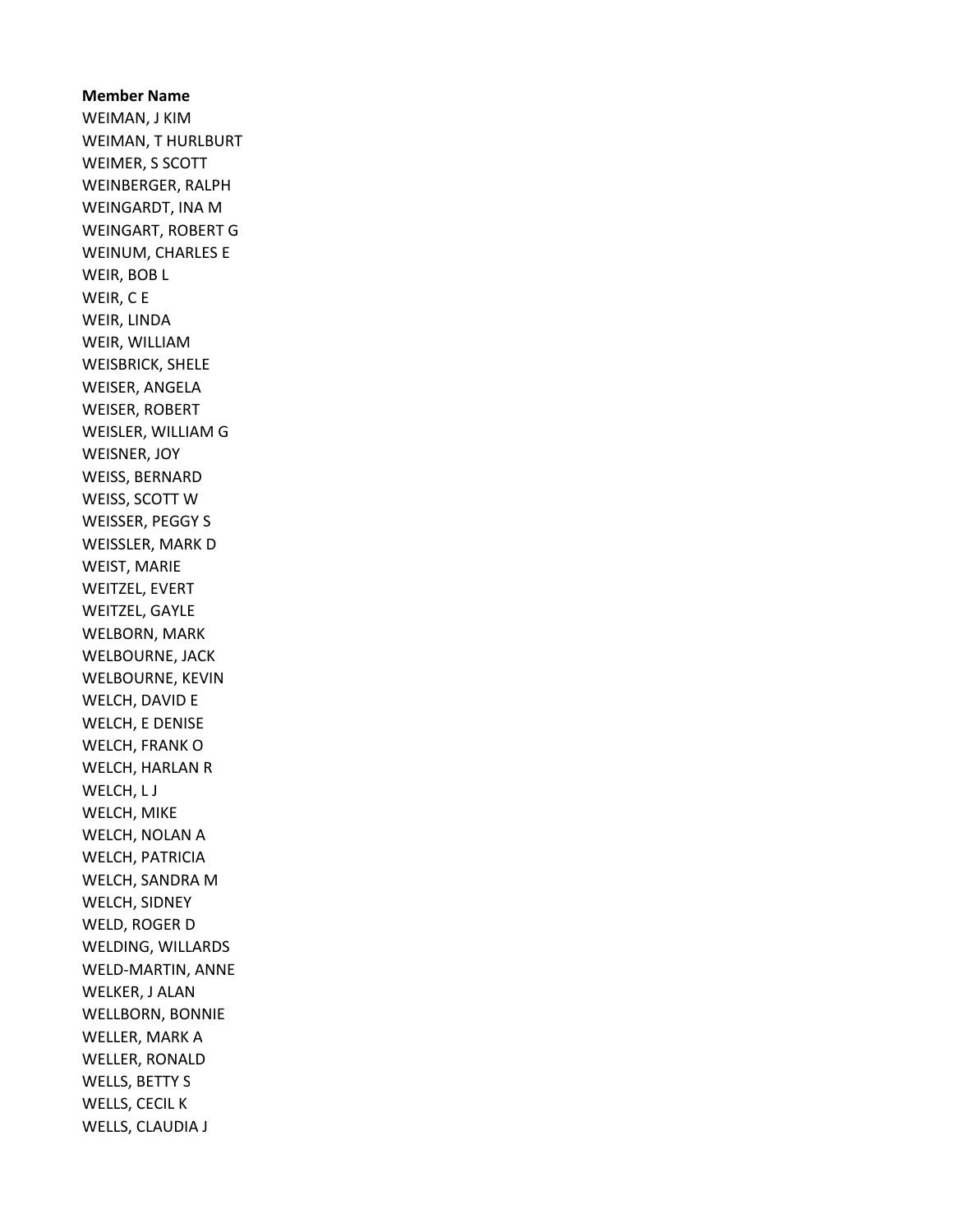Member Name WELLS, DONALD H WELLS, DOROTHY O WELLS, GARY L WELLS, GEORGE WELLS, GREGORY A WELLS, JEANNE WELLS, L BRENDA WELLS, LAFTON WELLS, LOIS WELLS, LYNNE A WELLS, MAX H WELLS, ROBERT D WELLS, SCOTT R WELLS, SHERRILL J WELLS, SUSAN WELLS, THEODORE WELLS, YONG CHA WELSH, ANNE W WELSH, JOE L WELSH, KATHRYN WELSH, KIMBERLY A WELSH, PEGGY A WELSH, STUART E WELTE, LORIE A WELTY, MARK C WEMARK, FREDERICK WEMPE, JAMES M WENDEL, SUSAN ANN WENDELL, JUDITH L WENDLANDT, JOHN CHARLES WENDLANDT, WILLIAM MILTON WENDT, DAVID WENDT, DEBRA WENDTE, R W WENNERSTEN, ESTHER M WENRICH, C A WENRICK, JENNIFER WENRICK, MARY J WENTWORTH, JOHN WENTWORTH, PATRICIA J WENZ, GRZEGORZ WENZEL, DOROTHY WENZEL, PETER J WENZEL, SANDRA W WERDAL, L DAVID WERDAL, LADONNA K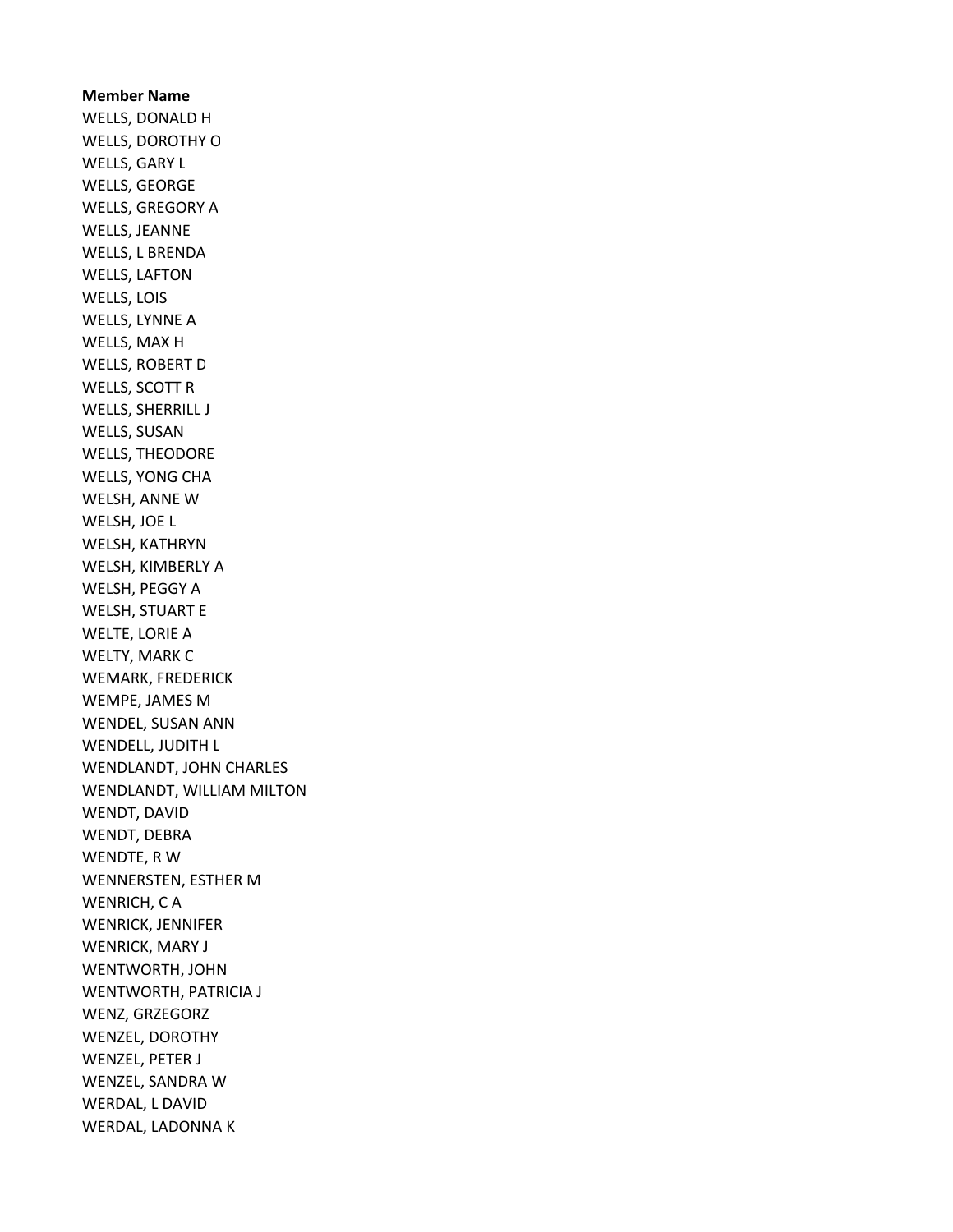Member Name WERDENBERG, WILLIAM F WEREL, FRANK WERELIUS, JAY L WERLINGER, MARSHA WERNER, ROBERT L WERNER, SHAWNA WERNING, JAMES WERONKO, KATHLEEN WERTS, JAMES L WESCOTT, JOEL D WESLEY, BERNARD WESLEY, DAVID WESLEY, EDWARD J WESOLOWSKI, JANET WESSELS, KARIN A WESSLING, SUSAN WEST ANCH VETERINARY INC WEST CENTER 2A GEN PART WEST COOK INLET INC WEST, ANGELA M WEST, ARLIE J WEST, DORRIS A WEST, J VIKII WEST, KELLY N WEST, LEROY F WEST, LORNE W WEST, MARY J WEST, MARY L WEST, SHANNON WESTALL, JOAN S WESTBROOK, MICHAEL L WESTBURG, PAUL V WESTENBARGER, MARIE **WESTERHEID** WESTERLIN, E DON WESTERN AIRLINES WESTERN, CHRISTINE M WESTERN, DAVID R WESTERN, TONY B WESTFALL, IDA MAE D WESTFALL, KARL WESTFALL, ROY R WESTFALL, WARREN WESTFORK INC WESTLEY, ELIZABETH ANNE WESTLEY, MICHAEL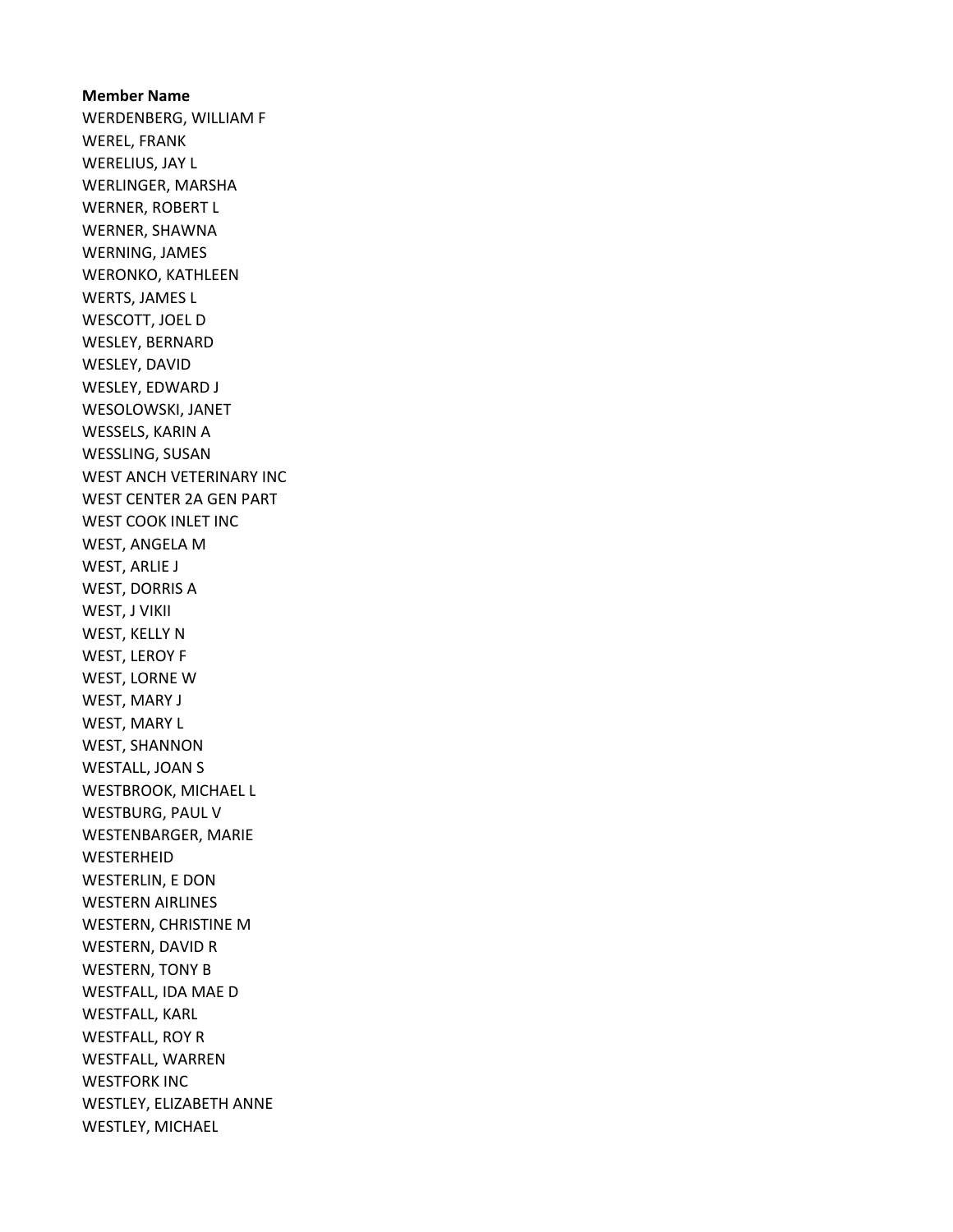Member Name WESTLIEN, ERLING WESTLUND, MARCIA WESTMORELAND, ROBERT D WESTON, DENNIS H WESTON, RUSSELL J WESTOVER, JOHN WESTOVER, RALPH/CHARLOTTE WESTPHAL, CAROLYN WETHERBEE, PAUL WETHERN, FAY WETMORE, STEVE WETTLESON, G WILLIAM WETZEL, KATHERINE L WETZEL, NORMAN F WEUM, JOHN C WEYANT, ALVINA L WEYERHAEUSER MORTGAGE CO. WEYS, JOHN R WEZENSKY, STEVE WHALEN, JACQUELINE THERESA WHALEN, STACEY L WHALEN, ULYS WHALEY, LELAND M WHARAM, JOHN W WHARTON, CHERYL S WHARTON, DAVID A WHEAT, SHARON J WHEATLEY, EDMOND WHEATLEY, HORTENSE D WHEATON, BONNIE WHEDBEE, AUDREY WHEELER, APRIL WHEELER, CM WHEELER, DEBORAH WHEELER, EUGENE E WHEELER, HELEN R WHEELER, KELLY E WHEELER, LEANN B WHEELER, MICHAEL E WHEELER, STEVEN G WHEELER, W A/W O WHELAND, KIMBERLY SUE WHERRY, ANNIE WHETSON, DEWEY D WHITAKER, CHRISTINE A WHITAKER, RIK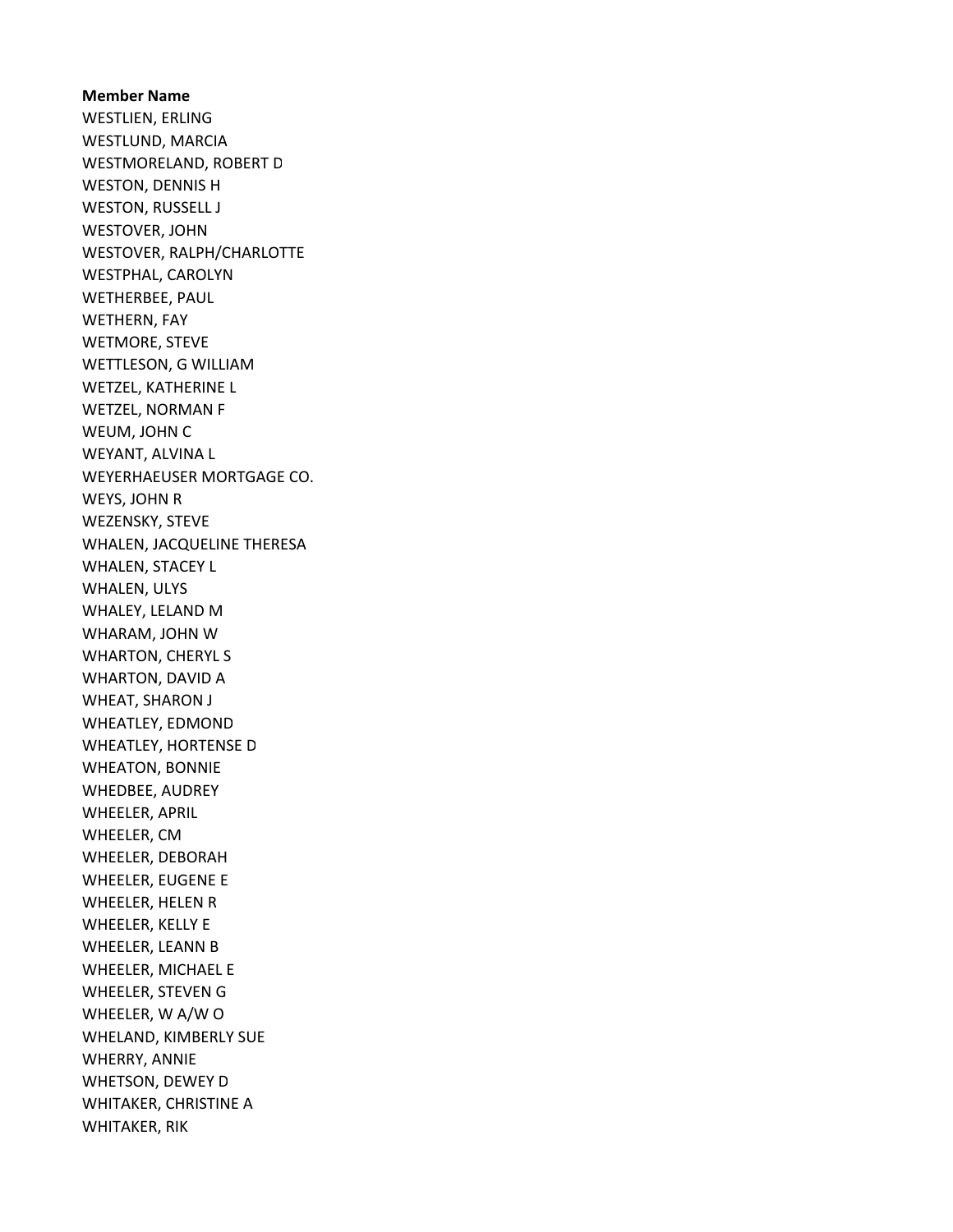Member Name **WHITE** WHITE, ALICE C WHITE, BARBARA E WHITE, BARBARA R WHITE, BODDY W WHITE, CARL WHITE, CHARLENE WHITE, COLLEEN WHITE, CRAIG K WHITE, DIANE K WHITE, DONALD WHITE, DONALD O WHITE, DONNA J WHITE, DONNA L WHITE, ED WHITE, ERIC R WHITE, GARY WHITE, GEORGE WHITE, GEORGE P WHITE, GLORIA WHITE, GROVER WHITE, HORACE WHITE, JANICE A WHITE, JANICE L WHITE, JERRY E WHITE, JOHN D WHITE, JUNE A WHITE, KAY WHITE, KENNETH WHITE, KIMBERLY F WHITE, LAURENE LYNN WHITE, LAWRENCE WHITE, LEWIS WHITE, MARY WHITE, MATT WHITE, MICHAEL WHITE, MICHAEL D WHITE, MICHAEL N WHITE, OTIS WHITE, SHARON WHITE, SHAWN L WHITE, SHELIA WHITE, STEVEN J WHITE, TERRY L WHITE, WENDELON A WHITEAKER, KATHLEEN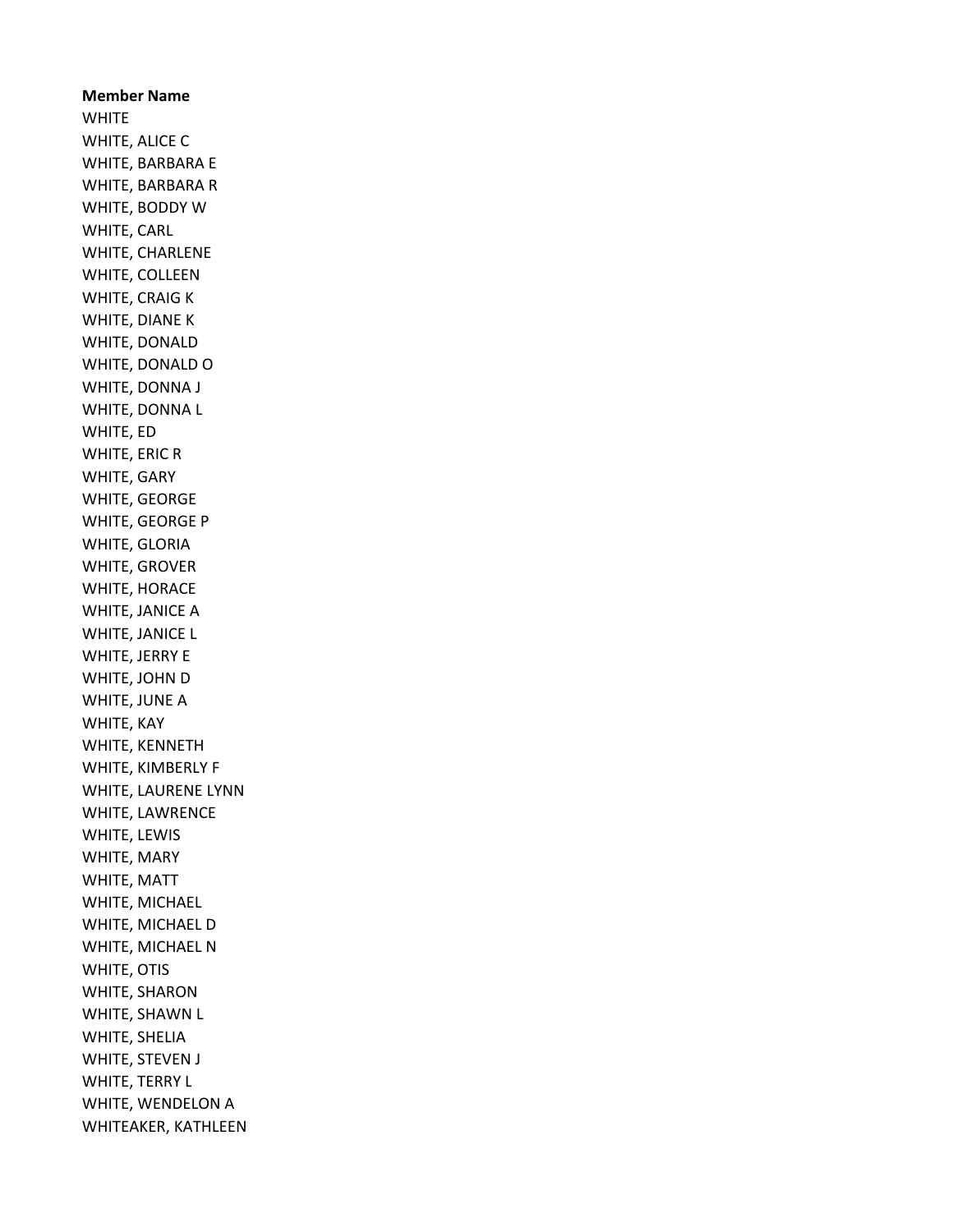Member Name WHITEHEAD WHITEHEAD, CHARLES WHITEHEAD, KEITH W WHITEHEAD, MATTHEW WHITEHEAD, R A WHITEHEAD, R CLARISSA WHITEHEAD, WILLIAM L WHITE-JOHNSON, KATHLEEN WHITEMAN, FRANK A WHITENER, WILLIAM T WHITESELL, R DEAN WHITESIDE, MARY LOU WHITFORD, JON P WHITHROW, PATRICIA H WHITING, W LEE WHITLOCK, GUY R WHITLOCK, L KATHRYN WHITLOCK, WILLIE WHITMAN, RENEE WHITMIRE, CALVIN E WHITMORE, ALLEN WHITMORE, JANE DOROTHY WHITNEY, CLARK G WHITNEY, ERNEST WHITNEY, S LYNN WHITNEY, STEVEN T WHITSETT, CLAUD N WHITT, JACQUELINE L WHITT, JOSEPH L WHITTAKER, DAVID/LYNN WHITTINGTON, MARIE J WHITTOCK, R RAYMOND WHITUS, RONALD L WHITUS, TSURUKO WHITWER, L D WIACEK, LINDA A WICK, REBECCA C WICKERSHAM, ANNE V WICKERSHAM, MIKE WICKES, R BONNIE WICKS, MARY H WICKSTROM, JERRY C WICKSTROM, STEPHANIE WIDENER, JOHN R WIDENER, LISA J WIDENHOUSE, CINDY S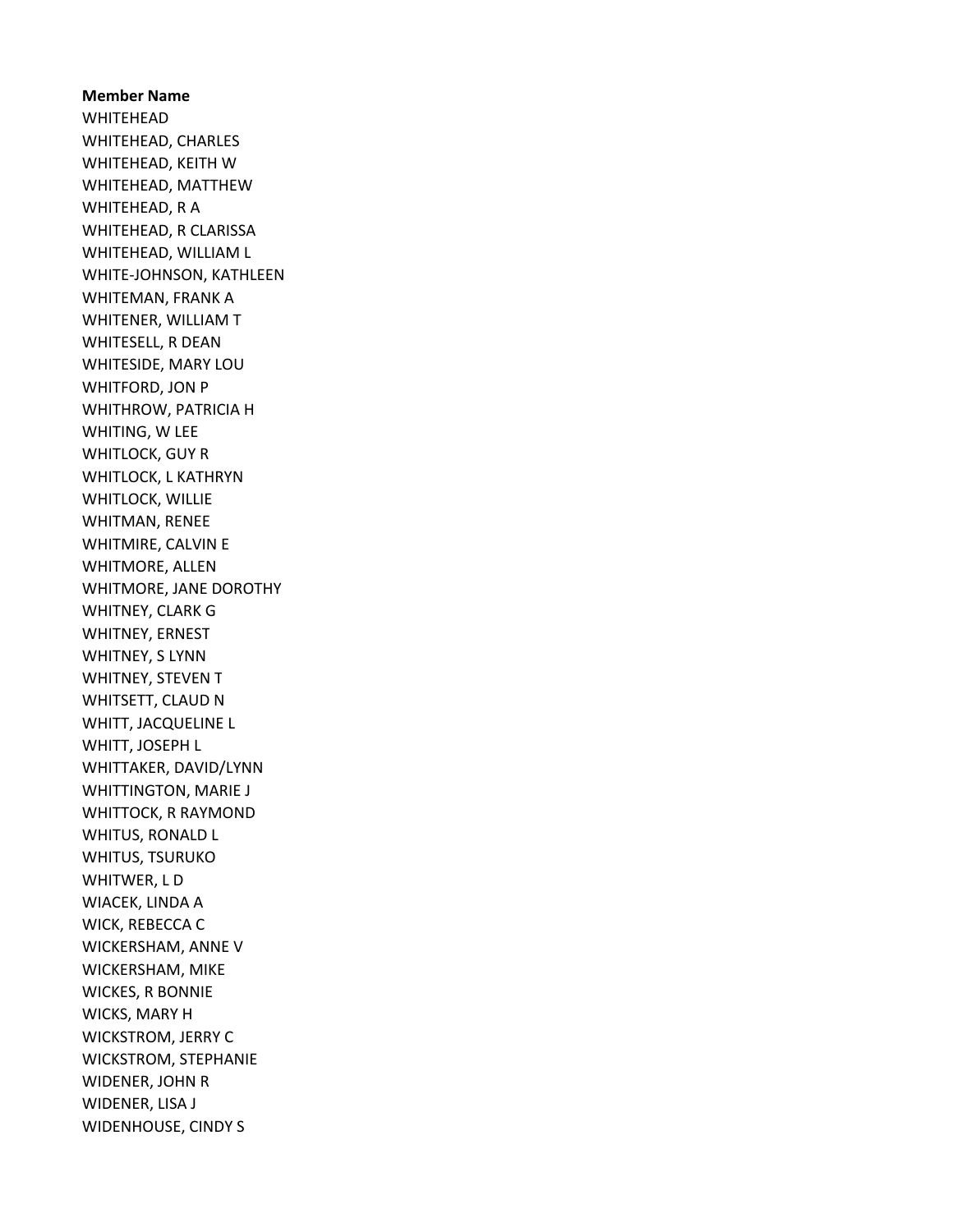Member Name WIDMER, KENNETH C WIDNER, JEAN E WIEN, KENDALL WIERZBICKI, JOSEPH C WIES, PAUL R WIFF, KIMBERLY WIGAND, SHIRLEY F WIGEN, ROBERT WIGET, CONSTANCE R WIGGINS, RICHARD A WIGGINS, ROENA **WIGGS** WIGGS, RICHARD P WIGHTMAN, MARY WIGHTMAN, ROBERT WIGHTMAN, TODD J WIITA WILBANKS, VERNA SUE WILBERT, MICHAEL P WILBORN, RICHARD WILBUR, JOHN WILBUR, STEVEN WILBURN, MICHAEL L **WILCHER** WILCOTT, THOMAS **WILCOX** WILCOX, DARLA J WILCOX, JENNIFER WILCOX, JOY LARSON WILCOX, KARON WILCOX, LEA WILCOX, ROBERT J WILCOX, SHERRY WILCOX, TERESA L WILCOX, WILLIAM WILCOXSON, JAMES C WILD, BLANCHE ANN WILD, RANDY WILD, YVES H WILDE, DENISE A WILDER, GAYLA WILDER, ROBERT H WILES, ML **WILEY** WILEY, HENRY C WILEY, HUGH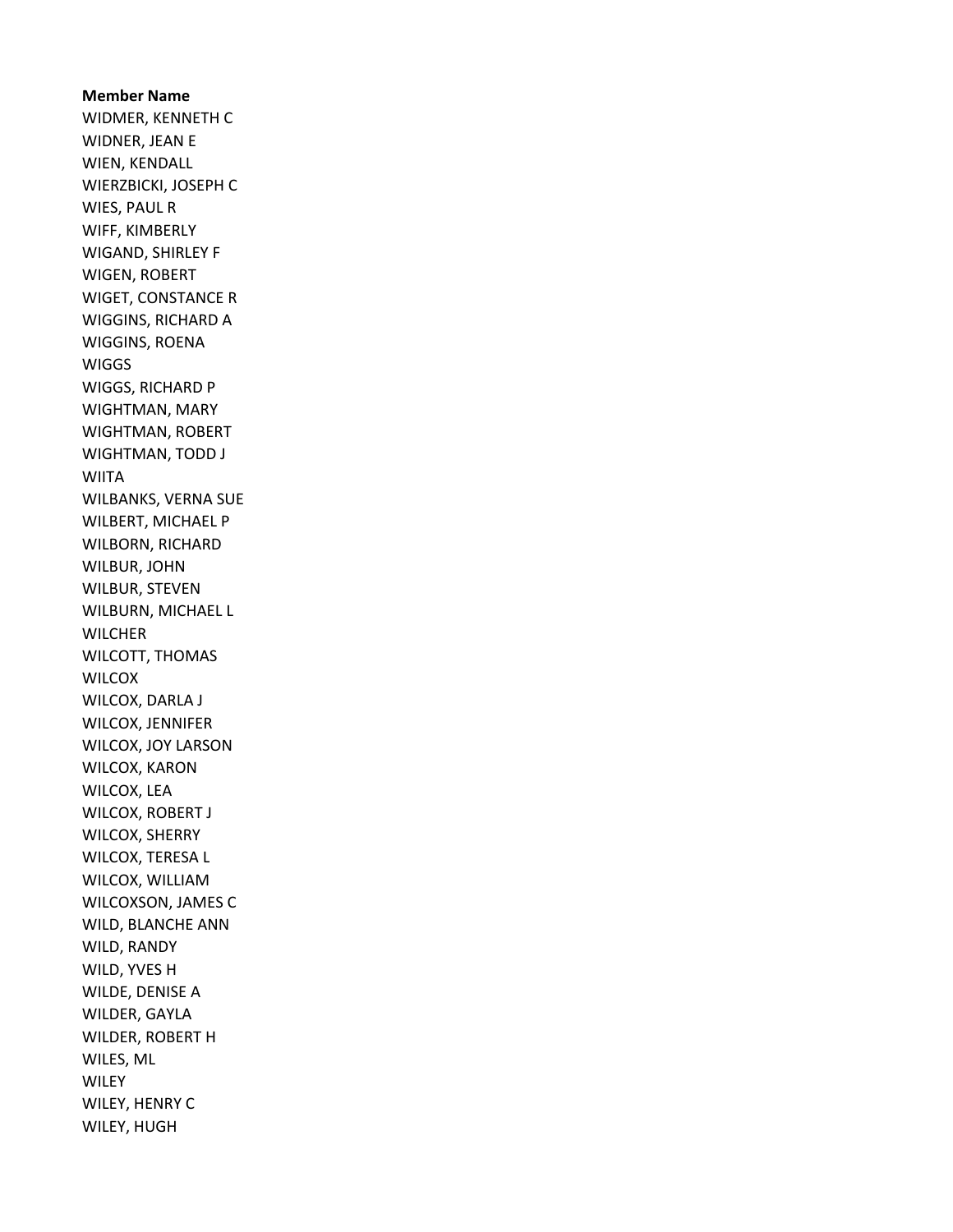Member Name WILEY, KATHLEEN M WILHELM, DAVID/SUSAN WILHELME, STEPHEND WILHELMI, LINDA L WILIE, TERRY WILKER, BENJAMIN WILKERSON, KATHY WILKERSON, MATTHEW WILKERSON, RICHARD WILKES, ANTHONY WILKES, RUTH E WILKIE, BILLY C WILKINS, GEORGE B WILKINS, GORDON R WILKINS, JAMES D WILKINS, KEVIN L WILKINS, PHILLIP L WILKINS, TIM J WILKINSON, ELEANOR WILKINSON, GREGORY WILKINSON, ROBERT A WILKINSON, ROBERT E WILL, CATHERINE J WILL, MELVIN WILLAMS, CAREY P WILLAND, WESLEY H WILLARD, B D WILLARD, BARBARA L WILLARD, MARK WILLARD, PERRY WILLARD, VERA WILLBANKS, JOHN B WILLEQUER, D L WILLETTE, HARRY E WILLETTE, JAN WILLETTS, ARTHUR WILLEY, MARK WILLEY, RICK WILLHITE, CLARENCE A WILLIAM, THEODORE WILLIAMS WILLIAMS & SWAIN INVESTMENTS WILLIAMS, A DIANE WILLIAMS, A LOIS WILLIAMS, A PETER WILLIAMS, BARBARA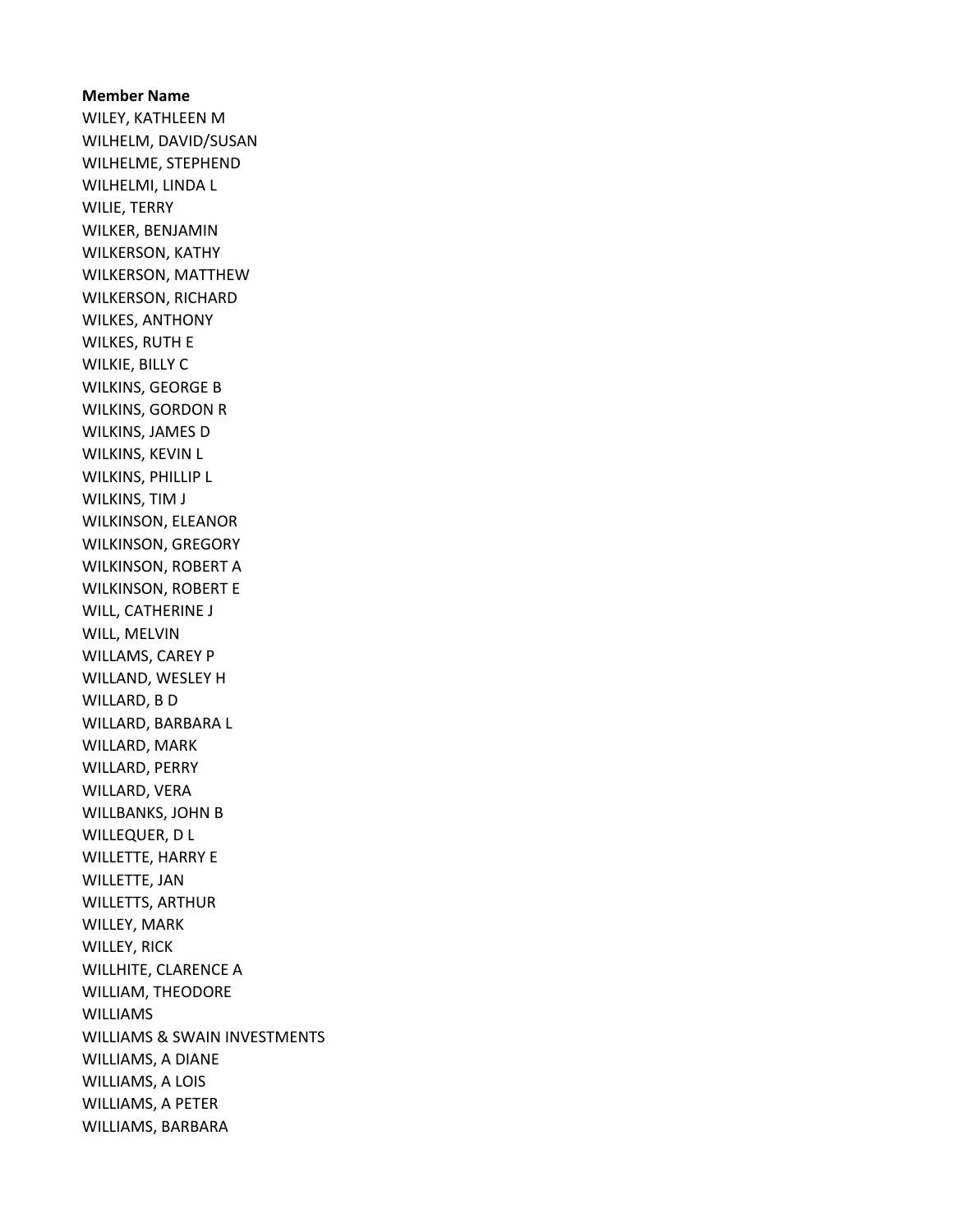#### Member Name

WILLIAMS, BENJAMIN L WILLIAMS, BENJAMIN W WILLIAMS, BETTY M WILLIAMS, BILL J WILLIAMS, BOBBI WILLIAMS, BONNIE WILLIAMS, BRENDA B WILLIAMS, CALVIN E WILLIAMS, CARTHELL H WILLIAMS, CASANDRA L WILLIAMS, CATHERINE A WILLIAMS, CATHRYN WILLIAMS, CHARLES G WILLIAMS, CHARLOTTE L WILLIAMS, CHUCK WILLIAMS, D BRIAN WILLIAMS, DAN T WILLIAMS, DANIEL H WILLIAMS, DANIEL W WILLIAMS, DAVID E WILLIAMS, DAVID K WILLIAMS, DEBORAH E WILLIAMS, DEMARIS K WILLIAMS, DONALD L WILLIAMS, DONNA M WILLIAMS, DONNIE WILLIAMS, DOUGLAS L WILLIAMS, E I WILLIAMS, E RICHARD WILLIAMS, EDNA D WILLIAMS, EDWARD J WILLIAMS, EDWARD L WILLIAMS, ELAINE WILLIAMS, ELIZABETH WILLIAMS, EUGENE R WILLIAMS, FREDDIE L WILLIAMS, GRIEG V WILLIAMS, GUY CHESTER WILLIAMS, HAN PUN WILLIAMS, HARRY WILLIAMS, J GREG WILLIAMS, JAMES WILLIAMS, JAMES ALDEN WILLIAMS, JAMES B WILLIAMS, JAMES JOSEPH WILLIAMS, JAMES L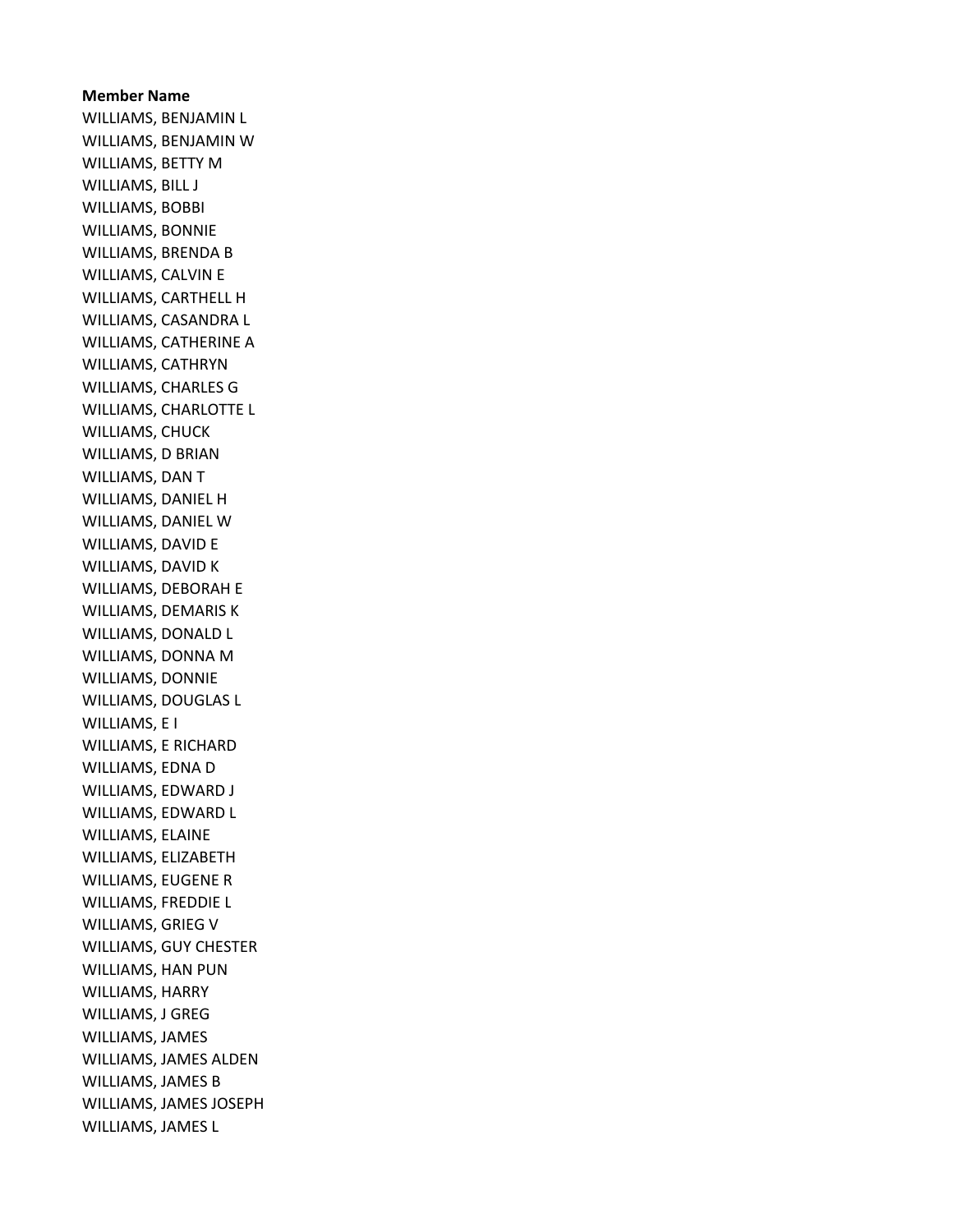# Member Name WILLIAMS, JAMES P WILLIAMS, JAMES S WILLIAMS, JEANE WILLIAMS, JEANETTE M WILLIAMS, JEFFERY WILLIAMS, JENESA WILLIAMS, JOAN A WILLIAMS, JOANN WILLIAMS, JOANNE WILLIAMS, JOHN H WILLIAMS, JOHN K WILLIAMS, JOHNNY Y WILLIAMS, JOSEPH L WILLIAMS, JUDITH A WILLIAMS, JULIA B WILLIAMS, KAREN M WILLIAMS, KELLINER WILLIAMS, KIMI S WILLIAMS, L ADAM WILLIAMS, L JOHNNY WILLIAMS, L SANDRA WILLIAMS, LARRY E WILLIAMS, LARRY R WILLIAMS, LASTON T WILLIAMS, LAURENCE WILLIAMS, LAURIE D WILLIAMS, LUERON WILLIAMS, LULIE WILLIAMS, LYNNE WILLIAMS, MARGARET C WILLIAMS, MARGARET M WILLIAMS, MARGARET PARSONS WILLIAMS, MARIAN H WILLIAMS, MARK R WILLIAMS, MARY E WILLIAMS, MATT WILLIAMS, MELVIN WILLIAMS, MICHAEL WILLIAMS, MICHAEL D WILLIAMS, MYRNA WILLIAMS, OTTIS N WILLIAMS, PATRICIA A WILLIAMS, PAUL A WILLIAMS, PAULINE WILLIAMS, PEARL WILLIAMS, PEGGY J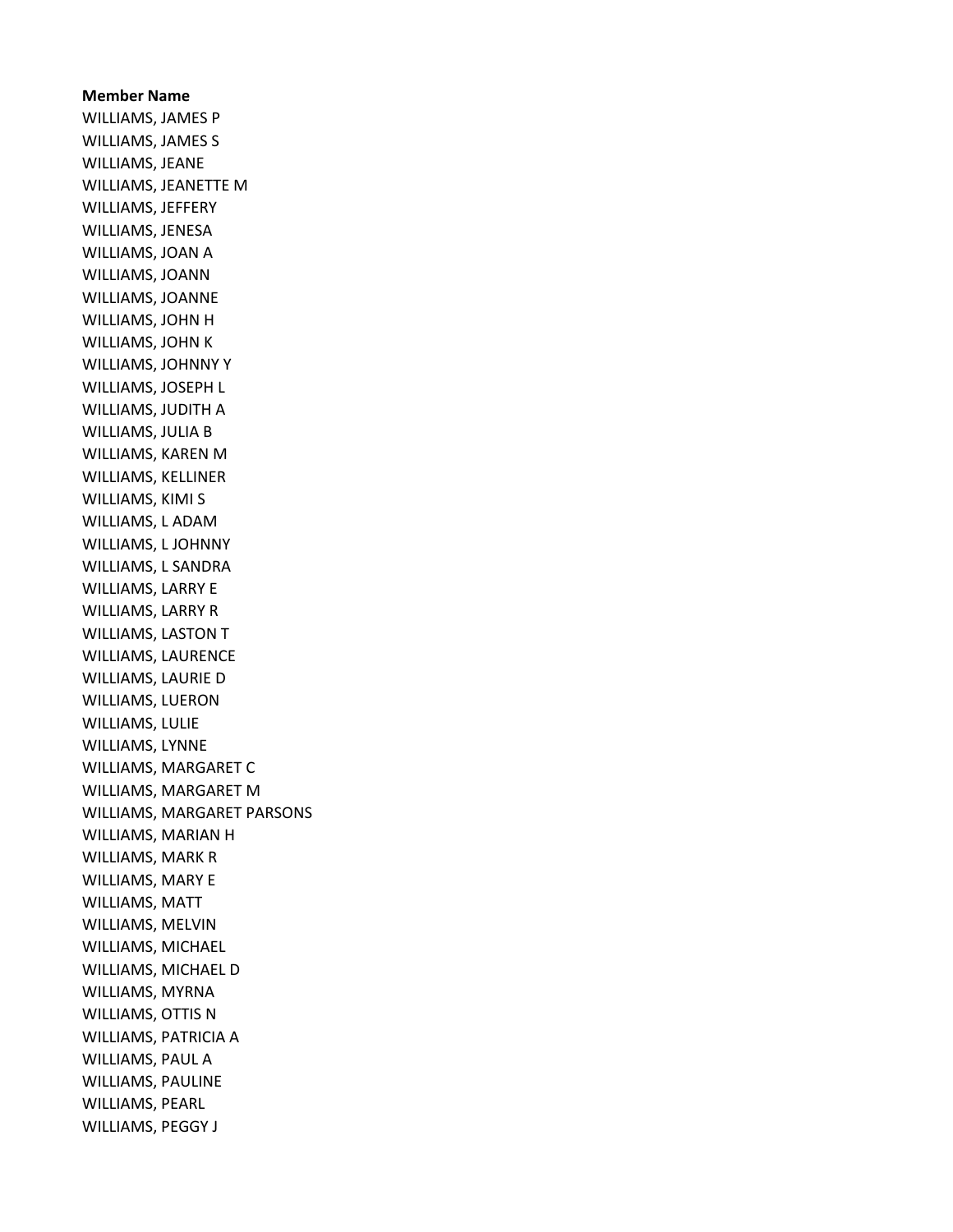# Member Name WILLIAMS, RAYMOND W WILLIAMS, RICHARD E WILLIAMS, ROBERT WILLIAMS, ROBERT F WILLIAMS, ROBERT K WILLIAMS, ROBERT T WILLIAMS, RODERICK C WILLIAMS, ROGER M WILLIAMS, ROY WILLIAMS, ROY D WILLIAMS, RUSSELL M WILLIAMS, SALLY JO WILLIAMS, SANDRA A WILLIAMS, SANDY WILLIAMS, SCHULA B WILLIAMS, SHARON WILLIAMS, SHAWN D WILLIAMS, STEPHEN D WILLIAMS, TANIA WILLIAMS, TEDDIE R WILLIAMS, TERESA L WILLIAMS, TERRY L WILLIAMS, VELMA WILLIAMS, WILBUR A WILLIAMS, WISTER WILLIAMSON WILLIAMSON, BRUCE E WILLIAMSON, FIONA E WILLIAMSON, GARY G WILLIAMSON, GRANT A WILLIAMSON, KATHY WILLIAMSON, KELLY WILLIAMSON, L E WILLIAMSON, MARIA G WILLIAMSON, MARY G WILLIAMSON, REX E WILLIAMSON, ROGER L WILLIAMSON, STEPHANIE WILLIAMSON, TRACIE D WILLIANS, PAULA WILLIS CORROON CORP WILLIS, BERNIE WILLIS, BETH A WILLIS, BILL E WILLIS, LUCILLE E WILLIS, ROY K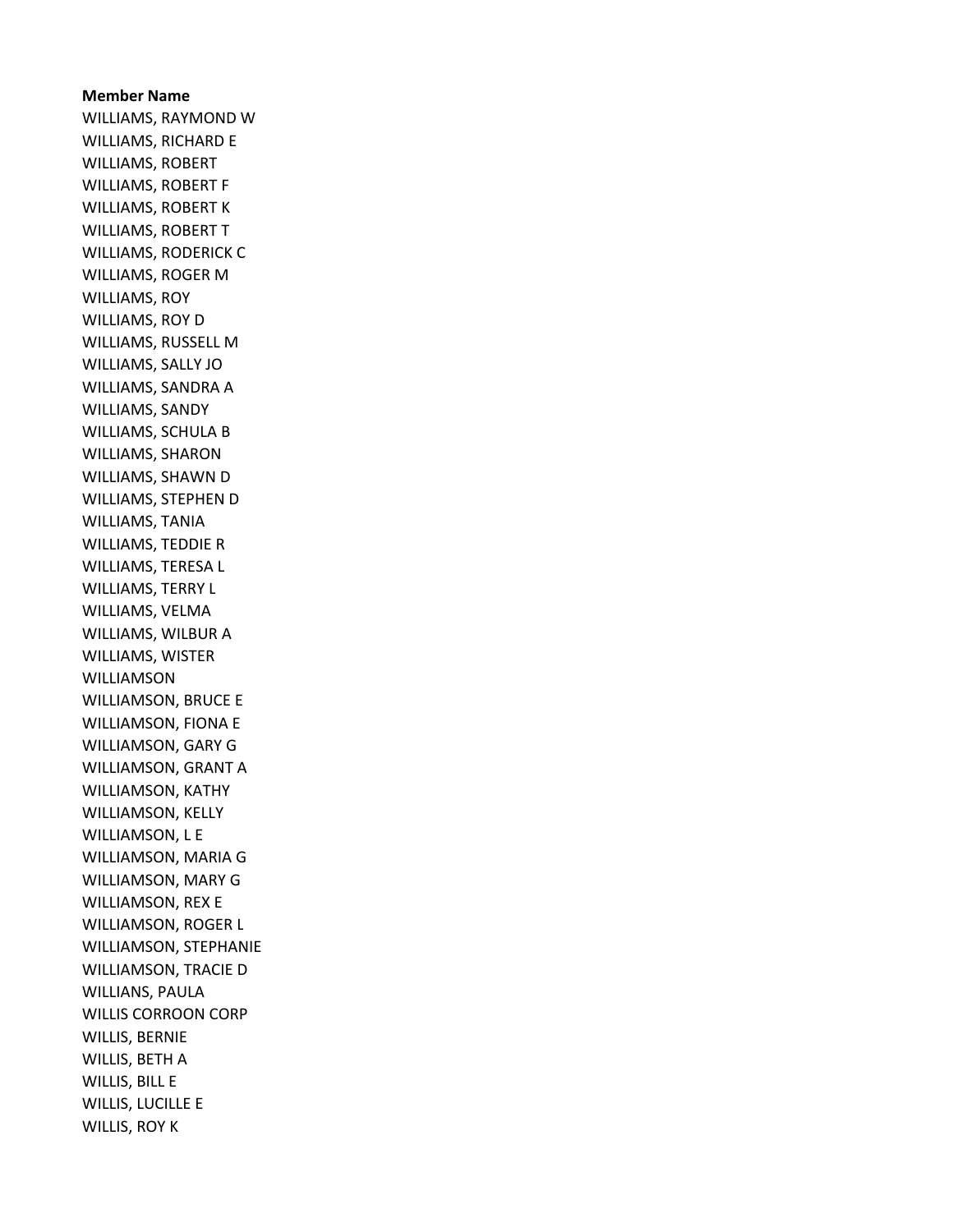Member Name WILLIS, SUSAN Y WILLIS, VANR WILLOUGHBY, CHRIS V WILLOWS, J DAN WILLOWS, R BARBARA **WILLOYA** WILLS, SUSAN B WILLSON, DIANE WILMARTH, STEPHEN WILMORE, ROSS D WILMOT, JILL L WILMOTH, BEVERLY J WILSON WILSON INDUSTRIES INC WILSON, B DALE WILSON, BARBARA J WILSON, BILLI WILSON, BILLIE L WILSON, BLAIR WILSON, BRIAN K WILSON, CARNELIA WILSON, CAROL D WILSON, CHARLES L WILSON, CHRISTOPHER WILSON, CHUCK WILSON, CONNIE R WILSON, CRYSTAL M WILSON, D A WILSON, DAN R WILSON, DAVID WILSON, DEBRA E WILSON, DENNIS C WILSON, DIANN L WILSON, DONALD D WILSON, DONALD H WILSON, EDWARD DONALD WILSON, GENE T WILSON, GERALDINE WILSON, GLADYS V WILSON, J CHRIS WILSON, JACKIE WILSON, JACQUELINE WILSON, JAMES B WILSON, JAMES E WILSON, JAMES L WILSON, JANET K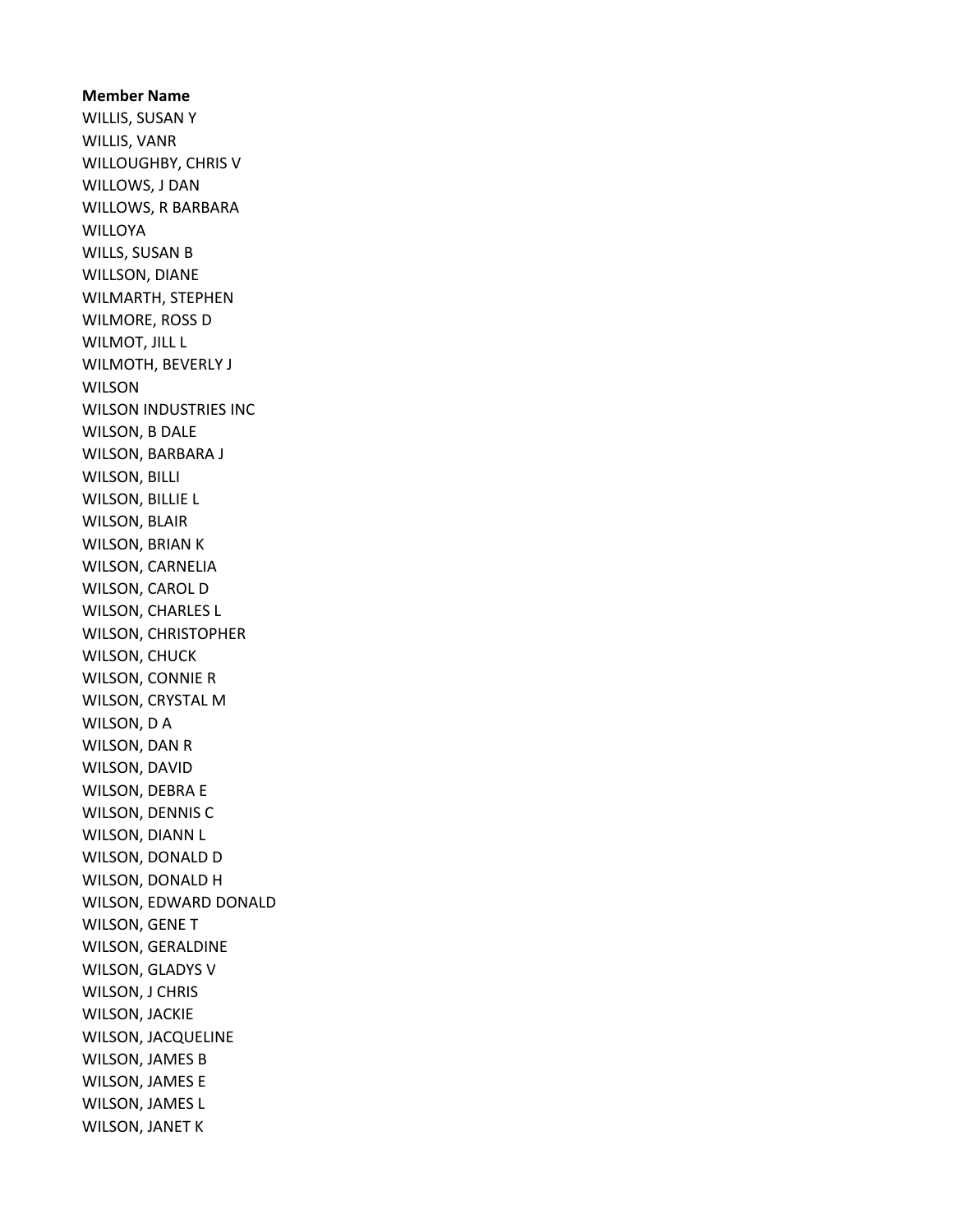Member Name WILSON, JEFFREY L WILSON, JIM WILSON, JOHN WILSON, JOHN W WILSON, JON C WILSON, KAREN WILSON, KATHERINE WILSON, KENNETH WILSON, KRIS A WILSON, KRISTINIA K WILSON, LINDA WILSON, LINDA C WILSON, LISA WILSON, LOLA A WILSON, MARGARET M WILSON, MARIA L WILSON, MARILYN L WILSON, MARK WILSON, MARY M EGLE WILSON, MEI LING WILSON, MICHAEL D WILSON, MICHAEL J WILSON, PAT N WILSON, PATRICIA J WILSON, PATTI JO WILSON, PEGGY WILSON, RAY R WILSON, RENEE WILSON, RENEE M WILSON, ROBBIN G WILSON, ROBERT WILSON, ROBERT H WILSON, ROBERTA S WILSON, RONALD H WILSON, SAMANTHA DELAY WILSON, SHARON C WILSON, SONJA G WILSON, STEPHEN J WILSON, SUELLEN R WILSON, SUSAN R WILSON, TANYA S WILSON, TED V WILSON, THOMAS WILSON, TRICIA B WILSON, VANCE L WILSON, W MARK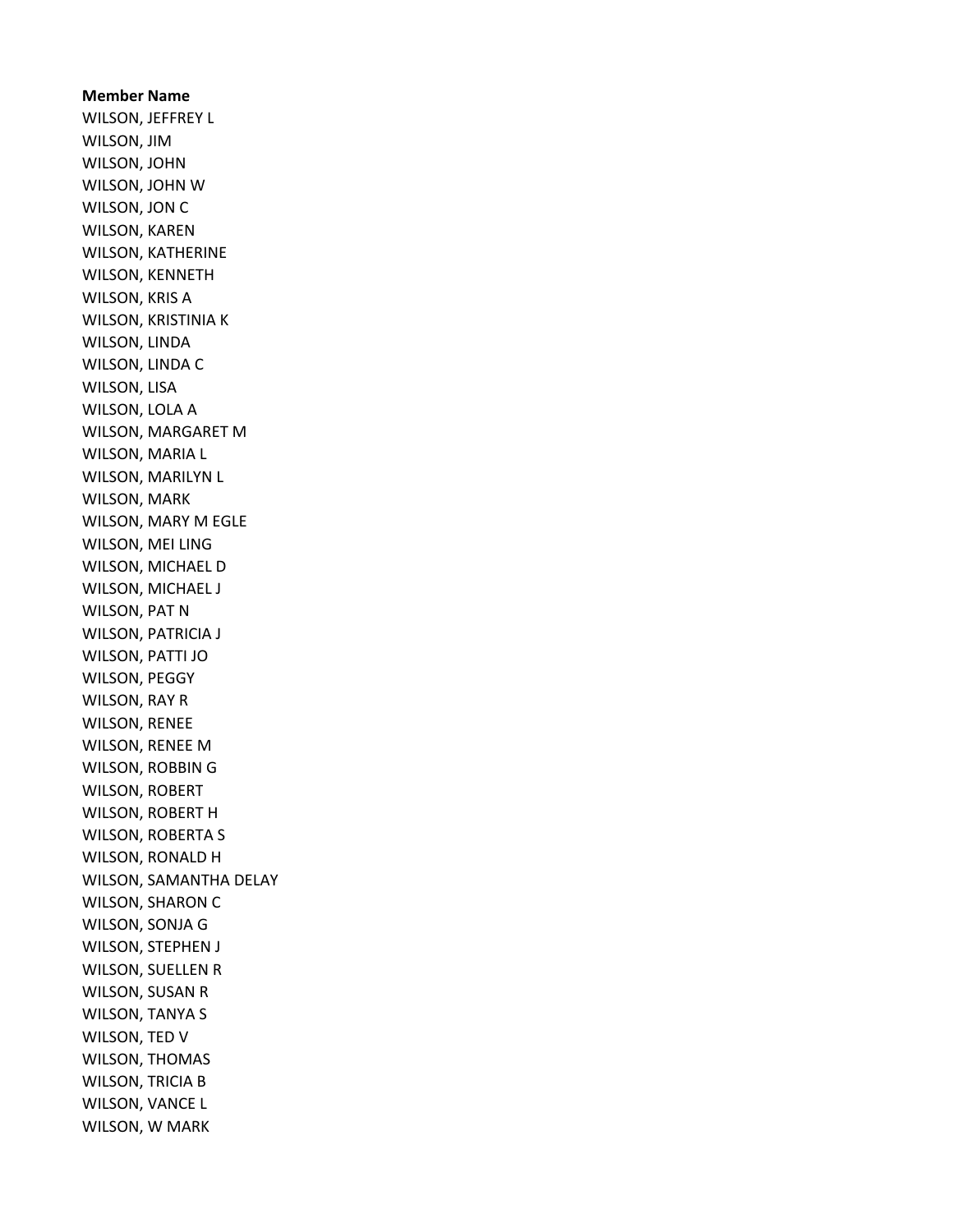Member Name WILSON, W WAYNE WILSON, WILLIAM A WILSON, WILLIAM E WILSON, WILLIAM J WILT, CHERYL L WILTFONG, ERIC WILTSE, L E WIMBISH, GEORGE J WIMMER, WILLIAM E WINCHESTER, FATEMEH WINDEL, HOWARD H WINDHAM, ELSIE WINDOUS, JIM WINDSOR, TAMRA LEE WING, FRED L WINGARD, JEFFREY S WINGATE, DON E WINGATE, E JOSEPH WINGFIELD, TEMPLE WINIFRED, JACKSON WINJUM, JOHN D WINKELMAN, KATHI WINKELMAN, MARGARET WINKELMAN, RONALD A WINKELMAN, SHELLEY WINKER, DANIEL E WINKLE, TERESA A WINKLER, BARBARA J WINKLER, ROGER A WINN, PAMELA R WINN, Y RACHEL WINSOR, MARION E WINSTON, MICHAEL HPB WINSTON, REGINALD WINTER, NEAL G WINTER, R TOMMY WINTER, RICHARD D WINTER, SUSAN L WINTER, TOM G WINTERBOWER, JOE T WINTERS, ESTELLE D WINTERS, HARLAN WINTERS, L ROSE WINTERS, RONALD E WINTON, SUE **WINTRODE**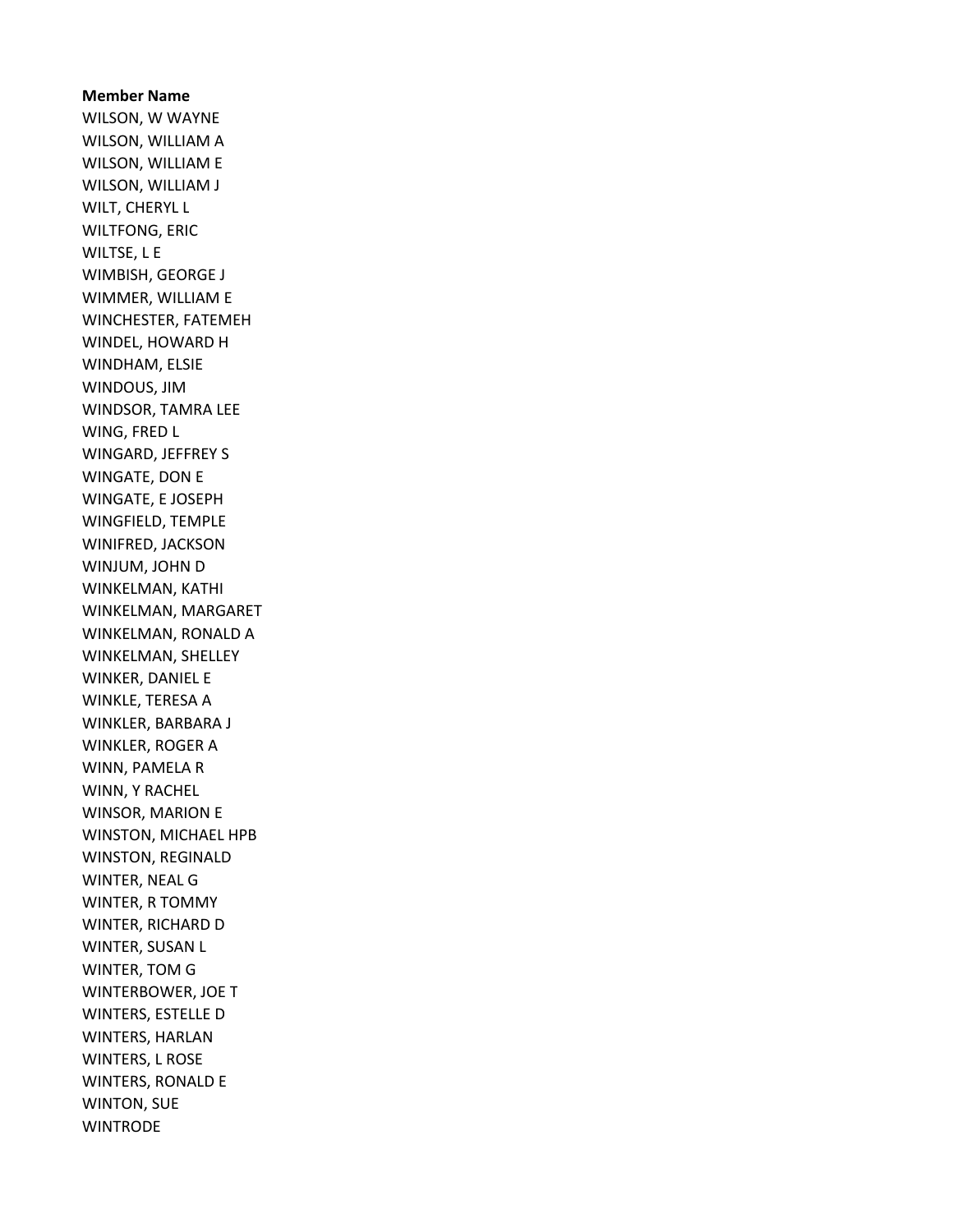Member Name WIPF, PAMELA WIPPERMAN, H R WIRSHING, ELLEN WIRSHING, GLEN M WIRZ, MONTI R LOVE WISDOM, DEE WISDOM, LAURA WISE, CHERI L WISE, H ARLENE WISE, HELEN WISE, RANDALL WISEMORE, ROLAND O/SUSIE M WISER, GEORGE R WISER, IRENE WISS, DON WITHAM WITHEG, LILLIAN G WITHROW, HOWARD O WITHROW, JAMES D WITHROW, WENDY WITMAN, FRANCIS E WITT, BETTY J WITT, DIANE A WITT, ERIC T WITT, ESTELLE S WITT, LESLIE WITT, RICHARD L WITT, ROBERT A WITTE, LYNN WITTENBERG, KATHLEEN K WITTHUS, MARY P WITTIE, FRANK W WITTIE, RACHEL WITTIE, TODD M WITTMAN, JERRY WOBLE, DICK H WOCK, ERIC S WODRICH, DEBORAH L WODRICH, LOUIS A WOERNER, DENNIS WOERNER, MARY WOHL, PAMELA E WOLCOTT, SHARON WOLD, GORDON WOLF, BRADLEY M WOLF, DAVID A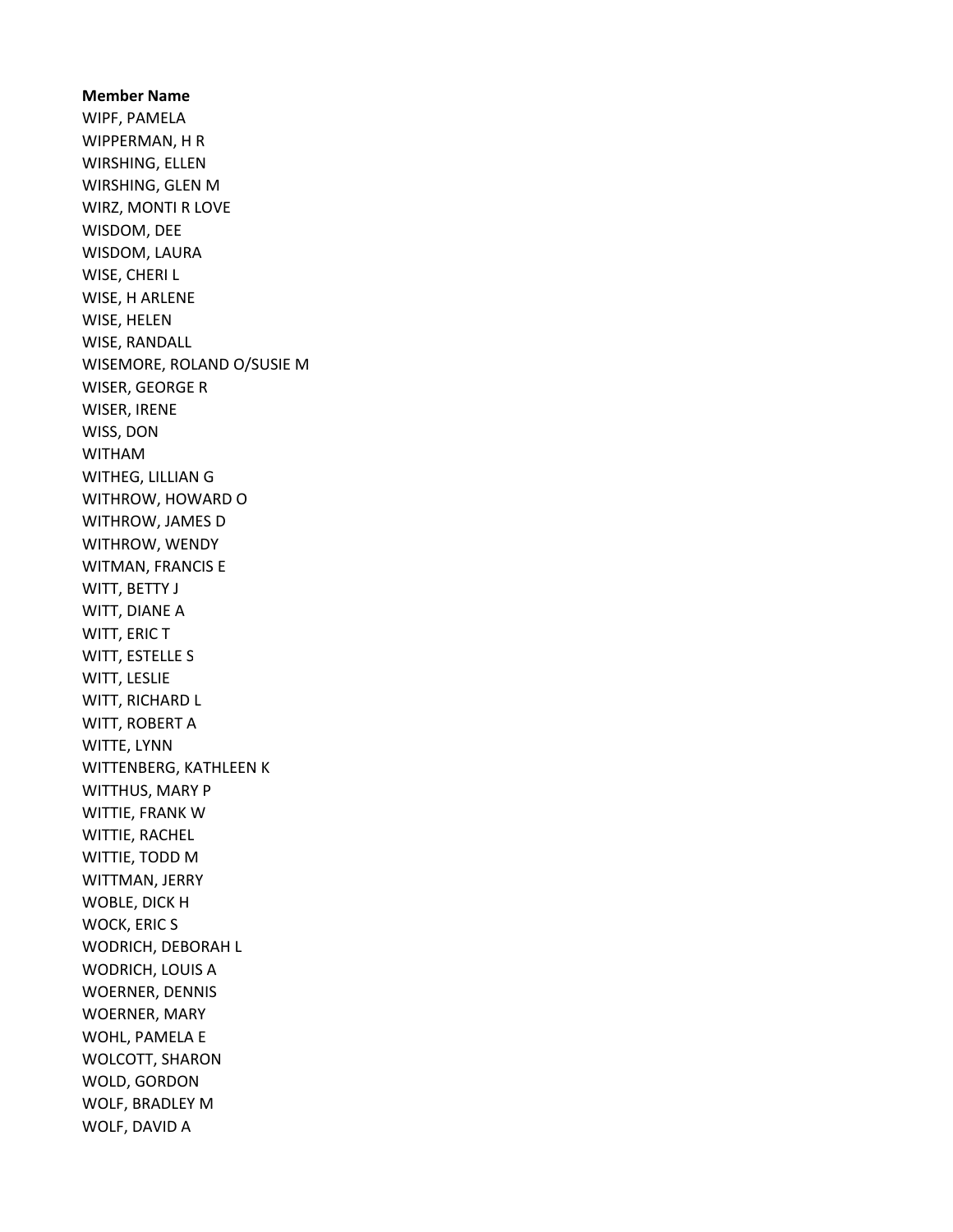Member Name WOLF, KANE ALAN WOLF, MADELIENE M WOLF, RON WOLF, RONALD WOLF, SHARI L WOLF, THOMAS C WOLF, WALTER S WOLFE WOLFE, ANITA WOLFE, CAROLYN A WOLFE, DAVID C WOLFE, DAVID L WOLFE, DELBERT WOLFE, JOHN R WOLFE, M A WOLFE, MATTHEW WOLFE, MERVIN J WOLFE, MICHAEL K WOLFE, ROBERT J WOLFE, ROBERT L WOLFE, STEVE E WOLFE, TE WOLFE, VIRGINIA MAE WOLFF, L CLIFFORD WOLFINBARGER, ALICE WOLFINGER, WAYNE WOLFLICK, JOHN R WOLFORD, WALTER W WOLFSEN, VICKI WOLK WOLK, RON WOLL, S M WOLLER, FRANCIS J WOLLF, STANLEY WOLLITZ, ERIK L WOLODKIEWICZ, JANET WOLSKI, JOHN F WOLSKI, LORETTA WOLVINGTON, BOB WOMACK, BRAD D WOMACK, JIM GREG WOMACK, KIMBERLY RAE WON, LEE KYU WON, MYUNG HO WON, SUN H WONDRASEK, BARBARA K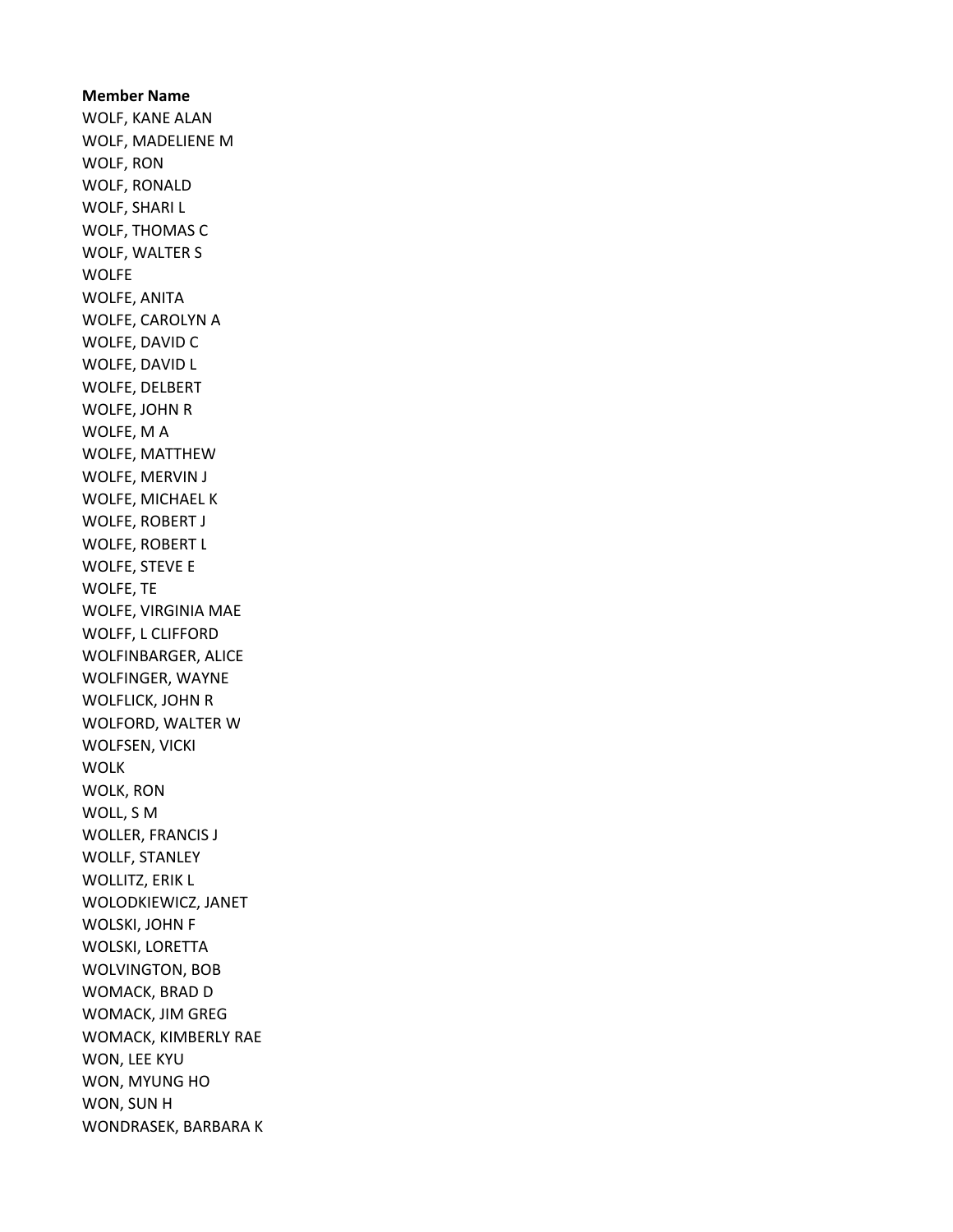Member Name WONDZELL, BLAIR E WONG, D DAVID WONG, EWART M WONG, JACKSON WONG, PAK KWAN WONG, TOMMY KOK WOOD WOOD, BARBARA JEAN WOOD, BRANDON J WOOD, BRIAN C WOOD, CHERI L WOOD, CRYSTAL/PAUL A WOOD, CYNTHIA R WOOD, DAN A WOOD, EUGENIA A WOOD, FRANK WOOD, GARY M WOOD, J D WOOD, JAMES H WOOD, JAMES R WOOD, JOSEPH J WOOD, JUDY WOOD, JUDY E WOOD, L M WOOD, L WILLIAM WOOD, LAURA L WOOD, LINDA WOOD, LORIE D WOOD, LUTHER WOOD, MARY A WOOD, MICHAEL A WOOD, RAYMOND L WOOD, RHEA W WOOD, ROBERT O WOOD, SUE WOOD, SUE E WOOD, SUSAN A WOOD, SUSAN E WOOD, THALIA J WOOD, VIRGINIA L WOODBURY, GEORGE WOODCOCK, MAX WOODFILL, FRANK L WOODHAM, B W WOODHAMS, PATRICIA L WOODHEAD, DALE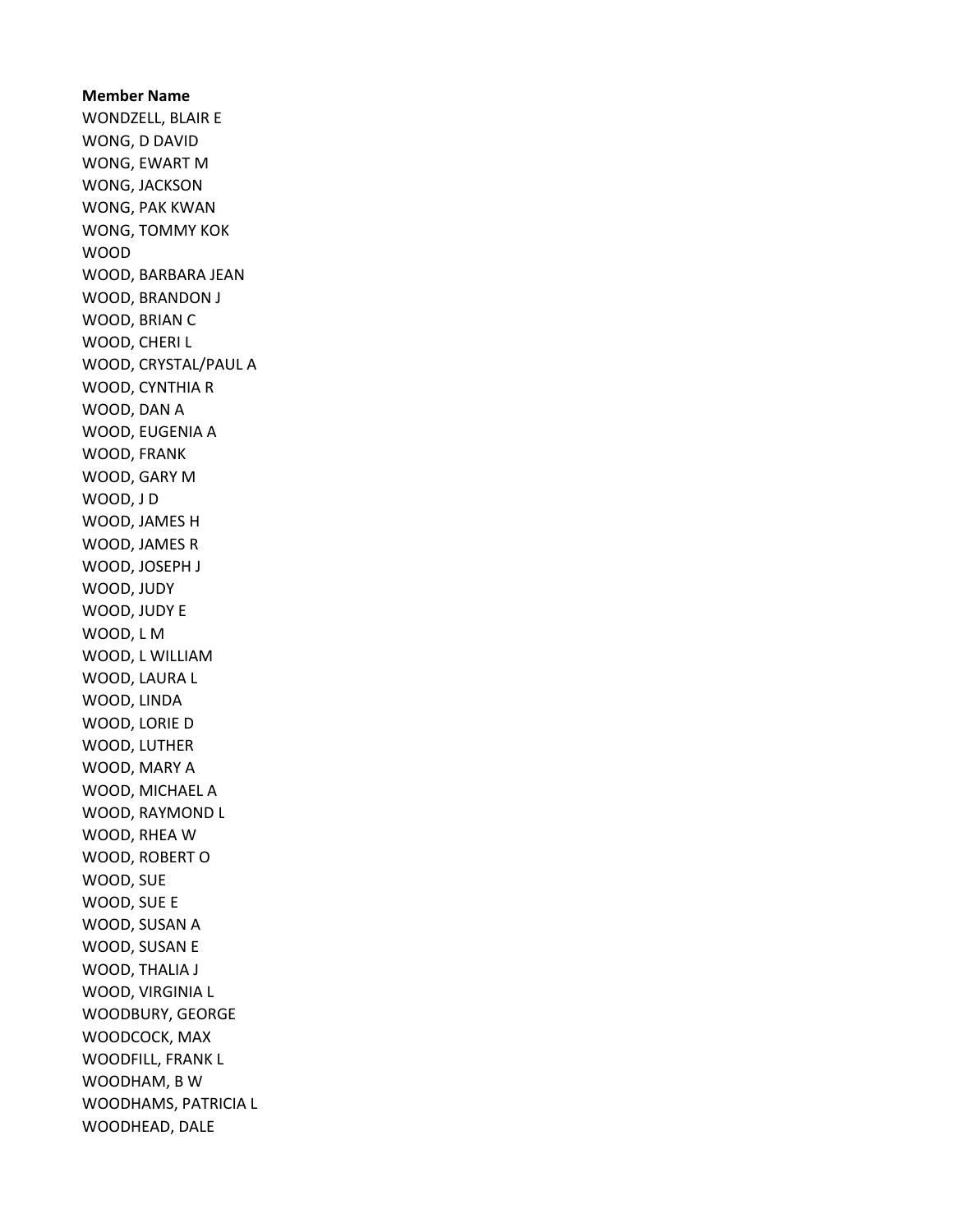Member Name WOODHOUSE, TODD A WOODHURST, ROY S WOODIN, E DAVID WOODIN, RALPH WOODKE, LARRY F WOODLEE, ARLON WOODMAN, JANICE R WOODMANSEE, RAY J WOODRUFF, ROYCE WOODS, BAY ROBERTS WOODS, FLOYD N WOODS, HAZEL M WOODS, HILDA N WOODS, JIMMY G WOODS, RICHARD B WOODS, ROBERT G WOODS, STEVEN R WOODS, TERRENCE L WOODSON, CAROLYN A WOODSON, FURMAN WOODSTOCK, STEVEN WOODWARD, BOYD H WOODWARD, CINDY L WOODWARD, JOEL A WOODWARD, MARY WOODWARD, PAUL A WOODWARD, ROBIN WOODWORTH, DARREL K WOODWORTH, E HARRY WOODWORTH, JAN WOODWORTH, SHANE WOODY, DOYLE E WOODY, ERNEST **WOOLCOCK** WOOLDRIDGE, MARY L WOOLDRIDGE, SONDRA L WOOLDRIDGE, WILBERT W WOOLEY, MILLARD D WOOLFALL, DAVID WOOLINGTON, JAMES D WOOLLETT, KEITH WOOSTER, JEANNETTE A WOOSTER, MARJORI WOOTEN, LARRY E WORCESTER, LEONARD P WORCESTER, NANCY M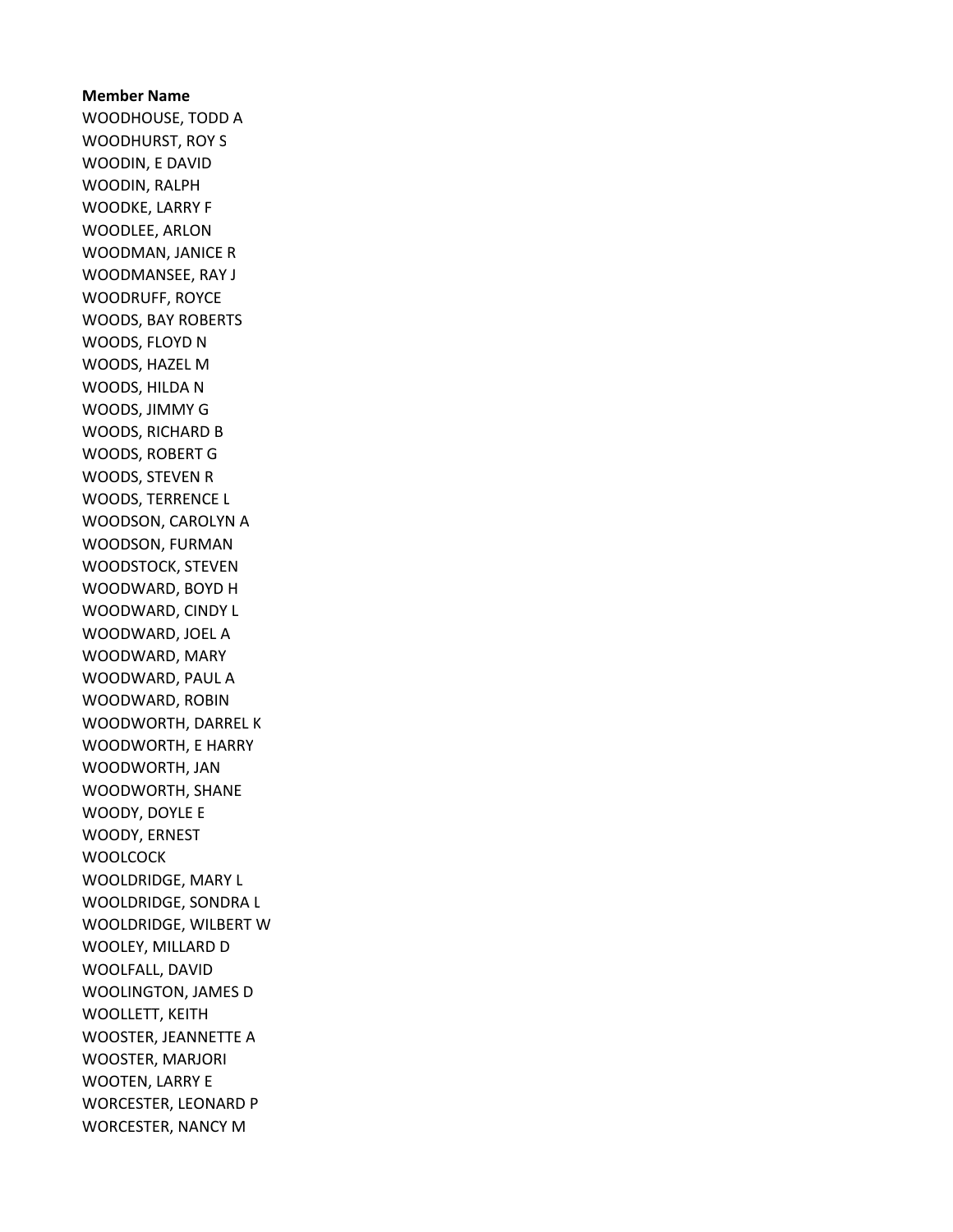Member Name WORDEN, GENNIENE WORK THERAPY ENTERPRISE WORKMAN, MARGARET WORLEY, SARAH C WORMALD FIRE SYSTEMS WORRELL, GARY **WORTHINGTON** WORTHINGTON, JERRY WORTHINGTON, MARGARET A WORTHY, CONRAD J WOUNDEDHEAD, ARNELL WRANGHAM, SCOTT WRASE, HARRY WRAY, DAVID WREGGIT, D JOHN WREGGIT, DAVID J WREN, DOROTHY M WREN, MARY B WREN, NORMA M WREN, STEPHEN C WRIGHT WRIGHT, ALLYSON WRIGHT, BERLIN G WRIGHT, BETH WRIGHT, BRENDA WRIGHT, CAROLYN S WRIGHT, CHARLES WRIGHT, DAVID C WRIGHT, DEBRA J WRIGHT, DOUGLAS WRIGHT, E CAROLYN WRIGHT, EMMA L WRIGHT, JOYCE E WRIGHT, KRISTI WRIGHT, LEISSA A WRIGHT, LISA J WRIGHT, LORRAINE K WRIGHT, MARY C WRIGHT, MICHAEL S WRIGHT, MONA WRIGHT, R ELIZABETH WRIGHT, RHONDA WRIGHT, RUSSELL WRIGHT, SHERRY R WRIGHT, STEPHANIE WRIGHT, STEVE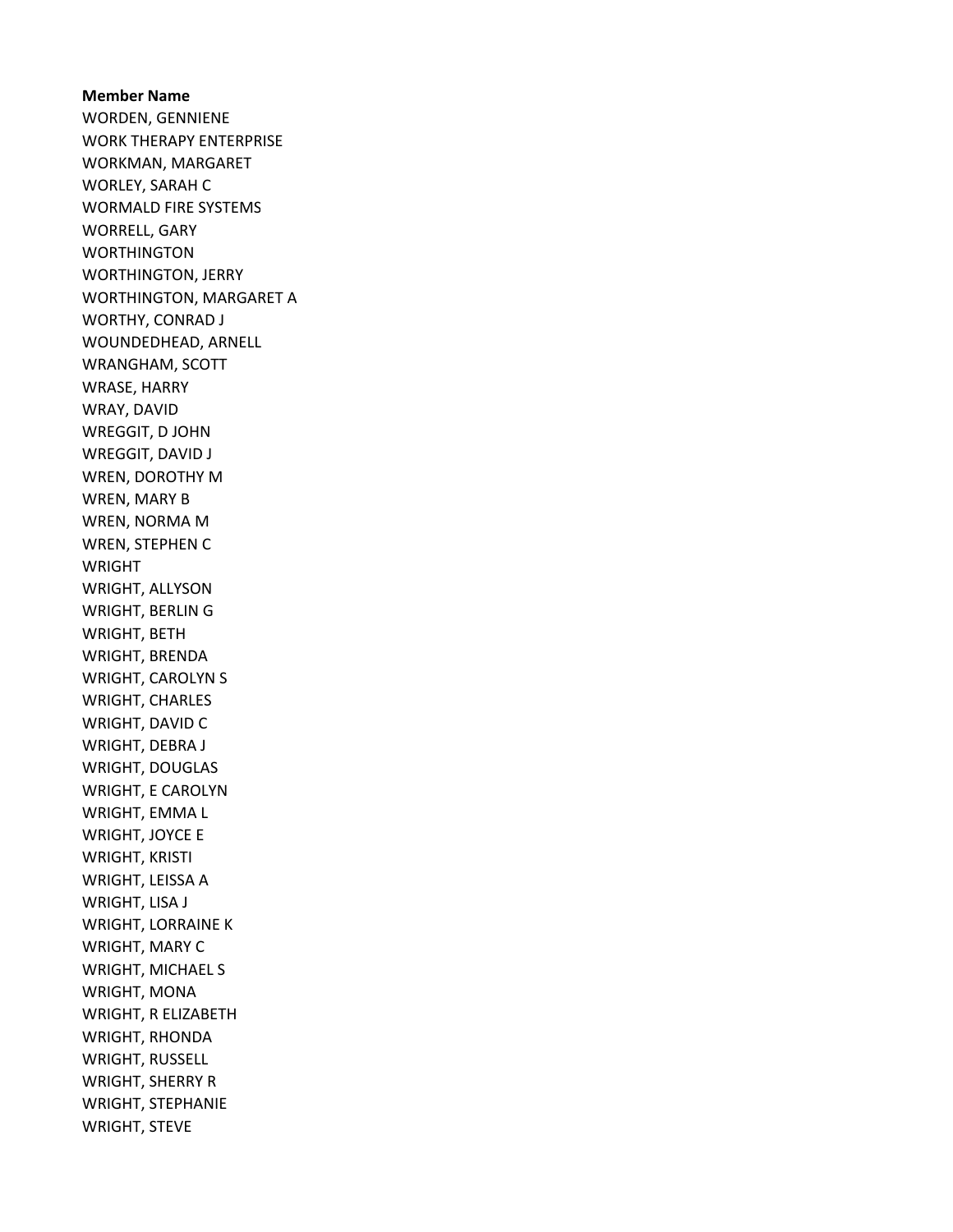Member Name WRIGHT, VEDA WRIGHT, VENICE WRIGHT, WG WRIGHT, WILLIAM H WROBEL, HERTA K WROCKLAGE WUEBBEN, PHYLLIS WUITSCHICK, KATHRYN S WUJCIK, SCOTTIE WULF, C E WULFECK, WILLIAM J WULKOWICZ, JOAN WULVIK, REBECCA WUN-SENIURA, SUSIE WURDEN, JULIE A WYATT, JANET S WYATT, JAY WYATT, KATRINA D WYATT, ROSEMARY M WYBLE, MARCHELL WYCOFF, ALLEN WYDRA, JERRY/IONE WYLIE, JACK W WYLIE, JEAN I WYNALDA, DAVID B WYNN, JIMMY WYNN, MARY R WYSOCKI, DANIEL WYSOCKI, KRISTI WYSS, PAUL WYSZYNSKI, MARY E XEROX CORPORATION XIA, LU JIE XOWNS, FRED G YABUT, GONZALO YADEN, MUI-THI YAGIE YAGIE, GERALDINE YAGIE, VICTOR L YAMAMOTO, TOSHIE YAMAUCHI, MAKOTO YAMAUCHI, YOSHIO YAMAZAKI, EIICHI YAMBAD, GERNI YANCEY, DOYLE G YANCEY, JON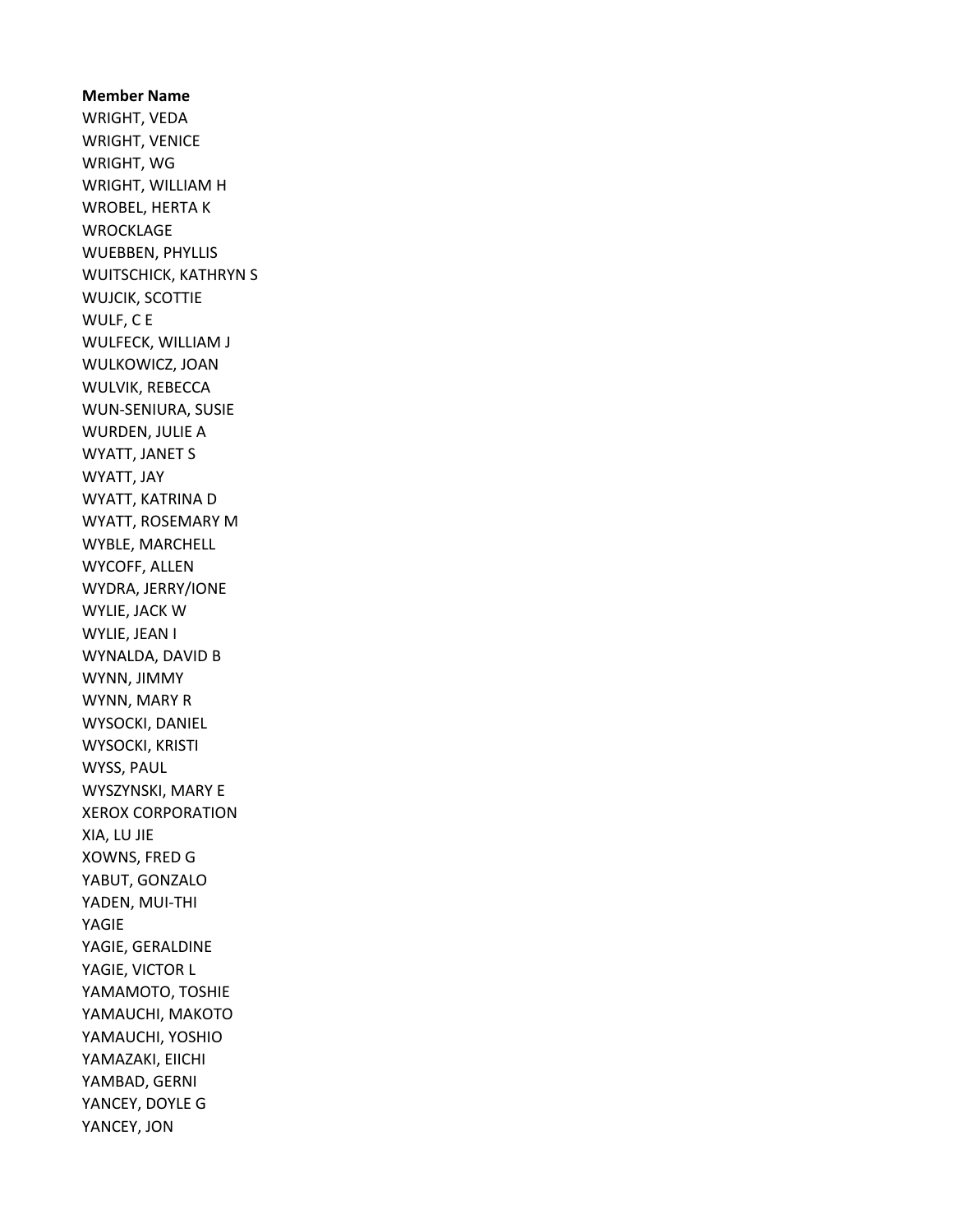Member Name YANCHA, TITO T YANCY, LUZ E YANDELL, JACK YANEZ, MICHAEL V YANG, HA SOOK YANG, SOOK MI YANG, VICKIE YAPLE, SHARI LEWROBEL YARBO, GREGORY S YARBOR, SANDRA J YARZEBINSKI, JOE YASUJI, SATO YATCHMENEFF YATES YATES, GERALD YATES, R BRETT YE, CHUN POK YEAGER, JOHN W YEAGER, K FRANK YEAGER, L JAMES YEAW, TIMOTHY S YELL, DANIEL E YELL, THOMAS H YELVINGTON, BILL YERBIC, JAMES MATTHEW YERGEN, NORMAN L YERKES III, MYLES C YERKES, CHARLES S YESCAVAGE, D BERNARD YETMAN, GLENN J YI, DOUGLAS YI, HAN SIK YI, JANE YI, KYU U YI, PYONG YI, SONCHAE YIM, SUSAN Y YIM, WONSUK YIM, YOUNG YIM, YOUNG I YO, IN MI YOCUM, KEN YODER YODER, CHARLES YODER, HARRY V YODZIO, JUANITA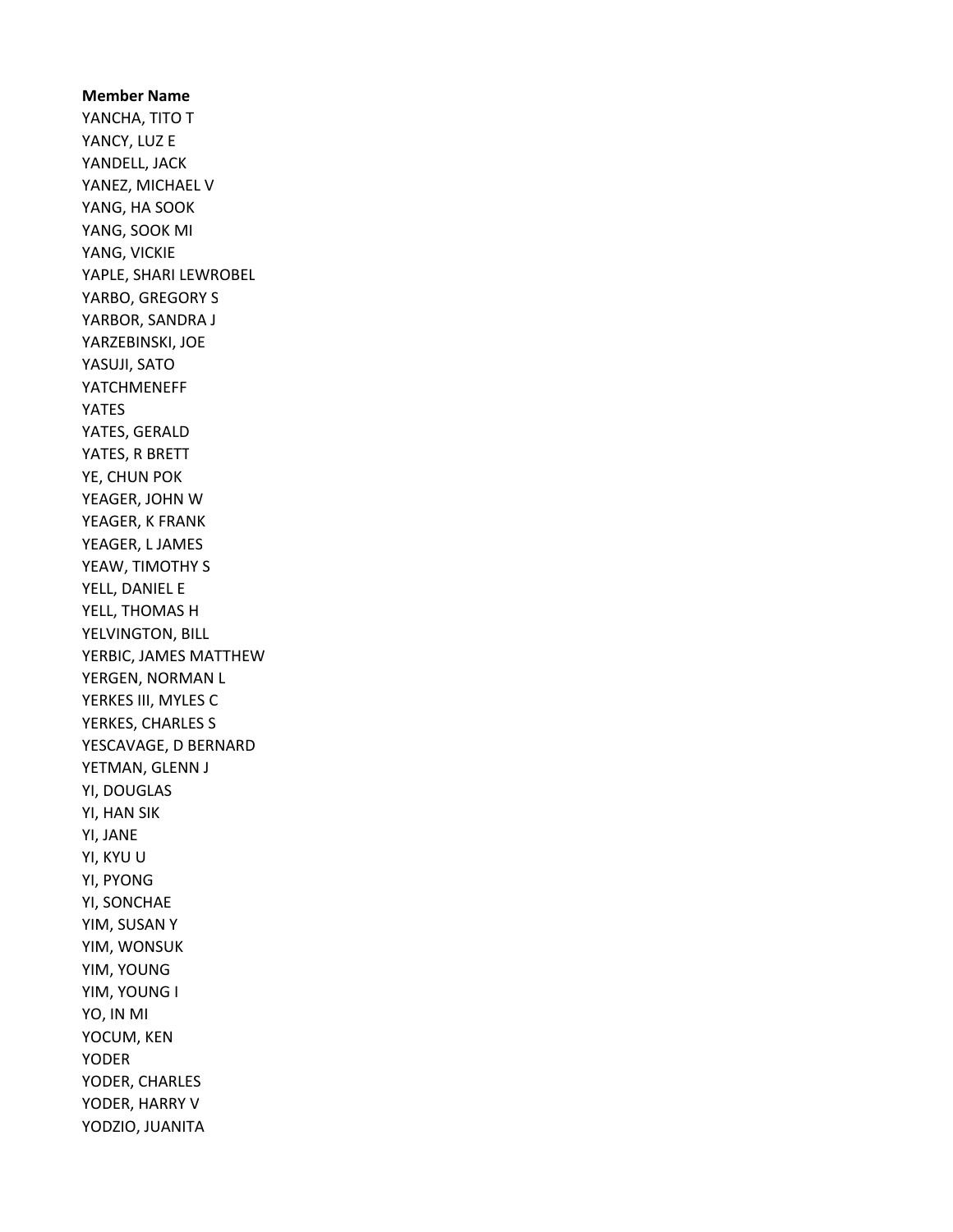Member Name YOGURT, TCBY YONKOSKE, P A YONLEY, M D YOO, CHAE CHUN YOO, CHUN Y YOO, JERRY KYUNG JIN YOO, SEUNG R YOON, TAE RYUNG YORK, ARTHUR E YORK, GUY W YOSHIDA, MINORU YOSHIMURA YOSHIMURA, THOMAS K YOSHINAGA, KENJI YOSHISUKE, MATSUO YOTSUUYE, TAMMY YOU, ALLEN YOUNCE, CHARLES YOUNG YOUNG III, ERNEST T YOUNG SIGNS INC YOUNG, ANNA C YOUNG, BETTY C YOUNG, CATHY S YOUNG, CHARLES R YOUNG, CHRISTINA YOUNG, CHRISTOPHER L YOUNG, DAVID G YOUNG, DEBRA J YOUNG, EDDIE YOUNG, EVANS B YOUNG, HELEN L YOUNG, HOWARD W YOUNG, HOYT M YOUNG, JODY YOUNG, JOY J YOUNG, JUDITH JAE C YOUNG, KELLY L YOUNG, KEN W YOUNG, KENNETH I YOUNG, L RAY YOUNG, MARK A YOUNG, PAULA YOUNG, RENAE A YOUNG, ROBERT O YOUNG, ROY O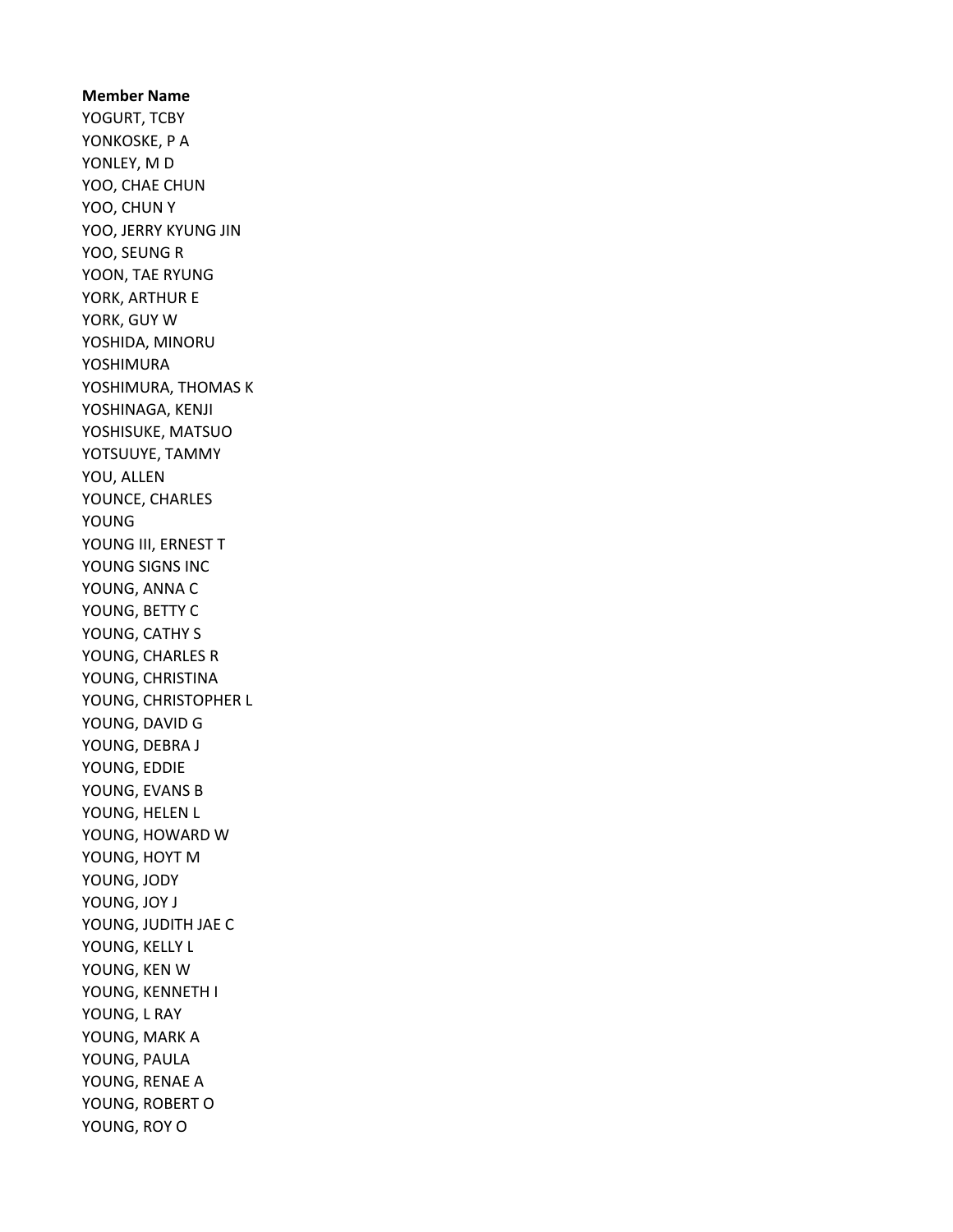Member Name YOUNG, SCHANDOS F YOUNG, T RUSSELL YOUNG, WILLARD YOUNGBLOOD, CAREY N YOUNGCLAUS, ROBERT YOUNGER, STEVEN C YOUNGMUN, TIMOTHY L YOUNKER, WALDO YOUNKIN, WILLIAM YOURA, NEIL F YUHASZ, KIMBERLY YUM, HYE SOOK YUN YUNG-KUEI, SAM LEE YUROCHKO, MONICA YUTRZENKA, GRANT YUTUC, NORA M ZABLE, MICHAEL A ZACCARO, THERESA M ZACH, LUCY B ZACHARES, WILLIAM D ZACHARY, HELEN ZACHER ZACKAR, ALICE A ZADAI, MARK W ZAHROBSKY, ROY J ZAJAC, ANDREW ZAKRZEWSKI ZALE CORPORATION-1022 ZAMBER ZAMORA, TONY ZAMORA, VALERIE ZANE, CURTIS J ZANKIE, PETER B ZANTEK, DANIEL ZANTO, EDWARD ZARASVAND, JENNIE ZARNDT, CONNIE ZASTROW, DEBRA ZAUMSEIL, WALTER H ZAVALA, GUADALUPE ZAVALETA, MARIO A ZECCHIN, KENNETH A ZECCHIN, SALLY S ZECHNICH, DAVID ZECK, STEPHANIE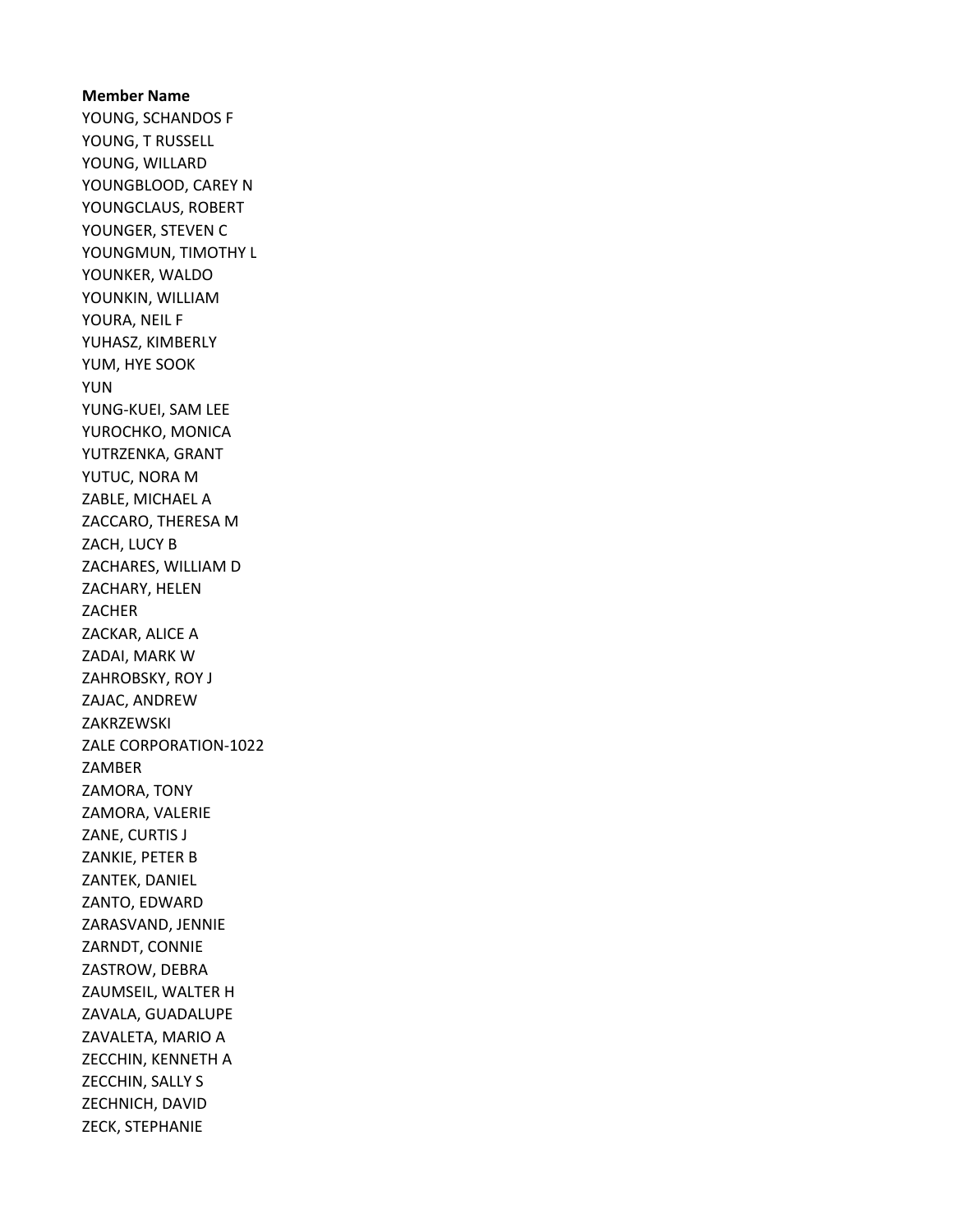Member Name ZECK, WAYNE A ZEID, SAMY ZEIGLER, SHEILA E ZEILINGER, DANIEL ZEIMET, PETER P ZELAYA, MARTHA ZELENKA, EDWARD J ZELL, JOHN ZELLER ZELLER, JOHN-PAUL ZELLER, THERON J ZEMAN, C STEVE ZEMANEK, GEORGE G ZEMANEK, KIRSTEN K ZEMBOWER, LYDIA ZENTMIRE, JERRY ZERBETZ, GORDON J ZERCHER, D LOWELL ZERDA SHERYL ZERNELL, JOANNA ZERNIA, MICHELE ZERNZACH, RANDALL C ZERR, RICHARD G ZIBELL, TED ZICK, TONY ZICK, VELLETTA ZICKUHR, BARRY J ZICKUHR, CLARENCE ZIEGLER, DONALD L ZIELINSKA, ANNA E ZIELINSKI, THOMAS ZIETLOW, CINDY ZIKE, QUSANNE M BURKE ZIMCO ZIMMER, GEORGE W ZIMMERMAN, BARBARA A ZIMMERMAN, DAVID ZIMMERMAN, E JAMES ZIMMERMAN, JACKIE ZIMMERMAN, LEMMIE ZIMMERMAN, MARC ZIMMERMAN, NANCY ZIMMERMAN, ROBERT E ZIMMERMANN, JAN E ZINK, MICHAEL ZINK, RONALD H